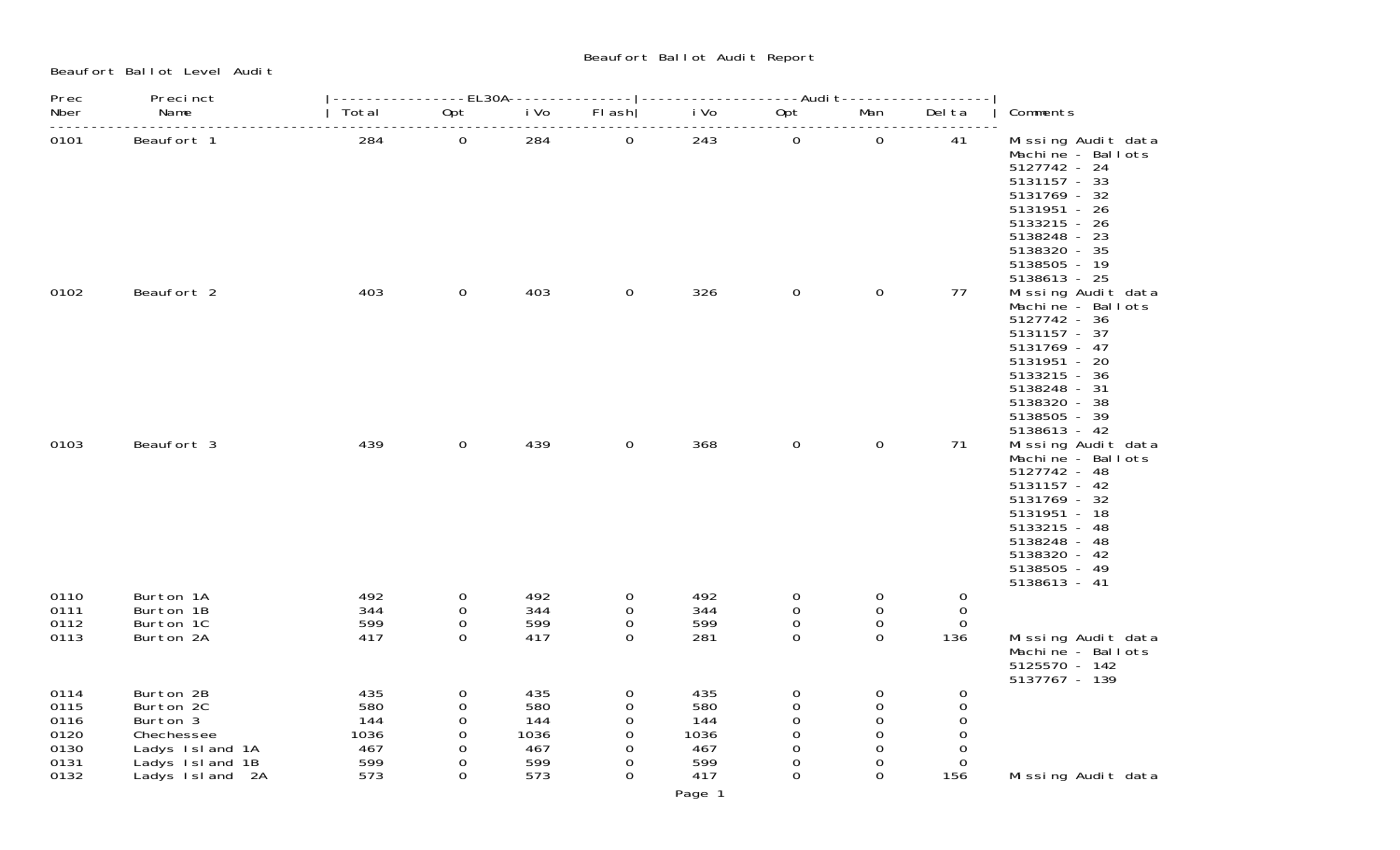Beaufort Ballot Audit Report

|  | Machine - Ballots |  |
|--|-------------------|--|
|  | 5119415 - 85      |  |
|  | 5133269 - 159     |  |
|  | $5122622$ 172     |  |

|                                                                                                                                                                                                                              |                                                                                                                                                                                                                                                                                                                                                                                                                                                                                                             |                                                                                                                                                                                                  |                                                                                                                                          |                                                                                                                                                                                                  |                                                                    |                                                                                                                                                                                                  |                                                                                                                                          |                                                                                                                                                        |                                                                                                                                                    | 5133622 - 173                                                                             |
|------------------------------------------------------------------------------------------------------------------------------------------------------------------------------------------------------------------------------|-------------------------------------------------------------------------------------------------------------------------------------------------------------------------------------------------------------------------------------------------------------------------------------------------------------------------------------------------------------------------------------------------------------------------------------------------------------------------------------------------------------|--------------------------------------------------------------------------------------------------------------------------------------------------------------------------------------------------|------------------------------------------------------------------------------------------------------------------------------------------|--------------------------------------------------------------------------------------------------------------------------------------------------------------------------------------------------|--------------------------------------------------------------------|--------------------------------------------------------------------------------------------------------------------------------------------------------------------------------------------------|------------------------------------------------------------------------------------------------------------------------------------------|--------------------------------------------------------------------------------------------------------------------------------------------------------|----------------------------------------------------------------------------------------------------------------------------------------------------|-------------------------------------------------------------------------------------------|
| 0133<br>0134<br>0135<br>0140<br>0141<br>0142<br>0150<br>0151<br>0160<br>0161<br>0162<br>0163                                                                                                                                 | Ladys Island 2B<br>Ladys Island 3A<br>Ladys Island 3B<br>Mossy Oaks 1A<br>Mossy Oaks 1B<br>Mossy Oaks 2<br>Port Royal 1<br>Port Royal 2<br>Dale Lobeco<br>Seabrook 1<br>Seabrook 2<br>Seabrook 3                                                                                                                                                                                                                                                                                                            | 679<br>746<br>452<br>384<br>428<br>421<br>347<br>367<br>458<br>315<br>364<br>556                                                                                                                 | 0<br>0<br>0<br>0<br>0<br>0<br>0<br>0<br>0<br>0<br>0<br>0                                                                                 | 679<br>746<br>452<br>384<br>428<br>421<br>347<br>367<br>458<br>315<br>364<br>556                                                                                                                 | 0<br>0<br>0<br>0<br>Ω<br>O<br>Ω<br>0<br>0<br>O<br>0                | 679<br>746<br>452<br>384<br>428<br>421<br>347<br>367<br>458<br>315<br>364<br>395                                                                                                                 | 0<br>0<br>0<br>0<br>0<br>O<br>0<br>0<br>0<br>0<br>0<br>0                                                                                 | 0<br>0<br>0<br>0<br>0<br>0<br>0<br>0<br>0<br>0<br>0<br>26                                                                                              | 0<br>0<br>0<br>0<br>0<br>0<br>0<br>0<br>0<br>0<br>0<br>135                                                                                         | Missing Audit data<br>Machine - Ballots<br>5121053 - 91<br>5132488 - 144<br>5132867 - 160 |
| 0170<br>0171                                                                                                                                                                                                                 | Shel don 1<br>Shel don 2                                                                                                                                                                                                                                                                                                                                                                                                                                                                                    | 456<br>326                                                                                                                                                                                       | 0<br>0                                                                                                                                   | 456<br>326                                                                                                                                                                                       | 0<br>0                                                             | 456<br>115                                                                                                                                                                                       | 0<br>0                                                                                                                                   | 0<br>0                                                                                                                                                 | $\mathbf 0$<br>211                                                                                                                                 | Missing Audit data<br>Machine - Ballots<br>5139558 - 115                                  |
| 0180<br>0181<br>0182<br>0183<br>0184<br>0185<br>0200<br>0201<br>0202<br>0203<br>0204<br>0205<br>0206<br>0207<br>0208<br>0209<br>0210<br>0211<br>0212<br>0213<br>0214<br>0215<br>0216<br>0217<br>0218<br>0219<br>0220<br>0221 | St Helena 1A<br>St Helena 1B<br>St Helena 1C<br>St Helena 2A<br>St Helena 2B<br>St Helena 2C<br>Daufuski e<br>Hilton Head 1A<br>Hilton Head 1B<br>Hilton Head 2A<br>Hilton Head 2B<br>Hilton Head 2C<br>Hilton Head<br>- 3<br>Hilton Head 4A<br>Hilton Head 4B<br>Hilton Head 4C<br>Hilton Head 4D<br>Hilton Head 5A<br>Hilton Head 5B<br>Hilton Head 5C<br>Hilton Head 6A<br>Hilton Head 6B<br>Hilton Head<br>7A<br>Hilton Head 7B<br>Hilton Head 8A<br>Hilton Head 8B<br>Hilton Head 9A<br>Hilton Head 9B | 485<br>550<br>859<br>423<br>522<br>478<br>155<br>330<br>433<br>453<br>350<br>718<br>353<br>438<br>557<br>478<br>653<br>511<br>517<br>380<br>673<br>186<br>370<br>438<br>161<br>324<br>386<br>786 | 0<br>0<br>0<br>0<br>0<br>0<br>0<br>0<br>0<br>0<br>0<br>0<br>0<br>0<br>0<br>0<br>0<br>0<br>0<br>0<br>0<br>0<br>0<br>0<br>0<br>0<br>0<br>0 | 485<br>550<br>859<br>423<br>522<br>478<br>155<br>330<br>433<br>453<br>350<br>718<br>353<br>438<br>557<br>478<br>653<br>511<br>517<br>380<br>673<br>186<br>370<br>438<br>161<br>324<br>386<br>786 | 0<br>0<br>O<br>0<br>∩<br>∩<br>O<br>0<br>O<br>Ω<br>Ω<br>O<br>0<br>0 | 485<br>550<br>859<br>423<br>522<br>478<br>155<br>330<br>433<br>453<br>350<br>718<br>353<br>438<br>557<br>478<br>653<br>511<br>517<br>380<br>673<br>186<br>370<br>438<br>161<br>324<br>386<br>786 | 0<br>0<br>0<br>0<br>0<br>0<br>0<br>0<br>0<br>0<br>0<br>0<br>0<br>0<br>0<br>0<br>0<br>0<br>0<br>0<br>0<br>0<br>0<br>0<br>0<br>0<br>0<br>0 | 0<br>0<br>0<br>0<br>0<br>0<br>0<br>0<br>0<br>0<br>$\Omega$<br>0<br>0<br>0<br>0<br>0<br>0<br>0<br>0<br>0<br>0<br>0<br>0<br>0<br>0<br>0<br>0<br>$\Omega$ | $\mathbf 0$<br>0<br>0<br>0<br>0<br>0<br>0<br>0<br>0<br>0<br>0<br>0<br>0<br>0<br>0<br>0<br>0<br>0<br>0<br>0<br>0<br>0<br>0<br>0<br>0<br>0<br>0<br>0 |                                                                                           |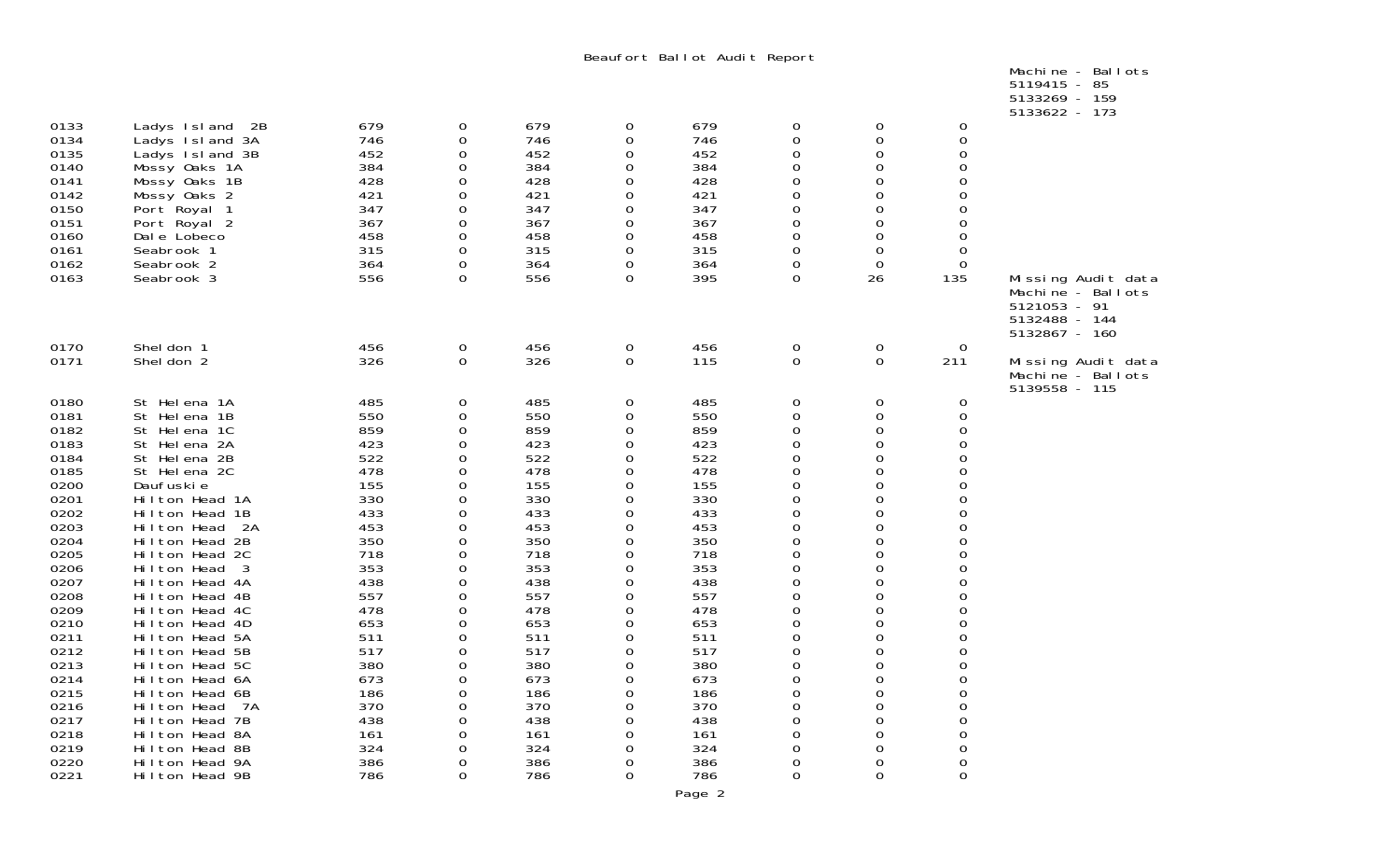|                                                                                                                      |                                                                                                                                                                                                                               |                                                                                                       |                                                                                          |                                                                                                       |                                                                                        | Beaufort Ballot Audit Report                                                                          |                                                                         |                                                                                                            |                                                  |                                                          |
|----------------------------------------------------------------------------------------------------------------------|-------------------------------------------------------------------------------------------------------------------------------------------------------------------------------------------------------------------------------|-------------------------------------------------------------------------------------------------------|------------------------------------------------------------------------------------------|-------------------------------------------------------------------------------------------------------|----------------------------------------------------------------------------------------|-------------------------------------------------------------------------------------------------------|-------------------------------------------------------------------------|------------------------------------------------------------------------------------------------------------|--------------------------------------------------|----------------------------------------------------------|
| 0222<br>0223<br>0224<br>0225<br>0226                                                                                 | Hilton Head 10<br>Hilton Head 11<br>Hilton Head 12<br>Hilton Head 13<br>Hilton Head 14                                                                                                                                        | 583<br>616<br>351<br>303<br>491                                                                       | 0<br>0<br>0<br>0<br>0                                                                    | 583<br>616<br>351<br>303<br>491                                                                       | 0<br>0<br>0<br>0<br>$\boldsymbol{0}$                                                   | 583<br>616<br>351<br>303<br>491                                                                       | 0<br>0<br>0<br>0<br>0                                                   | 0<br>$\Omega$<br>0<br>0<br>0                                                                               | 0<br>$\Omega$<br>0<br>0                          |                                                          |
| 0227                                                                                                                 | Hilton Head 15A                                                                                                                                                                                                               | 374                                                                                                   | $\Omega$                                                                                 | 374                                                                                                   | $\Omega$                                                                               | 131                                                                                                   | $\Omega$                                                                | $-126$                                                                                                     | 369                                              | Missing Audit data<br>Machine - Ballots<br>5132923 - 131 |
| 0228<br>0300<br>0301<br>0302<br>0303<br>0304<br>0305<br>0306<br>0307<br>0308<br>0309<br>0310<br>0311<br>0312<br>0313 | Hilton Head 15B<br>Bel fair<br>Bluffton 1A<br>Bluffton 1B<br>Bluffton 1C<br>Bluffton 1D<br>Bluffton 2A<br>Bluffton 2B<br>Bluffton 2C<br>Bluffton 3A<br>Bluffton 3B<br>Bluffton 4A<br>Bluffton 4B<br>Bluffton 4C<br>Bluffton 5 | 407<br>385<br>430<br>291<br>427<br>431<br>368<br>589<br>725<br>825<br>646<br>548<br>622<br>702<br>555 | 0<br>$\mathbf 0$<br>0<br>0<br>0<br>$\Omega$<br>0<br>0<br>0<br>0<br>O<br>0<br>0<br>0<br>0 | 407<br>385<br>430<br>291<br>427<br>431<br>368<br>589<br>725<br>825<br>646<br>548<br>622<br>702<br>555 | 0<br>$\boldsymbol{0}$<br>0<br>0<br>0<br>0<br>0<br>0<br>0<br>0<br>0<br>0<br>0<br>0<br>0 | 407<br>385<br>430<br>291<br>427<br>431<br>368<br>589<br>725<br>825<br>646<br>548<br>622<br>702<br>555 | 0<br>0<br>0<br>0<br>0<br>0<br>0<br>0<br>0<br>0<br>0<br>0<br>0<br>0<br>0 | 0<br>0<br>0<br>$\Omega$<br>$\Omega$<br>0<br>0<br>0<br>0<br>$\Omega$<br>$\Omega$<br>0<br>0<br>$\Omega$<br>0 | 0<br>$\boldsymbol{0}$<br>0<br>O<br>$\Omega$<br>0 |                                                          |
| 0350<br>0351<br>0352<br>0353<br>0354<br>0355<br>0356<br>Precincts Total:                                             | Sun City 1A<br>Sun City 1B<br>Sun City 2<br>Sun City 3A<br>Sun City 3B<br>Sun City 4A<br>Sun City 4B                                                                                                                          | 695<br>726<br>365<br>635<br>594<br>854<br>1685<br>42301                                               | 0<br>0<br>0<br>0<br>0<br>$\Omega$<br>0<br>$\Omega$                                       | 695<br>726<br>365<br>635<br>594<br>854<br>1685<br>42301                                               | 0<br>0<br>0<br>0<br>0<br>0<br>0<br>0                                                   | 695<br>726<br>365<br>635<br>594<br>854<br>1685<br>41205                                               | 0<br>0<br>0<br>0<br>0<br>0<br>0<br>$\Omega$                             | $\Omega$<br>0<br>0<br>$\Omega$<br>$\Omega$<br>$-100$                                                       | $\Omega$<br>O<br>$\Omega$<br>1196                |                                                          |
| 0750<br>0800<br>0850<br>0900<br>0950                                                                                 | Absentee<br>Emergency<br>Fai I safe<br>Provi si onal<br>Failsafe Provisional<br>Virtual Precincts Total:                                                                                                                      | 9330<br>0<br>247<br>19<br>29<br>9625                                                                  | 3694<br>0<br>0<br>19<br>29<br>3742                                                       | 5636<br>$\Omega$<br>247<br>$\Omega$<br>0<br>5883                                                      | 0<br>0<br>0<br>0<br>0<br>0                                                             | 5636<br>0<br>247<br>0<br>$\Omega$<br>5883                                                             | 3694<br>0<br>0<br>19<br>29<br>3742                                      | 0<br>O<br>$\Omega$<br>$\Omega$<br>0<br>0                                                                   | 0<br>0<br>$\Omega$<br>$\Omega$<br>0<br>$\Omega$  |                                                          |
| Grand Total:                                                                                                         |                                                                                                                                                                                                                               | 51926                                                                                                 | 3742                                                                                     | 48184                                                                                                 | 0                                                                                      | 47088                                                                                                 | 3742                                                                    | $-100$                                                                                                     | 1196                                             |                                                          |

NOTE: Any manual entries shown on this report are supported by the Manual Entry log (EL68).

WARNING: This audit indicates that audit data is missing.

Auditor's Comments: Missing Audit Data in multiple precincts resulting in the differences shown between the audit data shown in the EL155 Vote Image Log and the EL30A Precinct Report. Most are missing audit data which was caused by the failure to read the flash cards after the election. However, there were other anomolies that are not due to the missing audit data. On the lines below that contain a negative Delta and the notation "PEB Data," there are more votes in the audit data than were reported and certified.

0209 Hilton Head 4c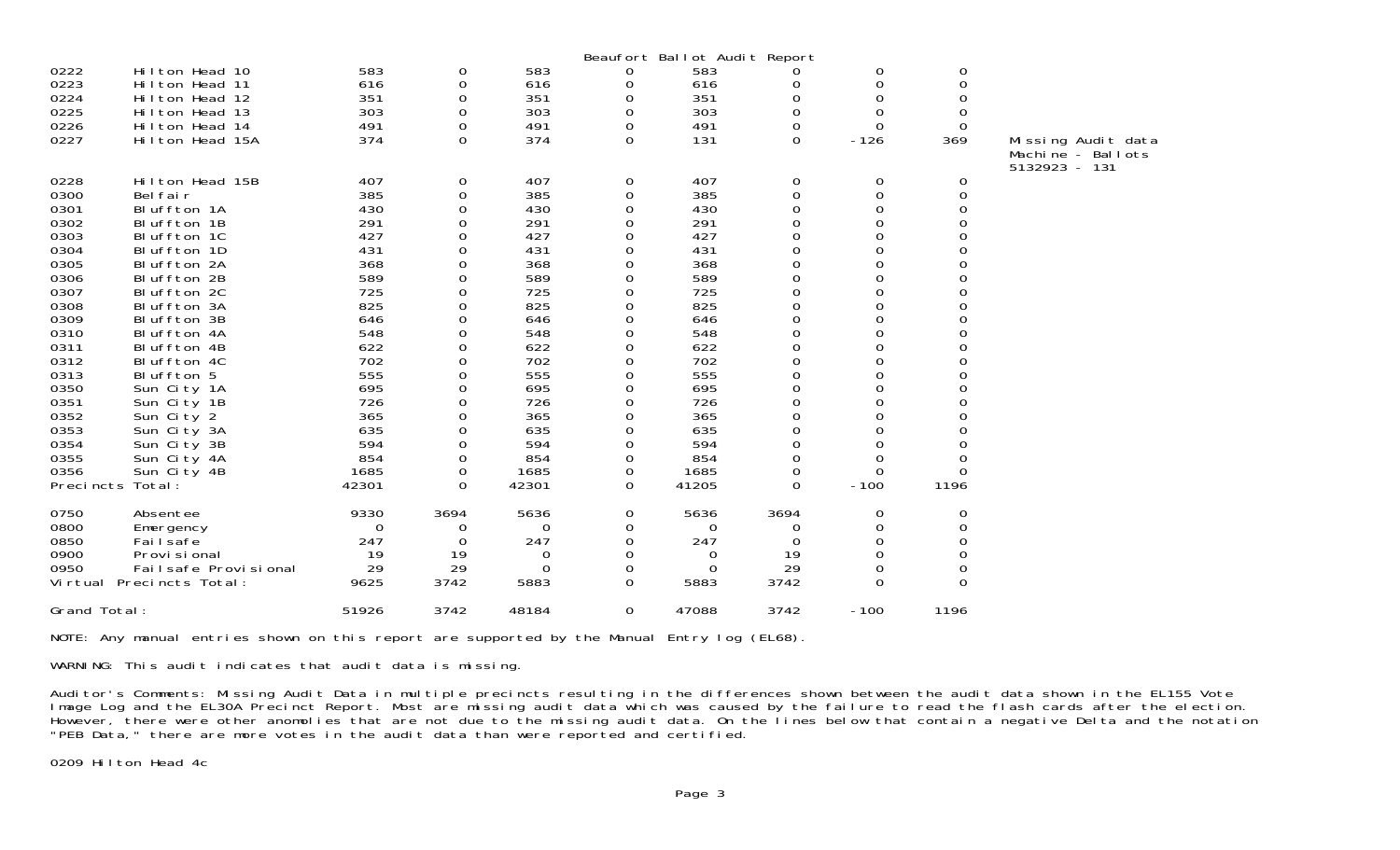| Office<br>Li eutenant Governor                                                                                                                                                                               | Candi date<br>Ken Ard                                                            | Beaufort Ballot Audit Report<br>Party<br>(REP) | Total<br>292                                 | Optical<br>0                              | i Vo<br>292                                        | Flash                      | i Vo<br>294                                      | Del ta<br>-2 PEB Data                                                                                                        |
|--------------------------------------------------------------------------------------------------------------------------------------------------------------------------------------------------------------|----------------------------------------------------------------------------------|------------------------------------------------|----------------------------------------------|-------------------------------------------|----------------------------------------------------|----------------------------|--------------------------------------------------|------------------------------------------------------------------------------------------------------------------------------|
| Machine 5129855 was closed on 11/04/2010 17:09:45 with 2 ballots in Hilton Head 4C.<br>There are numerous manual entries for this precinct on 11/02/2010 in the EL68 Manual Entry Log, but none for Ken Ard. |                                                                                  |                                                |                                              |                                           |                                                    |                            |                                                  |                                                                                                                              |
| 0210 Hilton Head 4D                                                                                                                                                                                          |                                                                                  |                                                |                                              |                                           |                                                    |                            |                                                  |                                                                                                                              |
| Office<br>U.S. Senate                                                                                                                                                                                        | Candi date<br>Al vin M Greene                                                    | Party<br>(DEM)                                 | Total<br>41                                  | Optical<br>$\Omega$                       | i Vo<br>41                                         | FI ash                     | i Vo<br>46                                       | Del ta<br>-5 PEB Data                                                                                                        |
| Machine 5129855 was closed on 11/04/2010 17:09:45 with 9 ballots in Hilton Head 4D.<br>From the EL68 Manual entry log, this was adjusted on certification day as follows.                                    |                                                                                  |                                                |                                              |                                           |                                                    |                            |                                                  |                                                                                                                              |
| <b>PRECINCT</b><br>0210 Hilton Head 4D<br>This is where Alvin M Greene's vote totals were set to 41.                                                                                                         | <b>CANDI DATE</b><br>Al vin M Greene                                             |                                                | <b>USER</b>                                  | DATE<br><b>TIME</b><br>11-05 07:36 am $4$ | <b>GRP</b>                                         | 0LD<br>45                  | <b>NEW</b><br>41                                 |                                                                                                                              |
| Bluffton 2C<br>0307                                                                                                                                                                                          |                                                                                  |                                                |                                              |                                           |                                                    |                            |                                                  |                                                                                                                              |
| There are several vote level audit imbalances present:                                                                                                                                                       |                                                                                  |                                                |                                              |                                           |                                                    |                            |                                                  |                                                                                                                              |
| Office                                                                                                                                                                                                       | Candi date                                                                       | Party                                          | Total                                        | Optical                                   | i Vo                                               | Flash                      | i Vo                                             | Del ta                                                                                                                       |
| Soil & Water District Commissioner<br>Soil & Water District Commissioner<br>& Water District Commissioner<br>Soi I<br>Q1<br>Q <sub>1</sub><br>Q <sub>2</sub><br>Q <sub>2</sub><br>Q <sub>3</sub>             | Luke Inabinett<br>Ross M Sanders Jr<br>WRITE-IN<br>Yes<br>No<br>Yes<br>No<br>Yes |                                                | 646<br>694<br>603<br>92<br>488<br>197<br>505 | 0<br>0<br>0<br>0<br>0<br>0<br>0           | -1<br>646<br>694<br>603<br>92<br>488<br>197<br>505 | 0<br>0<br>0<br>0<br>0<br>0 | 397<br>404<br>3<br>630<br>64<br>603<br>92<br>488 | -396 PEB Data<br>242 Aud Data<br>691 Aud Data<br>-27 PEB Data<br>28 Aud Data<br>-115 PEB Data<br>105 Aud Data<br>17 Aud Data |

Also, there are no votes cast for Amendment 4 in the precinct showing on the EL30A or on the certified results posted on the SCVotes.org web site. However there are 505 Yes votes and 176 No Votes in the audit data that were unmatched in the audit process. There were no manual entries for Amemdment 4 in the EL68 Manual Entry log. The only manual entries are to the Registered Voters on 11/02/2010 at 3:23 PM, 449 entered, Candidate Jerry Stewart on 11/02/2010 at 2:52 PM, 397 votes removed and a WRITE-IN, on 11/02/2010 at 2:52 PM, 404 votes removed.

There was a problem reading the PEB on Election Night for this precinct.

The EL68A System log has the following notations:

11-02 09:00 pm 0307-Pack - less cands than results DB (Reply was: Update) 11-02 09:00 pm PRC 0307 PACK RECEIVED VTR (BALS=725 TOT=725)

There is no indication the county corrected this error.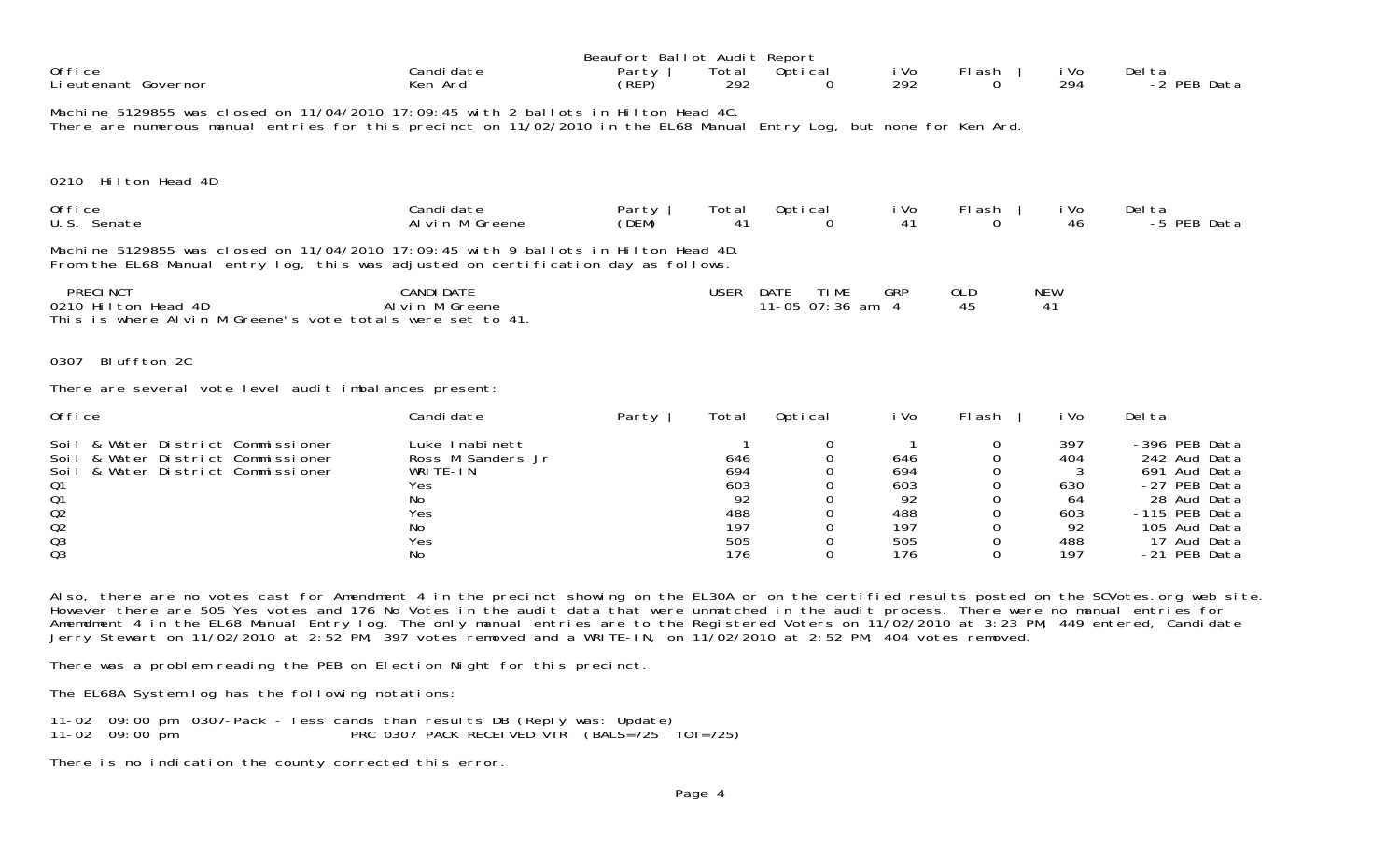Beaufort Vote Level Audit Report

## Beaufort Vote Audit

| Precinct Number / Name               |                     |       |                |         | $----EL30A---$ | $---Aud$ i t-------              |                                   |
|--------------------------------------|---------------------|-------|----------------|---------|----------------|----------------------------------|-----------------------------------|
| Office                               | Candidate           | Party | Total          | Optical | iVo            | Flash<br>1 Vo                    | Deltal<br>Comments                |
|                                      |                     |       |                |         |                |                                  |                                   |
| 0101 Beaufort 1                      |                     |       |                |         |                |                                  |                                   |
| Straight Party                       | Green               | (GRN) | $\mathbf 0$    | 0       | 0              | 0                                | * No Audit Data expected or found |
| Straight Party                       | Republican          | (REP) | 24             |         | 24             | 20                               | 4 Aud Data                        |
| Straight Party                       | Libertarian         | (LIB) | $\Omega$       |         | $\mathbf{0}$   | 0                                | * No Audit Data expected or found |
| Straight Party                       | Democratic          | (DEM) | 136            |         | 136            | 120                              | 16 Aud Data                       |
| Straight Party                       | Constitution        | (CON) | 0              |         | 0              | 0<br>$\sim$                      | No Audit Data expected or found   |
| Straight Party                       | United Citizens     | (UNC) |                |         | 2              |                                  | 1 Aud Data                        |
| Straight Party                       | Independence        | (IND) |                |         | 4              | ∩<br>4                           | 0                                 |
| Governor                             | Morgan Bruce Reeves | (GRN) |                |         | 7              | 0                                | U                                 |
| Governor                             | Nikki R Haley       | (REP) | 66             |         | 66             | -57                              | 9<br>Aud Data                     |
| Governor                             | Vincent A Sheheen   | (DEM) | 203            |         | 203            | 172<br>0                         | 31 Aud Data                       |
| Governor                             | Morgan Bruce Reeves | (UNC) | 2              |         | 2              |                                  | O                                 |
| Governor                             | WRITE-IN            |       | $\Omega$       |         | $\mathbf{0}$   | 0                                | No Audit Data expected or found   |
| Lieutenant Governor                  | Ken Ard             | (REP) | 65             |         | 65             | 57                               | 8 Aud Data                        |
| Lieutenant Governor                  | Ashley Cooper       | (DEM) | 211            |         | 211            | 181                              | 30 Aud Data                       |
| Lieutenant Governor                  | WRITE-IN            |       | $\mathbf{0}$   |         | $\mathbf{0}$   |                                  | No Audit Data expected or found   |
| Secretary of State                   | Mark Hammond        | (REP) | 73             |         | 73             | 65                               | 8 Aud Data                        |
| Secretary of State                   | Marjorie L Johnson  | (DEM) | 200            |         | 200            | 171                              | 29 Aud Data                       |
| Secretary of State                   | WRITE-IN            |       | $\mathbf{0}$   |         | $\Omega$       | 0                                | No Audit Data expected or found   |
| State Treasurer                      | Curtis Loftis       | (REP) | 109            |         | 109            | 94                               | 15 Aud Data                       |
| State Treasurer                      | WRITE-IN            |       |                |         | 5              | 5                                | 0                                 |
| Attorney General                     | Leslie Minerd       | (GRN) |                |         | -5             |                                  | 1 Aud Data                        |
| Attorney General                     | Alan Wilson         | (REP) | 65             |         | 65             | 57                               | 8 Aud Data                        |
| Attorney General                     | Matthew Richardson  | (DEM) | 204            |         | 204            | 175                              | 29 Aud Data                       |
| Attorney General                     | WRITE-IN            |       | $\mathbf 0$    |         | $\mathbf{0}$   | U                                | No Audit Data expected or found   |
| Comptroller General                  | Richard A Eckstrom  | (REP) | 74             |         | 74             | 65<br>∩                          | 9 Aud Data                        |
| Comptroller General                  | Robert Barber       | (DEM) | 199            |         | 199            | 171<br>O                         | 28 Aud Data                       |
| Comptroller General                  | WRITE-IN            |       | $\Omega$       |         | $\mathbf{0}$   | $\mathcal{H}^{\mathcal{A}}$<br>U | No Audit Data expected or found   |
| State Superintendent of Education    | Doretha A Bull      | (GRN) | 8              |         | 8              | 6                                | 2 Aud Data                        |
| State Superintendent of Education    | Mick Zais           | (REP) | 62             |         | 62             | 54<br>0                          | 8 Aud Data                        |
| State Superintendent of Education    | Tim Moultrie        | (LIB) |                |         | 5              |                                  | 0                                 |
| State Superintendent of Education    | Frank Holleman      | (DEM) | 198            |         | 198            | 169<br>0                         | 29 Aud Data                       |
| State Superintendent of Education    | Tony Fayyazi        | (IND) |                |         | 2              |                                  |                                   |
| State Superintendent of Education    | WRITE-IN            |       | $\Omega$       |         | $\Omega$       | 0                                | No Audit Data expected or found   |
| Adjutant General                     | Bob Livingston      | (REP) | 99             |         | 99             | 86                               | 13 Aud Data                       |
| Adjutant General                     | WRITE-IN            |       | $\overline{2}$ |         | 2              | $\overline{2}$                   |                                   |
| Commissioner of Agriculture          | Hugh Weathers       | (REP) | 66             |         | 66             | 57                               | 9 Aud Data                        |
| Commissioner of Agriculture          | Tom E Elliott       | (DEM) | 204            |         | 204            | 175                              | 29 Aud Data                       |
| Commissioner of Agriculture          | WRITE-IN            |       | $\Omega$       |         | $\Omega$       |                                  | No Audit Data expected or found   |
| U.S. Senate                          | Tom Clements        | (GRN) | 20             |         | 20             | 17<br>0                          | 3 Aud Data                        |
| U.S. Senate                          | Jim DeMint          | (REP) | 74             |         | 74             | 66<br>0                          | 8 Aud Data                        |
| U.S. Senate                          | Alvin M Greene      | (DEM) | 166            |         | 166            | 141                              | 25 Aud Data                       |
| U.S. Senate                          | WRITE-IN            |       | 10             |         | 10             | 0<br>8                           | 2 Aud Data                        |
| U.S. House of Representatives Dist 2 | Joe Wilson          | (REP) | 61             |         | 61             | 53                               | 8 Aud Data                        |
| U.S. House of Representatives Dist 2 | Eddie McCain        | (LIB) | 4              |         | 4              | 0<br>3                           | 1 Aud Data                        |
| U.S. House of Representatives Dist 2 | Rob Miller          | (DEM) | 207            |         | 207            | $\Omega$<br>176                  | 31 Aud Data                       |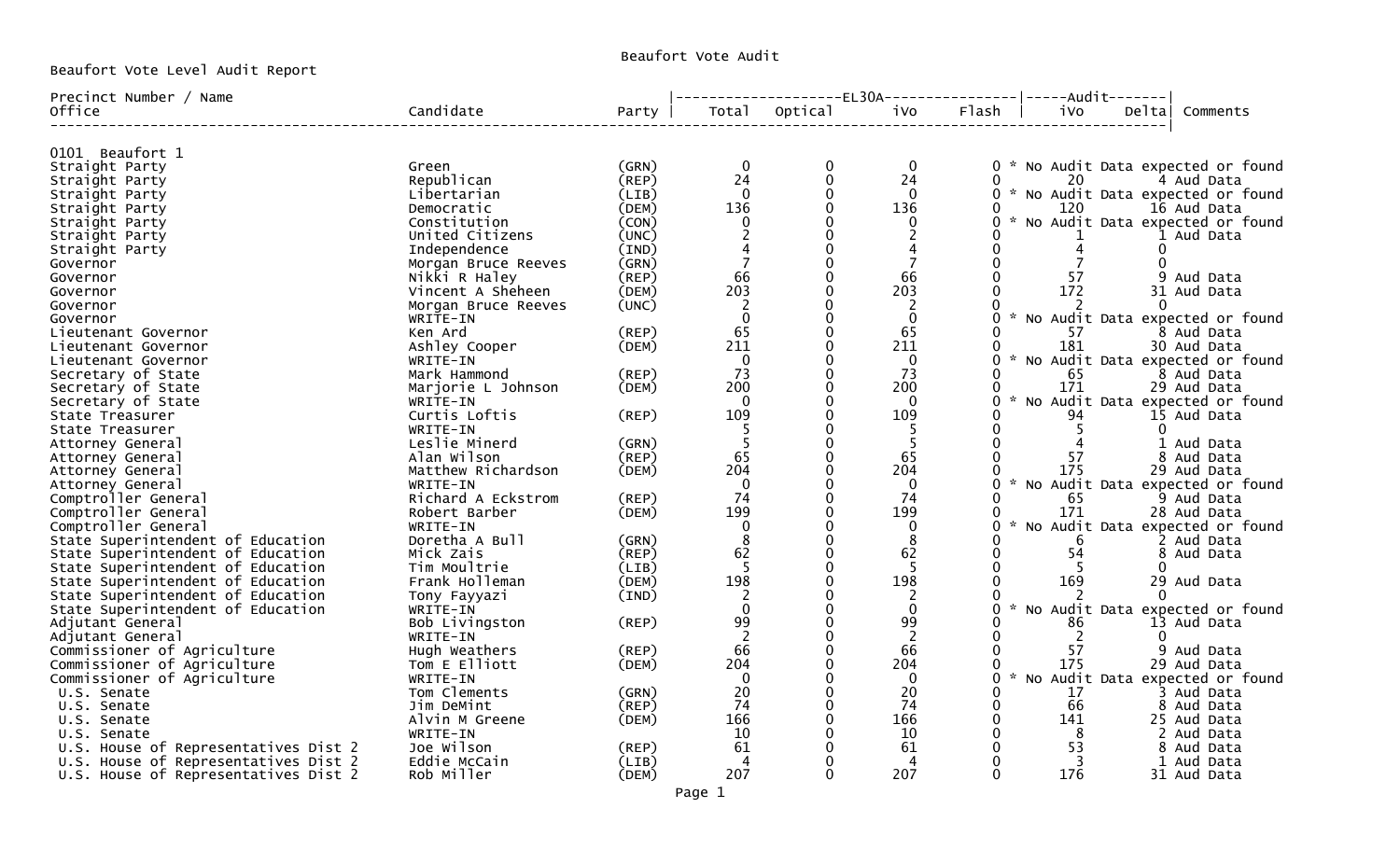|                                                                                    |                                      |                | Beaufort Vote Audit |               |                       |                                                                            |
|------------------------------------------------------------------------------------|--------------------------------------|----------------|---------------------|---------------|-----------------------|----------------------------------------------------------------------------|
| U.S. House of Representatives Dist 2<br>U.S. House of Representatives Dist 2       | Marc Beaman<br>WRITE-IN              | (CON)          |                     | 0             | 5<br>$\mathbf{0}$     | 0<br>0<br>* No Audit Data expected or found                                |
| State House of Representatives Dist 121<br>State House of Representatives Dist 121 | Kenneth F Hodges<br>WRITE-IN         | (DEM)          | 228                 |               | 228                   | 197<br>0<br>31 Aud Data<br>0<br>1 Aud Data<br>4                            |
| Sheriff<br>Sheriff                                                                 | P J Tanner                           | (REP)          | 135<br>4            |               | 135                   | 0<br>116<br>19 Aud Data<br>0                                               |
| Treasurer                                                                          | WRITE-IN<br>Joy Logan                | $($ REP $)$    | 55                  |               | 4<br>55               | 4<br>48<br>Aud Data                                                        |
| Treasurer<br>Treasurer                                                             | Douglas Henderson<br>WRITE-IN        | (PET)          | 135                 |               | 135                   | 116<br>19 Aud Data<br>0<br>No Match in Audit Data.                         |
| Auditor                                                                            | Sharon P Burris                      | $($ REP $)$    | 115                 | 0             | 115                   | 101<br>0<br>14 Aud Data                                                    |
| Auditor<br>Probate Judge                                                           | WRITE-IN<br>Francis M Frank Simon    | $($ REP $)$    | 114                 |               | 4<br>114              | 0<br>3<br>1 Aud Data<br>99<br>0<br>15 Aud Data                             |
| Probate Judge<br>County Council District 11 CC DIST 11                             | WRITE-IN<br>Laura Von Harten         | (DEM)          | 3<br>143            |               | $\overline{3}$<br>143 | 0<br>123<br>20 Aud Data                                                    |
| County Council District 11 CC DIST 11                                              | WRITE-IN                             |                | 0                   |               | $\mathbf 0$           | No Audit Data expected or found<br>0                                       |
| School Board District 8 SB DIST 8<br>School Board District 8 SB DIST 8             | Herbert Burnes Jr<br>WRITE-IN        |                | 60                  |               | 60<br>3               | 53<br>7 Aud Data<br>2<br>0<br>1 Aud Data                                   |
| School Board District 11 SB DIST 11                                                | Fred Washington Jr                   |                | 108                 |               | 108                   | 0<br>93<br>15 Aud Data                                                     |
| School Board District 11 SB DIST 11<br>Soil & Water District Commissioner          | WRITE-IN<br>Luke Inabinett           |                | 3<br>132            |               | 3<br>132              | 0<br>-3<br>0<br>115<br>17 Aud Data                                         |
| Soil & Water District Commissioner                                                 | Ross M Sanders Jr                    |                | 88                  |               | 88                    | 77<br>0<br>11 Aud Data                                                     |
| & Water District Commissioner<br>Soil                                              | WRITE-IN<br>Yes                      |                | 1<br>202            |               | $\mathbf 1$<br>202    | $\Omega$<br>1<br>173<br>O<br>29 Aud Data                                   |
|                                                                                    | No                                   |                | 38                  |               | 38                    | 31<br>0<br>7 Aud Data                                                      |
| Q1<br>Q2<br>Q2<br>Q3<br>Q3<br>Q4<br>Q4                                             | Yes<br>No                            |                | 200<br>40           |               | 200<br>40             | 170<br>30 Aud Data<br>36<br>4 Aud Data                                     |
|                                                                                    | Yes                                  |                | 154                 |               | 154                   | 132<br>22 Aud Data                                                         |
|                                                                                    | NO<br>Yes                            |                | 87<br>165           |               | 87<br>165             | 75<br>12 Aud Data<br>143<br>22 Aud Data<br>0                               |
|                                                                                    | NO.                                  |                | 74                  |               | 74                    | 63<br>11 Aud Data                                                          |
| City Council CITY OF BEAUFORT<br>City Council CITY OF BEAUFORT                     | Donnie Ann Beer<br>Larry Holman      |                | 82<br>97            |               | 82<br>97              | 72<br>10 Aud Data<br>85<br>12 Aud Data                                     |
| City Council CITY OF BEAUFORT                                                      | Kim Kolton                           |                | $\overline{29}$     |               | 29                    | 19<br>10 Aud Data                                                          |
| City Council CITY OF BEAUFORT<br>City Council CITY OF BEAUFORT                     | Mike Sutton<br>WRITE-IN              |                | 73<br>$\Omega$      | 0<br>$\Omega$ | 73<br>$\Omega$        | 64<br>9 Aud Data<br>No Audit Data expected or found<br>0                   |
| Beaufort 2<br>0102                                                                 |                                      |                |                     |               |                       |                                                                            |
| Straight Party                                                                     | Green                                | (GRN)          | 3                   | 0             | 3                     | 0<br>3<br>0                                                                |
| Straight Party<br>Straight Party                                                   | Republican<br>Libertarian            | (REP)<br>(LIB) | 50<br>$\mathbf{0}$  | 0             | 50<br>$\mathbf 0$     | 38<br>12 Aud Data<br>No Audit Data expected or found<br>$\mathcal{H}$<br>0 |
| Straight Party                                                                     | Democratic                           | (DEM)          | 66                  |               | 66                    | 50<br>16 Aud Data                                                          |
| Straight Party<br>Straight Party                                                   | Constitution<br>United Citizens      | (CON)<br>(UNC) | 2<br>2              |               | 2<br>2                | 1<br>Aud Data<br>1<br>2<br>0<br>0                                          |
| Straight Party                                                                     | Independence                         | (IND)          | 6<br>$\overline{7}$ |               | 6<br>$\overline{7}$   | 1 Aud Data<br>0                                                            |
| Governor<br>Governor                                                               | Morgan Bruce Reeves<br>Nikki R Haley | (GRN)<br>(REP) | 163                 | 0             | 163                   | 2 Aud Data<br>0<br>133<br>30 Aud Data                                      |
| Governor                                                                           | Vincent A Sheheen                    | (DEM)          | 217                 |               | 217                   | 178<br>39 Aud Data                                                         |
| Governor<br>Governor                                                               | Morgan Bruce Reeves<br>WRITE-IN      | (UNC)          | $\overline{2}$<br>0 |               | 2<br>$\mathbf 0$      | 1 Aud Data<br>No Audit Data expected or found<br>0                         |
| Lieutenant Governor                                                                | Ken Ard                              | $($ REP $)$    | 166                 |               | 166                   | 134<br>32 Aud Data                                                         |
| Lieutenant Governor                                                                | Ashley Cooper                        | (DEM)          | 219                 | 0             | 219                   | 178<br>0<br>41 Aud Data                                                    |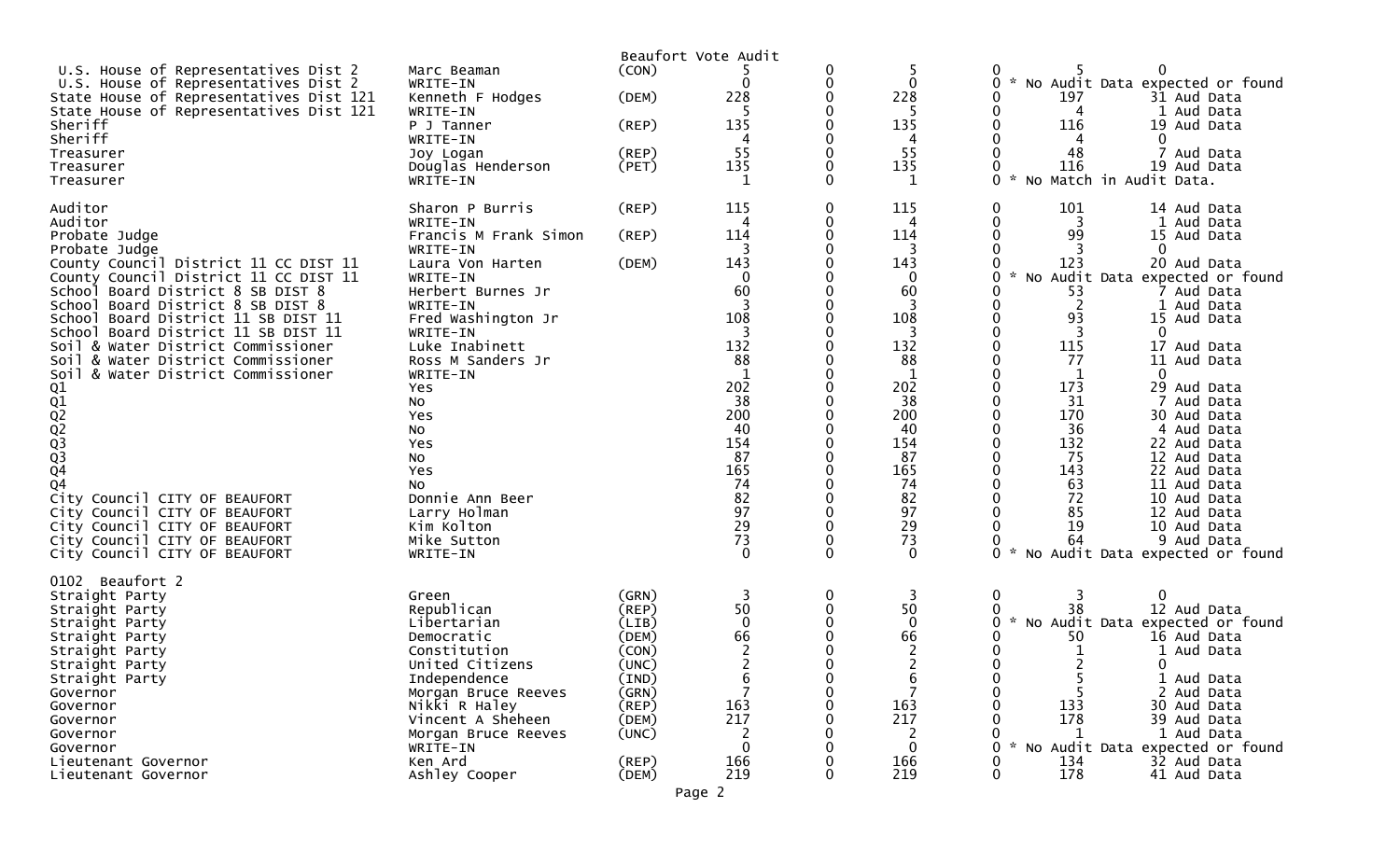|                                         |                       |             | Beaufort Vote Audit |              |              |   |                          |                                 |
|-----------------------------------------|-----------------------|-------------|---------------------|--------------|--------------|---|--------------------------|---------------------------------|
| Lieutenant Governor                     | WRITE-IN              |             |                     | 0            | 1            |   | 0                        | 0                               |
| Secretary of State                      | Mark Hammond          | (REP)       | 197                 | 0            | 197          |   | 0<br>163                 | 34 Aud Data                     |
| Secretary of State                      | Marjorie L Johnson    | (DEM)       | 182                 | 0            | 182          |   | 145                      | 37 Aud Data                     |
| Secretary of State                      | WRITE-IN              |             | 1                   | O            | 1            |   | $\mathbf{0}$<br>1        | $\mathbf{0}$                    |
| State Treasurer                         | Curtis Loftis         | (REP)       | 246                 |              | 246          |   | 198                      | 48 Aud Data                     |
| State Treasurer                         | WRITE-IN              |             | -5                  |              | 5            |   |                          | 1 Aud Data                      |
| Attorney General                        | Leslie Minerd         | (GRN)       | 15                  | $\Omega$     | 15           |   | 12                       | 3 Aud Data                      |
| Attorney General                        | Alan Wilson           | (REP)       | 169                 | 0            | 169          |   | 140                      | 29 Aud Data                     |
| Attorney General                        | Matthew Richardson    | (DEM)       | 200                 |              | 200          |   | 160                      | 40 Aud Data                     |
| Attorney General                        | WRITE-IN              |             | $\mathbf 0$         | ∩            | $\mathbf{0}$ |   | <b>NO</b>                | Audit Data expected or found    |
| Comptroller General                     | Richard A Eckstrom    | (REP)       | 189                 | $\mathbf{0}$ | 189          |   | 153<br>0                 | 36 Aud Data                     |
| Comptroller General                     | Robert Barber         | (DEM)       | 186                 |              | 186          |   | 150<br>0                 | 36 Aud Data                     |
| Comptroller General                     | WRITE-IN              |             | $\mathbf{0}$        | $\Omega$     | $\mathbf{0}$ |   | NO.                      | Audit Data expected or found    |
| State Superintendent of Education       | Doretha A Bull        | (GRN)       | 18                  | $\mathbf{0}$ | 18           |   | 16<br>0                  | 2 Aud Data                      |
| State Superintendent of Education       | Mick Zais             | (REP)       | 163                 | $\Omega$     | 163          |   | 0<br>126                 | 37 Aud Data                     |
| State Superintendent of Education       | Tim Moultrie          | (LIB)       | 13                  | 0            | 13           |   | 13                       | 0                               |
| State Superintendent of Education       | Frank Holleman        | (DEM)       | 181                 | 0            | 181          |   | 150                      | 31 Aud Data                     |
| State Superintendent of Education       | Tony Fayyazi          | (IND)       |                     |              |              |   |                          | 2 Aud Data                      |
| State Superintendent of Education       | WRITE-IN              |             | $\mathbf 0$         | $\Omega$     | $\Omega$     |   | $\sim$<br>No.            | Audit Data expected or found    |
| Adjutant General                        | Bob Livingston        | (REP)       | 243                 | 0            | 243          |   | 197                      | 46 Aud Data                     |
| Adjutant General                        | WRITE-IN              |             | 1                   |              | 1            |   | 1                        | $\Omega$                        |
| Commissioner of Agriculture             | Hugh Weathers         | $($ REP $)$ | 204                 | $\Omega$     | 204          |   | 165<br>0                 | 39 Aud Data                     |
| Commissioner of Agriculture             | Tom E Elliott         | (DEM)       | 174                 | 0            | 174          |   | 140                      | 34 Aud Data                     |
| Commissioner of Agriculture             | WRITE-IN              |             | 0                   |              | $\mathbf 0$  |   | 0                        | No Audit Data expected or found |
| U.S. Senate                             | Tom Clements          | (GRN)       | 72                  | $\Omega$     | 72           |   | 63<br>0                  | 9 Aud Data                      |
| U.S. Senate                             | Jim DeMint            | (REP)       | 187                 | 0            | 187          |   | 0<br>150                 | 37 Aud Data                     |
| U.S. Senate                             | Alvin M Greene        | (DEM)       | 101                 | $\Omega$     | 101          |   | $\mathbf{0}$<br>79       | 22 Aud Data                     |
| U.S. Senate                             | WRITE-IN              |             | 14                  | 0            | 14           |   | $\Omega$<br>13           | 1 Aud Data                      |
| U.S. House of Representatives Dist 2    | Joe Wilson            | (REP)       | 162                 | 0            | 162          | 0 | 127                      | 35 Aud Data                     |
| U.S. House of Representatives Dist 2    | Eddie McCain          | (LIB)       | 10                  |              | 10           |   | 9                        | 1 Aud Data                      |
| U.S. House of Representatives Dist 2    | Rob Miller            | (DEM)       | 212                 | $\Omega$     | 212          |   | $\mathbf{0}$<br>174      | 38 Aud Data                     |
| U.S. House of Representatives Dist 2    | Marc Beaman           | (CON)       | $\overline{4}$      | 0            | 4            |   | 4                        | 0                               |
| U.S. House of Representatives Dist 2    | WRITE-IN              |             |                     | $\Omega$     | $\mathbf{1}$ |   | $\Omega$                 | $\Omega$                        |
| State House of Representatives Dist 121 | Kenneth F Hodges      | (DEM)       | 214                 | 0            | 214          |   | 175                      | 39 Aud Data                     |
| State House of Representatives Dist 121 | WRITE-IN              |             | 8                   |              | 8            |   |                          | 1 Aud Data                      |
| State House of Representatives Dist 124 | Shannon Erickson      | (REP)       | 71                  | $\Omega$     | 71           |   | 53<br>0                  | 18 Aud Data                     |
| State House of Representatives Dist 124 | WRITE-IN              |             | $\mathbf{0}$        | 0            | $\mathbf{0}$ |   | 0<br>$\sim$<br><b>NO</b> | Audit Data expected or found    |
| Sheriff                                 | P J Tanner            | (REP)       | 275                 | 0            | 275          |   | 219                      | 56 Aud Data                     |
| Sheriff                                 | WRITE-IN              |             | 3                   |              | 3            |   | 0<br>3                   | $\Omega$                        |
| Treasurer                               | Joy Logan             | (REP)       | 108                 | 0            | 108          |   | 0<br>87                  | 21 Aud Data                     |
| Treasurer                               | Douglas Henderson     | (PET)       | 233                 |              | 233          |   | 192                      | 41 Aud Data                     |
| Treasurer                               | WRITE-IN              |             | 2                   |              | 2            |   | 2                        | 0                               |
| Auditor                                 | Sharon P Burris       | (REP)       | 253                 | 0            | 253          |   | $\mathbf{0}$<br>200      | 53 Aud Data                     |
| Auditor                                 | WRITE-IN              |             |                     | ∩            |              |   | 0                        | $\Omega$                        |
| Probate Judge                           | Francis M Frank Simon | $($ REP $)$ | 264                 |              | 264          |   | $\mathbf{0}$<br>211      | 53 Aud Data                     |
| Probate Judge                           | WRITE-IN              |             | 3                   |              | 3            |   | 3                        | $\Omega$                        |
| County Council District 7 CC DIST 7     | D Paul Sommerville    | $($ REP $)$ | 29                  |              | 29           |   | 27                       | 2 Aud Data                      |
| County Council District 7 CC DIST 7     | WRITE-IN              |             | $\Omega$            |              | $\mathbf{0}$ |   |                          | No Audit Data expected or found |
| County Council District 11 CC DIST 11   | Laura Von Harten      | (DEM)       | 151                 |              | 151          |   | 120                      | 31 Aud Data                     |
| County Council District 11 CC DIST 11   | WRITE-IN              |             |                     |              | 7            |   |                          | $\Omega$                        |
| School Board District 7 SB DIST 7       | Bill Evans            |             | 15                  |              | 15           |   | 13                       | 2 Aud Data                      |
| School Board District 7 SB DIST 7       | Robert White          |             | 8                   |              | 8            |   |                          |                                 |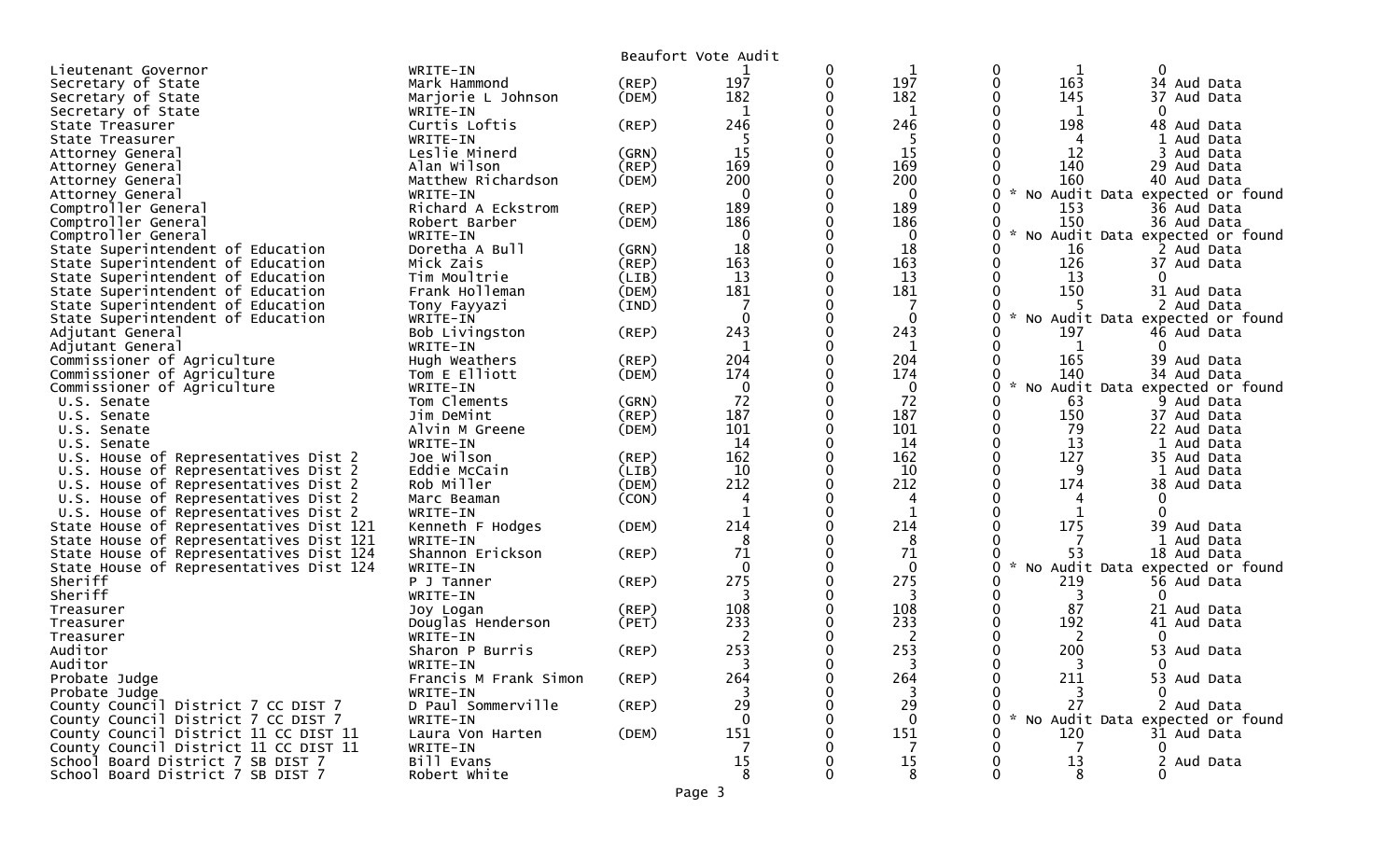|                                                                                                                                                                                                                                                                                                                                                                                                                                                                                                                                                          |                                                                                                                                                                                                                                                                                                                                    |                                                                                                                                              | Beaufort Vote Audit                                                                                                                            |                                  |                                                                                                                                       |                                                                                      |                                                                                                                                                                                                                                                                                                                                                                                                                                                                                               |
|----------------------------------------------------------------------------------------------------------------------------------------------------------------------------------------------------------------------------------------------------------------------------------------------------------------------------------------------------------------------------------------------------------------------------------------------------------------------------------------------------------------------------------------------------------|------------------------------------------------------------------------------------------------------------------------------------------------------------------------------------------------------------------------------------------------------------------------------------------------------------------------------------|----------------------------------------------------------------------------------------------------------------------------------------------|------------------------------------------------------------------------------------------------------------------------------------------------|----------------------------------|---------------------------------------------------------------------------------------------------------------------------------------|--------------------------------------------------------------------------------------|-----------------------------------------------------------------------------------------------------------------------------------------------------------------------------------------------------------------------------------------------------------------------------------------------------------------------------------------------------------------------------------------------------------------------------------------------------------------------------------------------|
| School Board District 7 SB DIST 7<br>School Board District 8 SB DIST 8<br>School<br>Board District 8 SB DIST 8<br>School Board District 11 SB DIST 11<br>Board District 11 SB DIST 11<br>School<br>Soil & Water District Commissioner<br>& Water District Commissioner<br>Soil<br>& Water District Commissioner<br>Soil<br>01<br>01<br>02<br>02<br>03<br>03<br>04<br>Q <sub>4</sub><br>City Council CITY OF BEAUFORT<br>City Council CITY OF BEAUFORT<br>City Council CITY OF BEAUFORT<br>City Council CITY OF BEAUFORT<br>City Council CITY OF BEAUFORT | WRITE-IN<br>Herbert Burnes Jr<br>WRITE-IN<br>Fred Washington Jr<br>WRITE-IN<br>Luke Inabinett<br>Ross M Sanders Jr<br>WRITE-IN<br>Yes<br>No<br>Yes<br>No<br>Yes<br>No<br>Yes<br>No<br>Donnie Ann Beer<br>Larry Holman<br>Kim Kolton<br>Mike Sutton<br>WRITE-IN                                                                     |                                                                                                                                              | 91<br>8<br>163<br>0<br>167<br>221<br>0<br>312<br>58<br>314<br>49<br>238<br>126<br>249<br>110<br>181<br>134<br>100<br>260<br>1                  | 0<br>0<br>0<br>0<br>$\mathbf{0}$ | 0<br>91<br>8<br>163<br>0<br>167<br>221<br>0<br>312<br>58<br>314<br>49<br>238<br>126<br>249<br>110<br>181<br>134<br>100<br>260<br>1    | 0<br>0<br>$\sim$<br>$\star$<br>0<br>0<br>0<br>0<br>0<br>0<br>0<br>0<br>0<br>$\Omega$ | No Audit Data expected or found<br>68<br>23 Aud Data<br>7<br>1 Aud Data<br>134<br>29 Aud Data<br>No Audit Data expected or found<br>131<br>36 Aud Data<br>177<br>44 Aud Data<br>No Audit Data expected or found<br>252<br>60 Aud Data<br>48<br>10 Aud Data<br>256<br>58 Aud Data<br>38<br>11 Aud Data<br>191<br>47 Aud Data<br>102<br>24 Aud Data<br>203<br>46 Aud Data<br>22 Aud Data<br>88<br>145<br>36 Aud Data<br>110<br>24 Aud Data<br>82<br>18 Aud Data<br>213<br>47 Aud Data<br>1<br>0 |
| 0103 Beaufort 3<br>Straight Party                                                                                                                                                                                                                                                                                                                                                                                                                                                                                                                        | Green                                                                                                                                                                                                                                                                                                                              | (GRN)                                                                                                                                        | $\overline{2}$                                                                                                                                 | $\mathbf 0$                      | $\overline{2}$                                                                                                                        |                                                                                      | 0 * No Match in Audit Data.                                                                                                                                                                                                                                                                                                                                                                                                                                                                   |
| Straight Party<br>Straight Party<br>Straight Party<br>Straight Party<br>Straight Party<br>Straight Party<br>Governor<br>Governor<br>Governor<br>Governor<br>Governor<br>Lieutenant Governor<br>Lieutenant Governor<br>Lieutenant Governor<br>Secretary of State<br>Secretary of State<br>Secretary of State<br>State Treasurer<br>State Treasurer<br>Attorney General                                                                                                                                                                                    | Republican<br>Libertarian<br>Democratic<br>Constitution<br>United Citizens<br>Independence<br>Morgan Bruce Reeves<br>Nikki R Haley<br>Vincent A Sheheen<br>Morgan Bruce Reeves<br>WRITE-IN<br>Ken Ard<br>Ashley Cooper<br>WRITE-IN<br>Mark Hammond<br>Marjorie L Johnson<br>WRITE-IN<br>Curtis Loftis<br>WRITE-IN<br>Leslie Minerd | (REP)<br>(LIB)<br>(DEM)<br>(CON)<br>(UNC)<br>(IND)<br>(GRN)<br>(REP)<br>(DEM)<br>(UNC)<br>(REP)<br>(DEM)<br>(REP)<br>(DEM)<br>(REP)<br>(GRN) | 85<br>$\mathbf 1$<br>42<br>$\mathbf{0}$<br>8<br>238<br>184<br>$\overline{2}$<br>248<br>180<br>$\mathbf 1$<br>282<br>138<br>1<br>330<br>9<br>17 | 0<br>0<br>∩<br>0                 | 85<br>$\mathbf{1}$<br>42<br>$\mathbf{0}$<br>8<br>238<br>184<br>$\overline{2}$<br>248<br>180<br>1<br>282<br>138<br>1<br>330<br>q<br>17 | 0<br>0<br>U<br>0<br>0<br>O<br>0<br>U<br>0                                            | 71<br>14 Aud Data<br>1<br>0<br>40<br>2 Aud Data<br>No Audit Data expected or found<br>1 Aud Data<br>Aud Data<br>197<br>41 Aud Data<br>158<br>26 Aud Data<br>0<br>1<br>Aud Data<br>203<br>45 Aud Data<br>154<br>26 Aud Data<br>1<br>0<br>231<br>51 Aud Data<br>118<br>20 Aud Data<br>1<br>0<br>271<br>59 Aud Data<br>6<br>3.<br>Aud Data<br>12<br>5 Aud Data                                                                                                                                   |
| Attorney General<br>Attorney General<br>Attorney General<br>Comptroller General<br>Comptroller General<br>Comptroller General<br>State Superintendent of Education                                                                                                                                                                                                                                                                                                                                                                                       | Alan Wilson<br>Matthew Richardson<br>WRITE-IN<br>Richard A Eckstrom<br>Robert Barber<br>WRITE-IN<br>Doretha A Bull                                                                                                                                                                                                                 | $($ REP $)$<br>(DEM)<br>$($ REP $)$<br>(DEM)<br>(GRN)                                                                                        | 250<br>155<br>$\mathbf 1$<br>264<br>158<br>$\mathbf 1$<br>13                                                                                   | 0<br>0                           | 250<br>155<br>1<br>264<br>158<br>$\mathbf 1$<br>13                                                                                    | 0<br>0                                                                               | 205<br>45 Aud Data<br>134<br>21 Aud Data<br>1<br>0<br>216<br>48 Aud Data<br>136<br>22 Aud Data<br>1<br>0<br>11<br>2 Aud Data                                                                                                                                                                                                                                                                                                                                                                  |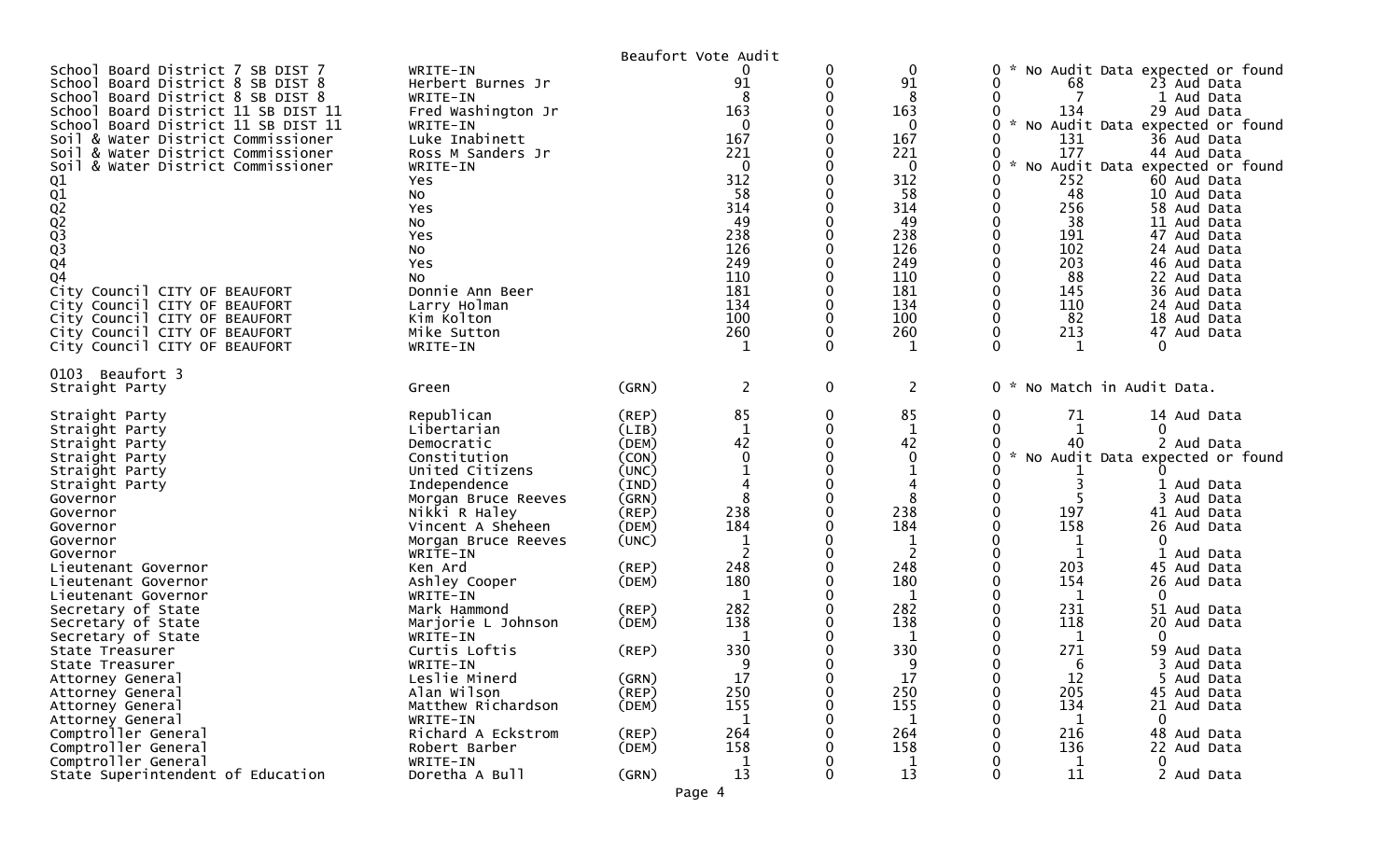|                                                                                 |                                |       | Beaufort Vote Audit |          |              |         |            |                                 |
|---------------------------------------------------------------------------------|--------------------------------|-------|---------------------|----------|--------------|---------|------------|---------------------------------|
| State Superintendent of Education                                               | Mick Zais                      | (REP) | 251                 | 0        | 251          | 0       | 205        | 46 Aud Data                     |
| State Superintendent of Education                                               | Tim Moultrie                   | (LIB) | 16                  | 0        | 16           |         | 13         | 3 Aud Data                      |
| State Superintendent of Education                                               | Frank Holleman                 | (DEM) | 131                 | $\Omega$ | 131          |         | 117        | 14 Aud Data                     |
| State Superintendent of Education                                               | Tony Fayyazi                   | (IND) | 12                  |          | 12           |         | 8          | 4 Aud Data                      |
| State Superintendent of Education                                               | WRITE-IN                       |       | $\mathbf{0}$        |          | $\mathbf{0}$ | $\star$ |            | No Audit Data expected or found |
| Adjutant General                                                                | Bob Livingston                 | (REP) | 321                 | 0        | 321          |         | 261        | 60 Aud Data                     |
| Adjutant General                                                                | WRITE-IN                       |       | 5                   |          | -5           |         | -5         | 0                               |
| Commissioner of Agriculture                                                     | Hugh Weathers                  | (REP) | 279                 |          | 279          |         | 225        | 54 Aud Data                     |
| Commissioner of Agriculture                                                     | Tom E Elliott                  | (DEM) | 141                 |          | 141          |         | 124        | 17<br>Aud Data                  |
| Commissioner of Agriculture                                                     | WRITE-IN                       |       | $\mathbf 1$         |          | 1            |         | 1          | 0                               |
| U.S. Senate                                                                     | Tom Clements                   | (GRN) | 78                  |          | 78           |         | 65         | 13 Aud Data                     |
| U.S. Senate                                                                     | Jim DeMint                     | (REP) | 266                 | $\Omega$ | 266          |         | 217        | 49 Aud Data                     |
| U.S. Senate                                                                     | Alvin M Greene                 | (DEM) | 68                  |          | 68           |         | 62         | 6 Aud Data                      |
| U.S. Senate                                                                     | WRITE-IN                       |       | 12                  |          | 12           |         | 11         | 1 Aud Data                      |
| U.S. House of Representatives Dist 2                                            | Joe Wilson                     | (REP) | 246                 | 0        | 246          |         | 203        | 43 Aud Data                     |
| U.S. House of Representatives Dist 2                                            | Eddie McCain                   | (LIB) | 11                  |          | 11           |         | 7          | Aud Data                        |
| U.S. House of Representatives Dist 2                                            | Rob Miller                     | (DEM) | 169                 |          | 169          |         | 146        | 23 Aud Data                     |
| U.S. House of Representatives Dist 2                                            | Marc Beaman                    | (CON) | 8                   |          | 8            |         |            | 1 Aud Data                      |
| U.S. House of Representatives Dist 2                                            | WRITE-IN                       |       | $\mathbf 0$         |          | $\mathbf{0}$ | 0       |            | No Audit Data expected or found |
| State House of Representatives Dist 121                                         | Kenneth F Hodges               | (DEM) | 51                  |          | 51           |         | 44         | 7 Aud Data                      |
| State House of Representatives Dist 121                                         | WRITE-IN                       |       | 3                   |          | 3            |         | 2          | 1 Aud Data                      |
| State House of Representatives Dist 124                                         | Shannon Erickson               | (REP) | 287                 |          | 287          | 0       | 235        | 52 Aud Data                     |
| State House of Representatives Dist 124                                         | WRITE-IN                       |       | 5                   |          | -5           |         | 4          | 1 Aud Data                      |
| Sheriff                                                                         | P J Tanner                     | (REP) | 353                 |          | 353          |         | 291        | 62 Aud Data                     |
| Sheriff                                                                         | WRITE-IN                       |       | 7                   |          | 7            |         | 6          | 1 Aud Data                      |
| Treasurer                                                                       | Joy Logan                      | (REP) | 156                 |          | 156          |         | 128        | 28 Aud Data                     |
| Treasurer                                                                       |                                | (PET) | 249                 |          | 249          |         | 209        | 40 Aud Data                     |
| Treasurer                                                                       | Douglas Henderson<br>WRITE-IN  |       | 1                   |          | $\mathbf{1}$ |         | 1          | 0                               |
| Auditor                                                                         | Sharon P Burris                | (REP) | 329                 |          | 329          |         | 270        | 59 Aud Data                     |
| Auditor                                                                         | WRITE-IN                       |       |                     |          |              |         | 5          | Aud Data                        |
| Probate Judge                                                                   | Francis M Frank Simon          | (REP) | 329                 |          | 329          | 0       | 273        | 56 Aud Data                     |
| Probate Judge                                                                   | WRITE-IN                       |       | 5                   |          | -5           |         | 4          | 1 Aud Data                      |
| County Council District 11 CC DIST 11                                           | Laura Von Harten               | (DEM) | 220                 |          | 220          |         | 183        | 37 Aud Data                     |
| County Council District 11 CC DIST 11                                           | WRITE-IN                       |       | 14                  |          | 14           |         | 11         |                                 |
| School Board District 8 SB DIST 8                                               |                                |       | 56                  |          | 56           |         | 47         | Aud Data<br>9 Aud Data          |
|                                                                                 | Herbert Burnes Jr              |       | 16                  |          | 16           |         | 13         |                                 |
| Board District 8 SB DIST 8<br>Schoo I<br>Board District 11 SB DIST 11<br>School | WRITE-IN<br>Fred Washington Jr |       | 235                 |          | 235          |         | 191        | Aud Data                        |
| School Board District 11 SB DIST 11                                             | WRITE-IN                       |       | 10                  |          | 10           |         | 9          | 44 Aud Data<br>Aud Data         |
|                                                                                 | Luke Inabinett                 |       | 212                 |          | 212          |         | 175        | 37 Aud Data                     |
| Soil & Water District Commissioner                                              |                                |       | 264                 |          | 264          |         | 218        | 46 Aud Data                     |
| Soil & Water District Commissioner<br>Soil & Water District Commissioner        | Ross M Sanders Jr<br>WRITE-IN  |       | 3                   |          | 3            |         | 3          | 0                               |
|                                                                                 |                                |       | 378                 |          | 378          |         | 312        | 66 Aud Data                     |
| $\frac{Q1}{Q1}$                                                                 | Yes.                           |       | 43                  |          | 43           |         | 38         | 5 Aud Data                      |
|                                                                                 | No                             |       |                     |          |              |         |            |                                 |
| Q <sub>2</sub>                                                                  | Yes                            |       | 376<br>45           |          | 376<br>45    |         | 312<br>38  | 64 Aud Data<br>7 Aud Data       |
| $\frac{2}{9}$<br>$\frac{2}{9}$<br>$\frac{3}{9}$                                 | NO.                            |       |                     |          |              |         |            |                                 |
|                                                                                 | Yes                            |       | 299<br>118          |          | 299          |         | 243<br>104 | 56 Aud Data                     |
|                                                                                 | No                             |       |                     |          | 118          |         |            | 14 Aud Data                     |
|                                                                                 | Yes                            |       | 295<br>116          |          | 295          |         | 246        | 49 Aud Data                     |
| $\overline{Q}4$                                                                 | NO                             |       |                     |          | 116          |         | 97         | 19 Aud Data                     |
| City Council CITY OF BEAUFORT                                                   | Donnie Ann Beer                |       | 222                 |          | 222          |         | 179        | 43 Aud Data                     |
| City Council CITY OF BEAUFORT                                                   | Larry Holman                   |       | 103<br>109          |          | 103          |         | 91         | 12 Aud Data                     |
| City Council CITY OF BEAUFORT                                                   | Kim Kolton                     |       |                     |          | 109          |         | 96         | 13 Aud Data                     |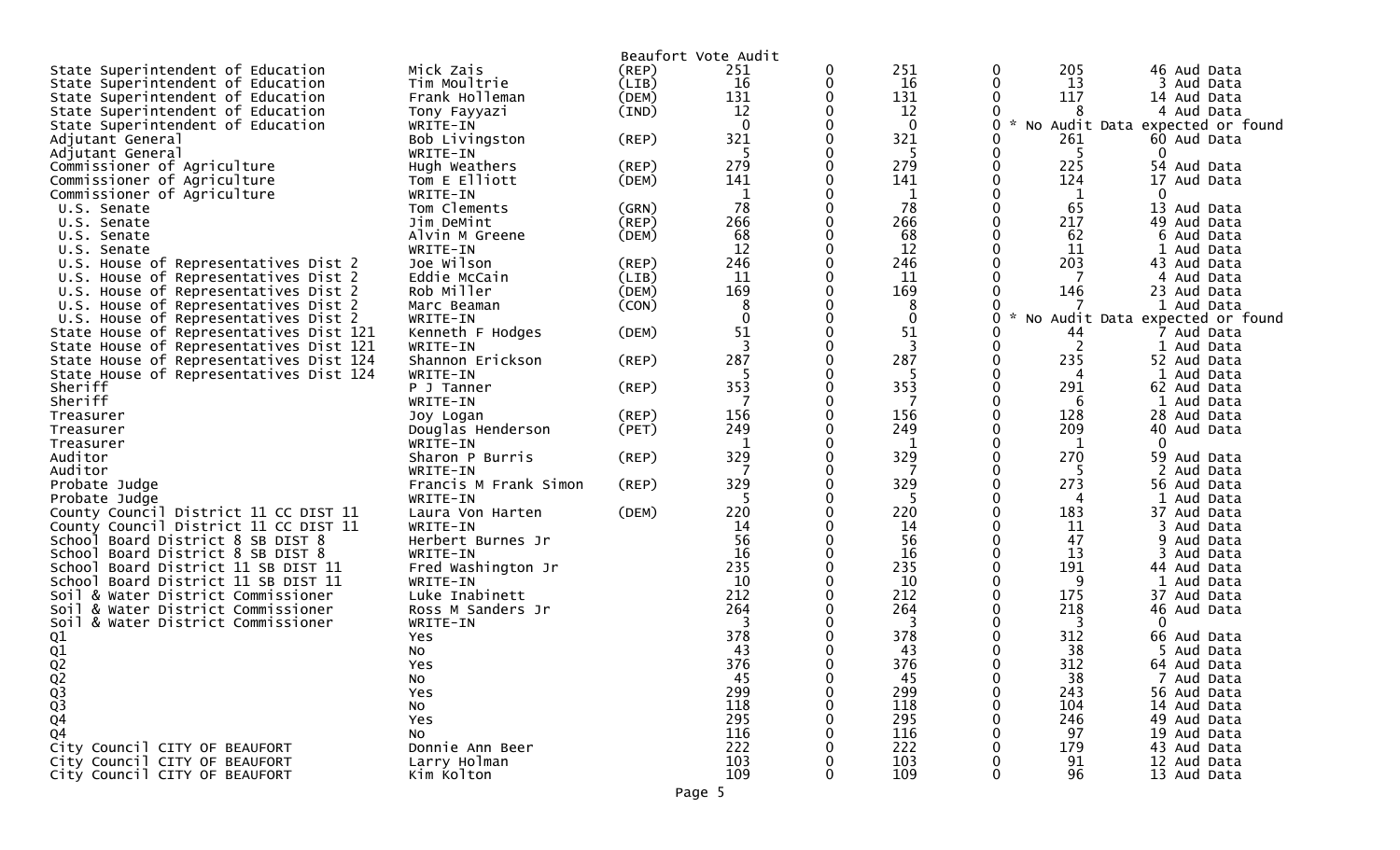|                                                                              |                           |                | Beaufort Vote Audit |        |                   |               |          |                                   |
|------------------------------------------------------------------------------|---------------------------|----------------|---------------------|--------|-------------------|---------------|----------|-----------------------------------|
| City Council CITY OF BEAUFORT<br>City Council CITY OF BEAUFORT               | Mike Sutton<br>WRITE-IN   |                | 300<br>8            | 0<br>0 | 300<br>8          | 0<br>$\Omega$ | 244<br>8 | 56 Aud Data                       |
| 0110 Burton 1A                                                               |                           |                |                     |        |                   |               |          |                                   |
| Straight Party                                                               | Green                     | (GRN)          |                     | 0      | 2                 |               |          |                                   |
| Straight Party                                                               | Republican                | $($ REP $)$    | 103                 |        | 103               |               | 103      |                                   |
| Straight Party                                                               | Libertarian               | (LIB)          | $\Omega$            |        |                   |               |          | * No Audit Data expected or found |
| Straight Party                                                               | Democratic                | (DEM)          | 94                  |        | 94                |               |          |                                   |
| Straight Party                                                               | Constitution              | (CON)          |                     |        |                   |               |          |                                   |
| Straight Party                                                               | United Citizens           | (UNC)          |                     |        |                   |               |          |                                   |
| Straight Party                                                               | Independence              | (IND)          |                     |        |                   |               |          |                                   |
| Governor                                                                     | Morgan Bruce Reeves       | (GRN)          |                     |        |                   |               |          |                                   |
| Governor                                                                     | Nikki R Haley             | (REP)          | 296                 |        | 296               |               | 296      |                                   |
| Governor                                                                     | Vincent A Sheheen         | (DEM)          | 178                 |        | 178               |               | 178      |                                   |
| Governor                                                                     | Morgan Bruce Reeves       | (UNC)          |                     |        |                   |               |          |                                   |
| Governor                                                                     | WRITE-IN                  |                | $\Omega$            |        | $\Omega$          |               |          | No Audit Data expected or found   |
| Lieutenant Governor                                                          | Ken Ard                   | (REP)          | 297                 |        | 297               |               | 297      |                                   |
| Lieutenant Governor                                                          | Ashley Cooper             | (DEM)          | 181                 |        | 181               |               | 181      |                                   |
| Lieutenant Governor                                                          | WRITE-IN                  |                | 2                   |        | 2                 |               |          |                                   |
| Secretary of State                                                           | Mark Hammond              | (REP)          | 315                 |        | 315               |               | 315      |                                   |
| Secretary of State                                                           | Marjorie L Johnson        | (DEM)          | 165                 |        | 165               |               | 165      |                                   |
| Secretary of State                                                           | WRITE-IN                  |                | $\Omega$            |        | $\Omega$          |               | 373      | * No Audit Data expected or found |
| State Treasurer                                                              | Curtis Loftis<br>WRITE-IN | (REP)          | 373                 |        | 373               |               |          |                                   |
| State Treasurer                                                              | Leslie Minerd             | (GRN)          | 17                  |        | 2<br>17           |               | 17       |                                   |
| Attorney General<br>Attorney General                                         | Alan Wilson               | $($ REP $)$    | 293                 |        | 293               |               | 293      |                                   |
| Attorney General                                                             | Matthew Richardson        | (DEM)          | 171                 |        | 171               |               | 171      |                                   |
| Attorney General                                                             | WRITE-IN                  |                | $\Omega$            |        | $\Omega$          |               |          | * No Audit Data expected or found |
| Comptroller General                                                          | Richard A Eckstrom        | (REP)          | 314                 |        | 314               |               | 314      |                                   |
| Comptroller General                                                          | Robert Barber             | (DEM)          | 166                 |        | 166               |               | 166      |                                   |
| Comptroller General                                                          | WRITE-IN                  |                | $\mathbf{0}$        |        | $\Omega$          | $\mathcal{H}$ |          | No Audit Data expected or found   |
| State Superintendent of Education                                            | Doretha A Bull            | (GRN)          | 11                  |        | 11                |               | 11       |                                   |
| State Superintendent of Education                                            | Mick Zais                 | (REP)          | 282                 |        | 282               |               | 282      |                                   |
| State Superintendent of Education                                            | Tim Moultrie              | (LIB)          | 13                  |        | 13                |               | 13       |                                   |
| State Superintendent of Education                                            | Frank Holleman            | (DEM)          | 164                 |        | 164               |               | 164      |                                   |
| State Superintendent of Education                                            | Tony Fayyazi              | (IND)          | 8                   |        | 8                 |               |          |                                   |
| State Superintendent of Education                                            | WRITE-IN                  |                | $\Omega$            |        | $\Omega$          | $\mathcal{H}$ |          | No Audit Data expected or found   |
| Adjutant General                                                             | Bob Livingston            | (REP)          | 373                 |        | 373               |               | 373      |                                   |
| Adjutant General                                                             | WRITE-IN                  |                |                     |        |                   |               |          |                                   |
| Commissioner of Agriculture                                                  | Hugh Weathers             | (REP)          | 304                 |        | 304               |               | 304      |                                   |
| Commissioner of Agriculture                                                  | Tom E Elliott             | (DEM)          | 176                 |        | 176               |               | 176      |                                   |
| Commissioner of Agriculture                                                  | WRITE-IN                  |                | 0                   |        |                   |               |          | * No Audit Data expected or found |
| U.S. Senate                                                                  | Tom Clements              | (GRN)          | 44                  |        | 44                |               | 44       |                                   |
| U.S. Senate                                                                  | Jim DeMint                | $($ REP $)$    | 308                 |        | 308               |               | 308      | $\Omega$                          |
| U.S. Senate                                                                  | Alvin M Greene            | (DEM)          | 124                 |        | 124               |               | 124      |                                   |
| U.S. Senate                                                                  | WRITE-IN                  |                |                     |        | 2                 |               |          |                                   |
| U.S. House of Representatives Dist 2                                         | Joe Wilson                | (REP)          | 278                 |        | 278               |               | 278      |                                   |
| U.S. House of Representatives Dist 2                                         | Eddie McCain              | (LIB)          | 196                 |        | 4<br>196          |               | 196      |                                   |
| U.S. House of Representatives Dist 2                                         | Rob Miller                | (DEM)<br>(CON) |                     |        |                   |               |          |                                   |
| U.S. House of Representatives Dist 2<br>U.S. House of Representatives Dist 2 | Marc Beaman<br>WRITE-IN   |                | $\Omega$            |        | 8<br>$\mathbf{0}$ |               |          | * No Audit Data expected or found |
| State House of Representatives Dist 118                                      | Bill Herbkersman          | (REP)          | 326                 |        | 326               |               | 326      |                                   |
|                                                                              |                           |                |                     |        |                   |               |          |                                   |
|                                                                              |                           |                | Page 6              |        |                   |               |          |                                   |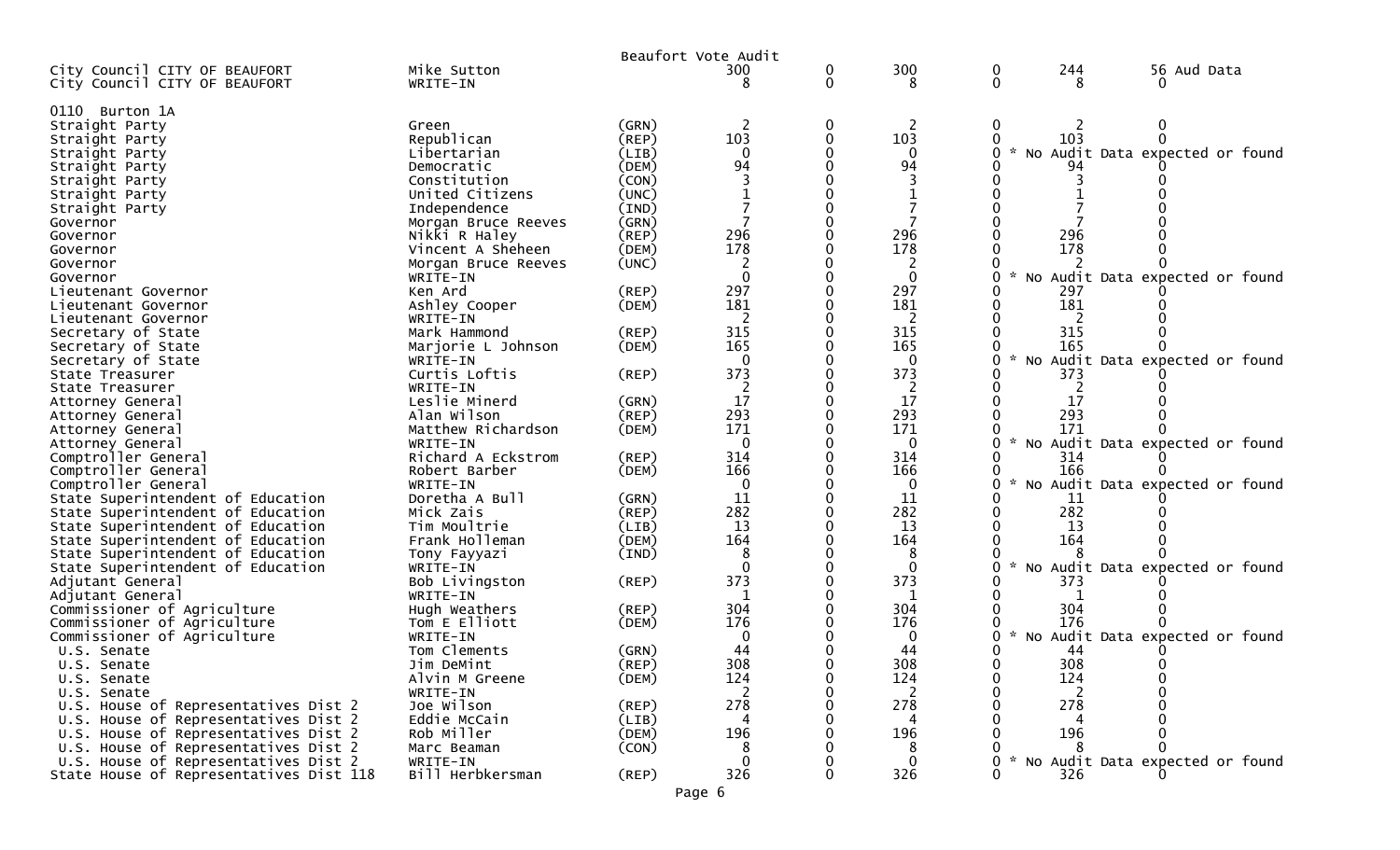|                                                                                    |                                      |                      | Beaufort Vote Audit |        |                     |                                                                             |
|------------------------------------------------------------------------------------|--------------------------------------|----------------------|---------------------|--------|---------------------|-----------------------------------------------------------------------------|
| State House of Representatives Dist 118                                            | WRITE-IN                             |                      |                     | 0      |                     | 0                                                                           |
| State House of Representatives Dist 121<br>State House of Representatives Dist 121 | Kenneth F Hodges<br>WRITE-IN         | (DEM)                | 69<br>$\Omega$      | 0      | 69<br>$\mathbf{0}$  | 69<br>No Audit Data expected or found                                       |
| Sheriff                                                                            | P J Tanner                           | (REP)                | 386                 |        | 386                 | 386                                                                         |
| Sheriff                                                                            | WRITE-IN                             |                      | 2                   |        | 2                   | 2                                                                           |
| Treasurer                                                                          | Joy Logan                            | $($ REP $)$          | 182                 |        | 182                 | 182                                                                         |
| Treasurer                                                                          | Douglas Henderson<br>WRITE-IN        | (PET)                | 248<br>$\mathbf{0}$ |        | 248<br>$\mathbf{0}$ | 248<br>Audit Data expected or found<br>No                                   |
| Treasurer<br>Auditor                                                               | Sharon P Burris                      | (REP)                | 380                 |        | 380                 | 380                                                                         |
| Auditor                                                                            | WRITE-IN                             |                      | 1                   |        |                     | 1                                                                           |
| Probate Judge                                                                      | Francis M Frank Simon                | (REP)                | 381                 |        | 381                 | 381                                                                         |
| Probate Judge                                                                      | WRITE-IN                             |                      | 1<br>384            |        | 1<br>384            | 1<br>384                                                                    |
| School Board District 9 SB DIST 9<br>School Board District 9 SB DIST 9             | Ronald Speaks<br>WRITE-IN            |                      | 1                   |        |                     | 1                                                                           |
| Soil & Water District Commissioner                                                 | Luke Inabinett                       |                      | 286                 |        | 286                 | 286                                                                         |
| Soil & Water District Commissioner                                                 | Ross M Sanders Jr                    |                      | 267                 |        | 267                 | 267                                                                         |
| Soil & Water District Commissioner                                                 | WRITE-IN                             |                      | 2                   |        | 2                   | 2                                                                           |
|                                                                                    | Yes                                  |                      | 439<br>31           |        | 439<br>31           | 439<br>31                                                                   |
|                                                                                    | No<br>Yes                            |                      | 418                 |        | 418                 | 418                                                                         |
| 01<br>02<br>02<br>02<br>03<br>03<br>04                                             | No                                   |                      | 43                  |        | 43                  | 43                                                                          |
|                                                                                    | Yes                                  |                      | 334                 |        | 334                 | 334                                                                         |
|                                                                                    | NO.                                  |                      | 132<br>344          |        | 132<br>344          | 132<br>344                                                                  |
| Q4                                                                                 | Yes<br>NO.                           |                      | 120                 |        | 120                 | 120                                                                         |
| City Council CITY OF BEAUFORT                                                      | Donnie Ann Beer                      |                      | 0                   |        | 0                   | * No Audit Data expected or found                                           |
| City Council CITY OF BEAUFORT                                                      | Larry Holman                         |                      |                     |        | 0                   | No Audit Data expected or found                                             |
| City Council CITY OF BEAUFORT                                                      | Kim Kolton                           |                      |                     |        | $\Omega$            | * No Audit Data expected or found                                           |
| City Council CITY OF BEAUFORT<br>City Council CITY OF BEAUFORT                     | Mike Sutton<br>WRITE-IN              |                      | 0                   | 0<br>0 | 0<br>0              | * No Audit Data expected or found<br>* No Audit Data expected or found<br>0 |
|                                                                                    |                                      |                      |                     |        |                     |                                                                             |
| 0111 Burton 1B                                                                     |                                      |                      |                     |        |                     |                                                                             |
| Straight Party                                                                     | Green                                | (GRN)                | -6                  | 0      | 6                   | 0<br>6                                                                      |
| Straight Party                                                                     | Republican                           | (REP)                | 29<br>$\mathbf{0}$  | 0      | 29<br>$\Omega$      | 29                                                                          |
| Straight Party<br>Straight Party                                                   | Libertarian<br>Democratic            | (LIB)<br>(DEM)       | 205                 |        | 205                 | * No Audit Data expected or found<br>205                                    |
| Straight Party                                                                     | Constitution                         | (CON)                |                     |        | $\Omega$            | No Audit Data expected or found                                             |
| Straight Party                                                                     | United Citizens                      | (UNC)                |                     |        |                     |                                                                             |
| Straight Party                                                                     | Independence                         | (IND)                |                     |        |                     |                                                                             |
| Governor<br>Governor                                                               | Morgan Bruce Reeves<br>Nikki R Haley | (GRN)<br>$($ REP $)$ | 58                  |        | 58                  | 58                                                                          |
| Governor                                                                           | Vincent A Sheheen                    | (DEM)                | 276                 |        | 276                 | 276                                                                         |
| Governor                                                                           | Morgan Bruce Reeves                  | (UNC)                | 1                   |        | 1                   |                                                                             |
| Governor                                                                           | WRITE-IN                             |                      | $\Omega$            |        | $\mathbf{0}$        | 0 * No Audit Data expected or found                                         |
| Lieutenant Governor                                                                | Ken Ard                              | (REP)                | 59                  |        | 59<br>273           | -59<br>273                                                                  |
| Lieutenant Governor<br>Lieutenant Governor                                         | Ashley Cooper<br>WRITE-IN            | (DEM)                | 273<br>$\Omega$     |        | 0                   | No Audit Data expected or found                                             |
| Secretary of State                                                                 | Mark Hammond                         | (REP)                | 69                  |        | 69                  | -69                                                                         |
| Secretary of State                                                                 | Marjorie L Johnson                   | (DEM)                | 264                 |        | 264                 | 264                                                                         |
| Secretary of State                                                                 | WRITE-IN                             |                      | $\Omega$            |        | 0                   | $\mathcal{H}$<br>No Audit Data expected or found                            |
| State Treasurer<br>State Treasurer                                                 | Curtis Loftis<br>WRITE-IN            | (REP)                | 111                 |        | 111<br>-5           | 111<br>$5\overline{)}$                                                      |
|                                                                                    |                                      |                      |                     |        |                     |                                                                             |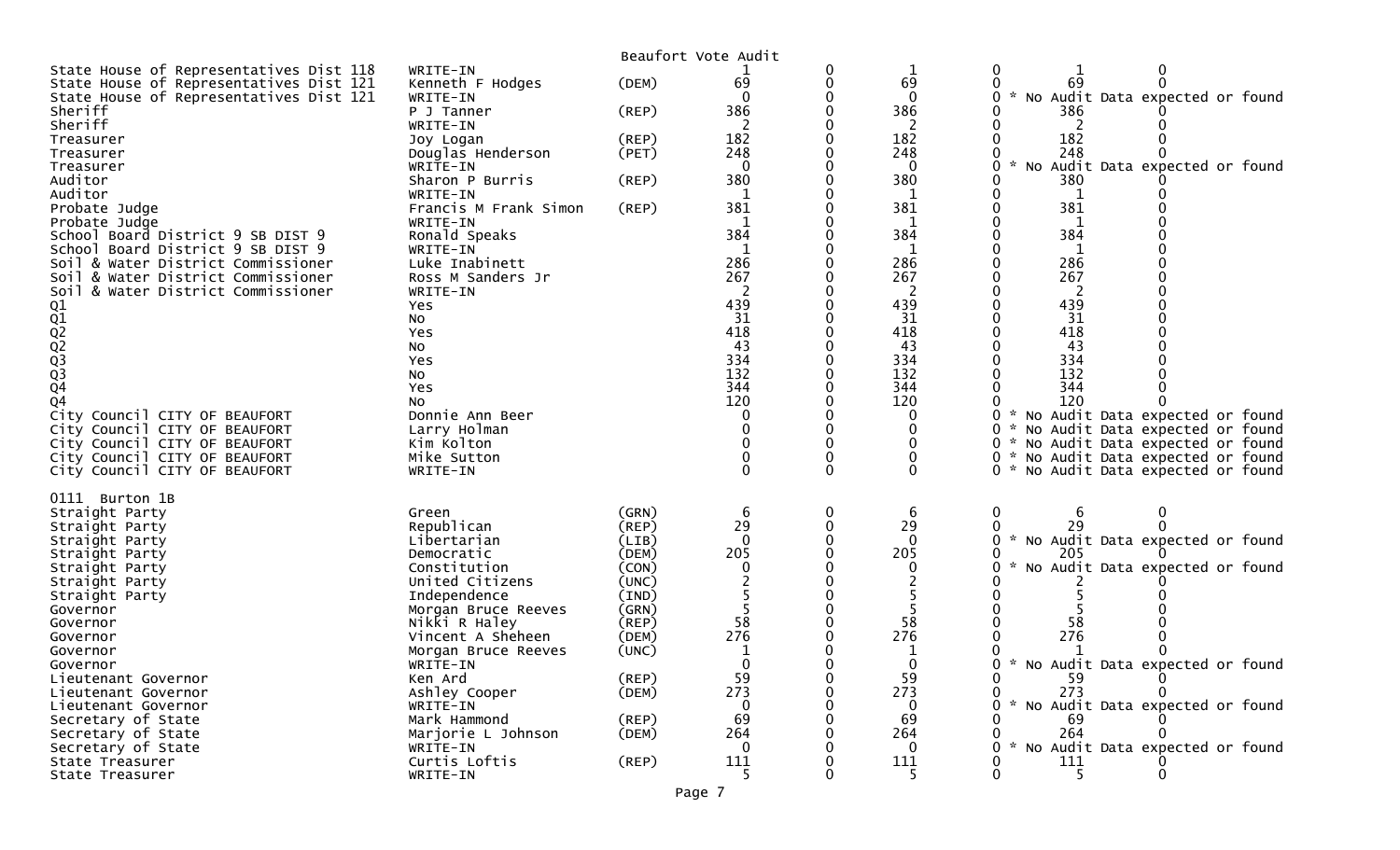| Beaufort Vote Audit                                                                                                                              |  |
|--------------------------------------------------------------------------------------------------------------------------------------------------|--|
| Leslie Minerd<br>0<br>(GRN)<br>Attorney General<br>0<br>4<br>4                                                                                   |  |
| 60<br>60<br>$\mathbf{0}$<br>60<br>Alan Wilson<br>$($ REP $)$<br>0<br>0<br>Attorney General                                                       |  |
| 273<br>273<br>Matthew Richardson<br>(DEM)<br>273<br>Attorney General                                                                             |  |
| * No Audit Data expected or found<br>0<br>0<br>0<br>Attorney General<br>WRITE-IN                                                                 |  |
| 67<br>67<br>Richard A Eckstrom<br>Comptroller General<br>(REP)<br>67                                                                             |  |
| 269<br>269<br>269<br>Comptroller General<br>Robert Barber<br>(DEM)<br>0                                                                          |  |
| Comptroller General<br>WRITE-IN<br>$\Omega$<br>0<br>No Audit Data expected or found                                                              |  |
| State Superintendent of Education<br>Doretha A Bull<br>5<br>(GRN)                                                                                |  |
| 54<br>54<br>State Superintendent of Education<br>Mick Zais<br>(REP)<br>54                                                                        |  |
| $\overline{4}$<br>$\boldsymbol{\Lambda}$<br>State Superintendent of Education<br>Tim Moultrie<br>(LIB)                                           |  |
| 267<br>267<br>267<br>(DEM)<br>State Superintendent of Education<br>Frank Holleman                                                                |  |
| State Superintendent of Education<br>Tony Fayyazi<br>(IND)                                                                                       |  |
| State Superintendent of Education<br>$\Omega$<br>$\Omega$<br>$\mathcal{H}$<br>0<br>No Audit Data expected or found<br>WRITE-IN                   |  |
| 105<br>105<br>105<br>Adjutant General<br>Bob Livingston<br>$($ REP $)$                                                                           |  |
| 2<br>2<br>WRITE-IN<br>Adjutant General                                                                                                           |  |
| 64<br>64<br>Commissioner of Agriculture<br>$($ REP $)$<br>0<br>0<br>64<br>Hugh Weathers                                                          |  |
| 272<br>272<br>272<br>Commissioner of Agriculture<br>Tom E Elliott<br>(DEM)                                                                       |  |
| Commissioner of Agriculture<br>$\mathbf 0$<br>$\mathbf 0$<br>0<br>No Audit Data expected or found<br>WRITE-IN                                    |  |
| 13<br>13<br>Tom Clements<br>0<br>(GRN)<br>U.S. Senate<br>13                                                                                      |  |
| 66<br>66<br>66<br>U.S. Senate<br>Jim DeMint<br>(REP)                                                                                             |  |
| 251<br>251<br>251<br>Alvin M Greene<br>(DEM)<br>U.S. Senate                                                                                      |  |
| $\overline{c}$<br>2<br>WRITE-IN<br>U.S. Senate                                                                                                   |  |
| 59<br>59<br>U.S. House of Representatives Dist 2<br>Joe Wilson<br>59<br>(REP)                                                                    |  |
| $\Omega$<br>∩<br>$\mathbf{0}$<br>0<br>$\sim$<br>U.S. House of Representatives Dist 2<br>Eddie McCain<br>(LIB)<br>No Audit Data expected or found |  |
| 276<br>276<br>Rob Miller<br>(DEM)<br>0<br>276<br>U.S. House of Representatives Dist 2<br>0                                                       |  |
| $\mathbf 0$<br>0<br>U.S. House of Representatives Dist 2<br>Marc Beaman<br>(CON)<br>0<br>No Audit Data expected or found                         |  |
| $\Omega$<br>0<br>0<br>U.S. House of Representatives Dist 2<br>WRITE-IN<br>0<br>No Audit Data expected or found                                   |  |
| 295<br>295<br>295<br>State House of Representatives Dist 121<br>Kenneth F Hodges<br>(DEM)<br>0                                                   |  |
| 4<br>State House of Representatives Dist 121<br>WRITE-IN<br>4<br>4                                                                               |  |
| 147<br>147<br>147<br>Sheriff<br>P J Tanner<br>$($ REP $)$                                                                                        |  |
| Sheriff<br>-5<br>5<br>5<br>WRITE-IN                                                                                                              |  |
| 109<br>109<br>109<br>$($ REP $)$<br>Treasurer<br>Joy Logan                                                                                       |  |
| 105<br>105<br>105<br>Douglas Henderson<br>(PET)<br>Treasurer                                                                                     |  |
| WRITE-IN<br>1<br>1<br>Treasurer<br>1                                                                                                             |  |
| 129<br>129<br>129<br>Auditor<br>(REP)<br>Sharon P Burris                                                                                         |  |
| Auditor<br>WRITE-IN                                                                                                                              |  |
| 123<br>123<br>123<br>Francis M Frank Simon<br>(REP)<br>Probate Judge                                                                             |  |
| 3<br>WRITE-IN<br>Probate Judge                                                                                                                   |  |
| 252<br>252<br>252<br>School Board District 8 SB DIST 8<br>Herbert Burnes Jr                                                                      |  |
| School Board District 8 SB DIST 8<br>7<br>7<br>WRITE-IN                                                                                          |  |
| 171<br>171<br>171<br>Soil & Water District Commissioner<br>Luke Inabinett                                                                        |  |
| 93<br>93<br>93<br>Soil & Water District Commissioner<br>Ross M Sanders Jr                                                                        |  |
| 3<br>3<br>3<br>Soil & Water District Commissioner<br>WRITE-IN                                                                                    |  |
| 263<br>263<br>263<br>Yes                                                                                                                         |  |
| 46<br>46<br>46<br>No                                                                                                                             |  |
| 253<br>253<br>253<br>Yes                                                                                                                         |  |
| 56<br>56<br>56<br>NO                                                                                                                             |  |
| 163<br>163<br>163<br>Yes                                                                                                                         |  |
| 01<br>02<br>02<br>03<br>03<br>04<br>149<br>149<br>149<br>NO                                                                                      |  |
| 180<br>180<br>180<br>Yes                                                                                                                         |  |
| 124<br>124<br>124<br>Q4<br>No                                                                                                                    |  |
| City Council CITY OF BEAUFORT<br>$\mathbf{0}$<br>No Audit Data expected or found<br>$\Omega$<br>Donnie Ann Beer                                  |  |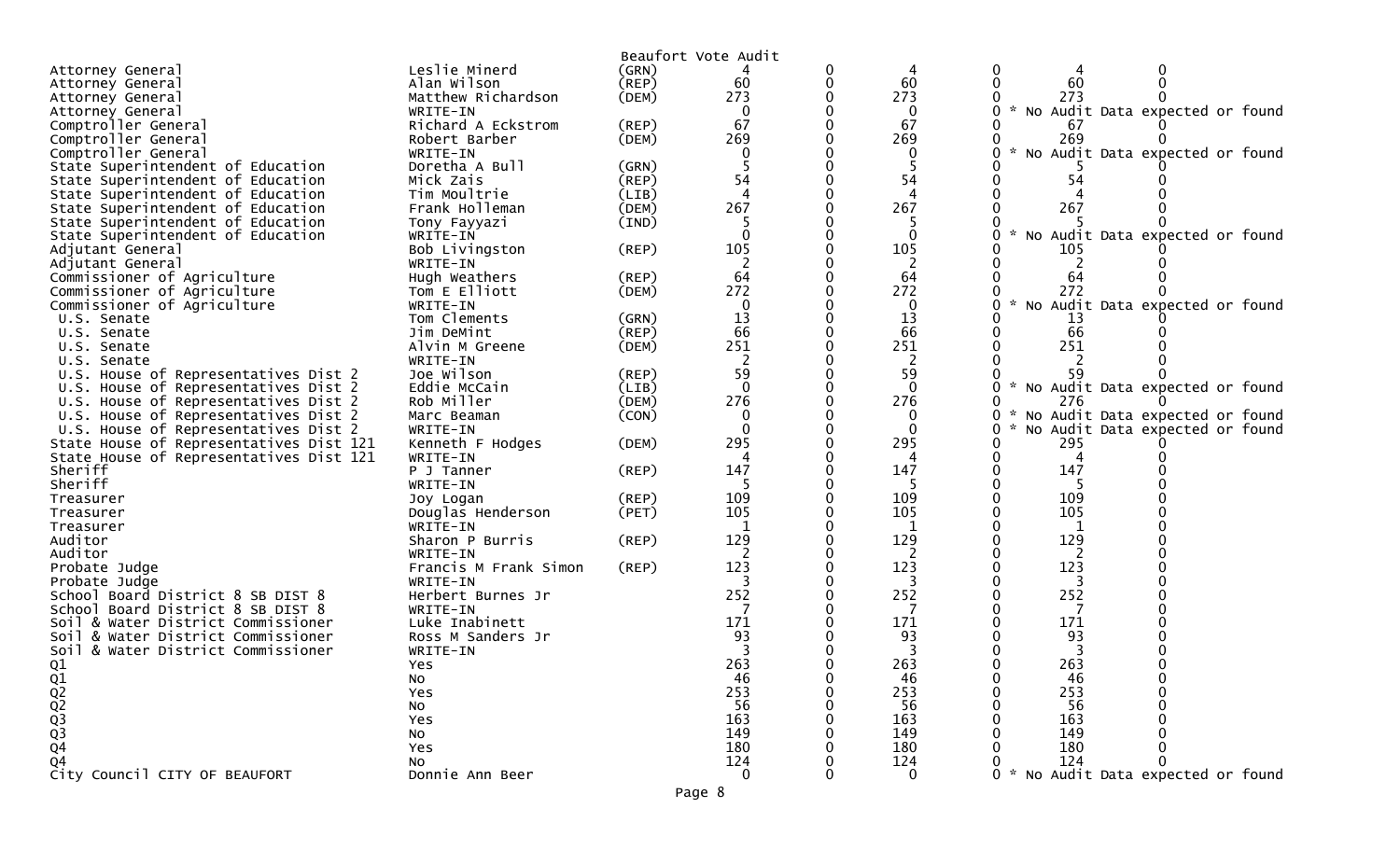|                                                                                                                                  |                                                       |                                  | Beaufort Vote Audit |             |                 |                                                                                                                   |
|----------------------------------------------------------------------------------------------------------------------------------|-------------------------------------------------------|----------------------------------|---------------------|-------------|-----------------|-------------------------------------------------------------------------------------------------------------------|
| City Council CITY OF BEAUFORT<br>City Council CITY OF BEAUFORT<br>City Council CITY OF BEAUFORT<br>City Council CITY OF BEAUFORT | Larry Holman<br>Kim Kolton<br>Mike Sutton<br>WRITE-IN |                                  | 0                   | 0<br>0<br>0 | 0<br>$\Omega$   | 0 * No Audit Data expected or found<br>0 * No Audit Data expected or found<br>0 * No Audit Data expected or found |
|                                                                                                                                  |                                                       |                                  |                     |             |                 |                                                                                                                   |
| 0112 Burton 1C<br>Straight Party<br>Straight Party<br>Straight Party<br>Straight Party                                           | Green<br>Republican<br>Libertarian<br>Democratic      | (GRN)<br>(REP)<br>(LIB)<br>(DEM) | 119<br>159          | 0           | 119<br>159      | 0<br>119<br>159                                                                                                   |
| Straight Party<br>Straight Party                                                                                                 | Constitution<br>United Citizens                       | (CON)<br>(UNC)                   |                     |             |                 |                                                                                                                   |
| Straight Party                                                                                                                   | Independence                                          | (IND)                            |                     |             |                 |                                                                                                                   |
| Governor                                                                                                                         | Morgan Bruce Reeves                                   | (GRN)                            |                     |             |                 |                                                                                                                   |
| Governor                                                                                                                         | Nikki R Haley                                         | (REP)                            | 285                 |             | 285             | 285                                                                                                               |
| Governor                                                                                                                         | Vincent A Sheheen                                     | (DEM)                            | 284                 |             | 284             | 284                                                                                                               |
| Governor                                                                                                                         | Morgan Bruce Reeves                                   | (UNC)                            |                     |             |                 |                                                                                                                   |
| Governor                                                                                                                         | WRITE-IN<br>Ken Ard                                   | (REP)                            | $\mathbf 0$<br>291  |             | $\Omega$<br>291 | $\mathcal{H}$<br>No Audit Data expected or found<br>291                                                           |
| Lieutenant Governor<br>Lieutenant Governor                                                                                       | Ashley Cooper                                         | (DEM)                            | 285                 |             | 285             | 285                                                                                                               |
| Lieutenant Governor                                                                                                              | WRITE-IN                                              |                                  |                     |             | 2               |                                                                                                                   |
| Secretary of State                                                                                                               | Mark Hammond                                          | (REP)                            | 302                 |             | 302             | 302                                                                                                               |
| Secretary of State                                                                                                               | Marjorie L Johnson                                    | (DEM)                            | 271                 |             | 271             | 271                                                                                                               |
| Secretary of State                                                                                                               | WRITE-IN                                              |                                  | $\Omega$            |             | 0               | $\sim$<br>No Audit Data expected or found                                                                         |
| State Treasurer                                                                                                                  | Curtis Loftis                                         | (REP)                            | 379                 |             | 379             | 379                                                                                                               |
| State Treasurer<br>Attorney General                                                                                              | WRITE-IN<br>Leslie Minerd                             | (GRN)                            | 22                  |             | -5<br>22        | 22                                                                                                                |
| Attorney General                                                                                                                 | Alan Wilson                                           | (REP)                            | 283                 |             | 283             | 283                                                                                                               |
| Attorney General                                                                                                                 | Matthew Richardson                                    | (DEM)                            | 273                 |             | 273             | 273                                                                                                               |
| Attorney General                                                                                                                 | WRITE-IN                                              |                                  | $\Omega$            |             | 0               | $\mathcal{H}$<br>No Audit Data expected or found                                                                  |
| Comptroller General                                                                                                              | Richard A Eckstrom                                    | (REP)                            | 299                 |             | 299             | 299                                                                                                               |
| Comptroller General                                                                                                              | Robert Barber                                         | (DEM)                            | 268                 |             | 268             | 268                                                                                                               |
| Comptroller General<br>State Superintendent of Education                                                                         | WRITE-IN<br>Doretha A Bull                            | (GRN)                            | 8                   |             | 8               | No Audit Data expected or found<br>8                                                                              |
| State Superintendent of Education                                                                                                | Mick Zais                                             | (REP)                            | 263                 |             | 263             | 263                                                                                                               |
| State Superintendent of Education                                                                                                | Tim Moultrie                                          | (LIB)                            | 20                  |             | 20              | 20                                                                                                                |
| State Superintendent of Education                                                                                                | Frank Holleman                                        | (DEM)                            | 270                 |             | 270             | 270                                                                                                               |
| State Superintendent of Education                                                                                                | Tony Fayyazi                                          | (IND)                            | 12                  |             | 12              | 12                                                                                                                |
| State Superintendent of Education                                                                                                | WRITE-IN                                              |                                  | Δ                   |             | 4               |                                                                                                                   |
| Adjutant General                                                                                                                 | Bob Livingston                                        | (REP)                            | 377                 |             | 377             | 377                                                                                                               |
| Adjutant General<br>Commissioner of Agriculture                                                                                  | WRITE-IN<br>Hugh Weathers                             | (REP)                            | 296                 |             | 2<br>296        | 296                                                                                                               |
| Commissioner of Agriculture                                                                                                      | Tom E Elliott                                         | (DEM)                            | 276                 |             | 276             | 276                                                                                                               |
| Commissioner of Agriculture                                                                                                      | WRITE-IN                                              |                                  | $\overline{0}$      |             | <sup>n</sup>    | * No Audit Data expected or found<br>∩                                                                            |
| U.S. Senate                                                                                                                      | Tom Clements                                          | (GRN)                            | 68                  |             | 68              | 0<br>68                                                                                                           |
| U.S. Senate                                                                                                                      | Jim DeMint                                            | (REP)                            | 303                 |             | 303             | 303                                                                                                               |
| U.S. Senate                                                                                                                      | Alvin M Greene                                        | (DEM)                            | 198                 |             | 198             | 198                                                                                                               |
| U.S. Senate<br>U.S. House of Representatives Dist 2                                                                              | WRITE-IN<br>Joe Wilson                                | (REP)                            | 271                 |             | -5<br>271       | 271                                                                                                               |
| U.S. House of Representatives Dist 2                                                                                             | Eddie McCain                                          | (LIB)                            | 10                  |             | 10              | 10                                                                                                                |
| U.S. House of Representatives Dist 2                                                                                             | Rob Miller                                            | (DEM)                            | 295                 |             | 295             | 295                                                                                                               |
| U.S. House of Representatives Dist 2                                                                                             | Marc Beaman                                           | (CON)                            | 10                  |             | 10              | 10                                                                                                                |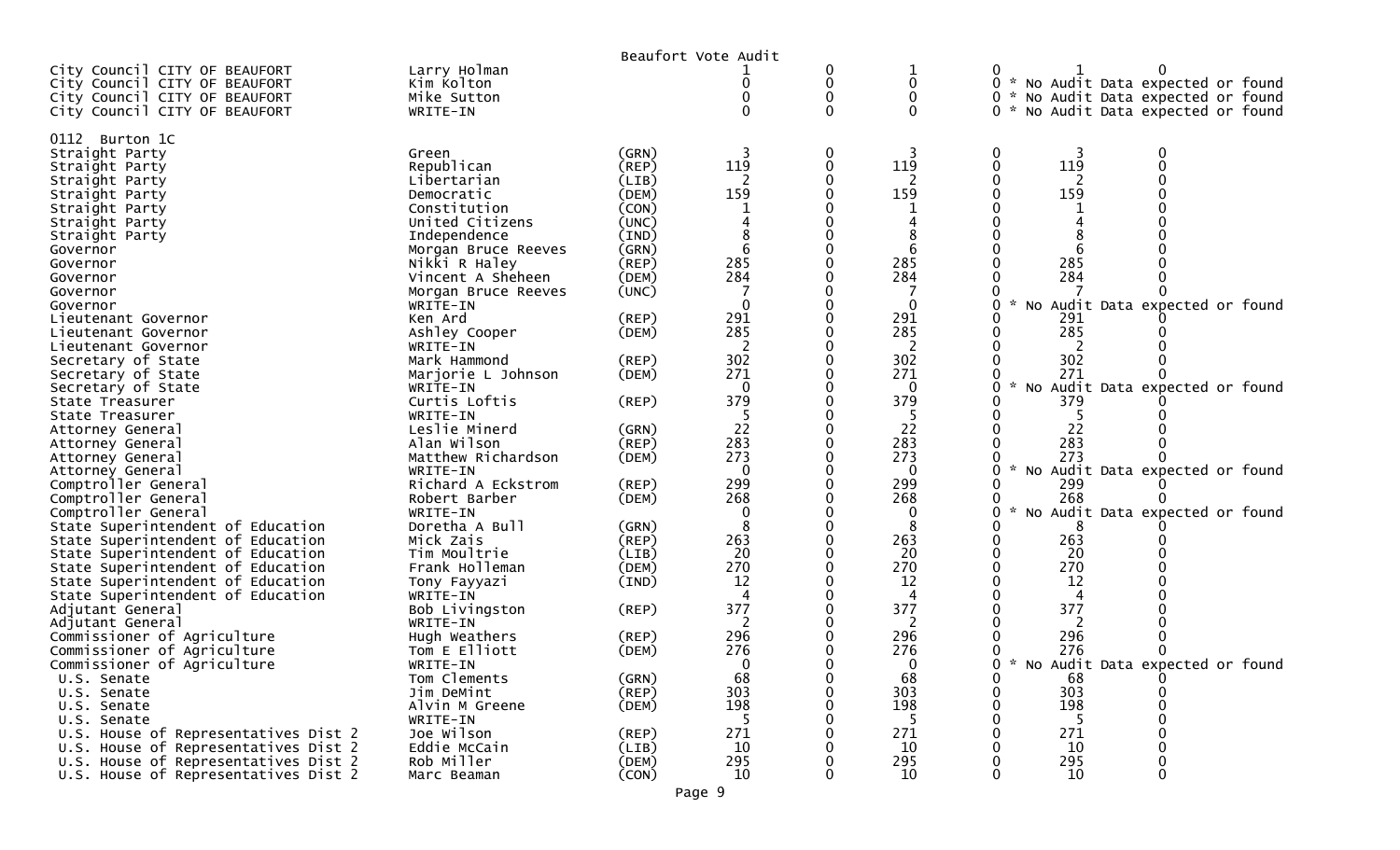|                                                                          |                               |                | Beaufort Vote Audit |          |              |                                                              |
|--------------------------------------------------------------------------|-------------------------------|----------------|---------------------|----------|--------------|--------------------------------------------------------------|
| U.S. House of Representatives Dist 2                                     | WRITE-IN                      |                |                     | 0        | $\Omega$     | No Audit Data expected or found<br>0                         |
| State House of Representatives Dist 118                                  | Bill Herbkersman              | (REP)          | 259                 |          | 259          | 259                                                          |
| State House of Representatives Dist 118                                  | WRITE-IN                      |                |                     |          |              | 5                                                            |
| State House of Representatives Dist 121                                  | Kenneth F Hodges              | (DEM)          | 211                 |          | 211          | 211                                                          |
| State House of Representatives Dist 121                                  | WRITE-IN                      |                | 1                   |          | 1            | 1                                                            |
| Sheriff                                                                  | P J Tanner                    | (REP)          | 421                 |          | 421          | 421                                                          |
| Sheriff                                                                  | WRITE-IN                      |                | 4                   |          | 4            | 4                                                            |
| Treasurer                                                                | Joy Logan                     | (REP)          | 223                 |          | 223          | 223                                                          |
| Treasurer                                                                | Douglas Henderson             | (PET)          | 286                 |          | 286          | 286                                                          |
| Treasurer                                                                | WRITE-IN                      |                | $\Omega$            |          | $\Omega$     | $\mathcal{H}$<br>Audit Data expected or found<br>No          |
| Auditor                                                                  | Sharon P Burris               | (REP)          | 392                 |          | 392          | 392                                                          |
| Auditor                                                                  | WRITE-IN                      |                |                     |          | 2            | 2                                                            |
| Probate Judge                                                            | Francis M Frank Simon         | (REP)          | 389                 |          | 389          | 389                                                          |
| Probate Judge                                                            | WRITE-IN                      |                |                     |          |              |                                                              |
| County Council District 10 CC DIST 10                                    | Jerry Stewart                 | (REP)          | 20                  |          | 20           | 20                                                           |
| County Council District 10 CC DIST 10                                    | WRITE-IN                      |                | $\mathbf{0}$<br>269 |          | $\Omega$     | Audit Data expected or found<br>NO<br>269                    |
| School Board District 8 SB DIST 8                                        | Herbert Burnes Jr             |                | 202                 |          | 269          | 202                                                          |
| School Board District 8 SB DIST 8                                        | WRITE-IN                      |                | 328                 |          | 202<br>328   | 328                                                          |
| Soil & Water District Commissioner                                       | Luke Inabinett                |                | 285                 |          | 285          | 285                                                          |
| Soil & Water District Commissioner<br>Soil & Water District Commissioner | Ross M Sanders Jr<br>WRITE-IN |                | 6                   |          | 6            | 6                                                            |
|                                                                          | Yes                           |                | 494                 |          | 494          | 494                                                          |
|                                                                          | No                            |                | 69                  |          | 69           | 69                                                           |
|                                                                          | Yes                           |                | 481                 |          | 481          | 481                                                          |
|                                                                          | No                            |                | 79                  |          | 79           | 79                                                           |
|                                                                          | Yes                           |                | 369                 |          | 369          | 369                                                          |
|                                                                          | No                            |                | 195                 |          | 195          | 195                                                          |
|                                                                          | Yes                           |                | 410                 |          | 410          | 410                                                          |
| 01<br>02<br>02<br>02<br>03<br>03<br>04<br>04                             | No                            |                | 156                 | 0        | 156          | 156                                                          |
|                                                                          |                               |                |                     |          |              |                                                              |
| 0113<br>Burton 2A                                                        |                               |                |                     |          |              |                                                              |
| Straight Party                                                           | Green                         | (GRN)          | $\overline{2}$      | 0        | 2            | 0<br>2<br>0                                                  |
| Straight Party                                                           | Republican                    | (REP)          | 99                  | $\Omega$ | 99           | 72<br>27 Aud Data                                            |
| Straight Party                                                           | Libertarian                   | (LIB)          | $\mathbf{1}$        |          | 1            |                                                              |
| Straight Party                                                           | Democratic                    | (DEM)          | 60                  |          | 60           | 42<br>18 Aud Data                                            |
| Straight Party                                                           | Constitution                  | (CON)          | $\Omega$            |          | $\Omega$     | No Audit Data expected or found                              |
| Straight Party                                                           | United Citizens               | (UNC)          |                     |          | 0            | No Audit Data expected or found                              |
| Straight Party                                                           | Independence                  | $(\text{IND})$ |                     |          |              | 4 Aud Data                                                   |
| Governor                                                                 | Morgan Bruce Reeves           | (GRN)          |                     |          | 6            | 1 Aud Data                                                   |
| Governor                                                                 | Nikki R Haley                 | $($ REP $)$    | 268                 |          | 268          | 177<br>91 Aud Data                                           |
| Governor                                                                 | Vincent A Sheheen             | (DEM)          | 132                 |          | 132          | 90<br>42 Aud Data                                            |
| Governor                                                                 | Morgan Bruce Reeves           | (UNC)          |                     |          |              | $\Omega$<br>$\mathcal{H}$                                    |
| Governor                                                                 | WRITE-IN                      |                |                     |          |              | No Audit Data expected or found                              |
| Lieutenant Governor                                                      | Ken Ard                       | (REP)          | 268                 |          | 268          | 179<br>89 Aud Data                                           |
| Lieutenant Governor                                                      | Ashley Cooper                 | (DEM)          | 140                 |          | 140          | 95<br>45 Aud Data                                            |
| Lieutenant Governor<br>Secretary of State                                | WRITE-IN<br>Mark Hammond      | (REP)          | $\mathbf{0}$<br>281 |          | $\Omega$     | * No Audit Data expected or found<br>0<br>185<br>96 Aud Data |
| Secretary of State                                                       | Marjorie L Johnson            | (DEM)          | 124                 |          | 281<br>124   | 89<br>35 Aud Data                                            |
| Secretary of State                                                       | WRITE-IN                      |                | $\mathbf{0}$        |          | $\mathbf{0}$ | $\sim$<br>No Audit Data expected or found                    |
| State Treasurer                                                          | Curtis Loftis                 | (REP)          | 330                 |          | 330          | 217<br>113 Aud Data                                          |
| State Treasurer                                                          | WRITE-IN                      |                |                     |          |              | 0                                                            |
| Attorney General                                                         | Leslie Minerd                 | (GRN)          | 9                   |          | 9            | $\overline{7}$<br>2 Aud Data                                 |
|                                                                          |                               |                |                     |          |              |                                                              |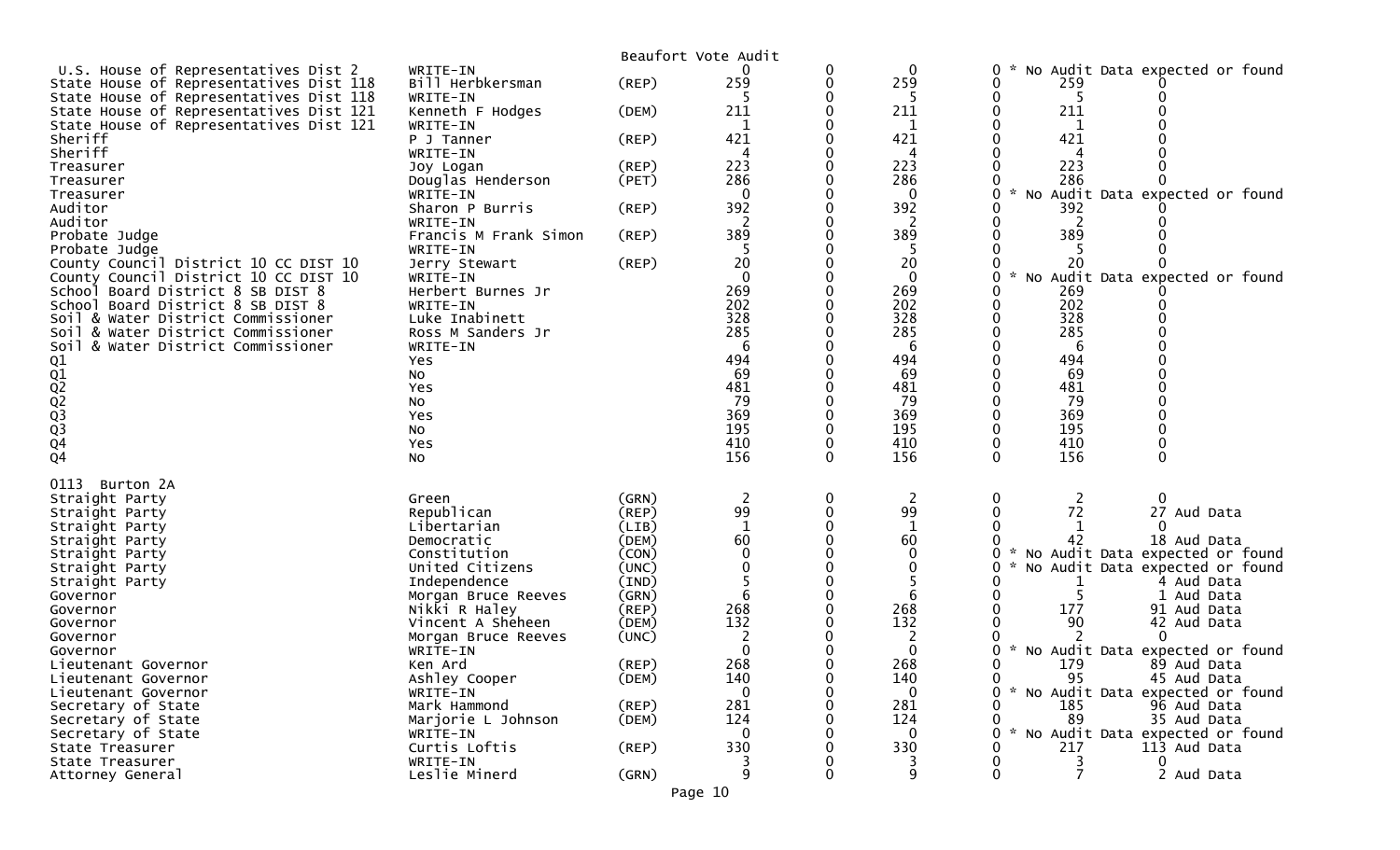|                                                  |                       |             | Beaufort Vote Audit |   |                |        |     |                                 |
|--------------------------------------------------|-----------------------|-------------|---------------------|---|----------------|--------|-----|---------------------------------|
| Attorney General                                 | Alan Wilson           | (REP)       | 266                 | 0 | 266            | 0      | 177 | 89 Aud Data                     |
| Attorney General                                 | Matthew Richardson    | (DEM)       | 132                 | 0 | 132            |        | 89  | 43 Aud Data                     |
| Attorney General                                 | WRITE-IN              |             | 1                   |   | $\mathbf 1$    |        |     |                                 |
| Comptroller General                              | Richard A Eckstrom    | (REP)       | 283                 |   | 283            |        | 189 | 94 Aud Data                     |
| Comptroller General                              | Robert Barber         | (DEM)       | 123                 |   | 123            |        | 84  | 39 Aud Data                     |
| Comptroller General                              | WRITE-IN              |             | 0                   |   | 0              | No     |     | Audit Data expected or found    |
| State Superintendent of Education                | Doretha A Bull        | (GRN)       | 9                   |   | 9              |        |     | 2 Aud Data                      |
| State Superintendent of Education                | Mick Zais             | (REP)       | 246                 |   | 246            |        | 169 | 77 Aud Data                     |
| State Superintendent of Education                | Tim Moultrie          | (LIB)       | 14                  |   | 14             |        | 10  | 4 Aud Data                      |
| State Superintendent of Education                | Frank Holleman        | (DEM)       | 124                 |   | 124            |        | 80  | 44 Aud Data                     |
| State Superintendent of Education                | Tony Fayyazi          | (IND)       | 16                  |   | 16             |        |     | 9 Aud Data                      |
|                                                  |                       |             | $\Omega$            |   | $\Omega$       |        |     |                                 |
| State Superintendent of Education                | WRITE-IN              |             | 325                 |   | 325            |        |     | No Audit Data expected or found |
| Adjutant General                                 | Bob Livingston        | (REP)       |                     |   |                |        | 214 | 111 Aud Data                    |
| Adjutant General                                 | WRITE-IN              |             | 5                   |   | -5             |        | -5  | 0                               |
| Commissioner of Agriculture                      | Hugh Weathers         | $($ REP $)$ | 275                 |   | 275            |        | 181 | 94 Aud Data                     |
| Commissioner of Agriculture                      | Tom E Elliott         | (DEM)       | 127                 |   | 127            |        | 87  | 40 Aud Data                     |
| Commissioner of Agriculture                      | WRITE-IN              |             | 0                   |   | $\mathbf 0$    |        |     | No Audit Data expected or found |
| U.S. Senate                                      | Tom Clements          | (GRN)       | 39                  | 0 | 39             |        | 31  | 8 Aud Data                      |
| U.S. Senate                                      | Jim DeMint            | (REP)       | 282                 |   | 282            |        | 183 | 99 Aud Data                     |
| U.S. Senate                                      | Alvin M Greene        | (DEM)       | 85                  |   | 85             |        | 61  | 24 Aud Data                     |
| U.S. Senate                                      | WRITE-IN              |             | 2                   |   | $\overline{2}$ |        |     | 1 Aud Data                      |
| U.S. House of Representatives Dist 2             | Joe Wilson            | (REP)       | 254                 |   | 254            |        | 166 | 88 Aud Data                     |
| House of Representatives Dist 2<br>U.S.          | Eddie McCain          | (LIB)       | 8                   |   | 8              |        |     | 1 Aud Data                      |
| U.S. House of Representatives Dist 2             | Rob Miller            | (DEM)       | 143                 | ∩ | 143            |        | 98  | 45 Aud Data                     |
| U.S. House of Representatives Dist 2             | Marc Beaman           | (CON)       | 4                   |   | 4              |        |     | 1 Aud Data                      |
| U.S. House of Representatives Dist 2             | WRITE-IN              |             | $\Omega$            |   | $\Omega$       |        |     | No Audit Data expected or found |
| State House of Representatives Dist 118          | Bill Herbkersman      | (REP)       | 139                 | 0 | 139            |        | 89  | 50 Aud Data                     |
| State House of Representatives Dist 118          | WRITE-IN              |             | $\mathbf{0}$        |   | 0              |        |     | No Audit Data expected or found |
| State House of Representatives Dist 124          | Shannon Erickson      | (REP)       | 201                 |   | 201            |        | 139 | 62 Aud Data                     |
| State House of Representatives Dist 124          | WRITE-IN              |             |                     | 0 | 3              |        | 3   | 0                               |
| Sheriff                                          | P J Tanner            | $($ REP $)$ | 349                 |   | 349            |        | 234 | 115 Aud Data                    |
| Sheriff                                          | WRITE-IN              |             | 2                   |   | 2              |        | 1   | 1 Aud Data                      |
| Treasurer                                        | Joy Logan             | (REP)       | 166                 | 0 | 166            |        | 112 | 54 Aud Data                     |
| Treasurer                                        | Douglas Henderson     | (PET)       | 212                 |   | 212            |        | 141 | 71 Aud Data                     |
| Treasurer                                        | WRITE-IN              |             | 2                   |   | 2              |        | 2   |                                 |
| Auditor                                          | Sharon P Burris       | (REP)       | 334                 |   | 334            |        | 221 | 113 Aud Data                    |
| Auditor                                          | WRITE-IN              |             | 4                   |   | 4              |        | 4   | 0                               |
| Probate Judge                                    | Francis M Frank Simon | $($ REP $)$ | 331                 |   | 331            |        | 220 | 111 Aud Data                    |
| Probate Judge                                    | WRITE-IN              |             |                     |   |                |        |     | 1 Aud Data                      |
|                                                  |                       |             |                     |   |                |        |     |                                 |
| School Board District 5 SB DIST 5                | Faye Alston           |             |                     |   |                |        |     | 1 Aud Data                      |
| School Board District 5 SB DIST 5                | Michael F Rivers Sr   |             | $\Omega$            |   |                |        |     | 3 Aud Data                      |
| Board District 5 SB DIST 5<br>School             | WRITE-IN              |             |                     |   | $\Omega$       |        |     | No Audit Data expected or found |
| Board District 9 SB DIST 9<br>Schoo <sub>1</sub> | Ronald Speaks         |             | 322                 |   | 322            |        | 223 | 99 Aud Data                     |
| School Board District 9 SB DIST 9                | WRITE-IN              |             | 6                   |   | 6              |        | 3   | 3 Aud Data                      |
| Soil & Water District Commissioner               | Luke Inabinett        |             | 243                 | 0 | 243            |        | 168 | 75 Aud Data                     |
| Soil & Water District Commissioner               | Ross M Sanders Jr     |             | 235                 |   | 235            |        | 163 | 72 Aud Data                     |
| Soil & Water District Commissioner               | WRITE-IN              |             | 0                   |   | 0              | $\sim$ |     | No Audit Data expected or found |
| Q1                                               | Yes                   |             | 371                 |   | 371            |        | 253 | 118 Aud Data                    |
|                                                  | <b>NO</b>             |             | 32                  |   | 32             |        | 17  | 15 Aud Data                     |
|                                                  | Yes                   |             | 356                 |   | 356            |        | 240 | 116 Aud Data                    |
|                                                  | No                    |             | 45                  |   | 45             |        | 30  | 15 Aud Data                     |
| $Q_1$<br>$Q_2$<br>$Q_3$                          | Yes                   |             | 289                 | 0 | 289            |        | 191 | 98 Aud Data                     |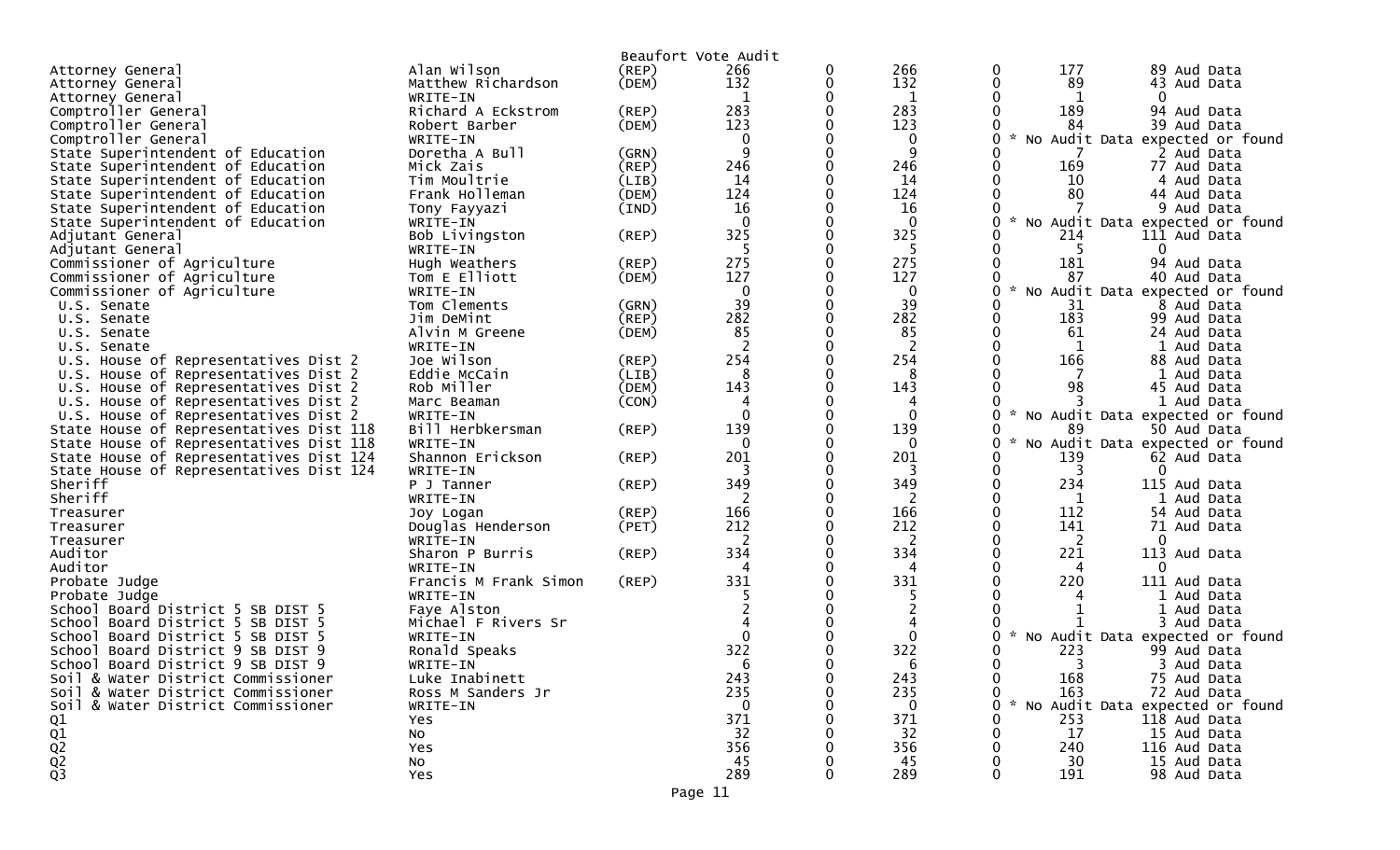|                                                                              |                          |             | Beaufort Vote Audit |   |                      |          |                |                                     |
|------------------------------------------------------------------------------|--------------------------|-------------|---------------------|---|----------------------|----------|----------------|-------------------------------------|
| Q <sub>3</sub>                                                               | NO.                      |             | 114                 | 0 | 114                  | 0        | 79             | 35 Aud Data                         |
| $\overline{Q}4$                                                              | Yes                      |             | 311                 | 0 | 311                  | 0        | 209            | 102 Aud Data                        |
| Q4                                                                           | <b>NO</b>                |             | 91                  | 0 | 91                   | $\Omega$ | 62             | 29 Aud Data                         |
| 0114 Burton 2B                                                               |                          |             |                     |   |                      |          |                |                                     |
| Straight Party                                                               | Green                    | (GRN)       | 6                   | 0 | 6                    | 0        | 6              | 0                                   |
| Straight Party                                                               | Republican               | (REP)       | 93                  | 0 | 93                   | 0        | 93             |                                     |
| Straight Party                                                               | Libertarian              | (LIB)       | $\overline{2}$      |   | $\overline{2}$       |          | $\overline{c}$ |                                     |
| Straight Party                                                               | Democratic               | (DEM)       | 92                  |   | 92                   |          | 92             |                                     |
| Straight Party                                                               | Constitution             | (CON)       |                     |   |                      |          |                |                                     |
| Straight Party                                                               | United Citizens          | (UNC)       |                     |   |                      |          |                |                                     |
| Straight Party                                                               | Independence             | (IND)       |                     |   |                      |          |                |                                     |
| Governor                                                                     | Morgan Bruce Reeves      | (GRN)       |                     |   |                      |          |                |                                     |
| Governor                                                                     | Nikki R Haley            | (REP)       | 245                 |   | 245                  |          | 245            |                                     |
| Governor                                                                     | Vincent A Sheheen        | (DEM)       | 174                 |   | 174                  |          | 174            |                                     |
| Governor                                                                     | Morgan Bruce Reeves      | (UNC)       |                     |   |                      |          |                |                                     |
| Governor                                                                     | WRITE-IN                 |             |                     |   |                      |          |                |                                     |
| Lieutenant Governor                                                          | Ken Ard                  | $($ REP $)$ | 249                 |   | 249                  |          | 249            |                                     |
| Lieutenant Governor                                                          | Ashley Cooper            | (DEM)       | 176                 |   | 176                  |          | 176            |                                     |
| Lieutenant Governor                                                          | WRITE-IN<br>Mark Hammond | (REP)       | $\mathbf{0}$<br>256 |   | $\mathbf{0}$<br>256  | 0        | 256            | * No Audit Data expected or found   |
| Secretary of State<br>Secretary of State                                     | Marjorie L Johnson       | (DEM)       | 170                 |   | 170                  |          | 170            |                                     |
| Secretary of State                                                           | WRITE-IN                 |             | $\mathbf{0}$        |   | $\mathbf{0}$         | 0        |                | * No Audit Data expected or found   |
| State Treasurer                                                              | Curtis Loftis            | $($ REP $)$ | 314                 |   | 314                  |          | 314            |                                     |
| State Treasurer                                                              | WRITE-IN                 |             | 4                   |   | 4                    |          |                |                                     |
| Attorney General                                                             | Leslie Minerd            | (GRN)       | 15                  |   | 15                   |          | 15             |                                     |
| Attorney General                                                             | Alan Wilson              | $($ REP $)$ | 247                 |   | 247                  |          | 247            |                                     |
| Attorney General                                                             | Matthew Richardson       | (DEM)       | 168                 |   | 168                  |          | 168            |                                     |
| Attorney General                                                             | WRITE-IN                 |             | $\mathbf 0$         |   | $\mathbf 0$          | 0        |                | No Audit Data expected or found     |
| Comptroller General                                                          | Richard A Eckstrom       | (REP)       | 257                 |   | 257                  |          | 257            |                                     |
| Comptroller General                                                          | Robert Barber            | (DEM)       | 169                 |   | 169                  |          | 169            |                                     |
| Comptroller General                                                          | WRITE-IN                 |             |                     |   | 1                    |          |                |                                     |
| State Superintendent of Education                                            | Doretha A Bull           | (GRN)       | 9                   |   | 9                    |          |                |                                     |
| State Superintendent of Education                                            | Mick Zais                | (REP)       | 228                 |   | 228                  |          | 228            |                                     |
| State Superintendent of Education                                            | Tim Moultrie             | (LIB)       | 20                  |   | 20                   |          | 20             |                                     |
| State Superintendent of Education                                            | Frank Holleman           | (DEM)       | 161<br>q            |   | 161<br>9             |          | 161            |                                     |
| State Superintendent of Education<br>State Superintendent of Education       | Tony Fayyazi<br>WRITE-IN | (IND)       | $\Omega$            |   | $\mathbf{0}$         | 0        |                | No Audit Data expected or found     |
| Adjutant General                                                             | Bob Livingston           | (REP)       | 318                 |   | 318                  |          | 318            |                                     |
| Adjutant General                                                             | WRITE-IN                 |             |                     |   | 3                    | 0        | 3              |                                     |
| Commissioner of Agriculture                                                  | Hugh Weathers            | (REP)       | 262                 |   | 262                  |          | 262            |                                     |
| Commissioner of Agriculture                                                  | Tom E Elliott            | (DEM)       | 163                 |   | 163                  |          | 163            |                                     |
| Commissioner of Agriculture                                                  | WRITE-IN                 |             | 1                   |   | 1                    |          | 1              |                                     |
| U.S. Senate                                                                  | Tom Clements             | (GRN)       | 38                  |   | 38                   | 0        | 38             |                                     |
| U.S. Senate                                                                  | Jim DeMint               | (REP)       | 257                 | 0 | 257                  | 0        | 257            | $\Omega$                            |
| U.S. Senate                                                                  | Alvin M Greene           | (DEM)       | 130                 | 0 | 130                  | 0        | 130            |                                     |
| U.S. Senate                                                                  | WRITE-IN                 |             | 3                   |   | 3                    |          | 3              |                                     |
| U.S. House of Representatives Dist 2                                         | Joe Wilson               | (REP)       | 231                 |   | 231                  |          | 231            |                                     |
| U.S. House of Representatives Dist 2                                         | Eddie McCain             | (LIB)       | 7                   |   | 7                    |          |                |                                     |
| U.S. House of Representatives Dist 2                                         | Rob Miller               | (DEM)       | 180                 |   | 180                  |          | 180            |                                     |
| U.S. House of Representatives Dist 2<br>U.S. House of Representatives Dist 2 | Marc Beaman              | (CON)       | 11<br>$\Omega$      | U | 11<br>$\overline{0}$ |          | 11             | $\Omega$                            |
|                                                                              | WRITE-IN                 |             |                     |   |                      |          |                | 0 * No Audit Data expected or found |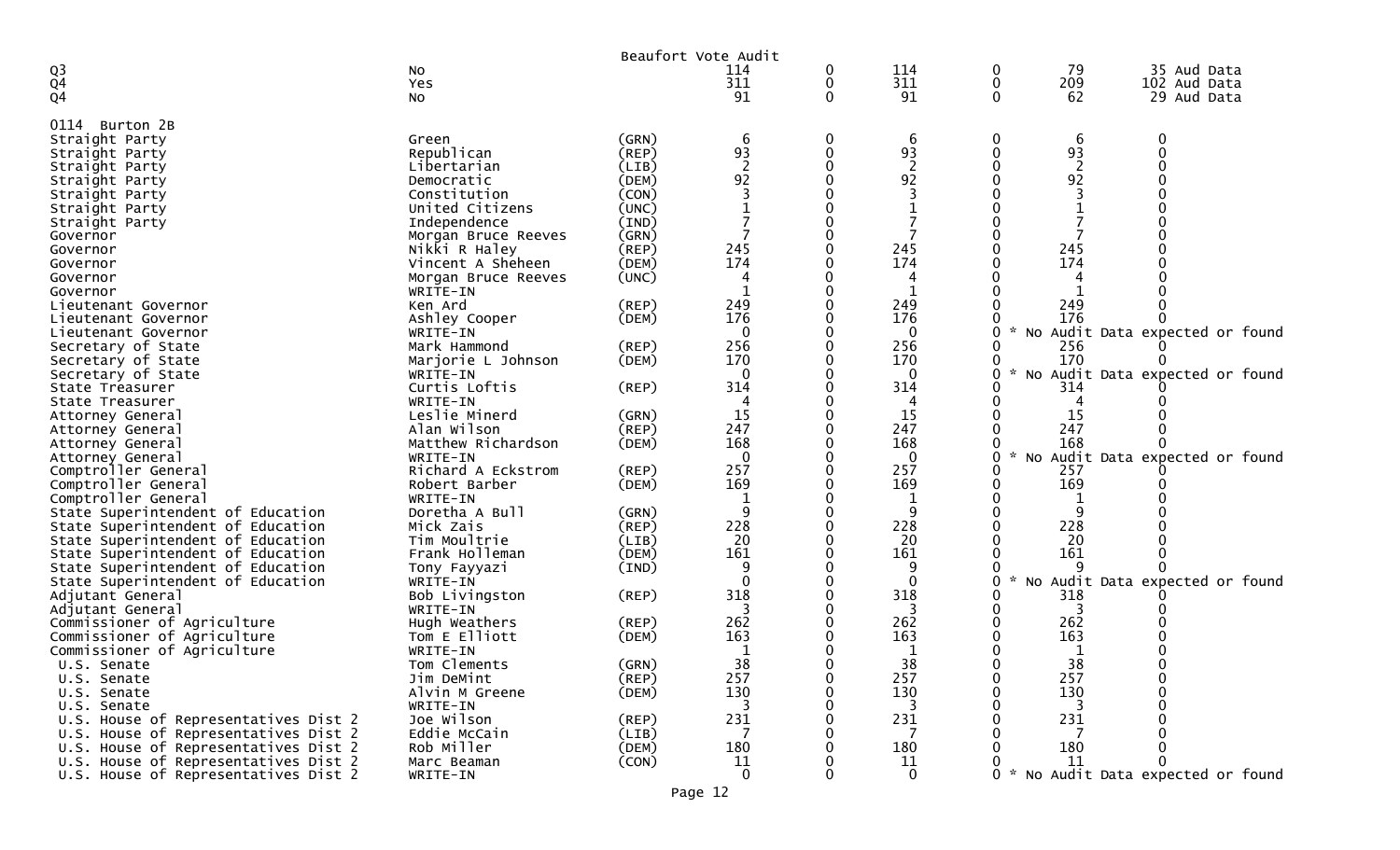|                                         |                             |             | Beaufort Vote Audit |          |                 |                                                  |
|-----------------------------------------|-----------------------------|-------------|---------------------|----------|-----------------|--------------------------------------------------|
| State House of Representatives Dist 118 | Bill Herbkersman            | (REP)       | 102                 |          | 102             | 102<br>0<br>0                                    |
| State House of Representatives Dist 118 | WRITE-IN                    |             |                     |          | 1               | $\mathbf 0$<br>0<br>1                            |
| State House of Representatives Dist 121 | Kenneth F Hodges            | (DEM)       | 80                  |          | 80              | 80                                               |
| State House of Representatives Dist 121 | WRITE-IN                    |             |                     |          | 1               |                                                  |
| State House of Representatives Dist 124 | Shannon Erickson            | (REP)       | 178                 |          | 178             | 178                                              |
| State House of Representatives Dist 124 | WRITE-IN                    |             |                     |          | 2               |                                                  |
| Sheriff                                 | P J Tanner                  | (REP)       | 339                 |          | 339             | 339                                              |
| Sheriff                                 | WRITE-IN                    |             | 5                   |          | -5              | -5                                               |
| Treasurer                               | Joy Logan                   | (REP)       | 169                 |          | 169             | 169                                              |
| Treasurer                               | Douglas Henderson           | (PET)       | 208<br>0            |          | 208<br>$\Omega$ | 208                                              |
| Treasurer<br>Auditor                    | WRITE-IN<br>Sharon P Burris | (REP)       | 324                 |          | 324             | * No Audit Data expected or found<br>0<br>324    |
| Auditor                                 | WRITE-IN                    |             | 3                   |          |                 |                                                  |
| Probate Judge                           | Francis M Frank Simon       | (REP)       | 326                 |          | 326             | 326                                              |
| Probate Judge                           | WRITE-IN                    |             | 4                   |          | 4               | 4                                                |
| School Board District 9 SB DIST 9       | Ronald Speaks               |             | 358                 |          | 358             | 358                                              |
| School Board District 9 SB DIST 9       | WRITE-IN                    |             | 1                   |          | 1               | 1                                                |
| Soil & Water District Commissioner      | Luke Inabinett              |             | 277                 |          | 277             | 277                                              |
| Soil & Water District Commissioner      | Ross M Sanders Jr           |             | 231                 |          | 231             | 231                                              |
| & Water District Commissioner<br>Soil   | WRITE-IN                    |             | $\mathbf 1$         |          | $\mathbf{1}$    | 1                                                |
|                                         | Yes                         |             | 375                 |          | 375             | 375                                              |
|                                         | No                          |             | 40                  |          | 40              | 40                                               |
|                                         | Yes                         |             | 365                 |          | 365             | 365                                              |
|                                         | No                          |             | 53<br>271           |          | 53<br>271       | 53<br>271                                        |
|                                         | Yes<br>No                   |             | 146                 |          | 146             | 146                                              |
| 01<br>02<br>02<br>03<br>03<br>03<br>04  | Yes                         |             | 291                 |          | 291             | 291                                              |
| Q4                                      | No                          |             | 123                 |          | 123             | 123                                              |
| City Council CITY OF BEAUFORT           | Donnie Ann Beer             |             | 0                   |          | 0               | * No Audit Data expected or found                |
| City Council CITY OF BEAUFORT           | Larry Holman                |             |                     |          |                 | 0<br>* No Audit Data expected or found           |
| City Council CITY OF BEAUFORT           | Kim Kolton                  |             |                     |          | 0               | * No Audit Data expected or found<br>0           |
| City Council CITY OF BEAUFORT           | Mike Sutton                 |             |                     |          | 0               | 0<br>* No Audit Data expected or found           |
| City Council CITY OF BEAUFORT           | WRITE-IN                    |             | 0                   | $\Omega$ | $\Omega$        | 0 * No Audit Data expected or found              |
|                                         |                             |             |                     |          |                 |                                                  |
| 0115 Burton 2C                          | Green                       | (GRN)       | 2                   | 0        | 2               | 0<br>2<br>0                                      |
| Straight Party<br>Straight Party        | Republican                  | (REP)       | 121                 |          | 121             | 121                                              |
| Straight Party                          | Libertarian                 | (LIB)       | 1                   |          | 1               | 1                                                |
| Straight Party                          | Democratic                  | (DEM)       | 61                  |          | 61              | 61                                               |
| Straight Party                          | Constitution                | (CON)       |                     |          |                 | 1                                                |
| Straight Party                          | United Citizens             | (UNC)       |                     |          |                 |                                                  |
| Straight Party                          | Independence                | (IND)       | 10                  |          | 10              | 10                                               |
| Governor                                | Morgan Bruce Reeves         | (GRN)       | $\overline{7}$      |          |                 | 7                                                |
| Governor                                | Nikki R Haley               | (REP)       | 373                 |          | 373             | 373                                              |
| Governor                                | Vincent A Sheheen           | (DEM)       | 187                 |          | 187             | 187                                              |
| Governor                                | Morgan Bruce Reeves         | (UNC)       |                     |          | 3               |                                                  |
| Governor<br>Lieutenant Governor         | WRITE-IN<br>Ken Ard         | (REP)       | 384                 |          | 1<br>384        | 384                                              |
| Lieutenant Governor                     | Ashley Cooper               | (DEM)       | 179                 |          | 179             | 179                                              |
| Lieutenant Governor                     | WRITE-IN                    |             | $\Omega$            |          | $\Omega$        | $\mathcal{H}$<br>No Audit Data expected or found |
| Secretary of State                      | Mark Hammond                | $($ REP $)$ | 416                 |          | 416             | 416                                              |
| Secretary of State                      | Marjorie L Johnson          | (DEM)       | 147                 |          | 147             | 147<br>0                                         |
|                                         |                             |             |                     |          |                 |                                                  |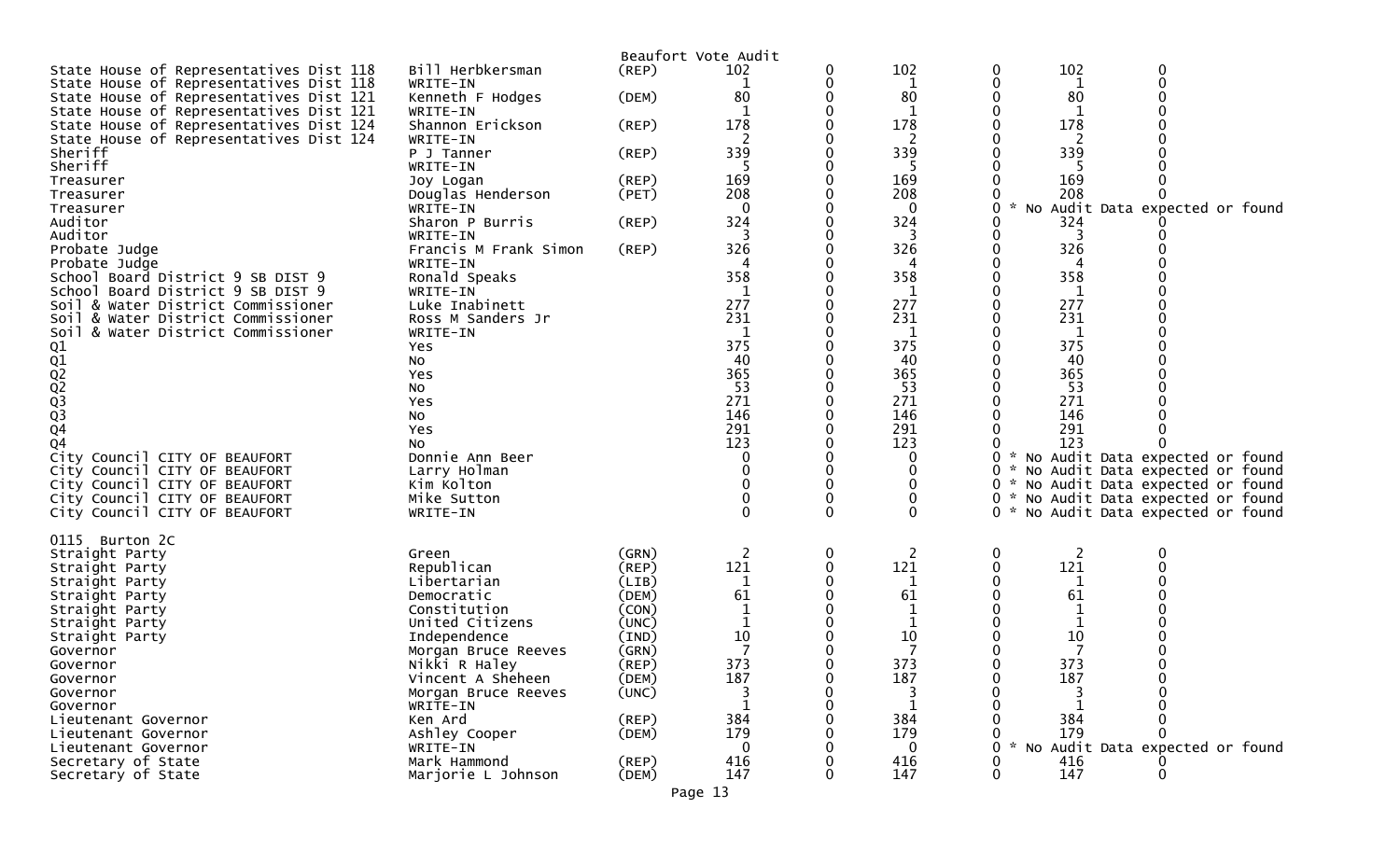|                                         |                       |             | Beaufort Vote Audit |   |              |                                                     |
|-----------------------------------------|-----------------------|-------------|---------------------|---|--------------|-----------------------------------------------------|
| Secretary of State                      | WRITE-IN              |             |                     | 0 | $\mathbf 0$  | No Audit Data expected or found<br>0                |
| State Treasurer                         | Curtis Loftis         | $($ REP $)$ | 455                 | 0 | 455          | 455                                                 |
| State Treasurer                         | WRITE-IN              |             |                     |   |              |                                                     |
| Attorney General                        | Leslie Minerd         | (GRN)       | 13                  |   | 13           | 13                                                  |
| Attorney General                        | Alan Wilson           | (REP)       | 395                 |   | 395          | 395                                                 |
| Attorney General                        | Matthew Richardson    | (DEM)       | 162                 |   | 162          | 162                                                 |
| Attorney General                        | WRITE-IN              |             | $\mathbf{1}$        |   | 1            | 1                                                   |
| Comptroller General                     | Richard A Eckstrom    | (REP)       | 425                 |   | 425          | 425                                                 |
| Comptroller General                     | Robert Barber         | (DEM)       | 143                 |   | 143          | 143                                                 |
| Comptroller General                     | WRITE-IN              |             | $\mathbf{0}$        |   | $\Omega$     | $\mathcal{H}$<br>Audit Data expected or found<br>No |
| State Superintendent of Education       | Doretha A Bull        | (GRN)       | 8                   |   |              |                                                     |
| State Superintendent of Education       | Mick Zais             | (REP)       | 380                 |   | 380          | 380                                                 |
| State Superintendent of Education       | Tim Moultrie          | (LIB)       | 20                  |   | 20           | 20                                                  |
| State Superintendent of Education       | Frank Holleman        | (DEM)       | 150                 |   | 150          | 150                                                 |
| State Superintendent of Education       | Tony Fayyazi          | (IND)       | 10                  |   | 10           | 10                                                  |
| State Superintendent of Education       | WRITE-IN              |             | $\mathbf{0}$        |   | $\mathbf{0}$ | $\mathcal{H}$<br>No Audit Data expected or found    |
| Adjutant General                        | Bob Livingston        | (REP)       | 461                 |   | 461          | 461                                                 |
| Adjutant General                        | WRITE-IN              |             | 1                   |   | 1            | 1                                                   |
| Commissioner of Agriculture             | Hugh Weathers         | (REP)       | 409                 |   | 409          | 409                                                 |
| Commissioner of Agriculture             | Tom E Elliott         | (DEM)       | 156                 |   | 156          | 156                                                 |
| Commissioner of Agriculture             | WRITE-IN              |             | $\mathbf{0}$        |   | $\Omega$     | Audit Data expected or found<br><b>NO</b>           |
| U.S. Senate                             | Tom Clements          | (GRN)       | 44                  |   | 44           | 44                                                  |
| U.S. Senate                             | Jim DeMint            | (REP)       | 430                 |   | 430          | 430                                                 |
| U.S. Senate                             | Alvin M Greene        | (DEM)       | 91                  |   | 91           | 91                                                  |
| U.S. Senate                             | WRITE-IN              |             |                     |   | 3            |                                                     |
| U.S. House of Representatives Dist 2    | Joe Wilson            | $($ REP $)$ | 383                 |   | 383          | 383                                                 |
| U.S. House of Representatives Dist 2    | Eddie McCain          | (LIB)       | 4                   |   | 4            |                                                     |
| U.S. House of Representatives Dist 2    | Rob Miller            | (DEM)       | 181                 |   | 181          | 181                                                 |
| U.S. House of Representatives Dist 2    | Marc Beaman           | (CON)       | 9                   |   |              |                                                     |
| U.S. House of Representatives Dist 2    | WRITE-IN              |             | $\Omega$            |   | $\Omega$     | No Audit Data expected or found                     |
| State House of Representatives Dist 124 | Shannon Erickson      | (REP)       | 488                 |   | 488          | 488                                                 |
| State House of Representatives Dist 124 | WRITE-IN              |             |                     |   |              | 2                                                   |
| Sheriff                                 | P J Tanner            | (REP)       | 493                 |   | 493          | 493                                                 |
| Sheriff                                 | WRITE-IN              |             | 3                   |   | 3            | 3                                                   |
| Treasurer                               | Joy Logan             | (REP)       | 207                 |   | 207          | 207                                                 |
| Treasurer                               | Douglas Henderson     | (PET)       | 320                 |   | 320          | 320                                                 |
| Treasurer                               | WRITE-IN              |             | -1                  |   |              | 1                                                   |
| Auditor                                 | Sharon P Burris       | (REP)       | 459                 |   | 459          | 459                                                 |
| Auditor                                 | WRITE-IN              |             | 2                   |   | 2            | 2                                                   |
| Probate Judge                           | Francis M Frank Simon | (REP)       | 461                 |   | 461          | 461                                                 |
| Probate Judge                           | WRITE-IN              |             |                     |   | 2            | 2                                                   |
| School Board District 9 SB DIST 9       | Ronald Speaks         |             | 423                 |   | 423          | 423                                                 |
| School Board District 9 SB DIST 9       | WRITE-IN              |             | 13                  |   | 13           | 13                                                  |
| Soil & Water District Commissioner      | Luke Inabinett        |             | 301                 |   | 301          | 301                                                 |
| Soil & Water District Commissioner      | Ross M Sanders Jr     |             | 319                 | 0 | 319          | $\Omega$<br>319<br>0                                |
| Soil & Water District Commissioner      | WRITE-IN              |             |                     |   | $\Omega$     | * No Audit Data expected or found                   |
| Q1                                      | Yes                   |             | 491                 |   | 491          | 491                                                 |
|                                         | No                    |             | 64                  |   | 64           | 64                                                  |
|                                         | Yes                   |             | 484                 |   | 484          | 484                                                 |
|                                         | NO.                   |             | 65                  |   | 65           | 65                                                  |
| $Q_2$<br>$Q_2$<br>$Q_3$<br>$Q_3$        | Yes                   |             | 401                 |   | 401          | 401                                                 |
|                                         | NO.                   |             | 150                 |   | 150          | 150                                                 |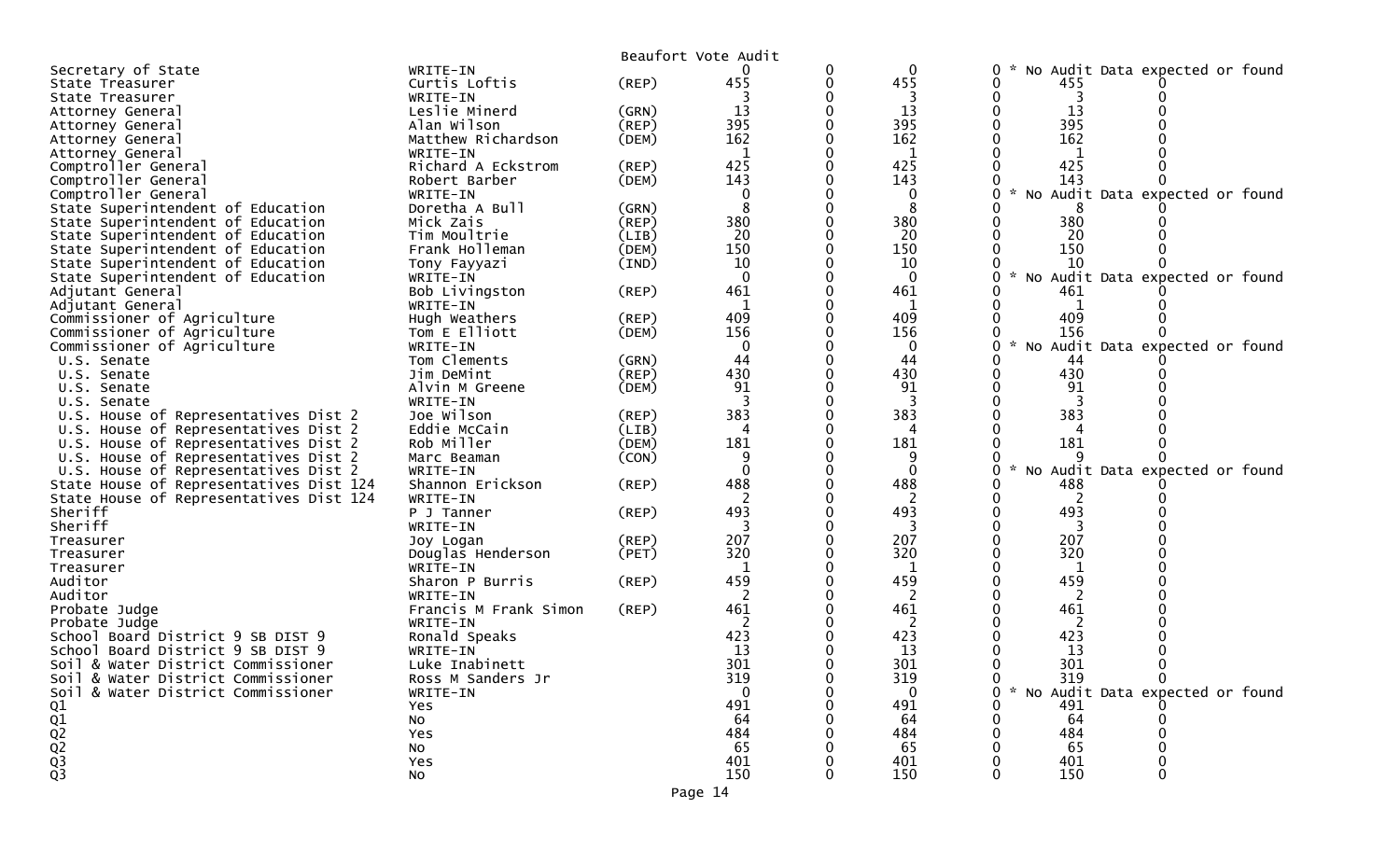|                                      |                     |             | Beaufort Vote Audit |   |                        |                                                  |
|--------------------------------------|---------------------|-------------|---------------------|---|------------------------|--------------------------------------------------|
| Q4                                   | Yes                 |             | 416                 | 0 | 416                    | 416<br>0                                         |
| Q <sub>4</sub>                       | NO.                 |             | 131                 |   | 131                    | 131<br>$\Omega$<br>0                             |
| City Council CITY OF BEAUFORT        | Donnie Ann Beer     |             | 169                 |   | 169                    | 169                                              |
| City Council CITY OF BEAUFORT        | Larry Holman        |             | 93                  |   | 93                     | 93                                               |
| City Council CITY OF BEAUFORT        | Kim Kolton          |             | 69                  |   | 69                     | 69                                               |
| City Council CITY OF BEAUFORT        | Mike Sutton         |             | 207                 |   | 207                    | 207                                              |
| City Council CITY OF BEAUFORT        | WRITE-IN            |             | $\Omega$            | 0 | $\Omega$               | ი ∗<br>No Audit Data expected or found           |
|                                      |                     |             |                     |   |                        |                                                  |
| 0116 Burton 3                        |                     |             |                     |   |                        |                                                  |
| Straight Party                       | Green               | (GRN)       |                     |   |                        | 0                                                |
| Straight Party                       | Republican          | (REP)       | 26                  | 0 | 26                     | 0<br>26                                          |
| Straight Party                       | Libertarian         | (LIB)       | $\Omega$            |   | $\mathbf{0}$           | $\mathcal{H}$<br>No Audit Data expected or found |
| Straight Party                       | Democratic          | (DEM)       | 47                  |   | 47                     |                                                  |
| Straight Party                       | Constitution        | (CON)       |                     |   | 0                      | No Audit Data expected or found                  |
| Straight Party                       | United Citizens     | (UNC)       |                     |   |                        |                                                  |
| Straight Party                       | Independence        | (IND)       |                     |   |                        |                                                  |
| Governor                             | Morgan Bruce Reeves | (GRN)       |                     |   |                        |                                                  |
| Governor                             | Nikki R Haley       | (REP)       | 65                  |   | 65                     | 65                                               |
|                                      | Vincent A Sheheen   | (DEM)       | $\overline{72}$     |   | 72                     | 72                                               |
| Governor<br>Governor                 |                     |             |                     |   | 1                      |                                                  |
|                                      | Morgan Bruce Reeves | (UNC)       |                     |   | $\Omega$               |                                                  |
| Governor                             | WRITE-IN            |             |                     |   |                        | No Audit Data expected or found                  |
| Lieutenant Governor                  | Ken Ard             | $($ REP $)$ | 63                  |   | 63                     |                                                  |
| Lieutenant Governor                  | Ashley Cooper       | (DEM)       | 75                  |   | 75                     | 75                                               |
| Lieutenant Governor                  | WRITE-IN            |             | $\Omega$            |   | $\mathbf{0}$           | No Audit Data expected or found                  |
| Secretary of State                   | Mark Hammond        | $($ REP $)$ | 68                  |   | 68                     | 68                                               |
| Secretary of State                   | Marjorie L Johnson  | (DEM)       | 70                  |   | 70                     | 70                                               |
| Secretary of State                   | WRITE-IN            |             | $\Omega$            |   | $\Omega$               | No Audit Data expected or found<br>0             |
| State Treasurer                      | Curtis Loftis       | $($ REP $)$ | 86                  |   | 86                     | 86                                               |
| State Treasurer                      | WRITE-IN            |             |                     |   | 1                      |                                                  |
| Attorney General                     | Leslie Minerd       | (GRN)       |                     |   |                        |                                                  |
| Attorney General                     | Alan Wilson         | $($ REP $)$ | 64                  |   | 64                     | 64                                               |
| Attorney General                     | Matthew Richardson  | (DEM)       | 71                  |   | 71                     |                                                  |
| Attorney General                     | WRITE-IN            |             | $\Omega$            |   | $\Omega$               | No Audit Data expected or found                  |
| Comptroller General                  | Richard A Eckstrom  | $($ REP $)$ | 66                  |   | 66                     | 66                                               |
| Comptroller General                  | Robert Barber       | (DEM)       | 73                  |   | 73                     | 73                                               |
| Comptroller General                  | WRITE-IN            |             | $\Omega$            |   | $\mathbf{0}$           | No Audit Data expected or found<br>0             |
| State Superintendent of Education    | Doretha A Bull      | (GRN)       |                     |   | $\boldsymbol{\Lambda}$ |                                                  |
| State Superintendent of Education    | Mick Zais           | (REP)       | 58                  |   | 58                     | 58                                               |
| State Superintendent of Education    | Tim Moultrie        | (LIB)       |                     |   |                        |                                                  |
| State Superintendent of Education    | Frank Holleman      | (DEM)       | 70                  |   | 70                     | 70                                               |
| State Superintendent of Education    | Tony Fayyazi        | (IND)       |                     |   | 1                      |                                                  |
| State Superintendent of Education    | WRITE-IN            |             | $\Omega$            |   | $\mathbf{0}$           | No Audit Data expected or found                  |
| Adjutant General                     | Bob Livingston      | (REP)       | 84                  |   | 84                     | 84                                               |
| Adjutant General                     |                     |             |                     |   | $\mathbf{1}$           | 1                                                |
| Commissioner of Agriculture          | WRITE-IN            | (REP)       |                     |   |                        | 0                                                |
|                                      | Hugh Weathers       |             | 68                  |   | ხბ                     | 0<br>68<br>70<br>0                               |
| Commissioner of Agriculture          | Tom E Elliott       | (DEM)       | 70                  |   | 70                     | 0<br>$\mathcal{H}$                               |
| Commissioner of Agriculture          | WRITE-IN            |             | $\mathbf{0}$        |   | $\Omega$               | 0<br>No Audit Data expected or found             |
| U.S. Senate                          | Tom Clements        | (GRN)       | 16                  |   | 16                     | 16                                               |
| U.S. Senate                          | Jim DeMint          | (REP)       | 66                  |   | 66                     | 66                                               |
| U.S. Senate                          | Alvin M Greene      | (DEM)       | 59                  |   | 59                     | 59                                               |
| U.S. Senate                          | WRITE-IN            |             | $\mathbf 0$         |   | $\mathbf 0$            | No Audit Data expected or found<br>0             |
| U.S. House of Representatives Dist 2 | Joe Wilson          | $($ REP $)$ | 62                  | 0 | 62                     | 62<br>0                                          |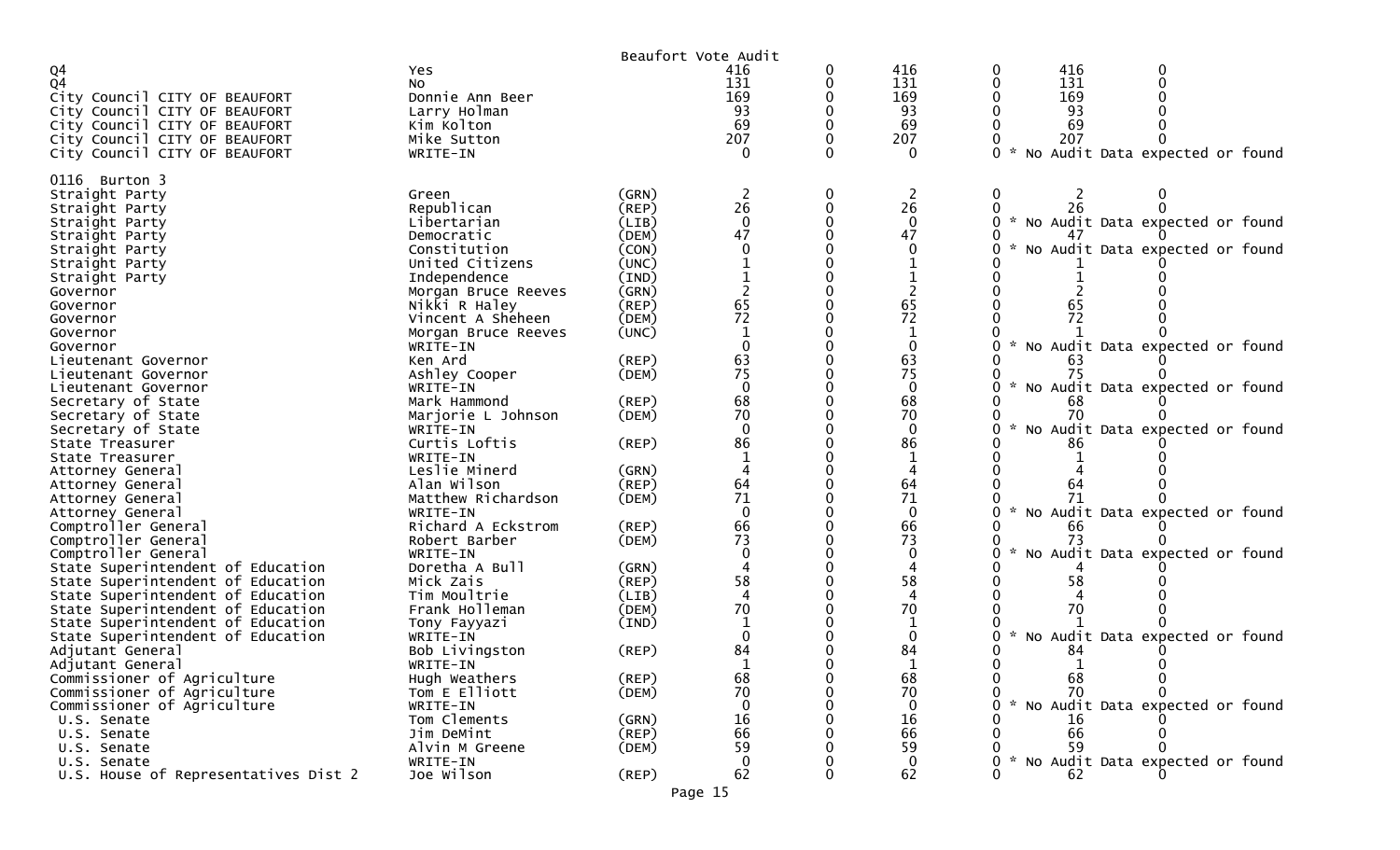|                                         |                       |             | Beaufort Vote Audit |   |              |                                                  |
|-----------------------------------------|-----------------------|-------------|---------------------|---|--------------|--------------------------------------------------|
| U.S. House of Representatives Dist 2    | Eddie McCain          | (LIB)       | 0                   | 0 | 0            | No Audit Data expected or found                  |
| U.S. House of Representatives Dist 2    | Rob Miller            | (DEM)       | 76                  | 0 | 76           | 76                                               |
| U.S. House of Representatives Dist 2    | Marc Beaman           | (CON)       |                     |   |              |                                                  |
| U.S. House of Representatives Dist 2    | WRITE-IN              |             | $\Omega$            |   | $\mathbf{0}$ | * No Audit Data expected or found                |
| State House of Representatives Dist 121 | Kenneth F Hodges      | (DEM)       | 102                 |   | 102          | 102                                              |
| State House of Representatives Dist 121 | WRITE-IN              |             | 1                   |   | 1            | 1                                                |
| Sheriff                                 | P J Tanner            | (REP)       | 96                  |   | 96           | 96                                               |
| <b>Sheriff</b>                          | WRITE-IN              |             |                     |   |              |                                                  |
| Treasurer                               | Joy Logan             | $($ REP $)$ | 52                  |   | 52           | 52                                               |
| Treasurer                               | Douglas Henderson     | (PET)       | 65                  |   | 65           | 65                                               |
| Treasurer                               | WRITE-IN              |             |                     |   |              |                                                  |
| Auditor                                 | Sharon P Burris       | (REP)       | 93                  |   | 93           | 93                                               |
| Auditor                                 | WRITE-IN              |             | $\mathbf{1}$        |   | $\mathbf 1$  |                                                  |
| Probate Judge                           | Francis M Frank Simon | (REP)       | 90                  |   | 90           | 90                                               |
| Probate Judge                           | WRITE-IN              |             |                     |   |              |                                                  |
| School Board District 8 SB DIST 8       | Herbert Burnes Jr     |             |                     |   | 6            |                                                  |
| School Board District 8 SB DIST 8       | WRITE-IN              |             | $\Omega$            |   | $\Omega$     | No Audit Data expected or found                  |
| School<br>Board District 9 SB DIST 9    | Ronald Speaks         |             | 101                 |   | 101          | 101                                              |
| School Board District 9 SB DIST 9       | WRITE-IN              |             | $\Omega$            |   | $\mathbf{0}$ | No Audit Data expected or found                  |
| Soil & Water District Commissioner      | Luke Inabinett        |             | 79                  |   | 79           | 79                                               |
| & Water District Commissioner<br>Soil   | Ross M Sanders Jr     |             | 64                  |   | 64           | 64                                               |
| & Water District Commissioner<br>Soil   | WRITE-IN              |             | $\Omega$            |   | $\Omega$     | $\sim$<br>No Audit Data expected or found        |
|                                         | <b>Yes</b>            |             | 125                 |   | 125          | 125                                              |
|                                         | No                    |             | 8                   |   | 8            | 8                                                |
|                                         | Yes                   |             | 114                 |   | 114          | 114                                              |
| 01<br>02<br>02<br>02<br>03<br>03<br>04  | NO.                   |             | 17                  |   | 17           | 17                                               |
|                                         | Yes                   |             | 88                  |   | 88           | 88                                               |
|                                         | No                    |             | 43                  |   | 43           | 43                                               |
|                                         | Yes                   |             | 101                 |   | 101          | 101                                              |
| Q <sub>4</sub>                          | No                    |             | 30                  |   | 30           | 30                                               |
| City Council CITY OF BEAUFORT           | Donnie Ann Beer       |             |                     |   |              |                                                  |
| City Council CITY OF BEAUFORT           | Larry Holman          |             |                     |   |              |                                                  |
| City Council CITY OF BEAUFORT           | Kim Kolton            |             |                     |   |              |                                                  |
| City Council CITY OF BEAUFORT           | Mike Sutton           |             |                     |   |              |                                                  |
| City Council CITY OF BEAUFORT           | WRITE-IN              |             | $\Omega$            |   |              | $\mathcal{H}$<br>No Audit Data expected or found |
|                                         |                       |             |                     |   |              |                                                  |
| 0120 Chechessee                         |                       |             |                     |   |              |                                                  |
| Straight Party                          | Green                 | (GRN)       | 1                   | 0 |              | 1                                                |
| Straight Party                          | Republican            | $($ REP $)$ | 277                 |   | 277          | 277                                              |
| Straight Party                          | Libertarian           | (LIB)       |                     |   |              |                                                  |
| Straight Party                          | Democratic            | (DEM)       | 86                  |   | 86           |                                                  |
| Straight Party                          | Constitution          | (CON)       |                     |   |              | No Audit Data expected or found                  |
| Straight Party                          | United Citizens       | (UNC)       |                     |   |              |                                                  |
| Straight Party                          | Independence          | (IND)       | 21                  |   | 21           | 21                                               |
| Governor                                | Morgan Bruce Reeves   | (GRN)       | 9                   | 0 | 9            | 9                                                |
| Governor                                | Nikki R Haley         | (REP)       | 703                 |   | 703          | 703                                              |
| Governor                                | Vincent A Sheheen     | (DEM)       | 302                 |   | 302          | 302                                              |
| Governor                                | Morgan Bruce Reeves   | (UNC)       |                     |   |              |                                                  |
| Governor                                | WRITE-IN              |             |                     |   |              |                                                  |
| Lieutenant Governor                     | Ken Ard               | $($ REP $)$ | 733                 |   | 733          | 733                                              |
| Lieutenant Governor                     | Ashley Cooper         | (DEM)       | 279                 |   | 279          | 279                                              |
| Lieutenant Governor                     | WRITE-IN              |             | $\mathbf{0}$        |   | 0            | No Audit Data expected or found                  |
|                                         |                       |             |                     |   |              |                                                  |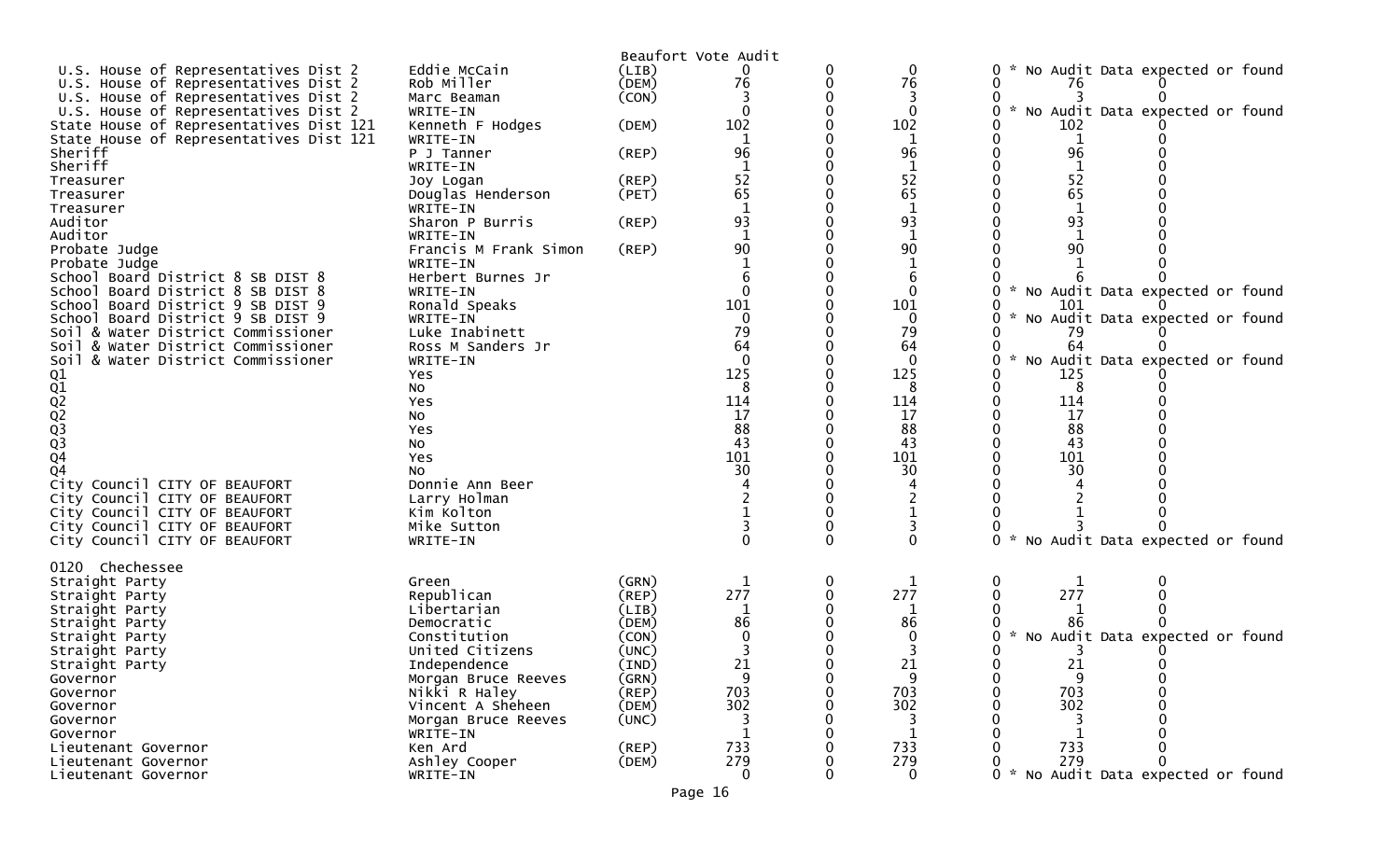|                                         |                       |             | Beaufort Vote Audit |              |                    |                                 |  |
|-----------------------------------------|-----------------------|-------------|---------------------|--------------|--------------------|---------------------------------|--|
| Secretary of State                      | Mark Hammond          | (REP)       | 761                 | 761          | 761<br>0           | 0                               |  |
| Secretary of State                      | Marjorie L Johnson    | (DEM)       | 245                 | 245          | 245                | $\Omega$                        |  |
| Secretary of State                      | WRITE-IN              |             | $\Omega$            | 0            | $\mathcal{H}$<br>0 | No Audit Data expected or found |  |
| State Treasurer                         | Curtis Loftis         | (REP)       | 836                 | 836          | 836                |                                 |  |
| State Treasurer                         | WRITE-IN              |             | 11                  | 11           | 11                 |                                 |  |
| Attorney General                        | Leslie Minerd         | (GRN)       | 24                  | 24           | 24                 |                                 |  |
| Attorney General                        | Alan Wilson           | (REP)       | 723                 | 723          | 723                |                                 |  |
| Attorney General                        | Matthew Richardson    | (DEM)       | 259                 | 259          | 259                |                                 |  |
| Attorney General                        | WRITE-IN              |             | $\Omega$            | $\Omega$     | $\mathcal{H}$      | No Audit Data expected or found |  |
| Comptroller General                     | Richard A Eckstrom    | (REP)       | 741                 | 741          | 741                |                                 |  |
| Comptroller General                     | Robert Barber         | (DEM)       | 251                 | 251          | 251                |                                 |  |
| Comptroller General                     | WRITE-IN              |             | $\mathbf 0$         | $\bf{0}$     | $\sim$             | No Audit Data expected or found |  |
| State Superintendent of Education       | Doretha A Bull        | (GRN)       | 22                  | 22           | 22                 |                                 |  |
| State Superintendent of Education       | Mick Zais             | $($ REP $)$ | 666                 | 666          | 666                |                                 |  |
| State Superintendent of Education       | Tim Moultrie          | (LIB)       | 38                  | 38           | 38                 |                                 |  |
| State Superintendent of Education       | Frank Holleman        | (DEM)       | 251                 | 251          | 251                |                                 |  |
| State Superintendent of Education       | Tony Fayyazi          | (IND)       | 26                  | 26           | 26                 |                                 |  |
| State Superintendent of Education       | WRITE-IN              |             | $\Omega$            | 0            |                    | No Audit Data expected or found |  |
| Adjutant General                        | Bob Livingston        | (REP)       | 828                 | 828          | 828                |                                 |  |
| Adjutant General                        | WRITE-IN              |             | 9                   | 9            | 9                  |                                 |  |
|                                         | Hugh Weathers         |             | 746                 | 746          | 746                |                                 |  |
| Commissioner of Agriculture             |                       | (REP)       | 251                 | 251          | 251                |                                 |  |
| Commissioner of Agriculture             | Tom E Elliott         | (DEM)       | 1                   |              |                    |                                 |  |
| Commissioner of Agriculture             | WRITE-IN              |             | 104                 | $\mathbf{1}$ | 1                  |                                 |  |
| U.S. Senate                             | Tom Clements          | (GRN)       | 741                 | 104<br>741   | 104<br>741         |                                 |  |
| U.S. Senate                             | Jim DeMint            | (REP)       |                     |              |                    |                                 |  |
| U.S. Senate                             | Alvin M Greene        | (DEM)       | 142                 | 142          | 142                |                                 |  |
| U.S. Senate                             | WRITE-IN              |             | 11                  | 11           | 11                 |                                 |  |
| U.S. House of Representatives Dist 2    | Joe Wilson            | (REP)       | 671                 | 671          | 671                |                                 |  |
| U.S. House of Representatives Dist 2    | Eddie McCain          | (LIB)       | 16                  | 16           | 16                 |                                 |  |
| U.S. House of Representatives Dist 2    | Rob Miller            | (DEM)       | 317                 | 317          | 317                |                                 |  |
| U.S. House of Representatives Dist 2    | Marc Beaman           | (CON)       | 17                  | 17           | 17                 |                                 |  |
| U.S. House of Representatives Dist 2    | WRITE-IN              |             | $\Omega$            | $\mathbf 0$  | 0                  | No Audit Data expected or found |  |
| State House of Representatives Dist 118 | Bill Herbkersman      | (REP)       | 860                 | 860          | 860                |                                 |  |
| State House of Representatives Dist 118 | WRITE-IN              |             | 9                   | 9            | 9                  |                                 |  |
| Sheriff                                 | P J Tanner            | (REP)       | 889                 | 889          | 889                |                                 |  |
| Sheriff                                 | WRITE-IN              |             |                     | 6            | 6                  |                                 |  |
| Treasurer                               | Joy Logan             | $($ REP $)$ | 366                 | 366          | 366                |                                 |  |
| Treasurer                               | Douglas Henderson     | (PET)       | 592                 | 592          | 592                |                                 |  |
| Treasurer                               | WRITE-IN              |             |                     | 4            | 4                  |                                 |  |
| Auditor                                 | Sharon P Burris       | $($ REP $)$ | 830                 | 830          | 830                |                                 |  |
| Auditor                                 | WRITE-IN              |             |                     | 6            | 6                  |                                 |  |
| Probate Judge                           | Francis M Frank Simon | (REP)       | 835                 | 835          | 835                |                                 |  |
| Probate Judge                           | WRITE-IN              |             | 4                   | 4            | 4                  |                                 |  |
| County Council District 10 CC DIST 10   | Jerry Stewart         | (REP)       | 830                 | 830          | 830                |                                 |  |
| County Council District 10 CC DIST 10   | WRITE-IN              |             | 6                   | 6            | -6                 |                                 |  |
| Soil & Water District Commissioner      | Luke Inabinett        |             | 490                 | 490          | 490                |                                 |  |
| Soil & Water District Commissioner      | Ross M Sanders Jr     |             | 584                 | 584          | 584                |                                 |  |
| Soil & Water District Commissioner      | WRITE-IN              |             |                     |              |                    |                                 |  |
| Q1                                      | Yes                   |             | 882                 | 882          | 882                |                                 |  |
| $\frac{Q1}{Q2}$                         | No                    |             | 124                 | 124          | 124                |                                 |  |
|                                         | Yes                   |             | 894                 | 894          | 894                |                                 |  |
|                                         | No                    |             | 99                  | 99           | 99                 |                                 |  |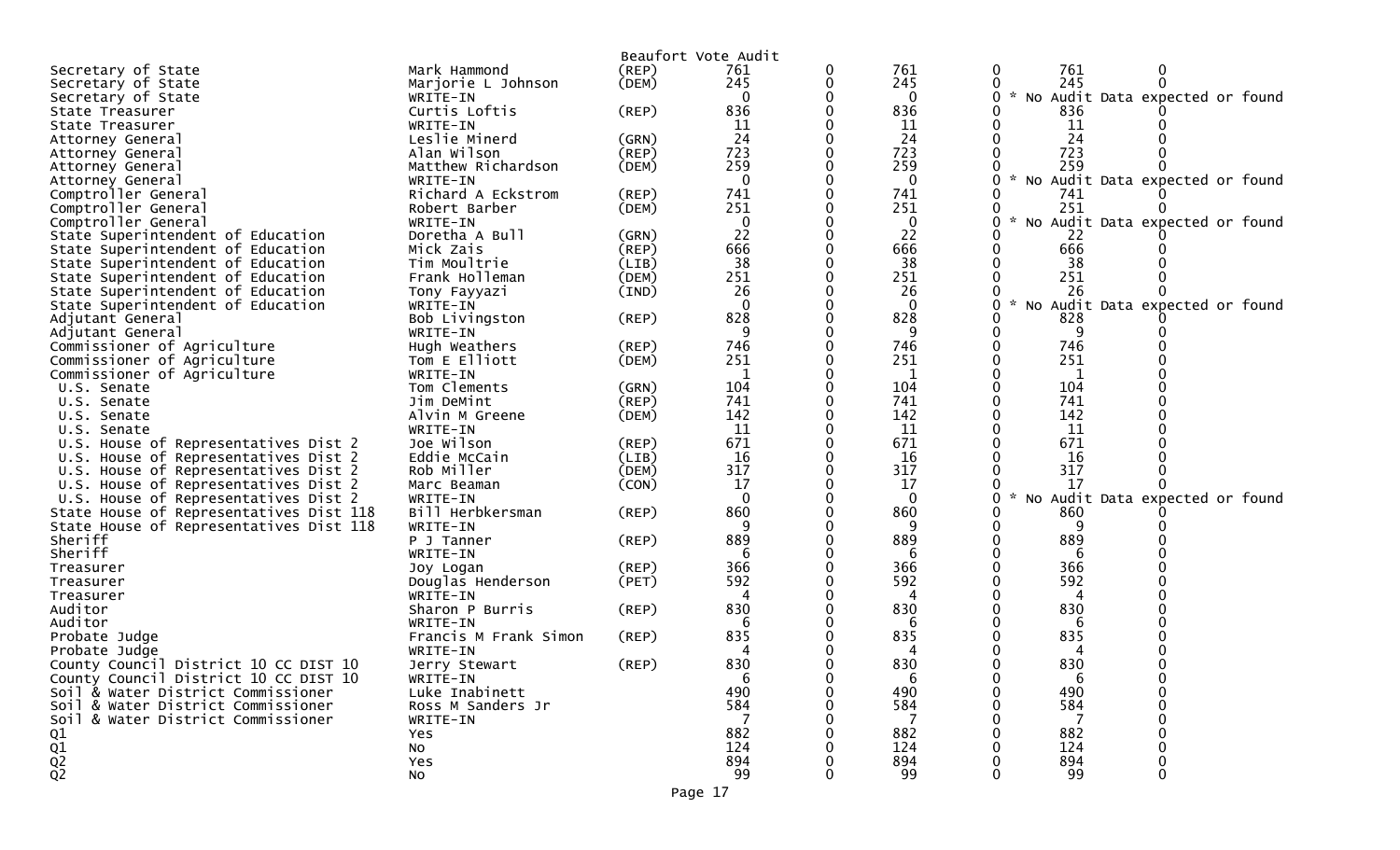|                                      |                     |             | Beaufort Vote Audit |          |     |          |               |                                 |
|--------------------------------------|---------------------|-------------|---------------------|----------|-----|----------|---------------|---------------------------------|
|                                      | Yes                 |             | 781                 | 0        | 781 | 0        | 781           | 0                               |
| $\frac{Q3}{Q3}$                      | No                  |             | 215                 | 0        | 215 | 0        | 215           | 0                               |
| Q <sub>4</sub>                       | Yes                 |             | 794                 | 0        | 794 | 0        | 794           | 0                               |
| Q <sub>4</sub>                       | NO.                 |             | 198                 | $\Omega$ | 198 | $\Omega$ | 198           | 0                               |
|                                      |                     |             |                     |          |     |          |               |                                 |
| Ladys Island 1A<br>0130              |                     |             |                     |          |     |          |               |                                 |
| Straight Party                       | Green               | (GRN)       | 4                   | 0        | 4   | 0        | 4             | 0                               |
| Straight Party                       | Republican          | (REP)       | 77                  | 0        | 77  | 0        | 77            |                                 |
| Straight Party                       | Libertarian         | (LIB)       | 1                   |          | 1   |          |               |                                 |
| Straight Party                       | Democratic          | (DEM)       | 100                 |          | 100 |          | 100           |                                 |
| Straight Party                       | Constitution        | (CON)       | 3                   |          | 3   |          | 3             |                                 |
| Straight Party                       | United Citizens     | (UNC)       |                     |          |     |          |               |                                 |
| Straight Party                       | Independence        | (IND)       |                     |          | 5   |          |               |                                 |
| Governor                             | Morgan Bruce Reeves | (GRN)       | 11                  |          | 11  |          | 11            |                                 |
| Governor                             | Nikki R Haley       | (REP)       | 244                 |          | 244 |          | 244           |                                 |
|                                      | Vincent A Sheheen   | (DEM)       | 201                 |          | 201 |          | 201           |                                 |
| Governor                             |                     | (UNC)       | 3                   |          | 3   |          | 3             |                                 |
| Governor                             | Morgan Bruce Reeves |             |                     |          |     |          |               |                                 |
| Governor                             | WRITE-IN            |             |                     |          | 1   |          | 1             |                                 |
| Lieutenant Governor                  | Ken Ard             | $($ REP $)$ | 257                 |          | 257 |          | 257           |                                 |
| Lieutenant Governor                  | Ashley Cooper       | (DEM)       | 194                 |          | 194 |          | 194           |                                 |
| Lieutenant Governor                  | WRITE-IN            |             |                     |          | 2   |          |               |                                 |
| Secretary of State                   | Mark Hammond        | (REP)       | 279                 |          | 279 |          | 279           |                                 |
| Secretary of State                   | Marjorie L Johnson  | (DEM)       | 174                 |          | 174 |          | 174           |                                 |
| Secretary of State                   | WRITE-IN            |             |                     |          | 1   |          |               |                                 |
| State Treasurer                      | Curtis Loftis       | (REP)       | 329                 |          | 329 |          | 329           |                                 |
| State Treasurer                      | WRITE-IN            |             |                     |          | 3   |          |               |                                 |
| Attorney General                     | Leslie Minerd       | (GRN)       | 17                  |          | 17  |          | 17            |                                 |
| Attorney General                     | Alan Wilson         | $($ REP $)$ | 256                 |          | 256 |          | 256           |                                 |
| Attorney General                     | Matthew Richardson  | (DEM)       | 185                 |          | 185 |          | 185           |                                 |
| Attorney General                     | WRITE-IN            |             | $\Omega$            |          | 0   | 0        | $\mathcal{R}$ | No Audit Data expected or found |
| Comptroller General                  | Richard A Eckstrom  | (REP)       | 270                 |          | 270 |          | 270           |                                 |
| Comptroller General                  | Robert Barber       | (DEM)       | 184                 |          | 184 |          | 184           |                                 |
| Comptroller General                  | WRITE-IN            |             | 0                   |          | 0   | 0        | $\sim$        | No Audit Data expected or found |
| State Superintendent of Education    | Doretha A Bull      | (GRN)       | 14                  |          | 14  |          | 14            |                                 |
| State Superintendent of Education    | Mick Zais           | $($ REP $)$ | 229                 |          | 229 |          | 229           |                                 |
| State Superintendent of Education    | Tim Moultrie        | (LIB)       | 15                  |          | 15  |          | 15            |                                 |
| State Superintendent of Education    | Frank Holleman      | (DEM)       | 184                 |          | 184 |          | 184           |                                 |
| State Superintendent of Education    | Tony Fayyazi        | (IND)       | 13                  |          | 13  |          | 13            |                                 |
| State Superintendent of Education    | WRITE-IN            |             |                     |          |     |          |               |                                 |
| Adjutant General                     | Bob Livingston      | (REP)       | 321                 |          | 321 |          | 321           |                                 |
| Adjutant General                     | WRITE-IN            |             |                     |          | 2   |          | 2             |                                 |
| Commissioner of Agriculture          | Hugh Weathers       | $($ REP $)$ | 270                 |          | 270 |          | 270           |                                 |
| Commissioner of Agriculture          | Tom E Elliott       | (DEM)       | 184                 |          | 184 |          | 184           |                                 |
| Commissioner of Agriculture          | WRITE-IN            |             | 1                   |          | 1   | 0        | 1             | 0                               |
| U.S. Senate                          | Tom Clements        | (GRN)       | 44                  | 0        | 44  | 0        | 44            | 0                               |
| U.S. Senate                          | Jim DeMint          | $($ REP $)$ | 280                 |          | 280 | 0        | 280           | $\mathbf 0$                     |
| U.S. Senate                          | Alvin M Greene      | (DEM)       | 130                 |          | 130 |          | 130           | 0                               |
| U.S. Senate                          | WRITE-IN            |             |                     |          |     |          |               | 0                               |
| U.S. House of Representatives Dist 2 | Joe Wilson          | (REP)       | 245                 |          | 245 |          | 245           | 0                               |
| U.S. House of Representatives Dist 2 | Eddie McCain        | (LIB)       |                     |          | 5   |          | 5             | 0                               |
| U.S. House of Representatives Dist 2 | Rob Miller          | (DEM)       | 204                 |          | 204 |          | 204           | $\mathbf 0$                     |
| U.S. House of Representatives Dist 2 | Marc Beaman         | (CON)       | 8                   | O        | 8   | 0        | 8             | $\mathbf 0$                     |
|                                      |                     |             |                     |          |     |          |               |                                 |
|                                      |                     |             | Page 18             |          |     |          |               |                                 |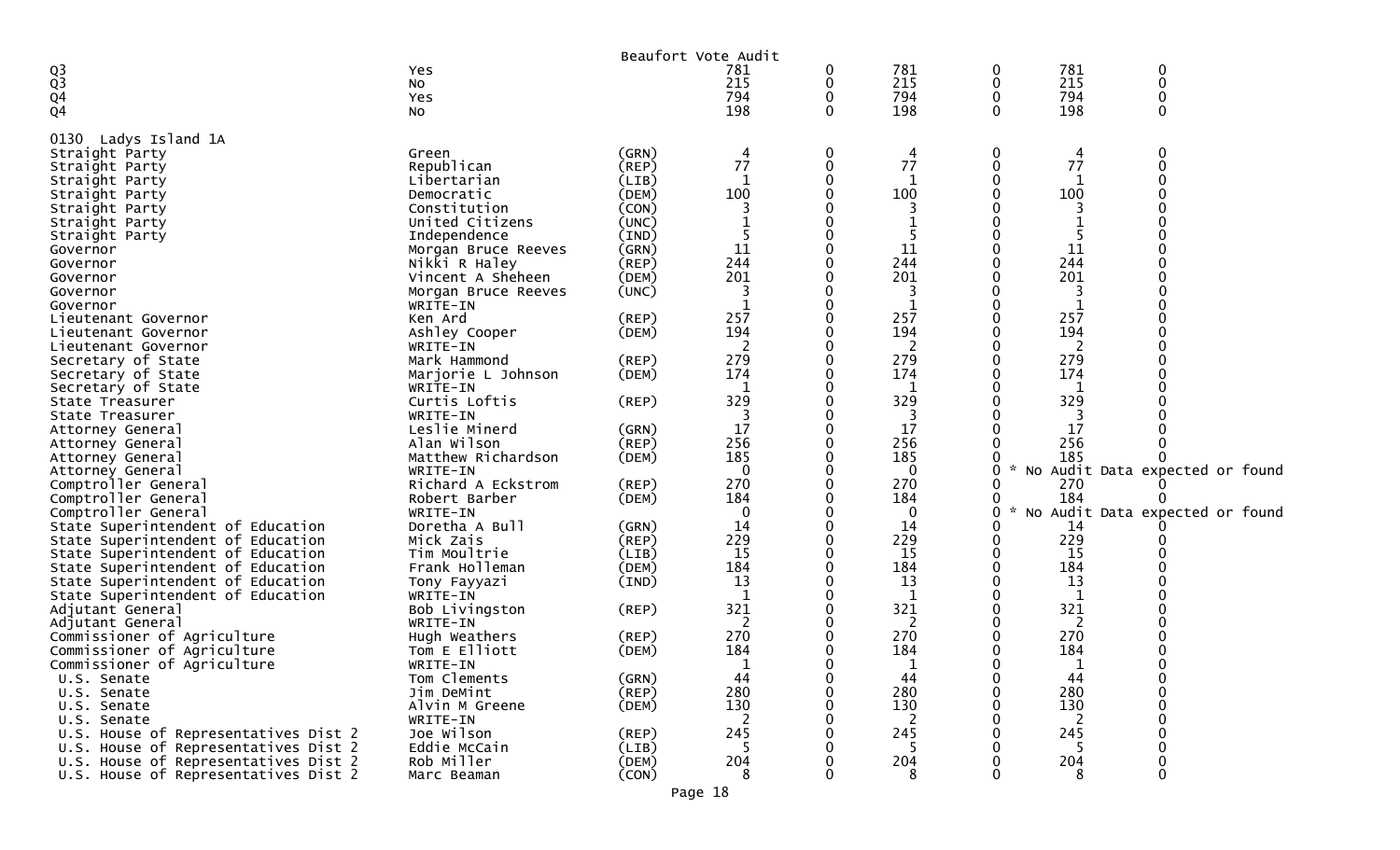| U.S. House of Representatives Dist 2<br>$\Omega$<br>WRITE-IN<br>0<br>0<br>Shannon Erickson<br>338<br>338<br>State House of Representatives Dist 124<br>$($ REP $)$<br>0<br>State House of Representatives Dist 124<br>WRITE-IN<br>346<br>346<br>Sheriff<br>(REP)<br>P J Tanner<br>Sheriff<br>WRITE-IN | No Audit Data expected or found |
|-------------------------------------------------------------------------------------------------------------------------------------------------------------------------------------------------------------------------------------------------------------------------------------------------------|---------------------------------|
|                                                                                                                                                                                                                                                                                                       |                                 |
|                                                                                                                                                                                                                                                                                                       | 338                             |
|                                                                                                                                                                                                                                                                                                       |                                 |
|                                                                                                                                                                                                                                                                                                       | 346                             |
|                                                                                                                                                                                                                                                                                                       | 5                               |
|                                                                                                                                                                                                                                                                                                       | 151                             |
| 151<br>151<br>Treasurer<br>Joy Logan<br>(REP)                                                                                                                                                                                                                                                         |                                 |
| 252<br>252<br>(PET)<br>Treasurer<br>Douglas Henderson                                                                                                                                                                                                                                                 | 252                             |
| 2<br>2<br>Treasurer<br>WRITE-IN                                                                                                                                                                                                                                                                       | 2                               |
| 329<br>329<br>Auditor<br>Sharon P Burris<br>$($ REP $)$                                                                                                                                                                                                                                               | 329                             |
| Auditor<br>2<br>2<br>WRITE-IN                                                                                                                                                                                                                                                                         | 2                               |
| 333<br>333<br>Francis M Frank Simon<br>Probate Judge<br>(REP)                                                                                                                                                                                                                                         | 333                             |
| Probate Judge<br>WRITE-IN<br>3<br>3                                                                                                                                                                                                                                                                   | 3                               |
| D Paul Sommerville<br>334<br>334<br>$($ REP $)$<br>County Council District 7 CC DIST 7                                                                                                                                                                                                                | 334                             |
| County Council District 7 CC DIST 7<br>WRITE-IN<br>1<br>1                                                                                                                                                                                                                                             | 1                               |
| Bill Evans<br>223<br>223<br>School Board District 7 SB DIST 7                                                                                                                                                                                                                                         | 223                             |
| 120<br>120                                                                                                                                                                                                                                                                                            | 120                             |
| School Board District 7 SB DIST 7<br>Robert White                                                                                                                                                                                                                                                     |                                 |
| 2<br>2<br>School Board District 7 SB DIST 7<br>WRITE-IN                                                                                                                                                                                                                                               | 2                               |
| 260<br>260<br>Soil & Water District Commissioner<br>Luke Inabinett                                                                                                                                                                                                                                    | 260                             |
| 218<br>218<br>Soil & Water District Commissioner<br>Ross M Sanders Jr                                                                                                                                                                                                                                 | 218                             |
| 2<br>2<br>& Water District Commissioner<br>WRITE-IN<br>Soil                                                                                                                                                                                                                                           | 2                               |
| 401<br>401<br>Yes                                                                                                                                                                                                                                                                                     | 401                             |
| 36<br>36<br>No                                                                                                                                                                                                                                                                                        | 36                              |
| 390<br>390<br>Yes                                                                                                                                                                                                                                                                                     | 390                             |
| 01<br>02<br>02<br>03<br>03<br>03<br>04<br>47<br>47<br>NO.                                                                                                                                                                                                                                             | 47                              |
| 307<br>307<br>Yes                                                                                                                                                                                                                                                                                     | 307                             |
| 136<br>136                                                                                                                                                                                                                                                                                            | 136                             |
| No<br>319                                                                                                                                                                                                                                                                                             |                                 |
| 319<br>Yes                                                                                                                                                                                                                                                                                            | 319                             |
| 116<br>116<br>Q4<br>No                                                                                                                                                                                                                                                                                | 116                             |
| City Council CITY OF BEAUFORT<br>Donnie Ann Beer                                                                                                                                                                                                                                                      |                                 |
|                                                                                                                                                                                                                                                                                                       |                                 |
| City Council CITY OF BEAUFORT<br>Larry Holman                                                                                                                                                                                                                                                         |                                 |
| City Council CITY OF BEAUFORT<br>Kim Kolton                                                                                                                                                                                                                                                           |                                 |
| 2                                                                                                                                                                                                                                                                                                     |                                 |
| $\overline{c}$<br>Mike Sutton<br>City Council CITY OF BEAUFORT<br>$\Omega$<br>$\Omega$<br>$\Omega$<br>$\mathcal{H}$<br>0                                                                                                                                                                              |                                 |
| City Council CITY OF BEAUFORT<br>WRITE-IN                                                                                                                                                                                                                                                             | No Audit Data expected or found |
|                                                                                                                                                                                                                                                                                                       |                                 |
| 0131 Ladys Island 1B                                                                                                                                                                                                                                                                                  |                                 |
| (GRN)<br>2<br>0<br>2<br>Straight Party<br>0<br>Green                                                                                                                                                                                                                                                  | 2                               |
| 88<br>88<br>Republican<br>0<br>(REP)<br>Straight Party                                                                                                                                                                                                                                                | 88                              |
| 2<br>Libertarian<br>(LIB)<br>Straight Party                                                                                                                                                                                                                                                           |                                 |
| 122<br>122<br>Straight Party<br>(DEM)<br>Democratic                                                                                                                                                                                                                                                   | 122                             |
| Constitution<br>(CON)<br>0<br>Straight Party<br>0                                                                                                                                                                                                                                                     | No Audit Data expected or found |
| United Citizens<br>(UNC)<br>Straight Party                                                                                                                                                                                                                                                            |                                 |
| (IND)<br>Straight Party<br>Independence                                                                                                                                                                                                                                                               |                                 |
| 8                                                                                                                                                                                                                                                                                                     |                                 |
| (GRN)<br>Governor<br>Morgan Bruce Reeves<br>0                                                                                                                                                                                                                                                         |                                 |
| 286<br>286<br>Nikki R Haley<br>(REP)<br>Governor                                                                                                                                                                                                                                                      | 286                             |
| Governor<br>Vincent A Sheheen<br>(DEM)<br>287<br>287                                                                                                                                                                                                                                                  | 287                             |
| (UNC)<br>2<br>2<br>0<br>Governor<br>Morgan Bruce Reeves                                                                                                                                                                                                                                               |                                 |
| Governor<br>WRITE-IN                                                                                                                                                                                                                                                                                  |                                 |
| 298<br>298<br>Ken Ard<br>$($ REP $)$<br>Lieutenant Governor                                                                                                                                                                                                                                           | 298                             |
| 284<br>284<br>Ashley Cooper<br>(DEM)<br>Lieutenant Governor                                                                                                                                                                                                                                           | 284                             |
| WRITE-IN<br>Lieutenant Governor<br>1<br>-1                                                                                                                                                                                                                                                            | 1                               |
| 341<br>341<br>Secretary of State<br>Mark Hammond<br>(REP)<br>237<br>237<br>Marjorie L Johnson<br>Secretary of State<br>(DEM)<br>0                                                                                                                                                                     | 341<br>237<br>0                 |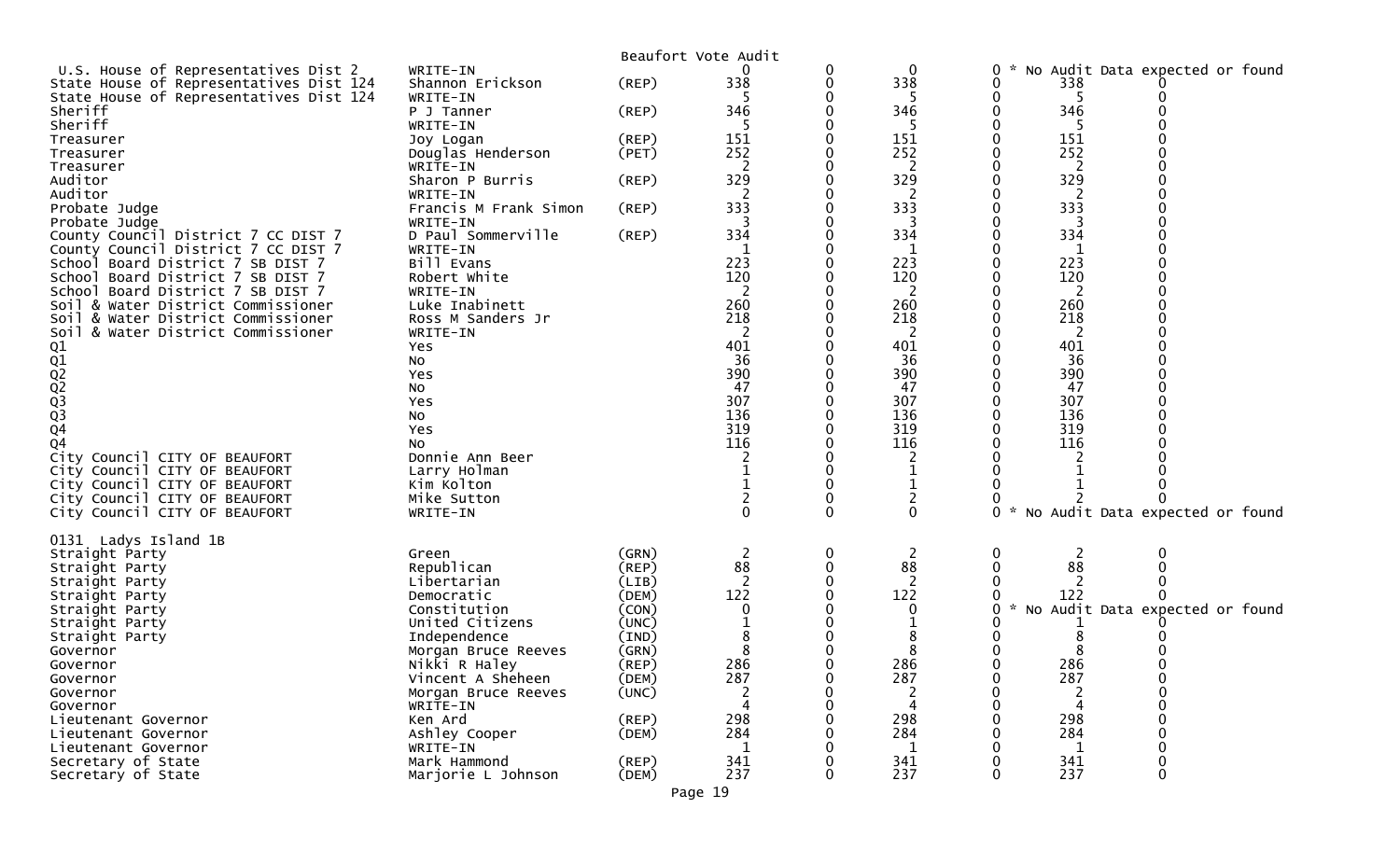|                                         |                       |                | Beaufort Vote Audit |   |              |   |     |                                 |
|-----------------------------------------|-----------------------|----------------|---------------------|---|--------------|---|-----|---------------------------------|
| Secretary of State                      | WRITE-IN              |                |                     | 0 |              | 0 |     | 0                               |
| State Treasurer                         | Curtis Loftis         | (REP)          | 395                 | 0 | 395          | 0 | 395 | $\Omega$                        |
| State Treasurer                         | WRITE-IN              |                | 8                   |   | 8            |   | 8   |                                 |
| Attorney General                        | Leslie Minerd         | (GRN)          | 18                  |   | 18           |   | 18  |                                 |
| Attorney General                        | Alan Wilson           | $($ REP $)$    | 305                 |   | 305          |   | 305 |                                 |
|                                         | Matthew Richardson    | (DEM)          | 260                 |   | 260          |   | 260 |                                 |
| Attorney General                        |                       |                |                     |   |              |   |     |                                 |
| Attorney General                        | WRITE-IN              |                | 1                   |   | 1            |   | 1   |                                 |
| Comptroller General                     | Richard A Eckstrom    | (REP)          | 334                 |   | 334          |   | 334 |                                 |
| Comptroller General                     | Robert Barber         | (DEM)          | 243                 |   | 243          |   | 243 |                                 |
| Comptroller General                     | WRITE-IN              |                | 1                   |   | 1            |   | 1   |                                 |
| State Superintendent of Education       | Doretha A Bull        | (GRN)          | 11                  |   | 11           |   | 11  |                                 |
| State Superintendent of Education       | Mick Zais             | $($ REP $)$    | 298                 |   | 298          |   | 298 |                                 |
| State Superintendent of Education       | Tim Moultrie          | (LIB)          | 18                  |   | 18           |   | 18  |                                 |
| State Superintendent of Education       | Frank Holleman        | (DEM)          | 239                 |   | 239          |   | 239 |                                 |
| State Superintendent of Education       | Tony Fayyazi          | $(\text{IND})$ | 11                  |   | 11           |   | 11  |                                 |
| State Superintendent of Education       | WRITE-IN              |                | $\mathbf{0}$        |   | $\Omega$     | 0 |     | No Audit Data expected or found |
| Adjutant General                        | Bob Livingston        | (REP)          | 387                 |   | 387          | 0 | 387 |                                 |
|                                         |                       |                |                     |   |              |   |     |                                 |
| Adjutant General                        | WRITE-IN              |                | 4                   |   | 4            |   | 4   |                                 |
| Commissioner of Agriculture             | Hugh Weathers         | $($ REP $)$    | 327                 |   | 327          | 0 | 327 |                                 |
| Commissioner of Agriculture             | Tom E Elliott         | (DEM)          | 240                 |   | 240          |   | 240 |                                 |
| Commissioner of Agriculture             | WRITE-IN              |                |                     |   | 1            |   |     |                                 |
| U.S. Senate                             | Tom Clements          | (GRN)          | 72                  |   | 72           |   | 72  |                                 |
| U.S. Senate                             | Jim DeMint            | $($ REP $)$    | 339                 |   | 339          |   | 339 |                                 |
| U.S. Senate                             | Alvin M Greene        | (DEM)          | 158                 |   | 158          | 0 | 158 |                                 |
| U.S. Senate                             | WRITE-IN              |                | 9                   |   | 9            |   | 9   |                                 |
| U.S. House of Representatives Dist 2    | Joe Wilson            | (REP)          | 299                 |   | 299          |   | 299 |                                 |
| U.S. House of Representatives Dist 2    | Eddie McCain          | (LIB)          |                     |   |              | 0 |     |                                 |
| U.S. House of Representatives Dist 2    | Rob Miller            | (DEM)          | 279                 |   | 279          |   | 279 |                                 |
|                                         |                       |                |                     |   |              |   |     |                                 |
| U.S. House of Representatives Dist 2    | Marc Beaman           | (CON)          | 6                   |   | 6            |   | 6   |                                 |
| U.S. House of Representatives Dist 2    | WRITE-IN              |                |                     |   | $\mathbf{1}$ |   |     |                                 |
| State House of Representatives Dist 124 | Shannon Erickson      | (REP)          | 428                 |   | 428          |   | 428 |                                 |
| State House of Representatives Dist 124 | WRITE-IN              |                |                     |   | 5            |   |     |                                 |
| Sheriff                                 | P J Tanner            | $($ REP $)$    | 426                 |   | 426          |   | 426 |                                 |
| Sheriff                                 | WRITE-IN              |                | 5                   |   | 5            |   | -5  |                                 |
| Treasurer                               | Joy Logan             | (REP)          | 161                 |   | 161          |   | 161 |                                 |
| Treasurer                               | Douglas Henderson     | (PET)          | 344                 |   | 344          |   | 344 |                                 |
| Treasurer                               | WRITE-IN              |                | 1                   |   | 1            |   |     |                                 |
| Auditor                                 | Sharon P Burris       | (REP)          | 407                 |   | 407          |   | 407 |                                 |
| Auditor                                 | WRITE-IN              |                |                     |   | 2            |   | 2   |                                 |
| Probate Judge                           | Francis M Frank Simon | (REP)          | 408                 |   | 408          |   | 408 |                                 |
|                                         | WRITE-IN              |                |                     |   | 4            |   | 4   |                                 |
| Probate Judge                           | D Paul Sommerville    |                | 411                 |   | 411          |   | 411 |                                 |
| County Council District 7 CC DIST 7     |                       | (REP)          |                     |   |              |   |     |                                 |
| County Council District 7 CC DIST 7     | WRITE-IN              |                | -5                  |   | -5           |   | -5  |                                 |
| School Board District 7 SB DIST 7       | Bill Evans            |                | 301                 | 0 | 301          | 0 | 301 | $\Omega$                        |
| School Board District 7 SB DIST 7       | Robert White          |                | 128                 |   | 128          |   | 128 |                                 |
| School Board District 7 SB DIST 7       | WRITE-IN              |                | 1                   |   | $\mathbf{1}$ |   | -1  |                                 |
| Soil & Water District Commissioner      | Luke Inabinett        |                | 286                 |   | 286          |   | 286 |                                 |
| Soil & Water District Commissioner      | Ross M Sanders Jr     |                | 309                 |   | 309          |   | 309 |                                 |
| Soil & Water District Commissioner      | WRITE-IN              |                | 1                   |   | 1            |   | 1   |                                 |
| Q1                                      | Yes                   |                | 469                 |   | 469          |   | 469 |                                 |
|                                         | No                    |                | 85                  |   | 85           |   | 85  |                                 |
| $\frac{Q1}{Q2}$                         | <b>Yes</b>            |                | 480                 | 0 | 480          | 0 | 480 | 0                               |
|                                         |                       |                |                     |   |              |   |     |                                 |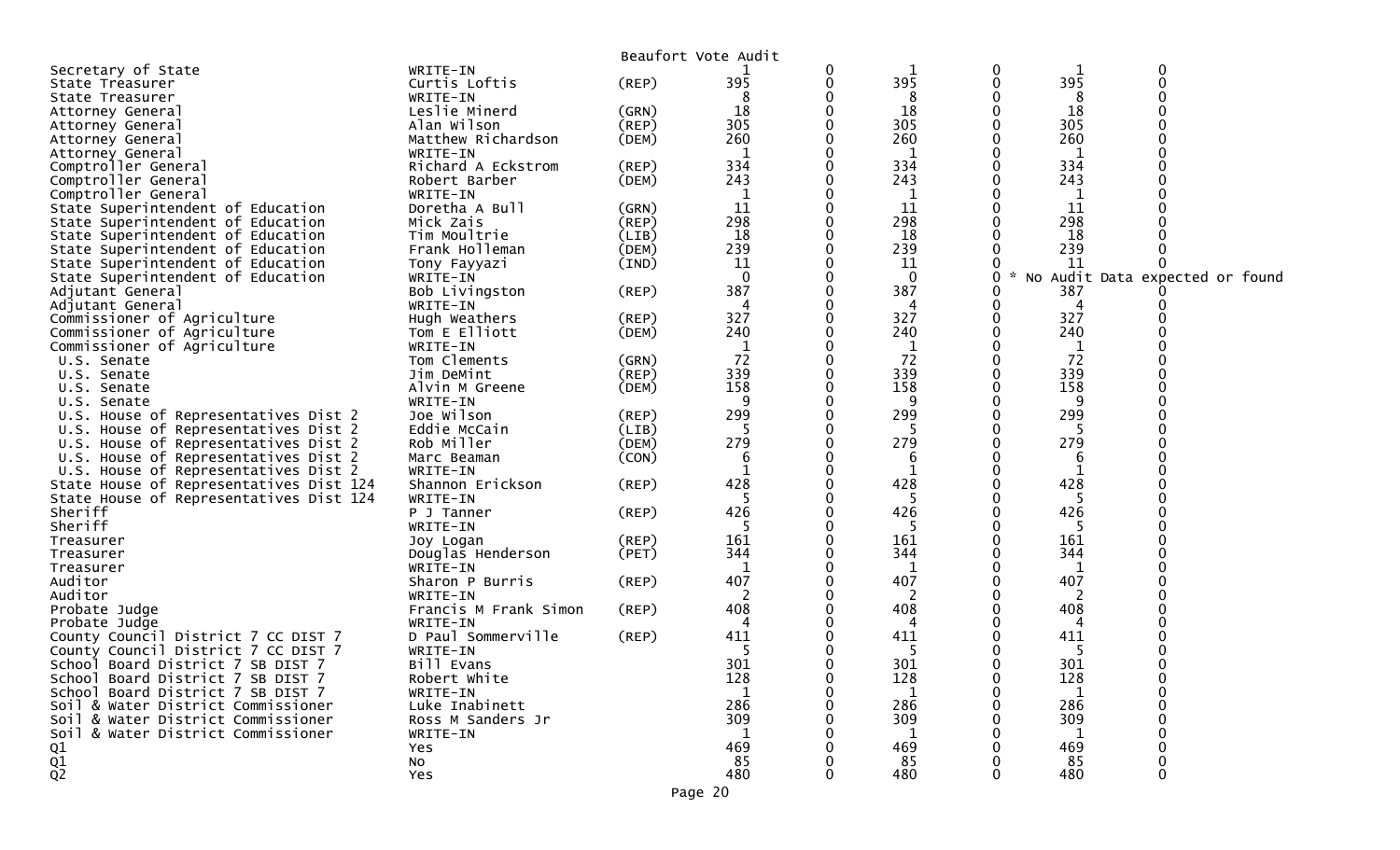|                                                                                                                                                                                                                                                                                                                                                                                                                                                                             |                                                                                                                                                                                                                                                                                                                                                                                              |                                                                                                                                                                                           | Beaufort Vote Audit                                                                                                                        |          |                                                                                                                                          |                                                                                                                                                                                                                                                                                                                                                                                                                                                                                                                                                                    |
|-----------------------------------------------------------------------------------------------------------------------------------------------------------------------------------------------------------------------------------------------------------------------------------------------------------------------------------------------------------------------------------------------------------------------------------------------------------------------------|----------------------------------------------------------------------------------------------------------------------------------------------------------------------------------------------------------------------------------------------------------------------------------------------------------------------------------------------------------------------------------------------|-------------------------------------------------------------------------------------------------------------------------------------------------------------------------------------------|--------------------------------------------------------------------------------------------------------------------------------------------|----------|------------------------------------------------------------------------------------------------------------------------------------------|--------------------------------------------------------------------------------------------------------------------------------------------------------------------------------------------------------------------------------------------------------------------------------------------------------------------------------------------------------------------------------------------------------------------------------------------------------------------------------------------------------------------------------------------------------------------|
| Q <sub>2</sub><br>Q <sub>3</sub><br>Q <sub>3</sub><br>Q <sub>4</sub><br>Q <sub>4</sub><br>City Council CITY OF BEAUFORT<br>City Council CITY OF BEAUFORT<br>City Council CITY OF BEAUFORT<br>City Council CITY OF BEAUFORT<br>City Council CITY OF BEAUFORT                                                                                                                                                                                                                 | No<br>Yes<br>No<br>Yes<br>No<br>Donnie Ann Beer<br>Larry Holman<br>Kim Kolton<br>Mike Sutton<br>WRITE-IN                                                                                                                                                                                                                                                                                     |                                                                                                                                                                                           | 72<br>388<br>171<br>411<br>147                                                                                                             |          | 72<br>388<br>171<br>411<br>147<br>3<br>$\Omega$                                                                                          | 72<br>0<br>0<br>388<br>$\Omega$<br>171<br>411<br>147<br>0<br>No Audit Data expected or found                                                                                                                                                                                                                                                                                                                                                                                                                                                                       |
| 0132 Ladys Island 2A<br>Straight Party<br>Straight Party<br>Straight Party<br>Straight Party<br>Straight Party<br>Straight Party<br>Straight Party<br>Governor<br>Governor<br>Governor<br>Governor<br>Governor<br>Lieutenant Governor<br>Lieutenant Governor<br>Lieutenant Governor<br>Secretary of State<br>Secretary of State<br>Secretary of State<br>State Treasurer<br>State Treasurer<br>Attorney General<br>Attorney General<br>Attorney General<br>Attorney General | Green<br>Republican<br>Libertarian<br>Democratic<br>Constitution<br>United Citizens<br>Independence<br>Morgan Bruce Reeves<br>Nikki R Haley<br>Vincent A Sheheen<br>Morgan Bruce Reeves<br>WRITE-IN<br>Ken Ard<br>Ashley Cooper<br>WRITE-IN<br>Mark Hammond<br>Marjorie L Johnson<br>WRITE-IN<br>Curtis Loftis<br>WRITE-IN<br>Leslie Minerd<br>Alan Wilson<br>Matthew Richardson<br>WRITE-IN | (GRN)<br>(REP)<br>(LIB)<br>(DEM)<br>(CON)<br>(UNC)<br>(IND)<br>(GRN)<br>(REP)<br>(DEM)<br>(UNC)<br>$($ REP $)$<br>(DEM)<br>$($ REP $)$<br>(DEM)<br>(REP)<br>(GRN)<br>$($ REP $)$<br>(DEM) | 135<br>$\Omega$<br>36<br>0<br>6<br>10<br>369<br>177<br>399<br>165<br>435<br>124<br>$\Omega$<br>494<br>$\mathbf 1$<br>21<br>393<br>144<br>1 | 0        | 1<br>135<br>0<br>36<br>0<br>6<br>10<br>369<br>177<br>0<br>399<br>165<br>0<br>435<br>124<br>$\Omega$<br>494<br>1<br>21<br>393<br>144<br>1 | 0<br>0<br>98<br>37 Aud Data<br>* No Audit Data expected or found<br>27<br>9 Aud Data<br>$\sim$<br>No Audit Data expected or found<br>6<br>2 Aud Data<br>105 Aud Data<br>264<br>131<br>46 Aud Data<br>6<br>1 Aud Data<br>No Audit Data expected or found<br>285<br>114 Aud Data<br>123<br>42 Aud Data<br>No Audit Data expected or found<br>308<br>127 Aud Data<br>98<br>26 Aud Data<br>No Audit Data expected or found<br>351<br>143 Aud Data<br>1<br>0<br>17<br>4 Aud Data<br>281<br>112 Aud Data<br>107<br>37 Aud Data<br>$\sim$<br>0<br>No Match in Audit Data. |
| Comptroller General<br>Comptroller General<br>Comptroller General<br>State Superintendent of Education<br>State Superintendent of Education<br>State Superintendent of Education<br>State Superintendent of Education<br>State Superintendent of Education<br>State Superintendent of Education<br>Adjutant General<br>Adjutant General<br>Commissioner of Agriculture                                                                                                      | Richard A Eckstrom<br>Robert Barber<br>WRITE-IN<br>Doretha A Bull<br>Mick Zais<br>Tim Moultrie<br>Frank Holleman<br>Tony Fayyazi<br>WRITE-IN<br>Bob Livingston<br>WRITE-IN<br>Hugh Weathers                                                                                                                                                                                                  | (REP)<br>(DEM)<br>(GRN)<br>(REP)<br>(LIB)<br>(DEM)<br>(IND)<br>$($ REP $)$<br>$($ REP $)$                                                                                                 | 426<br>129<br>0<br>374<br>25<br>122<br>18<br>$\mathbf{0}$<br>479<br>1<br>411                                                               |          | 426<br>129<br>0<br>7<br>374<br>25<br>122<br>18<br>$\mathbf{0}$<br>479<br>1<br>411                                                        | 305<br>0<br>121 Aud Data<br>98<br>31 Aud Data<br>$\sim$<br>No Audit Data expected or found<br>0<br>3 Aud Data<br>4<br>270<br>104 Aud Data<br>16<br>9 Aud Data<br>88<br>34 Aud Data<br>2 Aud Data<br>16<br>0<br>0 * No Audit Data expected or found<br>340<br>139 Aud Data<br>No Match in Audit Data.<br>$\Omega$<br>$\mathcal{H}$<br>293<br>118 Aud Data<br>0                                                                                                                                                                                                      |
| Commissioner of Agriculture<br>Commissioner of Agriculture                                                                                                                                                                                                                                                                                                                                                                                                                  | Tom E Elliott<br>WRITE-IN                                                                                                                                                                                                                                                                                                                                                                    | (DEM)                                                                                                                                                                                     | 138<br>$\overline{0}$<br>Page 21                                                                                                           | $\Omega$ | 138<br>$\bf{0}$                                                                                                                          | 107<br>0<br>31 Aud Data<br>0 * No Audit Data expected or found                                                                                                                                                                                                                                                                                                                                                                                                                                                                                                     |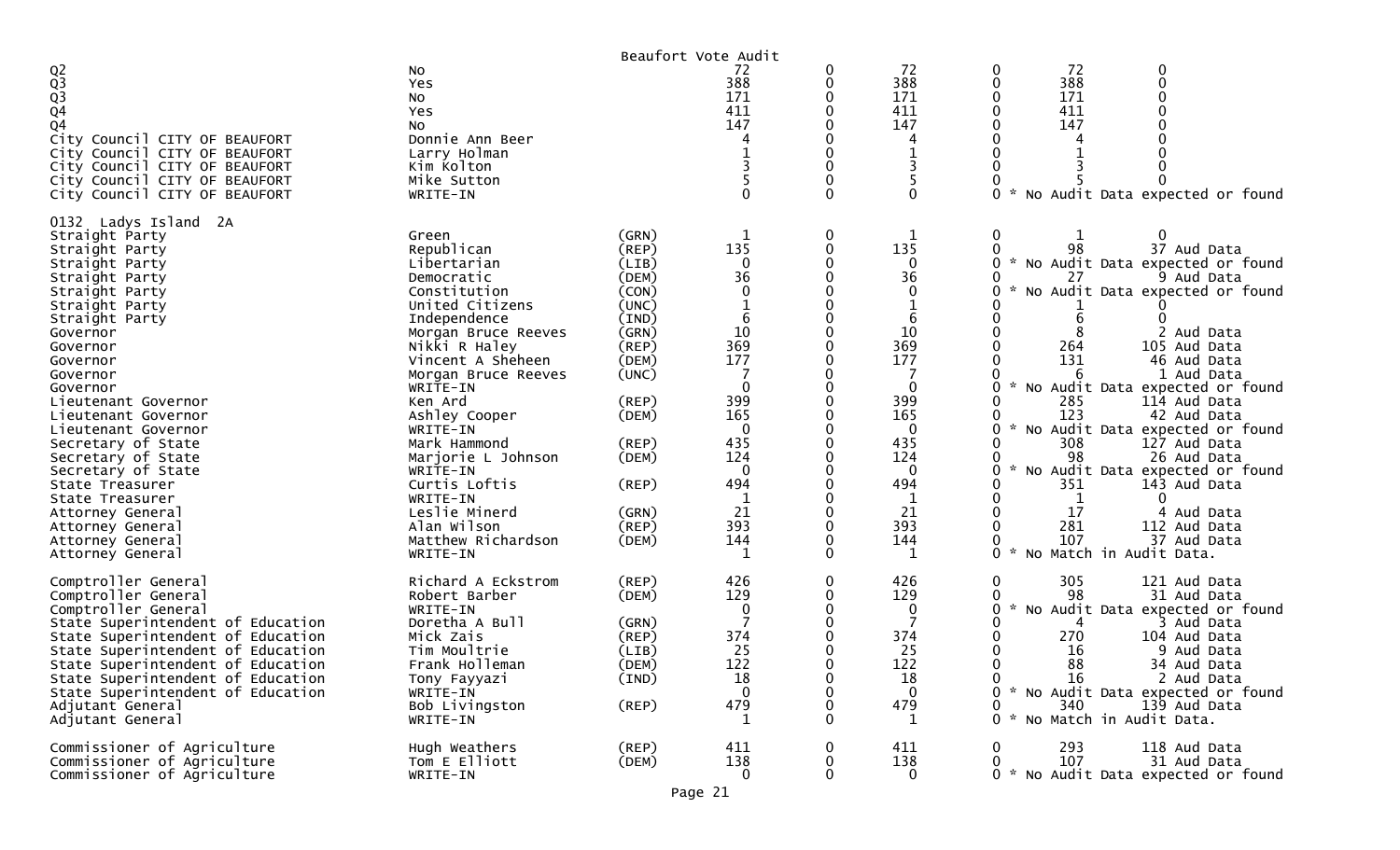|                                                                            |                                |                | Beaufort Vote Audit |          |              |                                 |           |                              |
|----------------------------------------------------------------------------|--------------------------------|----------------|---------------------|----------|--------------|---------------------------------|-----------|------------------------------|
| U.S. Senate                                                                | Tom Clements                   | (GRN)          | 55                  | 0        | 55           | 0                               | -44       | 11 Aud Data                  |
| U.S.<br>Senate                                                             | Jim DeMint                     | (REP)          | 430                 | 0        | 430          |                                 | 303       | 127 Aud Data                 |
| U.S.<br>Senate                                                             | Alvin M Greene                 | (DEM)          | 60                  |          | 60           |                                 | 47        | 13 Aud Data                  |
| U.S. Senate                                                                | WRITE-IN                       |                | 6                   | U        | 6            |                                 | -5        | 1 Aud Data                   |
| House of Representatives Dist 2<br>U.S.                                    | Joe Wilson                     | (REP)          | 367                 | 0        | 367          |                                 | 264       | 103 Aud Data                 |
| House of Representatives Dist 2<br>U.S.                                    | Eddie McCain                   | (LIB)          | 17                  |          | 17           |                                 | 15        | 2 Aud Data                   |
| U.S. House of Representatives Dist 2                                       | Rob Miller                     | (DEM)          | 177                 | 0        | 177          |                                 | 129       | 48 Aud Data                  |
| U.S. House of Representatives Dist 2                                       | Marc Beaman                    | (CON)          | 11                  | 0        | 11           |                                 | 8         | 3 Aud Data                   |
| U.S. House of Representatives Dist 2                                       | WRITE-IN                       |                | $\mathbf{0}$        |          | $\mathbf{0}$ | No                              |           | Audit Data expected or found |
| State House of Representatives Dist 124                                    | Shannon Erickson               | $($ REP $)$    | 495                 |          | 495          |                                 | 354       | 141 Aud Data                 |
| State House of Representatives Dist 124                                    | WRITE-IN                       |                | $\overline{2}$      | 0        | 2            |                                 | 2         | 0                            |
| Sheriff                                                                    | P J Tanner                     | (REP)          | 495                 |          | 495          |                                 | 356       | 139 Aud Data                 |
| Sheriff                                                                    | WRITE-IN                       |                | 6                   | U        | 6            |                                 | -5        | 1 Aud Data                   |
| Treasurer                                                                  | Joy Logan                      | $($ REP $)$    | 190                 | 0        | 190          |                                 | 140       | 50 Aud Data                  |
| Treasurer                                                                  | Douglas Henderson              | (PET)          | 359                 |          | 359          |                                 | 258       | 101 Aud Data                 |
| Treasurer                                                                  | WRITE-IN                       |                | 2                   |          | 2            |                                 | 2         | 0                            |
| Auditor                                                                    | Sharon P Burris                | (REP)          | 481                 | 0        | 481          |                                 | 344       | 137 Aud Data                 |
| Auditor                                                                    | WRITE-IN                       |                | 2                   |          | 2            |                                 | 2         | 0                            |
| Probate Judge                                                              | Francis M Frank Simon          | (REP)          | 492                 | O        | 492          |                                 | 351       | 141 Aud Data<br>$\Omega$     |
| Probate Judge                                                              | WRITE-IN<br>D Paul Sommerville |                | 1<br>505            | 0        | 1            |                                 | 1<br>362  |                              |
| County Council District 7 CC DIST 7<br>County Council District 7 CC DIST 7 | WRITE-IN                       | (REP)          | $\overline{c}$      |          | 505<br>2     |                                 | 2         | 143 Aud Data<br>0            |
| School Board District 7 SB DIST 7                                          | Bill Evans                     |                | 273                 |          | 273          |                                 | 198       | 75 Aud Data                  |
| School Board District 7 SB DIST 7                                          | Robert White                   |                | 187                 |          | 187          |                                 | 138       | 49 Aud Data                  |
| School Board District 7 SB DIST 7                                          | WRITE-IN                       |                | 3                   |          | 3            |                                 | 2         | 1 Aud Data                   |
| Soil & Water District Commissioner                                         | Luke Inabinett                 |                | 304                 |          | 304          |                                 | 220       | 84 Aud Data                  |
| Soil & Water District Commissioner                                         | Ross M Sanders Jr              |                | 334                 |          | 334          |                                 | 245       | 89 Aud Data                  |
| Soil & Water District Commissioner                                         | WRITE-IN                       |                | $\mathbf 0$         |          | 0            | $\mathcal{R}$<br>U<br><b>NO</b> |           | Audit Data expected or found |
|                                                                            | Yes                            |                | 503                 |          | 503          |                                 | 367       | 136 Aud Data                 |
|                                                                            | No                             |                | 48                  |          | 48           |                                 | 36        | 12 Aud Data                  |
|                                                                            | Yes                            |                | 496                 | $\Omega$ | 496          |                                 | 365       | 131 Aud Data                 |
|                                                                            | NO                             |                | 57                  |          | 57           |                                 | 39        | 18 Aud Data                  |
|                                                                            | Yes                            |                | 392                 | $\Omega$ | 392          |                                 | 290       | 102 Aud Data                 |
|                                                                            | No                             |                | 162                 | 0        | 162          |                                 | 112       | 50 Aud Data                  |
| 01<br>02<br>02<br>03<br>03<br>04<br>04                                     | Yes                            |                | 421                 | 0        | 421          |                                 | 306       | 115 Aud Data                 |
|                                                                            | No                             |                | 133                 | 0        | 133          | $\Omega$                        | 96        | 37 Aud Data                  |
|                                                                            |                                |                |                     |          |              |                                 |           |                              |
| 0133 Ladys Island<br>2B                                                    |                                |                |                     |          |              |                                 |           |                              |
| Straight Party                                                             | Green<br>Republican            | (GRN)          | -5<br>171           | 0<br>0   | -5<br>171    | 0                               | -5<br>171 | 0                            |
| Straight Party                                                             | Libertarian                    | (REP)<br>(LIB) | $\overline{c}$      |          | 2            |                                 |           |                              |
| Straight Party<br>Straight Party                                           | Democratic                     | (DEM)          | 79                  | $\Omega$ | 79           |                                 | 2<br>79   |                              |
| Straight Party                                                             | Constitution                   | (CON)          | $\overline{2}$      | 0        |              |                                 |           |                              |
| Straight Party                                                             | United Citizens                | (UNC)          |                     | $\Omega$ |              |                                 |           |                              |
| Straight Party                                                             | Independence                   | (IND)          | 9                   |          | 9            |                                 | 9         |                              |
| Governor                                                                   | Morgan Bruce Reeves            | (GRN)          |                     | 0        |              |                                 | 9         |                              |
| Governor                                                                   | Nikki R Haley                  | (REP)          | 410                 |          | 410          |                                 | 410       |                              |
| Governor                                                                   | Vincent A Sheheen              | (DEM)          | 245                 |          | 245          |                                 | 245       |                              |
| Governor                                                                   | Morgan Bruce Reeves            | (UNC)          | -5                  |          | 5.           |                                 |           |                              |
| Governor                                                                   | WRITE-IN                       |                |                     |          |              |                                 |           |                              |
| Lieutenant Governor                                                        | Ken Ard                        | (REP)          | 435                 |          | 435          |                                 | 435       |                              |
| Lieutenant Governor                                                        | Ashley Cooper                  | (DEM)          | 230                 |          | 230          |                                 | 230       |                              |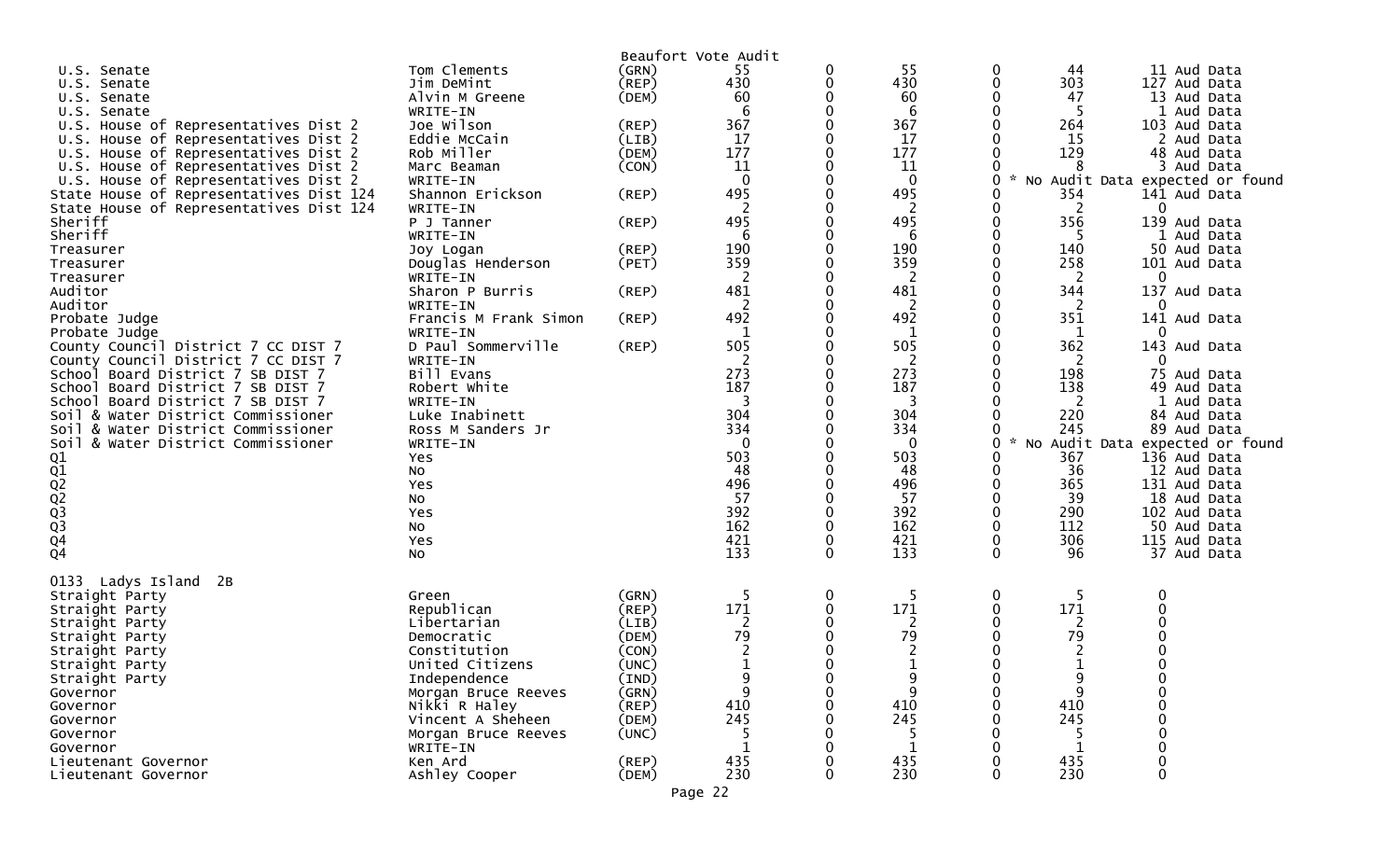|                                         |                       |             | Beaufort Vote Audit |   |              |                                           |
|-----------------------------------------|-----------------------|-------------|---------------------|---|--------------|-------------------------------------------|
| Lieutenant Governor                     | WRITE-IN              |             | 0                   | 0 | $\mathbf{0}$ | No Audit Data expected or found<br>0      |
| Secretary of State                      | Mark Hammond          | (REP)       | 480                 | 0 | 480          | 480                                       |
| Secretary of State                      | Marjorie L Johnson    | (DEM)       | 182                 |   | 182          | 182                                       |
| Secretary of State                      | WRITE-IN              |             | $\mathbf 0$         |   | 0            | * No Audit Data expected or found         |
| State Treasurer                         | Curtis Loftis         | (REP)       | 532                 |   | 532          | 532                                       |
| State Treasurer                         | WRITE-IN              |             |                     |   |              |                                           |
| Attorney General                        | Leslie Minerd         | (GRN)       | 20                  |   | 20           | 20                                        |
| Attorney General                        | Alan Wilson           | $($ REP $)$ | 440                 |   | 440          | 440                                       |
| Attorney General                        | Matthew Richardson    | (DEM)       | 210                 |   | 210          | 210                                       |
| Attorney General                        | WRITE-IN              |             | $\mathbf 0$         |   | $\mathbf{0}$ | * No Audit Data expected or found         |
| Comptroller General                     | Richard A Eckstrom    | (REP)       | 466                 |   | 466          | 466                                       |
| Comptroller General                     | Robert Barber         | (DEM)       | 198                 |   | 198          | 198                                       |
| Comptroller General                     | WRITE-IN              |             | $\mathbf 0$         |   | 0            | No Audit Data expected or found           |
| State Superintendent of Education       | Doretha A Bull        | (GRN)       | 9                   |   | -9           |                                           |
| State Superintendent of Education       | Mick Zais             | (REP)       | 409                 |   | 409          | 409                                       |
| State Superintendent of Education       | Tim Moultrie          | (LIB)       | 28                  |   | 28           | 28                                        |
| State Superintendent of Education       | Frank Holleman        | (DEM)       | 203                 |   | 203          | 203                                       |
| State Superintendent of Education       | Tony Fayyazi          | (IND)       | 14                  |   | 14           | 14                                        |
| State Superintendent of Education       | WRITE-IN              |             | $\mathbf{0}$        |   | $\Omega$     | * No Audit Data expected or found         |
| Adjutant General                        | Bob Livingston        | (REP)       | 534                 |   | 534          | 534                                       |
| Adjutant General                        | WRITE-IN              |             | 0                   |   | 0            | No Audit Data expected or found           |
| Commissioner of Agriculture             | Hugh Weathers         | (REP)       | 466                 |   | 466          | 466                                       |
| Commissioner of Agriculture             | Tom E Elliott         | (DEM)       | 190                 |   | 190          | 190                                       |
| Commissioner of Agriculture             | WRITE-IN              |             | $\mathbf 0$         |   | 0            | No Audit Data expected or found           |
| U.S. Senate                             | Tom Clements          | (GRN)       | 82                  |   | 82           | 82                                        |
| U.S. Senate                             | Jim DeMint            | (REP)       | 465                 |   | 465          | 465                                       |
| U.S. Senate                             | Alvin M Greene        | (DEM)       | 103                 |   | 103          | 103                                       |
| U.S. Senate                             | WRITE-IN              |             | 13                  |   | 13           | 13                                        |
| U.S. House of Representatives Dist 2    | Joe Wilson            | (REP)       | 425                 |   | 425          | 425                                       |
| U.S. House of Representatives Dist 2    | Eddie McCain          | (LIB)       | 15                  |   | 15           | <b>15</b>                                 |
| U.S. House of Representatives Dist 2    | Rob Miller            | (DEM)       | 224                 |   | 224          | 224                                       |
| U.S. House of Representatives Dist 2    | Marc Beaman           | (CON)       | 11                  |   | 11           | 11                                        |
| U.S. House of Representatives Dist 2    | WRITE-IN              |             | $\Omega$            |   | $\mathbf{0}$ | Audit Data expected or found<br><b>NO</b> |
| State House of Representatives Dist 124 | Shannon Erickson      | (REP)       | 556                 |   | 556          | 556                                       |
| State House of Representatives Dist 124 | WRITE-IN              |             |                     |   | 3            |                                           |
| Sheriff                                 | P J Tanner            | (REP)       | 557                 |   | 557          | 557                                       |
| Sheriff                                 | WRITE-IN              |             | 8                   |   | 8            | 8                                         |
| Treasurer                               | Joy Logan             | (REP)       | 247                 |   | 247          | 247                                       |
| Treasurer                               | Douglas Henderson     | (PET)       | 369                 |   | 369          | 369                                       |
| Treasurer                               | WRITE-IN              |             | 1                   |   | 1            | 1                                         |
| Auditor                                 | Sharon P Burris       | (REP)       | 546                 |   | 546          | 546                                       |
| Auditor                                 | WRITE-IN              |             | -1                  |   | 1            | 1                                         |
| Probate Judge                           | Francis M Frank Simon | (REP)       | 543                 |   | 543          | 543                                       |
| Probate Judge                           | WRITE-IN              |             |                     |   |              |                                           |
| County Council District 7 CC DIST 7     | D Paul Sommerville    | (REP)       | 559                 |   | 559          | 559<br>$\mathbf{0}$<br>0                  |
| County Council District 7 CC DIST 7     | WRITE-IN              |             |                     |   | 0            | * No Audit Data expected or found         |
| School Board District 7 SB DIST 7       | Bill Evans            |             | 335                 |   | 335          | 335                                       |
| School Board District 7 SB DIST 7       | Robert White          |             | 179                 |   | 179          | 179                                       |
| School Board District 7 SB DIST 7       | WRITE-IN              |             |                     |   |              |                                           |
| Soil & Water District Commissioner      | Luke Inabinett        |             | 339                 |   | 339          | 339                                       |
| Soil & Water District Commissioner      | Ross M Sanders Jr     |             | 376                 |   | 376          | 376                                       |
| Soil & Water District Commissioner      | WRITE-IN              |             | 1                   |   | 1            |                                           |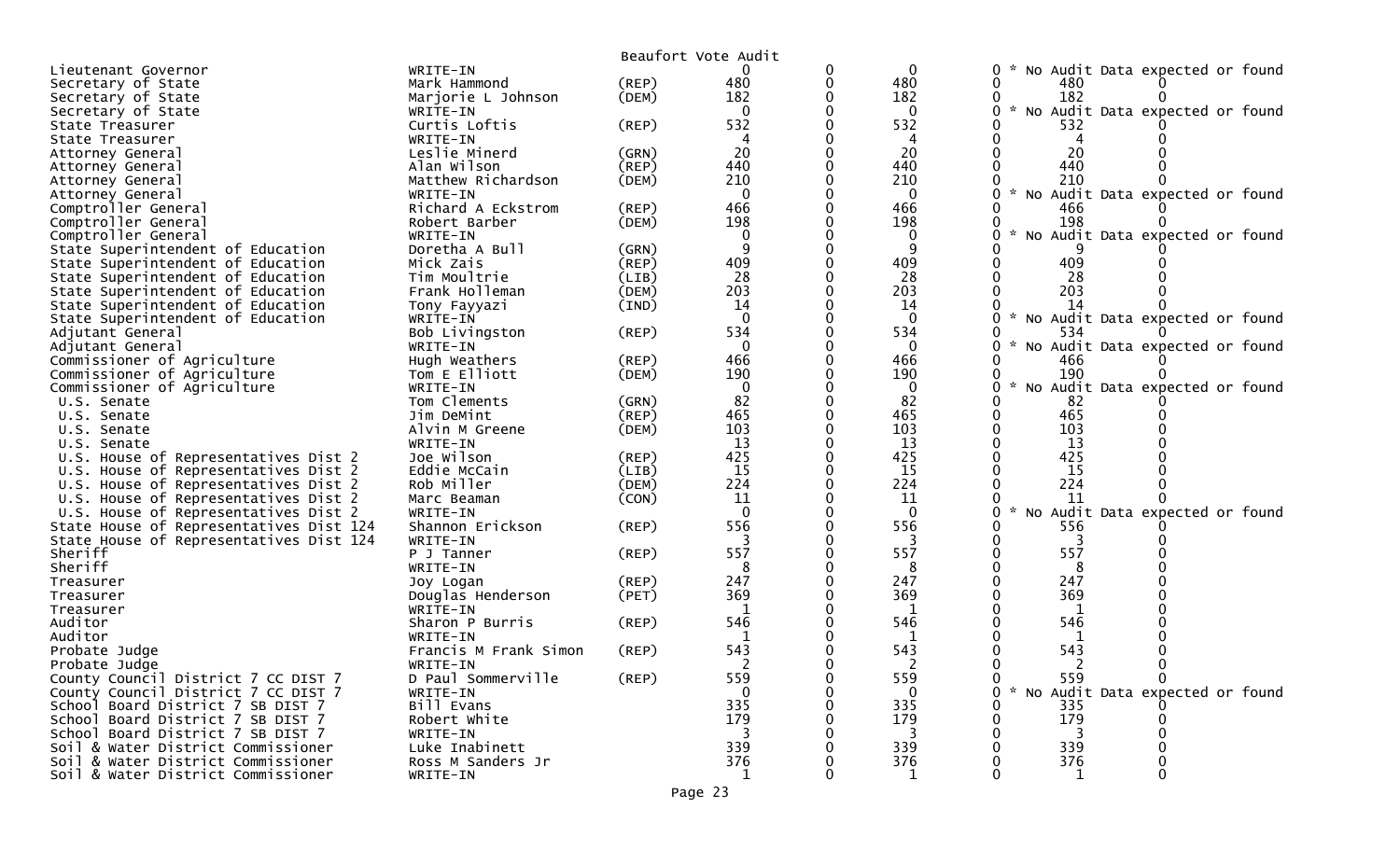|                                        |                     |             | Beaufort Vote Audit |   |              |   |     |                                 |  |
|----------------------------------------|---------------------|-------------|---------------------|---|--------------|---|-----|---------------------------------|--|
|                                        | Yes                 |             | 594                 | 0 | 594          | 0 | 594 | 0                               |  |
|                                        | No                  |             | 60                  |   | 60           |   | 60  | $\Omega$                        |  |
|                                        | Yes                 |             | 575                 |   | 575          |   | 575 |                                 |  |
|                                        | No                  |             | 81                  |   | 81           |   | 81  |                                 |  |
|                                        | Yes                 |             | 495                 |   | 495          |   | 495 |                                 |  |
|                                        | No                  |             | 161                 |   | 161          |   | 161 |                                 |  |
|                                        | Yes                 |             | 494                 |   | 494          |   | 494 |                                 |  |
| Q1<br>Q1<br>Q2<br>Q2<br>Q3<br>Q4<br>Q4 | NO.                 |             | 159                 | 0 | 159          | 0 | 159 |                                 |  |
|                                        |                     |             |                     |   |              |   |     |                                 |  |
| Ladys Island 3A<br>0134                |                     |             |                     |   |              |   |     |                                 |  |
| Straight Party                         | Green               | (GRN)       | $\mathbf 0$         | 0 | 0            | 0 |     | No Audit Data expected or found |  |
| Straight Party                         | Republican          | (REP)       | 154                 | 0 | 154          | 0 | 154 |                                 |  |
| Straight Party                         | Libertarian         | (LIB)       | 3                   |   | 3            |   |     |                                 |  |
| Straight Party                         | Democratic          | (DEM)       | 93                  |   | 93           |   | 93  |                                 |  |
| Straight Party                         | Constitution        | (CON)       |                     |   |              |   |     |                                 |  |
| Straight Party                         | United Citizens     | (UNC)       |                     |   |              |   |     |                                 |  |
| Straight Party                         | Independence        | (IND)       | 8                   |   |              |   |     |                                 |  |
| Governor                               | Morgan Bruce Reeves | (GRN)       | 10                  |   | 10           |   | 10  |                                 |  |
| Governor                               | Nikki R Haley       | (REP)       | 466                 |   | 466          |   | 466 |                                 |  |
| Governor                               | Vincent A Sheheen   | (DEM)       | 246                 |   | 246          |   | 246 |                                 |  |
| Governor                               | Morgan Bruce Reeves | (UNC)       |                     |   |              |   |     |                                 |  |
| Governor                               | WRITE-IN            |             | -1                  |   | $\mathbf{1}$ |   |     |                                 |  |
| Lieutenant Governor                    | Ken Ard             | (REP)       | 460                 |   | 460          |   | 460 |                                 |  |
|                                        |                     |             | 265                 |   | 265          |   | 265 |                                 |  |
| Lieutenant Governor                    | Ashley Cooper       | (DEM)       |                     |   |              |   |     |                                 |  |
| Lieutenant Governor                    | WRITE-IN            |             | $\mathbf{0}$        |   | $\mathbf{0}$ |   |     | No Audit Data expected or found |  |
| Secretary of State                     | Mark Hammond        | (REP)       | 491                 |   | 491          |   | 491 |                                 |  |
| Secretary of State                     | Marjorie L Johnson  | (DEM)       | 218                 |   | 218          |   | 218 |                                 |  |
| Secretary of State                     | WRITE-IN            |             | $\Omega$            |   | $\Omega$     |   |     | No Audit Data expected or found |  |
| State Treasurer                        | Curtis Loftis       | (REP)       | 559                 |   | 559          |   | 559 |                                 |  |
| State Treasurer                        | WRITE-IN            |             |                     |   |              |   |     |                                 |  |
| Attorney General                       | Leslie Minerd       | (GRN)       | 18                  |   | 18           |   | 18  |                                 |  |
| Attorney General                       | Alan Wilson         | (REP)       | 482                 |   | 482          |   | 482 |                                 |  |
| Attorney General                       | Matthew Richardson  | (DEM)       | 231                 |   | 231          |   | 231 |                                 |  |
| Attorney General                       | WRITE-IN            |             | $\mathbf{0}$        |   | $\mathbf 0$  | 0 | No  | Audit Data expected or found    |  |
| Comptroller General                    | Richard A Eckstrom  | (REP)       | 488                 |   | 488          |   | 488 |                                 |  |
| Comptroller General                    | Robert Barber       | (DEM)       | 226                 |   | 226          |   | 226 |                                 |  |
| Comptroller General                    | WRITE-IN            |             | 1                   |   | 1            |   |     |                                 |  |
| State Superintendent of Education      | Doretha A Bull      | (GRN)       | 9                   |   | 9            |   |     |                                 |  |
| State Superintendent of Education      | Mick Zais           | (REP)       | 451                 |   | 451          |   | 451 |                                 |  |
| State Superintendent of Education      |                     |             | 22                  |   | 22           |   | 22  |                                 |  |
|                                        | Tim Moultrie        | (LIB)       |                     |   |              |   |     |                                 |  |
| State Superintendent of Education      | Frank Holleman      | (DEM)       | 216                 |   | 216          |   | 216 |                                 |  |
| State Superintendent of Education      | Tony Fayyazi        | (IND)       | 17                  |   | 17           |   | 17  |                                 |  |
| State Superintendent of Education      | WRITE-IN            |             | $\mathbf{0}$        |   | $\mathbf 0$  |   | No  | Audit Data expected or found    |  |
| Adjutant General                       | Bob Livingston      | (REP)       | 551                 |   | 551          |   | 551 |                                 |  |
| Adjutant General                       | WRITE-IN            |             | $\bf{0}$            |   | $\bf{0}$     |   |     | No Audit Data expected or found |  |
| Commissioner of Agriculture            | Hugh Weathers       | $($ REP $)$ | 489                 | 0 | 489          | 0 | 489 |                                 |  |
| Commissioner of Agriculture            | Tom E Elliott       | (DEM)       | 216                 |   | 216          | 0 | 216 |                                 |  |
| Commissioner of Agriculture            | WRITE-IN            |             | $\mathbf{0}$        |   | $\mathbf{0}$ |   |     | No Audit Data expected or found |  |
| U.S. Senate                            | Tom Clements        | (GRN)       | 74                  |   | 74           |   | 74  |                                 |  |
| U.S. Senate                            | Jim DeMint          | (REP)       | 503                 |   | 503          |   | 503 |                                 |  |
| U.S. Senate                            | Alvin M Greene      | (DEM)       | 135                 |   | 135          |   | 135 |                                 |  |
| U.S. Senate                            | WRITE-IN            |             | 6                   | 0 | 6            | 0 | 6   | 0                               |  |
|                                        |                     |             |                     |   |              |   |     |                                 |  |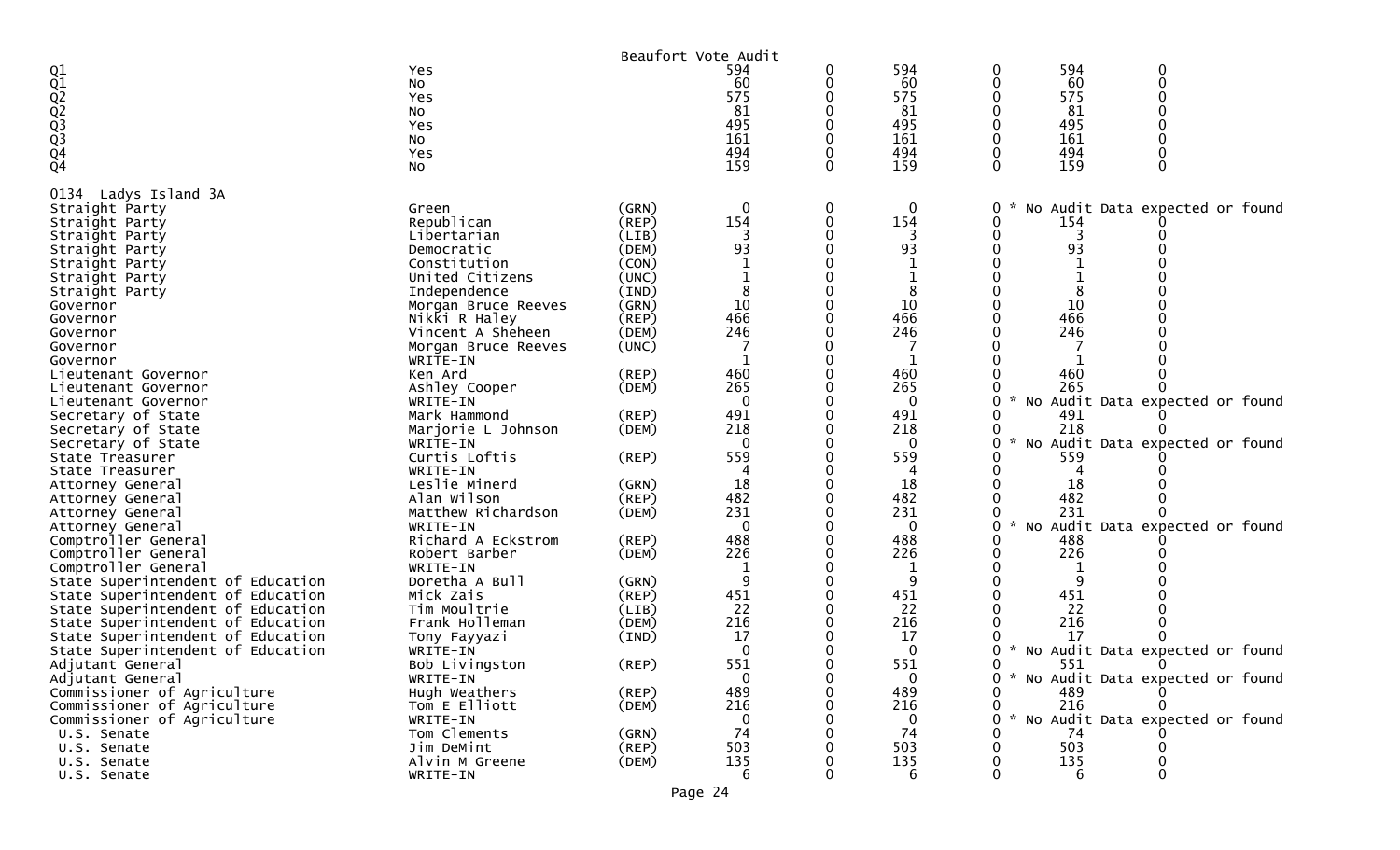| Beaufort Vote Audit<br>457<br>457<br>Joe Wilson<br>457<br>0<br>U.S. House of Representatives Dist 2<br>(REP)<br>0<br>0<br>$\mathbf 0$<br>Eddie McCain<br>(LIB)<br>9<br>0<br>q<br>-9<br>U.S. House of Representatives Dist 2<br>Rob Miller<br>259<br>259<br>259<br>U.S. House of Representatives Dist 2<br>(DEM)<br>(CON)<br>U.S. House of Representatives Dist 2<br>Marc Beaman<br>14<br>14<br>14<br>U.S. House of Representatives Dist 2<br>WRITE-IN<br>$\mathbf{1}$<br>1<br>1<br>601<br>601<br>601<br>Shannon Erickson<br>(REP)<br>State House of Representatives Dist 124<br>State House of Representatives Dist 124<br>WRITE-IN<br>Sheriff<br>606<br>606<br>606<br>(REP)<br>P J Tanner<br>WRITE-IN<br>4<br>254<br>254<br>254<br>$($ REP $)$<br>Joy Logan<br>427<br>427<br>427<br>(PET)<br>Douglas Henderson<br>$\Omega$<br>$\mathcal{H}$<br>$\Omega$<br>No Audit Data expected or found<br>WRITE-IN<br>567<br>567<br>Sharon P Burris<br>$($ REP $)$<br>567<br>Auditor<br>3<br>3<br>WRITE-IN<br>563<br>563<br>563<br>$($ REP $)$<br>Probate Judge<br>Francis M Frank Simon<br>Probate Judge<br>WRITE-IN<br>-1<br>1<br>D Paul Sommerville<br>594<br>594<br>594<br>(REP)<br>County Council District 7 CC DIST 7<br>County Council District 7 CC DIST 7<br>WRITE-IN<br>358<br>358<br>358<br>Bill Evans<br>School Board District 7 SB DIST 7<br>259<br>259<br>259<br>Robert White<br>School Board District 7 SB DIST 7<br>School Board District 7 SB DIST 7<br>WRITE-IN<br>2<br>413<br>413<br>413<br>Soil & Water District Commissioner<br>Luke Inabinett<br>388<br>388<br>388<br>Soil & Water District Commissioner<br>Ross M Sanders Jr<br>Soil & Water District Commissioner<br>WRITE-IN<br>629<br>629<br>629<br>01<br>02<br>02<br>02<br>03<br>03<br>04<br>04<br>Yes<br>76<br>76<br>76<br>NO.<br>626<br>626<br>626<br>Yes<br>79<br>79<br>79<br>No<br>527<br>527<br>527<br>Yes<br>175<br>175<br>175<br>No<br>519<br>519<br>519<br>Yes<br>180<br>180<br>180<br>$\Omega$<br>0<br>0<br>No<br>Ladys Island 3B<br>$\mathbf 0$<br>0<br>0<br>Straight Party<br>(GRN)<br>0<br>* No Audit Data expected or found<br>Green<br>84<br>Republican<br>84<br>$($ REP $)$<br>0<br>84<br>Straight Party<br>$\Omega$<br>$\Omega$<br>* No Audit Data expected or found<br>Libertarian<br>(LIB)<br>Straight Party<br>0<br>24<br>24<br>(DEM)<br>Straight Party<br>Democratic<br>No Audit Data expected or found<br>Constitution<br>(CON)<br>Straight Party<br>United Citizens<br>(UNC)<br>Straight Party<br>(IND)<br>Straight Party<br>Independence<br>(GRN)<br>Morgan Bruce Reeves<br>Governor<br>311<br>311<br>311<br>Nikki R Haley<br>(REP)<br>Governor<br>131<br>131<br>131<br>Vincent A Sheheen<br>(DEM)<br>Governor<br>$\Omega$<br>(UNC)<br>Morgan Bruce Reeves<br>1<br>Governor<br>$\mathbf{0}$<br>$\Omega$<br>* No Audit Data expected or found<br>WRITE-IN<br>Governor<br>328<br>328<br>328<br>(REP)<br>Ken Ard<br>Lieutenant Governor<br>121<br>121<br>Ashley Cooper<br>121<br>(DEM)<br>Lieutenant Governor<br>* No Audit Data expected or found<br>WRITE-IN<br>$\Omega$<br>$\bf{0}$<br>Lieutenant Governor<br>359<br>359<br>359<br>(REP)<br>Secretary of State<br>Mark Hammond |                    |          |  |  |                                     |
|-----------------------------------------------------------------------------------------------------------------------------------------------------------------------------------------------------------------------------------------------------------------------------------------------------------------------------------------------------------------------------------------------------------------------------------------------------------------------------------------------------------------------------------------------------------------------------------------------------------------------------------------------------------------------------------------------------------------------------------------------------------------------------------------------------------------------------------------------------------------------------------------------------------------------------------------------------------------------------------------------------------------------------------------------------------------------------------------------------------------------------------------------------------------------------------------------------------------------------------------------------------------------------------------------------------------------------------------------------------------------------------------------------------------------------------------------------------------------------------------------------------------------------------------------------------------------------------------------------------------------------------------------------------------------------------------------------------------------------------------------------------------------------------------------------------------------------------------------------------------------------------------------------------------------------------------------------------------------------------------------------------------------------------------------------------------------------------------------------------------------------------------------------------------------------------------------------------------------------------------------------------------------------------------------------------------------------------------------------------------------------------------------------------------------------------------------------------------------------------------------------------------------------------------------------------------------------------------------------------------------------------------------------------------------------------------------------------------------------------------------------------------------------------------------------------------------------------------------------------------------------------------------------------------------------------------------------------------------------------------------------------------------------------------------------------------------------------------------------------------------------------------------------------------------|--------------------|----------|--|--|-------------------------------------|
|                                                                                                                                                                                                                                                                                                                                                                                                                                                                                                                                                                                                                                                                                                                                                                                                                                                                                                                                                                                                                                                                                                                                                                                                                                                                                                                                                                                                                                                                                                                                                                                                                                                                                                                                                                                                                                                                                                                                                                                                                                                                                                                                                                                                                                                                                                                                                                                                                                                                                                                                                                                                                                                                                                                                                                                                                                                                                                                                                                                                                                                                                                                                                                       |                    |          |  |  |                                     |
|                                                                                                                                                                                                                                                                                                                                                                                                                                                                                                                                                                                                                                                                                                                                                                                                                                                                                                                                                                                                                                                                                                                                                                                                                                                                                                                                                                                                                                                                                                                                                                                                                                                                                                                                                                                                                                                                                                                                                                                                                                                                                                                                                                                                                                                                                                                                                                                                                                                                                                                                                                                                                                                                                                                                                                                                                                                                                                                                                                                                                                                                                                                                                                       |                    |          |  |  |                                     |
|                                                                                                                                                                                                                                                                                                                                                                                                                                                                                                                                                                                                                                                                                                                                                                                                                                                                                                                                                                                                                                                                                                                                                                                                                                                                                                                                                                                                                                                                                                                                                                                                                                                                                                                                                                                                                                                                                                                                                                                                                                                                                                                                                                                                                                                                                                                                                                                                                                                                                                                                                                                                                                                                                                                                                                                                                                                                                                                                                                                                                                                                                                                                                                       |                    |          |  |  |                                     |
|                                                                                                                                                                                                                                                                                                                                                                                                                                                                                                                                                                                                                                                                                                                                                                                                                                                                                                                                                                                                                                                                                                                                                                                                                                                                                                                                                                                                                                                                                                                                                                                                                                                                                                                                                                                                                                                                                                                                                                                                                                                                                                                                                                                                                                                                                                                                                                                                                                                                                                                                                                                                                                                                                                                                                                                                                                                                                                                                                                                                                                                                                                                                                                       |                    |          |  |  |                                     |
|                                                                                                                                                                                                                                                                                                                                                                                                                                                                                                                                                                                                                                                                                                                                                                                                                                                                                                                                                                                                                                                                                                                                                                                                                                                                                                                                                                                                                                                                                                                                                                                                                                                                                                                                                                                                                                                                                                                                                                                                                                                                                                                                                                                                                                                                                                                                                                                                                                                                                                                                                                                                                                                                                                                                                                                                                                                                                                                                                                                                                                                                                                                                                                       |                    |          |  |  |                                     |
|                                                                                                                                                                                                                                                                                                                                                                                                                                                                                                                                                                                                                                                                                                                                                                                                                                                                                                                                                                                                                                                                                                                                                                                                                                                                                                                                                                                                                                                                                                                                                                                                                                                                                                                                                                                                                                                                                                                                                                                                                                                                                                                                                                                                                                                                                                                                                                                                                                                                                                                                                                                                                                                                                                                                                                                                                                                                                                                                                                                                                                                                                                                                                                       |                    |          |  |  |                                     |
|                                                                                                                                                                                                                                                                                                                                                                                                                                                                                                                                                                                                                                                                                                                                                                                                                                                                                                                                                                                                                                                                                                                                                                                                                                                                                                                                                                                                                                                                                                                                                                                                                                                                                                                                                                                                                                                                                                                                                                                                                                                                                                                                                                                                                                                                                                                                                                                                                                                                                                                                                                                                                                                                                                                                                                                                                                                                                                                                                                                                                                                                                                                                                                       |                    |          |  |  |                                     |
|                                                                                                                                                                                                                                                                                                                                                                                                                                                                                                                                                                                                                                                                                                                                                                                                                                                                                                                                                                                                                                                                                                                                                                                                                                                                                                                                                                                                                                                                                                                                                                                                                                                                                                                                                                                                                                                                                                                                                                                                                                                                                                                                                                                                                                                                                                                                                                                                                                                                                                                                                                                                                                                                                                                                                                                                                                                                                                                                                                                                                                                                                                                                                                       |                    |          |  |  |                                     |
|                                                                                                                                                                                                                                                                                                                                                                                                                                                                                                                                                                                                                                                                                                                                                                                                                                                                                                                                                                                                                                                                                                                                                                                                                                                                                                                                                                                                                                                                                                                                                                                                                                                                                                                                                                                                                                                                                                                                                                                                                                                                                                                                                                                                                                                                                                                                                                                                                                                                                                                                                                                                                                                                                                                                                                                                                                                                                                                                                                                                                                                                                                                                                                       | Sheriff            |          |  |  |                                     |
|                                                                                                                                                                                                                                                                                                                                                                                                                                                                                                                                                                                                                                                                                                                                                                                                                                                                                                                                                                                                                                                                                                                                                                                                                                                                                                                                                                                                                                                                                                                                                                                                                                                                                                                                                                                                                                                                                                                                                                                                                                                                                                                                                                                                                                                                                                                                                                                                                                                                                                                                                                                                                                                                                                                                                                                                                                                                                                                                                                                                                                                                                                                                                                       | Treasurer          |          |  |  |                                     |
|                                                                                                                                                                                                                                                                                                                                                                                                                                                                                                                                                                                                                                                                                                                                                                                                                                                                                                                                                                                                                                                                                                                                                                                                                                                                                                                                                                                                                                                                                                                                                                                                                                                                                                                                                                                                                                                                                                                                                                                                                                                                                                                                                                                                                                                                                                                                                                                                                                                                                                                                                                                                                                                                                                                                                                                                                                                                                                                                                                                                                                                                                                                                                                       | Treasurer          |          |  |  |                                     |
|                                                                                                                                                                                                                                                                                                                                                                                                                                                                                                                                                                                                                                                                                                                                                                                                                                                                                                                                                                                                                                                                                                                                                                                                                                                                                                                                                                                                                                                                                                                                                                                                                                                                                                                                                                                                                                                                                                                                                                                                                                                                                                                                                                                                                                                                                                                                                                                                                                                                                                                                                                                                                                                                                                                                                                                                                                                                                                                                                                                                                                                                                                                                                                       | Treasurer          |          |  |  |                                     |
|                                                                                                                                                                                                                                                                                                                                                                                                                                                                                                                                                                                                                                                                                                                                                                                                                                                                                                                                                                                                                                                                                                                                                                                                                                                                                                                                                                                                                                                                                                                                                                                                                                                                                                                                                                                                                                                                                                                                                                                                                                                                                                                                                                                                                                                                                                                                                                                                                                                                                                                                                                                                                                                                                                                                                                                                                                                                                                                                                                                                                                                                                                                                                                       | Auditor            |          |  |  |                                     |
|                                                                                                                                                                                                                                                                                                                                                                                                                                                                                                                                                                                                                                                                                                                                                                                                                                                                                                                                                                                                                                                                                                                                                                                                                                                                                                                                                                                                                                                                                                                                                                                                                                                                                                                                                                                                                                                                                                                                                                                                                                                                                                                                                                                                                                                                                                                                                                                                                                                                                                                                                                                                                                                                                                                                                                                                                                                                                                                                                                                                                                                                                                                                                                       |                    |          |  |  |                                     |
|                                                                                                                                                                                                                                                                                                                                                                                                                                                                                                                                                                                                                                                                                                                                                                                                                                                                                                                                                                                                                                                                                                                                                                                                                                                                                                                                                                                                                                                                                                                                                                                                                                                                                                                                                                                                                                                                                                                                                                                                                                                                                                                                                                                                                                                                                                                                                                                                                                                                                                                                                                                                                                                                                                                                                                                                                                                                                                                                                                                                                                                                                                                                                                       |                    |          |  |  |                                     |
|                                                                                                                                                                                                                                                                                                                                                                                                                                                                                                                                                                                                                                                                                                                                                                                                                                                                                                                                                                                                                                                                                                                                                                                                                                                                                                                                                                                                                                                                                                                                                                                                                                                                                                                                                                                                                                                                                                                                                                                                                                                                                                                                                                                                                                                                                                                                                                                                                                                                                                                                                                                                                                                                                                                                                                                                                                                                                                                                                                                                                                                                                                                                                                       |                    |          |  |  |                                     |
|                                                                                                                                                                                                                                                                                                                                                                                                                                                                                                                                                                                                                                                                                                                                                                                                                                                                                                                                                                                                                                                                                                                                                                                                                                                                                                                                                                                                                                                                                                                                                                                                                                                                                                                                                                                                                                                                                                                                                                                                                                                                                                                                                                                                                                                                                                                                                                                                                                                                                                                                                                                                                                                                                                                                                                                                                                                                                                                                                                                                                                                                                                                                                                       |                    |          |  |  |                                     |
|                                                                                                                                                                                                                                                                                                                                                                                                                                                                                                                                                                                                                                                                                                                                                                                                                                                                                                                                                                                                                                                                                                                                                                                                                                                                                                                                                                                                                                                                                                                                                                                                                                                                                                                                                                                                                                                                                                                                                                                                                                                                                                                                                                                                                                                                                                                                                                                                                                                                                                                                                                                                                                                                                                                                                                                                                                                                                                                                                                                                                                                                                                                                                                       |                    |          |  |  |                                     |
|                                                                                                                                                                                                                                                                                                                                                                                                                                                                                                                                                                                                                                                                                                                                                                                                                                                                                                                                                                                                                                                                                                                                                                                                                                                                                                                                                                                                                                                                                                                                                                                                                                                                                                                                                                                                                                                                                                                                                                                                                                                                                                                                                                                                                                                                                                                                                                                                                                                                                                                                                                                                                                                                                                                                                                                                                                                                                                                                                                                                                                                                                                                                                                       |                    |          |  |  |                                     |
|                                                                                                                                                                                                                                                                                                                                                                                                                                                                                                                                                                                                                                                                                                                                                                                                                                                                                                                                                                                                                                                                                                                                                                                                                                                                                                                                                                                                                                                                                                                                                                                                                                                                                                                                                                                                                                                                                                                                                                                                                                                                                                                                                                                                                                                                                                                                                                                                                                                                                                                                                                                                                                                                                                                                                                                                                                                                                                                                                                                                                                                                                                                                                                       |                    |          |  |  |                                     |
|                                                                                                                                                                                                                                                                                                                                                                                                                                                                                                                                                                                                                                                                                                                                                                                                                                                                                                                                                                                                                                                                                                                                                                                                                                                                                                                                                                                                                                                                                                                                                                                                                                                                                                                                                                                                                                                                                                                                                                                                                                                                                                                                                                                                                                                                                                                                                                                                                                                                                                                                                                                                                                                                                                                                                                                                                                                                                                                                                                                                                                                                                                                                                                       |                    |          |  |  |                                     |
|                                                                                                                                                                                                                                                                                                                                                                                                                                                                                                                                                                                                                                                                                                                                                                                                                                                                                                                                                                                                                                                                                                                                                                                                                                                                                                                                                                                                                                                                                                                                                                                                                                                                                                                                                                                                                                                                                                                                                                                                                                                                                                                                                                                                                                                                                                                                                                                                                                                                                                                                                                                                                                                                                                                                                                                                                                                                                                                                                                                                                                                                                                                                                                       |                    |          |  |  |                                     |
|                                                                                                                                                                                                                                                                                                                                                                                                                                                                                                                                                                                                                                                                                                                                                                                                                                                                                                                                                                                                                                                                                                                                                                                                                                                                                                                                                                                                                                                                                                                                                                                                                                                                                                                                                                                                                                                                                                                                                                                                                                                                                                                                                                                                                                                                                                                                                                                                                                                                                                                                                                                                                                                                                                                                                                                                                                                                                                                                                                                                                                                                                                                                                                       |                    |          |  |  |                                     |
|                                                                                                                                                                                                                                                                                                                                                                                                                                                                                                                                                                                                                                                                                                                                                                                                                                                                                                                                                                                                                                                                                                                                                                                                                                                                                                                                                                                                                                                                                                                                                                                                                                                                                                                                                                                                                                                                                                                                                                                                                                                                                                                                                                                                                                                                                                                                                                                                                                                                                                                                                                                                                                                                                                                                                                                                                                                                                                                                                                                                                                                                                                                                                                       |                    |          |  |  |                                     |
|                                                                                                                                                                                                                                                                                                                                                                                                                                                                                                                                                                                                                                                                                                                                                                                                                                                                                                                                                                                                                                                                                                                                                                                                                                                                                                                                                                                                                                                                                                                                                                                                                                                                                                                                                                                                                                                                                                                                                                                                                                                                                                                                                                                                                                                                                                                                                                                                                                                                                                                                                                                                                                                                                                                                                                                                                                                                                                                                                                                                                                                                                                                                                                       |                    |          |  |  |                                     |
|                                                                                                                                                                                                                                                                                                                                                                                                                                                                                                                                                                                                                                                                                                                                                                                                                                                                                                                                                                                                                                                                                                                                                                                                                                                                                                                                                                                                                                                                                                                                                                                                                                                                                                                                                                                                                                                                                                                                                                                                                                                                                                                                                                                                                                                                                                                                                                                                                                                                                                                                                                                                                                                                                                                                                                                                                                                                                                                                                                                                                                                                                                                                                                       |                    |          |  |  |                                     |
|                                                                                                                                                                                                                                                                                                                                                                                                                                                                                                                                                                                                                                                                                                                                                                                                                                                                                                                                                                                                                                                                                                                                                                                                                                                                                                                                                                                                                                                                                                                                                                                                                                                                                                                                                                                                                                                                                                                                                                                                                                                                                                                                                                                                                                                                                                                                                                                                                                                                                                                                                                                                                                                                                                                                                                                                                                                                                                                                                                                                                                                                                                                                                                       |                    |          |  |  |                                     |
|                                                                                                                                                                                                                                                                                                                                                                                                                                                                                                                                                                                                                                                                                                                                                                                                                                                                                                                                                                                                                                                                                                                                                                                                                                                                                                                                                                                                                                                                                                                                                                                                                                                                                                                                                                                                                                                                                                                                                                                                                                                                                                                                                                                                                                                                                                                                                                                                                                                                                                                                                                                                                                                                                                                                                                                                                                                                                                                                                                                                                                                                                                                                                                       |                    |          |  |  |                                     |
|                                                                                                                                                                                                                                                                                                                                                                                                                                                                                                                                                                                                                                                                                                                                                                                                                                                                                                                                                                                                                                                                                                                                                                                                                                                                                                                                                                                                                                                                                                                                                                                                                                                                                                                                                                                                                                                                                                                                                                                                                                                                                                                                                                                                                                                                                                                                                                                                                                                                                                                                                                                                                                                                                                                                                                                                                                                                                                                                                                                                                                                                                                                                                                       |                    |          |  |  |                                     |
|                                                                                                                                                                                                                                                                                                                                                                                                                                                                                                                                                                                                                                                                                                                                                                                                                                                                                                                                                                                                                                                                                                                                                                                                                                                                                                                                                                                                                                                                                                                                                                                                                                                                                                                                                                                                                                                                                                                                                                                                                                                                                                                                                                                                                                                                                                                                                                                                                                                                                                                                                                                                                                                                                                                                                                                                                                                                                                                                                                                                                                                                                                                                                                       |                    |          |  |  |                                     |
|                                                                                                                                                                                                                                                                                                                                                                                                                                                                                                                                                                                                                                                                                                                                                                                                                                                                                                                                                                                                                                                                                                                                                                                                                                                                                                                                                                                                                                                                                                                                                                                                                                                                                                                                                                                                                                                                                                                                                                                                                                                                                                                                                                                                                                                                                                                                                                                                                                                                                                                                                                                                                                                                                                                                                                                                                                                                                                                                                                                                                                                                                                                                                                       |                    |          |  |  |                                     |
|                                                                                                                                                                                                                                                                                                                                                                                                                                                                                                                                                                                                                                                                                                                                                                                                                                                                                                                                                                                                                                                                                                                                                                                                                                                                                                                                                                                                                                                                                                                                                                                                                                                                                                                                                                                                                                                                                                                                                                                                                                                                                                                                                                                                                                                                                                                                                                                                                                                                                                                                                                                                                                                                                                                                                                                                                                                                                                                                                                                                                                                                                                                                                                       |                    |          |  |  |                                     |
|                                                                                                                                                                                                                                                                                                                                                                                                                                                                                                                                                                                                                                                                                                                                                                                                                                                                                                                                                                                                                                                                                                                                                                                                                                                                                                                                                                                                                                                                                                                                                                                                                                                                                                                                                                                                                                                                                                                                                                                                                                                                                                                                                                                                                                                                                                                                                                                                                                                                                                                                                                                                                                                                                                                                                                                                                                                                                                                                                                                                                                                                                                                                                                       | 0135               |          |  |  |                                     |
|                                                                                                                                                                                                                                                                                                                                                                                                                                                                                                                                                                                                                                                                                                                                                                                                                                                                                                                                                                                                                                                                                                                                                                                                                                                                                                                                                                                                                                                                                                                                                                                                                                                                                                                                                                                                                                                                                                                                                                                                                                                                                                                                                                                                                                                                                                                                                                                                                                                                                                                                                                                                                                                                                                                                                                                                                                                                                                                                                                                                                                                                                                                                                                       |                    |          |  |  |                                     |
|                                                                                                                                                                                                                                                                                                                                                                                                                                                                                                                                                                                                                                                                                                                                                                                                                                                                                                                                                                                                                                                                                                                                                                                                                                                                                                                                                                                                                                                                                                                                                                                                                                                                                                                                                                                                                                                                                                                                                                                                                                                                                                                                                                                                                                                                                                                                                                                                                                                                                                                                                                                                                                                                                                                                                                                                                                                                                                                                                                                                                                                                                                                                                                       |                    |          |  |  |                                     |
|                                                                                                                                                                                                                                                                                                                                                                                                                                                                                                                                                                                                                                                                                                                                                                                                                                                                                                                                                                                                                                                                                                                                                                                                                                                                                                                                                                                                                                                                                                                                                                                                                                                                                                                                                                                                                                                                                                                                                                                                                                                                                                                                                                                                                                                                                                                                                                                                                                                                                                                                                                                                                                                                                                                                                                                                                                                                                                                                                                                                                                                                                                                                                                       |                    |          |  |  |                                     |
|                                                                                                                                                                                                                                                                                                                                                                                                                                                                                                                                                                                                                                                                                                                                                                                                                                                                                                                                                                                                                                                                                                                                                                                                                                                                                                                                                                                                                                                                                                                                                                                                                                                                                                                                                                                                                                                                                                                                                                                                                                                                                                                                                                                                                                                                                                                                                                                                                                                                                                                                                                                                                                                                                                                                                                                                                                                                                                                                                                                                                                                                                                                                                                       |                    |          |  |  |                                     |
|                                                                                                                                                                                                                                                                                                                                                                                                                                                                                                                                                                                                                                                                                                                                                                                                                                                                                                                                                                                                                                                                                                                                                                                                                                                                                                                                                                                                                                                                                                                                                                                                                                                                                                                                                                                                                                                                                                                                                                                                                                                                                                                                                                                                                                                                                                                                                                                                                                                                                                                                                                                                                                                                                                                                                                                                                                                                                                                                                                                                                                                                                                                                                                       |                    |          |  |  |                                     |
|                                                                                                                                                                                                                                                                                                                                                                                                                                                                                                                                                                                                                                                                                                                                                                                                                                                                                                                                                                                                                                                                                                                                                                                                                                                                                                                                                                                                                                                                                                                                                                                                                                                                                                                                                                                                                                                                                                                                                                                                                                                                                                                                                                                                                                                                                                                                                                                                                                                                                                                                                                                                                                                                                                                                                                                                                                                                                                                                                                                                                                                                                                                                                                       |                    |          |  |  |                                     |
|                                                                                                                                                                                                                                                                                                                                                                                                                                                                                                                                                                                                                                                                                                                                                                                                                                                                                                                                                                                                                                                                                                                                                                                                                                                                                                                                                                                                                                                                                                                                                                                                                                                                                                                                                                                                                                                                                                                                                                                                                                                                                                                                                                                                                                                                                                                                                                                                                                                                                                                                                                                                                                                                                                                                                                                                                                                                                                                                                                                                                                                                                                                                                                       |                    |          |  |  |                                     |
|                                                                                                                                                                                                                                                                                                                                                                                                                                                                                                                                                                                                                                                                                                                                                                                                                                                                                                                                                                                                                                                                                                                                                                                                                                                                                                                                                                                                                                                                                                                                                                                                                                                                                                                                                                                                                                                                                                                                                                                                                                                                                                                                                                                                                                                                                                                                                                                                                                                                                                                                                                                                                                                                                                                                                                                                                                                                                                                                                                                                                                                                                                                                                                       |                    |          |  |  |                                     |
|                                                                                                                                                                                                                                                                                                                                                                                                                                                                                                                                                                                                                                                                                                                                                                                                                                                                                                                                                                                                                                                                                                                                                                                                                                                                                                                                                                                                                                                                                                                                                                                                                                                                                                                                                                                                                                                                                                                                                                                                                                                                                                                                                                                                                                                                                                                                                                                                                                                                                                                                                                                                                                                                                                                                                                                                                                                                                                                                                                                                                                                                                                                                                                       |                    |          |  |  |                                     |
|                                                                                                                                                                                                                                                                                                                                                                                                                                                                                                                                                                                                                                                                                                                                                                                                                                                                                                                                                                                                                                                                                                                                                                                                                                                                                                                                                                                                                                                                                                                                                                                                                                                                                                                                                                                                                                                                                                                                                                                                                                                                                                                                                                                                                                                                                                                                                                                                                                                                                                                                                                                                                                                                                                                                                                                                                                                                                                                                                                                                                                                                                                                                                                       |                    |          |  |  |                                     |
|                                                                                                                                                                                                                                                                                                                                                                                                                                                                                                                                                                                                                                                                                                                                                                                                                                                                                                                                                                                                                                                                                                                                                                                                                                                                                                                                                                                                                                                                                                                                                                                                                                                                                                                                                                                                                                                                                                                                                                                                                                                                                                                                                                                                                                                                                                                                                                                                                                                                                                                                                                                                                                                                                                                                                                                                                                                                                                                                                                                                                                                                                                                                                                       |                    |          |  |  |                                     |
|                                                                                                                                                                                                                                                                                                                                                                                                                                                                                                                                                                                                                                                                                                                                                                                                                                                                                                                                                                                                                                                                                                                                                                                                                                                                                                                                                                                                                                                                                                                                                                                                                                                                                                                                                                                                                                                                                                                                                                                                                                                                                                                                                                                                                                                                                                                                                                                                                                                                                                                                                                                                                                                                                                                                                                                                                                                                                                                                                                                                                                                                                                                                                                       |                    |          |  |  |                                     |
|                                                                                                                                                                                                                                                                                                                                                                                                                                                                                                                                                                                                                                                                                                                                                                                                                                                                                                                                                                                                                                                                                                                                                                                                                                                                                                                                                                                                                                                                                                                                                                                                                                                                                                                                                                                                                                                                                                                                                                                                                                                                                                                                                                                                                                                                                                                                                                                                                                                                                                                                                                                                                                                                                                                                                                                                                                                                                                                                                                                                                                                                                                                                                                       |                    |          |  |  |                                     |
|                                                                                                                                                                                                                                                                                                                                                                                                                                                                                                                                                                                                                                                                                                                                                                                                                                                                                                                                                                                                                                                                                                                                                                                                                                                                                                                                                                                                                                                                                                                                                                                                                                                                                                                                                                                                                                                                                                                                                                                                                                                                                                                                                                                                                                                                                                                                                                                                                                                                                                                                                                                                                                                                                                                                                                                                                                                                                                                                                                                                                                                                                                                                                                       |                    |          |  |  |                                     |
|                                                                                                                                                                                                                                                                                                                                                                                                                                                                                                                                                                                                                                                                                                                                                                                                                                                                                                                                                                                                                                                                                                                                                                                                                                                                                                                                                                                                                                                                                                                                                                                                                                                                                                                                                                                                                                                                                                                                                                                                                                                                                                                                                                                                                                                                                                                                                                                                                                                                                                                                                                                                                                                                                                                                                                                                                                                                                                                                                                                                                                                                                                                                                                       |                    |          |  |  |                                     |
| 86<br>Marjorie L Johnson<br>(DEM)<br>86<br>86                                                                                                                                                                                                                                                                                                                                                                                                                                                                                                                                                                                                                                                                                                                                                                                                                                                                                                                                                                                                                                                                                                                                                                                                                                                                                                                                                                                                                                                                                                                                                                                                                                                                                                                                                                                                                                                                                                                                                                                                                                                                                                                                                                                                                                                                                                                                                                                                                                                                                                                                                                                                                                                                                                                                                                                                                                                                                                                                                                                                                                                                                                                         | Secretary of State |          |  |  |                                     |
| $\overline{0}$<br>$\Omega$                                                                                                                                                                                                                                                                                                                                                                                                                                                                                                                                                                                                                                                                                                                                                                                                                                                                                                                                                                                                                                                                                                                                                                                                                                                                                                                                                                                                                                                                                                                                                                                                                                                                                                                                                                                                                                                                                                                                                                                                                                                                                                                                                                                                                                                                                                                                                                                                                                                                                                                                                                                                                                                                                                                                                                                                                                                                                                                                                                                                                                                                                                                                            | Secretary of State | WRITE-IN |  |  | 0 * No Audit Data expected or found |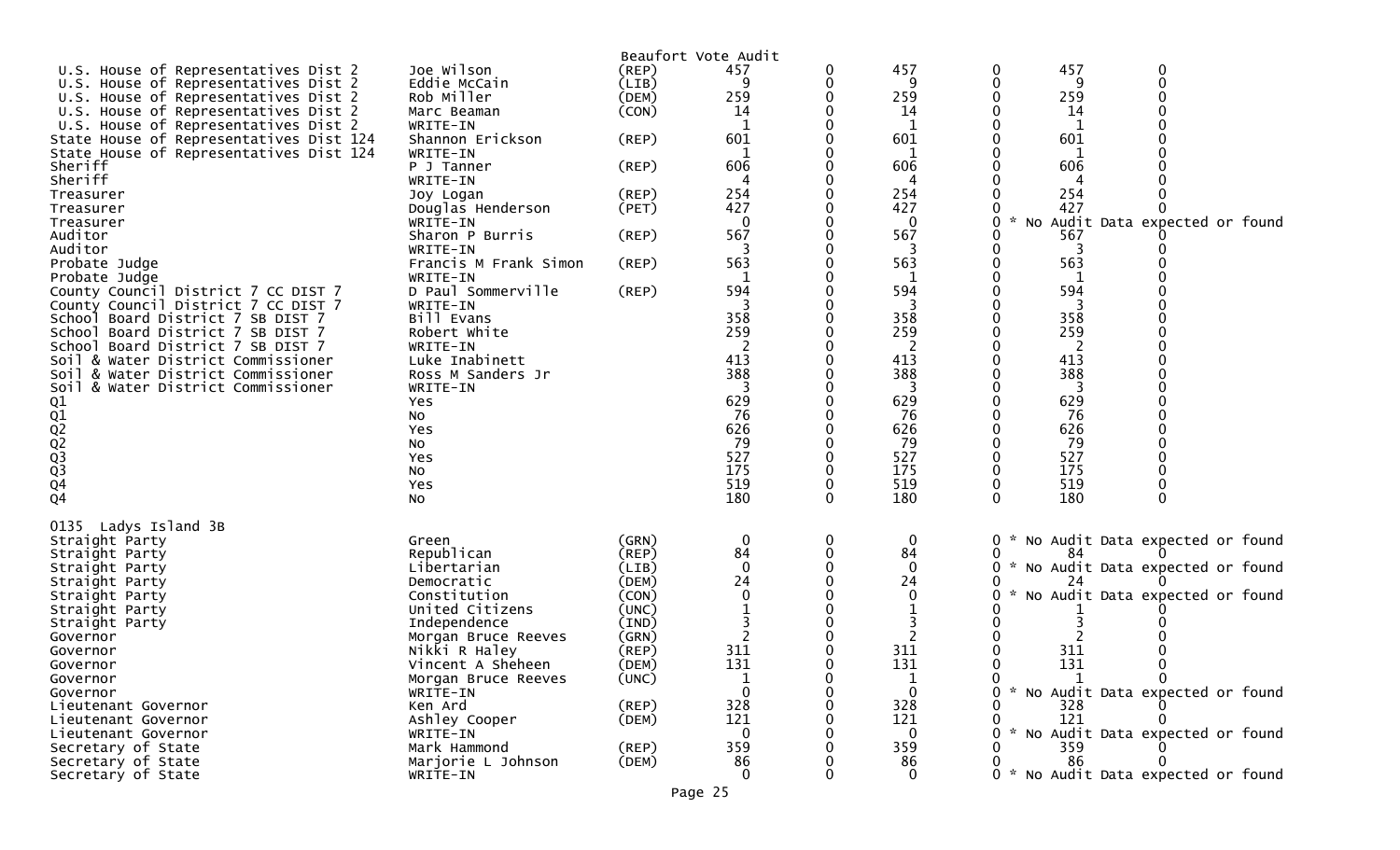| (REP)<br>State Treasurer<br>2<br>2<br>WRITE-IN<br>State Treasurer<br>Leslie Minerd<br>(GRN)<br>Attorney General<br>316<br>316<br>316<br>$($ REP $)$<br>Alan Wilson<br>Attorney General<br>119<br>119<br>119<br>Matthew Richardson<br>(DEM)<br>Attorney General<br>No Audit Data expected or found<br>WRITE-IN<br>$\Omega$<br>$\Omega$<br>Attorney General<br>345<br>345<br>Comptroller General<br>Richard A Eckstrom<br>(REP)<br>345<br>92<br>92<br>(DEM)<br>92<br>Comptroller General<br>Robert Barber<br>Comptroller General<br>No Audit Data expected or found<br>WRITE-IN<br>0<br>Doretha A Bull<br>State Superintendent of Education<br>(GRN)<br>326<br>326<br>Mick Zais<br>(REP)<br>326<br>State Superintendent of Education<br>16<br>State Superintendent of Education<br>Tim Moultrie<br>16<br>16<br>(LIB)<br>85<br>85<br>85<br>State Superintendent of Education<br>Frank Holleman<br>(DEM)<br>8<br>(IND)<br>State Superintendent of Education<br>Tony Fayyazi<br>$\Omega$<br>$\Omega$<br>State Superintendent of Education<br>WRITE-IN<br>No Audit Data expected or found<br>389<br>389<br>389<br>Bob Livingston<br>(REP)<br>Adjutant General<br>2<br>2<br>WRITE-IN<br>2<br>Adjutant General<br>348<br>348<br>348<br>Commissioner of Agriculture<br>Hugh Weathers<br>$($ REP $)$<br>89<br>89<br>Commissioner of Agriculture<br>-89<br>Tom E Elliott<br>(DEM)<br>$\Omega$<br>$\mathbf 0$<br>No Audit Data expected or found<br>Commissioner of Agriculture<br>WRITE-IN<br>54<br>Tom Clements<br>54<br>(GRN)<br>-54<br>U.S. Senate<br>340<br>340<br>340<br>(REP)<br>Jim DeMint<br>U.S. Senate<br>36<br>36<br>36<br>U.S. Senate<br>Alvin M Greene<br>(DEM)<br>WRITE-IN<br>U.S. Senate<br>316<br>316<br>316<br>U.S. House of Representatives Dist 2<br>Joe Wilson<br>(REP)<br>Eddie McCain<br>2<br>U.S. House of Representatives Dist 2<br>(LIB)<br>2<br>2<br>122<br>122<br>122<br>Rob Miller<br>(DEM)<br>U.S. House of Representatives Dist 2<br>(CON)<br>3<br>U.S. House of Representatives Dist 2<br>Marc Beaman<br>3<br>$\Omega$<br>No Audit Data expected or found<br>U.S. House of Representatives Dist 2<br>0<br>WRITE-IN<br>406<br>406<br>Shannon Erickson<br>(REP)<br>406<br>State House of Representatives Dist 124<br>State House of Representatives Dist 124<br>WRITE-IN<br>3<br>3<br>3<br>Sheriff<br>405<br>405<br>405<br>$($ REP $)$<br>P J Tanner<br>Sheriff<br>WRITE-IN<br>145<br>145<br>145<br>(REP)<br>Treasurer<br>Joy Logan<br>288<br>288<br>288<br>Douglas Henderson<br>(PET)<br>Treasurer<br>2<br>WRITE-IN<br>Treasurer<br>400<br>400<br>400<br>Auditor<br>(REP)<br>Sharon P Burris<br>Auditor<br>WRITE-IN<br>392<br>392<br>392<br>Probate Judge<br>Francis M Frank Simon<br>(REP)<br>WRITE-IN<br>5<br>Probate Judge<br>-5<br>-5<br>D Paul Sommerville<br>405<br>405<br>405<br>$($ REP $)$<br>County Council District 7 CC DIST 7<br>County Council District 7 CC DIST 7<br>WRITE-IN<br>1<br>1<br>1<br>246<br>246<br>246<br>Bill Evans<br>School<br>Board District 7 SB DIST 7<br>124<br>124<br>124<br>School Board District 7 SB DIST 7<br>Robert White<br>School Board District 7 SB DIST 7<br>WRITE-IN<br>3<br>0<br>3<br>3<br>252<br>252<br>252<br>Luke Inabinett<br>Soil & Water District Commissioner<br>295<br>295<br>295<br>Soil & Water District Commissioner<br>Ross M Sanders Jr<br>2<br>Soil & Water District Commissioner<br>2<br>2<br>WRITE-IN<br>401<br>401<br>Q1<br>401<br>Yes<br>$\frac{\dot{Q1}}{\dot{Q2}}$<br>46<br>46<br>46<br>No<br>396<br>396<br>396<br>Yes<br>49<br>49<br>49<br>No |               | Beaufort Vote Audit |     |     |  |  |
|--------------------------------------------------------------------------------------------------------------------------------------------------------------------------------------------------------------------------------------------------------------------------------------------------------------------------------------------------------------------------------------------------------------------------------------------------------------------------------------------------------------------------------------------------------------------------------------------------------------------------------------------------------------------------------------------------------------------------------------------------------------------------------------------------------------------------------------------------------------------------------------------------------------------------------------------------------------------------------------------------------------------------------------------------------------------------------------------------------------------------------------------------------------------------------------------------------------------------------------------------------------------------------------------------------------------------------------------------------------------------------------------------------------------------------------------------------------------------------------------------------------------------------------------------------------------------------------------------------------------------------------------------------------------------------------------------------------------------------------------------------------------------------------------------------------------------------------------------------------------------------------------------------------------------------------------------------------------------------------------------------------------------------------------------------------------------------------------------------------------------------------------------------------------------------------------------------------------------------------------------------------------------------------------------------------------------------------------------------------------------------------------------------------------------------------------------------------------------------------------------------------------------------------------------------------------------------------------------------------------------------------------------------------------------------------------------------------------------------------------------------------------------------------------------------------------------------------------------------------------------------------------------------------------------------------------------------------------------------------------------------------------------------------------------------------------------------------------------------------------------------------------------------------------------------------------------------------------------------------------------------------------------------------------------------------------------------------------------------------------------------------------------------------------------------------------------------------------------------------------------------------------------------------|---------------|---------------------|-----|-----|--|--|
|                                                                                                                                                                                                                                                                                                                                                                                                                                                                                                                                                                                                                                                                                                                                                                                                                                                                                                                                                                                                                                                                                                                                                                                                                                                                                                                                                                                                                                                                                                                                                                                                                                                                                                                                                                                                                                                                                                                                                                                                                                                                                                                                                                                                                                                                                                                                                                                                                                                                                                                                                                                                                                                                                                                                                                                                                                                                                                                                                                                                                                                                                                                                                                                                                                                                                                                                                                                                                                                                                                                                      | Curtis Loftis | 393                 | 393 | 393 |  |  |
|                                                                                                                                                                                                                                                                                                                                                                                                                                                                                                                                                                                                                                                                                                                                                                                                                                                                                                                                                                                                                                                                                                                                                                                                                                                                                                                                                                                                                                                                                                                                                                                                                                                                                                                                                                                                                                                                                                                                                                                                                                                                                                                                                                                                                                                                                                                                                                                                                                                                                                                                                                                                                                                                                                                                                                                                                                                                                                                                                                                                                                                                                                                                                                                                                                                                                                                                                                                                                                                                                                                                      |               |                     |     |     |  |  |
|                                                                                                                                                                                                                                                                                                                                                                                                                                                                                                                                                                                                                                                                                                                                                                                                                                                                                                                                                                                                                                                                                                                                                                                                                                                                                                                                                                                                                                                                                                                                                                                                                                                                                                                                                                                                                                                                                                                                                                                                                                                                                                                                                                                                                                                                                                                                                                                                                                                                                                                                                                                                                                                                                                                                                                                                                                                                                                                                                                                                                                                                                                                                                                                                                                                                                                                                                                                                                                                                                                                                      |               |                     |     |     |  |  |
|                                                                                                                                                                                                                                                                                                                                                                                                                                                                                                                                                                                                                                                                                                                                                                                                                                                                                                                                                                                                                                                                                                                                                                                                                                                                                                                                                                                                                                                                                                                                                                                                                                                                                                                                                                                                                                                                                                                                                                                                                                                                                                                                                                                                                                                                                                                                                                                                                                                                                                                                                                                                                                                                                                                                                                                                                                                                                                                                                                                                                                                                                                                                                                                                                                                                                                                                                                                                                                                                                                                                      |               |                     |     |     |  |  |
|                                                                                                                                                                                                                                                                                                                                                                                                                                                                                                                                                                                                                                                                                                                                                                                                                                                                                                                                                                                                                                                                                                                                                                                                                                                                                                                                                                                                                                                                                                                                                                                                                                                                                                                                                                                                                                                                                                                                                                                                                                                                                                                                                                                                                                                                                                                                                                                                                                                                                                                                                                                                                                                                                                                                                                                                                                                                                                                                                                                                                                                                                                                                                                                                                                                                                                                                                                                                                                                                                                                                      |               |                     |     |     |  |  |
|                                                                                                                                                                                                                                                                                                                                                                                                                                                                                                                                                                                                                                                                                                                                                                                                                                                                                                                                                                                                                                                                                                                                                                                                                                                                                                                                                                                                                                                                                                                                                                                                                                                                                                                                                                                                                                                                                                                                                                                                                                                                                                                                                                                                                                                                                                                                                                                                                                                                                                                                                                                                                                                                                                                                                                                                                                                                                                                                                                                                                                                                                                                                                                                                                                                                                                                                                                                                                                                                                                                                      |               |                     |     |     |  |  |
|                                                                                                                                                                                                                                                                                                                                                                                                                                                                                                                                                                                                                                                                                                                                                                                                                                                                                                                                                                                                                                                                                                                                                                                                                                                                                                                                                                                                                                                                                                                                                                                                                                                                                                                                                                                                                                                                                                                                                                                                                                                                                                                                                                                                                                                                                                                                                                                                                                                                                                                                                                                                                                                                                                                                                                                                                                                                                                                                                                                                                                                                                                                                                                                                                                                                                                                                                                                                                                                                                                                                      |               |                     |     |     |  |  |
|                                                                                                                                                                                                                                                                                                                                                                                                                                                                                                                                                                                                                                                                                                                                                                                                                                                                                                                                                                                                                                                                                                                                                                                                                                                                                                                                                                                                                                                                                                                                                                                                                                                                                                                                                                                                                                                                                                                                                                                                                                                                                                                                                                                                                                                                                                                                                                                                                                                                                                                                                                                                                                                                                                                                                                                                                                                                                                                                                                                                                                                                                                                                                                                                                                                                                                                                                                                                                                                                                                                                      |               |                     |     |     |  |  |
|                                                                                                                                                                                                                                                                                                                                                                                                                                                                                                                                                                                                                                                                                                                                                                                                                                                                                                                                                                                                                                                                                                                                                                                                                                                                                                                                                                                                                                                                                                                                                                                                                                                                                                                                                                                                                                                                                                                                                                                                                                                                                                                                                                                                                                                                                                                                                                                                                                                                                                                                                                                                                                                                                                                                                                                                                                                                                                                                                                                                                                                                                                                                                                                                                                                                                                                                                                                                                                                                                                                                      |               |                     |     |     |  |  |
|                                                                                                                                                                                                                                                                                                                                                                                                                                                                                                                                                                                                                                                                                                                                                                                                                                                                                                                                                                                                                                                                                                                                                                                                                                                                                                                                                                                                                                                                                                                                                                                                                                                                                                                                                                                                                                                                                                                                                                                                                                                                                                                                                                                                                                                                                                                                                                                                                                                                                                                                                                                                                                                                                                                                                                                                                                                                                                                                                                                                                                                                                                                                                                                                                                                                                                                                                                                                                                                                                                                                      |               |                     |     |     |  |  |
|                                                                                                                                                                                                                                                                                                                                                                                                                                                                                                                                                                                                                                                                                                                                                                                                                                                                                                                                                                                                                                                                                                                                                                                                                                                                                                                                                                                                                                                                                                                                                                                                                                                                                                                                                                                                                                                                                                                                                                                                                                                                                                                                                                                                                                                                                                                                                                                                                                                                                                                                                                                                                                                                                                                                                                                                                                                                                                                                                                                                                                                                                                                                                                                                                                                                                                                                                                                                                                                                                                                                      |               |                     |     |     |  |  |
|                                                                                                                                                                                                                                                                                                                                                                                                                                                                                                                                                                                                                                                                                                                                                                                                                                                                                                                                                                                                                                                                                                                                                                                                                                                                                                                                                                                                                                                                                                                                                                                                                                                                                                                                                                                                                                                                                                                                                                                                                                                                                                                                                                                                                                                                                                                                                                                                                                                                                                                                                                                                                                                                                                                                                                                                                                                                                                                                                                                                                                                                                                                                                                                                                                                                                                                                                                                                                                                                                                                                      |               |                     |     |     |  |  |
|                                                                                                                                                                                                                                                                                                                                                                                                                                                                                                                                                                                                                                                                                                                                                                                                                                                                                                                                                                                                                                                                                                                                                                                                                                                                                                                                                                                                                                                                                                                                                                                                                                                                                                                                                                                                                                                                                                                                                                                                                                                                                                                                                                                                                                                                                                                                                                                                                                                                                                                                                                                                                                                                                                                                                                                                                                                                                                                                                                                                                                                                                                                                                                                                                                                                                                                                                                                                                                                                                                                                      |               |                     |     |     |  |  |
|                                                                                                                                                                                                                                                                                                                                                                                                                                                                                                                                                                                                                                                                                                                                                                                                                                                                                                                                                                                                                                                                                                                                                                                                                                                                                                                                                                                                                                                                                                                                                                                                                                                                                                                                                                                                                                                                                                                                                                                                                                                                                                                                                                                                                                                                                                                                                                                                                                                                                                                                                                                                                                                                                                                                                                                                                                                                                                                                                                                                                                                                                                                                                                                                                                                                                                                                                                                                                                                                                                                                      |               |                     |     |     |  |  |
|                                                                                                                                                                                                                                                                                                                                                                                                                                                                                                                                                                                                                                                                                                                                                                                                                                                                                                                                                                                                                                                                                                                                                                                                                                                                                                                                                                                                                                                                                                                                                                                                                                                                                                                                                                                                                                                                                                                                                                                                                                                                                                                                                                                                                                                                                                                                                                                                                                                                                                                                                                                                                                                                                                                                                                                                                                                                                                                                                                                                                                                                                                                                                                                                                                                                                                                                                                                                                                                                                                                                      |               |                     |     |     |  |  |
|                                                                                                                                                                                                                                                                                                                                                                                                                                                                                                                                                                                                                                                                                                                                                                                                                                                                                                                                                                                                                                                                                                                                                                                                                                                                                                                                                                                                                                                                                                                                                                                                                                                                                                                                                                                                                                                                                                                                                                                                                                                                                                                                                                                                                                                                                                                                                                                                                                                                                                                                                                                                                                                                                                                                                                                                                                                                                                                                                                                                                                                                                                                                                                                                                                                                                                                                                                                                                                                                                                                                      |               |                     |     |     |  |  |
|                                                                                                                                                                                                                                                                                                                                                                                                                                                                                                                                                                                                                                                                                                                                                                                                                                                                                                                                                                                                                                                                                                                                                                                                                                                                                                                                                                                                                                                                                                                                                                                                                                                                                                                                                                                                                                                                                                                                                                                                                                                                                                                                                                                                                                                                                                                                                                                                                                                                                                                                                                                                                                                                                                                                                                                                                                                                                                                                                                                                                                                                                                                                                                                                                                                                                                                                                                                                                                                                                                                                      |               |                     |     |     |  |  |
|                                                                                                                                                                                                                                                                                                                                                                                                                                                                                                                                                                                                                                                                                                                                                                                                                                                                                                                                                                                                                                                                                                                                                                                                                                                                                                                                                                                                                                                                                                                                                                                                                                                                                                                                                                                                                                                                                                                                                                                                                                                                                                                                                                                                                                                                                                                                                                                                                                                                                                                                                                                                                                                                                                                                                                                                                                                                                                                                                                                                                                                                                                                                                                                                                                                                                                                                                                                                                                                                                                                                      |               |                     |     |     |  |  |
|                                                                                                                                                                                                                                                                                                                                                                                                                                                                                                                                                                                                                                                                                                                                                                                                                                                                                                                                                                                                                                                                                                                                                                                                                                                                                                                                                                                                                                                                                                                                                                                                                                                                                                                                                                                                                                                                                                                                                                                                                                                                                                                                                                                                                                                                                                                                                                                                                                                                                                                                                                                                                                                                                                                                                                                                                                                                                                                                                                                                                                                                                                                                                                                                                                                                                                                                                                                                                                                                                                                                      |               |                     |     |     |  |  |
|                                                                                                                                                                                                                                                                                                                                                                                                                                                                                                                                                                                                                                                                                                                                                                                                                                                                                                                                                                                                                                                                                                                                                                                                                                                                                                                                                                                                                                                                                                                                                                                                                                                                                                                                                                                                                                                                                                                                                                                                                                                                                                                                                                                                                                                                                                                                                                                                                                                                                                                                                                                                                                                                                                                                                                                                                                                                                                                                                                                                                                                                                                                                                                                                                                                                                                                                                                                                                                                                                                                                      |               |                     |     |     |  |  |
|                                                                                                                                                                                                                                                                                                                                                                                                                                                                                                                                                                                                                                                                                                                                                                                                                                                                                                                                                                                                                                                                                                                                                                                                                                                                                                                                                                                                                                                                                                                                                                                                                                                                                                                                                                                                                                                                                                                                                                                                                                                                                                                                                                                                                                                                                                                                                                                                                                                                                                                                                                                                                                                                                                                                                                                                                                                                                                                                                                                                                                                                                                                                                                                                                                                                                                                                                                                                                                                                                                                                      |               |                     |     |     |  |  |
|                                                                                                                                                                                                                                                                                                                                                                                                                                                                                                                                                                                                                                                                                                                                                                                                                                                                                                                                                                                                                                                                                                                                                                                                                                                                                                                                                                                                                                                                                                                                                                                                                                                                                                                                                                                                                                                                                                                                                                                                                                                                                                                                                                                                                                                                                                                                                                                                                                                                                                                                                                                                                                                                                                                                                                                                                                                                                                                                                                                                                                                                                                                                                                                                                                                                                                                                                                                                                                                                                                                                      |               |                     |     |     |  |  |
|                                                                                                                                                                                                                                                                                                                                                                                                                                                                                                                                                                                                                                                                                                                                                                                                                                                                                                                                                                                                                                                                                                                                                                                                                                                                                                                                                                                                                                                                                                                                                                                                                                                                                                                                                                                                                                                                                                                                                                                                                                                                                                                                                                                                                                                                                                                                                                                                                                                                                                                                                                                                                                                                                                                                                                                                                                                                                                                                                                                                                                                                                                                                                                                                                                                                                                                                                                                                                                                                                                                                      |               |                     |     |     |  |  |
|                                                                                                                                                                                                                                                                                                                                                                                                                                                                                                                                                                                                                                                                                                                                                                                                                                                                                                                                                                                                                                                                                                                                                                                                                                                                                                                                                                                                                                                                                                                                                                                                                                                                                                                                                                                                                                                                                                                                                                                                                                                                                                                                                                                                                                                                                                                                                                                                                                                                                                                                                                                                                                                                                                                                                                                                                                                                                                                                                                                                                                                                                                                                                                                                                                                                                                                                                                                                                                                                                                                                      |               |                     |     |     |  |  |
|                                                                                                                                                                                                                                                                                                                                                                                                                                                                                                                                                                                                                                                                                                                                                                                                                                                                                                                                                                                                                                                                                                                                                                                                                                                                                                                                                                                                                                                                                                                                                                                                                                                                                                                                                                                                                                                                                                                                                                                                                                                                                                                                                                                                                                                                                                                                                                                                                                                                                                                                                                                                                                                                                                                                                                                                                                                                                                                                                                                                                                                                                                                                                                                                                                                                                                                                                                                                                                                                                                                                      |               |                     |     |     |  |  |
|                                                                                                                                                                                                                                                                                                                                                                                                                                                                                                                                                                                                                                                                                                                                                                                                                                                                                                                                                                                                                                                                                                                                                                                                                                                                                                                                                                                                                                                                                                                                                                                                                                                                                                                                                                                                                                                                                                                                                                                                                                                                                                                                                                                                                                                                                                                                                                                                                                                                                                                                                                                                                                                                                                                                                                                                                                                                                                                                                                                                                                                                                                                                                                                                                                                                                                                                                                                                                                                                                                                                      |               |                     |     |     |  |  |
|                                                                                                                                                                                                                                                                                                                                                                                                                                                                                                                                                                                                                                                                                                                                                                                                                                                                                                                                                                                                                                                                                                                                                                                                                                                                                                                                                                                                                                                                                                                                                                                                                                                                                                                                                                                                                                                                                                                                                                                                                                                                                                                                                                                                                                                                                                                                                                                                                                                                                                                                                                                                                                                                                                                                                                                                                                                                                                                                                                                                                                                                                                                                                                                                                                                                                                                                                                                                                                                                                                                                      |               |                     |     |     |  |  |
|                                                                                                                                                                                                                                                                                                                                                                                                                                                                                                                                                                                                                                                                                                                                                                                                                                                                                                                                                                                                                                                                                                                                                                                                                                                                                                                                                                                                                                                                                                                                                                                                                                                                                                                                                                                                                                                                                                                                                                                                                                                                                                                                                                                                                                                                                                                                                                                                                                                                                                                                                                                                                                                                                                                                                                                                                                                                                                                                                                                                                                                                                                                                                                                                                                                                                                                                                                                                                                                                                                                                      |               |                     |     |     |  |  |
|                                                                                                                                                                                                                                                                                                                                                                                                                                                                                                                                                                                                                                                                                                                                                                                                                                                                                                                                                                                                                                                                                                                                                                                                                                                                                                                                                                                                                                                                                                                                                                                                                                                                                                                                                                                                                                                                                                                                                                                                                                                                                                                                                                                                                                                                                                                                                                                                                                                                                                                                                                                                                                                                                                                                                                                                                                                                                                                                                                                                                                                                                                                                                                                                                                                                                                                                                                                                                                                                                                                                      |               |                     |     |     |  |  |
|                                                                                                                                                                                                                                                                                                                                                                                                                                                                                                                                                                                                                                                                                                                                                                                                                                                                                                                                                                                                                                                                                                                                                                                                                                                                                                                                                                                                                                                                                                                                                                                                                                                                                                                                                                                                                                                                                                                                                                                                                                                                                                                                                                                                                                                                                                                                                                                                                                                                                                                                                                                                                                                                                                                                                                                                                                                                                                                                                                                                                                                                                                                                                                                                                                                                                                                                                                                                                                                                                                                                      |               |                     |     |     |  |  |
|                                                                                                                                                                                                                                                                                                                                                                                                                                                                                                                                                                                                                                                                                                                                                                                                                                                                                                                                                                                                                                                                                                                                                                                                                                                                                                                                                                                                                                                                                                                                                                                                                                                                                                                                                                                                                                                                                                                                                                                                                                                                                                                                                                                                                                                                                                                                                                                                                                                                                                                                                                                                                                                                                                                                                                                                                                                                                                                                                                                                                                                                                                                                                                                                                                                                                                                                                                                                                                                                                                                                      |               |                     |     |     |  |  |
|                                                                                                                                                                                                                                                                                                                                                                                                                                                                                                                                                                                                                                                                                                                                                                                                                                                                                                                                                                                                                                                                                                                                                                                                                                                                                                                                                                                                                                                                                                                                                                                                                                                                                                                                                                                                                                                                                                                                                                                                                                                                                                                                                                                                                                                                                                                                                                                                                                                                                                                                                                                                                                                                                                                                                                                                                                                                                                                                                                                                                                                                                                                                                                                                                                                                                                                                                                                                                                                                                                                                      |               |                     |     |     |  |  |
|                                                                                                                                                                                                                                                                                                                                                                                                                                                                                                                                                                                                                                                                                                                                                                                                                                                                                                                                                                                                                                                                                                                                                                                                                                                                                                                                                                                                                                                                                                                                                                                                                                                                                                                                                                                                                                                                                                                                                                                                                                                                                                                                                                                                                                                                                                                                                                                                                                                                                                                                                                                                                                                                                                                                                                                                                                                                                                                                                                                                                                                                                                                                                                                                                                                                                                                                                                                                                                                                                                                                      |               |                     |     |     |  |  |
|                                                                                                                                                                                                                                                                                                                                                                                                                                                                                                                                                                                                                                                                                                                                                                                                                                                                                                                                                                                                                                                                                                                                                                                                                                                                                                                                                                                                                                                                                                                                                                                                                                                                                                                                                                                                                                                                                                                                                                                                                                                                                                                                                                                                                                                                                                                                                                                                                                                                                                                                                                                                                                                                                                                                                                                                                                                                                                                                                                                                                                                                                                                                                                                                                                                                                                                                                                                                                                                                                                                                      |               |                     |     |     |  |  |
|                                                                                                                                                                                                                                                                                                                                                                                                                                                                                                                                                                                                                                                                                                                                                                                                                                                                                                                                                                                                                                                                                                                                                                                                                                                                                                                                                                                                                                                                                                                                                                                                                                                                                                                                                                                                                                                                                                                                                                                                                                                                                                                                                                                                                                                                                                                                                                                                                                                                                                                                                                                                                                                                                                                                                                                                                                                                                                                                                                                                                                                                                                                                                                                                                                                                                                                                                                                                                                                                                                                                      |               |                     |     |     |  |  |
|                                                                                                                                                                                                                                                                                                                                                                                                                                                                                                                                                                                                                                                                                                                                                                                                                                                                                                                                                                                                                                                                                                                                                                                                                                                                                                                                                                                                                                                                                                                                                                                                                                                                                                                                                                                                                                                                                                                                                                                                                                                                                                                                                                                                                                                                                                                                                                                                                                                                                                                                                                                                                                                                                                                                                                                                                                                                                                                                                                                                                                                                                                                                                                                                                                                                                                                                                                                                                                                                                                                                      |               |                     |     |     |  |  |
|                                                                                                                                                                                                                                                                                                                                                                                                                                                                                                                                                                                                                                                                                                                                                                                                                                                                                                                                                                                                                                                                                                                                                                                                                                                                                                                                                                                                                                                                                                                                                                                                                                                                                                                                                                                                                                                                                                                                                                                                                                                                                                                                                                                                                                                                                                                                                                                                                                                                                                                                                                                                                                                                                                                                                                                                                                                                                                                                                                                                                                                                                                                                                                                                                                                                                                                                                                                                                                                                                                                                      |               |                     |     |     |  |  |
|                                                                                                                                                                                                                                                                                                                                                                                                                                                                                                                                                                                                                                                                                                                                                                                                                                                                                                                                                                                                                                                                                                                                                                                                                                                                                                                                                                                                                                                                                                                                                                                                                                                                                                                                                                                                                                                                                                                                                                                                                                                                                                                                                                                                                                                                                                                                                                                                                                                                                                                                                                                                                                                                                                                                                                                                                                                                                                                                                                                                                                                                                                                                                                                                                                                                                                                                                                                                                                                                                                                                      |               |                     |     |     |  |  |
|                                                                                                                                                                                                                                                                                                                                                                                                                                                                                                                                                                                                                                                                                                                                                                                                                                                                                                                                                                                                                                                                                                                                                                                                                                                                                                                                                                                                                                                                                                                                                                                                                                                                                                                                                                                                                                                                                                                                                                                                                                                                                                                                                                                                                                                                                                                                                                                                                                                                                                                                                                                                                                                                                                                                                                                                                                                                                                                                                                                                                                                                                                                                                                                                                                                                                                                                                                                                                                                                                                                                      |               |                     |     |     |  |  |
|                                                                                                                                                                                                                                                                                                                                                                                                                                                                                                                                                                                                                                                                                                                                                                                                                                                                                                                                                                                                                                                                                                                                                                                                                                                                                                                                                                                                                                                                                                                                                                                                                                                                                                                                                                                                                                                                                                                                                                                                                                                                                                                                                                                                                                                                                                                                                                                                                                                                                                                                                                                                                                                                                                                                                                                                                                                                                                                                                                                                                                                                                                                                                                                                                                                                                                                                                                                                                                                                                                                                      |               |                     |     |     |  |  |
|                                                                                                                                                                                                                                                                                                                                                                                                                                                                                                                                                                                                                                                                                                                                                                                                                                                                                                                                                                                                                                                                                                                                                                                                                                                                                                                                                                                                                                                                                                                                                                                                                                                                                                                                                                                                                                                                                                                                                                                                                                                                                                                                                                                                                                                                                                                                                                                                                                                                                                                                                                                                                                                                                                                                                                                                                                                                                                                                                                                                                                                                                                                                                                                                                                                                                                                                                                                                                                                                                                                                      |               |                     |     |     |  |  |
|                                                                                                                                                                                                                                                                                                                                                                                                                                                                                                                                                                                                                                                                                                                                                                                                                                                                                                                                                                                                                                                                                                                                                                                                                                                                                                                                                                                                                                                                                                                                                                                                                                                                                                                                                                                                                                                                                                                                                                                                                                                                                                                                                                                                                                                                                                                                                                                                                                                                                                                                                                                                                                                                                                                                                                                                                                                                                                                                                                                                                                                                                                                                                                                                                                                                                                                                                                                                                                                                                                                                      |               |                     |     |     |  |  |
|                                                                                                                                                                                                                                                                                                                                                                                                                                                                                                                                                                                                                                                                                                                                                                                                                                                                                                                                                                                                                                                                                                                                                                                                                                                                                                                                                                                                                                                                                                                                                                                                                                                                                                                                                                                                                                                                                                                                                                                                                                                                                                                                                                                                                                                                                                                                                                                                                                                                                                                                                                                                                                                                                                                                                                                                                                                                                                                                                                                                                                                                                                                                                                                                                                                                                                                                                                                                                                                                                                                                      |               |                     |     |     |  |  |
|                                                                                                                                                                                                                                                                                                                                                                                                                                                                                                                                                                                                                                                                                                                                                                                                                                                                                                                                                                                                                                                                                                                                                                                                                                                                                                                                                                                                                                                                                                                                                                                                                                                                                                                                                                                                                                                                                                                                                                                                                                                                                                                                                                                                                                                                                                                                                                                                                                                                                                                                                                                                                                                                                                                                                                                                                                                                                                                                                                                                                                                                                                                                                                                                                                                                                                                                                                                                                                                                                                                                      |               |                     |     |     |  |  |
|                                                                                                                                                                                                                                                                                                                                                                                                                                                                                                                                                                                                                                                                                                                                                                                                                                                                                                                                                                                                                                                                                                                                                                                                                                                                                                                                                                                                                                                                                                                                                                                                                                                                                                                                                                                                                                                                                                                                                                                                                                                                                                                                                                                                                                                                                                                                                                                                                                                                                                                                                                                                                                                                                                                                                                                                                                                                                                                                                                                                                                                                                                                                                                                                                                                                                                                                                                                                                                                                                                                                      |               |                     |     |     |  |  |
|                                                                                                                                                                                                                                                                                                                                                                                                                                                                                                                                                                                                                                                                                                                                                                                                                                                                                                                                                                                                                                                                                                                                                                                                                                                                                                                                                                                                                                                                                                                                                                                                                                                                                                                                                                                                                                                                                                                                                                                                                                                                                                                                                                                                                                                                                                                                                                                                                                                                                                                                                                                                                                                                                                                                                                                                                                                                                                                                                                                                                                                                                                                                                                                                                                                                                                                                                                                                                                                                                                                                      |               |                     |     |     |  |  |
|                                                                                                                                                                                                                                                                                                                                                                                                                                                                                                                                                                                                                                                                                                                                                                                                                                                                                                                                                                                                                                                                                                                                                                                                                                                                                                                                                                                                                                                                                                                                                                                                                                                                                                                                                                                                                                                                                                                                                                                                                                                                                                                                                                                                                                                                                                                                                                                                                                                                                                                                                                                                                                                                                                                                                                                                                                                                                                                                                                                                                                                                                                                                                                                                                                                                                                                                                                                                                                                                                                                                      |               |                     |     |     |  |  |
|                                                                                                                                                                                                                                                                                                                                                                                                                                                                                                                                                                                                                                                                                                                                                                                                                                                                                                                                                                                                                                                                                                                                                                                                                                                                                                                                                                                                                                                                                                                                                                                                                                                                                                                                                                                                                                                                                                                                                                                                                                                                                                                                                                                                                                                                                                                                                                                                                                                                                                                                                                                                                                                                                                                                                                                                                                                                                                                                                                                                                                                                                                                                                                                                                                                                                                                                                                                                                                                                                                                                      |               |                     |     |     |  |  |
|                                                                                                                                                                                                                                                                                                                                                                                                                                                                                                                                                                                                                                                                                                                                                                                                                                                                                                                                                                                                                                                                                                                                                                                                                                                                                                                                                                                                                                                                                                                                                                                                                                                                                                                                                                                                                                                                                                                                                                                                                                                                                                                                                                                                                                                                                                                                                                                                                                                                                                                                                                                                                                                                                                                                                                                                                                                                                                                                                                                                                                                                                                                                                                                                                                                                                                                                                                                                                                                                                                                                      |               |                     |     |     |  |  |
|                                                                                                                                                                                                                                                                                                                                                                                                                                                                                                                                                                                                                                                                                                                                                                                                                                                                                                                                                                                                                                                                                                                                                                                                                                                                                                                                                                                                                                                                                                                                                                                                                                                                                                                                                                                                                                                                                                                                                                                                                                                                                                                                                                                                                                                                                                                                                                                                                                                                                                                                                                                                                                                                                                                                                                                                                                                                                                                                                                                                                                                                                                                                                                                                                                                                                                                                                                                                                                                                                                                                      |               |                     |     |     |  |  |
|                                                                                                                                                                                                                                                                                                                                                                                                                                                                                                                                                                                                                                                                                                                                                                                                                                                                                                                                                                                                                                                                                                                                                                                                                                                                                                                                                                                                                                                                                                                                                                                                                                                                                                                                                                                                                                                                                                                                                                                                                                                                                                                                                                                                                                                                                                                                                                                                                                                                                                                                                                                                                                                                                                                                                                                                                                                                                                                                                                                                                                                                                                                                                                                                                                                                                                                                                                                                                                                                                                                                      |               |                     |     |     |  |  |
|                                                                                                                                                                                                                                                                                                                                                                                                                                                                                                                                                                                                                                                                                                                                                                                                                                                                                                                                                                                                                                                                                                                                                                                                                                                                                                                                                                                                                                                                                                                                                                                                                                                                                                                                                                                                                                                                                                                                                                                                                                                                                                                                                                                                                                                                                                                                                                                                                                                                                                                                                                                                                                                                                                                                                                                                                                                                                                                                                                                                                                                                                                                                                                                                                                                                                                                                                                                                                                                                                                                                      |               |                     |     |     |  |  |
|                                                                                                                                                                                                                                                                                                                                                                                                                                                                                                                                                                                                                                                                                                                                                                                                                                                                                                                                                                                                                                                                                                                                                                                                                                                                                                                                                                                                                                                                                                                                                                                                                                                                                                                                                                                                                                                                                                                                                                                                                                                                                                                                                                                                                                                                                                                                                                                                                                                                                                                                                                                                                                                                                                                                                                                                                                                                                                                                                                                                                                                                                                                                                                                                                                                                                                                                                                                                                                                                                                                                      |               |                     |     |     |  |  |
|                                                                                                                                                                                                                                                                                                                                                                                                                                                                                                                                                                                                                                                                                                                                                                                                                                                                                                                                                                                                                                                                                                                                                                                                                                                                                                                                                                                                                                                                                                                                                                                                                                                                                                                                                                                                                                                                                                                                                                                                                                                                                                                                                                                                                                                                                                                                                                                                                                                                                                                                                                                                                                                                                                                                                                                                                                                                                                                                                                                                                                                                                                                                                                                                                                                                                                                                                                                                                                                                                                                                      |               |                     |     |     |  |  |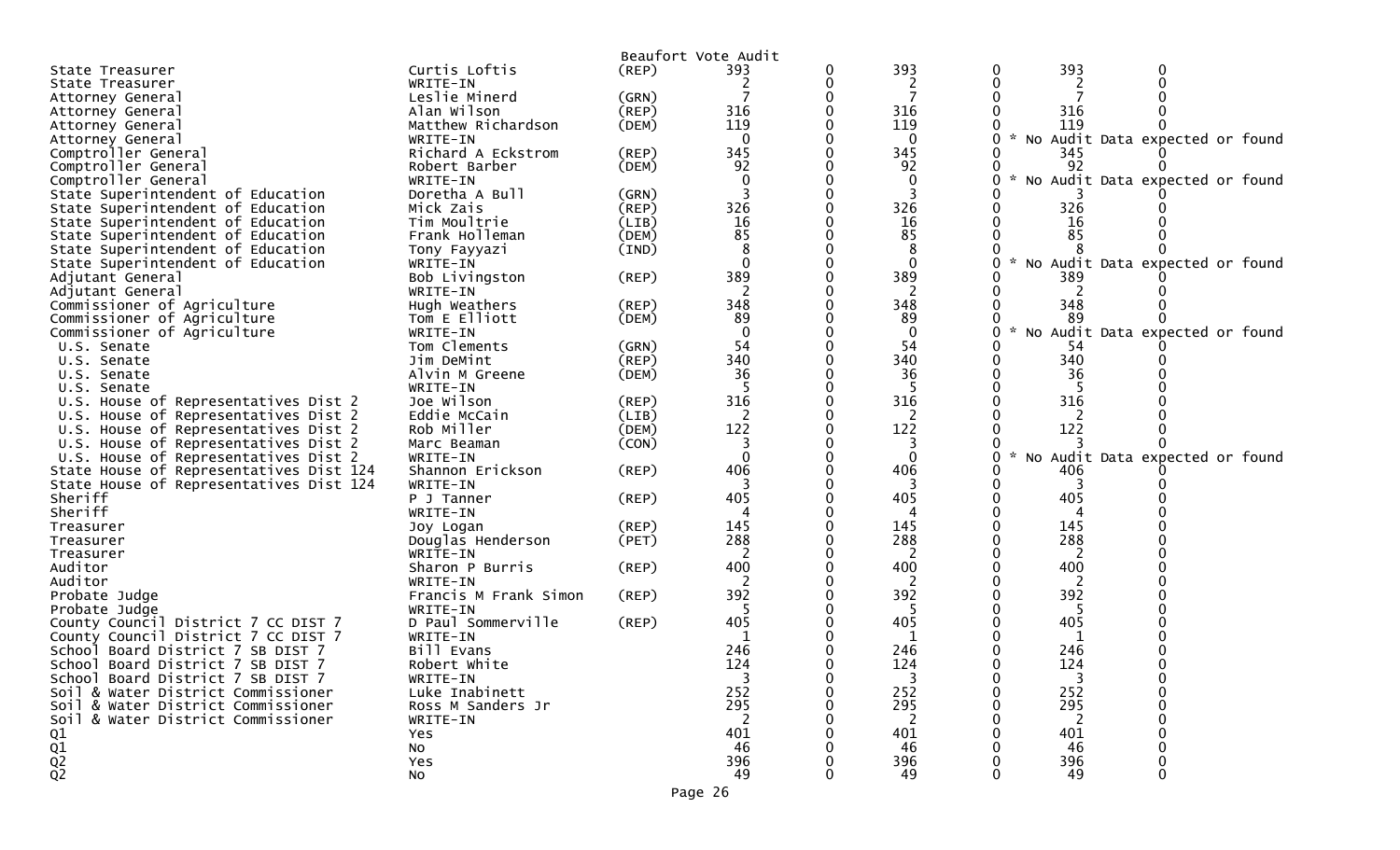|                                                                        |                            |                      | Beaufort Vote Audit |   |                  |          |              |                                   |
|------------------------------------------------------------------------|----------------------------|----------------------|---------------------|---|------------------|----------|--------------|-----------------------------------|
| $Q_3$                                                                  | Yes                        |                      | 320                 | 0 | 320              | 0        | 320          |                                   |
|                                                                        | No                         |                      | 127                 | 0 | 127              |          | 127          |                                   |
| Q4                                                                     | Yes                        |                      | 338                 |   | 338              |          | 338          |                                   |
| Q4                                                                     | No                         |                      | 106                 |   | 106              |          | 106          |                                   |
| City Council CITY OF BEAUFORT                                          | Donnie Ann Beer            |                      |                     |   |                  |          |              |                                   |
| City Council CITY OF BEAUFORT                                          | Larry Holman               |                      |                     |   |                  |          |              |                                   |
| City Council CITY OF BEAUFORT                                          | Kim Kolton                 |                      |                     |   | 2                |          |              |                                   |
| City Council CITY OF BEAUFORT                                          | Mike Sutton                |                      |                     |   | $\overline{c}$   |          |              |                                   |
| City Council CITY OF BEAUFORT                                          | WRITE-IN                   |                      |                     | 0 | $\Omega$         |          |              | * No Audit Data expected or found |
| 0140 Mossy Oaks 1A                                                     |                            |                      |                     |   |                  |          |              |                                   |
| Straight Party                                                         | Green                      | (GRN)                | $\boldsymbol{0}$    | 0 | $\boldsymbol{0}$ |          |              | No Audit Data expected or found   |
| Straight Party                                                         | Republican                 | (REP)                | 84                  | 0 | 84               |          | 84           |                                   |
| Straight Party                                                         | Libertarian                | (LIB)                | 1                   |   | 1                |          |              |                                   |
| Straight Party                                                         | Democratic                 | (DEM)                | 43                  |   | 43               |          | 43           |                                   |
| Straight Party                                                         | Constitution               | (CON)                |                     |   | $\mathbf{0}$     |          |              | * No Audit Data expected or found |
| Straight Party                                                         | United Citizens            | (UNC)                |                     |   |                  |          |              |                                   |
| Straight Party                                                         | Independence               | (IND)                |                     |   |                  |          |              |                                   |
| Governor                                                               | Morgan Bruce Reeves        | (GRN)                | 6                   |   |                  |          |              |                                   |
| Governor                                                               | Nikki R Haley              | (REP)                | 220                 |   | 220              |          | 220          |                                   |
| Governor                                                               | Vincent A Sheheen          | (DEM)                | 148                 |   | 148              |          | 148          |                                   |
| Governor                                                               | Morgan Bruce Reeves        | (UNC)                | 2                   |   |                  |          |              |                                   |
| Governor                                                               | WRITE-IN                   |                      |                     |   | 1                |          |              |                                   |
| Lieutenant Governor                                                    | Ken Ard                    | (REP)                | 222                 |   | 222              |          | 222          |                                   |
| Lieutenant Governor                                                    | Ashley Cooper              | (DEM)                | 152                 |   | 152              |          | 152          |                                   |
| Lieutenant Governor                                                    | WRITE-IN                   |                      | 1                   |   | 1                |          | 1            |                                   |
| Secretary of State                                                     | Mark Hammond               | (REP)                | 246                 |   | 246              |          | 246          |                                   |
| Secretary of State                                                     | Marjorie L Johnson         | (DEM)                | 125                 |   | 125              |          | 125          |                                   |
| Secretary of State                                                     | WRITE-IN                   |                      | -1                  |   | 1                |          | $\mathbf{1}$ |                                   |
| State Treasurer                                                        | Curtis Loftis              | $($ REP $)$          | 297                 |   | 297              |          | 297          |                                   |
| State Treasurer                                                        | WRITE-IN                   |                      |                     |   | 2                |          | 2            |                                   |
| Attorney General                                                       | Leslie Minerd              | (GRN)                | 9                   |   | 9                |          | -9           |                                   |
| Attorney General                                                       | Alan Wilson                | (REP)                | 226                 |   | 226              |          | 226          |                                   |
| Attorney General                                                       | Matthew Richardson         | (DEM)                | 138                 |   | 138              |          | 138          |                                   |
| Attorney General                                                       | WRITE-IN                   |                      | -1                  |   | 1                |          | 1            |                                   |
| Comptroller General                                                    | Richard A Eckstrom         | (REP)                | 240<br>132          |   | 240<br>132       |          | 240<br>132   |                                   |
| Comptroller General                                                    | Robert Barber              | (DEM)                | 1                   |   | 1                |          |              |                                   |
| Comptroller General                                                    | WRITE-IN<br>Doretha A Bull |                      | 11                  |   | 11               |          | 1<br>11      |                                   |
| State Superintendent of Education<br>State Superintendent of Education | Mick Zais                  | (GRN)<br>$($ REP $)$ | 223                 |   | 223              |          | 223          |                                   |
| State Superintendent of Education                                      | Tim Moultrie               | (LIB)                | 9                   |   | 9                |          | q            |                                   |
| State Superintendent of Education                                      | Frank Holleman             | (DEM)                | 120                 |   | 120              |          | 120          |                                   |
| State Superintendent of Education                                      | Tony Fayyazi               | (IND)                | 6                   |   | 6                |          | 6            |                                   |
| State Superintendent of Education                                      | WRITE-IN                   |                      | 2                   |   | 2                |          | 2            |                                   |
| Adjutant General                                                       | Bob Livingston             | (REP)                | 289                 | 0 | 289              |          | 289          |                                   |
| Adjutant General                                                       | WRITE-IN                   |                      | $\mathbf{1}$        | 0 | -1               | $\Omega$ | $\mathbf 1$  | $\Omega$                          |
| Commissioner of Agriculture                                            | Hugh Weathers              | (REP)                | 240                 | 0 | 240              |          | 240          |                                   |
| Commissioner of Agriculture                                            | Tom E Elliott              | (DEM)                | 125                 |   | 125              |          | 125          |                                   |
| Commissioner of Agriculture                                            | WRITE-IN                   |                      | 1                   |   | 1                |          | 1            |                                   |
| U.S. Senate                                                            | Tom Clements               | (GRN)                | 46                  |   | 46               |          | 46           |                                   |
| U.S. Senate                                                            | Jim DeMint                 | (REP)                | 245                 |   | 245              |          | 245          | $\Omega$                          |
| U.S. Senate                                                            | Alvin M Greene             | (DEM)                | 74                  | 0 | 74               | 0        | 74           | 0                                 |
|                                                                        |                            |                      |                     |   |                  |          |              |                                   |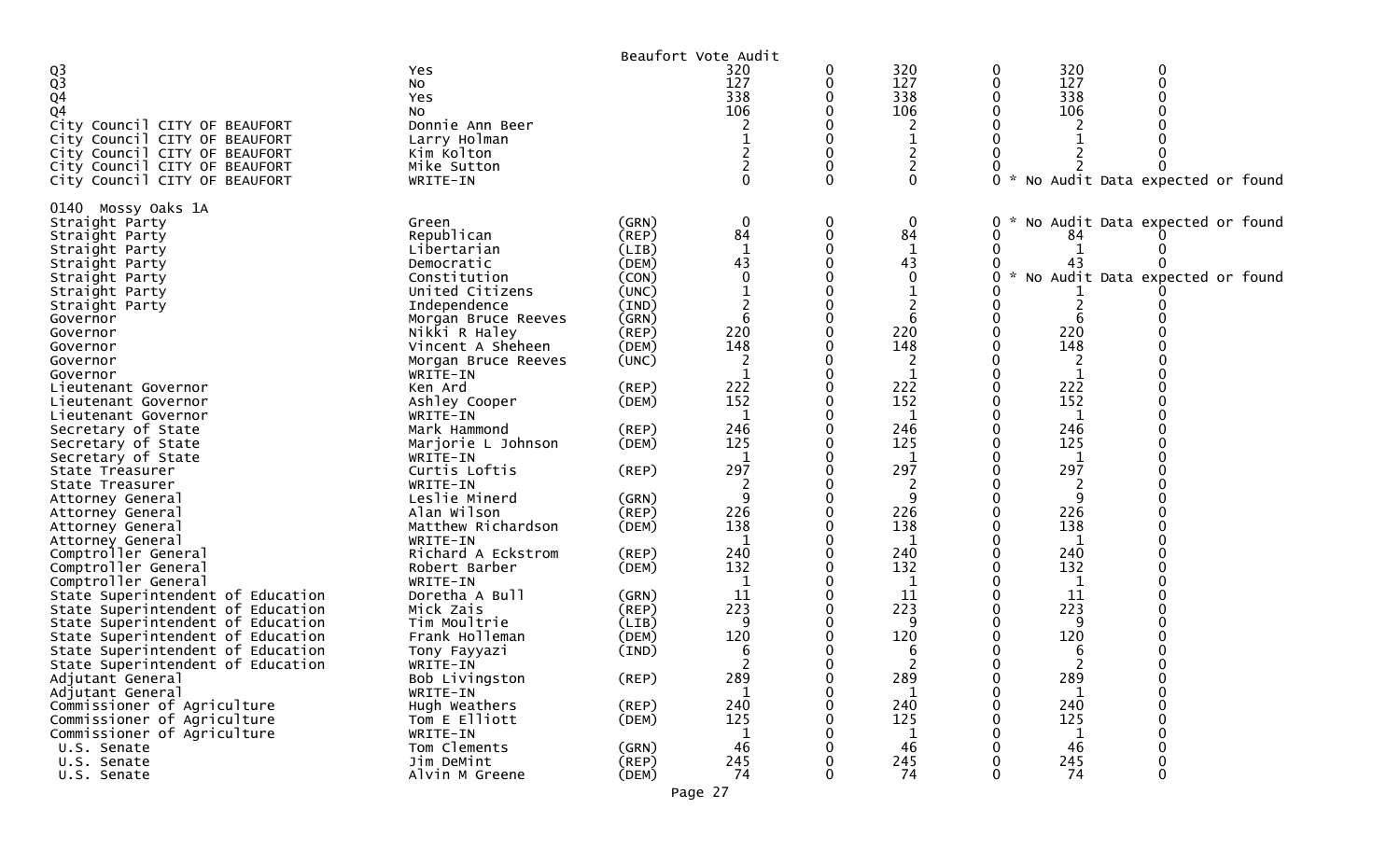|                                                                              |                                |             | Beaufort Vote Audit |          |             |               |          |                                   |
|------------------------------------------------------------------------------|--------------------------------|-------------|---------------------|----------|-------------|---------------|----------|-----------------------------------|
| U.S. Senate                                                                  | WRITE-IN                       |             |                     | 0        | 7           | 0             |          | 0                                 |
| U.S. House of Representatives Dist 2                                         | Joe Wilson                     | $($ REP $)$ | 212                 | 0        | 212         | 0             | 212      | 0                                 |
| U.S. House of Representatives Dist 2                                         | Eddie McCain                   | (LIB)       |                     |          | -5          |               | 5        |                                   |
| U.S. House of Representatives Dist 2                                         | Rob Miller                     | (DEM)       | 158                 |          | 158         |               | 158      |                                   |
| U.S. House of Representatives Dist 2                                         | Marc Beaman                    | (CON)       | 2                   |          | 2           |               |          |                                   |
| U.S. House of Representatives Dist 2                                         | WRITE-IN                       |             |                     |          | $\mathbf 1$ |               | 1        |                                   |
| State House of Representatives Dist 124                                      | Shannon Erickson               | $($ REP $)$ | 305                 |          | 305         |               | 305      |                                   |
| State House of Representatives Dist 124                                      | WRITE-IN                       |             | $\overline{2}$      |          | 2           |               | 2        |                                   |
| Sheriff                                                                      | P J Tanner                     | $($ REP $)$ | 313                 |          | 313         |               | 313      |                                   |
| Sheriff                                                                      | WRITE-IN                       |             |                     |          |             |               |          |                                   |
| Treasurer                                                                    | Joy Logan                      | (REP)       | 138                 |          | 138         |               | 138      |                                   |
| Treasurer                                                                    | Douglas Henderson              | (PET)       | 212                 |          | 212         |               | 212      |                                   |
| Treasurer                                                                    | WRITE-IN                       |             | $\mathbf 1$         |          | 1           |               | 1        |                                   |
| Auditor                                                                      | Sharon P Burris                | $($ REP $)$ | 303                 |          | 303         |               | 303      |                                   |
| Auditor                                                                      | WRITE-IN                       |             |                     |          | 1           |               | 1        |                                   |
| Probate Judge                                                                | Francis M Frank Simon          | $($ REP $)$ | 303                 |          | 303         |               | 303      |                                   |
| Probate Judge                                                                | WRITE-IN                       |             | 1                   |          | 1           |               | 1<br>271 |                                   |
| County Council District 11 CC DIST 11                                        | Laura Von Harten               | (DEM)       | 271                 |          | 271         |               |          |                                   |
| County Council District 11 CC DIST 11<br>School Board District 11 SB DIST 11 | WRITE-IN<br>Fred Washington Jr |             | 9<br>268            |          | 9<br>268    |               | 9<br>268 |                                   |
|                                                                              |                                |             |                     |          | 8           |               |          |                                   |
| School Board District 11 SB DIST 11<br>Soil & Water District Commissioner    | WRITE-IN<br>Luke Inabinett     |             | 8<br>204            |          | 204         |               | 8<br>204 |                                   |
| & Water District Commissioner                                                | Ross M Sanders Jr              |             | 210                 |          | 210         |               | 210      |                                   |
| Soil<br>Soil & Water District Commissioner                                   | WRITE-IN                       |             |                     |          | 1           |               | 1        |                                   |
|                                                                              | Yes                            |             | 326                 |          | 326         |               | 326      |                                   |
| 01<br>02<br>02<br>02<br>03<br>03<br>04                                       | No                             |             | 37                  |          | 37          |               | 37       |                                   |
|                                                                              | Yes                            |             | 327                 |          | 327         |               | 327      |                                   |
|                                                                              | No                             |             | 36                  |          | 36          |               | 36       |                                   |
|                                                                              | Yes                            |             | 252                 |          | 252         |               | 252      |                                   |
|                                                                              | No                             |             | 112                 |          | 112         |               | 112      |                                   |
|                                                                              | Yes                            |             | $\overline{262}$    |          | 262         |               | 262      |                                   |
| Q <sub>4</sub>                                                               | NO.                            |             | 99                  |          | 99          |               | 99       |                                   |
| City Council CITY OF BEAUFORT                                                | Donnie Ann Beer                |             | 195                 |          | 195         |               | 195      |                                   |
| City Council CITY OF BEAUFORT                                                | Larry Holman                   |             | 95                  |          | 95          |               | 95       |                                   |
| City Council CITY OF BEAUFORT                                                | Kim Kolton                     |             | 95                  |          | 95          | 0             | 95       |                                   |
| City Council CITY OF BEAUFORT                                                | Mike Sutton                    |             | 244                 |          | 244         | 0             | 244      |                                   |
| City Council CITY OF BEAUFORT                                                | WRITE-IN                       |             |                     | $\Omega$ | 7           | 0             | 7        | $\Omega$                          |
|                                                                              |                                |             |                     |          |             |               |          |                                   |
| 0141 Mossy Oaks 1B                                                           |                                |             |                     |          |             |               |          |                                   |
| Straight Party                                                               | Green                          | (GRN)       | $\mathbf 1$         | 0        | 1           | 0             |          |                                   |
| Straight Party                                                               | Republican                     | $($ REP $)$ | 89                  |          | 89          |               | 89       |                                   |
| Straight Party                                                               | Libertarian                    | (LIB)       |                     |          | 1           |               |          |                                   |
| Straight Party                                                               | Democratic                     | (DEM)       | 30                  |          | 30          |               | 30       |                                   |
| Straight Party                                                               | Constitution                   | (CON)       | 0                   | 0        | $\mathbf 0$ | 0             |          | * No Audit Data expected or found |
| Straight Party                                                               | United Citizens                | (UNC)       |                     |          | O           | 0             |          | * No Audit Data expected or found |
| Straight Party                                                               | Independence                   | (IND)       |                     |          |             |               |          |                                   |
| Governor                                                                     | Morgan Bruce Reeves            | (GRN)       |                     |          | 6           |               |          |                                   |
| Governor                                                                     | Nikki R Haley                  | $($ REP $)$ | 264                 |          | 264         |               | 264      |                                   |
| Governor                                                                     | Vincent A Sheheen              | (DEM)       | 148                 |          | 148         |               | 148      |                                   |
| Governor                                                                     | Morgan Bruce Reeves            | (UNC)       |                     |          |             |               |          |                                   |
| Governor                                                                     | WRITE-IN                       |             |                     |          | 0           | $\mathcal{H}$ |          | No Audit Data expected or found   |
| Lieutenant Governor                                                          | Ken Ard                        | $($ REP $)$ | 280                 |          | 280         |               | 280      |                                   |
|                                                                              |                                |             | Page 28             |          |             |               |          |                                   |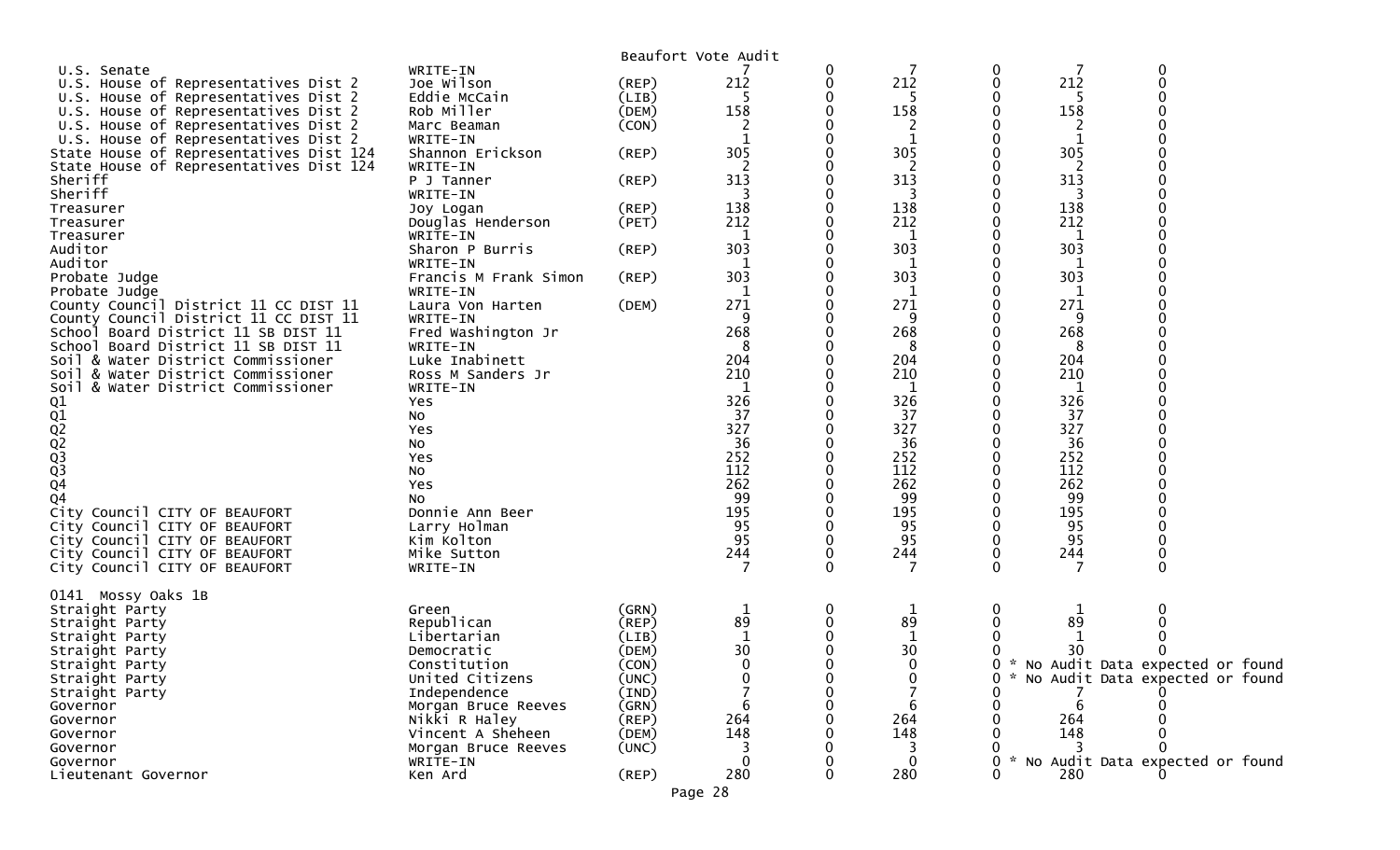|                                         |                       |             | Beaufort Vote Audit |   |         |          |        |          |                                 |
|-----------------------------------------|-----------------------|-------------|---------------------|---|---------|----------|--------|----------|---------------------------------|
| Lieutenant Governor                     | Ashley Cooper         | (DEM)       | 138                 | 0 | 138     | 0        | 138    | 0        |                                 |
| Lieutenant Governor                     | WRITE-IN              |             |                     | 0 | 1       | 0        | 1      | $\Omega$ |                                 |
| Secretary of State                      | Mark Hammond          | (REP)       | 311                 |   | 311     | 0        | 311    |          |                                 |
| Secretary of State                      | Marjorie L Johnson    | (DEM)       | 105                 | O | 105     | 0        | 105    |          |                                 |
| Secretary of State                      | WRITE-IN              |             | 1                   |   | 1       |          | 1      |          |                                 |
| State Treasurer                         | Curtis Loftis         | (REP)       | 347                 |   | 347     |          | 347    |          |                                 |
| State Treasurer                         | WRITE-IN              |             |                     |   | 4       |          |        |          |                                 |
| Attorney General                        | Leslie Minerd         | (GRN)       | 14                  |   | 14      |          | 14     |          |                                 |
| Attorney General                        | Alan Wilson           | (REP)       | 282                 |   | 282     |          | 282    |          |                                 |
| Attorney General                        | Matthew Richardson    | (DEM)       | 123                 |   | 123     |          | 123    |          |                                 |
| Attorney General                        | WRITE-IN              |             | 1                   |   | 1       |          | 1      |          |                                 |
| Comptroller General                     | Richard A Eckstrom    | (REP)       | 309                 |   | 309     |          | 309    |          |                                 |
| Comptroller General                     | Robert Barber         | (DEM)       | 107                 |   | 107     |          | 107    |          |                                 |
| Comptroller General                     | WRITE-IN              |             |                     |   | 1       |          | 1      |          |                                 |
| State Superintendent of Education       | Doretha A Bull        | (GRN)       | 8                   |   | 8       |          | 8      |          |                                 |
| State Superintendent of Education       | Mick Zais             | (REP)       | 279                 | 0 | 279     |          | 279    |          |                                 |
| State Superintendent of Education       | Tim Moultrie          | (LIB)       | 9                   | 0 | 9       | 0        | 9      |          |                                 |
| State Superintendent of Education       | Frank Holleman        | (DEM)       | 111                 |   | 111     |          | 111    |          |                                 |
| State Superintendent of Education       | Tony Fayyazi          | (IND)       |                     |   |         |          |        |          |                                 |
| State Superintendent of Education       | WRITE-IN              |             |                     |   | 1       |          | 1      |          |                                 |
| Adjutant General                        | Bob Livingston        | (REP)       | 345                 |   | 345     |          | 345    |          |                                 |
| Adjutant General                        | WRITE-IN              |             | 2                   |   | 2       |          | 2      |          |                                 |
| Commissioner of Agriculture             | Hugh Weathers         | (REP)       | 301                 |   | 301     |          | 301    |          |                                 |
| Commissioner of Agriculture             | Tom E Elliott         | (DEM)       | 109                 |   | 109     |          | 109    |          |                                 |
| Commissioner of Agriculture             | WRITE-IN              |             | 1                   |   | 1       |          | 1      |          |                                 |
| U.S. Senate                             | Tom Clements          | (GRN)       | 44                  |   | 44      |          | 44     |          |                                 |
| U.S. Senate                             | Jim DeMint            | $($ REP $)$ | 314                 |   | 314     |          | 314    |          |                                 |
| U.S. Senate                             | Alvin M Greene        | (DEM)       | 45                  |   | 45      |          | 45     |          |                                 |
| U.S. Senate                             | WRITE-IN              |             | 12                  | 0 | 12      |          | 12     |          |                                 |
| U.S. House of Representatives Dist 2    | Joe Wilson            | (REP)       | 280                 |   | 280     |          | 280    |          |                                 |
| U.S. House of Representatives Dist 2    | Eddie McCain          | (LIB)       | 1                   | 0 | 1       | 0        | 1      |          |                                 |
| U.S. House of Representatives Dist 2    | Rob Miller            | (DEM)       | 137                 |   | 137     |          | 137    |          |                                 |
| U.S. House of Representatives Dist 2    | Marc Beaman           | (CON)       |                     |   | 5       |          |        |          |                                 |
| U.S. House of Representatives Dist 2    | WRITE-IN              |             |                     |   | 1       |          |        |          |                                 |
| State House of Representatives Dist 124 | Shannon Erickson      | $($ REP $)$ | 363                 |   | 363     |          | 363    |          |                                 |
| State House of Representatives Dist 124 | WRITE-IN              |             |                     |   | 4       |          |        |          |                                 |
| Sheriff                                 | P J Tanner            | (REP)       | 368                 |   | 368     |          | 368    |          |                                 |
| Sheriff                                 | WRITE-IN              |             | 3                   |   | 3       |          | 3      |          |                                 |
| Treasurer                               | Joy Logan             | $($ REP $)$ | 153                 |   | 153     |          | 153    |          |                                 |
| Treasurer                               | Douglas Henderson     | (PET)       | 251                 | 0 | 251     |          | 251    |          |                                 |
| Treasurer                               | WRITE-IN              |             | 0                   |   | 0       |          | 0      |          | No Audit Data expected or found |
| Auditor                                 | Sharon P Burris       | (REP)       | 355                 |   | 355     |          | 355    |          |                                 |
| Auditor                                 | WRITE-IN              |             | $\mathbf 0$         |   | 0       |          | 0      |          | No Audit Data expected or found |
| Probate Judge                           | Francis M Frank Simon | $($ REP $)$ | 345                 | 0 | 345     | 0        | 345    |          |                                 |
| Probate Judge                           | WRITE-IN              |             |                     | Ü | $\perp$ | $\bf{0}$ |        |          |                                 |
| County Council District 11 CC DIST 11   | Laura Von Harten      | (DEM)       | 299                 |   | 299     | 0        | 299    |          |                                 |
| County Council District 11 CC DIST 11   | WRITE-IN              |             | 10                  |   | 10      |          | 10     |          |                                 |
| School Board District 11 SB DIST 11     | Fred Washington Jr    |             | 311                 |   | 311     |          | 311    |          |                                 |
| School Board District 11 SB DIST 11     | WRITE-IN              |             | 1                   |   | 1       |          | 1      |          |                                 |
| Soil & Water District Commissioner      | Luke Inabinett        |             | 235                 |   | 235     |          | 235    |          |                                 |
| Soil & Water District Commissioner      | Ross M Sanders Jr     |             | 259                 |   | 259     |          | 259    |          |                                 |
| Soil & Water District Commissioner      | WRITE-IN              |             | 1                   | 0 | 1       |          | 0<br>1 | 0        |                                 |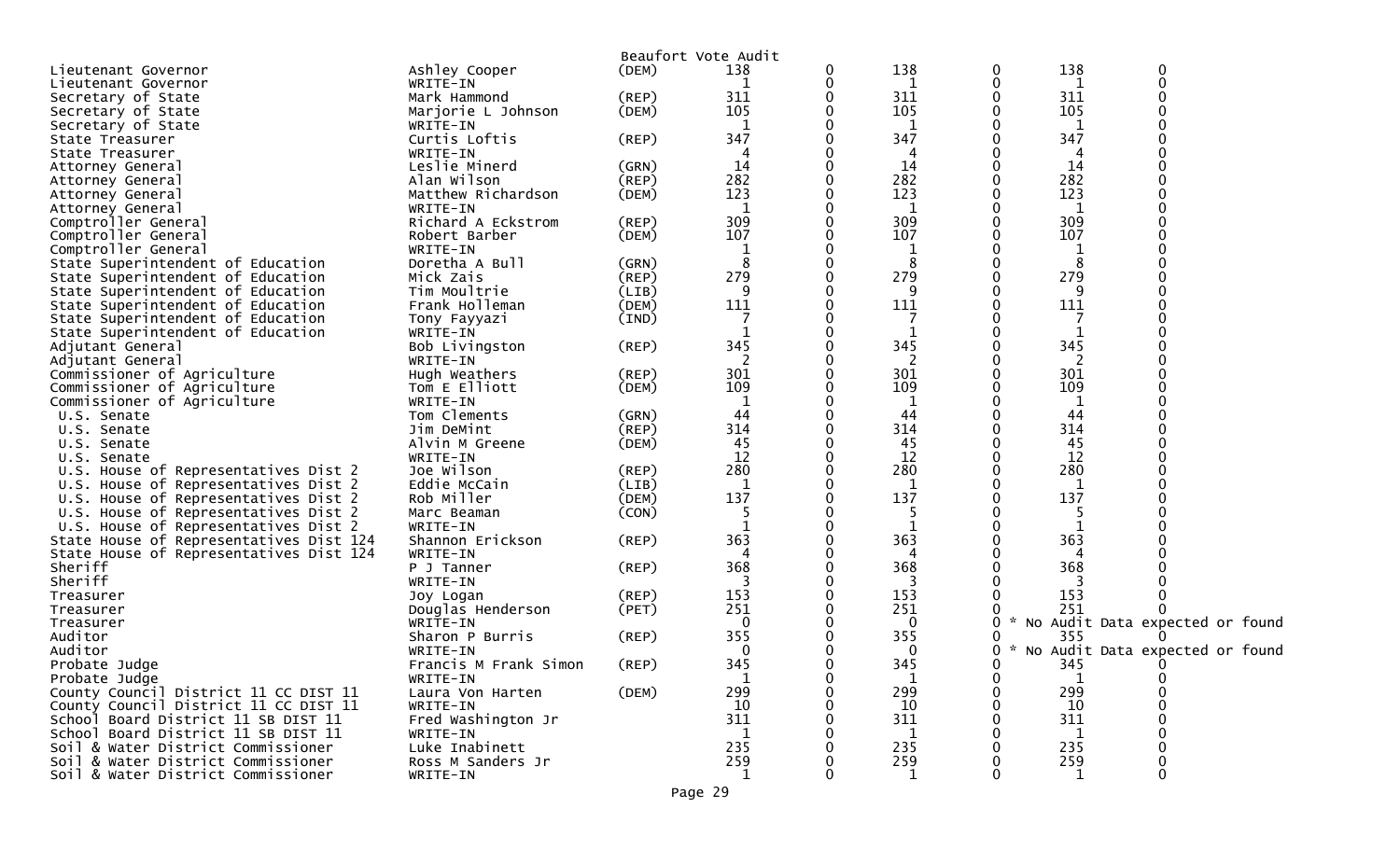|                                                                        |                            |             | Beaufort Vote Audit |   |                  |                                                  |  |
|------------------------------------------------------------------------|----------------------------|-------------|---------------------|---|------------------|--------------------------------------------------|--|
| 01<br>02<br>02<br>02<br>03<br>03<br>04                                 | Yes<br>No<br>Yes           |             | 371<br>43<br>363    | 0 | 371<br>43<br>363 | 371<br>0<br>0<br>43<br>$\mathbf 0$<br>363        |  |
|                                                                        | No                         |             | 49                  |   | 49               | 49                                               |  |
|                                                                        | Yes                        |             | 283                 |   | 283              | 283                                              |  |
|                                                                        | No                         |             | 131                 |   | 131              | 131                                              |  |
|                                                                        | Yes                        |             | 289                 |   | 289              | 289                                              |  |
| Q <sub>4</sub>                                                         | No                         |             | 121                 |   | 121              | 121                                              |  |
| City Council CITY OF BEAUFORT                                          | Donnie Ann Beer            |             | 244                 |   | 244              | 244                                              |  |
| City Council CITY OF BEAUFORT                                          | Larry Holman               |             | 110                 |   | 110              | 110                                              |  |
| City Council CITY OF BEAUFORT                                          | Kim Kolton                 |             | 95                  |   | 95               | 95                                               |  |
| City Council CITY OF BEAUFORT                                          | Mike Sutton                |             | 278                 |   | 278              | 278                                              |  |
| City Council CITY OF BEAUFORT                                          | WRITE-IN                   |             |                     |   |                  |                                                  |  |
| 0142 Mossy Oaks 2                                                      |                            |             |                     |   |                  |                                                  |  |
| Straight Party                                                         | Green                      | (GRN)       |                     | 0 | 1                | $\bf{0}$                                         |  |
| Straight Party                                                         | Republican                 | (REP)       | 86                  |   | 86               | 86                                               |  |
| Straight Party                                                         | Libertarian                | (LIB)       | $\mathbf 0$         |   | $\mathbf 0$      | No Audit Data expected or found<br>$\sim$        |  |
| Straight Party                                                         | Democratic                 | (DEM)       | 62                  |   | 62               | 62                                               |  |
| Straight Party                                                         | Constitution               | (CON)       |                     |   | $\Omega$         | * No Audit Data expected or found<br>0           |  |
| Straight Party                                                         | United Citizens            | (UNC)       |                     |   |                  | No Audit Data expected or found                  |  |
| Straight Party                                                         | Independence               | (IND)       |                     |   |                  |                                                  |  |
| Governor                                                               | Morgan Bruce Reeves        | (GRN)       |                     |   |                  |                                                  |  |
| Governor                                                               | Nikki R Haley              | (REP)       | 246                 |   | 246              | 246                                              |  |
| Governor                                                               | Vincent A Sheheen          | (DEM)       | 160                 |   | 160              | 160                                              |  |
| Governor                                                               | Morgan Bruce Reeves        | (UNC)       |                     |   |                  |                                                  |  |
| Governor<br>Lieutenant Governor                                        | WRITE-IN<br>Ken Ard        | (REP)       | 251                 |   | 251              | 251                                              |  |
| Lieutenant Governor                                                    | Ashley Cooper              | (DEM)       | 158                 |   | 158              | 158                                              |  |
| Lieutenant Governor                                                    | WRITE-IN                   |             | $\Omega$            |   | 0                | No Audit Data expected or found                  |  |
| Secretary of State                                                     | Mark Hammond               | (REP)       | 276                 |   | 276              | 276                                              |  |
| Secretary of State                                                     | Marjorie L Johnson         | (DEM)       | 131                 |   | 131              | 131                                              |  |
| Secretary of State                                                     | WRITE-IN                   |             | $\Omega$            |   | 0                | $\sim$<br>No Audit Data expected or found        |  |
| State Treasurer                                                        | Curtis Loftis              | (REP)       | 325                 |   | 325              | 325                                              |  |
| State Treasurer                                                        | WRITE-IN                   |             |                     |   |                  |                                                  |  |
| Attorney General                                                       | Leslie Minerd              | (GRN)       | 8                   |   | 8                |                                                  |  |
| Attorney General                                                       | Alan Wilson                | (REP)       | 264                 |   | 264              | 264                                              |  |
| Attorney General                                                       | Matthew Richardson         | (DEM)       | 137                 |   | 137              | 137                                              |  |
| Attorney General                                                       | WRITE-IN                   |             | $\Omega$            |   | 0                | $\mathcal{H}$<br>No Audit Data expected or found |  |
| Comptroller General                                                    | Richard A Eckstrom         | (REP)       | 281                 |   | 281              | 281                                              |  |
| Comptroller General                                                    | Robert Barber              | (DEM)       | 124                 |   | 124              | 124<br>U                                         |  |
| Comptroller General                                                    | WRITE-IN<br>Doretha A Bull | (GRN)       | 0<br>10             |   | 0<br>10          | No Audit Data expected or found                  |  |
| State Superintendent of Education<br>State Superintendent of Education | Mick Zais                  | (REP)       | 250                 |   | 250              | 10<br>250<br>0                                   |  |
| State Superintendent of Education                                      | Tim Moultrie               | (LIB)       | 12                  |   | 12               | 12<br>0<br>O                                     |  |
| State Superintendent of Education                                      | Frank Holleman             | (DEM)       | 130                 |   | 130              | 130<br>0                                         |  |
| State Superintendent of Education                                      | Tony Fayyazi               | (IND)       |                     |   |                  |                                                  |  |
| State Superintendent of Education                                      | WRITE-IN                   |             | $\mathbf 0$         |   | $\mathbf{0}$     | $\sim$<br>No Audit Data expected or found<br>U   |  |
| Adjutant General                                                       | Bob Livingston             | $($ REP $)$ | 322                 |   | 322              | 322                                              |  |
| Adjutant General                                                       | WRITE-IN                   |             | 1                   |   | $\mathbf{1}$     | $\mathbf{1}$                                     |  |
| Commissioner of Agriculture                                            | Hugh Weathers              | (REP)       | 268                 |   | 268              | 268                                              |  |
| Commissioner of Agriculture                                            | Tom E Elliott              | (DEM)       | 133                 |   | 133              | 133                                              |  |

Page 30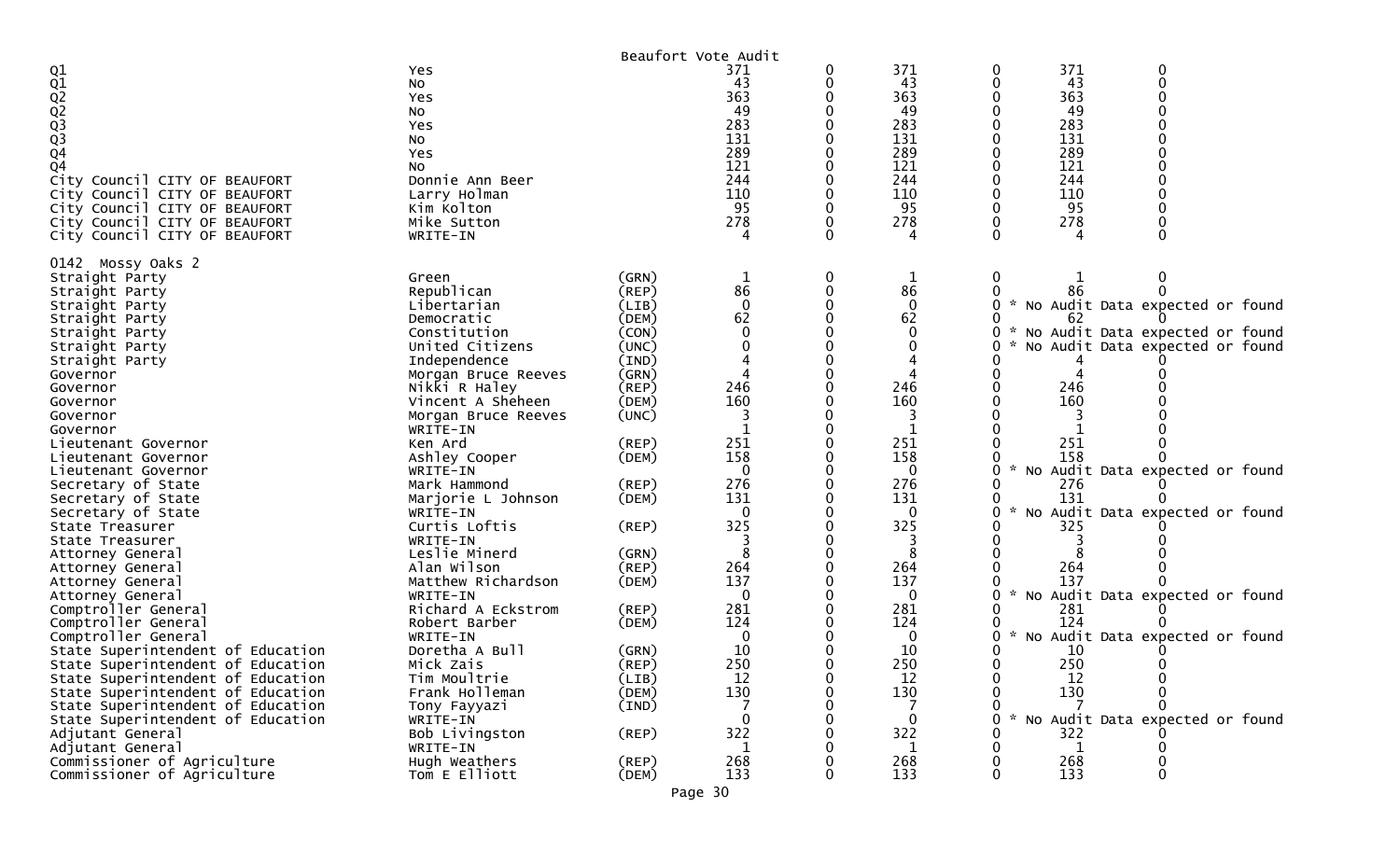|                                                        |                                   |                         | Beaufort Vote Audit |   |                     |                                                      |
|--------------------------------------------------------|-----------------------------------|-------------------------|---------------------|---|---------------------|------------------------------------------------------|
| Commissioner of Agriculture                            | WRITE-IN                          |                         | 0                   | 0 | 0                   | No Audit Data expected or found<br>0                 |
| U.S. Senate                                            | Tom Clements                      | (GRN)                   | 37                  | 0 | 37                  | 0<br>37                                              |
| U.S. Senate                                            | Jim DeMint                        | (REP)                   | 281                 |   | 281                 | 281<br>0                                             |
| U.S. Senate                                            | Alvin M Greene                    | (DEM)                   | 84                  |   | 84                  | 84                                                   |
| U.S. Senate                                            | WRITE-IN                          |                         |                     |   | 6                   | 6                                                    |
| U.S. House of Representatives Dist 2                   | Joe Wilson                        | $($ REP $)$             | 261                 |   | 261                 | 261                                                  |
| U.S. House of Representatives Dist 2                   | Eddie McCain                      | (LIB)                   | 6                   |   | 6                   | 6                                                    |
| U.S. House of Representatives Dist 2                   | Rob Miller                        | (DEM)                   | 147                 |   | 147                 | 147                                                  |
| U.S. House of Representatives Dist 2                   | Marc Beaman                       | (CON)                   |                     |   |                     |                                                      |
| U.S. House of Representatives Dist 2                   | WRITE-IN                          |                         | $\Omega$            |   | $\Omega$            | $\mathcal{H}$<br>Audit Data expected or found<br>NO. |
| State House of Representatives Dist 124                | Shannon Erickson                  | $($ REP $)$             | 335                 |   | 335                 | 335                                                  |
| State House of Representatives Dist 124                | WRITE-IN                          |                         |                     |   |                     |                                                      |
| Sheriff                                                | P J Tanner                        | (REP)                   | 346                 |   | 346                 | 346                                                  |
| Sheriff                                                | WRITE-IN                          |                         |                     |   |                     |                                                      |
| Treasurer                                              | Joy Logan                         | (REP)                   | 165                 |   | 165                 | 165                                                  |
| Treasurer                                              | Douglas Henderson                 | (PET)                   | 211                 |   | 211                 | 211                                                  |
| Treasurer                                              | WRITE-IN                          |                         | 0                   |   | $\Omega$            | No Audit Data expected or found                      |
| Auditor                                                | Sharon P Burris                   | (REP)                   | 330                 |   | 330                 | 330                                                  |
| Auditor                                                | WRITE-IN<br>Francis M Frank Simon |                         | $\mathbf 0$<br>331  |   | $\mathbf{0}$<br>331 | 0<br>No Audit Data expected or found<br>331<br>0     |
| Probate Judge                                          |                                   | (REP)                   | 0                   |   | 0                   | No Audit Data expected or found                      |
| Probate Judge<br>County Council District 11 CC DIST 11 | WRITE-IN<br>Laura Von Harten      | (DEM)                   | 295                 |   | 295                 | 295                                                  |
| County Council District 11 CC DIST 11                  | WRITE-IN                          |                         | 6                   |   | 6                   | 6                                                    |
| School Board District 11 SB DIST 11                    | Fred Washington Jr                |                         | 273                 |   | 273                 | 273<br>0                                             |
| School Board District 11 SB DIST 11                    | WRITE-IN                          |                         | 4                   |   | 4                   | 4                                                    |
| Soil & Water District Commissioner                     | Luke Inabinett                    |                         | 197                 |   | 197                 | 197                                                  |
| Soil & Water District Commissioner                     | Ross M Sanders Jr                 |                         | 219                 |   | 219                 | 219                                                  |
| Soil<br>& Water District Commissioner                  | WRITE-IN                          |                         | $\mathbf 0$         |   | $\mathbf 0$         | $\mathcal{H}$<br>No Audit Data expected or found     |
|                                                        | Yes                               |                         | 373                 |   | 373                 | 373                                                  |
|                                                        | <b>NO</b>                         |                         | 25                  |   | 25                  | 25                                                   |
|                                                        | <b>Yes</b>                        |                         | 349                 |   | 349                 | 349                                                  |
|                                                        | No                                |                         | 46                  |   | 46                  | 46                                                   |
|                                                        | Yes                               |                         | 277                 |   | 277                 | 277                                                  |
|                                                        | No                                |                         | 124                 |   | 124                 | 124                                                  |
| 01<br>02<br>02<br>02<br>03<br>03<br>04                 | Yes                               |                         | 294                 |   | 294                 | 294                                                  |
| <b>Q4</b>                                              | No                                |                         | 107                 |   | 107                 | 107                                                  |
| City Council CITY OF BEAUFORT                          | Donnie Ann Beer                   |                         | 208                 |   | 208                 | 208                                                  |
| City Council CITY OF BEAUFORT                          | Larry Holman                      |                         | 105                 |   | 105                 | 0<br>105                                             |
| City Council CITY OF BEAUFORT                          | Kim Kolton                        |                         | 88                  |   | 88                  | 88                                                   |
| City Council CITY OF BEAUFORT                          | Mike Sutton                       |                         | 257                 |   | 257                 | 257                                                  |
| City Council CITY OF BEAUFORT                          | WRITE-IN                          |                         | 1                   | 0 | 1                   | 0<br>0<br>1                                          |
|                                                        |                                   |                         |                     |   |                     |                                                      |
| 0150 Port Royal 1                                      |                                   |                         |                     |   |                     |                                                      |
| Straight Party                                         | Green                             | (GRN)                   | 4                   | 0 | 4                   | $\mathbf{0}$<br>0<br>4                               |
| Straight Party                                         | Republican                        | (REP)                   | 65                  | 0 | 65                  | 65<br>0<br>0                                         |
| Straight Party                                         | Libertarian                       | (LIB)                   |                     |   |                     |                                                      |
| Straight Party                                         | Democratic                        | (DEM)                   | 63                  |   | 63                  | 63                                                   |
| Straight Party                                         | Constitution<br>United Citizens   | (CON)                   | $\Omega$            |   | $\mathbf{0}$        | No Audit Data expected or found                      |
| Straight Party<br>Straight Party                       | Independence                      | (UNC)<br>$(\text{IND})$ |                     |   |                     |                                                      |
| Governor                                               | Morgan Bruce Reeves               | (GRN)                   |                     |   |                     |                                                      |
| Governor                                               | Nikki R Haley                     | (REP)                   | 179                 | 0 | 179                 | 179<br>0<br>0                                        |
|                                                        |                                   |                         |                     |   |                     |                                                      |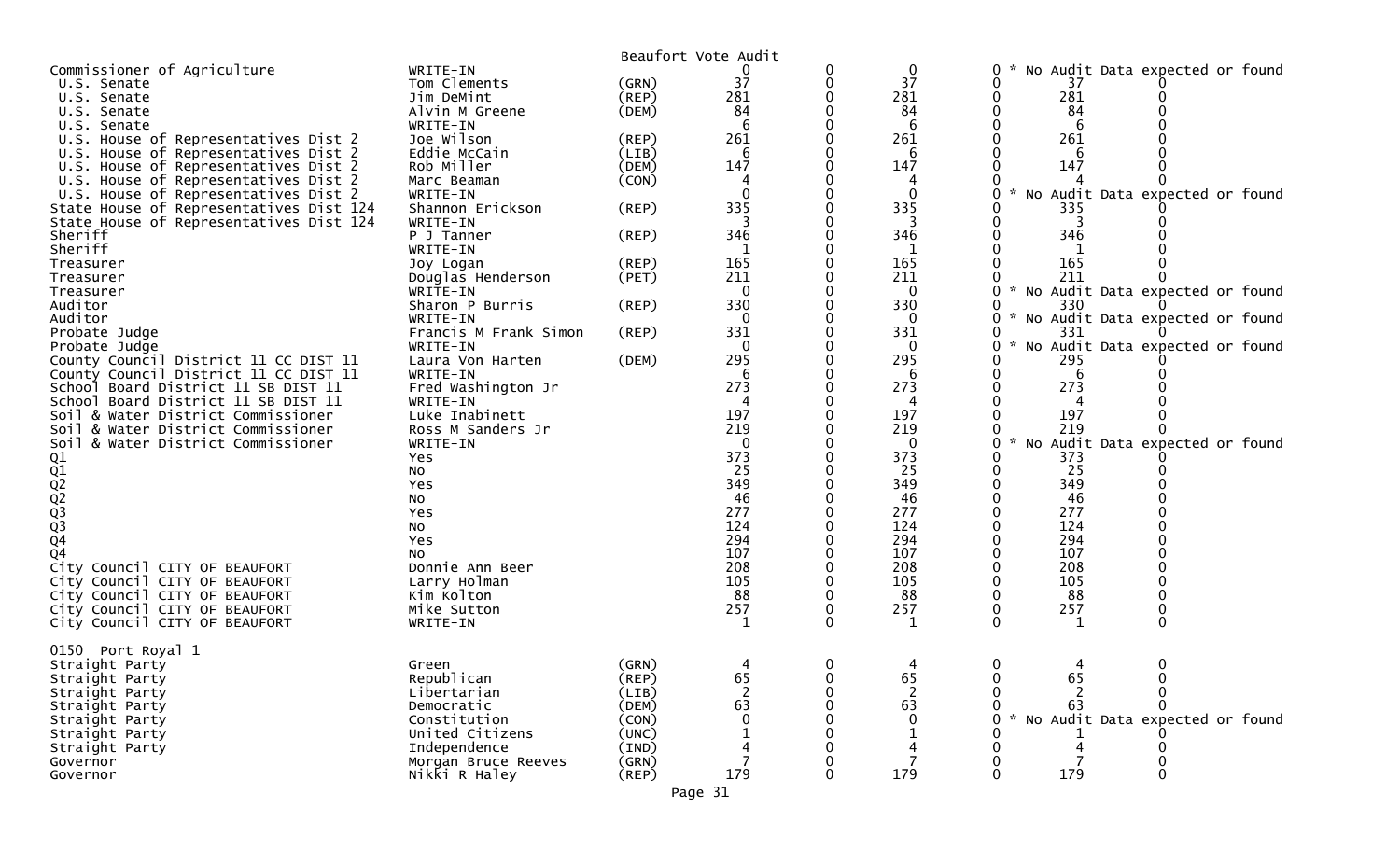|                                                                        |                       |             | Beaufort Vote Audit |          |                                                  |
|------------------------------------------------------------------------|-----------------------|-------------|---------------------|----------|--------------------------------------------------|
| Governor                                                               | Vincent A Sheheen     | (DEM)       | 153                 | 153      | 153<br>0                                         |
| Governor                                                               | Morgan Bruce Reeves   | (UNC)       |                     | 3        |                                                  |
| Governor                                                               | WRITE-IN              |             |                     | 0        | * No Audit Data expected or found                |
| Lieutenant Governor                                                    | Ken Ard               | $($ REP $)$ | 176                 | 176      | 176                                              |
| Lieutenant Governor                                                    | Ashley Cooper         | (DEM)       | 164                 | 164      | 164                                              |
| Lieutenant Governor                                                    | WRITE-IN              |             |                     |          |                                                  |
| Secretary of State                                                     | Mark Hammond          | $($ REP $)$ | 194                 | 194      | 194                                              |
| Secretary of State                                                     | Marjorie L Johnson    | (DEM)       | 142                 | 142      | 142                                              |
| Secretary of State                                                     | WRITE-IN              |             |                     | $\Omega$ | $\mathcal{H}$<br>No Audit Data expected or found |
| State Treasurer                                                        | Curtis Loftis         | (REP)       | 237                 | 237      | 237                                              |
| State Treasurer                                                        | WRITE-IN              |             |                     |          |                                                  |
| Attorney General                                                       | Leslie Minerd         | (GRN)       | 13                  | 13       | 13                                               |
| Attorney General                                                       | Alan Wilson           | (REP)       | 178                 | 178      | 178                                              |
| Attorney General                                                       | Matthew Richardson    | (DEM)       | 144                 | 144      | 144                                              |
| Attorney General                                                       | WRITE-IN              |             | $\Omega$            | $\Omega$ | $\sim$<br>No Audit Data expected or found        |
| Comptroller General                                                    | Richard A Eckstrom    | $($ REP $)$ | 189                 | 189      | 189                                              |
| Comptroller General                                                    | Robert Barber         | (DEM)       | 145                 | 145      | 145                                              |
| Comptroller General                                                    | WRITE-IN              |             | 0                   | 0        | No Audit Data expected or found<br>0             |
|                                                                        | Doretha A Bull        | (GRN)       | 12                  | 12       | 12                                               |
| State Superintendent of Education<br>State Superintendent of Education | Mick Zais             | (REP)       | 167                 | 167      | 167                                              |
|                                                                        |                       |             | 6                   |          | 6                                                |
| State Superintendent of Education                                      | Tim Moultrie          | (LIB)       |                     | 6<br>137 | 137                                              |
| State Superintendent of Education                                      | Frank Holleman        | (DEM)       | 137                 |          |                                                  |
| State Superintendent of Education                                      | Tony Fayyazi          | (IND)       | 11                  | 11       | 11<br>$\mathcal{R}$<br>O                         |
| State Superintendent of Education                                      | WRITE-IN              |             | $\Omega$            | $\Omega$ | No Audit Data expected or found                  |
| Adjutant General                                                       | Bob Livingston        | $($ REP $)$ | 226                 | 226      | 226                                              |
| Adjutant General                                                       | WRITE-IN              |             |                     | 2        |                                                  |
| Commissioner of Agriculture                                            | Hugh Weathers         | (REP)       | 191                 | 191      | 191                                              |
| Commissioner of Agriculture                                            | Tom E Elliott         | (DEM)       | 138                 | 138      | 138                                              |
| Commissioner of Agriculture                                            | WRITE-IN              |             |                     | $\bf{0}$ | $\sim$<br>No Audit Data expected or found        |
| U.S. Senate                                                            | Tom Clements          | (GRN)       | 52                  | 52       | 52                                               |
| U.S. Senate                                                            | Jim DeMint            | (REP)       | 196                 | 196      | 196                                              |
| U.S. Senate                                                            | Alvin M Greene        | (DEM)       | 85                  | 85       | 85                                               |
| U.S. Senate                                                            | WRITE-IN              |             |                     |          |                                                  |
| U.S. House of Representatives Dist 2                                   | Joe Wilson            | (REP)       | 173                 | 173      | 173                                              |
| U.S. House of Representatives Dist 2                                   | Eddie McCain          | (LIB)       |                     |          |                                                  |
| U.S. House of Representatives Dist 2                                   | Rob Miller            | (DEM)       | 161                 | 161      | 161                                              |
| U.S. House of Representatives Dist 2                                   | Marc Beaman           | (CON)       |                     |          |                                                  |
| U.S. House of Representatives Dist 2                                   | WRITE-IN              |             |                     | $\Omega$ | $\sim$<br>No Audit Data expected or found        |
| State House of Representatives Dist 124                                | Shannon Erickson      | $($ REP $)$ | 255                 | 255      | 255                                              |
| State House of Representatives Dist 124                                | WRITE-IN              |             |                     | 2        |                                                  |
| Sheriff                                                                | P J Tanner            | (REP)       | 256                 | 256      | 256                                              |
| Sheriff                                                                | WRITE-IN              |             |                     |          |                                                  |
| Treasurer                                                              | Joy Logan             | (REP)       | 124                 | 124      | 124                                              |
| Treasurer                                                              | Douglas Henderson     | (PET)       | 176                 | 176      | 176                                              |
| Treasurer                                                              | WRITE-IN              |             | 0                   | 0        | No Audit Data expected or found                  |
| Auditor                                                                | Sharon P Burris       | $($ REP $)$ | 239                 | 239      | 239                                              |
| Auditor                                                                | WRITE-IN              |             |                     |          |                                                  |
| Probate Judge                                                          | Francis M Frank Simon | (REP)       | 239                 | 239      | 239                                              |
| Probate Judge                                                          | WRITE-IN              |             |                     | 1        | 1                                                |
| County Council District 11 CC DIST 11                                  | Laura Von Harten      | (DEM)       | 250                 | 250      | 250                                              |
| County Council District 11 CC DIST 11                                  | WRITE-IN              |             |                     |          |                                                  |
| School Board District 11 SB DIST 11                                    | Fred Washington Jr    |             | 229                 | 229      | 229                                              |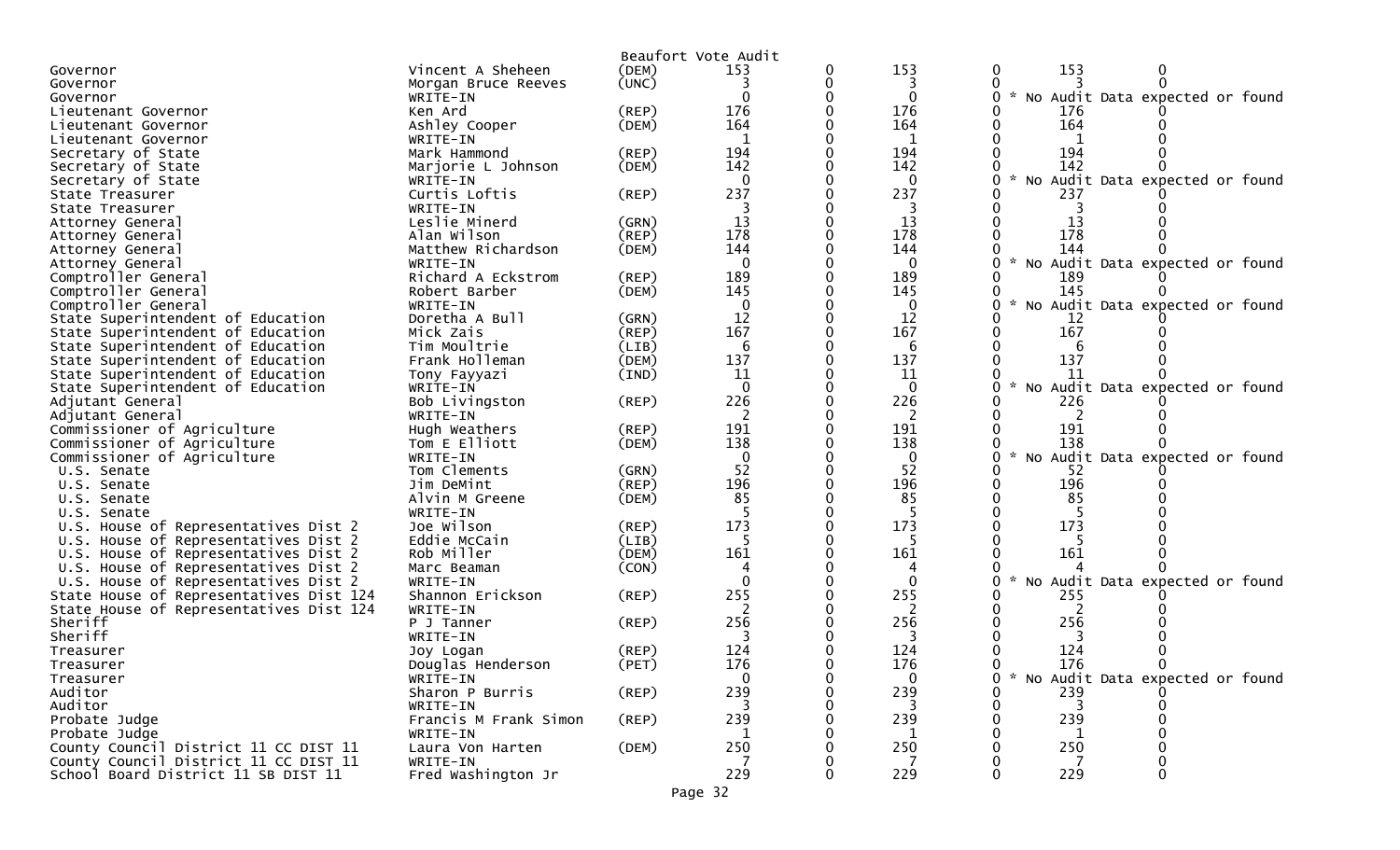|                                                                                                                                                                                                                                                                                                                                                                            |                                                                                                                                                                                                                                                             |                                                                                                                            | Beaufort Vote Audit                                                                   |        |                                                                                       |                                                                                                                                                                                                             |
|----------------------------------------------------------------------------------------------------------------------------------------------------------------------------------------------------------------------------------------------------------------------------------------------------------------------------------------------------------------------------|-------------------------------------------------------------------------------------------------------------------------------------------------------------------------------------------------------------------------------------------------------------|----------------------------------------------------------------------------------------------------------------------------|---------------------------------------------------------------------------------------|--------|---------------------------------------------------------------------------------------|-------------------------------------------------------------------------------------------------------------------------------------------------------------------------------------------------------------|
| School Board District 11 SB DIST 11<br>Soil & Water District Commissioner<br>Soil & Water District Commissioner<br>Soil & Water District Commissioner<br>01<br>02<br>02<br>03<br>03<br>03<br>04<br>04<br>City Council CITY OF BEAUFORT<br>City Council CITY OF BEAUFORT<br>City Council CITY OF BEAUFORT<br>City Council CITY OF BEAUFORT<br>City Council CITY OF BEAUFORT | WRITE-IN<br>Luke Inabinett<br>Ross M Sanders Jr<br>WRITE-IN<br>Yes<br><b>NO</b><br>Yes<br><b>NO</b><br><b>Yes</b><br>No<br>Yes<br>No<br>Donnie Ann Beer<br>Larry Holman<br>Kim Kolton<br>Mike Sutton<br>WRITE-IN                                            |                                                                                                                            | 169<br>155<br>$\Omega$<br>296<br>34<br>272<br>52<br>223<br>107<br>242<br>81           | 0<br>0 | 4<br>169<br>155<br>0<br>296<br>34<br>272<br>52<br>223<br>107<br>242<br>81<br>$\Omega$ | 0<br>0<br>169<br>0<br>0<br>155<br>Audit Data expected or found<br><b>NO</b><br>296<br>34<br>272<br>52<br>223<br>107<br>242<br>81<br>No Audit Data expected or found<br>0<br>No Audit Data expected or found |
| 0151 Port Royal 2<br>Straight Party<br>Straight Party<br>Straight Party<br>Straight Party<br>Straight Party<br>Straight Party<br>Straight Party<br>Governor<br>Governor<br>Governor<br>Governor<br>Governor<br>Lieutenant Governor<br>Lieutenant Governor<br>Lieutenant Governor<br>Secretary of State                                                                     | Green<br>Republican<br>Libertarian<br>Democratic<br>Constitution<br>United Citizens<br>Independence<br>Morgan Bruce Reeves<br>Nikki R Haley<br>Vincent A Sheheen<br>Morgan Bruce Reeves<br>WRITE-IN<br>Ken Ard<br>Ashley Cooper<br>WRITE-IN<br>Mark Hammond | (GRN)<br>(REP)<br>(LIB)<br>(DEM)<br>(CON)<br>(UNC)<br>(IND)<br>(GRN)<br>(REP)<br>(DEM)<br>(UNC)<br>(REP)<br>(DEM)<br>(REP) | 73<br>1<br>110<br>169<br>184<br>$\Omega$<br>168<br>190<br>$\Omega$<br>184             | 0      | 73<br>-1<br>110<br>169<br>184<br>$\Omega$<br>168<br>190<br>$\mathbf{0}$<br>184        | 0<br>73<br>110<br>No Audit Data expected or found<br>169<br>184<br>No Audit Data expected or found<br>168<br>190<br>No Audit Data expected or found<br>184                                                  |
| Secretary of State<br>Secretary of State<br>State Treasurer<br>State Treasurer<br>Attorney General<br>Attorney General<br>Attorney General<br>Attorney General<br>Comptroller General<br>Comptroller General<br>Comptroller General<br>State Superintendent of Education<br>State Superintendent of Education<br>State Superintendent of Education                         | Marjorie L Johnson<br>WRITE-IN<br>Curtis Loftis<br>WRITE-IN<br>Leslie Minerd<br>Alan Wilson<br>Matthew Richardson<br>WRITE-IN<br>Richard A Eckstrom<br>Robert Barber<br>WRITE-IN<br>Doretha A Bull<br>Mick Zais<br>Tim Moultrie                             | (DEM)<br>(REP)<br>(GRN)<br>(REP)<br>(DEM)<br>(REP)<br>(DEM)<br>(GRN)<br>$($ REP $)$<br>(LIB)                               | 172<br>$\Omega$<br>224<br>174<br>178<br>$\Omega$<br>188<br>172<br>0<br>6<br>156<br>14 | 0<br>0 | 172<br>$\Omega$<br>224<br>174<br>178<br>0<br>188<br>172<br>0<br>6<br>156<br>14        | 172<br>No Audit Data expected or found<br>224<br>174<br>178<br>No Audit Data expected or found<br>0<br>*<br>188<br>172<br>0<br>0<br>* No Audit Data expected or found<br>0<br>6<br>156<br>14                |
| State Superintendent of Education<br>State Superintendent of Education<br>State Superintendent of Education                                                                                                                                                                                                                                                                | Frank Holleman<br>Tony Fayyazi<br>WRITE-IN                                                                                                                                                                                                                  | (DEM)<br>(IND)                                                                                                             | 170<br>$\mathbf{0}$                                                                   |        | 170<br>$\mathbf{0}$                                                                   | 170<br>0 * No Audit Data expected or found                                                                                                                                                                  |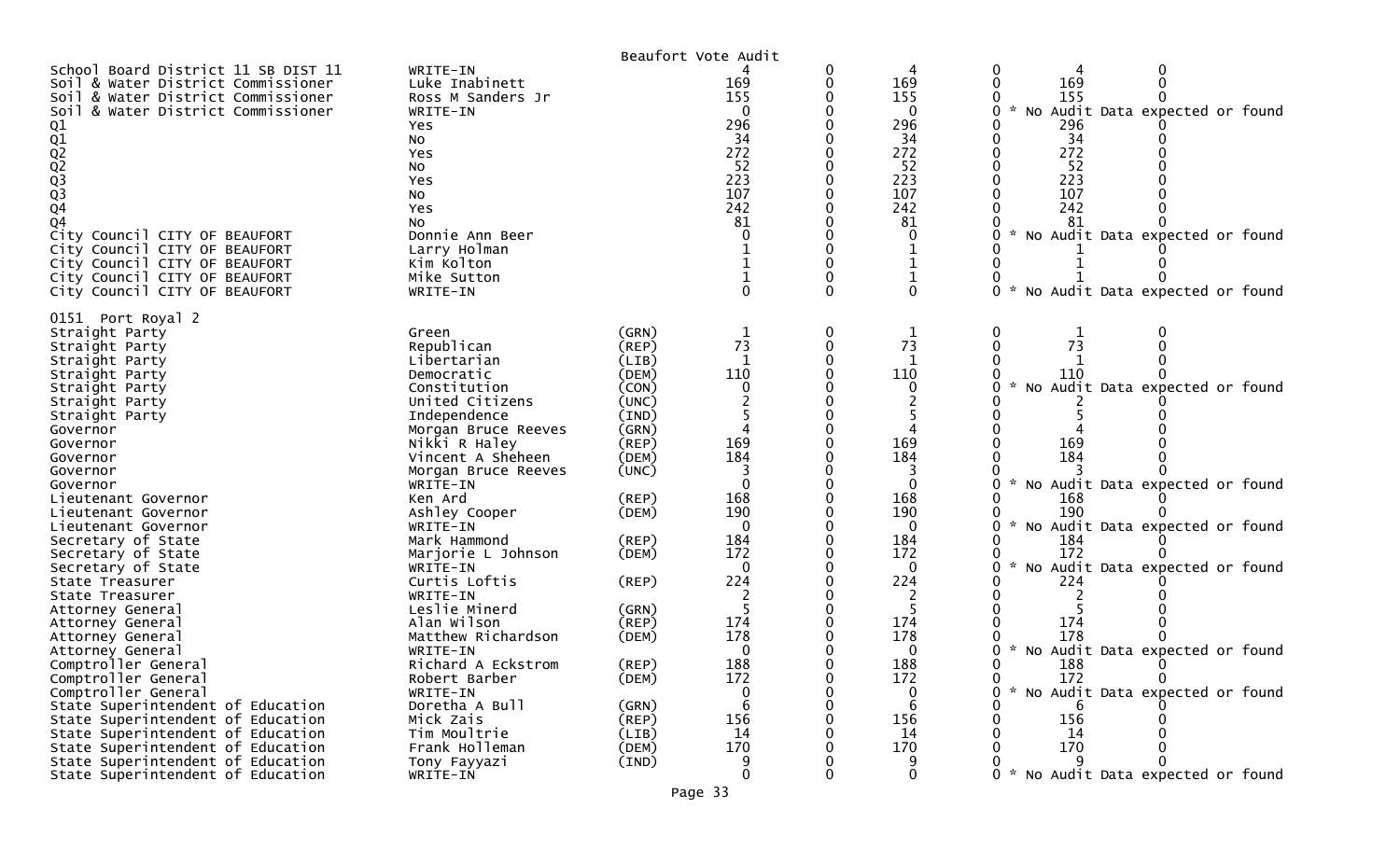|                                         |                                   |                      | Beaufort Vote Audit |              |                      |                                                  |
|-----------------------------------------|-----------------------------------|----------------------|---------------------|--------------|----------------------|--------------------------------------------------|
| Adjutant General                        | Bob Livingston                    | (REP)                | 224                 |              | 224                  | 224<br>0                                         |
| Adjutant General                        | WRITE-IN                          |                      | 2                   |              | 2                    | 2                                                |
| Commissioner of Agriculture             | Hugh Weathers                     | (REP)                | 184                 |              | 184                  | 184                                              |
| Commissioner of Agriculture             | Tom E Elliott                     | (DEM)                | 171                 |              | 171                  | 171                                              |
| Commissioner of Agriculture             | WRITE-IN                          |                      | 0                   |              | 0                    | * No Audit Data expected or found<br>0           |
| U.S. Senate                             | Tom Clements                      | (GRN)                | 34                  |              | 34                   | 34                                               |
| U.S. Senate                             | Jim DeMint                        | (REP)                | 191                 |              | 191                  | 191                                              |
| U.S. Senate                             | Alvin M Greene                    | (DEM)                | 118                 |              | 118                  | 118                                              |
| U.S. Senate                             | WRITE-IN                          |                      |                     |              | 2                    | 2                                                |
| U.S. House of Representatives Dist 2    | Joe Wilson                        | (REP)                | 167                 |              | 167                  | 167                                              |
| U.S. House of Representatives Dist 2    | Eddie McCain                      | (LIB)                | $\mathbf{b}$        |              | 5                    |                                                  |
| U.S. House of Representatives Dist 2    | Rob Miller                        | (DEM)                | 190                 |              | 190                  | 190                                              |
| U.S. House of Representatives Dist 2    | Marc Beaman                       | (CON)                |                     |              |                      |                                                  |
| U.S. House of Representatives Dist 2    | WRITE-IN                          |                      | $\Omega$            |              | $\Omega$             | $\mathcal{H}$<br>No Audit Data expected or found |
| State House of Representatives Dist 124 | Shannon Erickson                  | (REP)                | 244                 |              | 244                  | 244                                              |
| State House of Representatives Dist 124 | WRITE-IN                          |                      | 3                   |              |                      |                                                  |
| Sheriff                                 | P J Tanner                        | (REP)                | 252                 |              | 252                  | 252                                              |
| Sheriff                                 | WRITE-IN                          |                      |                     |              | 3                    |                                                  |
| Treasurer                               | Joy Logan                         | (REP)                | 136                 |              | 136                  | 136                                              |
| Treasurer                               | Douglas Henderson                 | (PET)                | 159                 |              | 159                  | 159                                              |
| Treasurer                               | WRITE-IN                          |                      | 2                   |              | 2                    | 2<br>234                                         |
| Auditor                                 | Sharon P Burris                   | (REP)                | 234                 |              | 234                  |                                                  |
| Auditor<br>Probate Judge                | WRITE-IN<br>Francis M Frank Simon | (REP)                | 235                 |              | 235                  | 235                                              |
| Probate Judge                           | WRITE-IN                          |                      |                     |              |                      |                                                  |
| County Council District 11 CC DIST 11   | Laura Von Harten                  | (DEM)                | 274                 |              | 274                  | 274                                              |
| County Council District 11 CC DIST 11   | WRITE-IN                          |                      |                     |              | 4                    |                                                  |
| School Board District 11 SB DIST 11     | Fred Washington Jr                |                      | 229                 |              | 229                  | 229                                              |
| School Board District 11 SB DIST 11     | WRITE-IN                          |                      | 3                   |              | 3                    | 3                                                |
| Soil & Water District Commissioner      | Luke Inabinett                    |                      | 181                 |              | 181                  | 181                                              |
| Soil & Water District Commissioner      | Ross M Sanders Jr                 |                      | 144                 |              | 144                  | 144                                              |
| Soil & Water District Commissioner      | WRITE-IN                          |                      |                     |              | 3                    | 3                                                |
| Q1                                      | Yes                               |                      | 284                 |              | 284                  | 284                                              |
|                                         | No                                |                      | 37                  |              | 37                   | 37                                               |
|                                         | Yes                               |                      | 288                 |              | 288                  | 288                                              |
|                                         | No                                |                      | 34                  |              | 34                   | 34                                               |
|                                         | Yes                               |                      | 233                 |              | 233                  | 233                                              |
| Q1<br>Q2<br>Q3<br>Q3<br>Q4              | No                                |                      | 99                  |              | 99                   | 99                                               |
|                                         | Yes                               |                      | 240                 |              | 240                  | 240                                              |
| 04                                      | NO.                               |                      | 88                  |              | 88                   | 88                                               |
| City Council CITY OF BEAUFORT           | Donnie Ann Beer                   |                      |                     |              |                      | * No Audit Data expected or found                |
| City Council CITY OF BEAUFORT           | Larry Holman                      |                      |                     |              |                      | No Audit Data expected or found                  |
| City Council CITY OF BEAUFORT           | Kim Kolton                        |                      | 0                   |              |                      | * No Audit Data expected or found<br>0           |
| City Council CITY OF BEAUFORT           | Mike Sutton                       |                      | 0                   |              | υ                    | 0<br>* No Audit Data expected or found           |
| City Council CITY OF BEAUFORT           | WRITE-IN                          |                      | $\mathbf{0}$        | $\mathbf{0}$ | $\mathbf{0}$         | 0 * No Audit Data expected or found              |
|                                         |                                   |                      |                     |              |                      |                                                  |
| 0160 Dale Lobeco                        |                                   |                      |                     |              |                      |                                                  |
| Straight Party<br>Straight Party        | Green<br>Republican               | (GRN)<br>$($ REP $)$ | 45                  |              | $\overline{2}$<br>45 | 45                                               |
| Straight Party                          | Libertarian                       | (LIB)                |                     |              | $\mathbf 1$          | 1                                                |
| Straight Party                          | Democratic                        | (DEM)                | 255                 |              | 255                  | 255<br>$\Omega$                                  |
| Straight Party                          | Constitution                      | (CON)                | $\Omega$            |              | $\Omega$             | $\Omega$<br>No Audit Data expected or found      |
|                                         |                                   |                      | Page 34             |              |                      |                                                  |
|                                         |                                   |                      |                     |              |                      |                                                  |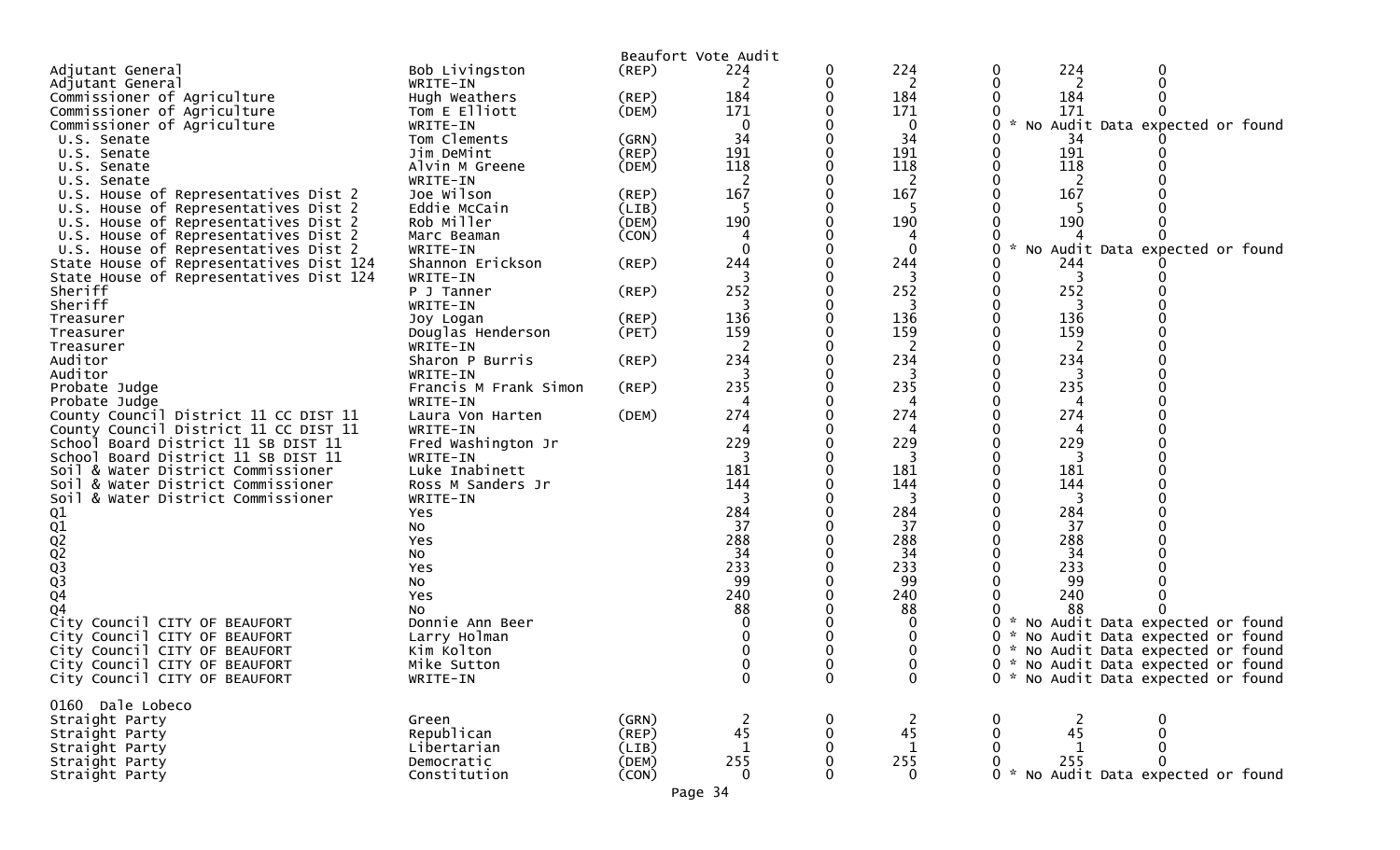|                                         |                       |                | Beaufort Vote Audit |   |              |                                                  |
|-----------------------------------------|-----------------------|----------------|---------------------|---|--------------|--------------------------------------------------|
| Straight Party                          | United Citizens       | (UNC)          |                     | 0 | 0            | No Audit Data expected or found                  |
| Straight Party                          | Independence          | $(\text{IND})$ | 1                   | 0 |              |                                                  |
| Governor                                | Morgan Bruce Reeves   | (GRN)          | 10                  |   | 10           | 10                                               |
| Governor                                | Nikki R Haley         | $($ REP $)$    | 125                 |   | 125          | 125                                              |
| Governor                                | Vincent A Sheheen     | (DEM)          | 310                 |   | 310          | 310                                              |
| Governor                                | Morgan Bruce Reeves   | (UNC)          | $\Omega$            |   |              | No Audit Data expected or found                  |
| Governor                                | WRITE-IN              |                | 0                   |   | 0            | No Audit Data expected or found                  |
| Lieutenant Governor                     | Ken Ard               | (REP)          | 130                 |   | 130          | 130                                              |
| Lieutenant Governor                     | Ashley Cooper         | (DEM)          | 317                 |   | 317          | 317                                              |
| Lieutenant Governor                     | WRITE-IN              |                | $\mathbf{0}$        |   | $\mathbf{0}$ | * No Audit Data expected or found                |
| Secretary of State                      | Mark Hammond          | (REP)          | 140                 |   | 140          | 140                                              |
| Secretary of State                      | Marjorie L Johnson    | (DEM)          | 309                 |   | 309          | 309                                              |
| Secretary of State                      | WRITE-IN              |                | $\mathbf{0}$        |   | $\mathbf{0}$ | No Audit Data expected or found                  |
| State Treasurer                         | Curtis Loftis         | $($ REP $)$    | 177                 |   | 177          | 177                                              |
| State Treasurer                         | WRITE-IN              |                |                     |   |              |                                                  |
| Attorney General                        | Leslie Minerd         | (GRN)          | 6                   |   | 6            |                                                  |
| Attorney General                        | Alan Wilson           | (REP)          | 131                 |   | 131          | 131                                              |
| Attorney General                        | Matthew Richardson    | (DEM)          | 309                 |   | 309          | 309                                              |
| Attorney General                        | WRITE-IN              |                | $\mathbf{1}$        |   | $\mathbf{1}$ |                                                  |
| Comptroller General                     | Richard A Eckstrom    | (REP)          | 137                 |   | 137          | 137                                              |
| Comptroller General                     | Robert Barber         | (DEM)          | 311                 |   | 311          | 311                                              |
| Comptroller General                     | WRITE-IN              |                | 0                   |   | 0            | * No Audit Data expected or found                |
| State Superintendent of Education       | Doretha A Bull        | (GRN)          |                     |   |              |                                                  |
| State Superintendent of Education       | Mick Zais             | (REP)          | 117                 |   | 117          | 117                                              |
| State Superintendent of Education       | Tim Moultrie          | (LIB)          | 12                  |   | 12           | 12                                               |
| State Superintendent of Education       | Frank Holleman        | (DEM)          | 310                 |   | 310          | 310                                              |
| State Superintendent of Education       | Tony Fayyazi          | (IND)          |                     |   |              |                                                  |
| State Superintendent of Education       | WRITE-IN              |                | $\Omega$            |   | $\mathbf{0}$ | * No Audit Data expected or found                |
| Adjutant General                        | Bob Livingston        | (REP)          | 173                 |   | 173          | 173                                              |
| Adjutant General                        | WRITE-IN              |                | $\Omega$            |   | $\mathbf{0}$ | No Audit Data expected or found<br>$\mathcal{H}$ |
| Commissioner of Agriculture             | Hugh Weathers         | (REP)          | 136                 |   | 136          | 136                                              |
| Commissioner of Agriculture             | Tom E Elliott         | (DEM)          | 311                 |   | 311          | 311                                              |
| Commissioner of Agriculture             | WRITE-IN              |                | $\mathbf{0}$        |   | $\mathbf 0$  | No Audit Data expected or found                  |
| U.S. Senate                             | Tom Clements          | (GRN)          | 23                  |   | 23           | 23                                               |
| U.S. Senate                             | Jim DeMint            | (REP)          | 145                 |   | 145          | 145                                              |
| U.S. Senate                             | Alvin M Greene        | (DEM)          | 274                 |   | 274          | 274                                              |
| U.S. Senate                             | WRITE-IN              |                |                     |   | 3            |                                                  |
| U.S. House of Representatives Dist 2    | Joe Wilson            | (REP)          | 127                 |   | 127          | 127                                              |
| U.S. House of Representatives Dist 2    | Eddie McCain          | (LIB)          | 3                   |   | 3            |                                                  |
| U.S. House of Representatives Dist 2    | Rob Miller            | (DEM)          | 320                 |   | 320          | 320                                              |
| U.S. House of Representatives Dist 2    | Marc Beaman           | (CON)          |                     |   |              |                                                  |
| U.S. House of Representatives Dist 2    | WRITE-IN              |                | $\Omega$            |   | $\Omega$     | No Audit Data expected or found                  |
| State House of Representatives Dist 121 | Kenneth F Hodges      | (DEM)          | 356                 |   | 356          | 356                                              |
| State House of Representatives Dist 121 | WRITE-IN              |                |                     |   |              |                                                  |
| Sheriff                                 | P J Tanner            | $($ REP $)$    | 198                 | 0 | 198          | 198                                              |
| Sheriff                                 | WRITE-IN              |                |                     |   |              |                                                  |
| Treasurer                               | Joy Logan             | (REP)          | 123                 |   | 123          | 123                                              |
| Treasurer                               | Douglas Henderson     | (PET)          | 132                 |   | 132          | 132                                              |
| Treasurer                               | WRITE-IN              |                | -1                  |   | -1           | 1                                                |
| Auditor                                 | Sharon P Burris       | $($ REP $)$    | 186                 |   | 186          | 186                                              |
| Auditor                                 | WRITE-IN              |                | 1                   |   | 1            | 1                                                |
| Probate Judge                           | Francis M Frank Simon | $($ REP $)$    | 191                 | 0 | 191          | 191<br>$\Omega$                                  |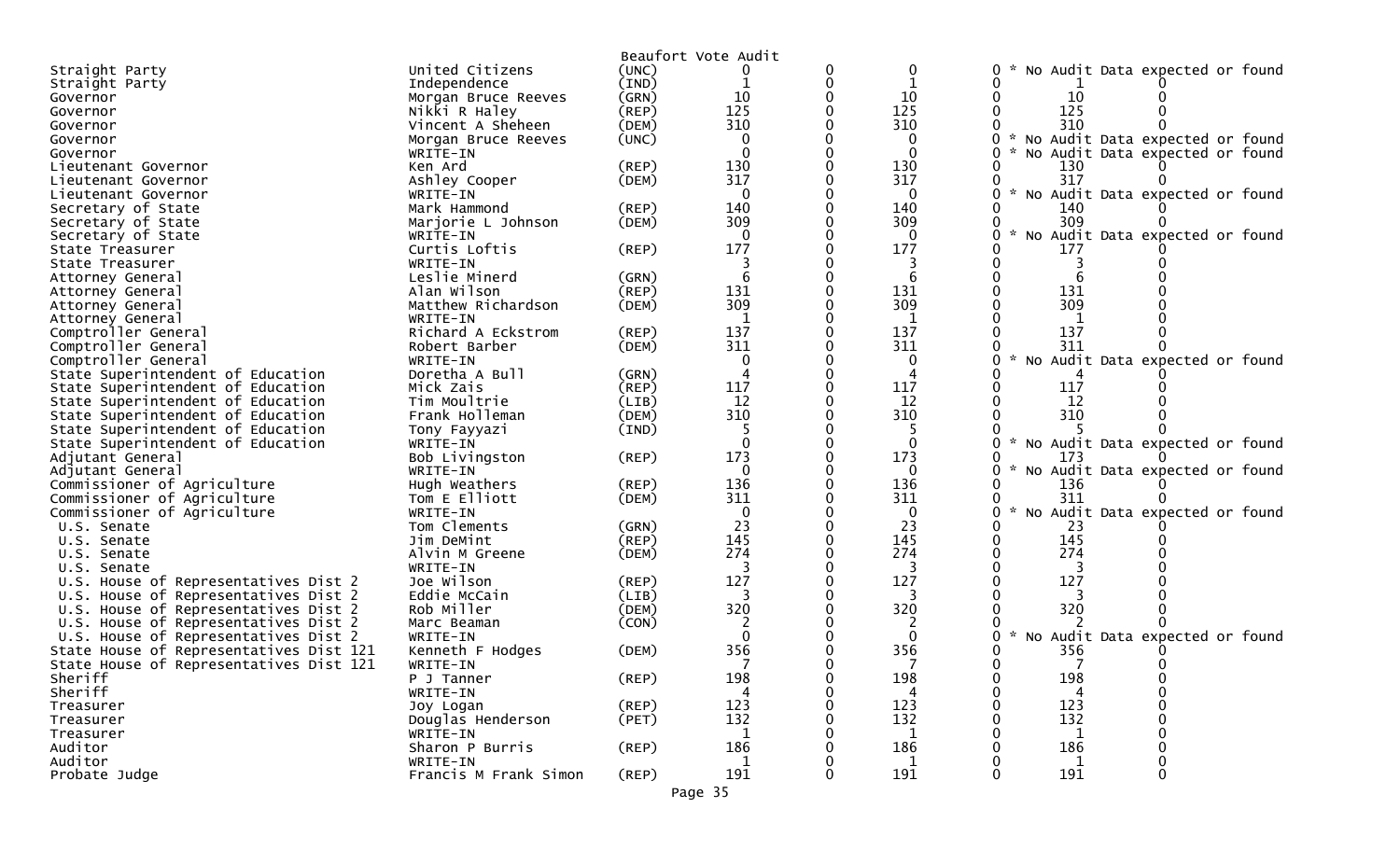|                                                                                                                                                                                                                                                                                                                                                                                                            |                                                                                                                                                                                                                                                                                                                                             | Beaufort Vote Audit                                                                                                                                         |                                                                                                                          |        |                                                                                                                           |                                                                                                                                                                                                                                                                     |
|------------------------------------------------------------------------------------------------------------------------------------------------------------------------------------------------------------------------------------------------------------------------------------------------------------------------------------------------------------------------------------------------------------|---------------------------------------------------------------------------------------------------------------------------------------------------------------------------------------------------------------------------------------------------------------------------------------------------------------------------------------------|-------------------------------------------------------------------------------------------------------------------------------------------------------------|--------------------------------------------------------------------------------------------------------------------------|--------|---------------------------------------------------------------------------------------------------------------------------|---------------------------------------------------------------------------------------------------------------------------------------------------------------------------------------------------------------------------------------------------------------------|
| Probate Judge<br>Soil & Water District Commissioner<br>Soil & Water District Commissioner<br>& Water District Commissioner<br>Soil<br>01<br>02<br>02<br>02<br>03<br>03<br>04<br>Q <sub>4</sub>                                                                                                                                                                                                             | WRITE-IN<br>Luke Inabinett<br>Ross M Sanders Jr<br>WRITE-IN<br>Yes<br>No<br>Yes<br>No<br>Yes<br>NO.<br>Yes<br>No                                                                                                                                                                                                                            |                                                                                                                                                             | 182<br>138<br>0<br>397<br>20<br>351<br>55<br>272<br>128<br>313<br>101                                                    | 0<br>0 | 182<br>138<br>0<br>397<br>20<br>351<br>55<br>272<br>128<br>313<br>101                                                     | 0<br>0<br>182<br>0<br>0<br>138<br>Audit Data expected or found<br>NO<br>397<br>20<br>351<br>55<br>272<br>128<br>313<br>101                                                                                                                                          |
| 0161 Seabrook 1<br>Straight Party<br>Straight Party<br>Straight Party<br>Straight Party<br>Straight Party<br>Straight Party<br>Straight Party<br>Governor<br>Governor<br>Governor<br>Governor<br>Governor<br>Lieutenant Governor<br>Lieutenant Governor<br>Lieutenant Governor<br>Secretary of State<br>Secretary of State<br>Secretary of State<br>State Treasurer<br>State Treasurer<br>Attorney General | Green<br>Republican<br>Libertarian<br>Democratic<br>Constitution<br>United Citizens<br>Independence<br>Morgan Bruce Reeves<br>Nikki R Haley<br>Vincent A Sheheen<br>Morgan Bruce Reeves<br>WRITE-IN<br>Ken Ard<br>Ashley Cooper<br>WRITE-IN<br>Mark Hammond<br>Marjorie L Johnson<br>WRITE-IN<br>Curtis Loftis<br>WRITE-IN<br>Leslie Minerd | (GRN)<br>(REP)<br>(LIB)<br>(DEM)<br>(CON)<br>(UNC)<br>(IND)<br>(GRN)<br>(REP)<br>(DEM)<br>(UNC)<br>(REP)<br>(DEM)<br>$($ REP $)$<br>(DEM)<br>(REP)<br>(GRN) | 2<br>70<br>$\mathbf{0}$<br>88<br>∩<br>161<br>143<br>$\mathbf{1}$<br>156<br>151<br>$\mathbf{0}$<br>179<br>124<br>0<br>201 | 0<br>0 | 2<br>70<br>$\mathbf{0}$<br>88<br>$\Omega$<br>0<br>161<br>143<br>1<br>156<br>151<br>0<br>179<br>124<br>$\mathbf{0}$<br>201 | 0<br>∩<br>70<br>No Audit Data expected or found<br>88<br>No Audit Data expected or found<br>No Audit Data expected or found<br>161<br>143<br>156<br>151<br>$\mathcal{H}$<br>No Audit Data expected or found<br>179<br>124<br>No Audit Data expected or found<br>201 |
| Attorney General<br>Attorney General<br>Attorney General<br>Comptroller General<br>Comptroller General<br>Comptroller General<br>State Superintendent of Education                                                                                                                                                                                                                                         | Alan Wilson<br>Matthew Richardson<br>WRITE-IN<br>Richard A Eckstrom<br>Robert Barber<br>WRITE-IN<br>Doretha A Bull                                                                                                                                                                                                                          | (REP)<br>(DEM)<br>(REP)<br>(DEM)<br>(GRN)                                                                                                                   | 163<br>140<br>$\Omega$<br>170<br>135                                                                                     |        | 163<br>140<br>$\Omega$<br>170<br>135<br>0                                                                                 | 163<br>140<br>No Audit Data expected or found<br>170<br>135<br>No Audit Data expected or found                                                                                                                                                                      |
| State Superintendent of Education<br>State Superintendent of Education<br>State Superintendent of Education<br>State Superintendent of Education<br>State Superintendent of Education<br>Adjutant General<br>Adjutant General<br>Commissioner of Agriculture<br>Commissioner of Agriculture<br>Commissioner of Agriculture                                                                                 | Mick Zais<br>Tim Moultrie<br>Frank Holleman<br>Tony Fayyazi<br>WRITE-IN<br>Bob Livingston<br>WRITE-IN<br>Hugh Weathers<br>Tom E Elliott<br>WRITE-IN                                                                                                                                                                                         | (REP)<br>(LIB)<br>(DEM)<br>(IND)<br>$($ REP $)$<br>(REP)<br>(DEM)                                                                                           | 150<br>q<br>140<br>$\Omega$<br>200<br>3<br>168<br>138<br>$\Omega$                                                        |        | 150<br>∩<br>140<br>$\Omega$<br>200<br>3<br>168<br>138<br>$\overline{0}$                                                   | 150<br>n<br>140<br>0<br>No Audit Data expected or found<br>200<br>3<br>168<br>138<br>No Audit Data expected or found                                                                                                                                                |
|                                                                                                                                                                                                                                                                                                                                                                                                            |                                                                                                                                                                                                                                                                                                                                             | Page 36                                                                                                                                                     |                                                                                                                          |        |                                                                                                                           |                                                                                                                                                                                                                                                                     |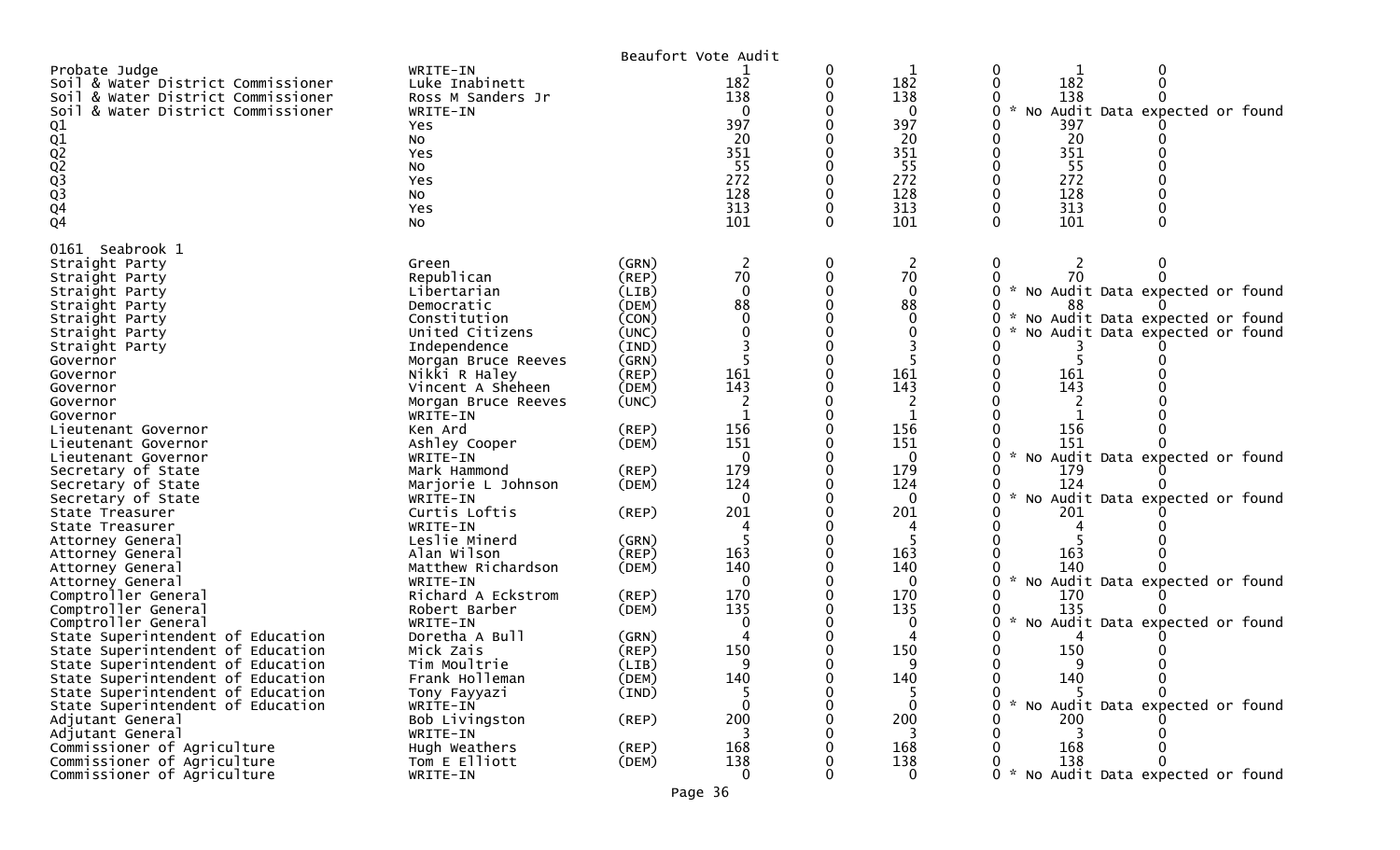| Tom Clements<br>(GRN)<br>0<br>21<br>21<br>0<br>U.S. Senate<br>0<br>166<br>166<br>166<br>(REP)<br>Jim DeMint<br>U.S. Senate<br>115<br>115<br>115<br>Alvin M Greene<br>(DEM)<br>U.S.<br>Senate<br>2<br>WRITE-IN<br>2<br>2<br>U.S. Senate<br>162<br>U.S. House of Representatives Dist 2<br>Joe Wilson<br>162<br>162<br>(REP)<br>Eddie McCain<br>(LIB)<br>U.S. House of Representatives Dist 2<br>1<br>1<br>146<br>146<br>146<br>Rob Miller<br>U.S. House of Representatives Dist 2<br>(DEM)<br>(CON)<br>U.S. House of Representatives Dist 2<br>1<br>Marc Beaman<br>1<br>U.S. House of Representatives Dist 2<br>WRITE-IN<br>$\mathbf{0}$<br>0<br>206<br>206<br>State House of Representatives Dist 121<br>Kenneth F Hodges<br>(DEM)<br>206<br>3<br>State House of Representatives Dist 121<br>WRITE-IN<br>Sheriff<br>214<br>214<br>214<br>P J Tanner<br>(REP)<br>Sheriff<br>WRITE-IN<br>4<br>4<br>109<br>109<br>109<br>$($ REP $)$<br>Treasurer<br>Joy Logan<br>148<br>148<br>Douglas Henderson<br>(PET)<br>148<br>Treasurer<br>$\mathbf{0}$<br>$\Omega$<br>Treasurer<br>ი<br>WRITE-IN<br>208<br>Auditor<br>Sharon P Burris<br>208<br>208<br>$($ REP $)$<br>Auditor<br>WRITE-IN<br>3<br>3<br>3<br>208<br>208<br>208<br>(REP)<br>Probate Judge<br>Francis M Frank Simon<br>Probate Judge<br>WRITE-IN<br>157<br>157<br>157<br>Soil & Water District Commissioner<br>Luke Inabinett<br>116<br>116<br>116<br>Soil & Water District Commissioner<br>Ross M Sanders Jr<br>$\overline{2}$<br>2<br>2<br>Soil & Water District Commissioner<br>WRITE-IN<br>253<br>253<br>253<br>01<br>02<br>02<br>02<br>03<br>03<br>04<br>Yes<br>28<br>28<br>28<br>No<br>237<br>237<br>237<br>Yes<br>40<br>40<br>40<br>No<br>186<br>186<br>186<br>Yes<br>94<br>94<br>94<br>No<br>199<br>199<br>199<br>Yes<br>84<br>Q <sub>4</sub><br>84<br>84<br>No<br>City Council CITY OF BEAUFORT<br>Donnie Ann Beer<br>City Council CITY OF BEAUFORT<br>Larry Holman<br>2<br>City Council CITY OF BEAUFORT<br>Kim Kolton<br>10<br>10<br>City Council CITY OF BEAUFORT<br>Mike Sutton<br>10<br>No Audit Data expected or found<br>$\Omega$<br>City Council CITY OF BEAUFORT<br>$\Omega$<br>$\Omega$<br>0<br>WRITE-IN<br>0162 Seabrook 2<br>Straight Party<br>(GRN)<br>0<br>0<br>Green<br>65<br>65<br>65<br>Republican<br>(REP)<br>Straight Party<br>-1<br>Libertarian<br>(LIB)<br>Straight Party<br>193<br>193<br>193<br>Democratic<br>(DEM)<br>Straight Party<br>Constitution<br>(CON)<br>Straight Party<br>0<br>$\Omega$<br>United Citizens<br>(UNC)<br>0<br>Straight Party<br>Straight Party<br>Independence<br>(IND) |                                   |  | Beaufort Vote Audit |  |          |
|-----------------------------------------------------------------------------------------------------------------------------------------------------------------------------------------------------------------------------------------------------------------------------------------------------------------------------------------------------------------------------------------------------------------------------------------------------------------------------------------------------------------------------------------------------------------------------------------------------------------------------------------------------------------------------------------------------------------------------------------------------------------------------------------------------------------------------------------------------------------------------------------------------------------------------------------------------------------------------------------------------------------------------------------------------------------------------------------------------------------------------------------------------------------------------------------------------------------------------------------------------------------------------------------------------------------------------------------------------------------------------------------------------------------------------------------------------------------------------------------------------------------------------------------------------------------------------------------------------------------------------------------------------------------------------------------------------------------------------------------------------------------------------------------------------------------------------------------------------------------------------------------------------------------------------------------------------------------------------------------------------------------------------------------------------------------------------------------------------------------------------------------------------------------------------------------------------------------------------------------------------------------------------------------------------------------------------------------------------------------------------------------------------------------------------------------------------------------------------------------------------------------------------------------------------------------------------------|-----------------------------------|--|---------------------|--|----------|
|                                                                                                                                                                                                                                                                                                                                                                                                                                                                                                                                                                                                                                                                                                                                                                                                                                                                                                                                                                                                                                                                                                                                                                                                                                                                                                                                                                                                                                                                                                                                                                                                                                                                                                                                                                                                                                                                                                                                                                                                                                                                                                                                                                                                                                                                                                                                                                                                                                                                                                                                                                                   |                                   |  | 21                  |  |          |
|                                                                                                                                                                                                                                                                                                                                                                                                                                                                                                                                                                                                                                                                                                                                                                                                                                                                                                                                                                                                                                                                                                                                                                                                                                                                                                                                                                                                                                                                                                                                                                                                                                                                                                                                                                                                                                                                                                                                                                                                                                                                                                                                                                                                                                                                                                                                                                                                                                                                                                                                                                                   |                                   |  |                     |  |          |
|                                                                                                                                                                                                                                                                                                                                                                                                                                                                                                                                                                                                                                                                                                                                                                                                                                                                                                                                                                                                                                                                                                                                                                                                                                                                                                                                                                                                                                                                                                                                                                                                                                                                                                                                                                                                                                                                                                                                                                                                                                                                                                                                                                                                                                                                                                                                                                                                                                                                                                                                                                                   |                                   |  |                     |  |          |
|                                                                                                                                                                                                                                                                                                                                                                                                                                                                                                                                                                                                                                                                                                                                                                                                                                                                                                                                                                                                                                                                                                                                                                                                                                                                                                                                                                                                                                                                                                                                                                                                                                                                                                                                                                                                                                                                                                                                                                                                                                                                                                                                                                                                                                                                                                                                                                                                                                                                                                                                                                                   |                                   |  |                     |  |          |
|                                                                                                                                                                                                                                                                                                                                                                                                                                                                                                                                                                                                                                                                                                                                                                                                                                                                                                                                                                                                                                                                                                                                                                                                                                                                                                                                                                                                                                                                                                                                                                                                                                                                                                                                                                                                                                                                                                                                                                                                                                                                                                                                                                                                                                                                                                                                                                                                                                                                                                                                                                                   |                                   |  |                     |  |          |
|                                                                                                                                                                                                                                                                                                                                                                                                                                                                                                                                                                                                                                                                                                                                                                                                                                                                                                                                                                                                                                                                                                                                                                                                                                                                                                                                                                                                                                                                                                                                                                                                                                                                                                                                                                                                                                                                                                                                                                                                                                                                                                                                                                                                                                                                                                                                                                                                                                                                                                                                                                                   |                                   |  |                     |  |          |
|                                                                                                                                                                                                                                                                                                                                                                                                                                                                                                                                                                                                                                                                                                                                                                                                                                                                                                                                                                                                                                                                                                                                                                                                                                                                                                                                                                                                                                                                                                                                                                                                                                                                                                                                                                                                                                                                                                                                                                                                                                                                                                                                                                                                                                                                                                                                                                                                                                                                                                                                                                                   |                                   |  |                     |  |          |
|                                                                                                                                                                                                                                                                                                                                                                                                                                                                                                                                                                                                                                                                                                                                                                                                                                                                                                                                                                                                                                                                                                                                                                                                                                                                                                                                                                                                                                                                                                                                                                                                                                                                                                                                                                                                                                                                                                                                                                                                                                                                                                                                                                                                                                                                                                                                                                                                                                                                                                                                                                                   |                                   |  |                     |  |          |
|                                                                                                                                                                                                                                                                                                                                                                                                                                                                                                                                                                                                                                                                                                                                                                                                                                                                                                                                                                                                                                                                                                                                                                                                                                                                                                                                                                                                                                                                                                                                                                                                                                                                                                                                                                                                                                                                                                                                                                                                                                                                                                                                                                                                                                                                                                                                                                                                                                                                                                                                                                                   | No Audit Data expected or found   |  |                     |  |          |
|                                                                                                                                                                                                                                                                                                                                                                                                                                                                                                                                                                                                                                                                                                                                                                                                                                                                                                                                                                                                                                                                                                                                                                                                                                                                                                                                                                                                                                                                                                                                                                                                                                                                                                                                                                                                                                                                                                                                                                                                                                                                                                                                                                                                                                                                                                                                                                                                                                                                                                                                                                                   |                                   |  |                     |  |          |
|                                                                                                                                                                                                                                                                                                                                                                                                                                                                                                                                                                                                                                                                                                                                                                                                                                                                                                                                                                                                                                                                                                                                                                                                                                                                                                                                                                                                                                                                                                                                                                                                                                                                                                                                                                                                                                                                                                                                                                                                                                                                                                                                                                                                                                                                                                                                                                                                                                                                                                                                                                                   |                                   |  |                     |  |          |
|                                                                                                                                                                                                                                                                                                                                                                                                                                                                                                                                                                                                                                                                                                                                                                                                                                                                                                                                                                                                                                                                                                                                                                                                                                                                                                                                                                                                                                                                                                                                                                                                                                                                                                                                                                                                                                                                                                                                                                                                                                                                                                                                                                                                                                                                                                                                                                                                                                                                                                                                                                                   |                                   |  |                     |  |          |
|                                                                                                                                                                                                                                                                                                                                                                                                                                                                                                                                                                                                                                                                                                                                                                                                                                                                                                                                                                                                                                                                                                                                                                                                                                                                                                                                                                                                                                                                                                                                                                                                                                                                                                                                                                                                                                                                                                                                                                                                                                                                                                                                                                                                                                                                                                                                                                                                                                                                                                                                                                                   |                                   |  |                     |  |          |
|                                                                                                                                                                                                                                                                                                                                                                                                                                                                                                                                                                                                                                                                                                                                                                                                                                                                                                                                                                                                                                                                                                                                                                                                                                                                                                                                                                                                                                                                                                                                                                                                                                                                                                                                                                                                                                                                                                                                                                                                                                                                                                                                                                                                                                                                                                                                                                                                                                                                                                                                                                                   |                                   |  |                     |  |          |
|                                                                                                                                                                                                                                                                                                                                                                                                                                                                                                                                                                                                                                                                                                                                                                                                                                                                                                                                                                                                                                                                                                                                                                                                                                                                                                                                                                                                                                                                                                                                                                                                                                                                                                                                                                                                                                                                                                                                                                                                                                                                                                                                                                                                                                                                                                                                                                                                                                                                                                                                                                                   |                                   |  |                     |  |          |
|                                                                                                                                                                                                                                                                                                                                                                                                                                                                                                                                                                                                                                                                                                                                                                                                                                                                                                                                                                                                                                                                                                                                                                                                                                                                                                                                                                                                                                                                                                                                                                                                                                                                                                                                                                                                                                                                                                                                                                                                                                                                                                                                                                                                                                                                                                                                                                                                                                                                                                                                                                                   | No Audit Data expected or found   |  |                     |  |          |
|                                                                                                                                                                                                                                                                                                                                                                                                                                                                                                                                                                                                                                                                                                                                                                                                                                                                                                                                                                                                                                                                                                                                                                                                                                                                                                                                                                                                                                                                                                                                                                                                                                                                                                                                                                                                                                                                                                                                                                                                                                                                                                                                                                                                                                                                                                                                                                                                                                                                                                                                                                                   |                                   |  |                     |  |          |
|                                                                                                                                                                                                                                                                                                                                                                                                                                                                                                                                                                                                                                                                                                                                                                                                                                                                                                                                                                                                                                                                                                                                                                                                                                                                                                                                                                                                                                                                                                                                                                                                                                                                                                                                                                                                                                                                                                                                                                                                                                                                                                                                                                                                                                                                                                                                                                                                                                                                                                                                                                                   |                                   |  |                     |  |          |
|                                                                                                                                                                                                                                                                                                                                                                                                                                                                                                                                                                                                                                                                                                                                                                                                                                                                                                                                                                                                                                                                                                                                                                                                                                                                                                                                                                                                                                                                                                                                                                                                                                                                                                                                                                                                                                                                                                                                                                                                                                                                                                                                                                                                                                                                                                                                                                                                                                                                                                                                                                                   |                                   |  |                     |  |          |
|                                                                                                                                                                                                                                                                                                                                                                                                                                                                                                                                                                                                                                                                                                                                                                                                                                                                                                                                                                                                                                                                                                                                                                                                                                                                                                                                                                                                                                                                                                                                                                                                                                                                                                                                                                                                                                                                                                                                                                                                                                                                                                                                                                                                                                                                                                                                                                                                                                                                                                                                                                                   |                                   |  |                     |  |          |
|                                                                                                                                                                                                                                                                                                                                                                                                                                                                                                                                                                                                                                                                                                                                                                                                                                                                                                                                                                                                                                                                                                                                                                                                                                                                                                                                                                                                                                                                                                                                                                                                                                                                                                                                                                                                                                                                                                                                                                                                                                                                                                                                                                                                                                                                                                                                                                                                                                                                                                                                                                                   |                                   |  |                     |  |          |
|                                                                                                                                                                                                                                                                                                                                                                                                                                                                                                                                                                                                                                                                                                                                                                                                                                                                                                                                                                                                                                                                                                                                                                                                                                                                                                                                                                                                                                                                                                                                                                                                                                                                                                                                                                                                                                                                                                                                                                                                                                                                                                                                                                                                                                                                                                                                                                                                                                                                                                                                                                                   |                                   |  |                     |  |          |
|                                                                                                                                                                                                                                                                                                                                                                                                                                                                                                                                                                                                                                                                                                                                                                                                                                                                                                                                                                                                                                                                                                                                                                                                                                                                                                                                                                                                                                                                                                                                                                                                                                                                                                                                                                                                                                                                                                                                                                                                                                                                                                                                                                                                                                                                                                                                                                                                                                                                                                                                                                                   |                                   |  |                     |  |          |
|                                                                                                                                                                                                                                                                                                                                                                                                                                                                                                                                                                                                                                                                                                                                                                                                                                                                                                                                                                                                                                                                                                                                                                                                                                                                                                                                                                                                                                                                                                                                                                                                                                                                                                                                                                                                                                                                                                                                                                                                                                                                                                                                                                                                                                                                                                                                                                                                                                                                                                                                                                                   |                                   |  |                     |  |          |
|                                                                                                                                                                                                                                                                                                                                                                                                                                                                                                                                                                                                                                                                                                                                                                                                                                                                                                                                                                                                                                                                                                                                                                                                                                                                                                                                                                                                                                                                                                                                                                                                                                                                                                                                                                                                                                                                                                                                                                                                                                                                                                                                                                                                                                                                                                                                                                                                                                                                                                                                                                                   |                                   |  |                     |  |          |
|                                                                                                                                                                                                                                                                                                                                                                                                                                                                                                                                                                                                                                                                                                                                                                                                                                                                                                                                                                                                                                                                                                                                                                                                                                                                                                                                                                                                                                                                                                                                                                                                                                                                                                                                                                                                                                                                                                                                                                                                                                                                                                                                                                                                                                                                                                                                                                                                                                                                                                                                                                                   |                                   |  |                     |  |          |
|                                                                                                                                                                                                                                                                                                                                                                                                                                                                                                                                                                                                                                                                                                                                                                                                                                                                                                                                                                                                                                                                                                                                                                                                                                                                                                                                                                                                                                                                                                                                                                                                                                                                                                                                                                                                                                                                                                                                                                                                                                                                                                                                                                                                                                                                                                                                                                                                                                                                                                                                                                                   |                                   |  |                     |  |          |
|                                                                                                                                                                                                                                                                                                                                                                                                                                                                                                                                                                                                                                                                                                                                                                                                                                                                                                                                                                                                                                                                                                                                                                                                                                                                                                                                                                                                                                                                                                                                                                                                                                                                                                                                                                                                                                                                                                                                                                                                                                                                                                                                                                                                                                                                                                                                                                                                                                                                                                                                                                                   |                                   |  |                     |  |          |
|                                                                                                                                                                                                                                                                                                                                                                                                                                                                                                                                                                                                                                                                                                                                                                                                                                                                                                                                                                                                                                                                                                                                                                                                                                                                                                                                                                                                                                                                                                                                                                                                                                                                                                                                                                                                                                                                                                                                                                                                                                                                                                                                                                                                                                                                                                                                                                                                                                                                                                                                                                                   |                                   |  |                     |  |          |
|                                                                                                                                                                                                                                                                                                                                                                                                                                                                                                                                                                                                                                                                                                                                                                                                                                                                                                                                                                                                                                                                                                                                                                                                                                                                                                                                                                                                                                                                                                                                                                                                                                                                                                                                                                                                                                                                                                                                                                                                                                                                                                                                                                                                                                                                                                                                                                                                                                                                                                                                                                                   |                                   |  |                     |  |          |
|                                                                                                                                                                                                                                                                                                                                                                                                                                                                                                                                                                                                                                                                                                                                                                                                                                                                                                                                                                                                                                                                                                                                                                                                                                                                                                                                                                                                                                                                                                                                                                                                                                                                                                                                                                                                                                                                                                                                                                                                                                                                                                                                                                                                                                                                                                                                                                                                                                                                                                                                                                                   |                                   |  |                     |  |          |
|                                                                                                                                                                                                                                                                                                                                                                                                                                                                                                                                                                                                                                                                                                                                                                                                                                                                                                                                                                                                                                                                                                                                                                                                                                                                                                                                                                                                                                                                                                                                                                                                                                                                                                                                                                                                                                                                                                                                                                                                                                                                                                                                                                                                                                                                                                                                                                                                                                                                                                                                                                                   |                                   |  |                     |  |          |
|                                                                                                                                                                                                                                                                                                                                                                                                                                                                                                                                                                                                                                                                                                                                                                                                                                                                                                                                                                                                                                                                                                                                                                                                                                                                                                                                                                                                                                                                                                                                                                                                                                                                                                                                                                                                                                                                                                                                                                                                                                                                                                                                                                                                                                                                                                                                                                                                                                                                                                                                                                                   |                                   |  |                     |  |          |
|                                                                                                                                                                                                                                                                                                                                                                                                                                                                                                                                                                                                                                                                                                                                                                                                                                                                                                                                                                                                                                                                                                                                                                                                                                                                                                                                                                                                                                                                                                                                                                                                                                                                                                                                                                                                                                                                                                                                                                                                                                                                                                                                                                                                                                                                                                                                                                                                                                                                                                                                                                                   |                                   |  |                     |  |          |
|                                                                                                                                                                                                                                                                                                                                                                                                                                                                                                                                                                                                                                                                                                                                                                                                                                                                                                                                                                                                                                                                                                                                                                                                                                                                                                                                                                                                                                                                                                                                                                                                                                                                                                                                                                                                                                                                                                                                                                                                                                                                                                                                                                                                                                                                                                                                                                                                                                                                                                                                                                                   |                                   |  |                     |  |          |
|                                                                                                                                                                                                                                                                                                                                                                                                                                                                                                                                                                                                                                                                                                                                                                                                                                                                                                                                                                                                                                                                                                                                                                                                                                                                                                                                                                                                                                                                                                                                                                                                                                                                                                                                                                                                                                                                                                                                                                                                                                                                                                                                                                                                                                                                                                                                                                                                                                                                                                                                                                                   |                                   |  |                     |  |          |
|                                                                                                                                                                                                                                                                                                                                                                                                                                                                                                                                                                                                                                                                                                                                                                                                                                                                                                                                                                                                                                                                                                                                                                                                                                                                                                                                                                                                                                                                                                                                                                                                                                                                                                                                                                                                                                                                                                                                                                                                                                                                                                                                                                                                                                                                                                                                                                                                                                                                                                                                                                                   |                                   |  |                     |  |          |
|                                                                                                                                                                                                                                                                                                                                                                                                                                                                                                                                                                                                                                                                                                                                                                                                                                                                                                                                                                                                                                                                                                                                                                                                                                                                                                                                                                                                                                                                                                                                                                                                                                                                                                                                                                                                                                                                                                                                                                                                                                                                                                                                                                                                                                                                                                                                                                                                                                                                                                                                                                                   |                                   |  |                     |  |          |
|                                                                                                                                                                                                                                                                                                                                                                                                                                                                                                                                                                                                                                                                                                                                                                                                                                                                                                                                                                                                                                                                                                                                                                                                                                                                                                                                                                                                                                                                                                                                                                                                                                                                                                                                                                                                                                                                                                                                                                                                                                                                                                                                                                                                                                                                                                                                                                                                                                                                                                                                                                                   |                                   |  |                     |  |          |
|                                                                                                                                                                                                                                                                                                                                                                                                                                                                                                                                                                                                                                                                                                                                                                                                                                                                                                                                                                                                                                                                                                                                                                                                                                                                                                                                                                                                                                                                                                                                                                                                                                                                                                                                                                                                                                                                                                                                                                                                                                                                                                                                                                                                                                                                                                                                                                                                                                                                                                                                                                                   |                                   |  |                     |  |          |
|                                                                                                                                                                                                                                                                                                                                                                                                                                                                                                                                                                                                                                                                                                                                                                                                                                                                                                                                                                                                                                                                                                                                                                                                                                                                                                                                                                                                                                                                                                                                                                                                                                                                                                                                                                                                                                                                                                                                                                                                                                                                                                                                                                                                                                                                                                                                                                                                                                                                                                                                                                                   |                                   |  |                     |  |          |
|                                                                                                                                                                                                                                                                                                                                                                                                                                                                                                                                                                                                                                                                                                                                                                                                                                                                                                                                                                                                                                                                                                                                                                                                                                                                                                                                                                                                                                                                                                                                                                                                                                                                                                                                                                                                                                                                                                                                                                                                                                                                                                                                                                                                                                                                                                                                                                                                                                                                                                                                                                                   |                                   |  |                     |  |          |
|                                                                                                                                                                                                                                                                                                                                                                                                                                                                                                                                                                                                                                                                                                                                                                                                                                                                                                                                                                                                                                                                                                                                                                                                                                                                                                                                                                                                                                                                                                                                                                                                                                                                                                                                                                                                                                                                                                                                                                                                                                                                                                                                                                                                                                                                                                                                                                                                                                                                                                                                                                                   | * No Audit Data expected or found |  |                     |  |          |
|                                                                                                                                                                                                                                                                                                                                                                                                                                                                                                                                                                                                                                                                                                                                                                                                                                                                                                                                                                                                                                                                                                                                                                                                                                                                                                                                                                                                                                                                                                                                                                                                                                                                                                                                                                                                                                                                                                                                                                                                                                                                                                                                                                                                                                                                                                                                                                                                                                                                                                                                                                                   | No Audit Data expected or found   |  |                     |  |          |
|                                                                                                                                                                                                                                                                                                                                                                                                                                                                                                                                                                                                                                                                                                                                                                                                                                                                                                                                                                                                                                                                                                                                                                                                                                                                                                                                                                                                                                                                                                                                                                                                                                                                                                                                                                                                                                                                                                                                                                                                                                                                                                                                                                                                                                                                                                                                                                                                                                                                                                                                                                                   |                                   |  |                     |  |          |
| Morgan Bruce Reeves<br>(GRN)                                                                                                                                                                                                                                                                                                                                                                                                                                                                                                                                                                                                                                                                                                                                                                                                                                                                                                                                                                                                                                                                                                                                                                                                                                                                                                                                                                                                                                                                                                                                                                                                                                                                                                                                                                                                                                                                                                                                                                                                                                                                                                                                                                                                                                                                                                                                                                                                                                                                                                                                                      |                                   |  |                     |  | Governor |
| 113<br>113<br>Nikki R Haley<br>(REP)<br>113<br>Governor                                                                                                                                                                                                                                                                                                                                                                                                                                                                                                                                                                                                                                                                                                                                                                                                                                                                                                                                                                                                                                                                                                                                                                                                                                                                                                                                                                                                                                                                                                                                                                                                                                                                                                                                                                                                                                                                                                                                                                                                                                                                                                                                                                                                                                                                                                                                                                                                                                                                                                                           |                                   |  |                     |  |          |
| 241<br>241<br>241<br>(DEM)<br>Vincent A Sheheen<br>Governor                                                                                                                                                                                                                                                                                                                                                                                                                                                                                                                                                                                                                                                                                                                                                                                                                                                                                                                                                                                                                                                                                                                                                                                                                                                                                                                                                                                                                                                                                                                                                                                                                                                                                                                                                                                                                                                                                                                                                                                                                                                                                                                                                                                                                                                                                                                                                                                                                                                                                                                       |                                   |  |                     |  |          |
| (UNC)<br>2<br>Morgan Bruce Reeves<br>2<br>Governor                                                                                                                                                                                                                                                                                                                                                                                                                                                                                                                                                                                                                                                                                                                                                                                                                                                                                                                                                                                                                                                                                                                                                                                                                                                                                                                                                                                                                                                                                                                                                                                                                                                                                                                                                                                                                                                                                                                                                                                                                                                                                                                                                                                                                                                                                                                                                                                                                                                                                                                                |                                   |  |                     |  |          |
| Governor<br>WRITE-IN<br>$\Omega$<br>0                                                                                                                                                                                                                                                                                                                                                                                                                                                                                                                                                                                                                                                                                                                                                                                                                                                                                                                                                                                                                                                                                                                                                                                                                                                                                                                                                                                                                                                                                                                                                                                                                                                                                                                                                                                                                                                                                                                                                                                                                                                                                                                                                                                                                                                                                                                                                                                                                                                                                                                                             | No Audit Data expected or found   |  |                     |  |          |
| Ken Ard<br>(REP)<br>117<br>117<br>117<br>Lieutenant Governor                                                                                                                                                                                                                                                                                                                                                                                                                                                                                                                                                                                                                                                                                                                                                                                                                                                                                                                                                                                                                                                                                                                                                                                                                                                                                                                                                                                                                                                                                                                                                                                                                                                                                                                                                                                                                                                                                                                                                                                                                                                                                                                                                                                                                                                                                                                                                                                                                                                                                                                      |                                   |  |                     |  |          |
| 239<br>239<br>239<br>(DEM)<br>Ashley Cooper<br>Lieutenant Governor                                                                                                                                                                                                                                                                                                                                                                                                                                                                                                                                                                                                                                                                                                                                                                                                                                                                                                                                                                                                                                                                                                                                                                                                                                                                                                                                                                                                                                                                                                                                                                                                                                                                                                                                                                                                                                                                                                                                                                                                                                                                                                                                                                                                                                                                                                                                                                                                                                                                                                                |                                   |  |                     |  |          |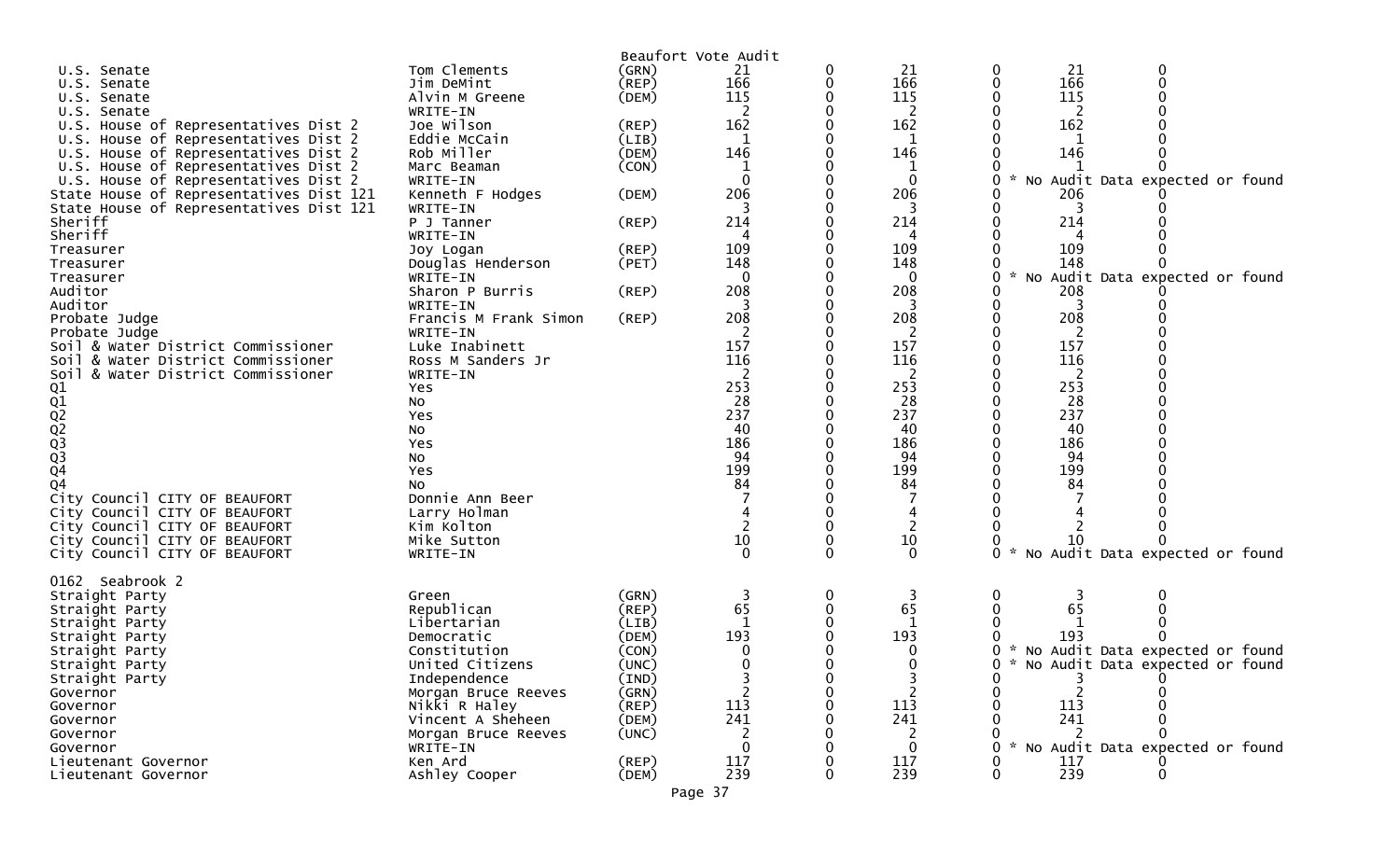|                                                 |                           |             | Beaufort Vote Audit |   |                |                                                  |
|-------------------------------------------------|---------------------------|-------------|---------------------|---|----------------|--------------------------------------------------|
| Lieutenant Governor                             | WRITE-IN                  |             |                     | 0 |                |                                                  |
| Secretary of State                              | Mark Hammond              | (REP)       | 128                 | 0 | 128            | 128                                              |
| Secretary of State                              | Marjorie L Johnson        | (DEM)       | 229                 |   | 229            | 229                                              |
| Secretary of State                              | WRITE-IN                  |             | 0                   |   | $\mathbf{0}$   | * No Audit Data expected or found                |
| State Treasurer                                 | Curtis Loftis             | (REP)       | 165                 |   | 165            | 165                                              |
| State Treasurer                                 | WRITE-IN                  |             |                     |   |                |                                                  |
| Attorney General                                | Leslie Minerd             | (GRN)       |                     |   |                |                                                  |
| Attorney General                                | Alan Wilson               | (REP)       | 117                 |   | 117            | 117                                              |
| Attorney General                                | Matthew Richardson        | (DEM)       | 238                 |   | 238            | 238                                              |
| Attorney General                                | WRITE-IN                  |             | 0                   |   | $\mathbf{0}$   | No Audit Data expected or found                  |
| Comptroller General                             | Richard A Eckstrom        | (REP)       | 126                 |   | 126            | 126                                              |
| Comptroller General                             | Robert Barber             | (DEM)       | 233                 |   | 233            | 233                                              |
| Comptroller General                             | WRITE-IN                  |             | $\Omega$            |   | $\Omega$       | No Audit Data expected or found                  |
| State Superintendent of Education               | Doretha A Bull            | (GRN)       |                     |   | 3              |                                                  |
| State Superintendent of Education               | Mick Zais                 | (REP)       | 107                 |   | 107            | 107                                              |
| State Superintendent of Education               | Tim Moultrie              | (LIB)       | 8                   |   | 8              |                                                  |
| State Superintendent of Education               | Frank Holleman            | (DEM)       | 233                 |   | 233            | 233                                              |
| State Superintendent of Education               | Tony Fayyazi              | (IND)       | $\Omega$            |   | $\Omega$       |                                                  |
| State Superintendent of Education               | WRITE-IN                  |             | 162                 |   | 162            | No Audit Data expected or found                  |
| Adjutant General                                | Bob Livingston            | $($ REP $)$ |                     |   |                | 162                                              |
| Adjutant General<br>Commissioner of Agriculture | WRITE-IN<br>Hugh Weathers | $($ REP $)$ | 1<br>121            |   | 1<br>121       | 121                                              |
| Commissioner of Agriculture                     | Tom E Elliott             | (DEM)       | 236                 |   | 236            | 236                                              |
| Commissioner of Agriculture                     | WRITE-IN                  |             | $\Omega$            |   | $\Omega$       | No Audit Data expected or found                  |
| U.S. Senate                                     | Tom Clements              | (GRN)       | 18                  |   | 18             | 18                                               |
| U.S. Senate                                     | Jim DeMint                | $($ REP $)$ | 130                 |   | 130            | 130                                              |
| U.S. Senate                                     | Alvin M Greene            | (DEM)       | 200                 |   | 200            | 200                                              |
| U.S. Senate                                     | WRITE-IN                  |             |                     |   |                |                                                  |
| U.S. House of Representatives Dist 2            | Joe Wilson                | (REP)       | 108                 |   | 108            | 108                                              |
| U.S. House of Representatives Dist 2            | Eddie McCain              | (LIB)       |                     |   |                |                                                  |
| U.S. House of Representatives Dist 2            | Rob Miller                | (DEM)       | 246                 |   | 246            | 246                                              |
| U.S. House of Representatives Dist 2            | Marc Beaman               | (CON)       |                     |   |                |                                                  |
| U.S. House of Representatives Dist 2            | WRITE-IN                  |             | $\Omega$            |   | $\mathbf{0}$   | No Audit Data expected or found<br>$\mathcal{H}$ |
| State House of Representatives Dist 121         | Kenneth F Hodges          | (DEM)       | 227                 |   | 227            | 227                                              |
| State House of Representatives Dist 121         | WRITE-IN                  |             | $\mathbf{0}$        |   | $\mathbf{0}$   | No Audit Data expected or found                  |
| State House of Representatives Dist 122         | Curtis Brantley           | (DEM)       | 45                  |   | 45             | 45                                               |
| State House of Representatives Dist 122         | WRITE-IN                  |             |                     |   | 2              |                                                  |
| Sheriff                                         | P J Tanner                | $($ REP $)$ | 198                 |   | 198            | 198                                              |
| Sheriff                                         | WRITE-IN                  |             |                     |   |                | 2                                                |
| Treasurer                                       | Joy Logan                 | (REP)       | 99                  |   | 99             | 99                                               |
| Treasurer                                       | Douglas Henderson         | (PET)       | 136                 |   | 136            | 136                                              |
| Treasurer                                       | WRITE-IN                  |             |                     |   |                |                                                  |
| Auditor                                         | Sharon P Burris           | (REP)       | 183                 |   | 183            | 183                                              |
| Auditor                                         | WRITE-IN                  |             |                     |   |                | $\mathbf{1}$                                     |
| Probate Judge                                   | Francis M Frank Simon     | (REP)       | 185                 |   | 185            | $\mathbf{0}$<br>185<br>0                         |
| Probate Judge                                   | WRITE-IN                  |             | $\Omega$            |   | $\overline{0}$ | * No Audit Data expected or found                |
| Soil & Water District Commissioner              | Luke Inabinett            |             | 147                 |   | 147            | 147                                              |
| Soil & Water District Commissioner              | Ross M Sanders Jr         |             | 133                 |   | 133            | 133                                              |
| Soil & Water District Commissioner              | WRITE-IN                  |             | $\mathbf{1}$        |   | 1              | 1                                                |
| Q1                                              | Yes                       |             | 296                 |   | 296            | 296                                              |
| $\frac{Q1}{Q2}$                                 | <b>NO</b>                 |             | 33                  |   | 33             | 33                                               |
|                                                 | Yes                       |             | 275                 |   | 275            | 275                                              |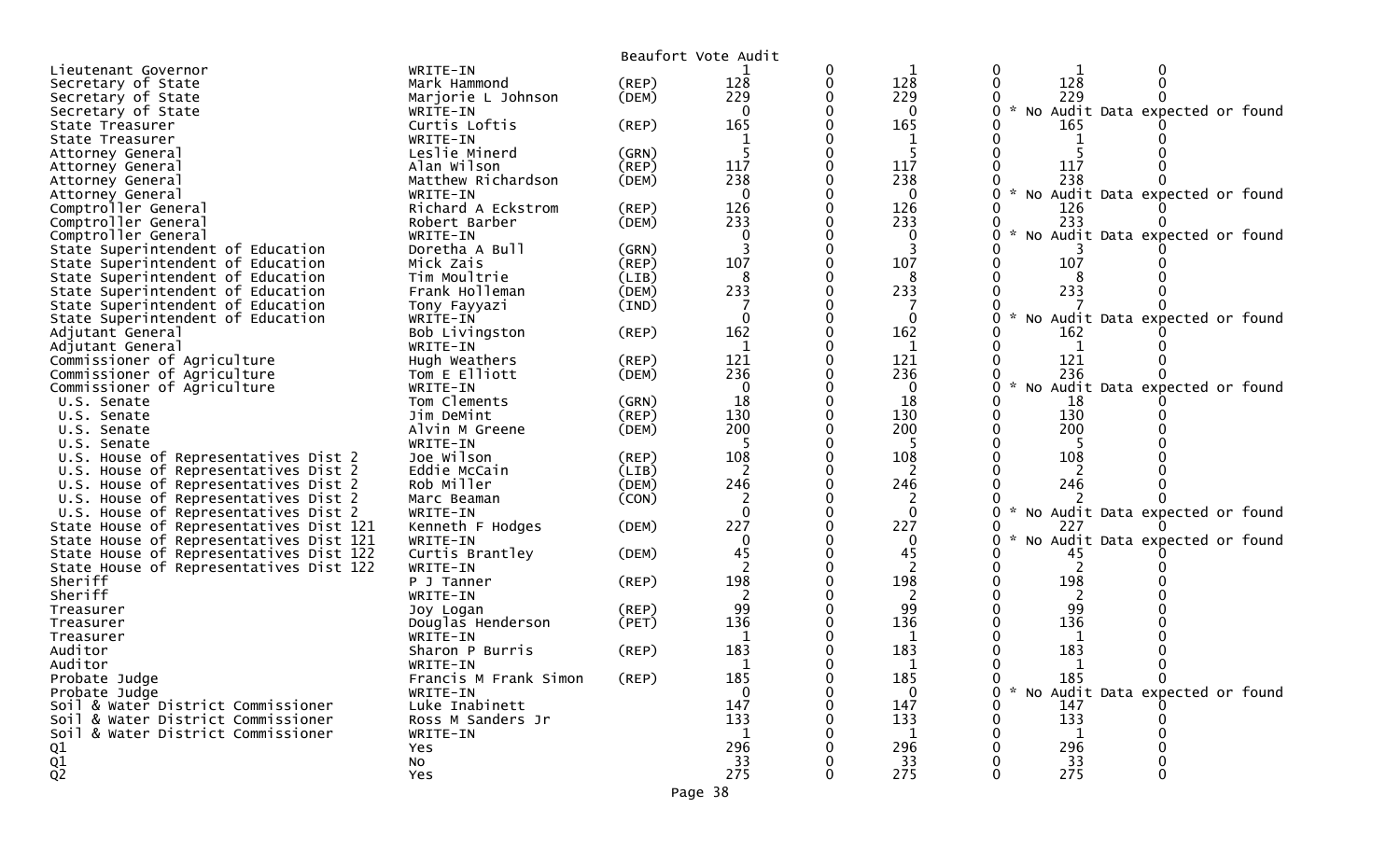| 43<br>Q2<br>Q3<br>Q3<br>Q4<br>Q4<br>43<br>43<br>0<br>No<br>0<br>0<br>201<br>201<br>201<br>0<br>0<br>Yes<br>120<br>120<br>120<br>0<br>0<br>No<br>229<br>229<br>$\Omega$<br>229<br>$\Omega$<br>Yes<br>101<br>101<br>101<br>0<br>$\Omega$<br>0<br>No<br>0163<br>Seabrook 3<br>$\mathbf 0$<br>3 Aud Data<br>(GRN)<br>0<br>Straight Party<br>Green<br>Republican<br>103<br>103<br>76<br>(REF)<br>$\mathbf 0$<br>0<br>27 Aud Data<br>Straight Party<br>$\Omega$<br>0<br>No Match in Audit Data.<br>Libertarian<br>(LIB)<br>1<br>1<br>Straight Party<br>252<br>252<br>182<br>Democratic<br>0<br>70 Aud Data<br>(DEM)<br>0<br>2<br>Constitution<br>(CON)<br>0<br>2<br>0<br>$\Omega$<br>Straight Party<br>2<br>No Match in Audit Data.<br>0<br>$\mathbf 1$<br>0<br>United Citizens<br>(UNC)<br>1<br>$\sim$<br>Straight Party<br>3<br>3<br>Straight Party<br>Independence<br>(IND)<br>0<br>0<br>1 Aud Data<br>2<br>12<br>12<br>6<br>(GRN)<br>0<br>Morgan Bruce Reeves<br>6 Aud Data<br>Governor<br>218<br>218<br>Nikki R Haley<br>158<br>$($ REP $)$<br>60 Aud Data<br>Governor<br>311<br>311<br>222<br>Vincent A Sheheen<br>(DEM)<br>89 Aud Data<br>Governor<br>(UNC)<br>4<br>4<br>1 Aud Data<br>Governor<br>Morgan Bruce Reeves<br>0<br>WRITE-IN<br>No Audit Data expected or found<br>223<br>223<br>(REP)<br>161<br>Ken Ard<br>62 Aud Data<br>317<br>317<br>228<br>Ashley Cooper<br>89 Aud Data<br>(DEM)<br>No Audit Data expected or found<br>WRITE-IN<br>$\Omega$<br>0<br>ი<br>231<br>231<br>(REP)<br>166<br>Secretary of State<br>Mark Hammond<br>0<br>65 Aud Data<br>307<br>307<br>221<br>Marjorie L Johnson<br>86 Aud Data<br>(DEM)<br>$\sim$<br>0<br>No Audit Data expected or found<br>WRITE-IN<br>0<br>0<br>277<br>Curtis Loftis<br>277<br>197<br>(REP)<br>80 Aud Data<br>0<br>WRITE-IN<br>-5<br>-5<br>0<br>3<br>2 Aud Data<br>State Treasurer<br>14<br>14<br>Leslie Minerd<br>(GRN)<br>6 Aud Data<br>Attorney General<br>216<br>216<br>(REP)<br>158<br>Alan Wilson<br>58 Aud Data<br>Attorney General<br>314<br>314<br>224<br>Matthew Richardson<br>90 Aud Data<br>(DEM)<br>Attorney General<br>$\mathbf 0$<br>$\mathbf 0$<br>0<br>No Audit Data expected or found<br>WRITE-IN<br>Attorney General<br>226<br>226<br>Richard A Eckstrom<br>(REP)<br>165<br>Comptroller General<br>0<br>61 Aud Data<br>317<br>317<br>224<br>0<br>93 Aud Data<br>Comptroller General<br>Robert Barber<br>(DEM)<br>Comptroller General<br>WRITE-IN<br>1<br>$\Omega$<br>0<br>12<br>12<br>Doretha A Bull<br>(GRN)<br>0<br>9<br>State Superintendent of Education<br>Aud Data<br>198<br>198<br>145<br>53 Aud Data<br>State Superintendent of Education<br>Mick Zais<br>$($ REP $)$<br>14<br>Tim Moultrie<br>14<br>State Superintendent of Education<br>(LIB)<br>8<br>6 Aud Data<br>310<br>310<br>219<br>State Superintendent of Education<br>Frank Holleman<br>(DEM)<br>91 Aud Data<br>13<br>13<br>State Superintendent of Education<br>10<br>3 Aud Data<br>Tony Fayyazi<br>(IND)<br>$\Omega$<br>Audit Data expected or found<br>$\Omega$<br>O<br>State Superintendent of Education<br>WRITE-IN<br><b>NO</b><br>273<br>273<br>198<br>Bob Livingston<br>$($ REP $)$<br>75 Aud Data<br>Adjutant General<br>WRITE-IN<br>0<br>4<br>Adjutant General<br>4<br>4<br>0<br>(REP)<br>Commissioner of Agriculture<br>Hugh Weathers<br>219<br>219<br>0<br>157<br>62 Aud Data<br>324<br>324<br>233<br>Commissioner of Agriculture<br>Tom E Elliott<br>91 Aud Data<br>(DEM)<br>0<br>Commissioner of Agriculture<br>WRITE-IN<br>$\Omega$<br>1<br>1<br>1<br>27<br>27<br>14<br>Tom Clements<br>(GRN)<br>13 Aud Data<br>U.S. Senate<br>233<br>233<br>170<br>Jim DeMint<br>$($ REP $)$<br>U.S. Senate<br>63 Aud Data<br>Alvin M Greene<br>284<br>284<br>206<br>(DEM)<br>78 Aud Data<br>U.S. Senate<br>WRITE-IN<br>2<br>2<br>$\mathbf{1}$<br>1 Aud Data<br>U.S. Senate |                                      |            |       | Beaufort Vote Audit |     |   |     |             |
|-------------------------------------------------------------------------------------------------------------------------------------------------------------------------------------------------------------------------------------------------------------------------------------------------------------------------------------------------------------------------------------------------------------------------------------------------------------------------------------------------------------------------------------------------------------------------------------------------------------------------------------------------------------------------------------------------------------------------------------------------------------------------------------------------------------------------------------------------------------------------------------------------------------------------------------------------------------------------------------------------------------------------------------------------------------------------------------------------------------------------------------------------------------------------------------------------------------------------------------------------------------------------------------------------------------------------------------------------------------------------------------------------------------------------------------------------------------------------------------------------------------------------------------------------------------------------------------------------------------------------------------------------------------------------------------------------------------------------------------------------------------------------------------------------------------------------------------------------------------------------------------------------------------------------------------------------------------------------------------------------------------------------------------------------------------------------------------------------------------------------------------------------------------------------------------------------------------------------------------------------------------------------------------------------------------------------------------------------------------------------------------------------------------------------------------------------------------------------------------------------------------------------------------------------------------------------------------------------------------------------------------------------------------------------------------------------------------------------------------------------------------------------------------------------------------------------------------------------------------------------------------------------------------------------------------------------------------------------------------------------------------------------------------------------------------------------------------------------------------------------------------------------------------------------------------------------------------------------------------------------------------------------------------------------------------------------------------------------------------------------------------------------------------------------------------------------------------------------------------------------------------------------------------------------------------------------------------------------------------------------------------------------------------------------------------------------------------------------------------------------------------------------------------------------------------------------------|--------------------------------------|------------|-------|---------------------|-----|---|-----|-------------|
|                                                                                                                                                                                                                                                                                                                                                                                                                                                                                                                                                                                                                                                                                                                                                                                                                                                                                                                                                                                                                                                                                                                                                                                                                                                                                                                                                                                                                                                                                                                                                                                                                                                                                                                                                                                                                                                                                                                                                                                                                                                                                                                                                                                                                                                                                                                                                                                                                                                                                                                                                                                                                                                                                                                                                                                                                                                                                                                                                                                                                                                                                                                                                                                                                                                                                                                                                                                                                                                                                                                                                                                                                                                                                                                                                                                                                               |                                      |            |       |                     |     |   |     |             |
|                                                                                                                                                                                                                                                                                                                                                                                                                                                                                                                                                                                                                                                                                                                                                                                                                                                                                                                                                                                                                                                                                                                                                                                                                                                                                                                                                                                                                                                                                                                                                                                                                                                                                                                                                                                                                                                                                                                                                                                                                                                                                                                                                                                                                                                                                                                                                                                                                                                                                                                                                                                                                                                                                                                                                                                                                                                                                                                                                                                                                                                                                                                                                                                                                                                                                                                                                                                                                                                                                                                                                                                                                                                                                                                                                                                                                               |                                      |            |       |                     |     |   |     |             |
|                                                                                                                                                                                                                                                                                                                                                                                                                                                                                                                                                                                                                                                                                                                                                                                                                                                                                                                                                                                                                                                                                                                                                                                                                                                                                                                                                                                                                                                                                                                                                                                                                                                                                                                                                                                                                                                                                                                                                                                                                                                                                                                                                                                                                                                                                                                                                                                                                                                                                                                                                                                                                                                                                                                                                                                                                                                                                                                                                                                                                                                                                                                                                                                                                                                                                                                                                                                                                                                                                                                                                                                                                                                                                                                                                                                                                               |                                      |            |       |                     |     |   |     |             |
|                                                                                                                                                                                                                                                                                                                                                                                                                                                                                                                                                                                                                                                                                                                                                                                                                                                                                                                                                                                                                                                                                                                                                                                                                                                                                                                                                                                                                                                                                                                                                                                                                                                                                                                                                                                                                                                                                                                                                                                                                                                                                                                                                                                                                                                                                                                                                                                                                                                                                                                                                                                                                                                                                                                                                                                                                                                                                                                                                                                                                                                                                                                                                                                                                                                                                                                                                                                                                                                                                                                                                                                                                                                                                                                                                                                                                               |                                      |            |       |                     |     |   |     |             |
|                                                                                                                                                                                                                                                                                                                                                                                                                                                                                                                                                                                                                                                                                                                                                                                                                                                                                                                                                                                                                                                                                                                                                                                                                                                                                                                                                                                                                                                                                                                                                                                                                                                                                                                                                                                                                                                                                                                                                                                                                                                                                                                                                                                                                                                                                                                                                                                                                                                                                                                                                                                                                                                                                                                                                                                                                                                                                                                                                                                                                                                                                                                                                                                                                                                                                                                                                                                                                                                                                                                                                                                                                                                                                                                                                                                                                               |                                      |            |       |                     |     |   |     |             |
|                                                                                                                                                                                                                                                                                                                                                                                                                                                                                                                                                                                                                                                                                                                                                                                                                                                                                                                                                                                                                                                                                                                                                                                                                                                                                                                                                                                                                                                                                                                                                                                                                                                                                                                                                                                                                                                                                                                                                                                                                                                                                                                                                                                                                                                                                                                                                                                                                                                                                                                                                                                                                                                                                                                                                                                                                                                                                                                                                                                                                                                                                                                                                                                                                                                                                                                                                                                                                                                                                                                                                                                                                                                                                                                                                                                                                               |                                      |            |       |                     |     |   |     |             |
|                                                                                                                                                                                                                                                                                                                                                                                                                                                                                                                                                                                                                                                                                                                                                                                                                                                                                                                                                                                                                                                                                                                                                                                                                                                                                                                                                                                                                                                                                                                                                                                                                                                                                                                                                                                                                                                                                                                                                                                                                                                                                                                                                                                                                                                                                                                                                                                                                                                                                                                                                                                                                                                                                                                                                                                                                                                                                                                                                                                                                                                                                                                                                                                                                                                                                                                                                                                                                                                                                                                                                                                                                                                                                                                                                                                                                               |                                      |            |       |                     |     |   |     |             |
|                                                                                                                                                                                                                                                                                                                                                                                                                                                                                                                                                                                                                                                                                                                                                                                                                                                                                                                                                                                                                                                                                                                                                                                                                                                                                                                                                                                                                                                                                                                                                                                                                                                                                                                                                                                                                                                                                                                                                                                                                                                                                                                                                                                                                                                                                                                                                                                                                                                                                                                                                                                                                                                                                                                                                                                                                                                                                                                                                                                                                                                                                                                                                                                                                                                                                                                                                                                                                                                                                                                                                                                                                                                                                                                                                                                                                               |                                      |            |       |                     |     |   |     |             |
|                                                                                                                                                                                                                                                                                                                                                                                                                                                                                                                                                                                                                                                                                                                                                                                                                                                                                                                                                                                                                                                                                                                                                                                                                                                                                                                                                                                                                                                                                                                                                                                                                                                                                                                                                                                                                                                                                                                                                                                                                                                                                                                                                                                                                                                                                                                                                                                                                                                                                                                                                                                                                                                                                                                                                                                                                                                                                                                                                                                                                                                                                                                                                                                                                                                                                                                                                                                                                                                                                                                                                                                                                                                                                                                                                                                                                               |                                      |            |       |                     |     |   |     |             |
|                                                                                                                                                                                                                                                                                                                                                                                                                                                                                                                                                                                                                                                                                                                                                                                                                                                                                                                                                                                                                                                                                                                                                                                                                                                                                                                                                                                                                                                                                                                                                                                                                                                                                                                                                                                                                                                                                                                                                                                                                                                                                                                                                                                                                                                                                                                                                                                                                                                                                                                                                                                                                                                                                                                                                                                                                                                                                                                                                                                                                                                                                                                                                                                                                                                                                                                                                                                                                                                                                                                                                                                                                                                                                                                                                                                                                               |                                      |            |       |                     |     |   |     |             |
|                                                                                                                                                                                                                                                                                                                                                                                                                                                                                                                                                                                                                                                                                                                                                                                                                                                                                                                                                                                                                                                                                                                                                                                                                                                                                                                                                                                                                                                                                                                                                                                                                                                                                                                                                                                                                                                                                                                                                                                                                                                                                                                                                                                                                                                                                                                                                                                                                                                                                                                                                                                                                                                                                                                                                                                                                                                                                                                                                                                                                                                                                                                                                                                                                                                                                                                                                                                                                                                                                                                                                                                                                                                                                                                                                                                                                               | Straight Party                       |            |       |                     |     |   |     |             |
|                                                                                                                                                                                                                                                                                                                                                                                                                                                                                                                                                                                                                                                                                                                                                                                                                                                                                                                                                                                                                                                                                                                                                                                                                                                                                                                                                                                                                                                                                                                                                                                                                                                                                                                                                                                                                                                                                                                                                                                                                                                                                                                                                                                                                                                                                                                                                                                                                                                                                                                                                                                                                                                                                                                                                                                                                                                                                                                                                                                                                                                                                                                                                                                                                                                                                                                                                                                                                                                                                                                                                                                                                                                                                                                                                                                                                               |                                      |            |       |                     |     |   |     |             |
|                                                                                                                                                                                                                                                                                                                                                                                                                                                                                                                                                                                                                                                                                                                                                                                                                                                                                                                                                                                                                                                                                                                                                                                                                                                                                                                                                                                                                                                                                                                                                                                                                                                                                                                                                                                                                                                                                                                                                                                                                                                                                                                                                                                                                                                                                                                                                                                                                                                                                                                                                                                                                                                                                                                                                                                                                                                                                                                                                                                                                                                                                                                                                                                                                                                                                                                                                                                                                                                                                                                                                                                                                                                                                                                                                                                                                               |                                      |            |       |                     |     |   |     |             |
|                                                                                                                                                                                                                                                                                                                                                                                                                                                                                                                                                                                                                                                                                                                                                                                                                                                                                                                                                                                                                                                                                                                                                                                                                                                                                                                                                                                                                                                                                                                                                                                                                                                                                                                                                                                                                                                                                                                                                                                                                                                                                                                                                                                                                                                                                                                                                                                                                                                                                                                                                                                                                                                                                                                                                                                                                                                                                                                                                                                                                                                                                                                                                                                                                                                                                                                                                                                                                                                                                                                                                                                                                                                                                                                                                                                                                               |                                      |            |       |                     |     |   |     |             |
|                                                                                                                                                                                                                                                                                                                                                                                                                                                                                                                                                                                                                                                                                                                                                                                                                                                                                                                                                                                                                                                                                                                                                                                                                                                                                                                                                                                                                                                                                                                                                                                                                                                                                                                                                                                                                                                                                                                                                                                                                                                                                                                                                                                                                                                                                                                                                                                                                                                                                                                                                                                                                                                                                                                                                                                                                                                                                                                                                                                                                                                                                                                                                                                                                                                                                                                                                                                                                                                                                                                                                                                                                                                                                                                                                                                                                               |                                      |            |       |                     |     |   |     |             |
|                                                                                                                                                                                                                                                                                                                                                                                                                                                                                                                                                                                                                                                                                                                                                                                                                                                                                                                                                                                                                                                                                                                                                                                                                                                                                                                                                                                                                                                                                                                                                                                                                                                                                                                                                                                                                                                                                                                                                                                                                                                                                                                                                                                                                                                                                                                                                                                                                                                                                                                                                                                                                                                                                                                                                                                                                                                                                                                                                                                                                                                                                                                                                                                                                                                                                                                                                                                                                                                                                                                                                                                                                                                                                                                                                                                                                               |                                      |            |       |                     |     |   |     |             |
|                                                                                                                                                                                                                                                                                                                                                                                                                                                                                                                                                                                                                                                                                                                                                                                                                                                                                                                                                                                                                                                                                                                                                                                                                                                                                                                                                                                                                                                                                                                                                                                                                                                                                                                                                                                                                                                                                                                                                                                                                                                                                                                                                                                                                                                                                                                                                                                                                                                                                                                                                                                                                                                                                                                                                                                                                                                                                                                                                                                                                                                                                                                                                                                                                                                                                                                                                                                                                                                                                                                                                                                                                                                                                                                                                                                                                               |                                      |            |       |                     |     |   |     |             |
|                                                                                                                                                                                                                                                                                                                                                                                                                                                                                                                                                                                                                                                                                                                                                                                                                                                                                                                                                                                                                                                                                                                                                                                                                                                                                                                                                                                                                                                                                                                                                                                                                                                                                                                                                                                                                                                                                                                                                                                                                                                                                                                                                                                                                                                                                                                                                                                                                                                                                                                                                                                                                                                                                                                                                                                                                                                                                                                                                                                                                                                                                                                                                                                                                                                                                                                                                                                                                                                                                                                                                                                                                                                                                                                                                                                                                               |                                      |            |       |                     |     |   |     |             |
|                                                                                                                                                                                                                                                                                                                                                                                                                                                                                                                                                                                                                                                                                                                                                                                                                                                                                                                                                                                                                                                                                                                                                                                                                                                                                                                                                                                                                                                                                                                                                                                                                                                                                                                                                                                                                                                                                                                                                                                                                                                                                                                                                                                                                                                                                                                                                                                                                                                                                                                                                                                                                                                                                                                                                                                                                                                                                                                                                                                                                                                                                                                                                                                                                                                                                                                                                                                                                                                                                                                                                                                                                                                                                                                                                                                                                               | Governor                             |            |       |                     |     |   |     |             |
|                                                                                                                                                                                                                                                                                                                                                                                                                                                                                                                                                                                                                                                                                                                                                                                                                                                                                                                                                                                                                                                                                                                                                                                                                                                                                                                                                                                                                                                                                                                                                                                                                                                                                                                                                                                                                                                                                                                                                                                                                                                                                                                                                                                                                                                                                                                                                                                                                                                                                                                                                                                                                                                                                                                                                                                                                                                                                                                                                                                                                                                                                                                                                                                                                                                                                                                                                                                                                                                                                                                                                                                                                                                                                                                                                                                                                               | Lieutenant Governor                  |            |       |                     |     |   |     |             |
|                                                                                                                                                                                                                                                                                                                                                                                                                                                                                                                                                                                                                                                                                                                                                                                                                                                                                                                                                                                                                                                                                                                                                                                                                                                                                                                                                                                                                                                                                                                                                                                                                                                                                                                                                                                                                                                                                                                                                                                                                                                                                                                                                                                                                                                                                                                                                                                                                                                                                                                                                                                                                                                                                                                                                                                                                                                                                                                                                                                                                                                                                                                                                                                                                                                                                                                                                                                                                                                                                                                                                                                                                                                                                                                                                                                                                               | Lieutenant Governor                  |            |       |                     |     |   |     |             |
|                                                                                                                                                                                                                                                                                                                                                                                                                                                                                                                                                                                                                                                                                                                                                                                                                                                                                                                                                                                                                                                                                                                                                                                                                                                                                                                                                                                                                                                                                                                                                                                                                                                                                                                                                                                                                                                                                                                                                                                                                                                                                                                                                                                                                                                                                                                                                                                                                                                                                                                                                                                                                                                                                                                                                                                                                                                                                                                                                                                                                                                                                                                                                                                                                                                                                                                                                                                                                                                                                                                                                                                                                                                                                                                                                                                                                               | Lieutenant Governor                  |            |       |                     |     |   |     |             |
|                                                                                                                                                                                                                                                                                                                                                                                                                                                                                                                                                                                                                                                                                                                                                                                                                                                                                                                                                                                                                                                                                                                                                                                                                                                                                                                                                                                                                                                                                                                                                                                                                                                                                                                                                                                                                                                                                                                                                                                                                                                                                                                                                                                                                                                                                                                                                                                                                                                                                                                                                                                                                                                                                                                                                                                                                                                                                                                                                                                                                                                                                                                                                                                                                                                                                                                                                                                                                                                                                                                                                                                                                                                                                                                                                                                                                               |                                      |            |       |                     |     |   |     |             |
|                                                                                                                                                                                                                                                                                                                                                                                                                                                                                                                                                                                                                                                                                                                                                                                                                                                                                                                                                                                                                                                                                                                                                                                                                                                                                                                                                                                                                                                                                                                                                                                                                                                                                                                                                                                                                                                                                                                                                                                                                                                                                                                                                                                                                                                                                                                                                                                                                                                                                                                                                                                                                                                                                                                                                                                                                                                                                                                                                                                                                                                                                                                                                                                                                                                                                                                                                                                                                                                                                                                                                                                                                                                                                                                                                                                                                               | Secretary of State                   |            |       |                     |     |   |     |             |
|                                                                                                                                                                                                                                                                                                                                                                                                                                                                                                                                                                                                                                                                                                                                                                                                                                                                                                                                                                                                                                                                                                                                                                                                                                                                                                                                                                                                                                                                                                                                                                                                                                                                                                                                                                                                                                                                                                                                                                                                                                                                                                                                                                                                                                                                                                                                                                                                                                                                                                                                                                                                                                                                                                                                                                                                                                                                                                                                                                                                                                                                                                                                                                                                                                                                                                                                                                                                                                                                                                                                                                                                                                                                                                                                                                                                                               | Secretary of State                   |            |       |                     |     |   |     |             |
|                                                                                                                                                                                                                                                                                                                                                                                                                                                                                                                                                                                                                                                                                                                                                                                                                                                                                                                                                                                                                                                                                                                                                                                                                                                                                                                                                                                                                                                                                                                                                                                                                                                                                                                                                                                                                                                                                                                                                                                                                                                                                                                                                                                                                                                                                                                                                                                                                                                                                                                                                                                                                                                                                                                                                                                                                                                                                                                                                                                                                                                                                                                                                                                                                                                                                                                                                                                                                                                                                                                                                                                                                                                                                                                                                                                                                               | State Treasurer                      |            |       |                     |     |   |     |             |
|                                                                                                                                                                                                                                                                                                                                                                                                                                                                                                                                                                                                                                                                                                                                                                                                                                                                                                                                                                                                                                                                                                                                                                                                                                                                                                                                                                                                                                                                                                                                                                                                                                                                                                                                                                                                                                                                                                                                                                                                                                                                                                                                                                                                                                                                                                                                                                                                                                                                                                                                                                                                                                                                                                                                                                                                                                                                                                                                                                                                                                                                                                                                                                                                                                                                                                                                                                                                                                                                                                                                                                                                                                                                                                                                                                                                                               |                                      |            |       |                     |     |   |     |             |
|                                                                                                                                                                                                                                                                                                                                                                                                                                                                                                                                                                                                                                                                                                                                                                                                                                                                                                                                                                                                                                                                                                                                                                                                                                                                                                                                                                                                                                                                                                                                                                                                                                                                                                                                                                                                                                                                                                                                                                                                                                                                                                                                                                                                                                                                                                                                                                                                                                                                                                                                                                                                                                                                                                                                                                                                                                                                                                                                                                                                                                                                                                                                                                                                                                                                                                                                                                                                                                                                                                                                                                                                                                                                                                                                                                                                                               |                                      |            |       |                     |     |   |     |             |
|                                                                                                                                                                                                                                                                                                                                                                                                                                                                                                                                                                                                                                                                                                                                                                                                                                                                                                                                                                                                                                                                                                                                                                                                                                                                                                                                                                                                                                                                                                                                                                                                                                                                                                                                                                                                                                                                                                                                                                                                                                                                                                                                                                                                                                                                                                                                                                                                                                                                                                                                                                                                                                                                                                                                                                                                                                                                                                                                                                                                                                                                                                                                                                                                                                                                                                                                                                                                                                                                                                                                                                                                                                                                                                                                                                                                                               |                                      |            |       |                     |     |   |     |             |
|                                                                                                                                                                                                                                                                                                                                                                                                                                                                                                                                                                                                                                                                                                                                                                                                                                                                                                                                                                                                                                                                                                                                                                                                                                                                                                                                                                                                                                                                                                                                                                                                                                                                                                                                                                                                                                                                                                                                                                                                                                                                                                                                                                                                                                                                                                                                                                                                                                                                                                                                                                                                                                                                                                                                                                                                                                                                                                                                                                                                                                                                                                                                                                                                                                                                                                                                                                                                                                                                                                                                                                                                                                                                                                                                                                                                                               |                                      |            |       |                     |     |   |     |             |
|                                                                                                                                                                                                                                                                                                                                                                                                                                                                                                                                                                                                                                                                                                                                                                                                                                                                                                                                                                                                                                                                                                                                                                                                                                                                                                                                                                                                                                                                                                                                                                                                                                                                                                                                                                                                                                                                                                                                                                                                                                                                                                                                                                                                                                                                                                                                                                                                                                                                                                                                                                                                                                                                                                                                                                                                                                                                                                                                                                                                                                                                                                                                                                                                                                                                                                                                                                                                                                                                                                                                                                                                                                                                                                                                                                                                                               |                                      |            |       |                     |     |   |     |             |
|                                                                                                                                                                                                                                                                                                                                                                                                                                                                                                                                                                                                                                                                                                                                                                                                                                                                                                                                                                                                                                                                                                                                                                                                                                                                                                                                                                                                                                                                                                                                                                                                                                                                                                                                                                                                                                                                                                                                                                                                                                                                                                                                                                                                                                                                                                                                                                                                                                                                                                                                                                                                                                                                                                                                                                                                                                                                                                                                                                                                                                                                                                                                                                                                                                                                                                                                                                                                                                                                                                                                                                                                                                                                                                                                                                                                                               |                                      |            |       |                     |     |   |     |             |
|                                                                                                                                                                                                                                                                                                                                                                                                                                                                                                                                                                                                                                                                                                                                                                                                                                                                                                                                                                                                                                                                                                                                                                                                                                                                                                                                                                                                                                                                                                                                                                                                                                                                                                                                                                                                                                                                                                                                                                                                                                                                                                                                                                                                                                                                                                                                                                                                                                                                                                                                                                                                                                                                                                                                                                                                                                                                                                                                                                                                                                                                                                                                                                                                                                                                                                                                                                                                                                                                                                                                                                                                                                                                                                                                                                                                                               |                                      |            |       |                     |     |   |     |             |
|                                                                                                                                                                                                                                                                                                                                                                                                                                                                                                                                                                                                                                                                                                                                                                                                                                                                                                                                                                                                                                                                                                                                                                                                                                                                                                                                                                                                                                                                                                                                                                                                                                                                                                                                                                                                                                                                                                                                                                                                                                                                                                                                                                                                                                                                                                                                                                                                                                                                                                                                                                                                                                                                                                                                                                                                                                                                                                                                                                                                                                                                                                                                                                                                                                                                                                                                                                                                                                                                                                                                                                                                                                                                                                                                                                                                                               |                                      |            |       |                     |     |   |     |             |
|                                                                                                                                                                                                                                                                                                                                                                                                                                                                                                                                                                                                                                                                                                                                                                                                                                                                                                                                                                                                                                                                                                                                                                                                                                                                                                                                                                                                                                                                                                                                                                                                                                                                                                                                                                                                                                                                                                                                                                                                                                                                                                                                                                                                                                                                                                                                                                                                                                                                                                                                                                                                                                                                                                                                                                                                                                                                                                                                                                                                                                                                                                                                                                                                                                                                                                                                                                                                                                                                                                                                                                                                                                                                                                                                                                                                                               |                                      |            |       |                     |     |   |     |             |
|                                                                                                                                                                                                                                                                                                                                                                                                                                                                                                                                                                                                                                                                                                                                                                                                                                                                                                                                                                                                                                                                                                                                                                                                                                                                                                                                                                                                                                                                                                                                                                                                                                                                                                                                                                                                                                                                                                                                                                                                                                                                                                                                                                                                                                                                                                                                                                                                                                                                                                                                                                                                                                                                                                                                                                                                                                                                                                                                                                                                                                                                                                                                                                                                                                                                                                                                                                                                                                                                                                                                                                                                                                                                                                                                                                                                                               |                                      |            |       |                     |     |   |     |             |
|                                                                                                                                                                                                                                                                                                                                                                                                                                                                                                                                                                                                                                                                                                                                                                                                                                                                                                                                                                                                                                                                                                                                                                                                                                                                                                                                                                                                                                                                                                                                                                                                                                                                                                                                                                                                                                                                                                                                                                                                                                                                                                                                                                                                                                                                                                                                                                                                                                                                                                                                                                                                                                                                                                                                                                                                                                                                                                                                                                                                                                                                                                                                                                                                                                                                                                                                                                                                                                                                                                                                                                                                                                                                                                                                                                                                                               |                                      |            |       |                     |     |   |     |             |
|                                                                                                                                                                                                                                                                                                                                                                                                                                                                                                                                                                                                                                                                                                                                                                                                                                                                                                                                                                                                                                                                                                                                                                                                                                                                                                                                                                                                                                                                                                                                                                                                                                                                                                                                                                                                                                                                                                                                                                                                                                                                                                                                                                                                                                                                                                                                                                                                                                                                                                                                                                                                                                                                                                                                                                                                                                                                                                                                                                                                                                                                                                                                                                                                                                                                                                                                                                                                                                                                                                                                                                                                                                                                                                                                                                                                                               |                                      |            |       |                     |     |   |     |             |
|                                                                                                                                                                                                                                                                                                                                                                                                                                                                                                                                                                                                                                                                                                                                                                                                                                                                                                                                                                                                                                                                                                                                                                                                                                                                                                                                                                                                                                                                                                                                                                                                                                                                                                                                                                                                                                                                                                                                                                                                                                                                                                                                                                                                                                                                                                                                                                                                                                                                                                                                                                                                                                                                                                                                                                                                                                                                                                                                                                                                                                                                                                                                                                                                                                                                                                                                                                                                                                                                                                                                                                                                                                                                                                                                                                                                                               |                                      |            |       |                     |     |   |     |             |
|                                                                                                                                                                                                                                                                                                                                                                                                                                                                                                                                                                                                                                                                                                                                                                                                                                                                                                                                                                                                                                                                                                                                                                                                                                                                                                                                                                                                                                                                                                                                                                                                                                                                                                                                                                                                                                                                                                                                                                                                                                                                                                                                                                                                                                                                                                                                                                                                                                                                                                                                                                                                                                                                                                                                                                                                                                                                                                                                                                                                                                                                                                                                                                                                                                                                                                                                                                                                                                                                                                                                                                                                                                                                                                                                                                                                                               |                                      |            |       |                     |     |   |     |             |
|                                                                                                                                                                                                                                                                                                                                                                                                                                                                                                                                                                                                                                                                                                                                                                                                                                                                                                                                                                                                                                                                                                                                                                                                                                                                                                                                                                                                                                                                                                                                                                                                                                                                                                                                                                                                                                                                                                                                                                                                                                                                                                                                                                                                                                                                                                                                                                                                                                                                                                                                                                                                                                                                                                                                                                                                                                                                                                                                                                                                                                                                                                                                                                                                                                                                                                                                                                                                                                                                                                                                                                                                                                                                                                                                                                                                                               |                                      |            |       |                     |     |   |     |             |
|                                                                                                                                                                                                                                                                                                                                                                                                                                                                                                                                                                                                                                                                                                                                                                                                                                                                                                                                                                                                                                                                                                                                                                                                                                                                                                                                                                                                                                                                                                                                                                                                                                                                                                                                                                                                                                                                                                                                                                                                                                                                                                                                                                                                                                                                                                                                                                                                                                                                                                                                                                                                                                                                                                                                                                                                                                                                                                                                                                                                                                                                                                                                                                                                                                                                                                                                                                                                                                                                                                                                                                                                                                                                                                                                                                                                                               |                                      |            |       |                     |     |   |     |             |
|                                                                                                                                                                                                                                                                                                                                                                                                                                                                                                                                                                                                                                                                                                                                                                                                                                                                                                                                                                                                                                                                                                                                                                                                                                                                                                                                                                                                                                                                                                                                                                                                                                                                                                                                                                                                                                                                                                                                                                                                                                                                                                                                                                                                                                                                                                                                                                                                                                                                                                                                                                                                                                                                                                                                                                                                                                                                                                                                                                                                                                                                                                                                                                                                                                                                                                                                                                                                                                                                                                                                                                                                                                                                                                                                                                                                                               |                                      |            |       |                     |     |   |     |             |
|                                                                                                                                                                                                                                                                                                                                                                                                                                                                                                                                                                                                                                                                                                                                                                                                                                                                                                                                                                                                                                                                                                                                                                                                                                                                                                                                                                                                                                                                                                                                                                                                                                                                                                                                                                                                                                                                                                                                                                                                                                                                                                                                                                                                                                                                                                                                                                                                                                                                                                                                                                                                                                                                                                                                                                                                                                                                                                                                                                                                                                                                                                                                                                                                                                                                                                                                                                                                                                                                                                                                                                                                                                                                                                                                                                                                                               |                                      |            |       |                     |     |   |     |             |
|                                                                                                                                                                                                                                                                                                                                                                                                                                                                                                                                                                                                                                                                                                                                                                                                                                                                                                                                                                                                                                                                                                                                                                                                                                                                                                                                                                                                                                                                                                                                                                                                                                                                                                                                                                                                                                                                                                                                                                                                                                                                                                                                                                                                                                                                                                                                                                                                                                                                                                                                                                                                                                                                                                                                                                                                                                                                                                                                                                                                                                                                                                                                                                                                                                                                                                                                                                                                                                                                                                                                                                                                                                                                                                                                                                                                                               |                                      |            |       |                     |     |   |     |             |
|                                                                                                                                                                                                                                                                                                                                                                                                                                                                                                                                                                                                                                                                                                                                                                                                                                                                                                                                                                                                                                                                                                                                                                                                                                                                                                                                                                                                                                                                                                                                                                                                                                                                                                                                                                                                                                                                                                                                                                                                                                                                                                                                                                                                                                                                                                                                                                                                                                                                                                                                                                                                                                                                                                                                                                                                                                                                                                                                                                                                                                                                                                                                                                                                                                                                                                                                                                                                                                                                                                                                                                                                                                                                                                                                                                                                                               |                                      |            |       |                     |     |   |     |             |
|                                                                                                                                                                                                                                                                                                                                                                                                                                                                                                                                                                                                                                                                                                                                                                                                                                                                                                                                                                                                                                                                                                                                                                                                                                                                                                                                                                                                                                                                                                                                                                                                                                                                                                                                                                                                                                                                                                                                                                                                                                                                                                                                                                                                                                                                                                                                                                                                                                                                                                                                                                                                                                                                                                                                                                                                                                                                                                                                                                                                                                                                                                                                                                                                                                                                                                                                                                                                                                                                                                                                                                                                                                                                                                                                                                                                                               |                                      |            |       |                     |     |   |     |             |
|                                                                                                                                                                                                                                                                                                                                                                                                                                                                                                                                                                                                                                                                                                                                                                                                                                                                                                                                                                                                                                                                                                                                                                                                                                                                                                                                                                                                                                                                                                                                                                                                                                                                                                                                                                                                                                                                                                                                                                                                                                                                                                                                                                                                                                                                                                                                                                                                                                                                                                                                                                                                                                                                                                                                                                                                                                                                                                                                                                                                                                                                                                                                                                                                                                                                                                                                                                                                                                                                                                                                                                                                                                                                                                                                                                                                                               |                                      |            |       |                     |     |   |     |             |
|                                                                                                                                                                                                                                                                                                                                                                                                                                                                                                                                                                                                                                                                                                                                                                                                                                                                                                                                                                                                                                                                                                                                                                                                                                                                                                                                                                                                                                                                                                                                                                                                                                                                                                                                                                                                                                                                                                                                                                                                                                                                                                                                                                                                                                                                                                                                                                                                                                                                                                                                                                                                                                                                                                                                                                                                                                                                                                                                                                                                                                                                                                                                                                                                                                                                                                                                                                                                                                                                                                                                                                                                                                                                                                                                                                                                                               | U.S. House of Representatives Dist 2 | Joe Wilson | (REP) | 215                 | 215 | 0 | 157 | 58 Aud Data |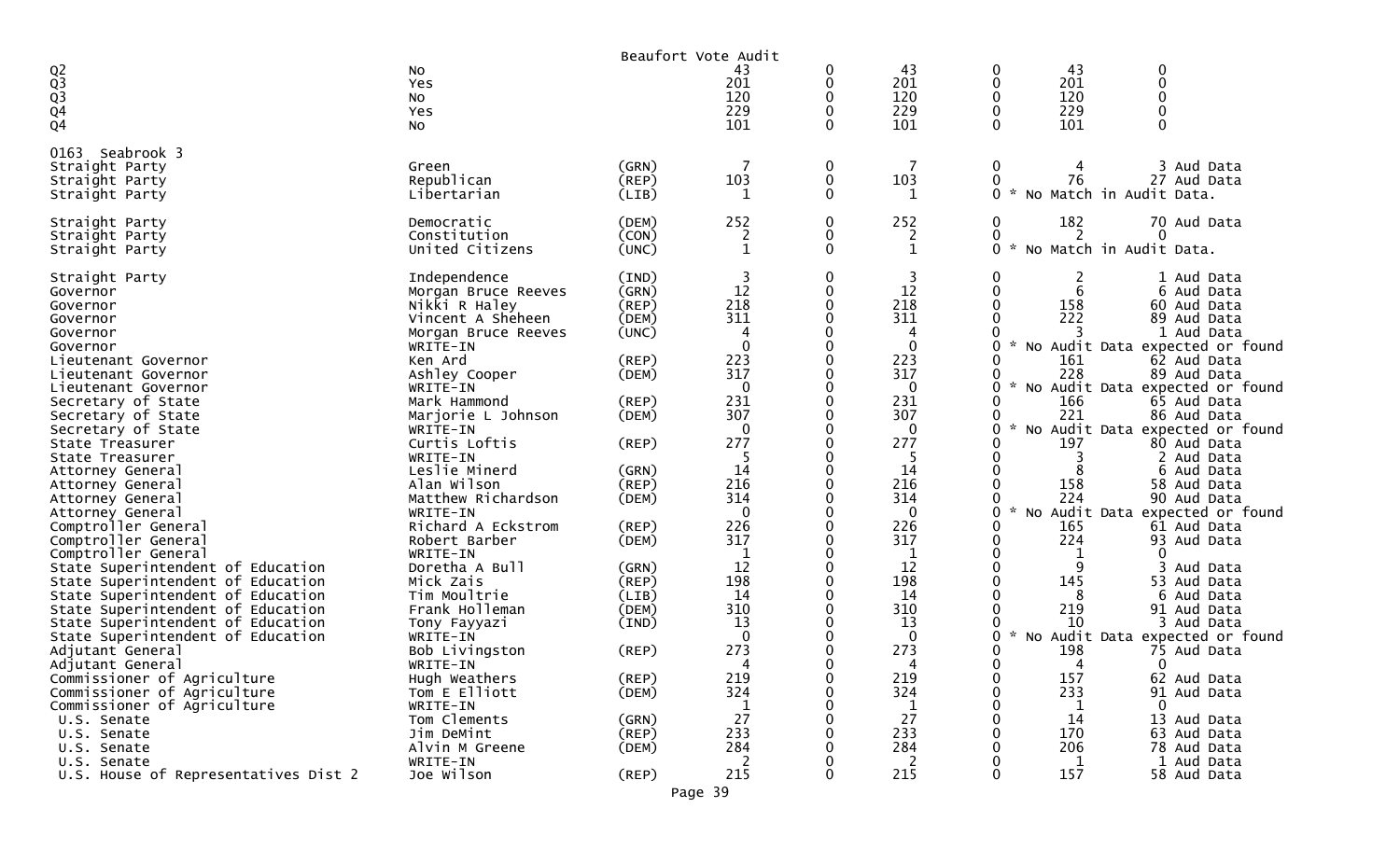|                                         |                                |       | Beaufort Vote Audit |   |                     |                                             |
|-----------------------------------------|--------------------------------|-------|---------------------|---|---------------------|---------------------------------------------|
| U.S. House of Representatives Dist 2    | Eddie McCain                   | (LIB) |                     | 0 | 3                   | 0<br>1 Aud Data                             |
| U.S. House of Representatives Dist 2    | Rob Miller                     | (DEM) | 321                 | 0 | 321                 | 228<br>93 Aud Data                          |
| U.S. House of Representatives Dist 2    | Marc Beaman                    | (CON) | 6                   |   | 6                   | 2 Aud Data                                  |
| U.S. House of Representatives Dist 2    | WRITE-IN                       |       |                     |   | $\Omega$            | No Audit Data expected or found             |
| State House of Representatives Dist 118 | Bill Herbkersman               | (REP) |                     |   | 0                   | No Audit Data expected or found             |
| State House of Representatives Dist 118 | WRITE-IN                       |       | $\Omega$            |   | $\Omega$            | No Audit Data expected or found             |
| State House of Representatives Dist 121 | Kenneth F Hodges               | (DEM) | 387                 |   | 387                 | 274<br>113 Aud Data                         |
| State House of Representatives Dist 121 | WRITE-IN                       |       |                     |   |                     | 8<br>1 Aud Data                             |
| State House of Representatives Dist 124 | Shannon Erickson               | (REP) |                     |   |                     | 0                                           |
| State House of Representatives Dist 124 | WRITE-IN                       |       | $\Omega$            |   | $\Omega$            | No Audit Data expected or found             |
| Sheriff                                 | P J Tanner                     | (REP) | 318                 |   | 318                 | 224<br>94 Aud Data                          |
| Sheriff                                 | WRITE-IN                       |       |                     |   |                     | 1 Aud Data<br>3                             |
| Treasurer                               |                                | (REP) | 168                 | 0 | 168                 | 115<br>53 Aud Data                          |
|                                         | Joy Logan<br>Douglas Henderson |       | 194                 |   | 194                 | 141<br>53 Aud Data                          |
| Treasurer<br>Treasurer                  | WRITE-IN                       | (PET) | 3                   |   | 3                   | 3<br>0                                      |
| Auditor                                 | Sharon P Burris                | (REP) | 287                 |   | 287                 | 205<br>82 Aud Data                          |
| Auditor                                 | WRITE-IN                       |       | 4                   |   | 4                   | 1 Aud Data<br>3                             |
|                                         |                                |       | 287                 | 0 | 287                 | 205                                         |
| Probate Judge                           | Francis M Frank Simon          | (REP) |                     |   |                     | 82 Aud Data                                 |
| Probate Judge                           | WRITE-IN<br>Luke Inabinett     |       | 4<br>208            |   | 4<br>208            | 3<br>1 Aud Data<br>149                      |
| Soil & Water District Commissioner      |                                |       | 212                 |   |                     | 59 Aud Data<br>57 Aud Data                  |
| Soil & Water District Commissioner      | Ross M Sanders Jr              |       | 1                   |   | 212                 | 155                                         |
| Soil & Water District Commissioner      | WRITE-IN                       |       | 451                 |   | 1<br>451            | 1<br>0<br>324<br>127 Aud Data               |
|                                         | Yes                            |       | 51                  | O | 51                  | 36<br>15 Aud Data                           |
|                                         | NO.                            |       | 410                 | 0 | 410                 | 299<br>111 Aud Data                         |
| 01<br>02<br>02<br>02<br>03<br>03<br>04  | Yes                            |       | 79                  |   | 79                  |                                             |
|                                         | No                             |       | 316                 | 0 | 316                 | 27 Aud Data<br>52                           |
|                                         | Yes                            |       | 178                 |   | 178                 | 226<br>90 Aud Data                          |
|                                         | No                             |       | 352                 |   | 352                 | 125<br>53 Aud Data                          |
|                                         | Yes                            |       |                     |   |                     | 250<br>102 Aud Data                         |
| Q4                                      | NO.                            |       | 152                 |   | 152                 | 108<br>44 Aud Data                          |
| City Council CITY OF BEAUFORT           | Donnie Ann Beer                |       | 8                   |   | 8                   | 1 Aud Data<br>0                             |
| City Council CITY OF BEAUFORT           | Larry Holman                   |       |                     | 0 |                     |                                             |
| City Council CITY OF BEAUFORT           | Kim Kolton                     |       |                     |   |                     | 1 Aud Data                                  |
| City Council CITY OF BEAUFORT           | Mike Sutton                    |       | 8                   | 0 | 8                   | 1 Aud Data                                  |
| City Council CITY OF BEAUFORT           | WRITE-IN                       |       | $\Omega$            | 0 | 0                   | $\Omega$<br>No Audit Data expected or found |
| 0170 Sheldon 1                          |                                |       |                     |   |                     |                                             |
|                                         |                                | (GRN) | 3                   | 0 | 3                   | 3<br>0                                      |
| Straight Party                          | Green<br>Republican            |       | 109                 | 0 | 109                 | 109                                         |
| Straight Party                          |                                | (REP) | 1                   |   |                     |                                             |
| Straight Party                          | Libertarian                    | (LIB) | 178                 |   | 178                 | 1<br>178                                    |
| Straight Party                          | Democratic                     | (DEM) |                     |   |                     |                                             |
| Straight Party                          | Constitution                   | (CON) |                     |   |                     |                                             |
| Straight Party                          | United Citizens                | (UNC) |                     | ∩ |                     |                                             |
| Straight Party                          | Independence                   | (IND) | ᅩ<br>5              |   |                     | 5                                           |
| Governor                                | Morgan Bruce Reeves            | (GRN) |                     |   |                     |                                             |
| Governor                                | Nikki R Haley                  | (REP) | 198                 |   | 198                 | 198<br>245                                  |
| Governor                                | Vincent A Sheheen              | (DEM) | 245                 |   | 245                 |                                             |
| Governor                                | Morgan Bruce Reeves            | (UNC) | 2<br>$\mathbf{1}$   |   |                     |                                             |
| Governor                                | WRITE-IN                       |       |                     |   |                     |                                             |
| Lieutenant Governor                     | Ken Ard                        | (REP) | 202                 |   | 202                 | 202<br>245                                  |
| Lieutenant Governor                     | Ashley Cooper                  | (DEM) | 245                 |   | 245<br>$\mathbf{0}$ |                                             |
| Lieutenant Governor                     | WRITE-IN                       |       | $\mathbf{0}$        |   |                     | * No Audit Data expected or found           |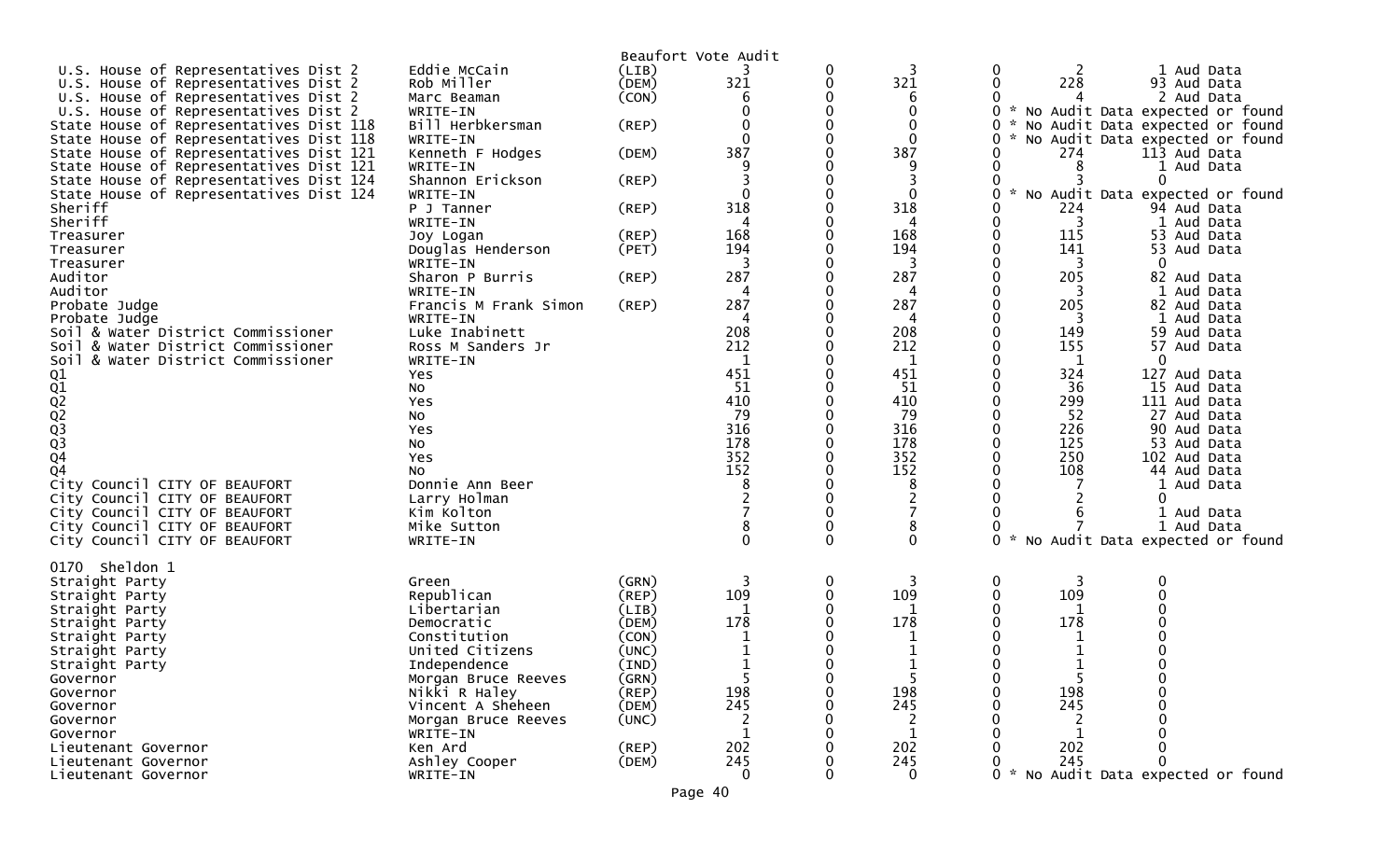|                                                     |                            |             | Beaufort Vote Audit |   |          |                                           |
|-----------------------------------------------------|----------------------------|-------------|---------------------|---|----------|-------------------------------------------|
| Secretary of State                                  | Mark Hammond               | $($ REP $)$ | 219                 | 0 | 219      | 219<br>0                                  |
| Secretary of State                                  | Marjorie L Johnson         | (DEM)       | 226                 | 0 | 226      | 226                                       |
| Secretary of State                                  | WRITE-IN                   |             | $\Omega$            |   | 0        | * No Audit Data expected or found         |
| State Treasurer                                     | Curtis Loftis              | (REP)       | 247                 |   | 247      | 247                                       |
| State Treasurer                                     | WRITE-IN                   |             | 4                   |   | 4        | 4                                         |
| Attorney General                                    | Leslie Minerd              | (GRN)       | 12                  |   | 12       | 12                                        |
| Attorney General                                    | Alan Wilson                | (REP)       | 202                 |   | 202      | 202                                       |
| Attorney General                                    | Matthew Richardson         | (DEM)       | 237                 |   | 237      | 237                                       |
| Attorney General                                    | WRITE-IN                   |             | $\mathbf 0$         |   | 0        | $\sim$<br>No Audit Data expected or found |
| Comptroller General                                 | Richard A Eckstrom         | (REP)       | 213                 |   | 213      | 213                                       |
| Comptroller General                                 | Robert Barber              | (DEM)       | 234                 |   | 234      | 234                                       |
| Comptroller General                                 | WRITE-IN                   |             |                     |   |          |                                           |
| State Superintendent of Education                   | Doretha A Bull             | (GRN)       | 9                   |   | 9        |                                           |
| State Superintendent of Education                   | Mick Zais                  | $($ REP $)$ | 193                 |   | 193      | 193                                       |
| State Superintendent of Education                   | Tim Moultrie               | (LIB)       | 10                  |   | 10       | 10                                        |
| State Superintendent of Education                   | Frank Holleman             | (DEM)       | 233                 |   | 233      | 233                                       |
| State Superintendent of Education                   | Tony Fayyazi               | (IND)       | 5                   |   | 5        |                                           |
| State Superintendent of Education                   | WRITE-IN                   |             |                     |   |          |                                           |
| Adjutant General                                    | Bob Livingston             | (REP)       | 246                 |   | 246      | 246                                       |
| Adjutant General                                    | WRITE-IN                   |             | 1                   |   | 1        | 1                                         |
| Commissioner of Agriculture                         | Hugh Weathers              | (REP)       | 209                 |   | 209      | 209                                       |
| Commissioner of Agriculture                         | Tom E Elliott              | (DEM)       | 242                 |   | 242      | 242                                       |
| Commissioner of Agriculture                         | WRITE-IN                   |             | $\Omega$            |   | 0        | * No Audit Data expected or found         |
| U.S. Senate                                         | Tom Clements               | (GRN)       | 31                  |   | 31       | -31                                       |
| U.S. Senate                                         | Jim DeMint                 | (REP)       | 214                 |   | 214      | 214                                       |
| U.S. Senate                                         | Alvin M Greene             | (DEM)       | 194                 |   | 194      | 194                                       |
| U.S. Senate                                         | WRITE-IN                   |             | 9                   |   | 9        |                                           |
| U.S. House of Representatives Dist 2                | Joe Wilson                 | (REP)       | 200                 |   | 200      | 200                                       |
| U.S. House of Representatives Dist 2                | Eddie McCain               | (LIB)       | 2                   |   | 2        |                                           |
| U.S. House of Representatives Dist 2                | Rob Miller                 | (DEM)       | 247                 |   | 247      | 247                                       |
| U.S. House of Representatives Dist 2                | Marc Beaman                | (CON)       | 1                   |   |          |                                           |
| U.S. House of Representatives Dist 2                | WRITE-IN                   |             | $\Omega$            |   | $\Omega$ | $\sim$<br>No Audit Data expected or found |
| State House of Representatives Dist 121             | Kenneth F Hodges           | (DEM)       | 293                 |   | 293      | 293                                       |
| State House of Representatives Dist 121             | WRITE-IN                   |             |                     |   |          |                                           |
| State House of Representatives Dist 122             | Curtis Brantley            | (DEM)       |                     |   |          |                                           |
| State House of Representatives Dist 122             | WRITE-IN                   |             | 0                   |   |          | $\sim$<br>No Audit Data expected or found |
| Sheriff                                             | P J Tanner                 | (REP)       | 279                 |   | 279      | 279                                       |
| Sheriff                                             | WRITE-IN                   |             |                     |   | 4        | 4                                         |
| Treasurer                                           | Joy Logan                  | $($ REP $)$ | 176                 |   | 176      | 176                                       |
| Treasurer                                           | Douglas Henderson          | (PET)       | 138                 |   | 138      | 138                                       |
| Treasurer                                           | WRITE-IN                   |             |                     |   | 3        |                                           |
| Auditor                                             | Sharon P Burris            | (REP)       | 257                 |   | 257      | 257                                       |
| Auditor                                             | WRITE-IN                   |             | 4                   |   | 4        | 4                                         |
| Probate Judge                                       | Francis M Frank Simon      | (REP)       | 264                 |   | 264      | 264<br>4                                  |
| Probate Judge<br>Soil & Water District Commissioner | WRITE-IN<br>Luke Inabinett |             | 4<br>139            | 0 | 139      | 139                                       |
| Soil & Water District Commissioner                  | Ross M Sanders Jr          |             | 139                 |   | 139      | 139                                       |
|                                                     |                            |             | 1                   |   |          |                                           |
| Soil & Water District Commissioner                  | WRITE-IN                   |             | 325                 |   | 325      | 1<br>325                                  |
| Q1                                                  | Yes<br>No                  |             | 53                  |   | 53       | 53                                        |
| $\frac{Q1}{Q2}$                                     | Yes                        |             | 316                 |   | 316      | 316                                       |
|                                                     | No                         |             | 50                  |   | 50       | 50                                        |
|                                                     |                            |             |                     |   |          |                                           |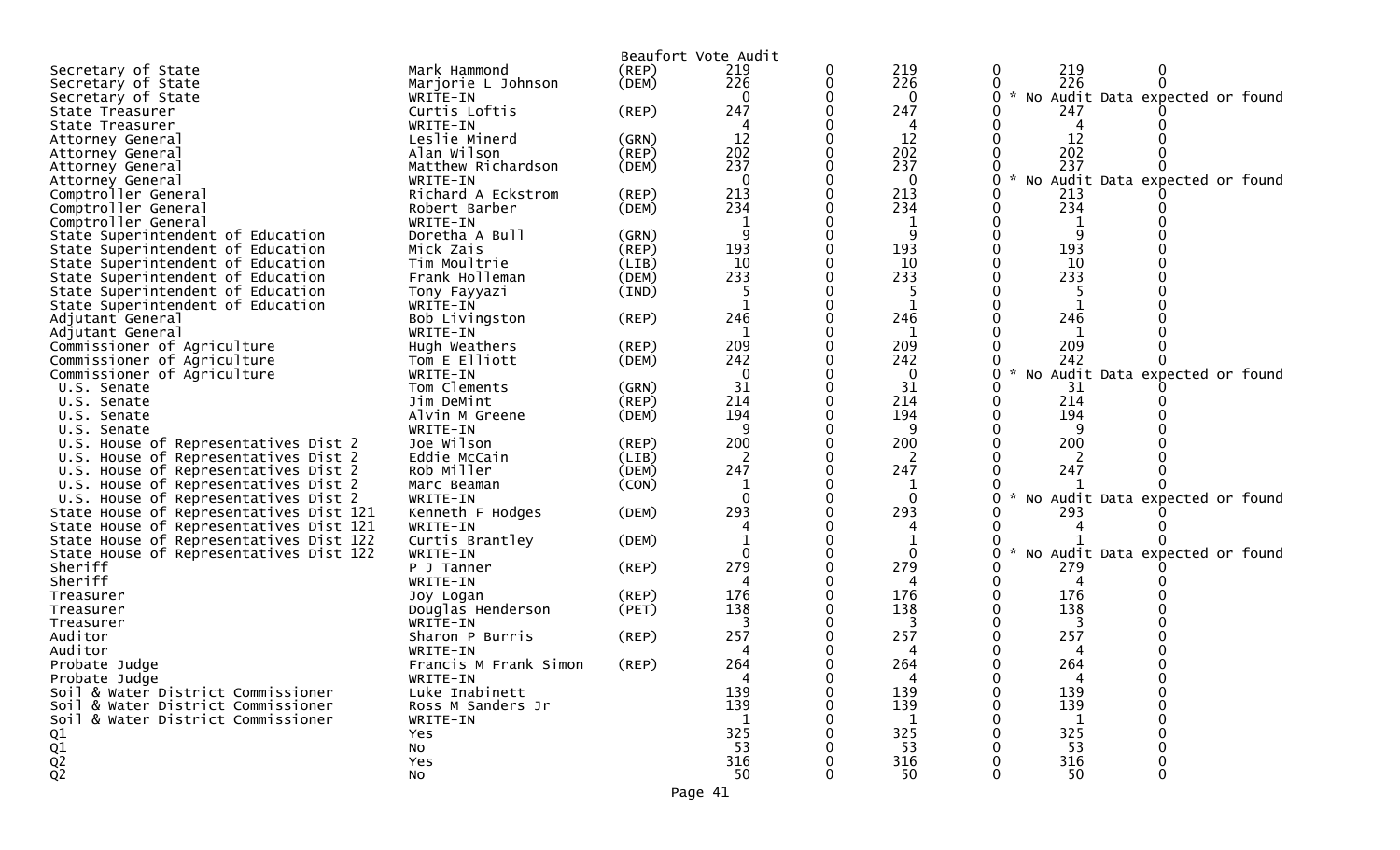|                                                                                                                                                                                                                               |                                                                                                                                 |                                                             | Beaufort Vote Audit                                                    |                              |                                                                                              |                                                                                                                                                                                                                                                                                                            |
|-------------------------------------------------------------------------------------------------------------------------------------------------------------------------------------------------------------------------------|---------------------------------------------------------------------------------------------------------------------------------|-------------------------------------------------------------|------------------------------------------------------------------------|------------------------------|----------------------------------------------------------------------------------------------|------------------------------------------------------------------------------------------------------------------------------------------------------------------------------------------------------------------------------------------------------------------------------------------------------------|
| $\frac{Q3}{Q3}$<br>Q <sub>4</sub><br>Q4<br>City Council CITY OF BEAUFORT<br>City Council CITY OF BEAUFORT<br>City Council CITY OF BEAUFORT<br>City Council CITY OF BEAUFORT<br>City Council CITY OF BEAUFORT                  | Yes<br>No<br>Yes<br>NO.<br>Donnie Ann Beer<br>Larry Holman<br>Kim Kolton<br>Mike Sutton<br>WRITE-IN                             |                                                             | 259<br>111<br>279<br>94<br>0<br>0<br>$\mathbf 1$<br>0                  | 0<br>0<br>0<br>$\Omega$      | 259<br>111<br>279<br>94<br>$\mathbf{0}$<br>1<br>$\mathbf{0}$<br>$\mathbf{1}$<br>$\mathbf{0}$ | 259<br>0<br>0<br>111<br>$\mathbf{0}$<br>0<br>279<br>94<br>0 * No Audit Data expected or found<br>0<br>No Audit Data expected or found<br>0<br>No Audit Data expected or found<br>$0 *$                                                                                                                     |
| 0171 Sheldon 2<br>Straight Party                                                                                                                                                                                              | Green                                                                                                                           | (GRN)                                                       | 4                                                                      | 0                            | 4                                                                                            | 0 * No Match in Audit Data.                                                                                                                                                                                                                                                                                |
| Straight Party<br>Straight Party<br>Straight Party<br>Straight Party<br>Straight Party                                                                                                                                        | Republican<br>Libertarian<br>Democratic<br>Constitution<br>United Citizens                                                      | $($ REP $)$<br>(LIB)<br>(DEM)<br>(CON)<br>(UNC)             | 11<br>$\Omega$<br>236<br>$\overline{2}$<br>$\mathbf{1}$                | 0<br>0<br>$\Omega$<br>0      | 11<br>$\mathbf{0}$<br>236<br>2<br>1                                                          | 7 Aud Data<br>No Audit Data expected or found<br>82<br>154 Aud Data<br>0<br>2<br>0<br>0<br>No Match in Audit Data.<br>ი ∗                                                                                                                                                                                  |
| Straight Party<br>Governor<br>Governor<br>Governor<br>Governor                                                                                                                                                                | Independence<br>Morgan Bruce Reeves<br>Nikki R Haley<br>Vincent A Sheheen<br>Morgan Bruce Reeves                                | (IND)<br>(GRN)<br>(REP)<br>(DEM)<br>(UNC)                   | 30<br>284<br>1                                                         | 0<br>0<br>$\Omega$<br>0      | 3<br>30<br>284<br>1                                                                          | 0<br>1<br>2 Aud Data<br>2 Aud Data<br>14<br>16 Aud Data<br>95<br>189 Aud Data<br>ი ∗<br>No Match in Audit Data.                                                                                                                                                                                            |
| Governor<br>Lieutenant Governor<br>Lieutenant Governor<br>Lieutenant Governor<br>Secretary of State<br>Secretary of State<br>Secretary of State<br>State Treasurer<br>State Treasurer                                         | WRITE-IN<br>Ken Ard<br>Ashley Cooper<br>WRITE-IN<br>Mark Hammond<br>Marjorie L Johnson<br>WRITE-IN<br>Curtis Loftis<br>WRITE-IN | $($ REP $)$<br>(DEM)<br>$($ REP $)$<br>(DEM)<br>$($ REP $)$ | 0<br>28<br>289<br>$\mathbf{0}$<br>37<br>282<br>$\mathbf{0}$<br>69<br>2 | 0<br>0<br>$\Omega$<br>0<br>0 | $\mathbf 0$<br>28<br>289<br>$\mathbf{0}$<br>37<br>282<br>$\Omega$<br>69<br>2                 | 0<br>No Audit Data expected or found<br>14 Aud Data<br>0<br>14<br>190 Aud Data<br>$\mathcal{H}$<br>0<br>No Audit Data expected or found<br>18<br>19 Aud Data<br>95<br>187 Aud Data<br>$\sim$<br>No Audit Data expected or found<br>27<br>42 Aud Data<br>0<br>No Match in Audit Data.<br>$\mathcal{H}$<br>0 |
| Attorney General                                                                                                                                                                                                              | Leslie Minerd                                                                                                                   | (GRN)                                                       | $\mathbf 1$                                                            | 0                            | $\mathbf 1$                                                                                  | 0 * No Match in Audit Data.                                                                                                                                                                                                                                                                                |
| Attorney General<br>Attorney General<br>Attorney General<br>Comptroller General<br>Comptroller General<br>Comptroller General<br>State Superintendent of Education                                                            | Alan Wilson<br>Matthew Richardson<br>WRITE-IN<br>Richard A Eckstrom<br>Robert Barber<br>WRITE-IN<br>Doretha A Bull              | (REP)<br>(DEM)<br>(REP)<br>(DEM)<br>(GRN)                   | 28<br>289<br>$\Omega$<br>33<br>287<br>0<br>$\mathcal{D}$               | 0<br>$\Omega$<br>0<br>0<br>0 | 28<br>289<br>0<br>33<br>287<br>$\mathbf{0}$<br>ົ<br>∠                                        | 0<br>13<br>15 Aud Data<br>191 Aud Data<br>98<br>No Audit Data expected or found<br>$\mathcal{H}$<br>0<br>16<br>17 Aud Data<br>98<br>189 Aud Data<br>0 * No Audit Data expected or found<br>0 * No Match in Audit Data.                                                                                     |
| State Superintendent of Education<br>State Superintendent of Education<br>State Superintendent of Education<br>State Superintendent of Education<br>State Superintendent of Education<br>Adjutant General<br>Adjutant General | Mick Zais<br>Tim Moultrie<br>Frank Holleman<br>Tony Fayyazi<br>WRITE-IN<br>Bob Livingston<br>WRITE-IN                           | (REP)<br>(LIB)<br>(DEM)<br>(IND)<br>(REP)<br>Page 42        | 27<br>4<br>284<br>2<br>$\Omega$<br>63<br>$\Omega$                      | 0<br>0<br>0<br>0<br>O<br>0   | 27<br>4<br>284<br>2<br>$\mathbf{0}$<br>63<br>$\mathbf{0}$                                    | 13 Aud Data<br>0<br>14<br>2<br>0<br>2 Aud Data<br>95<br>0<br>189 Aud Data<br>1 Aud Data<br>$\mathbf{1}$<br>0 * No Audit Data expected or found<br>0<br>22<br>41 Aud Data<br>No Audit Data expected or found<br>0 *                                                                                         |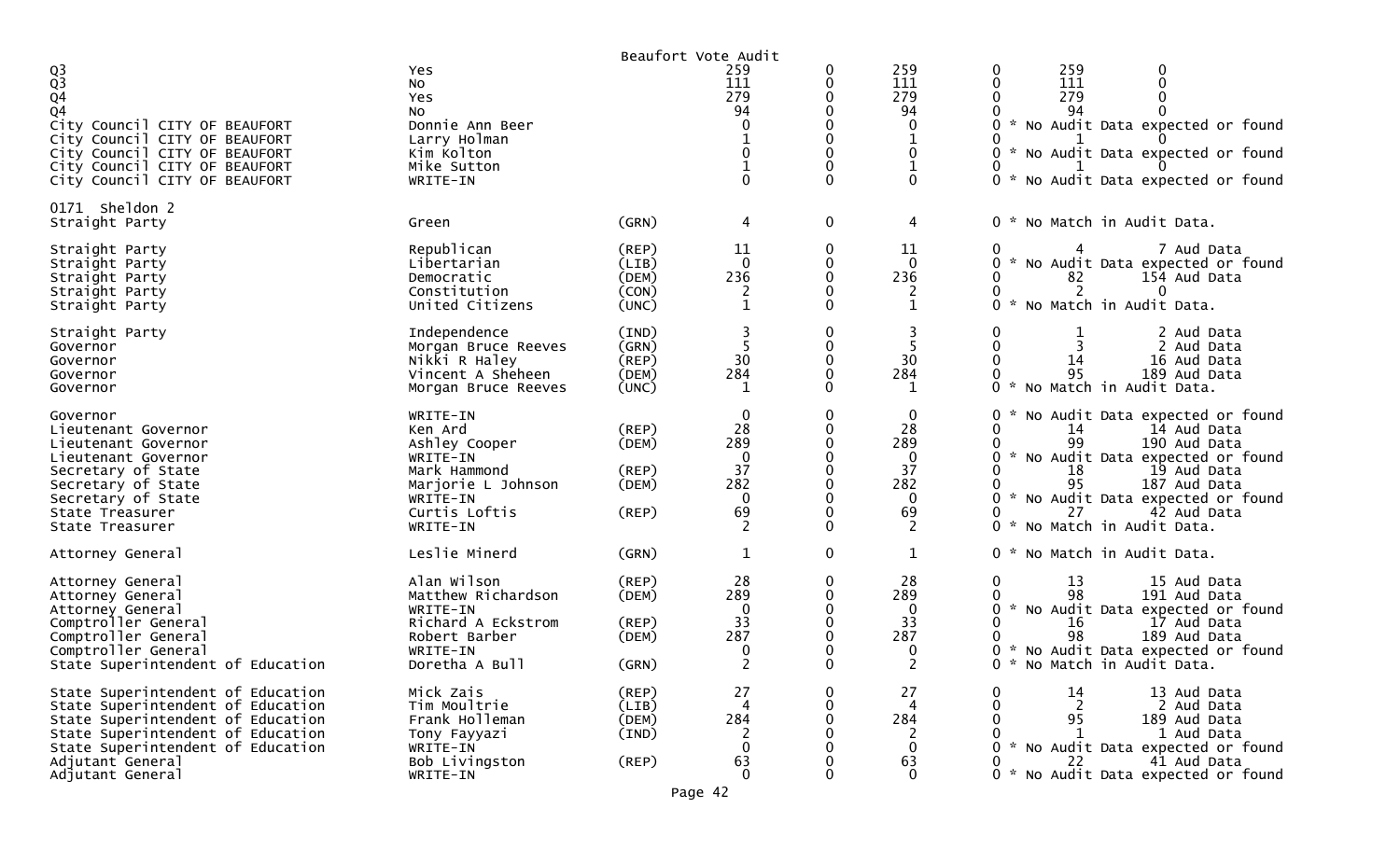|                                         |                       |             | Beaufort Vote Audit |          |              |                                        |
|-----------------------------------------|-----------------------|-------------|---------------------|----------|--------------|----------------------------------------|
| Commissioner of Agriculture             | Hugh Weathers         | (REP)       | 33                  | 0        | 33           | 17<br>16 Aud Data<br>0                 |
| Commissioner of Agriculture             | Tom E Elliott         | (DEM)       | 286                 | 0        | 286          | 95<br>191 Aud Data                     |
| Commissioner of Agriculture             | WRITE-IN              |             | 0                   |          | $\mathbf 0$  | No Audit Data expected or found        |
| U.S. Senate                             | Tom Clements          | (GRN)       | 12                  |          | 12           | 2<br>10 Aud Data                       |
| U.S. Senate                             | Jim DeMint            | (REP)       | 36                  |          | 36           | 18<br>18 Aud Data                      |
| U.S. Senate                             | Alvin M Greene        | (DEM)       | 256                 |          | 256          | 88<br>168 Aud Data                     |
| U.S. Senate                             | WRITE-IN              |             |                     |          |              | 2<br>5 Aud Data                        |
| U.S. House of Representatives Dist 2    | Joe Wilson            | (REP)       | 34                  |          | 34           | 16<br>18 Aud Data                      |
| U.S. House of Representatives Dist 2    | Eddie McCain          | (LIB)       | $\mathbf 0$         |          | 0            | No Audit Data expected or found        |
| U.S. House of Representatives Dist 2    | Rob Miller            | (DEM)       | 285                 |          | 285          | 95<br>190 Aud Data                     |
| U.S. House of Representatives Dist 2    | Marc Beaman           | (CON)       |                     |          | $\mathbf 1$  | $\Omega$                               |
| U.S. House of Representatives Dist 2    | WRITE-IN              |             | $\mathbf 0$         |          | 0            | No Audit Data expected or found        |
| State House of Representatives Dist 121 | Kenneth F Hodges      | (DEM)       | 306                 |          | 306          | 102<br>204 Aud Data                    |
| State House of Representatives Dist 121 | WRITE-IN              |             | $\mathbf 0$         |          | 0            | No Audit Data expected or found<br>O   |
| Sheriff                                 | P J Tanner            | $($ REP $)$ | 115                 |          | 115          | 39<br>76 Aud Data                      |
| Sheriff                                 |                       |             |                     |          |              |                                        |
|                                         | WRITE-IN              |             | 2                   |          | 2            | 1 Aud Data                             |
| Treasurer                               | Joy Logan             | (REP)       | 72                  |          | 72           | 24<br>48 Aud Data                      |
| Treasurer                               | Douglas Henderson     | (PET)       | 89                  |          | 89           | 55 Aud Data                            |
| Treasurer                               | WRITE-IN              |             | $\mathbf{0}$        |          | $\mathbf 0$  | No Audit Data expected or found<br>0   |
| Auditor                                 | Sharon P Burris       | (REP)       | 86                  |          | 86           | 31<br>55 Aud Data                      |
| Auditor                                 | WRITE-IN              |             |                     |          | 1            | 0<br>$\sim$<br>No Match in Audit Data. |
| Probate Judge                           | Francis M Frank Simon | (REP)       | 88                  | 0        | 88           | 31<br>57 Aud Data<br>0                 |
| Probate Judge                           | WRITE-IN              |             | $\mathbf 0$         | 0        | $\mathbf 0$  | No Audit Data expected or found<br>0   |
| Soil & Water District Commissioner      | Luke Inabinett        |             | 112                 |          | 112          | 40<br>72 Aud Data<br>0                 |
| Soil & Water District Commissioner      | Ross M Sanders Jr     |             | 78                  |          | 78           | 32<br>46 Aud Data                      |
| Soil & Water District Commissioner      | WRITE-IN              |             | $\mathbf 0$         |          | $\mathbf 0$  | No Audit Data expected or found<br>0   |
|                                         | Yes                   |             | 238                 |          | 238          | 92<br>146 Aud Data                     |
|                                         | No                    |             | 49                  |          | 49           | 16<br>33 Aud Data                      |
|                                         | Yes                   |             | 212                 |          | 212          | 77<br>135 Aud Data                     |
|                                         |                       |             | 57                  |          | 57           | 0<br>21<br>36 Aud Data                 |
|                                         | No                    |             | 163                 |          | 163          | 65<br>98 Aud Data                      |
|                                         | Yes                   |             | 118                 |          |              | $\Omega$                               |
| 01<br>02<br>02<br>02<br>03<br>03<br>04  | No                    |             |                     |          | 118          | 41<br>77 Aud Data                      |
|                                         | Yes                   |             | 184                 | 0        | 184          | $\boldsymbol{0}$<br>72<br>112 Aud Data |
| Q <sub>4</sub>                          | NO                    |             | 104                 | $\Omega$ | 104          | 35<br>$\Omega$<br>69 Aud Data          |
| St Helena 1A<br>0180                    |                       |             |                     |          |              |                                        |
| Straight Party                          | Green                 | (GRN)       | 3                   | 0        | 3            | 0<br>0<br>3                            |
| Straight Party                          | Republican            | (REP)       | 15                  |          | 15           | 15                                     |
| Straight Party                          | Libertarian           | (LIB)       | $\mathbf{0}$        |          | $\Omega$     | * No Audit Data expected or found<br>0 |
| Straight Party                          | Democratic            | (DEM)       | 312                 |          | 312          | 312                                    |
| Straight Party                          | Constitution          | (CON)       | 0                   |          | $\Omega$     | No Audit Data expected or found<br>U   |
| Straight Party                          | United Citizens       | (UNC)       |                     |          |              |                                        |
| Straight Party                          | Independence          | (IND)       |                     |          |              | 0                                      |
| Governor                                | Morgan Bruce Reeves   | (GRN)       | b                   |          | b            | b                                      |
| Governor                                | Nikki R Haley         | (REP)       | 54                  |          | 54           | 54                                     |
| Governor                                | Vincent A Sheheen     | (DEM)       | 417                 |          | 417          | 417                                    |
| Governor                                | Morgan Bruce Reeves   | (UNC)       |                     |          |              |                                        |
| Governor                                | WRITE-IN              |             | $\mathbf{0}$        |          | $\mathbf 0$  | * No Audit Data expected or found      |
| Lieutenant Governor                     | Ken Ard               | $($ REP $)$ | 56                  |          | 56           | 56                                     |
| Lieutenant Governor                     | Ashley Cooper         | (DEM)       | 421                 |          | 421          | 421                                    |
| Lieutenant Governor                     | WRITE-IN              |             | $\mathbf{0}$        |          | $\mathbf{0}$ | * No Audit Data expected or found<br>0 |
|                                         |                       |             |                     |          |              |                                        |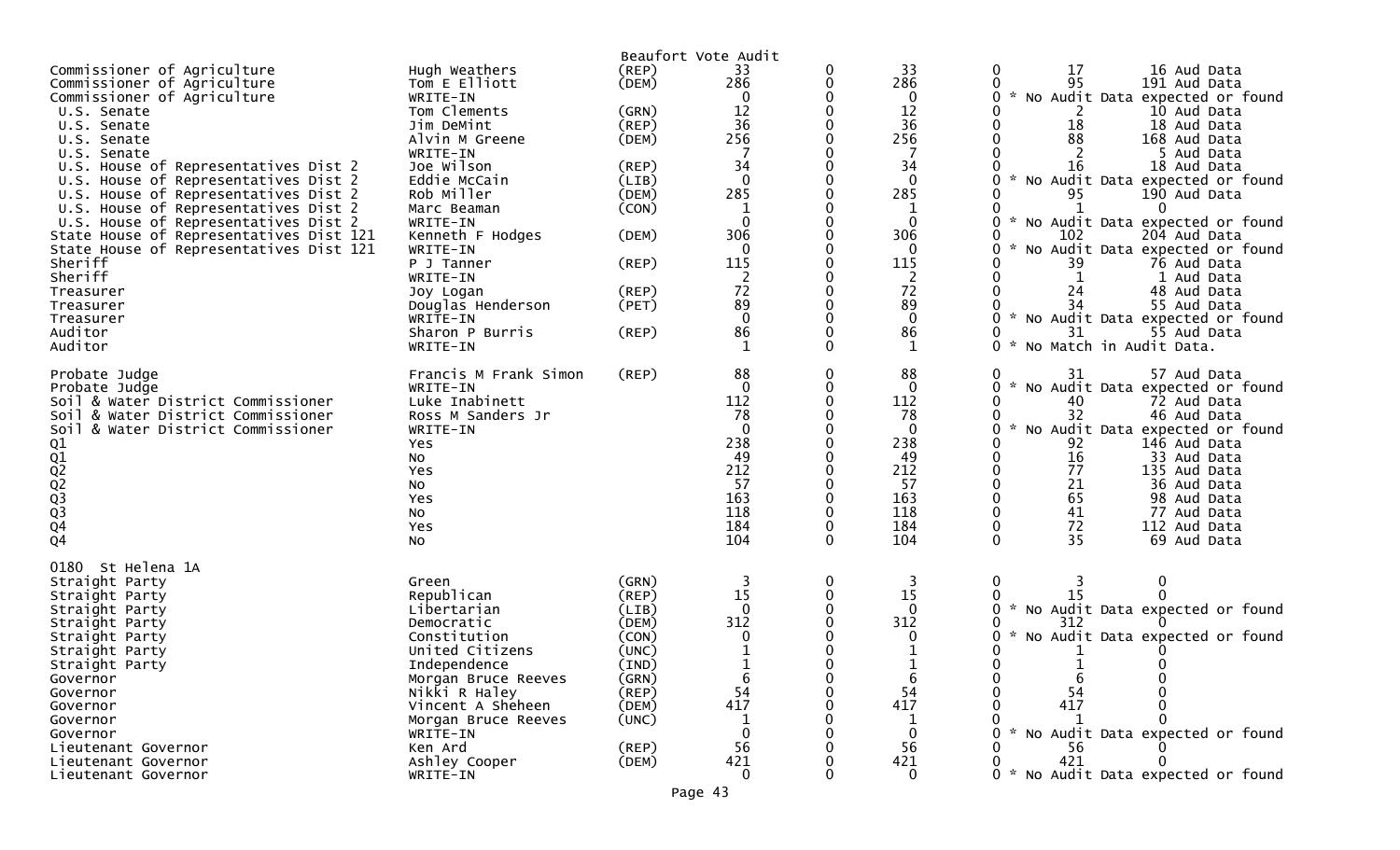|                                                      |                                |             | Beaufort Vote Audit |   |                   |                                                                          |
|------------------------------------------------------|--------------------------------|-------------|---------------------|---|-------------------|--------------------------------------------------------------------------|
| Secretary of State                                   | Mark Hammond                   | $($ REP $)$ | 57                  | 0 | -57               | -57                                                                      |
| Secretary of State                                   | Marjorie L Johnson             | (DEM)       | 415                 | 0 | 415               | 415                                                                      |
| Secretary of State                                   | WRITE-IN                       |             |                     |   | 0                 | * No Audit Data expected or found                                        |
| State Treasurer                                      | Curtis Loftis                  | (REP)       | 107                 |   | 107               | 107                                                                      |
| State Treasurer                                      | WRITE-IN                       |             |                     |   | 8                 |                                                                          |
| Attorney General                                     | Leslie Minerd                  | (GRN)       |                     |   |                   |                                                                          |
| Attorney General                                     | Alan Wilson                    | (REP)       | 58                  |   | 58                | 58                                                                       |
| Attorney General                                     | Matthew Richardson             | (DEM)       | 415                 |   | 415               | 415                                                                      |
| Attorney General                                     | WRITE-IN                       |             | $\Omega$            |   | 0                 | $\sim$<br>No Audit Data expected or found                                |
| Comptroller General                                  | Richard A Eckstrom             | (REP)       | 58                  |   | 58                | -58                                                                      |
| Comptroller General                                  | Robert Barber                  | (DEM)       | 415                 |   | 415               | 415                                                                      |
| Comptroller General                                  | WRITE-IN                       |             |                     |   | 0                 | $\mathcal{H}$<br>No Audit Data expected or found                         |
| State Superintendent of Education                    | Doretha A Bull                 | (GRN)       |                     |   | 6                 |                                                                          |
| State Superintendent of Education                    | Mick Zais                      | (REP)       | 52                  |   | 52                | 52                                                                       |
| State Superintendent of Education                    | Tim Moultrie                   | (LIB)       | $\overline{2}$      |   |                   |                                                                          |
| State Superintendent of Education                    | Frank Holleman                 | (DEM)       | 414                 |   | 414               | 414                                                                      |
| State Superintendent of Education                    | Tony Fayyazi                   | (IND)       | 1                   |   |                   |                                                                          |
| State Superintendent of Education                    | WRITE-IN                       |             | $\Omega$            |   | 0                 | $\mathcal{H}$<br>No Audit Data expected or found                         |
| Adjutant General                                     | Bob Livingston                 | (REP)       | 102                 |   | 102               | 102                                                                      |
| Adjutant General                                     | WRITE-IN                       |             | 4                   |   | 4                 |                                                                          |
| Commissioner of Agriculture                          | Hugh Weathers                  | (REP)       | 59                  |   | 59                | 59                                                                       |
| Commissioner of Agriculture                          | Tom E Elliott                  | (DEM)       | 416                 |   | 416               | 416                                                                      |
| Commissioner of Agriculture                          | WRITE-IN                       |             | $\mathbf 0$         |   | $\mathbf{0}$      | * No Audit Data expected or found                                        |
| U.S. Senate                                          | Tom Clements                   | (GRN)       | 27                  |   | 27                | 27                                                                       |
| U.S. Senate                                          | Jim DeMint                     | (REP)       | 68                  |   | 68                | 68                                                                       |
| U.S. Senate                                          | Alvin M Greene                 | (DEM)       | 357                 |   | 357               | 357                                                                      |
| U.S. Senate                                          | WRITE-IN                       |             | 6                   |   | 6                 | 6                                                                        |
| U.S. House of Representatives Dist 2                 | Joe Wilson                     | $($ REP $)$ | 56                  |   | 56                | 56                                                                       |
| U.S. House of Representatives Dist 2                 | Eddie McCain                   | (LIB)       | $\overline{2}$      |   | 2                 | 2                                                                        |
| U.S. House of Representatives Dist 2                 | Rob Miller                     | (DEM)       | 418                 |   | 418               | 418                                                                      |
| U.S. House of Representatives Dist 2                 | Marc Beaman                    | (CON)       |                     |   |                   |                                                                          |
| U.S. House of Representatives Dist 2                 | WRITE-IN                       |             | $\Omega$            |   | $\Omega$          | No Audit Data expected or found                                          |
| State House of Representatives Dist 124              | Shannon Erickson               | (REP)       | 136                 |   | 136               | 136                                                                      |
| State House of Representatives Dist 124              | WRITE-IN                       |             | 2                   |   | 2                 | 2                                                                        |
| Sheriff                                              | P J Tanner                     | (REP)       | 169                 |   | 169               | 169                                                                      |
| Sheriff                                              | WRITE-IN                       |             |                     |   |                   |                                                                          |
| Treasurer                                            | Joy Logan                      | $($ REP $)$ | 160                 |   | 160               | 160                                                                      |
| Treasurer                                            | Douglas Henderson              | (PET)       | 156                 |   | 156               | 156                                                                      |
| Treasurer                                            | WRITE-IN                       |             |                     |   |                   |                                                                          |
| Auditor                                              | Sharon P Burris                | (REP)       | 141                 |   | 141               | 141                                                                      |
| Auditor                                              | WRITE-IN                       |             | 125                 |   | 3<br>125          | 125                                                                      |
| Probate Judge                                        | Francis M Frank Simon          | (REP)       |                     |   |                   |                                                                          |
| Probate Judge<br>County Council District 7 CC DIST 7 | WRITE-IN                       |             |                     |   | 3                 |                                                                          |
| County Council District 7 CC DIST 7                  | D Paul Sommerville<br>WRITE-IN | (REP)       | 0<br>$\mathbf{0}$   |   | 0<br>$\mathbf{0}$ | 0 * No Audit Data expected or found<br>* No Audit Data expected or found |
| School Board District 5 SB DIST 5                    | Faye Alston                    |             | 109                 |   | 109               | 109                                                                      |
| School Board District 5 SB DIST 5                    | Michael F Rivers Sr            |             | 295                 |   | 295               | 295                                                                      |
| School Board District 5 SB DIST 5                    | WRITE-IN                       |             |                     |   |                   | * No Audit Data expected or found                                        |
| School Board District 7 SB DIST 7                    | Bill Evans                     |             | 0                   |   |                   | * No Audit Data expected or found<br>0.                                  |
| School Board District 7 SB DIST 7                    | Robert White                   |             | 0                   |   |                   | * No Audit Data expected or found                                        |
| School Board District 7 SB DIST 7                    | WRITE-IN                       |             | $\mathbf{0}$        |   |                   | * No Audit Data expected or found                                        |
| Soil & Water District Commissioner                   | Luke Inabinett                 |             | 314                 |   | 314               | 314                                                                      |
|                                                      |                                |             |                     |   |                   |                                                                          |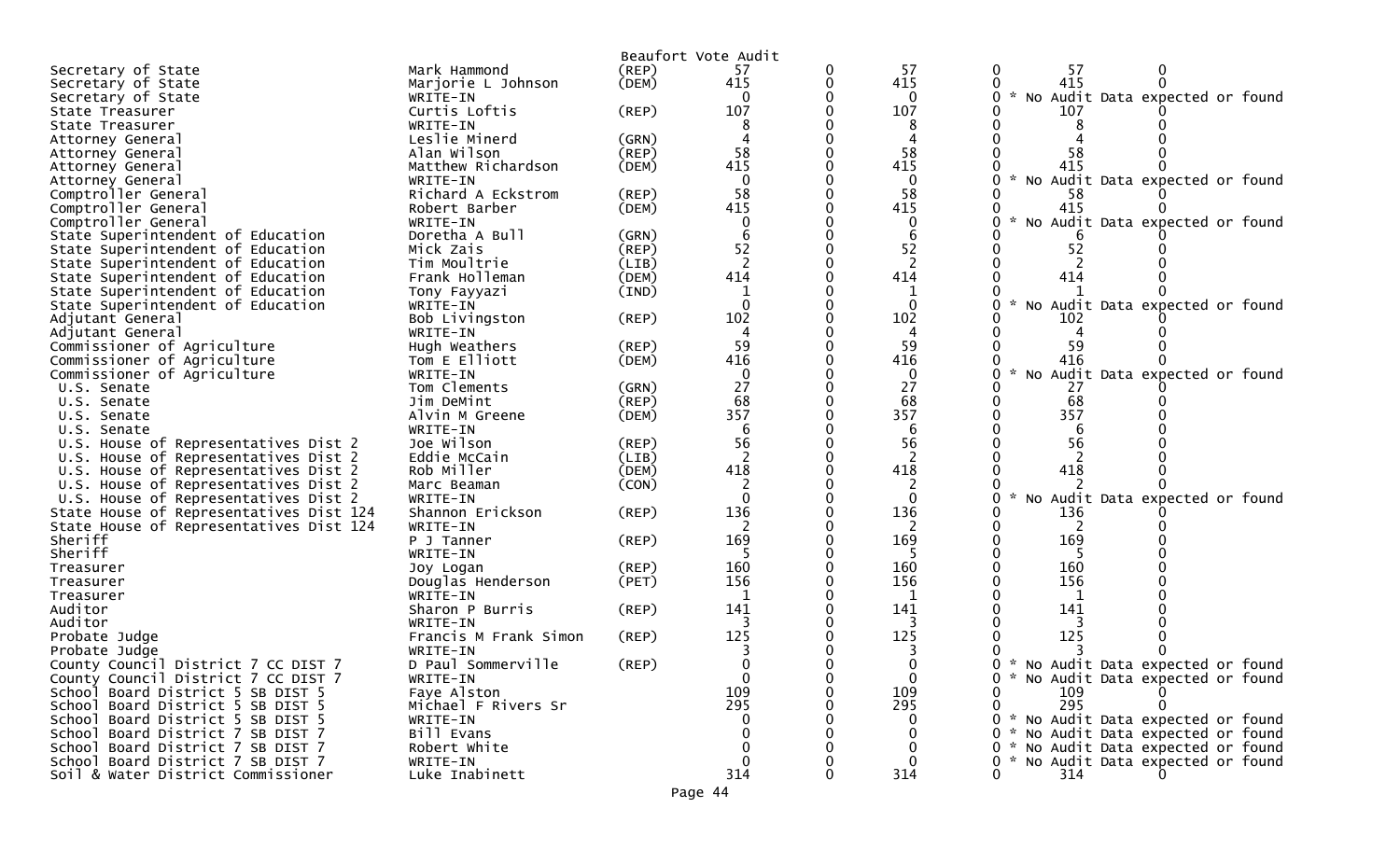|                                        |                     |             | Beaufort Vote Audit |   |             |               |     |                                   |  |
|----------------------------------------|---------------------|-------------|---------------------|---|-------------|---------------|-----|-----------------------------------|--|
| & Water District Commissioner<br>Soil  | Ross M Sanders Jr   |             | 109                 | 0 | 109         | 0             | 109 |                                   |  |
| Soil & Water District Commissioner     | WRITE-IN            |             |                     |   | 2           |               | 2   |                                   |  |
|                                        | <b>Yes</b>          |             | 293                 |   | 293         |               | 293 |                                   |  |
| 01<br>02<br>02<br>03<br>03<br>04<br>04 | No                  |             | 114                 |   | 114         |               | 114 |                                   |  |
|                                        | Yes                 |             | 304                 |   | 304         |               | 304 |                                   |  |
|                                        | No                  |             | 105                 |   | 105         |               | 105 |                                   |  |
|                                        | Yes                 |             | 230                 |   | 230         |               | 230 |                                   |  |
|                                        | No                  |             | 192                 |   | 192         |               | 192 |                                   |  |
|                                        | Yes                 |             | 246                 |   | 246         |               | 246 |                                   |  |
|                                        |                     |             | 174                 |   | 174         |               | 174 |                                   |  |
|                                        | No                  |             |                     |   |             |               |     |                                   |  |
| 0181 St Helena 1B                      |                     |             |                     |   |             |               |     |                                   |  |
| Straight Party                         | Green               | (GRN)       | 10                  | 0 | 10          |               | 10  |                                   |  |
|                                        | Republican          | (REP)       | 30                  | 0 | 30          |               | 30  |                                   |  |
| Straight Party                         |                     |             |                     |   |             |               |     |                                   |  |
| Straight Party                         | Libertarian         | (LIB)       |                     |   |             |               |     |                                   |  |
| Straight Party                         | Democratic          | (DEM)       | 336                 |   | 336         |               | 336 |                                   |  |
| Straight Party                         | Constitution        | (CON)       | 0                   |   |             |               |     | * No Audit Data expected or found |  |
| Straight Party                         | United Citizens     | (UNC)       |                     |   |             |               |     |                                   |  |
| Straight Party                         | Independence        | (IND)       |                     |   |             |               |     |                                   |  |
| Governor                               | Morgan Bruce Reeves | (GRN)       | $12\,$              |   | 12          |               | 12  |                                   |  |
| Governor                               | Nikki R Haley       | (REP)       | 79                  |   | 79          |               | 79  |                                   |  |
| Governor                               | Vincent A Sheheen   | (DEM)       | 448                 |   | 448         |               | 448 |                                   |  |
| Governor                               | Morgan Bruce Reeves | (UNC)       |                     |   |             |               |     |                                   |  |
| Governor                               | WRITE-IN            |             | $\Omega$            |   | $\mathbf 0$ |               |     | No Audit Data expected or found   |  |
| Lieutenant Governor                    | Ken Ard             | (REP)       | 87                  |   | 87          |               | 87  |                                   |  |
| Lieutenant Governor                    | Ashley Cooper       | (DEM)       | 453                 |   | 453         |               | 453 |                                   |  |
| Lieutenant Governor                    | WRITE-IN            |             | $\mathbf{0}$        |   | $\Omega$    | $\sim$        |     | No Audit Data expected or found   |  |
| Secretary of State                     | Mark Hammond        | (REP)       | 97                  |   | 97          |               | 97  |                                   |  |
|                                        |                     |             | 441                 |   |             |               | 441 |                                   |  |
| Secretary of State                     | Marjorie L Johnson  | (DEM)       |                     |   | 441         |               |     |                                   |  |
| Secretary of State                     | WRITE-IN            |             | $\Omega$            |   | $\Omega$    |               |     | No Audit Data expected or found   |  |
| State Treasurer                        | Curtis Loftis       | (REP)       | 156                 |   | 156         |               | 156 |                                   |  |
| State Treasurer                        | WRITE-IN            |             |                     |   | 4           |               |     |                                   |  |
| Attorney General                       | Leslie Minerd       | (GRN)       | 11                  |   | 11          |               | 11  |                                   |  |
| Attorney General                       | Alan Wilson         | $($ REP $)$ | 88                  |   | 88          |               | 88  |                                   |  |
| Attorney General                       | Matthew Richardson  | (DEM)       | 440                 |   | 440         |               | 440 |                                   |  |
| Attorney General                       | WRITE-IN            |             | $\mathbf{0}$        |   | $\Omega$    | $\mathcal{H}$ |     | No Audit Data expected or found   |  |
| Comptroller General                    | Richard A Eckstrom  | (REP)       | 96                  |   | 96          |               | 96  |                                   |  |
| Comptroller General                    | Robert Barber       | (DEM)       | 438                 |   | 438         |               | 438 |                                   |  |
| Comptroller General                    | WRITE-IN            |             | 0                   |   |             | $\mathcal{R}$ |     | No Audit Data expected or found   |  |
| State Superintendent of Education      | Doretha A Bull      | (GRN)       | 6                   |   | 6           |               |     |                                   |  |
| State Superintendent of Education      | Mick Zais           | $($ REP $)$ | 82                  |   | 82          |               | 82  |                                   |  |
| State Superintendent of Education      | Tim Moultrie        | (LIB)       |                     |   |             |               |     |                                   |  |
| State Superintendent of Education      | Frank Holleman      | (DEM)       | 440                 |   | 440         |               | 440 |                                   |  |
|                                        |                     |             |                     |   |             |               |     |                                   |  |
| State Superintendent of Education      | Tony Fayyazi        | (IND)       |                     |   |             |               |     |                                   |  |
| State Superintendent of Education      | WRITE-IN            |             | $\bf{0}$            |   | 0           |               |     | No Audit Data expected or found   |  |
| Adjutant General                       | Bob Livingston      | $($ REP $)$ | 148                 |   | 148         |               | 148 |                                   |  |
| Adjutant General                       | WRITE-IN            |             |                     |   |             |               |     |                                   |  |
| Commissioner of Agriculture            | Hugh Weathers       | (REP)       | 97                  |   | 97          |               | 97  |                                   |  |
| Commissioner of Agriculture            | Tom E Elliott       | (DEM)       | 442                 |   | 442         |               | 442 |                                   |  |
| Commissioner of Agriculture            | WRITE-IN            |             |                     |   | 1           |               | 1   |                                   |  |
| U.S. Senate                            | Tom Clements        | (GRN)       | 35                  |   | 35          |               | 35  |                                   |  |
| U.S. Senate                            | Jim DeMint          | (REF)       | 91                  |   | 91          |               | 91  | 0                                 |  |
|                                        |                     |             | Page 45             |   |             |               |     |                                   |  |
|                                        |                     |             |                     |   |             |               |     |                                   |  |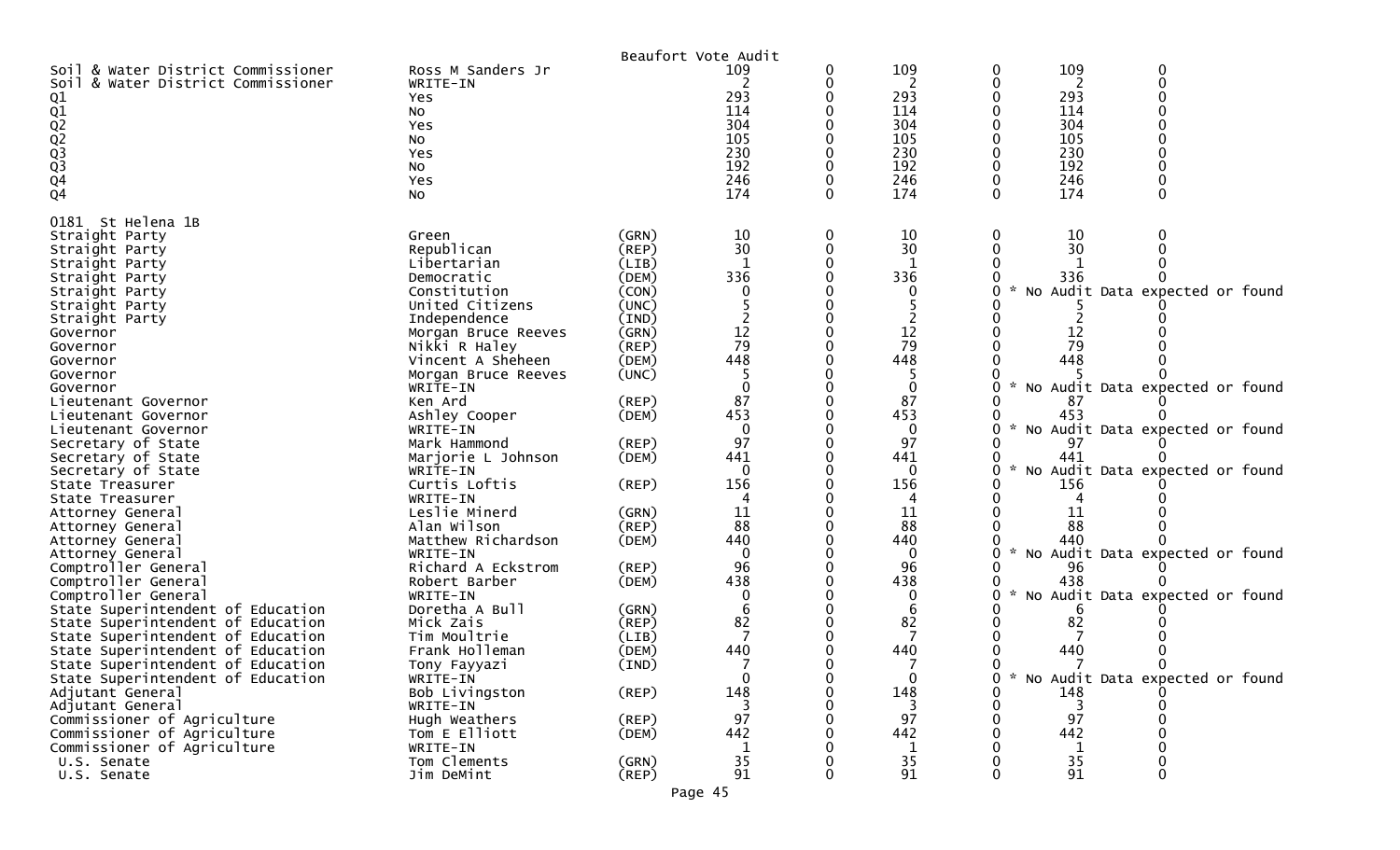| U.S. Senate<br>U.S. Senate<br>U.S. House of Representatives Dist 2<br>U.S. House of Representatives Dist 2<br>U.S. House of Representatives Dist 2<br>U.S. House of Representatives Dist 2<br>U.S. House of Representatives Dist 2<br>State House of Representatives Dist 124<br>State House of Representatives Dist 124<br>Sheriff<br>Sheriff<br>Treasurer<br>Treasurer<br>Treasurer<br>Auditor<br>Auditor<br>Probate Judge<br>Probate Judge<br>School Board District 5 SB DIST 5<br>School Board District 5 SB DIST 5<br>School Board District 5 SB DIST 5<br>Soil & Water District Commissioner<br>Soil & Water District Commissioner<br>Soil & Water District Commissioner | Alvin M Greene<br>WRITE-IN<br>Joe Wilson<br>Eddie McCain<br>Rob Miller<br>Marc Beaman<br>WRITE-IN<br>Shannon Erickson<br>WRITE-IN<br>P J Tanner<br>WRITE-IN<br>Joy Logan<br>Douglas Henderson<br>WRITE-IN<br>Sharon P Burris<br>WRITE-IN<br>Francis M Frank Simon<br>WRITE-IN<br>Faye Alston<br>Michael F Rivers Sr<br>WRITE-IN<br>Luke Inabinett<br>Ross M Sanders Jr<br>WRITE-IN | (DEM)<br>$($ REP $)$<br>(LIB)<br>(DEM)<br>(CON)<br>$($ REP $)$<br>(REP)<br>(REP)<br>(PET)<br>(REP)<br>(REP)                               | Beaufort Vote Audit<br>390<br>8<br>83<br>4<br>450<br>183<br>216<br>4<br>145<br>193<br>$\mathbf{0}$<br>189<br>3<br>182<br>4<br>118<br>331<br>3<br>409<br>164 | 0                     | 390<br>8<br>83<br>450<br>∩<br>183<br>216<br>4<br>145<br>193<br>0<br>189<br>3<br>182<br>118<br>331<br>3<br>409<br>164<br>1 | 390<br>8<br>83<br>450<br>183<br>3<br>216<br>145<br>193<br>189<br>3<br>182<br>4<br>118<br>331<br>3<br>409<br>164<br>1 | 0<br>No Audit Data expected or found<br>* No Audit Data expected or found                                                   |  |
|--------------------------------------------------------------------------------------------------------------------------------------------------------------------------------------------------------------------------------------------------------------------------------------------------------------------------------------------------------------------------------------------------------------------------------------------------------------------------------------------------------------------------------------------------------------------------------------------------------------------------------------------------------------------------------|------------------------------------------------------------------------------------------------------------------------------------------------------------------------------------------------------------------------------------------------------------------------------------------------------------------------------------------------------------------------------------|-------------------------------------------------------------------------------------------------------------------------------------------|-------------------------------------------------------------------------------------------------------------------------------------------------------------|-----------------------|---------------------------------------------------------------------------------------------------------------------------|----------------------------------------------------------------------------------------------------------------------|-----------------------------------------------------------------------------------------------------------------------------|--|
| 01<br>02<br>02<br>02<br>03<br>04<br>04                                                                                                                                                                                                                                                                                                                                                                                                                                                                                                                                                                                                                                         | Yes<br>NO.<br>Yes<br>NO.<br>Yes<br>No<br>Yes                                                                                                                                                                                                                                                                                                                                       |                                                                                                                                           | 365<br>102<br>363<br>107<br>278<br>218<br>293                                                                                                               | 0                     | 365<br>102<br>363<br>107<br>278<br>218<br>293                                                                             | 365<br>102<br>363<br>107<br>278<br>218<br>293                                                                        |                                                                                                                             |  |
| 0182 St Helena 1C<br>Straight Party<br>Straight Party<br>Straight Party<br>Straight Party<br>Straight Party<br>Straight Party<br>Straight Party<br>Governor<br>Governor<br>Governor<br>Governor<br>Governor<br>Lieutenant Governor<br>Lieutenant Governor<br>Lieutenant Governor<br>Secretary of State<br>Secretary of State<br>Secretary of State                                                                                                                                                                                                                                                                                                                             | No<br>Green<br>Republican<br>Libertarian<br>Democratic<br>Constitution<br>United Citizens<br>Independence<br>Morgan Bruce Reeves<br>Nikki R Haley<br>Vincent A Sheheen<br>Morgan Bruce Reeves<br>WRITE-IN<br>Ken Ard<br>Ashley Cooper<br>WRITE-IN<br>Mark Hammond<br>Marjorie L Johnson<br>WRITE-IN                                                                                | (GRN)<br>(REP)<br>(LIB)<br>(DEM)<br>(CON)<br>(UNC)<br>(IND)<br>(GRN)<br>(REP)<br>(DEM)<br>(UNC)<br>$($ REP $)$<br>(DEM)<br>(REP)<br>(DEM) | 192<br>3<br>176<br>2<br>57<br>537<br>291<br>2<br>557<br>260<br>1<br>605<br>207<br>$\mathbf{0}$                                                              | 0<br>0<br>0<br>0<br>0 | 192<br>3<br>176<br>57<br>537<br>291<br>2<br>$\mathbf{0}$<br>557<br>260<br>1<br>605<br>207<br>$\mathbf{0}$                 | 192<br>0<br>3<br>176<br>57<br>537<br>291<br>557<br>260<br>605<br>207                                                 | No Audit Data expected or found<br>$\mathbf{0}$<br>* No Audit Data expected or found<br>0 * No Audit Data expected or found |  |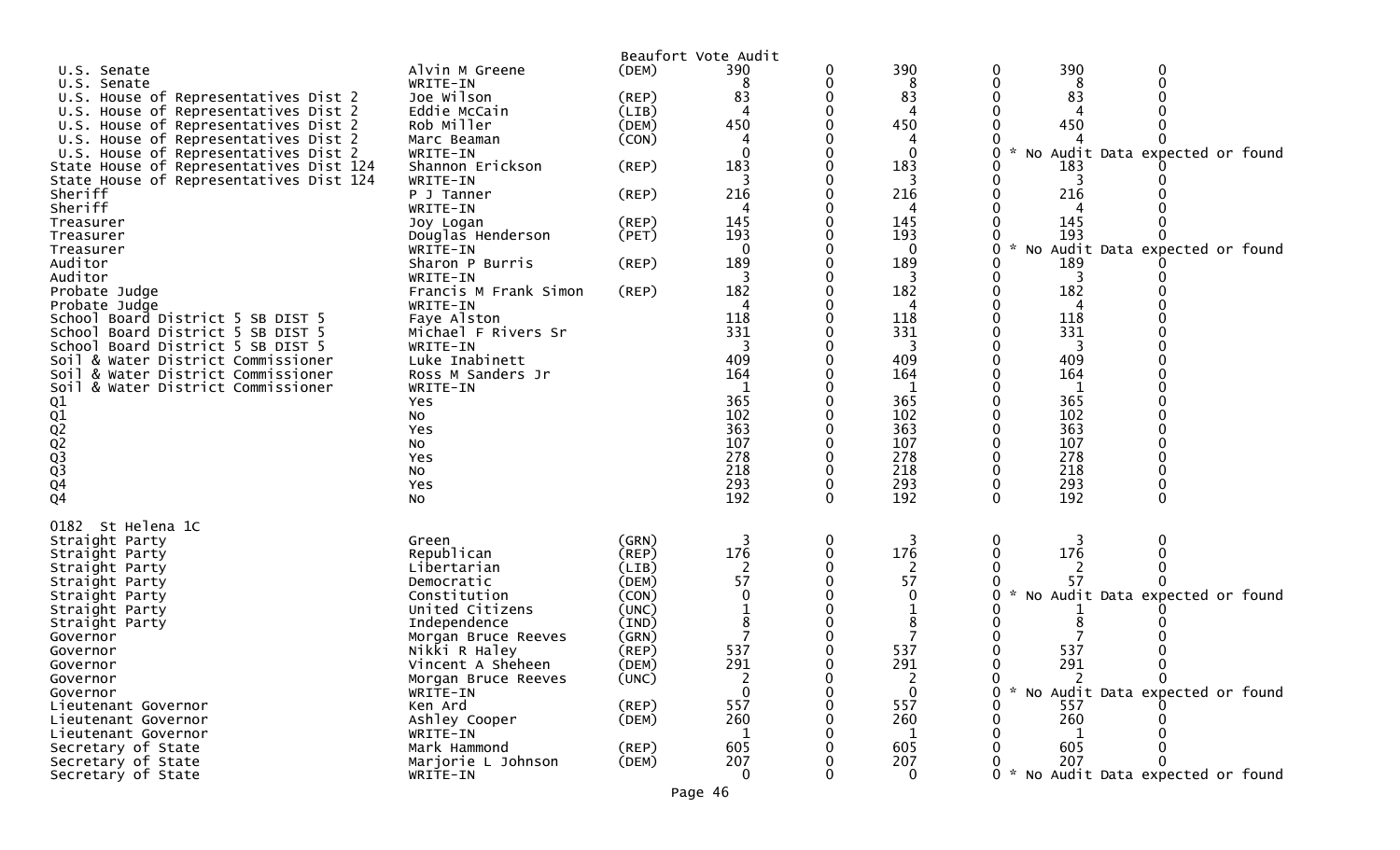|                                         |                       |             | Beaufort Vote Audit |           |                      |                                   |
|-----------------------------------------|-----------------------|-------------|---------------------|-----------|----------------------|-----------------------------------|
| State Treasurer                         | Curtis Loftis         | $($ REP $)$ | 673                 | 673       | 673                  |                                   |
| State Treasurer                         | WRITE-IN              |             |                     | 2         | 2                    |                                   |
| Attorney General                        | Leslie Minerd         | (GRN)       | 10                  | 10        | 10                   |                                   |
| Attorney General                        | Alan Wilson           | $($ REP $)$ | 576                 | 576       | 576                  |                                   |
| Attorney General                        | Matthew Richardson    | (DEM)       | 234                 | 234       | 234                  |                                   |
| Attorney General                        | WRITE-IN              |             | $\mathbf{1}$        | 1         | 1                    |                                   |
| Comptroller General                     | Richard A Eckstrom    | (REP)       | 587                 | 587       | 587                  |                                   |
| Comptroller General                     | Robert Barber         | (DEM)       | 216                 | 216       | 216                  |                                   |
| Comptroller General                     | WRITE-IN              |             |                     |           |                      |                                   |
| State Superintendent of Education       | Doretha A Bull        | (GRN)       | 8                   | 8         | 8                    |                                   |
| State Superintendent of Education       | Mick Zais             | (REP)       | 578                 | 578       | 578                  |                                   |
| State Superintendent of Education       | Tim Moultrie          | (LIB)       | 17                  | 17        | 17                   |                                   |
| State Superintendent of Education       | Frank Holleman        | (DEM)       | 202                 | 202       | 202                  |                                   |
| State Superintendent of Education       | Tony Fayyazi          | (IND)       | 15                  | <b>15</b> | 15                   |                                   |
| State Superintendent of Education       | WRITE-IN              |             | $\Omega$            | $\Omega$  | $\mathcal{H}$        | No Audit Data expected or found   |
|                                         |                       | (REP)       | 673                 | 673       | 673                  |                                   |
| Adjutant General                        | Bob Livingston        |             | 1                   |           |                      |                                   |
| Adjutant General                        | WRITE-IN              |             |                     | 1         | 1                    |                                   |
| Commissioner of Agriculture             | Hugh Weathers         | $($ REP $)$ | 610                 | 610       | 610                  |                                   |
| Commissioner of Agriculture             | Tom E Elliott         | (DEM)       | 199                 | 199       | 199<br>$\mathcal{H}$ |                                   |
| Commissioner of Agriculture             | WRITE-IN              |             | $\mathbf{0}$        | 0         |                      | No Audit Data expected or found   |
| U.S. Senate                             | Tom Clements          | (GRN)       | 114                 | 114       | 114                  |                                   |
| U.S. Senate                             | Jim DeMint            | (REP)       | 601                 | 601       | 601                  |                                   |
| U.S. Senate                             | Alvin M Greene        | (DEM)       | 91                  | 91        | 91                   |                                   |
| U.S. Senate                             | WRITE-IN              |             | 18                  | 18        | 18                   |                                   |
| U.S. House of Representatives Dist 2    | Joe Wilson            | (REP)       | 543                 | 543       | 543                  |                                   |
| U.S. House of Representatives Dist 2    | Eddie McCain          | (LIB)       | 9                   | -9        |                      |                                   |
| U.S. House of Representatives Dist 2    | Rob Miller            | (DEM)       | 290                 | 290       | 290                  |                                   |
| U.S. House of Representatives Dist 2    | Marc Beaman           | (CON)       |                     | 2         |                      |                                   |
| U.S. House of Representatives Dist 2    | WRITE-IN              |             | $\mathbf 0$         | 0         |                      | * No Audit Data expected or found |
| State House of Representatives Dist 124 | Shannon Erickson      | (REP)       | 725                 | 725       | 725                  |                                   |
| State House of Representatives Dist 124 | WRITE-IN              |             | $\mathbf{0}$        | 0         |                      | No Audit Data expected or found   |
| Sheriff                                 | P J Tanner            | (REP)       | 738                 | 738       | 738                  |                                   |
| Sheriff                                 | WRITE-IN              |             |                     |           |                      |                                   |
| Treasurer                               | Joy Logan             | (REP)       | 215                 | 215       | 215                  |                                   |
| Treasurer                               | Douglas Henderson     | (PET)       | 598                 | 598       | 598                  |                                   |
| Treasurer                               | WRITE-IN              |             | 0                   | 0         | $\sim$               | No Audit Data expected or found   |
| Auditor                                 | Sharon P Burris       | (REP)       | 681                 | 681       | 681                  |                                   |
| Auditor                                 | WRITE-IN              |             | 0                   | 0         |                      | * No Audit Data expected or found |
| Probate Judge                           | Francis M Frank Simon | (REP)       | 676                 | 676       | 676                  |                                   |
| Probate Judge                           | WRITE-IN              |             | 0                   | 0         | 0                    | * No Audit Data expected or found |
| County Council District 7 CC DIST 7     | D Paul Sommerville    | (REP)       | 713                 | 713       | 713                  |                                   |
| County Council District 7 CC DIST 7     | WRITE-IN              |             | 0                   | $\Omega$  |                      | No Audit Data expected or found   |
| School Board District 7 SB DIST 7       | Bill Evans            |             | 184                 | 184       | 184                  |                                   |
| School Board District 7 SB DIST 7       | Robert White          |             | 495                 | 495       | 495                  |                                   |
| School Board District 7 SB DIST 7       | WRITE-IN              |             | 3                   | 3         | 3                    |                                   |
| Soil & Water District Commissioner      | Luke Inabinett        |             | 377                 | 377       | 377                  |                                   |
| Soil & Water District Commissioner      | Ross M Sanders Jr     |             | 491                 | 491       | 491                  |                                   |
| Soil & Water District Commissioner      | WRITE-IN              |             | $\Omega$            | $\Omega$  |                      | No Audit Data expected or found   |
| Q1                                      | Yes                   |             | 758                 | 758       | 758                  |                                   |
|                                         | NO                    |             | 76                  | 76        | 76                   |                                   |
| $\frac{Q1}{Q2}$                         | Yes                   |             | 769                 | 769       | 769                  |                                   |
|                                         | NO.                   |             | 61                  | 61        | 61                   |                                   |
|                                         |                       |             |                     |           |                      |                                   |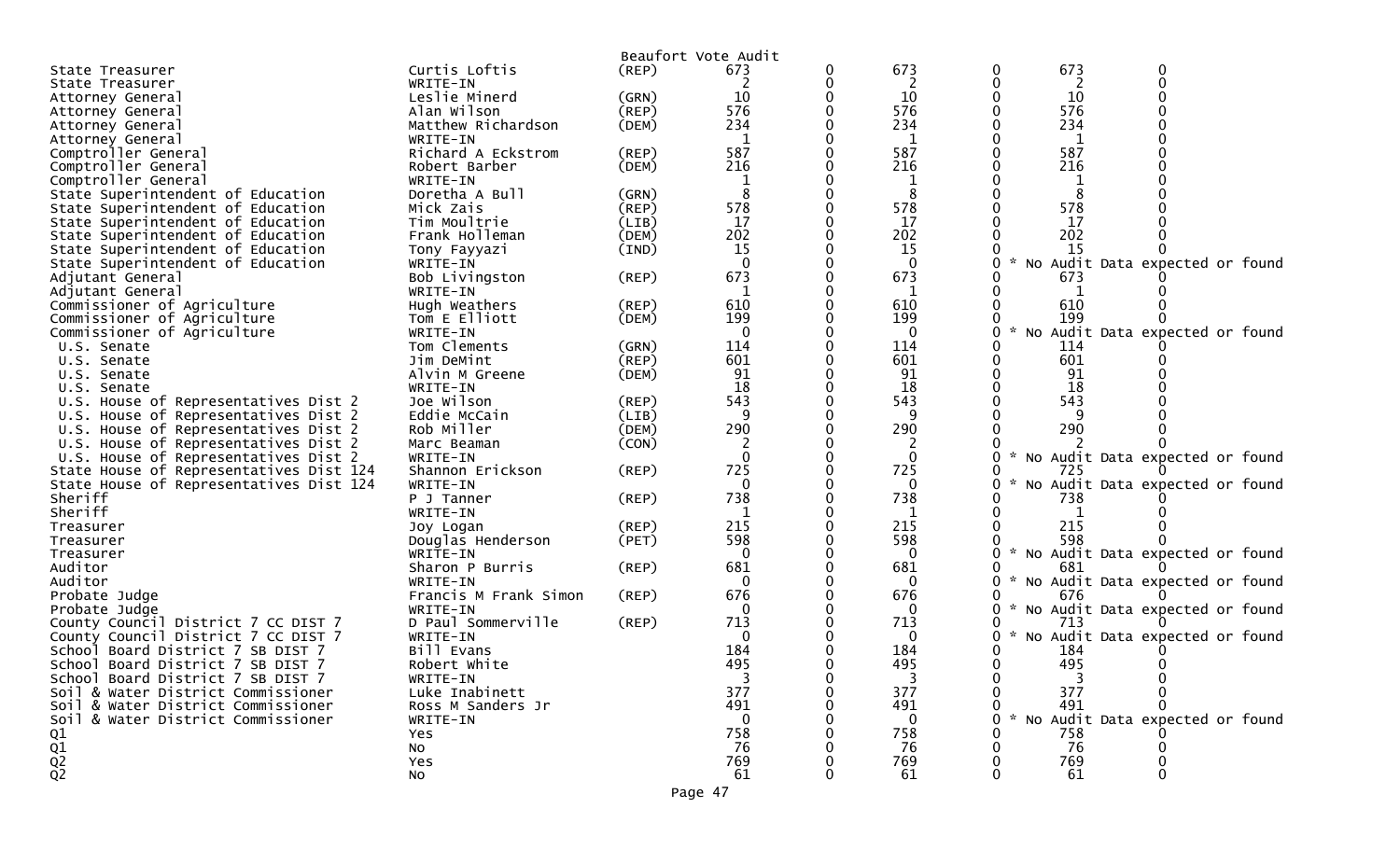|                                                     |                                 |                | Beaufort Vote Audit |          |                 |               |     |                                     |  |
|-----------------------------------------------------|---------------------------------|----------------|---------------------|----------|-----------------|---------------|-----|-------------------------------------|--|
|                                                     | Yes                             |                | 686                 | 0        | 686             |               | 686 |                                     |  |
| $\frac{Q3}{Q3}$                                     | No                              |                | 148                 | 0        | 148             |               | 148 |                                     |  |
| Q <sub>4</sub>                                      | Yes                             |                | 696                 |          | 696             |               | 696 |                                     |  |
| Q <sub>4</sub>                                      | NO.                             |                | 132                 | $\Omega$ | 132             |               | 132 |                                     |  |
| St Helena 2A<br>0183                                |                                 |                |                     |          |                 |               |     |                                     |  |
| Straight Party                                      | Green                           | (GRN)          | 6                   | 0        | 6               |               |     |                                     |  |
| Straight Party                                      | Republican                      | (REP)          | 53                  | 0        | 53              |               | 53  |                                     |  |
| Straight Party                                      | Libertarian                     | (LIB)          | $\Omega$            |          | $\Omega$        |               |     | * No Audit Data expected or found   |  |
| Straight Party                                      | Democratic                      | (DEM)          | 181                 |          | 181             |               | 181 |                                     |  |
| Straight Party                                      | Constitution                    | (CON)          | 0                   |          | 0               |               |     | * No Audit Data expected or found   |  |
| Straight Party                                      | United Citizens                 | (UNC)          |                     |          |                 |               |     | No Audit Data expected or found     |  |
| Straight Party                                      | Independence                    | (IND)          |                     |          |                 |               |     |                                     |  |
| Governor                                            | Morgan Bruce Reeves             | (GRN)          | 8                   |          |                 |               |     |                                     |  |
| Governor                                            | Nikki R Haley                   | $($ REP $)$    | 128<br>276          |          | 128             |               | 128 |                                     |  |
| Governor                                            | Vincent A Sheheen               | (DEM)<br>(UNC) | 1                   |          | 276             |               | 276 |                                     |  |
| Governor                                            | Morgan Bruce Reeves<br>WRITE-IN |                | 0                   |          | $\Omega$        | $\sim$        |     | No Audit Data expected or found     |  |
| Governor<br>Lieutenant Governor                     | Ken Ard                         | $($ REP $)$    | 136                 |          | 136             |               | 136 |                                     |  |
| Lieutenant Governor                                 | Ashley Cooper                   | (DEM)          | 277                 |          | 277             |               | 277 |                                     |  |
| Lieutenant Governor                                 | WRITE-IN                        |                | $\Omega$            |          | $\Omega$        |               |     | No Audit Data expected or found     |  |
| Secretary of State                                  | Mark Hammond                    | (REP)          | 142                 |          | 142             |               | 142 |                                     |  |
| Secretary of State                                  | Marjorie L Johnson              | (DEM)          | 271                 |          | 271             |               | 271 |                                     |  |
| Secretary of State                                  | WRITE-IN                        |                | 0                   |          | $\Omega$        |               |     | No Audit Data expected or found     |  |
| State Treasurer                                     | Curtis Loftis                   | (REP)          | 192                 |          | 192             |               | 192 |                                     |  |
| State Treasurer                                     | WRITE-IN                        |                |                     |          | -2              |               | 2   |                                     |  |
| Attorney General                                    | Leslie Minerd                   | (GRN)          | 11                  |          | 11              |               | 11  |                                     |  |
| Attorney General                                    | Alan Wilson                     | $($ REP $)$    | 125                 |          | 125             |               | 125 |                                     |  |
| Attorney General                                    | Matthew Richardson              | (DEM)          | 275                 |          | 275             |               | 275 |                                     |  |
| Attorney General                                    | WRITE-IN                        |                | 0                   |          | $\Omega$        | $\mathcal{H}$ |     | No Audit Data expected or found     |  |
| Comptroller General                                 | Richard A Eckstrom              | (REP)          | 142                 |          | 142             |               | 142 |                                     |  |
| Comptroller General<br>Comptroller General          | Robert Barber<br>WRITE-IN       | (DEM)          | 267<br>0            |          | 267<br>$\Omega$ |               | 267 | No Audit Data expected or found     |  |
| State Superintendent of Education                   | Doretha A Bull                  | (GRN)          | 11                  |          | 11              |               | 11  |                                     |  |
| State Superintendent of Education                   | Mick Zais                       | (REP)          | 123                 |          | 123             |               | 123 |                                     |  |
| State Superintendent of Education                   | Tim Moultrie                    | (LIB)          | 9                   |          |                 |               |     |                                     |  |
| State Superintendent of Education                   | Frank Holleman                  | (DEM)          | 264                 |          | 264             |               | 264 |                                     |  |
| State Superintendent of Education                   | Tony Fayyazi                    | (IND)          | 6                   |          | 6               |               |     |                                     |  |
| State Superintendent of Education                   | WRITE-IN                        |                | $\Omega$            |          | $\Omega$        |               |     | No Audit Data expected or found     |  |
| Adjutant General                                    | Bob Livingston                  | (REP)          | 191                 |          | 191             |               | 191 |                                     |  |
| Adjutant General                                    | WRITE-IN                        |                |                     |          |                 |               |     |                                     |  |
| Commissioner of Agriculture                         | Hugh Weathers                   | $($ REP $)$    | 143                 |          | 143             |               | 143 |                                     |  |
| Commissioner of Agriculture                         | Tom E Elliott                   | (DEM)          | 263                 |          | 263             |               | 263 |                                     |  |
| Commissioner of Agriculture                         | WRITE-IN                        |                | 0                   |          | 0               |               |     | 0 * No Audit Data expected or found |  |
| U.S. Senate                                         | Tom Clements                    | (GRN)          | 44                  | 0        | 44              |               | 44  |                                     |  |
| U.S. Senate                                         | Jim DeMint                      | (REP)          | 146                 | 0        | 146             |               | 146 |                                     |  |
| U.S. Senate                                         | Alvin M Greene                  | (DEM)          | 215                 |          | 215             |               | 215 |                                     |  |
| U.S. Senate<br>U.S. House of Representatives Dist 2 | WRITE-IN<br>Joe Wilson          | (REP)          | 4<br>124            |          | 4<br>124        |               | 124 |                                     |  |
| U.S. House of Representatives Dist 2                | Eddie McCain                    | (LIB)          | 4                   |          | 4               |               | 4   |                                     |  |
| U.S. House of Representatives Dist 2                | Rob Miller                      | (DEM)          | 283                 |          | 283             |               | 283 |                                     |  |
| U.S. House of Representatives Dist 2                | Marc Beaman                     | (CON)          | $\overline{4}$      |          | 4               |               | 4   |                                     |  |
|                                                     |                                 |                |                     |          |                 |               |     |                                     |  |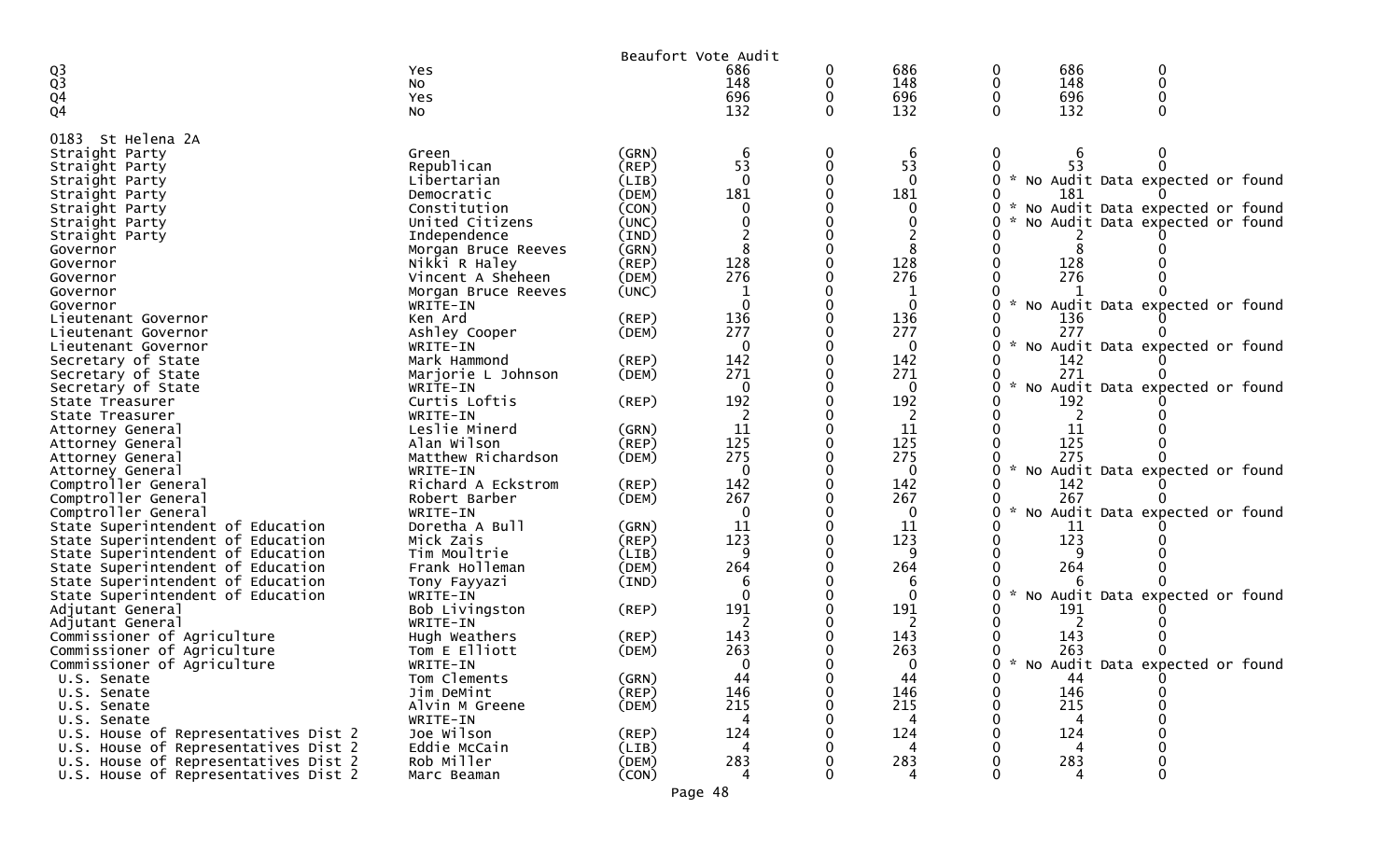|                                                                                 |                                          |                | Beaufort Vote Audit |        |                    |                                        |
|---------------------------------------------------------------------------------|------------------------------------------|----------------|---------------------|--------|--------------------|----------------------------------------|
| U.S. House of Representatives Dist 2<br>State House of Representatives Dist 124 | WRITE-IN<br>Shannon Erickson             | (REP)          | 208                 | 0<br>0 | $\mathbf 0$<br>208 | No Audit Data expected or found<br>208 |
| State House of Representatives Dist 124<br>Sheriff<br>Sheriff                   | WRITE-IN<br>P J Tanner<br>WRITE-IN       | $($ REP $)$    | 237<br>-1           |        | 2<br>237           | 2<br>237                               |
| Treasurer                                                                       | Joy Logan                                | $($ REP $)$    | 115                 |        | 115                | 115                                    |
| Treasurer                                                                       | Douglas Henderson                        | (PET)          | 180                 |        | 180                | 180                                    |
| Treasurer                                                                       | WRITE-IN                                 |                | -1                  |        | 1                  | 1                                      |
| Auditor<br>Auditor                                                              | Sharon P Burris<br>WRITE-IN              | (REP)          | 209<br>2            |        | 209<br>2           | 209                                    |
| Probate Judge                                                                   | Francis M Frank Simon                    | (REP)          | 210                 |        | 210                | 210                                    |
| Probate Judge                                                                   | WRITE-IN<br>D Paul Sommerville           | (REP)          | 41                  |        | 41                 | 41                                     |
| County Council District 7 CC DIST 7<br>County Council District 7 CC DIST 7      | WRITE-IN                                 |                | $\Omega$            |        | $\Omega$           | No Audit Data expected or found        |
| School Board District 5 SB DIST 5                                               | Faye Alston                              |                | 137                 |        | 137                | 137                                    |
| School Board District 5 SB DIST 5                                               | Michael F Rivers Sr                      |                | 157                 |        | 157                | 157                                    |
| School Board District 5 SB DIST 5                                               | WRITE-IN                                 |                |                     |        |                    |                                        |
| School<br>Board District 7 SB DIST 7                                            | Bill Evans<br>Robert White               |                | 28<br>18            |        | 28<br>18           | 28<br>18                               |
| School Board District 7 SB DIST 7<br>School Board District 7 SB DIST 7          | WRITE-IN                                 |                | $\Omega$            |        | $\Omega$           | No Audit Data expected or found        |
| Soil & Water District Commissioner                                              | Luke Inabinett                           |                | 238                 |        | 238                | 238                                    |
| Soil & Water District Commissioner                                              | Ross M Sanders Jr                        |                | 167                 |        | 167                | 167                                    |
| Soil & Water District Commissioner                                              | WRITE-IN                                 |                | $\Omega$            |        | 0                  | No Audit Data expected or found        |
|                                                                                 | Yes<br>No                                |                | 332<br>50           |        | 332<br>50          | 332<br>50                              |
|                                                                                 | Yes                                      |                | 319                 |        | 319                | 319                                    |
|                                                                                 | No                                       |                | 58                  |        | 58                 | 58                                     |
|                                                                                 | Yes                                      |                | 257                 |        | 257                | 257                                    |
|                                                                                 | No                                       |                | 133<br>267          |        | 133<br>267         | 133<br>267                             |
| Q1<br>Q2<br>Q2<br>Q3<br>Q3<br>Q4                                                | Yes<br>No                                |                | 120                 | 0      | 120                | 120                                    |
| St Helena 2B<br>0184                                                            |                                          |                |                     |        |                    |                                        |
| Straight Party                                                                  | Green                                    | (GRN)          |                     | 0      | 3                  | 0                                      |
| Straight Party                                                                  | Republican                               | (REP)          | 45                  | 0      | 45                 |                                        |
| Straight Party                                                                  | Libertarian                              | (LIB)          | $\Omega$            |        | $\Omega$           | No Audit Data expected or found        |
| Straight Party<br>Straight Party                                                | Democratic<br>Constitution               | (DEM)<br>(CON) | 288                 |        | 288                | 288                                    |
| Straight Party                                                                  | United Citizens                          | (UNC)          |                     |        |                    |                                        |
| Straight Party                                                                  | Independence                             | (IND)          |                     |        |                    |                                        |
| Governor                                                                        | Morgan Bruce Reeves                      | (GRN)          |                     |        |                    |                                        |
| Governor                                                                        | Nikki R Haley                            | (REP)          | 108                 |        | 108                | 108                                    |
| Governor<br>Governor                                                            | Vincent A Sheheen<br>Morgan Bruce Reeves | (DEM)<br>(UNC) | 390                 |        | 390                | 390                                    |
| Governor                                                                        | WRITE-IN                                 |                | 1                   |        |                    |                                        |
| Lieutenant Governor                                                             | Ken Ard                                  | (REP)          | 108                 |        | 108                | 108                                    |
| Lieutenant Governor                                                             | Ashley Cooper                            | (DEM)          | 399                 |        | 399                | 399                                    |
| Lieutenant Governor                                                             | WRITE-IN                                 |                | $\Omega$<br>116     |        | $\mathbf{0}$       | * No Audit Data expected or found      |
| Secretary of State<br>Secretary of State                                        | Mark Hammond<br>Marjorie L Johnson       | (REP)<br>(DEM) | 389                 |        | 116<br>389         | 116<br>389                             |
| Secretary of State                                                              | WRITE-IN                                 |                | $\Omega$            |        | $\Omega$           | No Audit Data expected or found        |
| State Treasurer                                                                 | Curtis Loftis                            | $($ REP $)$    | 165                 |        | 165                | 165                                    |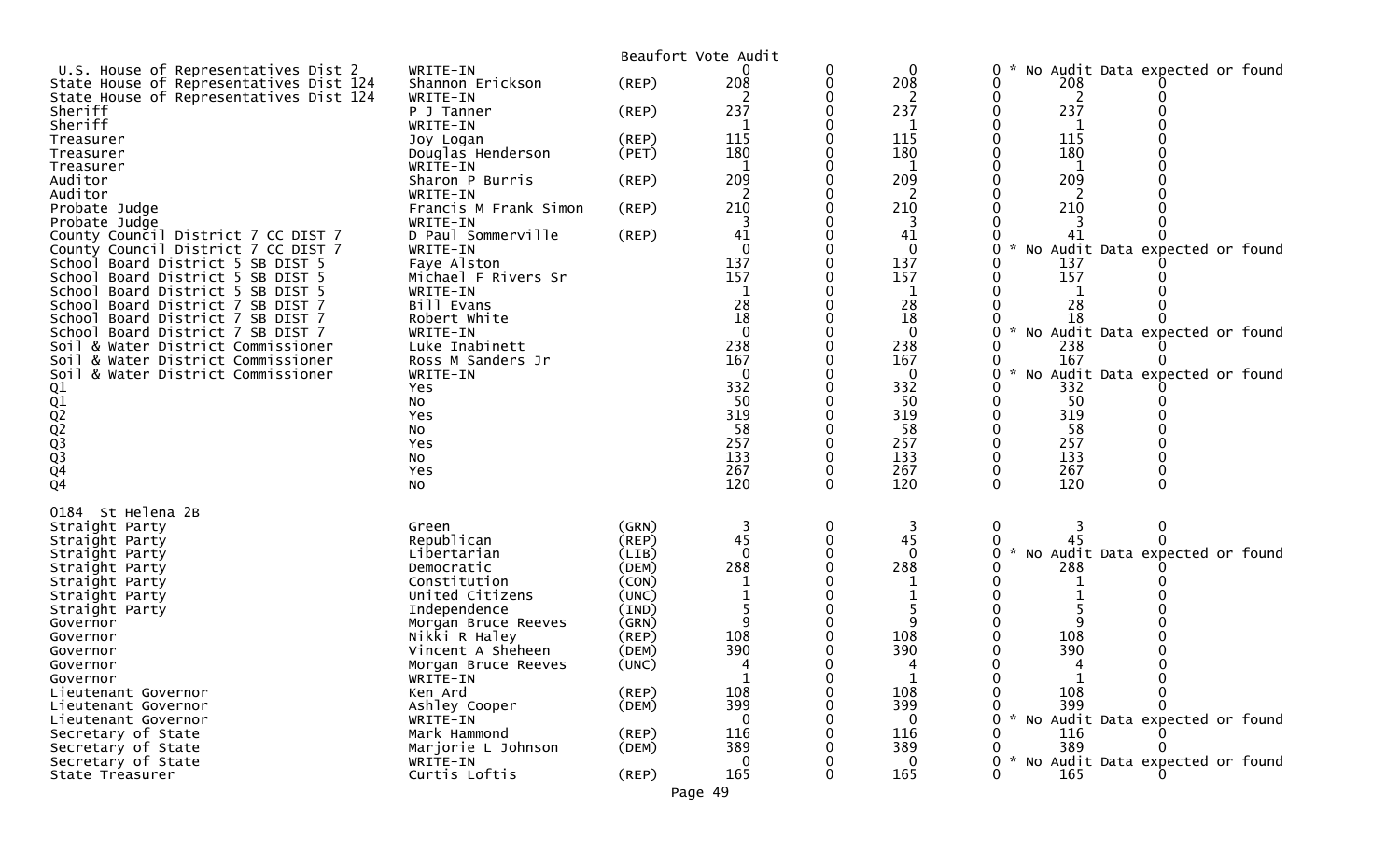|                                                    |                              |             | Beaufort Vote Audit |   |                 |     |                                   |
|----------------------------------------------------|------------------------------|-------------|---------------------|---|-----------------|-----|-----------------------------------|
| State Treasurer                                    | WRITE-IN                     |             |                     | 0 |                 |     |                                   |
| Attorney General                                   | Leslie Minerd                | (GRN)       |                     | 0 |                 |     |                                   |
| Attorney General                                   | Alan Wilson                  | $($ REP $)$ | 107                 |   | 107             | 107 |                                   |
| Attorney General                                   | Matthew Richardson           | (DEM)       | 399                 |   | 399             | 399 |                                   |
| Attorney General                                   | WRITE-IN                     |             |                     |   | 1               |     |                                   |
| Comptroller General                                | Richard A Eckstrom           | (REP)       | 110                 |   | 110             | 110 |                                   |
| Comptroller General                                | Robert Barber                | (DEM)       | 397                 |   | 397             | 397 |                                   |
| Comptroller General                                | WRITE-IN                     |             | 0                   |   | 0               |     | * No Audit Data expected or found |
| State Superintendent of Education                  | Doretha A Bull               | (GRN)       |                     |   |                 |     |                                   |
| State Superintendent of Education                  | Mick Zais                    | (REP)       | 97                  |   | 97              | 97  |                                   |
| State Superintendent of Education                  | Tim Moultrie                 | (LIB)       | 8                   |   | 8               |     |                                   |
| State Superintendent of Education                  | Frank Holleman               | (DEM)       | 393                 |   | 393             | 393 |                                   |
| State Superintendent of Education                  | Tony Fayyazi                 | (IND)       |                     |   |                 |     |                                   |
| State Superintendent of Education                  | WRITE-IN                     |             | $\Omega$            |   | $\Omega$        |     | * No Audit Data expected or found |
| Adjutant General                                   | Bob Livingston               | (REP)       | 151                 |   | 151             | 151 |                                   |
| Adjutant General                                   | WRITE-IN                     |             | 2                   |   | 2               |     |                                   |
| Commissioner of Agriculture                        | Hugh Weathers                | (REP)       | 110                 |   | 110             | 110 |                                   |
| Commissioner of Agriculture                        | Tom E Elliott                | (DEM)       | 398                 |   | 398             | 398 |                                   |
| Commissioner of Agriculture                        | WRITE-IN                     |             | $\Omega$            |   | $\Omega$        |     | No Audit Data expected or found   |
| U.S. Senate                                        | Tom Clements                 | (GRN)       | 30                  |   | 30              | 30  |                                   |
| U.S. Senate                                        | Jim DeMint                   | (REP)       | 115                 |   | 115             | 115 |                                   |
| U.S. Senate                                        | Alvin M Greene               | (DEM)       | 335                 |   | 335             | 335 |                                   |
| U.S. Senate                                        | WRITE-IN                     |             | 16                  |   | 16              | 16  |                                   |
| U.S. House of Representatives Dist 2               | Joe Wilson                   | (REP)       | 94                  |   | 94              | 94  |                                   |
| U.S. House of Representatives Dist 2               | Eddie McCain                 | (LIB)       |                     |   | 4               |     |                                   |
| U.S. House of Representatives Dist 2               | Rob Miller                   | (DEM)       | 407                 |   | 407             | 407 |                                   |
| U.S. House of Representatives Dist 2               | Marc Beaman                  | (CON)       |                     |   |                 |     |                                   |
| U.S. House of Representatives Dist 2               | WRITE-IN<br>Shannon Erickson |             | $\Omega$<br>191     |   | $\Omega$<br>191 |     | * No Audit Data expected or found |
| State House of Representatives Dist 124            |                              | $($ REP $)$ |                     |   |                 | 191 |                                   |
| State House of Representatives Dist 124<br>Sheriff | WRITE-IN<br>P J Tanner       | $($ REP $)$ | 210                 |   | 210             | 210 |                                   |
| Sheriff                                            | WRITE-IN                     |             |                     |   | q               |     |                                   |
| Treasurer                                          | Joy Logan                    | (REP)       | 119                 |   | 119             | 119 |                                   |
| Treasurer                                          | Douglas Henderson            | (PET)       | 210                 |   | 210             | 210 |                                   |
| Treasurer                                          | WRITE-IN                     |             |                     |   | 2               |     |                                   |
| Auditor                                            | Sharon P Burris              | (REP)       | 198                 |   | 198             | 198 |                                   |
| Auditor                                            | WRITE-IN                     |             | $\Omega$            |   | 0               |     | * No Audit Data expected or found |
| Probate Judge                                      | Francis M Frank Simon        | (REP)       | 185                 |   | 185             | 185 |                                   |
| Probate Judge                                      | WRITE-IN                     |             |                     |   |                 |     |                                   |
| School Board District 5 SB DIST 5                  | Faye Alston                  |             | 137                 |   | 137             | 137 |                                   |
| School Board District 5 SB DIST 5                  | Michael F Rivers Sr          |             | 288                 |   | 288             | 288 |                                   |
| School Board District 5 SB DIST 5                  | WRITE-IN                     |             |                     |   | 2               | 2   |                                   |
| Soil & Water District Commissioner                 | Luke Inabinett               |             | 337                 |   | 337             | 337 |                                   |
| Soil & Water District Commissioner                 | Ross M Sanders Jr            |             | 146                 |   | 146             | 146 |                                   |
| Soil & Water District Commissioner                 | WRITE-IN                     |             |                     |   |                 |     |                                   |
| Q1                                                 | Yes                          |             | 399                 |   | 399             | 399 |                                   |
|                                                    | No                           |             | 82                  |   | 82              | 82  |                                   |
|                                                    | Yes                          |             | 393                 |   | 393             | 393 |                                   |
|                                                    | No                           |             | 73                  |   | 73              | 73  |                                   |
|                                                    | Yes                          |             | 327                 |   | 327             | 327 |                                   |
| Q1<br>Q2<br>Q3<br>Q3<br>Q3<br>Q4                   | No                           |             | 166                 |   | 166             | 166 |                                   |
|                                                    | Yes                          |             | 340                 |   | 340             | 340 |                                   |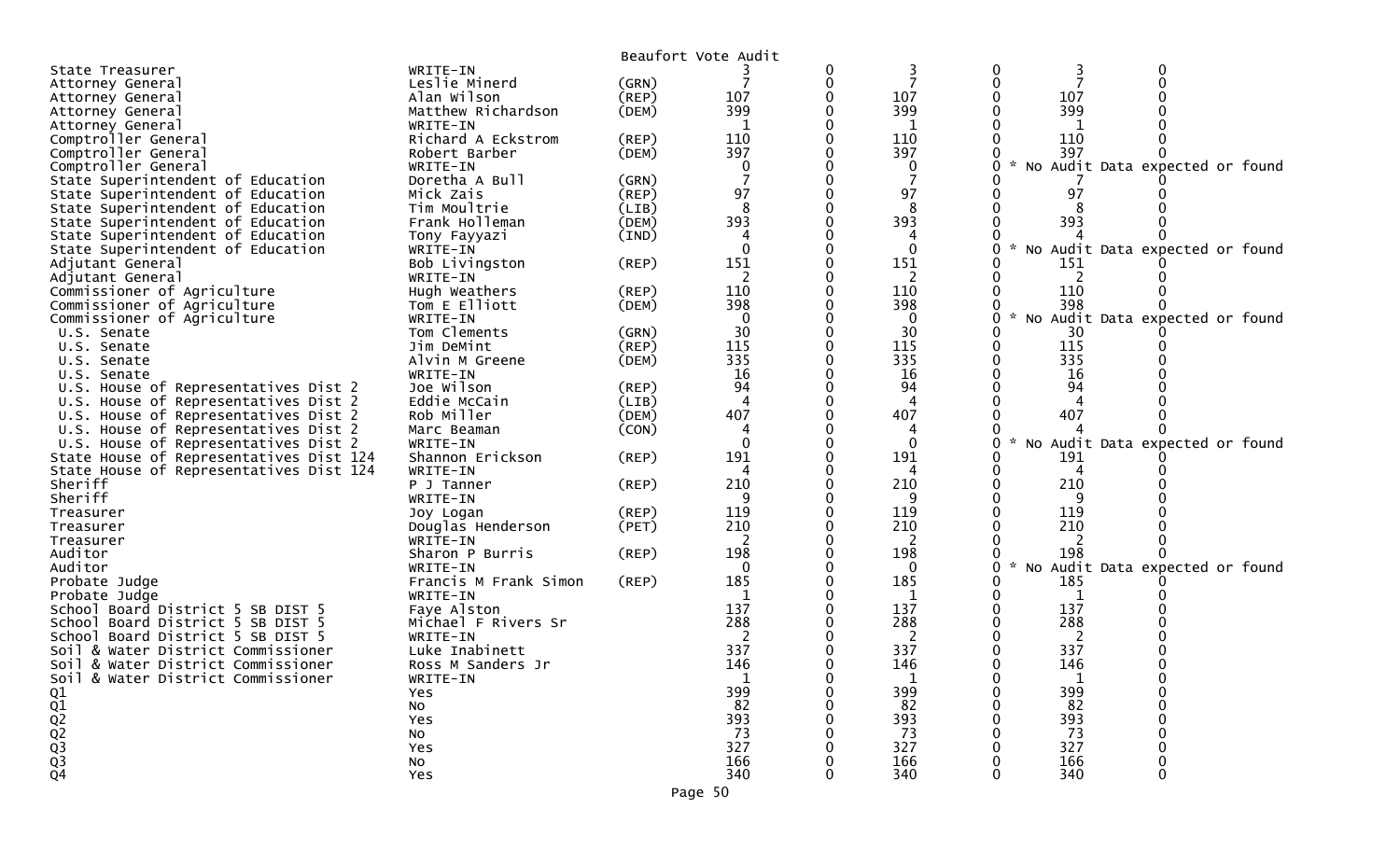|                                                                              |                           |                      | Beaufort Vote Audit |              |                 |               |           |                                   |
|------------------------------------------------------------------------------|---------------------------|----------------------|---------------------|--------------|-----------------|---------------|-----------|-----------------------------------|
| Q4                                                                           | No                        |                      | 147                 | $\mathbf{0}$ | 147             | $\mathbf 0$   | 147       | $\mathbf 0$                       |
| 0185 St Helena 2C                                                            |                           |                      |                     |              |                 |               |           |                                   |
| Straight Party                                                               | Green                     | (GRN)                | 0                   | 0            | 0               | $\mathbf{0}$  |           | * No Audit Data expected or found |
| Straight Party                                                               | Republican                | (REP)                | 134                 |              | 134             |               | 134       |                                   |
| Straight Party                                                               | Libertarian               | (LIB)                |                     |              | $\Omega$        | 0             |           | * No Audit Data expected or found |
| Straight Party                                                               | Democratic                | (DEM)                | 23                  |              | 23              |               |           |                                   |
| Straight Party                                                               | Constitution              | (CON)                |                     |              |                 |               |           |                                   |
| Straight Party                                                               | United Citizens           | (UNC)                |                     |              |                 |               |           | No Audit Data expected or found   |
| Straight Party                                                               | Independence              | (IND)                |                     |              |                 |               |           |                                   |
| Governor                                                                     | Morgan Bruce Reeves       | (GRN)                |                     |              |                 |               |           |                                   |
| Governor                                                                     | Nikki R Haley             | (REP)                | 317                 |              | 317             |               | 317       |                                   |
| Governor                                                                     | Vincent A Sheheen         | (DEM)                | 138                 |              | 138             |               | 138       |                                   |
| Governor                                                                     | Morgan Bruce Reeves       | (UNC)                |                     |              | 1               |               |           |                                   |
| Governor                                                                     | WRITE-IN                  |                      |                     |              | 2               |               |           |                                   |
| Lieutenant Governor                                                          | Ken Ard                   | (REP)                | 341                 |              | 341             |               | 341       |                                   |
| Lieutenant Governor                                                          | Ashley Cooper             | (DEM)                | 131                 |              | 131             |               | 131       |                                   |
| Lieutenant Governor                                                          | WRITE-IN                  |                      |                     |              | $\Omega$        |               |           | * No Audit Data expected or found |
| Secretary of State                                                           | Mark Hammond              | (REP)                | 358                 |              | 358             |               | 358       |                                   |
| Secretary of State                                                           | Marjorie L Johnson        | (DEM)                | 114<br>$\Omega$     |              | 114<br>$\Omega$ |               | 114       | No Audit Data expected or found   |
| Secretary of State<br>State Treasurer                                        | WRITE-IN<br>Curtis Loftis | (REP)                | 385                 |              | 385             |               | 385       |                                   |
| State Treasurer                                                              | WRITE-IN                  |                      |                     |              |                 |               |           |                                   |
| Attorney General                                                             | Leslie Minerd             | (GRN)                |                     |              |                 |               |           |                                   |
| Attorney General                                                             | Alan Wilson               | $($ REP $)$          | 334                 |              | 334             |               | 334       |                                   |
| Attorney General                                                             | Matthew Richardson        | (DEM)                | 126                 |              | 126             |               | 126       |                                   |
| Attorney General                                                             | WRITE-IN                  |                      | $\Omega$            |              | $\Omega$        | $\mathcal{H}$ |           | No Audit Data expected or found   |
| Comptroller General                                                          | Richard A Eckstrom        | (REP)                | 345                 |              | 345             |               | 345       |                                   |
| Comptroller General                                                          | Robert Barber             | (DEM)                | 123                 |              | 123             |               | 123       |                                   |
| Comptroller General                                                          | WRITE-IN                  |                      |                     |              | 0               | $\mathcal{R}$ |           | No Audit Data expected or found   |
| State Superintendent of Education                                            | Doretha A Bull            | (GRN)                |                     |              |                 |               |           |                                   |
| State Superintendent of Education                                            | Mick Zais                 | $($ REP $)$          | 327                 |              | 327             |               | 327       |                                   |
| State Superintendent of Education                                            | Tim Moultrie              | (LIB)                | 17                  |              | 17              |               | 17        |                                   |
| State Superintendent of Education                                            | Frank Holleman            | (DEM)                | 111                 |              | 111             |               | 111       |                                   |
| State Superintendent of Education                                            | Tony Fayyazi              | (IND)                |                     |              | 8               |               |           |                                   |
| State Superintendent of Education                                            | WRITE-IN                  |                      |                     |              | $\Omega$        | $\mathcal{R}$ |           | No Audit Data expected or found   |
| Adjutant General                                                             | Bob Livingston            | (REP)                | 374                 |              | 374             |               | 374       |                                   |
| Adjutant General                                                             | WRITE-IN                  |                      | 1                   |              | 1               |               |           |                                   |
| Commissioner of Agriculture                                                  | Hugh Weathers             | $($ REP $)$          | 348                 |              | 348             |               | 348       |                                   |
| Commissioner of Agriculture                                                  | Tom E Elliott             | (DEM)                | 115                 |              | 115             |               | 115       |                                   |
| Commissioner of Agriculture                                                  | WRITE-IN                  |                      |                     |              | 0               | $\mathcal{H}$ |           | No Audit Data expected or found   |
| U.S. Senate                                                                  | Tom Clements              | (GRN)                | 58                  |              | 58              |               | 58        |                                   |
| U.S. Senate                                                                  | Jim DeMint                | $($ REP $)$          | 350                 |              | 350             |               | 350       |                                   |
| U.S. Senate                                                                  | Alvin M Greene            | (DEM)                | 37<br>14            |              | 37<br>14        |               | 37        |                                   |
| U.S. Senate                                                                  | WRITE-IN<br>Joe Wilson    |                      | 323                 |              | 323             |               | 14<br>323 |                                   |
| U.S. House of Representatives Dist 2<br>U.S. House of Representatives Dist 2 | Eddie McCain              | $($ REP $)$<br>(LIB) | 4                   |              | 4               |               |           |                                   |
| U.S. House of Representatives Dist 2                                         | Rob Miller                | (DEM)                | 138                 |              | 138             |               | 138       |                                   |
| U.S. House of Representatives Dist 2                                         | Marc Beaman               | (CON)                |                     |              | 4               |               |           |                                   |
| U.S. House of Representatives Dist 2                                         | WRITE-IN                  |                      | 0                   |              | $\Omega$        |               |           | * No Audit Data expected or found |
| State House of Representatives Dist 124                                      | Shannon Erickson          | (REP)                | 400                 |              | 400             |               | 400       |                                   |
| State House of Representatives Dist 124                                      | WRITE-IN                  |                      | 1                   |              | 1               |               | 1         |                                   |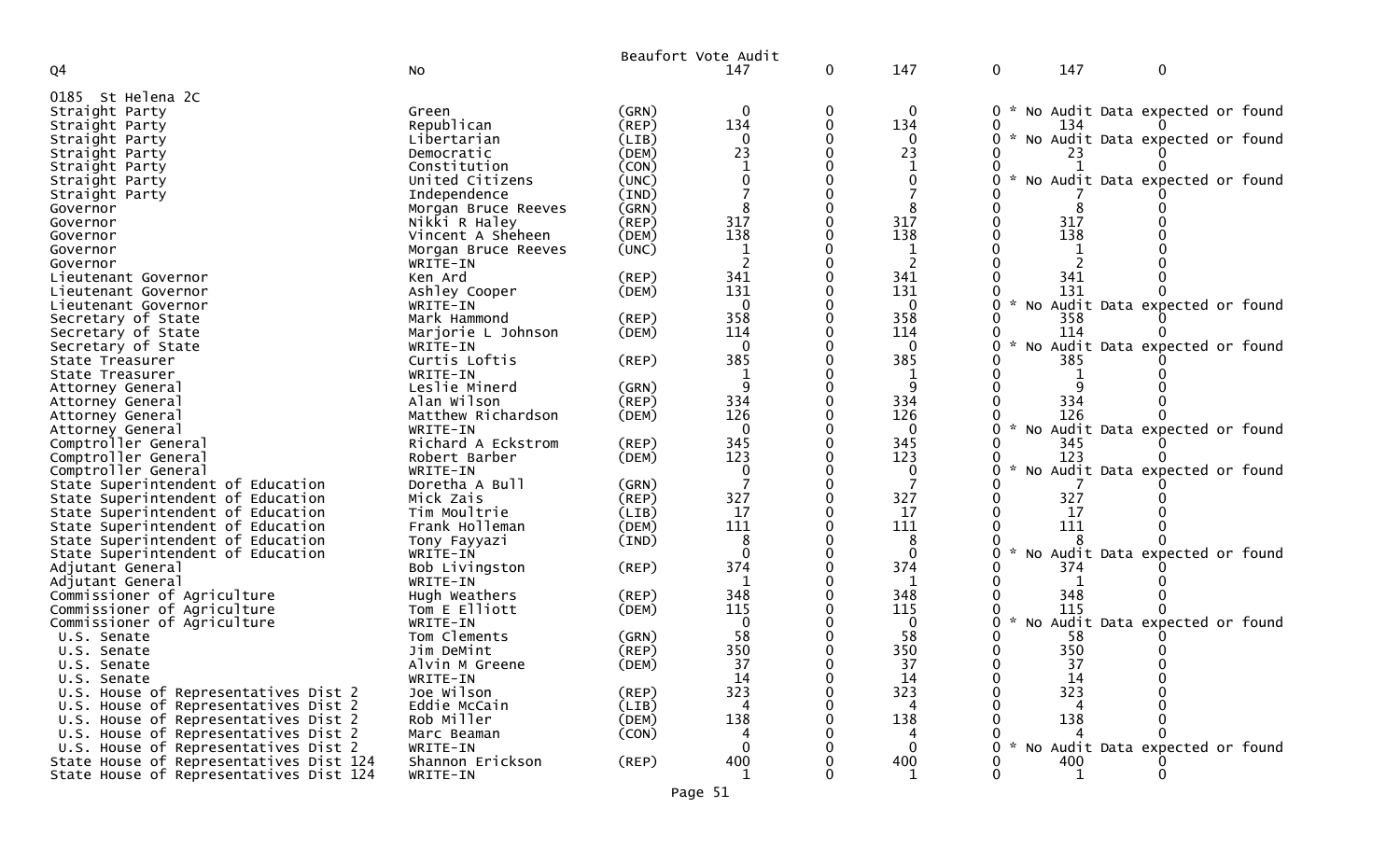| (REP)<br>0<br>P J Tanner<br>Sheriff<br>WRITE-IN<br>1<br>198<br>$($ REP $)$<br>198<br>198<br>Treasurer<br>Joy Logan<br>251<br>251<br>251<br>Douglas Henderson<br>(PET)<br>Treasurer<br>No Audit Data expected or found<br>$\mathbf 0$<br>$\mathbf 0$<br>0<br>$\sim$<br>Treasurer<br>WRITE-IN<br>390<br>390<br>390<br>Auditor<br>Sharon P Burris<br>(REP)<br>Auditor<br>WRITE-IN<br>1<br>1<br>1<br>387<br>387<br>387<br>Francis M Frank Simon<br>$($ REP $)$<br>Probate Judge<br>WRITE-IN<br>Probate Judge<br>239<br>239<br>239<br>School Board District 5 SB DIST 5<br>Faye Alston<br>117<br>117<br>117<br>School Board District 5 SB DIST 5<br>Michael F Rivers Sr<br>School Board District 5 SB DIST 5<br>WRITE-IN<br>1<br>252<br>252<br>252<br>Luke Inabinett<br>Soil & Water District Commissioner<br>271<br>271<br>271<br>& Water District Commissioner<br>Ross M Sanders Jr<br>Soil<br>WRITE-IN<br>& Water District Commissioner<br>Soil<br>417<br>417<br>417<br>01<br>01<br>02<br>02<br>03<br>03<br>04<br>Yes<br>43<br>43<br>43<br>No<br>417<br>417<br>417<br>Yes<br>44<br>44<br>44<br>No<br>347<br>347<br>347<br>Yes<br>115<br>115<br>115<br>No<br>360<br>360<br>360<br>Yes<br>98<br>98<br>98<br>Q4<br>No<br>327<br>327<br>327<br>Fripp Island Public Service DIstrict<br>Jim Parks<br>305<br>305<br>305<br>Fripp Island Public Service DIstrict<br>Patrick Reilly<br>Fripp Island Public Service DIstrict<br>WRITE-IN<br>3<br>3<br>3<br>0200 Daufuskie<br>$\mathbf 0$<br>0<br>$\mathbf 0$<br>* No Audit Data expected or found<br>Straight Party<br>(GRN)<br>0<br>Green<br>Republican<br>48<br>48<br>Straight Party<br>(REP)<br>48<br>* No Audit Data expected or found<br>$\Omega$<br>0<br>0<br>Libertarian<br>(LIB)<br>Straight Party<br>22<br>22<br>(DEM)<br>22<br>Straight Party<br>Democratic<br>$\mathbf{0}$<br>No Audit Data expected or found<br>Constitution<br>(CON)<br>Straight Party<br>United Citizens<br>(UNC)<br>0<br>No Audit Data expected or found<br>Straight Party<br>Straight Party<br>Independence<br>(IND)<br>$\mathbf{1}$<br>Governor<br>Morgan Bruce Reeves<br>(GRN)<br>103<br>103<br>Nikki R Haley<br>(REP)<br>103<br>Governor<br>47<br>47<br>47<br>Vincent A Sheheen<br>(DEM)<br>Governor<br>(UNC)<br>0<br>No Audit Data expected or found<br>Governor<br>Morgan Bruce Reeves<br>$\mathbf{0}$<br>$\sim$<br>No Audit Data expected or found<br>0<br>Governor<br>WRITE-IN<br>106<br>106<br>Ken Ard<br>(REP)<br>106<br>Lieutenant Governor<br>Ashley Cooper<br>(DEM)<br>45<br>45<br>45<br>Lieutenant Governor<br>0<br>$\sim$<br>No Audit Data expected or found<br>WRITE-IN<br>0<br>Lieutenant Governor<br>109<br>109<br>Secretary of State<br>Mark Hammond<br>(REP)<br>109<br>Secretary of State<br>Marjorie L Johnson<br>(DEM)<br>41<br>41<br>41<br>0<br>$\Omega$<br>$\mathbf{0}$<br>0 * No Audit Data expected or found<br>Secretary of State<br>WRITE-IN<br>119<br>119<br>Curtis Loftis<br>$($ REP $)$<br>State Treasurer<br>119<br>$\sim$<br>No Audit Data expected or found<br>WRITE-IN<br>0<br>U<br>State Treasurer<br>Leslie Minerd<br>(GRN)<br>6<br>6<br>Attorney General<br>Alan Wilson<br>102<br>$($ REP $)$<br>102<br>102<br>Attorney General<br>Matthew Richardson<br>42<br>42<br>42<br>(DEM)<br>Attorney General<br>$\mathbf 0$<br>$\mathbf 0$<br>0 * No Audit Data expected or found<br>Attorney General<br>WRITE-IN |         |  | Beaufort Vote Audit |     |     |
|---------------------------------------------------------------------------------------------------------------------------------------------------------------------------------------------------------------------------------------------------------------------------------------------------------------------------------------------------------------------------------------------------------------------------------------------------------------------------------------------------------------------------------------------------------------------------------------------------------------------------------------------------------------------------------------------------------------------------------------------------------------------------------------------------------------------------------------------------------------------------------------------------------------------------------------------------------------------------------------------------------------------------------------------------------------------------------------------------------------------------------------------------------------------------------------------------------------------------------------------------------------------------------------------------------------------------------------------------------------------------------------------------------------------------------------------------------------------------------------------------------------------------------------------------------------------------------------------------------------------------------------------------------------------------------------------------------------------------------------------------------------------------------------------------------------------------------------------------------------------------------------------------------------------------------------------------------------------------------------------------------------------------------------------------------------------------------------------------------------------------------------------------------------------------------------------------------------------------------------------------------------------------------------------------------------------------------------------------------------------------------------------------------------------------------------------------------------------------------------------------------------------------------------------------------------------------------------------------------------------------------------------------------------------------------------------------------------------------------------------------------------------------------------------------------------------------------------------------------------------------------------------------------------------------------------------------------------------------------------------------------------------------------------------------------------------------------------------------------------------------------------------------------------------------------------------------------------------------------------------------------------------------------------------------------------------------------------------------------------------|---------|--|---------------------|-----|-----|
|                                                                                                                                                                                                                                                                                                                                                                                                                                                                                                                                                                                                                                                                                                                                                                                                                                                                                                                                                                                                                                                                                                                                                                                                                                                                                                                                                                                                                                                                                                                                                                                                                                                                                                                                                                                                                                                                                                                                                                                                                                                                                                                                                                                                                                                                                                                                                                                                                                                                                                                                                                                                                                                                                                                                                                                                                                                                                                                                                                                                                                                                                                                                                                                                                                                                                                                                                                     | Sheriff |  | 409                 | 409 | 409 |
|                                                                                                                                                                                                                                                                                                                                                                                                                                                                                                                                                                                                                                                                                                                                                                                                                                                                                                                                                                                                                                                                                                                                                                                                                                                                                                                                                                                                                                                                                                                                                                                                                                                                                                                                                                                                                                                                                                                                                                                                                                                                                                                                                                                                                                                                                                                                                                                                                                                                                                                                                                                                                                                                                                                                                                                                                                                                                                                                                                                                                                                                                                                                                                                                                                                                                                                                                                     |         |  |                     |     |     |
|                                                                                                                                                                                                                                                                                                                                                                                                                                                                                                                                                                                                                                                                                                                                                                                                                                                                                                                                                                                                                                                                                                                                                                                                                                                                                                                                                                                                                                                                                                                                                                                                                                                                                                                                                                                                                                                                                                                                                                                                                                                                                                                                                                                                                                                                                                                                                                                                                                                                                                                                                                                                                                                                                                                                                                                                                                                                                                                                                                                                                                                                                                                                                                                                                                                                                                                                                                     |         |  |                     |     |     |
|                                                                                                                                                                                                                                                                                                                                                                                                                                                                                                                                                                                                                                                                                                                                                                                                                                                                                                                                                                                                                                                                                                                                                                                                                                                                                                                                                                                                                                                                                                                                                                                                                                                                                                                                                                                                                                                                                                                                                                                                                                                                                                                                                                                                                                                                                                                                                                                                                                                                                                                                                                                                                                                                                                                                                                                                                                                                                                                                                                                                                                                                                                                                                                                                                                                                                                                                                                     |         |  |                     |     |     |
|                                                                                                                                                                                                                                                                                                                                                                                                                                                                                                                                                                                                                                                                                                                                                                                                                                                                                                                                                                                                                                                                                                                                                                                                                                                                                                                                                                                                                                                                                                                                                                                                                                                                                                                                                                                                                                                                                                                                                                                                                                                                                                                                                                                                                                                                                                                                                                                                                                                                                                                                                                                                                                                                                                                                                                                                                                                                                                                                                                                                                                                                                                                                                                                                                                                                                                                                                                     |         |  |                     |     |     |
|                                                                                                                                                                                                                                                                                                                                                                                                                                                                                                                                                                                                                                                                                                                                                                                                                                                                                                                                                                                                                                                                                                                                                                                                                                                                                                                                                                                                                                                                                                                                                                                                                                                                                                                                                                                                                                                                                                                                                                                                                                                                                                                                                                                                                                                                                                                                                                                                                                                                                                                                                                                                                                                                                                                                                                                                                                                                                                                                                                                                                                                                                                                                                                                                                                                                                                                                                                     |         |  |                     |     |     |
|                                                                                                                                                                                                                                                                                                                                                                                                                                                                                                                                                                                                                                                                                                                                                                                                                                                                                                                                                                                                                                                                                                                                                                                                                                                                                                                                                                                                                                                                                                                                                                                                                                                                                                                                                                                                                                                                                                                                                                                                                                                                                                                                                                                                                                                                                                                                                                                                                                                                                                                                                                                                                                                                                                                                                                                                                                                                                                                                                                                                                                                                                                                                                                                                                                                                                                                                                                     |         |  |                     |     |     |
|                                                                                                                                                                                                                                                                                                                                                                                                                                                                                                                                                                                                                                                                                                                                                                                                                                                                                                                                                                                                                                                                                                                                                                                                                                                                                                                                                                                                                                                                                                                                                                                                                                                                                                                                                                                                                                                                                                                                                                                                                                                                                                                                                                                                                                                                                                                                                                                                                                                                                                                                                                                                                                                                                                                                                                                                                                                                                                                                                                                                                                                                                                                                                                                                                                                                                                                                                                     |         |  |                     |     |     |
|                                                                                                                                                                                                                                                                                                                                                                                                                                                                                                                                                                                                                                                                                                                                                                                                                                                                                                                                                                                                                                                                                                                                                                                                                                                                                                                                                                                                                                                                                                                                                                                                                                                                                                                                                                                                                                                                                                                                                                                                                                                                                                                                                                                                                                                                                                                                                                                                                                                                                                                                                                                                                                                                                                                                                                                                                                                                                                                                                                                                                                                                                                                                                                                                                                                                                                                                                                     |         |  |                     |     |     |
|                                                                                                                                                                                                                                                                                                                                                                                                                                                                                                                                                                                                                                                                                                                                                                                                                                                                                                                                                                                                                                                                                                                                                                                                                                                                                                                                                                                                                                                                                                                                                                                                                                                                                                                                                                                                                                                                                                                                                                                                                                                                                                                                                                                                                                                                                                                                                                                                                                                                                                                                                                                                                                                                                                                                                                                                                                                                                                                                                                                                                                                                                                                                                                                                                                                                                                                                                                     |         |  |                     |     |     |
|                                                                                                                                                                                                                                                                                                                                                                                                                                                                                                                                                                                                                                                                                                                                                                                                                                                                                                                                                                                                                                                                                                                                                                                                                                                                                                                                                                                                                                                                                                                                                                                                                                                                                                                                                                                                                                                                                                                                                                                                                                                                                                                                                                                                                                                                                                                                                                                                                                                                                                                                                                                                                                                                                                                                                                                                                                                                                                                                                                                                                                                                                                                                                                                                                                                                                                                                                                     |         |  |                     |     |     |
|                                                                                                                                                                                                                                                                                                                                                                                                                                                                                                                                                                                                                                                                                                                                                                                                                                                                                                                                                                                                                                                                                                                                                                                                                                                                                                                                                                                                                                                                                                                                                                                                                                                                                                                                                                                                                                                                                                                                                                                                                                                                                                                                                                                                                                                                                                                                                                                                                                                                                                                                                                                                                                                                                                                                                                                                                                                                                                                                                                                                                                                                                                                                                                                                                                                                                                                                                                     |         |  |                     |     |     |
|                                                                                                                                                                                                                                                                                                                                                                                                                                                                                                                                                                                                                                                                                                                                                                                                                                                                                                                                                                                                                                                                                                                                                                                                                                                                                                                                                                                                                                                                                                                                                                                                                                                                                                                                                                                                                                                                                                                                                                                                                                                                                                                                                                                                                                                                                                                                                                                                                                                                                                                                                                                                                                                                                                                                                                                                                                                                                                                                                                                                                                                                                                                                                                                                                                                                                                                                                                     |         |  |                     |     |     |
|                                                                                                                                                                                                                                                                                                                                                                                                                                                                                                                                                                                                                                                                                                                                                                                                                                                                                                                                                                                                                                                                                                                                                                                                                                                                                                                                                                                                                                                                                                                                                                                                                                                                                                                                                                                                                                                                                                                                                                                                                                                                                                                                                                                                                                                                                                                                                                                                                                                                                                                                                                                                                                                                                                                                                                                                                                                                                                                                                                                                                                                                                                                                                                                                                                                                                                                                                                     |         |  |                     |     |     |
|                                                                                                                                                                                                                                                                                                                                                                                                                                                                                                                                                                                                                                                                                                                                                                                                                                                                                                                                                                                                                                                                                                                                                                                                                                                                                                                                                                                                                                                                                                                                                                                                                                                                                                                                                                                                                                                                                                                                                                                                                                                                                                                                                                                                                                                                                                                                                                                                                                                                                                                                                                                                                                                                                                                                                                                                                                                                                                                                                                                                                                                                                                                                                                                                                                                                                                                                                                     |         |  |                     |     |     |
|                                                                                                                                                                                                                                                                                                                                                                                                                                                                                                                                                                                                                                                                                                                                                                                                                                                                                                                                                                                                                                                                                                                                                                                                                                                                                                                                                                                                                                                                                                                                                                                                                                                                                                                                                                                                                                                                                                                                                                                                                                                                                                                                                                                                                                                                                                                                                                                                                                                                                                                                                                                                                                                                                                                                                                                                                                                                                                                                                                                                                                                                                                                                                                                                                                                                                                                                                                     |         |  |                     |     |     |
|                                                                                                                                                                                                                                                                                                                                                                                                                                                                                                                                                                                                                                                                                                                                                                                                                                                                                                                                                                                                                                                                                                                                                                                                                                                                                                                                                                                                                                                                                                                                                                                                                                                                                                                                                                                                                                                                                                                                                                                                                                                                                                                                                                                                                                                                                                                                                                                                                                                                                                                                                                                                                                                                                                                                                                                                                                                                                                                                                                                                                                                                                                                                                                                                                                                                                                                                                                     |         |  |                     |     |     |
|                                                                                                                                                                                                                                                                                                                                                                                                                                                                                                                                                                                                                                                                                                                                                                                                                                                                                                                                                                                                                                                                                                                                                                                                                                                                                                                                                                                                                                                                                                                                                                                                                                                                                                                                                                                                                                                                                                                                                                                                                                                                                                                                                                                                                                                                                                                                                                                                                                                                                                                                                                                                                                                                                                                                                                                                                                                                                                                                                                                                                                                                                                                                                                                                                                                                                                                                                                     |         |  |                     |     |     |
|                                                                                                                                                                                                                                                                                                                                                                                                                                                                                                                                                                                                                                                                                                                                                                                                                                                                                                                                                                                                                                                                                                                                                                                                                                                                                                                                                                                                                                                                                                                                                                                                                                                                                                                                                                                                                                                                                                                                                                                                                                                                                                                                                                                                                                                                                                                                                                                                                                                                                                                                                                                                                                                                                                                                                                                                                                                                                                                                                                                                                                                                                                                                                                                                                                                                                                                                                                     |         |  |                     |     |     |
|                                                                                                                                                                                                                                                                                                                                                                                                                                                                                                                                                                                                                                                                                                                                                                                                                                                                                                                                                                                                                                                                                                                                                                                                                                                                                                                                                                                                                                                                                                                                                                                                                                                                                                                                                                                                                                                                                                                                                                                                                                                                                                                                                                                                                                                                                                                                                                                                                                                                                                                                                                                                                                                                                                                                                                                                                                                                                                                                                                                                                                                                                                                                                                                                                                                                                                                                                                     |         |  |                     |     |     |
|                                                                                                                                                                                                                                                                                                                                                                                                                                                                                                                                                                                                                                                                                                                                                                                                                                                                                                                                                                                                                                                                                                                                                                                                                                                                                                                                                                                                                                                                                                                                                                                                                                                                                                                                                                                                                                                                                                                                                                                                                                                                                                                                                                                                                                                                                                                                                                                                                                                                                                                                                                                                                                                                                                                                                                                                                                                                                                                                                                                                                                                                                                                                                                                                                                                                                                                                                                     |         |  |                     |     |     |
|                                                                                                                                                                                                                                                                                                                                                                                                                                                                                                                                                                                                                                                                                                                                                                                                                                                                                                                                                                                                                                                                                                                                                                                                                                                                                                                                                                                                                                                                                                                                                                                                                                                                                                                                                                                                                                                                                                                                                                                                                                                                                                                                                                                                                                                                                                                                                                                                                                                                                                                                                                                                                                                                                                                                                                                                                                                                                                                                                                                                                                                                                                                                                                                                                                                                                                                                                                     |         |  |                     |     |     |
|                                                                                                                                                                                                                                                                                                                                                                                                                                                                                                                                                                                                                                                                                                                                                                                                                                                                                                                                                                                                                                                                                                                                                                                                                                                                                                                                                                                                                                                                                                                                                                                                                                                                                                                                                                                                                                                                                                                                                                                                                                                                                                                                                                                                                                                                                                                                                                                                                                                                                                                                                                                                                                                                                                                                                                                                                                                                                                                                                                                                                                                                                                                                                                                                                                                                                                                                                                     |         |  |                     |     |     |
|                                                                                                                                                                                                                                                                                                                                                                                                                                                                                                                                                                                                                                                                                                                                                                                                                                                                                                                                                                                                                                                                                                                                                                                                                                                                                                                                                                                                                                                                                                                                                                                                                                                                                                                                                                                                                                                                                                                                                                                                                                                                                                                                                                                                                                                                                                                                                                                                                                                                                                                                                                                                                                                                                                                                                                                                                                                                                                                                                                                                                                                                                                                                                                                                                                                                                                                                                                     |         |  |                     |     |     |
|                                                                                                                                                                                                                                                                                                                                                                                                                                                                                                                                                                                                                                                                                                                                                                                                                                                                                                                                                                                                                                                                                                                                                                                                                                                                                                                                                                                                                                                                                                                                                                                                                                                                                                                                                                                                                                                                                                                                                                                                                                                                                                                                                                                                                                                                                                                                                                                                                                                                                                                                                                                                                                                                                                                                                                                                                                                                                                                                                                                                                                                                                                                                                                                                                                                                                                                                                                     |         |  |                     |     |     |
|                                                                                                                                                                                                                                                                                                                                                                                                                                                                                                                                                                                                                                                                                                                                                                                                                                                                                                                                                                                                                                                                                                                                                                                                                                                                                                                                                                                                                                                                                                                                                                                                                                                                                                                                                                                                                                                                                                                                                                                                                                                                                                                                                                                                                                                                                                                                                                                                                                                                                                                                                                                                                                                                                                                                                                                                                                                                                                                                                                                                                                                                                                                                                                                                                                                                                                                                                                     |         |  |                     |     |     |
|                                                                                                                                                                                                                                                                                                                                                                                                                                                                                                                                                                                                                                                                                                                                                                                                                                                                                                                                                                                                                                                                                                                                                                                                                                                                                                                                                                                                                                                                                                                                                                                                                                                                                                                                                                                                                                                                                                                                                                                                                                                                                                                                                                                                                                                                                                                                                                                                                                                                                                                                                                                                                                                                                                                                                                                                                                                                                                                                                                                                                                                                                                                                                                                                                                                                                                                                                                     |         |  |                     |     |     |
|                                                                                                                                                                                                                                                                                                                                                                                                                                                                                                                                                                                                                                                                                                                                                                                                                                                                                                                                                                                                                                                                                                                                                                                                                                                                                                                                                                                                                                                                                                                                                                                                                                                                                                                                                                                                                                                                                                                                                                                                                                                                                                                                                                                                                                                                                                                                                                                                                                                                                                                                                                                                                                                                                                                                                                                                                                                                                                                                                                                                                                                                                                                                                                                                                                                                                                                                                                     |         |  |                     |     |     |
|                                                                                                                                                                                                                                                                                                                                                                                                                                                                                                                                                                                                                                                                                                                                                                                                                                                                                                                                                                                                                                                                                                                                                                                                                                                                                                                                                                                                                                                                                                                                                                                                                                                                                                                                                                                                                                                                                                                                                                                                                                                                                                                                                                                                                                                                                                                                                                                                                                                                                                                                                                                                                                                                                                                                                                                                                                                                                                                                                                                                                                                                                                                                                                                                                                                                                                                                                                     |         |  |                     |     |     |
|                                                                                                                                                                                                                                                                                                                                                                                                                                                                                                                                                                                                                                                                                                                                                                                                                                                                                                                                                                                                                                                                                                                                                                                                                                                                                                                                                                                                                                                                                                                                                                                                                                                                                                                                                                                                                                                                                                                                                                                                                                                                                                                                                                                                                                                                                                                                                                                                                                                                                                                                                                                                                                                                                                                                                                                                                                                                                                                                                                                                                                                                                                                                                                                                                                                                                                                                                                     |         |  |                     |     |     |
|                                                                                                                                                                                                                                                                                                                                                                                                                                                                                                                                                                                                                                                                                                                                                                                                                                                                                                                                                                                                                                                                                                                                                                                                                                                                                                                                                                                                                                                                                                                                                                                                                                                                                                                                                                                                                                                                                                                                                                                                                                                                                                                                                                                                                                                                                                                                                                                                                                                                                                                                                                                                                                                                                                                                                                                                                                                                                                                                                                                                                                                                                                                                                                                                                                                                                                                                                                     |         |  |                     |     |     |
|                                                                                                                                                                                                                                                                                                                                                                                                                                                                                                                                                                                                                                                                                                                                                                                                                                                                                                                                                                                                                                                                                                                                                                                                                                                                                                                                                                                                                                                                                                                                                                                                                                                                                                                                                                                                                                                                                                                                                                                                                                                                                                                                                                                                                                                                                                                                                                                                                                                                                                                                                                                                                                                                                                                                                                                                                                                                                                                                                                                                                                                                                                                                                                                                                                                                                                                                                                     |         |  |                     |     |     |
|                                                                                                                                                                                                                                                                                                                                                                                                                                                                                                                                                                                                                                                                                                                                                                                                                                                                                                                                                                                                                                                                                                                                                                                                                                                                                                                                                                                                                                                                                                                                                                                                                                                                                                                                                                                                                                                                                                                                                                                                                                                                                                                                                                                                                                                                                                                                                                                                                                                                                                                                                                                                                                                                                                                                                                                                                                                                                                                                                                                                                                                                                                                                                                                                                                                                                                                                                                     |         |  |                     |     |     |
|                                                                                                                                                                                                                                                                                                                                                                                                                                                                                                                                                                                                                                                                                                                                                                                                                                                                                                                                                                                                                                                                                                                                                                                                                                                                                                                                                                                                                                                                                                                                                                                                                                                                                                                                                                                                                                                                                                                                                                                                                                                                                                                                                                                                                                                                                                                                                                                                                                                                                                                                                                                                                                                                                                                                                                                                                                                                                                                                                                                                                                                                                                                                                                                                                                                                                                                                                                     |         |  |                     |     |     |
|                                                                                                                                                                                                                                                                                                                                                                                                                                                                                                                                                                                                                                                                                                                                                                                                                                                                                                                                                                                                                                                                                                                                                                                                                                                                                                                                                                                                                                                                                                                                                                                                                                                                                                                                                                                                                                                                                                                                                                                                                                                                                                                                                                                                                                                                                                                                                                                                                                                                                                                                                                                                                                                                                                                                                                                                                                                                                                                                                                                                                                                                                                                                                                                                                                                                                                                                                                     |         |  |                     |     |     |
|                                                                                                                                                                                                                                                                                                                                                                                                                                                                                                                                                                                                                                                                                                                                                                                                                                                                                                                                                                                                                                                                                                                                                                                                                                                                                                                                                                                                                                                                                                                                                                                                                                                                                                                                                                                                                                                                                                                                                                                                                                                                                                                                                                                                                                                                                                                                                                                                                                                                                                                                                                                                                                                                                                                                                                                                                                                                                                                                                                                                                                                                                                                                                                                                                                                                                                                                                                     |         |  |                     |     |     |
|                                                                                                                                                                                                                                                                                                                                                                                                                                                                                                                                                                                                                                                                                                                                                                                                                                                                                                                                                                                                                                                                                                                                                                                                                                                                                                                                                                                                                                                                                                                                                                                                                                                                                                                                                                                                                                                                                                                                                                                                                                                                                                                                                                                                                                                                                                                                                                                                                                                                                                                                                                                                                                                                                                                                                                                                                                                                                                                                                                                                                                                                                                                                                                                                                                                                                                                                                                     |         |  |                     |     |     |
|                                                                                                                                                                                                                                                                                                                                                                                                                                                                                                                                                                                                                                                                                                                                                                                                                                                                                                                                                                                                                                                                                                                                                                                                                                                                                                                                                                                                                                                                                                                                                                                                                                                                                                                                                                                                                                                                                                                                                                                                                                                                                                                                                                                                                                                                                                                                                                                                                                                                                                                                                                                                                                                                                                                                                                                                                                                                                                                                                                                                                                                                                                                                                                                                                                                                                                                                                                     |         |  |                     |     |     |
|                                                                                                                                                                                                                                                                                                                                                                                                                                                                                                                                                                                                                                                                                                                                                                                                                                                                                                                                                                                                                                                                                                                                                                                                                                                                                                                                                                                                                                                                                                                                                                                                                                                                                                                                                                                                                                                                                                                                                                                                                                                                                                                                                                                                                                                                                                                                                                                                                                                                                                                                                                                                                                                                                                                                                                                                                                                                                                                                                                                                                                                                                                                                                                                                                                                                                                                                                                     |         |  |                     |     |     |
|                                                                                                                                                                                                                                                                                                                                                                                                                                                                                                                                                                                                                                                                                                                                                                                                                                                                                                                                                                                                                                                                                                                                                                                                                                                                                                                                                                                                                                                                                                                                                                                                                                                                                                                                                                                                                                                                                                                                                                                                                                                                                                                                                                                                                                                                                                                                                                                                                                                                                                                                                                                                                                                                                                                                                                                                                                                                                                                                                                                                                                                                                                                                                                                                                                                                                                                                                                     |         |  |                     |     |     |
|                                                                                                                                                                                                                                                                                                                                                                                                                                                                                                                                                                                                                                                                                                                                                                                                                                                                                                                                                                                                                                                                                                                                                                                                                                                                                                                                                                                                                                                                                                                                                                                                                                                                                                                                                                                                                                                                                                                                                                                                                                                                                                                                                                                                                                                                                                                                                                                                                                                                                                                                                                                                                                                                                                                                                                                                                                                                                                                                                                                                                                                                                                                                                                                                                                                                                                                                                                     |         |  |                     |     |     |
|                                                                                                                                                                                                                                                                                                                                                                                                                                                                                                                                                                                                                                                                                                                                                                                                                                                                                                                                                                                                                                                                                                                                                                                                                                                                                                                                                                                                                                                                                                                                                                                                                                                                                                                                                                                                                                                                                                                                                                                                                                                                                                                                                                                                                                                                                                                                                                                                                                                                                                                                                                                                                                                                                                                                                                                                                                                                                                                                                                                                                                                                                                                                                                                                                                                                                                                                                                     |         |  |                     |     |     |
|                                                                                                                                                                                                                                                                                                                                                                                                                                                                                                                                                                                                                                                                                                                                                                                                                                                                                                                                                                                                                                                                                                                                                                                                                                                                                                                                                                                                                                                                                                                                                                                                                                                                                                                                                                                                                                                                                                                                                                                                                                                                                                                                                                                                                                                                                                                                                                                                                                                                                                                                                                                                                                                                                                                                                                                                                                                                                                                                                                                                                                                                                                                                                                                                                                                                                                                                                                     |         |  |                     |     |     |
|                                                                                                                                                                                                                                                                                                                                                                                                                                                                                                                                                                                                                                                                                                                                                                                                                                                                                                                                                                                                                                                                                                                                                                                                                                                                                                                                                                                                                                                                                                                                                                                                                                                                                                                                                                                                                                                                                                                                                                                                                                                                                                                                                                                                                                                                                                                                                                                                                                                                                                                                                                                                                                                                                                                                                                                                                                                                                                                                                                                                                                                                                                                                                                                                                                                                                                                                                                     |         |  |                     |     |     |
|                                                                                                                                                                                                                                                                                                                                                                                                                                                                                                                                                                                                                                                                                                                                                                                                                                                                                                                                                                                                                                                                                                                                                                                                                                                                                                                                                                                                                                                                                                                                                                                                                                                                                                                                                                                                                                                                                                                                                                                                                                                                                                                                                                                                                                                                                                                                                                                                                                                                                                                                                                                                                                                                                                                                                                                                                                                                                                                                                                                                                                                                                                                                                                                                                                                                                                                                                                     |         |  |                     |     |     |
|                                                                                                                                                                                                                                                                                                                                                                                                                                                                                                                                                                                                                                                                                                                                                                                                                                                                                                                                                                                                                                                                                                                                                                                                                                                                                                                                                                                                                                                                                                                                                                                                                                                                                                                                                                                                                                                                                                                                                                                                                                                                                                                                                                                                                                                                                                                                                                                                                                                                                                                                                                                                                                                                                                                                                                                                                                                                                                                                                                                                                                                                                                                                                                                                                                                                                                                                                                     |         |  |                     |     |     |
|                                                                                                                                                                                                                                                                                                                                                                                                                                                                                                                                                                                                                                                                                                                                                                                                                                                                                                                                                                                                                                                                                                                                                                                                                                                                                                                                                                                                                                                                                                                                                                                                                                                                                                                                                                                                                                                                                                                                                                                                                                                                                                                                                                                                                                                                                                                                                                                                                                                                                                                                                                                                                                                                                                                                                                                                                                                                                                                                                                                                                                                                                                                                                                                                                                                                                                                                                                     |         |  |                     |     |     |
|                                                                                                                                                                                                                                                                                                                                                                                                                                                                                                                                                                                                                                                                                                                                                                                                                                                                                                                                                                                                                                                                                                                                                                                                                                                                                                                                                                                                                                                                                                                                                                                                                                                                                                                                                                                                                                                                                                                                                                                                                                                                                                                                                                                                                                                                                                                                                                                                                                                                                                                                                                                                                                                                                                                                                                                                                                                                                                                                                                                                                                                                                                                                                                                                                                                                                                                                                                     |         |  |                     |     |     |
|                                                                                                                                                                                                                                                                                                                                                                                                                                                                                                                                                                                                                                                                                                                                                                                                                                                                                                                                                                                                                                                                                                                                                                                                                                                                                                                                                                                                                                                                                                                                                                                                                                                                                                                                                                                                                                                                                                                                                                                                                                                                                                                                                                                                                                                                                                                                                                                                                                                                                                                                                                                                                                                                                                                                                                                                                                                                                                                                                                                                                                                                                                                                                                                                                                                                                                                                                                     |         |  |                     |     |     |
|                                                                                                                                                                                                                                                                                                                                                                                                                                                                                                                                                                                                                                                                                                                                                                                                                                                                                                                                                                                                                                                                                                                                                                                                                                                                                                                                                                                                                                                                                                                                                                                                                                                                                                                                                                                                                                                                                                                                                                                                                                                                                                                                                                                                                                                                                                                                                                                                                                                                                                                                                                                                                                                                                                                                                                                                                                                                                                                                                                                                                                                                                                                                                                                                                                                                                                                                                                     |         |  |                     |     |     |
|                                                                                                                                                                                                                                                                                                                                                                                                                                                                                                                                                                                                                                                                                                                                                                                                                                                                                                                                                                                                                                                                                                                                                                                                                                                                                                                                                                                                                                                                                                                                                                                                                                                                                                                                                                                                                                                                                                                                                                                                                                                                                                                                                                                                                                                                                                                                                                                                                                                                                                                                                                                                                                                                                                                                                                                                                                                                                                                                                                                                                                                                                                                                                                                                                                                                                                                                                                     |         |  |                     |     |     |
|                                                                                                                                                                                                                                                                                                                                                                                                                                                                                                                                                                                                                                                                                                                                                                                                                                                                                                                                                                                                                                                                                                                                                                                                                                                                                                                                                                                                                                                                                                                                                                                                                                                                                                                                                                                                                                                                                                                                                                                                                                                                                                                                                                                                                                                                                                                                                                                                                                                                                                                                                                                                                                                                                                                                                                                                                                                                                                                                                                                                                                                                                                                                                                                                                                                                                                                                                                     |         |  |                     |     |     |
|                                                                                                                                                                                                                                                                                                                                                                                                                                                                                                                                                                                                                                                                                                                                                                                                                                                                                                                                                                                                                                                                                                                                                                                                                                                                                                                                                                                                                                                                                                                                                                                                                                                                                                                                                                                                                                                                                                                                                                                                                                                                                                                                                                                                                                                                                                                                                                                                                                                                                                                                                                                                                                                                                                                                                                                                                                                                                                                                                                                                                                                                                                                                                                                                                                                                                                                                                                     |         |  |                     |     |     |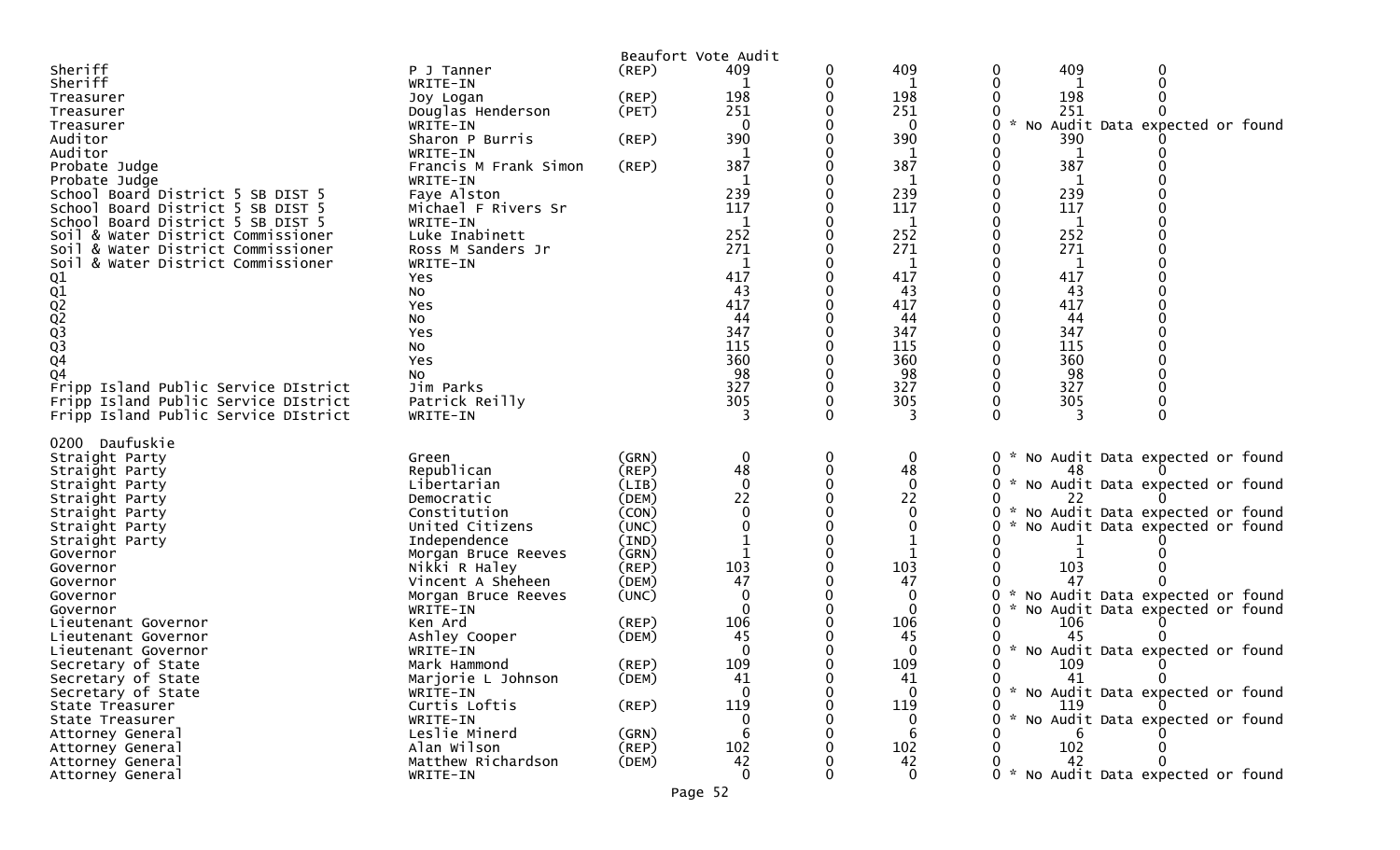|                                         |                             |                | Beaufort Vote Audit          |                             |                     |                    |             |                                   |
|-----------------------------------------|-----------------------------|----------------|------------------------------|-----------------------------|---------------------|--------------------|-------------|-----------------------------------|
| Comptroller General                     | Richard A Eckstrom          | (REP)          | 109                          | 0                           | 109                 | 0                  | 109         |                                   |
| Comptroller General                     | Robert Barber               | (DEM)          | 37                           | 0                           | 37                  |                    | 37          |                                   |
| Comptroller General                     | WRITE-IN                    |                |                              |                             | $\mathbf{0}$        | 0                  |             | * No Audit Data expected or found |
| State Superintendent of Education       | Doretha A Bull              | (GRN)          |                              |                             | 4                   |                    |             |                                   |
| State Superintendent of Education       | Mick Zais                   | (REP)          | 93                           |                             | 93                  |                    | 93          |                                   |
| State Superintendent of Education       | Tim Moultrie                | (LIB)          |                              |                             |                     |                    |             |                                   |
| State Superintendent of Education       | Frank Holleman              | (DEM)          | 40                           |                             | 40                  |                    | 40          |                                   |
| State Superintendent of Education       | Tony Fayyazi                | (IND)          |                              |                             |                     |                    |             |                                   |
| State Superintendent of Education       | WRITE-IN                    |                | $\Omega$                     |                             | $\mathbf{0}$        |                    |             | * No Audit Data expected or found |
| Adjutant General                        | Bob Livingston              | $($ REP $)$    | 117                          |                             | 117                 |                    | 117         |                                   |
| Adjutant General                        | WRITE-IN                    |                |                              |                             | 0                   | $\mathcal{H}$      |             | No Audit Data expected or found   |
| Commissioner of Agriculture             | Hugh Weathers               | (REP)          | 108                          |                             | 108                 |                    | 108         |                                   |
| Commissioner of Agriculture             | Tom E Elliott               | (DEM)          | 40                           |                             | 40                  |                    | 40          |                                   |
| Commissioner of Agriculture             | WRITE-IN                    |                |                              |                             | 0                   |                    |             | No Audit Data expected or found   |
| U.S. Senate                             | Tom Clements                | (GRN)          | 12                           |                             | 12                  |                    | 12          |                                   |
| U.S. Senate                             | Jim DeMint                  | (REP)          | 110                          |                             | 110                 |                    | 110         |                                   |
| U.S. Senate                             | Alvin M Greene              | (DEM)          | 24                           |                             | 24                  |                    | 24          |                                   |
| U.S. Senate                             | WRITE-IN                    |                |                              |                             | -5                  |                    |             |                                   |
| U.S. House of Representatives Dist 2    | Joe Wilson                  | (REP)          | 98                           |                             | 98                  |                    | 98          |                                   |
| U.S. House of Representatives Dist 2    | Eddie McCain                | (LIB)          |                              |                             | 2                   |                    |             |                                   |
| U.S. House of Representatives Dist 2    | Rob Miller                  | (DEM)          | 49                           |                             | 49                  |                    | 49          |                                   |
| U.S. House of Representatives Dist 2    | Marc Beaman                 | (CON)          |                              |                             | $\mathbf 1$         |                    |             |                                   |
| U.S. House of Representatives Dist 2    | WRITE-IN                    |                |                              |                             | 0                   |                    |             | * No Audit Data expected or found |
| State House of Representatives Dist 118 | Bill Herbkersman            | (REP)          | 119                          |                             | 119                 |                    | 119         |                                   |
| State House of Representatives Dist 118 | WRITE-IN                    |                | $\Omega$                     |                             | $\mathbf{0}$        | 0                  |             | * No Audit Data expected or found |
| Sheriff                                 | P J Tanner                  | $($ REP $)$    | 121                          |                             | 121                 |                    | 121         |                                   |
| Sheriff                                 | WRITE-IN                    |                | $\mathbf{0}$                 |                             | $\Omega$            | 0                  |             | * No Audit Data expected or found |
| Treasurer                               | Joy Logan                   | (REP)          | 68<br>60                     |                             | 68                  |                    | 68<br>60    |                                   |
| Treasurer                               | Douglas Henderson           | (PET)          | $\Omega$                     |                             | 60                  |                    |             |                                   |
| Treasurer<br>Auditor                    | WRITE-IN<br>Sharon P Burris | (REP)          | 122                          |                             | $\mathbf{0}$<br>122 | 0.                 | 122         | * No Audit Data expected or found |
| Auditor                                 | WRITE-IN                    |                | 0                            |                             | $\Omega$            | 0                  |             | * No Audit Data expected or found |
| Probate Judge                           | Francis M Frank Simon       | (REP)          | 120                          |                             | 120                 | 0                  | 120         |                                   |
| Probate Judge                           | WRITE-IN                    |                | 0                            |                             | 0                   | $\mathcal{H}$<br>U |             | No Audit Data expected or found   |
| County Council District 4 CC DIST 4     | Weston Newton               | $($ REP $)$    | 120                          |                             | 120                 |                    | 120         |                                   |
| County Council District 4 CC DIST 4     | WRITE-IN                    |                |                              |                             | 2                   |                    | 2           |                                   |
| Soil & Water District Commissioner      | Luke Inabinett              |                | 62                           |                             | 62                  |                    | 62          |                                   |
| Soil & Water District Commissioner      | Ross M Sanders Jr           |                | 67                           |                             | 67                  |                    | 67          |                                   |
| Soil & Water District Commissioner      | WRITE-IN                    |                |                              |                             | 1                   |                    | -1          |                                   |
|                                         | Yes                         |                | 125                          |                             | 125                 |                    | 125         |                                   |
| $Q_1$<br>$Q_2$<br>$Q_2$<br>$Q_3$        | No                          |                | 18                           |                             | 18                  |                    | 18          |                                   |
|                                         | Yes                         |                | 129                          |                             | 129                 |                    | 129         |                                   |
|                                         | No                          |                | 11                           |                             | 11                  |                    | 11          |                                   |
|                                         | <b>Yes</b>                  |                | 114                          |                             | 114                 |                    | 114         |                                   |
|                                         | No                          |                | 28                           | 0                           | 28                  | 0                  | 28          | $\pmb{0}$                         |
|                                         | Yes                         |                |                              | $\mathbf 0$                 | 117                 | 0                  | $117\,$     | 0                                 |
| $Q_3$<br>$Q_4$<br>$Q_4$                 | No                          |                | $\frac{1\bar{1}\bar{7}}{22}$ | $\mathbf{0}$                | 22                  | 0                  | 22          | $\mathbf 0$                       |
|                                         |                             |                |                              |                             |                     |                    |             |                                   |
| 0201 Hilton Head 1A                     |                             |                |                              |                             |                     |                    |             |                                   |
| Straight Party                          | Green                       | (GRN)          | $\mathbf{1}$                 | $\bf{0}$                    | $\mathbf{1}$        | 0                  | $\mathbf 1$ | 0                                 |
| Straight Party<br>Straight Party        | Republican<br>Libertarian   | (REP)<br>(LIB) | 57<br>$\mathbf{1}$           | $\mathbf 0$<br>$\mathbf{0}$ | 57<br>$\mathbf{1}$  | $\mathbf 0$<br>0   | 57<br>1     | $\pmb{0}$<br>0                    |
|                                         |                             |                |                              |                             |                     |                    |             |                                   |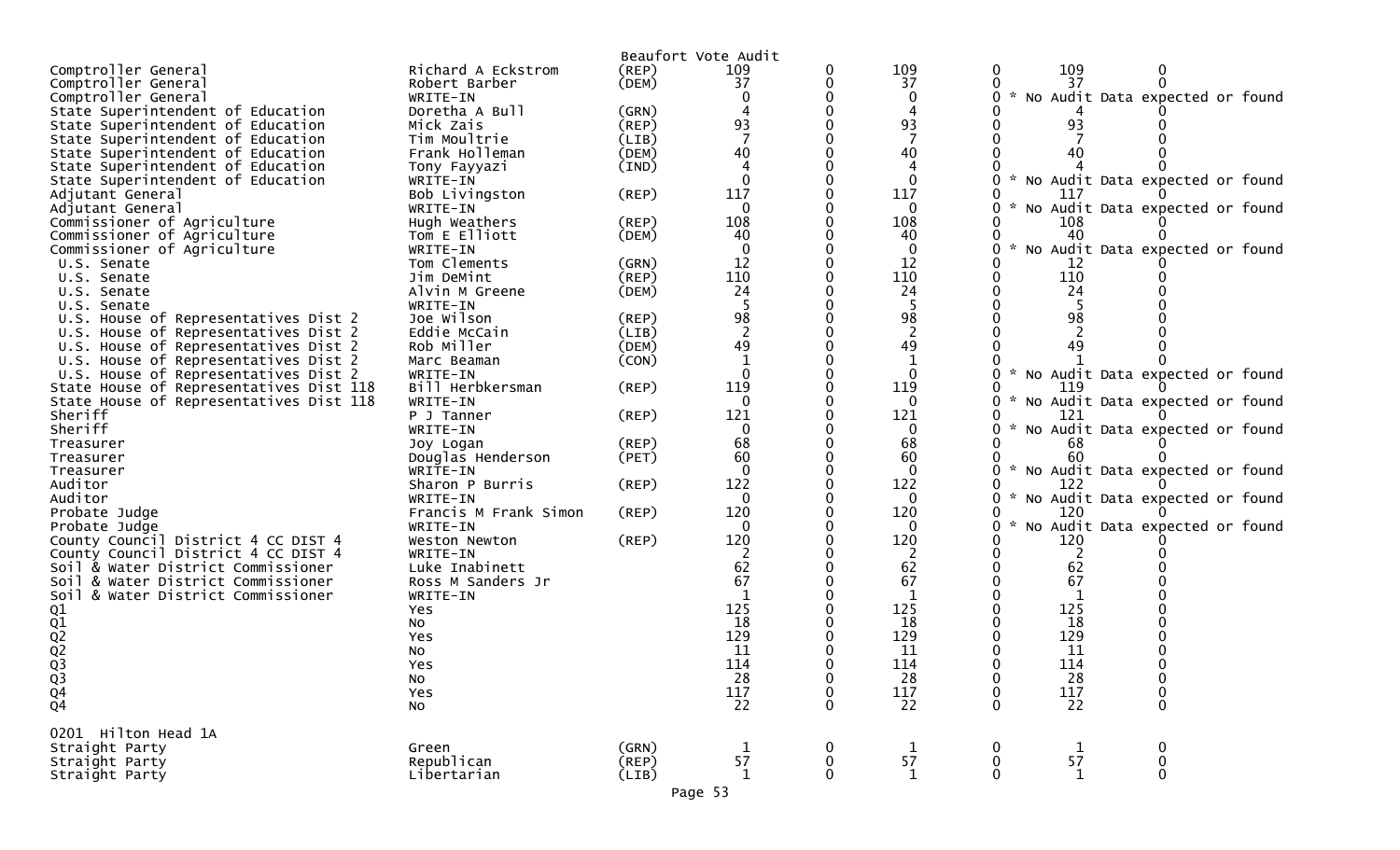|                                         |                     |             | Beaufort Vote Audit |   |              |                                                  |
|-----------------------------------------|---------------------|-------------|---------------------|---|--------------|--------------------------------------------------|
| Straight Party                          | Democratic          | (DEM)       | 78                  |   | 78           | 78                                               |
| Straight Party                          | Constitution        | (CON)       |                     | 0 | $\mathbf{0}$ | No Audit Data expected or found                  |
| Straight Party                          | United Citizens     | (UNC)       |                     |   |              |                                                  |
| Straight Party                          | Independence        | (IND)       |                     |   |              |                                                  |
| Governor                                | Morgan Bruce Reeves | (GRN)       |                     |   |              |                                                  |
| Governor                                | Nikki R Haley       | $($ REP $)$ | 150                 |   | 150          | 150                                              |
| Governor                                | Vincent A Sheheen   | (DEM)       | 169                 |   | 169          | 169                                              |
| Governor                                | Morgan Bruce Reeves | (UNC)       | 1                   |   | 1            |                                                  |
| Governor                                | WRITE-IN            |             |                     |   |              |                                                  |
| Lieutenant Governor                     | Ken Ard             | $($ REP $)$ | 150                 |   | 150          | 150                                              |
| Lieutenant Governor                     | Ashley Cooper       | (DEM)       | 172                 |   | 172          | 172                                              |
| Lieutenant Governor                     | WRITE-IN            |             | $\mathbf{0}$        |   | $\Omega$     | No Audit Data expected or found                  |
| Secretary of State                      | Mark Hammond        | (REP)       | 163                 |   | 163          | 163                                              |
| Secretary of State                      | Marjorie L Johnson  | (DEM)       | 160                 |   | 160          | 160                                              |
| Secretary of State                      | WRITE-IN            |             | $\Omega$            |   | $\Omega$     | $\mathcal{H}$<br>No Audit Data expected or found |
| State Treasurer                         | Curtis Loftis       | (REP)       | 204                 |   | 204          | 204                                              |
| State Treasurer                         | WRITE-IN            |             |                     |   |              |                                                  |
| Attorney General                        | Leslie Minerd       | (GRN)       | 12                  |   | 12           | 12                                               |
| Attorney General                        | Alan Wilson         | (REP)       | 146                 |   | 146          | 146                                              |
| Attorney General                        | Matthew Richardson  | (DEM)       | 164                 |   | 164          | 164                                              |
| Attorney General                        | WRITE-IN            |             | 0                   |   | $\Omega$     | $\mathcal{H}$<br>No Audit Data expected or found |
| Comptroller General                     | Richard A Eckstrom  | (REP)       | 155                 |   | 155          | 155                                              |
| Comptroller General                     | Robert Barber       | (DEM)       | 162                 |   | 162          | 162                                              |
| Comptroller General                     | WRITE-IN            |             | 0                   |   | 0            | No Audit Data expected or found                  |
| State Superintendent of Education       | Doretha A Bull      | (GRN)       | 9                   |   | 9            |                                                  |
| State Superintendent of Education       | Mick Zais           | $($ REP $)$ | 131                 |   | 131          | 131                                              |
| State Superintendent of Education       | Tim Moultrie        | (LIB)       | 8                   |   | 8            |                                                  |
| State Superintendent of Education       | Frank Holleman      | (DEM)       | 158                 |   | 158          | 158                                              |
| State Superintendent of Education       | Tony Fayyazi        | (IND)       | <b>15</b>           |   | 15           | 15                                               |
| State Superintendent of Education       | WRITE-IN            |             |                     |   |              |                                                  |
| Adjutant General                        | Bob Livingston      | (REP)       | 202                 |   | 202          | 202                                              |
| Adjutant General                        | WRITE-IN            |             |                     |   | 4            |                                                  |
| Commissioner of Agriculture             | Hugh Weathers       | (REP)       | 154                 |   | 154          | 154                                              |
| Commissioner of Agriculture             | Tom E Elliott       | (DEM)       | 168                 |   | 168          | 168                                              |
| Commissioner of Agriculture             | WRITE-IN            |             | $\Omega$            |   | $\Omega$     | No Audit Data expected or found                  |
| U.S. Senate                             | Tom Clements        | (GRN)       | 37                  |   | 37           | 37                                               |
| U.S. Senate                             | Jim DeMint          | $($ REP $)$ | 165                 |   | 165          | 165                                              |
| U.S. Senate                             | Alvin M Greene      | (DEM)       | 115                 |   | 115          | 115                                              |
| U.S. Senate                             | WRITE-IN            |             |                     |   |              |                                                  |
| U.S. House of Representatives Dist 2    | Joe Wilson          | (REP)       | 137                 |   | 137          | 137                                              |
| U.S. House of Representatives Dist 2    | Eddie McCain        | (LIB)       |                     |   |              |                                                  |
| U.S. House of Representatives Dist 2    | Rob Miller          | (DEM)       | 173                 |   | 173          | 173                                              |
| U.S. House of Representatives Dist 2    | Marc Beaman         | (CON)       | 8                   |   | 8            |                                                  |
| U.S. House of Representatives Dist 2    | WRITE-IN            |             | 0                   |   | $\mathbf{0}$ | 0<br>No Audit Data expected or found<br>*        |
| State House of Representatives Dist 118 | Bill Herbkersman    | (REP)       | 87                  | 0 | 87           | 87                                               |
| State House of Representatives Dist 118 | WRITE-IN            |             | $\mathbf{1}$        | 0 |              |                                                  |
| State House of Representatives Dist 123 | Andy Patrick        | $($ REP $)$ | 126                 |   | 126          | 126                                              |
| State House of Representatives Dist 123 | WRITE-IN            |             | 2                   |   | 2            | 2                                                |
| Sheriff                                 | P J Tanner          | $($ REP $)$ | 233                 |   | 233          | 233                                              |
| Sheriff                                 | WRITE-IN            |             | 2                   |   | 2            | 2                                                |
| Treasurer                               | Joy Logan           | $($ REP $)$ | 128                 |   | 128          |                                                  |
| Treasurer                               | Douglas Henderson   | (PET)       | 129                 | 0 | 129          | 128<br>129<br>0                                  |
|                                         |                     |             |                     |   |              |                                                  |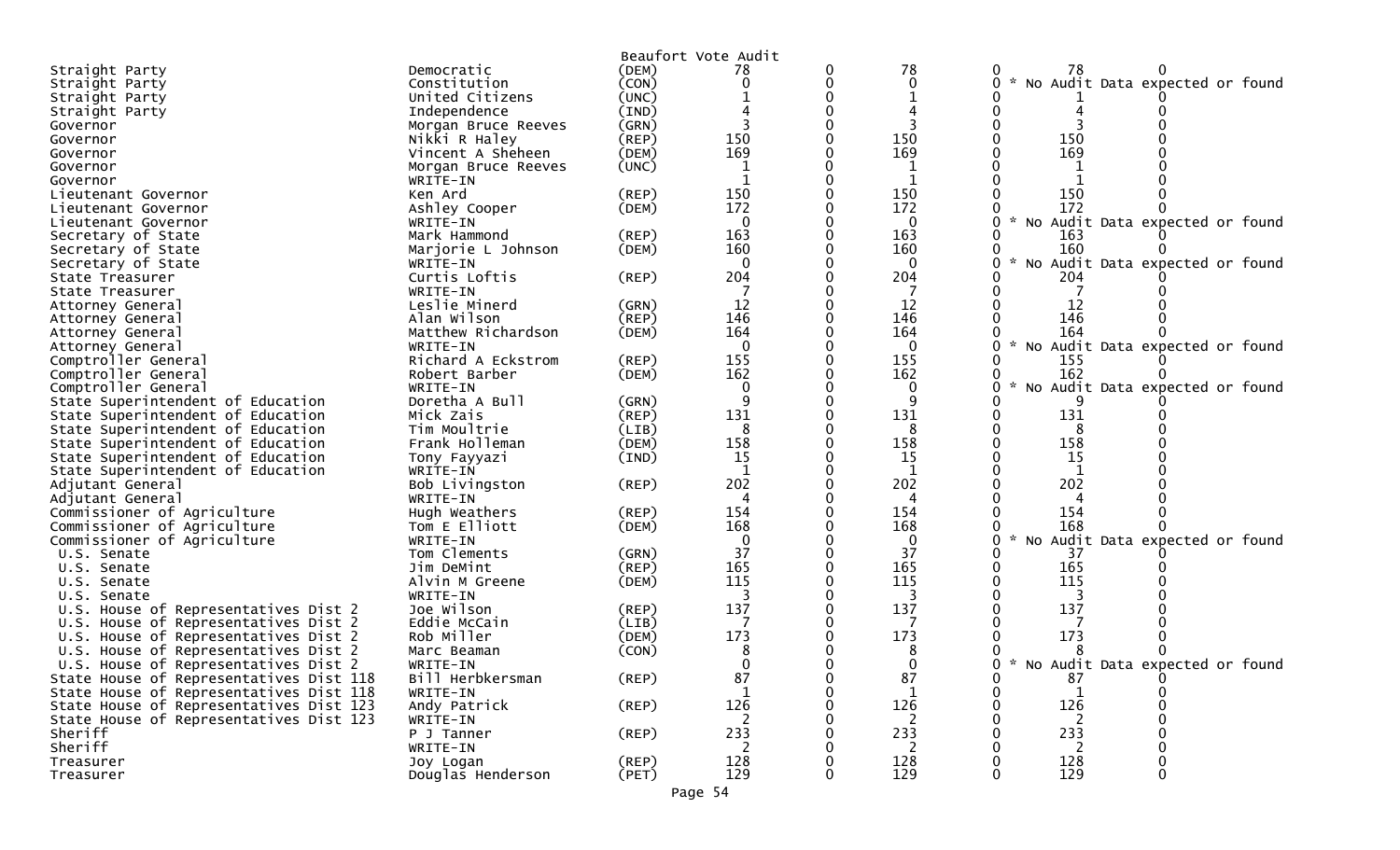|                                                              |                                    |                | Beaufort Vote Audit |           |              |                                                                |
|--------------------------------------------------------------|------------------------------------|----------------|---------------------|-----------|--------------|----------------------------------------------------------------|
| Treasurer                                                    | WRITE-IN                           |                |                     | 0         | 0            | No Audit Data expected or found<br>0                           |
| Auditor                                                      | Sharon P Burris                    | (REP)          | 208                 | 0         | 208          | 208                                                            |
| Auditor                                                      | WRITE-IN                           |                |                     | 0         |              |                                                                |
| Probate Judge                                                | Francis M Frank Simon              | $($ REP $)$    | 208                 | 0         | 208          | 208                                                            |
| Probate Judge                                                | WRITE-IN                           |                |                     |           |              |                                                                |
| County Council District 1 CC DIST 1                          | Rick Caporale                      | $($ REP $)$    |                     | 0         |              |                                                                |
| County Council District 1 CC DIST 1                          | WRITE-IN                           |                |                     |           | $\Omega$     | $\mathcal{H}$<br>No Audit Data expected or found<br>0.         |
| County Council District 2 CC DIST 2                          | Steven M Baer                      | (REP)          | 203                 |           | 203          | 203                                                            |
| County Council District 2 CC DIST 2                          | WRITE-IN                           |                |                     |           |              |                                                                |
| School Board District 1 SB DIST 1                            | Steven P Morello                   |                |                     |           |              |                                                                |
| School Board District 1 SB DIST 1                            | WRITE-IN                           |                |                     |           | 0            | * No Audit Data expected or found                              |
| School Board District 2 SB DIST 2                            | WRITE-IN                           |                | 42                  | $\Omega$  | 42           | 42                                                             |
| Soil & Water District Commissioner                           | Luke Inabinett                     |                | 125                 | 0         | 125          | 125                                                            |
| Soil & Water District Commissioner                           | Ross M Sanders Jr                  |                | 133                 | 0         | 133          | 133                                                            |
| Soil & Water District Commissioner                           | WRITE-IN                           |                |                     | 0         |              |                                                                |
|                                                              | Yes                                |                | 266                 | 0         | 266          | 266                                                            |
|                                                              | No                                 |                | 28                  | 0         | 28           | -28                                                            |
| 01<br>02<br>02<br>03<br>03<br>03<br>04                       | Yes                                |                | 263                 | 0         | 263          | 263                                                            |
|                                                              | No                                 |                | 29                  |           | 29           | 29                                                             |
|                                                              | Yes                                |                | 197                 |           | 197          | 197                                                            |
|                                                              | No                                 |                | 98                  | 0         | 98           | 98                                                             |
|                                                              | Yes                                |                | 210                 |           | 210          | 210                                                            |
| Q4                                                           | NO.                                |                | 80                  |           | 80           | 80                                                             |
| Mayor TOWN OF HILTON HEAD                                    | James D Collet Jr                  |                | 20                  | 0         | 20           | 20                                                             |
| Mayor TOWN OF HILTON HEAD                                    | Tom Crews                          |                | 61                  |           | 61           | 61                                                             |
| Mayor TOWN OF HILTON HEAD                                    | Willie Bill Ferguson               |                |                     |           | 69           | 69                                                             |
| Mayor TOWN OF HILTON HEAD                                    | Drew A Laughlin                    |                | 69<br>69            |           | 69           | 69                                                             |
| Mayor TOWN OF HILTON HEAD                                    | Ed McCullough                      |                | 27                  |           | 27           | 27                                                             |
| Mayor TOWN OF HILTON HEAD                                    | Dave Myers                         |                | 11                  |           | 11           | 11                                                             |
| Mayor TOWN OF HILTON HEAD                                    | John D Safay                       |                | 38                  | 0         | 38           | 38                                                             |
| Mayor TOWN OF HILTON HEAD                                    | WRITE-IN                           |                |                     | $\Omega$  |              |                                                                |
| HH#1 Public Service District Sub Dist 1 HH1 S1Herbert Ford   |                                    |                | 125                 | 0         | 125          | 125                                                            |
| HH#1 Public Service District Sub Dist 1 HH1 S1WRITE-IN       |                                    |                |                     |           | O            | $\mathcal{H}^{\mathcal{A}}$<br>No Audit Data expected or found |
| HH#1 Public Service District Sub Dist 4 HH1 S4Frank Drehwing |                                    |                | 113                 | 0         | 113          | 113                                                            |
| HH#1 Public Service District Sub Dist 4 HH1 S4WRITE-IN       |                                    |                |                     |           | 6            |                                                                |
|                                                              |                                    |                |                     |           |              |                                                                |
| Hilton Head 1B<br>0202                                       |                                    |                |                     |           |              |                                                                |
|                                                              | Green                              | (GRN)          | 3                   | 0         | 3            |                                                                |
| Straight Party                                               | Republican                         | (REP)          | 96                  | 0         | 96           |                                                                |
| Straight Party                                               | Libertarian                        | (LIB)          | $\mathbf 0$         | 0         | $\mathbf{0}$ | 0 * No Audit Data expected or found                            |
| Straight Party                                               |                                    | (DEM)          | 98                  |           | 98           | 98                                                             |
| Straight Party                                               | Democratic<br>Constitution         | (CON)          |                     |           |              |                                                                |
| Straight Party                                               | United Citizens                    | (UNC)          |                     |           |              | $\sim$<br>No Audit Data expected or found                      |
| Straight Party                                               |                                    |                |                     | 0         |              |                                                                |
| Straight Party                                               | Independence                       | (IND)          |                     |           |              |                                                                |
| Governor                                                     | Morgan Bruce Reeves                | (GRN)          | ∍                   | 0         | כ.           |                                                                |
| Governor                                                     | Nikki R Haley<br>Vincent A Sheheen | (REP)<br>(DEM) | 232<br>190          | 0         | 232<br>190   | 232<br>190<br>0                                                |
| Governor                                                     |                                    |                |                     | 0         |              | 0                                                              |
| Governor<br>Governor                                         | Morgan Bruce Reeves<br>WRITE-IN    | (UNC)          |                     | 0<br>0    |              | * No Audit Data expected or found<br>0                         |
|                                                              | Ken Ard                            | (REP)          | 227                 | $\pmb{0}$ | 227          | 227<br>0                                                       |
| Lieutenant Governor                                          | Ashley Cooper                      | (DEM)          | 188                 | 0         | 188          | 188<br>0                                                       |
| Lieutenant Governor<br>Lieutenant Governor                   | WRITE-IN                           |                | $\Omega$            | 0         | 0            | 0 * No Audit Data expected or found                            |
|                                                              |                                    |                |                     |           |              |                                                                |
|                                                              |                                    |                | Page 55             |           |              |                                                                |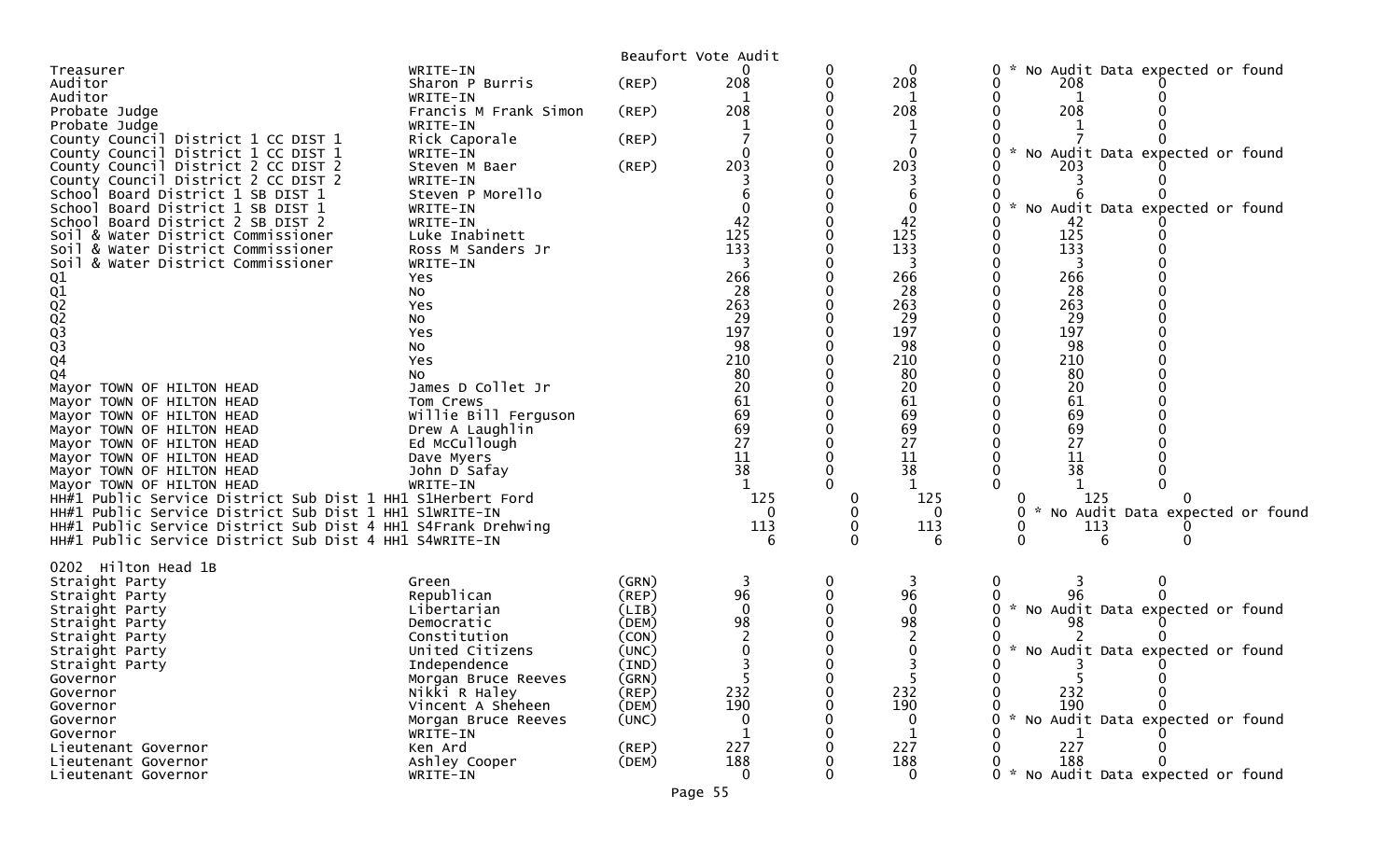|                                         |                                |                | Beaufort Vote Audit |          |                                                       |
|-----------------------------------------|--------------------------------|----------------|---------------------|----------|-------------------------------------------------------|
| Secretary of State                      | Mark Hammond                   | (REP)          | 236                 | 236      | 236<br>0<br>0                                         |
| Secretary of State                      | Marjorie L Johnson             | (DEM)          | 177                 | 177      | 177<br>0                                              |
| Secretary of State                      | WRITE-IN                       |                | 0                   | $\bf{0}$ | No Audit Data expected or found<br>$\mathcal{H}$<br>0 |
| State Treasurer                         | Curtis Loftis                  | (REP)          | 280                 | 280      | 280                                                   |
| State Treasurer                         | WRITE-IN                       |                | b                   | 6        | 6                                                     |
| Attorney General                        | Leslie Minerd                  | (GRN)          |                     |          |                                                       |
| Attorney General                        | Alan Wilson                    | (REP)          | 227                 | 227      | 227                                                   |
| Attorney General                        | Matthew Richardson             | (DEM)          | 185                 | 185      | 185                                                   |
| Attorney General                        | WRITE-IN                       |                | $\Omega$            | $\Omega$ | No Audit Data expected or found                       |
| Comptroller General                     | Richard A Eckstrom             | (REP)          | 235                 | 235      | 235                                                   |
| Comptroller General                     | Robert Barber                  | (DEM)          | 180                 | 180      | 180                                                   |
| Comptroller General                     | WRITE-IN                       |                |                     | 0        | No Audit Data expected or found                       |
| State Superintendent of Education       | Doretha A Bull                 | (GRN)          |                     |          |                                                       |
| State Superintendent of Education       | Mick Zais                      | (REP)          | 223                 | 223      | 223                                                   |
| State Superintendent of Education       | Tim Moultrie                   | (LIB)          | 8                   | 8        | 8                                                     |
| State Superintendent of Education       | Frank Holleman                 | (DEM)          | 171                 | 171      | 171                                                   |
| State Superintendent of Education       | Tony Fayyazi                   | (IND)          | 8                   | 8        | $\sim$                                                |
| State Superintendent of Education       | WRITE-IN                       |                | $\Omega$            | $\Omega$ | No Audit Data expected or found<br>0                  |
| Adjutant General<br>Adjutant General    | Bob Livingston                 | (REP)          | 264                 | 264      | 264<br>-5                                             |
| Commissioner of Agriculture             | WRITE-IN                       |                | 232                 | 232      | 232                                                   |
| Commissioner of Agriculture             | Hugh Weathers<br>Tom E Elliott | (REP)<br>(DEM) | 180                 | 180      | 180                                                   |
| Commissioner of Agriculture             | WRITE-IN                       |                | 0                   | $\bf{0}$ | $\mathcal{R}$<br>No Audit Data expected or found      |
| U.S. Senate                             | Tom Clements                   | (GRN)          | 35                  | 35       | 35                                                    |
| U.S. Senate                             | Jim DeMint                     | (REP)          | 236                 | 236      | 236                                                   |
| U.S. Senate                             | Alvin M Greene                 | (DEM)          | 138                 | 138      | 138                                                   |
| U.S. Senate                             | WRITE-IN                       |                | 6                   | 6        | 6                                                     |
| U.S. House of Representatives Dist 2    | Joe Wilson                     | (REP)          | 218                 | 218      | 218                                                   |
| U.S. House of Representatives Dist 2    | Eddie McCain                   | (LIB)          |                     | 8        | 8                                                     |
| U.S. House of Representatives Dist 2    | Rob Miller                     | (DEM)          | 194                 | 194      | 194                                                   |
| U.S. House of Representatives Dist 2    | Marc Beaman                    | (CON)          | 5                   | -5       | -5                                                    |
| U.S. House of Representatives Dist 2    | WRITE-IN                       |                |                     | 1        | 1                                                     |
| State House of Representatives Dist 118 | Bill Herbkersman               | (REP)          | 219                 | 219      | 219                                                   |
| State House of Representatives Dist 118 | WRITE-IN                       |                |                     | 4        | 4                                                     |
| State House of Representatives Dist 123 | Andy Patrick                   | (REP)          | 63                  | 63       | 63                                                    |
| State House of Representatives Dist 123 | WRITE-IN                       |                |                     |          |                                                       |
| Sheriff                                 | P J Tanner                     | (REP)          | 322                 | 322      | 322                                                   |
| Sheriff                                 | WRITE-IN                       |                |                     | 6        | 6                                                     |
| Treasurer                               | Joy Logan                      | (REP)          | 134                 | 134      | 134                                                   |
| Treasurer                               | Douglas Henderson              | (PET)          | 215                 | 215      | 215                                                   |
| Treasurer                               | WRITE-IN                       |                |                     |          |                                                       |
| Auditor                                 | Sharon P Burris                | (REP)          | 275                 | 275      | 275                                                   |
| Auditor                                 | WRITE-IN                       |                | 3                   | 3        | 3                                                     |
| Probate Judge                           | Francis M Frank Simon          | (REP)          | 283                 | 283      | 283                                                   |
| Probate Judge                           | WRITE-IN                       |                |                     | 4        | 4                                                     |
| County Council District 2 CC DIST 2     | Steven M Baer                  | (REP)          | 70                  | 70       | 70                                                    |
| County Council District 2 CC DIST 2     | WRITE-IN                       |                |                     |          |                                                       |
| County Council District 10 CC DIST 10   | Jerry Stewart                  | (REP)          | 205                 | 205      | 205                                                   |
| County Council District 10 CC DIST 10   | WRITE-IN                       |                |                     | 1        | 1                                                     |
| School Board District 2 SB DIST 2       | WRITE-IN                       |                | 18                  | 18       | 18                                                    |
| Soil & Water District Commissioner      | Luke Inabinett                 |                | 174                 | 174      | 174                                                   |
| Soil & Water District Commissioner      | Ross M Sanders Jr              |                | 184                 | 184      | 184                                                   |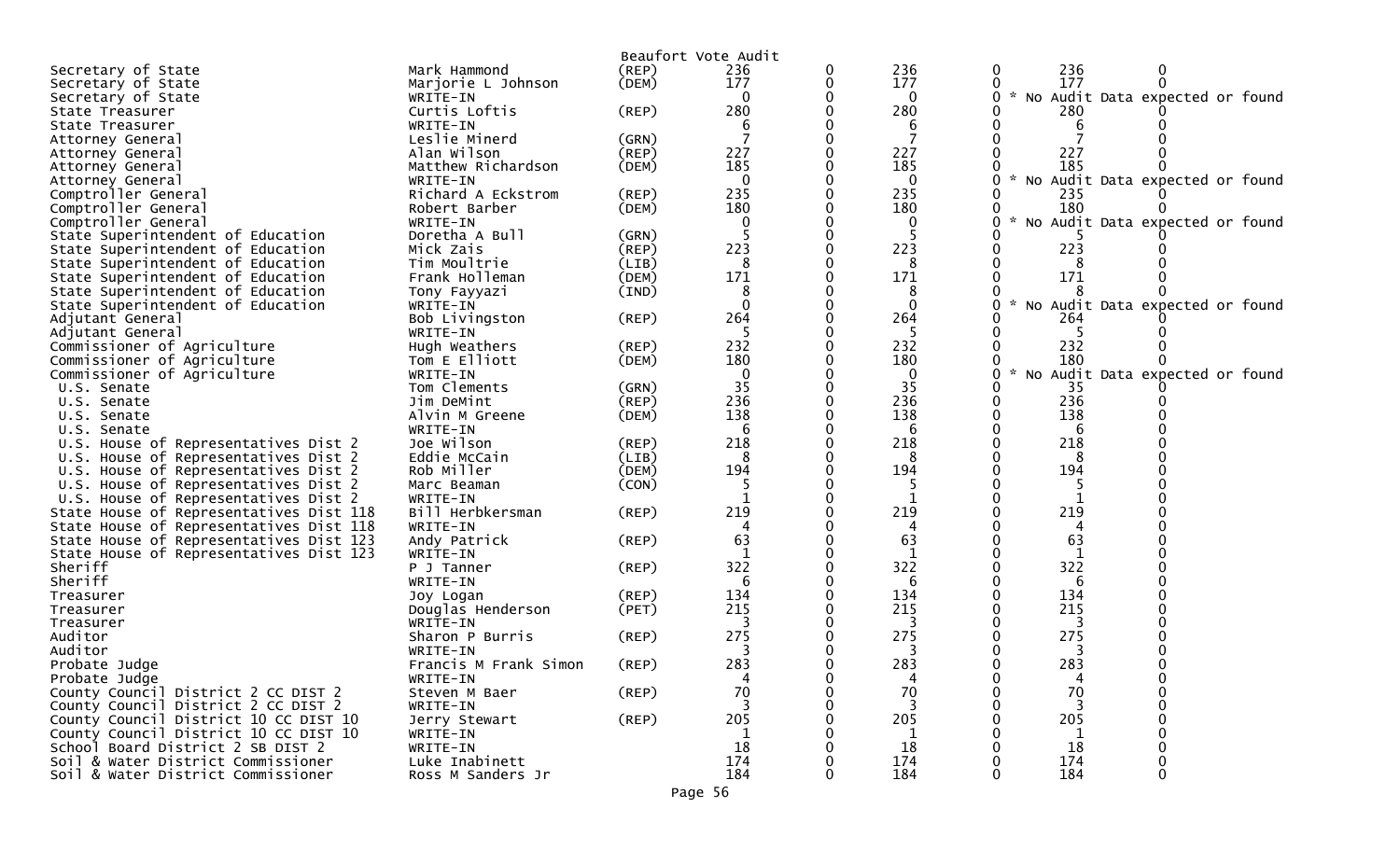|                                                                                                                                                                                                                                                                                                                                                                                                                                                                                                                                                                         |                                                                                                                                                                                                                                                                                                                                             | Beaufort Vote Audit                                                                                                                                         |                                                                                                |          |                                                                                                                                     |                                                                                                                                                                                                                                                                                                                                                                |
|-------------------------------------------------------------------------------------------------------------------------------------------------------------------------------------------------------------------------------------------------------------------------------------------------------------------------------------------------------------------------------------------------------------------------------------------------------------------------------------------------------------------------------------------------------------------------|---------------------------------------------------------------------------------------------------------------------------------------------------------------------------------------------------------------------------------------------------------------------------------------------------------------------------------------------|-------------------------------------------------------------------------------------------------------------------------------------------------------------|------------------------------------------------------------------------------------------------|----------|-------------------------------------------------------------------------------------------------------------------------------------|----------------------------------------------------------------------------------------------------------------------------------------------------------------------------------------------------------------------------------------------------------------------------------------------------------------------------------------------------------------|
| Soil & Water District Commissioner<br>Q1<br>01<br>02<br>023<br>03<br>04<br>Q4<br>Mayor TOWN OF HILTON HEAD<br>Mayor TOWN OF HILTON HEAD<br>Mayor TOWN OF HILTON HEAD<br>Mayor TOWN OF HILTON HEAD<br>Mayor TOWN OF HILTON HEAD<br>Mayor TOWN OF HILTON HEAD<br>Mayor TOWN OF HILTON HEAD<br>Mayor TOWN OF HILTON HEAD<br>HH#1 Public Service District Sub Dist 1 HH1 S1Herbert Ford<br>HH#1 Public Service District Sub Dist 1 HH1 S1WRITE-IN<br>HH#1 Public Service District Sub Dist 4 HH1 S4Frank Drehwing<br>HH#1 Public Service District Sub Dist 4 HH1 S4WRITE-IN | WRITE-IN<br>Yes.<br>NO.<br>Yes<br>No<br>Yes<br>NO.<br>Yes<br>NO.<br>James D Collet Jr<br>Tom Crews<br>Willie Bill Ferguson<br>Drew A Laughlin<br>Ed McCullough<br>Dave Myers<br>John D Safay<br>WRITE-IN                                                                                                                                    |                                                                                                                                                             | 338<br>54<br>347<br>46<br>278<br>114<br>284<br>110<br>13<br>77<br>23<br>10<br>21<br>117<br>191 | 0        | 2<br>338<br>54<br>347<br>46<br>278<br>114<br>284<br>110<br>13<br>77<br>23<br>10<br>21<br>117<br>191                                 | 0<br>0<br>2<br>338<br>0<br>54<br>347<br>46<br>278<br>114<br>284<br>110<br>13<br>77<br>23<br>10<br>21<br>2<br>117<br>0<br>0<br>191<br>0                                                                                                                                                                                                                         |
| 0203 Hilton Head 2A<br>Straight Party<br>Straight Party<br>Straight Party<br>Straight Party<br>Straight Party<br>Straight Party<br>Straight Party<br>Governor<br>Governor<br>Governor<br>Governor<br>Governor<br>Lieutenant Governor<br>Lieutenant Governor<br>Lieutenant Governor<br>Secretary of State<br>Secretary of State<br>Secretary of State<br>State Treasurer<br>State Treasurer<br>Attorney General                                                                                                                                                          | Green<br>Republican<br>Libertarian<br>Democratic<br>Constitution<br>United Citizens<br>Independence<br>Morgan Bruce Reeves<br>Nikki R Haley<br>Vincent A Sheheen<br>Morgan Bruce Reeves<br>WRITE-IN<br>Ken Ard<br>Ashley Cooper<br>WRITE-IN<br>Mark Hammond<br>Marjorie L Johnson<br>WRITE-IN<br>Curtis Loftis<br>WRITE-IN<br>Leslie Minerd | (GRN)<br>$($ REP $)$<br>(LIB)<br>(DEM)<br>(CON)<br>(UNC)<br>(IND)<br>(GRN)<br>(REP)<br>(DEM)<br>(UNC)<br>(REP)<br>(DEM)<br>(REP)<br>(DEM)<br>(REP)<br>(GRN) | 2<br>127<br>75<br>273<br>163<br>$\Omega$<br>269<br>162<br>281<br>154<br>330<br>13              | $\bf{0}$ | 2<br>127<br>$\mathbf 0$<br>75<br>0<br>8<br>6<br>273<br>163<br>0<br>0<br>269<br>162<br>0<br>281<br>154<br>$\bf{0}$<br>330<br>4<br>13 | $\mathbf{0}$<br>2<br>127<br>* No Audit Data expected or found<br>0<br>75<br>* No Audit Data expected or found<br>273<br>163<br>No Audit Data expected or found<br>0<br>0<br>* No Audit Data expected or found<br>269<br>162<br>* No Audit Data expected or found<br>0<br>281<br>154<br>* No Audit Data expected or found<br>0<br>330<br>4<br>13<br>$\mathbf 0$ |
| Attorney General<br>Attorney General<br>Attorney General<br>Comptroller General<br>Comptroller General<br>Comptroller General<br>State Superintendent of Education<br>State Superintendent of Education                                                                                                                                                                                                                                                                                                                                                                 | Alan Wilson<br>Matthew Richardson<br>WRITE-IN<br>Richard A Eckstrom<br>Robert Barber<br>WRITE-IN<br>Doretha A Bull<br>Mick Zais                                                                                                                                                                                                             | (REP)<br>(DEM)<br>(REP)<br>(DEM)<br>(GRN)<br>$($ REP $)$                                                                                                    | 268<br>153<br>0<br>277<br>155<br>0<br>12<br>251                                                |          | 268<br>153<br>$\bf{0}$<br>277<br>155<br>$\Omega$<br>12<br>251                                                                       | 268<br>0<br>0<br>153<br>$\mathcal{H}$<br>No Audit Data expected or found<br>O.<br>277<br>155<br>* No Audit Data expected or found<br>O.<br>12<br>251<br>0<br>O                                                                                                                                                                                                 |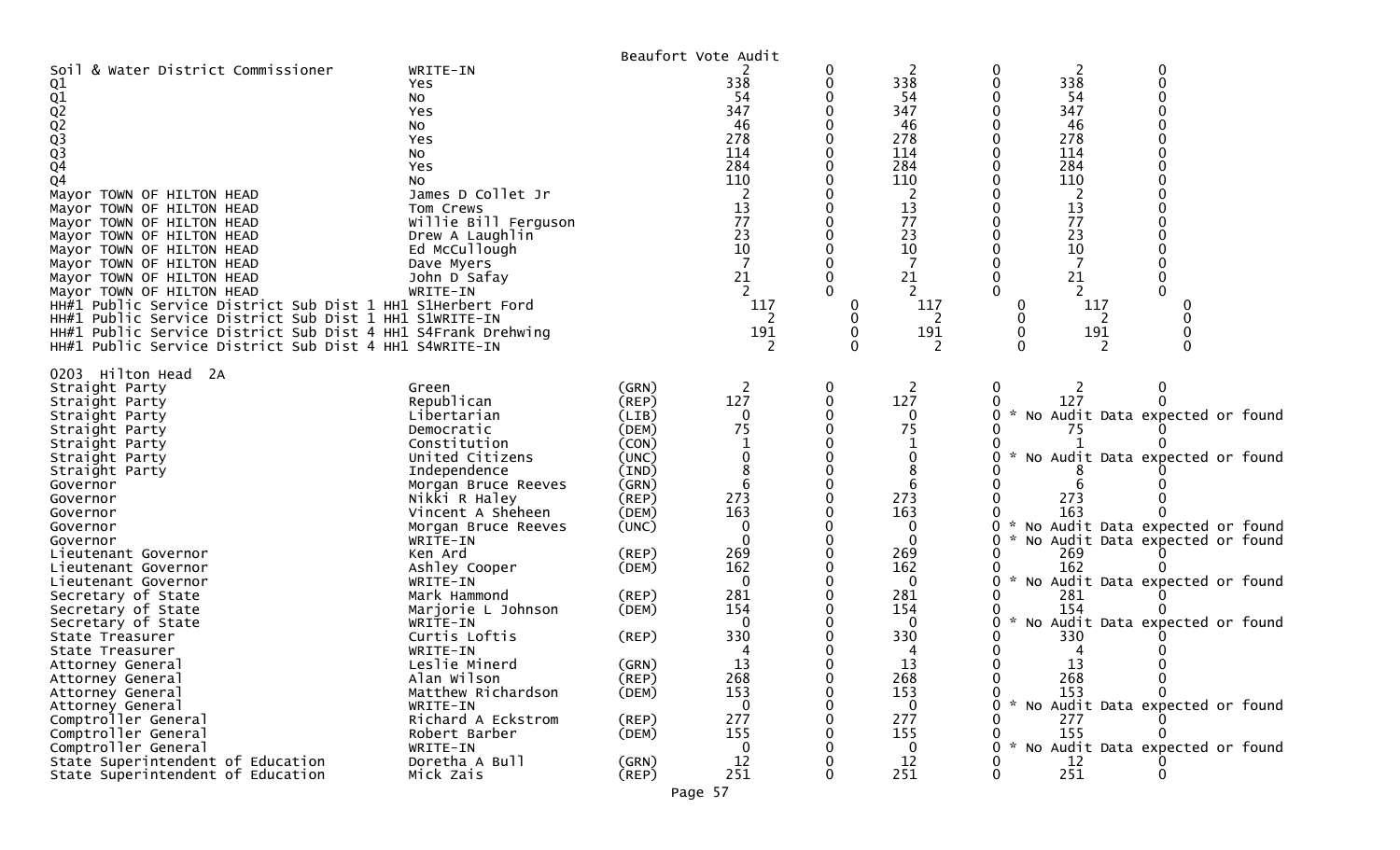|                                                            |                                |                | Beaufort Vote Audit |             |              |   |          |                                 |
|------------------------------------------------------------|--------------------------------|----------------|---------------------|-------------|--------------|---|----------|---------------------------------|
| State Superintendent of Education                          | Tim Moultrie                   | (LIB)          | 14                  | 0           | 14           | 0 | 14       | 0                               |
| State Superintendent of Education                          | Frank Holleman                 | (DEM)          | 141                 |             | 141          | 0 | 141      |                                 |
| State Superintendent of Education                          | Tony Fayyazi                   | $(\text{IND})$ | 13                  |             | 13           |   | 13       |                                 |
| State Superintendent of Education                          | WRITE-IN                       |                | 1                   |             | $\mathbf{1}$ |   | -1       |                                 |
| Adjutant General                                           | Bob Livingston                 | (REP)          | 311                 |             | 311          |   | 311      |                                 |
| Adjutant General                                           | WRITE-IN                       |                |                     |             | 4            |   |          |                                 |
| Commissioner of Agriculture                                | Hugh Weathers                  | (REP)          | 275                 |             | 275          |   | 275      |                                 |
| Commissioner of Agriculture                                | Tom E Elliott                  | (DEM)          | 158                 |             | 158          |   | 158      |                                 |
| Commissioner of Agriculture                                | WRITE-IN                       |                | 0                   |             | 0            |   |          | No Audit Data expected or found |
| U.S. Senate                                                | Tom Clements                   | (GRN)          | 40                  |             | 40           |   | 40       |                                 |
| U.S. Senate                                                | Jim DeMint                     | $($ REP $)$    | 282                 |             | 282          |   | 282      |                                 |
| U.S. Senate                                                | Alvin M Greene                 | (DEM)          | 108                 |             | 108          |   | 108      |                                 |
| U.S. Senate                                                | WRITE-IN                       |                | 2                   |             | 2            |   | 2        |                                 |
| U.S. House of Representatives Dist 2                       | Joe Wilson                     | (REP)          | 262                 |             | 262          |   | 262      |                                 |
| U.S. House of Representatives Dist 2                       | Eddie McCain                   | (LIB)          | 6                   |             | 6            |   |          |                                 |
| U.S. House of Representatives Dist 2                       | Rob Miller                     | (DEM)          | 164                 |             | 164          |   | 164      |                                 |
| U.S. House of Representatives Dist 2                       | Marc Beaman                    | (CON)          | 11                  |             | 11           |   | 11       |                                 |
| U.S. House of Representatives Dist 2                       | WRITE-IN                       |                |                     |             | $\Omega$     | 0 |          | No Audit Data expected or found |
| State House of Representatives Dist 123                    | Andy Patrick                   | (REP)          | 324                 |             | 324          |   | 324<br>3 |                                 |
| State House of Representatives Dist 123                    | WRITE-IN                       |                | 350                 |             | 3<br>350     |   | 350      |                                 |
| Sheriff<br>Sheriff                                         | P J Tanner<br>WRITE-IN         | (REP)          |                     |             | 3            |   | 3        |                                 |
|                                                            |                                | (REP)          | 188                 |             | 188          |   | 188      |                                 |
| Treasurer<br>Treasurer                                     | Joy Logan<br>Douglas Henderson | (PET)          | 186                 |             | 186          |   | 186      |                                 |
| Treasurer                                                  | WRITE-IN                       |                | 0                   |             | $\mathbf 0$  | 0 |          | No Audit Data expected or found |
| Auditor                                                    | Sharon P Burris                | (REP)          | 322                 |             | 322          |   | 322      |                                 |
| Auditor                                                    | WRITE-IN                       |                |                     |             | 1            |   |          |                                 |
| Probate Judge                                              | Francis M Frank Simon          | (REP)          | 326                 |             | 326          |   | 326      |                                 |
| Probate Judge                                              | WRITE-IN                       |                |                     |             | 3            |   | 3        |                                 |
| County Council District 2 CC DIST 2                        | Steven M Baer                  | (REP)          | 322                 |             | 322          |   | 322      |                                 |
| County Council District 2 CC DIST 2                        | WRITE-IN                       |                | -5                  |             | -5           |   | -5       |                                 |
| School Board District 2 SB DIST 2                          | WRITE-IN                       |                | 35                  |             | 35           |   | 35       |                                 |
| Soil & Water District Commissioner                         | Luke Inabinett                 |                | 164                 |             | 164          |   | 164      |                                 |
| Soil & Water District Commissioner                         | Ross M Sanders Jr              |                | 182                 |             | 182          |   | 182      |                                 |
| Soil & Water District Commissioner                         | WRITE-IN                       |                | 9                   |             | 9            |   | 9        |                                 |
|                                                            | Yes                            |                | 365                 |             | 365          |   | 365      |                                 |
|                                                            | No                             |                | 42                  |             | 42           |   | 42       |                                 |
|                                                            | Yes                            |                | 350                 |             | 350          |   | 350      |                                 |
| 01<br>02<br>02<br>02<br>03<br>03<br>04                     | NO.                            |                | 56                  |             | 56           |   | 56       |                                 |
|                                                            | Yes                            |                | 282                 |             | 282          |   | 282      |                                 |
|                                                            | No                             |                | 115                 |             | 115          |   | 115      |                                 |
|                                                            | Yes                            |                | 293                 |             | 293          |   | 293      |                                 |
| Q4                                                         | No                             |                | 100                 |             | 100          |   | 100      |                                 |
| Mayor TOWN OF HILTON HEAD                                  | James D Collet Jr              |                | 42                  | 0           | 42           | 0 | 42       |                                 |
| Mayor TOWN OF HILTON HEAD                                  | Tom Crews                      |                | 82                  | 0           | 82           | 0 | 82       |                                 |
| Mayor TOWN OF HILTON HEAD                                  | Willie Bill Ferguson           |                | 55                  |             | 55           | 0 | 55       | 0                               |
| Mayor TOWN OF HILTON HEAD                                  | Drew A Laughlin                |                | 101                 |             | 101          |   | 101      | 0                               |
| Mayor TOWN OF HILTON HEAD                                  | Ed McCullough                  |                | 40                  |             | 40           |   | 40       |                                 |
| Mayor TOWN OF HILTON HEAD                                  | Dave Myers                     |                | 35                  |             | 35           |   | 35       | 0                               |
| Mayor TOWN OF HILTON HEAD                                  | John D Safay                   |                | 47                  |             | 47           |   | 47       | 0                               |
| Mayor TOWN OF HILTON HEAD                                  | WRITE-IN                       |                | 4                   | 0           | 4            | 0 | 4        | $\mathbf 0$                     |
| HH#1 Public Service District Sub Dist 1 HH1 S1Herbert Ford |                                |                | 87                  | $\mathbf 0$ | 87           | 0 | 87       | 0                               |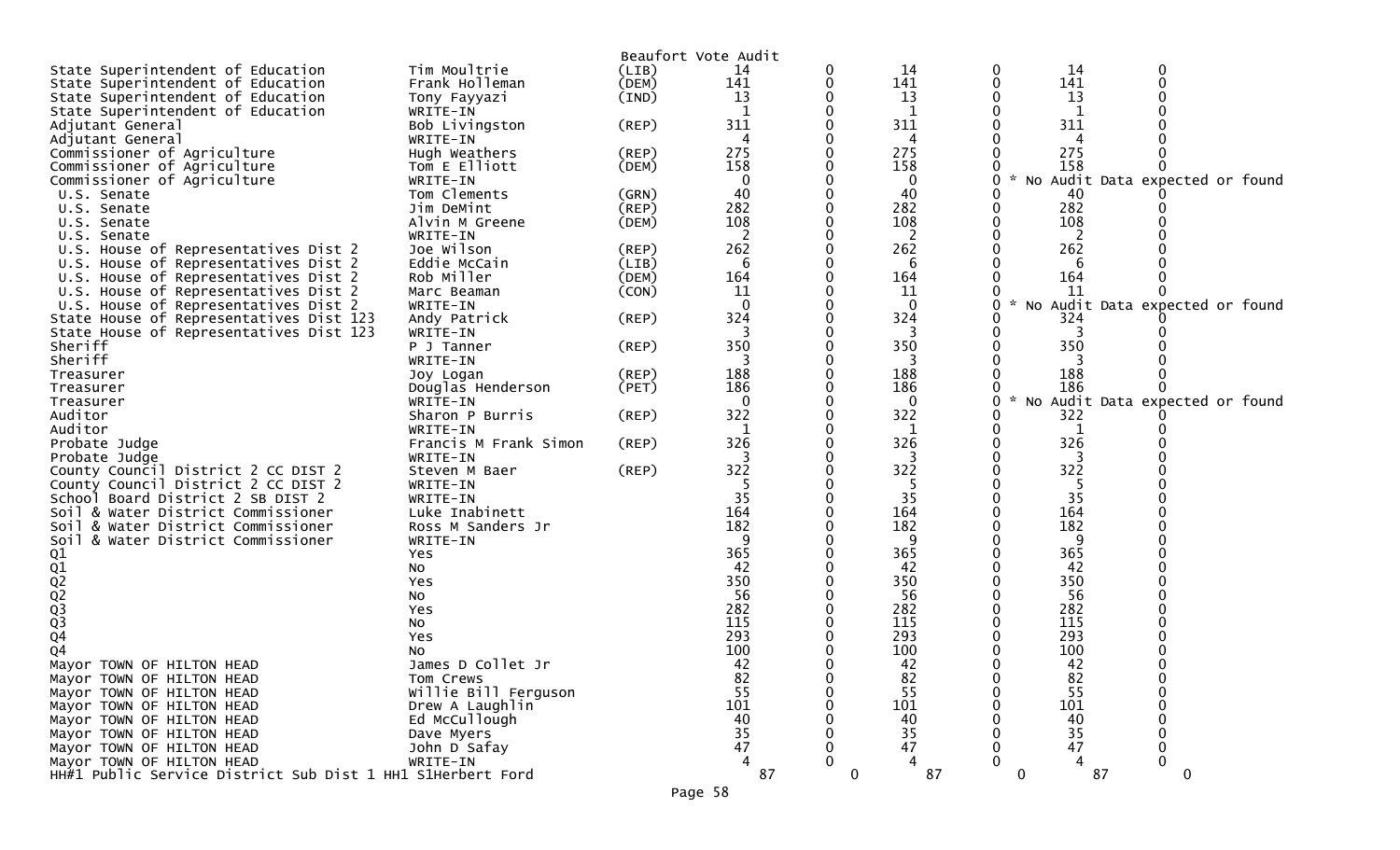|                                                        |                                    |                | Beaufort Vote Audit |   |          |               |                                   |
|--------------------------------------------------------|------------------------------------|----------------|---------------------|---|----------|---------------|-----------------------------------|
| HH#1 Public Service District Sub Dist 1 HH1 S1WRITE-IN |                                    |                |                     | 0 | 2        | 0             | 2<br>0                            |
| 0204 Hilton Head 2B                                    |                                    |                |                     |   |          |               |                                   |
| Straight Party                                         | Green                              | (GRN)          | 3                   | 0 | 3        | 0<br>3        | 0                                 |
| Straight Party                                         | Republican                         | (REP)          | 47                  | 0 | 47       | 47            |                                   |
| Straight Party                                         | Libertarian                        | (LIB)          |                     |   |          |               |                                   |
| Straight Party                                         | Democratic                         | (DEM)          | 132                 |   | 132      | 132           |                                   |
| Straight Party                                         | Constitution                       | (CON)          |                     |   | 1        |               |                                   |
| Straight Party                                         | United Citizens                    | (UNC)          |                     |   | 1        |               |                                   |
| Straight Party                                         | Independence                       | (IND)          | 10                  |   | 10       | 10            |                                   |
| Governor                                               | Morgan Bruce Reeves                | (GRN)          | 7                   |   | 7        | -7            |                                   |
| Governor                                               | Nikki R Haley                      | $($ REP $)$    | 118                 |   | 118      | 118           |                                   |
| Governor                                               | Vincent A Sheheen                  | (DEM)          | 213                 |   | 213      | 213           |                                   |
| Governor                                               | Morgan Bruce Reeves                | (UNC)          | 4                   |   |          |               |                                   |
| Governor                                               | WRITE-IN                           |                |                     |   |          |               |                                   |
| Lieutenant Governor                                    | Ken Ard                            | (REP)          | 115                 |   | 115      | 115           |                                   |
| Lieutenant Governor                                    | Ashley Cooper                      | (DEM)          | 218                 |   | 218      | 218           |                                   |
| Lieutenant Governor                                    | WRITE-IN                           |                | 128                 |   | 1<br>128 |               |                                   |
| Secretary of State<br>Secretary of State               | Mark Hammond<br>Marjorie L Johnson | (REP)<br>(DEM) | 210                 |   | 210      | 128<br>210    |                                   |
| Secretary of State                                     | WRITE-IN                           |                | 0                   |   | 0        | 0             | No Audit Data expected or found   |
| State Treasurer                                        | Curtis Loftis                      | $($ REP $)$    | 175                 |   | 175      | 175           |                                   |
| State Treasurer                                        | WRITE-IN                           |                |                     |   | 4        |               |                                   |
| Attorney General                                       | Leslie Minerd                      | (GRN)          | 9                   |   | 9        |               |                                   |
| Attorney General                                       | Alan Wilson                        | $($ REP $)$    | 111                 |   | 111      | 111           |                                   |
| Attorney General                                       | Matthew Richardson                 | (DEM)          | 215                 |   | 215      | 215           |                                   |
| Attorney General                                       | WRITE-IN                           |                | $\Omega$            |   | 0        |               | No Audit Data expected or found   |
| Comptroller General                                    | Richard A Eckstrom                 | (REP)          | 119                 |   | 119      | 119           |                                   |
| Comptroller General                                    | Robert Barber                      | (DEM)          | 215                 |   | 215      | 215           |                                   |
| Comptroller General                                    | WRITE-IN                           |                |                     |   |          |               |                                   |
| State Superintendent of Education                      | Doretha A Bull                     | (GRN)          |                     |   |          |               |                                   |
| State Superintendent of Education                      | Mick Zais                          | (REP)          | 104                 |   | 104      | 104           |                                   |
| State Superintendent of Education                      | Tim Moultrie                       | (LIB)          | 17                  |   | 17       | -17           |                                   |
| State Superintendent of Education                      | Frank Holleman                     | (DEM)          | 199                 |   | 199      | 199           |                                   |
| State Superintendent of Education                      | Tony Fayyazi                       | (IND)          | 12                  |   | 12       | 12            |                                   |
| State Superintendent of Education                      | WRITE-IN                           |                |                     |   | 0        | 0             | * No Audit Data expected or found |
| Adjutant General                                       | Bob Livingston                     | $($ REP $)$    | 173                 |   | 173      | 173           |                                   |
| Adjutant General                                       | WRITE-IN                           |                |                     |   | 3        | 3             |                                   |
| Commissioner of Agriculture                            | Hugh Weathers                      | (REP)          | 118                 |   | 118      | 118           |                                   |
| Commissioner of Agriculture                            | Tom E Elliott                      | (DEM)          | 214                 |   | 214      | 214           |                                   |
| Commissioner of Agriculture                            | WRITE-IN<br>Tom Clements           |                | 32                  |   | 1<br>32  | 1<br>32       |                                   |
| U.S. Senate                                            | Jim DeMint                         | (GRN)<br>(REP) | 130                 |   | 130      | 130           |                                   |
| U.S. Senate<br>U.S. Senate                             | Alvin M Greene                     | (DEM)          | 161                 |   | 161      | 161<br>0      |                                   |
| U.S. Senate                                            | WRITE-IN                           |                |                     | 0 | 4        | $\mathbf 0$   |                                   |
| U.S. House of Representatives Dist 2                   | Joe Wilson                         | (REP)          | 102                 | 0 | 102      | 102<br>0      |                                   |
| U.S. House of Representatives Dist 2                   | Eddie McCain                       | (LIB)          | 10                  |   | 10       | 10            |                                   |
| U.S. House of Representatives Dist 2                   | Rob Miller                         | (DEM)          | 220                 |   | 220      | 220           |                                   |
| U.S. House of Representatives Dist 2                   | Marc Beaman                        | (CON)          | 10                  |   | 10       | 10            |                                   |
| U.S. House of Representatives Dist 2                   | WRITE-IN                           |                | $\Omega$            |   | $\Omega$ | $\mathcal{H}$ | No Audit Data expected or found   |
| State House of Representatives Dist 123                | Andy Patrick                       | (REP)          | 174                 |   | 174      | 174           |                                   |
| State House of Representatives Dist 123                | WRITE-IN                           |                | 3                   |   | 3        | 3             | $\Omega$                          |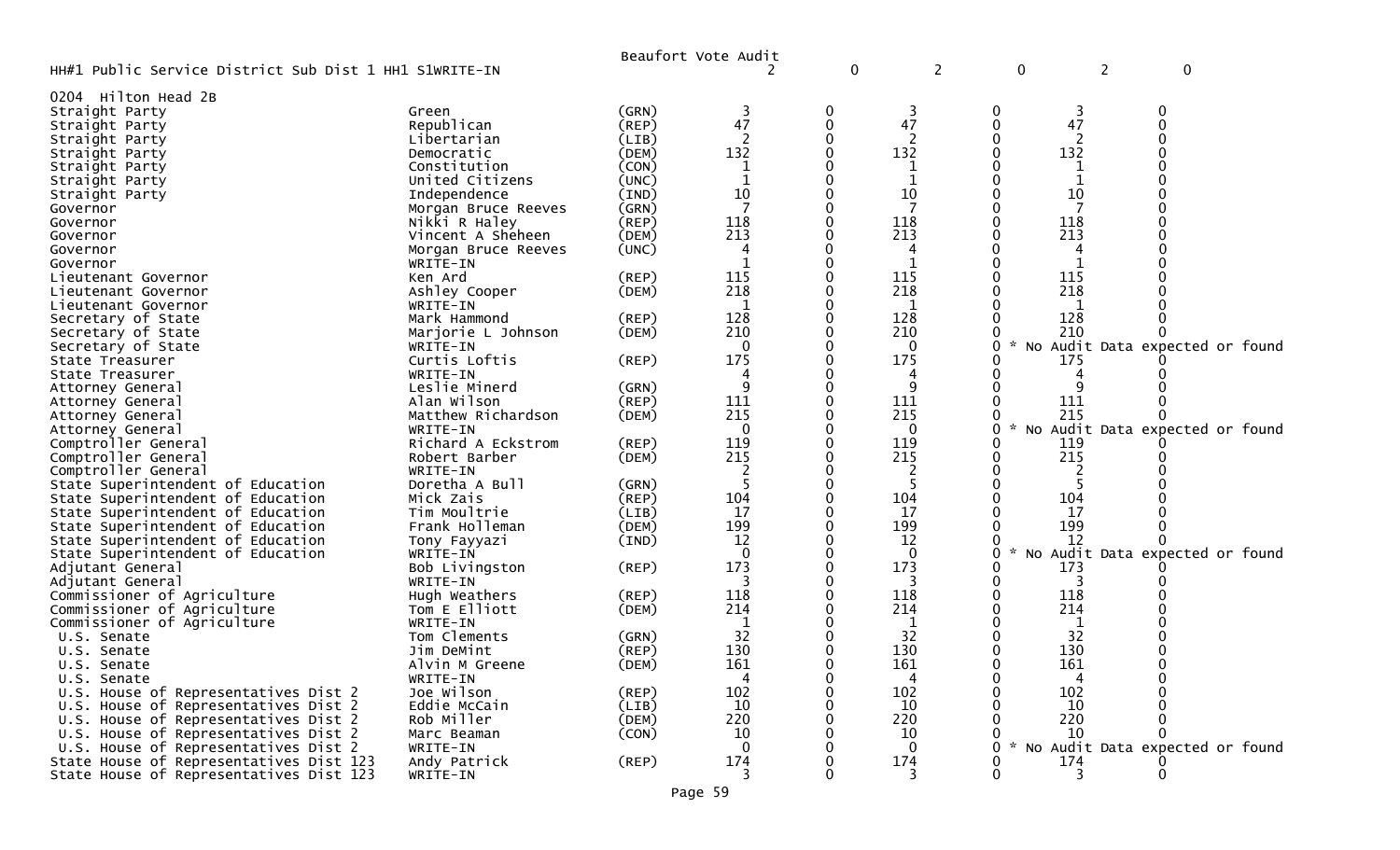|                                                                                                                        |                                   |             | Beaufort Vote Audit |        |             |              |                                   |                                   |  |
|------------------------------------------------------------------------------------------------------------------------|-----------------------------------|-------------|---------------------|--------|-------------|--------------|-----------------------------------|-----------------------------------|--|
| Sheriff                                                                                                                | P J Tanner                        | $($ REP $)$ | 205                 | 0      | 205         | 0            | 205                               |                                   |  |
| Sheriff                                                                                                                | WRITE-IN                          |             | 4                   | 0      | 4           | 0            | 4                                 |                                   |  |
| Treasurer                                                                                                              | Joy Logan                         | $($ REP $)$ | 117                 | 0      | 117         |              | 117                               |                                   |  |
| Treasurer                                                                                                              | Douglas Henderson                 | (PET)       | 126                 | 0      | 126         |              | 126                               |                                   |  |
| Treasurer                                                                                                              | WRITE-IN                          |             |                     | 0      | 1           |              | 1                                 |                                   |  |
| Auditor                                                                                                                | Sharon P Burris                   | (REP)       | 175                 | 0      | 175         |              | 175                               |                                   |  |
| Auditor                                                                                                                | WRITE-IN                          |             | 186                 | 0<br>0 | 186         |              | 186                               |                                   |  |
| Probate Judge                                                                                                          | Francis M Frank Simon<br>WRITE-IN | $($ REP $)$ |                     |        | 1           |              |                                   |                                   |  |
| Probate Judge<br>County Council District 1 CC DIST 1                                                                   | Rick Caporale                     | $($ REP $)$ | 75                  | 0      | 75          |              | 75                                |                                   |  |
| County Council District 1 CC DIST 1                                                                                    | WRITE-IN                          |             | 6                   | 0      | 6           |              |                                   |                                   |  |
| County Council District 2 CC DIST 2                                                                                    | Steven M Baer                     | (REP)       | 102                 | 0      | 102         |              | 102                               |                                   |  |
| County Council District 2 CC DIST 2                                                                                    | WRITE-IN                          |             |                     |        |             |              |                                   |                                   |  |
| County Council District 3 CC DIST 3                                                                                    | Stu Rodman                        | $($ REP $)$ |                     | 0      |             |              |                                   |                                   |  |
| County Council District 3 CC DIST 3                                                                                    | WRITE-IN                          |             |                     |        |             |              |                                   | * No Audit Data expected or found |  |
| School Board District 1 SB DIST 1                                                                                      | Steven P Morello                  |             | 74                  |        | 74          |              |                                   |                                   |  |
| School Board District 1 SB DIST 1                                                                                      | WRITE-IN                          |             |                     |        |             |              |                                   |                                   |  |
| School Board District 2 SB DIST 2                                                                                      | WRITE-IN                          |             | 16                  |        | 16          |              | 16                                |                                   |  |
| Soil & Water District Commissioner                                                                                     | Luke Inabinett                    |             | 122                 | 0      | 122         |              | 122                               |                                   |  |
| Soil & Water District Commissioner                                                                                     | Ross M Sanders Jr                 |             | 133                 | 0      | 133         |              | 133                               |                                   |  |
| Soil & Water District Commissioner                                                                                     | WRITE-IN                          |             |                     |        |             |              |                                   |                                   |  |
|                                                                                                                        | Yes                               |             | 263                 | 0      | 263         |              | 263                               |                                   |  |
|                                                                                                                        | No                                |             | 48                  | 0      | 48          |              | 48                                |                                   |  |
|                                                                                                                        | Yes                               |             | 265<br>37           | 0<br>0 | 265<br>37   |              | 265<br>37                         |                                   |  |
|                                                                                                                        | No<br>Yes                         |             | 204                 |        | 204         |              | 204                               |                                   |  |
| 01<br>01<br>02<br>02<br>03<br>03<br>04                                                                                 | No                                |             | 95                  |        | 95          |              | 95                                |                                   |  |
|                                                                                                                        | Yes                               |             | 218                 |        | 218         |              | 218                               |                                   |  |
| Q4                                                                                                                     | NO.                               |             | 82                  |        | 82          |              | 82                                |                                   |  |
| Mayor TOWN OF HILTON HEAD                                                                                              | James D Collet Jr                 |             | 17                  | 0      | 17          |              | 17                                |                                   |  |
| Mayor TOWN OF HILTON HEAD                                                                                              | Tom Crews                         |             | 46                  | 0      | 46          |              | 46                                |                                   |  |
| Mayor TOWN OF HILTON HEAD                                                                                              | Willie Bill Ferguson              |             | 105                 |        | 105         |              | 105                               |                                   |  |
| Mayor TOWN OF HILTON HEAD                                                                                              | Drew A Laughlin                   |             | 54                  | 0      | 54          |              | 54                                |                                   |  |
| Mayor TOWN OF HILTON HEAD                                                                                              | Ed McCullough                     |             | 30                  | 0      | 30          |              | 30                                |                                   |  |
| Mayor TOWN OF HILTON HEAD                                                                                              | Dave Myers                        |             | 29                  |        | 29          |              | 29                                |                                   |  |
| Mayor TOWN OF HILTON HEAD                                                                                              | John D Safay                      |             | 28                  | 0      | 28          |              | 28                                |                                   |  |
| Mayor TOWN OF HILTON HEAD                                                                                              | WRITE-IN                          |             |                     | 0      |             |              |                                   |                                   |  |
| HH#1 Public Service District Sub Dist 1 HH1 S1Herbert Ford                                                             |                                   |             | 82                  |        | 82          |              | 82<br>$\mathcal{H}^{\mathcal{C}}$ |                                   |  |
| HH#1 Public Service District Sub Dist 1 HH1 S1WRITE-IN                                                                 |                                   |             | $\Omega$            | 0      | 0           |              |                                   | No Audit Data expected or found   |  |
| HH#1 Public Service District Sub Dist 3 HH1 S3Bob Gentzler                                                             |                                   |             | 122                 |        | 122         |              | 122                               |                                   |  |
| HH#1 Public Service District Sub Dist 3 HH1 S3WRITE-IN<br>HH#1 Public Service District Sub Dist 4 HH1 S4Frank Drehwing |                                   |             | 18                  |        | 18          |              | 18                                |                                   |  |
| HH#1 Public Service District Sub Dist 4 HH1 S4WRITE-IN                                                                 |                                   |             | 2                   |        | 2           |              | 2                                 |                                   |  |
|                                                                                                                        |                                   |             |                     |        |             |              |                                   |                                   |  |
| 0205 Hilton Head 2C                                                                                                    |                                   |             |                     |        |             |              |                                   |                                   |  |
| Straight Party                                                                                                         | Green                             | (GRN)       |                     | 0      | 1           | 0            |                                   | 0                                 |  |
| Straight Party                                                                                                         | Republican                        | $($ REP $)$ | 172                 | 0      | 172         | $\mathbf{0}$ | 172                               | $\Omega$                          |  |
| Straight Party                                                                                                         | Libertarian                       | (LIB)       |                     | 0      | 0           | 0            |                                   | * No Audit Data expected or found |  |
| Straight Party                                                                                                         | Democratic                        | (DEM)       | 36                  | 0      | 36          | 0            | 36                                |                                   |  |
| Straight Party                                                                                                         | Constitution                      | (CON)       |                     | 0      | $\mathbf 0$ | 0            |                                   | * No Audit Data expected or found |  |
| Straight Party                                                                                                         | United Citizens                   | (UNC)       |                     | 0      |             |              |                                   |                                   |  |
| Straight Party                                                                                                         | Independence                      | (IND)       |                     | 0      | 7           | 0            |                                   | 0                                 |  |
|                                                                                                                        |                                   |             | Page 60             |        |             |              |                                   |                                   |  |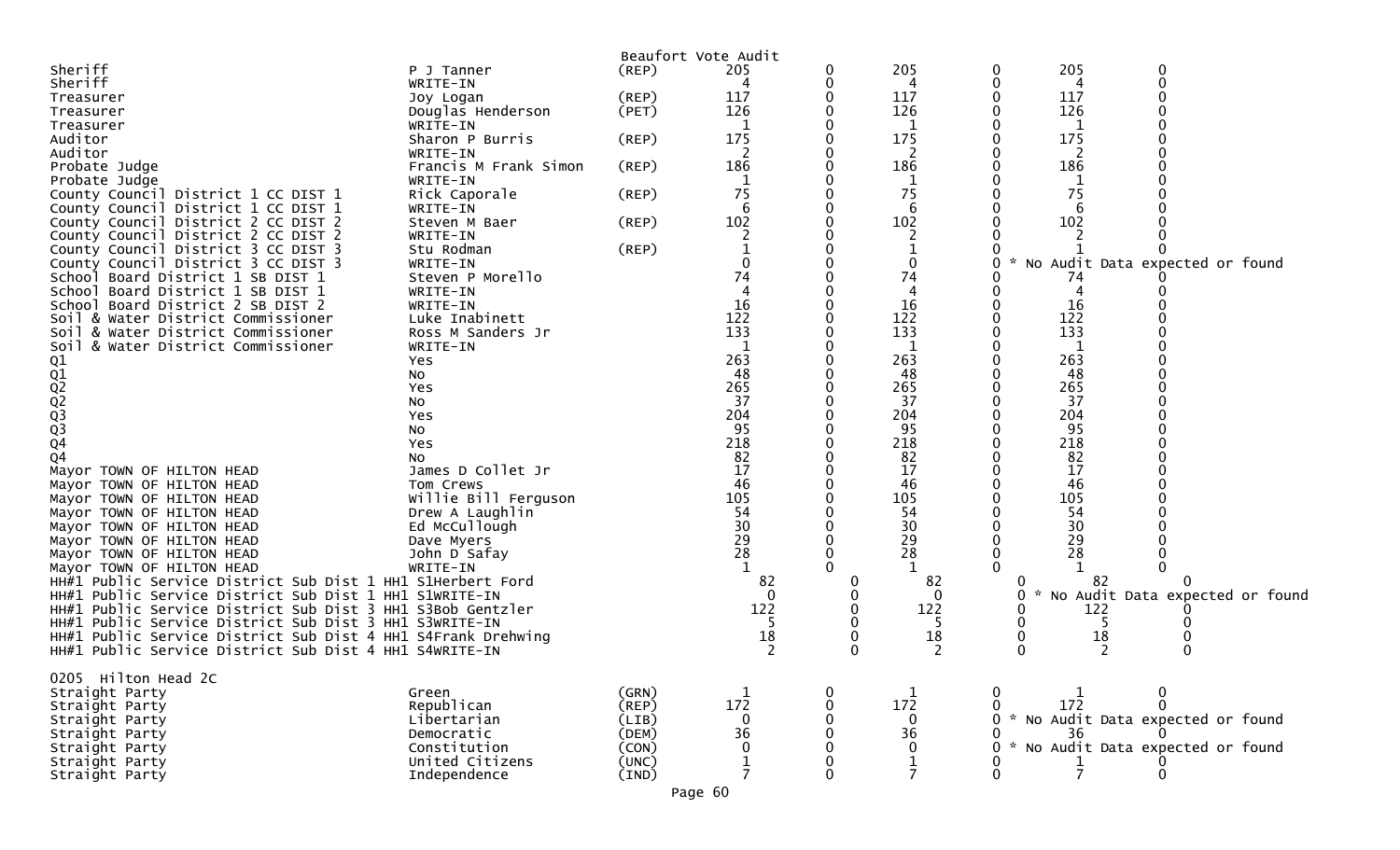|                                                                                    |                          |             | Beaufort Vote Audit |   |              |               |              |                                   |
|------------------------------------------------------------------------------------|--------------------------|-------------|---------------------|---|--------------|---------------|--------------|-----------------------------------|
| Governor                                                                           | Morgan Bruce Reeves      | (GRN)       |                     | 0 |              |               |              |                                   |
| Governor                                                                           | Nikki R Haley            | $($ REP $)$ | 536                 | 0 | 536          |               | 536          |                                   |
| Governor                                                                           | Vincent A Sheheen        | (DEM)       | 167                 |   | 167          |               | 167          |                                   |
| Governor                                                                           | Morgan Bruce Reeves      | (UNC)       |                     |   |              |               |              |                                   |
| Governor                                                                           | WRITE-IN                 |             |                     |   |              |               |              |                                   |
| Lieutenant Governor                                                                | Ken Ard                  | (REP)       | 536                 |   | 536          |               | 536          |                                   |
| Lieutenant Governor                                                                | Ashley Cooper            | (DEM)       | 157                 |   | 157          |               | 157          |                                   |
| Lieutenant Governor                                                                | WRITE-IN                 |             | $\mathbf{0}$        |   | 0            |               |              | * No Audit Data expected or found |
| Secretary of State                                                                 | Mark Hammond             | (REP)       | 557                 |   | 557          |               | 557          |                                   |
| Secretary of State                                                                 | Marjorie L Johnson       | (DEM)       | 137                 |   | 137          |               | 137          |                                   |
| Secretary of State                                                                 | WRITE-IN                 |             | 0                   |   | 0            |               |              | * No Audit Data expected or found |
| State Treasurer                                                                    | Curtis Loftis            | (REP)       | 605                 |   | 605          |               | 605          |                                   |
| State Treasurer                                                                    | WRITE-IN                 |             |                     |   |              |               |              |                                   |
| Attorney General                                                                   | Leslie Minerd            | (GRN)       |                     |   | 8            |               |              |                                   |
| Attorney General                                                                   | Alan Wilson              | (REP)       | 531                 |   | 531          |               | 531          |                                   |
| Attorney General                                                                   | Matthew Richardson       | (DEM)       | 150                 |   | 150          |               | 150          |                                   |
| Attorney General                                                                   | WRITE-IN                 |             | $\mathbf 0$         |   | $\mathbf{0}$ |               |              | * No Audit Data expected or found |
| Comptroller General                                                                | Richard A Eckstrom       | (REP)       | 546                 |   | 546          |               | 546          |                                   |
| Comptroller General                                                                | Robert Barber            | (DEM)       | 131                 |   | 131          |               | 131          |                                   |
| Comptroller General                                                                | WRITE-IN                 |             | 1                   |   | 1            |               | 1            |                                   |
| State Superintendent of Education                                                  | Doretha A Bull           | (GRN)       | 6                   |   | 6            |               | 6            |                                   |
| State Superintendent of Education                                                  | Mick Zais                | (REP)       | 522                 |   | 522          |               | 522          |                                   |
| State Superintendent of Education                                                  | Tim Moultrie             | (LIB)       | 14                  |   | 14           |               | 14           |                                   |
| State Superintendent of Education                                                  | Frank Holleman           | (DEM)       | 130                 |   | 130          |               | 130          |                                   |
| State Superintendent of Education                                                  | Tony Fayyazi             | (IND)       | 8                   |   | 8            |               |              |                                   |
| State Superintendent of Education                                                  | WRITE-IN                 |             |                     |   | 2            |               |              |                                   |
| Adjutant General                                                                   | Bob Livingston           | (REP)       | 599                 |   | 599          |               | 599          |                                   |
| Adjutant General                                                                   | WRITE-IN                 |             | $\Omega$            |   | $\Omega$     | $\mathcal{H}$ |              | No Audit Data expected or found   |
| Commissioner of Agriculture                                                        | Hugh Weathers            | (REP)       | 547                 |   | 547          |               | 547          |                                   |
| Commissioner of Agriculture                                                        | Tom E Elliott            | (DEM)       | 136                 |   | 136          |               | 136          |                                   |
| Commissioner of Agriculture                                                        | WRITE-IN                 |             | $\mathbf{0}$        |   | 0            | $\mathcal{H}$ |              | No Audit Data expected or found   |
| U.S. Senate                                                                        | Tom Clements             | (GRN)       | 80                  |   | 80           |               | 80           |                                   |
| U.S. Senate                                                                        | Jim DeMint               | $($ REP $)$ | 557                 |   | 557          |               | 557          |                                   |
| U.S. Senate                                                                        | Alvin M Greene           | (DEM)       | 55                  |   | 55           |               | 55           |                                   |
| U.S. Senate                                                                        | WRITE-IN                 |             | 4                   |   | 4            |               |              |                                   |
| U.S. House of Representatives Dist 2                                               | Joe Wilson               | $($ REP $)$ | 521                 |   | 521          |               | 521          |                                   |
| U.S. House of Representatives Dist 2                                               | Eddie McCain             | (LIB)       | 8                   |   | 8            |               |              |                                   |
| U.S. House of Representatives Dist 2                                               | Rob Miller               | (DEM)       | 180                 |   | 180          |               | 180          |                                   |
| U.S. House of Representatives Dist 2                                               | Marc Beaman              | (CON)       | $\Omega$            |   | $\Omega$     |               |              | * No Audit Data expected or found |
| U.S. House of Representatives Dist 2                                               | WRITE-IN                 |             |                     |   |              |               |              |                                   |
| State House of Representatives Dist 123<br>State House of Representatives Dist 123 | Andy Patrick<br>WRITE-IN | (REP)       | 612                 |   | 612          |               | 612          |                                   |
| Sheriff                                                                            | P J Tanner               | (REP)       | 649                 |   | 649          |               | 649          |                                   |
| Sheriff                                                                            | WRITE-IN                 |             |                     |   |              |               |              |                                   |
| Treasurer                                                                          | Joy Logan                | (REP)       | 204                 | 0 | 204          |               | 204          |                                   |
| Treasurer                                                                          | Douglas Henderson        | (PET)       | 482                 |   | 482          |               | 482          |                                   |
| Treasurer                                                                          | WRITE-IN                 |             | 2                   |   | 2            |               | 2            |                                   |
| Auditor                                                                            | Sharon P Burris          | $($ REP $)$ | 598                 |   | 598          |               | 598          |                                   |
| Auditor                                                                            | WRITE-IN                 |             | $\Omega$            |   | 0            |               |              | No Audit Data expected or found   |
| Probate Judge                                                                      | Francis M Frank Simon    | $($ REP $)$ | 608                 |   | 608          |               | 608          |                                   |
| Probate Judge                                                                      | WRITE-IN                 |             |                     |   |              |               | $\mathbf{1}$ |                                   |
| County Council District 2 CC DIST 2                                                | Steven M Baer            | $($ REP $)$ | 606                 |   | 606          |               | 606          | ∩                                 |
|                                                                                    |                          |             | Page 61             |   |              |               |              |                                   |
|                                                                                    |                          |             |                     |   |              |               |              |                                   |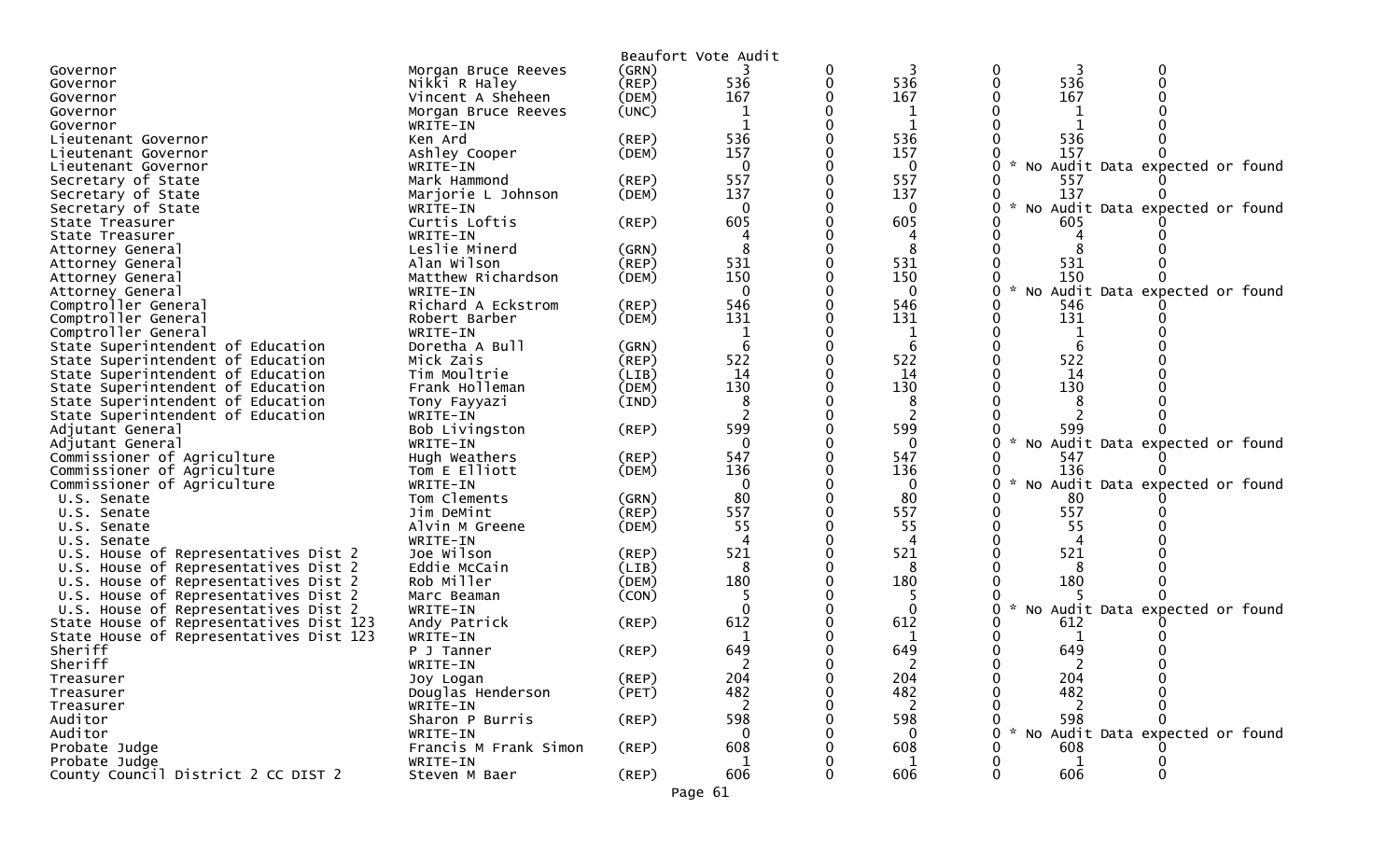|                                                                          |                                 |             | Beaufort Vote Audit |          |                |        |         |                                     |
|--------------------------------------------------------------------------|---------------------------------|-------------|---------------------|----------|----------------|--------|---------|-------------------------------------|
| County Council District 2 CC DIST 2<br>School Board District 2 SB DIST 2 | WRITE-IN<br>WRITE-IN            |             | 77                  | 0        | 3<br>77        | 0<br>0 | 3<br>77 | 0                                   |
| Soil & Water District Commissioner                                       | Luke Inabinett                  |             | 288                 |          | 288            |        | 288     |                                     |
| Soil & Water District Commissioner                                       | Ross M Sanders Jr               |             | 371                 |          | 371            |        | 371     |                                     |
| & Water District Commissioner                                            |                                 |             | 2                   |          | $\overline{2}$ |        | 2       |                                     |
| Soil                                                                     | WRITE-IN<br>Yes                 |             | 608                 |          | 608            |        | 608     |                                     |
|                                                                          |                                 |             | 88                  |          | 88             |        | 88      |                                     |
|                                                                          | No<br>Yes                       |             | 625                 |          | 625            |        | 625     |                                     |
|                                                                          | NO.                             |             | 68                  |          | 68             |        | 68      |                                     |
|                                                                          | Yes                             |             | 563                 |          | 563            |        | 563     |                                     |
|                                                                          | No                              |             | 125                 |          | 125            |        | 125     |                                     |
| 01<br>02<br>02<br>02<br>03<br>03<br>04                                   | Yes                             |             | 584                 |          | 584            |        | 584     |                                     |
| Q <sub>4</sub>                                                           | NO.                             |             | 105                 |          | 105            |        | 105     |                                     |
| Mayor TOWN OF HILTON HEAD                                                | James D Collet Jr               |             | 134                 |          | 134            |        | 134     |                                     |
| Mayor TOWN OF HILTON HEAD                                                | Tom Crews                       |             | 153                 |          | 153            |        | 153     |                                     |
| Mayor TOWN OF HILTON HEAD                                                | Willie Bill Ferguson            |             | 9                   |          | 9              |        | 9       |                                     |
| Mayor TOWN OF HILTON HEAD                                                | Drew A Laughlin                 |             | 291                 |          | 291            |        | 291     |                                     |
| Mayor TOWN OF HILTON HEAD                                                | Ed McCullough                   |             | 19                  |          | 19             |        | 19      |                                     |
| Mayor TOWN OF HILTON HEAD                                                | Dave Myers                      |             | 13                  |          | 13             |        | 13      |                                     |
| Mayor TOWN OF HILTON HEAD                                                | John D Safay                    |             | 82                  |          | 82             |        | 82      |                                     |
| Mayor TOWN OF HILTON HEAD                                                | WRITE-IN                        |             |                     |          |                |        |         |                                     |
| HH#1 Public Service District Sub Dist 1 HH1 S1Herbert Ford               |                                 |             | 544                 | $\bf{0}$ | 544            | 0      | 544     |                                     |
| HH#1 Public Service District Sub Dist 1 HH1 S1WRITE-IN                   |                                 |             |                     | 0        |                | 0      |         |                                     |
| 0206 Hilton Head 3                                                       |                                 |             |                     |          |                |        |         |                                     |
| Straight Party                                                           | Green                           | (GRN)       | $\mathbf{1}$        | 0        | $\mathbf{1}$   | 0      |         | 0                                   |
| Straight Party                                                           | Republican                      | (REP)       | 93                  | 0        | 93             | 0      | 93      |                                     |
| Straight Party                                                           | Libertarian                     | (LIB)       | $\mathbf 0$         |          | $\mathbf{0}$   | 0      |         | * No Audit Data expected or found   |
| Straight Party                                                           | Democratic                      | (DEM)       | 13                  |          | 13             |        | 13      |                                     |
| Straight Party                                                           | Constitution                    | (CON)       |                     |          | $\Omega$       | 0      |         | No Audit Data expected or found     |
| Straight Party                                                           | United Citizens                 | (UNC)       |                     |          | 0              |        |         | No Audit Data expected or found     |
| Straight Party                                                           | Independence                    | (IND)       |                     |          |                |        |         |                                     |
| Governor                                                                 | Morgan Bruce Reeves             | (GRN)       |                     |          |                |        |         |                                     |
| Governor                                                                 | Nikki R Haley                   | $($ REP $)$ | 264                 |          | 264            |        | 264     |                                     |
| Governor                                                                 | Vincent A Sheheen               | (DEM)       | 78                  |          | 78             |        | 78      |                                     |
| Governor                                                                 | Morgan Bruce Reeves<br>WRITE-IN | (UNC)       | $\Omega$            |          | $\Omega$       |        |         | No Audit Data expected or found     |
| Governor<br>Lieutenant Governor                                          | Ken Ard                         | (REP)       | 259                 |          | 259            |        | 259     |                                     |
| Lieutenant Governor                                                      | Ashley Cooper                   | (DEM)       | 80                  |          | 80             |        | 80      |                                     |
| Lieutenant Governor                                                      | WRITE-IN                        |             | $\mathbf{0}$        |          | $\mathbf{0}$   | 0      |         | * No Audit Data expected or found   |
| Secretary of State                                                       | Mark Hammond                    | (REP)       | 272                 |          | 272            |        | 272     |                                     |
| Secretary of State                                                       | Marjorie L Johnson              | (DEM)       | 67                  |          | 67             |        | 67      |                                     |
| Secretary of State                                                       | WRITE-IN                        |             | $\Omega$            |          | $\Omega$       | 0      |         | * No Audit Data expected or found   |
| State Treasurer                                                          | Curtis Loftis                   | (REP)       | 297                 | 0        | 297            | 0      | 297     |                                     |
| State Treasurer                                                          | WRITE-IN                        |             |                     |          |                |        |         |                                     |
| Attorney General                                                         | Leslie Minerd                   | (GRN)       |                     |          | 5              | 0      |         |                                     |
| Attorney General                                                         | Alan Wilson                     | (REP)       | 269                 |          | 269            |        | 269     |                                     |
| Attorney General                                                         | Matthew Richardson              | (DEM)       | 65                  |          | 65             |        | 65      |                                     |
| Attorney General                                                         | WRITE-IN                        |             | $\Omega$            |          | $\Omega$       |        |         | * No Audit Data expected or found   |
| Comptroller General                                                      | Richard A Eckstrom              | (REP)       | 270                 |          | 270            |        | 270     |                                     |
| Comptroller General                                                      | Robert Barber                   | (DEM)       | 64                  |          | 64             |        | 64      |                                     |
| Comptroller General                                                      | WRITE-IN                        |             | $\mathbf 0$         |          | $\mathbf 0$    |        |         | 0 * No Audit Data expected or found |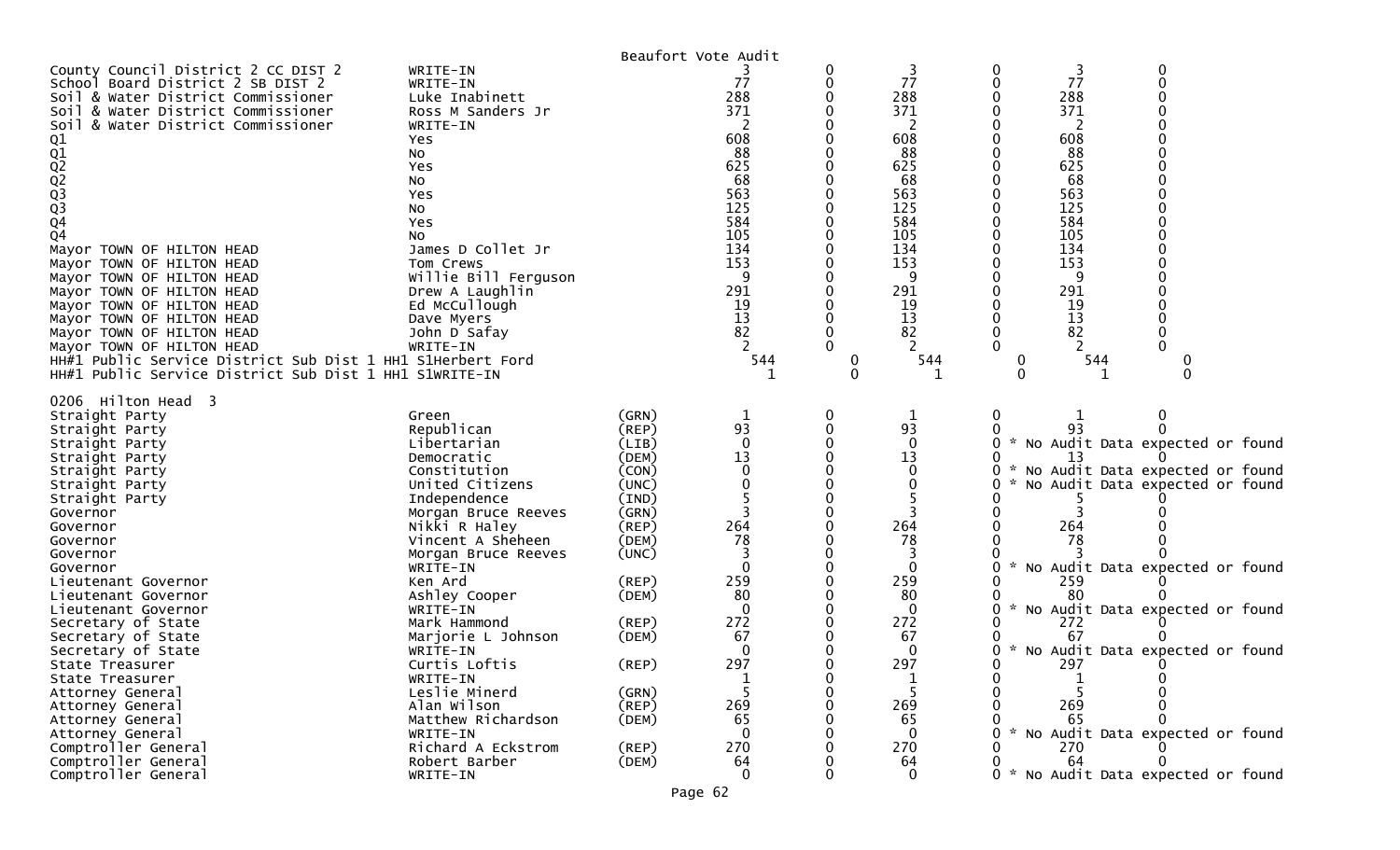|                                         |                       |             | Beaufort Vote Audit |              |                                                |  |
|-----------------------------------------|-----------------------|-------------|---------------------|--------------|------------------------------------------------|--|
| State Superintendent of Education       | Doretha A Bull        | (GRN)       |                     |              | 0                                              |  |
| State Superintendent of Education       | Mick Zais             | (REP)       | 250                 | 250          | 250<br>0                                       |  |
| State Superintendent of Education       | Tim Moultrie          | (LIB)       | 12                  | 12           | 12                                             |  |
| State Superintendent of Education       | Frank Holleman        | (DEM)       | 62                  | 62           | 62                                             |  |
| State Superintendent of Education       | Tony Fayyazi          | (IND)       |                     | 4            |                                                |  |
| State Superintendent of Education       | WRITE-IN              |             |                     | $\mathbf{0}$ | No Audit Data expected or found                |  |
| Adjutant General                        | Bob Livingston        | $($ REP $)$ | 295                 | 295          | 295                                            |  |
| Adjutant General                        | WRITE-IN              |             |                     | $\mathbf{0}$ | No Audit Data expected or found                |  |
| Commissioner of Agriculture             | Hugh Weathers         | (REP)       | 268                 | 268          | 268                                            |  |
| Commissioner of Agriculture             | Tom E Elliott         | (DEM)       | 63                  | 63           | 63                                             |  |
| Commissioner of Agriculture             | WRITE-IN              |             |                     | $\mathbf 0$  | No Audit Data expected or found                |  |
| U.S. Senate                             | Tom Clements          | (GRN)       | 29                  | 29           | 29                                             |  |
| U.S. Senate                             | Jim DeMint            | (REP)       | 277                 | 277          | 277                                            |  |
| U.S. Senate                             | Alvin M Greene        | (DEM)       | 26                  | 26           | 26                                             |  |
| U.S. Senate                             | WRITE-IN              |             |                     |              |                                                |  |
| U.S. House of Representatives Dist 2    | Joe Wilson            | (REP)       | 253                 | 253          | 253                                            |  |
| U.S. House of Representatives Dist 2    | Eddie McCain          | (LIB)       |                     | 4            |                                                |  |
|                                         | Rob Miller            | (DEM)       | 85                  | 85           | 85                                             |  |
| U.S. House of Representatives Dist 2    |                       |             |                     |              |                                                |  |
| U.S. House of Representatives Dist 2    | Marc Beaman           | (CON)       |                     | 6            | $\sim$                                         |  |
| U.S. House of Representatives Dist 2    | WRITE-IN              |             |                     | $\mathbf{0}$ | No Audit Data expected or found                |  |
| State House of Representatives Dist 123 | Andy Patrick          | $($ REP $)$ | 301                 | 301          | 301                                            |  |
| State House of Representatives Dist 123 | WRITE-IN              |             | 1                   | 1            |                                                |  |
| Sheriff                                 | P J Tanner            | (REP)       | 311                 | 311          | 311                                            |  |
| Sheriff                                 | WRITE-IN              |             |                     | 0            | $\sim$<br>No Audit Data expected or found      |  |
| Treasurer                               | Joy Logan             | (REP)       | 150                 | 150          | 150                                            |  |
| Treasurer                               | Douglas Henderson     | (PET)       | 174                 | 174          | 174                                            |  |
| Treasurer                               | WRITE-IN              |             |                     | 0            | * No Audit Data expected or found              |  |
| Auditor                                 | Sharon P Burris       | (REP)       | 294                 | 294          | 294                                            |  |
| Auditor                                 | WRITE-IN              |             | $\Omega$            | $\Omega$     | * No Audit Data expected or found              |  |
| Probate Judge                           | Francis M Frank Simon | (REP)       | 295                 | 295          | 295                                            |  |
| Probate Judge                           | WRITE-IN              |             | 0                   | 0            | No Audit Data expected or found<br>$\sim$<br>0 |  |
| County Council District 1 CC DIST 1     | Rick Caporale         | (REP)       | 293                 | 293          | 293                                            |  |
| County Council District 1 CC DIST 1     | WRITE-IN              |             |                     |              |                                                |  |
| School Board District 1 SB DIST 1       | Steven P Morello      |             | 248                 | 248          | 248                                            |  |
| School Board District 1 SB DIST 1       | WRITE-IN              |             |                     |              |                                                |  |
| Soil & Water District Commissioner      | Luke Inabinett        |             | 156                 | 156          | 156                                            |  |
| Soil & Water District Commissioner      | Ross M Sanders Jr     |             | 173                 | 173          | 173                                            |  |
| Soil & Water District Commissioner      | WRITE-IN              |             |                     | 2            | 2                                              |  |
|                                         | Yes                   |             | 308                 | 308          | 308                                            |  |
| 01<br>01<br>02<br>03<br>03              | No.                   |             | 31                  | 31           | 31                                             |  |
|                                         | Yes                   |             | 302                 | 302          | 302                                            |  |
|                                         | No                    |             | 38                  | 38           | 38                                             |  |
|                                         | Yes                   |             | 257                 | 257          | 257                                            |  |
|                                         | No                    |             | 83                  | 83           | 83                                             |  |
| Q4                                      | Yes                   |             | 266                 | 266          | 0<br>266                                       |  |
| Q4                                      | No                    |             | 69                  | 69           | 69                                             |  |
| Mayor TOWN OF HILTON HEAD               | James D Collet Jr     |             | 22                  | 22           | 22                                             |  |
| Mayor TOWN OF HILTON HEAD               | Tom Crews             |             | 29                  | 29           | 29                                             |  |
| Mayor TOWN OF HILTON HEAD               | Willie Bill Ferguson  |             | 5                   | -5           | -5                                             |  |
| Mayor TOWN OF HILTON HEAD               | Drew A Laughlin       |             | 56                  | 56           | 56                                             |  |
| Mayor TOWN OF HILTON HEAD               | Ed McCullough         |             | 10                  | 10           | 10                                             |  |
| Mayor TOWN OF HILTON HEAD               | Dave Myers            |             | 8                   | 8            | 8<br>0                                         |  |
|                                         |                       |             |                     |              |                                                |  |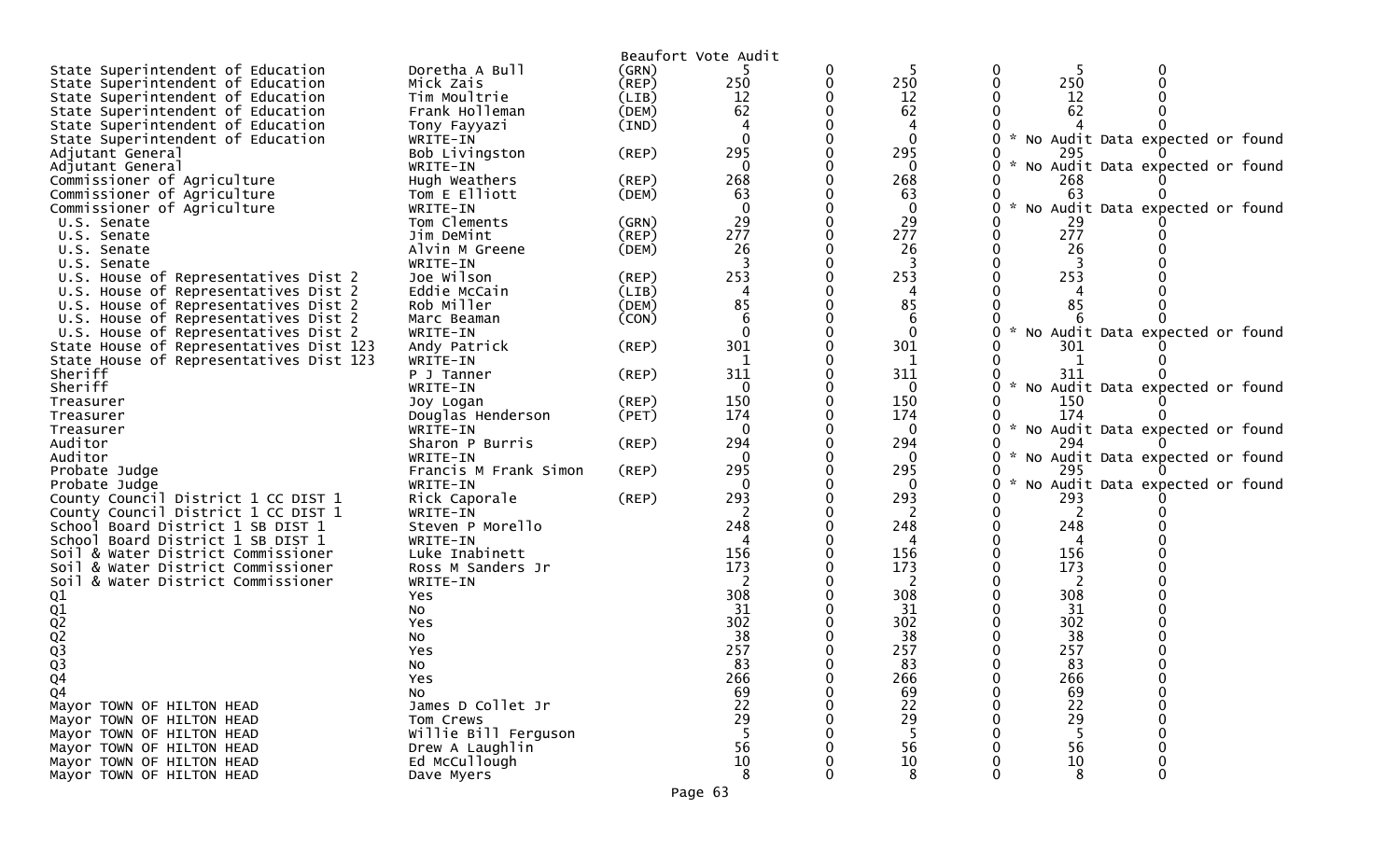|                                                                                                                      |                            |                | Beaufort Vote Audit    |                        |                        |                                                             |
|----------------------------------------------------------------------------------------------------------------------|----------------------------|----------------|------------------------|------------------------|------------------------|-------------------------------------------------------------|
| Mayor TOWN OF HILTON HEAD<br>Mayor TOWN OF HILTON HEAD<br>HH#1 Public Service District Sub Dist 3 HH1 S3Bob Gentzler | John D Safay<br>WRITE-IN   |                | 216<br>$\Omega$<br>311 | 0<br>$\mathbf{0}$<br>0 | 216<br>$\Omega$<br>311 | 216<br>0<br>0 * No Audit Data expected or found<br>311<br>0 |
| HH#1 Public Service District Sub Dist 3 HH1 S3WRITE-IN                                                               |                            |                | 0                      | 0                      | $\Omega$               | 0 * No Audit Data expected or found                         |
|                                                                                                                      |                            |                |                        |                        |                        |                                                             |
| Hilton Head 4A<br>0207<br>Straight Party                                                                             | Green                      | (GRN)          | 2                      | 0                      | 2                      | 0<br>2                                                      |
| Straight Party                                                                                                       | Republican                 | $($ REP $)$    | 89                     | 0                      | 89                     |                                                             |
| Straight Party                                                                                                       | Libertarian                | (LIB)          | $\Omega$               | $\Omega$               | $\Omega$               | * No Audit Data expected or found                           |
| Straight Party                                                                                                       | Democratic                 | (DEM)          | 15                     | $\Omega$               | 15                     | 15                                                          |
| Straight Party                                                                                                       | Constitution               | (CON)          | $\Omega$               |                        | 0                      | No Audit Data expected or found                             |
| Straight Party                                                                                                       | United Citizens            | (UNC)          |                        |                        |                        |                                                             |
| Straight Party                                                                                                       | Independence               | (IND)          |                        | 0                      |                        |                                                             |
| Governor                                                                                                             | Morgan Bruce Reeves        | (GRN)          |                        | 0                      |                        |                                                             |
| Governor                                                                                                             | Nikki R Haley              | (REP)          | 276                    | 0                      | 276                    | 276                                                         |
| Governor                                                                                                             | Vincent A Sheheen          | (DEM)          | 151                    | 0                      | 151                    | 151                                                         |
| Governor                                                                                                             | Morgan Bruce Reeves        | (UNC)          |                        | 0                      | 2                      |                                                             |
| Governor                                                                                                             | WRITE-IN                   |                | $\Omega$               | 0                      | $\mathbf{0}$           | * No Audit Data expected or found<br>0                      |
| Lieutenant Governor                                                                                                  | Ken Ard                    | (REP)          | 276                    | 0                      | 276                    | 276                                                         |
| Lieutenant Governor                                                                                                  | Ashley Cooper              | (DEM)          | 148                    | 0                      | 148                    | 148                                                         |
| Lieutenant Governor                                                                                                  | WRITE-IN                   |                | 1                      | 0                      | -1                     |                                                             |
| Secretary of State                                                                                                   | Mark Hammond               | (REP)          | 304                    | 0                      | 304                    | 304                                                         |
| Secretary of State                                                                                                   | Marjorie L Johnson         | (DEM)          | 120<br>$\Omega$        | 0<br>0                 | 120                    | 120<br>0                                                    |
| Secretary of State<br>State Treasurer                                                                                | WRITE-IN<br>Curtis Loftis  | (REP)          | 346                    | 0                      | $\overline{0}$<br>346  | * No Audit Data expected or found<br>346                    |
| State Treasurer                                                                                                      | WRITE-IN                   |                |                        | 0                      |                        |                                                             |
| Attorney General                                                                                                     | Leslie Minerd              | (GRN)          |                        | 0                      |                        |                                                             |
| Attorney General                                                                                                     | Alan Wilson                | (REP)          | 282                    | 0                      | 282                    | 282                                                         |
| Attorney General                                                                                                     | Matthew Richardson         | (DEM)          | 134                    | 0                      | 134                    | 134                                                         |
| Attorney General                                                                                                     | WRITE-IN                   |                | $\Omega$               | 0                      | $\Omega$               | * No Audit Data expected or found<br>0.                     |
| Comptroller General                                                                                                  | Richard A Eckstrom         | $($ REP $)$    | 282                    | 0                      | 282                    | 282                                                         |
| Comptroller General                                                                                                  | Robert Barber              | (DEM)          | 135                    | 0                      | 135                    | 135                                                         |
| Comptroller General                                                                                                  | WRITE-IN                   |                | 0                      | 0                      | $\bf{0}$               | * No Audit Data expected or found<br>0                      |
| State Superintendent of Education                                                                                    | Doretha A Bull             | (GRN)          | 12                     | 0                      | 12                     | 12                                                          |
| State Superintendent of Education                                                                                    | Mick Zais                  | (REP)          | 270                    | $\Omega$               | 270                    | 270                                                         |
| State Superintendent of Education                                                                                    | Tim Moultrie               | (LIB)          | 19                     | 0                      | 19                     | 19                                                          |
| State Superintendent of Education                                                                                    | Frank Holleman             | (DEM)          | 115                    | 0                      | 115                    | 115                                                         |
| State Superintendent of Education                                                                                    | Tony Fayyazi               | (IND)          |                        | 0                      |                        |                                                             |
| State Superintendent of Education                                                                                    | WRITE-IN                   |                |                        | 0                      | $\Omega$               | * No Audit Data expected or found<br>0                      |
| Adjutant General                                                                                                     | Bob Livingston             | (REP)          | 344                    | 0                      | 344                    | 344                                                         |
| Adjutant General                                                                                                     | WRITE-IN                   |                |                        |                        | 0                      | * No Audit Data expected or found<br>0.                     |
| Commissioner of Agriculture                                                                                          | Hugh Weathers              | $($ REP $)$    | 292                    |                        | 292                    | 292                                                         |
| Commissioner of Agriculture                                                                                          | Tom E Elliott              | (DEM)          | 122                    |                        | 122                    | 122                                                         |
| Commissioner of Agriculture                                                                                          | WRITE-IN                   |                | 65                     |                        | $\Omega$<br>65         | * No Audit Data expected or found                           |
| U.S. Senate<br>U.S. Senate                                                                                           | Tom Clements<br>Jim DeMint | (GRN)<br>(REP) | 290                    | 0<br>0                 | 290                    | 0<br>65<br>0<br>290<br>0                                    |
| U.S. Senate                                                                                                          | Alvin M Greene             | (DEM)          | 42                     | $\pmb{0}$              | 42                     | 0<br>42                                                     |
| U.S. Senate                                                                                                          | WRITE-IN                   |                | 17                     | $\pmb{0}$              | 17                     | 0<br>17                                                     |
| U.S. House of Representatives Dist 2                                                                                 | Joe Wilson                 | (REP)          | 270                    | 0                      | 270                    | 0<br>270                                                    |
| U.S. House of Representatives Dist 2                                                                                 | Eddie McCain               | (LIB)          |                        | 0                      |                        | 0                                                           |
| U.S. House of Representatives Dist 2                                                                                 | Rob Miller                 | (DEM)          | 150                    | 0                      | 150                    | 0<br>150<br>0                                               |
| U.S. House of Representatives Dist 2                                                                                 | Marc Beaman                | (CON)          |                        | $\mathbf{0}$           |                        | $\mathbf{0}$<br>0                                           |
|                                                                                                                      |                            |                |                        |                        |                        |                                                             |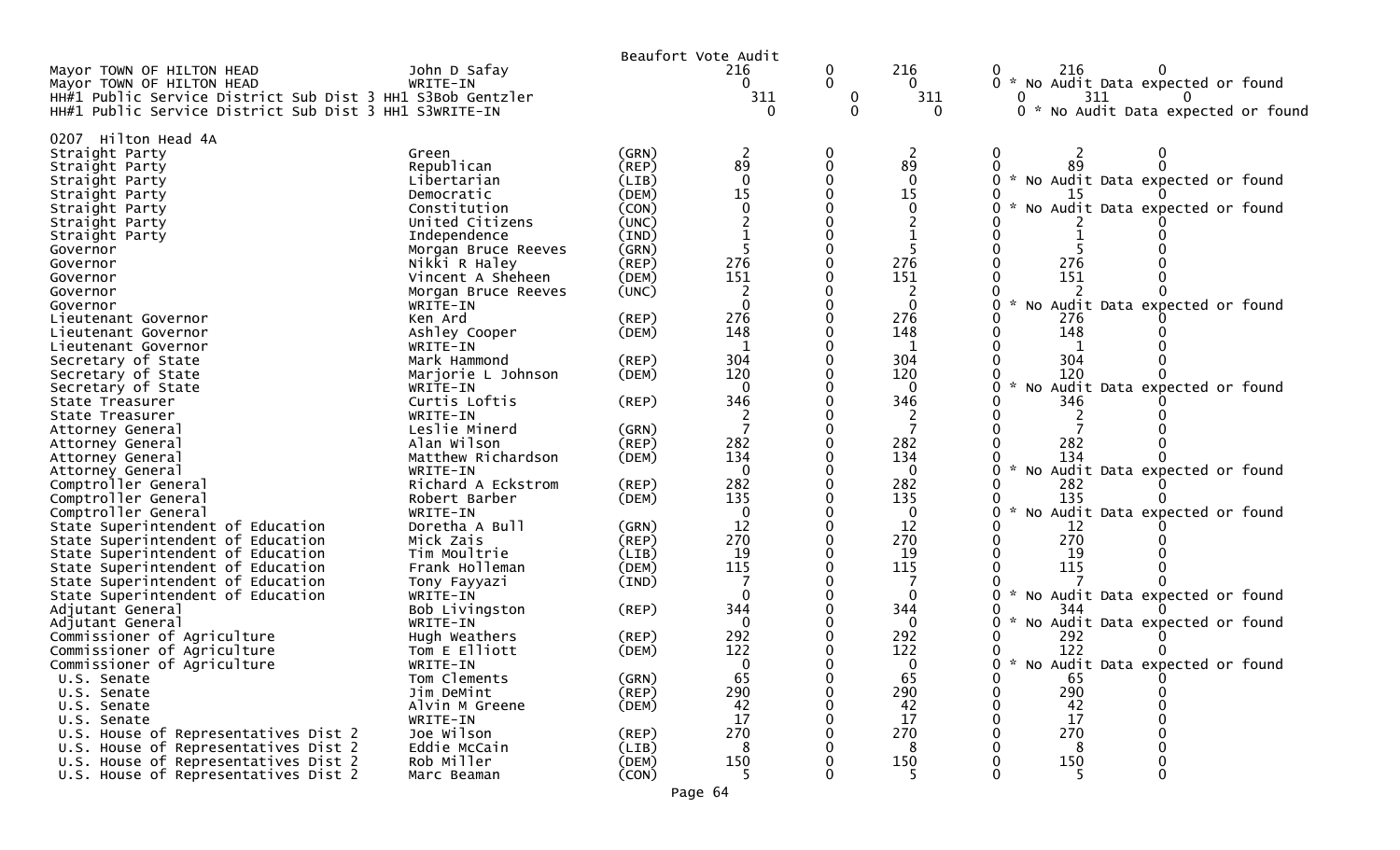|                                                              |                       |             | Beaufort Vote Audit |              |              |                                                  |
|--------------------------------------------------------------|-----------------------|-------------|---------------------|--------------|--------------|--------------------------------------------------|
| U.S. House of Representatives Dist 2                         | WRITE-IN              |             |                     | 0            | $\mathbf 0$  | No Audit Data expected or found<br>0             |
| State House of Representatives Dist 123                      | Andy Patrick          | $($ REP $)$ | 347                 |              | 347          | 347                                              |
| State House of Representatives Dist 123                      | WRITE-IN              |             |                     |              |              |                                                  |
| Sheriff                                                      | P J Tanner            | (REP)       | 375                 |              | 375          | 375                                              |
| Sheriff                                                      | WRITE-IN              |             | $\mathbf{0}$        |              | 0            | $\mathcal{H}$<br>No Audit Data expected or found |
| Treasurer                                                    | Joy Logan             | (REP)       | 110                 |              | 110          | 110                                              |
| Treasurer                                                    | Douglas Henderson     | (PET)       | 300                 |              | 300          | 300                                              |
| Treasurer                                                    | WRITE-IN              |             | $\mathbf{0}$        |              | 0            | * No Audit Data expected or found                |
| Auditor                                                      | Sharon P Burris       | (REP)       | 341                 |              | 341          | 341                                              |
| Auditor                                                      | WRITE-IN              |             | $\mathbf{1}$        |              | 1            |                                                  |
| Probate Judge                                                | Francis M Frank Simon | (REP)       | 349                 |              | 349          | 349                                              |
| Probate Judge                                                | WRITE-IN              |             | 0                   |              | $\Omega$     | No Audit Data expected or found                  |
| County Council District 1 CC DIST 1                          | Rick Caporale         | (REP)       | 345                 |              | 345          | 345                                              |
| County Council District 1 CC DIST 1                          | WRITE-IN              |             | 1                   |              | 1            |                                                  |
| School Board District 1 SB DIST 1                            | Steven P Morello      |             | 297                 |              | 297          | 297                                              |
| School Board District 1 SB DIST 1                            | WRITE-IN              |             |                     |              |              |                                                  |
| Soil & Water District Commissioner                           | Luke Inabinett        |             | 199                 |              | 199          | 199                                              |
| Soil & Water District Commissioner                           | Ross M Sanders Jr     |             | 233                 |              | 233          | 233                                              |
| & Water District Commissioner<br>Soil                        | WRITE-IN              |             | $\mathbf{0}$        |              | $\mathbf{0}$ | No Audit Data expected or found<br>$\mathcal{H}$ |
|                                                              | Yes                   |             | 336                 |              | 336          | 336                                              |
| 01<br>02<br>02<br>02<br>03<br>03<br>04                       | NO.                   |             | 78                  |              | 78           | 78                                               |
|                                                              | Yes                   |             | 367                 |              | 367          | 367                                              |
|                                                              | No                    |             | 50                  |              | 50           | 50                                               |
|                                                              | Yes                   |             | 316                 |              | 316          | 316                                              |
|                                                              | No                    |             | 101                 |              | 101          | 101                                              |
|                                                              | Yes                   |             | 329                 |              | 329          | 329                                              |
| Q <sub>4</sub>                                               | NO.                   |             | 87                  |              | 87           | 87                                               |
| Mayor TOWN OF HILTON HEAD                                    | James D Collet Jr     |             | 119                 |              | 119          | 119                                              |
| Mayor TOWN OF HILTON HEAD                                    | Tom Crews             |             | 89                  |              | 89           | 89                                               |
| Mayor TOWN OF HILTON HEAD                                    | Willie Bill Ferguson  |             | 4                   |              | 4            | 4                                                |
|                                                              |                       |             | 139                 |              | 139          | 139                                              |
| Mayor TOWN OF HILTON HEAD                                    | Drew A Laughlin       |             | 22                  |              | 22           | 22                                               |
| Mayor TOWN OF HILTON HEAD                                    | Ed McCullough         |             |                     |              |              |                                                  |
| Mayor TOWN OF HILTON HEAD                                    | Dave Myers            |             | 43                  |              |              |                                                  |
| Mayor TOWN OF HILTON HEAD                                    | John D Safay          |             |                     |              | 43           | 43                                               |
| Mayor TOWN OF HILTON HEAD                                    | WRITE-IN              |             | $\mathbf{1}$        |              | 1            | 1                                                |
| Town Council HH WARD 2                                       | Terry Conway          |             | 126                 |              | 126          | 126                                              |
| Town Council HH WARD 2                                       | Bill Harkins          |             | 248                 |              | 248          | 248                                              |
| Town Council HH WARD 2                                       | WRITE-IN              |             |                     |              |              |                                                  |
| HH#1 Public Service District Sub Dist 4 HH1 S4Frank Drehwing |                       |             | 332                 | 0            | 332          | 332                                              |
| HH#1 Public Service District Sub Dist 4 HH1 S4WRITE-IN       |                       |             |                     | $\Omega$     |              |                                                  |
|                                                              |                       |             |                     |              |              |                                                  |
| Hilton Head 4B<br>0208                                       |                       |             |                     |              |              |                                                  |
| Straight Party                                               | Green                 | (GRN)       |                     | 0            |              |                                                  |
| Straight Party                                               | Republican            | (REP)       | 163                 | $\mathbf{0}$ | 163          | 163<br>$\mathbf{0}$<br>$\Omega$                  |
| Straight Party                                               | Libertarian           | (LIB)       | 0                   |              |              | * No Audit Data expected or found                |
| Straight Party                                               | Democratic            | (DEM)       | 36                  |              | 36           | 36                                               |
| Straight Party                                               | Constitution          | (CON)       |                     |              |              |                                                  |
| Straight Party                                               | United Citizens       | (UNC)       |                     |              |              | * No Audit Data expected or found                |
| Straight Party                                               | Independence          | (IND)       |                     |              | 9            |                                                  |
| Governor                                                     | Morgan Bruce Reeves   | (GRN)       |                     |              |              | 2                                                |
| Governor                                                     | Nikki R Haley         | (REP)       | 371                 |              | 371          | 371                                              |
| Governor                                                     | Vincent A Sheheen     | (DEM)       | 163                 |              | 163          | 163                                              |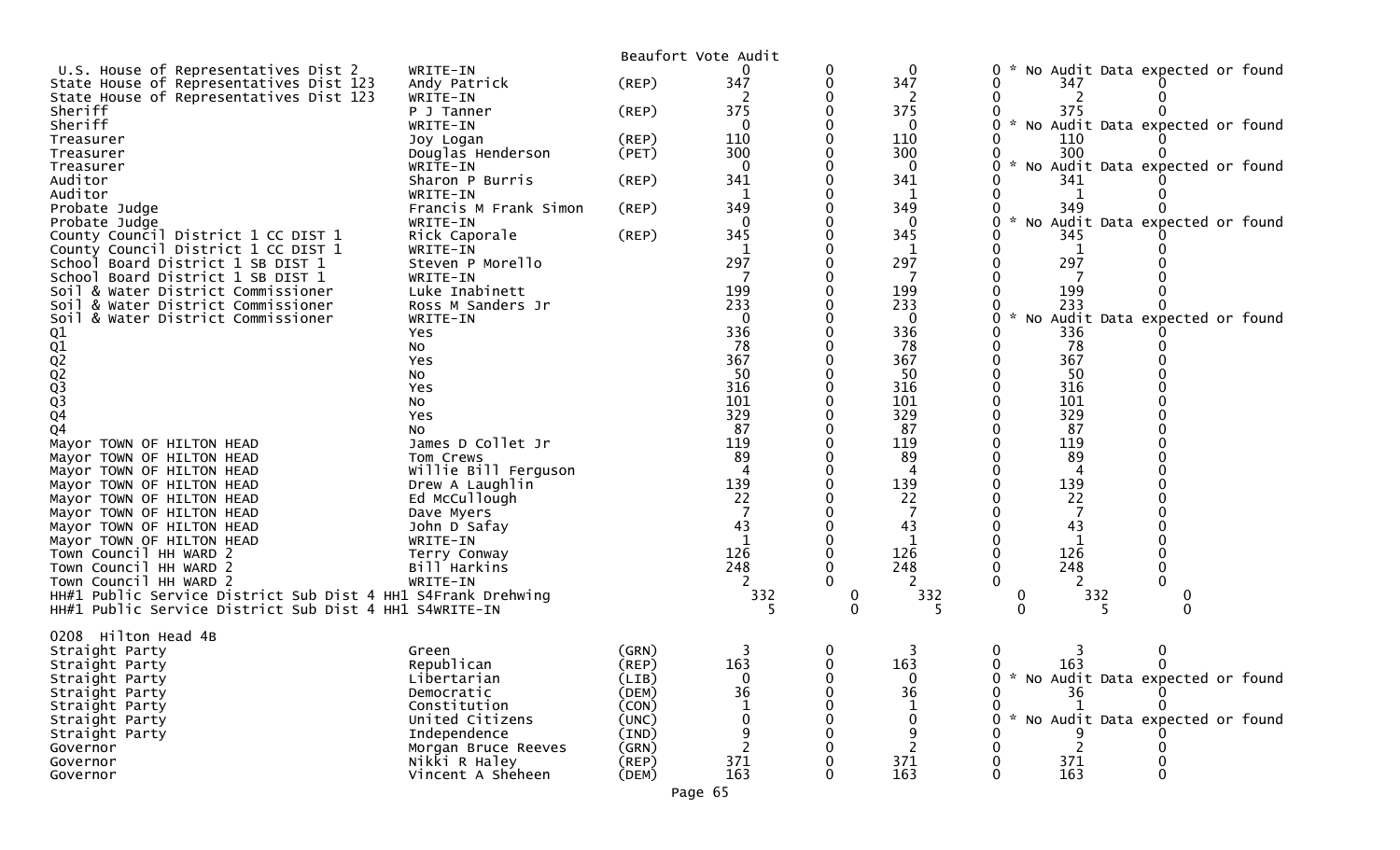|                                                                              |                            |                | Beaufort Vote Audit |   |                |                                                       |
|------------------------------------------------------------------------------|----------------------------|----------------|---------------------|---|----------------|-------------------------------------------------------|
| Governor                                                                     | Morgan Bruce Reeves        | (UNC)          |                     | 0 |                |                                                       |
| Governor                                                                     | WRITE-IN                   |                | 0                   | 0 | $\mathbf{0}$   | 0 * No Audit Data expected or found                   |
| Lieutenant Governor                                                          | Ken Ard                    | (REP)          | 394                 |   | 394            | 394                                                   |
| Lieutenant Governor                                                          | Ashley Cooper              | (DEM)          | 141                 |   | 141            | 141                                                   |
| Lieutenant Governor                                                          | WRITE-IN                   |                | $\mathbf{0}$        |   | $\mathbf{0}$   | * No Audit Data expected or found<br>0                |
| Secretary of State                                                           | Mark Hammond               | (REP)          | 415                 |   | 415            | 415                                                   |
| Secretary of State                                                           | Marjorie L Johnson         | (DEM)          | 117                 |   | 117            | 117                                                   |
| Secretary of State                                                           | WRITE-IN                   |                | $\mathbf{0}$        |   | $\mathbf 0$    | No Audit Data expected or found                       |
| State Treasurer                                                              | Curtis Loftis              | (REP)          | 446                 |   | 446            | 446                                                   |
| State Treasurer                                                              | WRITE-IN                   |                |                     |   |                |                                                       |
| Attorney General                                                             | Leslie Minerd              | (GRN)          |                     |   | -5             |                                                       |
| Attorney General                                                             | Alan Wilson                | (REP)          | 386                 |   | 386            | 386                                                   |
| Attorney General                                                             | Matthew Richardson         | (DEM)          | 131                 |   | 131            | 131                                                   |
| Attorney General                                                             | WRITE-IN                   |                | $\mathbf{0}$        |   | $\mathbf{0}$   | $\mathcal{H}$<br>No Audit Data expected or found      |
| Comptroller General                                                          | Richard A Eckstrom         | $($ REP $)$    | 394                 |   | 394            | 394                                                   |
| Comptroller General                                                          | Robert Barber              | (DEM)          | 123                 |   | 123            | 123                                                   |
| Comptroller General                                                          | WRITE-IN                   |                | 0                   |   | 0              | $\mathcal{R}$<br>No Audit Data expected or found      |
| State Superintendent of Education                                            | Doretha A Bull             | (GRN)          |                     |   |                |                                                       |
| State Superintendent of Education                                            | Mick Zais                  | (REP)          | 396                 |   | 396            | 396                                                   |
| State Superintendent of Education                                            | Tim Moultrie               | (LIB)          | 8                   |   | 8              |                                                       |
| State Superintendent of Education                                            | Frank Holleman             | (DEM)          | 113                 |   | 113            | 113                                                   |
| State Superintendent of Education                                            | Tony Fayyazi               | (IND)          | 6                   |   | 6              |                                                       |
| State Superintendent of Education                                            | WRITE-IN                   |                | $\Omega$            |   | $\Omega$       | $\mathcal{H}$<br>No Audit Data expected or found      |
| Adjutant General                                                             | Bob Livingston             | (REP)          | 441                 | O | 441            | 441                                                   |
| Adjutant General                                                             | WRITE-IN                   |                | $\Omega$            |   | $\Omega$       | No Audit Data expected or found<br>0                  |
| Commissioner of Agriculture                                                  | Hugh Weathers              | $($ REP $)$    | 403                 |   | 403            | 403                                                   |
| Commissioner of Agriculture                                                  | Tom E Elliott              | (DEM)          | 113                 | 0 | 113            | 113                                                   |
| Commissioner of Agriculture                                                  | WRITE-IN                   |                | $\mathbf{0}$        |   | $\mathbf{0}$   | No Audit Data expected or found                       |
| U.S. Senate                                                                  | Tom Clements               | (GRN)          | 68                  |   | 68             | 68                                                    |
| U.S. Senate                                                                  | Jim DeMint                 | (REP)          | 400                 |   | 400            | 400<br>50                                             |
| U.S. Senate                                                                  | Alvin M Greene             | (DEM)          | 50                  |   | 50             |                                                       |
| U.S. Senate                                                                  | WRITE-IN<br>Joe Wilson     |                | 387                 |   | 387            | 387                                                   |
| U.S. House of Representatives Dist 2                                         |                            | (REP)          | 4                   |   | 4              |                                                       |
| U.S. House of Representatives Dist 2                                         | Eddie McCain<br>Rob Miller | (LIB)          | 140                 |   | 140            | 140                                                   |
| U.S. House of Representatives Dist 2<br>U.S. House of Representatives Dist 2 | Marc Beaman                | (DEM)<br>(CON) |                     |   |                |                                                       |
| U.S. House of Representatives Dist 2                                         | WRITE-IN                   |                | $\Omega$            |   | $\Omega$       | No Audit Data expected or found                       |
| State House of Representatives Dist 123                                      | Andy Patrick               | (REP)          | 450                 |   | 450            | 450                                                   |
| State House of Representatives Dist 123                                      | WRITE-IN                   |                | 0                   |   | 0              | No Audit Data expected or found                       |
| Sheriff                                                                      | P J Tanner                 | (REP)          | 477                 |   | 477            | 477                                                   |
| Sheriff                                                                      | WRITE-IN                   |                | 0                   |   | $\Omega$       | $\mathcal{H}$<br>No Audit Data expected or found<br>0 |
| Treasurer                                                                    | Joy Logan                  | $($ REP $)$    | 157                 |   | 157            | 157                                                   |
| Treasurer                                                                    | Douglas Henderson          | (PET)          | 359                 |   | 359            | 359                                                   |
| Treasurer                                                                    | WRITE-IN                   |                | 0                   |   | $\bf{0}$       | 0 * No Audit Data expected or found                   |
| Auditor                                                                      | Sharon P Burris            | $($ REP $)$    | 449                 |   | 449            | 449<br>0                                              |
| Auditor                                                                      | WRITE-IN                   |                | $\Omega$            |   | $\overline{0}$ | 0 * No Audit Data expected or found                   |
| Probate Judge                                                                | Francis M Frank Simon      | (REP)          | 454                 |   | 454            | 454                                                   |
| Probate Judge                                                                | WRITE-IN                   |                | 1                   |   | 1              | 1                                                     |
| County Council District 1 CC DIST 1                                          | Rick Caporale              | (REP)          | 442                 |   | 442            | 442                                                   |
| County Council District 1 CC DIST 1                                          | WRITE-IN                   |                | 0                   |   | $\mathbf{0}$   | 0 * No Audit Data expected or found                   |
| County Council District 2 CC DIST 2                                          | Steven M Baer              | $($ REP $)$    | 6                   |   | 6              | 6.                                                    |
| County Council District 2 CC DIST 2                                          | WRITE-IN                   |                | 0                   | 0 | 0              | 0 * No Audit Data expected or found                   |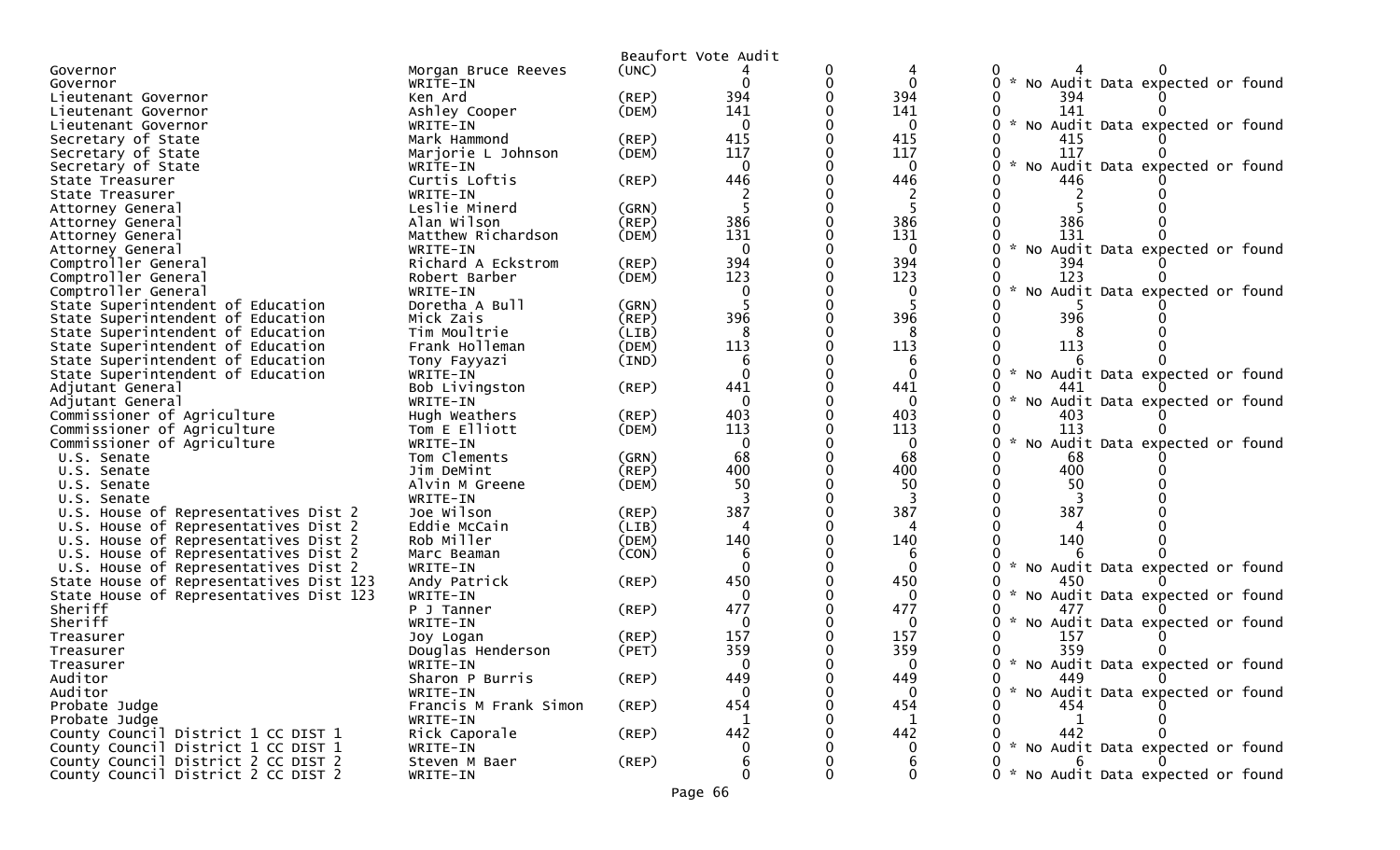|                                                                                                                                                                                                                                                                                                                                                                                                                                                                                                                                                                                                                                                                                                                                                  |                                                                                                                                                                                                                                                                                                                                                                                  | Beaufort Vote Audit                                                                                                                                                                                        |                                                                                                                                                                                |                                                |                                                                                                                                                                            |                                                                                                                                                                                                                                                                                                                                                                     |
|--------------------------------------------------------------------------------------------------------------------------------------------------------------------------------------------------------------------------------------------------------------------------------------------------------------------------------------------------------------------------------------------------------------------------------------------------------------------------------------------------------------------------------------------------------------------------------------------------------------------------------------------------------------------------------------------------------------------------------------------------|----------------------------------------------------------------------------------------------------------------------------------------------------------------------------------------------------------------------------------------------------------------------------------------------------------------------------------------------------------------------------------|------------------------------------------------------------------------------------------------------------------------------------------------------------------------------------------------------------|--------------------------------------------------------------------------------------------------------------------------------------------------------------------------------|------------------------------------------------|----------------------------------------------------------------------------------------------------------------------------------------------------------------------------|---------------------------------------------------------------------------------------------------------------------------------------------------------------------------------------------------------------------------------------------------------------------------------------------------------------------------------------------------------------------|
| Board District 1 SB DIST 1<br>School<br>School Board District 1 SB DIST 1<br>School Board District 2 SB DIST 2<br>Soil & Water District Commissioner<br>Soil & Water District Commissioner<br>& Water District Commissioner<br>Soi I<br>Q1<br>Q1<br>Q2<br>Q3<br>Q3<br>Q3<br>Q4<br>Q <sub>4</sub><br>Mayor TOWN OF HILTON HEAD<br>Mayor TOWN OF HILTON HEAD<br>Mayor TOWN OF HILTON HEAD<br>Mayor TOWN OF HILTON HEAD<br>Mayor TOWN OF HILTON HEAD<br>Mayor TOWN OF HILTON HEAD<br>Mayor TOWN OF HILTON HEAD<br>Mayor TOWN OF HILTON HEAD<br>Town Council HH WARD 2<br>Town Council HH WARD 2<br>Town Council HH WARD 2<br>HH#1 Public Service District Sub Dist 4 HH1 S4Frank Drehwing<br>HH#1 Public Service District Sub Dist 4 HH1 S4WRITE-IN | Steven P Morello<br>WRITE-IN<br>WRITE-IN<br>Luke Inabinett<br>Ross M Sanders Jr<br>WRITE-IN<br>Yes<br>No<br>Yes<br>No<br>Yes<br>NO.<br>Yes<br>NO.<br>James D Collet Jr<br>Tom Crews<br>Willie Bill Ferguson<br>Drew A Laughlin<br>Ed McCullough<br>Dave Myers<br>John D Safay<br>WRITE-IN<br>Terry Conway<br>Bill Harkins<br>WRITE-IN                                            |                                                                                                                                                                                                            | 339<br>228<br>262<br>$\Omega$<br>436<br>54<br>444<br>42<br>425<br>68<br>425<br>59<br>182<br>98<br>11<br>173<br>23<br>6<br>35<br>$\Omega$<br>129<br>328<br>0<br>403<br>$\Omega$ | 0<br>0<br>0<br>0<br>0<br>0<br>0<br>0<br>0<br>0 | 339<br>6<br>0<br>228<br>262<br>0<br>436<br>54<br>444<br>42<br>425<br>68<br>425<br>59<br>182<br>98<br>11<br>173<br>23<br>6<br>35<br>0<br>129<br>328<br>0<br>403<br>$\Omega$ | 339<br>0<br>0<br>* No Audit Data expected or found<br>228<br>262<br>* No Audit Data expected or found<br>0<br>436<br>54<br>444<br>42<br>425<br>68<br>425<br>59<br>182<br>98<br>11<br>173<br>23<br>* No Audit Data expected or found<br>129<br>328<br>$\sim$<br>No Audit Data expected or found<br>403<br>0<br>* No Audit Data expected or found                     |
| 0209 Hilton Head 4C<br>Straight Party<br>Straight Party<br>Straight Party<br>Straight Party<br>Straight Party<br>Straight Party<br>Straight Party<br>Governor<br>Governor<br>Governor<br>Governor<br>Governor<br>Lieutenant Governor<br>Lieutenant Governor<br>Lieutenant Governor<br>Secretary of State<br>Secretary of State<br>Secretary of State<br>State Treasurer<br>State Treasurer<br>Attorney General<br>Attorney General<br>Attorney General                                                                                                                                                                                                                                                                                           | Green<br>Republican<br>Libertarian<br>Democratic<br>Constitution<br>United Citizens<br>Independence<br>Morgan Bruce Reeves<br>Nikki R Haley<br>Vincent A Sheheen<br>Morgan Bruce Reeves<br>WRITE-IN<br>Ken Ard<br>Ashley Cooper<br>WRITE-IN<br>Mark Hammond<br>Marjorie L Johnson<br>WRITE-IN<br>Curtis Loftis<br>WRITE-IN<br>Leslie Minerd<br>Alan Wilson<br>Matthew Richardson | (GRN)<br>$($ REP $)$<br>(LIB)<br>(DEM)<br>(CON)<br>(UNC)<br>(IND)<br>(GRN)<br>(REP)<br>(DEM)<br>(UNC)<br>(REP)<br>(DEM)<br>$($ REP $)$<br>(DEM)<br>$($ REP $)$<br>(GRN)<br>$($ REP $)$<br>(DEM)<br>Page 67 | 118<br>30<br>284<br>181<br>292<br>163<br>307<br>145<br>$\Omega$<br>357<br>13<br>286<br>156                                                                                     | 0<br>0<br>0<br>0<br>0<br>0<br>0<br>0<br>0<br>0 | 0<br>118<br>30<br>0<br>8<br>284<br>181<br>0<br>292<br>163<br>O<br>307<br>145<br>0<br>357<br>13<br>286<br>156                                                               | No Audit Data expected or found<br>0<br>118<br>* No Audit Data expected or found<br>No Audit Data expected or found<br>284<br>181<br>* No Audit Data expected or found<br>0<br>294<br>-2 PEB Data<br>163<br>* No Audit Data expected or found<br>0<br>307<br>0<br>145<br>0<br>* No Audit Data expected or found<br>0<br>357<br>0<br>13<br>286<br>0<br>156<br>0<br>0 |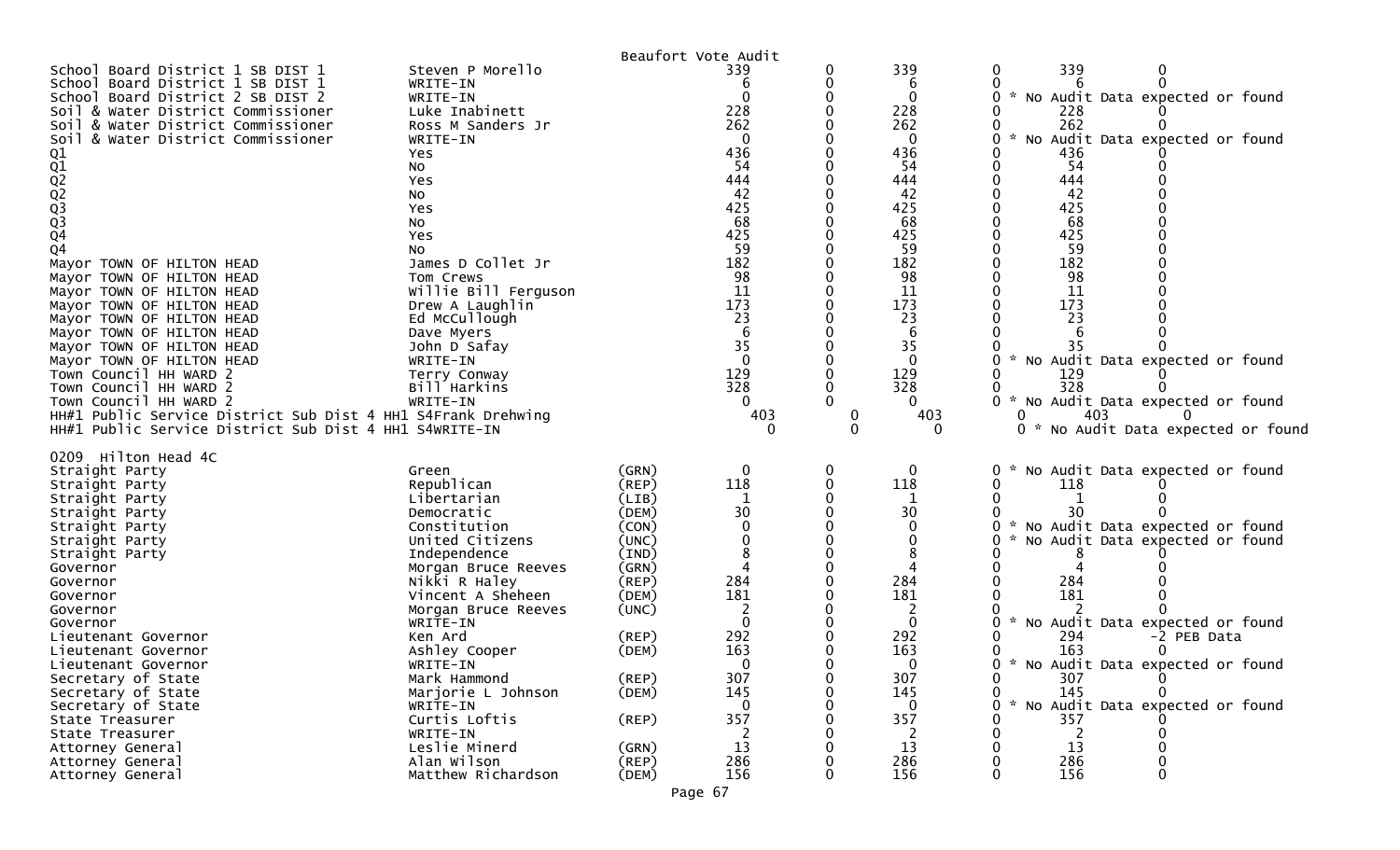|                                         |                       |       | Beaufort Vote Audit |          |              |                                           |
|-----------------------------------------|-----------------------|-------|---------------------|----------|--------------|-------------------------------------------|
| Attorney General                        | WRITE-IN              |       | 0                   | 0        | $\mathbf 0$  | No Audit Data expected or found           |
| Comptroller General                     | Richard A Eckstrom    | (REP) | 299                 | $\Omega$ | 299          | 299                                       |
| Comptroller General                     | Robert Barber         | (DEM) | 149                 |          | 149          | 149                                       |
| Comptroller General                     | WRITE-IN              |       | 0                   |          | 0            | * No Audit Data expected or found         |
| State Superintendent of Education       | Doretha A Bull        | (GRN) | 10                  |          | 10           | 10                                        |
| State Superintendent of Education       | Mick Zais             | (REP) | 277                 |          | 277          | 277                                       |
| State Superintendent of Education       | Tim Moultrie          | (LIB) | 18                  |          | 18           | 18                                        |
| State Superintendent of Education       | Frank Holleman        | (DEM) | 139                 |          | 139          | 139                                       |
| State Superintendent of Education       | Tony Fayyazi          | (IND) | 10                  |          | 10           | 10                                        |
| State Superintendent of Education       | WRITE-IN              |       | $\mathbf{0}$        |          | $\mathbf{0}$ | * No Audit Data expected or found         |
| Adjutant General                        | Bob Livingston        | (REP) | 351                 |          | 351          | 351                                       |
| Adjutant General                        | WRITE-IN              |       | $\Omega$            |          | $\Omega$     | $\sim$<br>No Audit Data expected or found |
| Commissioner of Agriculture             | Hugh Weathers         | (REP) | 295                 |          | 295          | 295                                       |
| Commissioner of Agriculture             | Tom E Elliott         | (DEM) | 149                 |          | 149          | 149                                       |
| Commissioner of Agriculture             | WRITE-IN              |       | 0                   |          | 0            | No Audit Data expected or found           |
| U.S. Senate                             | Tom Clements          | (GRN) | 84                  |          | 84           | 84                                        |
| U.S. Senate                             | Jim DeMint            | (REP) | 307                 |          | 307          | 307                                       |
| U.S. Senate                             | Alvin M Greene        | (DEM) | 59                  |          | 59           | 59                                        |
| U.S. Senate                             | WRITE-IN              |       |                     |          | 4            |                                           |
| U.S. House of Representatives Dist 2    | Joe Wilson            | (REP) | 269                 |          | 269          | 269                                       |
| U.S. House of Representatives Dist 2    | Eddie McCain          | (LIB) | 4                   |          |              |                                           |
| U.S. House of Representatives Dist 2    | Rob Miller            | (DEM) | 187                 |          | 187          | 187                                       |
| U.S. House of Representatives Dist 2    | Marc Beaman           | (CON) | 14                  |          | 14           |                                           |
| U.S. House of Representatives Dist 2    | WRITE-IN              |       | $\Omega$            |          | $\mathbf{0}$ | * No Audit Data expected or found         |
| State House of Representatives Dist 123 | Andy Patrick          | (REP) | 364                 |          | 364          | 364                                       |
| State House of Representatives Dist 123 | WRITE-IN              |       | $\Omega$            |          | $\Omega$     | No Audit Data expected or found           |
| Sheriff                                 | P J Tanner            | (REP) | 391                 |          | 391          | 391                                       |
| Sheriff                                 | WRITE-IN              |       | $\mathbf{0}$        |          | $\mathbf{0}$ | $\sim$<br>No Audit Data expected or found |
| Treasurer                               | Joy Logan             | (REP) | 160                 |          | 160          | 160                                       |
| Treasurer                               | Douglas Henderson     | (PET) | 277                 |          | 277          | 277                                       |
| Treasurer                               | WRITE-IN              |       | $\Omega$            |          | 0            | No Audit Data expected or found           |
| Auditor                                 | Sharon P Burris       | (REP) | 353                 |          | 353          | 353                                       |
| Auditor                                 | WRITE-IN              |       | $\mathbf{0}$        |          | 0            | No Audit Data expected or found           |
| Probate Judge                           | Francis M Frank Simon | (REP) | 363                 |          | 363          | 363                                       |
| Probate Judge                           | WRITE-IN              |       | 0                   |          |              | $\sim$<br>No Audit Data expected or found |
| County Council District 1 CC DIST 1     | Rick Caporale         | (REP) | 360                 |          | 360          | 360                                       |
| County Council District 1 CC DIST 1     | WRITE-IN              |       |                     |          | 1            |                                           |
| School Board District 1 SB DIST 1       | Steven P Morello      |       | 316                 |          | 316          | 316                                       |
| School Board District 1 SB DIST 1       | WRITE-IN              |       | -5                  |          | 5            | -5                                        |
| Soil & Water District Commissioner      | Luke Inabinett        |       | 210                 |          | 210          | 210                                       |
| Soil & Water District Commissioner      | Ross M Sanders Jr     |       | 236                 |          | 236          | 236                                       |
| Soil & Water District Commissioner      | WRITE-IN              |       | $\Omega$            |          | 0            | * No Audit Data expected or found         |
| Q1                                      | Yes                   |       | 370                 |          | 370          | 370                                       |
|                                         | No                    |       | 77                  |          | 77           | 77                                        |
|                                         | Yes                   |       | 405                 | 0        | 405          | 405                                       |
|                                         | No                    |       | 47                  |          | 47           | 47                                        |
|                                         | Yes                   |       | 330                 |          | 330          | 330                                       |
|                                         | No                    |       | 126                 |          | 126          | 126                                       |
| Q1<br>Q2<br>Q3<br>Q3<br>Q4              | Yes                   |       | 348                 |          | 348          | 348                                       |
| Q4                                      | NO.                   |       | 102                 |          | 102          | 102                                       |
| Mayor TOWN OF HILTON HEAD               | James D Collet Jr     |       | 100                 |          | 100          | 100                                       |
| Mayor TOWN OF HILTON HEAD               | Tom Crews             |       | 98                  | ∩        | 98           | 98<br>0                                   |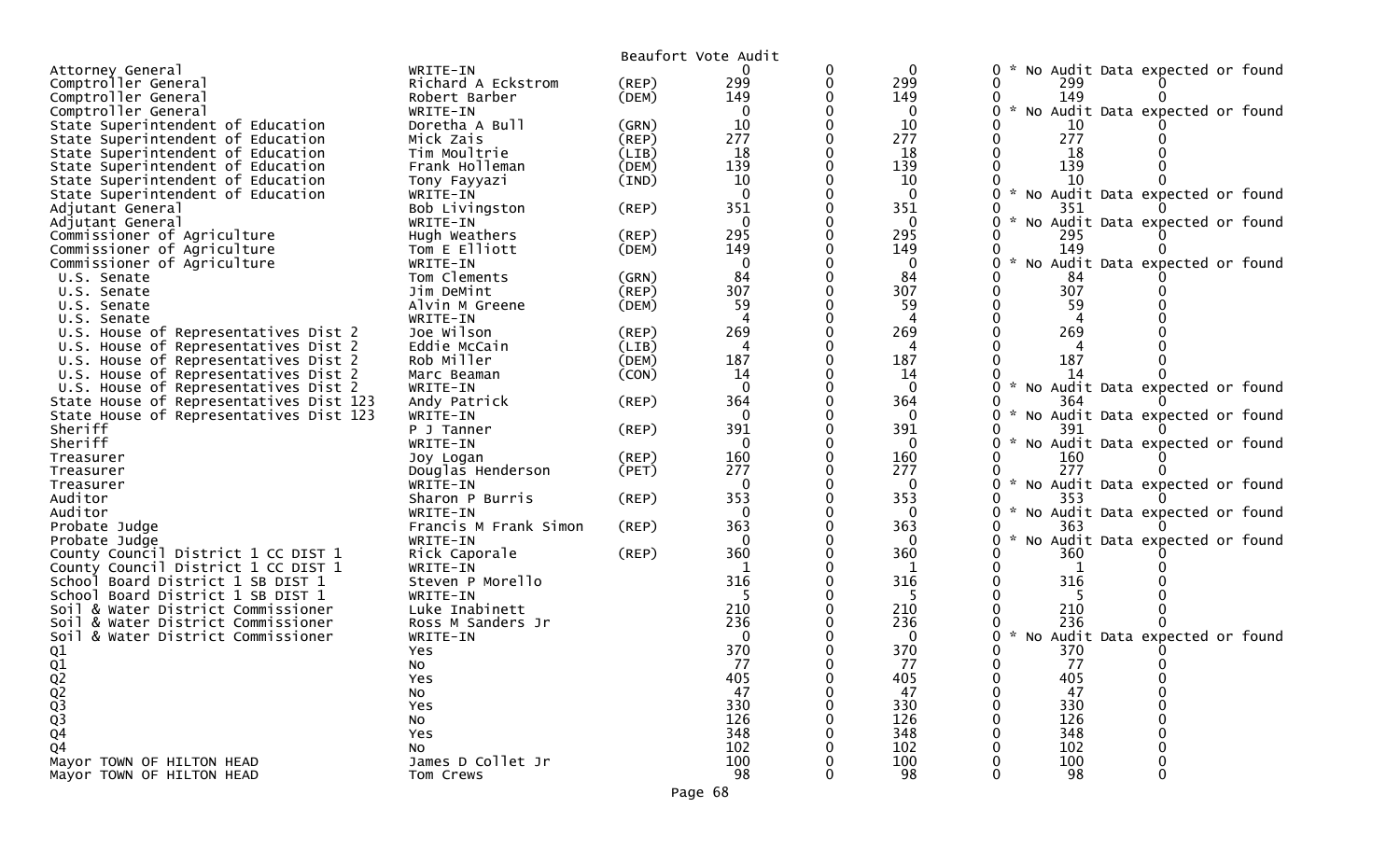|                                                              |                      | Beaufort Vote Audit |                |                  |              |               |     |                                   |  |
|--------------------------------------------------------------|----------------------|---------------------|----------------|------------------|--------------|---------------|-----|-----------------------------------|--|
| Mayor TOWN OF HILTON HEAD                                    | Willie Bill Ferguson |                     | 8              | 0                | 8            | 0             | 8   |                                   |  |
| Mayor TOWN OF HILTON HEAD                                    | Drew A Laughlin      |                     | 152            | 0                | 152          |               | 152 |                                   |  |
| Mayor TOWN OF HILTON HEAD                                    | Ed McCullough        |                     | 42             |                  | 42           |               | 42  |                                   |  |
| Mayor TOWN OF HILTON HEAD                                    | Dave Myers           |                     | q              |                  | q            |               |     |                                   |  |
| Mayor TOWN OF HILTON HEAD                                    | John D Safay         |                     | 53             |                  | 53           |               | 53  |                                   |  |
| Mayor TOWN OF HILTON HEAD                                    | WRITE-IN             |                     |                |                  |              |               |     |                                   |  |
| Town Council HH WARD 2                                       | Terry Conway         |                     | 168            |                  | 168          |               | 168 |                                   |  |
| Town Council HH WARD 2                                       | Bill Harkins         |                     | 234            |                  | 234          |               | 234 |                                   |  |
| Town Council HH WARD 2                                       | WRITE-IN             |                     |                |                  | 3            |               | 3   |                                   |  |
| HH#1 Public Service District Sub Dist 4 HH1 S4Frank Drehwing |                      |                     | 362            | $\boldsymbol{0}$ | 362          | 0             | 362 |                                   |  |
| HH#1 Public Service District Sub Dist 4 HH1 S4WRITE-IN       |                      |                     |                | $\mathbf{0}$     |              | $\Omega$      |     |                                   |  |
|                                                              |                      |                     |                |                  |              |               |     |                                   |  |
| 0210 Hilton Head 4D                                          |                      |                     |                |                  |              |               |     |                                   |  |
| Straight Party                                               | Green                | (GRN)               | 1              | 0                |              | 0             |     |                                   |  |
| Straight Party                                               | Republican           | (REP)               | 139            | $\mathbf{0}$     | 139          | $\Omega$      | 139 |                                   |  |
| Straight Party                                               | Libertarian          | (LIB)               | 3              | 0                |              |               |     |                                   |  |
| Straight Party                                               | Democratic           | (DEM)               | 24             |                  | 24           |               | 24  |                                   |  |
| Straight Party                                               | Constitution         | (CON)               | 0              | 0                | $\mathbf{0}$ |               |     | No Audit Data expected or found   |  |
| Straight Party                                               | United Citizens      | (UNC)               | $\mathbf{0}$   | $\Omega$         | $\mathbf{0}$ |               |     | No Audit Data expected or found   |  |
| Straight Party                                               | Independence         | (IND)               | 11             |                  | 11           |               | 11  |                                   |  |
| Governor                                                     | Morgan Bruce Reeves  | (GRN)               | $\overline{2}$ |                  |              |               | 2   |                                   |  |
| Governor                                                     | Nikki R Haley        | (REP)               | 447            | $\Omega$         | 447          |               | 447 |                                   |  |
| Governor                                                     | Vincent A Sheheen    | (DEM)               | 196            |                  | 196          |               | 196 |                                   |  |
|                                                              |                      |                     |                |                  |              |               |     |                                   |  |
| Governor                                                     | Morgan Bruce Reeves  | (UNC)               | $\mathbf{1}$   | 0                |              |               |     |                                   |  |
| Governor                                                     | WRITE-IN             |                     |                |                  | 1            |               |     |                                   |  |
| Lieutenant Governor                                          | Ken Ard              | (REP)               | 447            |                  | 447          |               | 447 |                                   |  |
| Lieutenant Governor                                          | Ashley Cooper        | (DEM)               | 188            |                  | 188          |               | 188 |                                   |  |
| Lieutenant Governor                                          | WRITE-IN             |                     | $\mathbf{0}$   |                  | $\Omega$     |               |     | No Audit Data expected or found   |  |
| Secretary of State                                           | Mark Hammond         | $($ REP $)$         | 468            |                  | 468          |               | 468 |                                   |  |
| Secretary of State                                           | Marjorie L Johnson   | (DEM)               | 153            | 0                | 153          |               | 153 |                                   |  |
| Secretary of State                                           | WRITE-IN             |                     | $\Omega$       |                  | $\mathbf 0$  |               |     | No Audit Data expected or found   |  |
| State Treasurer                                              | Curtis Loftis        | $($ REP $)$         | 532            |                  | 532          |               | 532 |                                   |  |
| State Treasurer                                              | WRITE-IN             |                     | 1              | 0                | 1            |               |     |                                   |  |
| Attorney General                                             | Leslie Minerd        | (GRN)               | 11             | 0                | 11           |               | 11  |                                   |  |
| Attorney General                                             | Alan Wilson          | $($ REP $)$         | 441            |                  | 441          |               | 441 |                                   |  |
| Attorney General                                             | Matthew Richardson   | (DEM)               | 173            | 0                | 173          |               | 173 |                                   |  |
| Attorney General                                             | WRITE-IN             |                     | $\mathbf{0}$   |                  | $\mathbf 0$  | No            |     | Audit Data expected or found      |  |
| Comptroller General                                          | Richard A Eckstrom   | $($ REP $)$         | 468            |                  | 468          |               | 468 |                                   |  |
| Comptroller General                                          | Robert Barber        | (DEM)               | 155            |                  | 155          |               | 155 |                                   |  |
| Comptroller General                                          | WRITE-IN             |                     | $\mathbf 1$    |                  | $\mathbf 1$  |               | 1   |                                   |  |
| State Superintendent of Education                            | Doretha A Bull       | (GRN)               | 10             |                  | 10           |               | 10  |                                   |  |
| State Superintendent of Education                            | Mick Zais            | (REP)               | 447            |                  | 447          |               | 447 |                                   |  |
| State Superintendent of Education                            | Tim Moultrie         | (LIB)               | 13             |                  | 13           |               | 13  |                                   |  |
| State Superintendent of Education                            | Frank Holleman       | (DEM)               | 137            |                  | 137          |               | 137 |                                   |  |
| State Superintendent of Education                            | Tony Fayyazi         | (IND)               | 16             | 0                | 16           |               | 16  | 0                                 |  |
| State Superintendent of Education                            | WRITE-IN             |                     | $\Omega$       | 0                | $\Omega$     | 0             |     | * No Audit Data expected or found |  |
| Adjutant General                                             | Bob Livingston       | $($ REP $)$         | 521            |                  | 521          |               | 521 |                                   |  |
| Adjutant General                                             | WRITE-IN             |                     | $\mathbf{0}$   |                  | $\mathbf{0}$ |               |     | * No Audit Data expected or found |  |
| Commissioner of Agriculture                                  | Hugh Weathers        | (REP)               | 459            |                  | 459          |               | 459 |                                   |  |
| Commissioner of Agriculture                                  | Tom E Elliott        | (DEM)               | 153            |                  | 153          | 0             | 153 |                                   |  |
| Commissioner of Agriculture                                  | WRITE-IN             |                     | 0              |                  | $\mathbf{0}$ | $\mathcal{H}$ |     | No Audit Data expected or found   |  |
| U.S. Senate                                                  | Tom Clements         | (GRN)               | 102            | 0                | 102          |               | 102 |                                   |  |
|                                                              |                      |                     |                |                  |              |               |     |                                   |  |
|                                                              |                      | Page 69             |                |                  |              |               |     |                                   |  |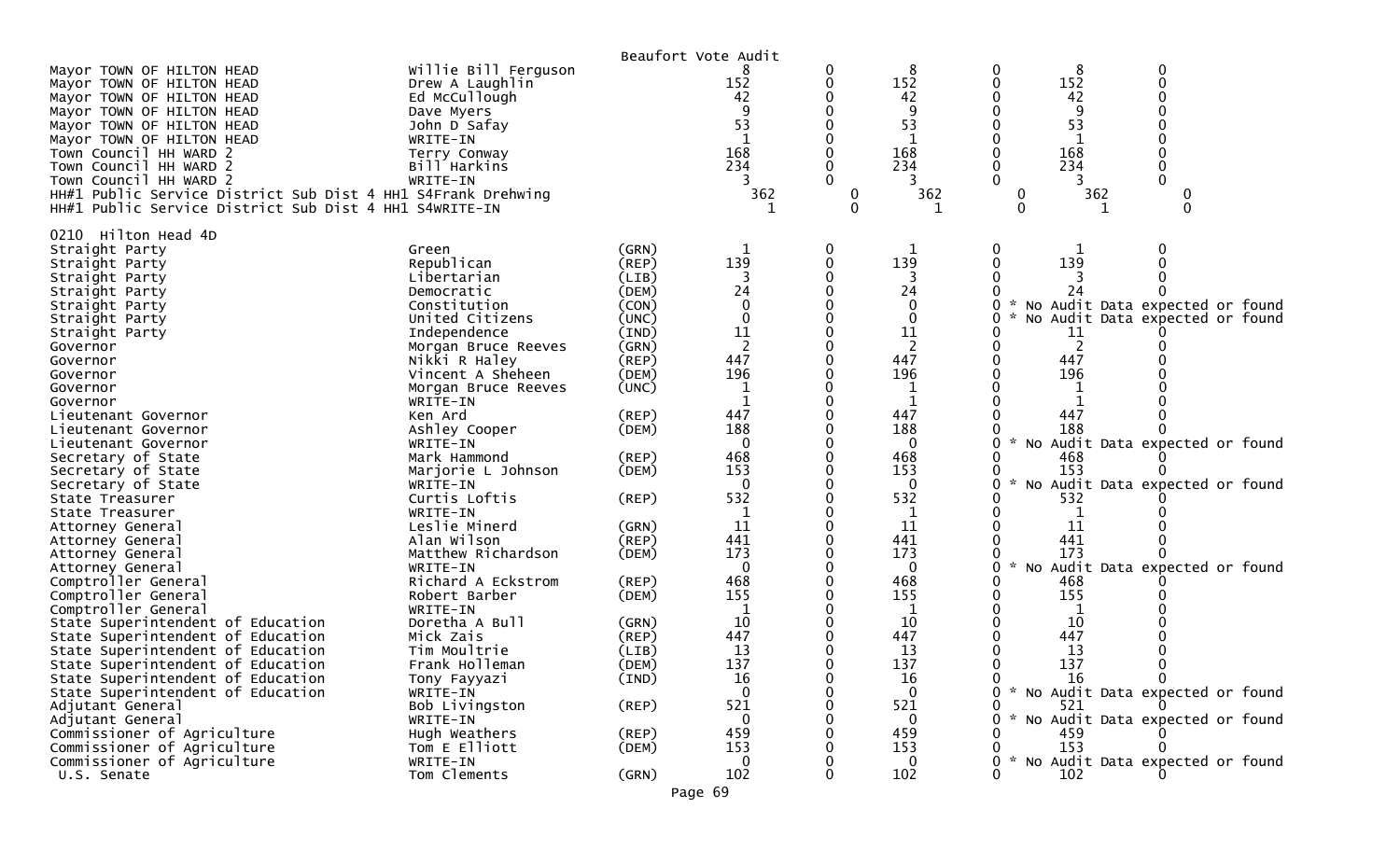|                                                              |                          |       | Beaufort Vote Audit |          |                |                    |              |                                   |  |
|--------------------------------------------------------------|--------------------------|-------|---------------------|----------|----------------|--------------------|--------------|-----------------------------------|--|
| U.S. Senate                                                  | Jim DeMint               | (REP) | 477                 | 0        | 477            | 0                  | 477          | 0                                 |  |
| U.S. Senate                                                  | Alvin M Greene           | (DEM) | 41                  | 0        | 41             | 0                  | 46           | -5 PEB Data                       |  |
| U.S. Senate                                                  | WRITE-IN                 |       | 8                   |          | 8              |                    | 8            |                                   |  |
| U.S. House of Representatives Dist 2                         | Joe Wilson               | (REP) | 434                 |          | 434            |                    | 434          |                                   |  |
| U.S. House of Representatives Dist 2                         | Eddie McCain             | (LIB) |                     |          | 9              |                    | q            |                                   |  |
| U.S. House of Representatives Dist 2                         | Rob Miller               | (DEM) | 197                 |          | 197            | 0                  | 197          |                                   |  |
| U.S. House of Representatives Dist 2                         | Marc Beaman              | (CON) |                     |          | 5              |                    |              |                                   |  |
| U.S. House of Representatives Dist 2                         | WRITE-IN                 |       | $\mathbf 0$         |          | $\mathbf 0$    | 0                  |              | * No Audit Data expected or found |  |
| State House of Representatives Dist 123                      | Andy Patrick             | (REP) | 539                 |          | 539            | 0                  | 539          |                                   |  |
| State House of Representatives Dist 123                      | WRITE-IN                 |       | $\Omega$            |          | 0              | 0<br>$\mathcal{H}$ |              | No Audit Data expected or found   |  |
| Sheriff                                                      | P J Tanner               | (REP) | 574                 | 0        | 574            |                    | 574          |                                   |  |
| Sheriff                                                      | WRITE-IN                 |       | $\Omega$            |          | $\overline{0}$ | 0                  |              | No Audit Data expected or found   |  |
| Treasurer                                                    | Joy Logan                | (REP) | 192                 | 0        | 192            |                    | 192          |                                   |  |
| Treasurer                                                    | Douglas Henderson        | (PET) | 423                 |          | 423            |                    | 423          |                                   |  |
| Treasurer                                                    | WRITE-IN                 |       | $\mathbf{1}$        |          | 1              |                    | $\mathbf 1$  |                                   |  |
| Auditor                                                      | Sharon P Burris          | (REP) | 533                 |          | 533            |                    | 533          |                                   |  |
| Auditor                                                      | WRITE-IN                 |       | $\Omega$            |          | $\overline{0}$ | 0                  |              | * No Audit Data expected or found |  |
| Probate Judge                                                | Francis M Frank Simon    | (REP) | 536                 |          | 536            | 0                  | 536          |                                   |  |
| Probate Judge                                                | WRITE-IN                 |       | $\Omega$            |          | $\Omega$       | 0                  |              | * No Audit Data expected or found |  |
| County Council District 1 CC DIST 1                          | Rick Caporale            | (REP) | 526                 |          | 526            | 0                  | 526          |                                   |  |
| County Council District 1 CC DIST 1                          | WRITE-IN                 |       |                     |          | 0              | 0<br>$\mathcal{H}$ |              | No Audit Data expected or found   |  |
| County Council District 2 CC DIST 2                          | Steven M Baer            | (REP) | 6                   |          | 6              |                    |              |                                   |  |
| County Council District 2 CC DIST 2                          | WRITE-IN                 |       | $\Omega$            |          | $\Omega$       | 0<br>$\mathcal{H}$ |              | No Audit Data expected or found   |  |
| School Board District 1 SB DIST 1                            | Steven P Morello         |       | 433                 |          | 433            | O                  | 433          |                                   |  |
| School Board District 1 SB DIST 1                            | WRITE-IN                 |       | 13                  |          | 13             | 0                  | 13           |                                   |  |
| School Board District 2 SB DIST 2                            | WRITE-IN                 |       | $\Omega$            |          | $\Omega$       | 0                  |              | * No Audit Data expected or found |  |
| Soil & Water District Commissioner                           | Luke Inabinett           |       | 301                 |          | 301            |                    | 301          |                                   |  |
| Soil & Water District Commissioner                           | Ross M Sanders Jr        |       | 340                 |          | 340            |                    | 340          |                                   |  |
| Soil & Water District Commissioner                           | WRITE-IN                 |       | $\Omega$            |          | $\Omega$       | 0<br>$\mathbf{x}$  |              | No Audit Data expected or found   |  |
|                                                              | Yes.                     |       | 552                 |          | 552            | 0                  | 552          |                                   |  |
|                                                              | No                       |       | 70                  |          | 70             | 0                  | 70           |                                   |  |
|                                                              | Yes                      |       | 572                 |          | 572            |                    | 572          |                                   |  |
|                                                              |                          |       | 48                  |          | 48             | O                  | 48           |                                   |  |
|                                                              | NO.                      |       | 503                 |          | 503            |                    | 503          |                                   |  |
|                                                              | Yes                      |       | 120                 |          |                | $\Omega$           |              |                                   |  |
| 01<br>02<br>02<br>02<br>03<br>03<br>04                       | NO.                      |       | 488                 |          | 120<br>488     |                    | 120<br>488   |                                   |  |
|                                                              | Yes                      |       | 133                 |          | 133            | 0                  |              |                                   |  |
| Q <sub>4</sub>                                               | NO.<br>James D Collet Jr |       | 164                 |          | 164            |                    | 133          |                                   |  |
| Mayor TOWN OF HILTON HEAD                                    |                          |       |                     |          |                |                    | 164          |                                   |  |
| Mayor TOWN OF HILTON HEAD                                    | Tom Crews                |       | 122<br>-5           |          | 122<br>-5      |                    | 122<br>-5    |                                   |  |
| Mayor TOWN OF HILTON HEAD                                    | Willie Bill Ferguson     |       |                     |          |                |                    |              |                                   |  |
| Mayor TOWN OF HILTON HEAD                                    | Drew A Laughlin          |       | 230                 |          | 230            |                    | 230          |                                   |  |
| Mayor TOWN OF HILTON HEAD                                    | Ed McCullough            |       | 31                  |          | 31             |                    | 31           |                                   |  |
| Mayor TOWN OF HILTON HEAD                                    | Dave Myers               |       | 15                  |          | 15             |                    | 15           |                                   |  |
| Mayor TOWN OF HILTON HEAD                                    | John D Safay             |       | 63                  |          | 63             |                    | 63           |                                   |  |
| Mayor TOWN OF HILTON HEAD                                    | WRITE-IN                 |       | $\mathbf 1$         |          | $\mathbf{1}$   |                    | $\mathbf{1}$ |                                   |  |
| Town Council HH WARD 2                                       | Terry Conway             |       | 222                 |          | 222            | $\Omega$           | 222          |                                   |  |
| Town Council HH WARD 2                                       | Bill Harkins             |       | 338                 |          | 338            | 0                  | 338          |                                   |  |
| Town Council HH WARD 2                                       | WRITE-IN                 |       |                     |          |                |                    |              |                                   |  |
| HH#1 Public Service District Sub Dist 4 HH1 S4Frank Drehwing |                          |       | 490                 |          | 490            |                    | 490          |                                   |  |
| HH#1 Public Service District Sub Dist 4 HH1 S4WRITE-IN       |                          |       |                     | $\Omega$ |                | $\Omega$           |              | ∩                                 |  |

0211 Hilton Head 5A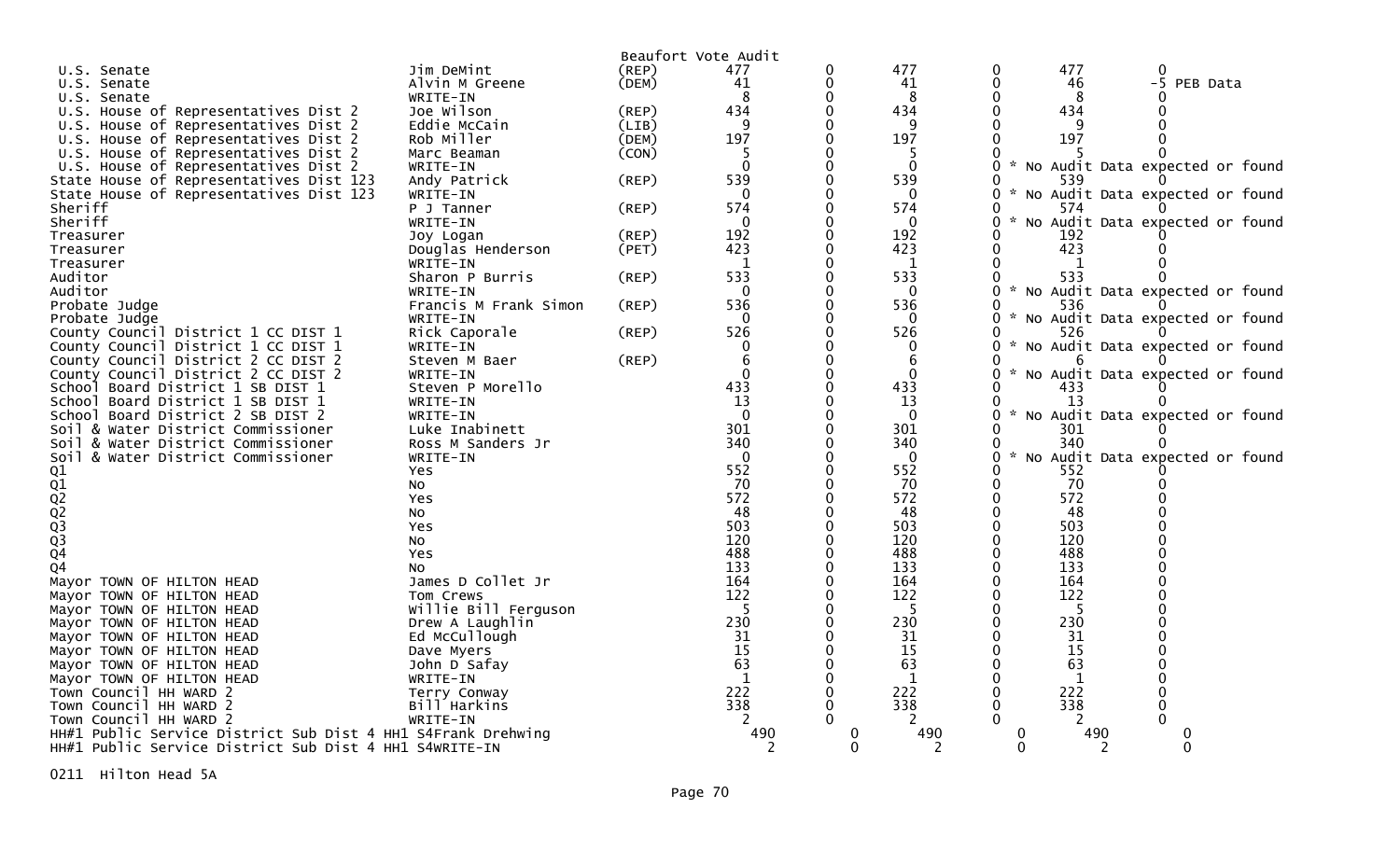| Beaufort Vote Audit<br>(GRN)<br>0<br>Straight Party<br>Green<br>0<br>4<br>128<br>128<br>Republican<br>0<br>128<br>(REP)<br>0<br>Straight Party |  |
|------------------------------------------------------------------------------------------------------------------------------------------------|--|
|                                                                                                                                                |  |
|                                                                                                                                                |  |
| * No Audit Data expected or found<br>Libertarian<br>$\mathbf{0}$<br>0<br>(LIB)<br>0<br>Straight Party                                          |  |
| 34<br>(DEM)<br>34<br>34<br>Straight Party<br>Democratic                                                                                        |  |
| No Audit Data expected or found<br>$0 *$<br>Constitution<br>(CON)<br>$\Omega$<br>Straight Party                                                |  |
| No Audit Data expected or found<br>United Citizens<br>(UNC)<br>Straight Party                                                                  |  |
| Independence<br>(IND)<br>Straight Party                                                                                                        |  |
| 11<br>11<br>11<br>0<br>(GRN)<br>Governor<br>Morgan Bruce Reeves                                                                                |  |
| 338<br>338<br>338<br>Nikki R Haley<br>(REF)<br>Governor                                                                                        |  |
| 153<br>153<br>(DEM)<br>153<br>Vincent A Sheheen<br>Governor                                                                                    |  |
| * No Audit Data expected or found<br>(UNC)<br>0<br>0<br>0<br>Governor<br>Morgan Bruce Reeves                                                   |  |
| WRITE-IN<br>Governor                                                                                                                           |  |
| 338<br>338<br>338<br>Ken Ard<br>$($ REP $)$<br>Lieutenant Governor                                                                             |  |
| 149<br>149<br>149<br>Ashley Cooper<br>(DEM)<br>Lieutenant Governor                                                                             |  |
| WRITE-IN<br>$\mathbf{1}$<br>1<br>Lieutenant Governor                                                                                           |  |
| 354<br>354<br>354<br>Secretary of State<br>Mark Hammond<br>$($ REP $)$                                                                         |  |
| 129<br>129<br>129<br>Secretary of State<br>Marjorie L Johnson<br>(DEM)                                                                         |  |
| Secretary of State<br>WRITE-IN<br>1                                                                                                            |  |
| 395<br>395<br>395<br>Curtis Loftis<br>State Treasurer<br>(REP)                                                                                 |  |
| State Treasurer<br>WRITE-IN                                                                                                                    |  |
| Leslie Minerd<br>(GRN)<br>Attorney General                                                                                                     |  |
| 335<br>335<br>335<br>Alan Wilson<br>$($ REP $)$<br>Attorney General                                                                            |  |
| 140<br>140<br>Matthew Richardson<br>(DEM)<br>140<br>Attorney General                                                                           |  |
| $\mathcal{H}$<br>No Audit Data expected or found<br>WRITE-IN<br>$\Omega$<br>$\Omega$<br>0<br>Attorney General                                  |  |
| 346<br>346<br>Richard A Eckstrom<br>Comptroller General<br>(REP)<br>346                                                                        |  |
| 128<br>128<br>128<br>Comptroller General<br>Robert Barber<br>(DEM)                                                                             |  |
| Comptroller General<br>0<br>No Audit Data expected or found<br>WRITE-IN<br>0<br>$\Omega$                                                       |  |
| Doretha A Bull<br>11<br>11<br>State Superintendent of Education<br>(GRN)<br>11                                                                 |  |
| 325<br>325<br>325<br>(REP)<br>State Superintendent of Education<br>Mick Zais                                                                   |  |
| Tim Moultrie<br>13<br>13<br>State Superintendent of Education<br>(LIB)<br>13                                                                   |  |
| 121<br>121<br>121<br>State Superintendent of Education<br>Frank Holleman<br>(DEM)                                                              |  |
| 12<br>12<br>(IND)<br>12<br>State Superintendent of Education<br>Tony Fayyazi                                                                   |  |
| $\Omega$<br>No Audit Data expected or found<br>State Superintendent of Education<br>WRITE-IN<br>0<br>0                                         |  |
| 386<br>386<br>386<br>Bob Livingston<br>(REP)<br>Adjutant General<br>0                                                                          |  |
| $\mathcal{H}$<br>$\mathbf{0}$<br>No Audit Data expected or found<br>WRITE-IN<br>$\Omega$<br>Adjutant General                                   |  |
| 345<br>345<br>Commissioner of Agriculture<br>Hugh Weathers<br>345<br>(REP)                                                                     |  |
| 125<br>125<br>125<br>Commissioner of Agriculture<br>(DEM)<br>Tom E Elliott                                                                     |  |
| 0<br>No Audit Data expected or found<br>Commissioner of Agriculture<br>WRITE-IN<br>0<br>0                                                      |  |
| 66<br>Tom Clements<br>66<br>66<br>U.S. Senate<br>(GRN)                                                                                         |  |
| 356<br>356<br>356<br>(REP)<br>Jim DeMint<br>0<br>U.S. Senate                                                                                   |  |
| 60<br>60<br>60<br>Alvin M Greene<br>(DEM)<br>U.S. Senate                                                                                       |  |
| WRITE-IN<br>U.S. Senate                                                                                                                        |  |
| 328<br>328<br>328<br>U.S. House of Representatives Dist 2<br>Joe Wilson<br>(REP)                                                               |  |
| U.S. House of Representatives Dist 2<br>Eddie McCain<br>(LIB)<br>13<br>13<br>13                                                                |  |
| 152<br>152<br>152<br>Rob Miller<br>U.S. House of Representatives Dist 2<br>(DEM)<br>0<br>0                                                     |  |
| U.S. House of Representatives Dist 2<br>(CON)<br>5<br>Marc Beaman<br>5<br>0                                                                    |  |
| $0 *$<br>$\Omega$<br>No Audit Data expected or found<br>U.S. House of Representatives Dist 2<br>WRITE-IN<br>0                                  |  |
| 404<br>State House of Representatives Dist 123<br>(REP)<br>404<br>404<br>Andy Patrick                                                          |  |
| No Audit Data expected or found<br>State House of Representatives Dist 123<br>$\sim$<br>WRITE-IN<br>0<br>$\mathbf{0}$<br>0                     |  |
| 434<br>434<br>Sheriff<br>434<br>P J Tanner<br>(REP)                                                                                            |  |
| Sheriff<br>1<br>WRITE-IN<br>$\mathbf 1$                                                                                                        |  |
| 142<br>142<br>142<br>0<br>Treasurer<br>(REP)<br>0<br>Joy Logan                                                                                 |  |

Page 71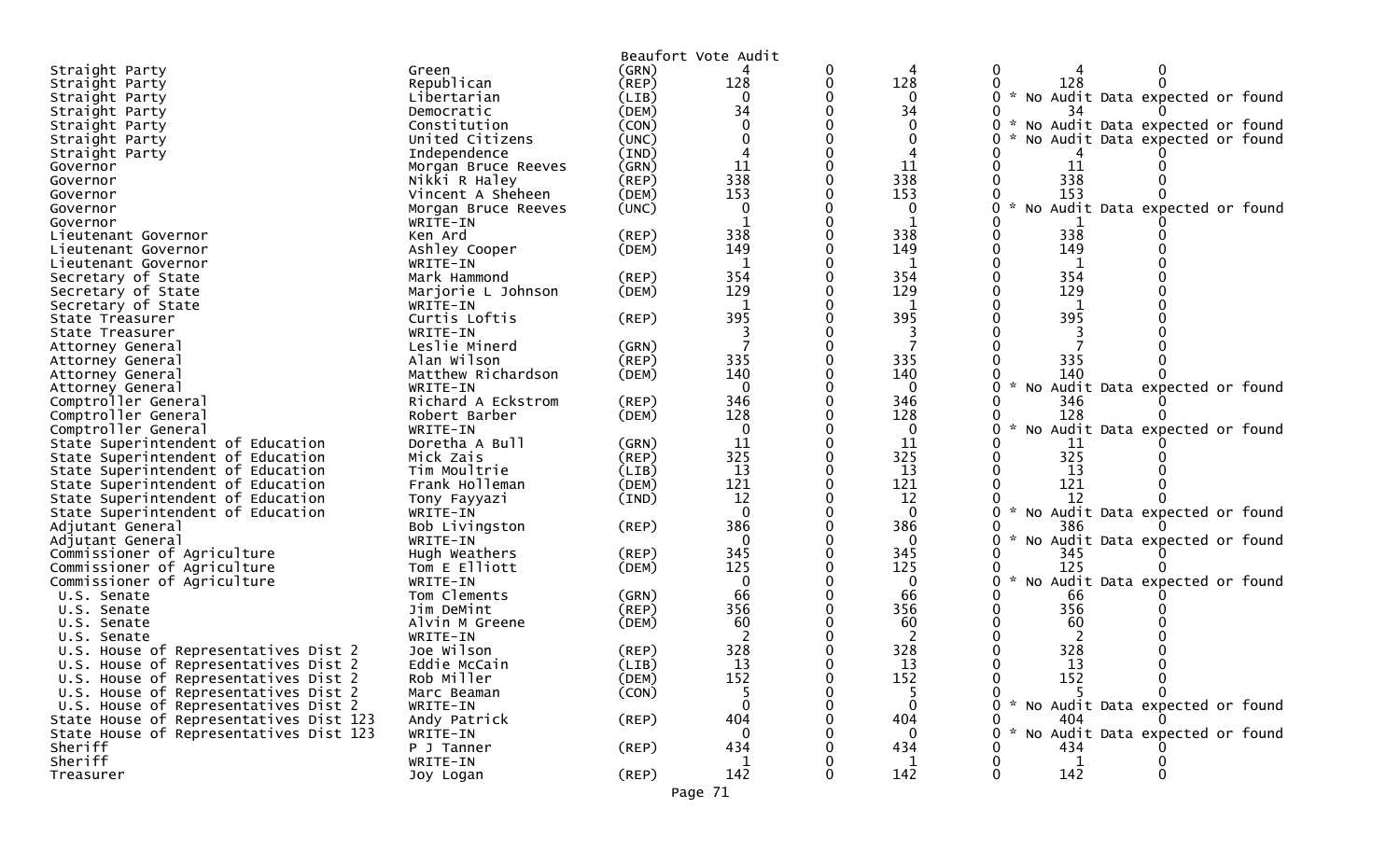|                                                              |                       |             | Beaufort Vote Audit |          |          |                                               |
|--------------------------------------------------------------|-----------------------|-------------|---------------------|----------|----------|-----------------------------------------------|
| Treasurer                                                    | Douglas Henderson     | (PET)       | 325                 | 0        | 325      | 325                                           |
| Treasurer                                                    | WRITE-IN              |             | $\Omega$            | 0        | 0        | 0 * No Audit Data expected or found           |
| Auditor                                                      | Sharon P Burris       | (REP)       | 393                 | 0        | 393      | 393                                           |
| Auditor                                                      | WRITE-IN              |             | $\Omega$            | 0        | 0        | 0 * No Audit Data expected or found           |
| Probate Judge                                                | Francis M Frank Simon | (REP)       | 400                 | 0        | 400      | 400                                           |
| Probate Judge                                                | WRITE-IN              |             |                     | 0        | 0        | * No Audit Data expected or found             |
| County Council District 1 CC DIST 1                          | Rick Caporale         | (REP)       | 395                 | 0        | 395      | 395                                           |
| County Council District 1 CC DIST 1                          | WRITE-IN              |             | $\Omega$            | 0        | $\Omega$ | * No Audit Data expected or found<br>0        |
| School Board District 1 SB DIST 1                            | Steven P Morello      |             | 332                 | 0        | 332      | 332                                           |
| School Board District 1 SB DIST 1                            | WRITE-IN              |             |                     |          |          |                                               |
| Soil & Water District Commissioner                           | Luke Inabinett        |             | 204                 |          | 204      | 204                                           |
| & Water District Commissioner<br>Soil                        | Ross M Sanders Jr     |             | 244                 | 0        | 244      | 244                                           |
| Soil & Water District Commissioner                           | WRITE-IN              |             | $\Omega$            | 0        | 0        | $*$ No<br>Audit Data expected or found<br>0   |
|                                                              | Yes                   |             | 422                 | 0        | 422      | 422                                           |
|                                                              | No                    |             | 61                  | 0        | 61       | 61                                            |
|                                                              |                       |             | 453                 | 0        | 453      | 453                                           |
|                                                              | Yes                   |             | 34                  | 0        | 34       | 34                                            |
|                                                              | No                    |             |                     |          |          |                                               |
| 01<br>02<br>02<br>02<br>03<br>03<br>04                       | Yes                   |             | 392                 | 0        | 392      | 392                                           |
|                                                              | No                    |             | 89                  |          | 89       | 89                                            |
|                                                              | Yes                   |             | 395                 |          | 395      | 395                                           |
| Q4                                                           | NO.                   |             | 80                  | 0        | 80       | 80                                            |
| Mayor TOWN OF HILTON HEAD                                    | James D Collet Jr     |             | 144                 | 0        | 144      | 144                                           |
| Mayor TOWN OF HILTON HEAD                                    | Tom Crews             |             | 89                  |          | 89       | 89                                            |
| Mayor TOWN OF HILTON HEAD                                    | Willie Bill Ferguson  |             | 8                   | 0        | 8        |                                               |
| Mayor TOWN OF HILTON HEAD                                    | Drew A Laughlin       |             | 160                 | 0        | 160      | 160                                           |
| Mayor TOWN OF HILTON HEAD                                    | Ed McCullough         |             | 36                  |          | 36       | 36                                            |
| Mayor TOWN OF HILTON HEAD                                    | Dave Myers            |             | 12                  |          | 12       | 12                                            |
| Mayor TOWN OF HILTON HEAD                                    | John D Safay          |             | 49                  |          | 49       | 49                                            |
| Mayor TOWN OF HILTON HEAD                                    | WRITE-IN              |             |                     |          | -2       |                                               |
| Town Council HH WARD 2                                       | Terry Conway          |             | 171                 | 0        | 171      | 171                                           |
| Town Council HH WARD 2                                       | Bill Harkins          |             | 277                 | 0        | 277      | 277                                           |
| Town Council HH WARD 2                                       | WRITE-IN              |             | $\Omega$            | 0        | 0        | 0 * No Audit Data expected or found           |
| HH#1 Public Service District Sub Dist 4 HH1 S4Frank Drehwing |                       |             | 393                 | 0        | 393      | 393                                           |
| HH#1 Public Service District Sub Dist 4 HH1 S4WRITE-IN       |                       |             | $\Omega$            | $\Omega$ | $\Omega$ | 0 * No Audit Data expected or found           |
|                                                              |                       |             |                     |          |          |                                               |
| 0212 Hilton Head 5B                                          |                       |             |                     |          |          |                                               |
| Straight Party                                               | Green                 | (GRN)       | -2                  | 0        | 2        | 0<br>0                                        |
| Straight Party                                               | Republican            | (REP)       | 124                 | 0        | 124      | 124<br>0<br>0                                 |
| Straight Party                                               | Libertarian           | (LIB)       |                     | 0        | 0        | * No Audit Data expected or found<br>0        |
| Straight Party                                               | Democratic            | (DEM)       | 30                  | 0        | 30       | 30                                            |
| Straight Party                                               | Constitution          | (CON)       | $\mathbf 1$         |          |          |                                               |
| Straight Party                                               | United Citizens       | (UNC)       | 1                   | 0        |          |                                               |
| Straight Party                                               | Independence          | (IND)       | 12                  |          | 12       | 12                                            |
| Governor                                                     | Morgan Bruce Reeves   | (GRN)       | 5                   | 0        | 5        |                                               |
| Governor                                                     | Nikki R Haley         | (REP)       | 330                 | 0        | 330      | 0<br>330                                      |
| Governor                                                     | Vincent A Sheheen     | (DEM)       | 168                 | 0        | 168      | 168                                           |
| Governor                                                     | Morgan Bruce Reeves   | (UNC)       |                     | 0        |          |                                               |
| Governor                                                     | WRITE-IN              |             |                     | 0        | $\Omega$ | * No Audit Data expected or found<br>0        |
| Lieutenant Governor                                          | Ken Ard               | (REP)       | 346                 | 0        | 346      | 346                                           |
| Lieutenant Governor                                          | Ashley Cooper         | (DEM)       | 147                 | 0        | 147      | 147<br>0                                      |
| Lieutenant Governor                                          | WRITE-IN              |             |                     | 0        | $\Omega$ | * No Audit Data expected or found<br>$\Omega$ |
| Secretary of State                                           | Mark Hammond          | $($ REP $)$ | 364                 | 0        | 364      | 364<br>0                                      |
|                                                              |                       |             |                     |          |          |                                               |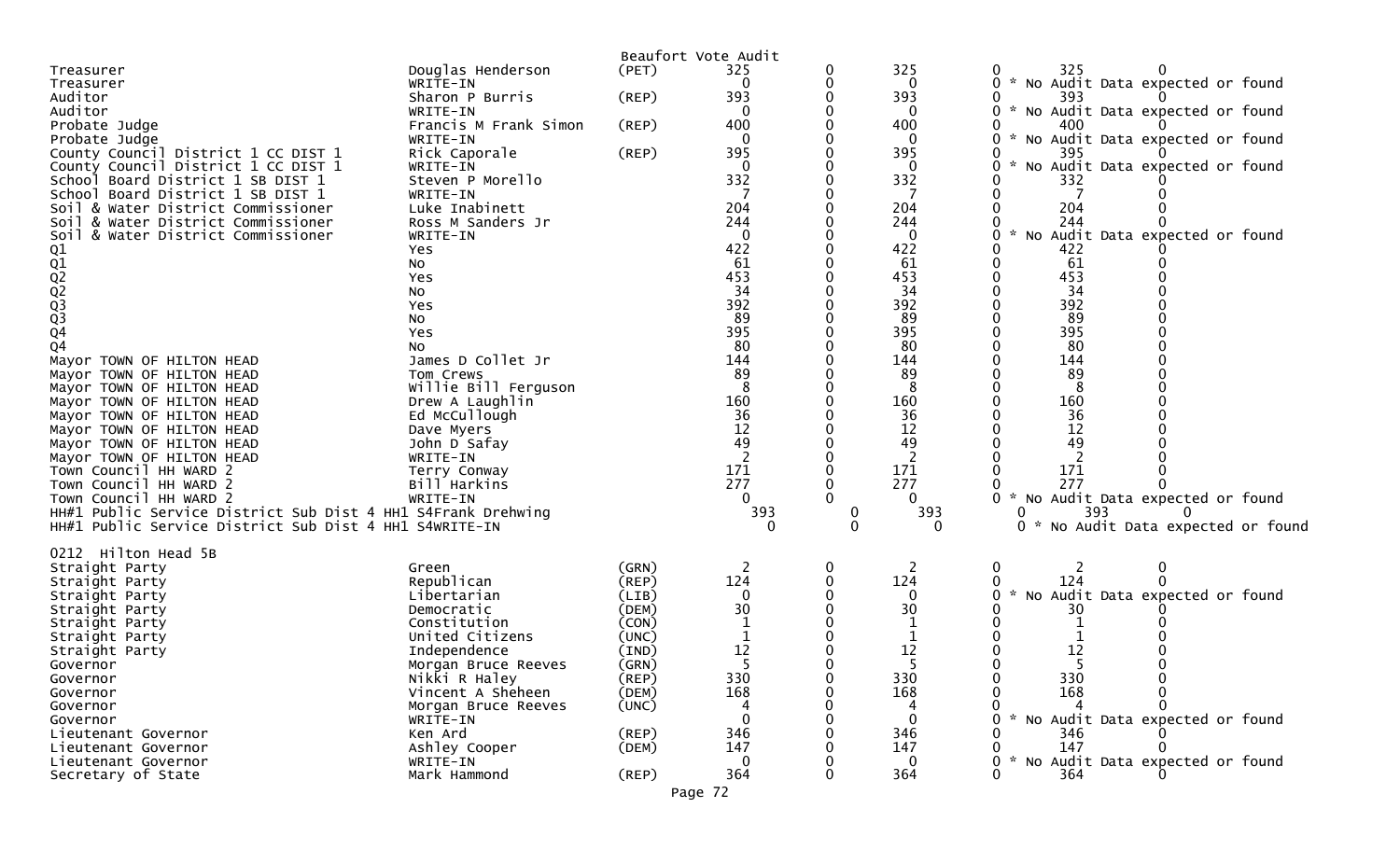|                                         |                       |             | Beaufort Vote Audit |   |              |                                                       |
|-----------------------------------------|-----------------------|-------------|---------------------|---|--------------|-------------------------------------------------------|
| Secretary of State                      | Marjorie L Johnson    | (DEM)       | 130                 | 0 | 130          | 130<br>0                                              |
| Secretary of State                      | WRITE-IN              |             | $\Omega$            | 0 | $\mathbf{0}$ | 0 * No Audit Data expected or found                   |
| State Treasurer                         | Curtis Loftis         | (REP)       | 412                 |   | 412          | 0<br>412                                              |
| State Treasurer                         | WRITE-IN              |             | $\mathbf 0$         |   | 0            | 0 * No Audit Data expected or found                   |
| Attorney General                        | Leslie Minerd         | (GRN)       | 11                  |   | 11           | 11                                                    |
| Attorney General                        | Alan Wilson           | (REP)       | 348                 |   | 348          | 348                                                   |
| Attorney General                        | Matthew Richardson    | (DEM)       | 137                 |   | 137          | 137                                                   |
| Attorney General                        | WRITE-IN              |             | $\mathbf 0$         |   | $\mathbf 0$  | $\mathcal{H}$<br>0<br>No Audit Data expected or found |
| Comptroller General                     | Richard A Eckstrom    | $($ REP $)$ | 358                 |   | 358          | 358                                                   |
| Comptroller General                     | Robert Barber         | (DEM)       | 134                 |   | 134          | 134                                                   |
| Comptroller General                     | WRITE-IN              |             | 0                   |   | 0            | No Audit Data expected or found                       |
|                                         | Doretha A Bull        |             | 6                   |   | 6            |                                                       |
| State Superintendent of Education       |                       | (GRN)       | 330                 |   | 330          | 6<br>330<br>0                                         |
| State Superintendent of Education       | Mick Zais             | (REP)       |                     |   |              |                                                       |
| State Superintendent of Education       | Tim Moultrie          | (LIB)       | 13                  |   | 13           | 13                                                    |
| State Superintendent of Education       | Frank Holleman        | (DEM)       | 126                 | ∩ | 126          | 126<br>0                                              |
| State Superintendent of Education       | Tony Fayyazi          | (IND)       | 14                  |   | 14           | 14                                                    |
| State Superintendent of Education       | WRITE-IN              |             | $\Omega$            |   | $\mathbf 0$  | 0<br>No Audit Data expected or found                  |
| Adjutant General                        | Bob Livingston        | $($ REP $)$ | 410                 |   | 410          | 0<br>410                                              |
| Adjutant General                        | WRITE-IN              |             | $\mathbf{0}$        |   | $\mathbf{0}$ | No Audit Data expected or found<br>0                  |
| Commissioner of Agriculture             | Hugh Weathers         | $($ REP $)$ | 359                 |   | 359          | 359                                                   |
| Commissioner of Agriculture             | Tom E Elliott         | (DEM)       | 127                 |   | 127          | 127                                                   |
| Commissioner of Agriculture             | WRITE-IN              |             | $\mathbf 0$         |   | $\mathbf 0$  | No Audit Data expected or found<br>0                  |
| U.S. Senate                             | Tom Clements          | (GRN)       | 64                  |   | 64           | 64                                                    |
| U.S. Senate                             | Jim DeMint            | (REP)       | 363                 | 0 | 363          | 363<br>0                                              |
| U.S. Senate                             | Alvin M Greene        | (DEM)       | 53                  |   | 53           | 53                                                    |
| U.S. Senate                             | WRITE-IN              |             |                     |   | 7            |                                                       |
| U.S. House of Representatives Dist 2    | Joe Wilson            | $($ REP $)$ | 339                 | 0 | 339          | 339<br>O                                              |
| U.S. House of Representatives Dist 2    | Eddie McCain          | (LIB)       | Δ                   |   | 4            |                                                       |
| U.S. House of Representatives Dist 2    | Rob Miller            | (DEM)       | 159                 |   | 159          | 159                                                   |
| U.S. House of Representatives Dist 2    | Marc Beaman           | (CON)       | 6                   |   | 6            |                                                       |
| U.S. House of Representatives Dist 2    | WRITE-IN              |             | $\Omega$            |   | $\mathbf{0}$ | 0<br>No Audit Data expected or found                  |
|                                         |                       |             | 421                 |   | 421          | 421                                                   |
| State House of Representatives Dist 123 | Andy Patrick          | $($ REP $)$ | $\mathbf 0$         |   |              | 0                                                     |
| State House of Representatives Dist 123 | WRITE-IN              |             |                     |   | 0            | No Audit Data expected or found                       |
| Sheriff                                 | P J Tanner            | $($ REP $)$ | 451                 |   | 451          | 451                                                   |
| Sheriff                                 | WRITE-IN              |             | -1                  |   | 1            | $\mathbf{1}$                                          |
| Treasurer                               | Joy Logan             | $($ REP $)$ | 136                 |   | 136          | 136                                                   |
| Treasurer                               | Douglas Henderson     | (PET)       | 356                 |   | 356          | 356                                                   |
| Treasurer                               | WRITE-IN              |             | 0                   |   | 0            | $\mathcal{H}$<br>0<br>No Audit Data expected or found |
| Auditor                                 | Sharon P Burris       | (REP)       | 411                 |   | 411          | 411                                                   |
| Auditor                                 | WRITE-IN              |             | $\mathbf{0}$        |   | $\mathbf{0}$ | $0 *$<br>No Audit Data expected or found              |
| Probate Judge                           | Francis M Frank Simon | (REP)       | 421                 |   | 421          | 0<br>421                                              |
| Probate Judge                           | WRITE-IN              |             | 0                   |   | 0            | No Audit Data expected or found                       |
| County Council District 1 CC DIST 1     | Rick Caporale         | $($ REP $)$ | 416                 |   | 416          | 416<br>0                                              |
| County Council District 1 CC DIST 1     | WRITE-IN              |             | $\Omega$            |   | 0            | 0<br>$\mathcal{H}$<br>No Audit Data expected or found |
| School Board District 1 SB DIST 1       | Steven P Morello      |             | 329                 |   | 329          | 329                                                   |
| School Board District 1 SB DIST 1       | WRITE-IN              |             | 7                   |   | 7            |                                                       |
| Soil & Water District Commissioner      | Luke Inabinett        |             | 212                 |   | 212          | 212                                                   |
| Soil & Water District Commissioner      | Ross M Sanders Jr     |             | 258                 |   | 258          | 258<br>0                                              |
| Soil & Water District Commissioner      | WRITE-IN              |             | $\Omega$            |   | $\Omega$     | No Audit Data expected or found<br>0                  |
| Q1                                      | Yes                   |             | 433                 |   | 433          | 433                                                   |
|                                         |                       |             | 55                  |   | 55           | 55                                                    |
| $\frac{Q1}{Q2}$                         | NO.                   |             | 454                 |   | 454          | 454<br>$\Omega$                                       |
|                                         | <b>Yes</b>            |             |                     |   |              |                                                       |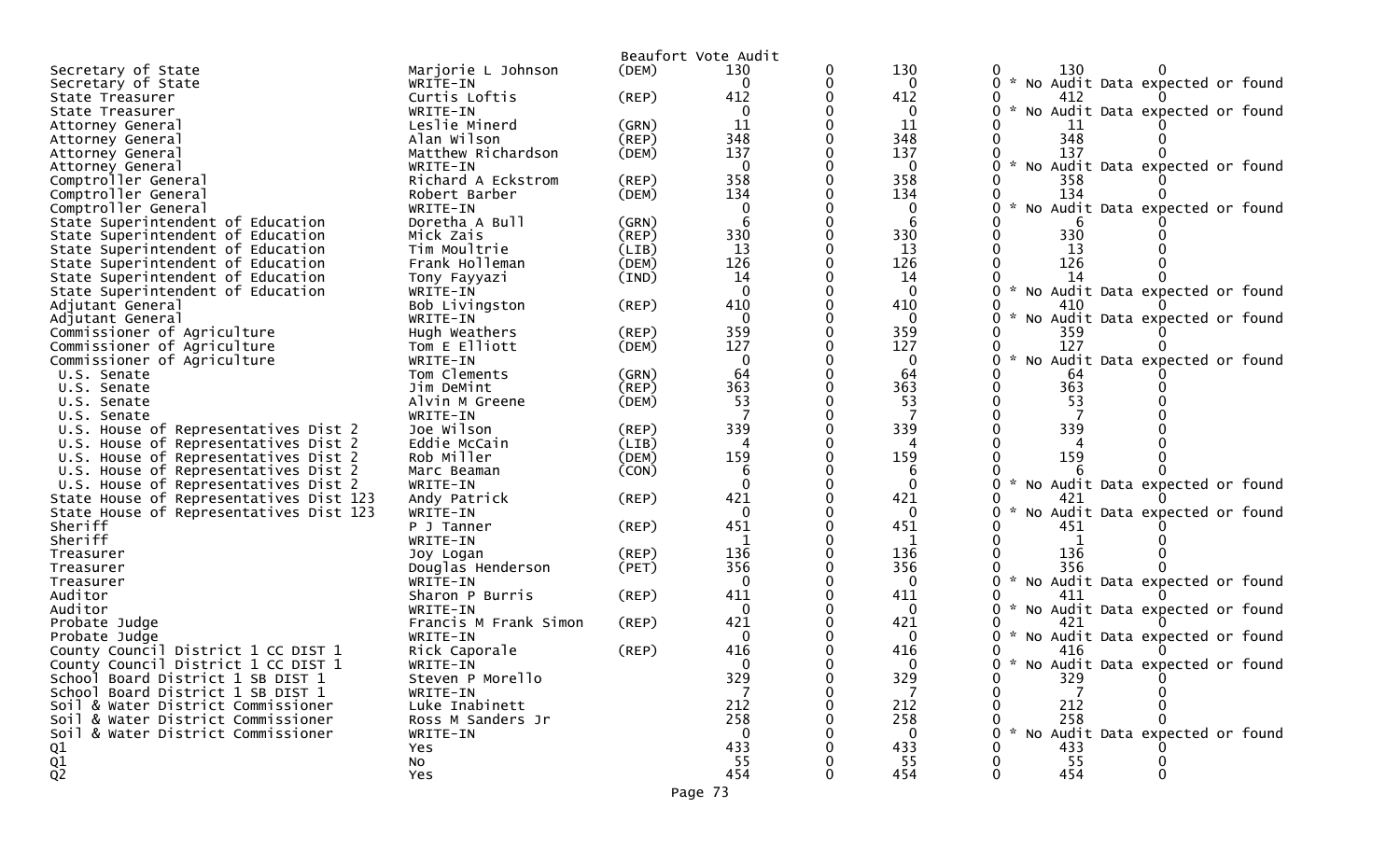|                                                              |                      |                  | Beaufort Vote Audit |             |              |   |     |                                     |  |
|--------------------------------------------------------------|----------------------|------------------|---------------------|-------------|--------------|---|-----|-------------------------------------|--|
|                                                              | NO.                  |                  | 39                  | 0           | 39           |   | 39  |                                     |  |
|                                                              | Yes                  |                  | 385                 | 0           | 385          |   | 385 |                                     |  |
|                                                              | No                   |                  | 100                 |             | 100          |   | 100 |                                     |  |
| Q2<br>Q3<br>Q3<br>Q4                                         | Yes                  |                  | 408                 |             | 408          |   | 408 |                                     |  |
| Q <sub>4</sub>                                               | No                   |                  | 77                  |             | 77           |   | 77  |                                     |  |
| Mayor TOWN OF HILTON HEAD                                    | James D Collet Jr    |                  | 133                 |             | 133          |   | 133 |                                     |  |
| Mayor TOWN OF HILTON HEAD                                    | Tom Crews            |                  | 90                  |             | 90           |   | 90  |                                     |  |
| Mayor TOWN OF HILTON HEAD                                    | Willie Bill Ferguson |                  | 9                   |             | -9           |   |     |                                     |  |
| Mayor TOWN OF HILTON HEAD                                    | Drew A Laughlin      |                  | 180                 |             | 180          |   | 180 |                                     |  |
| Mayor TOWN OF HILTON HEAD                                    | Ed McCullough        |                  | 23                  |             | 23           |   | 23  |                                     |  |
| Mayor TOWN OF HILTON HEAD                                    | Dave Myers           |                  | 7                   |             |              |   |     |                                     |  |
| Mayor TOWN OF HILTON HEAD                                    | John D Safay         |                  | 57                  |             | 57           |   | 57  |                                     |  |
| Mayor TOWN OF HILTON HEAD                                    | WRITE-IN             |                  |                     | 0           |              |   |     |                                     |  |
| HH#1 Public Service District Sub Dist 4 HH1 S4Frank Drehwing |                      |                  | 378                 | $\mathbf 0$ | 378          |   | 378 |                                     |  |
| HH#1 Public Service District Sub Dist 4 HH1 S4WRITE-IN       |                      |                  |                     |             | $\Omega$     |   |     | 0 * No Audit Data expected or found |  |
| 0213 Hilton Head 5C                                          |                      |                  |                     |             |              |   |     |                                     |  |
| Straight Party                                               | Green                | (GRN)            | 1                   | 0           | 1            |   |     |                                     |  |
| Straight Party                                               | Republican           | (REP)            | 88                  |             | 88           |   |     |                                     |  |
| Straight Party                                               | Libertarian          | (LIB)            | 0                   |             | $\mathbf{0}$ |   |     | * No Audit Data expected or found   |  |
| Straight Party                                               | Democratic           | (DEM)            | 25                  |             | 25           |   |     |                                     |  |
| Straight Party                                               | Constitution         | (CON)            | $\Omega$            |             | $\Omega$     |   |     | * No Audit Data expected or found   |  |
| Straight Party                                               | United Citizens      | (UNC)            | 0                   |             |              |   |     | * No Audit Data expected or found   |  |
| Straight Party                                               | Independence         | $(\texttt{IND})$ |                     |             |              |   |     |                                     |  |
| Governor                                                     | Morgan Bruce Reeves  | (GRN)            |                     |             |              |   |     |                                     |  |
| Governor                                                     | Nikki R Haley        | (REP)            | 252                 |             | 252          |   | 252 |                                     |  |
| Governor                                                     | Vincent A Sheheen    | (DEM)            | 116                 |             | 116          |   | 116 |                                     |  |
| Governor                                                     | Morgan Bruce Reeves  | (UNC)            |                     |             |              |   |     |                                     |  |
| Governor                                                     | WRITE-IN             |                  | 0                   |             | $\mathbf{0}$ |   |     | * No Audit Data expected or found   |  |
| Lieutenant Governor                                          | Ken Ard              | $($ REP $)$      | 257                 |             | 257          |   | 257 |                                     |  |
| Lieutenant Governor                                          | Ashley Cooper        | (DEM)            | 112                 | 0           | 112          |   | 112 |                                     |  |
| Lieutenant Governor                                          | WRITE-IN             |                  | 0                   |             | $\mathbf 0$  |   |     | * No Audit Data expected or found   |  |
| Secretary of State                                           | Mark Hammond         | $($ REP $)$      | 273                 |             | 273          |   | 273 |                                     |  |
| Secretary of State                                           | Marjorie L Johnson   | (DEM)            | 95                  |             | 95           |   | 95  |                                     |  |
| Secretary of State                                           | WRITE-IN             |                  | $\mathbf{0}$        |             | $\mathbf{0}$ |   |     | No Audit Data expected or found     |  |
| State Treasurer                                              | Curtis Loftis        | (REP)            | 312                 |             | 312          |   | 312 |                                     |  |
| State Treasurer                                              | WRITE-IN             |                  |                     |             |              |   |     |                                     |  |
| Attorney General                                             | Leslie Minerd        | (GRN)            | 8                   |             | 8            |   |     |                                     |  |
| Attorney General                                             | Alan Wilson          | $($ REP $)$      | 259                 |             | 259          |   | 259 |                                     |  |
| Attorney General                                             | Matthew Richardson   | (DEM)            | 107                 |             | 107          |   | 107 |                                     |  |
| Attorney General                                             | WRITE-IN             |                  | 0                   |             | 0            |   |     | * No Audit Data expected or found   |  |
| Comptroller General                                          | Richard A Eckstrom   | (REP)            | 265                 |             | 265          |   | 265 |                                     |  |
| Comptroller General                                          | Robert Barber        | (DEM)            | 103                 |             | 103          |   | 103 |                                     |  |
| Comptroller General                                          | WRITE-IN             |                  | 0                   | 0           | ∩            | 0 |     | * No Audit Data expected or found   |  |
| State Superintendent of Education                            | Doretha A Bull       | (GRN)            |                     | O           |              |   |     |                                     |  |
| State Superintendent of Education                            | Mick Zais            | $($ REP $)$      | 239                 | 0           | 239          |   | 239 |                                     |  |
| State Superintendent of Education                            | Tim Moultrie         | (LIB)            | 10                  | 0           | 10           |   | 10  |                                     |  |
| State Superintendent of Education                            | Frank Holleman       | (DEM)            | 100                 | 0           | 100          |   | 100 |                                     |  |
| State Superintendent of Education                            | Tony Fayyazi         | (IND)            |                     | 0           |              |   |     |                                     |  |
| State Superintendent of Education                            | WRITE-IN             |                  | 0                   | 0           | $\Omega$     |   |     | * No Audit Data expected or found   |  |
| Adjutant General                                             | Bob Livingston       | (REP)            | 309                 | 0           | 309          |   | 309 |                                     |  |
| Adjutant General                                             | WRITE-IN             |                  |                     | 0           |              |   |     | $\mathbf{0}$                        |  |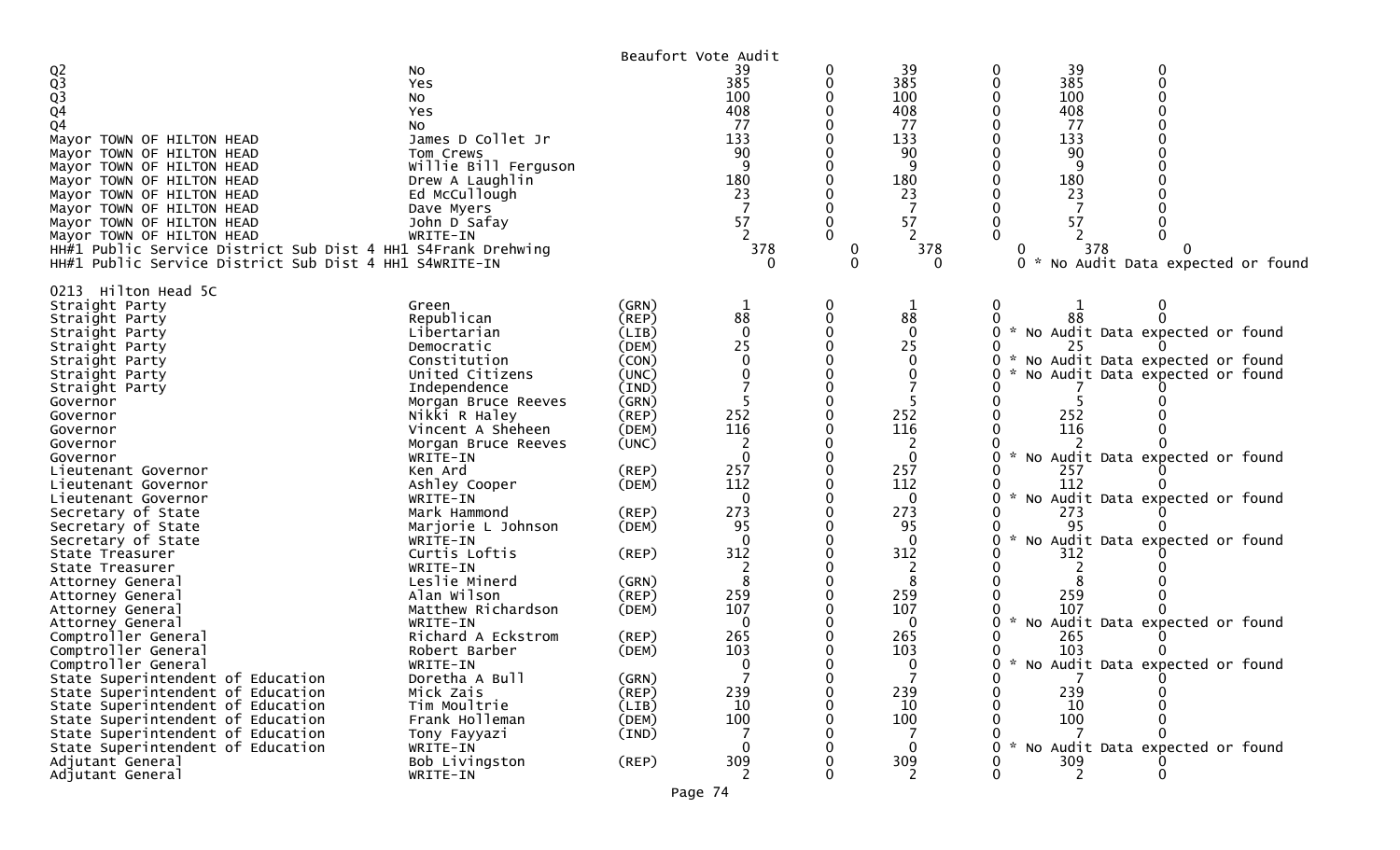| Beaufort Vote Audit<br>Commissioner of Agriculture<br>262<br>262<br>0<br>Hugh Weathers<br>(REP)<br>262<br>$\Omega$<br>0<br>100<br>Commissioner of Agriculture<br>Tom E Elliott<br>$\mathbf 0$<br>100<br>$\Omega$<br>100<br>$\Omega$<br>(DEM)<br>$\Omega$<br>Commissioner of Agriculture<br>$\mathbf 0$<br>$\mathbf{0}$<br>0<br>* No Audit Data expected or found<br>WRITE-IN<br>51 |
|------------------------------------------------------------------------------------------------------------------------------------------------------------------------------------------------------------------------------------------------------------------------------------------------------------------------------------------------------------------------------------|
|                                                                                                                                                                                                                                                                                                                                                                                    |
|                                                                                                                                                                                                                                                                                                                                                                                    |
|                                                                                                                                                                                                                                                                                                                                                                                    |
| $\mathbf 0$<br>51<br>(GRN)<br>Tom Clements<br>0<br>51<br>U.S. Senate                                                                                                                                                                                                                                                                                                               |
| 278<br>$\Omega$<br>278<br>278<br>(REP)<br>0<br>Jim DeMint<br>U.S. Senate                                                                                                                                                                                                                                                                                                           |
| 39<br>39<br>(DEM)<br>0<br>39<br>Alvin M Greene<br>0<br>U.S. Senate                                                                                                                                                                                                                                                                                                                 |
| -5<br>$\Omega$<br>5<br>0<br>U.S. Senate<br>WRITE-IN                                                                                                                                                                                                                                                                                                                                |
| U.S. House of Representatives Dist 2<br>Joe Wilson<br>247<br>$\mathbf 0$<br>247<br>247<br>(REP)<br>0                                                                                                                                                                                                                                                                               |
| $\Omega$<br>O<br>U.S. House of Representatives Dist 2<br>Eddie McCain<br>(LIB)<br>3                                                                                                                                                                                                                                                                                                |
| Rob Miller<br>117<br>$\mathbf 0$<br>117<br>117<br>U.S. House of Representatives Dist 2<br>(DEM)<br>0                                                                                                                                                                                                                                                                               |
| $\Omega$<br>U.S. House of Representatives Dist 2<br>(CON)<br>q<br>0<br>Marc Beaman<br>q                                                                                                                                                                                                                                                                                            |
| $\Omega$<br>$\Omega$<br>$\Omega$<br>0<br>U.S. House of Representatives Dist 2<br>WRITE-IN<br>No Audit Data expected or found                                                                                                                                                                                                                                                       |
| 308<br>$\Omega$<br>(REP)<br>308<br>State House of Representatives Dist 123<br>Andy Patrick<br>0<br>308                                                                                                                                                                                                                                                                             |
| $\Omega$<br>State House of Representatives Dist 123<br>0<br>WRITE-IN<br>-1<br>1                                                                                                                                                                                                                                                                                                    |
| 328<br>328<br>$\Omega$<br>328<br>(REP)<br>0<br>Sheriff<br>P J Tanner                                                                                                                                                                                                                                                                                                               |
| $\mathbf 0$<br>Sheriff<br>0<br>WRITE-IN<br>-1<br>-1                                                                                                                                                                                                                                                                                                                                |
| 114<br>0<br>114<br>114<br>(REP)<br>0<br>Treasurer<br>Joy Logan                                                                                                                                                                                                                                                                                                                     |
| 241<br>$\Omega$<br>241<br>0<br>241<br>(PET)<br>Treasurer<br>Douglas Henderson                                                                                                                                                                                                                                                                                                      |
| $\mathbf 0$<br>WRITE-IN<br>1<br>1<br>0<br>1<br>Treasurer                                                                                                                                                                                                                                                                                                                           |
| 303<br>303<br>303<br>$\Omega$<br>(REP)<br>0<br>Auditor<br>Sharon P Burris                                                                                                                                                                                                                                                                                                          |
| $\Omega$<br>Auditor<br>-2<br>-2<br>0<br>2<br>WRITE-IN                                                                                                                                                                                                                                                                                                                              |
| 310<br>$\Omega$<br>310<br>310<br>O<br>Francis M Frank Simon<br>(REP)<br>Probate Judge                                                                                                                                                                                                                                                                                              |
| $\Omega$<br>1<br>0<br>Probate Judge<br>WRITE-IN<br>1<br>1                                                                                                                                                                                                                                                                                                                          |
| 316<br>316<br>$\Omega$<br>316<br>(REP)<br>0<br>County Council District 1 CC DIST 1<br>Rick Caporale                                                                                                                                                                                                                                                                                |
| $\Omega$<br>County Council District 1 CC DIST 1<br>0<br>WRITE-IN<br>-1<br>1<br>1                                                                                                                                                                                                                                                                                                   |
| 256<br>256<br>$\mathbf 0$<br>256<br>Steven P Morello<br>0<br>School<br>Board District 1 SB DIST 1                                                                                                                                                                                                                                                                                  |
| $\Omega$<br>0<br>School Board District 1 SB DIST 1<br>WRITE-IN<br>4                                                                                                                                                                                                                                                                                                                |
| 175<br>$\mathbf 0$<br>175<br>175<br>0<br>Soil & Water District Commissioner<br>Luke Inabinett                                                                                                                                                                                                                                                                                      |
| $\Omega$<br>191<br>191<br>0<br>191<br>& Water District Commissioner<br>Ross M Sanders Jr<br>Soi l                                                                                                                                                                                                                                                                                  |
| $\mathbf 0$<br>1<br>1<br>0<br>1<br>Soil & Water District Commissioner<br>WRITE-IN                                                                                                                                                                                                                                                                                                  |
| 317<br>317<br>$\Omega$<br>317<br>0<br>Q1<br><b>Yes</b>                                                                                                                                                                                                                                                                                                                             |
| 47<br>$\Omega$<br>47<br>47<br>0<br><b>NO</b>                                                                                                                                                                                                                                                                                                                                       |
| 330<br>$\Omega$<br>330<br>330<br>O<br>Yes                                                                                                                                                                                                                                                                                                                                          |
| 34<br>$\Omega$<br>34<br>34<br>0<br>NO.                                                                                                                                                                                                                                                                                                                                             |
| 274<br>$\Omega$<br>274<br>0<br>274<br>Yes                                                                                                                                                                                                                                                                                                                                          |
| Q1<br>Q2<br>Q3<br>Q3<br>Q3<br>Q4<br>86<br>$\mathbf 0$<br>86<br>86<br>0<br>NO.                                                                                                                                                                                                                                                                                                      |
| 291<br>291<br>$\mathbf 0$<br>291<br>0<br><b>Yes</b><br>67<br>$\Omega$<br>0                                                                                                                                                                                                                                                                                                         |
| 67<br>67<br>04<br>NO.<br>105                                                                                                                                                                                                                                                                                                                                                       |
| 105<br>105<br>James D Collet Jr<br>0<br>0<br>Mayor TOWN OF HILTON HEAD<br>$\Omega$<br>58<br>58<br>0<br>58                                                                                                                                                                                                                                                                          |
| Mayor TOWN OF HILTON HEAD<br>Tom Crews<br>-3<br>$\mathbf 0$<br>3<br>0<br>3                                                                                                                                                                                                                                                                                                         |
| Willie Bill Ferguson<br>Mayor TOWN OF HILTON HEAD<br>139<br>139<br>$\Omega$<br>139<br>O<br>Drew A Laughlin<br>Mayor TOWN OF HILTON HEAD                                                                                                                                                                                                                                            |
| 21<br>21<br>21<br>Ed McCullough<br>$\mathbf 0$<br>0                                                                                                                                                                                                                                                                                                                                |
| Mayor TOWN OF HILTON HEAD<br>10<br>$\Omega$<br>10<br>10<br>0<br>Mayor TOWN OF HILTON HEAD<br>Dave Myers                                                                                                                                                                                                                                                                            |
| 31<br>$\Omega$<br>31<br>31<br>0<br>Mayor TOWN OF HILTON HEAD<br>John D Safay                                                                                                                                                                                                                                                                                                       |
| $\Omega$<br>O<br>Mayor TOWN OF HILTON HEAD<br>WRITE-IN<br>1                                                                                                                                                                                                                                                                                                                        |
| 296<br>296<br>296<br>HH#1 Public Service District Sub Dist 3 HH1 S3Bob Gentzler<br>0<br>0                                                                                                                                                                                                                                                                                          |
| HH#1 Public Service District Sub Dist 3 HH1 S3WRITE-IN<br>O<br>$\Omega$                                                                                                                                                                                                                                                                                                            |
| 0<br>HH#1 Public Service District Sub Dist 4 HH1 S4Frank Drehwing<br>1                                                                                                                                                                                                                                                                                                             |
| $\Omega$<br>∩<br>0<br>* No Audit Data expected or found<br>HH#1 Public Service District Sub Dist 4 HH1 S4WRITE-IN<br>0                                                                                                                                                                                                                                                             |

0214 Hilton Head 6A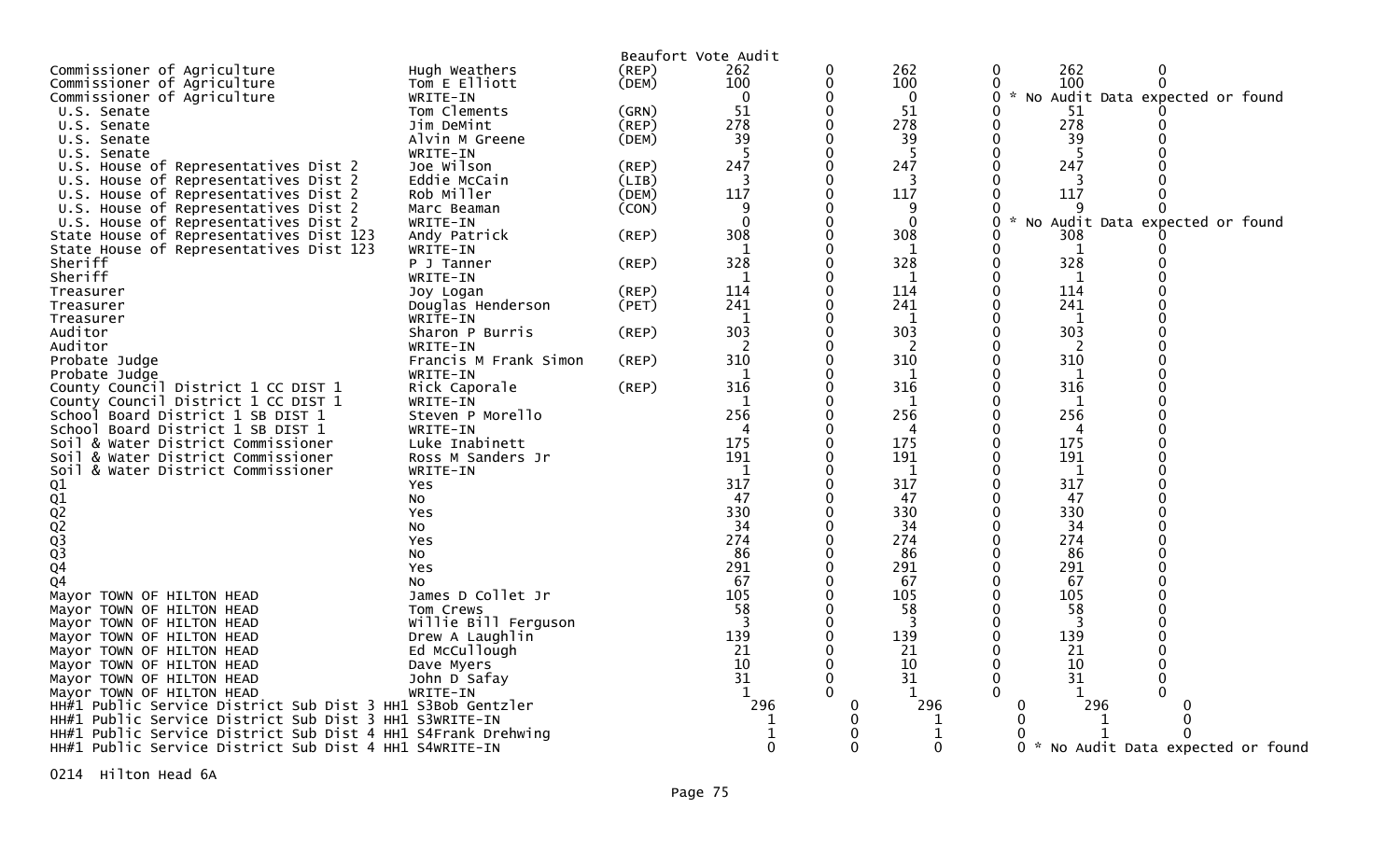| Beaufort Vote Audit<br>(GRN)<br>0<br>0<br>Straight Party<br>Green<br>142<br>142<br>142<br>Republican<br>0<br>0<br>(REP)<br>Straight Party<br>2<br>2<br>Libertarian<br>(LIB)<br>Straight Party<br>40<br>40<br>(DEM) |  |
|--------------------------------------------------------------------------------------------------------------------------------------------------------------------------------------------------------------------|--|
|                                                                                                                                                                                                                    |  |
|                                                                                                                                                                                                                    |  |
|                                                                                                                                                                                                                    |  |
|                                                                                                                                                                                                                    |  |
| Straight Party<br>Democratic<br>No Audit Data expected or found<br>(CON)<br>$\Omega$                                                                                                                               |  |
| Constitution<br>Straight Party<br>0                                                                                                                                                                                |  |
| United Citizens<br>(UNC)<br>No Audit Data expected or found<br>Straight Party                                                                                                                                      |  |
| Independence<br>(IND)<br>Straight Party                                                                                                                                                                            |  |
| 9<br>9<br>9<br>(GRN)<br>Governor<br>Morgan Bruce Reeves                                                                                                                                                            |  |
| 442<br>442<br>442<br>$($ REP $)$<br>Nikki R Haley<br>Governor                                                                                                                                                      |  |
| 211<br>211<br>211<br>Vincent A Sheheen<br>(DEM)<br>Governor                                                                                                                                                        |  |
| (UNC)<br>2<br>Governor<br>Morgan Bruce Reeves                                                                                                                                                                      |  |
| $\mathbf{0}$<br>No Audit Data expected or found<br>$\Omega$<br><b>*</b><br>WRITE-IN<br>Governor                                                                                                                    |  |
| 465<br>465<br>Ken Ard<br>$($ REP $)$<br>Lieutenant Governor<br>465                                                                                                                                                 |  |
| 186<br>186<br>186<br>Ashley Cooper<br>(DEM)<br>Lieutenant Governor                                                                                                                                                 |  |
| No Audit Data expected or found<br>WRITE-IN<br>$\Omega$<br>0<br>Lieutenant Governor                                                                                                                                |  |
| 492<br>492<br>Secretary of State<br>Mark Hammond<br>$($ REP $)$<br>492                                                                                                                                             |  |
| 157<br>157<br>157<br>(DEM)<br>Secretary of State<br>Marjorie L Johnson                                                                                                                                             |  |
| No Audit Data expected or found<br>Secretary of State<br>WRITE-IN<br>0<br>0                                                                                                                                        |  |
| 548<br>548<br>Curtis Loftis<br>$($ REP $)$<br>548<br>State Treasurer                                                                                                                                               |  |
| WRITE-IN<br>State Treasurer                                                                                                                                                                                        |  |
| Leslie Minerd<br>20<br>20<br>20<br>(GRN)<br>Attorney General                                                                                                                                                       |  |
| 440<br>440<br>440<br>Alan Wilson<br>(REP)<br>Attorney General                                                                                                                                                      |  |
| 183<br>183<br>183<br>Matthew Richardson<br>(DEM)<br>Attorney General                                                                                                                                               |  |
| WRITE-IN<br>Attorney General                                                                                                                                                                                       |  |
| 478<br>478<br>478<br>Richard A Eckstrom<br>Comptroller General<br>$($ REP $)$                                                                                                                                      |  |
| 165<br>165<br>Comptroller General<br>Robert Barber<br>(DEM)<br>165                                                                                                                                                 |  |
| No Audit Data expected or found<br>Comptroller General<br>WRITE-IN<br>0<br>$\Omega$                                                                                                                                |  |
| Doretha A Bull<br>15<br>15<br>State Superintendent of Education<br>(GRN)<br>15                                                                                                                                     |  |
| 441<br>441<br>441<br>Mick Zais<br>(REP)<br>State Superintendent of Education                                                                                                                                       |  |
| State Superintendent of Education<br>Tim Moultrie<br>21<br>21<br>(LIB)<br>-21                                                                                                                                      |  |
| 145<br>145<br>145<br>State Superintendent of Education<br>Frank Holleman<br>(DEM)                                                                                                                                  |  |
| 22<br>22<br>State Superintendent of Education<br>22<br>Tony Fayyazi<br>(IND)                                                                                                                                       |  |
| No Audit Data expected or found<br>State Superintendent of Education<br>WRITE-IN<br>$\Omega$<br>$\Omega$                                                                                                           |  |
| 530<br>530<br>530<br>Bob Livingston<br>(REP)<br>Adjutant General                                                                                                                                                   |  |
| 1<br>WRITE-IN<br>-1<br>1                                                                                                                                                                                           |  |
| Adjutant General<br>469<br>469<br>469<br>Commissioner of Agriculture<br>Hugh Weathers                                                                                                                              |  |
| (REP)<br>167<br>167<br>167<br>Commissioner of Agriculture<br>(DEM)<br>Tom E Elliott                                                                                                                                |  |
| Commissioner of Agriculture<br>WRITE-IN<br>-1<br>1<br>1                                                                                                                                                            |  |
| 102<br>102<br>Tom Clements<br>102                                                                                                                                                                                  |  |
| U.S. Senate<br>(GRN)<br>465<br>465<br>465<br>(REP)                                                                                                                                                                 |  |
| Jim DeMint<br>U.S. Senate                                                                                                                                                                                          |  |
| 74<br>74<br>74<br>Alvin M Greene<br>(DEM)<br>U.S. Senate                                                                                                                                                           |  |
| 11<br>11<br>11<br>WRITE-IN<br>U.S. Senate                                                                                                                                                                          |  |
| 422<br>422<br>422<br>U.S. House of Representatives Dist 2<br>Joe Wilson<br>(REP)                                                                                                                                   |  |
| U.S. House of Representatives Dist 2<br>Eddie McCain<br>17<br>(LIB)<br>17<br>17                                                                                                                                    |  |
| 219<br>219<br>219<br>Rob Miller<br>U.S. House of Representatives Dist 2<br>(DEM)<br>0<br>0<br>0                                                                                                                    |  |
| U.S. House of Representatives Dist 2<br>(CON)<br>8<br>8<br>Marc Beaman<br>8<br>0                                                                                                                                   |  |
| -1<br>$\mathbf{1}$<br>U.S. House of Representatives Dist 2<br>WRITE-IN<br>1                                                                                                                                        |  |
| 546<br>546<br>546<br>State House of Representatives Dist 123<br>Andy Patrick<br>$($ REP $)$                                                                                                                        |  |
| $\overline{3}$<br>3<br>3<br>State House of Representatives Dist 123<br>WRITE-IN                                                                                                                                    |  |
| 583<br>583<br>583<br>Sheriff<br>$($ REP $)$<br>P J Tanner                                                                                                                                                          |  |
| Sheriff<br>WRITE-IN                                                                                                                                                                                                |  |
| 197<br>197<br>197<br>Treasurer<br>(REP)<br>0<br>0<br>Joy Logan                                                                                                                                                     |  |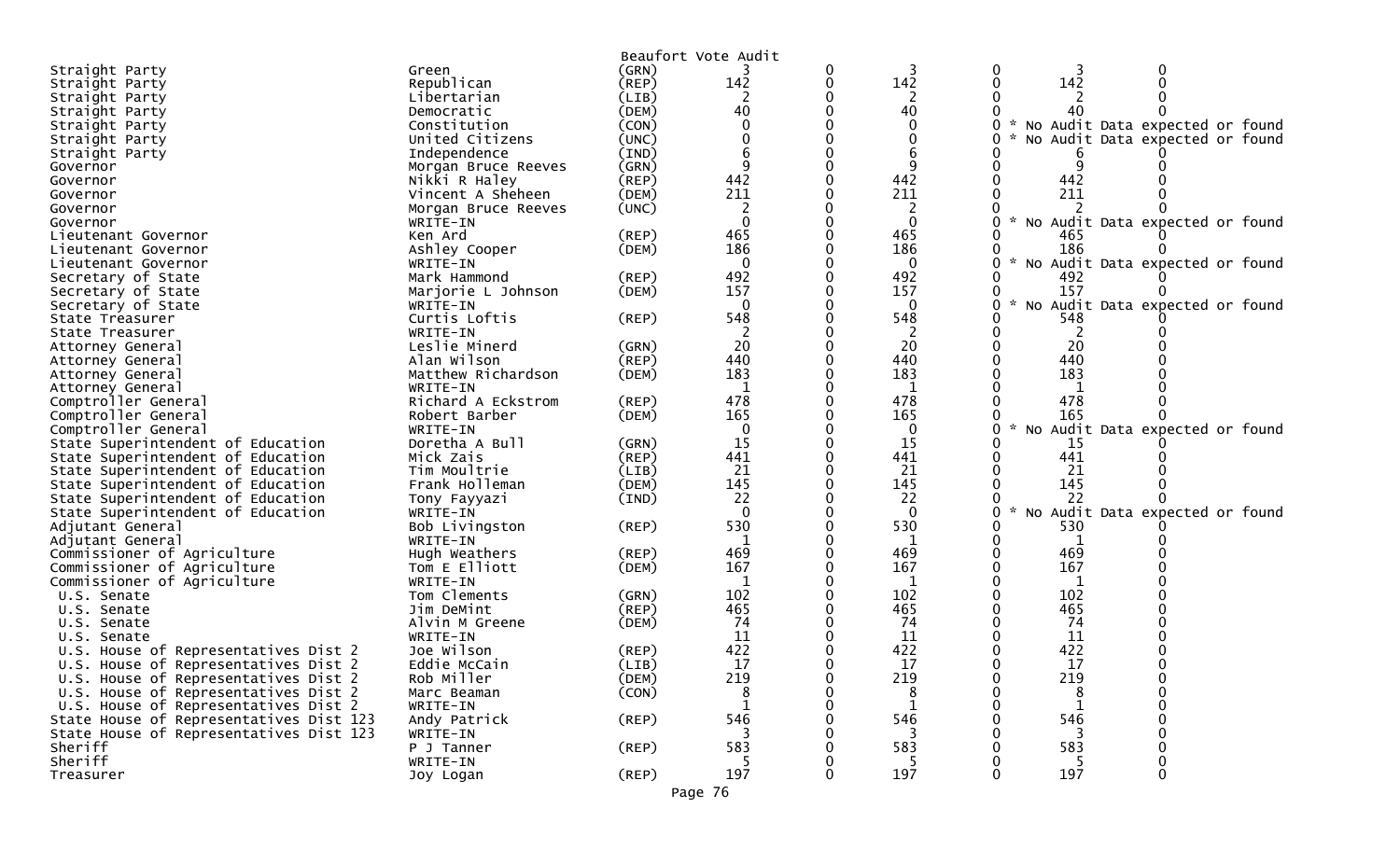|                                                            |                       |             | Beaufort Vote Audit |   |              |                                                   |
|------------------------------------------------------------|-----------------------|-------------|---------------------|---|--------------|---------------------------------------------------|
| Treasurer                                                  | Douglas Henderson     | (PET)       | 435                 | 0 | 435          | 435<br>$\bf{0}$                                   |
| Treasurer                                                  | WRITE-IN              |             |                     | 0 | 3            | 0                                                 |
| Auditor                                                    | Sharon P Burris       | (REP)       | 543                 | 0 | 543          | 543                                               |
| Auditor                                                    | WRITE-IN              |             |                     | 0 |              | 0                                                 |
| Probate Judge                                              | Francis M Frank Simon | (REP)       | 548                 | 0 | 548          | 548                                               |
| Probate Judge                                              | WRITE-IN              |             |                     | 0 | -2           |                                                   |
| County Council District 1 CC DIST 1                        | Rick Caporale         | (REP)       | 548                 | 0 | 548          | 548<br>0                                          |
| County Council District 1 CC DIST 1                        | WRITE-IN              |             | 1                   | 0 | 1            | 1                                                 |
| School Board District 1 SB DIST 1                          | Steven P Morello      |             | 459                 | 0 | 459          | 459                                               |
| School Board District 1 SB DIST 1                          | WRITE-IN              |             |                     | 0 |              |                                                   |
| Soil & Water District Commissioner                         | Luke Inabinett        |             | 320                 | 0 | 320          | 320                                               |
| & Water District Commissioner<br>Soil                      | Ross M Sanders Jr     |             | 352                 | 0 | 352          | 352                                               |
| & Water District Commissioner<br>Soil                      | WRITE-IN              |             |                     | 0 | 3            | 0                                                 |
|                                                            | Yes                   |             | 545                 | 0 | 545          | 545                                               |
|                                                            | No                    |             | 103                 | 0 | 103          | 103                                               |
|                                                            | Yes                   |             | 584                 | 0 | 584          | 584                                               |
|                                                            | No                    |             | 63                  | 0 | 63           | 63                                                |
|                                                            | Yes                   |             | 466                 | 0 | 466          | 466                                               |
| 01<br>02<br>02<br>02<br>03<br>03<br>04                     | No                    |             | 182                 | 0 | 182          | 182<br>0                                          |
|                                                            | Yes                   |             | 486                 | 0 | 486          | 486                                               |
| Q <sub>4</sub>                                             | NO.                   |             | 153                 | 0 | 153          | 153                                               |
| Mayor TOWN OF HILTON HEAD                                  | James D Collet Jr     |             | 126                 | 0 | 126          | 126                                               |
| Mayor TOWN OF HILTON HEAD                                  | Tom Crews             |             | 101                 | 0 | 101          | 101                                               |
| Mayor TOWN OF HILTON HEAD                                  | Willie Bill Ferguson  |             | 16                  | 0 | 16           | 16                                                |
| Mayor TOWN OF HILTON HEAD                                  | Drew A Laughlin       |             | 211                 | 0 | 211          | 211<br>0                                          |
| Mayor TOWN OF HILTON HEAD                                  | Ed McCullough         |             | 25                  | 0 | 25           | 25                                                |
| Mayor TOWN OF HILTON HEAD                                  | Dave Myers            |             | 16                  | 0 | 16           | 16                                                |
| Mayor TOWN OF HILTON HEAD                                  | John D Safay          |             | 163                 | 0 | 163          | 163<br>0                                          |
| Mayor TOWN OF HILTON HEAD                                  | WRITE-IN              |             |                     | 0 | 3            |                                                   |
| HH#1 Public Service District Sub Dist 3 HH1 S3Bob Gentzler |                       |             | 515                 | 0 | 515          | 515<br>$\mathbf{0}$                               |
| HH#1 Public Service District Sub Dist 3 HH1 S3WRITE-IN     |                       |             | 0                   | 0 | $\Omega$     | No Audit Data expected or found<br>ი ∗            |
|                                                            |                       |             |                     |   |              |                                                   |
| 0215 Hilton Head 6B                                        |                       |             |                     |   |              |                                                   |
| Straight Party                                             | Green                 | (GRN)       | 0                   | 0 | 0            | No Audit Data expected or found<br>$0 *$          |
| Straight Party                                             | Republican            | (REP)       | 35                  | 0 | 35           | 35                                                |
| Straight Party                                             | Libertarian           | (LIB)       | $\mathbf 0$         | 0 | $\mathbf{0}$ | * No Audit Data expected or found<br>0            |
| Straight Party                                             | Democratic            | (DEM)       | 25                  | 0 | 25           | 25                                                |
| Straight Party                                             | Constitution          | (CON)       | $\mathbf 0$         | 0 | 0            | No Audit Data expected or found<br>0<br>$\sim$    |
| Straight Party                                             | United Citizens       | (UNC)       |                     | 0 |              |                                                   |
| Straight Party                                             | Independence          | (IND)       | 0                   | 0 | 0            | No Audit Data expected or found<br>0<br>. * ∴     |
| Governor                                                   | Morgan Bruce Reeves   | (GRN)       |                     | 0 |              |                                                   |
| Governor                                                   | Nikki R Haley         | (REP)       | 105                 | 0 | 105          | 105                                               |
| Governor                                                   | Vincent A Sheheen     | (DEM)       | 71                  | 0 | 71           | 71                                                |
| Governor                                                   | Morgan Bruce Reeves   | (UNC)       | 3                   | 0 | 3            | 0                                                 |
| Governor                                                   | WRITE-IN              |             | 0                   | 0 | 0            | * No Audit Data expected or found                 |
| Lieutenant Governor                                        | Ken Ard               | $($ REP $)$ | 110                 | 0 | 110          | 0<br>110                                          |
| Lieutenant Governor                                        | Ashley Cooper         | (DEM)       | 71                  | 0 | 71           | $\mathbf{0}$<br>71                                |
| Lieutenant Governor                                        | WRITE-IN              |             |                     | 0 | 0            | * No Audit Data expected or found<br>$\mathbf{0}$ |
| Secretary of State                                         | Mark Hammond          | $($ REP $)$ | 113                 | 0 | 113          | 113                                               |
| Secretary of State                                         | Marjorie L Johnson    | (DEM)       | 66                  | 0 | 66           | 0<br>66                                           |
| Secretary of State                                         | WRITE-IN              |             |                     | 0 |              | * No Audit Data expected or found<br>0            |
| State Treasurer                                            | Curtis Loftis         | $($ REP $)$ | 134                 | 0 | 134          | $\mathbf{0}$<br>134                               |
|                                                            |                       |             |                     |   |              |                                                   |

Page 77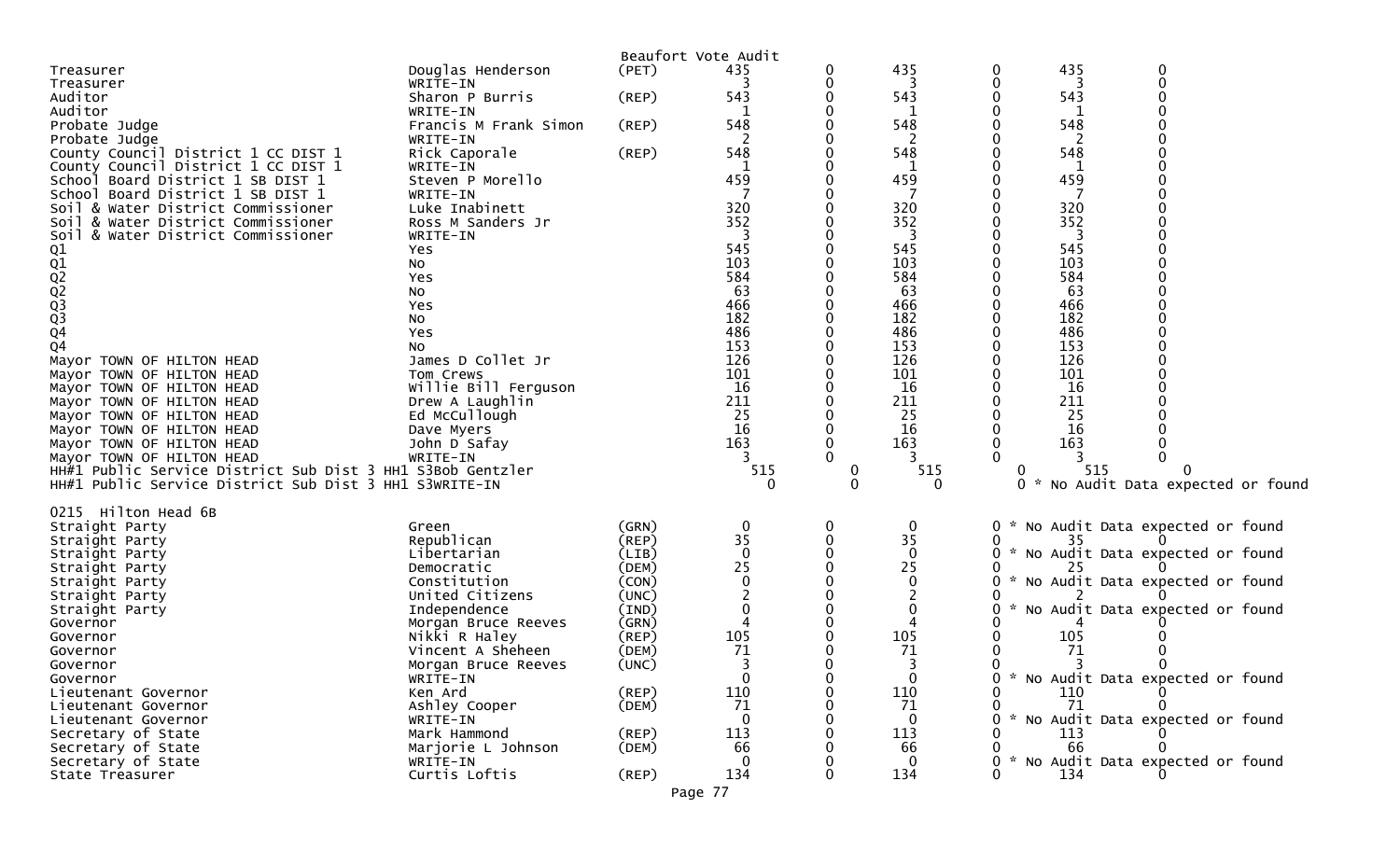|                                         |                       |             | Beaufort Vote Audit |              |                 |                                   |  |
|-----------------------------------------|-----------------------|-------------|---------------------|--------------|-----------------|-----------------------------------|--|
| State Treasurer                         | WRITE-IN              |             |                     |              |                 |                                   |  |
| Attorney General                        | Leslie Minerd         | (GRN)       | 6                   | 6            | $6\phantom{1}6$ |                                   |  |
| Attorney General                        | Alan Wilson           | $($ REP $)$ | 107                 | 107          | 107             |                                   |  |
| Attorney General                        | Matthew Richardson    | (DEM)       | 63                  | 63           | 63              |                                   |  |
| Attorney General                        | WRITE-IN              |             |                     | 1            | 1               |                                   |  |
| Comptroller General                     | Richard A Eckstrom    | (REP)       | 112                 | 112          | 112             |                                   |  |
| Comptroller General                     | Robert Barber         | (DEM)       | 65                  | 65           | 65              |                                   |  |
| Comptroller General                     | WRITE-IN              |             |                     |              |                 |                                   |  |
| State Superintendent of Education       | Doretha A Bull        | (GRN)       |                     |              | 6               |                                   |  |
| State Superintendent of Education       | Mick Zais             | (REP)       | 93                  | 93           | 93              |                                   |  |
| State Superintendent of Education       | Tim Moultrie          | (LIB)       | 11                  | 11           | 11              |                                   |  |
| State Superintendent of Education       | Frank Holleman        | (DEM)       | 60                  | 60           | 60              |                                   |  |
| State Superintendent of Education       | Tony Fayyazi          | (IND)       |                     |              |                 |                                   |  |
| State Superintendent of Education       | WRITE-IN              |             |                     |              |                 |                                   |  |
| Adjutant General                        | Bob Livingston        | $($ REP $)$ | 130                 | 130          | 130             |                                   |  |
| Adjutant General                        | WRITE-IN              |             | $\mathbf 1$         | 1            | 1               |                                   |  |
| Commissioner of Agriculture             | Hugh Weathers         | (REP)       | 107                 | 107          | 107             |                                   |  |
| Commissioner of Agriculture             | Tom E Elliott         | (DEM)       | 68                  | 68           | 68              |                                   |  |
| Commissioner of Agriculture             | WRITE-IN              |             |                     | 1            | 1               |                                   |  |
| U.S. Senate                             | Tom Clements          | (GRN)       | 21                  | 21           | 21              |                                   |  |
| U.S. Senate                             | Jim DeMint            | $($ REP $)$ | 117                 | 117          | 117             |                                   |  |
| U.S. Senate                             | Alvin M Greene        | (DEM)       | 39                  | 39           | 39              |                                   |  |
| U.S. Senate                             | WRITE-IN              |             |                     | 3            |                 |                                   |  |
| U.S. House of Representatives Dist 2    | Joe Wilson            | $($ REP $)$ | 101                 | 101          | 101             |                                   |  |
| U.S. House of Representatives Dist 2    | Eddie McCain          | (LIB)       | 2                   | 2            | 2               |                                   |  |
| U.S. House of Representatives Dist 2    | Rob Miller            | (DEM)       | 75                  | 75           | 75              |                                   |  |
| U.S. House of Representatives Dist 2    | Marc Beaman           | (CON)       |                     |              |                 |                                   |  |
| U.S. House of Representatives Dist 2    | WRITE-IN              |             |                     |              |                 |                                   |  |
| State House of Representatives Dist 123 | Andy Patrick          | $($ REP $)$ | 137                 | 137          | 137             |                                   |  |
| State House of Representatives Dist 123 | WRITE-IN              |             | 0                   | 0            | $\mathcal{H}$   | No Audit Data expected or found   |  |
| Sheriff                                 | P J Tanner            | (REP)       | 136                 | 136          | 136             |                                   |  |
| Sheriff                                 | WRITE-IN              |             | $\Omega$            | 0            |                 | * No Audit Data expected or found |  |
| Treasurer                               | Joy Logan             | (REP)       | 71                  | 71           | 71              |                                   |  |
| Treasurer                               | Douglas Henderson     | (PET)       | 91                  | 91           | 91              |                                   |  |
| Treasurer                               | WRITE-IN              |             | $\Omega$            | $\mathbf{0}$ |                 | * No Audit Data expected or found |  |
| Auditor                                 | Sharon P Burris       | (REP)       | 131                 | 131          | 131             |                                   |  |
| Auditor                                 | WRITE-IN              |             | $\mathbf{0}$        | 0            |                 | No Audit Data expected or found   |  |
| Probate Judge                           | Francis M Frank Simon | $($ REP $)$ | 133                 | 133          | 133             |                                   |  |
| Probate Judge                           | WRITE-IN              |             |                     |              |                 |                                   |  |
| County Council District 1 CC DIST 1     | Rick Caporale         | (REP)       | 90                  | 90           | 90              |                                   |  |
| County Council District 1 CC DIST 1     | WRITE-IN              |             |                     | 2            |                 |                                   |  |
| County Council District 2 CC DIST 2     | Steven M Baer         | (REP)       | 43                  | 43           | 43              |                                   |  |
| County Council District 2 CC DIST 2     | WRITE-IN              |             | $\mathbf{0}$        | $\mathbf 0$  | $\mathcal{H}$   | No Audit Data expected or found   |  |
| School Board District 1 SB DIST 1       | Steven P Morello      |             | 73                  | 73           | 73              |                                   |  |
| School Board District 1 SB DIST 1       | WRITE-IN              |             |                     |              |                 |                                   |  |
| School Board District 2 SB DIST 2       | WRITE-IN              |             |                     |              |                 |                                   |  |
| Soil & Water District Commissioner      | Luke Inabinett        |             | 68                  | 68           | 68              |                                   |  |
| Soil & Water District Commissioner      | Ross M Sanders Jr     |             | 84                  | 84           | 84              |                                   |  |
| Soil & Water District Commissioner      | WRITE-IN              |             |                     | 3            | 3               |                                   |  |
| Q1                                      | Yes                   |             | 152                 | 152          | 152             |                                   |  |
|                                         | No                    |             | 20                  | 20           | 20              |                                   |  |
| $\frac{Q1}{Q2}$                         | Yes                   |             | 155                 | 155          | 155             |                                   |  |
|                                         |                       |             |                     |              |                 |                                   |  |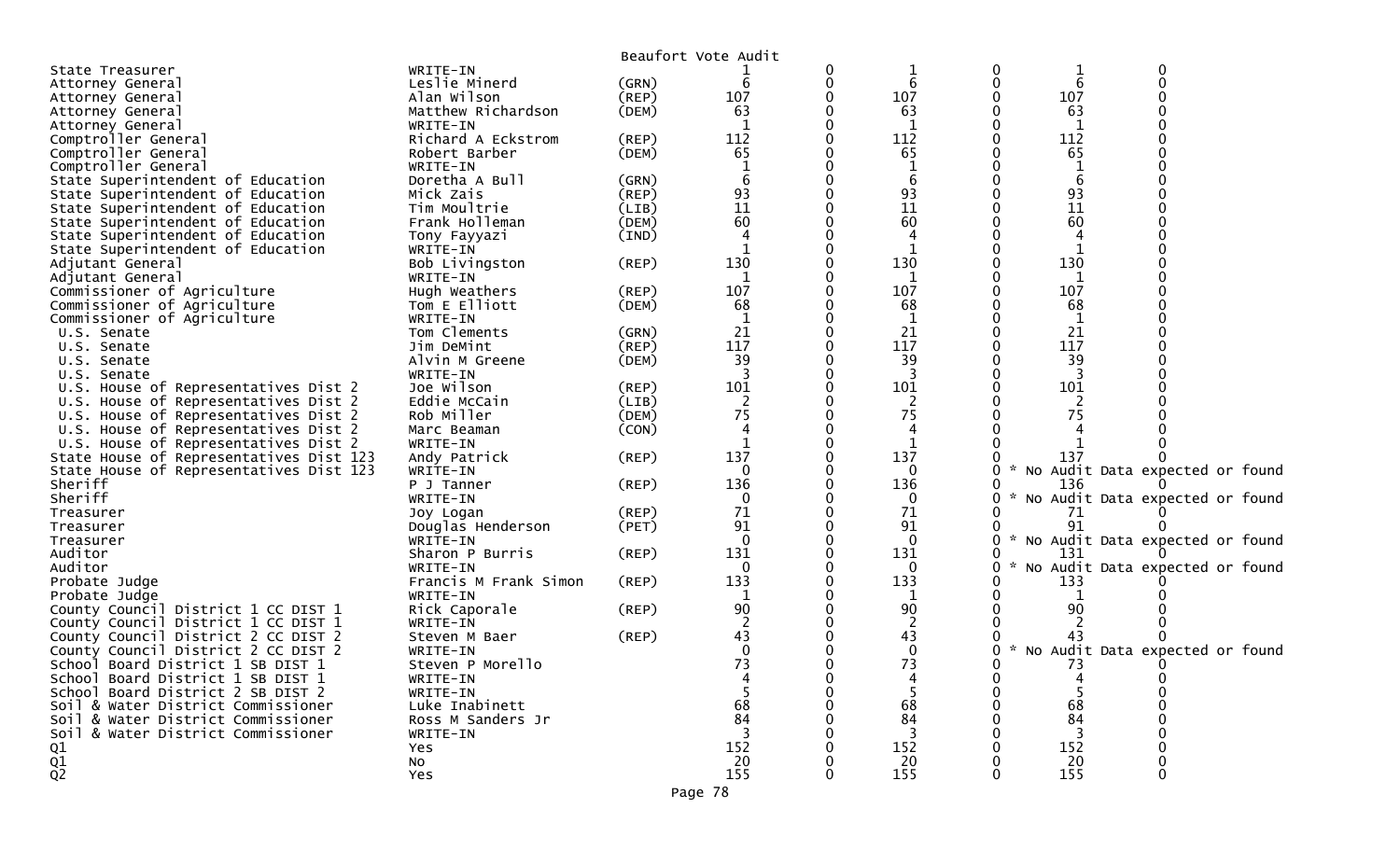|                                                            |                      |             | Beaufort Vote Audit |   |              |   |     |                                   |
|------------------------------------------------------------|----------------------|-------------|---------------------|---|--------------|---|-----|-----------------------------------|
| $Q_0^2$<br>$Q_3^3$<br>$Q_4^4$                              | No                   |             | 17                  | 0 | 17           | 0 | 17  |                                   |
|                                                            | Yes                  |             | 129                 | 0 | 129          |   | 129 |                                   |
|                                                            | No                   |             | 39                  |   | 39           |   | 39  |                                   |
|                                                            | Yes                  |             | 133                 |   | 133          |   | 133 |                                   |
| Q4                                                         | No.                  |             | 35                  |   | 35           |   | 35  |                                   |
| Mayor TOWN OF HILTON HEAD                                  | James D Collet Jr    |             | 12                  |   | 12           |   | 12  |                                   |
| Mayor TOWN OF HILTON HEAD                                  | Tom Crews            |             | 38                  |   | 38           |   | 38  |                                   |
| Mayor TOWN OF HILTON HEAD                                  | Willie Bill Ferguson |             | 23                  |   | 23           |   | 23  |                                   |
| Mayor TOWN OF HILTON HEAD                                  | Drew A Laughlin      |             | 37                  |   | 37           |   | 37  |                                   |
| Mayor TOWN OF HILTON HEAD                                  | Ed McCullough        |             | 16                  |   | 16           |   | 16  |                                   |
| Mayor TOWN OF HILTON HEAD                                  | Dave Myers           |             | 12                  |   | 12           |   | 12  |                                   |
| Mayor TOWN OF HILTON HEAD                                  | John D Safay         |             | 34                  |   | 34           |   | 34  |                                   |
| Mayor TOWN OF HILTON HEAD                                  | WRITE-IN             |             |                     |   | 1            |   |     |                                   |
| Town Council HH WARD 4                                     | Mary Amonitti        |             | 58                  |   | 58           |   | 58  |                                   |
| Town Council HH WARD 4                                     | Kim Likins           |             | 77                  |   | 77           |   | 77  |                                   |
| Town Council HH WARD 4                                     | WRITE-IN             |             |                     |   |              |   |     |                                   |
| HH#1 Public Service District Sub Dist 1 HH1 S1Herbert Ford |                      |             | 19                  | 0 | 19           |   | -19 |                                   |
| HH#1 Public Service District Sub Dist 1 HH1 S1WRITE-IN     |                      |             | $\Omega$            | 0 | 0            |   |     | No Audit Data expected or found   |
|                                                            |                      |             |                     |   |              |   |     |                                   |
| HH#1 Public Service District Sub Dist 3 HH1 S3Bob Gentzler |                      |             | 122                 | 0 | 122          |   | 122 |                                   |
| HH#1 Public Service District Sub Dist 3 HH1 S3WRITE-IN     |                      |             |                     | O | 2            |   |     |                                   |
| 0216 Hilton Head 7A                                        |                      |             |                     |   |              |   |     |                                   |
|                                                            |                      |             |                     |   |              |   |     |                                   |
| Straight Party                                             | Green                | (GRN)       | $\boldsymbol{0}$    | 0 | 0            |   |     | No Audit Data expected or found   |
| Straight Party                                             | Republican           | (REP)       | 91                  | 0 | 91           |   | 91  |                                   |
| Straight Party                                             | Libertarian          | (LIB)       | $\mathbf{1}$        |   | 1            |   |     |                                   |
| Straight Party                                             | Democratic           | (DEM)       | 25                  |   | 25           |   | 25  |                                   |
| Straight Party                                             | Constitution         | (CON)       |                     |   |              |   |     |                                   |
| Straight Party                                             | United Citizens      | (UNC)       | $\Omega$            |   |              |   |     | No Audit Data expected or found   |
| Straight Party                                             | Independence         | (IND)       |                     |   |              |   |     |                                   |
| Governor                                                   | Morgan Bruce Reeves  | (GRN)       |                     |   |              |   |     |                                   |
| Governor                                                   | Nikki R Haley        | $($ REP $)$ | 257                 |   | 257          |   | 257 |                                   |
| Governor                                                   | Vincent A Sheheen    | (DEM)       | 106                 |   | 106          |   | 106 |                                   |
| Governor                                                   | Morgan Bruce Reeves  | (UNC)       |                     |   |              |   |     |                                   |
| Governor                                                   | WRITE-IN             |             | $\Omega$            |   | $\Omega$     |   |     | * No Audit Data expected or found |
| Lieutenant Governor                                        | Ken Ard              | (REP)       | 264                 |   | 264          |   | 264 |                                   |
| Lieutenant Governor                                        | Ashley Cooper        | (DEM)       | 94                  |   | 94           |   | 94  |                                   |
| Lieutenant Governor                                        | WRITE-IN             |             | $\Omega$            |   | $\mathbf{0}$ |   |     | * No Audit Data expected or found |
| Secretary of State                                         | Mark Hammond         | (REP)       | 272                 |   | 272          |   | 272 |                                   |
| Secretary of State                                         | Marjorie L Johnson   | (DEM)       | 89                  |   | 89           |   | 89  |                                   |
| Secretary of State                                         | WRITE-IN             |             | $\Omega$            |   | 0            |   |     | * No Audit Data expected or found |
| State Treasurer                                            | Curtis Loftis        | (REP)       | 305                 |   | 305          |   | 305 |                                   |
| State Treasurer                                            | WRITE-IN             |             |                     |   |              |   |     |                                   |
| Attorney General                                           | Leslie Minerd        | (GRN)       | 12                  |   | 12           |   | 12  |                                   |
| Attorney General                                           | Alan Wilson          | (REP)       | 253                 | 0 | 253          |   | 253 |                                   |
| Attorney General                                           | Matthew Richardson   | (DEM)       | 94                  |   | 94           | 0 | 94  | $\Omega$                          |
| Attorney General                                           | WRITE-IN             |             | $\Omega$            |   | $\mathbf{0}$ | 0 |     | * No Audit Data expected or found |
| Comptroller General                                        | Richard A Eckstrom   | (REP)       | 261                 | 0 | 261          |   | 261 |                                   |
| Comptroller General                                        | Robert Barber        | (DEM)       | 95                  |   | 95           | 0 | 95  |                                   |
| Comptroller General                                        | WRITE-IN             |             | $\mathbf{0}$        | 0 | $\bf{0}$     | 0 |     | * No Audit Data expected or found |
| State Superintendent of Education                          | Doretha A Bull       | (GRN)       | 12                  | 0 | 12           |   | 12  |                                   |
| State Superintendent of Education                          | Mick Zais            | $($ REP $)$ | 237                 | 0 | 237          | 0 | 237 |                                   |
| State Superintendent of Education                          | Tim Moultrie         | (LIB)       | -8                  | 0 | 8            | 0 | 8   | 0                                 |
|                                                            |                      |             |                     |   |              |   |     |                                   |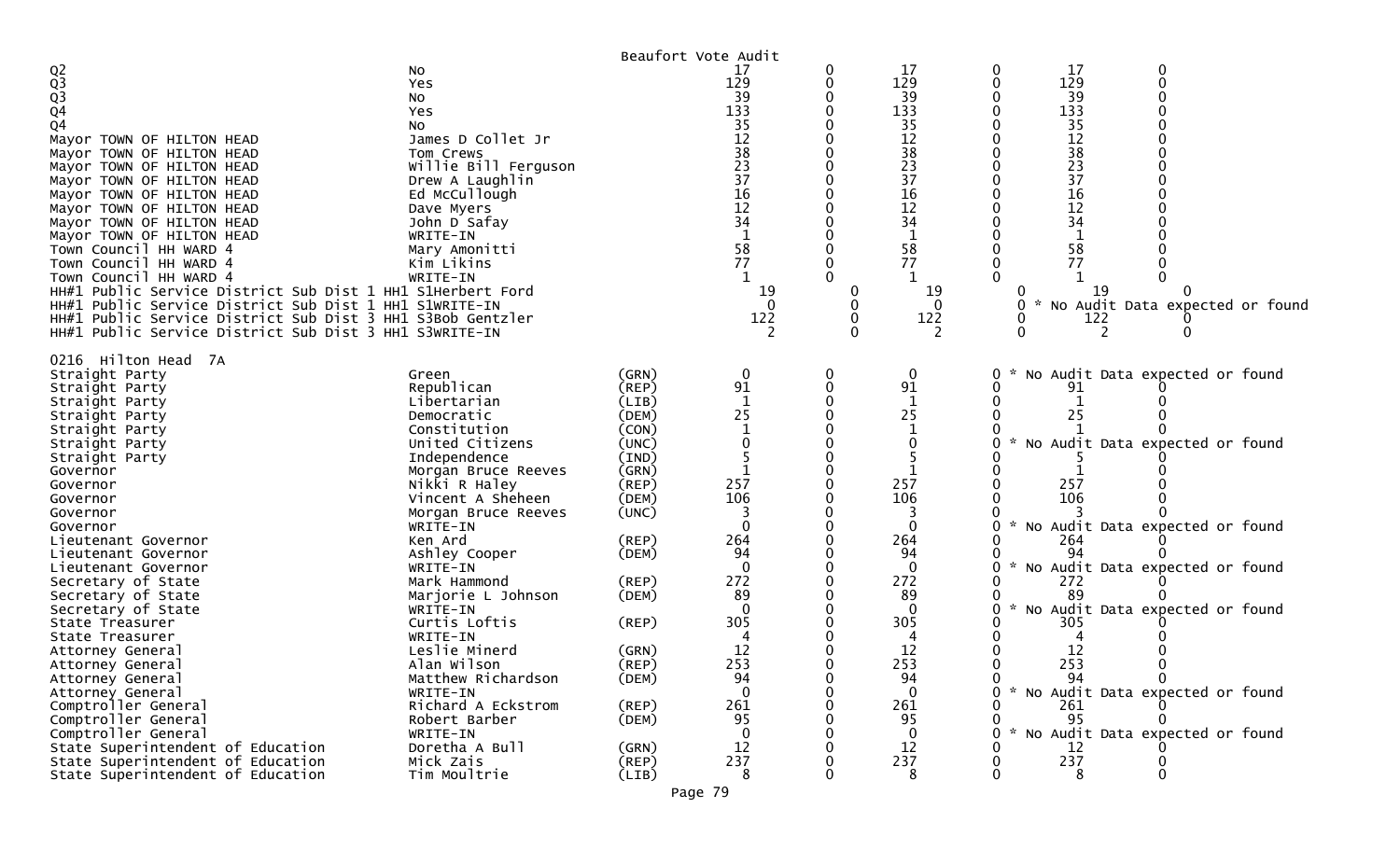| 90<br>90<br>(DEM)<br>9<br>9<br>State Superintendent of Education<br>(IND)<br>Tony Fayyazi<br>State Superintendent of Education<br>WRITE-IN<br>303<br>303<br>303<br>Adjutant General<br>Bob Livingston<br>(REP)<br>2<br>Adjutant General<br>WRITE-IN<br>259<br>259<br>259<br>Commissioner of Agriculture<br>Hugh Weathers<br>(REP)<br>96<br>96<br>96<br>Commissioner of Agriculture<br>(DEM)<br>Tom E Elliott<br>Commissioner of Agriculture<br>$\Omega$<br>$\mathbf 0$<br>No Audit Data expected or found<br>WRITE-IN<br>Tom Clements<br>48<br>48<br>48<br>U.S. Senate<br>(GRN)<br>266<br>266<br>266<br>Jim DeMint<br>(REP)<br>U.S. Senate<br>42<br>42<br>42<br>Alvin M Greene<br>(DEM)<br>U.S. Senate<br>WRITE-IN<br>3<br>U.S. Senate<br>240<br>240<br>240<br>U.S. House of Representatives Dist 2<br>Joe Wilson<br>(REP)<br>10<br>10<br>U.S. House of Representatives Dist 2<br>Eddie McCain<br>(LIB)<br>10<br>Rob Miller<br>104<br>104<br>104<br>(DEM)<br>U.S. House of Representatives Dist 2<br>(CON)<br>8<br>U.S. House of Representatives Dist 2<br>Marc Beaman<br>8<br>$\Omega$<br>$\Omega$<br>No Audit Data expected or found<br>U.S. House of Representatives Dist 2<br>WRITE-IN<br>304<br>304<br>304<br>State House of Representatives Dist 123<br>Andy Patrick<br>(REP)<br>State House of Representatives Dist 123<br>WRITE-IN<br>-1<br>1<br>1<br>326<br>326<br>326<br>Sheriff<br>$($ REP $)$<br>P J Tanner<br>Sheriff<br>WRITE-IN<br>132<br>132<br>132<br>$($ REP $)$<br>Treasurer<br>Joy Logan<br>216<br>216<br>216<br>Douglas Henderson<br>Treasurer<br>(PET)<br>WRITE-IN<br>1<br>Treasurer<br>305<br>305<br>305<br>Auditor<br>(REP)<br>Sharon P Burris<br>Auditor<br>$\mathbf{0}$<br>No Audit Data expected or found<br>WRITE-IN<br>0<br>306<br>306<br>$($ REP $)$<br>306<br>Probate Judge<br>Francis M Frank Simon<br>$\mathbf{1}$<br>Probate Judge<br>WRITE-IN<br>1<br>289<br>289<br>289<br>County Council District 2 CC DIST 2<br>$($ REP $)$<br>Steven M Baer<br>No Audit Data expected or found<br>County Council District 2 CC DIST 2<br>$\mathbf{0}$<br>WRITE-IN<br>0<br>12<br>12<br>County Council District 3 CC DIST 3<br>(REP)<br>Stu Rodman<br>12<br>No Audit Data expected or found<br>$\Omega$<br>County Council District 3 CC DIST 3<br>$\mathbf 0$<br>WRITE-IN<br>33<br>33<br>School Board District 2 SB DIST 2<br>WRITE-IN<br>33<br>136<br>136<br>136<br>Luke Inabinett<br>Soil & Water District Commissioner<br>159<br>159<br>159<br>Soil & Water District Commissioner<br>Ross M Sanders Jr<br>Audit Data expected or found<br>Soil & Water District Commissioner<br>WRITE-IN<br>$\mathbf{0}$<br>$\mathbf{0}$<br><b>NO</b><br>297<br>297<br>297<br>01<br>02<br>02<br>02<br>03<br>03<br>04<br>Yes<br>57<br>57<br>57<br>No<br>315<br>315<br>315<br>Yes<br>40<br>40<br>40<br>No<br>244<br>244<br>244<br>Yes<br>114<br>114<br>114<br>No<br>272<br>272<br>272<br>Yes<br>Q4<br>82<br>82<br>82<br>No<br>James D Collet Jr<br>Mayor TOWN OF HILTON HEAD<br>33<br>0<br>33<br>-33<br>143<br>143<br>143<br>Tom Crews<br>0<br>Mayor TOWN OF HILTON HEAD<br>Willie Bill Ferguson<br>Mayor TOWN OF HILTON HEAD<br>1<br>1<br>99<br>99<br>99<br>Drew A Laughlin<br>Mayor TOWN OF HILTON HEAD<br>18<br>18<br>18<br>Ed McCullough<br>Mayor TOWN OF HILTON HEAD<br>Dave Myers<br>4<br>4<br>Mayor TOWN OF HILTON HEAD<br>60<br>60<br>60<br>John D Safay<br>Mayor TOWN OF HILTON HEAD<br>$\mathbf 0$<br>$\bf{0}$<br>0<br>* No Audit Data expected or found<br>Mayor TOWN OF HILTON HEAD<br>WRITE-IN |                                   |                | Beaufort Vote Audit |  |    |  |  |
|------------------------------------------------------------------------------------------------------------------------------------------------------------------------------------------------------------------------------------------------------------------------------------------------------------------------------------------------------------------------------------------------------------------------------------------------------------------------------------------------------------------------------------------------------------------------------------------------------------------------------------------------------------------------------------------------------------------------------------------------------------------------------------------------------------------------------------------------------------------------------------------------------------------------------------------------------------------------------------------------------------------------------------------------------------------------------------------------------------------------------------------------------------------------------------------------------------------------------------------------------------------------------------------------------------------------------------------------------------------------------------------------------------------------------------------------------------------------------------------------------------------------------------------------------------------------------------------------------------------------------------------------------------------------------------------------------------------------------------------------------------------------------------------------------------------------------------------------------------------------------------------------------------------------------------------------------------------------------------------------------------------------------------------------------------------------------------------------------------------------------------------------------------------------------------------------------------------------------------------------------------------------------------------------------------------------------------------------------------------------------------------------------------------------------------------------------------------------------------------------------------------------------------------------------------------------------------------------------------------------------------------------------------------------------------------------------------------------------------------------------------------------------------------------------------------------------------------------------------------------------------------------------------------------------------------------------------------------------------------------------------------------------------------------------------------------------------------------------------------------------------------------------------------------------------------------------------------------------------------------------------------------------------------------------------------------------------------------------------------------------------------------------------------------------------------------------------------------------------------------------------------|-----------------------------------|----------------|---------------------|--|----|--|--|
|                                                                                                                                                                                                                                                                                                                                                                                                                                                                                                                                                                                                                                                                                                                                                                                                                                                                                                                                                                                                                                                                                                                                                                                                                                                                                                                                                                                                                                                                                                                                                                                                                                                                                                                                                                                                                                                                                                                                                                                                                                                                                                                                                                                                                                                                                                                                                                                                                                                                                                                                                                                                                                                                                                                                                                                                                                                                                                                                                                                                                                                                                                                                                                                                                                                                                                                                                                                                                                                                                                                  | State Superintendent of Education | Frank Holleman |                     |  | 90 |  |  |
|                                                                                                                                                                                                                                                                                                                                                                                                                                                                                                                                                                                                                                                                                                                                                                                                                                                                                                                                                                                                                                                                                                                                                                                                                                                                                                                                                                                                                                                                                                                                                                                                                                                                                                                                                                                                                                                                                                                                                                                                                                                                                                                                                                                                                                                                                                                                                                                                                                                                                                                                                                                                                                                                                                                                                                                                                                                                                                                                                                                                                                                                                                                                                                                                                                                                                                                                                                                                                                                                                                                  |                                   |                |                     |  |    |  |  |
|                                                                                                                                                                                                                                                                                                                                                                                                                                                                                                                                                                                                                                                                                                                                                                                                                                                                                                                                                                                                                                                                                                                                                                                                                                                                                                                                                                                                                                                                                                                                                                                                                                                                                                                                                                                                                                                                                                                                                                                                                                                                                                                                                                                                                                                                                                                                                                                                                                                                                                                                                                                                                                                                                                                                                                                                                                                                                                                                                                                                                                                                                                                                                                                                                                                                                                                                                                                                                                                                                                                  |                                   |                |                     |  |    |  |  |
|                                                                                                                                                                                                                                                                                                                                                                                                                                                                                                                                                                                                                                                                                                                                                                                                                                                                                                                                                                                                                                                                                                                                                                                                                                                                                                                                                                                                                                                                                                                                                                                                                                                                                                                                                                                                                                                                                                                                                                                                                                                                                                                                                                                                                                                                                                                                                                                                                                                                                                                                                                                                                                                                                                                                                                                                                                                                                                                                                                                                                                                                                                                                                                                                                                                                                                                                                                                                                                                                                                                  |                                   |                |                     |  |    |  |  |
|                                                                                                                                                                                                                                                                                                                                                                                                                                                                                                                                                                                                                                                                                                                                                                                                                                                                                                                                                                                                                                                                                                                                                                                                                                                                                                                                                                                                                                                                                                                                                                                                                                                                                                                                                                                                                                                                                                                                                                                                                                                                                                                                                                                                                                                                                                                                                                                                                                                                                                                                                                                                                                                                                                                                                                                                                                                                                                                                                                                                                                                                                                                                                                                                                                                                                                                                                                                                                                                                                                                  |                                   |                |                     |  |    |  |  |
|                                                                                                                                                                                                                                                                                                                                                                                                                                                                                                                                                                                                                                                                                                                                                                                                                                                                                                                                                                                                                                                                                                                                                                                                                                                                                                                                                                                                                                                                                                                                                                                                                                                                                                                                                                                                                                                                                                                                                                                                                                                                                                                                                                                                                                                                                                                                                                                                                                                                                                                                                                                                                                                                                                                                                                                                                                                                                                                                                                                                                                                                                                                                                                                                                                                                                                                                                                                                                                                                                                                  |                                   |                |                     |  |    |  |  |
|                                                                                                                                                                                                                                                                                                                                                                                                                                                                                                                                                                                                                                                                                                                                                                                                                                                                                                                                                                                                                                                                                                                                                                                                                                                                                                                                                                                                                                                                                                                                                                                                                                                                                                                                                                                                                                                                                                                                                                                                                                                                                                                                                                                                                                                                                                                                                                                                                                                                                                                                                                                                                                                                                                                                                                                                                                                                                                                                                                                                                                                                                                                                                                                                                                                                                                                                                                                                                                                                                                                  |                                   |                |                     |  |    |  |  |
|                                                                                                                                                                                                                                                                                                                                                                                                                                                                                                                                                                                                                                                                                                                                                                                                                                                                                                                                                                                                                                                                                                                                                                                                                                                                                                                                                                                                                                                                                                                                                                                                                                                                                                                                                                                                                                                                                                                                                                                                                                                                                                                                                                                                                                                                                                                                                                                                                                                                                                                                                                                                                                                                                                                                                                                                                                                                                                                                                                                                                                                                                                                                                                                                                                                                                                                                                                                                                                                                                                                  |                                   |                |                     |  |    |  |  |
|                                                                                                                                                                                                                                                                                                                                                                                                                                                                                                                                                                                                                                                                                                                                                                                                                                                                                                                                                                                                                                                                                                                                                                                                                                                                                                                                                                                                                                                                                                                                                                                                                                                                                                                                                                                                                                                                                                                                                                                                                                                                                                                                                                                                                                                                                                                                                                                                                                                                                                                                                                                                                                                                                                                                                                                                                                                                                                                                                                                                                                                                                                                                                                                                                                                                                                                                                                                                                                                                                                                  |                                   |                |                     |  |    |  |  |
|                                                                                                                                                                                                                                                                                                                                                                                                                                                                                                                                                                                                                                                                                                                                                                                                                                                                                                                                                                                                                                                                                                                                                                                                                                                                                                                                                                                                                                                                                                                                                                                                                                                                                                                                                                                                                                                                                                                                                                                                                                                                                                                                                                                                                                                                                                                                                                                                                                                                                                                                                                                                                                                                                                                                                                                                                                                                                                                                                                                                                                                                                                                                                                                                                                                                                                                                                                                                                                                                                                                  |                                   |                |                     |  |    |  |  |
|                                                                                                                                                                                                                                                                                                                                                                                                                                                                                                                                                                                                                                                                                                                                                                                                                                                                                                                                                                                                                                                                                                                                                                                                                                                                                                                                                                                                                                                                                                                                                                                                                                                                                                                                                                                                                                                                                                                                                                                                                                                                                                                                                                                                                                                                                                                                                                                                                                                                                                                                                                                                                                                                                                                                                                                                                                                                                                                                                                                                                                                                                                                                                                                                                                                                                                                                                                                                                                                                                                                  |                                   |                |                     |  |    |  |  |
|                                                                                                                                                                                                                                                                                                                                                                                                                                                                                                                                                                                                                                                                                                                                                                                                                                                                                                                                                                                                                                                                                                                                                                                                                                                                                                                                                                                                                                                                                                                                                                                                                                                                                                                                                                                                                                                                                                                                                                                                                                                                                                                                                                                                                                                                                                                                                                                                                                                                                                                                                                                                                                                                                                                                                                                                                                                                                                                                                                                                                                                                                                                                                                                                                                                                                                                                                                                                                                                                                                                  |                                   |                |                     |  |    |  |  |
|                                                                                                                                                                                                                                                                                                                                                                                                                                                                                                                                                                                                                                                                                                                                                                                                                                                                                                                                                                                                                                                                                                                                                                                                                                                                                                                                                                                                                                                                                                                                                                                                                                                                                                                                                                                                                                                                                                                                                                                                                                                                                                                                                                                                                                                                                                                                                                                                                                                                                                                                                                                                                                                                                                                                                                                                                                                                                                                                                                                                                                                                                                                                                                                                                                                                                                                                                                                                                                                                                                                  |                                   |                |                     |  |    |  |  |
|                                                                                                                                                                                                                                                                                                                                                                                                                                                                                                                                                                                                                                                                                                                                                                                                                                                                                                                                                                                                                                                                                                                                                                                                                                                                                                                                                                                                                                                                                                                                                                                                                                                                                                                                                                                                                                                                                                                                                                                                                                                                                                                                                                                                                                                                                                                                                                                                                                                                                                                                                                                                                                                                                                                                                                                                                                                                                                                                                                                                                                                                                                                                                                                                                                                                                                                                                                                                                                                                                                                  |                                   |                |                     |  |    |  |  |
|                                                                                                                                                                                                                                                                                                                                                                                                                                                                                                                                                                                                                                                                                                                                                                                                                                                                                                                                                                                                                                                                                                                                                                                                                                                                                                                                                                                                                                                                                                                                                                                                                                                                                                                                                                                                                                                                                                                                                                                                                                                                                                                                                                                                                                                                                                                                                                                                                                                                                                                                                                                                                                                                                                                                                                                                                                                                                                                                                                                                                                                                                                                                                                                                                                                                                                                                                                                                                                                                                                                  |                                   |                |                     |  |    |  |  |
|                                                                                                                                                                                                                                                                                                                                                                                                                                                                                                                                                                                                                                                                                                                                                                                                                                                                                                                                                                                                                                                                                                                                                                                                                                                                                                                                                                                                                                                                                                                                                                                                                                                                                                                                                                                                                                                                                                                                                                                                                                                                                                                                                                                                                                                                                                                                                                                                                                                                                                                                                                                                                                                                                                                                                                                                                                                                                                                                                                                                                                                                                                                                                                                                                                                                                                                                                                                                                                                                                                                  |                                   |                |                     |  |    |  |  |
|                                                                                                                                                                                                                                                                                                                                                                                                                                                                                                                                                                                                                                                                                                                                                                                                                                                                                                                                                                                                                                                                                                                                                                                                                                                                                                                                                                                                                                                                                                                                                                                                                                                                                                                                                                                                                                                                                                                                                                                                                                                                                                                                                                                                                                                                                                                                                                                                                                                                                                                                                                                                                                                                                                                                                                                                                                                                                                                                                                                                                                                                                                                                                                                                                                                                                                                                                                                                                                                                                                                  |                                   |                |                     |  |    |  |  |
|                                                                                                                                                                                                                                                                                                                                                                                                                                                                                                                                                                                                                                                                                                                                                                                                                                                                                                                                                                                                                                                                                                                                                                                                                                                                                                                                                                                                                                                                                                                                                                                                                                                                                                                                                                                                                                                                                                                                                                                                                                                                                                                                                                                                                                                                                                                                                                                                                                                                                                                                                                                                                                                                                                                                                                                                                                                                                                                                                                                                                                                                                                                                                                                                                                                                                                                                                                                                                                                                                                                  |                                   |                |                     |  |    |  |  |
|                                                                                                                                                                                                                                                                                                                                                                                                                                                                                                                                                                                                                                                                                                                                                                                                                                                                                                                                                                                                                                                                                                                                                                                                                                                                                                                                                                                                                                                                                                                                                                                                                                                                                                                                                                                                                                                                                                                                                                                                                                                                                                                                                                                                                                                                                                                                                                                                                                                                                                                                                                                                                                                                                                                                                                                                                                                                                                                                                                                                                                                                                                                                                                                                                                                                                                                                                                                                                                                                                                                  |                                   |                |                     |  |    |  |  |
|                                                                                                                                                                                                                                                                                                                                                                                                                                                                                                                                                                                                                                                                                                                                                                                                                                                                                                                                                                                                                                                                                                                                                                                                                                                                                                                                                                                                                                                                                                                                                                                                                                                                                                                                                                                                                                                                                                                                                                                                                                                                                                                                                                                                                                                                                                                                                                                                                                                                                                                                                                                                                                                                                                                                                                                                                                                                                                                                                                                                                                                                                                                                                                                                                                                                                                                                                                                                                                                                                                                  |                                   |                |                     |  |    |  |  |
|                                                                                                                                                                                                                                                                                                                                                                                                                                                                                                                                                                                                                                                                                                                                                                                                                                                                                                                                                                                                                                                                                                                                                                                                                                                                                                                                                                                                                                                                                                                                                                                                                                                                                                                                                                                                                                                                                                                                                                                                                                                                                                                                                                                                                                                                                                                                                                                                                                                                                                                                                                                                                                                                                                                                                                                                                                                                                                                                                                                                                                                                                                                                                                                                                                                                                                                                                                                                                                                                                                                  |                                   |                |                     |  |    |  |  |
|                                                                                                                                                                                                                                                                                                                                                                                                                                                                                                                                                                                                                                                                                                                                                                                                                                                                                                                                                                                                                                                                                                                                                                                                                                                                                                                                                                                                                                                                                                                                                                                                                                                                                                                                                                                                                                                                                                                                                                                                                                                                                                                                                                                                                                                                                                                                                                                                                                                                                                                                                                                                                                                                                                                                                                                                                                                                                                                                                                                                                                                                                                                                                                                                                                                                                                                                                                                                                                                                                                                  |                                   |                |                     |  |    |  |  |
|                                                                                                                                                                                                                                                                                                                                                                                                                                                                                                                                                                                                                                                                                                                                                                                                                                                                                                                                                                                                                                                                                                                                                                                                                                                                                                                                                                                                                                                                                                                                                                                                                                                                                                                                                                                                                                                                                                                                                                                                                                                                                                                                                                                                                                                                                                                                                                                                                                                                                                                                                                                                                                                                                                                                                                                                                                                                                                                                                                                                                                                                                                                                                                                                                                                                                                                                                                                                                                                                                                                  |                                   |                |                     |  |    |  |  |
|                                                                                                                                                                                                                                                                                                                                                                                                                                                                                                                                                                                                                                                                                                                                                                                                                                                                                                                                                                                                                                                                                                                                                                                                                                                                                                                                                                                                                                                                                                                                                                                                                                                                                                                                                                                                                                                                                                                                                                                                                                                                                                                                                                                                                                                                                                                                                                                                                                                                                                                                                                                                                                                                                                                                                                                                                                                                                                                                                                                                                                                                                                                                                                                                                                                                                                                                                                                                                                                                                                                  |                                   |                |                     |  |    |  |  |
|                                                                                                                                                                                                                                                                                                                                                                                                                                                                                                                                                                                                                                                                                                                                                                                                                                                                                                                                                                                                                                                                                                                                                                                                                                                                                                                                                                                                                                                                                                                                                                                                                                                                                                                                                                                                                                                                                                                                                                                                                                                                                                                                                                                                                                                                                                                                                                                                                                                                                                                                                                                                                                                                                                                                                                                                                                                                                                                                                                                                                                                                                                                                                                                                                                                                                                                                                                                                                                                                                                                  |                                   |                |                     |  |    |  |  |
|                                                                                                                                                                                                                                                                                                                                                                                                                                                                                                                                                                                                                                                                                                                                                                                                                                                                                                                                                                                                                                                                                                                                                                                                                                                                                                                                                                                                                                                                                                                                                                                                                                                                                                                                                                                                                                                                                                                                                                                                                                                                                                                                                                                                                                                                                                                                                                                                                                                                                                                                                                                                                                                                                                                                                                                                                                                                                                                                                                                                                                                                                                                                                                                                                                                                                                                                                                                                                                                                                                                  |                                   |                |                     |  |    |  |  |
|                                                                                                                                                                                                                                                                                                                                                                                                                                                                                                                                                                                                                                                                                                                                                                                                                                                                                                                                                                                                                                                                                                                                                                                                                                                                                                                                                                                                                                                                                                                                                                                                                                                                                                                                                                                                                                                                                                                                                                                                                                                                                                                                                                                                                                                                                                                                                                                                                                                                                                                                                                                                                                                                                                                                                                                                                                                                                                                                                                                                                                                                                                                                                                                                                                                                                                                                                                                                                                                                                                                  |                                   |                |                     |  |    |  |  |
|                                                                                                                                                                                                                                                                                                                                                                                                                                                                                                                                                                                                                                                                                                                                                                                                                                                                                                                                                                                                                                                                                                                                                                                                                                                                                                                                                                                                                                                                                                                                                                                                                                                                                                                                                                                                                                                                                                                                                                                                                                                                                                                                                                                                                                                                                                                                                                                                                                                                                                                                                                                                                                                                                                                                                                                                                                                                                                                                                                                                                                                                                                                                                                                                                                                                                                                                                                                                                                                                                                                  |                                   |                |                     |  |    |  |  |
|                                                                                                                                                                                                                                                                                                                                                                                                                                                                                                                                                                                                                                                                                                                                                                                                                                                                                                                                                                                                                                                                                                                                                                                                                                                                                                                                                                                                                                                                                                                                                                                                                                                                                                                                                                                                                                                                                                                                                                                                                                                                                                                                                                                                                                                                                                                                                                                                                                                                                                                                                                                                                                                                                                                                                                                                                                                                                                                                                                                                                                                                                                                                                                                                                                                                                                                                                                                                                                                                                                                  |                                   |                |                     |  |    |  |  |
|                                                                                                                                                                                                                                                                                                                                                                                                                                                                                                                                                                                                                                                                                                                                                                                                                                                                                                                                                                                                                                                                                                                                                                                                                                                                                                                                                                                                                                                                                                                                                                                                                                                                                                                                                                                                                                                                                                                                                                                                                                                                                                                                                                                                                                                                                                                                                                                                                                                                                                                                                                                                                                                                                                                                                                                                                                                                                                                                                                                                                                                                                                                                                                                                                                                                                                                                                                                                                                                                                                                  |                                   |                |                     |  |    |  |  |
|                                                                                                                                                                                                                                                                                                                                                                                                                                                                                                                                                                                                                                                                                                                                                                                                                                                                                                                                                                                                                                                                                                                                                                                                                                                                                                                                                                                                                                                                                                                                                                                                                                                                                                                                                                                                                                                                                                                                                                                                                                                                                                                                                                                                                                                                                                                                                                                                                                                                                                                                                                                                                                                                                                                                                                                                                                                                                                                                                                                                                                                                                                                                                                                                                                                                                                                                                                                                                                                                                                                  |                                   |                |                     |  |    |  |  |
|                                                                                                                                                                                                                                                                                                                                                                                                                                                                                                                                                                                                                                                                                                                                                                                                                                                                                                                                                                                                                                                                                                                                                                                                                                                                                                                                                                                                                                                                                                                                                                                                                                                                                                                                                                                                                                                                                                                                                                                                                                                                                                                                                                                                                                                                                                                                                                                                                                                                                                                                                                                                                                                                                                                                                                                                                                                                                                                                                                                                                                                                                                                                                                                                                                                                                                                                                                                                                                                                                                                  |                                   |                |                     |  |    |  |  |
|                                                                                                                                                                                                                                                                                                                                                                                                                                                                                                                                                                                                                                                                                                                                                                                                                                                                                                                                                                                                                                                                                                                                                                                                                                                                                                                                                                                                                                                                                                                                                                                                                                                                                                                                                                                                                                                                                                                                                                                                                                                                                                                                                                                                                                                                                                                                                                                                                                                                                                                                                                                                                                                                                                                                                                                                                                                                                                                                                                                                                                                                                                                                                                                                                                                                                                                                                                                                                                                                                                                  |                                   |                |                     |  |    |  |  |
|                                                                                                                                                                                                                                                                                                                                                                                                                                                                                                                                                                                                                                                                                                                                                                                                                                                                                                                                                                                                                                                                                                                                                                                                                                                                                                                                                                                                                                                                                                                                                                                                                                                                                                                                                                                                                                                                                                                                                                                                                                                                                                                                                                                                                                                                                                                                                                                                                                                                                                                                                                                                                                                                                                                                                                                                                                                                                                                                                                                                                                                                                                                                                                                                                                                                                                                                                                                                                                                                                                                  |                                   |                |                     |  |    |  |  |
|                                                                                                                                                                                                                                                                                                                                                                                                                                                                                                                                                                                                                                                                                                                                                                                                                                                                                                                                                                                                                                                                                                                                                                                                                                                                                                                                                                                                                                                                                                                                                                                                                                                                                                                                                                                                                                                                                                                                                                                                                                                                                                                                                                                                                                                                                                                                                                                                                                                                                                                                                                                                                                                                                                                                                                                                                                                                                                                                                                                                                                                                                                                                                                                                                                                                                                                                                                                                                                                                                                                  |                                   |                |                     |  |    |  |  |
|                                                                                                                                                                                                                                                                                                                                                                                                                                                                                                                                                                                                                                                                                                                                                                                                                                                                                                                                                                                                                                                                                                                                                                                                                                                                                                                                                                                                                                                                                                                                                                                                                                                                                                                                                                                                                                                                                                                                                                                                                                                                                                                                                                                                                                                                                                                                                                                                                                                                                                                                                                                                                                                                                                                                                                                                                                                                                                                                                                                                                                                                                                                                                                                                                                                                                                                                                                                                                                                                                                                  |                                   |                |                     |  |    |  |  |
|                                                                                                                                                                                                                                                                                                                                                                                                                                                                                                                                                                                                                                                                                                                                                                                                                                                                                                                                                                                                                                                                                                                                                                                                                                                                                                                                                                                                                                                                                                                                                                                                                                                                                                                                                                                                                                                                                                                                                                                                                                                                                                                                                                                                                                                                                                                                                                                                                                                                                                                                                                                                                                                                                                                                                                                                                                                                                                                                                                                                                                                                                                                                                                                                                                                                                                                                                                                                                                                                                                                  |                                   |                |                     |  |    |  |  |
|                                                                                                                                                                                                                                                                                                                                                                                                                                                                                                                                                                                                                                                                                                                                                                                                                                                                                                                                                                                                                                                                                                                                                                                                                                                                                                                                                                                                                                                                                                                                                                                                                                                                                                                                                                                                                                                                                                                                                                                                                                                                                                                                                                                                                                                                                                                                                                                                                                                                                                                                                                                                                                                                                                                                                                                                                                                                                                                                                                                                                                                                                                                                                                                                                                                                                                                                                                                                                                                                                                                  |                                   |                |                     |  |    |  |  |
|                                                                                                                                                                                                                                                                                                                                                                                                                                                                                                                                                                                                                                                                                                                                                                                                                                                                                                                                                                                                                                                                                                                                                                                                                                                                                                                                                                                                                                                                                                                                                                                                                                                                                                                                                                                                                                                                                                                                                                                                                                                                                                                                                                                                                                                                                                                                                                                                                                                                                                                                                                                                                                                                                                                                                                                                                                                                                                                                                                                                                                                                                                                                                                                                                                                                                                                                                                                                                                                                                                                  |                                   |                |                     |  |    |  |  |
|                                                                                                                                                                                                                                                                                                                                                                                                                                                                                                                                                                                                                                                                                                                                                                                                                                                                                                                                                                                                                                                                                                                                                                                                                                                                                                                                                                                                                                                                                                                                                                                                                                                                                                                                                                                                                                                                                                                                                                                                                                                                                                                                                                                                                                                                                                                                                                                                                                                                                                                                                                                                                                                                                                                                                                                                                                                                                                                                                                                                                                                                                                                                                                                                                                                                                                                                                                                                                                                                                                                  |                                   |                |                     |  |    |  |  |
|                                                                                                                                                                                                                                                                                                                                                                                                                                                                                                                                                                                                                                                                                                                                                                                                                                                                                                                                                                                                                                                                                                                                                                                                                                                                                                                                                                                                                                                                                                                                                                                                                                                                                                                                                                                                                                                                                                                                                                                                                                                                                                                                                                                                                                                                                                                                                                                                                                                                                                                                                                                                                                                                                                                                                                                                                                                                                                                                                                                                                                                                                                                                                                                                                                                                                                                                                                                                                                                                                                                  |                                   |                |                     |  |    |  |  |
|                                                                                                                                                                                                                                                                                                                                                                                                                                                                                                                                                                                                                                                                                                                                                                                                                                                                                                                                                                                                                                                                                                                                                                                                                                                                                                                                                                                                                                                                                                                                                                                                                                                                                                                                                                                                                                                                                                                                                                                                                                                                                                                                                                                                                                                                                                                                                                                                                                                                                                                                                                                                                                                                                                                                                                                                                                                                                                                                                                                                                                                                                                                                                                                                                                                                                                                                                                                                                                                                                                                  |                                   |                |                     |  |    |  |  |
|                                                                                                                                                                                                                                                                                                                                                                                                                                                                                                                                                                                                                                                                                                                                                                                                                                                                                                                                                                                                                                                                                                                                                                                                                                                                                                                                                                                                                                                                                                                                                                                                                                                                                                                                                                                                                                                                                                                                                                                                                                                                                                                                                                                                                                                                                                                                                                                                                                                                                                                                                                                                                                                                                                                                                                                                                                                                                                                                                                                                                                                                                                                                                                                                                                                                                                                                                                                                                                                                                                                  |                                   |                |                     |  |    |  |  |
|                                                                                                                                                                                                                                                                                                                                                                                                                                                                                                                                                                                                                                                                                                                                                                                                                                                                                                                                                                                                                                                                                                                                                                                                                                                                                                                                                                                                                                                                                                                                                                                                                                                                                                                                                                                                                                                                                                                                                                                                                                                                                                                                                                                                                                                                                                                                                                                                                                                                                                                                                                                                                                                                                                                                                                                                                                                                                                                                                                                                                                                                                                                                                                                                                                                                                                                                                                                                                                                                                                                  |                                   |                |                     |  |    |  |  |
|                                                                                                                                                                                                                                                                                                                                                                                                                                                                                                                                                                                                                                                                                                                                                                                                                                                                                                                                                                                                                                                                                                                                                                                                                                                                                                                                                                                                                                                                                                                                                                                                                                                                                                                                                                                                                                                                                                                                                                                                                                                                                                                                                                                                                                                                                                                                                                                                                                                                                                                                                                                                                                                                                                                                                                                                                                                                                                                                                                                                                                                                                                                                                                                                                                                                                                                                                                                                                                                                                                                  |                                   |                |                     |  |    |  |  |
|                                                                                                                                                                                                                                                                                                                                                                                                                                                                                                                                                                                                                                                                                                                                                                                                                                                                                                                                                                                                                                                                                                                                                                                                                                                                                                                                                                                                                                                                                                                                                                                                                                                                                                                                                                                                                                                                                                                                                                                                                                                                                                                                                                                                                                                                                                                                                                                                                                                                                                                                                                                                                                                                                                                                                                                                                                                                                                                                                                                                                                                                                                                                                                                                                                                                                                                                                                                                                                                                                                                  |                                   |                |                     |  |    |  |  |
|                                                                                                                                                                                                                                                                                                                                                                                                                                                                                                                                                                                                                                                                                                                                                                                                                                                                                                                                                                                                                                                                                                                                                                                                                                                                                                                                                                                                                                                                                                                                                                                                                                                                                                                                                                                                                                                                                                                                                                                                                                                                                                                                                                                                                                                                                                                                                                                                                                                                                                                                                                                                                                                                                                                                                                                                                                                                                                                                                                                                                                                                                                                                                                                                                                                                                                                                                                                                                                                                                                                  |                                   |                |                     |  |    |  |  |
|                                                                                                                                                                                                                                                                                                                                                                                                                                                                                                                                                                                                                                                                                                                                                                                                                                                                                                                                                                                                                                                                                                                                                                                                                                                                                                                                                                                                                                                                                                                                                                                                                                                                                                                                                                                                                                                                                                                                                                                                                                                                                                                                                                                                                                                                                                                                                                                                                                                                                                                                                                                                                                                                                                                                                                                                                                                                                                                                                                                                                                                                                                                                                                                                                                                                                                                                                                                                                                                                                                                  |                                   |                |                     |  |    |  |  |
|                                                                                                                                                                                                                                                                                                                                                                                                                                                                                                                                                                                                                                                                                                                                                                                                                                                                                                                                                                                                                                                                                                                                                                                                                                                                                                                                                                                                                                                                                                                                                                                                                                                                                                                                                                                                                                                                                                                                                                                                                                                                                                                                                                                                                                                                                                                                                                                                                                                                                                                                                                                                                                                                                                                                                                                                                                                                                                                                                                                                                                                                                                                                                                                                                                                                                                                                                                                                                                                                                                                  |                                   |                |                     |  |    |  |  |
|                                                                                                                                                                                                                                                                                                                                                                                                                                                                                                                                                                                                                                                                                                                                                                                                                                                                                                                                                                                                                                                                                                                                                                                                                                                                                                                                                                                                                                                                                                                                                                                                                                                                                                                                                                                                                                                                                                                                                                                                                                                                                                                                                                                                                                                                                                                                                                                                                                                                                                                                                                                                                                                                                                                                                                                                                                                                                                                                                                                                                                                                                                                                                                                                                                                                                                                                                                                                                                                                                                                  |                                   |                |                     |  |    |  |  |
|                                                                                                                                                                                                                                                                                                                                                                                                                                                                                                                                                                                                                                                                                                                                                                                                                                                                                                                                                                                                                                                                                                                                                                                                                                                                                                                                                                                                                                                                                                                                                                                                                                                                                                                                                                                                                                                                                                                                                                                                                                                                                                                                                                                                                                                                                                                                                                                                                                                                                                                                                                                                                                                                                                                                                                                                                                                                                                                                                                                                                                                                                                                                                                                                                                                                                                                                                                                                                                                                                                                  |                                   |                |                     |  |    |  |  |
|                                                                                                                                                                                                                                                                                                                                                                                                                                                                                                                                                                                                                                                                                                                                                                                                                                                                                                                                                                                                                                                                                                                                                                                                                                                                                                                                                                                                                                                                                                                                                                                                                                                                                                                                                                                                                                                                                                                                                                                                                                                                                                                                                                                                                                                                                                                                                                                                                                                                                                                                                                                                                                                                                                                                                                                                                                                                                                                                                                                                                                                                                                                                                                                                                                                                                                                                                                                                                                                                                                                  |                                   |                |                     |  |    |  |  |
|                                                                                                                                                                                                                                                                                                                                                                                                                                                                                                                                                                                                                                                                                                                                                                                                                                                                                                                                                                                                                                                                                                                                                                                                                                                                                                                                                                                                                                                                                                                                                                                                                                                                                                                                                                                                                                                                                                                                                                                                                                                                                                                                                                                                                                                                                                                                                                                                                                                                                                                                                                                                                                                                                                                                                                                                                                                                                                                                                                                                                                                                                                                                                                                                                                                                                                                                                                                                                                                                                                                  |                                   |                |                     |  |    |  |  |
|                                                                                                                                                                                                                                                                                                                                                                                                                                                                                                                                                                                                                                                                                                                                                                                                                                                                                                                                                                                                                                                                                                                                                                                                                                                                                                                                                                                                                                                                                                                                                                                                                                                                                                                                                                                                                                                                                                                                                                                                                                                                                                                                                                                                                                                                                                                                                                                                                                                                                                                                                                                                                                                                                                                                                                                                                                                                                                                                                                                                                                                                                                                                                                                                                                                                                                                                                                                                                                                                                                                  |                                   |                |                     |  |    |  |  |
|                                                                                                                                                                                                                                                                                                                                                                                                                                                                                                                                                                                                                                                                                                                                                                                                                                                                                                                                                                                                                                                                                                                                                                                                                                                                                                                                                                                                                                                                                                                                                                                                                                                                                                                                                                                                                                                                                                                                                                                                                                                                                                                                                                                                                                                                                                                                                                                                                                                                                                                                                                                                                                                                                                                                                                                                                                                                                                                                                                                                                                                                                                                                                                                                                                                                                                                                                                                                                                                                                                                  |                                   |                |                     |  |    |  |  |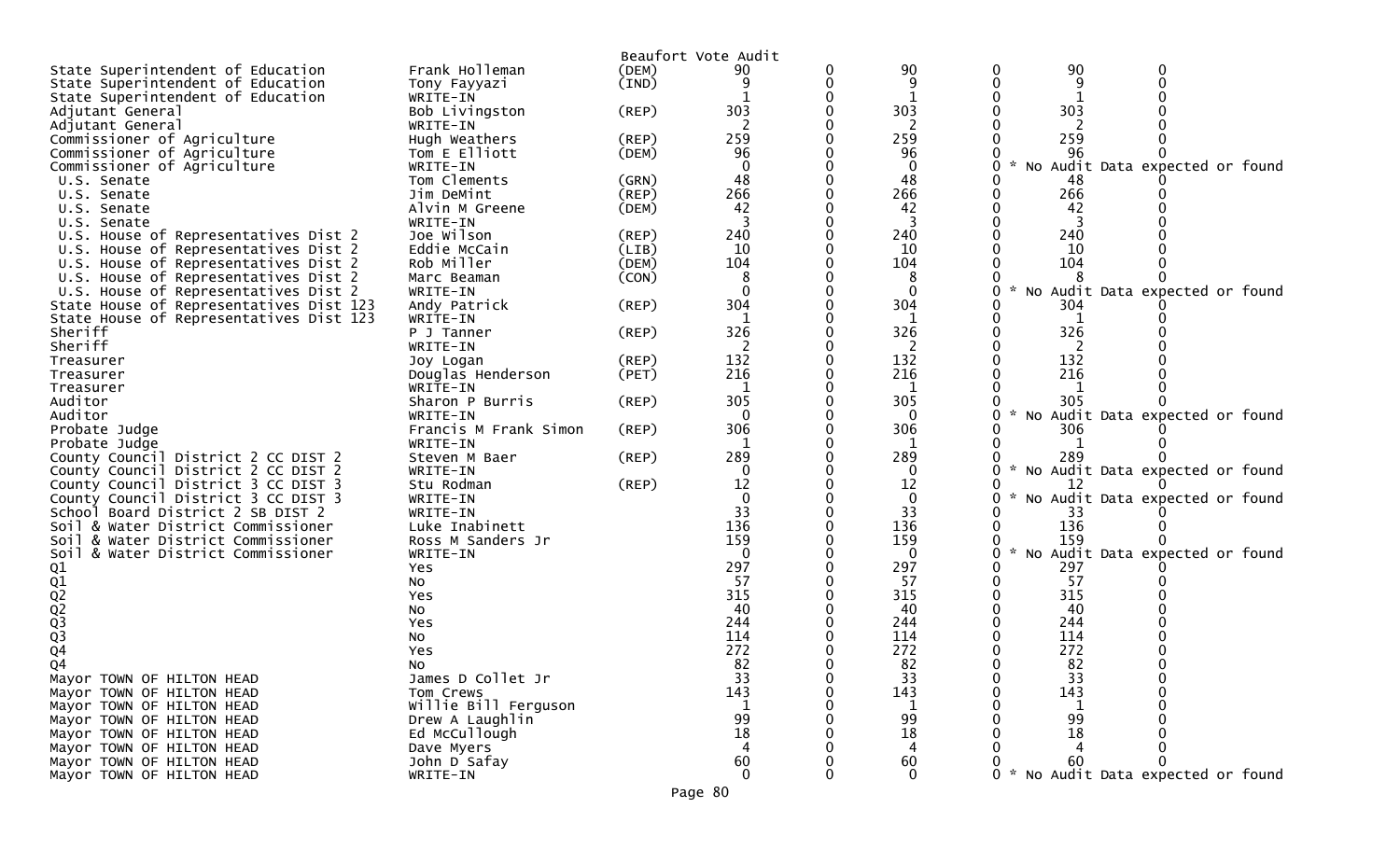|                                      |                     |             | Beaufort Vote Audit |   |                |    |                                   |                                 |  |
|--------------------------------------|---------------------|-------------|---------------------|---|----------------|----|-----------------------------------|---------------------------------|--|
| Town Council HH WARD 4               | Mary Amonitti       |             | 122                 | 0 | 122            | 0  | 122                               | 0                               |  |
| Town Council HH WARD 4               | Kim Likins          |             | 217                 | 0 | 217            | 0  | 217                               | $\mathbf{0}$                    |  |
| Town Council HH WARD 4               | WRITE-IN            |             |                     | 0 | $\mathbf 1$    | 0  | 1                                 |                                 |  |
|                                      |                     |             |                     |   |                |    |                                   |                                 |  |
| 0217 Hilton Head 7B                  |                     |             |                     |   |                |    |                                   |                                 |  |
| Straight Party                       | Green               | (GRN)       | $\mathbf 1$         | 0 | $\mathbf 1$    | 0  |                                   |                                 |  |
| Straight Party                       | Republican          | (REP)       | 92                  |   | 92             |    | 92                                |                                 |  |
| Straight Party                       | Libertarian         | (LIB)       | $\mathbf 0$         |   | $\mathbf 0$    | 0. | * No Audit Data expected or found |                                 |  |
| Straight Party                       | Democratic          | (DEM)       | 30                  |   | 30             |    | 30                                |                                 |  |
| Straight Party                       | Constitution        | (CON)       | $\Omega$            |   | $\Omega$       | O  | $\mathcal{H}$                     | No Audit Data expected or found |  |
| Straight Party                       | United Citizens     | (UNC)       |                     |   |                |    |                                   |                                 |  |
| Straight Party                       | Independence        | (IND)       | 9                   |   | 9              |    |                                   |                                 |  |
| Governor                             | Morgan Bruce Reeves | (GRN)       |                     |   |                |    |                                   |                                 |  |
| Governor                             | Nikki R Haley       | (REP)       | 294                 |   | 294            |    | 294                               |                                 |  |
| Governor                             | Vincent A Sheheen   | (DEM)       | 126                 |   | 126            |    | 126                               |                                 |  |
| Governor                             | Morgan Bruce Reeves | (UNC)       |                     |   |                |    |                                   |                                 |  |
| Governor                             | WRITE-IN            |             | $\Omega$            |   | $\mathbf 0$    |    |                                   | No Audit Data expected or found |  |
| Lieutenant Governor                  | Ken Ard             | $($ REP $)$ | 302                 |   | 302            |    | 302                               |                                 |  |
| Lieutenant Governor                  | Ashley Cooper       | (DEM)       | 122                 |   | 122            |    | 122                               |                                 |  |
| Lieutenant Governor                  | WRITE-IN            |             | 0                   |   | $\mathbf 0$    | U  |                                   | No Audit Data expected or found |  |
| Secretary of State                   | Mark Hammond        | (REP)       | 317                 |   | 317            |    | 317                               |                                 |  |
| Secretary of State                   | Marjorie L Johnson  | (DEM)       | 105                 |   | 105            |    | 105                               |                                 |  |
| Secretary of State                   | WRITE-IN            |             |                     |   | 1              |    |                                   |                                 |  |
| State Treasurer                      | Curtis Loftis       | $($ REP $)$ | 356                 |   | 356            |    | 356                               |                                 |  |
| State Treasurer                      | WRITE-IN            |             | 2                   |   | 2              |    |                                   |                                 |  |
| Attorney General                     | Leslie Minerd       | (GRN)       | 17                  |   | 17             |    | 17                                |                                 |  |
| Attorney General                     | Alan Wilson         | (REP)       | 290                 |   | 290            |    | 290                               |                                 |  |
| Attorney General                     | Matthew Richardson  | (DEM)       | 114                 |   | 114            |    | 114                               |                                 |  |
| Attorney General                     | WRITE-IN            |             | $\Omega$            |   | $\mathbf 0$    |    | $\mathcal{H}$                     | No Audit Data expected or found |  |
| Comptroller General                  | Richard A Eckstrom  | (REP)       | 314                 |   | 314            |    | 314                               |                                 |  |
| Comptroller General                  | Robert Barber       | (DEM)       | 102                 |   | 102            |    | 102                               |                                 |  |
| Comptroller General                  | WRITE-IN            |             | $\Omega$            |   | 0              |    | $\mathcal{H}$                     | No Audit Data expected or found |  |
| State Superintendent of Education    | Doretha A Bull      | (GRN)       | 10                  |   | 10             |    | 10                                |                                 |  |
| State Superintendent of Education    | Mick Zais           | $($ REP $)$ | 279                 |   | 279            |    | 279                               |                                 |  |
| State Superintendent of Education    | Tim Moultrie        | (LIB)       | 17                  |   | 17             |    | 17                                |                                 |  |
| State Superintendent of Education    | Frank Holleman      | (DEM)       | 92                  |   | 92             |    | 92                                |                                 |  |
| State Superintendent of Education    | Tony Fayyazi        | (IND)       | 17                  |   | 17             |    | 17                                |                                 |  |
| State Superintendent of Education    | WRITE-IN            |             | $\Omega$            |   | $\Omega$       |    | $\mathcal{H}$                     | No Audit Data expected or found |  |
| Adjutant General                     | Bob Livingston      | $($ REP $)$ | 356                 |   | 356            |    | 356                               |                                 |  |
| Adjutant General                     | WRITE-IN            |             | 1                   |   | 1              |    |                                   |                                 |  |
| Commissioner of Agriculture          | Hugh Weathers       | (REP)       | 308                 |   | 308            |    | 308                               |                                 |  |
| Commissioner of Agriculture          | Tom E Elliott       | (DEM)       | 102                 |   | 102            |    | 102                               |                                 |  |
| Commissioner of Agriculture          | WRITE-IN            |             | 0                   |   | 0              |    | * No Audit Data expected or found |                                 |  |
| U.S. Senate                          | Tom Clements        | (GRN)       | 57                  |   | 57             |    | 57                                |                                 |  |
| U.S. Senate                          | Jim DeMint          | (REP)       | 313                 | 0 | 313            | 0  | 313                               |                                 |  |
| U.S. Senate                          | Alvin M Greene      | (DEM)       | 49                  | 0 | 49             | 0  | 49                                | 0                               |  |
| U.S. Senate                          | WRITE-IN            |             |                     |   | -5             |    |                                   |                                 |  |
| U.S. House of Representatives Dist 2 | Joe Wilson          | (REP)       | 275                 |   | 275            |    | 275                               |                                 |  |
| U.S. House of Representatives Dist 2 | Eddie McCain        | (LIB)       | 5                   |   | -5             |    | 5                                 |                                 |  |
| U.S. House of Representatives Dist 2 | Rob Miller          | (DEM)       | 135                 |   | 135            |    | 135                               |                                 |  |
| U.S. House of Representatives Dist 2 | Marc Beaman         | (CON)       | $\frac{12}{2}$      |   | $\frac{12}{2}$ |    | 12                                | 0                               |  |
| U.S. House of Representatives Dist 2 | WRITE-IN            |             |                     | 0 |                | 0  | $\overline{2}$                    | 0                               |  |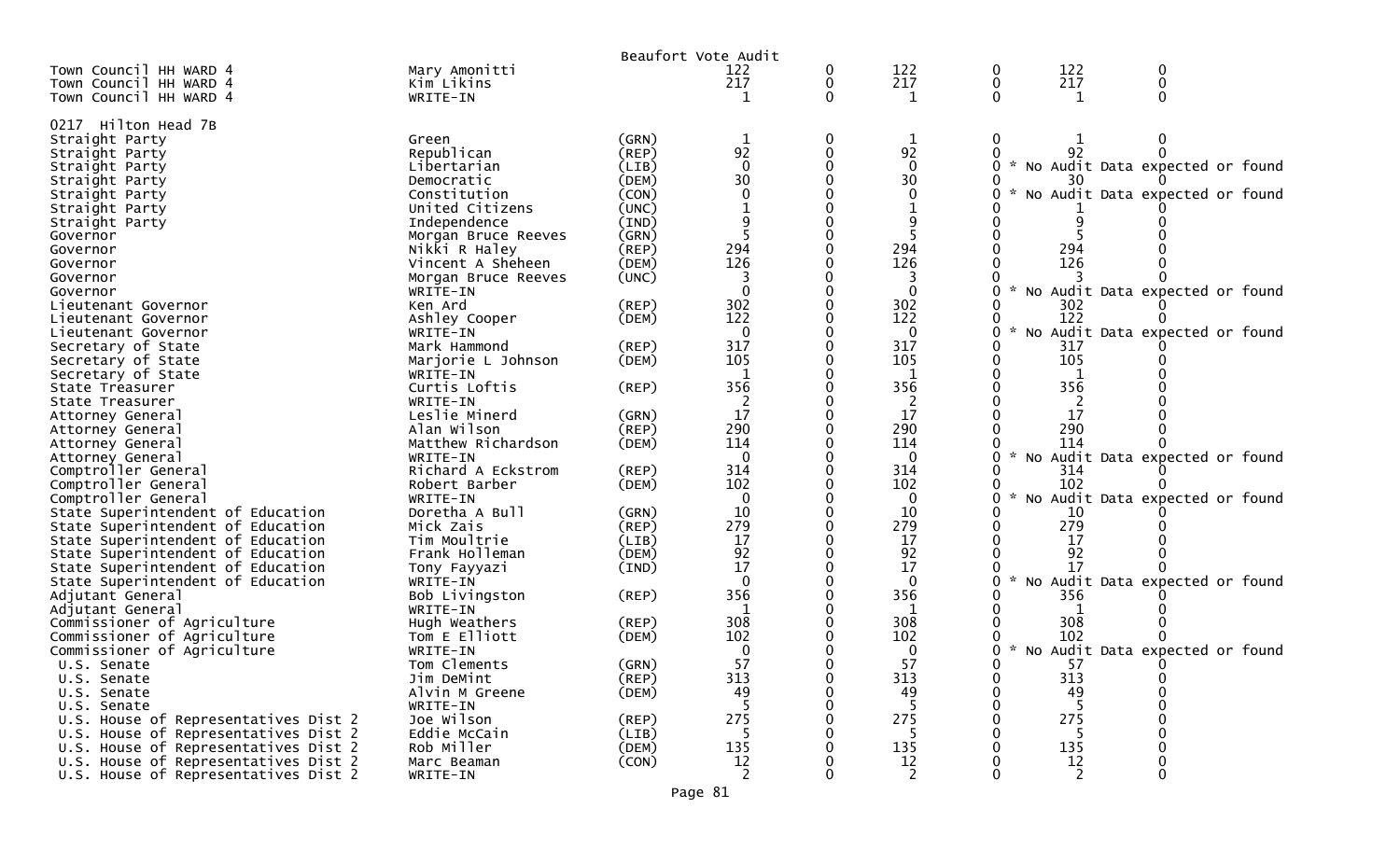|                                                        |                               |                      | Beaufort Vote Audit |   |                   |               |            |                                     |  |
|--------------------------------------------------------|-------------------------------|----------------------|---------------------|---|-------------------|---------------|------------|-------------------------------------|--|
| State House of Representatives Dist 123                | Andy Patrick                  | $($ REP $)$          | 351                 | 0 | 351               | 0             | 351        | 0                                   |  |
| State House of Representatives Dist 123                | WRITE-IN                      |                      | 2                   |   | 2                 | 0             | 2          | 0                                   |  |
| Sheriff                                                | P J Tanner                    | $($ REP $)$          | 375                 |   | 375               |               | 375        |                                     |  |
| Sheriff                                                | WRITE-IN                      |                      |                     |   |                   |               |            |                                     |  |
| Treasurer<br>Treasurer                                 | Joy Logan                     | $($ REP $)$<br>(PET) | 145<br>257          |   | 145<br>257        |               | 145<br>257 |                                     |  |
| Treasurer                                              | Douglas Henderson<br>WRITE-IN |                      |                     |   | 1                 |               |            |                                     |  |
| Auditor                                                | Sharon P Burris               | $($ REP $)$          | 349                 |   | 349               |               | 349        |                                     |  |
| Auditor                                                | WRITE-IN                      |                      |                     |   |                   |               |            |                                     |  |
| Probate Judge                                          | Francis M Frank Simon         | $($ REP $)$          | 354                 |   | 354               |               | 354        |                                     |  |
| Probate Judge                                          | WRITE-IN                      |                      | 2                   |   | 2                 |               | 2          |                                     |  |
| County Council District 3 CC DIST 3                    | Stu Rodman                    | $($ REP $)$          | 338                 |   | 338               |               | 338        |                                     |  |
| County Council District 3 CC DIST 3                    | WRITE-IN                      |                      |                     |   |                   |               |            |                                     |  |
| Soil & Water District Commissioner                     | Luke Inabinett                |                      | 178                 |   | 178               |               | 178        |                                     |  |
| Soil & Water District Commissioner                     | Ross M Sanders Jr             |                      | 226                 |   | 226               |               | 226        |                                     |  |
| Soil & Water District Commissioner                     | WRITE-IN                      |                      | 346                 |   | 1                 |               | -1         |                                     |  |
| Q1                                                     | Yes<br>No                     |                      | 68                  |   | 346<br>68         |               | 346<br>68  |                                     |  |
|                                                        | Yes                           |                      | 371                 |   | 371               |               | 371        |                                     |  |
| 01<br>02<br>02<br>03<br>03                             | No                            |                      | 48                  |   | 48                |               | 48         |                                     |  |
|                                                        | Yes                           |                      | 317                 |   | 317               |               | 317        |                                     |  |
|                                                        | No                            |                      | 97                  |   | 97                |               | 97         |                                     |  |
| $\frac{Q4}{Q4}$                                        | Yes                           |                      | 322                 |   | 322               |               | 322        |                                     |  |
|                                                        | No                            |                      | 85                  |   | 85                |               | 85         |                                     |  |
| Mayor TOWN OF HILTON HEAD                              | James D Collet Jr             |                      | 30                  |   | 30                |               | 30         |                                     |  |
| Mayor TOWN OF HILTON HEAD                              | Tom Crews                     |                      | 173                 |   | 173               |               | 173        |                                     |  |
| Mayor TOWN OF HILTON HEAD                              | Willie Bill Ferguson          |                      |                     |   | 9                 |               | 9          |                                     |  |
| Mayor TOWN OF HILTON HEAD                              | Drew A Laughlin               |                      | 108                 |   | 108               |               | 108        |                                     |  |
| Mayor TOWN OF HILTON HEAD                              | Ed McCullough<br>Dave Myers   |                      | 28<br>17            |   | 28<br>17          |               | 28<br>17   |                                     |  |
| Mayor TOWN OF HILTON HEAD<br>Mayor TOWN OF HILTON HEAD | John D Safay                  |                      | 58                  |   | 58                |               | 58         |                                     |  |
| Mayor TOWN OF HILTON HEAD                              | WRITE-IN                      |                      | $\mathbf 0$         |   | $\mathbf 0$       | $\mathcal{H}$ |            | No Audit Data expected or found     |  |
| Town Council HH WARD 4                                 | Mary Amonitti                 |                      | 171                 |   | 171               |               | 171        |                                     |  |
| Town Council HH WARD 4                                 | Kim Likins                    |                      | 216                 |   | 216               |               | 216        |                                     |  |
| Town Council HH WARD 4                                 | WRITE-IN                      |                      | 0                   | 0 | $\mathbf 0$       | $0 *$         |            | No Audit Data expected or found     |  |
|                                                        |                               |                      |                     |   |                   |               |            |                                     |  |
| 0218 Hilton Head 8A                                    |                               |                      |                     |   |                   |               |            |                                     |  |
| Straight Party                                         | Green                         | (GRN)                | $\mathbf 0$         | 0 | 0                 | 0             |            | * No Audit Data expected or found   |  |
| Straight Party                                         | Republican<br>Libertarian     | $($ REP $)$<br>(LIB) | 57<br>$\Omega$      | 0 | 57<br>$\mathbf 0$ | 0             | 57         | 0 * No Audit Data expected or found |  |
| Straight Party<br>Straight Party                       | Democratic                    | (DEM)                |                     |   | 8                 |               |            |                                     |  |
| Straight Party                                         | Constitution                  | (CON)                |                     |   | 0                 | 0             |            | * No Audit Data expected or found   |  |
| Straight Party                                         | United Citizens               | (UNC)                |                     |   | 0                 | 0             |            | No Audit Data expected or found     |  |
| Straight Party                                         | Independence                  | (IND)                |                     | 0 | 2                 | 0             | 2          | 0                                   |  |
| Governor                                               | Morgan Bruce Reeves           | (GRN)                |                     | U |                   | 0             |            |                                     |  |
| Governor                                               | Nikki R Haley                 | (REP)                | 107                 |   | 107               |               | 107        |                                     |  |
| Governor                                               | Vincent A Sheheen             | (DEM)                | 47                  |   | 47                |               | 47         |                                     |  |
| Governor                                               | Morgan Bruce Reeves           | (UNC)                |                     |   |                   |               |            |                                     |  |
| Governor                                               | WRITE-IN                      |                      | $\Omega$            |   | $\mathbf 0$       |               |            | * No Audit Data expected or found   |  |
| Lieutenant Governor                                    | Ken Ard                       | $($ REP $)$          | 110<br>44           |   | 110<br>44         |               | 110<br>44  |                                     |  |
| Lieutenant Governor<br>Lieutenant Governor             | Ashley Cooper<br>WRITE-IN     | (DEM)                | $\Omega$            |   | $\Omega$          |               |            | 0 * No Audit Data expected or found |  |
|                                                        |                               |                      |                     |   |                   |               |            |                                     |  |
|                                                        |                               |                      | Page 82             |   |                   |               |            |                                     |  |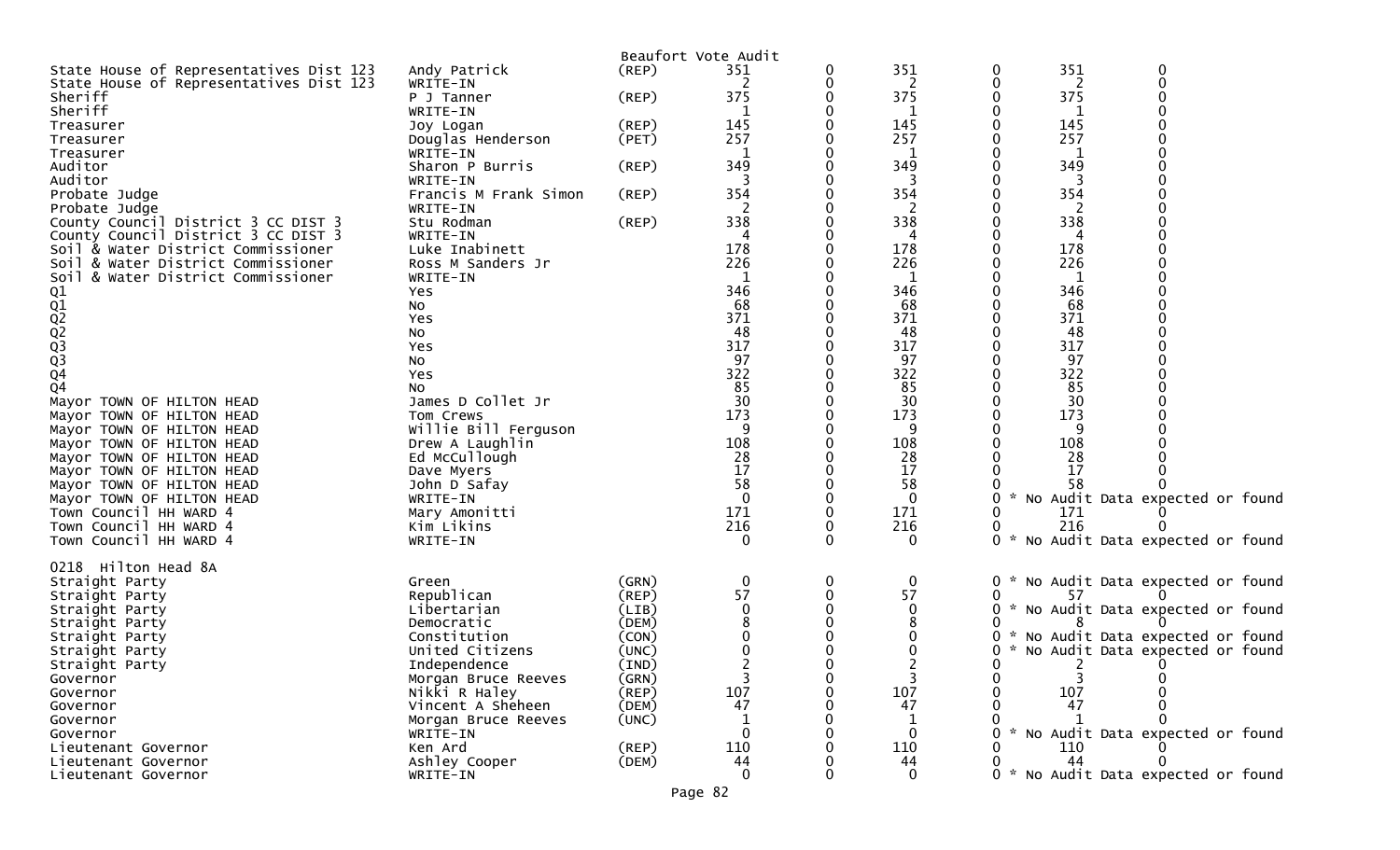|                                                                          |                       |             | Beaufort Vote Audit |   |              |   |               |                                   |  |
|--------------------------------------------------------------------------|-----------------------|-------------|---------------------|---|--------------|---|---------------|-----------------------------------|--|
| Secretary of State                                                       | Mark Hammond          | (REP)       | 110                 | 0 | 110          | 0 | 110           |                                   |  |
| Secretary of State                                                       | Marjorie L Johnson    | (DEM)       | 46                  | 0 | 46           |   | 46            |                                   |  |
| Secretary of State                                                       | WRITE-IN              |             | $\Omega$            |   | $\Omega$     |   |               | * No Audit Data expected or found |  |
| State Treasurer                                                          | Curtis Loftis         | (REP)       | 123                 |   | 123          |   | 123           |                                   |  |
| State Treasurer                                                          | WRITE-IN              |             |                     |   |              |   |               |                                   |  |
| Attorney General                                                         | Leslie Minerd         | (GRN)       | 6                   |   | 6            |   |               |                                   |  |
| Attorney General                                                         | Alan Wilson           | (REP)       | 101                 |   | 101          |   | 101           |                                   |  |
| Attorney General                                                         | Matthew Richardson    | (DEM)       | 42                  |   | 42           |   | 42            |                                   |  |
| Attorney General                                                         | WRITE-IN              |             | $\Omega$            |   | $\mathbf{0}$ |   |               | No Audit Data expected or found   |  |
| Comptroller General                                                      | Richard A Eckstrom    | (REP)       | 109                 |   | 109          |   | 109           |                                   |  |
| Comptroller General                                                      | Robert Barber         | (DEM)       | 42                  |   | 42           |   | 42            |                                   |  |
| Comptroller General                                                      | WRITE-IN              |             | $\Omega$            |   | $\mathbf{0}$ |   |               | No Audit Data expected or found   |  |
| State Superintendent of Education                                        | Doretha A Bull        | (GRN)       | 12                  |   | 12           |   | 12            |                                   |  |
| State Superintendent of Education                                        | Mick Zais             | (REP)       | 98                  |   | 98           |   | 98            |                                   |  |
| State Superintendent of Education                                        | Tim Moultrie          | (LIB)       |                     |   |              |   |               |                                   |  |
| State Superintendent of Education                                        | Frank Holleman        | (DEM)       | 30                  |   | 30           |   | 30            |                                   |  |
| State Superintendent of Education                                        | Tony Fayyazi          | (IND)       | 6                   |   | 6            |   |               |                                   |  |
| State Superintendent of Education                                        | WRITE-IN              |             | $\Omega$            |   | $\Omega$     |   |               | No Audit Data expected or found   |  |
| Adjutant General                                                         | Bob Livingston        | (REP)       | 121                 |   | 121          |   | 121           |                                   |  |
| Adjutant General                                                         | WRITE-IN              |             | 1                   |   | 1            |   | 1             |                                   |  |
| Commissioner of Agriculture                                              | Hugh Weathers         | (REP)       | 108                 |   | 108          |   | 108           |                                   |  |
| Commissioner of Agriculture                                              | Tom E Elliott         | (DEM)       | 41                  |   | 41           |   | 41            |                                   |  |
| Commissioner of Agriculture                                              | WRITE-IN              |             | $\mathbf{0}$        |   | $\mathbf 0$  |   | $\mathcal{H}$ | No Audit Data expected or found   |  |
| U.S. Senate                                                              | Tom Clements          | (GRN)       | 17                  |   | 17           |   | 17            |                                   |  |
| U.S. Senate                                                              | Jim DeMint            | (REP)       | 107                 |   | 107          |   | 107           |                                   |  |
| U.S. Senate                                                              | Alvin M Greene        | (DEM)       | 26                  |   | 26           |   | 26            |                                   |  |
| U.S. Senate                                                              | WRITE-IN              |             |                     |   |              |   |               |                                   |  |
| U.S. House of Representatives Dist 2                                     | Joe Wilson            | $($ REP $)$ | 104                 |   | 104          |   | 104           |                                   |  |
| U.S. House of Representatives Dist 2                                     | Eddie McCain          | (LIB)       | 3                   |   |              |   |               |                                   |  |
| U.S. House of Representatives Dist 2                                     | Rob Miller            | (DEM)       | 46                  |   | 46           |   | 46            |                                   |  |
| U.S. House of Representatives Dist 2                                     | Marc Beaman           | (CON)       | 2                   |   |              |   | 2             |                                   |  |
| U.S. House of Representatives Dist 2                                     | WRITE-IN              |             | 1                   |   | 1            |   | 1             |                                   |  |
| State House of Representatives Dist 123                                  | Andy Patrick          | (REP)       | 122                 |   | 122          |   | 122           |                                   |  |
| State House of Representatives Dist 123                                  | WRITE-IN              |             | 1                   |   | 1            |   | 1             |                                   |  |
| Sheriff                                                                  | P J Tanner            | (REP)       | 135                 |   | 135          |   | 135           |                                   |  |
| Sheriff                                                                  | WRITE-IN              |             |                     |   |              |   |               |                                   |  |
| Treasurer                                                                | Joy Logan             | $($ REP $)$ | 66                  |   | 66           |   | 66            |                                   |  |
| Treasurer                                                                | Douglas Henderson     | (PET)       | 82                  |   | 82           |   | 82            |                                   |  |
| Treasurer                                                                | WRITE-IN              |             | $\Omega$            |   | $\Omega$     |   |               | No Audit Data expected or found   |  |
| Auditor                                                                  | Sharon P Burris       | (REP)       | 123                 |   | 123          |   | 123           |                                   |  |
| Auditor                                                                  | WRITE-IN              |             | -1                  |   | 1            |   | 1             |                                   |  |
| Probate Judge                                                            | Francis M Frank Simon | (REP)       | 124                 |   | 124          |   | 124           |                                   |  |
| Probate Judge                                                            | WRITE-IN              |             | -1                  |   | 1            |   | 1             |                                   |  |
| County Council District 3 CC DIST 3                                      | Stu Rodman            | $($ REP $)$ | 125                 |   | 125          |   | 125           |                                   |  |
| County Council District 3 CC DIST 3                                      | WRITE-IN              |             | 1                   |   |              |   |               |                                   |  |
| Soil & Water District Commissioner<br>Soil & Water District Commissioner | Luke Inabinett        |             | 75<br>78            | 0 | 75<br>78     |   | 75<br>78      |                                   |  |
|                                                                          | Ross M Sanders Jr     |             |                     |   |              |   |               |                                   |  |
| Soil & Water District Commissioner                                       | WRITE-IN<br>Yes       |             | 131                 |   | 131          |   | 131           |                                   |  |
| Q1                                                                       | No                    |             | 20                  |   | 20           |   | 20            |                                   |  |
| $\frac{Q1}{Q2}$                                                          | Yes                   |             | 130                 |   | 130          |   | 130           |                                   |  |
|                                                                          | No                    |             | 21                  |   | 21           |   | 21            |                                   |  |
|                                                                          |                       |             |                     |   |              |   |               |                                   |  |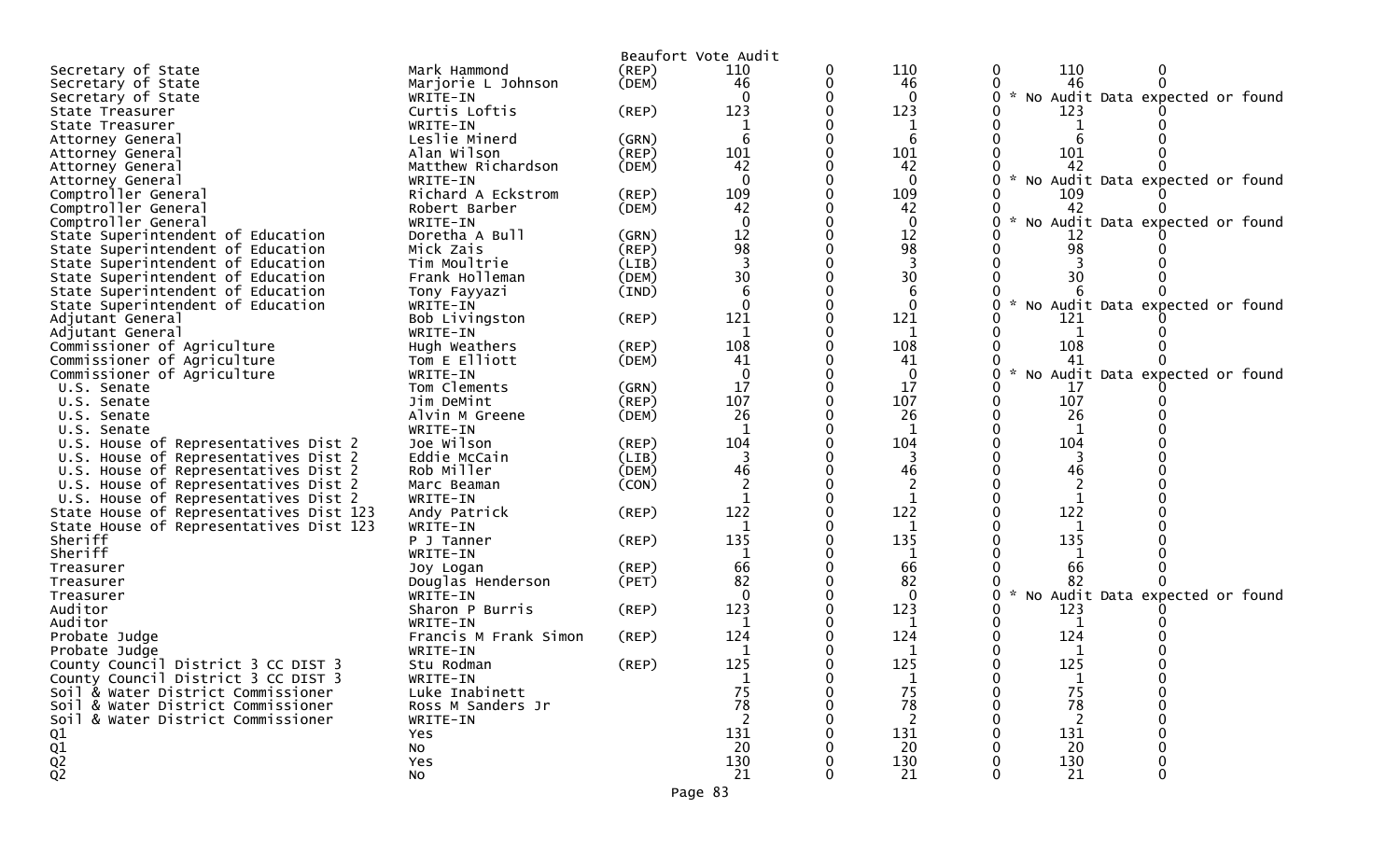|                                      |                           |             | Beaufort Vote Audit |   |                |                                                  |  |
|--------------------------------------|---------------------------|-------------|---------------------|---|----------------|--------------------------------------------------|--|
| $\frac{Q3}{Q3}$                      | Yes                       |             | 101                 | 0 | 101            | 101<br>0                                         |  |
|                                      | No                        |             | 49                  |   | 49             | 49<br>0                                          |  |
| $\overline{Q}4$                      | Yes                       |             | 112                 |   | 112            | 112                                              |  |
| Q <sub>4</sub>                       | No                        |             | 40                  |   | 40             | 40                                               |  |
| Mayor TOWN OF HILTON HEAD            | James D Collet Jr         |             |                     |   | 1              | 1                                                |  |
| Mayor TOWN OF HILTON HEAD            | Tom Crews                 |             | 51                  |   | 51             | 51                                               |  |
| Mayor TOWN OF HILTON HEAD            | Willie Bill Ferguson      |             | $\overline{3}$      |   | 3              | 3                                                |  |
| Mayor TOWN OF HILTON HEAD            | Drew A Laughlin           |             | 49                  |   | 49             | 49                                               |  |
| Mayor TOWN OF HILTON HEAD            | Ed McCullough             |             | 20                  |   | 20             | 20                                               |  |
| Mayor TOWN OF HILTON HEAD            | Dave Myers                |             | $\overline{17}$     |   | 17             | 17                                               |  |
| Mayor TOWN OF HILTON HEAD            | John D Safay              |             | 15                  |   | 15             | 15                                               |  |
| Mayor TOWN OF HILTON HEAD            | WRITE-IN                  |             | 53                  |   | $\overline{2}$ |                                                  |  |
| Town Council HH WARD 4               | Mary Amonitti             |             | 87                  |   | 53             | 53                                               |  |
| Town Council HH WARD 4               | Kim Likins                |             |                     |   | 87             | 87<br>$\sim$                                     |  |
| Town Council HH WARD 4               | WRITE-IN                  |             |                     |   | $\Omega$       | No Audit Data expected or found<br>0             |  |
| 0219 Hilton Head 8B                  |                           |             |                     |   |                |                                                  |  |
| Straight Party                       | Green                     | (GRN)       | 0                   | 0 | 0              | No Audit Data expected or found<br>0             |  |
| Straight Party                       | Republican                | (REP)       | 69                  |   | 69             | 69                                               |  |
| Straight Party                       | Libertarian               | (LIB)       | $\Omega$            |   | $\mathbf{0}$   | No Audit Data expected or found<br>W.<br>0       |  |
| Straight Party                       | Democratic                | (DEM)       | 26                  |   | 26             | 26                                               |  |
| Straight Party                       | Constitution              | (CON)       |                     |   | $\Omega$       | * No Audit Data expected or found<br>0           |  |
| Straight Party                       | United Citizens           | (UNC)       |                     |   |                | No Audit Data expected or found                  |  |
| Straight Party                       | Independence              | (IND)       |                     |   |                |                                                  |  |
| Governor                             | Morgan Bruce Reeves       | (GRN)       |                     |   |                |                                                  |  |
| Governor                             | Nikki R Haley             | $($ REP $)$ | 203                 |   | 203            | 203                                              |  |
| Governor                             | Vincent A Sheheen         | (DEM)       | 115                 |   | 115            | 115                                              |  |
| Governor                             | Morgan Bruce Reeves       | (UNC)       |                     |   | 1              | 1                                                |  |
| Governor                             | WRITE-IN                  |             |                     |   | 1              | 1                                                |  |
| Lieutenant Governor                  | Ken Ard                   | $($ REP $)$ | 207                 |   | 207            | 207                                              |  |
| Lieutenant Governor                  | Ashley Cooper             | (DEM)       | 109                 |   | 109            | 109                                              |  |
| Lieutenant Governor                  | WRITE-IN                  |             |                     |   | 1              |                                                  |  |
| Secretary of State                   | Mark Hammond              | $($ REP $)$ | 215                 |   | 215            | 215                                              |  |
| Secretary of State                   | Marjorie L Johnson        | (DEM)       | 98                  |   | 98             | 98                                               |  |
| Secretary of State                   | WRITE-IN                  |             |                     |   | 1              | -1                                               |  |
| State Treasurer                      | Curtis Loftis             | $($ REP $)$ | 250                 |   | 250            | 250                                              |  |
| State Treasurer                      | WRITE-IN<br>Leslie Minerd | (GRN)       |                     |   | 3<br>9         |                                                  |  |
| Attorney General<br>Attorney General | Alan Wilson               | $($ REP $)$ | 194                 |   | 194            | 194                                              |  |
| Attorney General                     | Matthew Richardson        | (DEM)       | 107                 |   | 107            | 107                                              |  |
| Attorney General                     | WRITE-IN                  |             | $\Omega$            |   | 0              | No Audit Data expected or found<br>$\mathcal{H}$ |  |
| Comptroller General                  | Richard A Eckstrom        | (REP)       | 209                 |   | 209            | 209                                              |  |
| Comptroller General                  | Robert Barber             | (DEM)       | 101                 |   | 101            | 101                                              |  |
| Comptroller General                  | WRITE-IN                  |             | 0                   |   | $\mathbf 0$    | 0<br>$\sim$<br>No Audit Data expected or found   |  |
| State Superintendent of Education    | Doretha A Bull            | (GRN)       | 5                   |   |                |                                                  |  |
| State Superintendent of Education    | Mick Zais                 | (REP)       | 187                 |   | 187            | 187                                              |  |
| State Superintendent of Education    | Tim Moultrie              | (LIB)       | 13                  |   | 13             | 13                                               |  |
| State Superintendent of Education    | Frank Holleman            | (DEM)       | 97                  |   | 97             | 97                                               |  |
| State Superintendent of Education    | Tony Fayyazi              | (IND)       | 10                  |   | 10             | 10                                               |  |
| State Superintendent of Education    | WRITE-IN                  |             | $\Omega$            |   | $\mathbf 0$    | No Audit Data expected or found                  |  |
| Adjutant General                     | Bob Livingston            | (REP)       | 240                 |   | 240            | 240                                              |  |
| Adjutant General                     | WRITE-IN                  |             | $\overline{2}$      |   |                | 2                                                |  |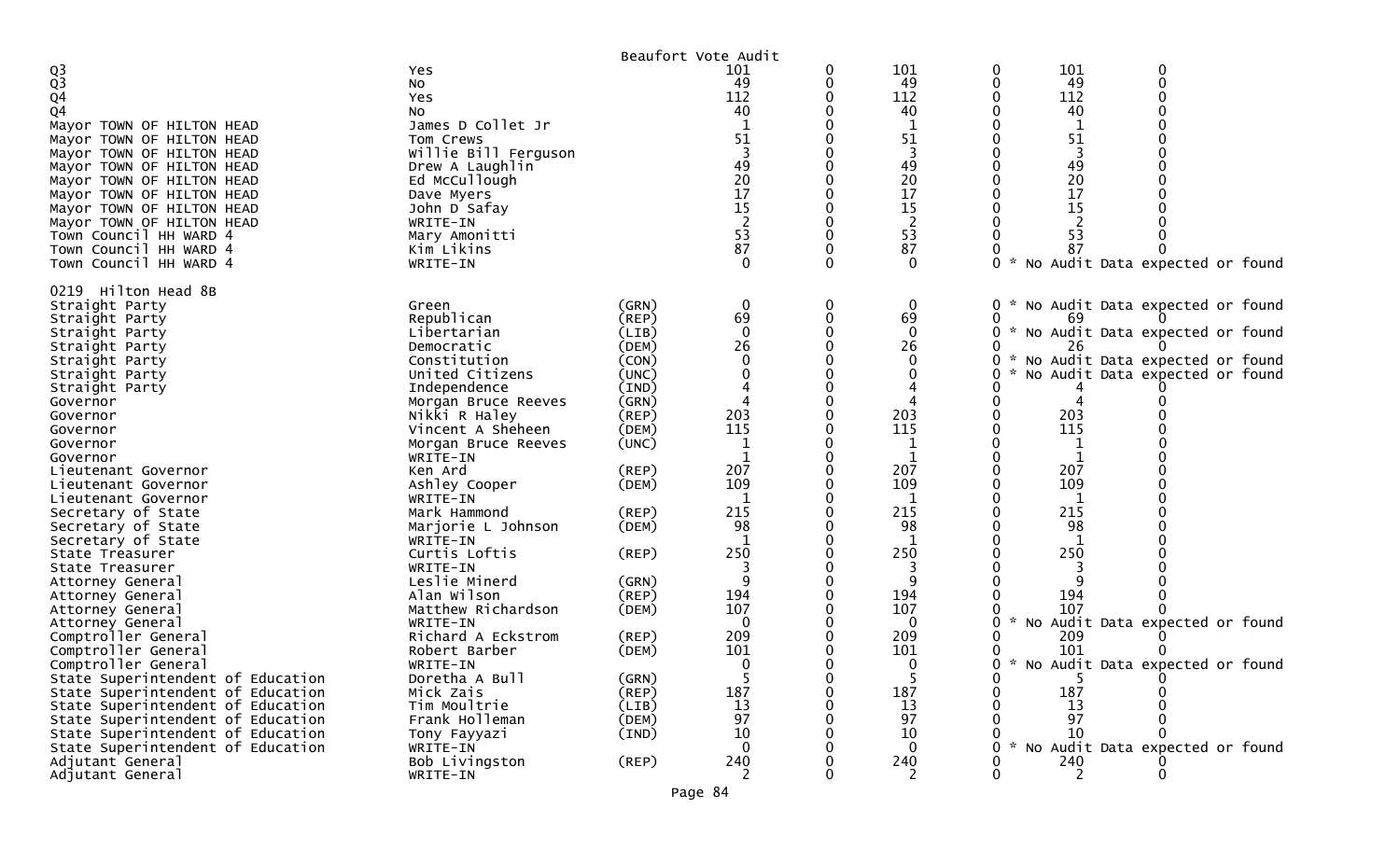|                                                                                    |                            |                | Beaufort Vote Audit |   |                   |                                                          |
|------------------------------------------------------------------------------------|----------------------------|----------------|---------------------|---|-------------------|----------------------------------------------------------|
| Commissioner of Agriculture                                                        | Hugh Weathers              | (REP)          | 201                 |   | 201               | 201<br>0<br>0                                            |
| Commissioner of Agriculture                                                        | Tom E Elliott              | (DEM)          | 104                 |   | 104               | 104<br>$\Omega$<br>$\sim$                                |
| Commissioner of Agriculture<br>U.S. Senate                                         | WRITE-IN<br>Tom Clements   | (GRN)          | $\Omega$<br>42      |   | 0<br>42           | No Audit Data expected or found<br>0<br>42               |
| U.S. Senate                                                                        | Jim DeMint                 | (REP)          | 211                 |   | 211               | 211                                                      |
| U.S. Senate                                                                        | Alvin M Greene             | (DEM)          | 50                  |   | 50                | 50                                                       |
| U.S. Senate                                                                        | WRITE-IN                   |                |                     |   |                   |                                                          |
| U.S. House of Representatives Dist 2                                               | Joe Wilson                 | (REP)          | 193                 |   | 193               | 193                                                      |
| U.S. House of Representatives Dist 2                                               | Eddie McCain               | (LIB)          | 1                   |   | 1                 |                                                          |
| U.S. House of Representatives Dist 2                                               | Rob Miller                 | (DEM)          | 124                 |   | 124               | 124                                                      |
| U.S. House of Representatives Dist 2                                               | Marc Beaman                | (CON)          | 3                   |   | 3                 |                                                          |
| U.S. House of Representatives Dist 2                                               | WRITE-IN                   |                | $\Omega$            |   | $\Omega$          | $\sim$<br>No Audit Data expected or found                |
| State House of Representatives Dist 123<br>State House of Representatives Dist 123 | Andy Patrick<br>WRITE-IN   | (REP)          | 249<br>3            |   | 249<br>3          | 249<br>3                                                 |
| Sheriff                                                                            | P J Tanner                 | (REP)          | 264                 |   | 264               | 264                                                      |
| Sheriff                                                                            | WRITE-IN                   |                |                     |   | 2                 |                                                          |
| Treasurer                                                                          | Joy Logan                  | (REP)          | 95                  |   | 95                | 95                                                       |
| Treasurer                                                                          | Douglas Henderson          | (PET)          | 204                 |   | 204               | 204                                                      |
| Treasurer                                                                          | WRITE-IN                   |                | $\Omega$            |   | $\Omega$          | $\sim$<br>Audit Data expected or found<br>U<br>NO        |
| Auditor                                                                            | Sharon P Burris            | (REP)          | 245                 |   | 245               | 245                                                      |
| Auditor                                                                            | WRITE-IN                   |                |                     |   | 1                 | 1                                                        |
| Probate Judge                                                                      | Francis M Frank Simon      | (REP)          | 244                 |   | 244               | 244                                                      |
| Probate Judge<br>County Council District 3 CC DIST 3                               | WRITE-IN<br>Stu Rodman     | (REP)          | 245                 |   | 1<br>245          | 245                                                      |
| County Council District 3 CC DIST 3                                                | WRITE-IN                   |                | 2                   |   | 2                 | 2                                                        |
| Soil & Water District Commissioner                                                 | Luke Inabinett             |                | 147                 |   | 147               | 147                                                      |
| Soil & Water District Commissioner                                                 | Ross M Sanders Jr          |                | 174                 |   | 174               | 174                                                      |
| Soil & Water District Commissioner                                                 | WRITE-IN                   |                | $\Omega$            |   | $\Omega$          | $\sim$<br>Audit Data expected or found<br>0<br><b>NO</b> |
| Q1                                                                                 | Yes                        |                | 269                 |   | 269               | 269                                                      |
| Q1<br>Q2<br>Q3<br>Q3<br>Q4                                                         | No                         |                | 41                  |   | 41                | 41                                                       |
|                                                                                    | Yes                        |                | 283                 |   | 283               | 283                                                      |
|                                                                                    | No<br>Yes                  |                | 31<br>232           |   | 31<br>232         | 31<br>232                                                |
|                                                                                    | No                         |                | 78                  |   | 78                | 78                                                       |
|                                                                                    | Yes                        |                | 241                 |   | 241               | 241                                                      |
| Q <sub>4</sub>                                                                     | No                         |                | 66                  |   | 66                | 66                                                       |
| Mayor TOWN OF HILTON HEAD                                                          | James D Collet Jr          |                | 23                  |   | 23                | 23                                                       |
| Mayor TOWN OF HILTON HEAD                                                          | Tom Crews                  |                | 78                  |   | 78                | 78                                                       |
| Mayor TOWN OF HILTON HEAD                                                          | Willie Bill Ferguson       |                |                     |   |                   |                                                          |
| Mayor TOWN OF HILTON HEAD                                                          | Drew A Laughlin            |                | 141                 |   | 141               | 141                                                      |
| Mayor TOWN OF HILTON HEAD                                                          | Ed McCullough              |                | 33<br>12            |   | 33<br>12          | 33<br>12                                                 |
| Mayor TOWN OF HILTON HEAD<br>Mayor TOWN OF HILTON HEAD                             | Dave Myers<br>John D Safay |                | 28                  |   | 28                | 28                                                       |
| Mayor TOWN OF HILTON HEAD                                                          | WRITE-IN                   |                | $\mathbf{1}$        |   |                   |                                                          |
|                                                                                    |                            |                |                     |   |                   |                                                          |
| 0220 Hilton Head 9A                                                                |                            |                |                     |   |                   |                                                          |
| Straight Party                                                                     | Green                      | (GRN)          | $\mathbf 1$         | 0 | $\mathbf{1}$      | 0<br>1                                                   |
| Straight Party                                                                     | Republican                 | (REP)          | 97                  |   | 97                | 97                                                       |
| Straight Party                                                                     | Libertarian                | (LIB)          | $\overline{2}$      |   | $\overline{2}$    | $\overline{2}$                                           |
| Straight Party<br>Straight Party                                                   | Democratic<br>Constitution | (DEM)<br>(CON) | 30<br>$\mathbf{0}$  |   | 30<br>$\mathbf 0$ | 30<br>* No Audit Data expected or found                  |
| Straight Party                                                                     | United Citizens            | (UNC)          | $\mathbf 0$         |   | $\mathbf 0$       | * No Audit Data expected or found<br>0                   |
|                                                                                    |                            |                |                     |   |                   |                                                          |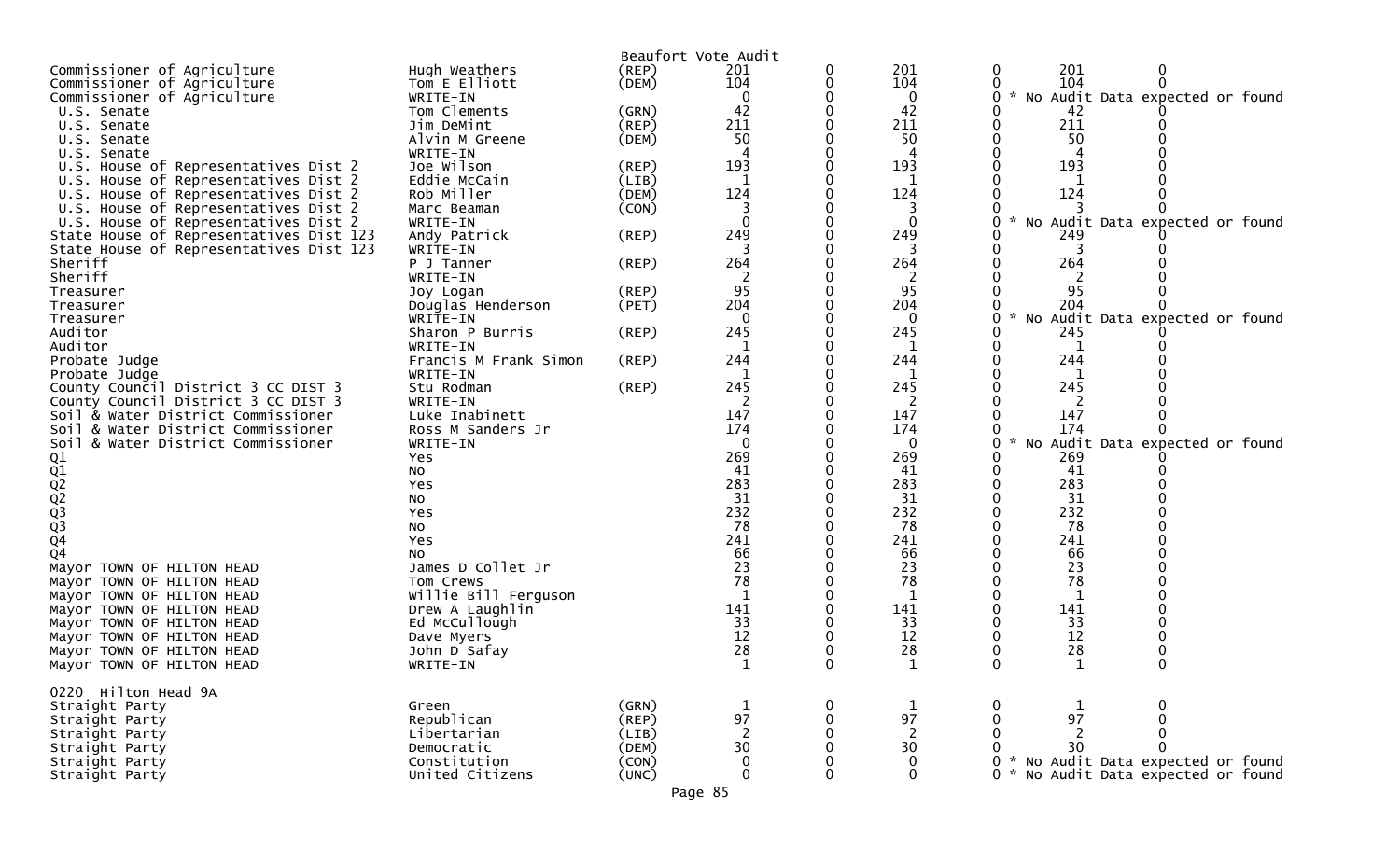|                                         |                       |             | Beaufort Vote Audit |   |              |                                                  |
|-----------------------------------------|-----------------------|-------------|---------------------|---|--------------|--------------------------------------------------|
| Straight Party                          | Independence          | (IND)       |                     | 0 |              | 0                                                |
| Governor                                | Morgan Bruce Reeves   | (GRN)       | 8                   | 0 | 8            | 0                                                |
| Governor                                | Nikki R Haley         | $($ REP $)$ | 242                 |   | 242          | 242                                              |
| Governor                                | Vincent A Sheheen     | (DEM)       | 119                 |   | 119          | 119                                              |
| Governor                                | Morgan Bruce Reeves   | (UNC)       | -5                  |   |              |                                                  |
| Governor                                | WRITE-IN              |             |                     |   | $\Omega$     | No Audit Data expected or found<br>×.            |
| Lieutenant Governor                     | Ken Ard               | $($ REP $)$ | 248                 |   | 248          | 248                                              |
| Lieutenant Governor                     | Ashley Cooper         | (DEM)       | 126                 |   | 126          | 126                                              |
| Lieutenant Governor                     | WRITE-IN              |             | $\Omega$            |   | $\mathbf{0}$ | No Audit Data expected or found                  |
| Secretary of State                      | Mark Hammond          | (REP)       | 262                 |   | 262          | 262                                              |
| Secretary of State                      | Marjorie L Johnson    | (DEM)       | 112                 |   | 112          | 112                                              |
| Secretary of State                      | WRITE-IN              |             | $\mathbf{0}$        |   | $\Omega$     | No Audit Data expected or found                  |
| State Treasurer                         | Curtis Loftis         | (REP)       | 307                 |   | 307          | 307                                              |
| State Treasurer                         | WRITE-IN              |             | -1                  |   |              |                                                  |
| Attorney General                        | Leslie Minerd         | (GRN)       | 17                  |   | 17           | 17                                               |
| Attorney General                        | Alan Wilson           | $($ REP $)$ | 237                 |   | 237          | 237                                              |
| Attorney General                        | Matthew Richardson    | (DEM)       | 117                 |   | 117          | 117                                              |
| Attorney General                        | WRITE-IN              |             | $\mathbf{0}$        |   | $\mathbf{0}$ | $\mathbf{r}$<br>No Audit Data expected or found  |
| Comptroller General                     | Richard A Eckstrom    | (REP)       | 258                 |   | 258          | 258                                              |
| Comptroller General                     | Robert Barber         | (DEM)       | 114                 |   | 114          | 114                                              |
| Comptroller General                     | WRITE-IN              |             | 0                   |   | $\Omega$     | No Audit Data expected or found                  |
| State Superintendent of Education       | Doretha A Bull        | (GRN)       | 15                  |   | 15           | 15                                               |
| State Superintendent of Education       | Mick Zais             | (REP)       | 236                 |   | 236          | 236                                              |
| State Superintendent of Education       | Tim Moultrie          | (LIB)       | 16                  |   | 16           | 16                                               |
| State Superintendent of Education       | Frank Holleman        | (DEM)       | 96                  |   | 96           | 96                                               |
| State Superintendent of Education       | Tony Fayyazi          | (IND)       | 10                  |   | 10           | 10                                               |
| State Superintendent of Education       | WRITE-IN              |             |                     |   | 1            |                                                  |
| Adjutant General                        | Bob Livingston        | (REP)       | 302                 |   | 302          | 302                                              |
| Adjutant General                        | WRITE-IN              |             | $\mathbf{0}$        |   | $\mathbf 0$  | No Audit Data expected or found                  |
| Commissioner of Agriculture             | Hugh Weathers         | $($ REP $)$ | 263                 |   | 263          | 263                                              |
| Commissioner of Agriculture             | Tom E Elliott         | (DEM)       | 104                 |   | 104          | 104                                              |
| Commissioner of Agriculture             | WRITE-IN              |             | $\mathbf{0}$        |   | $\mathbf 0$  | No Audit Data expected or found                  |
| U.S. Senate                             | Tom Clements          | (GRN)       | 74                  |   | 74           | 74                                               |
| U.S. Senate                             | Jim DeMint            | (REP)       | 256                 |   | 256          | 256                                              |
| U.S. Senate                             | Alvin M Greene        | (DEM)       | 41                  |   | 41           | 41                                               |
| U.S. Senate                             | WRITE-IN              |             |                     |   |              |                                                  |
| U.S. House of Representatives Dist 2    | Joe Wilson            | (REP)       | 226                 |   | 226          | 226                                              |
| U.S. House of Representatives Dist 2    | Eddie McCain          | (LIB)       | 6                   |   | 6            | 6                                                |
| U.S. House of Representatives Dist 2    | Rob Miller            | (DEM)       | 129                 |   | 129          | 129                                              |
| U.S. House of Representatives Dist 2    | Marc Beaman           | (CON)       | 15                  |   | 15           | 15                                               |
| U.S. House of Representatives Dist 2    | WRITE-IN              |             | $\Omega$            |   | $\Omega$     | No Audit Data expected or found                  |
| State House of Representatives Dist 123 | Andy Patrick          | (REP)       | 297                 |   | 297          | 297                                              |
| State House of Representatives Dist 123 | WRITE-IN              |             | 3                   |   | 3            | 3                                                |
| Sheriff                                 | P J Tanner            | $($ REP $)$ | 328                 |   | 328          | 328<br>0                                         |
| Sheriff                                 | WRITE-IN              |             | $\mathbf{1}$        | 0 | 1            | 0                                                |
| Treasurer                               | Joy Logan             | $($ REP $)$ | 148                 | 0 | 148          | 148<br>0                                         |
| Treasurer                               | Douglas Henderson     | (PET)       | 215                 |   | 215          | 215                                              |
| Treasurer                               | WRITE-IN              |             | $\mathbf{0}$        |   | $\mathbf{0}$ | $\mathcal{H}$<br>No Audit Data expected or found |
| Auditor                                 | Sharon P Burris       | (REP)       | 306                 |   | 306          | 306                                              |
| Auditor                                 | WRITE-IN              |             | 0                   |   | 0            | No Audit Data expected or found<br>*             |
| Probate Judge                           | Francis M Frank Simon | (REP)       | 318                 |   | 318          | 318                                              |
| Probate Judge                           | WRITE-IN              |             | $\mathbf{0}$        |   | $\Omega$     | No Audit Data expected or found<br>0             |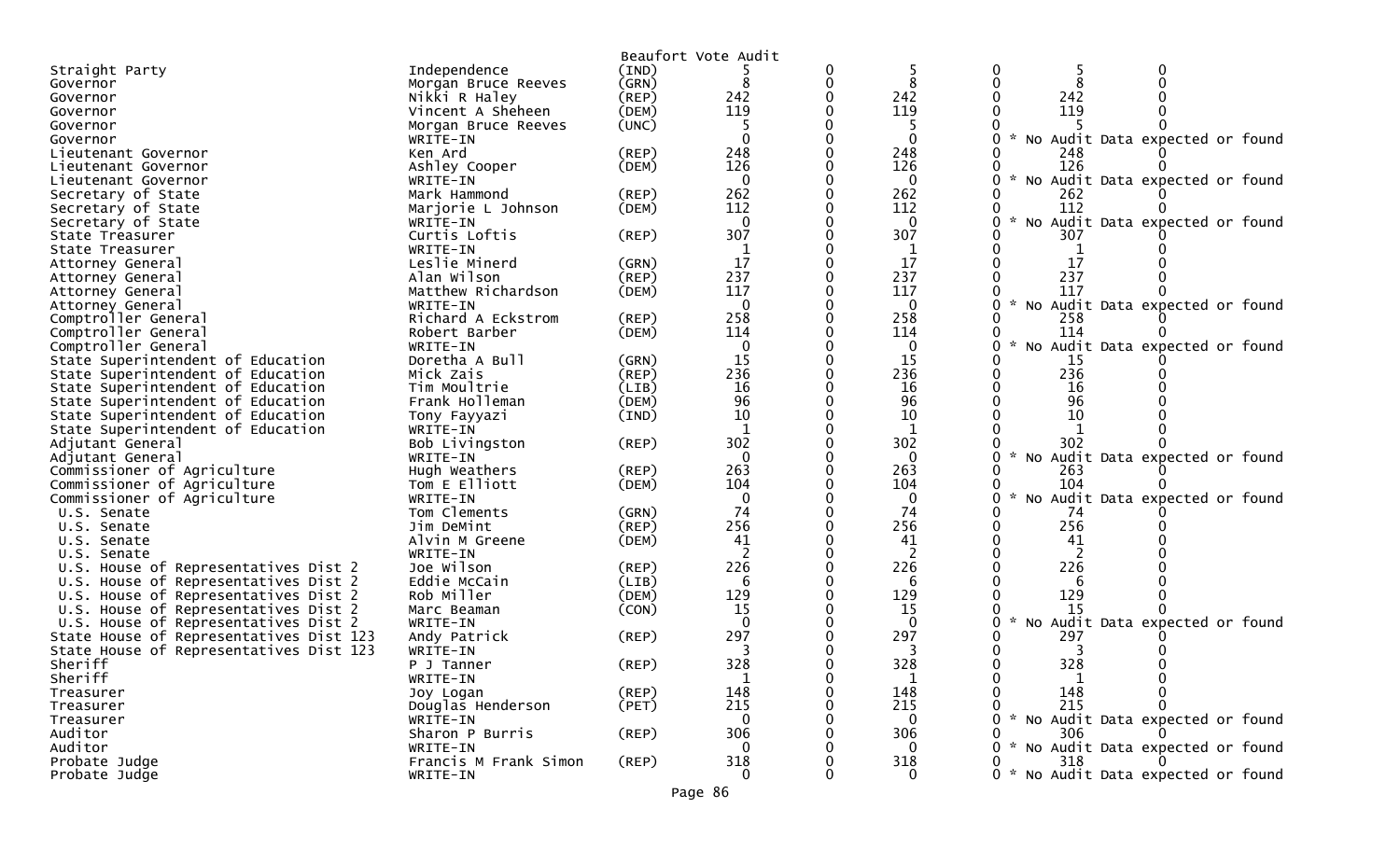|                                        |                            |             | Beaufort Vote Audit |   |              |                                      |
|----------------------------------------|----------------------------|-------------|---------------------|---|--------------|--------------------------------------|
| County Council District 2 CC DIST 2    | Steven M Baer              | (REP)       | 299                 | 0 | 299          | 299                                  |
| County Council District 2 CC DIST 2    | WRITE-IN                   |             |                     |   | 1            |                                      |
| School Board District 2 SB DIST 2      | WRITE-IN                   |             | 79                  |   | 79           | 79                                   |
| Soil & Water District Commissioner     | Luke Inabinett             |             | 147                 |   | 147          | 147                                  |
| & Water District Commissioner<br>Soil  | Ross M Sanders Jr          |             | 148                 |   | 148          | 148                                  |
| Soil & Water District Commissioner     | WRITE-IN                   |             | $\Omega$            |   | 0            | No Audit Data expected or found      |
|                                        | Yes                        |             | 316                 |   | 316          | 316                                  |
|                                        | NO.                        |             | 45                  |   | 45           | 45                                   |
|                                        | Yes                        |             | 322                 |   | 322          | 322                                  |
|                                        | NO                         |             | 40                  |   | 40           | 40                                   |
|                                        | Yes                        |             | 276                 |   | 276          | 276                                  |
| 01<br>02<br>02<br>02<br>03<br>03<br>04 | No                         |             | 88                  |   | 88           | 88                                   |
|                                        | Yes                        |             | 260                 |   | 260          | 260                                  |
| Q4                                     | NO.                        |             | 94                  |   | 94           | 94                                   |
| Mayor TOWN OF HILTON HEAD              | James D Collet Jr          |             | 33                  |   | 33           | 33                                   |
| Mayor TOWN OF HILTON HEAD              | Tom Crews                  |             | 102                 |   | 102          | 102                                  |
| Mayor TOWN OF HILTON HEAD              | Willie Bill Ferguson       |             | 8                   |   | 8            | 8                                    |
| Mayor TOWN OF HILTON HEAD              | Drew A Laughlin            |             | 140                 |   | 140          | 140                                  |
| Mayor TOWN OF HILTON HEAD              | Ed McCullough              |             | 23                  |   | 23           | 23                                   |
| Mayor TOWN OF HILTON HEAD              | Dave Myers                 |             | 14                  |   | 14           | 14                                   |
| Mayor TOWN OF HILTON HEAD              | John D Safay               |             | 45                  |   | 45           | 45                                   |
| Mayor TOWN OF HILTON HEAD              | WRITE-IN                   |             | $\mathbf{1}$        |   | 1            |                                      |
| 0221 Hilton Head 9B                    |                            |             |                     |   |              |                                      |
|                                        |                            | (GRN)       |                     |   |              |                                      |
| Straight Party                         | Green<br>Republican        | (REP)       | 233                 | 0 | 2<br>233     | 0<br>233                             |
| Straight Party                         | Libertarian                | (LIB)       | $\mathbf{0}$        |   | 0            | * No Audit Data expected or found    |
| Straight Party                         |                            | (DEM)       | 31                  |   | 31           | 31                                   |
| Straight Party<br>Straight Party       | Democratic<br>Constitution | (CON)       | $\Omega$            |   | 0            | * No Audit Data expected or found    |
| Straight Party                         | United Citizens            | (UNC)       |                     |   |              | No Audit Data expected or found      |
| Straight Party                         | Independence               | (IND)       | 6                   |   | 6            |                                      |
| Governor                               | Morgan Bruce Reeves        | (GRN)       |                     |   |              |                                      |
| Governor                               | Nikki R Haley              | (REP)       | 607                 |   | 607          | 607                                  |
| Governor                               | Vincent A Sheheen          | (DEM)       | 164                 |   | 164          | 164                                  |
| Governor                               | Morgan Bruce Reeves        | (UNC)       | 2                   |   | 2            |                                      |
| Governor                               | WRITE-IN                   |             | $\mathbf 0$         |   | $\mathbf{0}$ | No Audit Data expected or found<br>* |
| Lieutenant Governor                    | Ken Ard                    | $($ REP $)$ | 621                 |   | 621          | 621                                  |
| Lieutenant Governor                    | Ashley Cooper              | (DEM)       | 142                 |   | 142          | 142                                  |
| Lieutenant Governor                    | WRITE-IN                   |             | $\mathbf{0}$        |   | 0            | * No Audit Data expected or found    |
| Secretary of State                     | Mark Hammond               | (REP)       | 632                 |   | 632          | 632                                  |
| Secretary of State                     | Marjorie L Johnson         | (DEM)       | 128                 |   | 128          | 128                                  |
| Secretary of State                     | WRITE-IN                   |             | $\Omega$            |   | 0            | No Audit Data expected or found      |
| State Treasurer                        | Curtis Loftis              | (REP)       | 678                 |   | 678          | 678                                  |
| State Treasurer                        | WRITE-IN                   |             |                     |   |              | 2                                    |
| Attorney General                       | Leslie Minerd              | (GRN)       |                     | 0 |              |                                      |
| Attorney General                       | Alan Wilson                | (REP)       | 607                 |   | 607          | 607                                  |
| Attorney General                       | Matthew Richardson         | (DEM)       | 147                 |   | 147          | 147                                  |
| Attorney General                       | WRITE-IN                   |             | $\Omega$            |   | ∩            | No Audit Data expected or found      |
| Comptroller General                    | Richard A Eckstrom         | (REP)       | 616                 |   | 616          | 616                                  |
| Comptroller General                    | Robert Barber              | (DEM)       | 137                 |   | 137          | 137                                  |
| Comptroller General                    | WRITE-IN                   |             | 0                   |   | 0            | No Audit Data expected or found      |
| State Superintendent of Education      | Doretha A Bull             | (GRN)       | 12                  | 0 | 12           | 12                                   |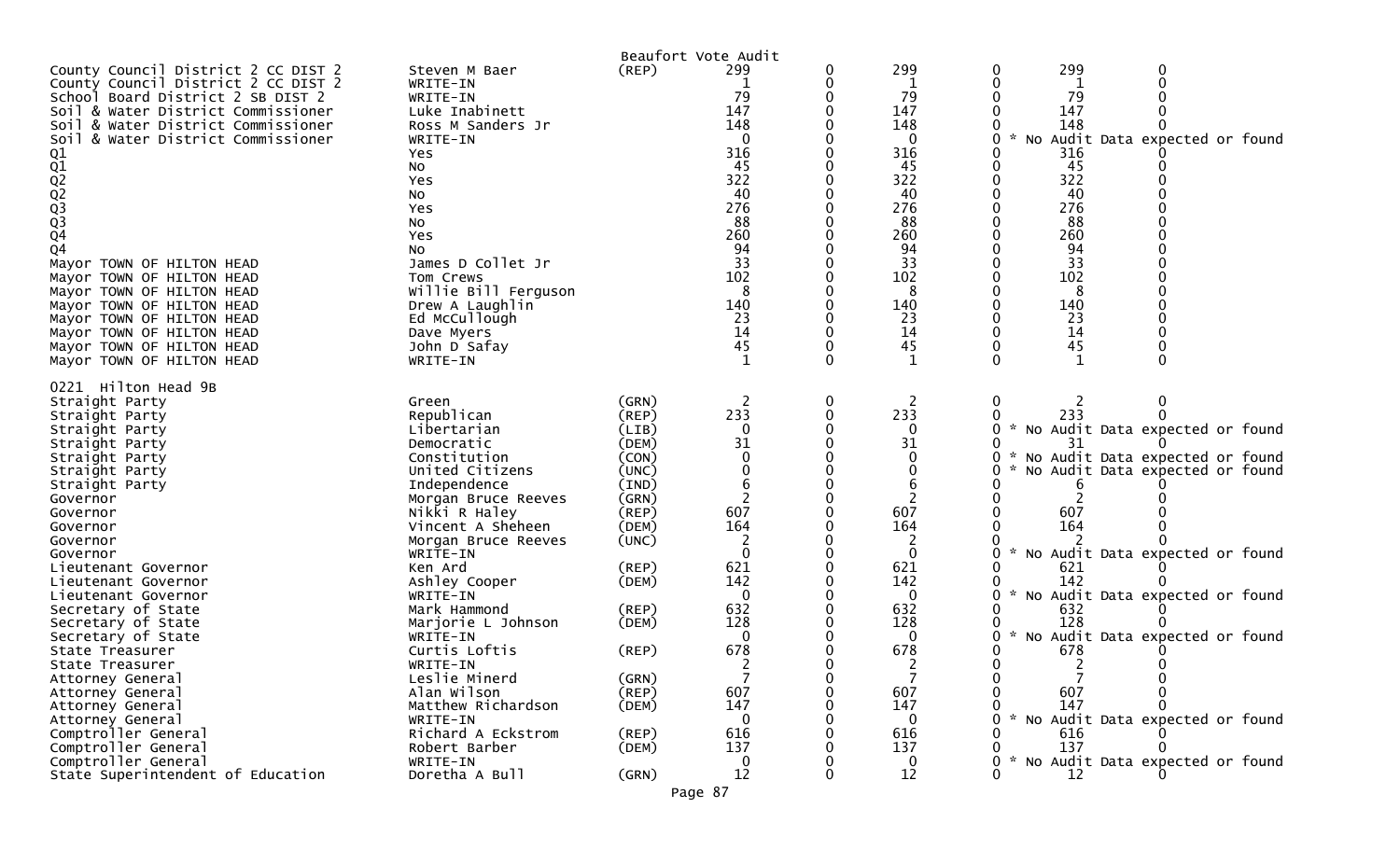| Beaufort Vote Audit<br>585<br>585<br>State Superintendent of Education<br>Mick Zais<br>(REP)<br>585<br>0<br>22<br>22<br>22<br>Tim Moultrie<br>0<br>State Superintendent of Education<br>(LIB)<br>117<br>117<br>117<br>State Superintendent of Education<br>Frank Holleman<br>(DEM)<br>13<br>13<br>13<br>State Superintendent of Education<br>(IND)<br>Tony Fayyazi<br>$\overline{2}$<br>2<br>State Superintendent of Education<br>2<br>WRITE-IN<br>672<br>672<br>672<br>Bob Livingston<br>$($ REP $)$<br>Adjutant General<br>$\mathbf{0}$<br>No Audit Data expected or found<br>WRITE-IN<br>$\Omega$<br>Adjutant General<br>621<br>Commissioner of Agriculture<br>621<br>Hugh Weathers<br>621<br>(REP)<br>129<br>129<br>Commissioner of Agriculture<br>Tom E Elliott<br>129<br>(DEM)<br>No Audit Data expected or found<br>Commissioner of Agriculture<br>WRITE-IN<br>$\mathbf{0}$<br>0<br>61<br>61<br>Tom Clements<br>(GRN)<br>61<br>U.S. Senate<br>625<br>625<br>625<br>Jim DeMint<br>(REP)<br>U.S. Senate<br>63<br>63<br>63<br>Alvin M Greene<br>(DEM)<br>U.S. Senate<br>3<br>3<br>U.S. Senate<br>WRITE-IN |  |
|---------------------------------------------------------------------------------------------------------------------------------------------------------------------------------------------------------------------------------------------------------------------------------------------------------------------------------------------------------------------------------------------------------------------------------------------------------------------------------------------------------------------------------------------------------------------------------------------------------------------------------------------------------------------------------------------------------------------------------------------------------------------------------------------------------------------------------------------------------------------------------------------------------------------------------------------------------------------------------------------------------------------------------------------------------------------------------------------------------------|--|
|                                                                                                                                                                                                                                                                                                                                                                                                                                                                                                                                                                                                                                                                                                                                                                                                                                                                                                                                                                                                                                                                                                               |  |
|                                                                                                                                                                                                                                                                                                                                                                                                                                                                                                                                                                                                                                                                                                                                                                                                                                                                                                                                                                                                                                                                                                               |  |
|                                                                                                                                                                                                                                                                                                                                                                                                                                                                                                                                                                                                                                                                                                                                                                                                                                                                                                                                                                                                                                                                                                               |  |
|                                                                                                                                                                                                                                                                                                                                                                                                                                                                                                                                                                                                                                                                                                                                                                                                                                                                                                                                                                                                                                                                                                               |  |
|                                                                                                                                                                                                                                                                                                                                                                                                                                                                                                                                                                                                                                                                                                                                                                                                                                                                                                                                                                                                                                                                                                               |  |
|                                                                                                                                                                                                                                                                                                                                                                                                                                                                                                                                                                                                                                                                                                                                                                                                                                                                                                                                                                                                                                                                                                               |  |
|                                                                                                                                                                                                                                                                                                                                                                                                                                                                                                                                                                                                                                                                                                                                                                                                                                                                                                                                                                                                                                                                                                               |  |
|                                                                                                                                                                                                                                                                                                                                                                                                                                                                                                                                                                                                                                                                                                                                                                                                                                                                                                                                                                                                                                                                                                               |  |
|                                                                                                                                                                                                                                                                                                                                                                                                                                                                                                                                                                                                                                                                                                                                                                                                                                                                                                                                                                                                                                                                                                               |  |
|                                                                                                                                                                                                                                                                                                                                                                                                                                                                                                                                                                                                                                                                                                                                                                                                                                                                                                                                                                                                                                                                                                               |  |
|                                                                                                                                                                                                                                                                                                                                                                                                                                                                                                                                                                                                                                                                                                                                                                                                                                                                                                                                                                                                                                                                                                               |  |
|                                                                                                                                                                                                                                                                                                                                                                                                                                                                                                                                                                                                                                                                                                                                                                                                                                                                                                                                                                                                                                                                                                               |  |
|                                                                                                                                                                                                                                                                                                                                                                                                                                                                                                                                                                                                                                                                                                                                                                                                                                                                                                                                                                                                                                                                                                               |  |
|                                                                                                                                                                                                                                                                                                                                                                                                                                                                                                                                                                                                                                                                                                                                                                                                                                                                                                                                                                                                                                                                                                               |  |
|                                                                                                                                                                                                                                                                                                                                                                                                                                                                                                                                                                                                                                                                                                                                                                                                                                                                                                                                                                                                                                                                                                               |  |
| 582<br>582<br>U.S. House of Representatives Dist 2<br>Joe Wilson<br>582<br>(REP)                                                                                                                                                                                                                                                                                                                                                                                                                                                                                                                                                                                                                                                                                                                                                                                                                                                                                                                                                                                                                              |  |
| 12<br>12<br>U.S. House of Representatives Dist 2<br>Eddie McCain<br>(LIB)<br>12                                                                                                                                                                                                                                                                                                                                                                                                                                                                                                                                                                                                                                                                                                                                                                                                                                                                                                                                                                                                                               |  |
| 172<br>172<br>172<br>Rob Miller<br>(DEM)<br>U.S. House of Representatives Dist 2                                                                                                                                                                                                                                                                                                                                                                                                                                                                                                                                                                                                                                                                                                                                                                                                                                                                                                                                                                                                                              |  |
| 8<br>U.S. House of Representatives Dist 2<br>Marc Beaman<br>(CON)<br>8                                                                                                                                                                                                                                                                                                                                                                                                                                                                                                                                                                                                                                                                                                                                                                                                                                                                                                                                                                                                                                        |  |
| $\Omega$<br>$\Omega$<br>No Audit Data expected or found<br>U.S. House of Representatives Dist 2<br>WRITE-IN                                                                                                                                                                                                                                                                                                                                                                                                                                                                                                                                                                                                                                                                                                                                                                                                                                                                                                                                                                                                   |  |
| 674<br>674<br>State House of Representatives Dist 123<br>Andy Patrick<br>674<br>(REP)                                                                                                                                                                                                                                                                                                                                                                                                                                                                                                                                                                                                                                                                                                                                                                                                                                                                                                                                                                                                                         |  |
| State House of Representatives Dist 123<br>WRITE-IN                                                                                                                                                                                                                                                                                                                                                                                                                                                                                                                                                                                                                                                                                                                                                                                                                                                                                                                                                                                                                                                           |  |
| 693<br>693<br>693<br>Sheriff<br>(REP)<br>P J Tanner                                                                                                                                                                                                                                                                                                                                                                                                                                                                                                                                                                                                                                                                                                                                                                                                                                                                                                                                                                                                                                                           |  |
| Sheriff<br>WRITE-IN                                                                                                                                                                                                                                                                                                                                                                                                                                                                                                                                                                                                                                                                                                                                                                                                                                                                                                                                                                                                                                                                                           |  |
| 295<br>295<br>295<br>$($ REP $)$<br>Treasurer<br>Joy Logan                                                                                                                                                                                                                                                                                                                                                                                                                                                                                                                                                                                                                                                                                                                                                                                                                                                                                                                                                                                                                                                    |  |
| 453<br>453<br>453<br>Douglas Henderson<br>(PET)<br>Treasurer                                                                                                                                                                                                                                                                                                                                                                                                                                                                                                                                                                                                                                                                                                                                                                                                                                                                                                                                                                                                                                                  |  |
| WRITE-IN<br>$\mathbf{0}$<br>$\mathbf{0}$<br>No Audit Data expected or found<br>Treasurer                                                                                                                                                                                                                                                                                                                                                                                                                                                                                                                                                                                                                                                                                                                                                                                                                                                                                                                                                                                                                      |  |
| 667<br>667<br>Auditor<br>(REP)<br>667<br>Sharon P Burris                                                                                                                                                                                                                                                                                                                                                                                                                                                                                                                                                                                                                                                                                                                                                                                                                                                                                                                                                                                                                                                      |  |
| Auditor<br>1<br>WRITE-IN<br>1<br>1                                                                                                                                                                                                                                                                                                                                                                                                                                                                                                                                                                                                                                                                                                                                                                                                                                                                                                                                                                                                                                                                            |  |
| 673<br>673<br>673<br>Francis M Frank Simon<br>(REP)<br>Probate Judge                                                                                                                                                                                                                                                                                                                                                                                                                                                                                                                                                                                                                                                                                                                                                                                                                                                                                                                                                                                                                                          |  |
| Probate Judge<br>WRITE-IN                                                                                                                                                                                                                                                                                                                                                                                                                                                                                                                                                                                                                                                                                                                                                                                                                                                                                                                                                                                                                                                                                     |  |
| 54<br>54<br>54<br>County Council District 2 CC DIST 2<br>(REP)<br>Steven M Baer                                                                                                                                                                                                                                                                                                                                                                                                                                                                                                                                                                                                                                                                                                                                                                                                                                                                                                                                                                                                                               |  |
| County Council District 2 CC DIST 2<br>$\mathbf{0}$<br>$\mathbf{0}$<br>No Audit Data expected or found<br>WRITE-IN                                                                                                                                                                                                                                                                                                                                                                                                                                                                                                                                                                                                                                                                                                                                                                                                                                                                                                                                                                                            |  |
| 612<br>County Council District 3 CC DIST 3<br>612<br>$($ REP $)$<br>612<br>Stu Rodman                                                                                                                                                                                                                                                                                                                                                                                                                                                                                                                                                                                                                                                                                                                                                                                                                                                                                                                                                                                                                         |  |
| County Council District 3 CC DIST 3<br>2<br>WRITE-IN                                                                                                                                                                                                                                                                                                                                                                                                                                                                                                                                                                                                                                                                                                                                                                                                                                                                                                                                                                                                                                                          |  |
| School Board District 2 SB DIST 2<br>WRITE-IN<br>-6<br>6                                                                                                                                                                                                                                                                                                                                                                                                                                                                                                                                                                                                                                                                                                                                                                                                                                                                                                                                                                                                                                                      |  |
| 340<br>340<br>Soil & Water District Commissioner<br>Luke Inabinett<br>340                                                                                                                                                                                                                                                                                                                                                                                                                                                                                                                                                                                                                                                                                                                                                                                                                                                                                                                                                                                                                                     |  |
| 405<br>405<br>405<br>Soil & Water District Commissioner<br>Ross M Sanders Jr                                                                                                                                                                                                                                                                                                                                                                                                                                                                                                                                                                                                                                                                                                                                                                                                                                                                                                                                                                                                                                  |  |
| No Audit Data expected or found<br>$\Omega$<br>& Water District Commissioner<br>WRITE-IN<br>$\Omega$<br>Soil                                                                                                                                                                                                                                                                                                                                                                                                                                                                                                                                                                                                                                                                                                                                                                                                                                                                                                                                                                                                  |  |
| 673<br>673<br>01<br>02<br>02<br>03<br>673<br>Yes                                                                                                                                                                                                                                                                                                                                                                                                                                                                                                                                                                                                                                                                                                                                                                                                                                                                                                                                                                                                                                                              |  |
| 89<br>89<br>89<br>No                                                                                                                                                                                                                                                                                                                                                                                                                                                                                                                                                                                                                                                                                                                                                                                                                                                                                                                                                                                                                                                                                          |  |
| 680<br>680<br>680<br>Yes                                                                                                                                                                                                                                                                                                                                                                                                                                                                                                                                                                                                                                                                                                                                                                                                                                                                                                                                                                                                                                                                                      |  |
| 83<br>83<br>83<br>No                                                                                                                                                                                                                                                                                                                                                                                                                                                                                                                                                                                                                                                                                                                                                                                                                                                                                                                                                                                                                                                                                          |  |
| 572<br>572<br>572<br>Yes                                                                                                                                                                                                                                                                                                                                                                                                                                                                                                                                                                                                                                                                                                                                                                                                                                                                                                                                                                                                                                                                                      |  |
| Q <sub>3</sub><br>190<br>190<br>190<br>No                                                                                                                                                                                                                                                                                                                                                                                                                                                                                                                                                                                                                                                                                                                                                                                                                                                                                                                                                                                                                                                                     |  |
| Q <sub>4</sub><br>604<br>604<br>604<br>0<br>Yes                                                                                                                                                                                                                                                                                                                                                                                                                                                                                                                                                                                                                                                                                                                                                                                                                                                                                                                                                                                                                                                               |  |
| 149<br>149<br>149<br>Q <sub>4</sub><br>No<br>0                                                                                                                                                                                                                                                                                                                                                                                                                                                                                                                                                                                                                                                                                                                                                                                                                                                                                                                                                                                                                                                                |  |
| James D Collet Jr<br>54<br>54<br>54<br>Mayor TOWN OF HILTON HEAD                                                                                                                                                                                                                                                                                                                                                                                                                                                                                                                                                                                                                                                                                                                                                                                                                                                                                                                                                                                                                                              |  |
| 352<br>352<br>352<br>Mayor TOWN OF HILTON HEAD<br>Tom Crews                                                                                                                                                                                                                                                                                                                                                                                                                                                                                                                                                                                                                                                                                                                                                                                                                                                                                                                                                                                                                                                   |  |
| Willie Bill Ferguson<br>8<br>8<br>8<br>Mayor TOWN OF HILTON HEAD                                                                                                                                                                                                                                                                                                                                                                                                                                                                                                                                                                                                                                                                                                                                                                                                                                                                                                                                                                                                                                              |  |
| 255<br>255<br>255<br>Mayor TOWN OF HILTON HEAD<br>Drew A Laughlin                                                                                                                                                                                                                                                                                                                                                                                                                                                                                                                                                                                                                                                                                                                                                                                                                                                                                                                                                                                                                                             |  |
| Ed McCullough<br>Mayor TOWN OF HILTON HEAD<br>46<br>46<br>46                                                                                                                                                                                                                                                                                                                                                                                                                                                                                                                                                                                                                                                                                                                                                                                                                                                                                                                                                                                                                                                  |  |
| Dave Myers<br>20<br>20<br>20<br>Mayor TOWN OF HILTON HEAD                                                                                                                                                                                                                                                                                                                                                                                                                                                                                                                                                                                                                                                                                                                                                                                                                                                                                                                                                                                                                                                     |  |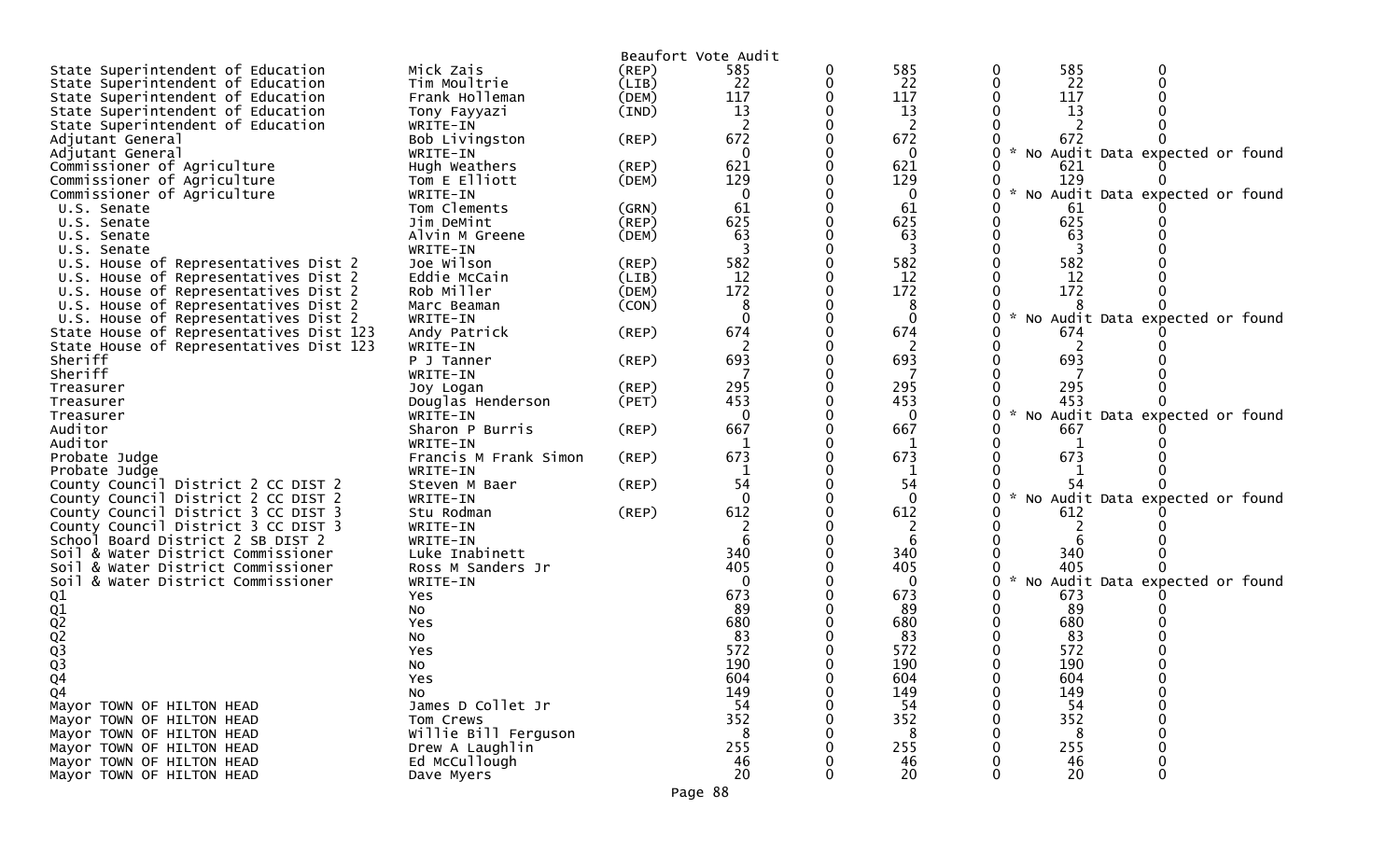|                                                        |                                |             | Beaufort Vote Audit   |          |                 |                                                       |
|--------------------------------------------------------|--------------------------------|-------------|-----------------------|----------|-----------------|-------------------------------------------------------|
| Mayor TOWN OF HILTON HEAD<br>Mayor TOWN OF HILTON HEAD | John D Safay<br>WRITE-IN       |             | 29<br>0               | 0<br>0   | 29<br>$\Omega$  | 29<br>0<br>0<br>0 * No Audit Data expected or found   |
| 0222 Hilton Head 10                                    |                                |             |                       |          |                 |                                                       |
| Straight Party                                         | Green                          | (GRN)       | -5                    | 0        | -5              | -5<br>$\bf{0}$                                        |
| Straight Party                                         | Republican                     | (REP)       | 110                   | 0        | 110             | 110<br>$\Omega$<br>0                                  |
| Straight Party                                         | Libertarian                    | (LIB)       | 1                     |          | $\mathbf{1}$    | $\mathbf{1}$                                          |
| Straight Party                                         | Democratic                     | (DEM)       | 125                   |          | 125             | 125<br>0                                              |
| Straight Party                                         | Constitution                   | (CON)       | 1                     |          | 1               |                                                       |
| Straight Party                                         | United Citizens                | (UNC)       |                       |          | $\mathbf 1$     |                                                       |
| Straight Party                                         | Independence                   | (IND)       |                       |          |                 |                                                       |
| Governor                                               | Morgan Bruce Reeves            | (GRN)       | 8                     |          | 8               |                                                       |
| Governor                                               | Nikki R Haley                  | $($ REP $)$ | 313                   |          | 313             | 313                                                   |
| Governor                                               | Vincent A Sheheen              | (DEM)       | 242                   |          | 242             | 242                                                   |
| Governor                                               | Morgan Bruce Reeves            | (UNC)       | 1                     |          | 1               |                                                       |
| Governor                                               | WRITE-IN                       |             | $\Omega$              |          | $\mathbf 0$     | $\mathcal{H}$<br>No Audit Data expected or found      |
| Lieutenant Governor                                    | Ken Ard                        | $($ REP $)$ | 322                   |          | 322             | 322                                                   |
| Lieutenant Governor                                    | Ashley Cooper                  | (DEM)       | 235                   |          | 235             | 235                                                   |
| Lieutenant Governor                                    | WRITE-IN                       |             | $\Omega$              |          | $\mathbf 0$     | $\mathcal{H}$<br>No Audit Data expected or found      |
| Secretary of State                                     | Mark Hammond                   | (REP)       | 345                   |          | 345             | 345                                                   |
| Secretary of State                                     | Marjorie L Johnson             | (DEM)       | 213                   |          | 213             | 213                                                   |
| Secretary of State                                     | WRITE-IN                       |             | 0                     |          | $\bf{0}$        | $\mathcal{H}$<br>No Audit Data expected or found<br>0 |
| State Treasurer                                        | Curtis Loftis                  | (REP)       | 391                   |          | 391             | 391                                                   |
| State Treasurer                                        | WRITE-IN                       |             | $\overline{2}$        |          | 2               | $\overline{2}$                                        |
| Attorney General                                       | Leslie Minerd                  | (GRN)       | 13                    |          | 13              | 13                                                    |
| Attorney General                                       | Alan Wilson                    | $($ REP $)$ | 317                   |          | 317             | 317<br>224                                            |
| Attorney General                                       | Matthew Richardson             | (DEM)       | 224<br>$\overline{0}$ |          | 224<br>$\Omega$ |                                                       |
| Attorney General                                       | WRITE-IN<br>Richard A Eckstrom | (REP)       | 334                   |          | 334             | * No Audit Data expected or found<br>334              |
| Comptroller General<br>Comptroller General             |                                | (DEM)       | 215                   |          | 215             | 215                                                   |
| Comptroller General                                    | Robert Barber<br>WRITE-IN      |             | $\mathbf{0}$          |          | $\bf{0}$        | No Audit Data expected or found<br>$\mathcal{H}$<br>0 |
| State Superintendent of Education                      | Doretha A Bull                 | (GRN)       | 11                    |          | 11              | 11                                                    |
| State Superintendent of Education                      | Mick Zais                      | (REP)       | 301                   |          | 301             | 301<br>0                                              |
| State Superintendent of Education                      | Tim Moultrie                   | (LIB)       | 14                    |          | 14              | 14                                                    |
| State Superintendent of Education                      | Frank Holleman                 | (DEM)       | 215                   |          | 215             | 215                                                   |
| State Superintendent of Education                      | Tony Fayyazi                   | (IND)       | 8                     |          | 8               | 8                                                     |
| State Superintendent of Education                      | WRITE-IN                       |             |                       |          | 2               |                                                       |
| Adjutant General                                       | Bob Livingston                 | $($ REP $)$ | 379                   |          | 379             | 379                                                   |
| Adjutant General                                       | WRITE-IN                       |             | Δ                     |          | 4               |                                                       |
| Commissioner of Agriculture                            | Hugh Weathers                  | $($ REP $)$ | 328                   |          | 328             | 328                                                   |
| Commissioner of Agriculture                            | Tom E Elliott                  | (DEM)       | 218                   |          | 218             | 218                                                   |
| Commissioner of Agriculture                            | WRITE-IN                       |             | 0                     |          | 0               | * No Audit Data expected or found<br>0                |
| U.S. Senate                                            | Tom Clements                   | (GRN)       | 45                    |          | 45              | 45                                                    |
| U.S. Senate                                            | Jim DeMint                     | (REP)       | 338                   |          | 338             | 338                                                   |
| U.S. Senate                                            | Alvin M Greene                 | (DEM)       | 174                   | $\Omega$ | 174             | 174<br>0                                              |
| U.S. Senate                                            | WRITE-IN                       |             | 3                     |          | 3               | 3                                                     |
| U.S. House of Representatives Dist 2                   | Joe Wilson                     | $($ REP $)$ | 305                   |          | 305             | 305                                                   |
| U.S. House of Representatives Dist 2                   | Eddie McCain                   | (LIB)       | 8                     |          | 8               | 8                                                     |
| U.S. House of Representatives Dist 2                   | Rob Miller                     | (DEM)       | 242                   |          | 242             | 242                                                   |
| U.S. House of Representatives Dist 2                   | Marc Beaman                    | (CON)       | 12                    |          | 12              | 12                                                    |
| U.S. House of Representatives Dist 2                   | WRITE-IN                       |             | $\mathbf 0$           |          | $\mathbf 0$     | No Audit Data expected or found<br>$\mathcal{H}$      |
| State House of Representatives Dist 123                | Andy Patrick                   | $($ REP $)$ | 404                   | 0        | 404             | 404<br>0                                              |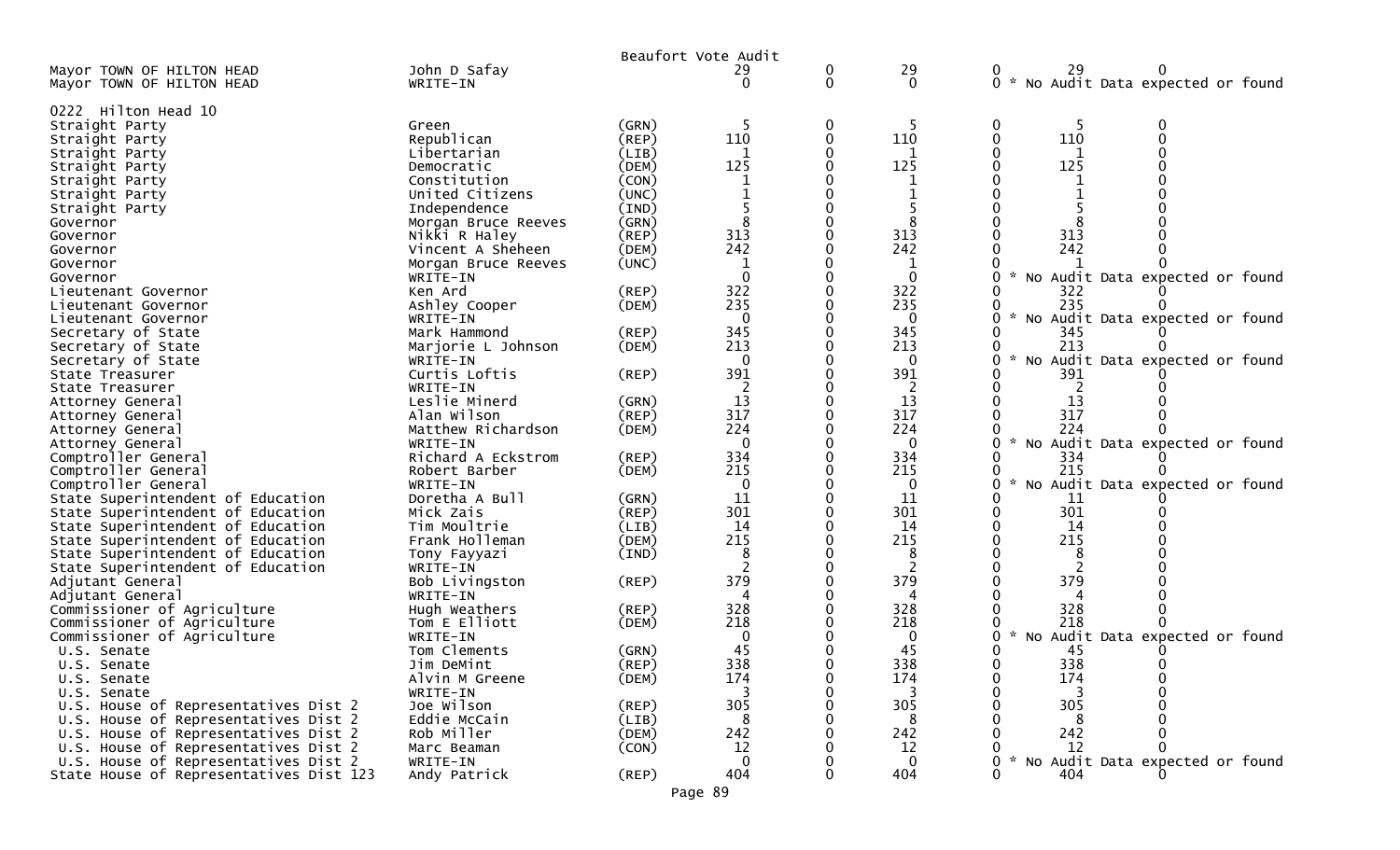|                                                                          |                       |             | Beaufort Vote Audit |                         |              |                    |          |                                   |
|--------------------------------------------------------------------------|-----------------------|-------------|---------------------|-------------------------|--------------|--------------------|----------|-----------------------------------|
| State House of Representatives Dist 123                                  | WRITE-IN              |             |                     | 0                       | 2            | 0                  | 2        | 0                                 |
| Sheriff                                                                  | P J Tanner            | $($ REP $)$ | 423                 | 0                       | 423          | $\mathbf 0$        | 423      | $\Omega$                          |
| Sheriff                                                                  | WRITE-IN              |             |                     |                         |              |                    |          |                                   |
| Treasurer                                                                | Joy Logan             | $($ REP $)$ | 197                 | 0                       | 197          | 0                  | 197      |                                   |
| Treasurer                                                                | Douglas Henderson     | (PET)       | 269                 |                         | 269          |                    | 269      |                                   |
| Treasurer                                                                | WRITE-IN              |             |                     |                         | 1            |                    | -1       |                                   |
| Auditor                                                                  | Sharon P Burris       | $($ REP $)$ | 392                 |                         | 392          |                    | 392      |                                   |
| Auditor                                                                  | WRITE-IN              |             | 1                   |                         | 1            |                    | 1        |                                   |
| Probate Judge                                                            | Francis M Frank Simon | (REP)       | 394                 |                         | 394          |                    | 394      |                                   |
| Probate Judge                                                            | WRITE-IN              |             |                     |                         |              |                    |          |                                   |
| County Council District 2 CC DIST 2                                      | Steven M Baer         | (REP)       | 386                 |                         | 386<br>6     |                    | 386      |                                   |
| County Council District 2 CC DIST 2<br>School Board District 2 SB DIST 2 | WRITE-IN<br>WRITE-IN  |             | 6<br>80             |                         | 80           |                    | 6<br>80  |                                   |
| Soil & Water District Commissioner                                       | Luke Inabinett        |             | 222                 |                         | 222          |                    | 222      |                                   |
| & Water District Commissioner<br>Soi L                                   | Ross M Sanders Jr     |             | 221                 |                         | 221          |                    | 221      |                                   |
| & Water District Commissioner<br>SO <sub>1</sub>                         | WRITE-IN              |             |                     |                         | 4            |                    |          |                                   |
|                                                                          | Yes                   |             | 449                 |                         | 449          |                    | 449      |                                   |
|                                                                          | No                    |             | 70                  |                         | 70           |                    | 70       |                                   |
| 01<br>02<br>02<br>03<br>03<br>03<br>04                                   | Yes                   |             | 447                 |                         | 447          |                    | 447      |                                   |
|                                                                          | No                    |             | 70                  |                         | 70           |                    | 70       |                                   |
|                                                                          | Yes                   |             | 346                 |                         | 346          |                    | 346      |                                   |
|                                                                          | No                    |             | 165                 |                         | 165          |                    | 165      |                                   |
|                                                                          | Yes                   |             | 386                 |                         | 386          |                    | 386      |                                   |
| Q4                                                                       | No                    |             | 117                 |                         | 117          |                    | 117      |                                   |
| Mayor TOWN OF HILTON HEAD                                                | James D Collet Jr     |             | 29                  |                         | 29           |                    | 29       |                                   |
| Mayor TOWN OF HILTON HEAD                                                | Tom Crews             |             | 150                 |                         | 150          |                    | 150      |                                   |
| Mayor TOWN OF HILTON HEAD                                                | Willie Bill Ferguson  |             | 108                 |                         | 108          |                    | 108      |                                   |
| Mayor TOWN OF HILTON HEAD                                                | Drew A Laughlin       |             | 165                 |                         | 165          |                    | 165      |                                   |
| Mayor TOWN OF HILTON HEAD                                                | Ed McCullough         |             | 45                  |                         | 45           |                    | 45       |                                   |
| Mayor TOWN OF HILTON HEAD                                                | Dave Myers            |             | 20                  |                         | 20           |                    | 20       |                                   |
| Mayor TOWN OF HILTON HEAD                                                | John D Safay          |             | 30                  | 0                       | 30           | $\mathbf 0$        | 30       |                                   |
| Mayor TOWN OF HILTON HEAD                                                | WRITE-IN              |             |                     |                         | 1            | 0                  |          |                                   |
| HH#1 Public Service District Sub Dist 1 HH1 S1Herbert Ford               |                       |             | 130                 | $\mathbf 0$<br>$\Omega$ | 130<br>2     | 0<br>$\Omega$      | 130<br>2 | 0                                 |
| HH#1 Public Service District Sub Dist 1 HH1 S1WRITE-IN                   |                       |             |                     |                         |              |                    |          |                                   |
| 0223<br>Hilton Head 11                                                   |                       |             |                     |                         |              |                    |          |                                   |
| Straight Party                                                           | Green                 | (GRN)       | 2                   | 0                       | 2            | 0                  |          | 0                                 |
| Straight Party                                                           | Republican            | (REP)       | 131                 | 0                       | 131          |                    | 131      |                                   |
| Straight Party                                                           | Libertarian           | (LIB)       | $\Omega$            |                         | 0            | $\mathcal{H}$<br>0 |          | No Audit Data expected or found   |
| Straight Party                                                           | Democratic            | (DEM)       | 38                  | 0                       | 38           |                    | 38       |                                   |
| Straight Party                                                           | Constitution          | (CON)       |                     |                         | $\mathbf{1}$ |                    |          |                                   |
| Straight Party                                                           | United Citizens       | (UNC)       |                     |                         | 1            |                    |          |                                   |
| Straight Party                                                           | Independence          | (IND)       | 10                  |                         | 10           |                    | 10       |                                   |
| Governor                                                                 | Morgan Bruce Reeves   | (GRN)       | 10                  | 0                       | 10           | 0                  | 10       |                                   |
| Governor                                                                 | Nikki R Haley         | (REP)       | 407                 | 0                       | 407          | 0                  | 407      |                                   |
| Governor                                                                 | Vincent A Sheheen     | (DEM)       | 182                 |                         | 182          | 0                  | 182      |                                   |
| Governor                                                                 | Morgan Bruce Reeves   | (UNC)       | 3                   |                         | 3            |                    |          |                                   |
| Governor                                                                 | WRITE-IN              |             | $\Omega$            |                         | $\mathbf{0}$ |                    |          | * No Audit Data expected or found |
| Lieutenant Governor                                                      | Ken Ard               | $($ REP $)$ | 417                 |                         | 417          |                    | 417      |                                   |
| Lieutenant Governor                                                      | Ashley Cooper         | (DEM)       | 179                 |                         | 179          |                    | 179      |                                   |
| Lieutenant Governor                                                      | WRITE-IN              |             | 0                   |                         | $\mathbf{0}$ | $\mathcal{H}$      |          | No Audit Data expected or found   |
| Secretary of State                                                       | Mark Hammond          | (REP)       | 445                 | 0                       | 445          | 0                  | 445      |                                   |
|                                                                          |                       |             | Page 90             |                         |              |                    |          |                                   |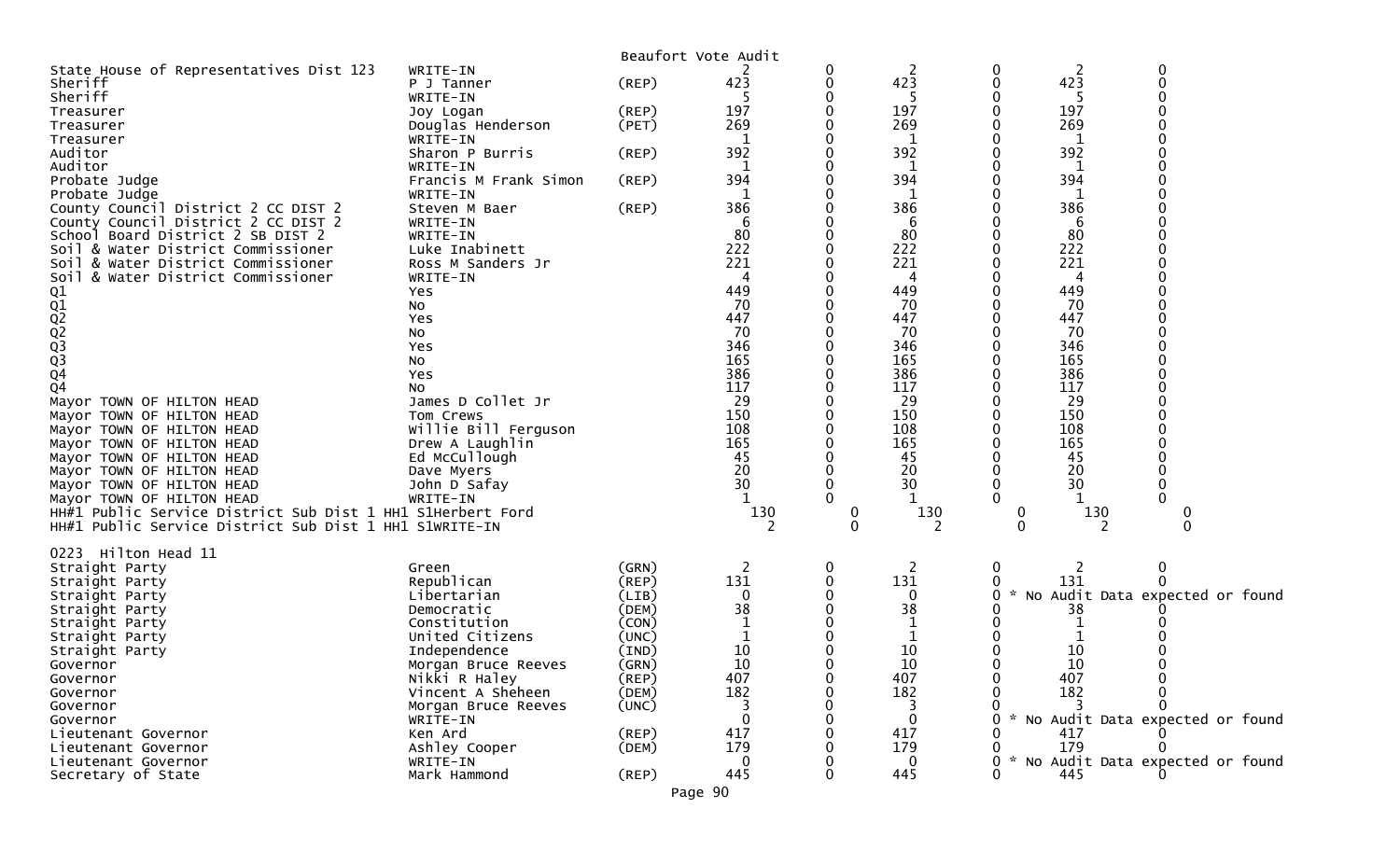|                                         |                       |             | Beaufort Vote Audit |   |              |                                                       |
|-----------------------------------------|-----------------------|-------------|---------------------|---|--------------|-------------------------------------------------------|
| Secretary of State                      | Marjorie L Johnson    | (DEM)       | 148                 | 0 | 148          | 148<br>0                                              |
| Secretary of State                      | WRITE-IN              |             | $\Omega$            | 0 | $\mathbf{0}$ | 0 * No Audit Data expected or found                   |
| State Treasurer                         | Curtis Loftis         | (REP)       | 492                 |   | 492          | 492                                                   |
| State Treasurer                         | WRITE-IN              |             |                     |   | -1           |                                                       |
| Attorney General                        | Leslie Minerd         | (GRN)       |                     |   | 7            |                                                       |
| Attorney General                        | Alan Wilson           | (REP)       | 412                 |   | 412          | 412                                                   |
| Attorney General                        | Matthew Richardson    | (DEM)       | 177                 |   | 177          | 177                                                   |
| Attorney General                        | WRITE-IN              |             | $\mathbf{0}$        |   | $\mathbf 0$  | $\mathcal{H}$<br>0<br>No Audit Data expected or found |
| Comptroller General                     | Richard A Eckstrom    | $($ REP $)$ | 430                 |   | 430          | 430                                                   |
| Comptroller General                     | Robert Barber         | (DEM)       | 160                 |   | 160          | 160                                                   |
| Comptroller General                     | WRITE-IN              |             | 0                   |   | 0            |                                                       |
|                                         |                       |             |                     |   |              | No Audit Data expected or found                       |
| State Superintendent of Education       | Doretha A Bull        | (GRN)       | 19<br>387           |   | 19           | 19                                                    |
| State Superintendent of Education       | Mick Zais             | (REP)       |                     |   | 387          | 387<br>0                                              |
| State Superintendent of Education       | Tim Moultrie          | (LIB)       | 18                  |   | 18           | 18                                                    |
| State Superintendent of Education       | Frank Holleman        | (DEM)       | 149                 | ∩ | 149          | 0<br>149                                              |
| State Superintendent of Education       | Tony Fayyazi          | (IND)       | 16                  |   | 16           | 16                                                    |
| State Superintendent of Education       | WRITE-IN              |             | $\Omega$            |   | $\mathbf 0$  | 0<br>$\sim$<br>No Audit Data expected or found        |
| Adjutant General                        | Bob Livingston        | $($ REP $)$ | 476                 | ∩ | 476          | 476<br>0                                              |
| Adjutant General                        | WRITE-IN              |             | $\mathbf{0}$        |   | $\mathbf{0}$ | No Audit Data expected or found<br>0                  |
| Commissioner of Agriculture             | Hugh Weathers         | $($ REP $)$ | 420                 |   | 420          | 420                                                   |
| Commissioner of Agriculture             | Tom E Elliott         | (DEM)       | 159                 |   | 159          | 159                                                   |
| Commissioner of Agriculture             | WRITE-IN              |             | $\Omega$            |   | $\mathbf 0$  | No Audit Data expected or found<br>0                  |
| U.S. Senate                             | Tom Clements          | (GRN)       | 94                  |   | 94           | 94                                                    |
| U.S. Senate                             | Jim DeMint            | (REP)       | 431                 | 0 | 431          | 431                                                   |
| U.S. Senate                             | Alvin M Greene        | (DEM)       | 66                  |   | 66           | 66                                                    |
| U.S. Senate                             | WRITE-IN              |             | $\Omega$            |   | $\mathbf{0}$ | $\sim$<br>No Audit Data expected or found             |
| U.S. House of Representatives Dist 2    | Joe Wilson            | (REP)       | 396                 | 0 | 396          | 396                                                   |
| U.S. House of Representatives Dist 2    | Eddie McCain          | (LIB)       | 11                  |   | 11           | 11                                                    |
| U.S. House of Representatives Dist 2    | Rob Miller            | (DEM)       | 191                 |   | 191          | 191                                                   |
|                                         |                       |             | 9                   |   | 9            |                                                       |
| U.S. House of Representatives Dist 2    | Marc Beaman           | (CON)       | $\Omega$            |   | $\mathbf{0}$ |                                                       |
| U.S. House of Representatives Dist 2    | WRITE-IN              |             |                     |   |              | 0<br>No Audit Data expected or found                  |
| State House of Representatives Dist 123 | Andy Patrick          | (REP)       | 496                 |   | 496          | 496                                                   |
| State House of Representatives Dist 123 | WRITE-IN              |             | $\Omega$            |   | 0            | 0<br>No Audit Data expected or found                  |
| Sheriff                                 | P J Tanner            | $($ REP $)$ | 529                 |   | 529          | 529                                                   |
| Sheriff                                 | WRITE-IN              |             | $\Omega$            |   | $\Omega$     | 0<br>No Audit Data expected or found                  |
| Treasurer                               | Joy Logan             | $($ REP $)$ | 176                 |   | 176          | 176                                                   |
| Treasurer                               | Douglas Henderson     | (PET)       | 399                 |   | 399          | 399                                                   |
| Treasurer                               | WRITE-IN              |             | -1                  |   | 1            | 0                                                     |
| Auditor                                 | Sharon P Burris       | (REP)       | 491                 |   | 491          | 491                                                   |
| Auditor                                 | WRITE-IN              |             | $\mathbf{0}$        |   | $\mathbf{0}$ | $0 *$<br>No Audit Data expected or found              |
| Probate Judge                           | Francis M Frank Simon | (REP)       | 499                 |   | 499          | 0<br>499                                              |
| Probate Judge                           | WRITE-IN              |             | 0                   |   | 0            | No Audit Data expected or found<br>O                  |
| County Council District 3 CC DIST 3     | Stu Rodman            | $($ REP $)$ | 497                 |   | 497          | 497                                                   |
| County Council District 3 CC DIST 3     | WRITE-IN              |             | -1                  |   | 1            | 1<br>0                                                |
| Soil & Water District Commissioner      | Luke Inabinett        |             | 269                 |   | 269          | 0<br>269<br>$\mathbf{0}$                              |
| Soil & Water District Commissioner      | Ross M Sanders Jr     |             | 316                 |   | 316          | 316<br>$\Omega$<br>0                                  |
| Soil & Water District Commissioner      | WRITE-IN              |             | $\Omega$            |   | $\bf{0}$     | No Audit Data expected or found<br>0                  |
|                                         |                       |             | 518                 |   | 518          | 518                                                   |
|                                         | Yes                   |             | 78                  |   | 78           | 78                                                    |
|                                         | No                    |             |                     |   |              |                                                       |
| $Q_1$<br>$Q_2$<br>$Q_3$<br>$Q_3$        | Yes                   |             | 551                 |   | 551          | 551                                                   |
|                                         | No                    |             | 45                  |   | 45           | 45                                                    |
|                                         | <b>Yes</b>            |             | 447                 |   | 447          | 447                                                   |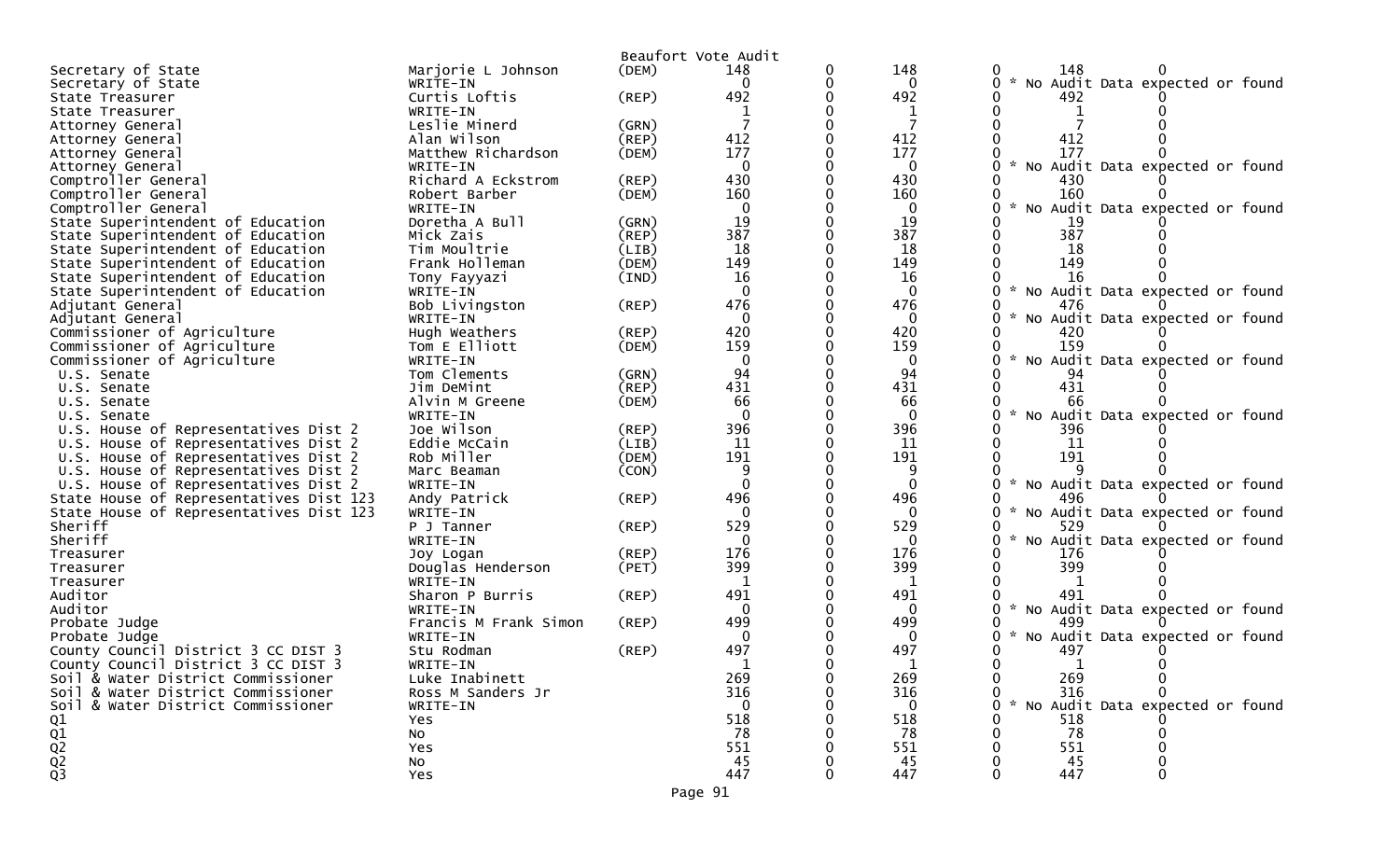|                                                     |                                      |                | Beaufort Vote Audit  |   |                    |                                                  |
|-----------------------------------------------------|--------------------------------------|----------------|----------------------|---|--------------------|--------------------------------------------------|
| $\frac{Q3}{Q4}$                                     | NO.                                  |                | 144                  |   | 144                | 144<br>0                                         |
|                                                     | Yes                                  |                | 470                  |   | 470                | 470<br>0                                         |
| Q4                                                  | NO.                                  |                | 117                  |   | 117                | 117                                              |
| Mayor TOWN OF HILTON HEAD                           | James D Collet Jr                    |                | 87                   |   | 87                 | 87                                               |
| Mayor TOWN OF HILTON HEAD                           | Tom Crews                            |                | 203                  |   | 203                | 203                                              |
| Mayor TOWN OF HILTON HEAD                           | Willie Bill Ferguson                 |                |                      |   | 3                  |                                                  |
| Mayor TOWN OF HILTON HEAD                           | Drew A Laughlin                      |                | 194                  |   | 194                | 194                                              |
| Mayor TOWN OF HILTON HEAD                           | Ed McCullough                        |                | 33                   |   | 33                 | 33                                               |
| Mayor TOWN OF HILTON HEAD                           | Dave Myers                           |                |                      |   |                    |                                                  |
| Mayor TOWN OF HILTON HEAD                           | John D Safay                         |                | 65<br>$\overline{0}$ |   | 65<br>$\mathbf{0}$ | 65<br>No Audit Data expected or found            |
| Mayor TOWN OF HILTON HEAD<br>Town Council HH WARD 5 | WRITE-IN<br>Chuck Raley              |                | 263                  |   | 263                | 263                                              |
| Town Council HH WARD 5                              | George W Williams Jr                 |                | 245                  |   | 245                | 245                                              |
| Town Council HH WARD 5                              | WRITE-IN                             |                | 1                    |   | $\mathbf 1$        | $\mathbf 1$<br>0                                 |
|                                                     |                                      |                |                      |   |                    |                                                  |
| Hilton Head 12<br>0224                              |                                      |                |                      |   |                    |                                                  |
| Straight Party                                      | Green                                | (GRN)          | 1                    | 0 | $\mathbf 1$        | $\pmb{0}$<br>0                                   |
| Straight Party                                      | Republican                           | (REP)          | 93                   |   | 93                 |                                                  |
| Straight Party                                      | Libertarian                          | (LIB)          | $\Omega$             |   | $\Omega$           | No Audit Data expected or found                  |
| Straight Party                                      | Democratic                           | (DEM)          | 33                   |   | 33                 | 33                                               |
| Straight Party                                      | Constitution                         | (CON)          |                      |   |                    |                                                  |
| Straight Party                                      | United Citizens                      | (UNC)          |                      |   |                    |                                                  |
| Straight Party                                      | Independence                         | (IND)          |                      |   |                    |                                                  |
| Governor                                            | Morgan Bruce Reeves<br>Nikki R Haley | (GRN)<br>(REP) | 199                  |   | 199                | 199                                              |
| Governor<br>Governor                                | Vincent A Sheheen                    | (DEM)          | 135                  |   | 135                | 135                                              |
| Governor                                            | Morgan Bruce Reeves                  | (UNC)          |                      |   |                    |                                                  |
| Governor                                            | WRITE-IN                             |                |                      |   | 1                  |                                                  |
| Lieutenant Governor                                 | Ken Ard                              | (REP)          | 216                  |   | 216                | 216                                              |
| Lieutenant Governor                                 | Ashley Cooper                        | (DEM)          | 117                  |   | 117                | 117                                              |
| Lieutenant Governor                                 | WRITE-IN                             |                | $\Omega$             |   | $\mathbf 0$        | Audit Data expected or found<br>$*$ No           |
| Secretary of State                                  | Mark Hammond                         | (REP)          | 226                  |   | 226                | 226                                              |
| Secretary of State                                  | Marjorie L Johnson                   | (DEM)          | 104                  |   | 104                | 104                                              |
| Secretary of State                                  | WRITE-IN                             |                | $\Omega$             |   | $\Omega$           | No Audit Data expected or found                  |
| State Treasurer                                     | Curtis Loftis                        | (REP)          | 262                  |   | 262                | 262                                              |
| State Treasurer                                     | WRITE-IN                             |                |                      |   |                    |                                                  |
| Attorney General                                    | Leslie Minerd                        | (GRN)          | 6                    |   | 6                  |                                                  |
| Attorney General                                    | Alan Wilson                          | (REP)          | 209                  |   | 209                | 209                                              |
| Attorney General                                    | Matthew Richardson                   | (DEM)          | 117                  |   | 117                | 117                                              |
| Attorney General                                    | WRITE-IN                             |                | $\Omega$             |   | 0                  | No Audit Data expected or found                  |
| Comptroller General                                 | Richard A Eckstrom<br>Robert Barber  | (REP)          | 222<br>107           |   | 222<br>107         | 222<br>107                                       |
| Comptroller General<br>Comptroller General          | WRITE-IN                             | (DEM)          |                      |   | 0                  | No Audit Data expected or found                  |
| State Superintendent of Education                   | Doretha A Bull                       | (GRN)          | 9                    |   | q                  | 9                                                |
| State Superintendent of Education                   | Mick Zais                            | (REP)          | 204                  |   | 204                | 204                                              |
| State Superintendent of Education                   | Tim Moultrie                         | (LIB)          | q                    |   | 9                  | q                                                |
| State Superintendent of Education                   | Frank Holleman                       | (DEM)          | 99                   |   | 99                 | 99                                               |
| State Superintendent of Education                   | Tony Fayyazi                         | (IND)          |                      |   |                    |                                                  |
| State Superintendent of Education                   | WRITE-IN                             |                |                      |   | $\mathbf{0}$       | * No Audit Data expected or found                |
| Adjutant General                                    | Bob Livingston                       | $($ REP $)$    | 258                  |   | 258                | 258                                              |
| Adjutant General                                    | WRITE-IN                             |                |                      |   | 0                  | No Audit Data expected or found<br>$\mathcal{H}$ |
| Commissioner of Agriculture                         | Hugh Weathers                        | (REP)          | 220                  |   | 220                | 220                                              |
|                                                     |                                      |                | Page 92              |   |                    |                                                  |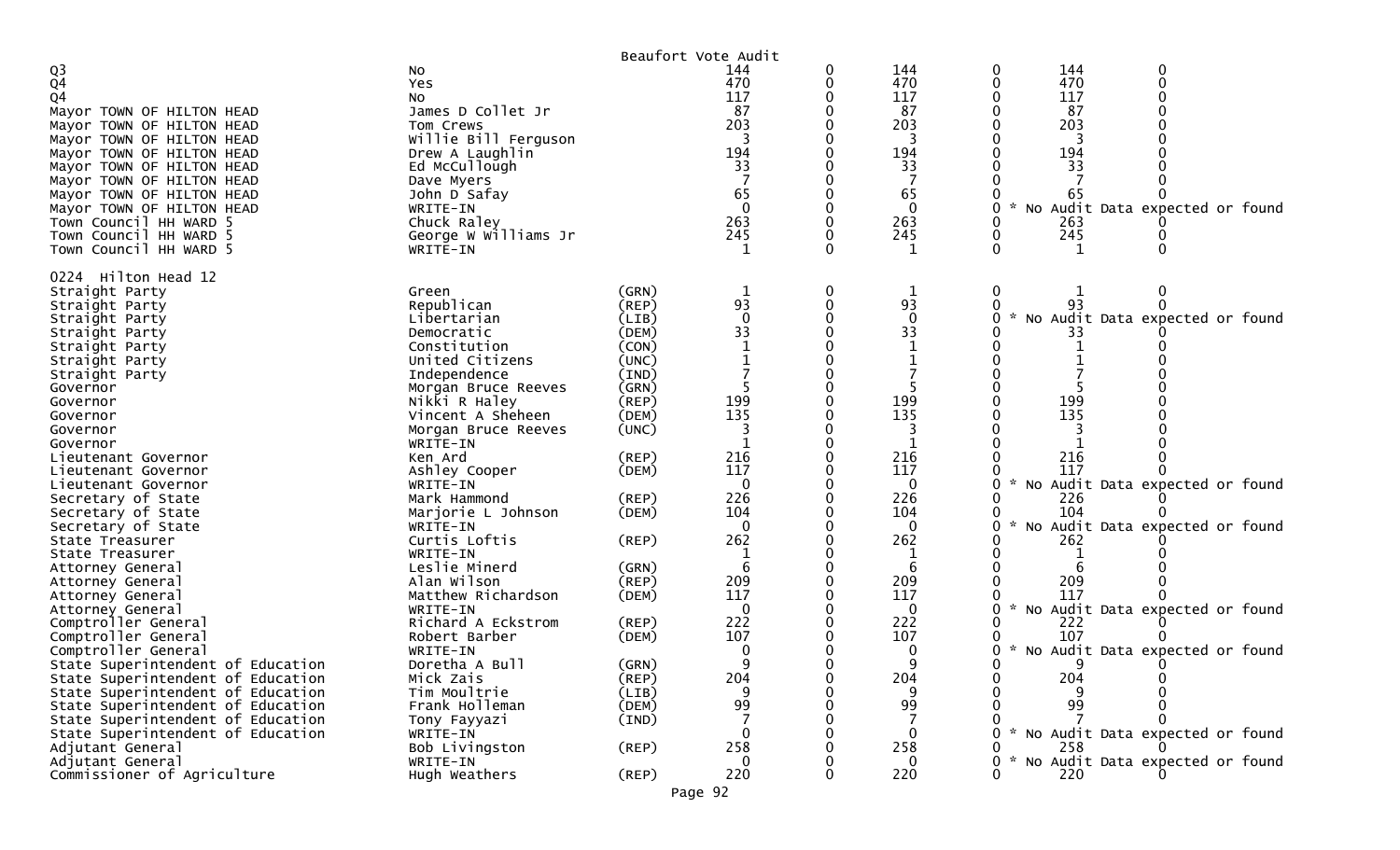|                                                        |                          |             | Beaufort Vote Audit |              |                |                                                       |
|--------------------------------------------------------|--------------------------|-------------|---------------------|--------------|----------------|-------------------------------------------------------|
| Commissioner of Agriculture                            | Tom E Elliott            | (DEM)       | 107                 | 0            | 107            | 107<br>0                                              |
| Commissioner of Agriculture                            | WRITE-IN                 |             | 0                   | 0            | $\bf{0}$       | No Audit Data expected or found<br>$\mathcal{H}$<br>0 |
| U.S. Senate                                            | Tom Clements             | (GRN)       | 54                  | 0            | 54             | 54                                                    |
| U.S. Senate                                            | Jim DeMint               | (REP)       | 223                 |              | 223            | 223<br>0                                              |
| U.S. Senate                                            | Alvin M Greene           | (DEM)       | 51                  |              | 51             | 51                                                    |
| U.S. Senate                                            | WRITE-IN                 |             |                     |              | 2              | 2                                                     |
| U.S. House of Representatives Dist 2                   | Joe Wilson               | (REP)       | 204                 |              | 204            | 204                                                   |
| U.S. House of Representatives Dist 2                   | Eddie McCain             | (LIB)       |                     |              |                |                                                       |
| U.S. House of Representatives Dist 2                   | Rob Miller               | (DEM)       | 134                 |              | 134            | 134                                                   |
| U.S. House of Representatives Dist 2                   | Marc Beaman              | (CON)       | 3                   |              | 3              | $\mathcal{H}$                                         |
| U.S. House of Representatives Dist 2                   | WRITE-IN                 |             | $\Omega$            |              | $\mathbf{0}$   | No Audit Data expected or found                       |
| State House of Representatives Dist 123                | Andy Patrick             | (REP)       | 249                 |              | 249            | 249<br>-1                                             |
| State House of Representatives Dist 123<br>Sheriff     | WRITE-IN<br>P J Tanner   | (REP)       | 280                 |              | 1<br>280       | 280                                                   |
| Sheriff                                                | WRITE-IN                 |             | $\mathbf 0$         |              | $\bf{0}$       | * No Audit Data expected or found<br>0                |
| Treasurer                                              | Joy Logan                | (REP)       | 117                 |              | 117            | 117                                                   |
| Treasurer                                              | Douglas Henderson        | (PET)       | 199                 |              | 199            | 199                                                   |
| Treasurer                                              | WRITE-IN                 |             | $\mathbf 0$         |              | $\mathbf 0$    | * No Audit Data expected or found<br>0                |
| Auditor                                                | Sharon P Burris          | (REP)       | 247                 |              | 247            | 247                                                   |
| Auditor                                                | WRITE-IN                 |             | 0                   |              | 0              | * No Audit Data expected or found<br>0                |
| Probate Judge                                          | Francis M Frank Simon    | $($ REP $)$ | 253                 |              | 253            | 253                                                   |
| Probate Judge                                          | WRITE-IN                 |             | $\Omega$            |              | 0              | * No Audit Data expected or found<br>0                |
| County Council District 3 CC DIST 3                    | Stu Rodman               | $($ REP $)$ | 254                 |              | 254            | 254                                                   |
| County Council District 3 CC DIST 3                    | WRITE-IN                 |             | $\mathbf 0$         |              | 0              | 0<br>* No Audit Data expected or found                |
| Soil & Water District Commissioner                     | Luke Inabinett           |             | 129                 |              | 129            | 129                                                   |
| Soil & Water District Commissioner                     | Ross M Sanders Jr        |             | 156                 |              | 156            | 156                                                   |
| Soil & Water District Commissioner                     | WRITE-IN                 |             | $\mathbf 0$         |              | $\bf{0}$       | * No Audit Data expected or found<br>0                |
|                                                        | Yes                      |             | 272                 |              | 272            | 272                                                   |
| 01<br>02<br>02<br>02<br>03<br>03<br>04                 | <b>NO</b>                |             | 42                  |              | 42             | 42                                                    |
|                                                        | Yes                      |             | 291                 |              | 291            | 291                                                   |
|                                                        | No                       |             | 23                  |              | 23             | 23                                                    |
|                                                        | Yes                      |             | 257                 |              | 257            | 257                                                   |
|                                                        | No                       |             | 60                  |              | 60             | 60                                                    |
|                                                        | Yes                      |             | 275                 |              | 275            | 275                                                   |
| Q <sub>4</sub>                                         | NO.<br>James D Collet Jr |             | 43<br>52            |              | 43<br>52       | 43<br>52                                              |
| Mayor TOWN OF HILTON HEAD<br>Mayor TOWN OF HILTON HEAD | Tom Crews                |             | 90                  |              | 90             | 90                                                    |
| Mayor TOWN OF HILTON HEAD                              | Willie Bill Ferguson     |             | -5                  |              | -5             |                                                       |
| Mayor TOWN OF HILTON HEAD                              | Drew A Laughlin          |             | 131                 |              | 131            | 131                                                   |
| Mayor TOWN OF HILTON HEAD                              | Ed McCullough            |             | 15                  |              | 15             | 15                                                    |
| Mayor TOWN OF HILTON HEAD                              | Dave Myers               |             |                     |              | -5             |                                                       |
| Mayor TOWN OF HILTON HEAD                              | John D Safay             |             | 37                  |              | 37             | 37                                                    |
| Mayor TOWN OF HILTON HEAD                              | WRITE-IN                 |             |                     |              | 0              | No Audit Data expected or found<br>$\mathcal{H}$      |
| Town Council HH WARD 5                                 | Chuck Raley              |             | 94                  |              | 94             | 94                                                    |
| Town Council HH WARD 5                                 | George W Williams Jr     |             | 177                 | 0            | 177            | $\mathbf 0$<br>177<br>0                               |
| Town Council HH WARD 5                                 | WRITE-IN                 |             | $\mathbf 0$         | $\mathbf 0$  | $\mathbf 0$    | 0 * No Audit Data expected or found                   |
|                                                        |                          |             |                     |              |                |                                                       |
| 0225 Hilton Head 13                                    |                          |             |                     |              |                |                                                       |
| Straight Party                                         | Green                    | (GRN)       |                     | $\bf{0}$     | $\mathbf{1}$   | 0<br>1<br>$\bf{0}$                                    |
| Straight Party                                         | Republican               | (REP)       | 77                  | 0            | 77             | 77<br>$\mathbf 0$<br>0                                |
| Straight Party                                         | Libertarian              | (LIB)       | $\overline{2}$      | 0            | $\overline{2}$ | $\overline{2}$<br>$\pmb{0}$<br>0                      |
| Straight Party                                         | Democratic               | (DEM)       | 33                  | $\mathbf{0}$ | 33             | 33<br>$\mathbf 0$<br>$\mathbf{0}$                     |
|                                                        |                          |             | Page 93             |              |                |                                                       |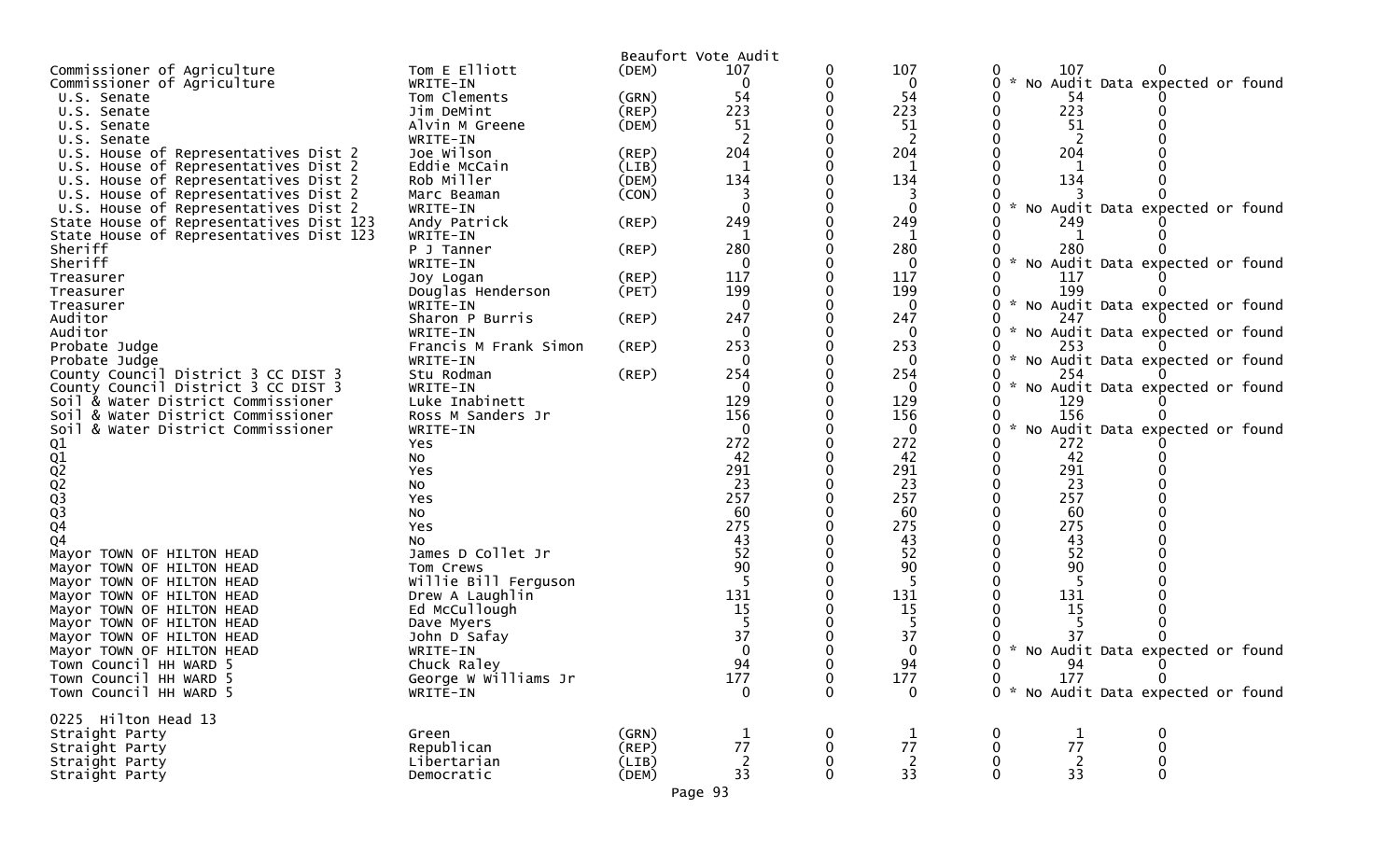|                                            |                           |             | Beaufort Vote Audit |          |              |                                                  |
|--------------------------------------------|---------------------------|-------------|---------------------|----------|--------------|--------------------------------------------------|
| Straight Party                             | Constitution              | (CON)       |                     | 0        |              | * No Audit Data expected or found<br>$\Omega$    |
| Straight Party                             | United Citizens           | (UNC)       |                     | $\Omega$ |              | No Audit Data expected or found                  |
| Straight Party                             | Independence              | (IND)       |                     |          |              |                                                  |
| Governor                                   | Morgan Bruce Reeves       | (GRN)       |                     |          |              |                                                  |
| Governor                                   | Nikki R Haley             | (REP)       | 173                 |          | 173          | 173                                              |
| Governor                                   | Vincent A Sheheen         | (DEM)       | 116                 |          | 116          | 116                                              |
| Governor                                   | Morgan Bruce Reeves       | (UNC)       | 1                   |          |              |                                                  |
| Governor                                   | WRITE-IN                  |             | $\Omega$            |          | $\mathbf{0}$ | * No Audit Data expected or found                |
|                                            | Ken Ard                   | (REP)       | 171                 |          | 171          | 171                                              |
| Lieutenant Governor<br>Lieutenant Governor | Ashley Cooper             | (DEM)       | 121                 |          | 121          | 121                                              |
| Lieutenant Governor                        | WRITE-IN                  |             | $\Omega$            |          | 0            | * No Audit Data expected or found                |
| Secretary of State                         | Mark Hammond              | (REP)       | 190                 |          | 190          | 190                                              |
|                                            | Marjorie L Johnson        | (DEM)       | 101                 |          | 101          | 101                                              |
| Secretary of State                         |                           |             | $\Omega$            |          | $\Omega$     |                                                  |
| Secretary of State                         | WRITE-IN<br>Curtis Loftis |             | 230                 |          | 230          | No Audit Data expected or found<br>230           |
| State Treasurer                            |                           | (REP)       |                     |          |              |                                                  |
| State Treasurer                            | WRITE-IN                  |             | 1                   |          | 1            |                                                  |
| Attorney General                           | Leslie Minerd             | (GRN)       | 14                  |          | 14           | 14                                               |
| Attorney General                           | Alan Wilson               | (REP)       | 170                 |          | 170          | 170                                              |
| Attorney General                           | Matthew Richardson        | (DEM)       | 108                 |          | 108          | 108<br>$\mathcal{H}$                             |
| Attorney General                           | WRITE-IN                  |             | $\Omega$            |          | 0            | No Audit Data expected or found                  |
| Comptroller General                        | Richard A Eckstrom        | (REP)       | 185                 |          | 185          | 185                                              |
| Comptroller General                        | Robert Barber             | (DEM)       | 106                 |          | 106          | 106                                              |
| Comptroller General                        | WRITE-IN                  |             | $\Omega$            |          | 0            | $\sim$<br>No Audit Data expected or found        |
| State Superintendent of Education          | Doretha A Bull            | (GRN)       | 11                  |          | 11           | 11                                               |
| State Superintendent of Education          | Mick Zais                 | (REP)       | 160                 |          | 160          | 160                                              |
| State Superintendent of Education          | Tim Moultrie              | (LIB)       | 18                  |          | 18           | 18                                               |
| State Superintendent of Education          | Frank Holleman            | (DEM)       | 92                  |          | 92           | 92                                               |
| State Superintendent of Education          | Tony Fayyazi              | (IND)       | 8                   |          | 8            |                                                  |
| State Superintendent of Education          | WRITE-IN                  |             | $\Omega$            |          | 0            | * No Audit Data expected or found                |
| Adjutant General                           | Bob Livingston            | (REP)       | 225                 |          | 225          |                                                  |
| Adjutant General                           | WRITE-IN                  |             | $\Omega$            |          | $\mathbf{0}$ | * No Audit Data expected or found                |
| Commissioner of Agriculture                | Hugh Weathers             | (REP)       | 182                 |          | 182          | 182                                              |
| Commissioner of Agriculture                | Tom E Elliott             | (DEM)       | 105                 |          | 105          | 105                                              |
| Commissioner of Agriculture                | WRITE-IN                  |             | $\mathbf{0}$        |          | 0            | $\mathcal{H}$<br>No Audit Data expected or found |
| U.S. Senate                                | Tom Clements              | (GRN)       | 49                  |          | 49           | 49                                               |
| U.S. Senate                                | Jim DeMint                | (REP)       | 182                 |          | 182          | 182                                              |
| U.S. Senate                                | Alvin M Greene            | (DEM)       | 60                  |          | 60           | 60                                               |
| U.S. Senate                                | WRITE-IN                  |             |                     |          |              |                                                  |
| U.S. House of Representatives Dist 2       | Joe Wilson                | (REP)       | 167                 |          | 167          | 167                                              |
| U.S. House of Representatives Dist 2       | Eddie McCain              | (LIB)       | 9                   |          |              |                                                  |
| U.S. House of Representatives Dist 2       | Rob Miller                | (DEM)       | 117                 |          | 117          | 117                                              |
| U.S. House of Representatives Dist 2       | Marc Beaman               | (CON)       |                     |          |              |                                                  |
| U.S. House of Representatives Dist 2       | WRITE-IN                  |             |                     |          |              | * No Audit Data expected or found                |
| State House of Representatives Dist 123    | Andy Patrick              | $($ REP $)$ | 227                 |          | 227          | 227                                              |
| State House of Representatives Dist 123    | WRITE-IN                  |             | 2                   |          | 2            | 2                                                |
| Sheriff                                    | P J Tanner                | (REP)       | 246                 |          | 246          | 246                                              |
| Sheriff                                    | WRITE-IN                  |             |                     |          |              |                                                  |
| Treasurer                                  | Joy Logan                 | (REP)       | 120                 |          | 120          | 120                                              |
| Treasurer                                  | Douglas Henderson         | (PET)       | 144                 |          | 144          | 144                                              |
| Treasurer                                  | WRITE-IN                  |             |                     |          |              |                                                  |
| Auditor                                    | Sharon P Burris           | $($ REP $)$ | 224                 |          | 224          | 224                                              |
| Auditor                                    | WRITE-IN                  |             | 1                   |          | 1            |                                                  |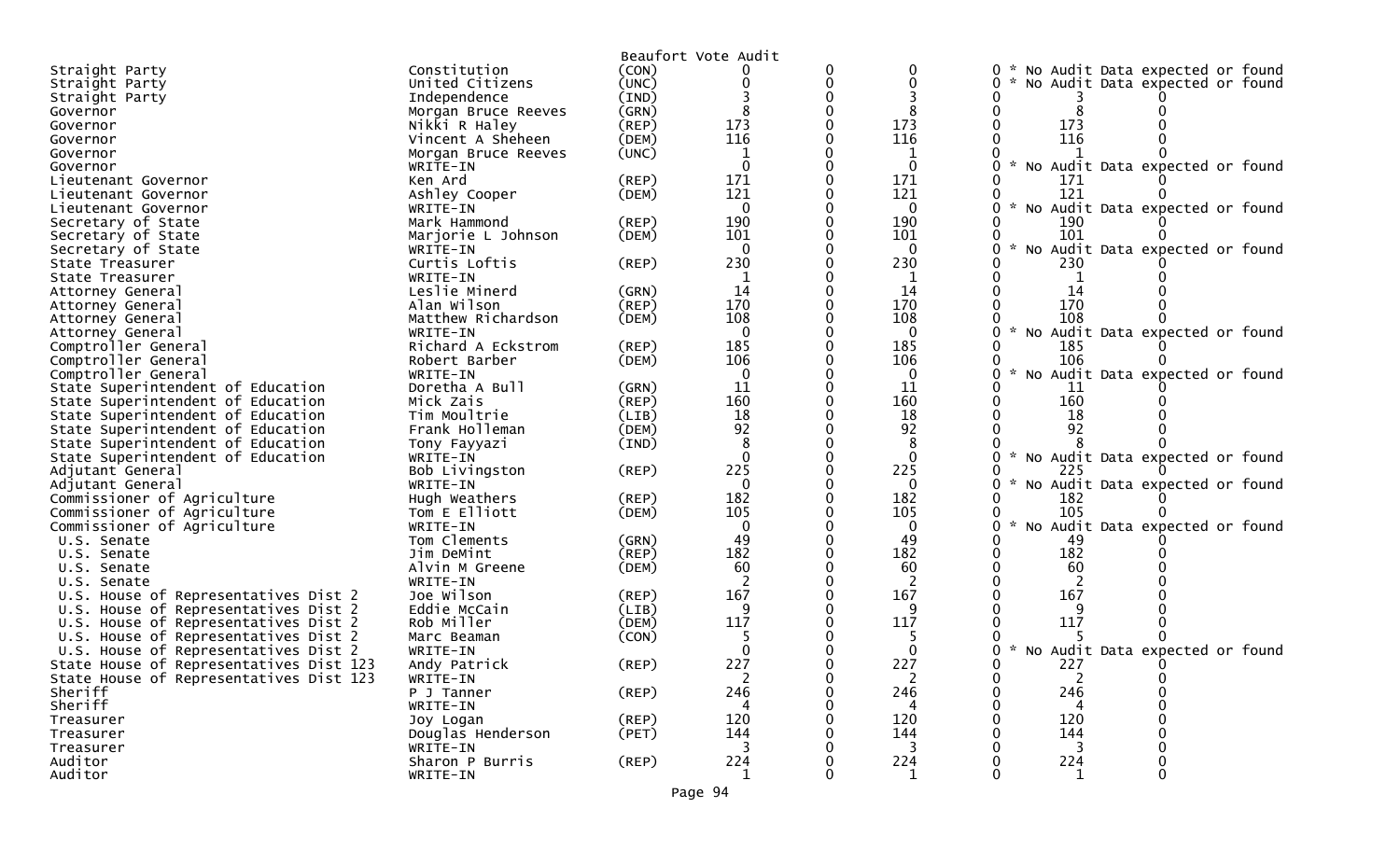|                                                                          |                                     |                | Beaufort Vote Audit |   |                     |                 |                                     |
|--------------------------------------------------------------------------|-------------------------------------|----------------|---------------------|---|---------------------|-----------------|-------------------------------------|
| Probate Judge                                                            | Francis M Frank Simon               | $($ REP $)$    | 230                 | 0 | 230                 | 230<br>0        | 0                                   |
| Probate Judge                                                            | WRITE-IN                            |                | 2                   | 0 | 2                   | 0<br>2          | $\Omega$                            |
| County Council District 3 CC DIST 3                                      | Stu Rodman                          | (REP)          | 225                 |   | 225                 | 225<br>0        |                                     |
| County Council District 3 CC DIST 3                                      | WRITE-IN                            |                | 2                   | Ω | 2                   | 2               |                                     |
| Soil & Water District Commissioner<br>Soil & Water District Commissioner | Luke Inabinett<br>Ross M Sanders Jr |                | 131<br>160          |   | 131                 | 131             |                                     |
|                                                                          |                                     |                | 1                   |   | 160<br>$\mathbf{1}$ | 160<br>1        |                                     |
| & Water District Commissioner<br>SO <sub>1</sub>                         | WRITE-IN<br>Yes                     |                | 251                 |   | 251                 | 251             |                                     |
| Q1                                                                       | No                                  |                | 35                  |   | 35                  | 35              |                                     |
|                                                                          | Yes                                 |                | 244                 |   | 244                 | 244             |                                     |
|                                                                          | <b>NO</b>                           |                | 44                  |   | 44                  | 44              |                                     |
|                                                                          | Yes                                 |                | 203                 |   | 203                 | 203             |                                     |
|                                                                          | No                                  |                | 80                  |   | 80                  | 80              |                                     |
| Q1<br>Q2<br>Q3<br>Q3<br>Q4                                               | Yes                                 |                | 209                 |   | 209                 | 209             |                                     |
| $\overline{Q}4$                                                          | No                                  |                | 72                  |   | 72                  | 72              |                                     |
| Mayor TOWN OF HILTON HEAD                                                | James D Collet Jr                   |                | 21                  |   | 21                  | 21              |                                     |
| Mayor TOWN OF HILTON HEAD                                                | Tom Crews                           |                | 85                  |   | 85                  | 85              |                                     |
| Mayor TOWN OF HILTON HEAD                                                | Willie Bill Ferguson                |                | 10                  |   | 10                  | 10              |                                     |
| Mayor TOWN OF HILTON HEAD                                                | Drew A Laughlin                     |                | 68                  |   | 68                  | 68              |                                     |
| Mayor TOWN OF HILTON HEAD                                                | Ed McCullough                       |                | 30                  |   | 30                  | 30              |                                     |
| Mayor TOWN OF HILTON HEAD                                                | Dave Myers                          |                | 21                  |   | 21                  | 21              |                                     |
| Mayor TOWN OF HILTON HEAD                                                | John D Safay                        |                | 43                  |   | 43                  | 43              |                                     |
| Mayor TOWN OF HILTON HEAD                                                | WRITE-IN                            |                | 2<br>117            |   | 2                   | 2<br>0          |                                     |
| Town Council HH WARD 4<br>Town Council HH WARD 4                         | Mary Amonitti                       |                | 119                 | 0 | 117<br>119          | 117<br>119<br>0 |                                     |
| Town Council HH WARD 4                                                   | Kim Likins<br>WRITE-IN              |                | 1                   | 0 | 1                   | 0<br>1          |                                     |
|                                                                          |                                     |                |                     |   |                     |                 |                                     |
| 0226 Hilton Head 14                                                      |                                     |                |                     |   |                     |                 |                                     |
| Straight Party                                                           | Green                               | (GRN)          | 1                   | 0 | 1                   | 0               |                                     |
| Straight Party                                                           | Republican                          | (REP)          | 114                 | 0 | 114                 | 114             |                                     |
| Straight Party                                                           | Libertarian                         | (LIB)          | 1                   | 0 | 1                   |                 |                                     |
| Straight Party                                                           | Democratic                          | (DEM)          | 18                  |   | 18                  | 18              |                                     |
| Straight Party                                                           | Constitution                        | (CON)          |                     |   | 0                   | 0               | No Audit Data expected or found     |
| Straight Party                                                           | United Citizens                     | (UNC)          |                     |   | 0                   |                 | No Audit Data expected or found     |
| Straight Party                                                           | Independence                        | (IND)          |                     |   |                     |                 |                                     |
| Governor                                                                 | Morgan Bruce Reeves                 | (GRN)          |                     |   |                     |                 |                                     |
| Governor                                                                 | Nikki R Haley<br>Vincent A Sheheen  | (REP)<br>(DEM) | 343<br>136          |   | 343<br>136          | 343<br>136      |                                     |
| Governor<br>Governor                                                     | Morgan Bruce Reeves                 | (UNC)          |                     |   | 2                   |                 |                                     |
| Governor                                                                 | WRITE-IN                            |                | $\mathbf{0}$        |   | 0                   | 0<br>*          | No Audit Data expected or found     |
| Lieutenant Governor                                                      | Ken Ard                             | (REP)          | 353                 |   | 353                 | 353             |                                     |
| Lieutenant Governor                                                      | Ashley Cooper                       | (DEM)          | 125                 | 0 | 125                 | 125             |                                     |
| Lieutenant Governor                                                      | WRITE-IN                            |                | 0                   |   | 0                   | 0               | * No Audit Data expected or found   |
| Secretary of State                                                       | Mark Hammond                        | (REP)          | 374                 | 0 | 374                 | 0<br>374        |                                     |
| Secretary of State                                                       | Marjorie L Johnson                  | (DEM)          | 104                 | U | 104                 | $\Omega$<br>104 | $\Omega$                            |
| Secretary of State                                                       | WRITE-IN                            |                | $\mathbf{0}$        |   | $\Omega$            | 0               | * No Audit Data expected or found   |
| State Treasurer                                                          | Curtis Loftis                       | $($ REP $)$    | 413                 |   | 413                 | 413             |                                     |
| State Treasurer                                                          | WRITE-IN                            |                |                     |   |                     |                 |                                     |
| Attorney General                                                         | Leslie Minerd                       | (GRN)          | 6                   |   | 6                   |                 |                                     |
| Attorney General                                                         | Alan Wilson                         | (REP)          | 345                 |   | 345                 | 345             |                                     |
| Attorney General                                                         | Matthew Richardson                  | (DEM)          | 117                 |   | 117                 | 117             |                                     |
| Attorney General                                                         | WRITE-IN                            |                | $\mathbf 0$         | O | $\mathbf 0$         |                 | 0 * No Audit Data expected or found |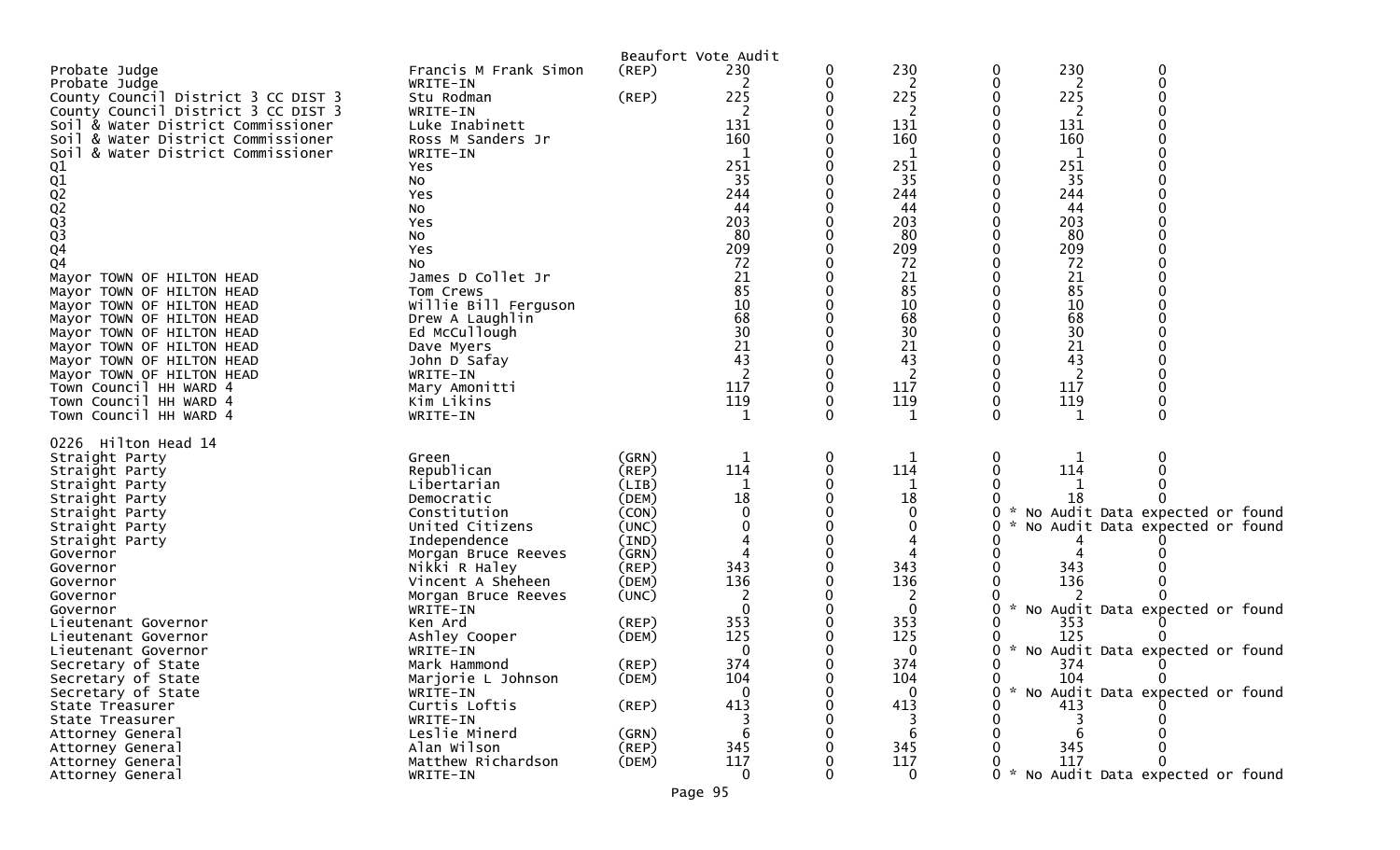|                                         |                       |             | Beaufort Vote Audit |              |                                            |
|-----------------------------------------|-----------------------|-------------|---------------------|--------------|--------------------------------------------|
| Comptroller General                     | Richard A Eckstrom    | (REP)       | 362                 | 362          | 362<br>0<br>0                              |
| Comptroller General                     | Robert Barber         | (DEM)       | 102                 | 102          | 102                                        |
| Comptroller General                     | WRITE-IN              |             |                     | $\mathbf 0$  | * No Audit Data expected or found<br>0     |
| State Superintendent of Education       | Doretha A Bull        | (GRN)       |                     | 8            |                                            |
| State Superintendent of Education       | Mick Zais             | (REP)       | 347                 | 347          | 347                                        |
| State Superintendent of Education       | Tim Moultrie          | (LIB)       |                     |              |                                            |
| State Superintendent of Education       | Frank Holleman        | (DEM)       | 96                  | 96           | 96                                         |
| State Superintendent of Education       | Tony Fayyazi          | (IND)       |                     | -5           |                                            |
| State Superintendent of Education       | WRITE-IN              |             |                     | $\mathbf{0}$ | No Audit Data expected or<br>0<br>found    |
| Adjutant General                        | Bob Livingston        | $($ REP $)$ | 398                 | 398          | 398                                        |
| Adjutant General                        | WRITE-IN              |             |                     |              |                                            |
| Commissioner of Agriculture             | Hugh Weathers         | (REP)       | 359                 | 359          | 359                                        |
| Commissioner of Agriculture             | Tom E Elliott         | (DEM)       | 96                  | 96           | 96                                         |
| Commissioner of Agriculture             | WRITE-IN              |             | $\Omega$            | $\mathbf 0$  | No Audit Data expected or found            |
| U.S. Senate                             | Tom Clements          | (GRN)       | 50                  | 50           | 50                                         |
| U.S. Senate                             | Jim DeMint            | $($ REP $)$ | 371                 | 371          | 371<br>0                                   |
| U.S. Senate                             | Alvin M Greene        | (DEM)       | 42                  | 42           | 42                                         |
| U.S. Senate                             | WRITE-IN              |             |                     |              |                                            |
| U.S. House of Representatives Dist 2    | Joe Wilson            | $($ REP $)$ | 333                 | 333          | 333                                        |
| U.S. House of Representatives Dist 2    | Eddie McCain          | (LIB)       |                     | 7            |                                            |
| U.S. House of Representatives Dist 2    | Rob Miller            | (DEM)       | 138                 | 138          | 138                                        |
| U.S. House of Representatives Dist 2    | Marc Beaman           | (CON)       |                     | 5            |                                            |
| U.S. House of Representatives Dist 2    | WRITE-IN              |             |                     | $\mathbf{0}$ | $\star$<br>No Audit Data expected or found |
| State House of Representatives Dist 123 | Andy Patrick          | $($ REP $)$ | 400                 | 400          | 400                                        |
| State House of Representatives Dist 123 | WRITE-IN              |             |                     |              | -5                                         |
| Sheriff                                 | P J Tanner            | (REP)       | 418                 | 418          | 418                                        |
| Sheriff                                 | WRITE-IN              |             |                     |              |                                            |
| Treasurer                               | Joy Logan             | $($ REP $)$ | 145                 | 145          | 145                                        |
| Treasurer                               | Douglas Henderson     | (PET)       | 323                 | 323          | 323                                        |
| Treasurer                               | WRITE-IN              |             |                     |              |                                            |
| Auditor                                 | Sharon P Burris       | $($ REP $)$ | 403                 | 403          | 403                                        |
| Auditor                                 | WRITE-IN              |             |                     |              |                                            |
| Probate Judge                           | Francis M Frank Simon | $($ REP $)$ | 403                 | 403          | 403                                        |
| Probate Judge                           | WRITE-IN              |             | 3                   | 3            | 3                                          |
| County Council District 3 CC DIST 3     | Stu Rodman            | $($ REP $)$ | 400                 | 400          | 400                                        |
| County Council District 3 CC DIST 3     | WRITE-IN              |             |                     |              |                                            |
| Soil & Water District Commissioner      | Luke Inabinett        |             | 203                 | 203          | 203                                        |
| Soil & Water District Commissioner      | Ross M Sanders Jr     |             | 252                 | 252          | 252                                        |
| Soil & Water District Commissioner      | WRITE-IN              |             | $\Omega$            | $\mathbf 0$  | No Audit Data expected or found<br>n       |
| $Q_1$<br>$Q_2$<br>$Q_2$                 | Yes                   |             | 396                 | 396          | 396                                        |
|                                         | <b>NO</b>             |             | 73                  | 73           | 73                                         |
|                                         | Yes                   |             | 427                 | 427          | 427                                        |
|                                         | No                    |             | 41                  | 41           | 41                                         |
| $\frac{Q3}{Q3}$                         | Yes                   |             | 350                 | 350          | 350                                        |
|                                         | No                    |             | 114                 | 114          | 114<br>0                                   |
| Q <sub>4</sub>                          | Yes                   |             | 373                 | 373          | 373                                        |
| Q4                                      | No                    |             | 90                  | 90           | 90                                         |
| Mayor TOWN OF HILTON HEAD               | James D Collet Jr     |             | 72                  | 72           | 72                                         |
| Mayor TOWN OF HILTON HEAD               | Tom Crews             |             | 157                 | 157          | 157                                        |
| Mayor TOWN OF HILTON HEAD               | Willie Bill Ferguson  |             | 2                   | 2            | 2                                          |
| Mayor TOWN OF HILTON HEAD               | Drew A Laughlin       |             | 168                 | 168          | 168                                        |
| Mayor TOWN OF HILTON HEAD               | Ed McCullough         |             | 33                  | 33           | 33                                         |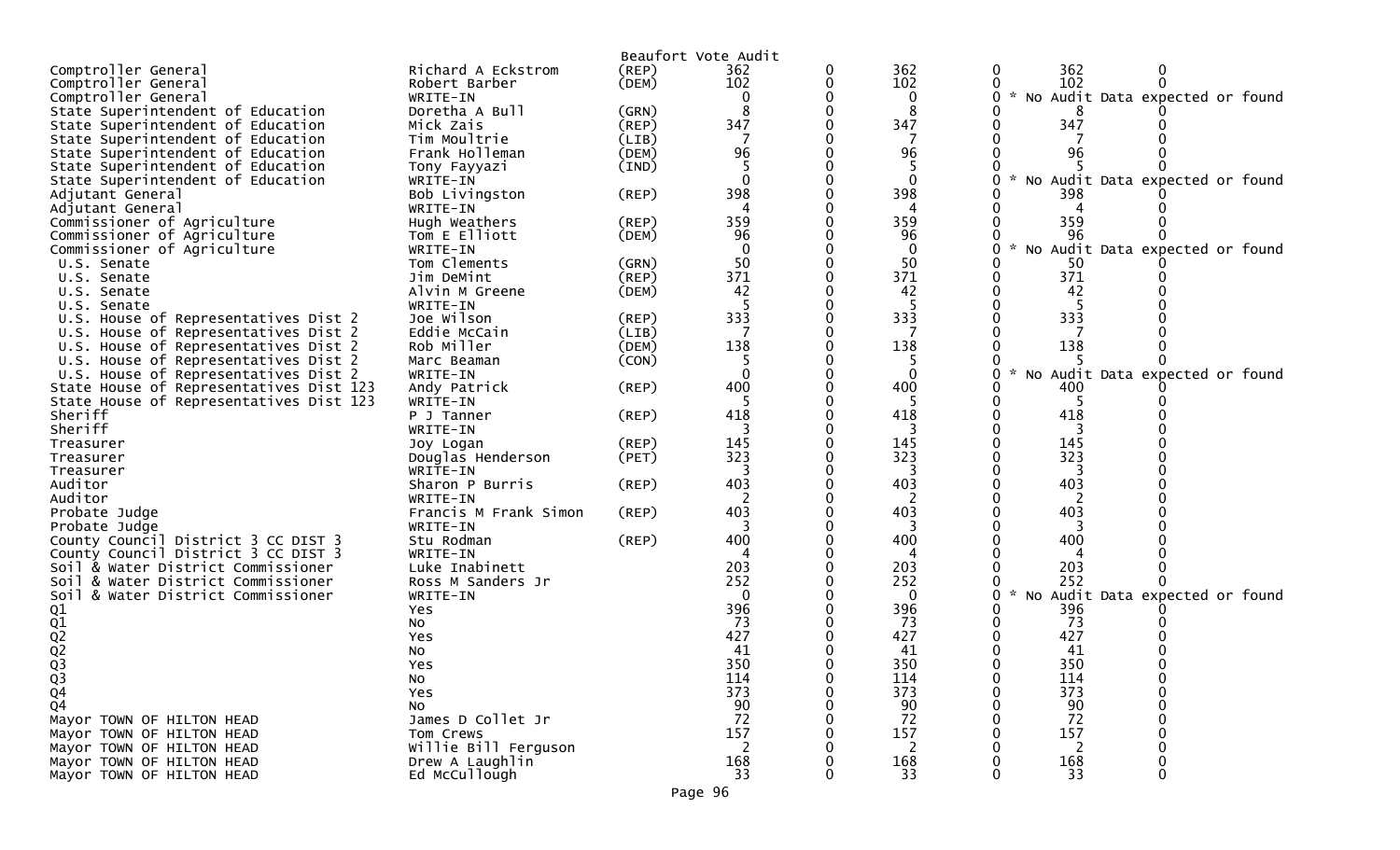|                                                                                                                                                                                                                                                                                                                                                                                                                                                                                                                                                                   |                                                                                                                                                                                                                                                                                                                                            |                                                                                                                                                          | Beaufort Vote Audit                                                                                                                   |                    |                                                                                                                                |                                                                                                                                                                                                                                                                                                                                                                                                                                                                                                                                      |
|-------------------------------------------------------------------------------------------------------------------------------------------------------------------------------------------------------------------------------------------------------------------------------------------------------------------------------------------------------------------------------------------------------------------------------------------------------------------------------------------------------------------------------------------------------------------|--------------------------------------------------------------------------------------------------------------------------------------------------------------------------------------------------------------------------------------------------------------------------------------------------------------------------------------------|----------------------------------------------------------------------------------------------------------------------------------------------------------|---------------------------------------------------------------------------------------------------------------------------------------|--------------------|--------------------------------------------------------------------------------------------------------------------------------|--------------------------------------------------------------------------------------------------------------------------------------------------------------------------------------------------------------------------------------------------------------------------------------------------------------------------------------------------------------------------------------------------------------------------------------------------------------------------------------------------------------------------------------|
| Mayor TOWN OF HILTON HEAD<br>Mayor TOWN OF HILTON HEAD<br>Mayor TOWN OF HILTON HEAD<br>Town Council HH WARD 5<br>Town Council HH WARD 5<br>Town Council HH WARD 5                                                                                                                                                                                                                                                                                                                                                                                                 | Dave Myers<br>John D Safay<br>WRITE-IN<br>Chuck Raley<br>George W Williams Jr<br>WRITE-IN                                                                                                                                                                                                                                                  |                                                                                                                                                          | 41<br>206<br>217<br>$\Omega$                                                                                                          | 0                  | 8<br>41<br>206<br>217<br>0                                                                                                     | 8<br>0<br>41<br>206<br>217<br>0<br>$\sim$<br>No Audit Data expected or found                                                                                                                                                                                                                                                                                                                                                                                                                                                         |
| 0227 Hilton Head 15A<br>Straight Party<br>Straight Party<br>Straight Party<br>Straight Party<br>Straight Party<br>Straight Party                                                                                                                                                                                                                                                                                                                                                                                                                                  | Green<br>Republican<br>Libertarian<br>Democratic<br>Constitution<br>United Citizens                                                                                                                                                                                                                                                        | (GRN)<br>(REP)<br>(LIB)<br>(DEM)<br>(CON)<br>(UNC)                                                                                                       | 0<br>81<br>$\Omega$<br>25<br>$\mathbf 0$<br>1                                                                                         | 0<br>0<br>$\Omega$ | 0<br>81<br>$\Omega$<br>25<br>$\mathbf 0$<br>1                                                                                  | No Audit Data expected or found<br>0<br>26<br>55 Aud Data<br>0<br>* No Audit Data expected or found<br>6<br>19 Aud Data<br>0<br>* No Audit Data expected or found<br>* No Match in Audit Data.<br>0                                                                                                                                                                                                                                                                                                                                  |
| Straight Party                                                                                                                                                                                                                                                                                                                                                                                                                                                                                                                                                    | Independence                                                                                                                                                                                                                                                                                                                               | (IND)                                                                                                                                                    | $\overline{c}$                                                                                                                        | $\mathbf 0$        | $\overline{2}$                                                                                                                 | * No Match in Audit Data.<br>0                                                                                                                                                                                                                                                                                                                                                                                                                                                                                                       |
| Governor<br>Governor<br>Governor<br>Governor<br>Governor<br>Lieutenant Governor<br>Lieutenant Governor<br>Lieutenant Governor<br>Secretary of State<br>Secretary of State<br>Secretary of State<br>State Treasurer<br>State Treasurer                                                                                                                                                                                                                                                                                                                             | Morgan Bruce Reeves<br>Nikki R Haley<br>Vincent A Sheheen<br>Morgan Bruce Reeves<br>WRITE-IN<br>Ken Ard<br>Ashley Cooper<br>WRITE-IN<br>Mark Hammond<br>Marjorie L Johnson<br>WRITE-IN<br>Curtis Loftis<br>WRITE-IN                                                                                                                        | (GRN)<br>(REP)<br>(DEM)<br>(UNC)<br>(REP)<br>(DEM)<br>(REP)<br>(DEM)<br>$($ REP $)$                                                                      | 2<br>259<br>103<br>$\Omega$<br>270<br>92<br>$\overline{0}$<br>277<br>81<br>$\Omega$<br>310                                            | 0                  | 2<br>259<br>103<br>0<br>$\mathbf{0}$<br>270<br>92<br>$\mathbf{0}$<br>277<br>81<br>$\Omega$<br>310                              | 1 Aud Data<br>0<br>1<br>0<br>91<br>168 Aud Data<br>35<br>68 Aud Data<br>No Audit Data expected or found<br>No Audit Data expected or found<br>174 Aud Data<br>96<br>29<br>63 Aud Data<br>0<br>* No Audit Data expected or found<br>100<br>177 Aud Data<br>24<br>57 Aud Data<br>* No Audit Data expected or found<br>113<br>197 Aud Data<br>$\sim$<br>No Match in Audit Data.<br>0                                                                                                                                                    |
| Attorney General<br>Attorney General<br>Attorney General<br>Attorney General<br>Comptroller General<br>Comptroller General<br>Comptroller General<br>State Superintendent of Education<br>State Superintendent of Education<br>State Superintendent of Education<br>State Superintendent of Education<br>State Superintendent of Education<br>State Superintendent of Education<br>Adjutant General<br>Adjutant General<br>Commissioner of Agriculture<br>Commissioner of Agriculture<br>Commissioner of Agriculture<br>U.S. Senate<br>U.S. Senate<br>U.S. Senate | Leslie Minerd<br>Alan Wilson<br>Matthew Richardson<br>WRITE-IN<br>Richard A Eckstrom<br>Robert Barber<br>WRITE-IN<br>Doretha A Bull<br>Mick Zais<br>Tim Moultrie<br>Frank Holleman<br>Tony Fayyazi<br>WRITE-IN<br>Bob Livingston<br>WRITE-IN<br>Hugh Weathers<br>Tom E Elliott<br>WRITE-IN<br>Tom Clements<br>Jim DeMint<br>Alvin M Greene | (GRN)<br>(REP)<br>(DEM)<br>(REP)<br>(DEM)<br>(GRN)<br>(REP)<br>(LIB)<br>(DEM)<br>(IND)<br>$($ REP $)$<br>$($ REP $)$<br>(DEM)<br>(GRN)<br>(REP)<br>(DEM) | 261<br>94<br>$\Omega$<br>268<br>84<br>6<br>255<br>14<br>77<br>$\Omega$<br>303<br>$\Omega$<br>272<br>78<br>$\Omega$<br>43<br>276<br>38 | 0                  | 261<br>94<br>$\mathbf{0}$<br>268<br>84<br>0<br>6<br>255<br>14<br>77<br>5<br>∩<br>303<br>0<br>272<br>78<br>0<br>43<br>276<br>38 | 0<br>4 Aud Data<br>92<br>169 Aud Data<br>32<br>62 Aud Data<br>No Audit Data expected or found<br>95<br>173 Aud Data<br>30<br>54 Aud Data<br>No Audit Data expected or found<br>5 Aud Data<br>88<br>167 Aud Data<br>7 Aud Data<br>27<br>50 Aud Data<br>3 Aud Data<br>* No Audit Data expected or found<br>113<br>190 Aud Data<br>0<br>* No Audit Data expected or found<br>101<br>171 Aud Data<br>24<br>54 Aud Data<br>$\sim$<br>No Audit Data expected or found<br>14<br>29 Aud Data<br>97<br>179 Aud Data<br>15<br>23 Aud Data<br>O |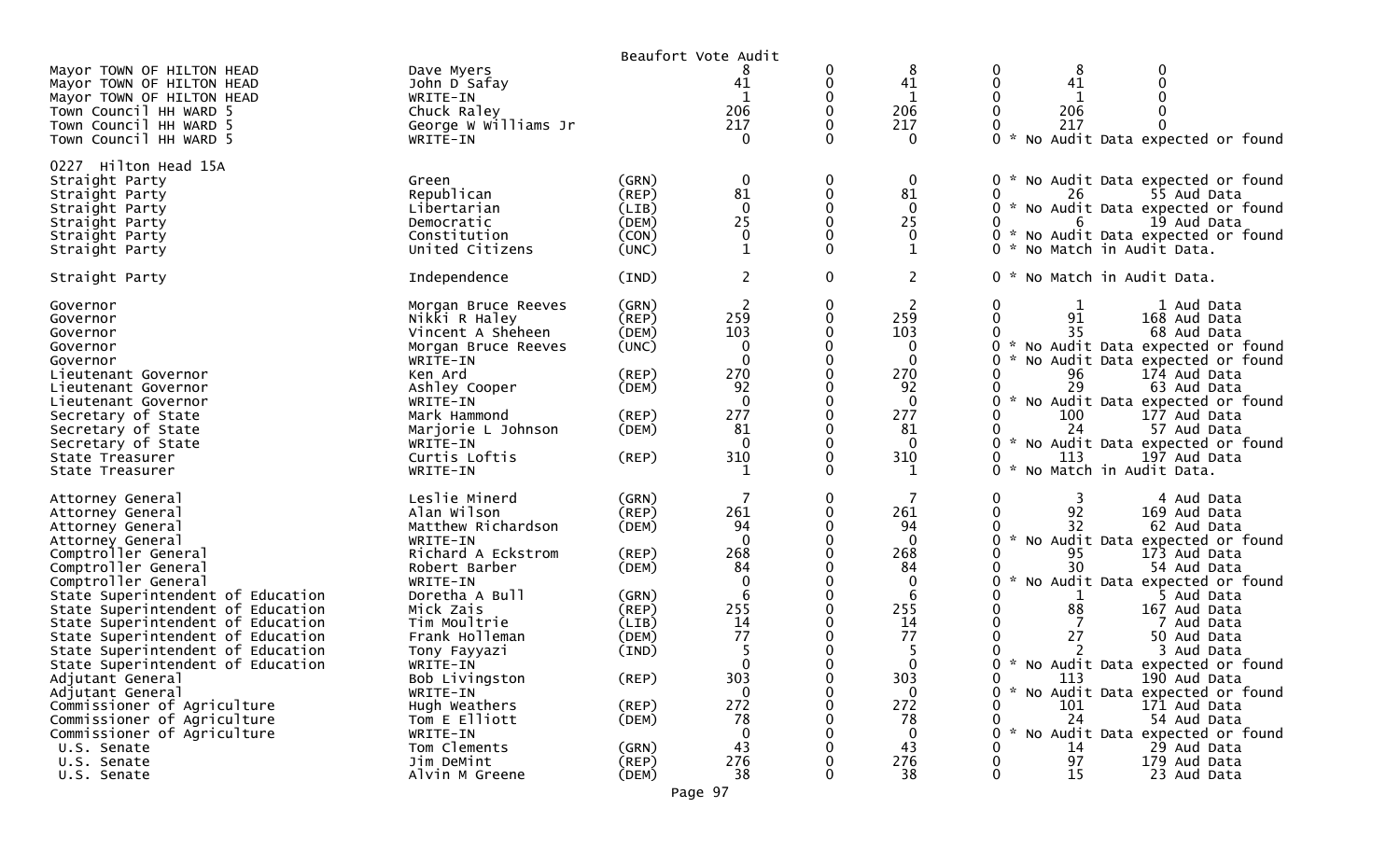|                                         |                       |       | Beaufort Vote Audit |              |              |                                               |
|-----------------------------------------|-----------------------|-------|---------------------|--------------|--------------|-----------------------------------------------|
| U.S. Senate                             | WRITE-IN              |       |                     | 0            |              | 1                                             |
| U.S. House of Representatives Dist 2    | Joe Wilson            | (REP) | 254                 | 0            | 254          | 92<br>162 Aud Data                            |
| U.S. House of Representatives Dist 2    | Eddie McCain          | (LIB) | 5                   |              | 5            | 4 Aud Data                                    |
| U.S. House of Representatives Dist 2    | Rob Miller            | (DEM) | 99                  | 0            | 99           | 32<br>67 Aud Data                             |
| U.S. House of Representatives Dist 2    | Marc Beaman           | (CON) | 8                   |              | 8            | 5 Aud Data                                    |
| U.S. House of Representatives Dist 2    | WRITE-IN              |       | $\mathbf{0}$        | 0            | $\mathbf{0}$ | No Audit Data expected or found               |
| State House of Representatives Dist 123 | Andy Patrick          | (REP) | 304                 |              | 304          | 108<br>196 Aud Data                           |
| State House of Representatives Dist 123 | WRITE-IN              |       | $\mathbf 0$         |              | $\mathbf 0$  | No Audit Data expected or found               |
| Sheriff                                 | P J Tanner            | (REP) | 326                 | 0            | 326          | 118<br>208 Aud Data                           |
| Sheriff                                 | WRITE-IN              |       | $\Omega$            |              | $\Omega$     | No Audit Data expected or found               |
| Treasurer                               | Joy Logan             | (REP) | 116                 |              | 116          | 45<br>71 Aud Data                             |
| Treasurer                               | Douglas Henderson     | (PET) | 235                 | 0            | 235          | 82<br>153 Aud Data                            |
| Treasurer                               | WRITE-IN              |       | $\mathbf 0$         | 0            | $\mathbf 0$  |                                               |
|                                         |                       |       |                     |              |              | No Audit Data expected or found               |
| Auditor                                 | Sharon P Burris       | (REP) | 308                 |              | 308          | 112<br>196 Aud Data                           |
| Auditor                                 | WRITE-IN              |       | 0                   | 0            | 0            | No Audit Data expected or found               |
| Probate Judge                           | Francis M Frank Simon | (REP) | 309                 | 0            | 309          | 115<br>194 Aud Data                           |
| Probate Judge                           | WRITE-IN              |       | 0                   |              | $\bf{0}$     | No Audit Data expected or found               |
| County Council District 3 CC DIST 3     | Stu Rodman            | (REP) | 306                 | $\Omega$     | 306          | 111<br>195 Aud Data                           |
| County Council District 3 CC DIST 3     | WRITE-IN              |       | $\Omega$            | 0            | 0            | No Audit Data expected or found               |
| Soil & Water District Commissioner      | Luke Inabinett        |       | 175                 | 0            | 175          | 60<br>115 Aud Data                            |
| Soil & Water District Commissioner      | Ross M Sanders Jr     |       | 205                 | 0            | 205          | 78<br>127 Aud Data                            |
| Soil & Water District Commissioner      | WRITE-IN              |       | 1                   | 0            | 1            | No Match in Audit Data.<br>$\mathcal{H}$<br>0 |
|                                         | Yes                   |       | 310                 | $\mathbf{0}$ | 310          | 107<br>0<br>203 Aud Data                      |
|                                         | No                    |       | 49                  | 0            | 49           | 0<br>16<br>33 Aud Data                        |
| Q1<br>Q2<br>Q2<br>Q2<br>Q3<br>Q4<br>Q4  | Yes                   |       | 322                 | 0            | 322          | 110<br>212 Aud Data                           |
|                                         | NO.                   |       | 40                  | 0            | 40           | 15<br>25 Aud Data                             |
|                                         |                       |       | 291                 |              | 291          | 97<br>194 Aud Data                            |
|                                         | Yes                   |       | 73                  |              | 73           | 30<br>43 Aud Data                             |
|                                         | No                    |       | 307                 |              |              |                                               |
|                                         | Yes                   |       |                     |              | 307          | 106<br>201 Aud Data                           |
|                                         | NO.                   |       | 56                  | 0            | 56           | 35 Aud Data<br>21                             |
| Mayor TOWN OF HILTON HEAD               | James D Collet Jr     |       | 52                  |              | 52           | 15<br>37 Aud Data                             |
| Mayor TOWN OF HILTON HEAD               | Tom Crews             |       | 124                 | 0            | 124          | 48<br>76 Aud Data                             |
| Mayor TOWN OF HILTON HEAD               | Willie Bill Ferguson  |       | $\mathbf 1$         |              | $\mathbf{1}$ | 1<br>0                                        |
| Mayor TOWN OF HILTON HEAD               | Drew A Laughlin       |       | 137                 |              | 137          | 44<br>93 Aud Data                             |
| Mayor TOWN OF HILTON HEAD               | Ed McCullough         |       | 18                  |              | 18           | 10 Aud Data                                   |
| Mayor TOWN OF HILTON HEAD               | Dave Myers            |       | 4                   | 0            | 4            | 3 Aud Data                                    |
| Mayor TOWN OF HILTON HEAD               | John D Safay          |       | 28                  |              | 28           | 12<br>16 Aud Data                             |
| Mayor TOWN OF HILTON HEAD               | WRITE-IN              |       | $\mathbf{0}$        |              | $\mathbf 0$  | No Audit Data expected or found               |
| Town Council HH WARD 5                  | Chuck Raley           |       | 141                 | 0            | 141          | 49<br>92 Aud Data                             |
| Town Council HH WARD 5                  | George W Williams Jr  |       | 160                 | 0            | 160          | 63<br>97 Aud Data                             |
| Town Council HH WARD 5                  | WRITE-IN              |       | 2                   | 0            | 2            | 0<br>No Match in Audit Data.                  |
|                                         |                       |       |                     |              |              |                                               |
| 0228 Hilton Head 15B                    |                       |       |                     |              |              |                                               |
| Straight Party                          | Green                 | (GRN) |                     | 0            |              | 0                                             |
| Straight Party                          | Republican            | (REP) | 82                  | 0            | 82           | $\Omega$<br>82                                |
| Straight Party                          | Libertarian           | (LIB) | $\Omega$            |              | $\Omega$     | No Audit Data expected or found               |
| Straight Party                          | Democratic            | (DEM) | 14                  |              | 14           | 14                                            |
| Straight Party                          | Constitution          | (CON) | $\mathbf 1$         |              | $\mathbf 1$  |                                               |
| Straight Party                          | United Citizens       | (UNC) | $\mathbf 0$         |              | $\mathbf 0$  | No Audit Data expected or found               |
| Straight Party                          | Independence          | (IND) | 11                  | 0            | $11\,$       | 11                                            |
|                                         |                       |       |                     |              |              |                                               |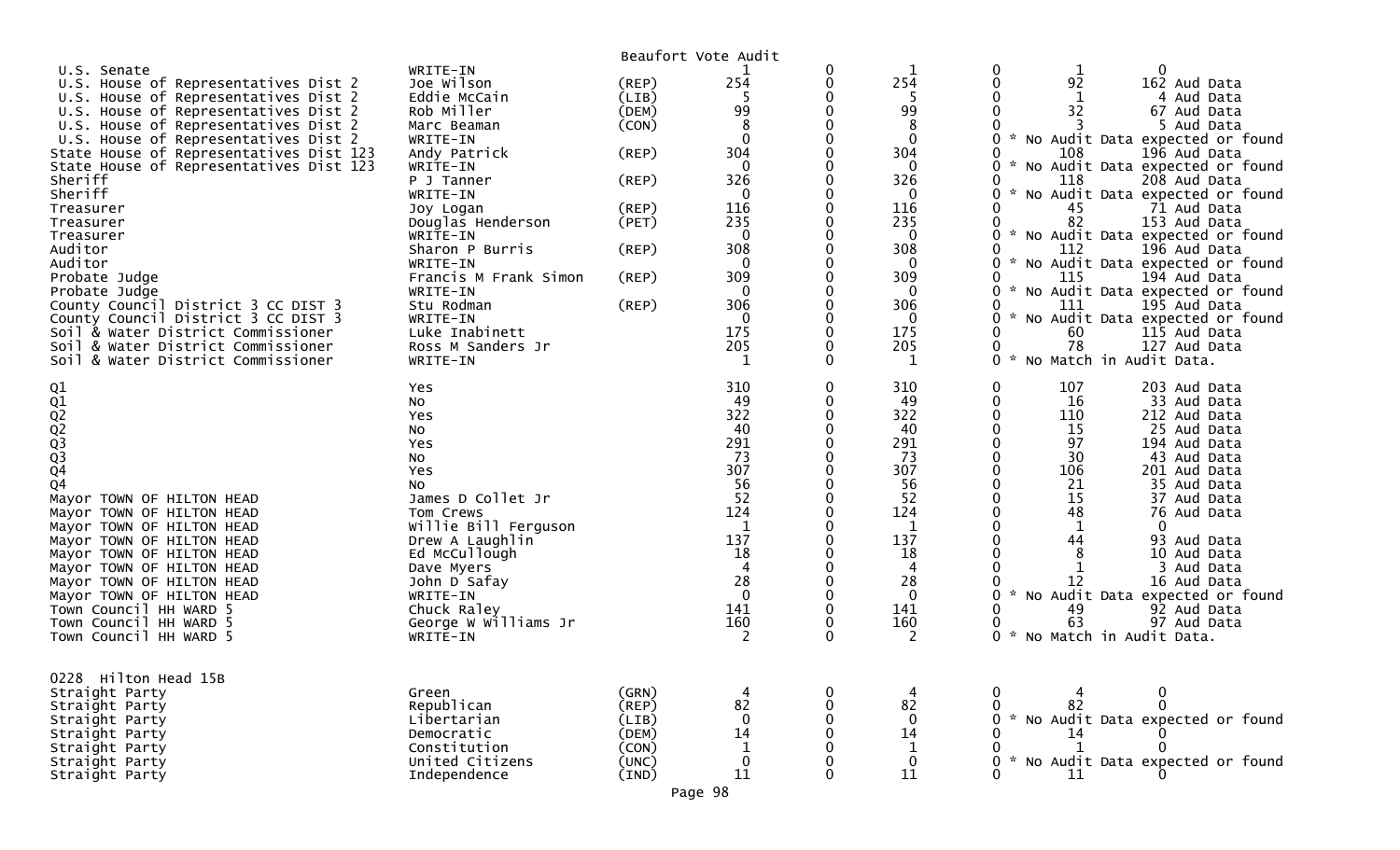|                                         |                            |             | Beaufort Vote Audit |   |                     |                                                  |
|-----------------------------------------|----------------------------|-------------|---------------------|---|---------------------|--------------------------------------------------|
| Governor                                | Morgan Bruce Reeves        | (GRN)       |                     | 0 | 2                   | 0<br>2                                           |
| Governor                                | Nikki R Haley              | (REP)       | 256                 | 0 | 256                 | 256<br>0                                         |
| Governor                                | Vincent A Sheheen          | (DEM)       | 144                 |   | 144                 | 144                                              |
| Governor                                | Morgan Bruce Reeves        | (UNC)       |                     |   | 1                   |                                                  |
| Governor                                | WRITE-IN                   |             | $\Omega$            |   | $\mathbf{0}$        | No Audit Data expected or found                  |
| Lieutenant Governor                     | Ken Ard                    | (REP)       | 274                 |   | 274                 | 274                                              |
| Lieutenant Governor                     | Ashley Cooper              | (DEM)       | 122                 |   | 122                 | 122                                              |
| Lieutenant Governor                     | WRITE-IN                   |             | $\mathbf{0}$        |   | $\Omega$            | No Audit Data expected or found                  |
| Secretary of State                      | Mark Hammond               | (REP)       | 295                 |   | 295                 | 295                                              |
| Secretary of State                      | Marjorie L Johnson         | (DEM)       | 97                  |   | 97                  | 97                                               |
| Secretary of State                      | WRITE-IN                   |             | $\Omega$            |   | $\mathbf{0}$        | No Audit Data expected or found<br>$\mathcal{H}$ |
| State Treasurer                         | Curtis Loftis              | (REP)       | 325                 |   | 325                 | 325                                              |
| State Treasurer                         | WRITE-IN                   |             | $\Omega$            |   | $\Omega$            | No Audit Data expected or found                  |
| Attorney General                        | Leslie Minerd              | (GRN)       | 6                   |   | 6                   |                                                  |
| Attorney General                        | Alan Wilson                | (REP)       | 281                 |   | 281                 | 281                                              |
| Attorney General                        | Matthew Richardson         | (DEM)       | 105                 |   | 105                 | 105                                              |
| Attorney General                        | WRITE-IN                   |             | $\mathbf{0}$        |   | $\mathbf 0$         | No Audit Data expected or found                  |
| Comptroller General                     | Richard A Eckstrom         | (REP)       | 286                 |   | 286                 | 286                                              |
| Comptroller General                     | Robert Barber              | (DEM)       | 102                 |   | 102                 | 102                                              |
| Comptroller General                     | WRITE-IN                   |             | 1                   |   | 1                   | 1                                                |
| State Superintendent of Education       | Doretha A Bull             | (GRN)       |                     |   |                     |                                                  |
| State Superintendent of Education       | Mick Zais                  | (REP)       | 263                 |   | 263                 | 263                                              |
| State Superintendent of Education       | Tim Moultrie               | (LIB)       | 18                  |   | 18                  | 18                                               |
| State Superintendent of Education       | Frank Holleman             | (DEM)       | 89                  |   | 89                  | 89                                               |
| State Superintendent of Education       | Tony Fayyazi               | (IND)       | 9<br>$\Omega$       |   | 9                   |                                                  |
| State Superintendent of Education       | WRITE-IN<br>Bob Livingston |             | 317                 |   | $\mathbf{0}$<br>317 | No Audit Data expected or found<br>317           |
| Adjutant General<br>Adjutant General    | WRITE-IN                   | (REP)       | -1                  |   | 1                   |                                                  |
| Commissioner of Agriculture             | Hugh Weathers              | (REP)       | 284                 |   | 284                 | 284                                              |
| Commissioner of Agriculture             | Tom E Elliott              | (DEM)       | 95                  |   | 95                  | 95                                               |
| Commissioner of Agriculture             | WRITE-IN                   |             | $\Omega$            |   | $\Omega$            | No Audit Data expected or found                  |
| U.S. Senate                             | Tom Clements               | (GRN)       | 48                  |   | 48                  | 48                                               |
| U.S. Senate                             | Jim DeMint                 | (REP)       | 285                 | 0 | 285                 | 285                                              |
| U.S. Senate                             | Alvin M Greene             | (DEM)       | 50                  |   | 50                  | 50                                               |
| U.S. Senate                             | WRITE-IN                   |             | $\Omega$            |   | $\Omega$            | No Audit Data expected or found                  |
| U.S. House of Representatives Dist 2    | Joe Wilson                 | (REP)       | 260                 |   | 260                 | 260                                              |
| U.S. House of Representatives Dist 2    | Eddie McCain               | (LIB)       |                     |   |                     |                                                  |
| U.S. House of Representatives Dist 2    | Rob Miller                 | (DEM)       | 127                 |   | 127                 | 127                                              |
| U.S. House of Representatives Dist 2    | Marc Beaman                | (CON)       |                     |   |                     |                                                  |
| U.S. House of Representatives Dist 2    | WRITE-IN                   |             | $\Omega$            |   | $\Omega$            | No Audit Data expected or found                  |
| State House of Representatives Dist 123 | Andy Patrick               | (REP)       | 324                 |   | 324                 | 324                                              |
| State House of Representatives Dist 123 | WRITE-IN                   |             | ∩                   |   | $\Omega$            | $\mathbf{r}$<br>No Audit Data expected or found  |
| Sheriff                                 | P J Tanner                 | (REP)       | 340                 |   | 340                 | 340<br>0                                         |
| Sheriff                                 | WRITE-IN                   |             |                     |   |                     | 0<br>ົາ<br>$\mathbf{0}$                          |
| Treasurer                               | Joy Logan                  | (REP)       | 123                 | 0 | 123                 | 123<br>$\mathbf{0}$<br>0                         |
| Treasurer                               | Douglas Henderson          | (PET)       | 260                 |   | 260                 | 260<br>0                                         |
| Treasurer                               | WRITE-IN                   |             | 0                   |   | $\bf{0}$            | No Audit Data expected or found                  |
| Auditor                                 | Sharon P Burris            | $($ REP $)$ | 322                 |   | 322                 | 322                                              |
| Auditor                                 | WRITE-IN                   |             | 1                   |   | 1                   | 1                                                |
| Probate Judge                           | Francis M Frank Simon      | $($ REP $)$ | 325                 |   | 325                 | 325                                              |
| Probate Judge                           | WRITE-IN                   |             |                     |   |                     |                                                  |
| County Council District 3 CC DIST 3     | Stu Rodman                 | $($ REP $)$ | 332                 | 0 | 332                 | 332                                              |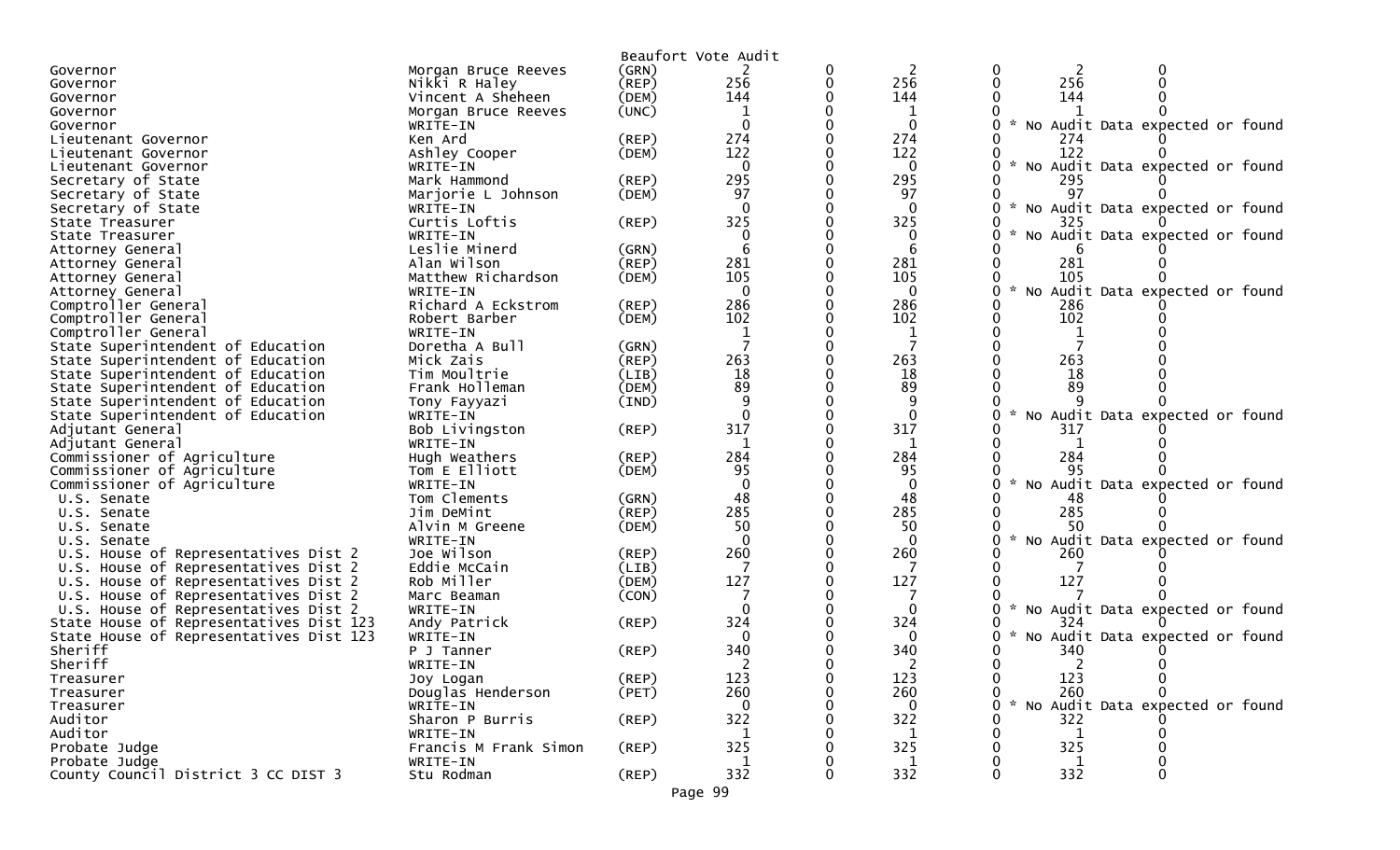|                                        |                           |             | Beaufort Vote Audit |                    |                                               |
|----------------------------------------|---------------------------|-------------|---------------------|--------------------|-----------------------------------------------|
| County Council District 3 CC DIST 3    | WRITE-IN                  |             |                     | 2                  | 2                                             |
| Soil & Water District Commissioner     | Luke Inabinett            |             | 183                 | 183                | 183                                           |
| Soil & Water District Commissioner     | Ross M Sanders Jr         |             | 217                 | 217                | 217                                           |
| Soil & Water District Commissioner     | WRITE-IN                  |             | $\Omega$            | $\Omega$           | No Audit Data expected or found<br>$\sim$     |
|                                        | Yes                       |             | 336                 | 336                | 336                                           |
|                                        | No                        |             | 52                  | 52                 | 52                                            |
|                                        | Yes                       |             | 348                 | 348                | 348                                           |
|                                        | No                        |             | 41                  | 41                 | 41                                            |
|                                        | Yes                       |             | 284                 | 284                | 284                                           |
|                                        | No                        |             | 104                 | 104                | 104                                           |
| 01<br>02<br>02<br>02<br>03<br>03<br>04 | Yes                       |             | 308                 | 308                | 308                                           |
| Q4                                     | No                        |             | 77                  | 77                 | 77                                            |
| Mayor TOWN OF HILTON HEAD              | James D Collet Jr         |             | 53                  | 53                 | 53                                            |
| Mayor TOWN OF HILTON HEAD              | Tom Crews                 |             | 165                 | 165                | 165                                           |
| Mayor TOWN OF HILTON HEAD              | Willie Bill Ferguson      |             |                     |                    |                                               |
| Mayor TOWN OF HILTON HEAD              | Drew A Laughlin           |             | 111                 | 111                | 111                                           |
| Mayor TOWN OF HILTON HEAD              | Ed McCullough             |             | 26                  | 26                 | 26                                            |
| Mayor TOWN OF HILTON HEAD              | Dave Myers                |             |                     | 6                  |                                               |
| Mayor TOWN OF HILTON HEAD              | John D Safay              |             | 36                  | 36                 | 36                                            |
| Mayor TOWN OF HILTON HEAD              | WRITE-IN                  |             | $\Omega$            | $\mathbf 0$        | $\sim$<br>No Audit Data expected or found     |
| Town Council HH WARD 5                 | Chuck Raley               |             | 173                 | 173                | 173                                           |
| Town Council HH WARD 5                 | George W Williams Jr      |             | 175                 | 175                | 175<br>0                                      |
| Town Council HH WARD 5                 | WRITE-IN                  |             |                     |                    | 0<br>1                                        |
| 0300 Belfair                           |                           |             |                     |                    |                                               |
| Straight Party                         | Green                     | (GRN)       | 0                   | 0                  | No Audit Data expected or found               |
| Straight Party                         | Republican                | (REP)       | 85                  | 85                 | 85                                            |
| Straight Party                         | Libertarian               | (LIB)       |                     | 2                  |                                               |
| Straight Party                         | Democratic                | (DEM)       | 14                  | 14                 |                                               |
| Straight Party                         | Constitution              | (CON)       |                     | $\mathbf 0$        | No Audit Data expected or found               |
| Straight Party                         | United Citizens           | (UNC)       |                     |                    | No Audit Data expected or found               |
| Straight Party                         | Independence              | (IND)       |                     |                    |                                               |
| Governor                               | Morgan Bruce Reeves       | (GRN)       |                     |                    |                                               |
| Governor                               | Nikki R Haley             | (REP)       | 315                 | 315                | 315                                           |
| Governor                               | Vincent A Sheheen         | (DEM)       | 62                  | 62                 | 62                                            |
| Governor                               | Morgan Bruce Reeves       | (UNC)       |                     |                    |                                               |
| Governor                               | WRITE-IN                  |             | $\Omega$            | $\Omega$           | No Audit Data expected or found               |
| Lieutenant Governor                    | Ken Ard                   | (REP)       | 321                 | 321                | 321                                           |
| Lieutenant Governor                    | Ashley Cooper             | (DEM)       | 55<br>$\Omega$      | 55                 | 55                                            |
| Lieutenant Governor                    | WRITE-IN                  |             |                     | $\Omega$           | * No Audit Data expected or found             |
| Secretary of State                     | Mark Hammond              | (REP)       | 323<br>55           | 323                | 323                                           |
| Secretary of State                     | Marjorie L Johnson        | (DEM)       |                     | 55<br>$\mathbf{0}$ | 55<br>$\sim$                                  |
| Secretary of State                     | WRITE-IN<br>Curtis Loftis |             | 337                 | 337                | No Audit Data expected or found<br>337        |
| State Treasurer                        |                           | $($ REP $)$ |                     |                    |                                               |
| State Treasurer                        | WRITE-IN<br>Leslie Minerd | (GRN)       |                     |                    |                                               |
| Attorney General<br>Attorney General   | Alan Wilson               | $($ REP $)$ | 318                 | 318                | 318                                           |
| Attorney General                       | Matthew Richardson        | (DEM)       | 56                  | 56                 | 56                                            |
| Attorney General                       | WRITE-IN                  |             | $\Omega$            | $\mathbf{0}$       | * No Audit Data expected or found             |
| Comptroller General                    | Richard A Eckstrom        | $($ REP $)$ | 326                 | 326                | 326                                           |
| Comptroller General                    | Robert Barber             | (DEM)       | 49                  | 49                 | 49                                            |
| Comptroller General                    | WRITE-IN                  |             | $\mathbf{0}$        | $\mathbf 0$        | * No Audit Data expected or found<br>$\Omega$ |
|                                        |                           |             |                     |                    |                                               |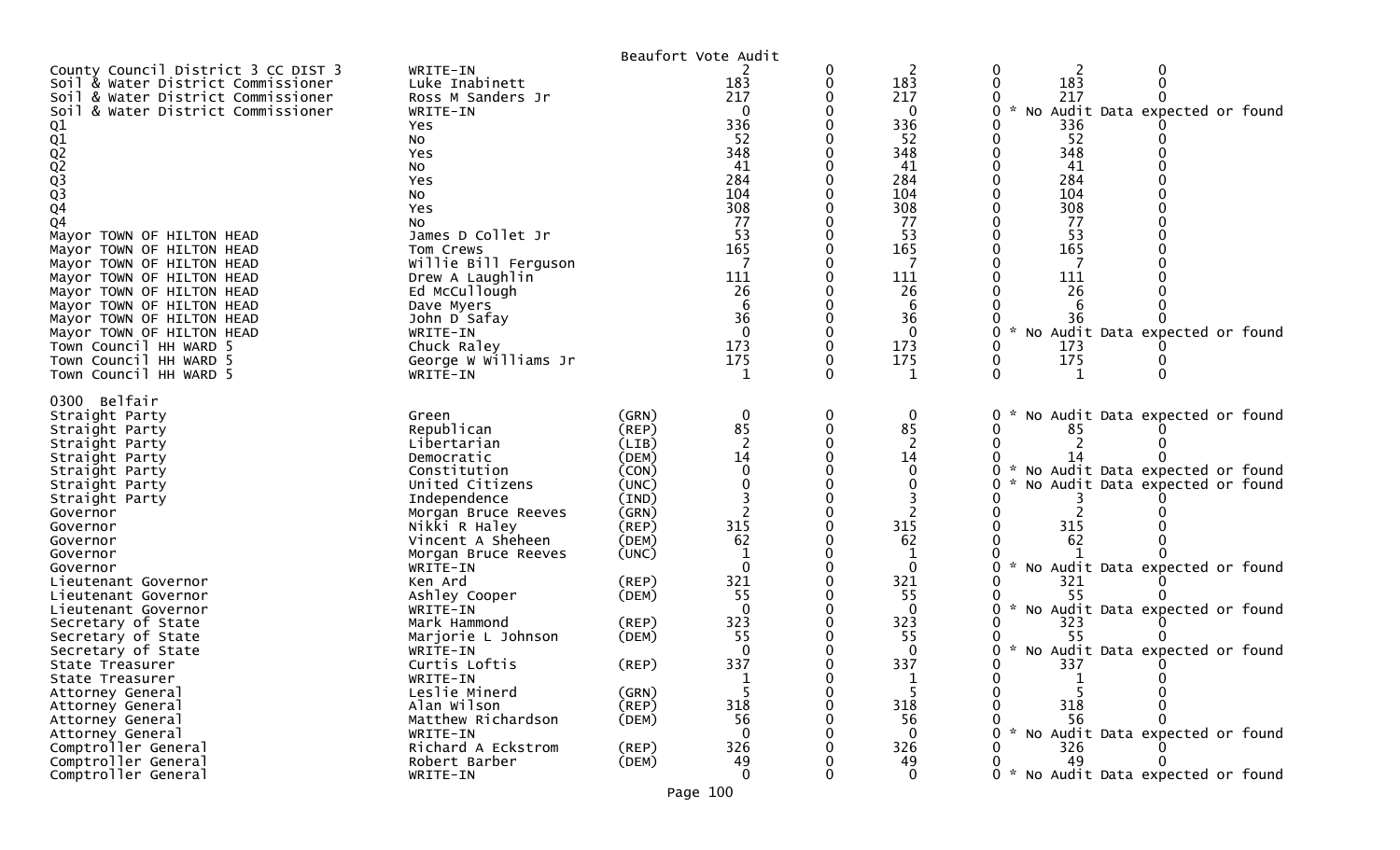|                                         |                       |             | Beaufort Vote Audit |          |                |               |                                    |
|-----------------------------------------|-----------------------|-------------|---------------------|----------|----------------|---------------|------------------------------------|
| State Superintendent of Education       | Doretha A Bull        | (GRN)       |                     | 0        |                |               |                                    |
| State Superintendent of Education       | Mick Zais             | (REP)       | 300                 | 0        | 300            | 300           |                                    |
| State Superintendent of Education       | Tim Moultrie          | (LIB)       | 12                  |          | 12             | 12            |                                    |
| State Superintendent of Education       | Frank Holleman        | (DEM)       | 47                  |          | 47             | 47            |                                    |
| State Superintendent of Education       | Tony Fayyazi          | (IND)       |                     |          | $\overline{2}$ |               |                                    |
| State Superintendent of Education       | WRITE-IN              |             | $\Omega$            |          | $\mathbf{0}$   |               | No Audit Data expected or<br>found |
| Adjutant General                        | Bob Livingston        | $($ REP $)$ | 336                 |          | 336            | 336           |                                    |
| Adjutant General                        | WRITE-IN              |             | 1                   |          | 1              |               |                                    |
| Commissioner of Agriculture             | Hugh Weathers         | (REP)       | 315                 |          | 315            | 315           |                                    |
| Commissioner of Agriculture             | Tom E Elliott         | (DEM)       | 51                  |          | 51             | 51            |                                    |
| Commissioner of Agriculture             | WRITE-IN              |             | $\Omega$            |          | $\mathbf 0$    | $\sim$        | No Audit Data expected or found    |
| U.S. Senate                             | Tom Clements          | (GRN)       | 31                  |          | 31             | 31            |                                    |
| U.S. Senate                             | Jim DeMint            | $($ REP)    | 328                 |          | 328            | 328           |                                    |
| U.S. Senate                             | Alvin M Greene        | (DEM)       | 16                  |          | 16             | 16            |                                    |
| U.S. Senate                             | WRITE-IN              |             | $\Omega$            |          | $\Omega$       |               | * No Audit Data expected or found  |
| U.S. House of Representatives Dist 2    | Joe Wilson            | (REP)       | 305                 |          | 305            | 305           |                                    |
| U.S. House of Representatives Dist 2    | Eddie McCain          | (LIB)       |                     |          | 7              |               |                                    |
| U.S. House of Representatives Dist 2    | Rob Miller            | (DEM)       | 68                  |          | 68             | 68            |                                    |
| U.S. House of Representatives Dist 2    | Marc Beaman           | (CON)       |                     |          | 3              |               |                                    |
| U.S. House of Representatives Dist 2    | WRITE-IN              |             | $\Omega$            |          | $\Omega$       |               | * No Audit Data expected or found  |
| State House of Representatives Dist 118 | Bill Herbkersman      | $($ REP $)$ | 344                 |          | 344            | 344           |                                    |
| State House of Representatives Dist 118 | WRITE-IN              |             | 1                   |          | 1              |               |                                    |
| Sheriff                                 | P J Tanner            | (REP)       | 352                 |          | 352            | 352           |                                    |
| Sheriff                                 | WRITE-IN              |             | $\mathbf{0}$        |          | $\mathbf{0}$   | $\sim$        | No Audit Data expected or found    |
| Treasurer                               | Joy Logan             | $($ REP $)$ | 94                  |          | 94             | 94            |                                    |
| Treasurer                               | Douglas Henderson     | (PET)       | 270                 |          | 270            | 270           |                                    |
| Treasurer                               | WRITE-IN              |             |                     |          |                |               |                                    |
| Auditor                                 | Sharon P Burris       | $($ REP $)$ | 334                 |          | 334            | 334           |                                    |
| Auditor                                 | WRITE-IN              |             | 1                   |          | 1              | 1             |                                    |
| Probate Judge                           | Francis M Frank Simon | $($ REP $)$ | 339                 |          | 339            | 339           |                                    |
| Probate Judge                           | WRITE-IN              |             | 1                   |          | 1              | 1             |                                    |
| County Council District 10 CC DIST 10   | Jerry Stewart         | $($ REP $)$ | 334                 |          | 334            | 334           |                                    |
| County Council District 10 CC DIST 10   | WRITE-IN              |             |                     |          | 1              |               |                                    |
| Soil & Water District Commissioner      | Luke Inabinett        |             | 195                 |          | 195            | 195           |                                    |
| Soil & Water District Commissioner      | Ross M Sanders Jr     |             | 233                 |          | 233            | 233           |                                    |
| Soil & Water District Commissioner      | WRITE-IN              |             | $\mathbf{0}$        |          | 0              | $\sim$        | No Audit Data expected or found    |
|                                         | Yes                   |             | 338                 |          | 338            | 338           |                                    |
|                                         | No                    |             | 32                  |          | 32             | 32            |                                    |
| 01<br>02<br>02<br>02<br>03<br>03<br>04  | Yes                   |             | 337                 |          | 337            | 337           |                                    |
|                                         | No                    |             | 35                  |          | 35             | 35            |                                    |
|                                         | Yes                   |             | 314                 |          | 314            | 314           |                                    |
|                                         | No                    |             | 54                  |          | 54             | 54            |                                    |
|                                         | Yes                   |             | 321                 |          | 321            | 321           |                                    |
| Q4                                      | No                    |             | 48                  |          | 48             | 48            |                                    |
|                                         |                       |             |                     |          |                |               |                                    |
| 0301 Bluffton 1A                        |                       |             |                     |          |                |               |                                    |
| Straight Party                          | Green                 | (GRN)       |                     | 0        | 3              |               |                                    |
| Straight Party                          | Republican            | (REP)       | 95                  | $\Omega$ | 95             | 95            |                                    |
| Straight Party                          | Libertarian           | (LIB)       | $\mathbf{1}$        |          | $\mathbf{1}$   | 1             |                                    |
| Straight Party                          | Democratic            | (DEM)       | 121                 | 0        | 121            | 121           |                                    |
| Straight Party                          | Constitution          | (CON)       | $\mathbf 1$         |          |                |               |                                    |
| Straight Party                          | United Citizens       | (UNC)       | $\mathbf 0$         | 0        | $\frac{1}{0}$  | $\Omega$<br>* | No Audit Data expected or found    |
|                                         |                       |             | Page 101            |          |                |               |                                    |
|                                         |                       |             |                     |          |                |               |                                    |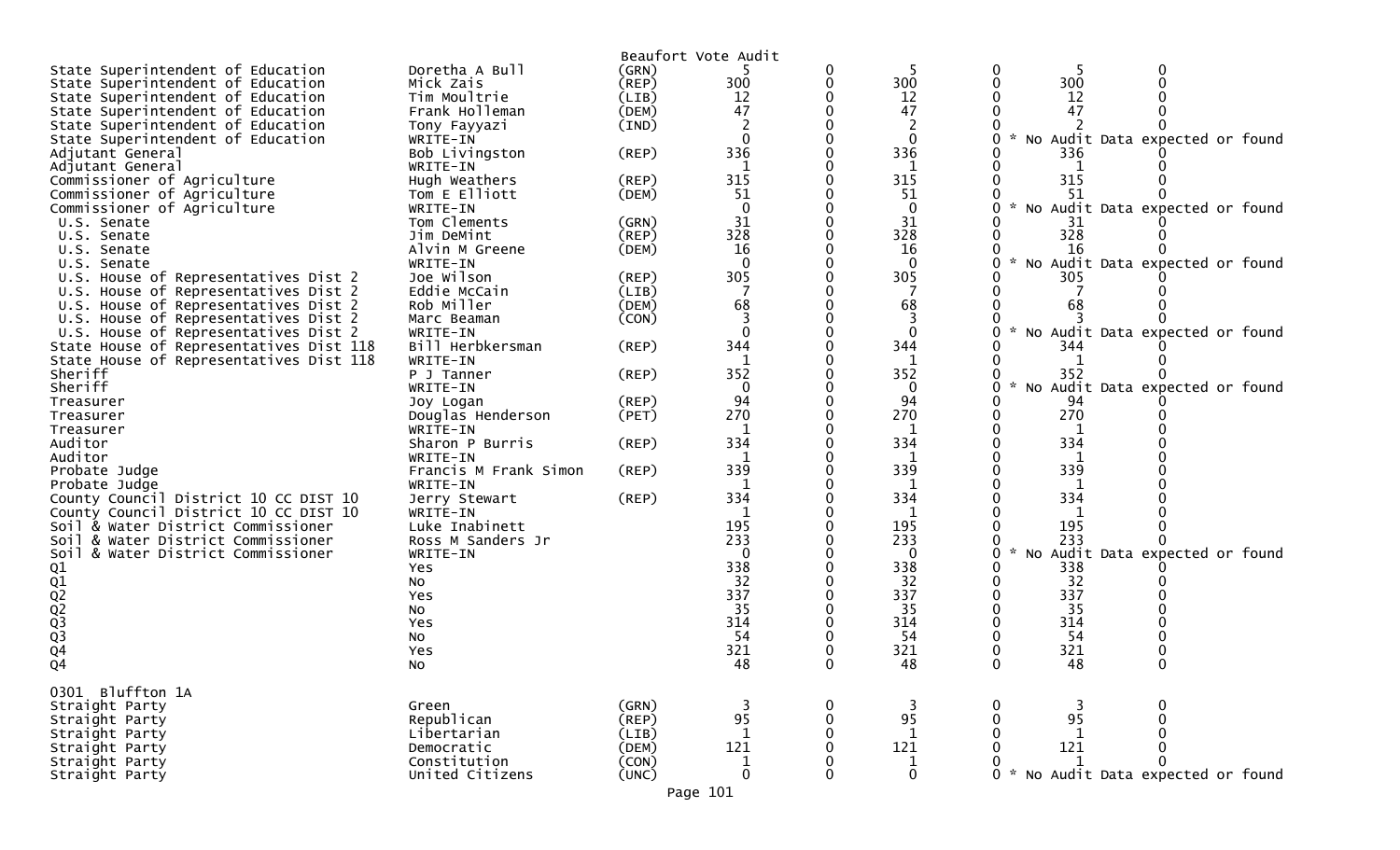|                                         |                              |                | Beaufort Vote Audit |   |                |           |                                 |       |
|-----------------------------------------|------------------------------|----------------|---------------------|---|----------------|-----------|---------------------------------|-------|
| Straight Party                          | Independence                 | (IND)          |                     | 0 |                |           |                                 |       |
| Governor                                | Morgan Bruce Reeves          | (GRN)          |                     | 0 |                |           |                                 |       |
| Governor                                | Nikki R Haley                | (REP)          | 211                 |   | 211            | 211       |                                 |       |
| Governor                                | Vincent A Sheheen            | (DEM)          | 206                 |   | 206            | 206       |                                 |       |
| Governor                                | Morgan Bruce Reeves          | (UNC)          | 2                   |   |                |           |                                 |       |
| Governor                                | WRITE-IN                     |                |                     |   |                |           |                                 |       |
| Lieutenant Governor                     | Ken Ard                      | $($ REP $)$    | 212                 |   | 212            | 212       |                                 |       |
| Lieutenant Governor                     | Ashley Cooper                | (DEM)          | 205                 |   | 205            | 205       |                                 |       |
| Lieutenant Governor                     | WRITE-IN                     |                | $\Omega$            |   | $\Omega$       |           | No Audit Data expected or       | found |
| Secretary of State                      | Mark Hammond                 | $($ REP $)$    | 229                 |   | 229            | 229       |                                 |       |
| Secretary of State                      | Marjorie L Johnson           | (DEM)          | 182                 |   | 182            | 182       |                                 |       |
| Secretary of State                      | WRITE-IN                     |                | $\Omega$            |   | $\Omega$       |           | No Audit Data expected or found |       |
| State Treasurer                         | Curtis Loftis                | (REP)          | 269                 |   | 269            | 269       |                                 |       |
| State Treasurer                         | WRITE-IN                     |                |                     |   |                |           |                                 |       |
| Attorney General                        | Leslie Minerd                | (GRN)          | 13                  |   | 13             | 13        |                                 |       |
| Attorney General                        | Alan Wilson                  | (REP)          | 204                 |   | 204            | 204       |                                 |       |
| Attorney General                        | Matthew Richardson           | (DEM)          | 200                 |   | 200            | 200       |                                 |       |
| Attorney General                        | WRITE-IN                     |                | -1                  |   |                |           |                                 |       |
| Comptroller General                     | Richard A Eckstrom           | (REP)          | 223                 |   | 223            | 223       |                                 |       |
| Comptroller General                     | Robert Barber                | (DEM)          | 188                 |   | 188            | 188       |                                 |       |
| Comptroller General                     | WRITE-IN                     |                | $\mathbf{0}$        |   | $\Omega$       | <b>NO</b> | Audit Data expected or found    |       |
| State Superintendent of Education       | Doretha A Bull               | (GRN)          | 11                  |   | 11             | 11        |                                 |       |
| State Superintendent of Education       | Mick Zais                    | $($ REP $)$    | 202                 |   | 202            | 202       |                                 |       |
| State Superintendent of Education       | Tim Moultrie                 | (LIB)          | q                   |   | 9              |           |                                 |       |
| State Superintendent of Education       | Frank Holleman               | (DEM)          | 180                 |   | 180            | 180       |                                 |       |
| State Superintendent of Education       | Tony Fayyazi                 | (IND)          |                     |   | 9              |           |                                 |       |
| State Superintendent of Education       | WRITE-IN                     |                | $\Omega$            | 0 | $\mathbf{0}$   | <b>NO</b> | Audit Data expected or found    |       |
| Adjutant General                        | Bob Livingston               | (REP)          | 259                 |   | 259            | 259       |                                 |       |
| Adjutant General                        | WRITE-IN                     |                |                     |   | 4              |           |                                 |       |
| Commissioner of Agriculture             | Hugh Weathers                | (REP)          | 217<br>188          |   | 217            | 217       |                                 |       |
| Commissioner of Agriculture             | Tom E Elliott                | (DEM)          |                     |   | 188            | 188       |                                 |       |
| Commissioner of Agriculture             | WRITE-IN<br>Tom Clements     |                | $\Omega$<br>47      |   | $\Omega$<br>47 | -47       | No Audit Data expected or found |       |
| U.S. Senate                             |                              | (GRN)<br>(REP) | 225                 |   | 225            | 225       |                                 |       |
| U.S. Senate                             | Jim DeMint<br>Alvin M Greene |                | 143                 |   | 143            | 143       |                                 |       |
| U.S. Senate<br>U.S. Senate              | WRITE-IN                     | (DEM)          |                     |   | 2              |           |                                 |       |
| U.S. House of Representatives Dist 2    | Joe Wilson                   | $($ REP $)$    | 201                 |   | 201            | 201       |                                 |       |
| U.S. House of Representatives Dist 2    | Eddie McCain                 | (LIB)          |                     |   |                |           |                                 |       |
| U.S. House of Representatives Dist 2    | Rob Miller                   | (DEM)          | 206                 |   | 206            | 206       |                                 |       |
| U.S. House of Representatives Dist 2    | Marc Beaman                  | (CON)          | 13                  |   | 13             | 13        |                                 |       |
| U.S. House of Representatives Dist 2    | WRITE-IN                     |                | $\Omega$            |   | $\mathbf{0}$   |           | No Audit Data expected or found |       |
| State House of Representatives Dist 118 | Bill Herbkersman             | (REP)          | 287                 |   | 287            | 287       |                                 |       |
| State House of Representatives Dist 118 | WRITE-IN                     |                | 6                   |   | 6              | 6         |                                 |       |
| Sheriff                                 | P J Tanner                   | $($ REP $)$    | 297                 |   | 297            | 297       |                                 |       |
| Sheriff                                 | WRITE-IN                     |                | 4                   |   | 4              | 4         |                                 |       |
| Treasurer                               | Joy Logan                    | $($ REP $)$    | 169                 |   | 169            | 169       |                                 |       |
| Treasurer                               | Douglas Henderson            | (PET)          | 174                 |   | 174            | 174       |                                 |       |
| Treasurer                               | WRITE-IN                     |                | 2                   |   | 2              | 2         |                                 |       |
| Auditor                                 | Sharon P Burris              | $($ REP $)$    | 269                 |   | 269            | 269       |                                 |       |
| Auditor                                 | WRITE-IN                     |                |                     |   |                |           |                                 |       |
| Probate Judge                           | Francis M Frank Simon        | $($ REP $)$    | 270                 |   | 270            | 270       |                                 |       |
| Probate Judge                           | WRITE-IN                     |                | 6                   |   | 6              | 6         |                                 |       |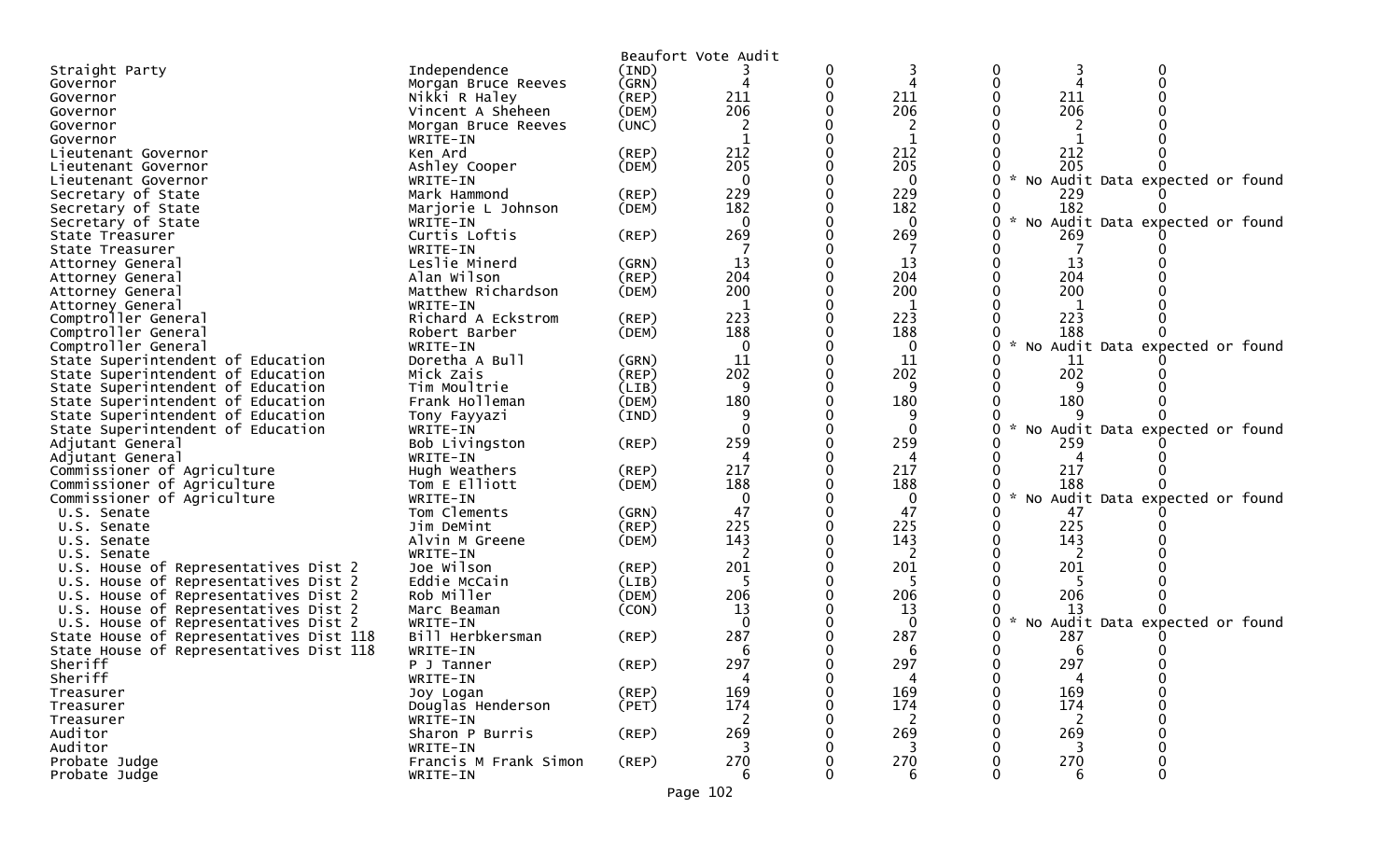|                                                                                                                                                                                                                                                                                                                                                                                                                                                        |                                                                                                                                                                                                                                                                                                                                                                                  |                                                                                                                                                                               | Beaufort Vote Audit                                                                  |                                                                                                               |                                                                                                                                                                                         |  |
|--------------------------------------------------------------------------------------------------------------------------------------------------------------------------------------------------------------------------------------------------------------------------------------------------------------------------------------------------------------------------------------------------------------------------------------------------------|----------------------------------------------------------------------------------------------------------------------------------------------------------------------------------------------------------------------------------------------------------------------------------------------------------------------------------------------------------------------------------|-------------------------------------------------------------------------------------------------------------------------------------------------------------------------------|--------------------------------------------------------------------------------------|---------------------------------------------------------------------------------------------------------------|-----------------------------------------------------------------------------------------------------------------------------------------------------------------------------------------|--|
| County Council District 4 CC DIST 4<br>County Council District 4 CC DIST 4<br>Soil & Water District Commissioner<br>Soil & Water District Commissioner<br>Soil & Water District Commissioner<br>01<br>02<br>02<br>02<br>03<br>04<br>04                                                                                                                                                                                                                 | Weston Newton<br>WRITE-IN<br>Luke Inabinett<br>Ross M Sanders Jr<br>WRITE-IN<br>Yes<br>No<br>Yes<br>No<br>Yes<br>No<br>Yes<br>No                                                                                                                                                                                                                                                 | (REP)                                                                                                                                                                         | 274<br>167<br>195<br>336<br>42<br>334<br>43<br>273<br>107<br>285<br>93               | 274<br>5<br>167<br>195<br>-5<br>336<br>42<br>334<br>43<br>273<br>107<br>285<br>93                             | 274<br>0<br>0<br>0<br>5<br>167<br>195<br>5<br>336<br>42<br>334<br>43<br>273<br>107<br>285<br>93<br>O<br>∩                                                                               |  |
| Bluffton 1B<br>0302<br>Straight Party<br>Straight Party<br>Straight Party<br>Straight Party<br>Straight Party<br>Straight Party<br>Straight Party<br>Governor<br>Governor<br>Governor<br>Governor<br>Governor<br>Lieutenant Governor<br>Lieutenant Governor<br>Lieutenant Governor<br>Secretary of State<br>Secretary of State<br>Secretary of State<br>State Treasurer<br>State Treasurer<br>Attorney General<br>Attorney General<br>Attorney General | Green<br>Republican<br>Libertarian<br>Democratic<br>Constitution<br>United Citizens<br>Independence<br>Morgan Bruce Reeves<br>Nikki R Haley<br>Vincent A Sheheen<br>Morgan Bruce Reeves<br>WRITE-IN<br>Ken Ard<br>Ashley Cooper<br>WRITE-IN<br>Mark Hammond<br>Marjorie L Johnson<br>WRITE-IN<br>Curtis Loftis<br>WRITE-IN<br>Leslie Minerd<br>Alan Wilson<br>Matthew Richardson | (GRN)<br>$($ REP $)$<br>(LIB)<br>(DEM)<br>(CON)<br>(UNC)<br>(IND)<br>(GRN)<br>(REP)<br>(DEM)<br>(UNC)<br>(REP)<br>(DEM)<br>(REP)<br>(DEM)<br>(REP)<br>(GRN)<br>(REP)<br>(DEM) | 3<br>87<br>$\Omega$<br>33<br>212<br>70<br>209<br>74<br>216<br>69<br>237<br>209<br>67 | 3<br>87<br>$\mathbf 0$<br>33<br>$\Omega$<br>212<br>70<br>209<br>74<br>216<br>69<br>237<br>3<br>9<br>209<br>67 | 0<br>$\mathbf{0}$<br>3<br>87<br>O<br>No Audit Data expected or found<br>*<br>33<br>No Audit Data expected or found<br>212<br>70<br>209<br>74<br>216<br>69<br>237<br>3<br>9<br>209<br>67 |  |
| Attorney General<br>Comptroller General<br>Comptroller General<br>Comptroller General<br>State Superintendent of Education<br>State Superintendent of Education<br>State Superintendent of Education<br>State Superintendent of Education<br>State Superintendent of Education<br>State Superintendent of Education                                                                                                                                    | WRITE-IN<br>Richard A Eckstrom<br>Robert Barber<br>WRITE-IN<br>Doretha A Bull<br>Mick Zais<br>Tim Moultrie<br>Frank Holleman<br>Tony Fayyazi<br>WRITE-IN                                                                                                                                                                                                                         | (REP)<br>(DEM)<br>(GRN)<br>(REP)<br>(LIB)<br>(DEM)<br>(IND)                                                                                                                   | 218<br>65<br>b<br>200<br>14<br>58                                                    | 218<br>65<br>0<br>6<br>200<br>14<br>58<br>$\mathbf{0}$                                                        | 218<br>65<br>No Audit Data expected or found<br>O<br>6<br>200<br>0<br>$\Omega$<br>0<br>14<br>0<br>58<br>0<br>No Audit Data expected or found<br>U                                       |  |
| Adjutant General<br>Adjutant General<br>Commissioner of Agriculture<br>Commissioner of Agriculture                                                                                                                                                                                                                                                                                                                                                     | Bob Livingston<br>WRITE-IN<br>Hugh Weathers<br>Tom E Elliott                                                                                                                                                                                                                                                                                                                     | (REP)<br>$($ REP $)$<br>(DEM)                                                                                                                                                 | 231<br>216<br>67                                                                     | 231<br>4<br>216<br>67                                                                                         | 231<br>4<br>216<br>67                                                                                                                                                                   |  |

Page 103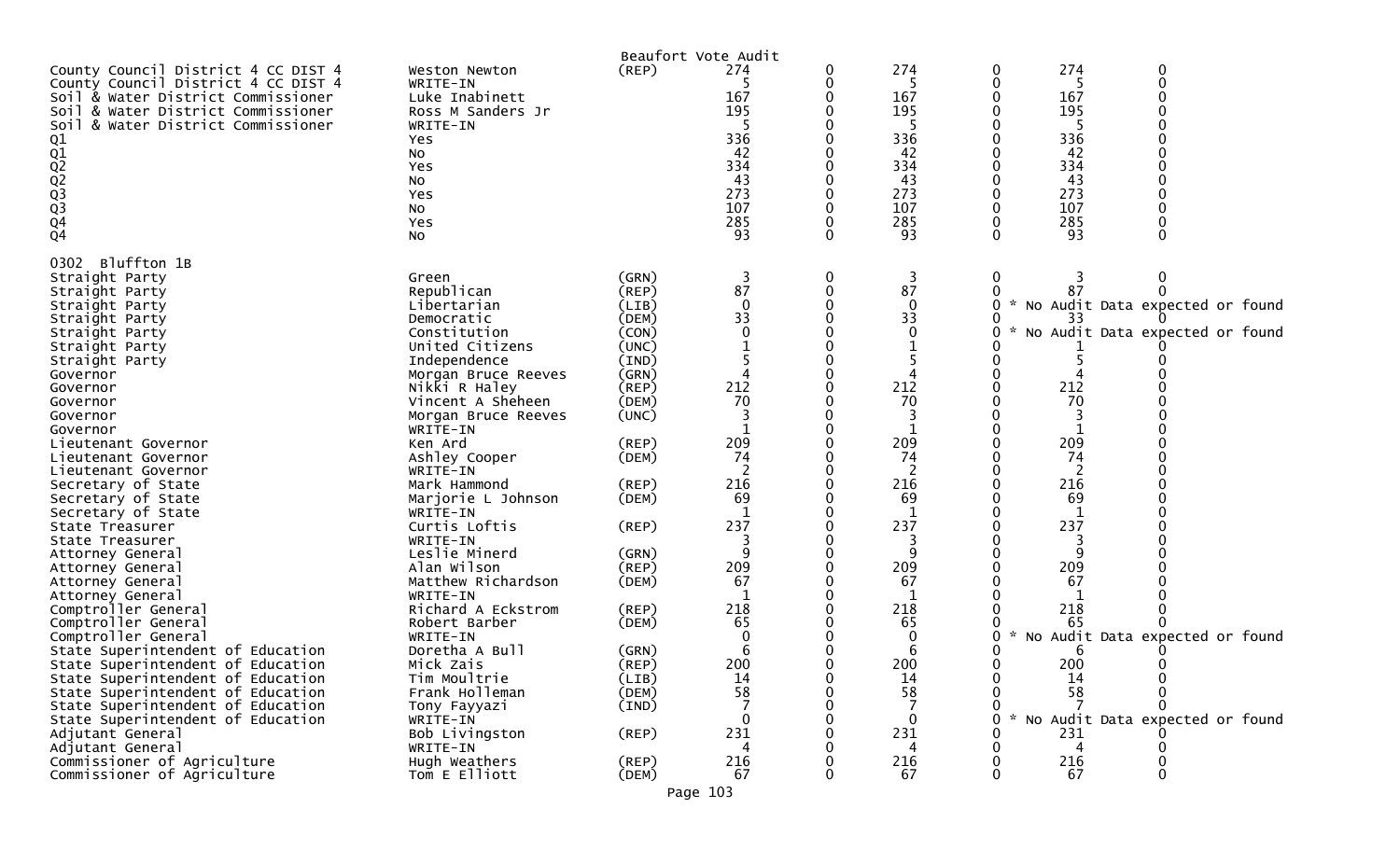|                                                                                 |                                 |                | Beaufort Vote Audit |   |                    |                                                       |
|---------------------------------------------------------------------------------|---------------------------------|----------------|---------------------|---|--------------------|-------------------------------------------------------|
| Commissioner of Agriculture                                                     | WRITE-IN                        |                |                     |   | 0                  | No Audit Data expected or found<br>0                  |
| U.S. Senate                                                                     | Tom Clements                    | (GRN)          | 29                  |   | 29                 | 29                                                    |
| U.S. Senate                                                                     | Jim DeMint                      | (REP)          | 209                 |   | 209                | 209                                                   |
| U.S. Senate                                                                     | Alvin M Greene                  | (DEM)          | 46                  |   | 46                 | 46                                                    |
| U.S. Senate                                                                     | WRITE-IN                        |                |                     |   |                    |                                                       |
| U.S. House of Representatives Dist 2                                            | Joe Wilson                      | (REP)          | 198                 |   | 198                | 198                                                   |
| U.S. House of Representatives Dist 2                                            | Eddie McCain                    | (LIB)          | .5                  |   | -5                 |                                                       |
| U.S. House of Representatives Dist 2                                            | Rob Miller                      | (DEM)          | 78                  |   | 78                 | 78                                                    |
| U.S. House of Representatives Dist 2                                            | Marc Beaman<br>WRITE-IN         | (CON)          | 8<br>$\Omega$       |   | 8                  | $\mathcal{H}$                                         |
| U.S. House of Representatives Dist 2<br>State House of Representatives Dist 118 | Bill Herbkersman                | (REP)          | 237                 |   | $\mathbf 0$<br>237 | No Audit Data expected or found<br>237                |
| State House of Representatives Dist 118                                         | WRITE-IN                        |                |                     |   |                    |                                                       |
| Sheriff                                                                         | P J Tanner                      | (REP)          | 243                 |   | 243                | 243                                                   |
| Sheriff                                                                         | WRITE-IN                        |                |                     |   |                    |                                                       |
| Treasurer                                                                       | Joy Logan                       | $($ REP $)$    | 120                 |   | 120                | 120                                                   |
| Treasurer                                                                       | Douglas Henderson               | (PET)          | 149                 |   | 149                | 149                                                   |
| Treasurer                                                                       | WRITE-IN                        |                |                     |   | $\Omega$           | $\mathcal{H}$<br>No Audit Data expected or found<br>U |
| Auditor                                                                         | Sharon P Burris                 | (REP)          | 237                 |   | 237                | 237                                                   |
| Auditor                                                                         | WRITE-IN                        |                |                     |   |                    | 3                                                     |
| Probate Judge                                                                   | Francis M Frank Simon           | $($ REP $)$    | 239                 |   | 239                | 239                                                   |
| Probate Judge                                                                   | WRITE-IN                        |                | 1                   |   | 1                  |                                                       |
| County Council District 4 CC DIST 4                                             | Weston Newton                   | $($ REP $)$    | 231                 |   | 231                | 231                                                   |
| County Council District 4 CC DIST 4                                             | WRITE-IN                        |                |                     |   |                    |                                                       |
| Soil & Water District Commissioner                                              | Luke Inabinett                  |                | 165                 |   | 165                | 165                                                   |
| & Water District Commissioner<br>Soil                                           | Ross M Sanders Jr               |                | 162                 |   | 162                | 162                                                   |
| Soil & Water District Commissioner                                              | WRITE-IN                        |                | $\Omega$            |   | $\Omega$           | No Audit Data expected or found<br>0                  |
| 01<br>01<br>02<br>02<br>03<br>03<br>04                                          | Yes                             |                | 251                 |   | 251                | 251                                                   |
|                                                                                 | No                              |                | 27                  |   | 27                 | 27                                                    |
|                                                                                 | Yes                             |                | 235                 |   | 235                | 235                                                   |
|                                                                                 | No                              |                | 44<br>204           |   | 44<br>204          | 44<br>204                                             |
|                                                                                 | Yes                             |                | 75                  |   | 75                 | 75                                                    |
|                                                                                 | No<br>Yes                       |                | 220                 |   | 220                | 220                                                   |
| Q <sub>4</sub>                                                                  | No                              |                | 56                  |   | 56                 | 56<br>0<br>0                                          |
|                                                                                 |                                 |                |                     |   |                    |                                                       |
| Bluffton 1C<br>0303                                                             |                                 |                |                     |   |                    |                                                       |
| Straight Party                                                                  | Green                           | (GRN)          | 1                   | 0 | 1                  | 0<br>1                                                |
| Straight Party                                                                  | Republican                      | (REP)          | 126                 |   | 126                | 126                                                   |
| Straight Party                                                                  | Libertarian                     | (LIB)          | 4                   |   |                    |                                                       |
| Straight Party                                                                  | Democratic                      | (DEM)          | 31                  |   | 31                 | 31                                                    |
| Straight Party                                                                  | Constitution                    | (CON)          |                     |   |                    |                                                       |
| Straight Party                                                                  | United Citizens<br>Independence | (UNC)<br>(IND) |                     |   |                    |                                                       |
| Straight Party<br>Governor                                                      | Morgan Bruce Reeves             | (GRN)          |                     |   |                    |                                                       |
| Governor                                                                        | Nikki R Haley                   | $($ REP $)$    | 296                 |   | 296                | 296                                                   |
| Governor                                                                        | Vincent A Sheheen               | (DEM)          | 123                 |   | 123                | 123                                                   |
| Governor                                                                        | Morgan Bruce Reeves             | (UNC)          |                     |   |                    |                                                       |
| Governor                                                                        | WRITE-IN                        |                |                     |   | $\mathbf{0}$       | No Audit Data expected or found<br>W.                 |
| Lieutenant Governor                                                             | Ken Ard                         | (REP)          | 303                 |   | 303                | 303                                                   |
| Lieutenant Governor                                                             | Ashley Cooper                   | (DEM)          | 119                 |   | 119                | 119                                                   |
| Lieutenant Governor                                                             | WRITE-IN                        |                |                     |   | $\mathbf{0}$       | No Audit Data expected or found                       |
| Secretary of State                                                              | Mark Hammond                    | $($ REP $)$    | 326                 |   | 326                | 326<br>0                                              |
|                                                                                 |                                 |                | Page 104            |   |                    |                                                       |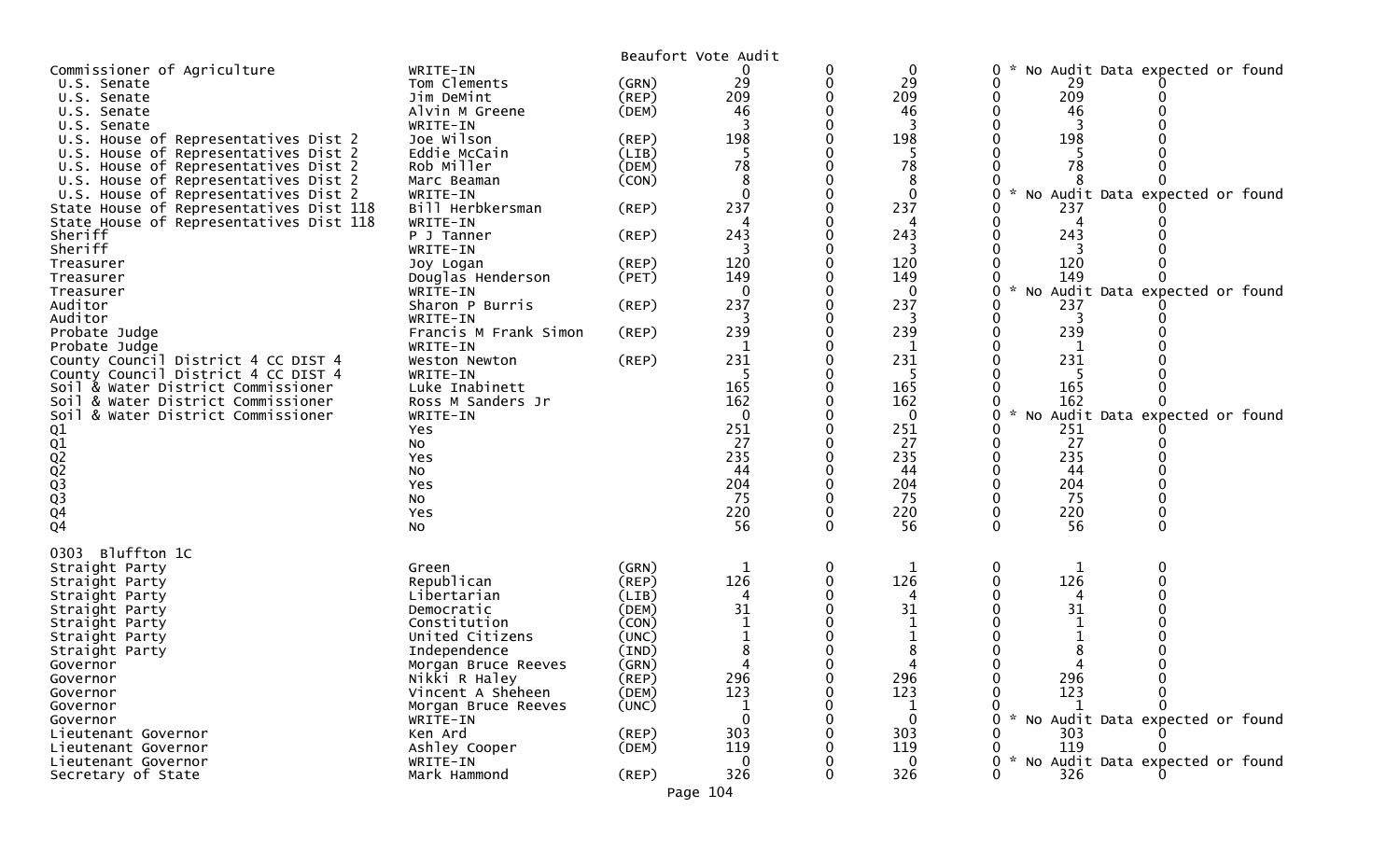|                                         |                       |             | Beaufort Vote Audit |          |              |                                                  |
|-----------------------------------------|-----------------------|-------------|---------------------|----------|--------------|--------------------------------------------------|
| Secretary of State                      | Marjorie L Johnson    | (DEM)       | 95                  | 0        | 95           | 95                                               |
| Secretary of State                      | WRITE-IN              |             | $\Omega$            |          | $\mathbf{0}$ | * No Audit Data expected or found                |
| State Treasurer                         | Curtis Loftis         | $($ REP $)$ | 357                 |          | 357          | 357                                              |
| State Treasurer                         | WRITE-IN              |             | 1                   |          | 1            |                                                  |
| Attorney General                        | Leslie Minerd         | (GRN)       | 11                  |          | 11           | 11                                               |
| Attorney General                        | Alan Wilson           | (REP)       | 306                 |          | 306          | 306                                              |
| Attorney General                        | Matthew Richardson    | (DEM)       | 104                 |          | 104          | 104                                              |
| Attorney General                        | WRITE-IN              |             | $\mathbf{0}$        |          | $\mathbf 0$  | * No Audit Data expected or found                |
| Comptroller General                     | Richard A Eckstrom    | (REP)       | 318                 |          | 318          | 318                                              |
| Comptroller General                     | Robert Barber         | (DEM)       | 102                 |          | 102          | 102                                              |
| Comptroller General                     |                       |             | $\mathbf 0$         |          | $\mathbf 0$  | $\sim$<br>No Audit Data expected or found        |
|                                         | WRITE-IN              |             |                     |          |              |                                                  |
| State Superintendent of Education       | Doretha A Bull        | (GRN)       | 11<br>281           |          | 11           | 11<br>281                                        |
| State Superintendent of Education       | Mick Zais             | (REP)       |                     |          | 281          |                                                  |
| State Superintendent of Education       | Tim Moultrie          | (LIB)       | 17                  |          | 17           | 17                                               |
| State Superintendent of Education       | Frank Holleman        | (DEM)       | 103                 |          | 103          | 103                                              |
| State Superintendent of Education       | Tony Fayyazi          | (IND)       | 10                  |          | 10           | 10                                               |
| State Superintendent of Education       | WRITE-IN              |             | $\Omega$            |          | $\mathbf{0}$ | * No Audit Data expected or found                |
| Adjutant General                        | Bob Livingston        | (REP)       | 356                 |          | 356          | 356                                              |
| Adjutant General                        | WRITE-IN              |             | $\mathbf{0}$        |          | $\mathbf{0}$ | No Audit Data expected or found                  |
| Commissioner of Agriculture             | Hugh Weathers         | (REP)       | 323                 |          | 323          | 323                                              |
| Commissioner of Agriculture             | Tom E Elliott         | (DEM)       | 99                  |          | 99           |                                                  |
| Commissioner of Agriculture             | WRITE-IN              |             | $\overline{0}$      |          | $\mathbf 0$  | $\mathcal{H}$<br>No Audit Data expected or found |
| U.S. Senate                             | Tom Clements          | (GRN)       | 50                  |          | 50           | 50                                               |
| U.S. Senate                             | Jim DeMint            | (REP)       | 322                 | $\Omega$ | 322          | 322                                              |
| U.S. Senate                             | Alvin M Greene        | (DEM)       | 50                  |          | 50           | 50                                               |
| U.S. Senate                             | WRITE-IN              |             | $\mathbf{1}$        |          | 1            |                                                  |
| U.S. House of Representatives Dist 2    | Joe Wilson            | (REP)       | 294                 |          | 294          | 294                                              |
| U.S. House of Representatives Dist 2    | Eddie McCain          | (LIB)       | 8                   |          | 8            | 8                                                |
| U.S. House of Representatives Dist 2    | Rob Miller            | (DEM)       | 111                 |          | 111          | 111                                              |
|                                         |                       |             | 13                  |          | 13           | 13                                               |
| U.S. House of Representatives Dist 2    | Marc Beaman           | (CON)       | $\mathbf{0}$        |          | $\Omega$     | * No Audit Data expected or                      |
| U.S. House of Representatives Dist 2    | WRITE-IN              |             |                     |          |              | found                                            |
| State House of Representatives Dist 118 | Bill Herbkersman      | (REP)       | 361                 |          | 361          | 361                                              |
| State House of Representatives Dist 118 | WRITE-IN              |             |                     |          |              |                                                  |
| Sheriff                                 | P J Tanner            | (REP)       | 377                 |          | 377          | 377                                              |
| Sheriff                                 | WRITE-IN              |             | 1                   |          | 1            |                                                  |
| Treasurer                               | Joy Logan             | (REP)       | 187                 |          | 187          | 187                                              |
| Treasurer                               | Douglas Henderson     | (PET)       | 208                 |          | 208          | 208                                              |
| Treasurer                               | WRITE-IN              |             |                     |          | 1            |                                                  |
| Auditor                                 | Sharon P Burris       | (REP)       | 356                 |          | 356          | 356                                              |
| Auditor                                 | WRITE-IN              |             | 1                   |          | 1            |                                                  |
| Probate Judge                           | Francis M Frank Simon | $($ REP $)$ | 365                 |          | 365          | 365                                              |
| Probate Judge                           | WRITE-IN              |             | $\Omega$            |          | $\Omega$     | No Audit Data expected or found                  |
| County Council District 4 CC DIST 4     | Weston Newton         | $($ REP $)$ | 360                 |          | 360          | 360                                              |
| County Council District 4 CC DIST 4     | WRITE-IN              |             |                     |          |              | 3                                                |
| Soil & Water District Commissioner      | Luke Inabinett        |             | 239                 |          | 239          | 239                                              |
| Soil & Water District Commissioner      | Ross M Sanders Jr     |             | 249                 |          | 249          | 249                                              |
| Soil & Water District Commissioner      | WRITE-IN              |             |                     |          |              |                                                  |
|                                         | Yes                   |             | 401                 |          | 401          | 401                                              |
|                                         | No                    |             | 23                  |          | 23           | 23                                               |
|                                         |                       |             | 379                 |          | 379          | 379                                              |
| $Q_1$<br>$Q_2$<br>$Q_2$<br>$Q_3$        | Yes                   |             |                     |          |              |                                                  |
|                                         | No                    |             | 40                  |          | 40           | 40                                               |
|                                         | Yes                   |             | 306                 |          | 306          | 306                                              |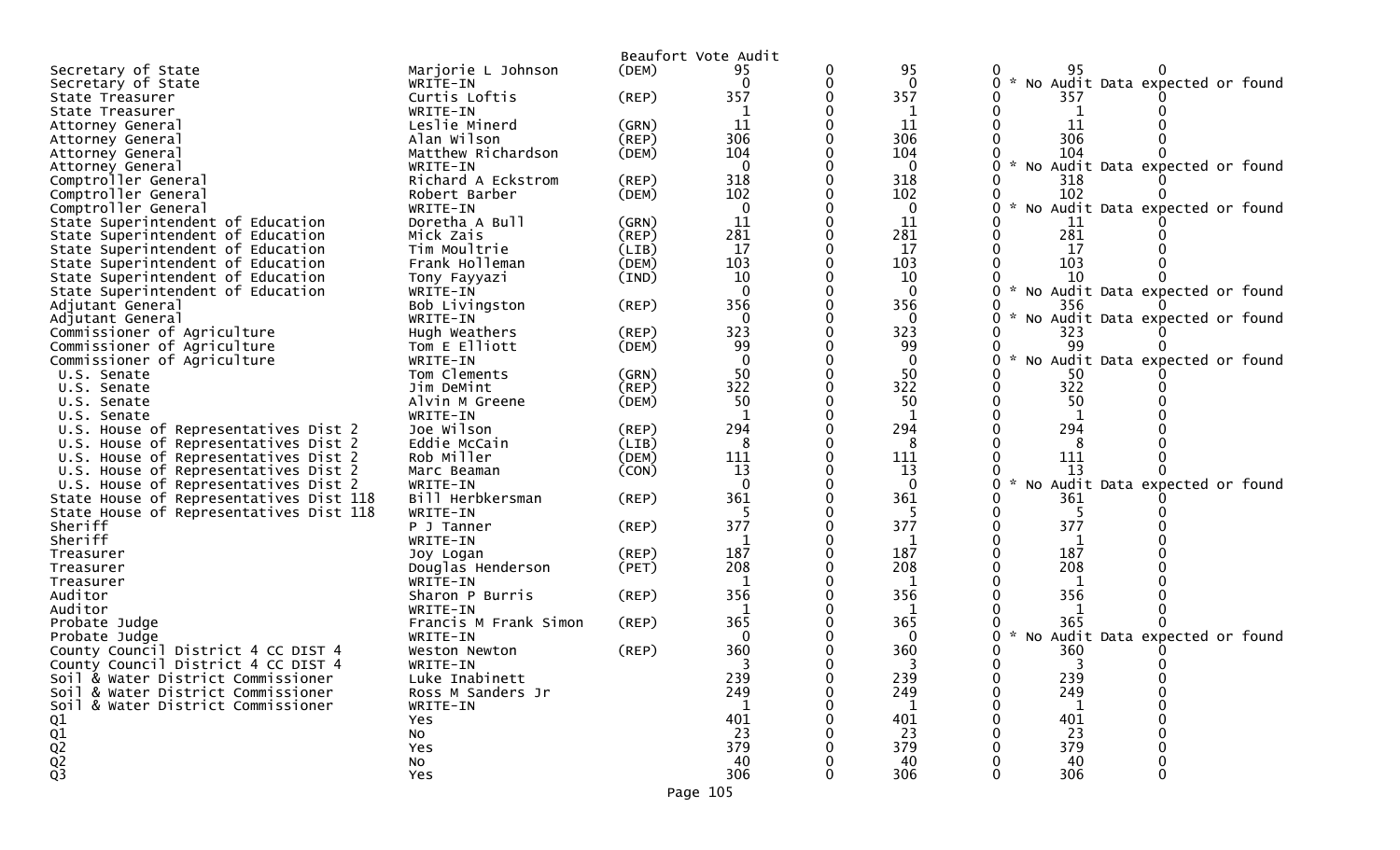|                                      |                     |             | Beaufort Vote Audit |   |              |   |     |                                     |  |
|--------------------------------------|---------------------|-------------|---------------------|---|--------------|---|-----|-------------------------------------|--|
| Q3                                   | NO                  |             | 111                 | 0 | 111          | 0 | 111 | 0                                   |  |
| $\overline{Q}4$                      | Yes                 |             | 319                 | 0 | 319          | 0 | 319 | $\mathbf 0$                         |  |
| Q <sub>4</sub>                       | No                  |             | 94                  | 0 | 94           | 0 | 94  | 0                                   |  |
|                                      |                     |             |                     |   |              |   |     |                                     |  |
| Bluffton 1D<br>0304                  |                     |             |                     |   |              |   |     |                                     |  |
| Straight Party                       | Green               | (GRN)       | 4                   | 0 | 4            | 0 |     | 0                                   |  |
| Straight Party                       | Republican          | (REP)       | 109                 |   | 109          |   | 109 |                                     |  |
| Straight Party                       | Libertarian         | (LIB)       | 1                   |   |              |   |     |                                     |  |
| Straight Party                       | Democratic          | (DEM)       | 92                  |   | 92           |   | 92  |                                     |  |
| Straight Party                       | Constitution        | (CON)       |                     |   | $\Omega$     |   |     | No Audit Data expected or found     |  |
| Straight Party                       | United Citizens     | (UNC)       |                     |   |              |   |     |                                     |  |
| Straight Party                       | Independence        | (IND)       |                     |   |              |   |     |                                     |  |
| Governor                             | Morgan Bruce Reeves | (GRN)       | 6                   |   | 6            |   |     |                                     |  |
| Governor                             | Nikki R Haley       | $($ REP $)$ | 240                 |   | 240          |   | 240 |                                     |  |
| Governor                             | Vincent A Sheheen   | (DEM)       | 180                 |   | 180          |   | 180 |                                     |  |
| Governor                             | Morgan Bruce Reeves | (UNC)       |                     |   | 4            |   |     |                                     |  |
| Governor                             | WRITE-IN            |             | -1                  |   |              |   |     |                                     |  |
| Lieutenant Governor                  | Ken Ard             | $($ REP $)$ | 253                 |   | 253          |   | 253 |                                     |  |
| Lieutenant Governor                  | Ashley Cooper       | (DEM)       | 172                 |   | 172          |   | 172 |                                     |  |
| Lieutenant Governor                  | WRITE-IN            |             | 1                   |   | 1            |   | 1   |                                     |  |
| Secretary of State                   | Mark Hammond        | $($ REP $)$ | 267                 |   | 267          |   | 267 |                                     |  |
| Secretary of State                   | Marjorie L Johnson  | (DEM)       | 159                 |   | 159          |   | 159 |                                     |  |
| Secretary of State                   | WRITE-IN            |             | 1                   |   | 1            |   | 1   |                                     |  |
| State Treasurer                      | Curtis Loftis       | (REP)       | 312                 |   | 312          |   | 312 |                                     |  |
| State Treasurer                      | WRITE-IN            |             | 5                   |   | -5           |   | 5   |                                     |  |
| Attorney General                     | Leslie Minerd       | (GRN)       | 14                  |   | 14           |   | 14  |                                     |  |
| Attorney General                     | Alan Wilson         | $($ REP $)$ | 247                 |   | 247          |   | 247 |                                     |  |
| Attorney General                     | Matthew Richardson  | (DEM)       | 165                 |   | 165          |   | 165 |                                     |  |
| Attorney General                     | WRITE-IN            |             | $\Omega$            |   | $\mathbf{0}$ |   |     | No Audit Data expected or found     |  |
| Comptroller General                  | Richard A Eckstrom  | $($ REP $)$ | 255                 |   | 255          |   | 255 |                                     |  |
| Comptroller General                  | Robert Barber       | (DEM)       | 166                 |   | 166          |   | 166 |                                     |  |
| Comptroller General                  | WRITE-IN            |             | -1                  |   |              |   |     |                                     |  |
| State Superintendent of Education    | Doretha A Bull      | (GRN)       | 14                  |   | 14           |   | 14  |                                     |  |
| State Superintendent of Education    | Mick Zais           | (REP)       | 219                 |   | 219          |   | 219 |                                     |  |
| State Superintendent of Education    | Tim Moultrie        | (LIB)       | 20                  |   | 20           |   | 20  |                                     |  |
| State Superintendent of Education    | Frank Holleman      | (DEM)       | 164                 |   | 164          |   | 164 |                                     |  |
| State Superintendent of Education    | Tony Fayyazi        | (IND)       |                     |   |              |   |     |                                     |  |
| State Superintendent of Education    | WRITE-IN            |             | $\mathbf{0}$        |   | $\mathbf{0}$ |   |     | No Audit Data expected or found     |  |
| Adjutant General                     | Bob Livingston      | (REP)       | 307                 |   | 307          |   | 307 |                                     |  |
| Adjutant General                     | WRITE-IN            |             | 3                   |   | 3            |   | 3   |                                     |  |
| Commissioner of Agriculture          | Hugh Weathers       | $($ REP $)$ | 254                 |   | 254          |   | 254 |                                     |  |
| Commissioner of Agriculture          | Tom E Elliott       | (DEM)       | 169                 |   | 169          |   | 169 |                                     |  |
| Commissioner of Agriculture          | WRITE-IN            |             | 0                   |   | $\Omega$     |   |     | No Audit Data expected or found     |  |
| U.S. Senate                          | Tom Clements        | (GRN)       | 46                  |   | 46           |   | 46  |                                     |  |
| U.S. Senate                          | Jim DeMint          | (REP)       | 272                 | 0 | 272          |   | 272 |                                     |  |
| U.S. Senate                          | Alvin M Greene      | (DEM)       | 103                 | 0 | 103          |   | 103 |                                     |  |
| U.S. Senate                          | WRITE-IN            |             | 1                   |   | 1            |   | 1   |                                     |  |
| U.S. House of Representatives Dist 2 | Joe Wilson          | (REP)       | 241                 |   | 241          |   | 241 |                                     |  |
| U.S. House of Representatives Dist 2 | Eddie McCain        | (LIB)       | 9                   |   | 9            |   | 9   |                                     |  |
| U.S. House of Representatives Dist 2 | Rob Miller          | (DEM)       | 175                 |   | 175          |   | 175 |                                     |  |
| U.S. House of Representatives Dist 2 | Marc Beaman         | (CON)       | 5                   |   | 5            |   |     |                                     |  |
| U.S. House of Representatives Dist 2 | WRITE-IN            |             | $\mathbf{0}$        | 0 | 0            |   |     | 0 * No Audit Data expected or found |  |
|                                      |                     |             | Page 106            |   |              |   |     |                                     |  |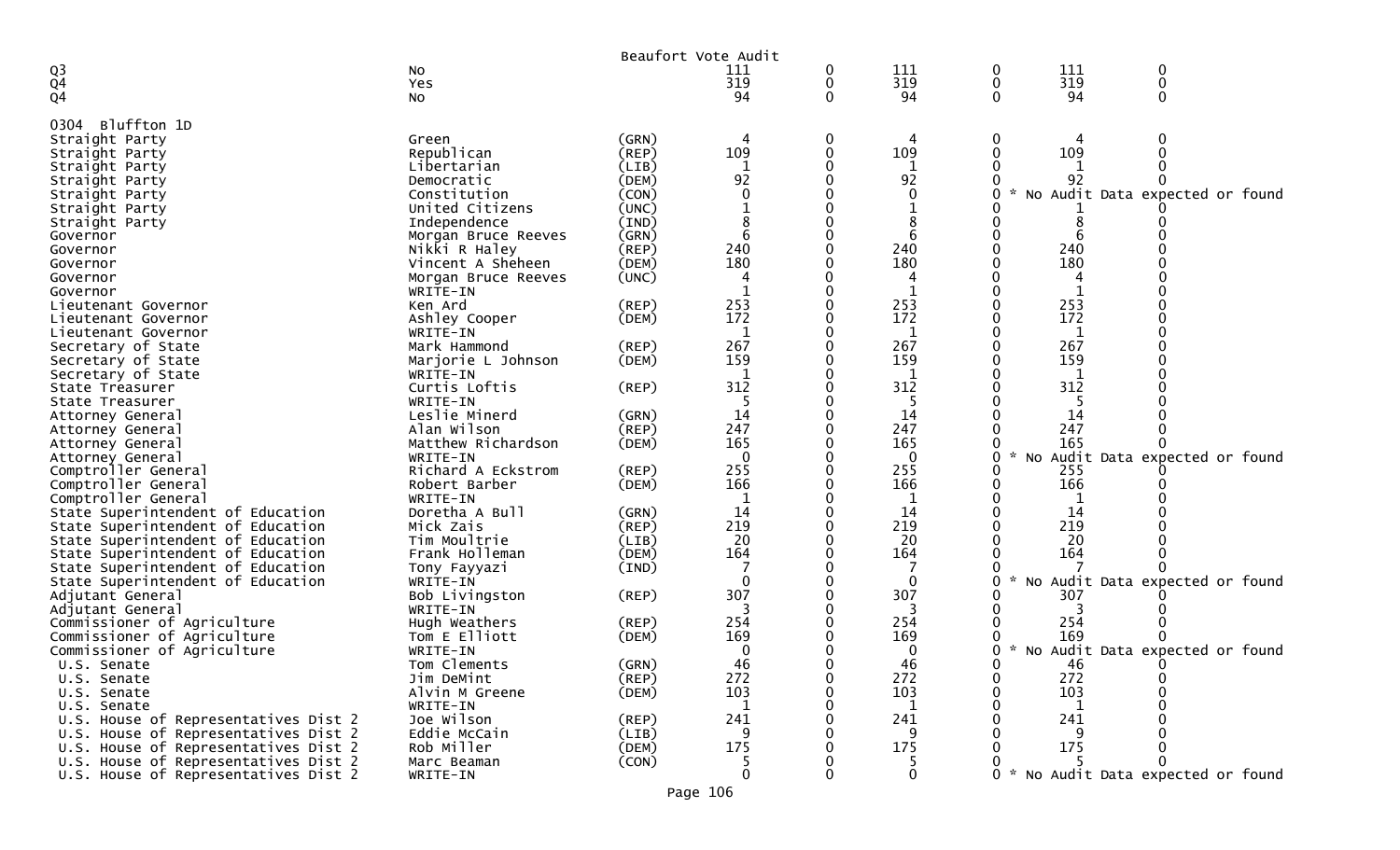|                                         |                       |             | Beaufort Vote Audit |   |            |                    |            |                                 |
|-----------------------------------------|-----------------------|-------------|---------------------|---|------------|--------------------|------------|---------------------------------|
| State House of Representatives Dist 118 | Bill Herbkersman      | $($ REP $)$ | 323                 | 0 | 323        | 0                  | 323        | 0                               |
| State House of Representatives Dist 118 | WRITE-IN              |             | 6                   |   | 6          |                    | 6          |                                 |
| Sheriff                                 | P J Tanner            | $($ REP $)$ | 333                 |   | 333        |                    | 333        |                                 |
| Sheriff                                 | WRITE-IN              |             |                     |   |            |                    |            |                                 |
| Treasurer                               | Joy Logan             | (REP)       | 186                 |   | 186        |                    | 186        |                                 |
| Treasurer                               | Douglas Henderson     | (PET)       | 178                 |   | 178        |                    | 178        |                                 |
| Treasurer                               | WRITE-IN              |             |                     |   | 1          |                    |            |                                 |
| Auditor                                 | Sharon P Burris       | (REP)       | 319                 |   | 319        |                    | 319        |                                 |
| Auditor                                 | WRITE-IN              |             |                     |   |            |                    |            |                                 |
| Probate Judge                           | Francis M Frank Simon | (REP)       | 316                 |   | 316        |                    | 316        |                                 |
| Probate Judge                           | WRITE-IN              |             |                     |   |            |                    |            |                                 |
| County Council District 4 CC DIST 4     | Weston Newton         | $($ REP $)$ | 319                 |   | 319        |                    | 319        |                                 |
| County Council District 4 CC DIST 4     | WRITE-IN              |             | 2                   |   | 2          |                    | 2          |                                 |
| Soil & Water District Commissioner      | Luke Inabinett        |             | 199                 |   | 199        |                    | 199        |                                 |
| Soil & Water District Commissioner      | Ross M Sanders Jr     |             | 222                 |   | 222        |                    | 222        |                                 |
| Soil & Water District Commissioner      | WRITE-IN              |             |                     |   | 4          |                    | 4          |                                 |
|                                         | Yes                   |             | 374                 |   | 374        |                    | 374        |                                 |
|                                         | NO.                   |             | 37                  |   | 37         |                    | 37         |                                 |
|                                         | Yes                   |             | 370                 |   | 370        |                    | 370        |                                 |
|                                         | NO.                   |             | 36                  |   | 36         |                    | 36         |                                 |
|                                         | Yes                   |             | 287<br>117          |   | 287<br>117 |                    | 287<br>117 |                                 |
|                                         | No<br>Yes             |             | 308                 |   | 308        |                    | 308        |                                 |
| 01<br>02<br>02<br>02<br>03<br>04<br>04  | NO.                   |             | 99                  |   | 99         | 0                  | 99         |                                 |
|                                         |                       |             |                     |   |            |                    |            |                                 |
| Bluffton 2A<br>0305                     |                       |             |                     |   |            |                    |            |                                 |
| Straight Party                          | Green                 | (GRN)       | 2                   | 0 | 2          | 0                  |            |                                 |
| Straight Party                          | Republican            | (REP)       | 68                  |   | 68         |                    | 68         |                                 |
| Straight Party                          | Libertarian           | (LIB)       |                     |   |            |                    |            |                                 |
| Straight Party                          | Democratic            | (DEM)       | 110                 |   | 110        |                    | 110        |                                 |
| Straight Party                          | Constitution          | (CON)       |                     |   | 0          | 0                  |            | No Audit Data expected or found |
| Straight Party                          | United Citizens       | (UNC)       |                     |   | 0          |                    |            | No Audit Data expected or found |
| Straight Party                          | Independence          | (IND)       |                     |   |            |                    |            |                                 |
| Governor                                | Morgan Bruce Reeves   | (GRN)       |                     |   | 9          |                    |            |                                 |
| Governor                                | Nikki R Haley         | $($ REP $)$ | 172                 |   | 172        |                    | 172        |                                 |
| Governor                                | Vincent A Sheheen     | (DEM)       | 178                 |   | 178        |                    | 178        |                                 |
| Governor                                | Morgan Bruce Reeves   | (UNC)       | 2                   |   | 2          |                    |            |                                 |
| Governor                                | WRITE-IN              |             | $\Omega$            |   | 0          | 0                  |            | No Audit Data expected or found |
| Lieutenant Governor                     | Ken Ard               | $($ REP $)$ | 175                 |   | 175        |                    | 175        |                                 |
| Lieutenant Governor                     | Ashley Cooper         | (DEM)       | 181                 |   | 181        |                    | 181        |                                 |
| Lieutenant Governor                     | WRITE-IN              |             |                     |   | 1          |                    |            |                                 |
| Secretary of State                      | Mark Hammond          | (REP)       | 189                 |   | 189        |                    | 189        |                                 |
| Secretary of State                      | Marjorie L Johnson    | (DEM)       | 167                 |   | 167        |                    | 167        |                                 |
| Secretary of State                      | WRITE-IN              |             | 0                   |   | 0          | 0<br>$\mathcal{H}$ |            | No Audit Data expected or found |
| State Treasurer                         | Curtis Loftis         | $($ REP $)$ | 239                 |   | 239        |                    | 239        |                                 |
| State Treasurer                         | WRITE-IN              |             | 6                   |   | 6          |                    |            |                                 |
| Attorney General                        | Leslie Minerd         | (GRN)       | 11                  |   | 11         |                    | 11         |                                 |
| Attorney General                        | Alan Wilson           | (REP)       | 173                 |   | 173        |                    | 173        |                                 |
| Attorney General                        | Matthew Richardson    | (DEM)       | 175                 |   | 175        |                    | 175        |                                 |
| Attorney General                        | WRITE-IN              |             |                     |   | 0          | $\sim$<br>O        |            | No Audit Data expected or found |
| Comptroller General                     | Richard A Eckstrom    | (REP)       | 182                 |   | 182        |                    | 182        |                                 |
| Comptroller General                     | Robert Barber         | (DEM)       | 174                 |   | 174        | 0                  | 174        |                                 |
|                                         |                       |             | Page 107            |   |            |                    |            |                                 |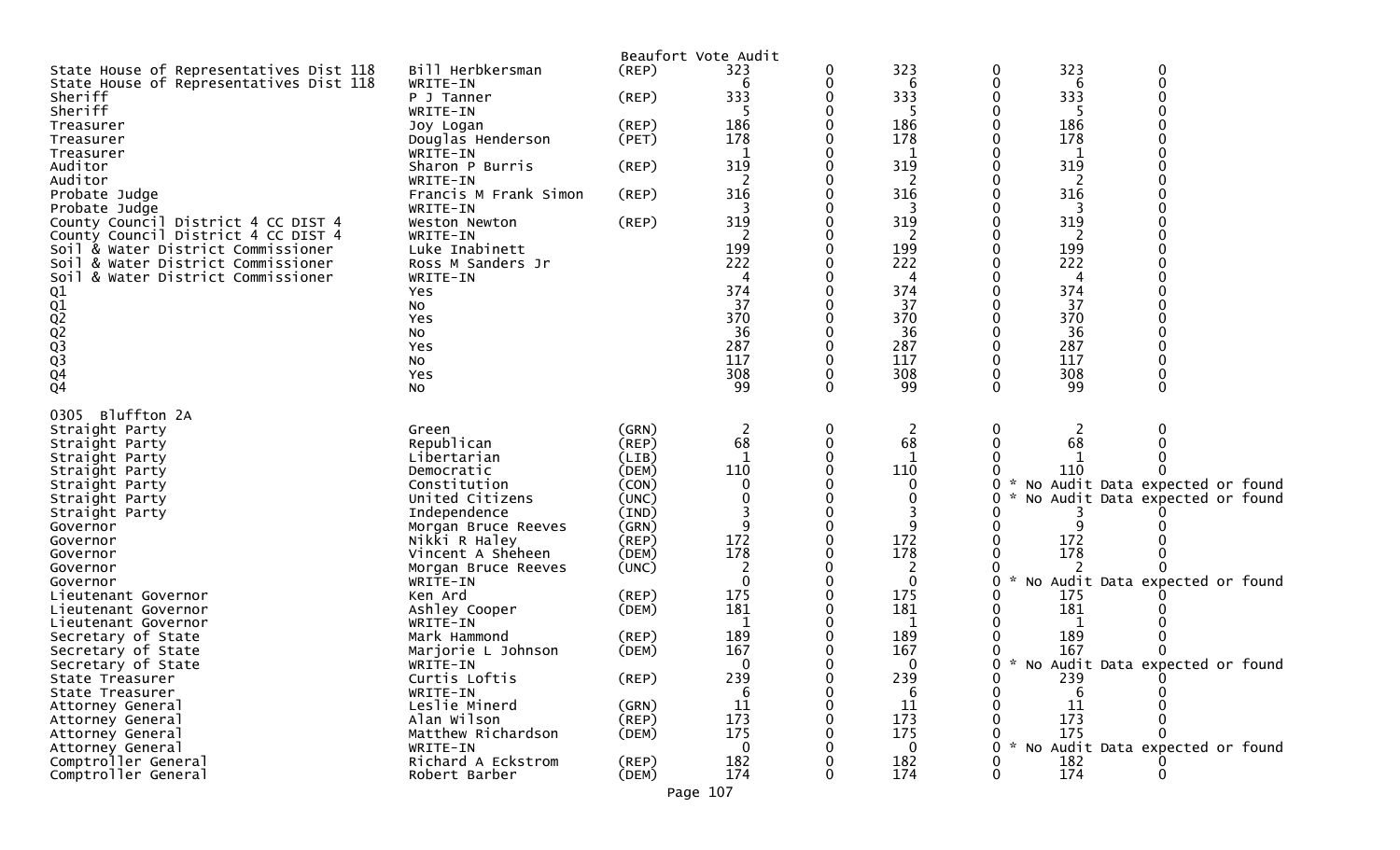|                                         |                       |             | Beaufort Vote Audit |             |              |              |             |                                 |  |
|-----------------------------------------|-----------------------|-------------|---------------------|-------------|--------------|--------------|-------------|---------------------------------|--|
| Comptroller General                     | WRITE-IN              |             |                     | 0           | 1            | 0            | 1           | 0                               |  |
| State Superintendent of Education       | Doretha A Bull        | (GRN)       | 13                  | 0           | 13           | 0            | 13          |                                 |  |
| State Superintendent of Education       | Mick Zais             | (REP)       | 162                 |             | 162          |              | 162         |                                 |  |
| State Superintendent of Education       | Tim Moultrie          | (LIB)       | 14                  | 0           | 14           |              | 14          |                                 |  |
| State Superintendent of Education       | Frank Holleman        | (DEM)       | 166                 |             | 166          |              | 166         |                                 |  |
| State Superintendent of Education       | Tony Fayyazi          | (IND)       | 5                   |             | 5            |              |             |                                 |  |
| State Superintendent of Education       | WRITE-IN              |             | $\Omega$            |             | $\mathbf{0}$ | 0            |             | No Audit Data expected or found |  |
| Adjutant General                        | Bob Livingston        | $($ REP $)$ | 235                 |             | 235          |              | 235         |                                 |  |
| Adjutant General                        | WRITE-IN              |             | 4                   |             | 4            |              | 4           |                                 |  |
| Commissioner of Agriculture             | Hugh Weathers         | (REP)       | 186                 | ∩           | 186          |              | 186         |                                 |  |
| Commissioner of Agriculture             | Tom E Elliott         | (DEM)       | 167                 |             | 167          |              | 167         |                                 |  |
| Commissioner of Agriculture             | WRITE-IN              |             | 0                   |             | $\mathbf 0$  | 0<br>$\sim$  |             | No Audit Data expected or found |  |
| U.S. Senate                             | Tom Clements          | (GRN)       | 46                  |             | 46           |              | 46          |                                 |  |
| U.S. Senate                             | Jim DeMint            | $($ REP $)$ | 187                 |             | 187          | 0            | 187         |                                 |  |
| U.S. Senate                             | Alvin M Greene        | (DEM)       | 119                 |             | 119          | 0            | 119         |                                 |  |
| U.S. Senate                             | WRITE-IN              |             |                     |             |              | U            |             |                                 |  |
| U.S. House of Representatives Dist 2    | Joe Wilson            | (REP)       | 168                 |             | 168          |              | 168         |                                 |  |
| U.S. House of Representatives Dist 2    | Eddie McCain          | (LIB)       | 2                   |             | 2            |              |             |                                 |  |
| U.S. House of Representatives Dist 2    | Rob Miller            | (DEM)       | 179                 |             | 179          |              | 179         |                                 |  |
| U.S. House of Representatives Dist 2    | Marc Beaman           | (CON)       | 13                  |             | 13           |              | 13          |                                 |  |
| U.S. House of Representatives Dist 2    | WRITE-IN              |             | $\mathbf{0}$        |             | $\mathbf 0$  | 0            |             | No Audit Data expected or found |  |
| State House of Representatives Dist 118 | Bill Herbkersman      | (REP)       | 243                 |             | 243          |              | 243         |                                 |  |
| State House of Representatives Dist 118 | WRITE-IN              |             | 5                   |             | -5           | 0            | -5          |                                 |  |
| Sheriff                                 | P J Tanner            | (REP)       | 265                 |             | 265          | 0            | 265         |                                 |  |
| Sheriff                                 | WRITE-IN              |             |                     |             |              | 0            | 7           |                                 |  |
| Treasurer                               | Joy Logan             | (REP)       | 118                 |             | 118          |              | 118         |                                 |  |
| Treasurer                               | Douglas Henderson     | (PET)       | 179                 |             | 179          |              | 179         |                                 |  |
| Treasurer                               | WRITE-IN              |             | $\mathbf 1$         |             | 1            |              | 1           |                                 |  |
| Auditor                                 | Sharon P Burris       | $($ REP $)$ | 242                 |             | 242          |              | 242         |                                 |  |
| Auditor                                 | WRITE-IN              |             | 2                   |             | 2            |              | 2           |                                 |  |
| Probate Judge                           | Francis M Frank Simon | (REP)       | 241                 | 0           | 241          | 0            | 241         |                                 |  |
| Probate Judge                           | WRITE-IN              |             | 3                   |             | 3            |              | 3           |                                 |  |
| County Council District 4 CC DIST 4     | Weston Newton         | (REP)       | 251                 |             | 251          |              | 251         |                                 |  |
| County Council District 4 CC DIST 4     | WRITE-IN              |             | 3                   |             | 3            |              | 3           |                                 |  |
| Soil & Water District Commissioner      | Luke Inabinett        |             | 172                 |             | 172          |              | 172         |                                 |  |
| Soil & Water District Commissioner      | Ross M Sanders Jr     |             | 180                 |             | 180          |              | 180         |                                 |  |
| Soil & Water District Commissioner      | WRITE-IN              |             | 2                   |             | 2            |              | 2           |                                 |  |
|                                         | Yes                   |             | 301                 |             | 301          |              | 301         |                                 |  |
| 01<br>01<br>02<br>02<br>03<br>03        | No                    |             | 39                  |             | 39           |              | 39          |                                 |  |
|                                         | Yes                   |             | 297                 |             | 297          |              | 297         |                                 |  |
|                                         | No                    |             | 38                  |             | 38           |              | 38          |                                 |  |
|                                         | Yes                   |             | 217                 |             | 217          |              | 217         |                                 |  |
|                                         | No                    |             | 118                 |             | 118          |              | 118         |                                 |  |
|                                         | Yes                   |             | 223                 | $\mathbf 0$ | 223          | 0            | 223         | v                               |  |
| $\frac{Q4}{Q4}$                         | No                    |             | 104                 | $\mathbf 0$ | 104          | $\mathbf 0$  | 104         | $\mathbf 0$                     |  |
|                                         |                       |             |                     |             |              |              |             |                                 |  |
| 0306 Bluffton 2B                        |                       |             |                     |             |              |              |             |                                 |  |
| Straight Party                          | Green                 | (GRN)       | $\mathbf 1$         | $\bf{0}$    | $\mathbf{1}$ | 0            | $\mathbf 1$ | $\mathbf 0$                     |  |
| Straight Party                          | Republican            | $($ REP $)$ | 149                 | 0           | 149          | 0            | 149         | $\pmb{0}$                       |  |
| Straight Party                          | Libertarian           | (LIB)       | $\mathbf 1$         |             | $\mathbf 1$  |              | 1           | $\pmb{0}$                       |  |
| Straight Party                          | Democratic            | (DEM)       | 115                 | 0           | 115          | 0            | 115         | $\pmb{0}$                       |  |
| Straight Party                          | Constitution          | (CON)       | $\mathbf{1}$        | $\Omega$    | $\mathbf{1}$ | $\mathbf{0}$ | 1           | $\mathbf 0$                     |  |
|                                         |                       |             | Page 108            |             |              |              |             |                                 |  |
|                                         |                       |             |                     |             |              |              |             |                                 |  |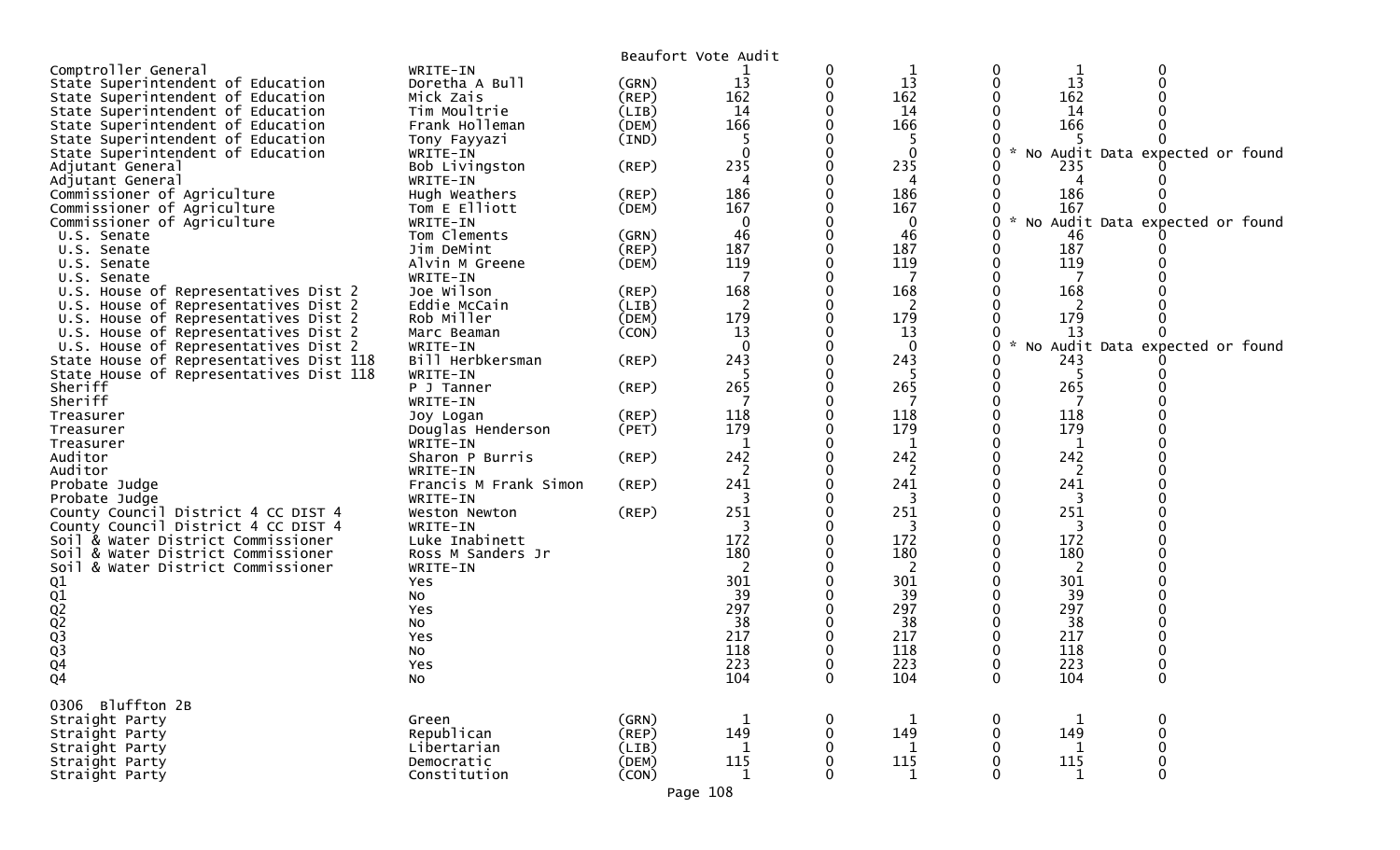|                                                     |                        |             | Beaufort Vote Audit |   |              |                                                  |
|-----------------------------------------------------|------------------------|-------------|---------------------|---|--------------|--------------------------------------------------|
| Straight Party                                      | United Citizens        | (UNC)       |                     | 0 | 0            | No Audit Data expected or found<br>0             |
| Straight Party                                      | Independence           | (IND)       |                     | 0 |              |                                                  |
| Governor                                            | Morgan Bruce Reeves    | (GRN)       | 6                   | 0 |              |                                                  |
| Governor                                            | Nikki R Haley          | $($ REP $)$ | 348                 | 0 | 348          | 348                                              |
| Governor                                            | Vincent A Sheheen      | (DEM)       | 224                 |   | 224          | 224                                              |
| Governor                                            | Morgan Bruce Reeves    | (UNC)       |                     |   |              |                                                  |
| Governor                                            | WRITE-IN               |             | $\Omega$            |   | $\mathbf{0}$ | No Audit Data expected or found                  |
| Lieutenant Governor                                 | Ken Ard                | (REP)       | 340                 |   | 340          | 340                                              |
| Lieutenant Governor                                 | Ashley Cooper          | (DEM)       | 235                 |   | 235          | 235                                              |
| Lieutenant Governor                                 | WRITE-IN               |             | $\mathbf{0}$        |   | $\Omega$     | No Audit Data expected or found<br>$\mathcal{H}$ |
| Secretary of State                                  | Mark Hammond           | (REP)       | 360                 |   | 360          | 360                                              |
| Secretary of State                                  | Marjorie L Johnson     | (DEM)       | 211                 |   | 211          | 211                                              |
| Secretary of State                                  | WRITE-IN               |             | $\mathbf{0}$        |   | $\Omega$     | No Audit Data expected or found                  |
| State Treasurer                                     | Curtis Loftis          | (REP)       | 442                 |   | 442          | 442                                              |
| State Treasurer                                     | WRITE-IN               |             |                     |   | 3            |                                                  |
| Attorney General                                    | Leslie Minerd          | (GRN)       | 22                  |   | 22           | 22                                               |
| Attorney General                                    | Alan Wilson            | (REP)       | 341                 |   | 341          | 341                                              |
| Attorney General                                    | Matthew Richardson     | (DEM)       | 213                 |   | 213          | 213                                              |
| Attorney General                                    | WRITE-IN               |             | $\mathbf{0}$        |   | $\mathbf{0}$ | No Audit Data expected or found                  |
| Comptroller General                                 | Richard A Eckstrom     | (REP)       | 360                 |   | 360          | 360                                              |
| Comptroller General                                 | Robert Barber          | (DEM)       | 210                 |   | 210          | 210                                              |
| Comptroller General                                 | WRITE-IN               |             | 0                   |   | 0            | No Audit Data expected or found                  |
| State Superintendent of Education                   | Doretha A Bull         | (GRN)       | 11                  |   | 11           | 11                                               |
| State Superintendent of Education                   | Mick Zais              | (REP)       | 316                 | 0 | 316          | 316                                              |
| State Superintendent of Education                   | Tim Moultrie           | (LIB)       | 28                  |   | 28           | 28                                               |
| State Superintendent of Education                   | Frank Holleman         | (DEM)       | 203                 |   | 203          | 203                                              |
| State Superintendent of Education                   | Tony Fayyazi           | (IND)       | 15                  |   | 15           | 15                                               |
| State Superintendent of Education                   | WRITE-IN               |             | $\Omega$            |   | $\Omega$     | No Audit Data expected or found<br>$\mathcal{H}$ |
| Adjutant General                                    | Bob Livingston         | (REP)       | 428                 | O | 428          | 428                                              |
| Adjutant General                                    | WRITE-IN               |             |                     |   |              |                                                  |
| Commissioner of Agriculture                         | Hugh Weathers          | (REP)       | 356                 |   | 356          | 356                                              |
| Commissioner of Agriculture                         | Tom E Elliott          | (DEM)       | 212                 |   | 212          | 212                                              |
| Commissioner of Agriculture                         | WRITE-IN               |             | $\mathbf 0$         |   | $\mathbf 0$  | No Audit Data expected or found                  |
| U.S. Senate                                         | Tom Clements           | (GRN)       | 67                  |   | 67           | -67                                              |
| U.S. Senate                                         | Jim DeMint             | (REP)       | 359<br>144          |   | 359<br>144   | 359<br>144                                       |
| U.S. Senate                                         | Alvin M Greene         | (DEM)       |                     |   |              |                                                  |
| U.S. Senate<br>U.S. House of Representatives Dist 2 | WRITE-IN<br>Joe Wilson | (REP)       | 330                 | 0 | 2<br>330     | 2<br>330                                         |
| U.S. House of Representatives Dist 2                | Eddie McCain           | (LIB)       | 7                   |   | 7            |                                                  |
| U.S. House of Representatives Dist 2                | Rob Miller             | (DEM)       | 236                 |   | 236          | 236                                              |
| U.S. House of Representatives Dist 2                | Marc Beaman            | (CON)       | 12                  |   | 12           | 12                                               |
| U.S. House of Representatives Dist 2                | WRITE-IN               |             | $\Omega$            |   | $\bf{0}$     | Audit Data expected or found<br>NO               |
| State House of Representatives Dist 118             | Bill Herbkersman       | (REP)       | 453                 |   | 453          | 453                                              |
| State House of Representatives Dist 118             | WRITE-IN               |             |                     |   |              |                                                  |
| Sheriff                                             | P J Tanner             | $($ REP $)$ | 461                 | 0 | 461          | 461<br>0                                         |
| Sheriff                                             | WRITE-IN               |             |                     |   | 4            |                                                  |
| Treasurer                                           | Joy Logan              | $($ REP $)$ | 240                 |   | 240          | 240                                              |
| Treasurer                                           | Douglas Henderson      | (PET)       | 260                 |   | 260          | 260                                              |
| Treasurer                                           | WRITE-IN               |             |                     |   |              |                                                  |
| Auditor                                             | Sharon P Burris        | (REP)       | 436                 |   | 436          | 436                                              |
| Auditor                                             | WRITE-IN               |             | 2                   |   | 2            | 2                                                |
| Probate Judge                                       | Francis M Frank Simon  | $($ REP $)$ | 436                 | 0 | 436          | 436<br>0<br>0                                    |
|                                                     |                        |             |                     |   |              |                                                  |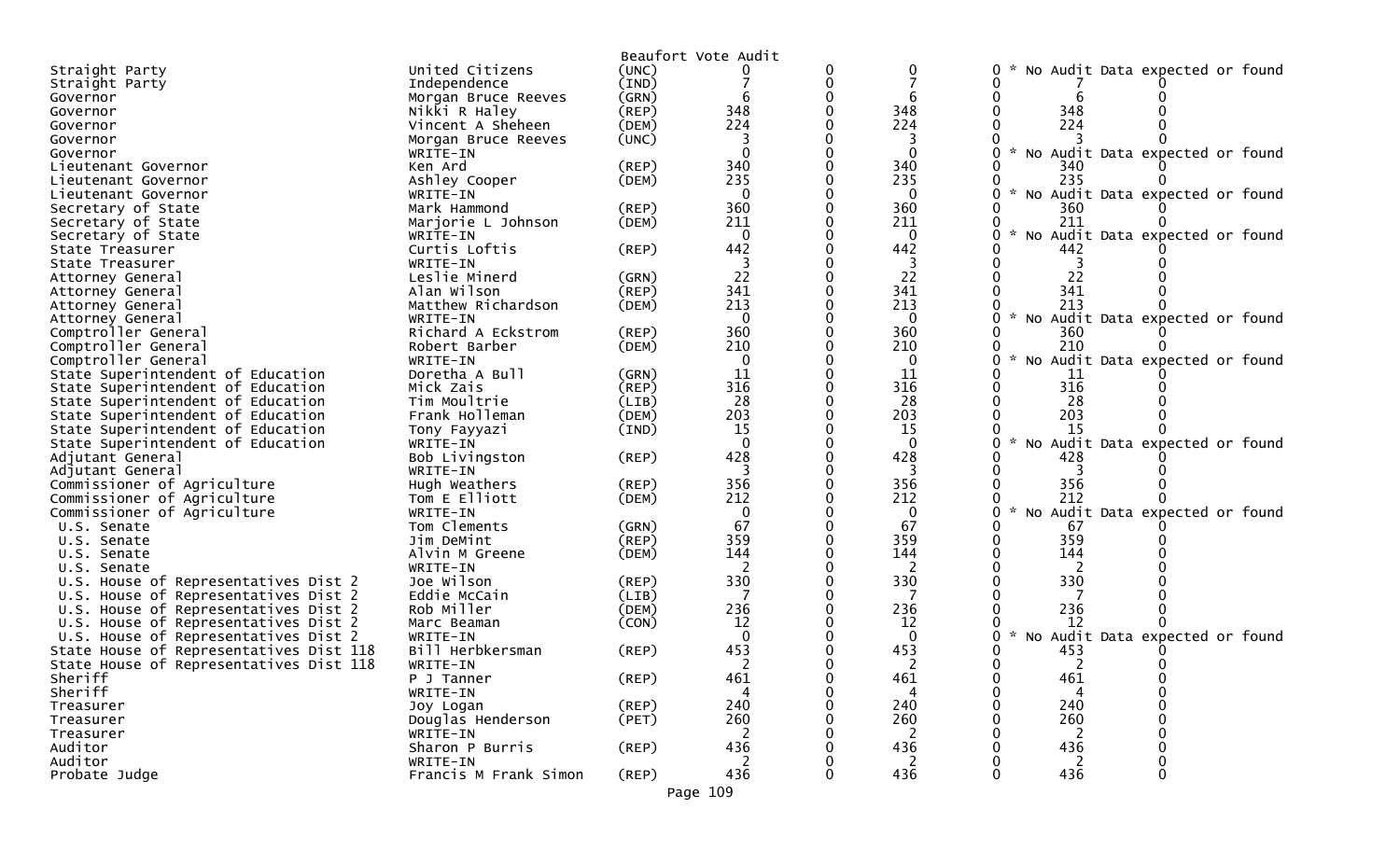|                                                                                                                                                                                                                                                                                                                                                                                                                                                                                                                                                                                                                                                                                                                                                                                                                                                      |                                                                                                                                                                                                                                                                                                                                                                                                                                                                                                                                                                                             |                                                                                                                                                                                                                                                                                  | Beaufort Vote Audit                                                                                                                                                                                    |        |                                                                                                                                                                                                                                       |                                                |                                                                                                                                                 |                                                                                                                                                                                                                                                                                                           |
|------------------------------------------------------------------------------------------------------------------------------------------------------------------------------------------------------------------------------------------------------------------------------------------------------------------------------------------------------------------------------------------------------------------------------------------------------------------------------------------------------------------------------------------------------------------------------------------------------------------------------------------------------------------------------------------------------------------------------------------------------------------------------------------------------------------------------------------------------|---------------------------------------------------------------------------------------------------------------------------------------------------------------------------------------------------------------------------------------------------------------------------------------------------------------------------------------------------------------------------------------------------------------------------------------------------------------------------------------------------------------------------------------------------------------------------------------------|----------------------------------------------------------------------------------------------------------------------------------------------------------------------------------------------------------------------------------------------------------------------------------|--------------------------------------------------------------------------------------------------------------------------------------------------------------------------------------------------------|--------|---------------------------------------------------------------------------------------------------------------------------------------------------------------------------------------------------------------------------------------|------------------------------------------------|-------------------------------------------------------------------------------------------------------------------------------------------------|-----------------------------------------------------------------------------------------------------------------------------------------------------------------------------------------------------------------------------------------------------------------------------------------------------------|
| Probate Judge<br>County Council District 4 CC DIST 4<br>County Council District 4 CC DIST 4<br>Soil & Water District Commissioner<br>Soil & Water District Commissioner<br>Soil<br>& Water District Commissioner<br>01<br>02<br>02<br>02<br>03<br>04<br>04                                                                                                                                                                                                                                                                                                                                                                                                                                                                                                                                                                                           | WRITE-IN<br>Weston Newton<br>WRITE-IN<br>Luke Inabinett<br>Ross M Sanders Jr<br>WRITE-IN<br>Yes<br>NO.<br>Yes<br>NO.<br>Yes<br>No<br>Yes<br>NO.                                                                                                                                                                                                                                                                                                                                                                                                                                             | (REP)                                                                                                                                                                                                                                                                            | 438<br>279<br>307<br>516<br>52<br>495<br>69<br>395<br>165<br>388<br>167                                                                                                                                | 0<br>0 | 2<br>438<br>3<br>279<br>307<br>516<br>52<br>495<br>69<br>395<br>165<br>388<br>167                                                                                                                                                     | 0<br>0<br>0                                    | 2<br>438<br>3<br>279<br>307<br>516<br>52<br>495<br>69<br>395<br>165<br>388<br>167                                                               | 0<br>0                                                                                                                                                                                                                                                                                                    |
| Bluffton 2C<br>0307<br>Straight Party<br>Straight Party<br>Straight Party<br>Straight Party<br>Straight Party<br>Straight Party<br>Straight Party<br>Governor<br>Governor<br>Governor<br>Governor<br>Governor<br>Lieutenant Governor<br>Lieutenant Governor<br>Lieutenant Governor<br>Secretary of State<br>Secretary of State<br>Secretary of State<br>State Treasurer<br>State Treasurer<br>Attorney General<br>Attorney General<br>Attorney General<br>Attorney General<br>Comptroller General<br>Comptroller General<br>Comptroller General<br>State Superintendent of Education<br>State Superintendent of Education<br>State Superintendent of Education<br>State Superintendent of Education<br>State Superintendent of Education<br>State Superintendent of Education<br>Adjutant General<br>Adjutant General<br>Commissioner of Agriculture | Green<br>Republican<br>Libertarian<br>Democratic<br>Constitution<br>United Citizens<br>Independence<br>Morgan Bruce Reeves<br>Nikki R Haley<br>Vincent A Sheheen<br>Morgan Bruce Reeves<br>WRITE-IN<br>Ken Ard<br>Ashley Cooper<br>WRITE-IN<br>Mark Hammond<br>Marjorie L Johnson<br>WRITE-IN<br>Curtis Loftis<br>WRITE-IN<br>Leslie Minerd<br>Alan Wilson<br>Matthew Richardson<br>WRITE-IN<br>Richard A Eckstrom<br>Robert Barber<br>WRITE-IN<br>Doretha A Bull<br>Mick Zais<br>Tim Moultrie<br>Frank Holleman<br>Tony Fayyazi<br>WRITE-IN<br>Bob Livingston<br>WRITE-IN<br>Hugh Weathers | (GRN)<br>$($ REP $)$<br>(LIB)<br>(DEM)<br>(CON)<br>(UNC)<br>(IND)<br>(GRN)<br>$($ REP $)$<br>(DEM)<br>(UNC)<br>(REP)<br>(DEM)<br>(REP)<br>(DEM)<br>$($ REP $)$<br>(GRN)<br>(REP)<br>(DEM)<br>(REP)<br>(DEM)<br>(GRN)<br>(REP)<br>(LIB)<br>(DEM)<br>(IND)<br>$($ REP $)$<br>(REP) | 194<br>86<br>492<br>220<br>488<br>230<br>$\Omega$<br>525<br>187<br>$\Omega$<br>580<br>22<br>487<br>203<br>$\Omega$<br>512<br>198<br>$\Omega$<br>15<br>444<br>34<br>195<br>21<br>$\Omega$<br>578<br>509 | 0      | 194<br>86<br>0<br>0<br>8<br>6<br>492<br>220<br>2<br>$\Omega$<br>488<br>230<br>$\mathbf{0}$<br>525<br>187<br>$\Omega$<br>580<br>22<br>487<br>203<br>0<br>512<br>198<br>0<br>15<br>444<br>34<br>195<br>21<br>$\mathbf{0}$<br>578<br>509 | 0<br>O<br>0<br>0<br>0<br>0<br>0<br>0<br>0<br>0 | 194<br>86<br>6<br>492<br>220<br>488<br>230<br>525<br>187<br>580<br>22<br>487<br>203<br>512<br>198<br>15<br>444<br>34<br>195<br>21<br>578<br>509 | * No Audit Data expected or found<br>* No Audit Data expected or found<br>* No Audit Data expected or found<br>* No Audit Data expected or found<br>* No Audit Data expected or found<br>* No Audit Data expected or found<br>* No Audit Data expected or found<br>* No Audit Data expected or found<br>0 |
|                                                                                                                                                                                                                                                                                                                                                                                                                                                                                                                                                                                                                                                                                                                                                                                                                                                      |                                                                                                                                                                                                                                                                                                                                                                                                                                                                                                                                                                                             |                                                                                                                                                                                                                                                                                  | Page 110                                                                                                                                                                                               |        |                                                                                                                                                                                                                                       |                                                |                                                                                                                                                 |                                                                                                                                                                                                                                                                                                           |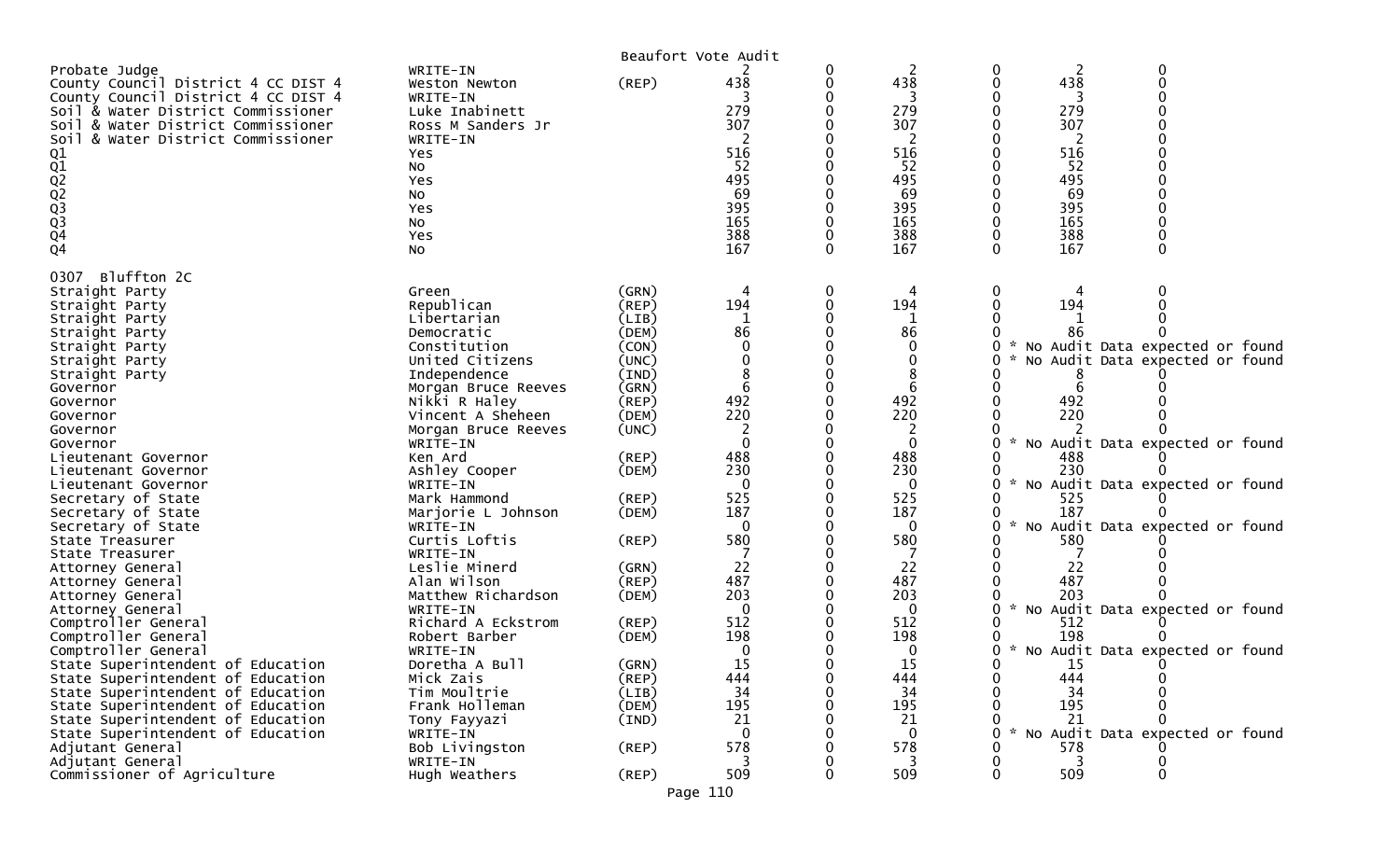|                                                                                    |                              |             | Beaufort Vote Audit |   |                                  |                                                        |
|------------------------------------------------------------------------------------|------------------------------|-------------|---------------------|---|----------------------------------|--------------------------------------------------------|
| Commissioner of Agriculture                                                        | Tom E Elliott                | (DEM)       | 199                 | 0 | 199                              | 199<br>0                                               |
| Commissioner of Agriculture                                                        | WRITE-IN                     |             | 0                   | 0 | 0                                | No Audit Data expected or found<br>O                   |
| U.S. Senate                                                                        | Tom Clements                 | (GRN)       | 81                  |   | 81                               | 81                                                     |
| U.S. Senate                                                                        | Jim DeMint                   | (REP)       | 516                 |   | 516                              | 516                                                    |
| U.S. Senate                                                                        | Alvin M Greene               | (DEM)       | 114                 |   | 114                              | 114                                                    |
| U.S. Senate                                                                        | WRITE-IN                     |             |                     |   | 3                                |                                                        |
| U.S. House of Representatives Dist 2                                               | Joe Wilson                   | $($ REP $)$ | 478                 |   | 478                              | 478                                                    |
| U.S. House of Representatives Dist 2                                               | Eddie McCain                 | (LIB)       | 5                   |   | -5                               |                                                        |
| U.S. House of Representatives Dist 2                                               | Rob Miller                   | (DEM)       | 225                 |   | 225                              | 225                                                    |
| U.S. House of Representatives Dist 2                                               | Marc Beaman                  | (CON)       | 11                  |   | 11                               | 11                                                     |
| U.S. House of Representatives Dist 2                                               | WRITE-IN                     |             | 0<br>587            |   | $\mathbf 0$<br>587               | No Audit Data expected or found                        |
| State House of Representatives Dist 118<br>State House of Representatives Dist 118 | Bill Herbkersman<br>WRITE-IN | $($ REP $)$ | 8                   |   | 8                                | 587<br>8                                               |
| Sheriff                                                                            | P J Tanner                   | (REP)       | 602                 |   | 602                              | 602                                                    |
| Sheriff                                                                            | WRITE-IN                     |             |                     |   |                                  |                                                        |
| Treasurer                                                                          | Joy Logan                    | (REP)       | 276                 |   | 276                              | 276                                                    |
| Treasurer                                                                          | Douglas Henderson            | (PET)       | 373                 |   | 373                              | 373                                                    |
| Treasurer                                                                          | WRITE-IN                     |             | 0                   |   | $\mathbf{0}$                     | No Audit Data expected or found<br>U                   |
| Auditor                                                                            | Sharon P Burris              | $($ REP $)$ | 581                 |   | 581                              | 581                                                    |
| Auditor                                                                            | WRITE-IN                     |             | 6                   |   | 6                                | 6                                                      |
| Probate Judge                                                                      | Francis M Frank Simon        | $($ REP $)$ | 585                 |   | 585                              | 585                                                    |
| Probate Judge                                                                      | WRITE-IN                     |             |                     |   | 4                                |                                                        |
| County Council District 4 CC DIST 4                                                | Weston Newton                | $($ REP $)$ | 583                 |   | 583                              | 583                                                    |
| County Council District 4 CC DIST 4                                                | WRITE-IN                     |             |                     |   |                                  |                                                        |
| County Council District 10 CC DIST 10                                              | Jerry Stewart                | $($ REP $)$ |                     |   | 0                                | 0<br>No Audit Data expected or found                   |
| County Council District 10 CC DIST 10                                              | WRITE-IN                     |             |                     |   | 0                                | No Audit Data expected or found                        |
| Soil & Water District Commissioner                                                 | Luke Inabinett               |             |                     |   | 1                                | 397<br>-396 PEB Data                                   |
| Soil & Water District Commissioner                                                 | Ross M Sanders Jr            |             | 646                 |   | 646                              | 404<br>242 Aud Data                                    |
| Soil & Water District Commissioner                                                 | WRITE-IN                     |             | 694                 |   | 694                              | 691 Aud Data<br>3                                      |
|                                                                                    | Yes                          |             | 603                 |   | 603                              | 630<br>-27 PEB Data                                    |
|                                                                                    | No                           |             | 92                  |   | 92                               | 28 Aud Data<br>64                                      |
| 01<br>02<br>02<br>02<br>03<br>03<br>04                                             | Yes                          |             | 488                 |   | 488                              | -115 PEB Data<br>603                                   |
|                                                                                    | No                           |             | 197                 |   | 197                              | 92<br>105 Aud Data                                     |
|                                                                                    | Yes                          |             | 505                 |   | 505                              | 488<br>17 Aud Data                                     |
|                                                                                    | No                           |             | 176                 |   | 176                              | 197<br>-21 PEB Data                                    |
| $\overline{Q}4$                                                                    | Yes                          |             | 0<br>$\Omega$       |   | $\boldsymbol{0}$<br>$\mathbf{0}$ | 505<br>-505 PEB Data<br>0<br>0<br>176<br>-176 PEB Data |
|                                                                                    | No                           |             |                     |   |                                  |                                                        |
| Bluffton 3A<br>0308                                                                |                              |             |                     |   |                                  |                                                        |
| Straight Party                                                                     | Green                        | (GRN)       |                     | 0 | 3                                | 0<br>3                                                 |
| Straight Party                                                                     | Republican                   | (REP)       | 202                 |   | 202                              | 202                                                    |
| Straight Party                                                                     | Libertarian                  | (LIB)       | 2                   |   | 2                                | 2                                                      |
| Straight Party                                                                     | Democratic                   | (DEM)       | 41                  |   | 41                               | 41                                                     |
| Straight Party                                                                     | Constitution                 | (CON)       | $\Omega$            |   | $\Omega$                         | * No Audit Data expected or found                      |
| Straight Party                                                                     | United Citizens              | (UNC)       |                     |   | $\mathbf 0$                      | 0<br>* No Audit Data expected or found                 |
| Straight Party                                                                     | Independence                 | (IND)       |                     |   | 8                                |                                                        |
| Governor                                                                           | Morgan Bruce Reeves          | (GRN)       | 22                  |   | 22                               | 22                                                     |
| Governor                                                                           | Nikki R Haley                | $($ REP $)$ | 553                 |   | 553                              | 553                                                    |
| Governor                                                                           | Vincent A Sheheen            | (DEM)       | 238                 |   | 238                              | 238                                                    |
| Governor                                                                           | Morgan Bruce Reeves          | (UNC)       |                     |   |                                  |                                                        |
| Governor                                                                           | WRITE-IN                     |             |                     |   | 0                                | * No Audit Data expected or found                      |
| Lieutenant Governor                                                                | Ken Ard                      | $($ REP $)$ | 574                 |   | 574                              | 574<br>∩                                               |
|                                                                                    |                              |             | Page 111            |   |                                  |                                                        |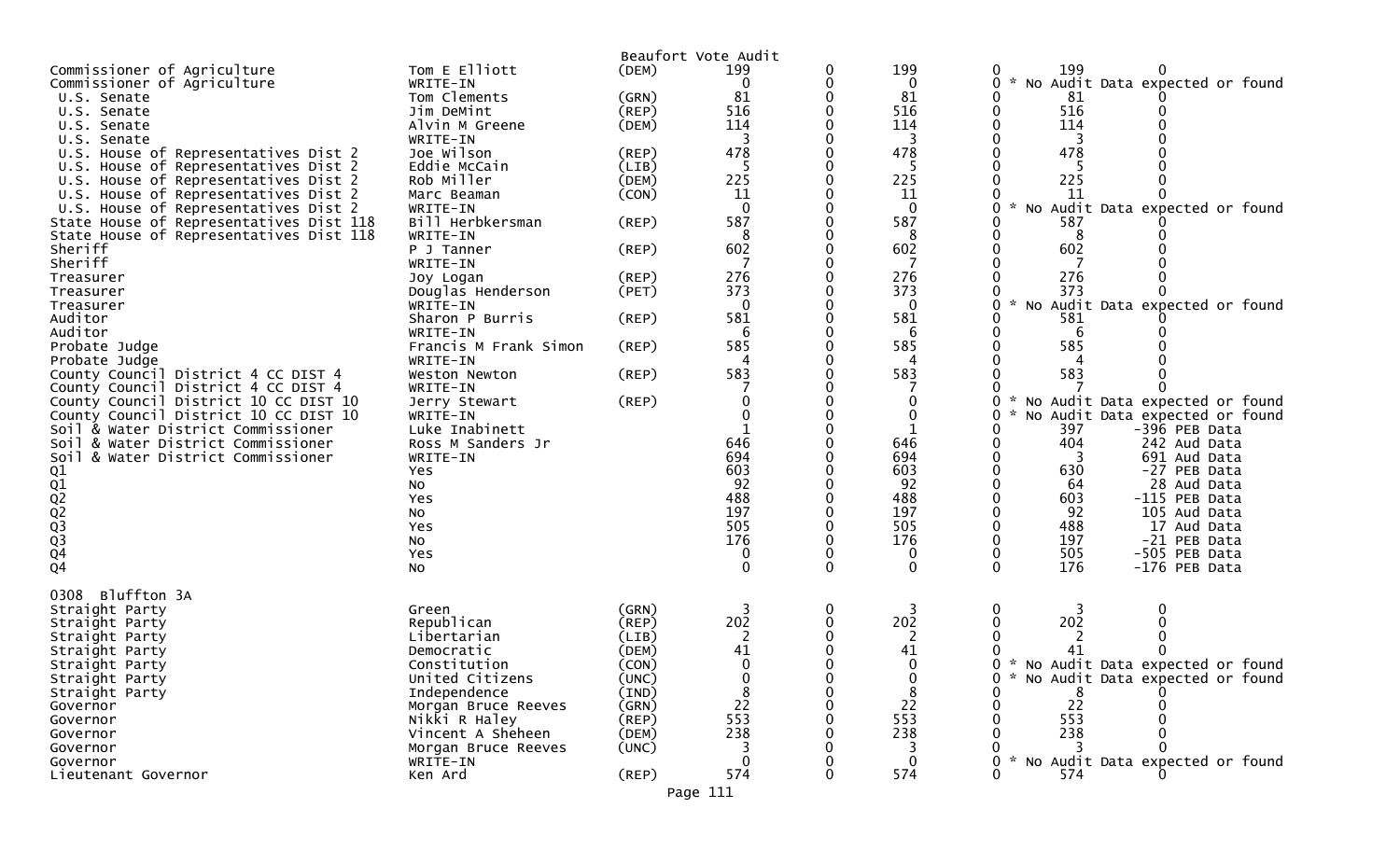|                                                    |                              |             | Beaufort Vote Audit |   |                   |     |                                   |
|----------------------------------------------------|------------------------------|-------------|---------------------|---|-------------------|-----|-----------------------------------|
| Lieutenant Governor                                | Ashley Cooper                | (DEM)       | 229                 | 0 | 229               | 229 |                                   |
| Lieutenant Governor                                | WRITE-IN                     |             | 1                   | 0 | 1                 |     |                                   |
| Secretary of State                                 | Mark Hammond                 | (REP)       | 588                 |   | 588               | 588 |                                   |
| Secretary of State                                 | Marjorie L Johnson           | (DEM)       | 211                 |   | 211               | 211 |                                   |
| Secretary of State                                 | WRITE-IN                     |             | $\mathbf{0}$        |   | $\Omega$          |     | * No Audit Data expected or found |
| State Treasurer                                    | Curtis Loftis                | (REP)       | 679                 |   | 679               | 679 |                                   |
| State Treasurer                                    | WRITE-IN                     |             |                     |   |                   |     |                                   |
| Attorney General                                   | Leslie Minerd                | (GRN)       | 15                  |   | 15                | 15  |                                   |
| Attorney General                                   | Alan Wilson                  | $($ REP $)$ | 562                 |   | 562               | 562 |                                   |
| Attorney General                                   | Matthew Richardson           | (DEM)       | 224                 |   | 224               | 224 |                                   |
| Attorney General                                   | WRITE-IN                     |             | $\mathbf{0}$        |   | $\mathbf{0}$      |     | * No Audit Data expected or found |
| Comptroller General                                | Richard A Eckstrom           | (REP)       | 584                 |   | 584               | 584 |                                   |
| Comptroller General                                | Robert Barber                | (DEM)       | 205                 |   | 205               | 205 |                                   |
| Comptroller General                                | WRITE-IN                     |             | $\mathbf{0}$        |   | $\mathbf{0}$      |     | * No Audit Data expected or found |
| State Superintendent of Education                  | Doretha A Bull               | (GRN)       | 27                  |   | 27                | 27  |                                   |
| State Superintendent of Education                  | Mick Zais                    | (REP)       | 537                 |   | 537               | 537 |                                   |
| State Superintendent of Education                  | Tim Moultrie                 | (LIB)       | 16                  |   | 16                | 16  |                                   |
| State Superintendent of Education                  | Frank Holleman               | (DEM)       | 189                 |   | 189               | 189 |                                   |
| State Superintendent of Education                  | Tony Fayyazi                 | (IND)       | 16                  |   | 16                | 16  |                                   |
| State Superintendent of Education                  | WRITE-IN                     |             | $\Omega$            |   | $\Omega$          |     | No Audit Data expected or found   |
| Adjutant General                                   | Bob Livingston               | $($ REP $)$ | 675                 |   | 675               | 675 |                                   |
| Adjutant General                                   | WRITE-IN                     |             | 3                   |   | 3                 |     |                                   |
| Commissioner of Agriculture                        | Hugh Weathers                | (REP)       | 582                 |   | 582               | 582 |                                   |
| Commissioner of Agriculture                        | Tom E Elliott                | (DEM)       | 200                 |   | 200               | 200 |                                   |
| Commissioner of Agriculture                        | WRITE-IN                     |             | $\mathbf{0}$        |   | $\Omega$          |     | * No Audit Data expected or found |
| U.S. Senate                                        | Tom Clements                 | (GRN)       | 111                 |   | 111               | 111 |                                   |
| U.S. Senate                                        | Jim DeMint                   | (REP)       | 595                 |   | 595               | 595 |                                   |
| U.S. Senate                                        | Alvin M Greene               | (DEM)       | 86                  |   | 86                | 86  |                                   |
| U.S. Senate                                        | WRITE-IN                     |             |                     |   |                   |     |                                   |
| U.S. House of Representatives Dist 2               | Joe Wilson                   | $($ REP $)$ | 543                 |   | 543               | 543 |                                   |
| U.S. House of Representatives Dist 2               | Eddie McCain                 | (LIB)       | 14                  |   | 14                | 14  |                                   |
| U.S. House of Representatives Dist 2               | Rob Miller                   | (DEM)       | 253                 |   | 253               | 253 |                                   |
| U.S. House of Representatives Dist 2               | Marc Beaman                  | (CON)       | 6<br>$\Omega$       |   | 6<br>$\mathbf{0}$ |     | No Audit Data expected or found   |
| U.S. House of Representatives Dist 2               | WRITE-IN<br>Bill Herbkersman |             | 679                 |   | 679               |     |                                   |
| State House of Representatives Dist 118            |                              | (REP)       |                     |   |                   | 679 |                                   |
| State House of Representatives Dist 118<br>Sheriff | WRITE-IN                     | (REP)       | 712                 |   | 712               | 712 |                                   |
| Sheriff                                            | P J Tanner<br>WRITE-IN       |             |                     |   | 4                 |     |                                   |
| Treasurer                                          | Joy Logan                    | $($ REP $)$ | 250                 |   | 250               | 250 |                                   |
| Treasurer                                          | Douglas Henderson            | (PET)       | 525                 |   | 525               | 525 |                                   |
| Treasurer                                          | WRITE-IN                     |             | $\Omega$            |   | $\Omega$          |     | * No Audit Data expected or found |
| Auditor                                            | Sharon P Burris              | $($ REP $)$ | 663                 |   | 663               | 663 |                                   |
| Auditor                                            | WRITE-IN                     |             | 1                   |   | 1                 |     |                                   |
| Probate Judge                                      | Francis M Frank Simon        | (REP)       | 669                 |   | 669               | 669 |                                   |
| Probate Judge                                      | WRITE-IN                     |             | 3                   | 0 | 3                 | 3   |                                   |
| County Council District 10 CC DIST 10              | Jerry Stewart                | $($ REP $)$ | 661                 | 0 | 661               | 661 |                                   |
| County Council District 10 CC DIST 10              | WRITE-IN                     |             | 2                   |   | 2                 | 2   |                                   |
| Soil & Water District Commissioner                 | Luke Inabinett               |             | 423                 |   | 423               | 423 |                                   |
| Soil & Water District Commissioner                 | Ross M Sanders Jr            |             | 470                 |   | 470               | 470 |                                   |
| Soil & Water District Commissioner                 | WRITE-IN                     |             | -1                  |   | -1                |     |                                   |
|                                                    | Yes                          |             | 698                 |   | 698               | 698 |                                   |
| $\frac{Q1}{Q1}$                                    | No                           |             | 91                  |   | 91                | 91  |                                   |
|                                                    |                              |             |                     |   |                   |     |                                   |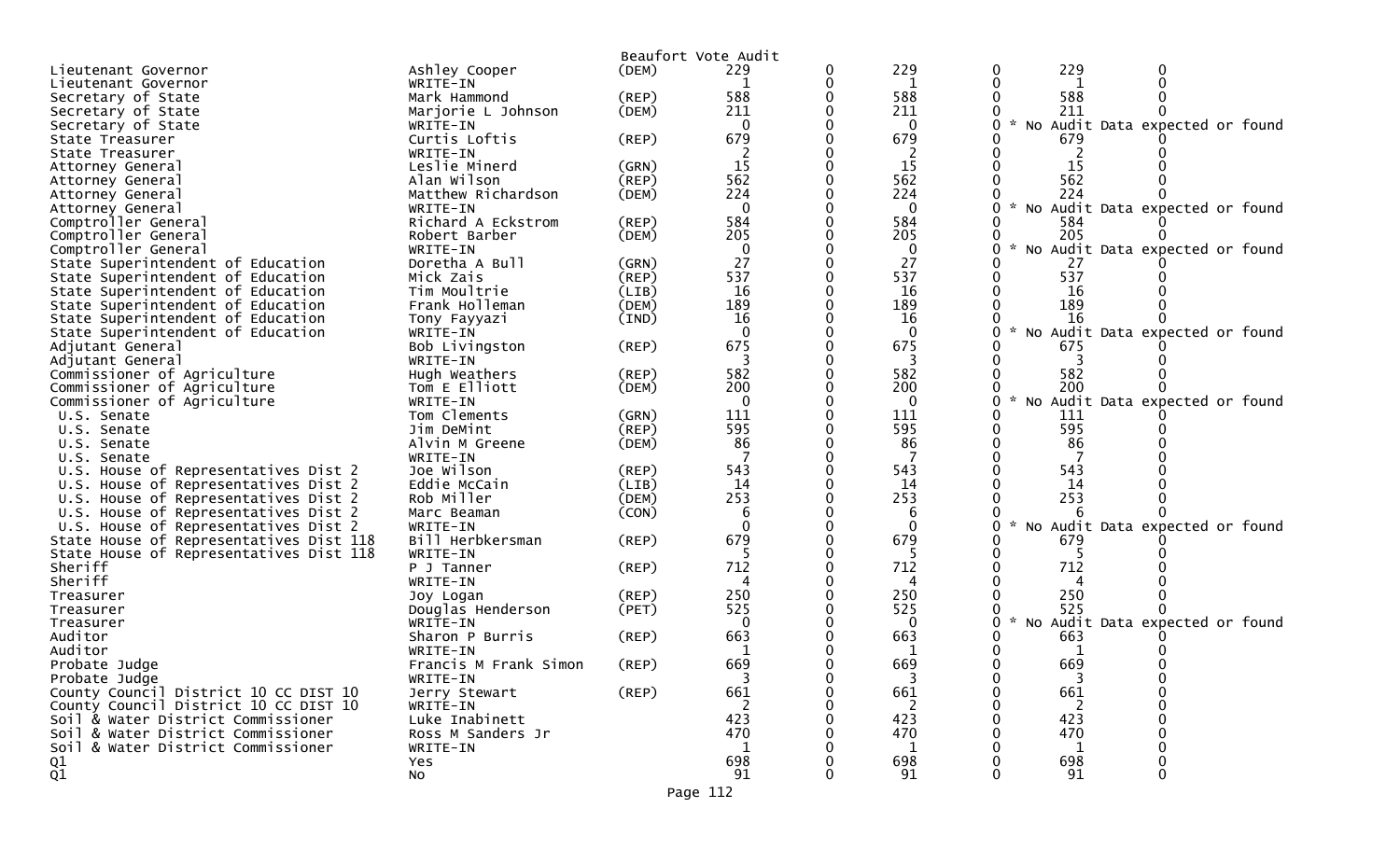|                                      |                     |             | Beaufort Vote Audit |   |             |               |     |                                   |  |
|--------------------------------------|---------------------|-------------|---------------------|---|-------------|---------------|-----|-----------------------------------|--|
|                                      | Yes                 |             | 726                 | 0 | 726         | 0             | 726 | 0                                 |  |
|                                      | No                  |             | 70                  |   | 70          |               | 70  | $\Omega$                          |  |
|                                      | Yes                 |             | 628                 |   | 628         |               | 628 |                                   |  |
|                                      | No                  |             | 168                 |   | 168         |               | 168 |                                   |  |
| Q2<br>Q2<br>Q3<br>Q4<br>Q4           | Yes                 |             | 654                 |   | 654         |               | 654 |                                   |  |
|                                      | No                  |             | 140                 |   | 140         |               | 140 |                                   |  |
| Bluffton 3B<br>0309                  |                     |             |                     |   |             |               |     |                                   |  |
| Straight Party                       | Green               | (GRN)       | 1                   | 0 |             |               |     |                                   |  |
| Straight Party                       | Republican          | (REP)       | 190                 | 0 | 190         |               | 190 |                                   |  |
| Straight Party                       | Libertarian         | (LIB)       | 1                   |   |             |               |     |                                   |  |
| Straight Party                       | Democratic          | (DEM)       | 40                  |   | 40          |               | 40  |                                   |  |
| Straight Party                       | Constitution        | (CON)       | -1                  |   |             |               |     |                                   |  |
| Straight Party                       | United Citizens     | (UNC)       |                     |   |             | $\mathcal{H}$ |     | No Audit Data expected or found   |  |
| Straight Party                       | Independence        | (IND)       |                     |   |             |               |     |                                   |  |
| Governor                             | Morgan Bruce Reeves | (GRN)       |                     |   |             |               |     |                                   |  |
| Governor                             | Nikki R Haley       | (REP)       | 467                 |   | 467         |               | 467 |                                   |  |
| Governor                             | Vincent A Sheheen   | (DEM)       | 169                 |   | 169         |               | 169 |                                   |  |
| Governor                             | Morgan Bruce Reeves | (UNC)       | 0                   |   | $\Omega$    |               |     | No Audit Data expected or found   |  |
| Governor                             | WRITE-IN            |             |                     |   |             |               |     |                                   |  |
| Lieutenant Governor                  | Ken Ard             | $($ REP $)$ | 466                 |   | 466         |               | 466 |                                   |  |
| Lieutenant Governor                  | Ashley Cooper       | (DEM)       | 167                 |   | 167         |               | 167 |                                   |  |
| Lieutenant Governor                  | WRITE-IN            |             | $\mathbf{0}$        |   | $\mathbf 0$ |               |     | * No Audit Data expected or found |  |
| Secretary of State                   | Mark Hammond        | $($ REP $)$ | 495                 |   | 495         |               | 495 |                                   |  |
| Secretary of State                   | Marjorie L Johnson  | (DEM)       | 139                 |   | 139         |               | 139 |                                   |  |
| Secretary of State                   | WRITE-IN            |             | -1                  |   | 1           |               |     |                                   |  |
| State Treasurer                      | Curtis Loftis       | $($ REP $)$ | 536                 |   | 536         |               | 536 |                                   |  |
| State Treasurer                      | WRITE-IN            |             | 6                   |   | 6           |               | 6   |                                   |  |
| Attorney General                     | Leslie Minerd       | (GRN)       | 11                  |   | 11          |               | 11  |                                   |  |
| Attorney General                     | Alan Wilson         | $($ REP $)$ | 472                 |   | 472         |               | 472 |                                   |  |
| Attorney General                     | Matthew Richardson  | (DEM)       | 153                 |   | 153         |               | 153 |                                   |  |
| Attorney General                     | WRITE-IN            |             | $\Omega$            |   | $\Omega$    |               |     | No Audit Data expected or found   |  |
| Comptroller General                  | Richard A Eckstrom  | (REP)       | 487                 |   | 487         |               | 487 |                                   |  |
| Comptroller General                  | Robert Barber       | (DEM)       | 145                 |   | 145         |               | 145 |                                   |  |
| Comptroller General                  | WRITE-IN            |             | -1                  |   |             |               |     |                                   |  |
| State Superintendent of Education    | Doretha A Bull      | (GRN)       | 12                  |   | 12          |               | 12  |                                   |  |
| State Superintendent of Education    | Mick Zais           | (REP)       | 435                 |   | 435         |               | 435 |                                   |  |
| State Superintendent of Education    | Tim Moultrie        | (LIB)       | 22                  |   | 22          |               | 22  |                                   |  |
| State Superintendent of Education    | Frank Holleman      | (DEM)       | 135                 |   | 135         |               | 135 |                                   |  |
| State Superintendent of Education    | Tony Fayyazi        | (IND)       | 25                  |   | 25          |               | 25  |                                   |  |
| State Superintendent of Education    | WRITE-IN            |             | $\Omega$            |   | $\Omega$    | $\mathcal{H}$ |     | No Audit Data expected or found   |  |
| Adjutant General                     | Bob Livingston      | $($ REP $)$ | 528                 |   | 528         |               | 528 |                                   |  |
| Adjutant General                     | WRITE-IN            |             | 5                   |   | 5           |               | 5   |                                   |  |
| Commissioner of Agriculture          | Hugh Weathers       | $($ REP $)$ | 475                 |   | 475         |               | 475 |                                   |  |
| Commissioner of Agriculture          | Tom E Elliott       | (DEM)       | 151                 | 0 | 151         | 0             | 151 |                                   |  |
| Commissioner of Agriculture          | WRITE-IN            |             | $\Omega$            | 0 | $\Omega$    | 0             |     | * No Audit Data expected or found |  |
| U.S. Senate                          | Tom Clements        | (GRN)       | 50                  |   | 50          |               | 50  |                                   |  |
| U.S. Senate                          | Jim DeMint          | (REP)       | 484                 |   | 484         |               | 484 |                                   |  |
| U.S. Senate                          | Alvin M Greene      | (DEM)       | 81                  |   | 81          |               | 81  |                                   |  |
| U.S. Senate                          | WRITE-IN            |             | 11                  |   | 11          |               | 11  |                                   |  |
| U.S. House of Representatives Dist 2 | Joe Wilson          | $($ REP $)$ | 457                 |   | 457         |               | 457 |                                   |  |
| U.S. House of Representatives Dist 2 | Eddie McCain        | (LIB)       | 9                   |   | 9           |               | 9   |                                   |  |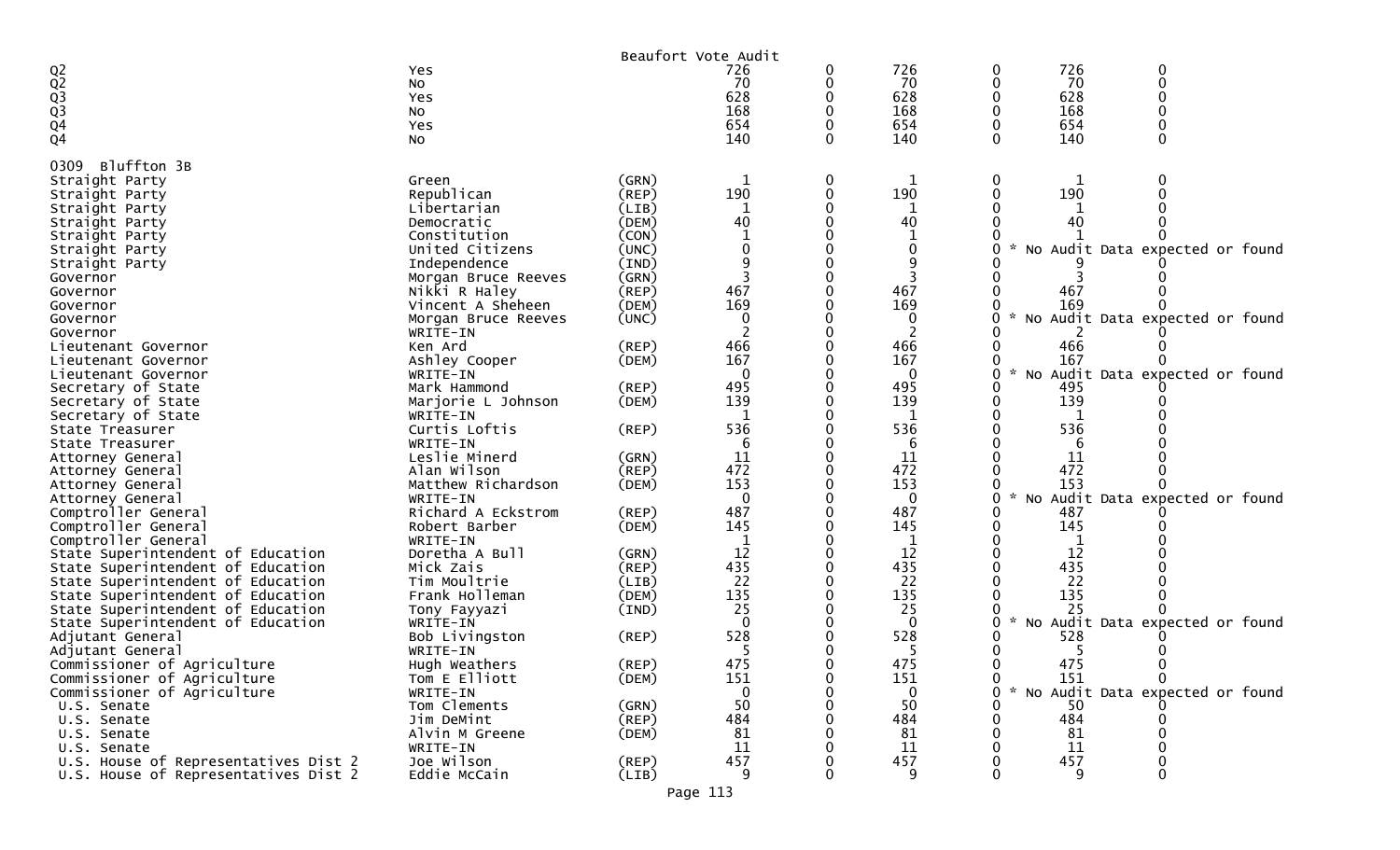|                                         |                       |             | Beaufort Vote Audit |          |              |                                                  |
|-----------------------------------------|-----------------------|-------------|---------------------|----------|--------------|--------------------------------------------------|
| U.S. House of Representatives Dist 2    | Rob Miller            | (DEM)       | 163                 | 0        | 163          | 163<br>0                                         |
| U.S. House of Representatives Dist 2    | Marc Beaman           | (CON)       | 10                  |          | 10           | 10                                               |
| U.S. House of Representatives Dist 2    | WRITE-IN              |             |                     |          | $\Omega$     | * No Audit Data expected or found                |
| State House of Representatives Dist 118 | Bill Herbkersman      | (REP)       | 546                 |          | 546          | 546                                              |
| State House of Representatives Dist 118 | WRITE-IN              |             |                     |          |              |                                                  |
| State House of Representatives Dist 123 | Andy Patrick          | $($ REP $)$ |                     |          |              |                                                  |
| State House of Representatives Dist 123 | WRITE-IN              |             | $\Omega$            |          | $\Omega$     | No Audit Data expected or found                  |
| Sheriff                                 | P J Tanner            | (REP)       | 569                 |          | 569          | 569                                              |
| Sheriff                                 | WRITE-IN              |             |                     |          |              |                                                  |
| Treasurer                               | Joy Logan             | $($ REP $)$ | 245                 |          | 245          | 245                                              |
| Treasurer                               | Douglas Henderson     | (PET)       | 353                 |          | 353          | 353                                              |
| Treasurer                               | WRITE-IN              |             |                     |          | 2            | 2                                                |
| Auditor                                 | Sharon P Burris       | (REP)       | 542                 |          | 542          | 542                                              |
| Auditor                                 | WRITE-IN              |             |                     |          | 2            |                                                  |
| Probate Judge                           | Francis M Frank Simon | (REP)       | 548                 |          | 548          | 548                                              |
| Probate Judge                           | WRITE-IN              |             |                     |          | 3            | 3                                                |
| County Council District 10 CC DIST 10   | Jerry Stewart         | (REP)       | 538                 |          | 538          | 538                                              |
| County Council District 10 CC DIST 10   | WRITE-IN              |             |                     |          | 1            | 1                                                |
| Soil & Water District Commissioner      | Luke Inabinett        |             | 327                 |          | 327          | 327                                              |
| Soil & Water District Commissioner      | Ross M Sanders Jr     |             | 387                 |          | 387          | 387                                              |
| Soil & Water District Commissioner      | WRITE-IN              |             |                     |          |              |                                                  |
|                                         | Yes                   |             | 560                 |          | 560          | 560                                              |
| Q1<br>Q2<br>Q2<br>Q3<br>Q3<br>Q4        | No                    |             | 64                  |          | 64           | 64                                               |
|                                         | Yes                   |             | 563                 |          | 563          | 563                                              |
|                                         | NO                    |             | 61                  |          | 61           | 61                                               |
|                                         | Yes                   |             | 428                 |          | 428          | 428                                              |
|                                         | NO.                   |             | 194                 |          | 194          | 194                                              |
|                                         | Yes                   |             | 465                 | 0        | 465          | 465                                              |
|                                         | No                    |             | 153                 | $\Omega$ | 153          | 153                                              |
|                                         |                       |             |                     |          |              |                                                  |
| Bluffton 4A<br>0310                     |                       |             |                     |          |              |                                                  |
| Straight Party                          | Green                 | (GRN)       | 4                   | 0        | 4            | 0                                                |
| Straight Party                          | Republican            | (REP)       | 163                 | 0        | 163          | 163                                              |
| Straight Party                          | Libertarian           | (LIB)       | $\mathbf{0}$        |          | $\Omega$     | * No Audit Data expected or found                |
| Straight Party                          | Democratic            | (DEM)       | 34                  |          | 34           | 34                                               |
| Straight Party                          | Constitution          | (CON)       |                     |          |              |                                                  |
| Straight Party                          | United Citizens       | (UNC)       |                     |          | 0            | No Audit Data expected or found                  |
| Straight Party                          | Independence          | (IND)       |                     |          |              |                                                  |
| Governor                                | Morgan Bruce Reeves   | (GRN)       |                     |          |              |                                                  |
| Governor                                | Nikki R Haley         | (REP)       | 388                 |          | 388          | 388                                              |
| Governor                                | Vincent A Sheheen     | (DEM)       | 146                 |          | 146          | 146                                              |
| Governor                                | Morgan Bruce Reeves   | (UNC)       | 0                   |          | 0            | No Audit Data expected or found                  |
| Governor                                | WRITE-IN              |             |                     |          |              | $\mathcal{H}$<br>No Audit Data expected or found |
| Lieutenant Governor                     | Ken Ard               | (REP)       | 402                 | $\Omega$ | 402          | 402<br>0                                         |
| Lieutenant Governor                     | Ashley Cooper         | (DEM)       | 134                 |          | 134          | 134                                              |
| Lieutenant Governor                     | WRITE-IN              |             | $\Omega$            |          | $\mathbf{0}$ | * No Audit Data expected or found                |
| Secretary of State                      | Mark Hammond          | $($ REP $)$ | 413                 |          | 413          | 413                                              |
| Secretary of State                      | Marjorie L Johnson    | (DEM)       | 119                 |          | 119          | 119                                              |
| Secretary of State                      | WRITE-IN              |             | $\Omega$            |          | $\mathbf{0}$ | * No Audit Data expected or found                |
| State Treasurer                         | Curtis Loftis         | $($ REP $)$ | 457                 |          | 457          | 457                                              |
| State Treasurer                         | WRITE-IN              |             | 0                   |          | 0            | No Audit Data expected or found                  |
| Attorney General                        | Leslie Minerd         | (GRN)       | 15                  |          | 15           | 15                                               |
|                                         |                       |             | Page 114            |          |              |                                                  |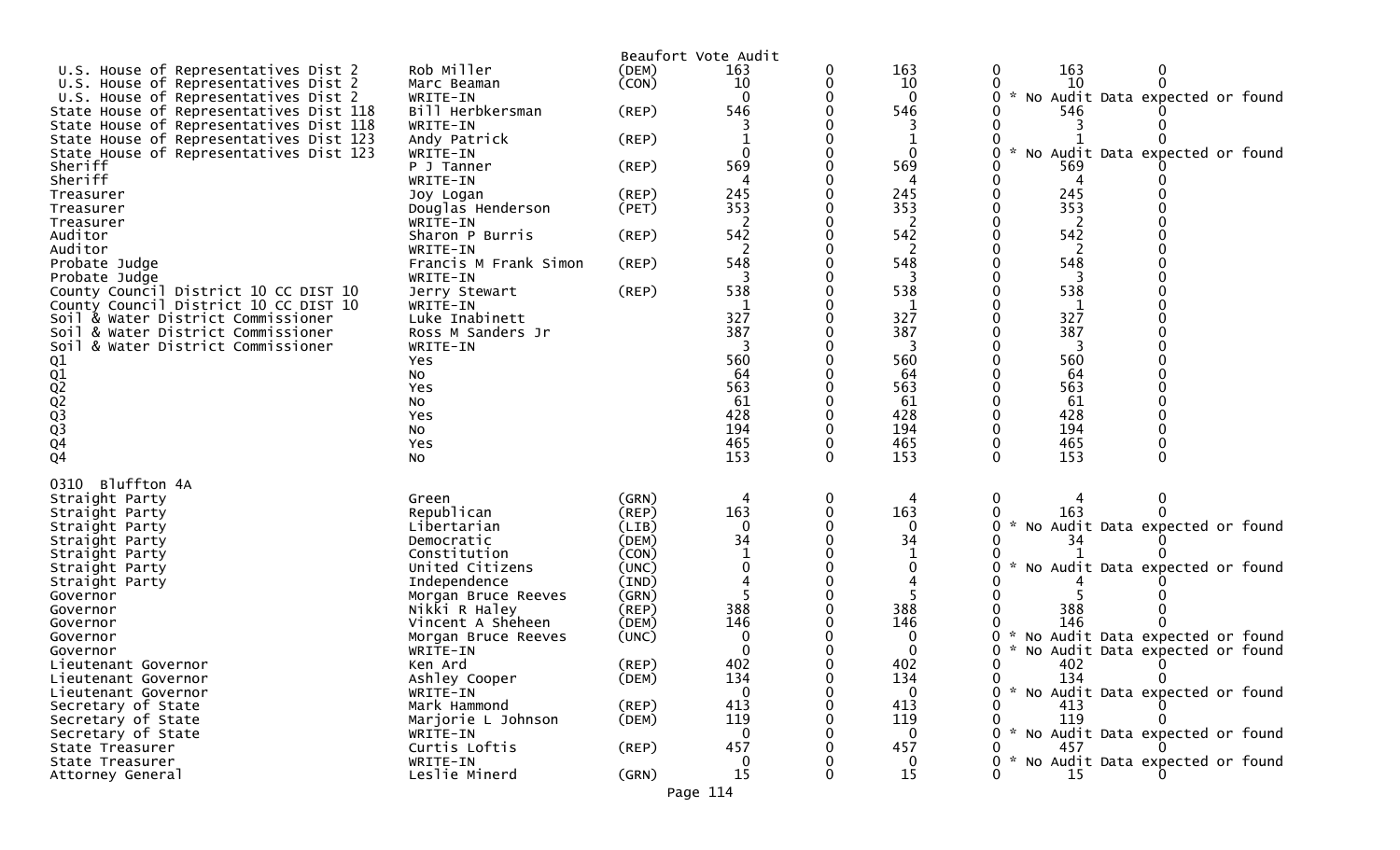|                                              |                       |       | Beaufort Vote Audit |              |              |                                                       |
|----------------------------------------------|-----------------------|-------|---------------------|--------------|--------------|-------------------------------------------------------|
| Attorney General                             | Alan Wilson           | (REP) | 392                 | 0            | 392          | 0<br>392<br>0                                         |
| Attorney General                             | Matthew Richardson    | (DEM) | 127                 | $\mathbf{0}$ | 127          | 127<br>$\Omega$<br>$\Omega$                           |
| Attorney General                             | WRITE-IN              |       | $\mathbf{0}$        | $\mathbf{0}$ | $\mathbf{0}$ | 0<br>* No Audit Data expected or found                |
| Comptroller General                          | Richard A Eckstrom    | (REP) | 408                 | $\Omega$     | 408          | 408<br>0                                              |
| Comptroller General                          | Robert Barber         | (DEM) | 120                 | 0            | 120          | 120<br>0                                              |
| Comptroller General                          | WRITE-IN              |       | $\Omega$            | O            | $\Omega$     | $\mathcal{L}$<br>No Audit Data expected or found<br>0 |
| State Superintendent of Education            | Doretha A Bull        | (GRN) | 10                  | $\Omega$     | 10           | 10                                                    |
| State Superintendent of Education            | Mick Zais             | (REP) | 367                 | $\Omega$     | 367          | 367<br>$\Omega$                                       |
| State Superintendent of Education            | Tim Moultrie          | (LIB) | 23                  |              | 23           | 23<br>$\Omega$                                        |
| State Superintendent of Education            | Frank Holleman        | (DEM) | 119                 | $\Omega$     | 119          | $\Omega$<br>119                                       |
| State Superintendent of Education            | Tony Fayyazi          | (IND) | 9                   |              | 9            | 0                                                     |
| State Superintendent of Education            | WRITE-IN              |       | $\Omega$            | $\Omega$     | $\Omega$     | * No Audit Data expected or found<br>0                |
| Adjutant General                             | Bob Livingston        | (REP) | 456                 | O            | 456          | 456                                                   |
| Adjutant General                             | WRITE-IN              |       | $\Omega$            | 0            | $\Omega$     | 0<br>$\sim$<br>No Audit Data expected or found        |
| Commissioner of Agriculture                  | Hugh Weathers         | (REP) | 402                 | $\Omega$     | 402          | 402                                                   |
| Commissioner of Agriculture                  | Tom E Elliott         | (DEM) | 128                 | 0            | 128          | 128                                                   |
| Commissioner of Agriculture                  | WRITE-IN              |       | $\Omega$            | O            | $\Omega$     | $\sim$<br>$\Omega$<br>No Audit Data expected or found |
| U.S. Senate                                  | Tom Clements          | (GRN) | 67                  | 0            | 67           | 67<br>$\Omega$                                        |
| U.S. Senate                                  | Jim DeMint            | (REP) | 415                 | $\Omega$     | 415          | 415<br>$\mathbf{0}$                                   |
| U.S. Senate                                  | Alvin M Greene        | (DEM) | 52                  | $\mathbf{0}$ | 52           | 52<br>0                                               |
| U.S. Senate                                  | WRITE-IN              |       |                     | $\Omega$     | 3            | 0                                                     |
| U.S. House of Representatives Dist 2         | Joe Wilson            | (REP) | 379                 | $\Omega$     | 379          | $\Omega$<br>379                                       |
| U.S. House of Representatives Dist 2         | Eddie McCain          | (LIB) | 5                   | $\Omega$     | 5            | -5                                                    |
| U.S. House of Representatives Dist 2         | Rob Miller            | (DEM) | 146                 | $\Omega$     | 146          | 146                                                   |
| U.S. House of Representatives Dist 2         | Marc Beaman           | (CON) | 10                  | 0            | 10           | 10                                                    |
| U.S. House of Representatives Dist 2         | WRITE-IN              |       | $\Omega$            |              | $\Omega$     | $\sim$<br>$\Omega$<br>No Audit Data expected or found |
| State House of Representatives Dist 118      | Bill Herbkersman      | (REP) | 465                 | $\Omega$     | 465          | 465<br>0                                              |
| State House of Representatives Dist 118      | WRITE-IN              |       |                     |              | 3            |                                                       |
| Sheriff                                      | P J Tanner            | (REP) | 479                 | $\Omega$     | 479          | 479<br>0                                              |
| Sheriff                                      | WRITE-IN              |       |                     |              | 3            |                                                       |
| Treasurer                                    | Joy Logan             | (REP) | 216                 | 0            | 216          | $\mathbf{0}$<br>216                                   |
| Treasurer                                    | Douglas Henderson     | (PET) | 298                 |              | 298          | 298                                                   |
| Treasurer                                    | WRITE-IN              |       | $\mathbf 0$         | $\Omega$     | $\mathbf{0}$ | $\mathcal{H}$<br>No Audit Data expected or found<br>0 |
| Auditor                                      | Sharon P Burris       | (REP) | 452                 | $\Omega$     | 452          | 0<br>452                                              |
| Auditor                                      | WRITE-IN              |       | $\overline{0}$      | $\Omega$     | $\mathbf{0}$ | No Audit Data expected or found<br>0<br>$\mathcal{H}$ |
| Probate Judge                                | Francis M Frank Simon | (REP) | 456                 | $\Omega$     | 456          | 0<br>456                                              |
| Probate Judge                                | WRITE-IN              |       | $\overline{0}$      | $\Omega$     | $\mathbf{0}$ | 0 * No Audit Data expected or found                   |
| County Council District 10 CC DIST 10        | Jerry Stewart         | (REP) | 451                 | O            | 451          | 451<br>0                                              |
| County Council District 10 CC DIST 10        | WRITE-IN              |       | $\overline{0}$      | 0            | $\mathbf{0}$ | $\sim$<br>No Audit Data expected or found<br>$\Omega$ |
| Soil & Water District Commissioner           | Luke Inabinett        |       | 268                 | O            | 268          | 268                                                   |
| Soil & Water District Commissioner           | Ross M Sanders Jr     |       | 311                 |              | 311          | 311<br>$\Omega$                                       |
| Soil & Water District Commissioner           | WRITE-IN              |       | $\mathbf{1}$        | $\Omega$     | 1            | $\Omega$<br>1                                         |
|                                              |                       |       | 473                 |              | 473          | 473<br>$\Omega$                                       |
|                                              | Yes                   |       | 56                  |              | 56           | 56                                                    |
|                                              | No                    |       | 465                 |              | 465          | 465                                                   |
|                                              | Yes                   |       | 68                  |              | 68           | 68                                                    |
|                                              | No                    |       | 408                 |              | 408          | 408                                                   |
|                                              | Yes                   |       | 123                 |              | 123          | 123                                                   |
| 01<br>02<br>02<br>02<br>03<br>03<br>04<br>04 | No                    |       | 430                 |              | 430          | 430                                                   |
|                                              | Yes                   |       | 99                  | 0            | 99           | 99<br>0                                               |
|                                              | No                    |       |                     |              |              |                                                       |

0311 Bluffton 4B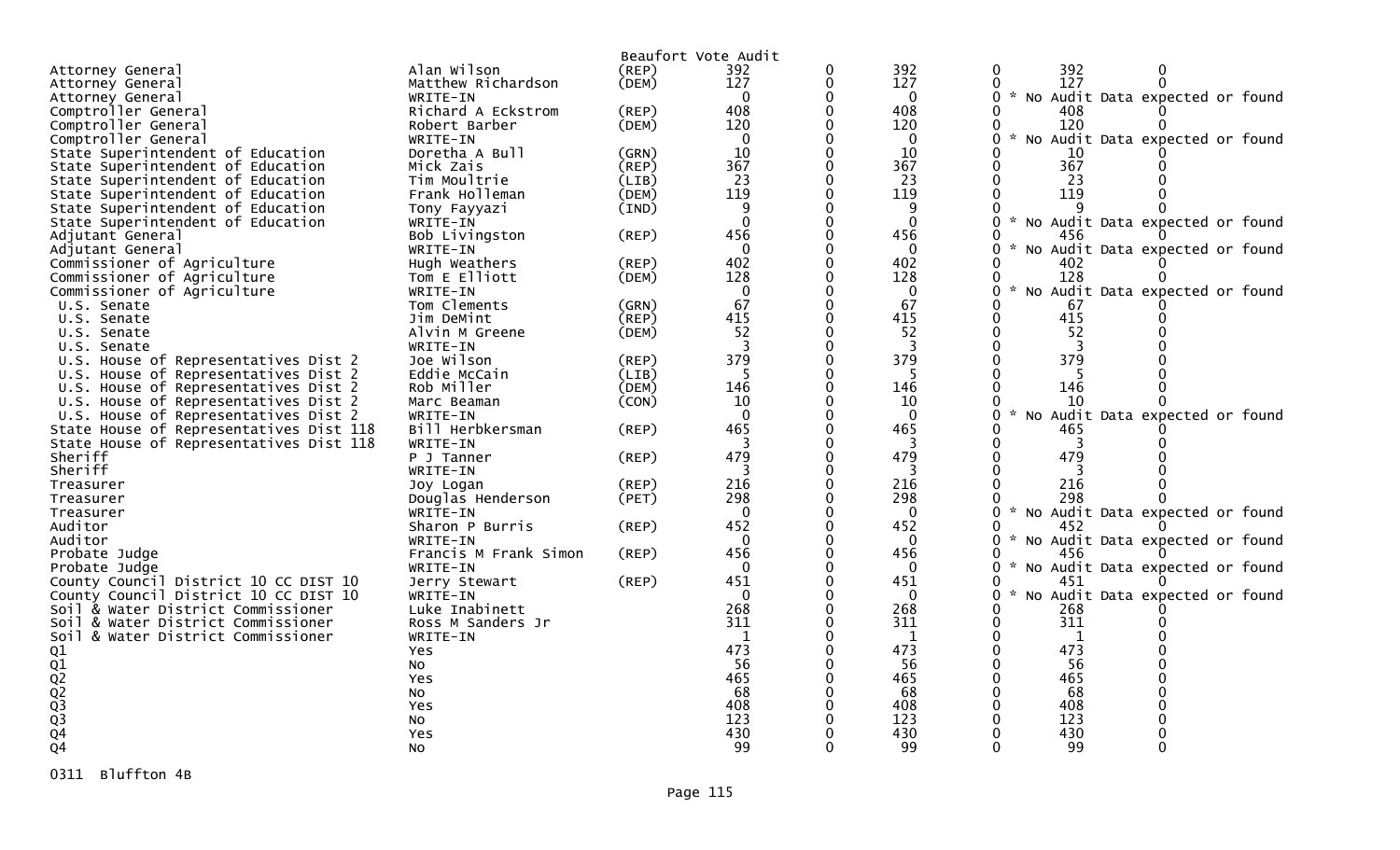|                                                 |                            |       | Beaufort Vote Audit |   |                |                                           |
|-------------------------------------------------|----------------------------|-------|---------------------|---|----------------|-------------------------------------------|
| Straight Party                                  | Green                      | (GRN) |                     | 0 |                |                                           |
| Straight Party                                  | Republican                 | (REP) | 187                 | 0 | 187            | 187                                       |
| Straight Party                                  | Libertarian                | (LIB) | 1                   |   |                |                                           |
| Straight Party                                  | Democratic                 | (DEM) | 44                  |   | 44             | 44                                        |
| Straight Party                                  | Constitution               | (CON) | 0                   |   | $\mathbf{0}$   | * No Audit Data expected or found         |
| Straight Party                                  | United Citizens            | (UNC) |                     |   | 0              | No Audit Data expected or found           |
| Straight Party                                  | Independence               | (IND) |                     |   |                |                                           |
| Governor                                        | Morgan Bruce Reeves        | (GRN) | 8                   |   |                | 8                                         |
| Governor                                        | Nikki R Haley              | (REP) | 417                 |   | 417            | 417                                       |
| Governor                                        | Vincent A Sheheen          | (DEM) | 184                 |   | 184            | 184                                       |
| Governor                                        | Morgan Bruce Reeves        | (UNC) |                     |   |                |                                           |
| Governor                                        | WRITE-IN                   |       |                     |   |                |                                           |
| Lieutenant Governor                             | Ken Ard                    | (REP) | 436                 |   | 436            | 436                                       |
| Lieutenant Governor                             | Ashley Cooper              | (DEM) | 171                 |   | 171            | 171                                       |
| Lieutenant Governor                             | WRITE-IN                   |       | $\Omega$            |   | $\Omega$       | No Audit Data expected or found           |
| Secretary of State                              | Mark Hammond               | (REP) | 454                 |   | 454            | 454                                       |
| Secretary of State                              | Marjorie L Johnson         | (DEM) | 151                 |   | 151            | 151                                       |
| Secretary of State                              | WRITE-IN                   |       | $\Omega$            |   | $\Omega$       | $\sim$<br>No Audit Data expected or found |
| State Treasurer                                 | Curtis Loftis              | (REP) | 509                 |   | 509            | 509                                       |
| State Treasurer                                 | WRITE-IN                   |       | 4                   |   | 4              |                                           |
| Attorney General                                | Leslie Minerd              | (GRN) | 17                  |   | 17             | 17                                        |
| Attorney General                                | Alan Wilson                | (REP) | 429                 |   | 429            | 429                                       |
| Attorney General                                | Matthew Richardson         | (DEM) | 154                 |   | 154            | 154                                       |
| Attorney General                                | WRITE-IN                   |       | $\Omega$            |   | $\mathbf{0}$   | * No Audit Data expected or found         |
| Comptroller General                             | Richard A Eckstrom         | (REP) | 448                 |   | 448            | 448                                       |
| Comptroller General                             | Robert Barber              | (DEM) | 146                 |   | 146            | 146                                       |
| Comptroller General                             | WRITE-IN                   |       | $\mathbf{0}$        |   | $\mathbf{0}$   | No Audit Data expected or found           |
| State Superintendent of Education               | Doretha A Bull             | (GRN) | 10                  |   | 10             | 10                                        |
| State Superintendent of Education               | Mick Zais                  | (REP) | 417                 |   | 417            | 417                                       |
| State Superintendent of Education               | Tim Moultrie               | (LIB) | 18                  |   | 18             | 18                                        |
| State Superintendent of Education               | Frank Holleman             | (DEM) | 138                 |   | 138            | 138<br>19                                 |
| State Superintendent of Education               | Tony Fayyazi               | (IND) | 19<br>$\Omega$      |   | 19<br>$\Omega$ | Audit Data expected or found<br><b>NO</b> |
| State Superintendent of Education               | WRITE-IN                   |       | 499                 |   | 499            | 499                                       |
| Adjutant General                                | Bob Livingston<br>WRITE-IN | (REP) |                     |   | $\mathbf{1}$   |                                           |
| Adjutant General<br>Commissioner of Agriculture | Hugh Weathers              | (REP) | 448                 |   | 448            | 448                                       |
| Commissioner of Agriculture                     | Tom E Elliott              | (DEM) | 145                 |   | 145            | 145                                       |
| Commissioner of Agriculture                     | WRITE-IN                   |       | $\Omega$            |   | $\bf{0}$       | No Audit Data expected or found           |
| U.S. Senate                                     | Tom Clements               | (GRN) | 73                  |   | 73             | -73                                       |
| U.S. Senate                                     | Jim DeMint                 | (REP) | 444                 |   | 444            | 444                                       |
| U.S. Senate                                     | Alvin M Greene             | (DEM) | 78                  |   | 78             | 78                                        |
| U.S. Senate                                     | WRITE-IN                   |       | 2                   |   | 2              |                                           |
| U.S. House of Representatives Dist 2            | Joe Wilson                 | (REP) | 399                 |   | 399            | 399                                       |
| U.S. House of Representatives Dist 2            | Eddie McCain               | (LIB) | 10                  |   | 10             | 10                                        |
| U.S. House of Representatives Dist 2            | Rob Miller                 | (DEM) | 192                 |   | 192            | 192                                       |
| U.S. House of Representatives Dist 2            | Marc Beaman                | (CON) | 15                  |   | 15             | 15                                        |
| U.S. House of Representatives Dist 2            | WRITE-IN                   |       | -1                  |   | -1             | 1                                         |
| State House of Representatives Dist 118         | Bill Herbkersman           | (REP) | 504                 |   | 504            | 504                                       |
| State House of Representatives Dist 118         | WRITE-IN                   |       | 6                   |   | 6              | 6                                         |
| Sheriff                                         | P J Tanner                 | (REP) | 530                 |   | 530            | 530                                       |
| Sheriff                                         | WRITE-IN                   |       | 2                   |   |                |                                           |
| Treasurer                                       | Joy Logan                  | (REP) | 242                 |   | 242            | 242                                       |
|                                                 |                            |       |                     |   |                |                                           |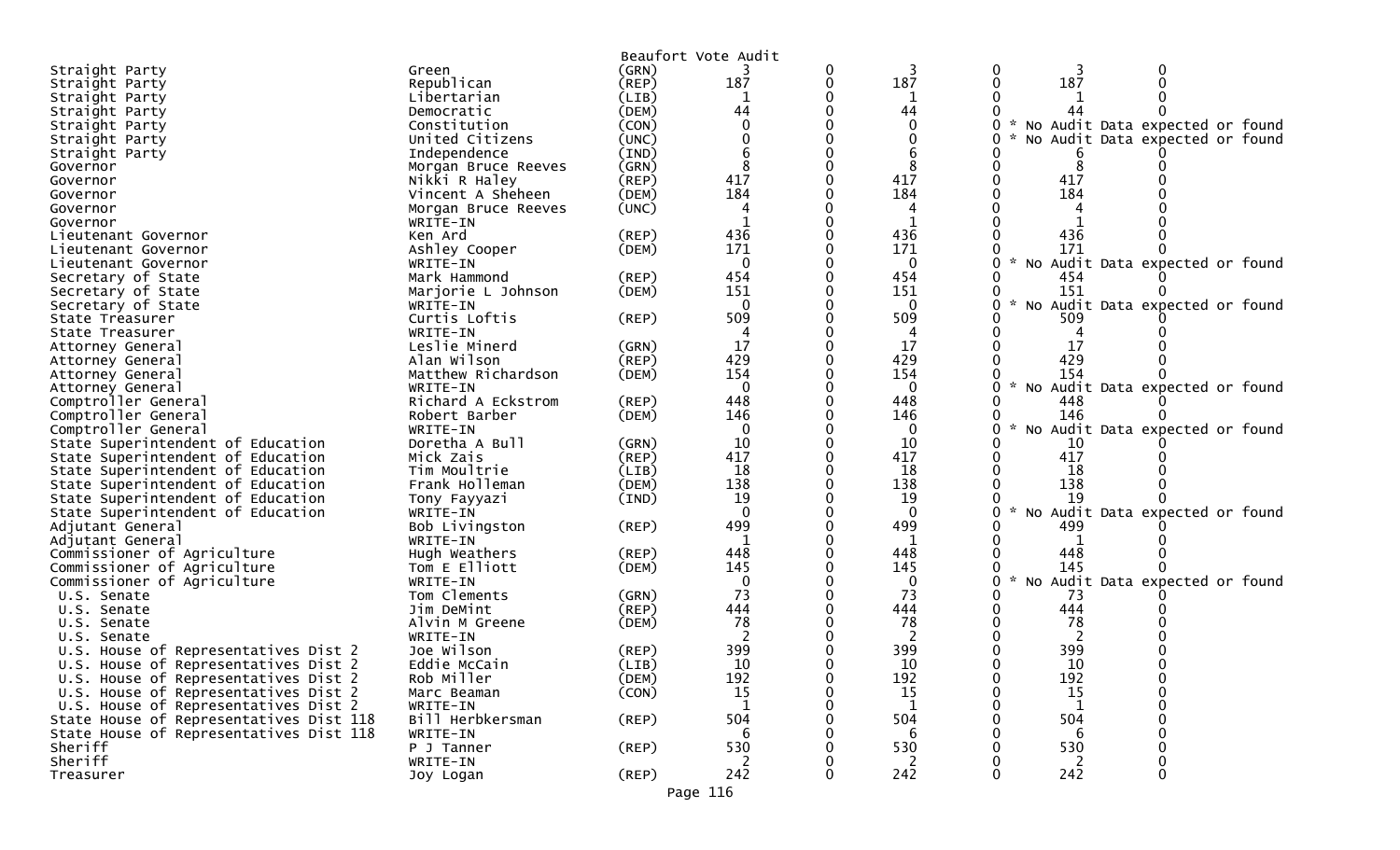|                                        |                           |             | Beaufort Vote Audit |   |                |                                      |
|----------------------------------------|---------------------------|-------------|---------------------|---|----------------|--------------------------------------|
| Treasurer                              | Douglas Henderson         | (PET)       | 329                 | 0 | 329            | 329<br>0<br>0                        |
| Treasurer                              | WRITE-IN                  |             |                     |   | 1              | 0<br>0                               |
| Auditor                                | Sharon P Burris           | $($ REP $)$ | 502                 |   | 502            | 502<br>0                             |
| Auditor                                | WRITE-IN                  |             | $\Omega$            |   | 0              | No Audit Data expected or found<br>0 |
| Probate Judge                          | Francis M Frank Simon     | $($ REP $)$ | 507                 |   | 507            | 507                                  |
| Probate Judge                          | WRITE-IN                  |             |                     |   | 1              | 1                                    |
| County Council District 4 CC DIST 4    | Weston Newton             | $($ REP $)$ | 513                 |   | 513            | 513                                  |
| County Council District 4 CC DIST 4    | WRITE-IN                  |             |                     |   | 1              |                                      |
| Soil & Water District Commissioner     | Luke Inabinett            |             | 313                 |   | 313            | 313                                  |
| Soil & Water District Commissioner     | Ross M Sanders Jr         |             | 342                 |   | 342            | 342                                  |
| & Water District Commissioner<br>Soil  | WRITE-IN                  |             | $\mathbf 0$         |   | 0              | No Audit Data expected or found<br>0 |
|                                        | Yes                       |             | 544                 |   | 544            | 544                                  |
|                                        | NO.                       |             | 55                  |   | 55             | 55                                   |
|                                        | Yes                       |             | 546                 |   | 546            | 546                                  |
|                                        | No                        |             | 58                  |   | 58             | 58                                   |
|                                        | Yes                       |             | 434                 |   | 434            | 434                                  |
|                                        | No                        |             | 163                 |   | 163            | 163                                  |
|                                        |                           |             | 480                 |   | 480            | 480                                  |
| 01<br>02<br>02<br>03<br>03<br>04<br>04 | Yes<br><b>NO</b>          |             | 116                 | 0 | 116            | 116<br>$\mathbf{0}$<br>$\mathbf{0}$  |
|                                        |                           |             |                     |   |                |                                      |
| Bluffton 4C<br>0312                    |                           |             |                     |   |                |                                      |
| Straight Party                         | Green                     | (GRN)       |                     |   | 4              | 0                                    |
| Straight Party                         | Republican                | (REP)       | 210                 |   | 210            | 210                                  |
| Straight Party                         | Libertarian               | (LIB)       |                     |   |                |                                      |
| Straight Party                         | Democratic                | (DEM)       | 88                  |   | 88             | 88                                   |
| Straight Party                         | Constitution              | (CON)       |                     |   | $\mathbf 0$    | No Audit Data expected or found      |
| Straight Party                         | United Citizens           | (UNC)       |                     |   |                |                                      |
| Straight Party                         | Independence              | (IND)       | 8                   |   | 8              | 8                                    |
| Governor                               | Morgan Bruce Reeves       | (GRN)       |                     |   | 6              | 6                                    |
| Governor                               | Nikki R Haley             | (REP)       | 479                 |   | 479            | 479                                  |
| Governor                               | Vincent A Sheheen         | (DEM)       | 202                 |   | 202            | 202                                  |
| Governor                               | Morgan Bruce Reeves       | (UNC)       |                     |   | 2              | 2                                    |
| Governor                               | WRITE-IN                  |             |                     |   | $\overline{2}$ |                                      |
| Lieutenant Governor                    | Ken Ard                   | (REP)       | 479                 |   | 479            | 479                                  |
|                                        | Ashley Cooper             | (DEM)       | 208                 |   | 208            | 208                                  |
| Lieutenant Governor                    | WRITE-IN                  |             | 2                   |   | 2              | 2                                    |
| Lieutenant Governor                    | Mark Hammond              | (REP)       | 509                 |   | 509            | 509                                  |
| Secretary of State                     | Marjorie L Johnson        | (DEM)       | 174                 |   | 174            | 174                                  |
| Secretary of State                     |                           |             |                     |   |                |                                      |
| Secretary of State                     | WRITE-IN<br>Curtis Loftis |             | 557                 |   | 557            | 557                                  |
| State Treasurer                        | WRITE-IN                  | (REP)       |                     |   |                |                                      |
| State Treasurer                        | Leslie Minerd             |             |                     |   | 4              | 18                                   |
| Attorney General                       |                           | (GRN)       | 18<br>482           |   | 18<br>482      | 482                                  |
| Attorney General                       | Alan Wilson               | (REP)       | 182                 |   | 182            | 0                                    |
| Attorney General                       | Matthew Richardson        | (DEM)       |                     |   |                | 182                                  |
| Attorney General                       | WRITE-IN                  |             | 0                   |   | 0              | * No Audit Data expected or found    |
| Comptroller General                    | Richard A Eckstrom        | (REP)       | 501                 |   | 501            | 501<br>173                           |
| Comptroller General                    | Robert Barber             | (DEM)       | 173                 |   | 173            | 0<br>$\sim$                          |
| Comptroller General                    | WRITE-IN                  |             | $\Omega$            |   | 0              | No Audit Data expected or found<br>U |
| State Superintendent of Education      | Doretha A Bull            | (GRN)       | 13                  |   | 13             | 13                                   |
| State Superintendent of Education      | Mick Zais                 | (REP)       | 460                 |   | 460            | 460                                  |
| State Superintendent of Education      | Tim Moultrie              | (LIB)       | 23                  |   | 23             | 23                                   |
| State Superintendent of Education      | Frank Holleman            | (DEM)       | 162                 |   | 162            | 162                                  |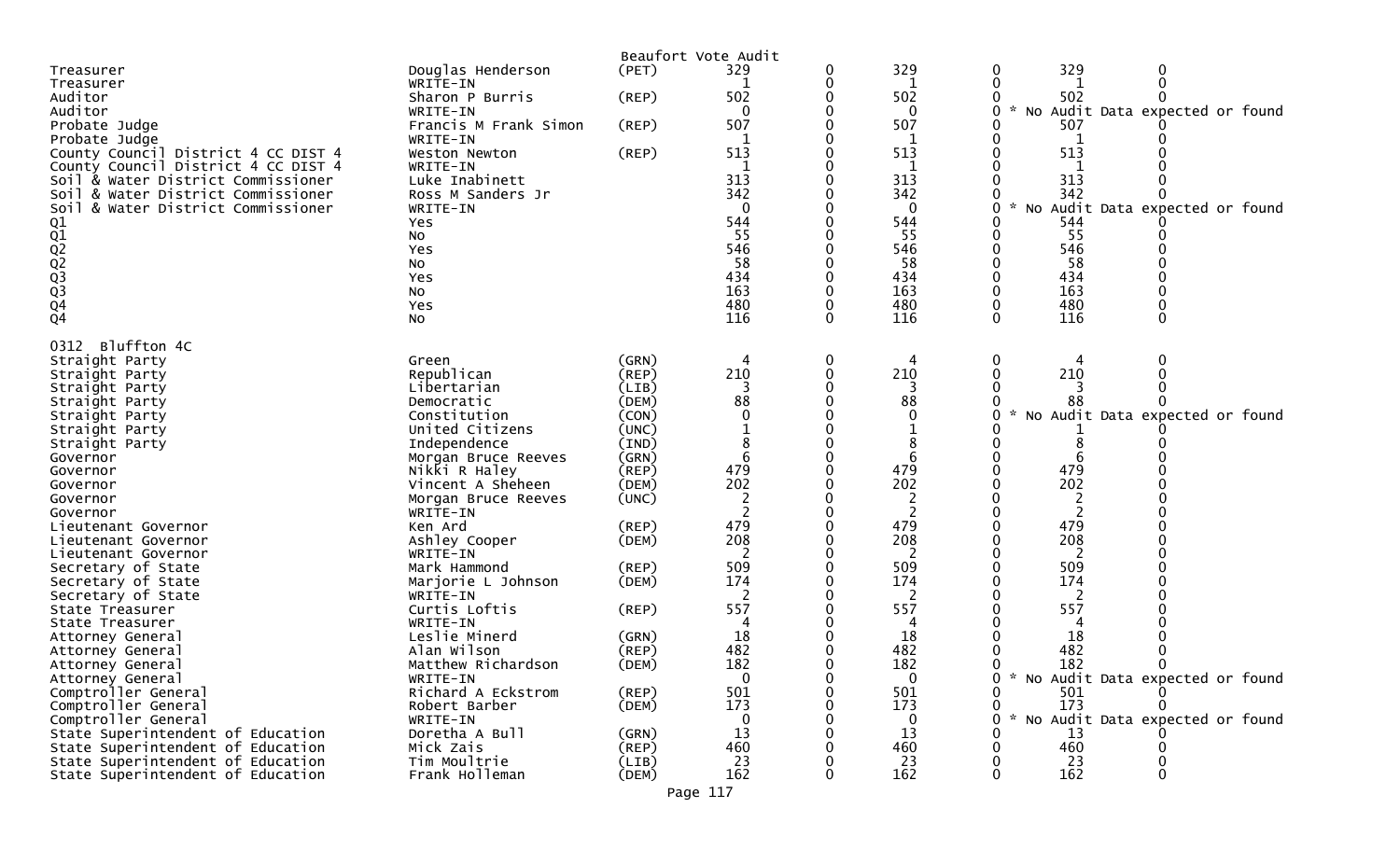|                                         |                       |             | Beaufort Vote Audit |              |                |                                            |
|-----------------------------------------|-----------------------|-------------|---------------------|--------------|----------------|--------------------------------------------|
| State Superintendent of Education       | Tony Fayyazi          | (IND)       | 23                  |              | 23             | 23                                         |
| State Superintendent of Education       | WRITE-IN              |             | $\Omega$            | 0            | $\mathbf{0}$   | No Audit Data expected or found<br>0<br>₩. |
| Adjutant General                        | Bob Livingston        | (REP)       | 550                 |              | 550            | 550                                        |
| Adjutant General                        | WRITE-IN              |             | 1                   |              | 1              | 1                                          |
| Commissioner of Agriculture             | Hugh Weathers         | $($ REP $)$ | 486                 |              | 486            | 486                                        |
| Commissioner of Agriculture             | Tom E Elliott         | (DEM)       | 189                 |              | 189            | 189                                        |
| Commissioner of Agriculture             | WRITE-IN              |             | $\mathbf{0}$        |              | $\Omega$       | No Audit Data expected or found            |
| U.S. Senate                             | Tom Clements          | (GRN)       | 76                  |              | 76             | 76                                         |
| U.S. Senate                             | Jim DeMint            | $($ REP $)$ | 503                 |              | 503            | 503                                        |
| U.S. Senate                             | Alvin M Greene        | (DEM)       | 101                 |              | 101            | 101                                        |
| U.S. Senate                             | WRITE-IN              |             | $\mathbf 1$         |              | 1              | $\mathbf{1}$                               |
| U.S. House of Representatives Dist 2    | Joe Wilson            | $($ REP $)$ | 461                 |              | 461            | 461                                        |
| U.S. House of Representatives Dist 2    | Eddie McCain          | (LIB)       | 7                   |              | -7             |                                            |
| U.S. House of Representatives Dist 2    | Rob Miller            | (DEM)       | 216                 |              | 216            | 216                                        |
| U.S. House of Representatives Dist 2    | Marc Beaman           | (CON)       | 10                  |              | 10             | 10                                         |
|                                         |                       |             | $\mathbf{0}$        |              | $\mathbf{0}$   |                                            |
| U.S. House of Representatives Dist 2    | WRITE-IN              |             |                     |              | 571            | Audit Data expected or found<br>No<br>571  |
| State House of Representatives Dist 118 | Bill Herbkersman      | $($ REP $)$ | 571                 |              |                |                                            |
| State House of Representatives Dist 118 | WRITE-IN              |             | 3                   | $\Omega$     | 3              | 3                                          |
| Sheriff                                 | P J Tanner            | (REP)       | 592                 |              | 592            | 592                                        |
| Sheriff                                 | WRITE-IN              |             |                     |              | 2              |                                            |
| Treasurer                               | Joy Logan             | $($ REP $)$ | 288                 |              | 288            | 288                                        |
| Treasurer                               | Douglas Henderson     | (PET)       | 347                 |              | 347            | 347                                        |
| Treasurer                               | WRITE-IN              |             | -1                  |              | 1              |                                            |
| Auditor                                 | Sharon P Burris       | (REP)       | 558                 | 0            | 558            | 558                                        |
| Auditor                                 | WRITE-IN              |             | $\mathbf 0$         |              | $\mathbf 0$    | No Audit Data expected or found<br>0       |
| Probate Judge                           | Francis M Frank Simon | (REP)       | 558                 |              | 558            | 558                                        |
| Probate Judge                           | WRITE-IN              |             | 0                   |              | 0              | No Audit Data expected or found<br>0       |
| County Council District 4 CC DIST 4     | Weston Newton         | (REP)       | 566                 |              | 566            | 566                                        |
| County Council District 4 CC DIST 4     | WRITE-IN              |             | 4                   |              | 4              | 4                                          |
| Soil & Water District Commissioner      | Luke Inabinett        |             | 372                 |              | 372            | 372                                        |
| Soil & Water District Commissioner      | Ross M Sanders Jr     |             | 403                 |              | 403            | 403                                        |
| Soil & Water District Commissioner      | WRITE-IN              |             | $\overline{c}$      |              | 2              | 2                                          |
|                                         | Yes                   |             | 623                 |              | 623            | 623                                        |
|                                         | No                    |             | 59                  |              | 59             | 59                                         |
|                                         | Yes                   |             | 611                 |              | 611            | 611                                        |
|                                         | No                    |             | 64                  |              | 64             | 64                                         |
|                                         | Yes                   |             | 490                 |              | 490            | 490                                        |
|                                         | No                    |             | 190                 |              | 190            | 190                                        |
| Q1<br>Q2<br>Q2<br>Q3<br>Q3<br>Q4<br>Q4  | Yes                   |             | 525                 | 0            | 525            | 525                                        |
|                                         | No                    |             | 152                 | 0            | 152            | 152<br>0                                   |
|                                         |                       |             |                     |              |                |                                            |
| Bluffton 5<br>0313                      |                       |             |                     |              |                |                                            |
| Straight Party                          | Green                 | (GRN)       | 0                   | 0            | $\mathbf{0}$   | No Audit Data expected or found<br>0       |
| Straight Party                          | Republican            | $($ REP $)$ | 148                 | $\mathbf{0}$ | 148            | 0<br>148<br>0                              |
| Straight Party                          | Libertarian           | (LIB)       |                     |              |                | 0                                          |
| Straight Party                          | Democratic            | (DEM)       | 65                  |              | 65             | 65                                         |
| Straight Party                          | Constitution          | (CON)       |                     |              | $\mathbf 0$    | No Audit Data expected or found            |
| Straight Party                          | United Citizens       | (UNC)       |                     |              | $\mathbf 1$    |                                            |
| Straight Party                          | Independence          | (IND)       | 12                  |              | 12             | 12                                         |
| Governor                                | Morgan Bruce Reeves   | (GRN)       | 4                   |              | $\overline{4}$ |                                            |
| Governor                                | Nikki R Haley         | $($ REP $)$ | 375                 |              | 375            | 375                                        |
| Governor                                | Vincent A Sheheen     | (DEM)       | 170                 | 0            | 170            | 170<br>O                                   |
|                                         |                       |             |                     |              |                |                                            |
|                                         |                       |             | Page 118            |              |                |                                            |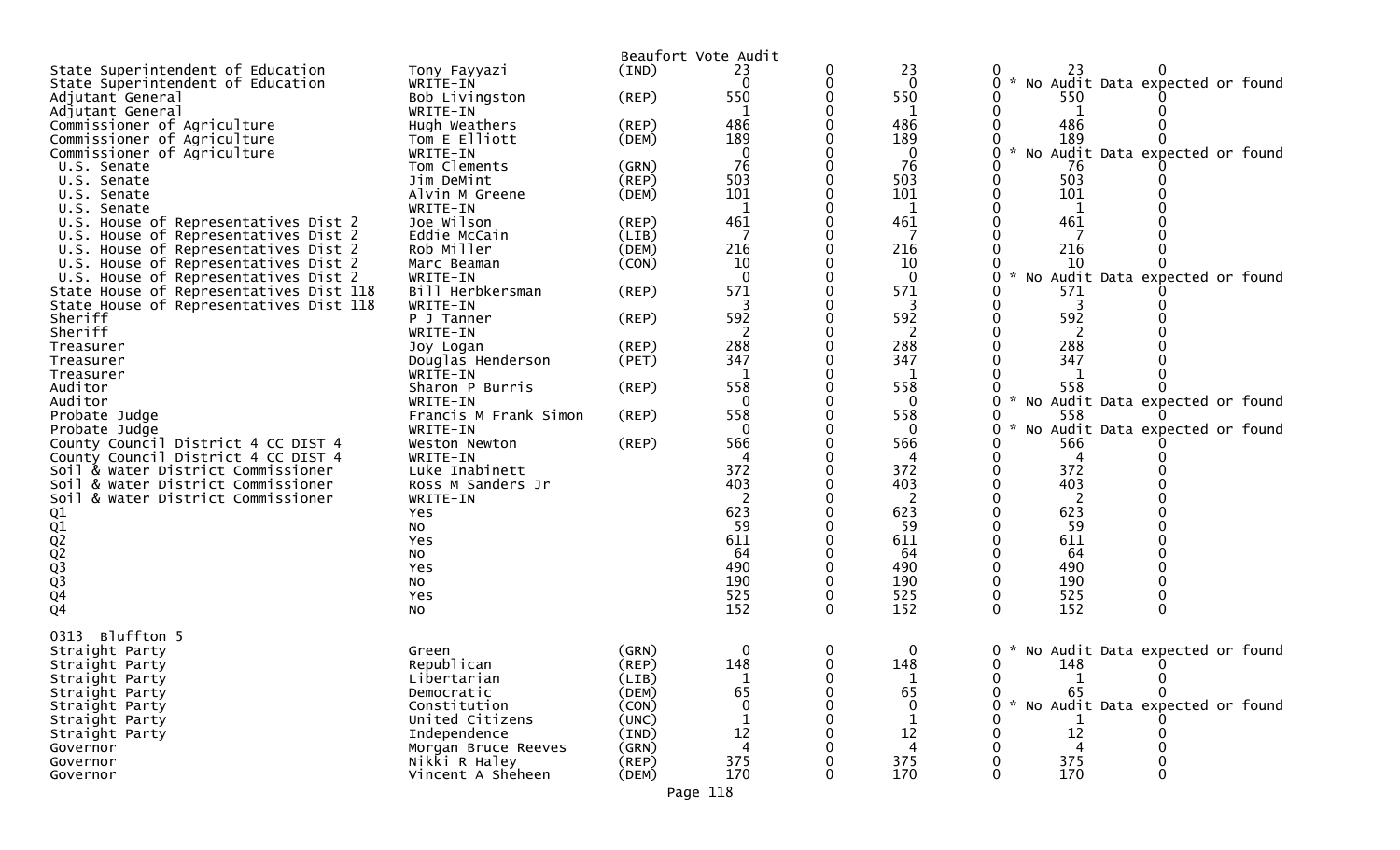|                                         |                       |                | Beaufort Vote Audit |              |                                                  |
|-----------------------------------------|-----------------------|----------------|---------------------|--------------|--------------------------------------------------|
| Governor                                | Morgan Bruce Reeves   | (UNC)          |                     |              |                                                  |
| Governor                                | WRITE-IN              |                |                     | $\Omega$     | * No Audit Data expected or found<br>0           |
| Lieutenant Governor                     | Ken Ard               | (REP)          | 384                 | 384          | 384                                              |
| Lieutenant Governor                     | Ashley Cooper         | (DEM)          | 165                 | 165          | 165                                              |
| Lieutenant Governor                     | WRITE-IN              |                | $\mathbf{0}$        | $\mathbf 0$  | $\mathcal{H}$<br>No Audit Data expected or found |
| Secretary of State                      | Mark Hammond          | (REP)          | 408                 | 408          | 408                                              |
| Secretary of State                      | Marjorie L Johnson    | (DEM)          | 141                 | 141          | 141                                              |
| Secretary of State                      | WRITE-IN              |                | $\mathbf{0}$        | $\mathbf 0$  | * No Audit Data expected or found                |
| State Treasurer                         | Curtis Loftis         | (REP)          | 451                 | 451          | 451                                              |
| State Treasurer                         | WRITE-IN              |                |                     |              |                                                  |
| Attorney General                        | Leslie Minerd         | (GRN)          | 14                  | 14           | 14                                               |
| Attorney General                        | Alan Wilson           | (REP)          | 378                 | 378          | 378                                              |
| Attorney General                        | Matthew Richardson    | (DEM)          | 155                 | 155          | 155                                              |
| Attorney General                        | WRITE-IN              |                | $\Omega$            | $\Omega$     | * No Audit Data expected or found                |
| Comptroller General                     | Richard A Eckstrom    | (REP)          | 388                 | 388          | 388                                              |
| Comptroller General                     | Robert Barber         | (DEM)          | 154                 | 154          | 154                                              |
| Comptroller General                     | WRITE-IN              |                | $\Omega$            | 0            | No Audit Data expected or found                  |
| State Superintendent of Education       | Doretha A Bull        | (GRN)          |                     | 6            |                                                  |
| State Superintendent of Education       | Mick Zais             | (REP)          | 343                 | 343          | 343                                              |
| State Superintendent of Education       | Tim Moultrie          | (LIB)          | 28                  | 28           | 28                                               |
| State Superintendent of Education       | Frank Holleman        | (DEM)          | 145                 | 145          | 145                                              |
| State Superintendent of Education       | Tony Fayyazi          | $(\text{IND})$ | 22                  | 22           | 22                                               |
| State Superintendent of Education       | WRITE-IN              |                | $\Omega$            | $\Omega$     | No Audit Data expected or found                  |
| Adjutant General                        | Bob Livingston        | $($ REP $)$    | 445                 | 445          | 445                                              |
| Adjutant General                        | WRITE-IN              |                | 3                   | 3            |                                                  |
| Commissioner of Agriculture             | Hugh Weathers         | (REP)          | 383                 | 383          | 383                                              |
|                                         | Tom E Elliott         | (DEM)          | 154                 | 154          | 154                                              |
| Commissioner of Agriculture             | WRITE-IN              |                | $\mathbf{0}$        | $\mathbf{0}$ | * No Audit Data expected or found                |
| Commissioner of Agriculture             | Tom Clements          |                | 58                  | 58           | 58                                               |
| U.S. Senate                             |                       | (GRN)          | 404                 | 404          | 404                                              |
| U.S. Senate                             | Jim DeMint            | $($ REP $)$    | 81                  | 81           | 81                                               |
| U.S. Senate                             | Alvin M Greene        | (DEM)          |                     |              |                                                  |
| U.S. Senate                             | WRITE-IN              |                |                     |              | 357                                              |
| U.S. House of Representatives Dist 2    | Joe Wilson            | (REP)          | 357                 | 357          |                                                  |
| U.S. House of Representatives Dist 2    | Eddie McCain          | (LIB)          | 9                   | q            |                                                  |
| U.S. House of Representatives Dist 2    | Rob Miller            | (DEM)          | 173                 | 173          | 173                                              |
| U.S. House of Representatives Dist 2    | Marc Beaman           | (CON)          | 11                  | 11           | 11                                               |
| U.S. House of Representatives Dist 2    | WRITE-IN              |                | $\Omega$            | $\mathbf{0}$ | * No Audit Data expected or found                |
| State House of Representatives Dist 118 | Bill Herbkersman      | (REP)          | 461                 | 461          | 461                                              |
| State House of Representatives Dist 118 | WRITE-IN              |                |                     | 6            | 6                                                |
| Sheriff                                 | P J Tanner            | (REP)          | 479                 | 479          | 479                                              |
| Sheriff                                 | WRITE-IN              |                |                     | 2            | 2                                                |
| Treasurer                               | Joy Logan             | (REP)          | 245                 | 245          | 245                                              |
| Treasurer                               | Douglas Henderson     | (PET)          | 270                 | 270          | 270                                              |
| Treasurer                               | WRITE-IN              |                |                     |              |                                                  |
| Auditor                                 | Sharon P Burris       | (REP)          | 463                 | 463          | 463                                              |
| Auditor                                 | WRITE-IN              |                | 3                   | 3            | 3                                                |
| Probate Judge                           | Francis M Frank Simon | $($ REP $)$    | 461                 | 461          | 461                                              |
| Probate Judge                           | WRITE-IN              |                | 2                   | 2            | 2                                                |
| County Council District 4 CC DIST 4     | Weston Newton         | $($ REP $)$    | 466                 | 466          | 466                                              |
| County Council District 4 CC DIST 4     | WRITE-IN              |                | 4                   | 4            | 4                                                |
| Soil & Water District Commissioner      | Luke Inabinett        |                | 317                 | 317          | 317                                              |
| Soil & Water District Commissioner      | Ross M Sanders Jr     |                | 320                 | 320          | 320                                              |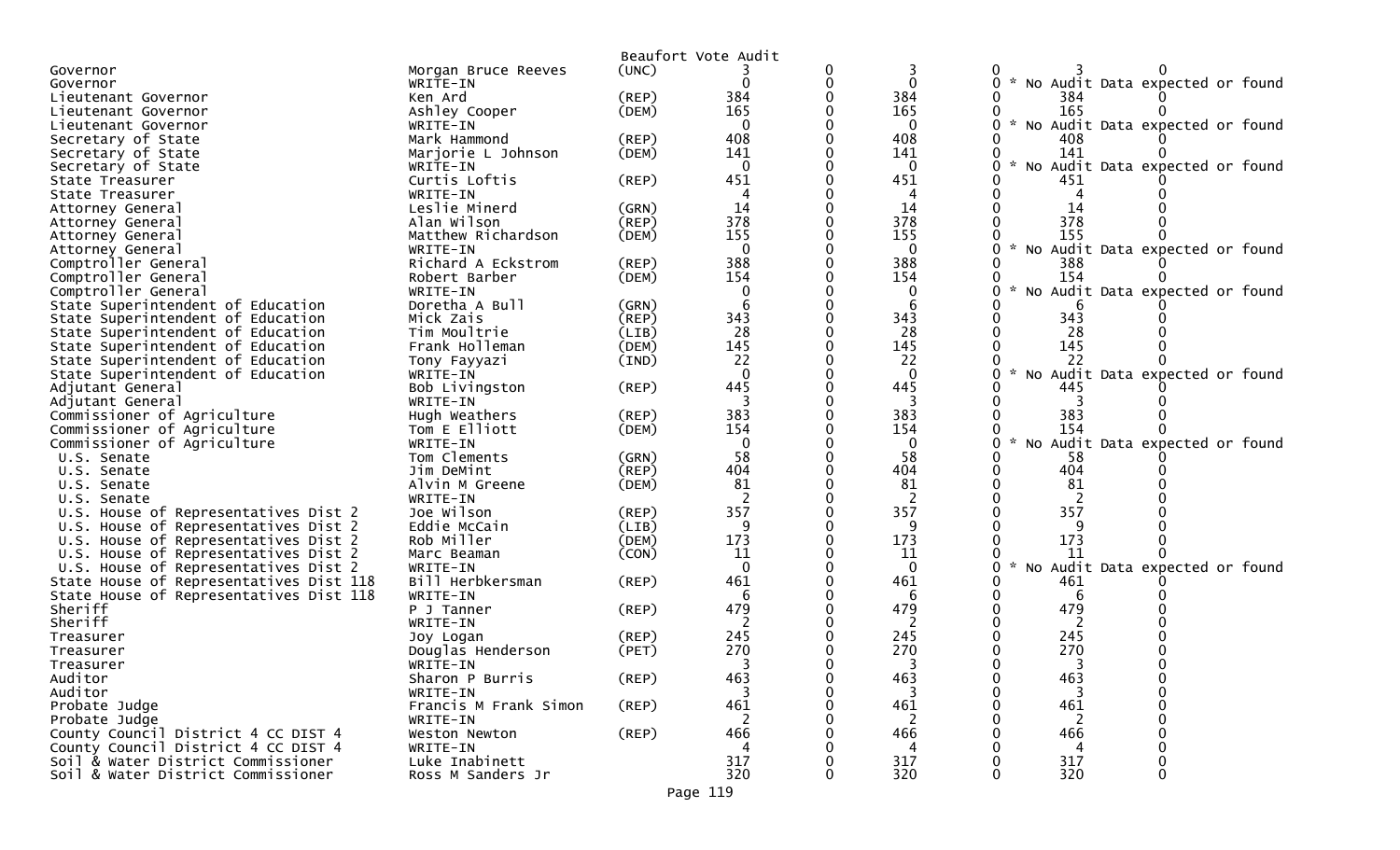|                                    |                     |             | Beaufort Vote Audit |              |              |               |           |                                 |  |
|------------------------------------|---------------------|-------------|---------------------|--------------|--------------|---------------|-----------|---------------------------------|--|
| Soil & Water District Commissioner | WRITE-IN            |             |                     | 0            |              | 0             |           |                                 |  |
| Q1                                 | Yes                 |             | 488                 | 0            | 488          |               | 488       |                                 |  |
|                                    | No                  |             | 47                  |              | 47           |               | 47        |                                 |  |
| 01<br>02<br>023<br>03<br>04        | Yes                 |             | 478                 |              | 478          |               | 478       |                                 |  |
|                                    | NO                  |             | 58                  |              | 58           |               | 58        |                                 |  |
|                                    | Yes                 |             | 380                 |              | 380          |               | 380       |                                 |  |
|                                    | NO.                 |             | 151                 |              | 151          |               | 151       |                                 |  |
|                                    |                     |             | 409                 | 0            | 409          |               | 409       |                                 |  |
|                                    | Yes                 |             | 121                 |              |              |               |           |                                 |  |
| Q4                                 | No                  |             |                     | 0            | 121          |               | 121       |                                 |  |
| Sun City 1A<br>0350                |                     |             |                     |              |              |               |           |                                 |  |
| Straight Party                     | Green               | (GRN)       | -5                  | 0            | -5           | 0             |           |                                 |  |
|                                    | Republican          | (REP)       | 198                 | $\mathbf{0}$ | 198          |               | 198       |                                 |  |
| Straight Party                     |                     |             | $\Omega$            |              |              | $\mathcal{H}$ |           |                                 |  |
| Straight Party                     | Libertarian         | (LIB)       |                     |              | 0            |               |           | No Audit Data expected or found |  |
| Straight Party                     | Democratic          | (DEM)       | 54                  |              | 54           |               | 54        |                                 |  |
| Straight Party                     | Constitution        | (CON)       | -1                  |              |              |               |           |                                 |  |
| Straight Party                     | United Citizens     | (UNC)       | $\mathbf{0}$        |              | $\mathbf{0}$ |               |           | No Audit Data expected or found |  |
| Straight Party                     | Independence        | (IND)       | 12                  |              | 12           |               | 12        |                                 |  |
| Governor                           | Morgan Bruce Reeves | (GRN)       | 6                   |              | 6            |               |           |                                 |  |
| Governor                           | Nikki R Haley       | (REP)       | 433                 |              | 433          |               | 433       |                                 |  |
| Governor                           | Vincent A Sheheen   | (DEM)       | 232                 |              | 232          |               | 232       |                                 |  |
| Governor                           | Morgan Bruce Reeves | (UNC)       | 4                   |              | 4            |               |           |                                 |  |
| Governor                           | WRITE-IN            |             | $\Omega$            |              | $\mathbf{0}$ |               |           | No Audit Data expected or found |  |
| Lieutenant Governor                | Ken Ard             | $($ REP $)$ | 446                 |              | 446          |               | 446       |                                 |  |
| Lieutenant Governor                | Ashley Cooper       | (DEM)       | 219                 |              | 219          |               | 219       |                                 |  |
|                                    |                     |             | $\mathbf{0}$        |              | $\mathbf{0}$ |               |           | No Audit Data expected or found |  |
| Lieutenant Governor                | WRITE-IN            |             |                     |              |              |               |           |                                 |  |
| Secretary of State                 | Mark Hammond        | $($ REP $)$ | 465                 |              | 465          |               | 465       |                                 |  |
| Secretary of State                 | Marjorie L Johnson  | (DEM)       | 194                 |              | 194          |               | 194       |                                 |  |
| Secretary of State                 | WRITE-IN            |             | -1                  |              | 1            |               | 1         |                                 |  |
| State Treasurer                    | Curtis Loftis       | (REP)       | 521                 |              | 521          |               | 521       |                                 |  |
| State Treasurer                    | WRITE-IN            |             | 4                   |              | 4            |               | 4         |                                 |  |
| Attorney General                   | Leslie Minerd       | (GRN)       | 21                  |              | 21           |               | 21        |                                 |  |
| Attorney General                   | Alan Wilson         | (REP)       | 450                 |              | 450          |               | 450       |                                 |  |
| Attorney General                   | Matthew Richardson  | (DEM)       | 196                 |              | 196          |               | 196       |                                 |  |
| Attorney General                   | WRITE-IN            |             | $\mathbf{1}$        |              | 1            |               | -1        |                                 |  |
| Comptroller General                | Richard A Eckstrom  | (REP)       | 463                 |              | 463          |               | 463       |                                 |  |
| Comptroller General                | Robert Barber       | (DEM)       | 192                 |              | 192          |               | 192       |                                 |  |
| Comptroller General                | WRITE-IN            |             | 0                   |              | 0            |               |           | No Audit Data expected or found |  |
| State Superintendent of Education  | Doretha A Bull      | (GRN)       | 21                  |              | 21           |               | 21        |                                 |  |
| State Superintendent of Education  | Mick Zais           | (REP)       | 424                 |              | 424          |               | 424       |                                 |  |
|                                    | Tim Moultrie        |             | 12                  |              | 12           |               | 12        |                                 |  |
| State Superintendent of Education  |                     | (LIB)       |                     |              |              |               |           |                                 |  |
| State Superintendent of Education  | Frank Holleman      | (DEM)       | 183                 |              | 183          |               | 183       |                                 |  |
| State Superintendent of Education  | Tony Fayyazi        | (IND)       | 23                  |              | 23           |               | 23        |                                 |  |
| State Superintendent of Education  | WRITE-IN            |             | $\Omega$            |              | $\Omega$     | $\mathcal{H}$ |           | No Audit Data expected or found |  |
| Adjutant General                   | Bob Livingston      | (REP)       | 515                 | 0            | 515          |               | 515       |                                 |  |
| Adjutant General                   | WRITE-IN            |             | $\mathbf 1$         | 0            | -1           |               |           |                                 |  |
| Commissioner of Agriculture        | Hugh Weathers       | (REP)       | 458                 |              | 458          |               | 458       |                                 |  |
| Commissioner of Agriculture        | Tom E Elliott       | (DEM)       | 190                 |              | 190          |               | 190       |                                 |  |
| Commissioner of Agriculture        | WRITE-IN            |             | $\Omega$            |              | $\mathbf{0}$ |               | <b>NO</b> | Audit Data expected or found    |  |
| U.S. Senate                        | Tom Clements        | (GRN)       | 95                  |              | 95           |               | 95        |                                 |  |
| U.S. Senate                        | Jim DeMint          | (REP)       | 486                 |              | 486          |               |           |                                 |  |
| U.S. Senate                        | Alvin M Greene      | (DEM)       | 79                  | 0            | 79           | 0             | 486<br>79 | 0                               |  |
|                                    |                     |             |                     |              |              |               |           |                                 |  |
|                                    |                     |             | Page 120            |              |              |               |           |                                 |  |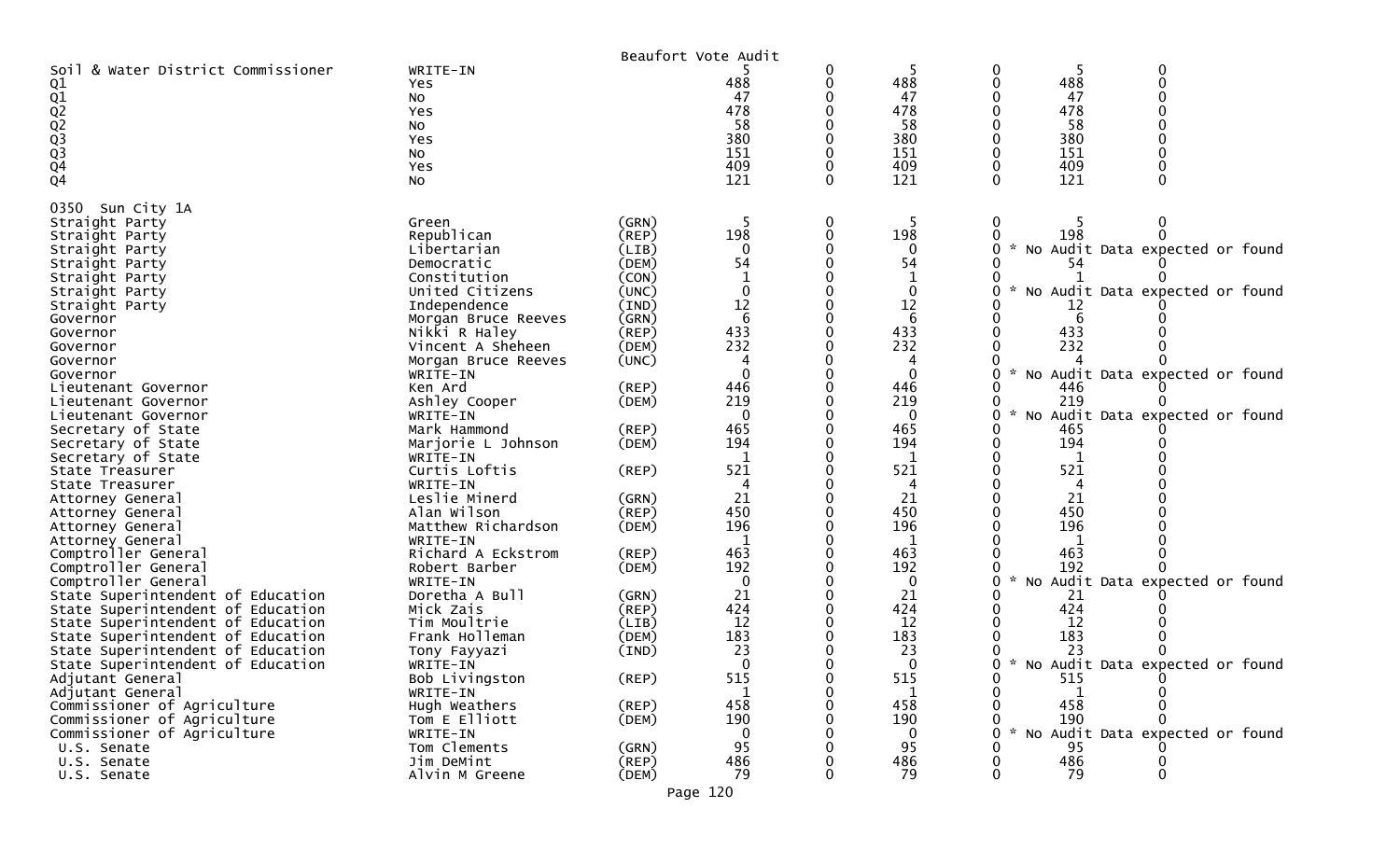|                                                    |                           |                | Beaufort Vote Audit |          |                |                                                  |
|----------------------------------------------------|---------------------------|----------------|---------------------|----------|----------------|--------------------------------------------------|
| U.S. Senate                                        | WRITE-IN                  |                |                     | 0        | 3              | 0                                                |
| U.S. House of Representatives Dist 2               | Joe Wilson                | $($ REP $)$    | 427                 | 0        | 427            | 427<br>0                                         |
| U.S. House of Representatives Dist 2               | Eddie McCain              | (LIB)          |                     |          |                |                                                  |
| U.S. House of Representatives Dist 2               | Rob Miller                | (DEM)          | 236                 |          | 236            | 236                                              |
| U.S. House of Representatives Dist 2               | Marc Beaman               | (CON)          | 10                  |          | 10             | 10                                               |
| U.S. House of Representatives Dist 2               | WRITE-IN                  |                | $\Omega$            |          | $\mathbf{0}$   | No Audit Data expected or found                  |
| State House of Representatives Dist 118            | Bill Herbkersman          | (REP)          | 545                 |          | 545            | 545                                              |
| State House of Representatives Dist 118<br>Sheriff | WRITE-IN                  |                | 1<br>577            |          | 1<br>577       | $\mathbf{1}$<br>577<br>0                         |
| Sheriff                                            | P J Tanner<br>WRITE-IN    | (REP)          | 0                   |          | 0              | No Audit Data expected or found                  |
| Treasurer                                          | Joy Logan                 | (REP)          | 178                 |          | 178            | 178                                              |
| Treasurer                                          | Douglas Henderson         | (PET)          | 464                 |          | 464            | 464                                              |
| Treasurer                                          | WRITE-IN                  |                | $\mathbf{0}$        |          | $\mathbf{0}$   | No Audit Data expected or found                  |
| Auditor                                            | Sharon P Burris           | (REP)          | 531                 |          | 531            | 531                                              |
| Auditor                                            | WRITE-IN                  |                | 1                   |          | 1              | 1                                                |
| Probate Judge                                      | Francis M Frank Simon     | (REP)          | 532                 |          | 532            | 532                                              |
| Probate Judge                                      | WRITE-IN                  |                | 0                   |          | $\mathbf 0$    | No Audit Data expected or found<br>0<br>*        |
| County Council District 10 CC DIST 10              | Jerry Stewart             | (REP)          | 546                 |          | 546            | 546                                              |
| County Council District 10 CC DIST 10              | WRITE-IN                  |                | $\mathbf{0}$        |          | $\mathbf{0}$   | No Audit Data expected or found                  |
| Soil & Water District Commissioner                 | Luke Inabinett            |                | 273                 |          | 273            | 273                                              |
| Soil & Water District Commissioner                 | Ross M Sanders Jr         |                | 354                 |          | 354            | 354                                              |
| Soil & Water District Commissioner                 | WRITE-IN                  |                | 2                   |          | 2              | 2                                                |
|                                                    | Yes                       |                | 563                 |          | 563            | 563                                              |
|                                                    | No                        |                | 87<br>574           |          | 87<br>574      | 87<br>574                                        |
|                                                    | Yes                       |                | 60                  |          | 60             | 60                                               |
|                                                    | No<br>Yes                 |                | 516                 |          | 516            | 516                                              |
|                                                    | No                        |                | 139                 |          | 139            | 139                                              |
|                                                    | Yes                       |                | 519                 | 0        | 519            | 519                                              |
| 01<br>02<br>02<br>02<br>03<br>04<br>04             | No                        |                | 139                 | $\Omega$ | 139            | 139<br>$\Omega$                                  |
|                                                    |                           |                |                     |          |                |                                                  |
| 0351 Sun City 1B                                   |                           |                |                     |          |                |                                                  |
| Straight Party                                     | Green                     | (GRN)          | 3                   | 0        | 3              | 0<br>3                                           |
| Straight Party                                     | Republican                | (REP)          | 174                 | 0        | 174<br>1       | 174                                              |
| Straight Party<br>Straight Party                   | Libertarian<br>Democratic | (LIB)<br>(DEM) | $\mathbf 1$<br>83   |          | 83             |                                                  |
| Straight Party                                     | Constitution              | (CON)          | $\Omega$            |          | 0              | No Audit Data expected or found                  |
| Straight Party                                     | United Citizens           | (UNC)          | $\overline{c}$      |          | 2              |                                                  |
| Straight Party                                     | Independence              | (IND)          | 9                   |          | 9              |                                                  |
| Governor                                           | Morgan Bruce Reeves       | (GRN)          | 11                  |          | 11             | 11                                               |
| Governor                                           | Nikki R Haley             | (REP)          | 452                 |          | 452            | 452                                              |
| Governor                                           | Vincent A Sheheen         | (DEM)          | 252                 |          | 252            | 252                                              |
| Governor                                           | Morgan Bruce Reeves       | (UNC)          | 2                   | 0        | 2              |                                                  |
| Governor                                           | WRITE-IN                  |                | $\overline{0}$      | $\Omega$ | $\overline{0}$ | 0 * No Audit Data expected or found              |
| Lieutenant Governor                                | Ken Ard                   | (REP)          | 471                 |          | 471            | 0<br>471                                         |
| Lieutenant Governor                                | Ashley Cooper             | (DEM)          | 239                 |          | 239            | 239<br>0                                         |
| Lieutenant Governor                                | WRITE-IN                  |                | 0                   |          | $\mathbf{0}$   | No Audit Data expected or found<br>$\mathcal{H}$ |
| Secretary of State                                 | Mark Hammond              | (REP)          | 487                 |          | 487            | 487                                              |
| Secretary of State                                 | Marjorie L Johnson        | (DEM)          | 212                 |          | 212            | 212<br>$\mathcal{H}$                             |
| Secretary of State                                 | WRITE-IN                  |                | $\Omega$            |          | $\Omega$       | No Audit Data expected or found                  |
| State Treasurer                                    | Curtis Loftis             | $($ REP $)$    | 550<br>3            |          | 550            | 550<br>3                                         |
| State Treasurer                                    | WRITE-IN                  |                |                     |          |                |                                                  |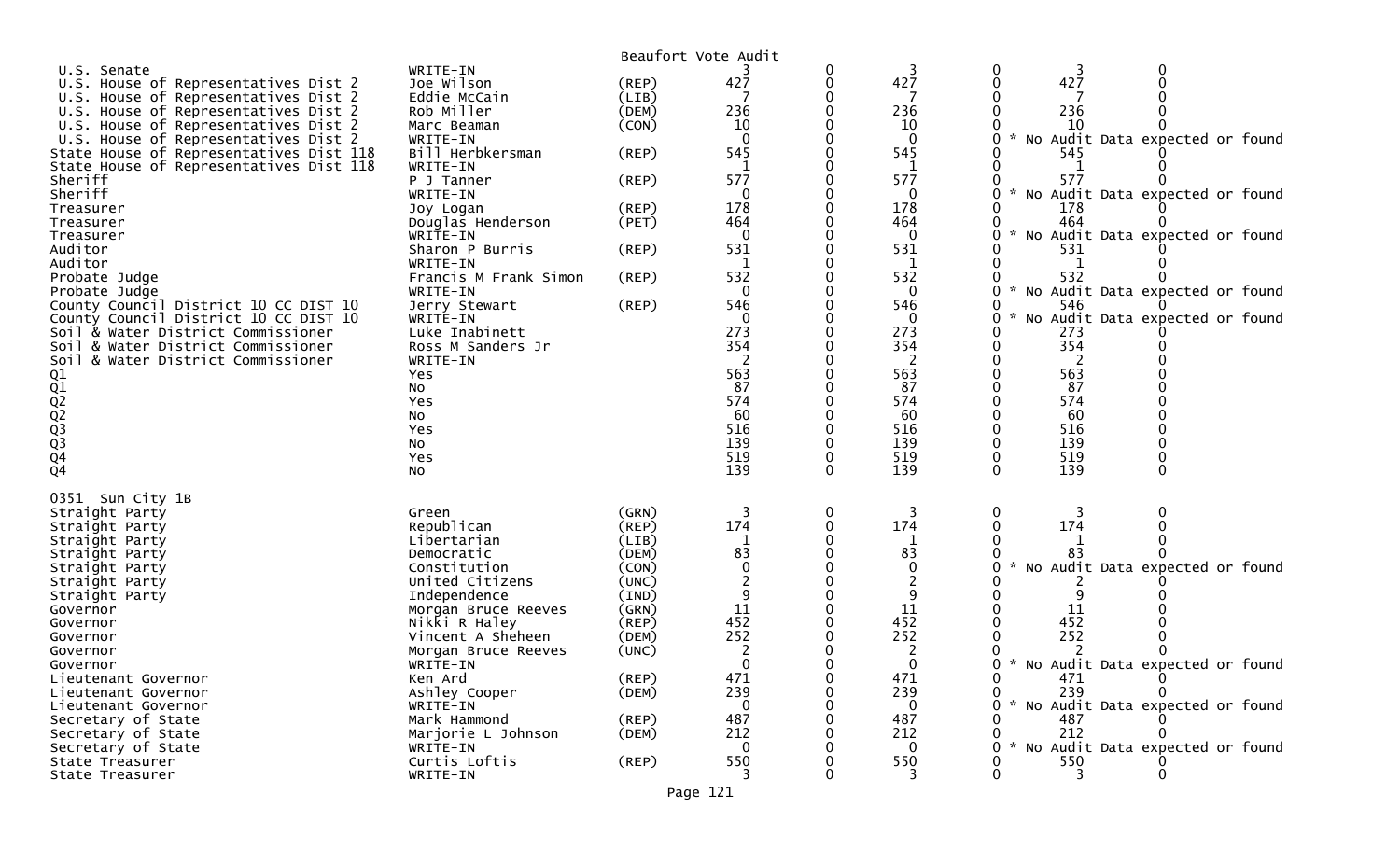|                                         |                       |             | Beaufort Vote Audit |          |              |                                                |
|-----------------------------------------|-----------------------|-------------|---------------------|----------|--------------|------------------------------------------------|
| Attorney General                        | Leslie Minerd         | (GRN)       | 17                  | 0        | 17           | $\Omega$<br>17                                 |
| Attorney General                        | Alan Wilson           | $($ REP $)$ | 456                 | 0        | 456          | $\Omega$<br>456<br>$\Omega$                    |
| Attorney General                        | Matthew Richardson    | (DEM)       | 229                 | 0        | 229          | 229<br>0<br>0                                  |
| Attorney General                        | WRITE-IN              |             | $\Omega$            | 0        | $\Omega$     | * No Audit Data expected or found<br>0         |
| Comptroller General                     | Richard A Eckstrom    | (REP)       | 478                 |          | 478          | 478                                            |
| Comptroller General                     | Robert Barber         | (DEM)       | 216                 | 0        | 216          | 216<br>0                                       |
| Comptroller General                     | WRITE-IN              |             | $\Omega$            |          | $\Omega$     | No Audit Data expected or found                |
| State Superintendent of Education       | Doretha A Bull        | (GRN)       | 13                  | $\Omega$ | 13           | 13<br>0                                        |
| State Superintendent of Education       | Mick Zais             | (REP)       | 438                 | 0        | 438          | 438<br>$\Omega$                                |
|                                         | Tim Moultrie          | (LIB)       | 10                  | 0        | 10           | 10                                             |
| State Superintendent of Education       | Frank Holleman        | (DEM)       | 207                 | 0        | 207          | 0<br>$\Omega$<br>207                           |
| State Superintendent of Education       |                       |             |                     |          |              |                                                |
| State Superintendent of Education       | Tony Fayyazi          | (IND)       | 26                  |          | 26           | 26<br>$\mathcal{H}$                            |
| State Superintendent of Education       | WRITE-IN              |             | $\Omega$            | 0        | $\Omega$     | 0<br>No Audit Data expected or found           |
| Adjutant General                        | Bob Livingston        | (REP)       | 545                 |          | 545          | 0<br>545                                       |
| Adjutant General                        | WRITE-IN              |             | 1                   | 0        | 1            | 0<br>$\mathbf{1}$                              |
| Commissioner of Agriculture             | Hugh Weathers         | (REP)       | 469                 |          | 469          | 0<br>469                                       |
| Commissioner of Agriculture             | Tom E Elliott         | (DEM)       | 221                 | 0        | 221          | 221<br>0<br>0                                  |
| Commissioner of Agriculture             | WRITE-IN              |             | $\mathbf 0$         | $\Omega$ | $\mathbf 0$  | $\sim$<br>0<br>No Audit Data expected or found |
| U.S. Senate                             | Tom Clements          | (GRN)       | 94                  | 0        | 94           | 0<br>94                                        |
| U.S. Senate                             | Jim DeMint            | (REP)       | 490                 | 0        | 490          | 490<br>0                                       |
| U.S. Senate                             | Alvin M Greene        | (DEM)       | 120                 |          | 120          | 120                                            |
| U.S. Senate                             | WRITE-IN              |             | 2                   | 0        | 2            | $\mathbf{0}$<br>2                              |
| U.S. House of Representatives Dist 2    | Joe Wilson            | (REP)       | 436                 |          | 436          | 436                                            |
| U.S. House of Representatives Dist 2    | Eddie McCain          | (LIB)       | 15                  | 0        | 15           | 15<br>0                                        |
| U.S. House of Representatives Dist 2    | Rob Miller            | (DEM)       | 255                 | $\Omega$ | 255          | $\Omega$<br>255                                |
| U.S. House of Representatives Dist 2    | Marc Beaman           | (CON)       | 9                   | 0        | 9            | 0                                              |
| U.S. House of Representatives Dist 2    | WRITE-IN              |             | $\Omega$            | 0        | $\Omega$     | $\sim$<br>0<br>No Audit Data expected or found |
|                                         |                       |             |                     |          |              |                                                |
| State House of Representatives Dist 118 | Bill Herbkersman      | (REP)       | 561                 |          | 561          | 561<br>$\mathcal{H}$                           |
| State House of Representatives Dist 118 | WRITE-IN              |             | $\Omega$            | 0        | 0            | No Audit Data expected or found<br>0           |
| Sheriff                                 | P J Tanner            | (REP)       | 591                 |          | 591          | 591<br>0                                       |
| Sheriff                                 | WRITE-IN              |             | 1                   |          | 1            | 0<br>1                                         |
| Treasurer                               | Joy Logan             | (REP)       | 169                 |          | 169          | 169                                            |
| Treasurer                               | Douglas Henderson     | (PET)       | 486                 | 0        | 486          | 486<br>0                                       |
| Treasurer                               | WRITE-IN              |             | $\mathbf{1}$        | ∩        | $\mathbf{1}$ | 0<br>$\mathbf{1}$                              |
| Auditor                                 | Sharon P Burris       | (REP)       | 555                 | 0        | 555          | 0<br>555<br>0                                  |
| Auditor                                 | WRITE-IN              |             | $\Omega$            | 0        | $\Omega$     | 0<br>No Audit Data expected or found           |
| Probate Judge                           | Francis M Frank Simon | $($ REP $)$ | 555                 |          | 555          | 0<br>555                                       |
| Probate Judge                           | WRITE-IN              |             | $\Omega$            | 0        | $\Omega$     | * No Audit Data expected or found<br>0         |
| County Council District 10 CC DIST 10   | Jerry Stewart         | (REP)       | 563                 |          | 563          | 0<br>563                                       |
| County Council District 10 CC DIST 10   | WRITE-IN              |             | $\Omega$            |          | $\mathbf{0}$ | No Audit Data expected or found<br>0           |
| Soil & Water District Commissioner      | Luke Inabinett        |             | 285                 |          | 285          | 0<br>285                                       |
| Soil & Water District Commissioner      | Ross M Sanders Jr     |             | 369                 | 0        | 369          | 369<br>0                                       |
| Soil & Water District Commissioner      | WRITE-IN              |             | $\Omega$            | 0        | $\Omega$     | No Audit Data expected or found<br>O           |
|                                         | Yes                   |             | 615                 |          | 615          | 615                                            |
|                                         | NO                    |             | 67                  |          | 67           | 67<br>0                                        |
|                                         |                       |             | 614                 |          | 614          | 0<br>614                                       |
|                                         | Yes                   |             | 53                  | 0        | 53           | 53<br>$\mathbf{0}$                             |
|                                         | No                    |             |                     |          |              |                                                |
|                                         | Yes                   |             | 557                 |          | 557          | 557                                            |
| 01<br>02<br>02<br>03<br>03<br>03<br>04  | No                    |             | 127                 |          | 127          | 127                                            |
|                                         | Yes                   |             | 580                 |          | 580          | 580                                            |
| $\overline{Q}4$                         | NO.                   |             | 102                 | 0        | 102          | 102<br>0<br>0                                  |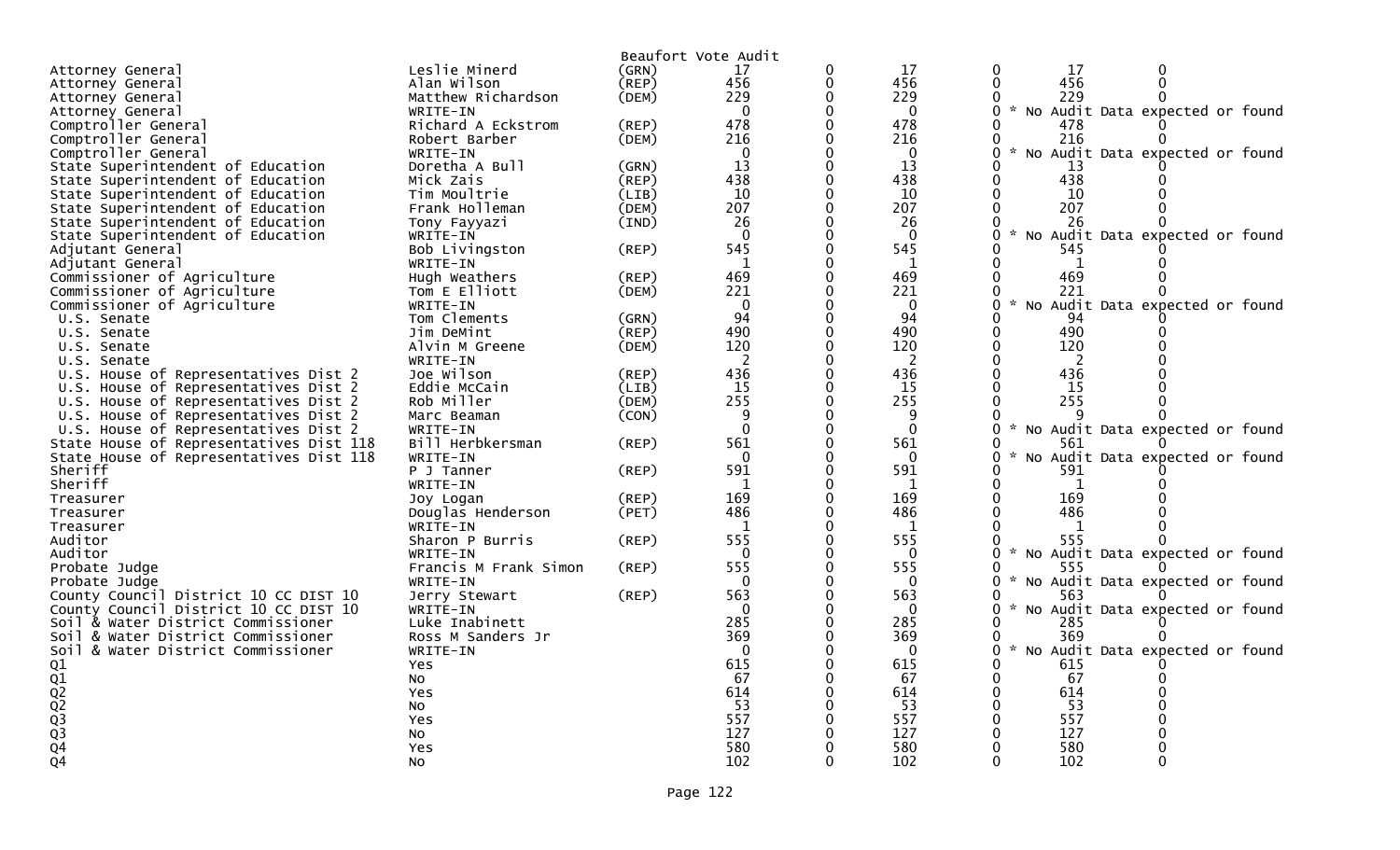Beaufort Vote Audit

|                                         |                     |             | DEAUIUIL VULE AUUIL |          |              |                                                       |
|-----------------------------------------|---------------------|-------------|---------------------|----------|--------------|-------------------------------------------------------|
| 0352 Sun City 2                         |                     |             |                     |          |              |                                                       |
| Straight Party                          | Green               | (GRN)       |                     | 0        | 1            | 0                                                     |
| Straight Party                          | Republican          | (REP)       | 96                  | $\Omega$ | 96           | 96                                                    |
| Straight Party                          | Libertarian         | (LIB)       | $\Omega$            | 0        | $\mathbf{0}$ | * No Audit Data expected or found<br>0                |
| Straight Party                          | Democratic          | (DEM)       | 41                  |          | 41           |                                                       |
| Straight Party                          | Constitution        | (CON)       | $\Omega$            |          | $\Omega$     | 0<br>$\sim$<br>No Audit Data expected or found        |
| Straight Party                          | United Citizens     | (UNC)       |                     |          | O            | No Audit Data expected or found                       |
| Straight Party                          | Independence        | (IND)       |                     |          | 6            |                                                       |
| Governor                                | Morgan Bruce Reeves | (GRN)       |                     |          |              |                                                       |
| Governor                                | Nikki R Haley       | (REP)       | 235                 |          | 235          | 235                                                   |
| Governor                                | Vincent A Sheheen   | (DEM)       | 119                 |          | 119          | 119                                                   |
| Governor                                | Morgan Bruce Reeves | (UNC)       | $\mathbf 0$         |          | 0            | * No Audit Data expected or found                     |
| Governor                                | WRITE-IN            |             | $\Omega$            |          | $\Omega$     | No Audit Data expected or found<br>0                  |
| Lieutenant Governor                     | Ken Ard             | (REP)       | 237                 |          | 237          | 237                                                   |
| Lieutenant Governor                     | Ashley Cooper       | (DEM)       | 118                 |          | 118          | 118                                                   |
| Lieutenant Governor                     | WRITE-IN            |             | $\Omega$            |          | $\Omega$     | $\sim$<br>No Audit Data expected or found<br>0        |
| Secretary of State                      | Mark Hammond        | (REP)       | 252                 |          | 252          | 252                                                   |
| Secretary of State                      | Marjorie L Johnson  | (DEM)       | 102                 |          | 102          | 102                                                   |
| Secretary of State                      | WRITE-IN            |             |                     |          | -1           |                                                       |
| State Treasurer                         | Curtis Loftis       | $($ REP $)$ | 289                 |          | 289          | 289                                                   |
| State Treasurer                         | WRITE-IN            |             | 0                   |          | $\Omega$     | No Audit Data expected or found                       |
| Attorney General                        | Leslie Minerd       | (GRN)       | 12                  |          | 12           | -12                                                   |
| Attorney General                        | Alan Wilson         | (REP)       | 237                 |          | 237          | 237                                                   |
| Attorney General                        | Matthew Richardson  | (DEM)       | 103                 |          | 103          | 103                                                   |
| Attorney General                        | WRITE-IN            |             | $\mathbf 0$         |          | $\mathbf{0}$ | $\mathcal{H}$<br>0<br>No Audit Data expected or found |
| Comptroller General                     | Richard A Eckstrom  | $($ REP $)$ | 245                 |          | 245          | 245<br>0                                              |
| Comptroller General                     | Robert Barber       | (DEM)       | 102                 |          | 102          | 102<br>0                                              |
| Comptroller General                     | WRITE-IN            |             | $\Omega$            |          | $\mathbf 0$  | No Audit Data expected or found                       |
| State Superintendent of Education       | Doretha A Bull      | (GRN)       | 10                  |          | 10           | 10                                                    |
| State Superintendent of Education       | Mick Zais           | (REP)       | 238                 |          | 238          | 238                                                   |
| State Superintendent of Education       | Tim Moultrie        | (LIB)       | 4                   |          |              |                                                       |
| State Superintendent of Education       | Frank Holleman      | (DEM)       | 92                  |          | 92           | 92                                                    |
| State Superintendent of Education       | Tony Fayyazi        | (IND)       |                     |          |              |                                                       |
| State Superintendent of Education       | WRITE-IN            |             | $\Omega$            | ∩        | $\Omega$     | No Audit Data expected or found                       |
| Adjutant General                        | Bob Livingston      | (REP)       | 283                 |          | 283          | 283<br>0                                              |
| Adjutant General                        | WRITE-IN            |             | $\Omega$            |          | 0            | 0<br>$\mathcal{H}$<br>No Audit Data expected or found |
| Commissioner of Agriculture             | Hugh Weathers       | $($ REP $)$ | 245                 |          | 245          | 245                                                   |
| Commissioner of Agriculture             | Tom E Elliott       | (DEM)       | 100                 |          | 100          | 100                                                   |
| Commissioner of Agriculture             | WRITE-IN            |             | $\Omega$            |          | $\mathbf 0$  | No Audit Data expected or found                       |
| U.S. Senate                             | Tom Clements        | (GRN)       | 48                  |          | 48           | 48                                                    |
| U.S. Senate                             | Jim DeMint          | (REP)       | 253                 |          | 253          | 253<br>0                                              |
| U.S. Senate                             | Alvin M Greene      | (DEM)       | 43                  |          | 43           | 43                                                    |
| U.S. Senate                             | WRITE-IN            |             |                     |          |              |                                                       |
| U.S. House of Representatives Dist 2    | Joe Wilson          | (REP)       | 234                 |          | 234          | 234                                                   |
| U.S. House of Representatives Dist 2    | Eddie McCain        | (LIB)       |                     |          |              |                                                       |
| U.S. House of Representatives Dist 2    | Rob Miller          | (DEM)       | 116                 |          | 116          | 116                                                   |
| U.S. House of Representatives Dist 2    | Marc Beaman         | (CON)       |                     |          |              |                                                       |
| U.S. House of Representatives Dist 2    | WRITE-IN            |             |                     |          | -1           |                                                       |
| State House of Representatives Dist 118 | Bill Herbkersman    | $($ REP $)$ | 293                 |          | 293          | 293                                                   |
| State House of Representatives Dist 118 | WRITE-IN            |             | 0                   |          | 0            | 0 * No Audit Data expected or found                   |
| Sheriff                                 | P J Tanner          |             | 316                 |          | 316          | 316<br>0                                              |
| Sheriff                                 |                     | $($ REP $)$ | $\Omega$            |          | $\Omega$     | 0 * No Audit Data expected or found                   |
|                                         | WRITE-IN            |             |                     |          |              |                                                       |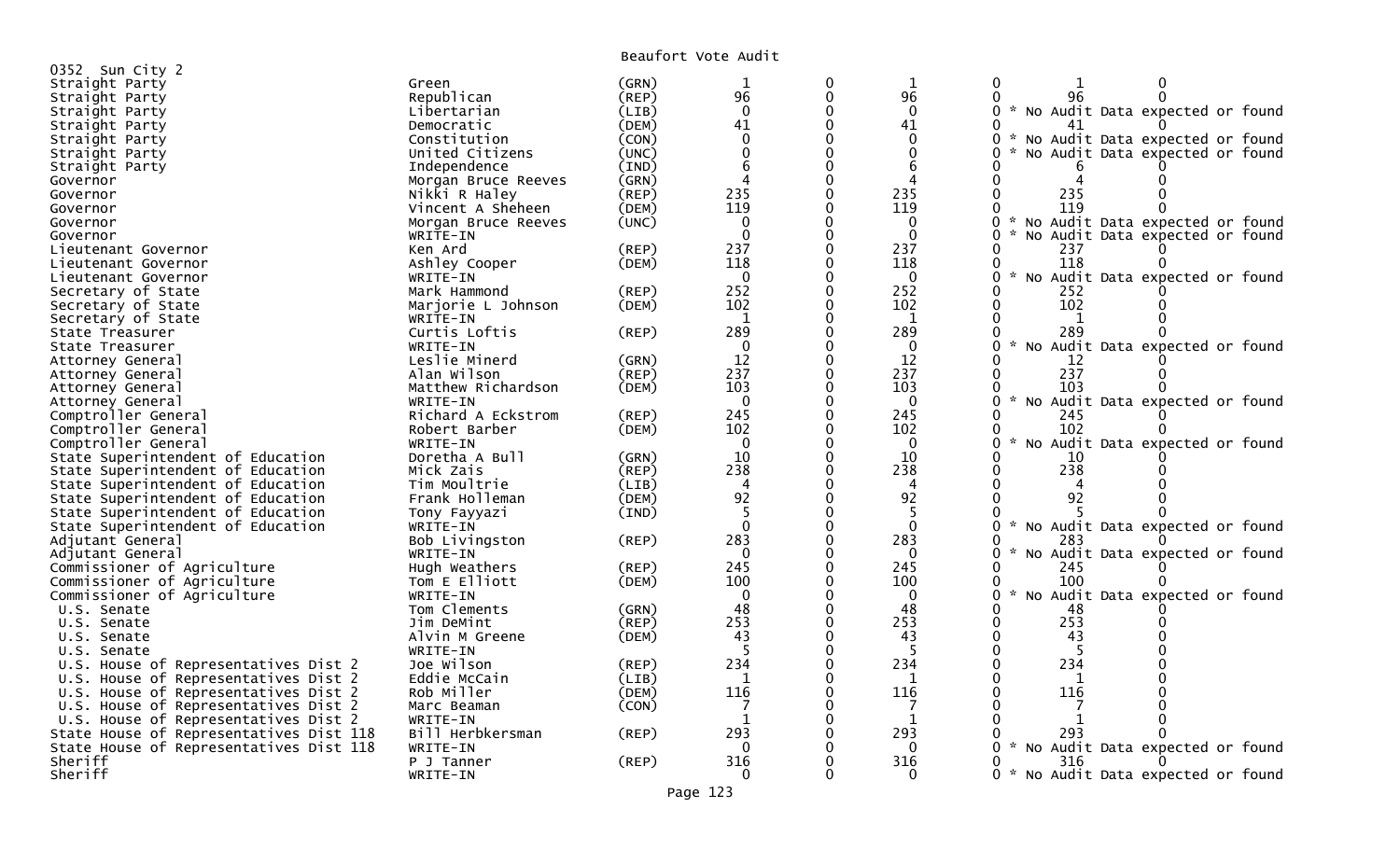|                                         |                                |                | Beaufort Vote Audit |                 |                                                               |
|-----------------------------------------|--------------------------------|----------------|---------------------|-----------------|---------------------------------------------------------------|
| Treasurer                               | Joy Logan                      | $($ REP $)$    | 99                  | 99              | 99<br>0                                                       |
| Treasurer                               | Douglas Henderson              | (PET)          | 236                 | 236             | 236                                                           |
| Treasurer                               | WRITE-IN                       |                |                     | 0               | * No Audit Data expected or found                             |
| Auditor                                 | Sharon P Burris                | $($ REP $)$    | 288                 | 288             | 288                                                           |
| Auditor                                 | WRITE-IN                       |                |                     | $\Omega$        | * No Audit Data expected or found                             |
| Probate Judge                           | Francis M Frank Simon          | (REP)          | 290                 | 290             | 290                                                           |
| Probate Judge                           | WRITE-IN                       |                | $\Omega$            | 0               | 0<br>* No Audit Data expected or found                        |
| County Council District 10 CC DIST 10   | Jerry Stewart                  | $($ REP $)$    | 290                 | 290             | 290                                                           |
| County Council District 10 CC DIST 10   | WRITE-IN                       |                | 0                   | 0               | No Audit Data expected or found                               |
| Soil & Water District Commissioner      | Luke Inabinett                 |                | 148                 | 148             | 148                                                           |
| Soil & Water District Commissioner      | Ross M Sanders Jr              |                | 180                 | 180             | 180                                                           |
| & Water District Commissioner<br>Soil   | WRITE-IN                       |                | $\Omega$            | $\Omega$        | No Audit Data expected or found                               |
|                                         | Yes                            |                | 300                 | 300             | 300                                                           |
|                                         | No                             |                | 37                  | 37              | 37                                                            |
|                                         | Yes                            |                | 305                 | 305             | 305                                                           |
|                                         | <b>NO</b>                      |                | 27                  | 27              | 27                                                            |
|                                         | Yes                            |                | 281                 | 281             | 281                                                           |
|                                         | <b>NO</b>                      |                | 68                  | 68              | 68                                                            |
| 01<br>02<br>02<br>02<br>03<br>04<br>04  | Yes                            |                | 283                 | 283             | 283                                                           |
|                                         | No                             |                | 57                  | 57              | 57                                                            |
| 0353 Sun City 3A                        |                                |                |                     |                 |                                                               |
| Straight Party                          | Green                          | (GRN)          | 0                   | 0               | No Audit Data expected or found<br>$\overline{0}$<br><b>W</b> |
| Straight Party                          | Republican                     | (REP)          | 166                 | 166             | 166                                                           |
| Straight Party                          | Libertarian                    | (LIB)          | $\Omega$            | $\mathbf 0$     | * No Audit Data expected or found<br>0                        |
| Straight Party                          | Democratic                     | (DEM)          | 63                  | 63              | 63                                                            |
| Straight Party                          | Constitution                   | (CON)          | $\mathbf 0$         | $\mathbf 0$     | No Audit Data expected or found                               |
| Straight Party                          | United Citizens                | (UNC)          |                     | $\mathbf 0$     | No Audit Data expected or found                               |
| Straight Party                          | Independence                   | $(\text{IND})$ | 12                  | 12              | 12                                                            |
| Governor                                | Morgan Bruce Reeves            | (GRN)          | $\overline{7}$      |                 |                                                               |
| Governor                                | Nikki R Haley                  | $($ REP $)$    | 405                 | 405             | 405                                                           |
| Governor                                | Vincent A Sheheen              | (DEM)          | 207                 | 207             | 207                                                           |
| Governor                                | Morgan Bruce Reeves            | (UNC)          | 4                   | 4               |                                                               |
| Governor                                | WRITE-IN                       |                |                     |                 |                                                               |
| Lieutenant Governor                     | Ken Ard                        | $($ REP $)$    | 417                 | 417             | 417                                                           |
| Lieutenant Governor                     | Ashley Cooper                  | (DEM)          | 203                 | 203             | 203                                                           |
| Lieutenant Governor                     | WRITE-IN                       |                |                     | $\Omega$        | No Audit Data expected or found                               |
| Secretary of State                      | Mark Hammond                   | (REP)          | 431                 | 431             | 431                                                           |
| Secretary of State                      | Marjorie L Johnson             | (DEM)          | 178                 | 178             | 178                                                           |
| Secretary of State                      | WRITE-IN                       |                |                     | 1               |                                                               |
| State Treasurer                         | Curtis Loftis                  | (REP)          | 491                 | 491             | 491                                                           |
| State Treasurer                         | WRITE-IN                       |                | 6                   | 6               | 6                                                             |
| Attorney General                        | Leslie Minerd                  | (GRN)          | 10                  | 10              | 10                                                            |
| Attorney General                        | Alan Wilson                    | $($ REP $)$    | 405                 | 405             | 405<br>$\Omega$                                               |
| Attorney General                        | Matthew Richardson             | (DEM)          | 200                 | 200             | 200<br>0                                                      |
| Attorney General<br>Comptroller General | WRITE-IN<br>Richard A Eckstrom | (REP)          | 418                 | $\Omega$<br>418 | * No Audit Data expected or found<br>418                      |
| Comptroller General                     | Robert Barber                  | (DEM)          | 186                 | 186             | 186                                                           |
| Comptroller General                     | WRITE-IN                       |                | $\Omega$            | 0               | $\sim$<br>No Audit Data expected or found                     |
| State Superintendent of Education       | Doretha A Bull                 | (GRN)          | 10                  | 10              | 10                                                            |
| State Superintendent of Education       | Mick Zais                      | $($ REP $)$    | 389                 | 389             | 389                                                           |
| State Superintendent of Education       | Tim Moultrie                   | (LIB)          | 14                  | 14              | 14                                                            |
|                                         |                                |                |                     |                 |                                                               |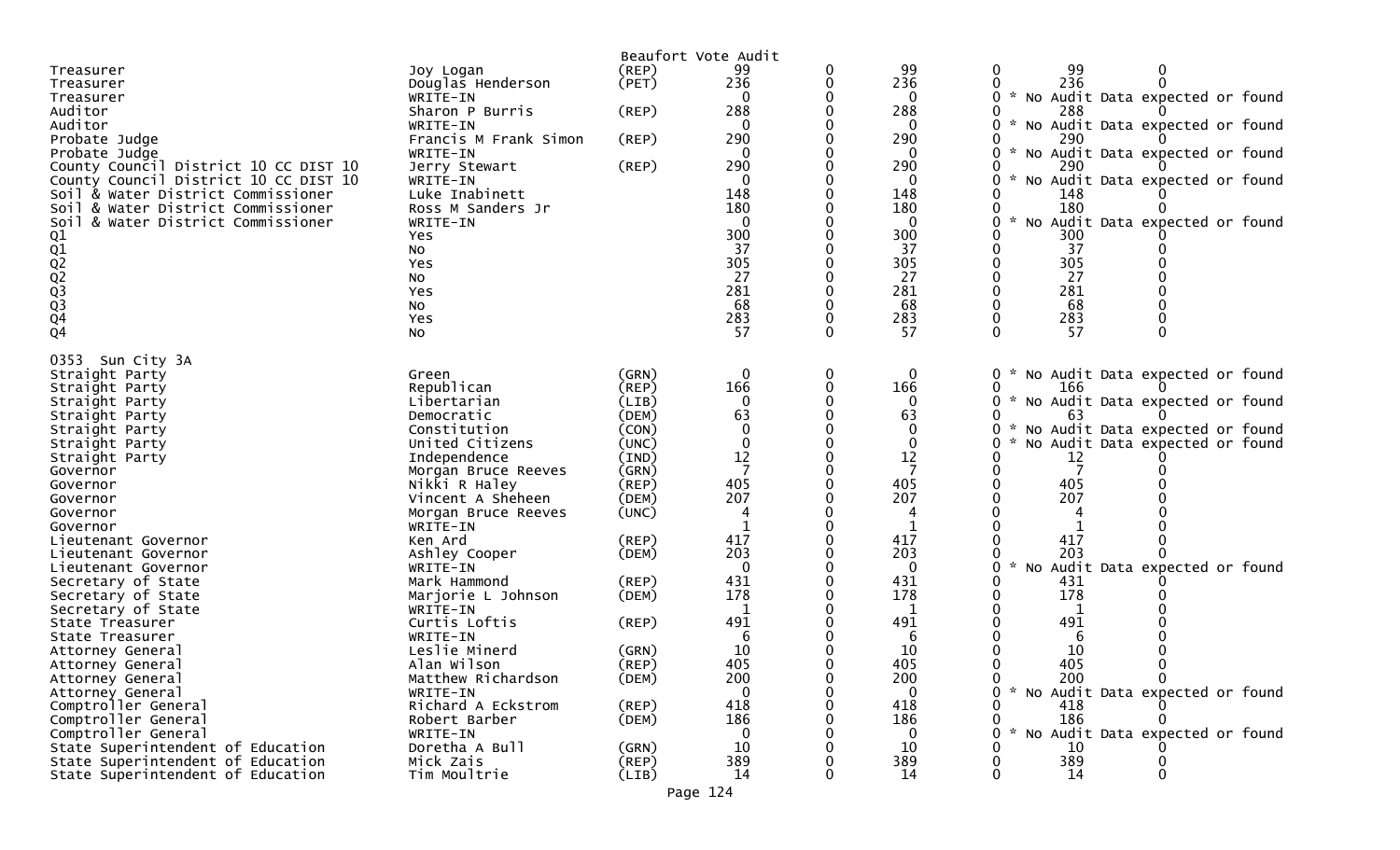|                                         |                       |             | Beaufort Vote Audit |   |                |               |                |                                 |  |
|-----------------------------------------|-----------------------|-------------|---------------------|---|----------------|---------------|----------------|---------------------------------|--|
| State Superintendent of Education       | Frank Holleman        | (DEM)       | 176                 | 0 | 176            | 0             | 176            |                                 |  |
| State Superintendent of Education       | Tony Fayyazi          | (IND)       | 16                  |   | 16             |               | 16             |                                 |  |
| State Superintendent of Education       | WRITE-IN              |             | 0                   |   | $\mathbf 0$    |               |                | No Audit Data expected or found |  |
| Adjutant General                        | Bob Livingston        | $($ REP $)$ | 485                 |   | 485            |               | 485            |                                 |  |
| Adjutant General                        | WRITE-IN              |             | 1                   |   | 1              |               | 1              |                                 |  |
| Commissioner of Agriculture             | Hugh Weathers         | $($ REP $)$ | 416                 |   | 416            |               | 416            |                                 |  |
| Commissioner of Agriculture             | Tom E Elliott         | (DEM)       | 182                 |   | 182            |               | 182            |                                 |  |
| Commissioner of Agriculture             | WRITE-IN              |             | $\mathbf 0$         |   | $\mathbf 0$    | $\mathcal{H}$ |                | No Audit Data expected or found |  |
| U.S. Senate                             | Tom Clements          | (GRN)       | 75                  |   | 75             |               | 75             |                                 |  |
|                                         | Jim DeMint            | (REP)       | 438                 |   | 438            |               | 438            |                                 |  |
| U.S. Senate                             | Alvin M Greene        | (DEM)       | 87                  |   | 87             |               | 87             |                                 |  |
| U.S. Senate                             |                       |             |                     |   |                |               |                |                                 |  |
| U.S. Senate                             | WRITE-IN              |             |                     |   | -5             |               |                |                                 |  |
| U.S. House of Representatives Dist 2    | Joe Wilson            | $($ REP $)$ | 408                 |   | 408            |               | 408            |                                 |  |
| U.S. House of Representatives Dist 2    | Eddie McCain          | (LIB)       | 9                   |   | 9              |               |                |                                 |  |
| U.S. House of Representatives Dist 2    | Rob Miller            | (DEM)       | 202                 |   | 202            |               | 202            |                                 |  |
| U.S. House of Representatives Dist 2    | Marc Beaman           | (CON)       | 6                   |   | 6              |               |                |                                 |  |
| U.S. House of Representatives Dist 2    | WRITE-IN              |             | $\Omega$            |   | $\Omega$       |               |                | No Audit Data expected or found |  |
| State House of Representatives Dist 118 | Bill Herbkersman      | $($ REP $)$ | 508                 | 0 | 508            |               | 508            |                                 |  |
| State House of Representatives Dist 118 | WRITE-IN              |             | 2                   |   | 2              |               | 2              |                                 |  |
| Sheriff                                 | P J Tanner            | $($ REP $)$ | 545                 |   | 545            |               | 545            |                                 |  |
| Sheriff                                 | WRITE-IN              |             |                     |   |                |               |                |                                 |  |
| Treasurer                               | Joy Logan             | $($ REP $)$ | 166                 |   | 166            |               | 166            |                                 |  |
| Treasurer                               | Douglas Henderson     | (PET)       | 410                 |   | 410            |               | 410            |                                 |  |
| Treasurer                               | WRITE-IN              |             | 2                   | 0 | 2              |               | 2              |                                 |  |
| Auditor                                 | Sharon P Burris       | (REP)       | 496                 |   | 496            |               | 496            |                                 |  |
| Auditor                                 | WRITE-IN              |             | 2                   |   | 2              |               |                |                                 |  |
| Probate Judge                           | Francis M Frank Simon | $($ REP $)$ | 498                 | 0 | 498            |               | 498            |                                 |  |
|                                         |                       |             | $\mathbf{0}$        |   | $\mathbf{0}$   |               |                | Audit Data expected or found    |  |
| Probate Judge                           | WRITE-IN              |             |                     |   |                |               | No             |                                 |  |
| County Council District 10 CC DIST 10   | Jerry Stewart         | $($ REP $)$ | 498                 |   | 498            |               | 498            |                                 |  |
| County Council District 10 CC DIST 10   | WRITE-IN              |             | 1                   |   |                |               | 1              |                                 |  |
| Soil & Water District Commissioner      | Luke Inabinett        |             | 268                 |   | 268            |               | 268            |                                 |  |
| Soil & Water District Commissioner      | Ross M Sanders Jr     |             | 337                 |   | 337            |               | 337            |                                 |  |
| Soil & Water District Commissioner      | WRITE-IN              |             | $\mathbf{0}$        |   | $\mathbf{0}$   |               | NO             | Audit Data expected or found    |  |
| 01<br>02<br>02<br>02<br>03<br>03<br>04  | Yes                   |             | 534                 |   | 534            |               | 534            |                                 |  |
|                                         | No                    |             | 71                  |   | 71             |               | 71             |                                 |  |
|                                         | Yes                   |             | 578                 |   | 578            |               | 578            |                                 |  |
|                                         | No                    |             | 33                  |   | 33             |               | 33             |                                 |  |
|                                         | Yes                   |             | 463                 |   | 463            |               | 463            |                                 |  |
|                                         | NO.                   |             | 145                 |   | 145            |               | 145            |                                 |  |
|                                         | Yes                   |             | 476                 | 0 | 476            |               | 476            |                                 |  |
| Q4                                      | No                    |             | 132                 | 0 | 132            | $\Omega$      | 132            |                                 |  |
|                                         |                       |             |                     |   |                |               |                |                                 |  |
| Sun City 3B<br>0354                     |                       |             |                     |   |                |               |                |                                 |  |
| Straight Party                          | Green                 | (GRN)       | 2                   | 0 | $\overline{2}$ | $\mathbf 0$   | $\overline{2}$ | 0                               |  |
| Straight Party                          | Republican            | $($ REP $)$ | 158                 | 0 | 158            |               | 158            |                                 |  |
| Straight Party                          | Libertarian           | (LIB)       | 2                   | 0 | 2              |               | 2              |                                 |  |
| Straight Party                          | Democratic            | (DEM)       | 56                  |   | 56             |               | 56             |                                 |  |
|                                         |                       |             |                     |   |                |               |                |                                 |  |
| Straight Party                          | Constitution          | (CON)       |                     |   |                |               |                |                                 |  |
| Straight Party                          | United Citizens       | (UNC)       |                     |   |                |               |                |                                 |  |
| Straight Party                          | Independence          | (IND)       |                     |   |                |               |                |                                 |  |
| Governor                                | Morgan Bruce Reeves   | (GRN)       |                     |   | q              |               |                |                                 |  |
| Governor                                | Nikki R Haley         | $($ REP $)$ | 364                 | 0 | 364            |               | 364            | 0                               |  |
|                                         |                       |             |                     |   |                |               |                |                                 |  |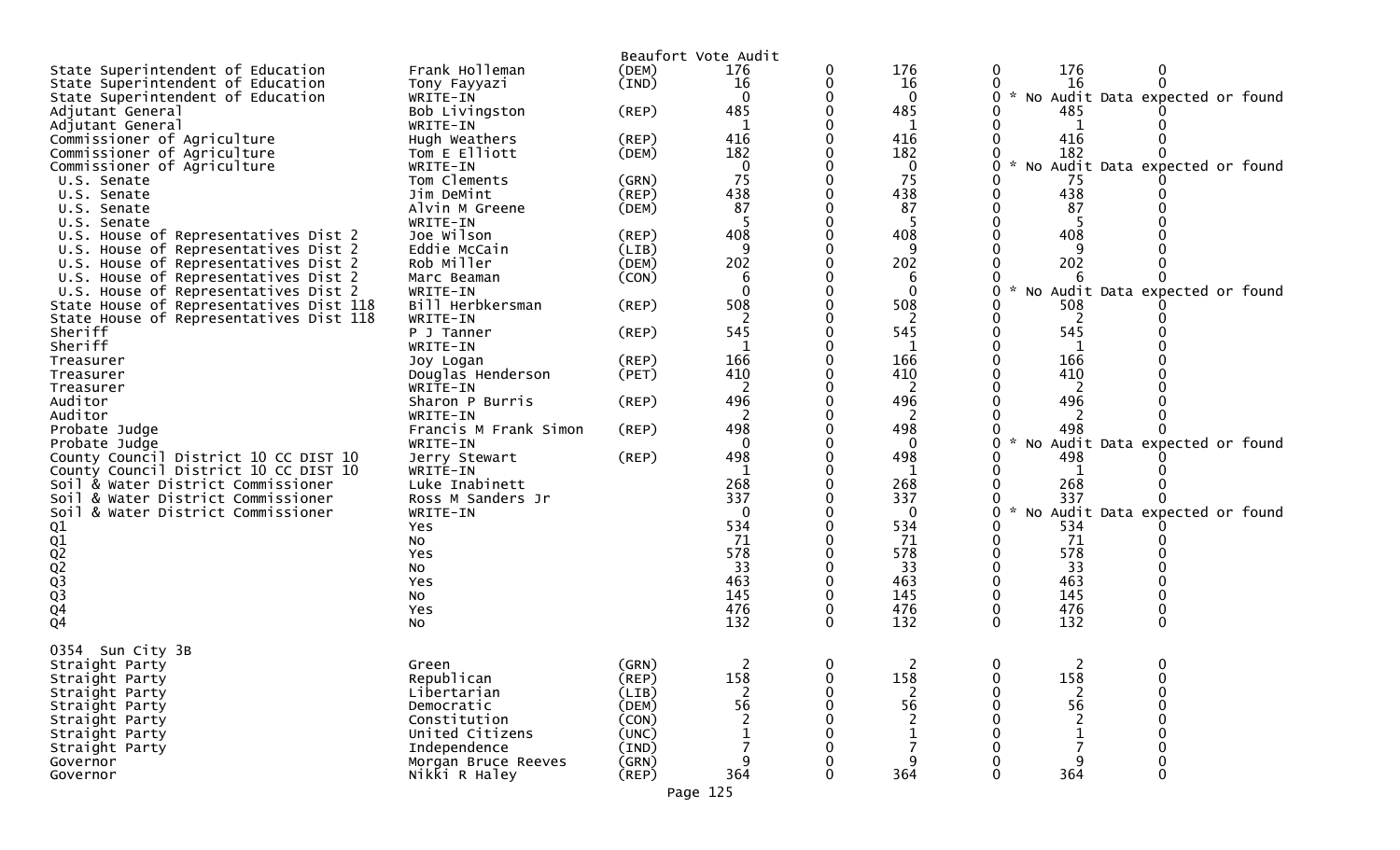|                                         |                       |             | Beaufort Vote Audit    |   |              |                                                       |
|-----------------------------------------|-----------------------|-------------|------------------------|---|--------------|-------------------------------------------------------|
| Governor                                | Vincent A Sheheen     | (DEM)       | 204                    | 0 | 204          | 204<br>0                                              |
| Governor                                | Morgan Bruce Reeves   | (UNC)       | 1                      | 0 | 1            |                                                       |
| Governor                                | WRITE-IN              |             | 0                      |   | $\mathbf{0}$ | 0<br>No Audit Data expected or found                  |
| Lieutenant Governor                     | Ken Ard               | (REP)       | 377                    |   | 377          | 377                                                   |
| Lieutenant Governor                     | Ashley Cooper         | (DEM)       | 194                    |   | 194          | 194                                                   |
| Lieutenant Governor                     | WRITE-IN              |             | $\mathbf{0}$           |   | $\Omega$     | No Audit Data expected or found                       |
| Secretary of State                      | Mark Hammond          | (REP)       | 383                    |   | 383          | 383                                                   |
| Secretary of State                      | Marjorie L Johnson    | (DEM)       | 185                    |   | 185          | 185                                                   |
| Secretary of State                      | WRITE-IN              |             | $\mathbf{0}$           |   | $\mathbf{0}$ | $\mathcal{R}$<br>No Audit Data expected or found      |
| State Treasurer                         | Curtis Loftis         | (REP)       | 442                    |   | 442          | 442                                                   |
| State Treasurer                         | WRITE-IN              |             |                        |   | 2            | 2                                                     |
| Attorney General                        | Leslie Minerd         | (GRN)       | 15                     |   | 15           | 15                                                    |
| Attorney General                        | Alan Wilson           | (REP)       | 354                    |   | 354          | 354                                                   |
| Attorney General                        | Matthew Richardson    | (DEM)       | 200                    |   | 200          | 200                                                   |
| Attorney General                        | WRITE-IN              |             | $\mathbf{0}$           |   | $\mathbf{0}$ | No Audit Data expected or found<br>0                  |
| Comptroller General                     | Richard A Eckstrom    | (REP)       | 382                    |   | 382          | 382                                                   |
| Comptroller General                     | Robert Barber         | (DEM)       | 178                    |   | 178          | 178                                                   |
| Comptroller General                     | WRITE-IN              |             | $\mathbf{0}$           |   | $\bf{0}$     | No Audit Data expected or found<br>0                  |
|                                         |                       |             | 19                     |   | 19           |                                                       |
| State Superintendent of Education       | Doretha A Bull        | (GRN)       | 352                    |   | 352          | 19<br>352                                             |
| State Superintendent of Education       | Mick Zais             | (REP)       |                        |   |              |                                                       |
| State Superintendent of Education       | Tim Moultrie          | (LIB)       | 12                     |   | 12           | 12                                                    |
| State Superintendent of Education       | Frank Holleman        | (DEM)       | 173                    |   | 173          | 173<br>0                                              |
| State Superintendent of Education       | Tony Fayyazi          | (IND)       | 12                     |   | 12           | 12                                                    |
| State Superintendent of Education       | WRITE-IN              |             | $\mathbf{0}$           | 0 | $\mathbf{0}$ | No Audit Data expected or found<br>$\mathcal{H}$<br>0 |
| Adjutant General                        | Bob Livingston        | (REP)       | 439                    |   | 439          | 439                                                   |
| Adjutant General                        | WRITE-IN              |             | $\mathbf{0}$           |   | $\Omega$     | No Audit Data expected or found                       |
| Commissioner of Agriculture             | Hugh Weathers         | (REP)       | 371                    |   | 371          | 371                                                   |
| Commissioner of Agriculture             | Tom E Elliott         | (DEM)       | 187                    |   | 187          | 187                                                   |
| Commissioner of Agriculture             | WRITE-IN              |             | $\Omega$               |   | $\Omega$     | No Audit Data expected or found                       |
| U.S. Senate                             | Tom Clements          | (GRN)       | 80                     |   | 80           | 80                                                    |
| U.S. Senate                             | Jim DeMint            | (REP)       | 398                    |   | 398          | 398<br>0                                              |
| U.S. Senate                             | Alvin M Greene        | (DEM)       | 81                     |   | 81           | 81                                                    |
| U.S. Senate                             | WRITE-IN              |             | $\boldsymbol{\Lambda}$ |   | 4            | 4                                                     |
| U.S. House of Representatives Dist 2    | Joe Wilson            | (REP)       | 351                    |   | 351          | 351                                                   |
| U.S. House of Representatives Dist 2    | Eddie McCain          | (LIB)       | 10                     |   | 10           | 10                                                    |
| U.S. House of Representatives Dist 2    | Rob Miller            | (DEM)       | 214                    |   | 214          | 214                                                   |
| U.S. House of Representatives Dist 2    | Marc Beaman           | (CON)       | 13                     |   | 13           | 13                                                    |
| U.S. House of Representatives Dist 2    | WRITE-IN              |             | $\Omega$               |   | $\Omega$     | No Audit Data expected or found<br>0<br>$\mathcal{H}$ |
| State House of Representatives Dist 118 | Bill Herbkersman      | (REP)       | 454                    |   | 454          | 454                                                   |
| State House of Representatives Dist 118 | WRITE-IN              |             | 1                      |   | 1            |                                                       |
| Sheriff                                 | P J Tanner            | $($ REP $)$ | 476                    |   | 476          | 476<br>0                                              |
| Sheriff                                 | WRITE-IN              |             | 0                      |   | $\Omega$     | Audit Data expected or found<br><b>NO</b>             |
| Treasurer                               | Joy Logan             | $($ REP $)$ | 129                    |   | 129          | 129                                                   |
| Treasurer                               | Douglas Henderson     | (PET)       | 415                    |   | 415          | 415<br>0                                              |
| Treasurer                               | WRITE-IN              |             | 0                      | 0 | 0            | No Audit Data expected or found                       |
| Auditor                                 | Sharon P Burris       | $($ REP $)$ | 440                    |   | 440          | 440<br>0                                              |
| Auditor                                 | WRITE-IN              |             | 0                      |   | $\Omega$     | 0<br>* No Audit Data expected or found                |
| Probate Judge                           | Francis M Frank Simon | (REP)       | 437                    |   | 437          | 437                                                   |
| Probate Judge                           | WRITE-IN              |             | 0                      |   | $\Omega$     | 0<br>* No Audit Data expected or found                |
| County Council District 10 CC DIST 10   | Jerry Stewart         | (REP)       | 455                    |   | 455          | 455<br>0                                              |
| County Council District 10 CC DIST 10   | WRITE-IN              |             | $\mathbf{0}$           |   | $\Omega$     | No Audit Data expected or found<br>$\mathcal{H}$      |
| Soil & Water District Commissioner      | Luke Inabinett        |             | 251                    | 0 | 251          | 251                                                   |
|                                         |                       |             |                        |   |              |                                                       |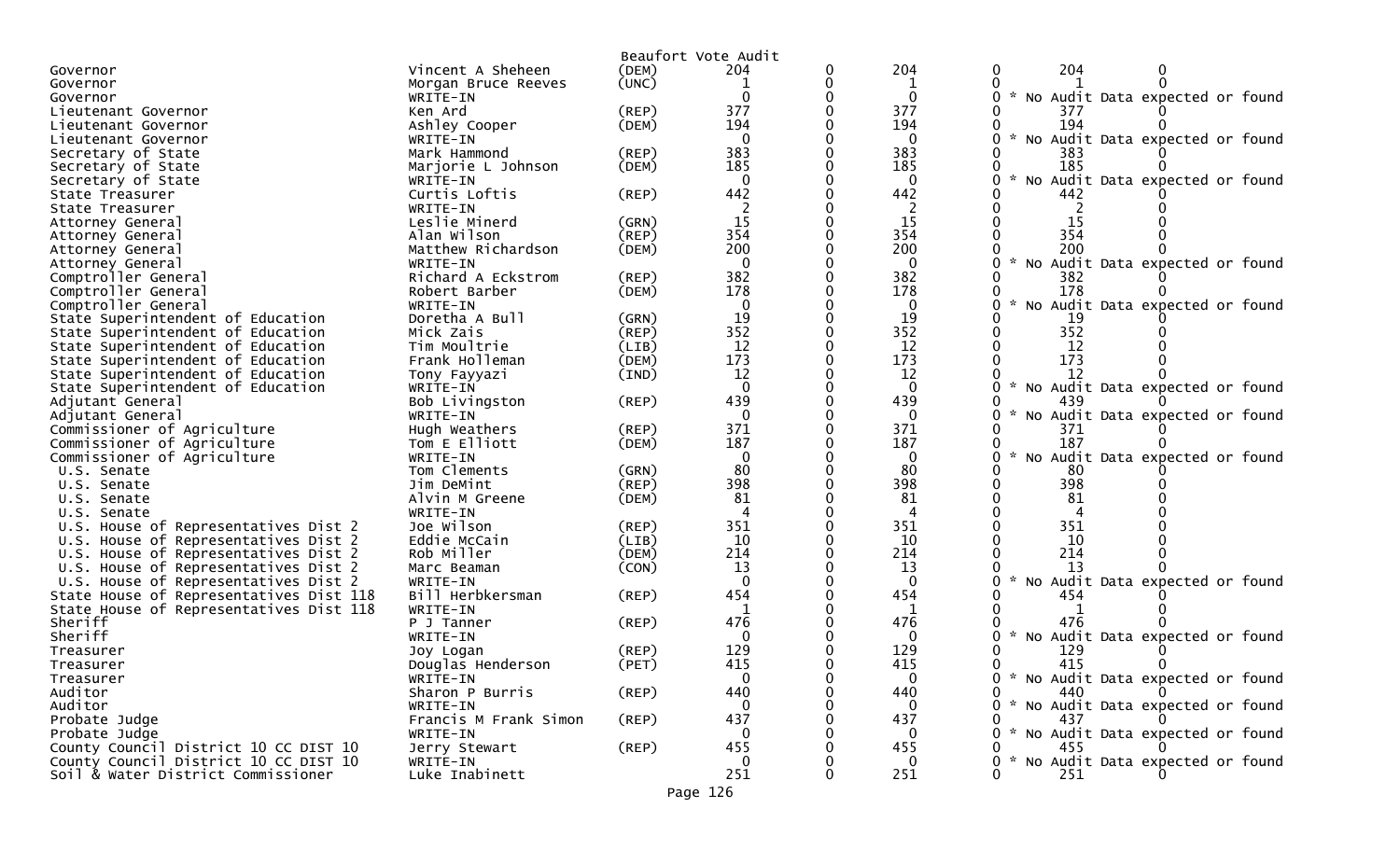|                                                                                                                                                                                                                                                                                                                                                                                                                                                                                                                                                                                                                                                                                                                                       |                                                                                                                                                                                                                                                                                                                                                                                                                                                                                                                                  |                                                                                                                                                                                                                                        | Beaufort Vote Audit                                                                                                                                                                                                                    |                  |                                                                                                                                                                                                                |                                                                                                                                                                                                                                                                                                                                                                                                                                         |
|---------------------------------------------------------------------------------------------------------------------------------------------------------------------------------------------------------------------------------------------------------------------------------------------------------------------------------------------------------------------------------------------------------------------------------------------------------------------------------------------------------------------------------------------------------------------------------------------------------------------------------------------------------------------------------------------------------------------------------------|----------------------------------------------------------------------------------------------------------------------------------------------------------------------------------------------------------------------------------------------------------------------------------------------------------------------------------------------------------------------------------------------------------------------------------------------------------------------------------------------------------------------------------|----------------------------------------------------------------------------------------------------------------------------------------------------------------------------------------------------------------------------------------|----------------------------------------------------------------------------------------------------------------------------------------------------------------------------------------------------------------------------------------|------------------|----------------------------------------------------------------------------------------------------------------------------------------------------------------------------------------------------------------|-----------------------------------------------------------------------------------------------------------------------------------------------------------------------------------------------------------------------------------------------------------------------------------------------------------------------------------------------------------------------------------------------------------------------------------------|
| Soil & Water District Commissioner<br>Soil & Water District Commissioner<br>Q1<br>01<br>02<br>02<br>03<br>03<br>04<br>04                                                                                                                                                                                                                                                                                                                                                                                                                                                                                                                                                                                                              | Ross M Sanders Jr<br>WRITE-IN<br>Yes<br>NO.<br>Yes<br>No<br>Yes<br>No<br>Yes<br>No                                                                                                                                                                                                                                                                                                                                                                                                                                               |                                                                                                                                                                                                                                        | 310<br>0<br>506<br>58<br>519<br>48<br>446<br>123<br>455<br>111                                                                                                                                                                         | 0<br>0<br>0<br>0 | 310<br>$\mathbf{0}$<br>506<br>58<br>519<br>48<br>446<br>123<br>455<br>111                                                                                                                                      | 310<br>0<br>0<br>No Audit Data expected or found<br>0<br>506<br>58<br>519<br>48<br>446<br>123<br>455<br>111<br>$\mathbf{0}$<br>$\Omega$                                                                                                                                                                                                                                                                                                 |
| 0355 Sun City 4A<br>Straight Party<br>Straight Party<br>Straight Party<br>Straight Party<br>Straight Party<br>Straight Party<br>Straight Party<br>Governor<br>Governor<br>Governor<br>Governor<br>Governor<br>Lieutenant Governor<br>Lieutenant Governor<br>Lieutenant Governor<br>Secretary of State<br>Secretary of State<br>Secretary of State<br>State Treasurer<br>State Treasurer<br>Attorney General<br>Attorney General<br>Attorney General<br>Attorney General<br>Comptroller General<br>Comptroller General<br>Comptroller General<br>State Superintendent of Education<br>State Superintendent of Education<br>State Superintendent of Education<br>State Superintendent of Education<br>State Superintendent of Education | Green<br>Republican<br>Libertarian<br>Democratic<br>Constitution<br>United Citizens<br>Independence<br>Morgan Bruce Reeves<br>Nikki R Haley<br>Vincent A Sheheen<br>Morgan Bruce Reeves<br>WRITE-IN<br>Ken Ard<br>Ashley Cooper<br>WRITE-IN<br>Mark Hammond<br>Marjorie L Johnson<br>WRITE-IN<br>Curtis Loftis<br>WRITE-IN<br>Leslie Minerd<br>Alan Wilson<br>Matthew Richardson<br>WRITE-IN<br>Richard A Eckstrom<br>Robert Barber<br>WRITE-IN<br>Doretha A Bull<br>Mick Zais<br>Tim Moultrie<br>Frank Holleman<br>Tony Fayyazi | (GRN)<br>(REP)<br>(LIB)<br>(DEM)<br>(CON)<br>(UNC)<br>(IND)<br>(GRN)<br>(REP)<br>(DEM)<br>(UNC)<br>(REP)<br>(DEM)<br>(REP)<br>(DEM)<br>(REP)<br>(GRN)<br>(REP)<br>(DEM)<br>(REP)<br>(DEM)<br>(GRN)<br>(REP)<br>(LIB)<br>(DEM)<br>(IND) | 2<br>213<br>-1<br>82<br>0<br>$\Omega$<br>21<br>12<br>537<br>277<br>-5<br>$\Omega$<br>548<br>272<br>$\Omega$<br>567<br>247<br>$\Omega$<br>646<br>27<br>541<br>253<br>$\Omega$<br>557<br>257<br>$\Omega$<br>22<br>494<br>29<br>231<br>37 | 0<br>0           | 2<br>213<br>1<br>82<br>$\mathbf{0}$<br>0<br>21<br>12<br>537<br>277<br>$\Omega$<br>548<br>272<br>0<br>567<br>247<br>$\Omega$<br>646<br>27<br>541<br>253<br>0<br>557<br>257<br>0<br>22<br>494<br>29<br>231<br>37 | 213<br>$\mathbf{0}$<br>No Audit Data expected or found<br>No Audit Data expected or found<br>21<br>12<br>537<br>277<br>No Audit Data expected or found<br>548<br>272<br>No Audit Data expected or found<br>567<br>247<br>$\sim$<br>No Audit Data expected or found<br>646<br>27<br>541<br>253<br>$\sim$<br>No Audit Data expected or found<br>557<br>257<br>No Audit Data expected or found<br>22<br>494<br>29<br>231<br>37<br>$\Omega$ |
| State Superintendent of Education<br>Adjutant General<br>Adjutant General<br>Commissioner of Agriculture<br>Commissioner of Agriculture<br>Commissioner of Agriculture<br>U.S. Senate<br>U.S. Senate                                                                                                                                                                                                                                                                                                                                                                                                                                                                                                                                  | WRITE-IN<br>Bob Livingston<br>WRITE-IN<br>Hugh Weathers<br>Tom E Elliott<br>WRITE-IN<br>Tom Clements<br>Jim DeMint                                                                                                                                                                                                                                                                                                                                                                                                               | $($ REP $)$<br>(REP)<br>(DEM)<br>(GRN)<br>$($ REP $)$                                                                                                                                                                                  | $\mathbf{0}$<br>643<br>2<br>554<br>251<br>0<br>107<br>570                                                                                                                                                                              |                  | $\mathbf{0}$<br>643<br>2<br>554<br>251<br>0<br>107<br>570                                                                                                                                                      | * No Audit Data expected or found<br>0<br>643<br>2<br>554<br>251<br>$\mathcal{H}$<br>No Audit Data expected or found<br>107<br>570<br>0                                                                                                                                                                                                                                                                                                 |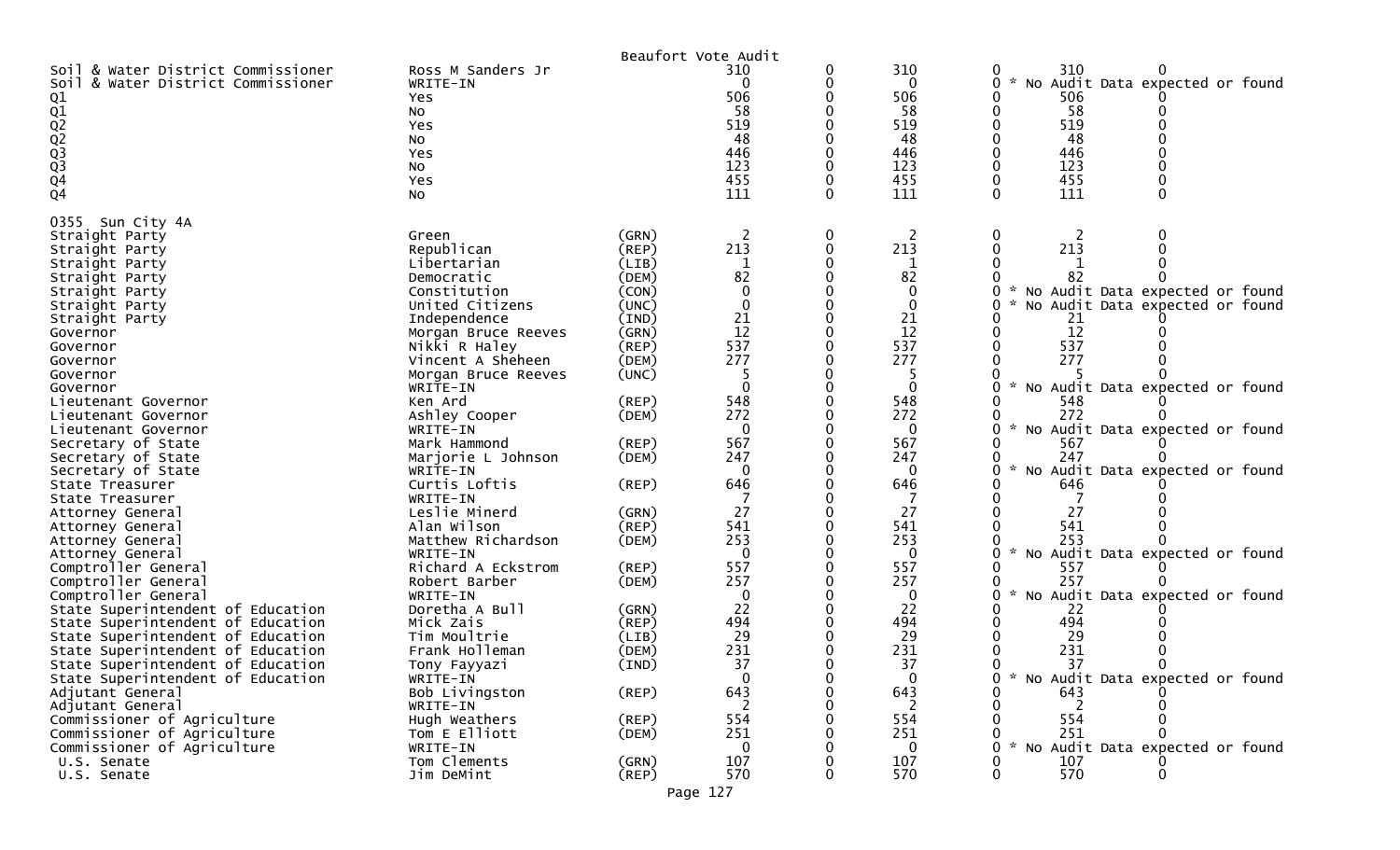|                                         |                       |             | Beaufort Vote Audit |   |              |   |      |                                 |  |
|-----------------------------------------|-----------------------|-------------|---------------------|---|--------------|---|------|---------------------------------|--|
| U.S. Senate                             | Alvin M Greene        | (DEM)       | 128                 | 0 | 128          | 0 | 128  | 0                               |  |
| U.S. Senate                             | WRITE-IN              |             | 5                   | 0 | -5           | 0 | 5    |                                 |  |
| U.S. House of Representatives Dist 2    | Joe Wilson            | $($ REP $)$ | 528                 |   | 528          |   | 528  |                                 |  |
| U.S. House of Representatives Dist 2    | Eddie McCain          | (LIB)       | 17                  | 0 | 17           |   | 17   |                                 |  |
| U.S. House of Representatives Dist 2    | Rob Miller            | (DEM)       | 285                 |   | 285          |   | 285  |                                 |  |
| U.S. House of Representatives Dist 2    | Marc Beaman           | (CON)       |                     |   |              |   |      |                                 |  |
| U.S. House of Representatives Dist 2    | WRITE-IN              |             | $\mathbf{0}$        |   | $\mathbf{0}$ |   | NO.  | Audit Data expected or found    |  |
| State House of Representatives Dist 118 | Bill Herbkersman      | $($ REP $)$ | 668                 |   | 668          |   | 668  |                                 |  |
| State House of Representatives Dist 118 | WRITE-IN              |             |                     |   |              |   |      |                                 |  |
| Sheriff                                 | P J Tanner            | $($ REP $)$ | 699                 |   | 699          |   | 699  |                                 |  |
| Sheriff                                 | WRITE-IN              |             | -5                  |   | -5           |   | 5    |                                 |  |
| Treasurer                               | Joy Logan             | (REP)       | 241                 |   | 241          |   | 241  |                                 |  |
| Treasurer                               | Douglas Henderson     | (PET)       | 530                 |   | 530          |   | 530  |                                 |  |
| Treasurer                               | WRITE-IN              |             | $\overline{2}$      |   | 2            |   | 2    |                                 |  |
| Auditor                                 | Sharon P Burris       | (REP)       | 640                 |   | 640          |   | 640  |                                 |  |
| Auditor                                 | WRITE-IN              |             |                     |   |              |   |      |                                 |  |
| Probate Judge                           | Francis M Frank Simon | (REP)       | 643                 |   | 643          |   | 643  |                                 |  |
| Probate Judge                           | WRITE-IN              |             | 4                   |   | 4            |   |      |                                 |  |
| County Council District 10 CC DIST 10   | Jerry Stewart         | $($ REP $)$ | 649                 |   | 649          |   | 649  |                                 |  |
| County Council District 10 CC DIST 10   | WRITE-IN              |             | 4                   |   | 4            |   | 4    |                                 |  |
| Soil & Water District Commissioner      | Luke Inabinett        |             | 349                 |   | 349          |   | 349  |                                 |  |
| Soil & Water District Commissioner      | Ross M Sanders Jr     |             | 448                 |   | 448          |   | 448  |                                 |  |
| Soil<br>& Water District Commissioner   | WRITE-IN              |             | 2                   |   | 2            |   | 2    |                                 |  |
|                                         | Yes                   |             | 718                 |   | 718          |   | 718  |                                 |  |
| Q1<br>Q2<br>Q2<br>Q3<br>Q3<br>Q4<br>Q4  | No                    |             | 88                  |   | 88           |   | 88   |                                 |  |
|                                         | Yes                   |             | 737                 |   | 737          |   | 737  |                                 |  |
|                                         | No                    |             | 73                  |   | 73           |   | 73   |                                 |  |
|                                         | Yes                   |             | 630                 |   | 630          |   | 630  |                                 |  |
|                                         | No                    |             | 179                 |   | 179          |   | 179  |                                 |  |
|                                         | Yes                   |             | 637                 |   | 637          |   | 637  |                                 |  |
|                                         | No                    |             | 161                 | 0 | 161          | 0 | 161  | $\Omega$                        |  |
|                                         |                       |             |                     |   |              |   |      |                                 |  |
| 0356 Sun City 4B                        |                       |             |                     |   |              |   |      |                                 |  |
| Straight Party                          | Green                 | (GRN)       | 8                   | 0 | 8            | 0 | 8    | 0                               |  |
| Straight Party                          | Republican            | $($ REP $)$ | 393                 | 0 | 393          |   | 393  |                                 |  |
| Straight Party                          | Libertarian           | (LIB)       | 1                   | 0 | 1            |   |      |                                 |  |
| Straight Party                          | Democratic            | (DEM)       | 187                 |   | 187          |   | 187  |                                 |  |
| Straight Party                          | Constitution          | (CON)       | $\mathbf 1$         |   | 1            |   | 1    |                                 |  |
| Straight Party                          | United Citizens       | (UNC)       |                     |   |              |   | 2    |                                 |  |
| Straight Party                          | Independence          | (IND)       | 34                  | 0 | 34           |   | 34   |                                 |  |
| Governor                                | Morgan Bruce Reeves   | (GRN)       | 21                  |   | 21           |   | 21   |                                 |  |
| Governor                                | Nikki R Haley         | (REP)       | 1027                | 0 | 1027         |   | 1027 |                                 |  |
| Governor                                | Vincent A Sheheen     | (DEM)       | 601                 |   | 601          |   | 601  |                                 |  |
| Governor                                | Morgan Bruce Reeves   | (UNC)       | 10                  | 0 | 10           |   | 10   | $\Omega$                        |  |
| Governor                                | WRITE-IN              |             | $\mathbf{0}$        |   | 0            |   |      | No Audit Data expected or found |  |
| Lieutenant Governor                     | Ken Ard               | (REP)       | 1045                |   | 1045         | 0 | 1045 |                                 |  |
| Lieutenant Governor                     | Ashley Cooper         | (DEM)       | 582                 |   | 582          |   | 582  |                                 |  |
| Lieutenant Governor                     | WRITE-IN              |             | ∩                   |   | $\Omega$     |   |      | No Audit Data expected or found |  |
| Secretary of State                      | Mark Hammond          | $($ REP $)$ | 1097                |   | 1097         |   | 1097 |                                 |  |
| Secretary of State                      | Marjorie L Johnson    | (DEM)       | 515                 |   | 515          |   | 515  |                                 |  |
| Secretary of State                      | WRITE-IN              |             | ∩                   |   | 0            |   |      | No Audit Data expected or found |  |
| State Treasurer                         | Curtis Loftis         | $($ REP $)$ | 1269                | 0 | 1269         | 0 | 1269 |                                 |  |
|                                         |                       |             | Page 128            |   |              |   |      |                                 |  |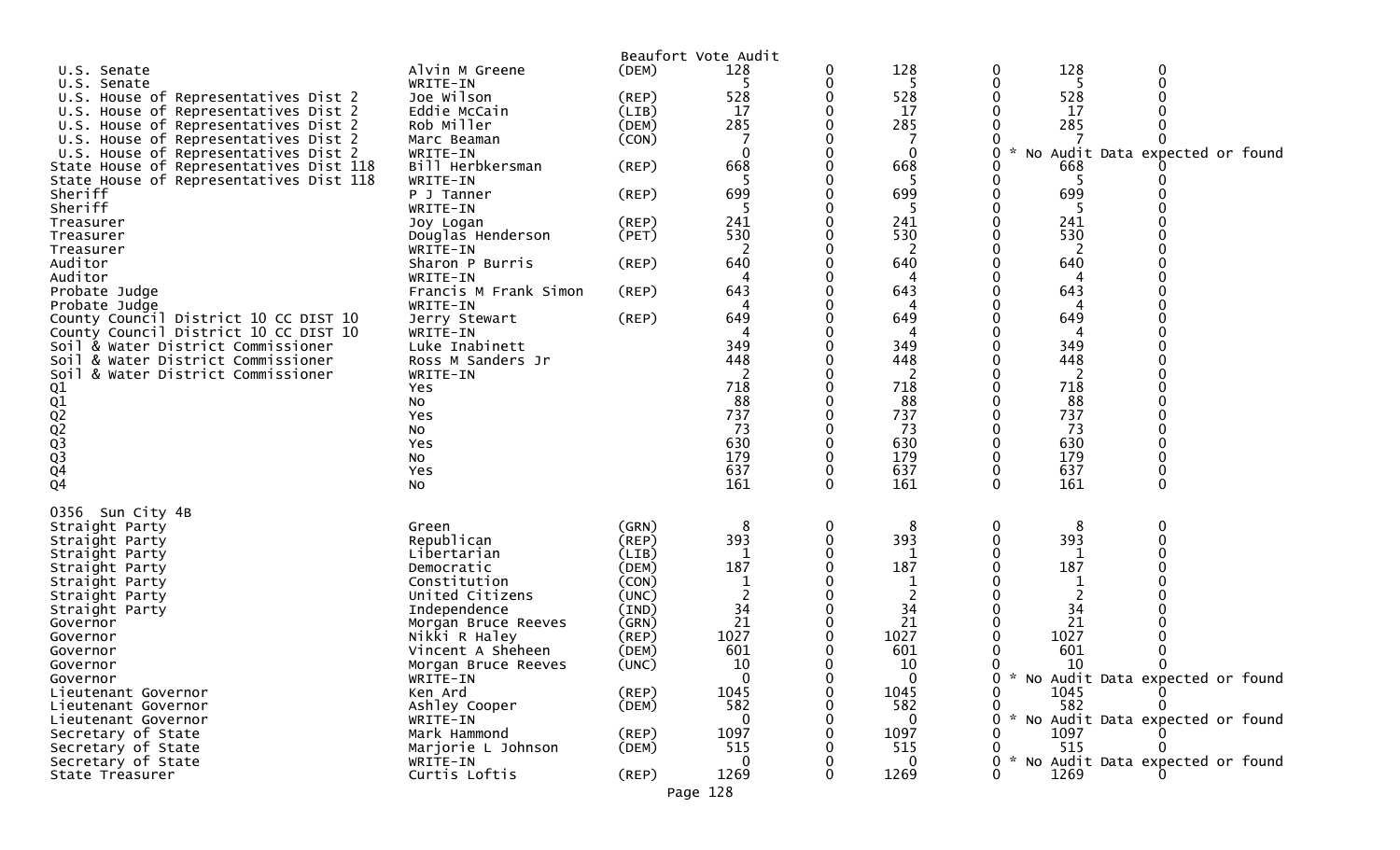|                                         |                       |             | Beaufort Vote Audit |             |          |      |                                   |
|-----------------------------------------|-----------------------|-------------|---------------------|-------------|----------|------|-----------------------------------|
| State Treasurer                         | WRITE-IN              |             |                     | 0           | 9        | 9    |                                   |
| Attorney General                        | Leslie Minerd         | (GRN)       | 37                  | 0           | 37       | 37   |                                   |
| Attorney General                        | Alan Wilson           | $($ REP $)$ | 1020                |             | 1020     | 1020 |                                   |
| Attorney General                        | Matthew Richardson    | (DEM)       | 562                 |             | 562      | 562  |                                   |
| Attorney General                        | WRITE-IN              |             |                     |             | 1        |      |                                   |
| Comptroller General                     | Richard A Eckstrom    | (REP)       | 1057                |             | 1057     | 1057 |                                   |
| Comptroller General                     | Robert Barber         | (DEM)       | 545                 |             | 545      | 545  |                                   |
| Comptroller General                     | WRITE-IN              |             | $\Omega$            |             | 0        |      | * No Audit Data expected or found |
| State Superintendent of Education       | Doretha A Bull        | (GRN)       | 34                  |             | 34       | -34  |                                   |
| State Superintendent of Education       | Mick Zais             | (REP)       | 961                 |             | 961      | 961  |                                   |
| State Superintendent of Education       | Tim Moultrie          | (LIB)       | 42                  |             | 42       | 42   |                                   |
| State Superintendent of Education       | Frank Holleman        | (DEM)       | 516                 |             | 516      | 516  |                                   |
| State Superintendent of Education       | Tony Fayyazi          | (IND)       | 49                  |             | 49       | 49   |                                   |
| State Superintendent of Education       | WRITE-IN              |             | $\Omega$            |             | $\Omega$ |      | * No Audit Data expected or found |
| Adjutant General                        | Bob Livingston        | (REP)       | 1251                |             | 1251     | 1251 |                                   |
| Adjutant General                        | WRITE-IN              |             |                     |             |          |      |                                   |
| Commissioner of Agriculture             | Hugh Weathers         | (REP)       | 1056                |             | 1056     | 1056 |                                   |
| Commissioner of Agriculture             | Tom E Elliott         | (DEM)       | 535                 |             | 535      | 535  |                                   |
| Commissioner of Agriculture             | WRITE-IN              |             | $\Omega$            |             | $\Omega$ |      | No Audit Data expected or found   |
| U.S. Senate                             | Tom Clements          | (GRN)       | 228                 |             | 228      | 228  |                                   |
| U.S. Senate                             | Jim DeMint            | (REP)       | 1118                |             | 1118     | 1118 |                                   |
| U.S. Senate                             | Alvin M Greene        | (DEM)       | 258                 |             | 258      | 258  |                                   |
| U.S. Senate                             | WRITE-IN              |             | 10                  |             | 10       | 10   |                                   |
| U.S. House of Representatives Dist 2    | Joe Wilson            | $($ REP $)$ | 1004                |             | 1004     | 1004 |                                   |
| U.S. House of Representatives Dist 2    | Eddie McCain          | (LIB)       | 10                  |             | 10       | 10   |                                   |
| U.S. House of Representatives Dist 2    | Rob Miller            | (DEM)       | 628                 |             | 628      | 628  |                                   |
| U.S. House of Representatives Dist 2    | Marc Beaman           | (CON)       | 24                  |             | 24       | 24   |                                   |
| U.S. House of Representatives Dist 2    | WRITE-IN              |             | $\Omega$            |             | $\Omega$ |      | * No Audit Data expected or found |
| State House of Representatives Dist 118 | Bill Herbkersman      | (REP)       | 1288                |             | 1288     | 1288 |                                   |
| State House of Representatives Dist 118 | WRITE-IN              |             |                     |             |          | b    |                                   |
| Sheriff                                 | P J Tanner            | $($ REP $)$ | 1369                |             | 1369     | 1369 |                                   |
| Sheriff                                 | WRITE-IN              |             |                     |             |          |      |                                   |
| Treasurer                               | Joy Logan             | (REP)       | 512                 |             | 512      | 512  |                                   |
| Treasurer                               | Douglas Henderson     | (PET)       | 976                 |             | 976      | 976  |                                   |
| Treasurer                               | WRITE-IN              |             |                     |             |          |      |                                   |
| Auditor                                 | Sharon P Burris       | (REP)       | 1260                |             | 1260     | 1260 |                                   |
| Auditor                                 | WRITE-IN              |             |                     |             |          |      |                                   |
| Probate Judge                           | Francis M Frank Simon | (REP)       | 1249                |             | 1249     | 1249 |                                   |
| Probate Judge                           | WRITE-IN              |             |                     |             |          | 2    |                                   |
| County Council District 10 CC DIST 10   | Jerry Stewart         | (REP)       | 1267                |             | 1267     | 1267 |                                   |
| County Council District 10 CC DIST 10   | WRITE-IN              |             |                     |             |          |      |                                   |
| Soil & Water District Commissioner      | Luke Inabinett        |             | 729                 |             | 729      | 729  |                                   |
| Soil & Water District Commissioner      | Ross M Sanders Jr     |             | 892                 | 0           | 892      | 892  |                                   |
| Soil & Water District Commissioner      | WRITE-IN              |             |                     | 0           |          |      |                                   |
| Q1                                      | Yes                   |             | 1419                | $\mathbf 0$ | 1419     | 1419 |                                   |
|                                         | No                    |             | 161                 |             | 161      | 161  |                                   |
|                                         | Yes                   |             | 1457                |             | 1457     | 1457 |                                   |
| Q1<br>Q2<br>Q3<br>Q3<br>Q3              | NO                    |             | 135                 |             | 135      | 135  |                                   |
|                                         | Yes                   |             | 1200                |             | 1200     | 1200 |                                   |
|                                         | No                    |             | 393                 |             | 393      | 393  |                                   |
| $\frac{Q4}{Q4}$                         | Yes                   |             | 1237                |             | 1237     | 1237 |                                   |
|                                         | No                    |             | 346                 |             | 346      | 346  |                                   |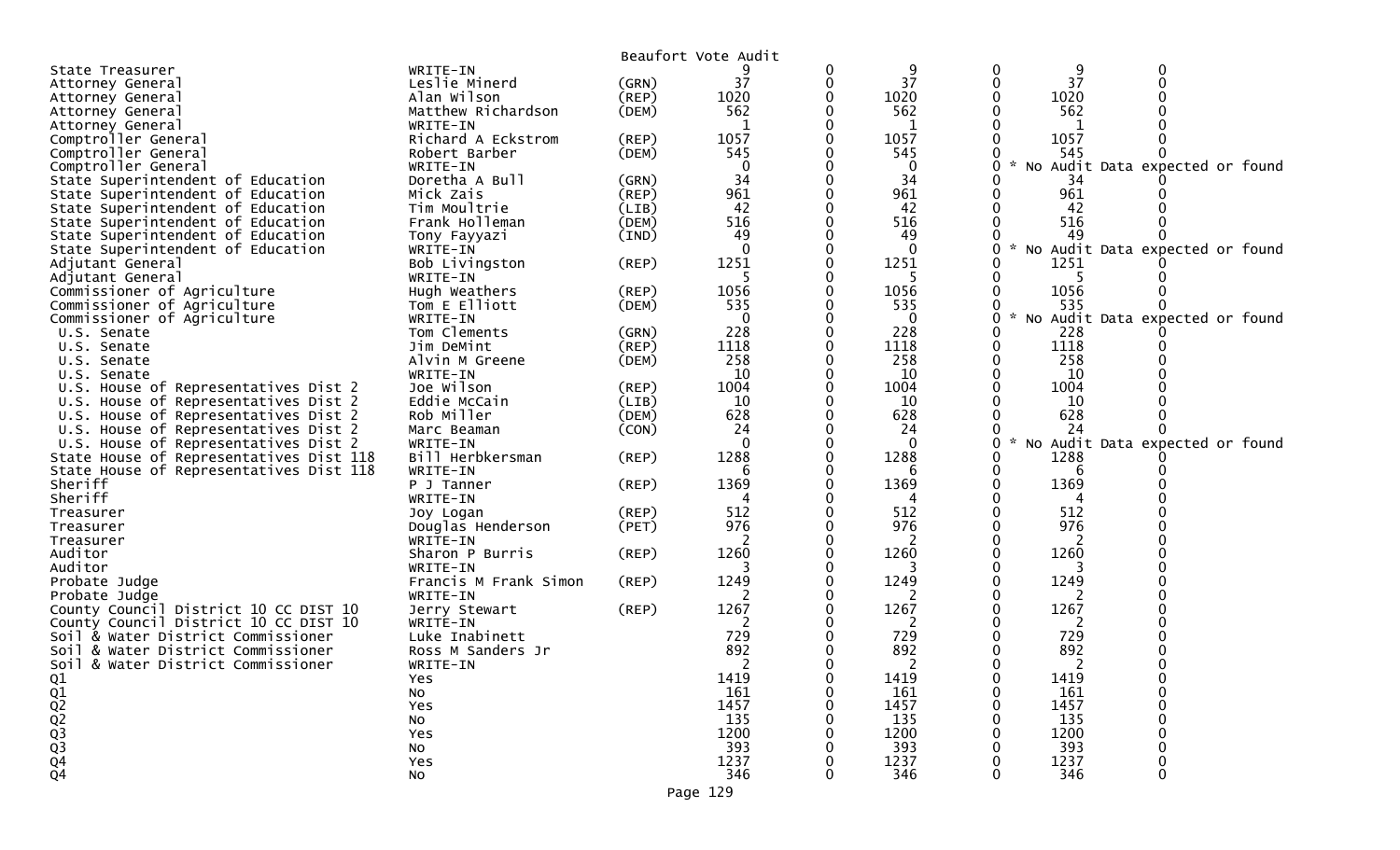Beaufort Vote Audit

| 0750 Absentee                        |                     |             |      |                |          |              |      |                                     |  |
|--------------------------------------|---------------------|-------------|------|----------------|----------|--------------|------|-------------------------------------|--|
| Straight Party                       | Green               | (GRN)       | 23   | 1              | 22       |              | 22   | 0                                   |  |
| Straight Party                       | Republican          | (REP)       | 1987 | 834            | 1153     | $\mathbf 0$  | 1153 | $\Omega$                            |  |
| Straight Party                       | Libertarian         | (LIB)       | 6    | $\overline{c}$ |          | 0            |      | $\Omega$                            |  |
| Straight Party                       | Democratic          | (DEM)       | 1730 | 316            | 1414     | $\Omega$     | 1414 | $\Omega$                            |  |
| Straight Party                       | Constitution        | (CON)       | 4    | $\mathbf 1$    | 3        |              | 3    | U                                   |  |
| Straight Party                       | United Citizens     | (UNC)       | 10   | $\mathbf{0}$   | 10       |              | 10   | 0                                   |  |
| Straight Party                       | Independence        | (IND)       | 101  | 28             | 73       |              | 73   |                                     |  |
| Governor                             | Morgan Bruce Reeves | (GRN)       | 78   | 24             | 54       | 0            | 54   | O                                   |  |
| Governor                             | Nikki R Haley       | $($ REP $)$ | 5236 | 2418           | 2818     | $\Omega$     | 2818 |                                     |  |
| Governor                             | Vincent A Sheheen   | (DEM)       | 3857 | 1198           | 2659     |              | 2659 |                                     |  |
| Governor                             | Morgan Bruce Reeves | (UNC)       | 29   | 11             | 18       |              | 18   |                                     |  |
| Governor                             | WRITE-IN            |             | 10   | 4              | 6        |              | 6    |                                     |  |
| Lieutenant Governor                  | Ken Ard             | (REP)       | 5367 | 2480           | 2887     |              | 2887 |                                     |  |
| Lieutenant Governor                  | Ashley Cooper       | (DEM)       | 3752 | 1138           | 2614     |              | 2614 |                                     |  |
| Lieutenant Governor                  | WRITE-IN            |             | 3    | 2              | 1        |              | -1   | U                                   |  |
| Secretary of State                   | Mark Hammond        | (REP)       | 5592 | 2563           | 3029     |              | 3029 |                                     |  |
| Secretary of State                   | Marjorie L Johnson  | (DEM)       | 3474 | 1033           | 2441     |              | 2441 |                                     |  |
| Secretary of State                   | WRITE-IN            |             | 3    | 2              | 1        |              | 1    |                                     |  |
| State Treasurer                      | Curtis Loftis       | (REP)       | 6310 | 2821           | 3489     |              | 3489 |                                     |  |
| State Treasurer                      | WRITE-IN            |             | 78   | 30             | 48       |              | 48   |                                     |  |
| Attorney General                     | Leslie Minerd       | (GRN)       | 178  | 79             | 99       |              | 99   |                                     |  |
| Attorney General                     | Alan Wilson         | $($ REP $)$ | 5319 | 2437           | 2882     |              | 2882 |                                     |  |
| Attorney General                     | Matthew Richardson  | (DEM)       | 3599 | 1062           | 2537     |              | 2537 |                                     |  |
| Attorney General                     | WRITE-IN            |             | 3    | 3              | 0        |              |      | * All votes cast for this candidate |  |
|                                      |                     |             |      |                |          |              |      | in this precint are optical.        |  |
|                                      |                     |             |      |                |          |              |      | No Audit Data for optical.          |  |
|                                      |                     |             |      |                |          |              |      |                                     |  |
| Comptroller General                  | Richard A Eckstrom  | $($ REP $)$ | 5506 | 2515           | 2991     | 0            | 2991 | 0                                   |  |
| Comptroller General                  | Robert Barber       | (DEM)       | 3512 | 1022           | 2490     | 0            | 2490 | $\Omega$                            |  |
| Comptroller General                  | WRITE-IN            |             | 2    | 2              | $\Omega$ | $\Omega$     |      | * All votes cast for this candidate |  |
|                                      |                     |             |      |                |          |              |      | in this precint are optical.        |  |
|                                      |                     |             |      |                |          |              |      | * No Audit Data for optical.        |  |
|                                      |                     |             |      |                |          |              |      |                                     |  |
| State Superintendent of Education    | Doretha A Bull      | (GRN)       | 164  | 60             | 104      | 0            | 104  | $\Omega$                            |  |
| State Superintendent of Education    | Mick Zais           | (REP)       | 4959 | 2251           | 2708     | $\Omega$     | 2708 | $\Omega$                            |  |
| State Superintendent of Education    | Tim Moultrie        | (LIB)       | 250  | 122            | 128      | 0            | 128  | O                                   |  |
| State Superintendent of Education    | Frank Holleman      | (DEM)       | 3483 | 1039           | 2444     |              | 2444 |                                     |  |
| State Superintendent of Education    | Tony Fayyazi        | (IND)       | 174  | 66             | 108      |              | 108  |                                     |  |
| State Superintendent of Education    | WRITE-IN            |             | Δ    | -1             |          |              |      |                                     |  |
| Adjutant General                     | Bob Livingston      | (REP)       | 6206 | 2763           | 3443     |              | 3443 | $\Omega$                            |  |
| Adjutant General                     | WRITE-IN            |             | 42   | 16             | 26       |              | 26   | O                                   |  |
| Commissioner of Agriculture          | Hugh Weathers       | (REP)       | 5456 | 2486           | 2970     |              | 2970 |                                     |  |
| Commissioner of Agriculture          | Tom E Elliott       | (DEM)       | 3495 | 1016           | 2479     |              | 2479 |                                     |  |
| Commissioner of Agriculture          | WRITE-IN            |             | 4    | 3              | 1        |              | 1    |                                     |  |
| U.S. Senate                          | Tom Clements        | (GRN)       | 1113 | 427            | 686      |              | 686  | U                                   |  |
| U.S. Senate                          | Jim DeMint          | (REP)       | 5615 | 2571           | 3044     |              | 3044 |                                     |  |
| U.S. Senate                          | Alvin M Greene      | (DEM)       | 2046 | 479            | 1567     | 0            | 1567 | $\Omega$                            |  |
| U.S. Senate                          | WRITE-IN            |             | 180  | 71             | 109      |              | 109  |                                     |  |
| U.S. House of Representatives Dist 2 | Joe Wilson          | (REP)       | 5159 | 2368           | 2791     | 0            | 2791 | $\Omega$                            |  |
| U.S. House of Representatives Dist 2 | Eddie McCain        | (LIB)       | 122  | 56             | 66       | $\mathbf{0}$ | 66   | $\Omega$                            |  |
|                                      |                     |             |      |                |          |              |      |                                     |  |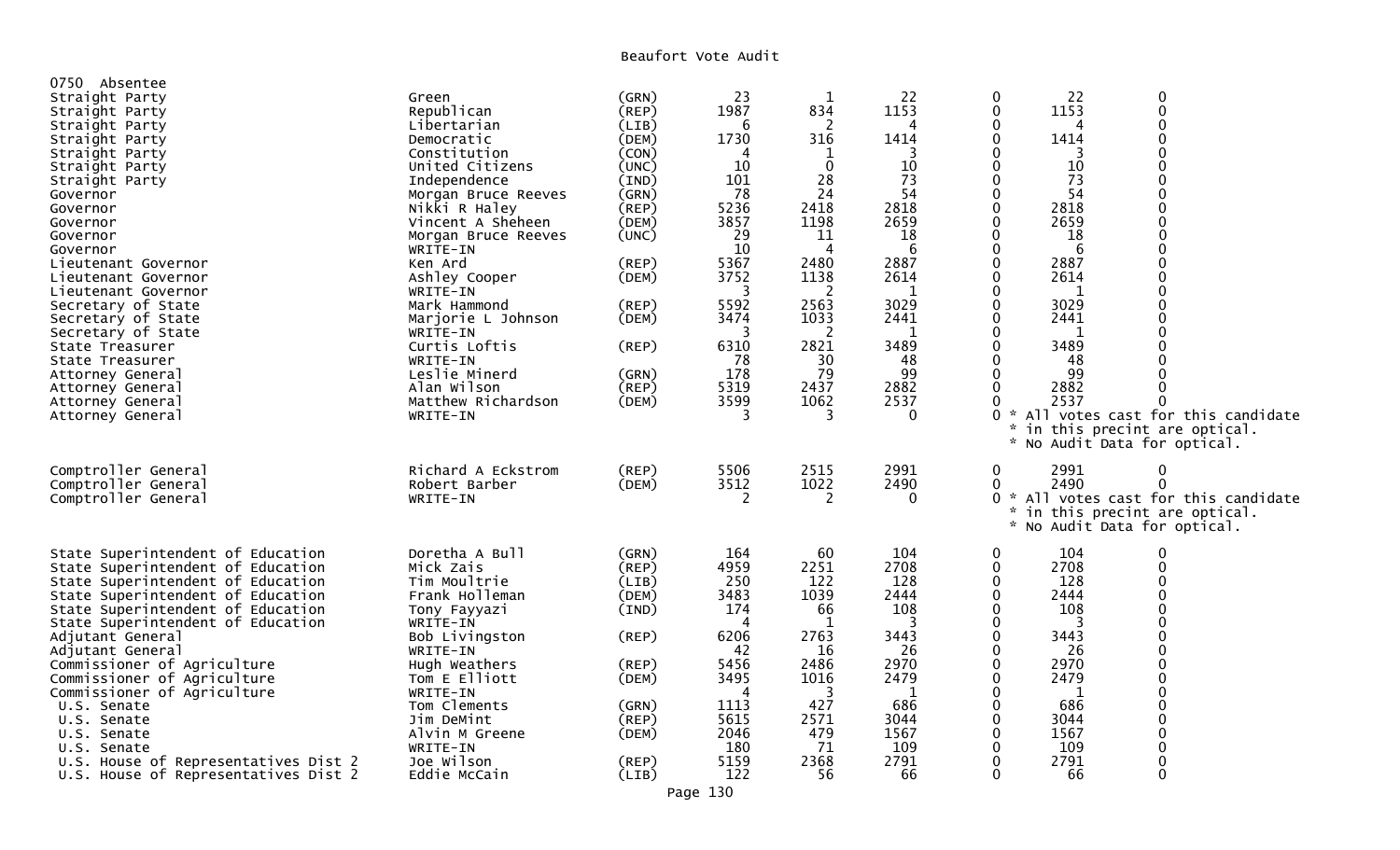| U.S. House of Representatives Dist 2<br>U.S. House of Representatives Dist 2<br>U.S. House of Representatives Dist 2                                                                                                                                                                                                                                                                                                                                                                                                                                                                                                                                                                                                                                                                                      | Rob Miller<br>Marc Beaman<br>WRITE-IN                                                                                                                                                                                                                                                                                                                                                   | Beaufort Vote Audit<br>(DEM)<br>(CON)                                                                                         | 3854<br>88<br>-1                                                                                                                                   | 1185<br>41<br>1                                                                                                                                   | 2669<br>47<br>0                                                                                                                                        | 0<br>0<br>0                                   | 2669<br>47<br>in this precint are optical.<br>* No Audit Data for optical.                                                                                                                            | 0<br>0<br>* All votes cast for this candidate                          |
|-----------------------------------------------------------------------------------------------------------------------------------------------------------------------------------------------------------------------------------------------------------------------------------------------------------------------------------------------------------------------------------------------------------------------------------------------------------------------------------------------------------------------------------------------------------------------------------------------------------------------------------------------------------------------------------------------------------------------------------------------------------------------------------------------------------|-----------------------------------------------------------------------------------------------------------------------------------------------------------------------------------------------------------------------------------------------------------------------------------------------------------------------------------------------------------------------------------------|-------------------------------------------------------------------------------------------------------------------------------|----------------------------------------------------------------------------------------------------------------------------------------------------|---------------------------------------------------------------------------------------------------------------------------------------------------|--------------------------------------------------------------------------------------------------------------------------------------------------------|-----------------------------------------------|-------------------------------------------------------------------------------------------------------------------------------------------------------------------------------------------------------|------------------------------------------------------------------------|
| State House of Representatives Dist 118<br>State House of Representatives Dist 118<br>State House of Representatives Dist 121<br>State House of Representatives Dist 121<br>State House of Representatives Dist 122<br>State House of Representatives Dist 122<br>State House of Representatives Dist 123<br>State House of Representatives Dist 123<br>State House of Representatives Dist 124<br>State House of Representatives Dist 124<br>Sheriff<br>Sheriff<br>Treasurer<br>Treasurer<br>Treasurer<br>Auditor<br>Auditor<br>Probate Judge<br>Probate Judge<br>County Council District 1 CC DIST 1<br>County Council District 1 CC DIST 1<br>County Council District 2 CC DIST 2<br>County Council District 2 CC DIST 2<br>County Council District 3 CC DIST 3<br>County Council District 3 CC DIST 3 | Bill Herbkersman<br>WRITE-IN<br>Kenneth F Hodges<br>WRITE-IN<br>Curtis Brantley<br>WRITE-IN<br>Andy Patrick<br>WRITE-IN<br>Shannon Erickson<br>WRITE-IN<br>P J Tanner<br>WRITE-IN<br>Joy Logan<br>Douglas Henderson<br>WRITE-IN<br>Sharon P Burris<br>WRITE-IN<br>Francis M Frank Simon<br>WRITE-IN<br>Rick Caporale<br>WRITE-IN<br>Steven M Baer<br>WRITE-IN<br>Stu Rodman<br>WRITE-IN | (REP)<br>(DEM)<br>(DEM)<br>$($ REP $)$<br>(REP)<br>(REP)<br>$($ REP $)$<br>(PET)<br>(REP)<br>(REP)<br>(REP)<br>(REP)<br>(REP) | 3057<br>23<br>696<br>10<br>1516<br>16<br>1533<br>17<br>6923<br>56<br>2993<br>5036<br>19<br>6344<br>50<br>6369<br>46<br>605<br>9<br>375<br>523<br>8 | 1231<br>5<br>107<br>8<br>0<br>994<br>12<br>522<br>6<br>2984<br>28<br>1305<br>1998<br>2<br>2782<br>21<br>2811<br>20<br>392<br>8<br>230<br>341<br>8 | 1826<br>18<br>589<br>$\mathbf 0$<br>522<br>1011<br>11<br>3939<br>28<br>1688<br>3038<br>17<br>3562<br>29<br>3558<br>26<br>213<br>145<br>182<br>$\Omega$ | $\bf{0}$<br>0<br>$\mathcal{H}$<br>0<br>0<br>0 | 1826<br>18<br>589<br>522<br>4<br>1011<br>11<br>3939<br>28<br>1688<br>3038<br>17<br>3562<br>29<br>3558<br>26<br>213<br>1<br>145<br>182<br>in this precint are optical.<br>* No Audit Data for optical. | No Audit Data expected or found<br>* All votes cast for this candidate |
| County Council District 4 CC DIST 4<br>County Council District 4 CC DIST 4<br>County Council District 7 CC DIST 7<br>County Council District 7 CC DIST 7<br>County Council District 10 CC DIST 10<br>County Council District 10 CC DIST 10<br>County Council District 11 CC DIST 11<br>County Council District 11 CC DIST 11<br>School Board District 1 SB DIST 1<br>School Board District 1 SB DIST 1<br>School Board District 2 SB DIST 2<br>School Board District 5 SB DIST 5<br>School Board District 5 SB DIST 5<br>School Board District 5 SB DIST 5<br>School Board District 7 SB DIST 7<br>School Board District 7 SB DIST 7<br>School Board District 7 SB DIST 7<br>School Board District 8 SB DIST 8                                                                                            | Weston Newton<br>WRITE-IN<br>D Paul Sommerville<br>WRITE-IN<br>Jerry Stewart<br>WRITE-IN<br>Laura Von Harten<br>WRITE-IN<br>Steven P Morello<br>WRITE-IN<br>WRITE-IN<br>Faye Alston<br>Michael F Rivers Sr<br>WRITE-IN<br>Bill Evans<br>Robert White<br>WRITE-IN<br>Herbert Burnes Jr                                                                                                   | (REP)<br>(REP)<br>(REP)<br>(DEM)<br>Page 131                                                                                  | 708<br>6<br>699<br>2143<br>13<br>510<br>18<br>518<br>20<br>80<br>220<br>359<br>2<br>391<br>284<br>6<br>268                                         | 269<br>187<br>1<br>875<br>143<br>344<br>47<br>89<br>160<br>$\overline{0}$<br>108<br>64<br>1<br>43                                                 | 439<br>512<br>1268<br>6<br>367<br>11<br>174<br>12<br>33<br>131<br>199<br>-2<br>283<br>220<br>225                                                       | 0<br>0                                        | 439<br>512<br>1268<br>6<br>367<br>11<br>174<br>12<br>33<br>131<br>199<br>283<br>220<br>225                                                                                                            | $\Omega$                                                               |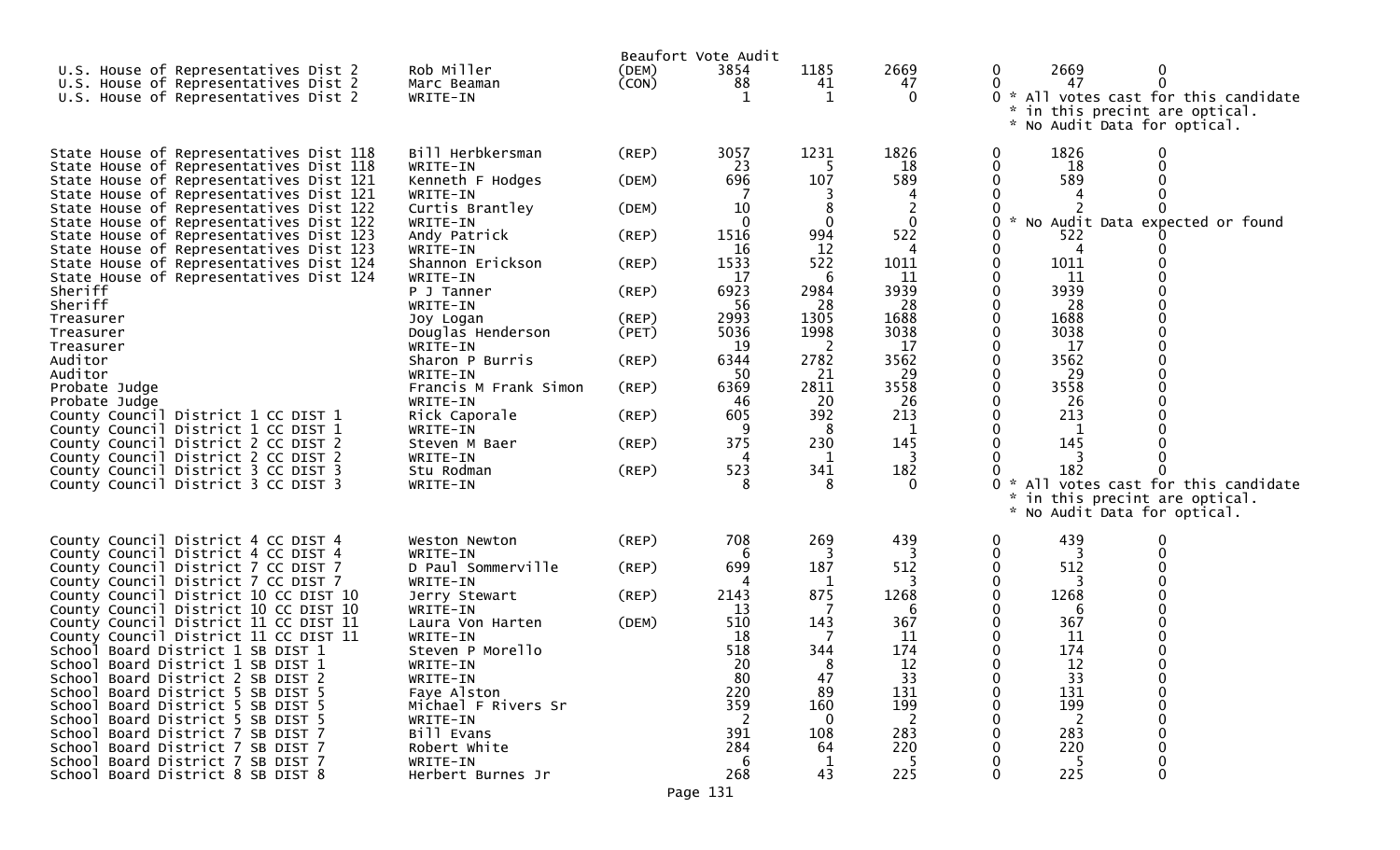|                                                              |                      | Beaufort Vote Audit |              |             |                     |      |                                   |  |
|--------------------------------------------------------------|----------------------|---------------------|--------------|-------------|---------------------|------|-----------------------------------|--|
| School Board District 8 SB DIST 8                            | WRITE-IN             | 17                  |              | 13          |                     | 13   |                                   |  |
| School Board District 9 SB DIST 9                            | Ronald Speaks        | 429                 | 101          | 328         | 0                   | 328  |                                   |  |
| School Board District 9 SB DIST 9                            | WRITE-IN             | 6                   | $\mathbf{0}$ | 6           |                     | 6    |                                   |  |
| School Board District 11 SB DIST 11                          | Fred Washington Jr   | 480                 | 146          | 334         |                     | 334  |                                   |  |
| School Board District 11 SB DIST 11                          | WRITE-IN             | 15                  | 3            | 12          | 0                   | 12   |                                   |  |
| Soil & Water District Commissioner                           | Luke Inabinett       | 4645                | 1998         | 2647        |                     | 2647 |                                   |  |
| Soil & Water District Commissioner                           | Ross M Sanders Jr    | 4740                | 2071         | 2669        |                     | 2669 |                                   |  |
| Soil & Water District Commissioner                           | WRITE-IN             | 31                  | 16           | 15          |                     | 15   |                                   |  |
|                                                              | Yes                  | 7602                | 3088         | 4514        |                     | 4514 |                                   |  |
|                                                              |                      | 1055                | 393          | 662         |                     | 662  |                                   |  |
|                                                              | NO.                  | 7701                | 3237         | 4464        | 0                   | 4464 |                                   |  |
| 01<br>01<br>02<br>02<br>03<br>03<br>04                       | Yes                  |                     |              |             |                     |      |                                   |  |
|                                                              | NO.                  | 999                 | 303          | 696         |                     | 696  |                                   |  |
|                                                              | Yes                  | 6292                | 2578         | 3714        | 0                   | 3714 |                                   |  |
|                                                              | No                   | 2332                | 881          | 1451        |                     | 1451 |                                   |  |
|                                                              | Yes                  | 6539                | 2651         | 3888        | 0                   | 3888 |                                   |  |
| Q <sub>4</sub>                                               | No                   | 2026                | 799          | 1227        |                     | 1227 |                                   |  |
| City Council CITY OF BEAUFORT                                | Donnie Ann Beer      | 383                 | 131          | 252         |                     | 252  |                                   |  |
| City Council CITY OF BEAUFORT                                | Larry Holman         | 295                 | 61           | 234         |                     | 234  |                                   |  |
| City Council CITY OF BEAUFORT                                | Kim Kolton           | 129                 | 27           | 102         |                     | 102  |                                   |  |
| City Council CITY OF BEAUFORT                                | Mike Sutton          | 426                 | 139          | 287         | 0                   | 287  |                                   |  |
| City Council CITY OF BEAUFORT                                | WRITE-IN             | -3                  | $\mathbf{0}$ | 3           |                     | 3    |                                   |  |
| Mayor TOWN OF HILTON HEAD                                    | James D Collet Jr    | 417                 | 285          | 132         | 0                   | 132  |                                   |  |
| Mayor TOWN OF HILTON HEAD                                    | Tom Crews            | 407                 | 245          | 162         |                     | 162  |                                   |  |
| Mayor TOWN OF HILTON HEAD                                    | Willie Bill Ferguson | 88                  | 36           | 52          | 0                   | 52   |                                   |  |
| Mayor TOWN OF HILTON HEAD                                    | Drew A Laughlin      | 436                 | 273          | 163         |                     | 163  |                                   |  |
| Mayor TOWN OF HILTON HEAD                                    | Ed McCullough        | 126                 | 81           | 45          | 0                   | 45   |                                   |  |
| Mayor TOWN OF HILTON HEAD                                    | Dave Myers           | 60                  | 42           | 18          |                     | 18   |                                   |  |
| Mayor TOWN OF HILTON HEAD                                    | John D Safay         | 281                 | 163          | 118         | 0                   | 118  |                                   |  |
|                                                              | WRITE-IN             |                     | 3            | 4           | 0                   | 4    |                                   |  |
| Mayor TOWN OF HILTON HEAD<br>Town Council HH WARD 2          |                      | 140                 | 90           | 50          | $\mathbf{0}$        | 50   |                                   |  |
|                                                              | Terry Conway         | 221                 |              |             |                     | 82   |                                   |  |
| Town Council HH WARD 2                                       | Bill Harkins         |                     | 139          | 82          |                     |      |                                   |  |
| Town Council HH WARD 2                                       | WRITE-IN             | -1                  | $\mathbf{0}$ | 1           |                     |      |                                   |  |
| Town Council HH WARD 4                                       | Mary Amonitti        | 90                  | 55           | 35          |                     | 35   |                                   |  |
| Town Council HH WARD 4                                       | Kim Likins           | 97                  | 59           | 38          |                     | 38   |                                   |  |
| Town Council HH WARD 4                                       | WRITE-IN             | $\overline{0}$      | $\mathbf 0$  | $\mathbf 0$ | 0                   |      | * No Audit Data expected or found |  |
| Town Council HH WARD 5                                       | Chuck Raley          | 152                 | 88           | 64          |                     | 64   |                                   |  |
| Town Council HH WARD 5                                       | George W Williams Jr | 168                 | 126          | 42          | 0                   | 42   |                                   |  |
| Town Council HH WARD 5                                       | WRITE-IN             |                     | 0            |             |                     |      |                                   |  |
| HH#1 Public Service District Sub Dist 1 HH1 S1Herbert Ford   |                      | 67                  | 16           | 51          |                     | 51   |                                   |  |
| HH#1 Public Service District Sub Dist 1 HH1 S1WRITE-IN       |                      | 0                   | $\Omega$     | $\mathbf 0$ |                     |      | * No Audit Data expected or found |  |
| HH#1 Public Service District Sub Dist 3 HH1 S3Bob Gentzler   |                      | 167                 | 104          | 63          |                     | 63   |                                   |  |
| HH#1 Public Service District Sub Dist 3 HH1 S3WRITE-IN       |                      |                     |              | 1           |                     | 1    |                                   |  |
| HH#1 Public Service District Sub Dist 4 HH1 S4Frank Drehwing |                      | 469                 | 296          | 173         |                     | 173  |                                   |  |
| HH#1 Public Service District Sub Dist 4 HH1 S4WRITE-IN       |                      |                     | 3            | 2           |                     | 2    |                                   |  |
| Fripp Island Public Service DIstrict                         | Jim Parks            | 84                  | 51           | 33          | 0                   | 33   | 0                                 |  |
| Fripp Island Public Service DIstrict                         | Patrick Reilly       | 71                  | 45           | 26          |                     | 26   | $\Omega$                          |  |
| Fripp Island Public Service DIstrict                         | WRITE-IN             |                     | 2            | 0           | $\sim$              |      | All votes cast for this candidate |  |
|                                                              |                      |                     |              |             | $\mathcal{H}^{\pm}$ |      | in this precint are optical.      |  |
|                                                              |                      |                     |              |             |                     |      |                                   |  |

\* No Audit Data for optical.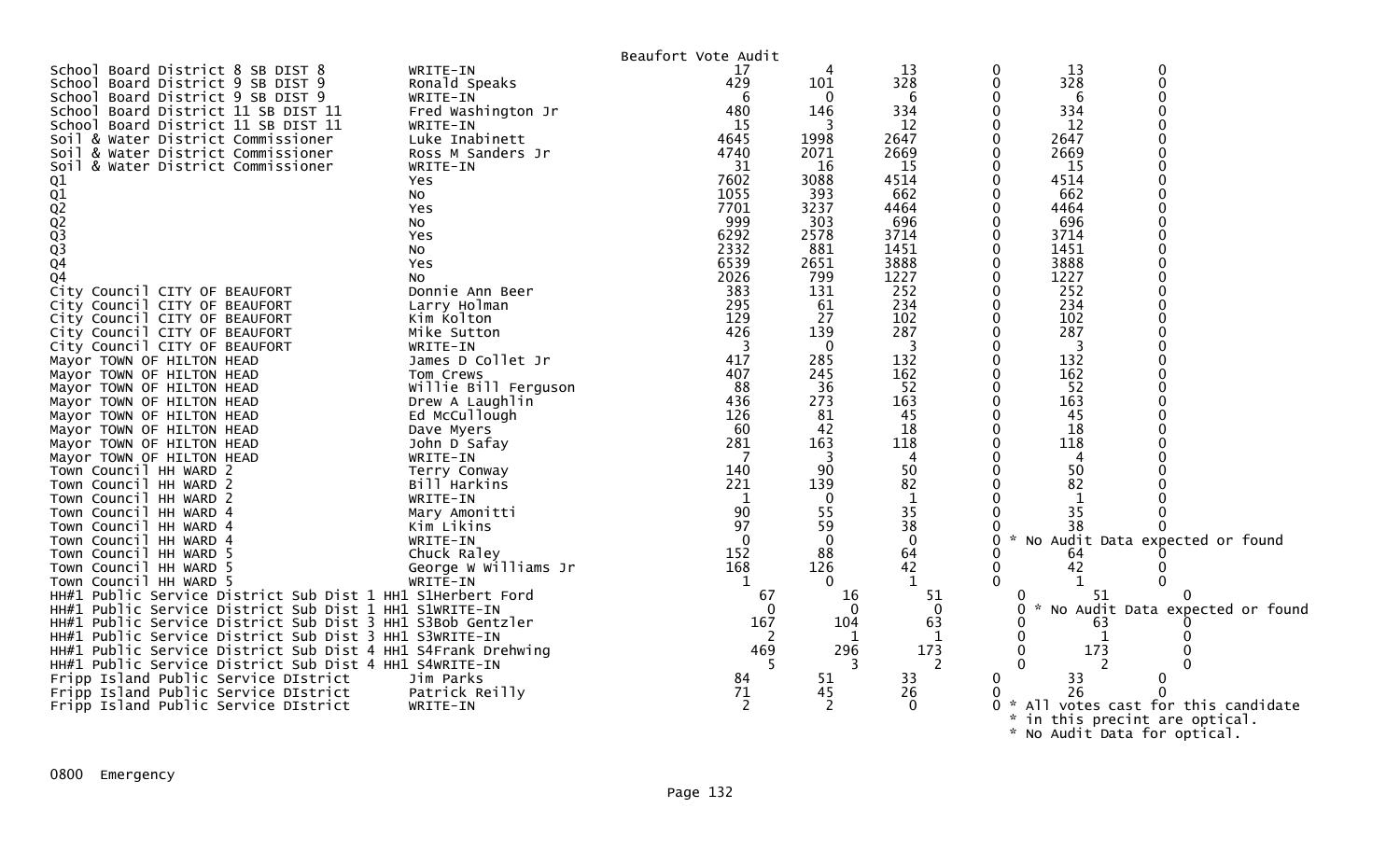| Straight Party<br>Straight Party<br>Straight Party<br>Straight Party<br>Straight Party<br>Straight Party<br>Straight Party<br>Governor<br>Governor | Green<br>Republican<br>Libertarian<br>Democratic<br>Constitution<br>United Citizens<br>Independence<br>Morgan Bruce Reeves<br>Nikki R Haley | Beaufort Vote Audit<br>(GRN)<br>(REP)<br>(LIB)<br>(DEM)<br>(CON)<br>(UNC)<br>(IND)<br>(GRN)<br>$($ REP $)$ | 0<br>0<br>0<br>0<br>0<br>0<br>$\mathbf{1}$     | 0<br>0<br>0<br>0<br>0<br>0<br>0<br>0<br>$\mathbf{1}$ |                    | 0 * No Audit Data expected or found<br>0 * No Audit Data expected or found<br>0 * No Audit Data expected or found<br>0 * No Audit Data expected or found<br>0 * No Audit Data expected or found<br>0 * No Audit Data expected or found<br>0 * No Audit Data expected or found<br>0 * No Audit Data expected or found<br>0 * All votes cast for this candidate<br>* in this precint are optical.<br>* No Audit Data for optical. |
|----------------------------------------------------------------------------------------------------------------------------------------------------|---------------------------------------------------------------------------------------------------------------------------------------------|------------------------------------------------------------------------------------------------------------|------------------------------------------------|------------------------------------------------------|--------------------|---------------------------------------------------------------------------------------------------------------------------------------------------------------------------------------------------------------------------------------------------------------------------------------------------------------------------------------------------------------------------------------------------------------------------------|
| Governor                                                                                                                                           | Vincent A Sheheen                                                                                                                           | (DEM)                                                                                                      | $\mathbf{1}$                                   | $\mathbf{1}$                                         | $\mathbf 0$        | 0 * All votes cast for this candidate<br>* in this precint are optical.<br>* No Audit Data for optical.                                                                                                                                                                                                                                                                                                                         |
| Governor<br>Governor<br>Lieutenant Governor                                                                                                        | Morgan Bruce Reeves<br>WRITE-IN<br>Ken Ard                                                                                                  | (UNC)<br>$($ REP $)$                                                                                       | 0<br>0<br>$\mathbf{1}$                         | 0<br>0<br>$\mathbf{1}$                               | 0<br>0<br>$\Omega$ | 0 * No Audit Data expected or found<br>0 * No Audit Data expected or found<br>0 * All votes cast for this candidate<br>* in this precint are optical.<br>* No Audit Data for optical.                                                                                                                                                                                                                                           |
| Lieutenant Governor                                                                                                                                | Ashley Cooper                                                                                                                               | (DEM)                                                                                                      | $\mathbf{1}$                                   | $\mathbf{1}$                                         | $\mathbf 0$        | 0 * All votes cast for this candidate<br>* in this precint are optical.<br>* No Audit Data for optical.                                                                                                                                                                                                                                                                                                                         |
| Lieutenant Governor<br>Secretary of State                                                                                                          | WRITE-IN<br>Mark Hammond                                                                                                                    | (REP)                                                                                                      | $\begin{smallmatrix} 0 \\ 1 \end{smallmatrix}$ | $\boldsymbol{0}$<br>$\mathbf{1}$                     | 0<br>$\mathbf 0$   | 0 * No Audit Data expected or found<br>0 * All votes cast for this candidate<br>* in this precint are optical.<br>* No Audit Data for optical.                                                                                                                                                                                                                                                                                  |
| Secretary of State                                                                                                                                 | Marjorie L Johnson                                                                                                                          | (DEM)                                                                                                      | $\mathbf{1}$                                   | $\mathbf{1}$                                         | $\mathbf 0$        | 0 * All votes cast for this candidate<br>* in this precint are optical.<br>* No Audit Data for optical.                                                                                                                                                                                                                                                                                                                         |
| Secretary of State<br>State Treasurer                                                                                                              | WRITE-IN<br>Curtis Loftis                                                                                                                   | (REP)                                                                                                      | $\begin{smallmatrix} 0 \\ 1 \end{smallmatrix}$ | 0<br>$\mathbf{1}$                                    | 0<br>$\mathbf 0$   | 0 * No Audit Data expected or found<br>0 * All votes cast for this candidate<br>* in this precint are optical.<br>* No Audit Data for optical.                                                                                                                                                                                                                                                                                  |
| State Treasurer<br>Attorney General<br>Attorney General                                                                                            | WRITE-IN<br>Leslie Minerd<br>Alan Wilson                                                                                                    | (GRN)<br>$($ REP $)$                                                                                       | 0<br>0<br>$\mathbf{1}$                         | 0<br>$\boldsymbol{0}$<br>$\mathbf{1}$                | 0<br>0<br>$\Omega$ | 0 * No Audit Data expected or found<br>0 * No Audit Data expected or found<br>0 * All votes cast for this candidate<br>* in this precint are optical.<br>* No Audit Data for optical.                                                                                                                                                                                                                                           |
| Attorney General                                                                                                                                   | Matthew Richardson                                                                                                                          | (DEM)                                                                                                      | $\mathbf{1}$                                   | $\mathbf{1}$                                         | $\mathbf 0$        | 0 * All votes cast for this candidate<br>* in this precint are optical.<br>* No Audit Data for optical.                                                                                                                                                                                                                                                                                                                         |
| Attorney General<br>Comptroller General                                                                                                            | WRITE-IN<br>Richard A Eckstrom                                                                                                              | $($ REP $)$<br>Page 133                                                                                    | 0<br>$\mathbf{1}$                              | 0<br>$\mathbf{1}$                                    | 0<br>$\mathbf 0$   | 0 * No Audit Data expected or found<br>0 * All votes cast for this candidate                                                                                                                                                                                                                                                                                                                                                    |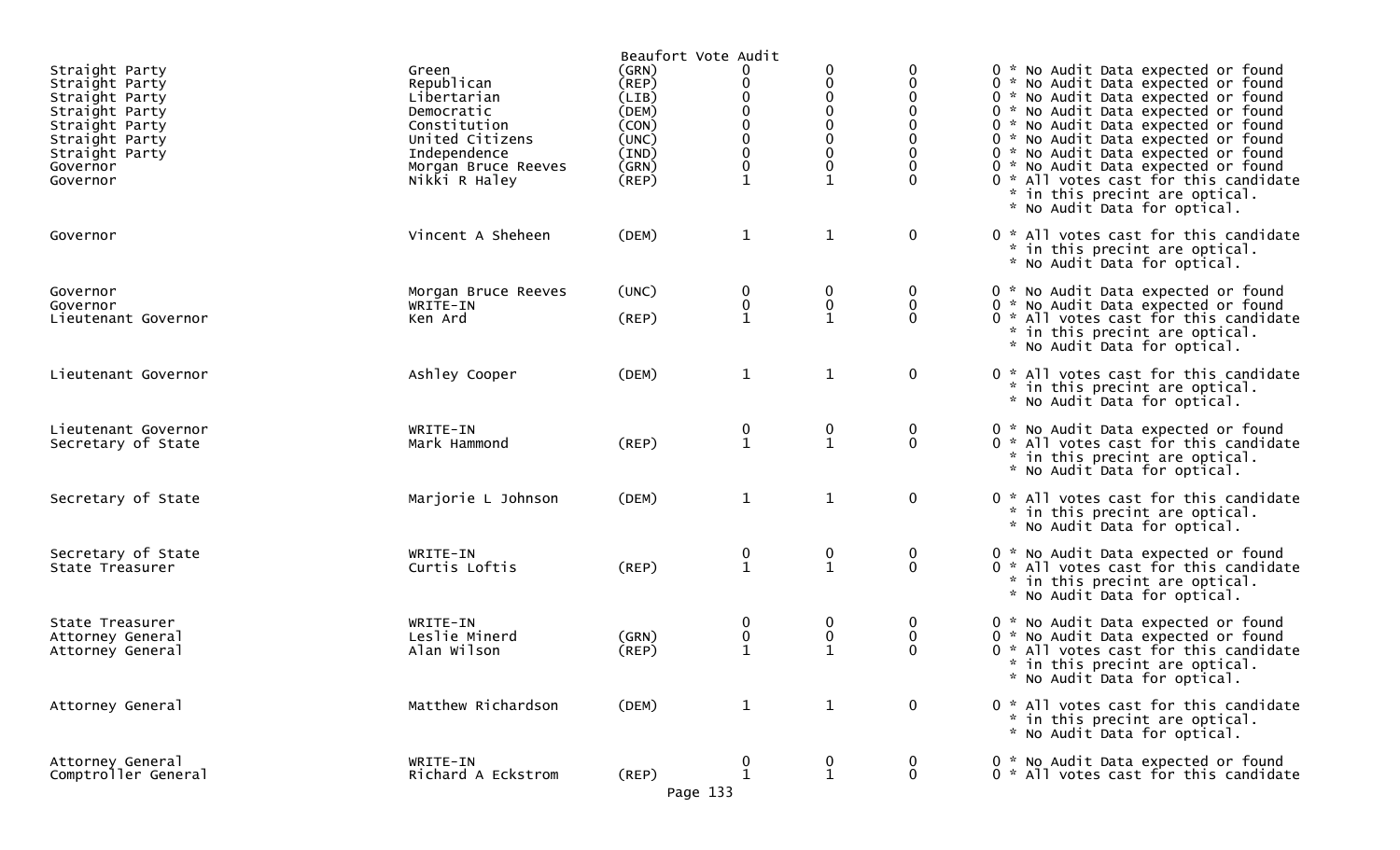|                                                                                                                                    |                                                         | Beaufort Vote Audit     |                                  |                                       |                                                    |                                                                                                                                                                                                                              |
|------------------------------------------------------------------------------------------------------------------------------------|---------------------------------------------------------|-------------------------|----------------------------------|---------------------------------------|----------------------------------------------------|------------------------------------------------------------------------------------------------------------------------------------------------------------------------------------------------------------------------------|
|                                                                                                                                    |                                                         |                         |                                  |                                       |                                                    | * in this precint are optical.<br>* No Audit Data for optical.                                                                                                                                                               |
| Comptroller General                                                                                                                | Robert Barber                                           | (DEM)                   | $\mathbf{1}$                     | $\mathbf{1}$                          | $\mathbf 0$                                        | 0 * All votes cast for this candidate<br>* in this precint are optical.<br>* No Audit Data for optical.                                                                                                                      |
| Comptroller General<br>State Superintendent of Education<br>State Superintendent of Education<br>State Superintendent of Education | WRITE-IN<br>Doretha A Bull<br>Mick Zais<br>Tim Moultrie | (GRN)<br>(REP)<br>(LIB) | $\bf{0}$<br>0<br>$\mathbf 0$     | 0<br>$\mathbf 0$<br>0<br>$\mathbf{1}$ | $\bf{0}$<br>$\mathbf 0$<br>$\mathbf 0$<br>$\Omega$ | 0 * No Audit Data expected or found<br>0 * No Audit Data expected or found<br>0 * No Audit Data expected or found<br>0 * All votes cast for this candidate<br>* in this precint are optical.<br>* No Audit Data for optical. |
| State Superintendent of Education                                                                                                  | Frank Holleman                                          | (DEM)                   | $\mathbf{1}$                     | $\mathbf{1}$                          | $\mathbf 0$                                        | 0 * All votes cast for this candidate<br>* in this precint are optical.<br>* No Audit Data for optical.                                                                                                                      |
| State Superintendent of Education<br>State Superintendent of Education<br>Adjutant General                                         | Tony Fayyazi<br>WRITE-IN<br>Bob Livingston              | (IND)<br>(REP)          | 0<br>$\pmb{0}$<br>$\mathbf{1}$   | 0<br>0<br>$\mathbf{1}$                | 0<br>$\mathbf 0$<br>$\mathbf 0$                    | 0 * No Audit Data expected or found<br>0 * No Audit Data expected or found<br>0 * All votes cast for this candidate<br>* in this precint are optical.<br>* No Audit Data for optical.                                        |
| Adjutant General<br>Commissioner of Agriculture                                                                                    | WRITE-IN<br>Hugh Weathers                               | (REP)                   | $\boldsymbol{0}$<br>$\mathbf{1}$ | 0<br>$\mathbf{1}$                     | $\mathbf 0$<br>$\mathbf{0}$                        | 0 * No Audit Data expected or found<br>0 * All votes cast for this candidate<br>* in this precint are optical.<br>* No Audit Data for optical.                                                                               |
| Commissioner of Agriculture                                                                                                        | Tom E Elliott                                           | (DEM)                   | $\mathbf{1}$                     | $\mathbf{1}$                          | $\mathbf 0$                                        | 0 * All votes cast for this candidate<br>* in this precint are optical.<br>* No Audit Data for optical.                                                                                                                      |
| Commissioner of Agriculture<br>U.S. Senate<br>U.S. Senate                                                                          | WRITE-IN<br>Tom Clements<br>Jim DeMint                  | (GRN)<br>(REP)          | 0<br>$\mathbf 0$<br>$\mathbf{1}$ | 0<br>$\mathbf 0$<br>$\mathbf{1}$      | $\boldsymbol{0}$<br>$\mathbf 0$<br>$\mathbf 0$     | 0 * No Audit Data expected or found<br>0 * No Audit Data expected or found<br>0 * All votes cast for this candidate<br>* in this precint are optical.<br>* No Audit Data for optical.                                        |
| U.S. Senate                                                                                                                        | Alvin M Greene                                          | (DEM)                   | $\mathbf{1}$                     | $\mathbf{1}$                          | $\mathbf 0$                                        | 0 * All votes cast for this candidate<br>* in this precint are optical.<br>* No Audit Data for optical.                                                                                                                      |
| U.S. Senate<br>U.S. House of Representatives Dist 2                                                                                | WRITE-IN<br>Joe Wilson                                  | (REP)                   | $\mathbf 0$<br>$\mathbf{1}$      | 0<br>$\mathbf{1}$                     | $\mathbf 0$<br>$\mathbf 0$                         | 0 * No Audit Data expected or found<br>0 * All votes cast for this candidate<br>* in this precint are optical.<br>* No Audit Data for optical.                                                                               |
| U.S. House of Representatives Dist 2<br>U.S. House of Representatives Dist 2                                                       | Eddie McCain<br>Rob Miller                              | (LIB)<br>(DEM)          | $\mathbf 0$<br>$\mathbf{1}$      | 0<br>$\mathbf{1}$                     | $\mathbf{0}$<br>$\mathbf 0$                        | 0 * No Audit Data expected or found<br>0 * All votes cast for this candidate<br>* in this precint are optical.<br>* No Audit Data for optical.                                                                               |

Page 134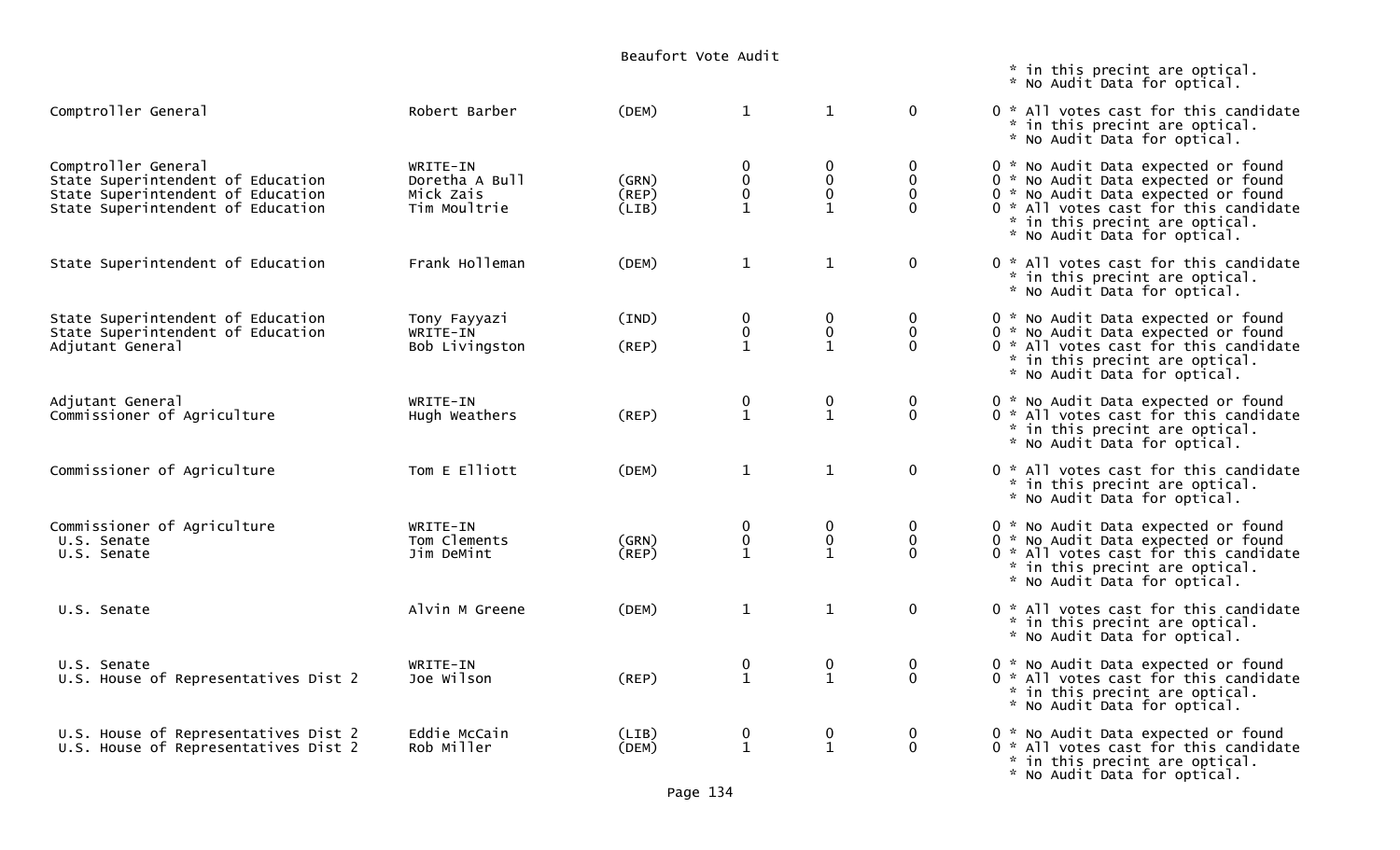## Beaufort Vote Audit

| U.S. House of Representatives Dist 2<br>U.S. House of Representatives Dist 2<br>State House of Representatives Dist 118<br>State House of Representatives Dist 118<br>State House of Representatives Dist 121<br>State House of Representatives Dist 121<br>State House of Representatives Dist 122<br>State House of Representatives Dist 122<br>State House of Representatives Dist 123<br>State House of Representatives Dist 123<br>State House of Representatives Dist 124 | Marc Beaman<br>WRITE-IN<br>Bill Herbkersman<br>WRITE-IN<br>Kenneth F Hodges<br>WRITE-IN<br>Curtis Brantley<br>WRITE-IN<br>Andy Patrick<br>WRITE-IN<br>Shannon Erickson | (CON)<br>(REP)<br>(DEM)<br>(DEM)<br>(REP)<br>(REP) | $\pmb{0}$<br>$\mathbf 0$<br>0<br>0<br>$\pmb{0}$<br>$\pmb{0}$<br>$\pmb{0}$<br>$\pmb{0}$<br>0<br>$\mathbf 0$<br>$\overline{2}$ | $\pmb{0}$<br>$\mathbf 0$<br>0<br>$\mathbf 0$<br>$\mathbf 0$<br>$\mathbf 0$<br>$\mathbf 0$<br>0<br>$\mathbf 0$<br>$\mathbf 0$<br>$\overline{c}$ | 0<br>$\Omega$              | 0 * No Audit Data expected or found<br>0 * No Audit Data expected or found<br>0 * No Audit Data expected or found<br>0 * No Audit Data expected or found<br>0 * No Audit Data expected or found<br>0 * No Audit Data expected or found<br>0 * No Audit Data expected or found<br>0 * No Audit Data expected or found<br>0 * No Audit Data expected or found<br>0 * No Audit Data expected or found<br>0 * All votes cast for this candidate<br>* in this precint are optical.<br>* No Audit Data for optical. |
|---------------------------------------------------------------------------------------------------------------------------------------------------------------------------------------------------------------------------------------------------------------------------------------------------------------------------------------------------------------------------------------------------------------------------------------------------------------------------------|------------------------------------------------------------------------------------------------------------------------------------------------------------------------|----------------------------------------------------|------------------------------------------------------------------------------------------------------------------------------|------------------------------------------------------------------------------------------------------------------------------------------------|----------------------------|---------------------------------------------------------------------------------------------------------------------------------------------------------------------------------------------------------------------------------------------------------------------------------------------------------------------------------------------------------------------------------------------------------------------------------------------------------------------------------------------------------------|
| State House of Representatives Dist 124<br>Sheriff                                                                                                                                                                                                                                                                                                                                                                                                                              | WRITE-IN<br>P J Tanner                                                                                                                                                 | $($ REP $)$                                        | $\frac{0}{2}$                                                                                                                | $\frac{0}{2}$                                                                                                                                  | 0<br>$\mathbf{0}$          | 0 * No Audit Data expected or found<br>0 * All votes cast for this candidate<br>* in this precint are optical.<br>* No Audit Data for optical.                                                                                                                                                                                                                                                                                                                                                                |
| Sheriff<br>Treasurer                                                                                                                                                                                                                                                                                                                                                                                                                                                            | WRITE-IN<br>Joy Logan                                                                                                                                                  | (REP)                                              | $\bf{0}$<br>$\mathbf{1}$                                                                                                     | $\mathbf 0$<br>$\mathbf{1}$                                                                                                                    | $\mathbf 0$<br>$\mathbf 0$ | 0 * No Audit Data expected or found<br>0 * All votes cast for this candidate<br>* in this precint are optical.<br>* No Audit Data for optical.                                                                                                                                                                                                                                                                                                                                                                |
| Treasurer                                                                                                                                                                                                                                                                                                                                                                                                                                                                       | Douglas Henderson                                                                                                                                                      | (PET)                                              | $\mathbf{1}$                                                                                                                 | $\mathbf{1}$                                                                                                                                   | $\mathbf 0$                | 0 * All votes cast for this candidate<br>* in this precint are optical.<br>* No Audit Data for optical.                                                                                                                                                                                                                                                                                                                                                                                                       |
| Treasurer<br>Auditor                                                                                                                                                                                                                                                                                                                                                                                                                                                            | WRITE-IN<br>Sharon P Burris                                                                                                                                            | (REP)                                              | $\frac{0}{2}$                                                                                                                | $\frac{0}{2}$                                                                                                                                  | $\mathbf 0$<br>$\Omega$    | 0 * No Audit Data expected or found<br>0 * All votes cast for this candidate<br>* in this precint are optical.<br>* No Audit Data for optical.                                                                                                                                                                                                                                                                                                                                                                |
| Auditor<br>Probate Judge                                                                                                                                                                                                                                                                                                                                                                                                                                                        | WRITE-IN<br>Francis M Frank Simon                                                                                                                                      | (REP)                                              | $\frac{0}{2}$                                                                                                                | $\bf{0}$<br>$\overline{2}$                                                                                                                     | 0<br>$\Omega$              | 0 * No Audit Data expected or found<br>0 * All votes cast for this candidate<br>* in this precint are optical.<br>* No Audit Data for optical.                                                                                                                                                                                                                                                                                                                                                                |
| Probate Judge                                                                                                                                                                                                                                                                                                                                                                                                                                                                   | WRITE-IN                                                                                                                                                               |                                                    | $\boldsymbol{0}$                                                                                                             | $\mathbf 0$                                                                                                                                    | 0                          | 0 * No Audit Data expected or found                                                                                                                                                                                                                                                                                                                                                                                                                                                                           |
| County Council District 1 CC DIST 1<br>County Council District 1 CC DIST 1                                                                                                                                                                                                                                                                                                                                                                                                      | Rick Caporale<br>WRITE-IN                                                                                                                                              | (REP)                                              | $\pmb{0}$<br>0                                                                                                               | $\pmb{0}$<br>$\mathbf 0$                                                                                                                       |                            | 0 * No Audit Data expected or found<br>0 * No Audit Data expected or found                                                                                                                                                                                                                                                                                                                                                                                                                                    |
| County Council District 2 CC DIST 2                                                                                                                                                                                                                                                                                                                                                                                                                                             | Steven M Baer                                                                                                                                                          | (REP)                                              | $\pmb{0}$                                                                                                                    | $\pmb{0}$                                                                                                                                      |                            | 0 * No Audit Data expected or found                                                                                                                                                                                                                                                                                                                                                                                                                                                                           |
| County Council District 2 CC DIST 2                                                                                                                                                                                                                                                                                                                                                                                                                                             | WRITE-IN                                                                                                                                                               |                                                    | $\pmb{0}$                                                                                                                    | $\pmb{0}$                                                                                                                                      |                            | 0 * No Audit Data expected or found                                                                                                                                                                                                                                                                                                                                                                                                                                                                           |
| County Council District 3 CC DIST 3                                                                                                                                                                                                                                                                                                                                                                                                                                             | Stu Rodman                                                                                                                                                             | (REP)                                              | $_{\rm 0}^{\rm 0}$                                                                                                           | $\pmb{0}$                                                                                                                                      |                            | 0 * No Audit Data expected or found                                                                                                                                                                                                                                                                                                                                                                                                                                                                           |
| County Council District 3 CC DIST 3<br>County Council District 4 CC DIST 4                                                                                                                                                                                                                                                                                                                                                                                                      | WRITE-IN<br>Weston Newton                                                                                                                                              | (REP)                                              | $\ddot{\mathbf{0}}$                                                                                                          | $\mathbf{0}$<br>0                                                                                                                              |                            | 0 * No Audit Data expected or found<br>0 * No Audit Data expected or found                                                                                                                                                                                                                                                                                                                                                                                                                                    |
| County Council District 4 CC DIST 4                                                                                                                                                                                                                                                                                                                                                                                                                                             | WRITE-IN                                                                                                                                                               |                                                    | $\mathbf 0$                                                                                                                  | $\mathbf{0}$                                                                                                                                   |                            | 0 * No Audit Data expected or found                                                                                                                                                                                                                                                                                                                                                                                                                                                                           |
| County Council District 7 CC DIST 7                                                                                                                                                                                                                                                                                                                                                                                                                                             | D Paul Sommerville                                                                                                                                                     | (REP)                                              | $\pmb{0}$                                                                                                                    | 0                                                                                                                                              |                            | 0 * No Audit Data expected or found                                                                                                                                                                                                                                                                                                                                                                                                                                                                           |
| County Council District 7 CC DIST 7                                                                                                                                                                                                                                                                                                                                                                                                                                             | WRITE-IN                                                                                                                                                               |                                                    | $\pmb{0}$                                                                                                                    | 0                                                                                                                                              |                            | 0 * No Audit Data expected or found                                                                                                                                                                                                                                                                                                                                                                                                                                                                           |
| County Council District 10 CC DIST 10<br>County Council District 10 CC DIST 10                                                                                                                                                                                                                                                                                                                                                                                                  | Jerry Stewart<br>WRITE-IN                                                                                                                                              | (REP)                                              | $\pmb{0}$<br>$\Omega$                                                                                                        | 0<br>$\mathbf{0}$                                                                                                                              | 0                          | 0 * No Audit Data expected or found<br>0 * No Audit Data expected or found                                                                                                                                                                                                                                                                                                                                                                                                                                    |
|                                                                                                                                                                                                                                                                                                                                                                                                                                                                                 |                                                                                                                                                                        |                                                    |                                                                                                                              |                                                                                                                                                |                            |                                                                                                                                                                                                                                                                                                                                                                                                                                                                                                               |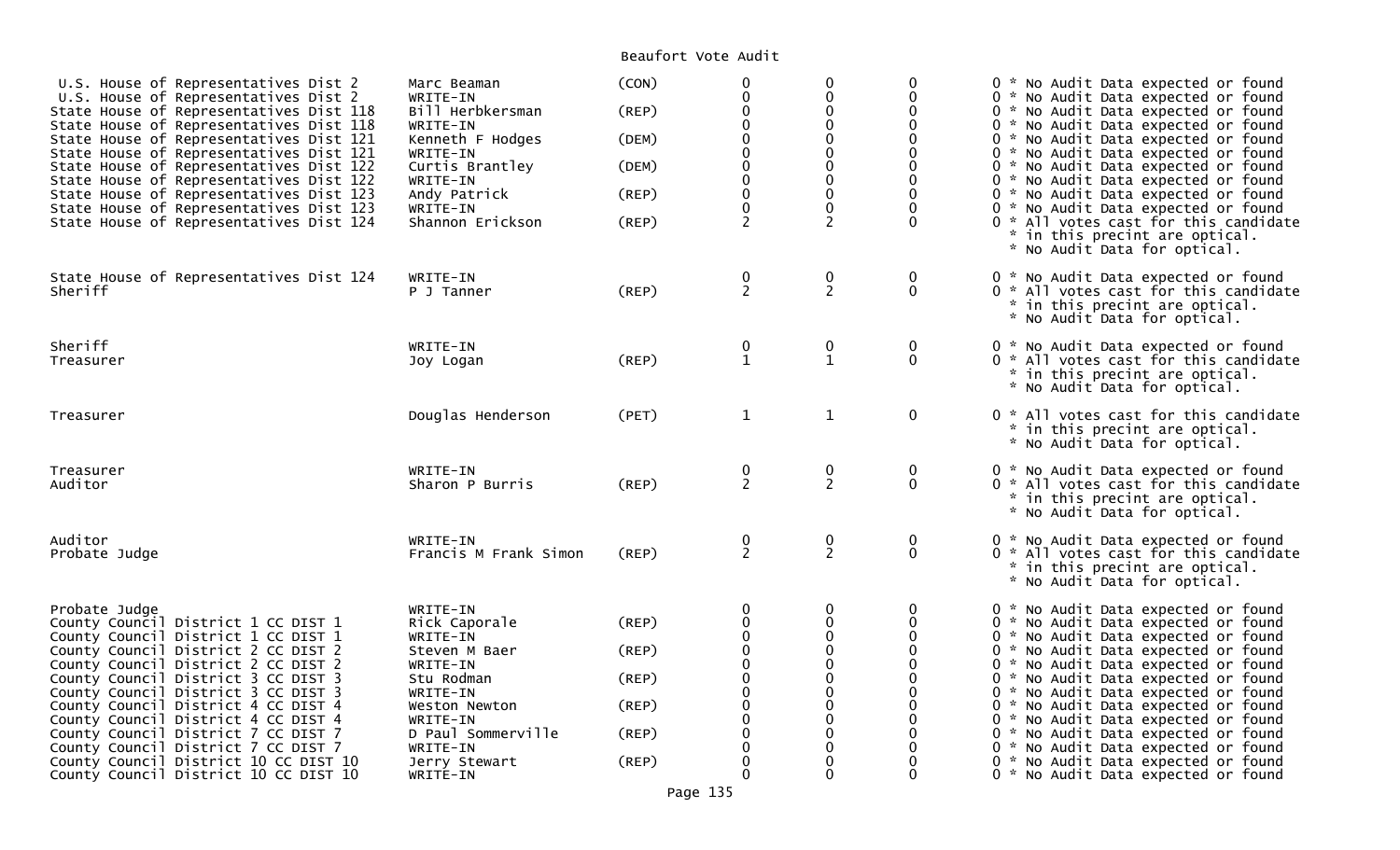| County Council District 11 CC DIST 11                                                                                                                                                                                                                                                                                                                                                                                                                                                                                                                                               | Laura Von Harten                                                                                                                                                                                                                     | Beaufort Vote Audit<br>(DEM) | $\mathbf 1$                                                       | $\mathbf{1}$                                                                                                                        | $\mathbf 0$                                                                  | 0 * All votes cast for this candidate<br>* in this precint are optical.<br>* No Audit Data for optical.                                                                                                                                                                                                                                                                                                                                                                                                                                                                                                                                                                   |
|-------------------------------------------------------------------------------------------------------------------------------------------------------------------------------------------------------------------------------------------------------------------------------------------------------------------------------------------------------------------------------------------------------------------------------------------------------------------------------------------------------------------------------------------------------------------------------------|--------------------------------------------------------------------------------------------------------------------------------------------------------------------------------------------------------------------------------------|------------------------------|-------------------------------------------------------------------|-------------------------------------------------------------------------------------------------------------------------------------|------------------------------------------------------------------------------|---------------------------------------------------------------------------------------------------------------------------------------------------------------------------------------------------------------------------------------------------------------------------------------------------------------------------------------------------------------------------------------------------------------------------------------------------------------------------------------------------------------------------------------------------------------------------------------------------------------------------------------------------------------------------|
| County Council District 11 CC DIST 11<br>School Board District 1 SB DIST 1<br>School Board District 1 SB DIST 1<br>School Board District 2 SB DIST 2<br>Board District 5 SB DIST 5<br>School<br>School Board District 5 SB DIST 5<br>School<br>Board District 5 SB DIST 5<br>School Board District 7 SB DIST 7<br>School Board District 7 SB DIST 7<br>School Board District 7 SB DIST 7<br>School Board District 8 SB DIST 8<br>School Board District 8 SB DIST 8<br>School Board District 9 SB DIST 9<br>School Board District 9 SB DIST 9<br>School Board District 11 SB DIST 11 | WRITE-IN<br>Steven P Morello<br>WRITE-IN<br>WRITE-IN<br>Faye Alston<br>Michael F Rivers Sr<br>WRITE-IN<br>Bill Evans<br>Robert White<br>WRITE-IN<br>Herbert Burnes Jr<br>WRITE-IN<br>Ronald Speaks<br>WRITE-IN<br>Fred Washington Jr |                              | 0<br>$\mathbf{0}$<br>0<br>$\Omega$<br>$\mathbf 0$<br>$\mathbf{1}$ | $\mathbf{0}$<br>$\mathbf 0$<br>$\Omega$<br>$\Omega$<br>$\mathbf{0}$<br>0<br>$\Omega$<br>$\mathbf{0}$<br>0<br>0<br>0<br>$\mathbf{1}$ | 0<br>0<br>$\Omega$<br>∩<br>O<br>$\Omega$<br>$\Omega$<br>$\Omega$<br>$\Omega$ | 0 * No Audit Data expected or found<br>0 * No Audit Data expected or found<br>0 * No Audit Data expected or found<br>0 * No Audit Data expected or found<br>0 * No Audit Data expected or found<br>0 * No Audit Data expected or found<br>0 * No Audit Data expected or found<br>0 * No Audit Data expected or found<br>0 * No Audit Data expected or found<br>0 * No Audit Data expected or found<br>0 * No Audit Data expected or found<br>0 * No Audit Data expected or found<br>0 * No Audit Data expected or found<br>0 * No Audit Data expected or found<br>0 * All votes cast for this candidate<br>* in this precint are optical.<br>* No Audit Data for optical. |
| School Board District 11 SB DIST 11<br>Soil & Water District Commissioner                                                                                                                                                                                                                                                                                                                                                                                                                                                                                                           | WRITE-IN<br>Luke Inabinett                                                                                                                                                                                                           |                              | $\begin{smallmatrix} 0 \ 1 \end{smallmatrix}$                     | 0<br>$\mathbf{1}$                                                                                                                   | $\mathbf 0$<br>$\mathbf 0$                                                   | 0 * No Audit Data expected or found<br>0 * All votes cast for this candidate<br>* in this precint are optical.<br>* No Audit Data for optical.                                                                                                                                                                                                                                                                                                                                                                                                                                                                                                                            |
| Soil & Water District Commissioner                                                                                                                                                                                                                                                                                                                                                                                                                                                                                                                                                  | Ross M Sanders Jr                                                                                                                                                                                                                    |                              | $\mathbf{1}$                                                      | $\mathbf{1}$                                                                                                                        | $\mathbf 0$                                                                  | 0 * All votes cast for this candidate<br>* in this precint are optical.<br>* No Audit Data for optical.                                                                                                                                                                                                                                                                                                                                                                                                                                                                                                                                                                   |
| Soil & Water District Commissioner<br>01                                                                                                                                                                                                                                                                                                                                                                                                                                                                                                                                            | WRITE-IN<br><b>Yes</b>                                                                                                                                                                                                               |                              | $\frac{0}{2}$                                                     | 0<br>$\overline{2}$                                                                                                                 | $\mathbf 0$<br>$\Omega$                                                      | 0 * No Audit Data expected or found<br>0 * All votes cast for this candidate<br>* in this precint are optical.<br>* No Audit Data for optical.                                                                                                                                                                                                                                                                                                                                                                                                                                                                                                                            |
| $\frac{Q1}{Q2}$                                                                                                                                                                                                                                                                                                                                                                                                                                                                                                                                                                     | NO.<br><b>Yes</b>                                                                                                                                                                                                                    |                              | $\begin{smallmatrix} 0 \ 1 \end{smallmatrix}$                     | 0<br>$\mathbf{1}$                                                                                                                   | 0<br>$\mathbf{0}$                                                            | 0 * No Audit Data expected or found<br>0 * All votes cast for this candidate<br>* in this precint are optical.<br>* No Audit Data for optical.                                                                                                                                                                                                                                                                                                                                                                                                                                                                                                                            |
| $\begin{array}{c} \n 02 \\ 03 \\ 03\n \end{array}$                                                                                                                                                                                                                                                                                                                                                                                                                                                                                                                                  | NO.<br>Yes<br>NO.                                                                                                                                                                                                                    |                              | 0<br>$\pmb{0}$<br>$\mathbf{1}$                                    | 0<br>0<br>$\mathbf{1}$                                                                                                              | 0<br>0<br>$\Omega$                                                           | 0 * No Audit Data expected or found<br>0 * No Audit Data expected or found<br>0 * All votes cast for this candidate<br>* in this precint are optical.<br>* No Audit Data for optical.                                                                                                                                                                                                                                                                                                                                                                                                                                                                                     |
| Q4<br>Q <sub>4</sub>                                                                                                                                                                                                                                                                                                                                                                                                                                                                                                                                                                | Yes<br>NO.                                                                                                                                                                                                                           |                              | $\pmb{0}$<br>$\mathbf{1}$                                         | 0<br>$\mathbf{1}$                                                                                                                   | 0<br>$\mathbf{0}$                                                            | 0 * No Audit Data expected or found<br>0 * All votes cast for this candidate<br>* in this precint are optical.<br>* No Audit Data for optical.                                                                                                                                                                                                                                                                                                                                                                                                                                                                                                                            |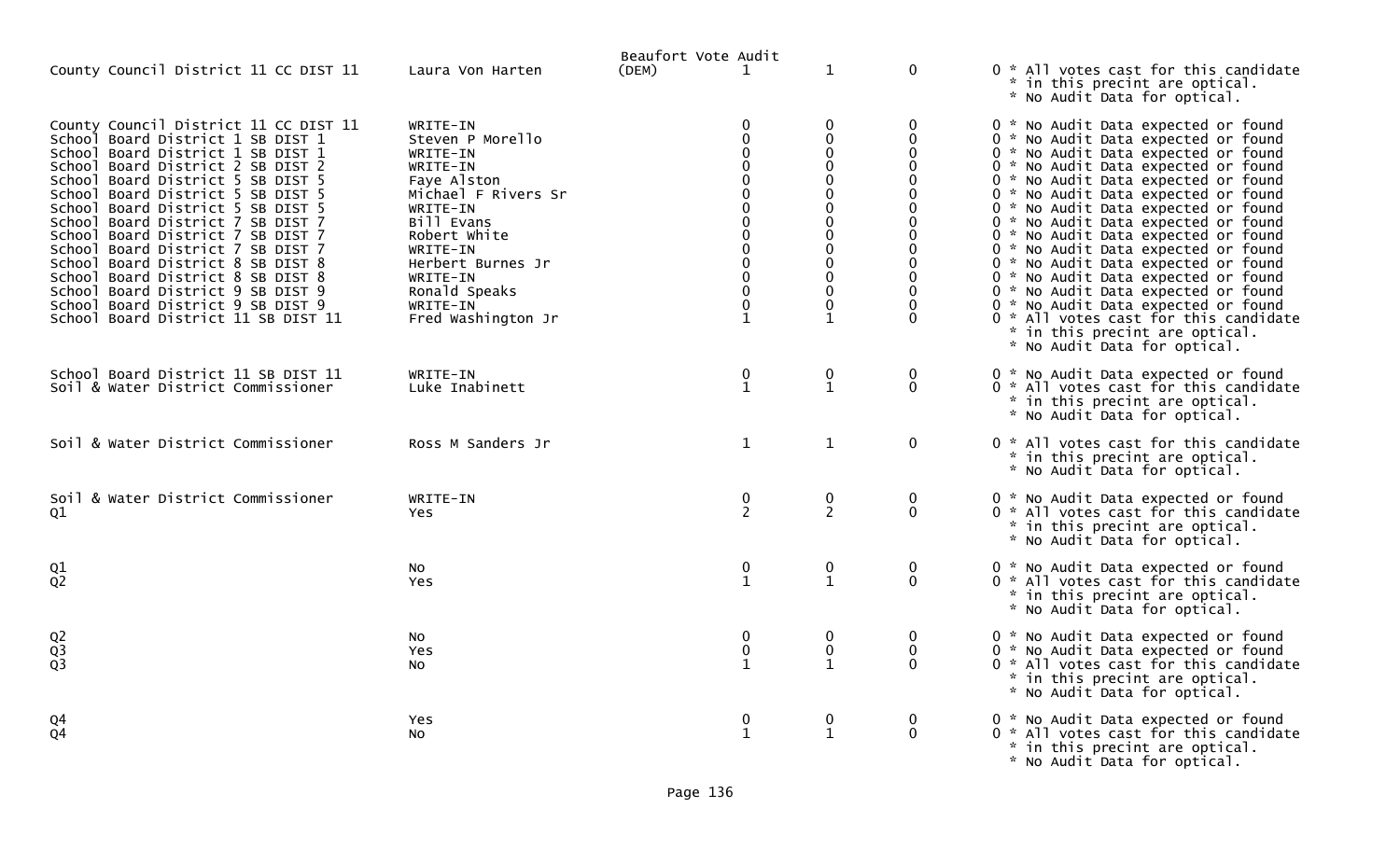|                                                                                                                                                                                                                                                                                                                                                                                                                                                                                                                                                                                                                                                                                                                                                                                                                                                                                                                                                                                                                   |                                                                                                                                                                                                                                                                                                                                       | Beaufort Vote Audit                                                                                                        |                                                                                                          |                       |                                                         |                                                                                                                                                                                                                                                                                                                                                                                                                                                                                                                                                                                                                                                                                                                                                                                                                                                                                                                                                                                                                                                                                           |
|-------------------------------------------------------------------------------------------------------------------------------------------------------------------------------------------------------------------------------------------------------------------------------------------------------------------------------------------------------------------------------------------------------------------------------------------------------------------------------------------------------------------------------------------------------------------------------------------------------------------------------------------------------------------------------------------------------------------------------------------------------------------------------------------------------------------------------------------------------------------------------------------------------------------------------------------------------------------------------------------------------------------|---------------------------------------------------------------------------------------------------------------------------------------------------------------------------------------------------------------------------------------------------------------------------------------------------------------------------------------|----------------------------------------------------------------------------------------------------------------------------|----------------------------------------------------------------------------------------------------------|-----------------------|---------------------------------------------------------|-------------------------------------------------------------------------------------------------------------------------------------------------------------------------------------------------------------------------------------------------------------------------------------------------------------------------------------------------------------------------------------------------------------------------------------------------------------------------------------------------------------------------------------------------------------------------------------------------------------------------------------------------------------------------------------------------------------------------------------------------------------------------------------------------------------------------------------------------------------------------------------------------------------------------------------------------------------------------------------------------------------------------------------------------------------------------------------------|
| City Council CITY OF BEAUFORT                                                                                                                                                                                                                                                                                                                                                                                                                                                                                                                                                                                                                                                                                                                                                                                                                                                                                                                                                                                     | Donnie Ann Beer                                                                                                                                                                                                                                                                                                                       |                                                                                                                            |                                                                                                          | $\overline{2}$        | 0                                                       | 0 * All votes cast for this candidate<br>* in this precint are optical.<br>* No Audit Data for optical.                                                                                                                                                                                                                                                                                                                                                                                                                                                                                                                                                                                                                                                                                                                                                                                                                                                                                                                                                                                   |
| City Council CITY OF BEAUFORT<br>City Council CITY OF BEAUFORT<br>City Council CITY OF BEAUFORT                                                                                                                                                                                                                                                                                                                                                                                                                                                                                                                                                                                                                                                                                                                                                                                                                                                                                                                   | Larry Holman<br>Kim Kolton<br>Mike Sutton                                                                                                                                                                                                                                                                                             |                                                                                                                            | $\mathbf 0$<br>$\pmb{0}$<br>$\overline{2}$                                                               | 0<br>$\overline{2}$   | 0<br>0<br>$\Omega$                                      | 0 * No Audit Data expected or found<br>0 * No Audit Data expected or found<br>0 * All votes cast for this candidate<br>* in this precint are optical.<br>* No Audit Data for optical.                                                                                                                                                                                                                                                                                                                                                                                                                                                                                                                                                                                                                                                                                                                                                                                                                                                                                                     |
| City Council CITY OF BEAUFORT<br>Mayor TOWN OF HILTON HEAD<br>Mayor TOWN OF HILTON HEAD<br>Mayor TOWN OF HILTON HEAD<br>Mayor TOWN OF HILTON HEAD<br>Mayor TOWN OF HILTON HEAD<br>Mayor TOWN OF HILTON HEAD<br>Mayor TOWN OF HILTON HEAD<br>Mayor TOWN OF HILTON HEAD<br>Town Council HH WARD 2<br>Town Council HH WARD 2<br>Town Council HH WARD 2<br>Town Council HH WARD 4<br>Town Council HH WARD 4<br>Town Council HH WARD 4<br>Town Council HH WARD 5<br>Town Council HH WARD 5<br>Town Council HH WARD 5<br>HH#1 Public Service District Sub Dist 1 HH1 S1Herbert Ford<br>HH#1 Public Service District Sub Dist 1 HH1 S1WRITE-IN<br>HH#1 Public Service District Sub Dist 3 HH1 S3Bob Gentzler<br>HH#1 Public Service District Sub Dist 3 HH1 S3WRITE-IN<br>HH#1 Public Service District Sub Dist 4 HH1 S4Frank Drehwing<br>HH#1 Public Service District Sub Dist 4 HH1 S4WRITE-IN<br>Fripp Island Public Service DIstrict<br>Fripp Island Public Service DIstrict<br>Fripp Island Public Service DIstrict | WRITE-IN<br>James D Collet Jr<br>Tom Crews<br>Willie Bill Ferguson<br>Drew A Laughlin<br>Ed McCullough<br>Dave Myers<br>John D Safay<br>WRITE-IN<br>Terry Conway<br>Bill Harkins<br>WRITE-IN<br>Mary Amonitti<br>Kim Likins<br>WRITE-IN<br>Chuck Raley<br>George W Williams Jr<br>WRITE-IN<br>Jim Parks<br>Patrick Reilly<br>WRITE-IN |                                                                                                                            | 0<br>0<br>0<br>0<br>$_0^0$<br>0<br>$\Omega$<br>$\Omega$<br>$\Omega$<br>$\Omega$<br>0<br>0<br>$\mathbf 0$ | 0<br>0<br>$\mathbf 0$ | 0<br>0<br>$\Omega$<br>0<br>0<br>$\mathbf{0}$            | 0 * No Audit Data expected or found<br>0 * No Audit Data expected or found<br>0 * No Audit Data expected or found<br>0 * No Audit Data expected or found<br>0 * No Audit Data expected or found<br>0 * No Audit Data expected or found<br>0 * No Audit Data expected or found<br>0 * No Audit Data expected or found<br>0 * No Audit Data expected or found<br>0 * No Audit Data expected or found<br>0 * No Audit Data expected or found<br>0 * No Audit Data expected or found<br>0 * No Audit Data expected or found<br>0 * No Audit Data expected or found<br>0 * No Audit Data expected or found<br>0 * No Audit Data expected or found<br>0 * No Audit Data expected or found<br>0 * No Audit Data expected or found<br>0 * No Audit Data expected or found<br>0 * No Audit Data expected or found<br>0 * No Audit Data expected or found<br>0 * No Audit Data expected or found<br>0 * No Audit Data expected or found<br>0 * No Audit Data expected or found<br>0 * No Audit Data expected or found<br>0 * No Audit Data expected or found<br>0 * No Audit Data expected or found |
| 0850 Failsafe<br>Straight Party<br>Straight Party<br>Straight Party<br>Straight Party<br>Straight Party<br>Straight Party<br>Straight Party<br>Governor<br>Governor<br>Governor<br>Governor<br>Governor<br>Lieutenant Governor                                                                                                                                                                                                                                                                                                                                                                                                                                                                                                                                                                                                                                                                                                                                                                                    | Green<br>Republican<br>Libertarian<br>Democratic<br>Constitution<br>United Citizens<br>Independence<br>Morgan Bruce Reeves<br>Nikki R Haley<br>Vincent A Sheheen<br>Morgan Bruce Reeves<br>WRITE-IN<br>Ken Ard                                                                                                                        | (GRN)<br>$($ REP $)$<br>(LIB)<br>(DEM)<br>(CON)<br>(UNC)<br>(IND)<br>(GRN)<br>(REP)<br>(DEM)<br>(UNC)<br>(REP)<br>Page 137 | 56<br>3<br>81<br>$\mathbf{0}$<br>110<br>128<br>109                                                       | 0                     | 1<br>56<br>3<br>81<br>$\mathbf{0}$<br>110<br>128<br>109 | 0<br>0<br>56<br>0<br>$\mathbf 0$<br>$\mathbf{0}$<br>$\Omega$<br>81<br>0<br>. *<br>No Audit Data expected or found<br>0<br>No Audit Data expected or found<br>0<br>110<br>128<br>$\mathcal{H}$<br>No Audit Data expected or found<br>$\Omega$<br>109<br>0                                                                                                                                                                                                                                                                                                                                                                                                                                                                                                                                                                                                                                                                                                                                                                                                                                  |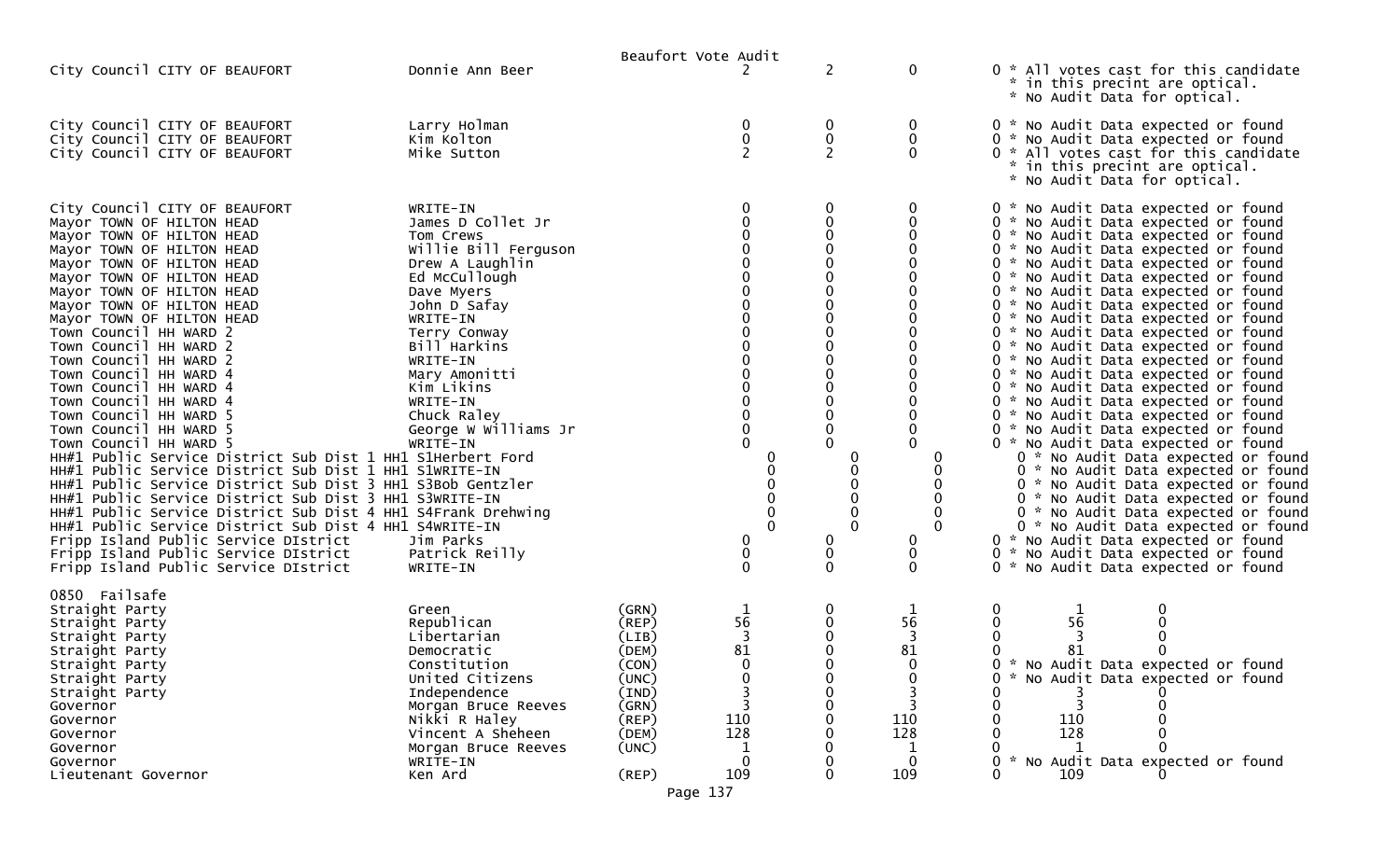|                                                     |                                |             | Beaufort Vote Audit |   |                 |               |                                        |  |
|-----------------------------------------------------|--------------------------------|-------------|---------------------|---|-----------------|---------------|----------------------------------------|--|
| Lieutenant Governor                                 | Ashley Cooper                  | (DEM)       | 130                 | 0 | 130             |               | 130                                    |  |
| Lieutenant Governor                                 | WRITE-IN                       |             |                     |   | 2               |               | 2                                      |  |
| Secretary of State                                  | Mark Hammond                   | $($ REP $)$ | 116                 |   | 116             |               | 116                                    |  |
| Secretary of State                                  | Marjorie L Johnson             | (DEM)       | 123                 |   | 123             |               | 123                                    |  |
| Secretary of State                                  | WRITE-IN                       |             | $\Omega$            |   | $\Omega$        | $\sim$        | No Audit Data expected or found        |  |
| State Treasurer                                     | Curtis Loftis                  | (REP)       | 147                 |   | 147             |               | 147                                    |  |
| State Treasurer                                     | WRITE-IN                       |             |                     |   |                 |               |                                        |  |
| Attorney General                                    | Leslie Minerd                  | (GRN)       |                     |   |                 |               |                                        |  |
| Attorney General                                    | Alan Wilson                    | (REP)       | 110                 |   | 110             |               | 110                                    |  |
| Attorney General                                    | Matthew Richardson             | (DEM)       | 125<br>$\Omega$     |   | 125<br>$\Omega$ | $\mathcal{H}$ | 125                                    |  |
| Attorney General                                    | WRITE-IN<br>Richard A Eckstrom | (REP)       | 117                 |   | 117             |               | No Audit Data expected or found<br>117 |  |
| Comptroller General<br>Comptroller General          | Robert Barber                  | (DEM)       | 119                 |   | 119             |               | 119                                    |  |
| Comptroller General                                 | WRITE-IN                       |             |                     |   | 0               |               | No Audit Data expected or found        |  |
| State Superintendent of Education                   | Doretha A Bull                 | (GRN)       |                     |   |                 |               |                                        |  |
| State Superintendent of Education                   | Mick Zais                      | (REP)       | 98                  |   | 98              |               | 98                                     |  |
| State Superintendent of Education                   | Tim Moultrie                   | (LIB)       | 10                  |   | 10              |               | 10                                     |  |
| State Superintendent of Education                   | Frank Holleman                 | (DEM)       | 117                 |   | 117             |               | 117                                    |  |
| State Superintendent of Education                   | Tony Fayyazi                   | (IND)       | 6                   |   | 6               |               | 6                                      |  |
| State Superintendent of Education                   | WRITE-IN                       |             |                     |   |                 |               |                                        |  |
| Adjutant General                                    | Bob Livingston                 | (REP)       | 147                 |   | 147             |               | 147                                    |  |
| Adjutant General                                    | WRITE-IN                       |             | 3                   |   | 3               |               |                                        |  |
| Commissioner of Agriculture                         | Hugh Weathers                  | (REP)       | 117                 |   | 117             |               | 117                                    |  |
| Commissioner of Agriculture                         | Tom E Elliott                  | (DEM)       | 119                 |   | 119             |               | 119                                    |  |
| Commissioner of Agriculture                         | WRITE-IN                       |             | $\mathbf{0}$        |   | $\mathbf 0$     | $\mathcal{H}$ | No Audit Data expected or found        |  |
| U.S. Senate                                         | Tom Clements                   | (GRN)       | 15                  |   | 15              |               | 15                                     |  |
| U.S. Senate                                         | Jim DeMint                     | (REP)       | 125                 |   | 125             |               | 125                                    |  |
| U.S. Senate                                         | Alvin M Greene                 | (DEM)       | 95<br>$\Omega$      |   | 95<br>$\Omega$  |               | 95                                     |  |
| U.S. Senate<br>U.S. House of Representatives Dist 2 | WRITE-IN<br>Joe Wilson         | (REP)       | 107                 |   | 107             |               | No Audit Data expected or found<br>107 |  |
| U.S. House of Representatives Dist 2                | Eddie McCain                   | (LIB)       | 2                   |   | 2               |               |                                        |  |
| U.S. House of Representatives Dist 2                | Rob Miller                     | (DEM)       | 128                 |   | 128             |               | 128                                    |  |
| U.S. House of Representatives Dist 2                | Marc Beaman                    | (CON)       |                     |   |                 |               |                                        |  |
| U.S. House of Representatives Dist 2                | WRITE-IN                       |             |                     |   | $\Omega$        |               | * No Audit Data expected or found      |  |
| State House of Representatives Dist 118             | Bill Herbkersman               | (REP)       | 75                  |   | 75              |               | 75                                     |  |
| State House of Representatives Dist 118             | WRITE-IN                       |             | $\Omega$            |   | $\Omega$        | W.            | No Audit Data expected or found        |  |
| State House of Representatives Dist 121             | Kenneth F Hodges               | (DEM)       | 38                  |   | 38              |               | 38                                     |  |
| State House of Representatives Dist 121             | WRITE-IN                       |             |                     |   |                 |               | * No Audit Data expected or found      |  |
| State House of Representatives Dist 122             | Curtis Brantley                | (DEM)       |                     |   |                 | 0             | No Audit Data expected or found        |  |
| State House of Representatives Dist 122             | WRITE-IN                       |             |                     |   |                 | 0             | * No Audit Data expected or found      |  |
| State House of Representatives Dist 123             | Andy Patrick                   | (REP)       | 14                  |   | 14              |               |                                        |  |
| State House of Representatives Dist 123             | WRITE-IN                       |             | $\Omega$            |   | $\Omega$        |               | * No Audit Data expected or found      |  |
| State House of Representatives Dist 124             | Shannon Erickson               | (REP)       | 41                  |   | 41              |               | 41                                     |  |
| State House of Representatives Dist 124             | WRITE-IN                       |             | <sup>0</sup>        |   |                 | ∩             | * No Audit Data expected or found      |  |
| Sheriff                                             | P J Tanner                     | (REP)       | 153                 |   | 153             | 0             | 153                                    |  |
| Sheriff<br>Treasurer                                | WRITE-IN<br>Joy Logan          | (REP)       | 77                  |   | 77              |               | 77                                     |  |
| Treasurer                                           | Douglas Henderson              | (PET)       | 105                 |   | 105             |               | 105                                    |  |
| Treasurer                                           | WRITE-IN                       |             | $\mathcal{L}$       |   | 2               |               | 2                                      |  |
| Auditor                                             | Sharon P Burris                | (REP)       | 154                 |   | 154             |               | 154                                    |  |
| Auditor                                             | WRITE-IN                       |             | 1                   |   | 1               |               | 1                                      |  |
| Probate Judge                                       | Francis M Frank Simon          | (REP)       | 154                 |   | 154             |               | 154                                    |  |
|                                                     |                                |             |                     |   |                 |               |                                        |  |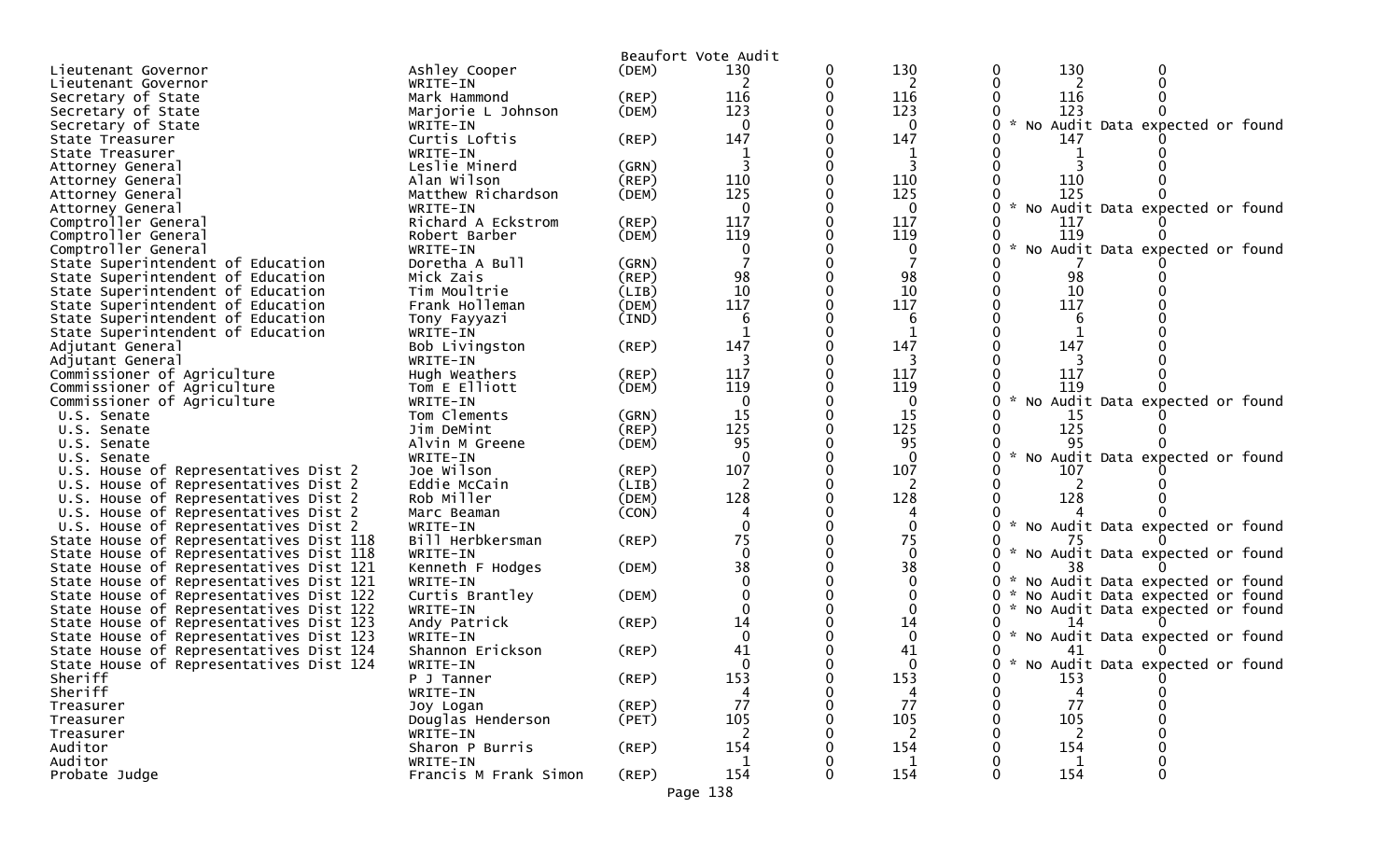|                                        |                        |             | Beaufort Vote Audit |             |               |                                   |
|----------------------------------------|------------------------|-------------|---------------------|-------------|---------------|-----------------------------------|
| Probate Judge                          | WRITE-IN               |             |                     |             |               |                                   |
| County Council District 1 CC DIST 1    | Rick Caporale          | $($ REP $)$ |                     |             |               |                                   |
| County Council District 1 CC DIST 1    | WRITE-IN               |             |                     |             |               | * No Audit Data expected or found |
| County Council District 2 CC DIST 2    | Steven M Baer          | $($ REP $)$ |                     |             |               |                                   |
| County Council District 2 CC DIST 2    | WRITE-IN               |             |                     |             |               | * No Audit Data expected or found |
| County Council District 3 CC DIST 3    | Stu Rodman             | (REP)       |                     |             |               |                                   |
| County Council District 3 CC DIST 3    | WRITE-IN               |             |                     |             |               | * No Audit Data expected or found |
| County Council District 4 CC DIST 4    | Weston Newton          | (REP)       | 39                  | 39          |               |                                   |
| County Council District 4 CC DIST 4    | WRITE-IN               |             |                     |             |               | No Audit Data expected or found   |
| County Council District 7 CC DIST 7    | D Paul Sommerville     | $($ REP $)$ |                     |             |               |                                   |
| County Council District 7 CC DIST 7    | WRITE-IN               |             |                     |             |               |                                   |
| County Council District 10 CC DIST 10  | Jerry Stewart          | $($ REP $)$ | 32                  | 32          |               |                                   |
| County Council District 10 CC DIST 10  | WRITE-IN               |             | $\Omega$            | $\mathbf 0$ |               | * No Audit Data expected or found |
| County Council District 11 CC DIST 11  | Laura Von Harten       | (DEM)       | 24                  | 24          |               |                                   |
| County Council District 11 CC DIST 11  | WRITE-IN               |             |                     |             |               | No Audit Data expected or found   |
| School Board District 1 SB DIST 1      | Steven P Morello       |             |                     |             |               |                                   |
| School Board District 1 SB DIST 1      | WRITE-IN               |             |                     |             |               |                                   |
| School Board District 2 SB DIST 2      | WRITE-IN               |             |                     |             |               |                                   |
| School Board District 5 SB DIST 5      | Faye Alston            |             |                     |             |               |                                   |
| School Board District 5 SB DIST 5      | Michael F Rivers Sr    |             |                     |             |               |                                   |
| School Board District 5 SB DIST 5      | WRITE-IN               |             |                     |             |               | No Audit Data expected or found   |
| School Board District 7 SB DIST 7      | Bill Evans             |             |                     |             |               |                                   |
| School Board District 7 SB DIST 7      | Robert White           |             |                     |             |               |                                   |
| School Board District 7 SB DIST 7      | WRITE-IN               |             |                     |             |               |                                   |
| School Board District 8 SB DIST 8      | Herbert Burnes Jr      |             | 20                  | 20          |               |                                   |
| School Board District 8 SB DIST 8      | WRITE-IN               |             |                     |             | $\mathcal{H}$ | No Audit Data expected or found   |
| School Board District 9 SB DIST 9      | Ronald Speaks          |             | 30                  | 30          | 30            |                                   |
| School Board District 9 SB DIST 9      | WRITE-IN               |             |                     |             |               |                                   |
| School Board District 11 SB DIST 11    | Fred Washington Jr     |             | 20                  | 20          |               |                                   |
| School Board District 11 SB DIST 11    | WRITE-IN               |             | $\Omega$            | $\Omega$    | $\mathcal{H}$ | No Audit Data expected or found   |
| Soil & Water District Commissioner     | Luke Inabinett         |             | 119                 | 119         | 119           |                                   |
| Soil & Water District Commissioner     | Ross M Sanders Jr      |             | 114                 | 114         | 114           |                                   |
| Soil & Water District Commissioner     | WRITE-IN               |             | $\Omega$            | 0           | $\mathcal{H}$ | No Audit Data expected or found   |
|                                        |                        |             | 196                 | 196         | 196           |                                   |
|                                        | Yes                    |             | 28                  | 28          | 28            |                                   |
|                                        | No                     |             | 192                 |             | 192           |                                   |
|                                        | Yes                    |             | 32                  | 192<br>32   | 32            |                                   |
|                                        | No                     |             | 148                 | 148         | 148           |                                   |
|                                        | Yes                    |             | 74                  | 74          | 74            |                                   |
| 01<br>01<br>02<br>02<br>03<br>03<br>04 | NO                     |             | 162                 | 162         | 162           |                                   |
| 04                                     | Yes                    |             | 61                  | 61          | 61            |                                   |
| City Council CITY OF BEAUFORT          | NO.<br>Donnie Ann Beer |             | 17                  | 17          | 17            |                                   |
|                                        |                        |             | 14                  | 14          | 14            |                                   |
| City Council CITY OF BEAUFORT          | Larry Holman           |             |                     |             |               |                                   |
| City Council CITY OF BEAUFORT          | Kim Kolton             |             |                     |             |               |                                   |
| City Council CITY OF BEAUFORT          | Mike Sutton            |             | 14                  | 14          |               |                                   |
| City Council CITY OF BEAUFORT          | WRITE-IN               |             |                     |             |               | * No Audit Data expected or found |
| Mayor TOWN OF HILTON HEAD              | James D Collet Jr      |             |                     |             |               |                                   |
| Mayor TOWN OF HILTON HEAD              | Tom Crews              |             |                     |             |               |                                   |
| Mayor TOWN OF HILTON HEAD              | Willie Bill Ferguson   |             |                     |             |               |                                   |
| Mayor TOWN OF HILTON HEAD              | Drew A Laughlin        |             |                     |             |               |                                   |
| Mayor TOWN OF HILTON HEAD              | Ed McCullough          |             |                     |             |               |                                   |
| Mayor TOWN OF HILTON HEAD              | Dave Myers             |             |                     |             |               |                                   |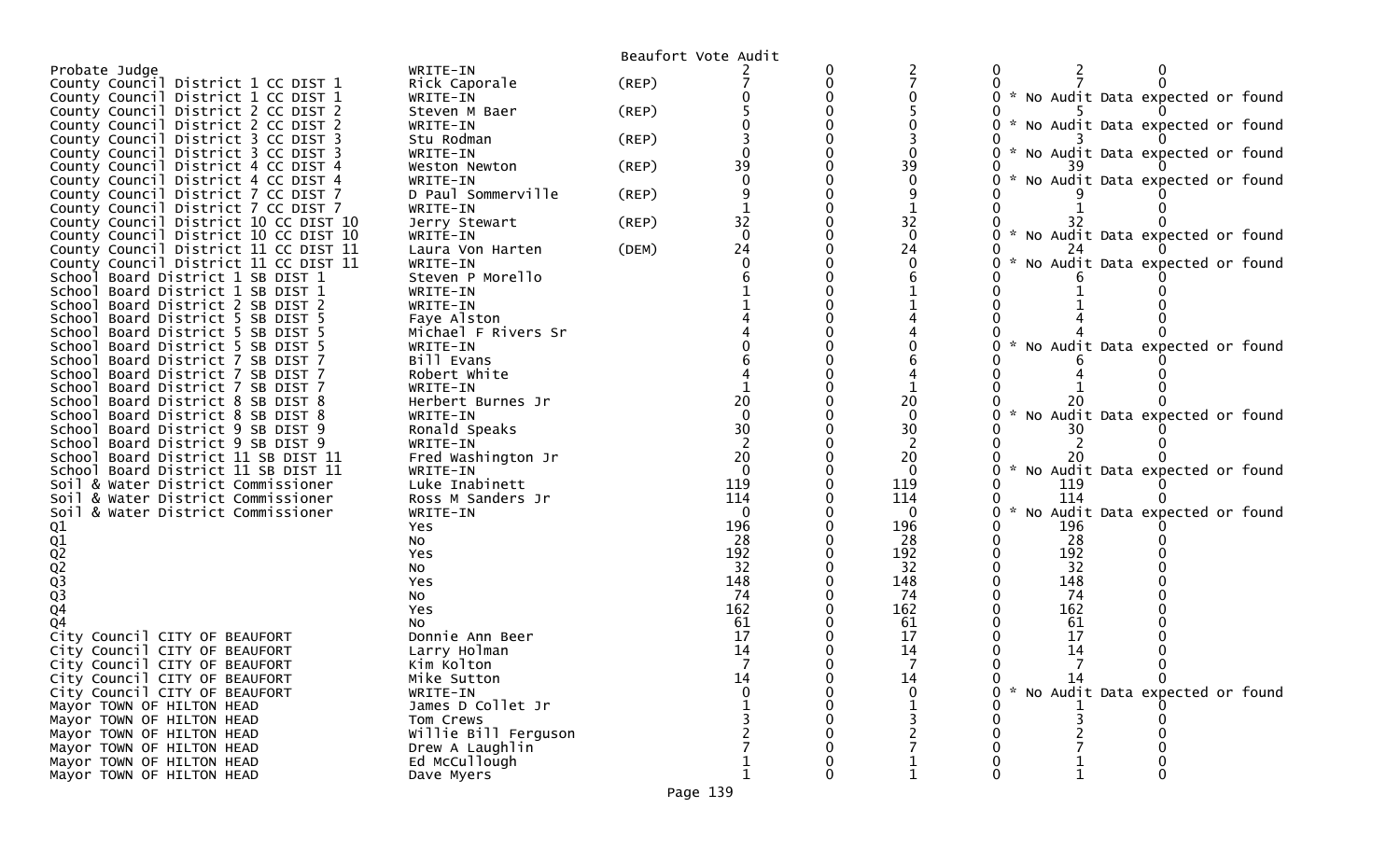|                                                                                                                                                                                                                                                                                                                                                                                                                                                                                                                                                                                                                                                                                                                                                                                                    |                                                                                                                                                                                                               | Beaufort Vote Audit     |                                      |                               |                   |                                                                                                                                                                                                                                                                                                                                                                                                                                                                                                                                                |
|----------------------------------------------------------------------------------------------------------------------------------------------------------------------------------------------------------------------------------------------------------------------------------------------------------------------------------------------------------------------------------------------------------------------------------------------------------------------------------------------------------------------------------------------------------------------------------------------------------------------------------------------------------------------------------------------------------------------------------------------------------------------------------------------------|---------------------------------------------------------------------------------------------------------------------------------------------------------------------------------------------------------------|-------------------------|--------------------------------------|-------------------------------|-------------------|------------------------------------------------------------------------------------------------------------------------------------------------------------------------------------------------------------------------------------------------------------------------------------------------------------------------------------------------------------------------------------------------------------------------------------------------------------------------------------------------------------------------------------------------|
| Mayor TOWN OF HILTON HEAD<br>Mayor TOWN OF HILTON HEAD<br>Town Council HH WARD 2<br>Town Council HH WARD 2<br>Town Council HH WARD 2<br>Town Council HH WARD 4<br>Town Council HH WARD 4<br>Town Council HH WARD 4<br>Town Council HH WARD 5<br>Town Council HH WARD 5<br>Town Council HH WARD 5<br>HH#1 Public Service District Sub Dist 1 HH1 S1Herbert Ford<br>HH#1 Public Service District Sub Dist 1 HH1 S1WRITE-IN<br>HH#1 Public Service District Sub Dist 3 HH1 S3Bob Gentzler<br>HH#1 Public Service District Sub Dist 3 HH1 S3WRITE-IN<br>HH#1 Public Service District Sub Dist 4 HH1 S4Frank Drehwing<br>HH#1 Public Service District Sub Dist 4 HH1 S4WRITE-IN<br>Fripp Island Public Service DIstrict<br>Fripp Island Public Service DIstrict<br>Fripp Island Public Service DIstrict | John D Safay<br>WRITE-IN<br>Terry Conway<br>Bill Harkins<br>WRITE-IN<br>Mary Amonitti<br>Kim Likins<br>WRITE-IN<br>Chuck Raley<br>George W Williams Jr<br>WRITE-IN<br>Jim Parks<br>Patrick Reilly<br>WRITE-IN |                         | 0<br>0<br>$\Omega$<br>0<br>$\pmb{0}$ | 0<br>0<br>0<br>$\mathbf 0$    | 0                 | 0 * No Audit Data expected or found<br>0<br>0<br>0 * No Audit Data expected or found<br>0 * No Audit Data expected or found<br>0 * No Audit Data expected or found<br>0 * No Audit Data expected or found<br>0<br>0 * No Audit Data expected or found<br>0 * No Audit Data expected or found<br>0 * No Audit Data expected or found<br>0<br>* No Audit Data expected or found<br>0<br>0 * No Audit Data expected or found<br>0 * No Audit Data expected or found<br>0 * No Audit Data expected or found<br>0 * No Audit Data expected or found |
| 0900 Provisional<br>Straight Party<br>Straight Party                                                                                                                                                                                                                                                                                                                                                                                                                                                                                                                                                                                                                                                                                                                                               | Green<br>Republican                                                                                                                                                                                           | (GRN)<br>(REP)          | $\frac{0}{2}$                        | $\frac{0}{2}$                 | 0<br>$\mathbf{0}$ | 0 * No Audit Data expected or found<br>0 * All votes cast for this candidate<br>* in this precint are optical.<br>* No Audit Data for optical.                                                                                                                                                                                                                                                                                                                                                                                                 |
| Straight Party<br>Straight Party                                                                                                                                                                                                                                                                                                                                                                                                                                                                                                                                                                                                                                                                                                                                                                   | Libertarian<br>Democratic                                                                                                                                                                                     | (LIB)<br>(DEM)          | $\frac{0}{5}$                        | $\frac{0}{5}$                 | 0<br>0            | 0 * No Audit Data expected or found<br>0 * All votes cast for this candidate<br>* in this precint are optical.<br>* No Audit Data for optical.                                                                                                                                                                                                                                                                                                                                                                                                 |
| Straight Party<br>Straight Party<br>Straight Party                                                                                                                                                                                                                                                                                                                                                                                                                                                                                                                                                                                                                                                                                                                                                 | Constitution<br>United Citizens<br>Independence                                                                                                                                                               | (CON)<br>(UNC)<br>(IND) | 0<br>$\pmb{0}$<br>$\mathbf 1$        | 0<br>$\bf{0}$<br>$\mathbf{1}$ | $\mathbf 0$<br>0  | 0 * No Audit Data expected or found<br>0 * No Audit Data expected or found<br>0 * All votes cast for this candidate<br>* in this precint are optical.<br>* No Audit Data for optical.                                                                                                                                                                                                                                                                                                                                                          |
| Governor                                                                                                                                                                                                                                                                                                                                                                                                                                                                                                                                                                                                                                                                                                                                                                                           | Morgan Bruce Reeves                                                                                                                                                                                           | (GRN)                   | $\mathbf{1}$                         | $\mathbf{1}$                  | $\mathbf 0$       | 0 * All votes cast for this candidate<br>* in this precint are optical.<br>* No Audit Data for optical.                                                                                                                                                                                                                                                                                                                                                                                                                                        |
| Governor                                                                                                                                                                                                                                                                                                                                                                                                                                                                                                                                                                                                                                                                                                                                                                                           | Nikki R Haley                                                                                                                                                                                                 | (REP)                   | 8                                    | 8                             | $\mathbf 0$       | 0 * All votes cast for this candidate<br>* in this precint are optical<br>* No Audit Data for optical.                                                                                                                                                                                                                                                                                                                                                                                                                                         |
| Governor                                                                                                                                                                                                                                                                                                                                                                                                                                                                                                                                                                                                                                                                                                                                                                                           | Vincent A Sheheen                                                                                                                                                                                             | (DEM)                   | 8                                    | 8                             | $\mathbf 0$       | 0 * All votes cast for this candidate<br>* in this precint are optical.<br>* No Audit Data for optical.                                                                                                                                                                                                                                                                                                                                                                                                                                        |
| Governor<br>Governor                                                                                                                                                                                                                                                                                                                                                                                                                                                                                                                                                                                                                                                                                                                                                                               | Morgan Bruce Reeves<br>WRITE-IN                                                                                                                                                                               | (UNC)<br>Page 140       | 0<br>$\mathbf 0$                     | 0<br>$\mathbf 0$              | 0<br>$\mathbf 0$  | 0 * No Audit Data expected or found<br>0 * No Audit Data expected or found                                                                                                                                                                                                                                                                                                                                                                                                                                                                     |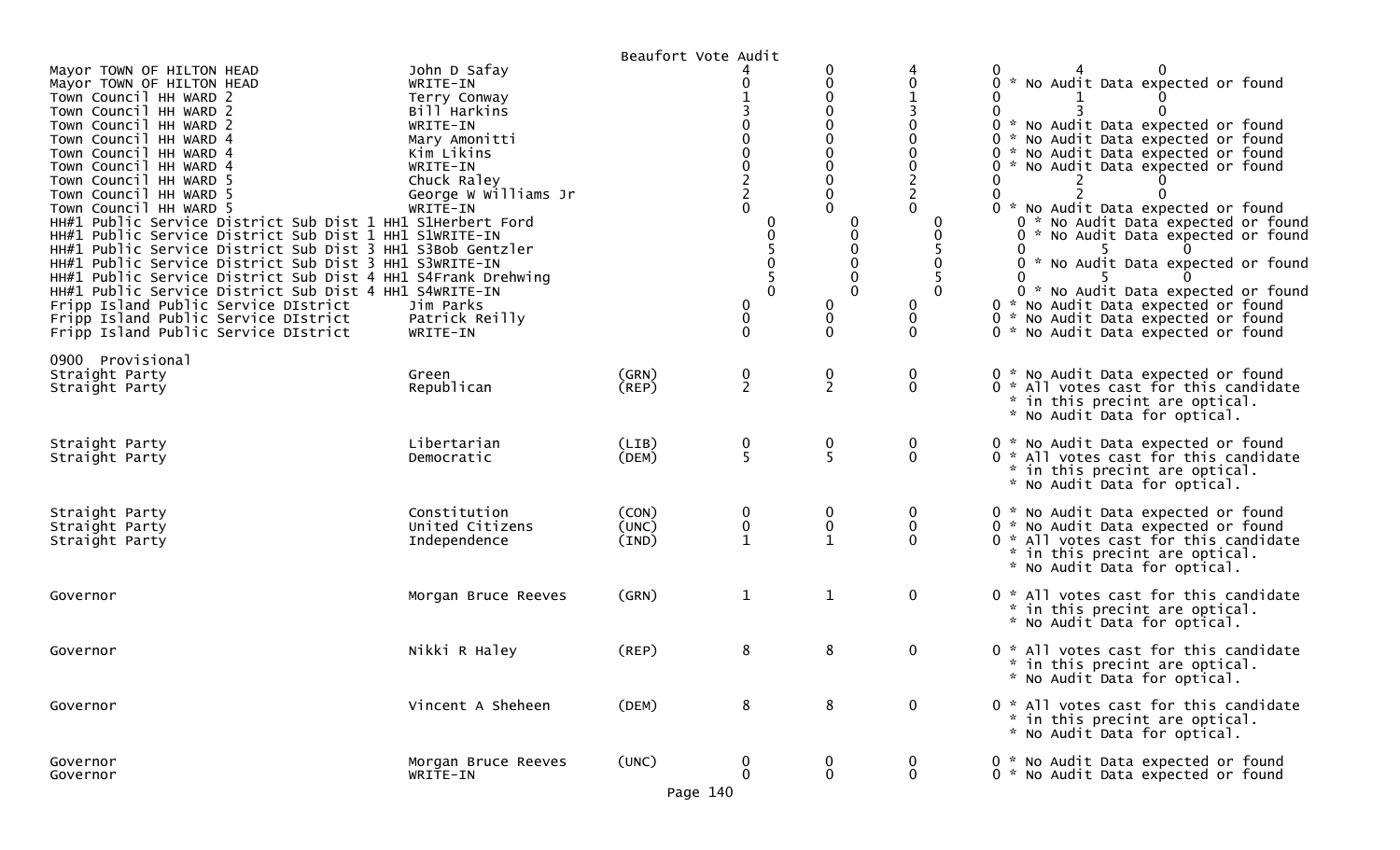|                                                                                               |                                         | Beaufort Vote Audit  |                                                |                                |                             |                                                                                                                                                                                       |
|-----------------------------------------------------------------------------------------------|-----------------------------------------|----------------------|------------------------------------------------|--------------------------------|-----------------------------|---------------------------------------------------------------------------------------------------------------------------------------------------------------------------------------|
| Lieutenant Governor                                                                           | Ken Ard                                 | (REP)                | 11                                             | 11                             | $\mathbf{0}$                | 0 * All votes cast for this candidate<br>* in this precint are optical.<br>* No Audit Data for optical.                                                                               |
| Lieutenant Governor                                                                           | Ashley Cooper                           | (DEM)                | 6                                              | 6                              | $\mathbf{0}$                | 0 * All votes cast for this candidate<br>* in this precint are optical.<br>* No Audit Data for optical.                                                                               |
| Lieutenant Governor<br>Secretary of State                                                     | WRITE-IN<br>Mark Hammond                | $($ REP $)$          | $\bf{0}$<br>11                                 | $\mathbf 0$<br>11              | 0<br>0                      | 0 * No Audit Data expected or found<br>0 * All votes cast for this candidate<br>* in this precint are optical.<br>* No Audit Data for optical.                                        |
| Secretary of State                                                                            | Marjorie L Johnson                      | (DEM)                | $\boldsymbol{6}$                               | 6                              | $\mathbf 0$                 | 0 * All votes cast for this candidate<br>* in this precint are optical.<br>* No Audit Data for optical.                                                                               |
| Secretary of State<br>State Treasurer                                                         | WRITE-IN<br>Curtis Loftis               | (REP)                | $\overline{0}$<br>11                           | 0<br>11                        | $\mathbf 0$<br>$\mathbf{0}$ | 0 * No Audit Data expected or found<br>0 * All votes cast for this candidate<br>* in this precint are optical.<br>* No Audit Data for optical.                                        |
| State Treasurer<br>Attorney General                                                           | WRITE-IN<br>Leslie Minerd               | (GRN)                | $\begin{smallmatrix} 0 \\ 1 \end{smallmatrix}$ | $\mathbf 0$<br>$\mathbf{1}$    | $\mathbf 0$<br>0            | 0 * No Audit Data expected or found<br>0 * All votes cast for this candidate<br>* in this precint are optical.<br>* No Audit Data for optical.                                        |
| Attorney General                                                                              | Alan Wilson                             | (REP)                | 11                                             | 11                             | $\mathbf 0$                 | 0 * All votes cast for this candidate<br>* in this precint are optical.<br>* No Audit Data for optical.                                                                               |
| Attorney General                                                                              | Matthew Richardson                      | (DEM)                | 6                                              | 6                              | $\mathbf 0$                 | 0 * All votes cast for this candidate<br>* in this precint are optical.<br>* No Audit Data for optical.                                                                               |
| Attorney General<br>Comptroller General                                                       | WRITE-IN<br>Richard A Eckstrom          | (REP)                | $\begin{smallmatrix}0\11\end{smallmatrix}$     | $\boldsymbol{0}$<br>11         | 0<br>$\mathbf{0}$           | 0 * No Audit Data expected or found<br>0 * All votes cast for this candidate<br>* in this precint are optical.<br>* No Audit Data for optical.                                        |
| Comptroller General                                                                           | Robert Barber                           | (DEM)                | $\boldsymbol{6}$                               | 6                              | $\mathbf 0$                 | 0 * All votes cast for this candidate<br>* in this precint are optical.<br>* No Audit Data for optical.                                                                               |
| Comptroller General<br>State Superintendent of Education<br>State Superintendent of Education | WRITE-IN<br>Doretha A Bull<br>Mick Zais | (GRN)<br>$($ REP $)$ | $\bf{0}$<br>0<br>10                            | $\bf{0}$<br>$\mathbf{0}$<br>10 | 0<br>0<br>0                 | 0 * No Audit Data expected or found<br>0 * No Audit Data expected or found<br>0 * All votes cast for this candidate<br>* in this precint are optical.<br>* No Audit Data for optical. |
| State Superintendent of Education                                                             | Tim Moultrie                            | (LIB)                | $\mathbf{1}$                                   | $\mathbf{1}$                   | $\overline{0}$              | 0 * All votes cast for this candidate<br>* in this precint are optical.                                                                                                               |

Page 141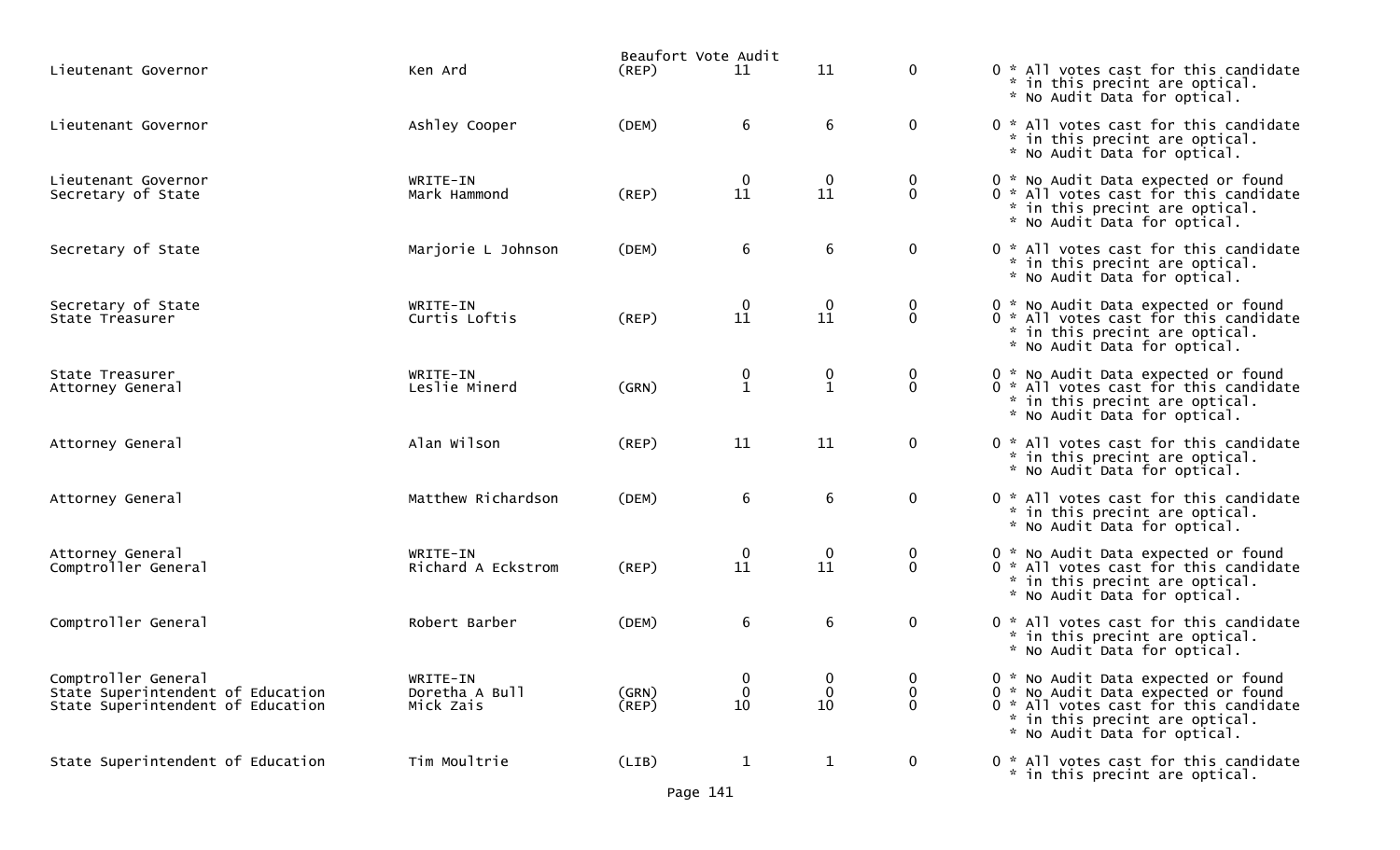|                                                                                                                         |                                             |                | Beaufort Vote Audit                        |                                  |                                              |                                                                                                                                                                                       |
|-------------------------------------------------------------------------------------------------------------------------|---------------------------------------------|----------------|--------------------------------------------|----------------------------------|----------------------------------------------|---------------------------------------------------------------------------------------------------------------------------------------------------------------------------------------|
|                                                                                                                         |                                             |                |                                            |                                  |                                              | * No Audit Data for optical.                                                                                                                                                          |
| State Superintendent of Education                                                                                       | Frank Holleman                              | (DEM)          | 6                                          | $6\phantom{1}$                   | $\mathbf 0$                                  | 0 * All votes cast for this candidate<br>* in this precint are optical.<br>* No Audit Data for optical.                                                                               |
| State Superintendent of Education                                                                                       | Tony Fayyazi                                | (IND)          | $\mathbf{1}$                               | $\mathbf{1}$                     | $\mathbf 0$                                  | 0 * All votes cast for this candidate<br>* in this precint are optical.<br>* No Audit Data for optical.                                                                               |
| State Superintendent of Education<br>Adjutant General                                                                   | WRITE-IN<br>Bob Livingston                  | $($ REP $)$    | $\boldsymbol{0}$<br>11                     | 0<br>11                          | $\overline{0}$<br>$\mathbf 0$                | 0 * No Audit Data expected or found<br>0 * All votes cast for this candidate<br>* in this precint are optical.<br>* No Audit Data for optical.                                        |
| Adjutant General<br>Commissioner of Agriculture                                                                         | WRITE-IN<br>Hugh Weathers                   | (REP)          | $\begin{smallmatrix}0\11\end{smallmatrix}$ | $\mathbf 0$<br>11                | $\begin{smallmatrix}0\0\end{smallmatrix}$    | 0 * No Audit Data expected or found<br>0 * All votes cast for this candidate<br>* in this precint are optical.<br>* No Audit Data for optical.                                        |
| Commissioner of Agriculture                                                                                             | Tom E Elliott                               | (DEM)          | 6                                          | $\,6\,$                          | $\mathbf 0$                                  | 0 * All votes cast for this candidate<br>* in this precint are optical.<br>* No Audit Data for optical.                                                                               |
| Commissioner of Agriculture<br>U.S. Senate                                                                              | WRITE-IN<br>Tom Clements                    | (GRN)          | $\boldsymbol{0}$<br>$\mathbf{1}$           | $\boldsymbol{0}$<br>$\mathbf{1}$ | $\mathbf 0$<br>$\mathbf 0$                   | 0 * No Audit Data expected or found<br>0 * All votes cast for this candidate<br>* in this precint are optical.<br>* No Audit Data for optical.                                        |
| U.S. Senate                                                                                                             | Jim DeMint                                  | (REP)          | 11                                         | 11                               | $\mathbf 0$                                  | 0 * All votes cast for this candidate<br>* in this precint are optical.<br>* No Audit Data for optical.                                                                               |
| U.S. Senate                                                                                                             | Alvin M Greene                              | (DEM)          | 5                                          | 5                                | $\mathbf 0$                                  | 0 * All votes cast for this candidate<br>* in this precint are optical.<br>* No Audit Data for optical.                                                                               |
| U.S. Senate<br>U.S. House of Representatives Dist 2                                                                     | WRITE-IN<br>Joe Wilson                      | (REP)          | $\boldsymbol{0}$<br>11                     | $\mathbf 0$<br>11                | $\mathbf 0$<br>$\mathbf 0$                   | 0 * No Audit Data expected or found<br>0 * All votes cast for this candidate<br>* in this precint are optical.<br>* No Audit Data for optical.                                        |
| U.S. House of Representatives Dist 2<br>U.S. House of Representatives Dist 2                                            | Eddie McCain<br>Rob Miller                  | (LIB)<br>(DEM) | $\frac{0}{7}$                              | 0<br>$\overline{7}$              | $\boldsymbol{0}$<br>$\mathbf 0$              | 0 * No Audit Data expected or found<br>0 * All votes cast for this candidate<br>* in this precint are optical.<br>* No Audit Data for optical.                                        |
| U.S. House of Representatives Dist 2<br>U.S. House of Representatives Dist 2<br>State House of Representatives Dist 118 | Marc Beaman<br>WRITE-IN<br>Bill Herbkersman | (CON)<br>(REP) | $\bf{0}$<br>$\mathbf 0$<br>12              | $\bf{0}$<br>0<br>12              | $\overline{0}$<br>$\mathbf 0$<br>$\mathbf 0$ | 0 * No Audit Data expected or found<br>0 * No Audit Data expected or found<br>0 * All votes cast for this candidate<br>* in this precint are optical.<br>* No Audit Data for optical. |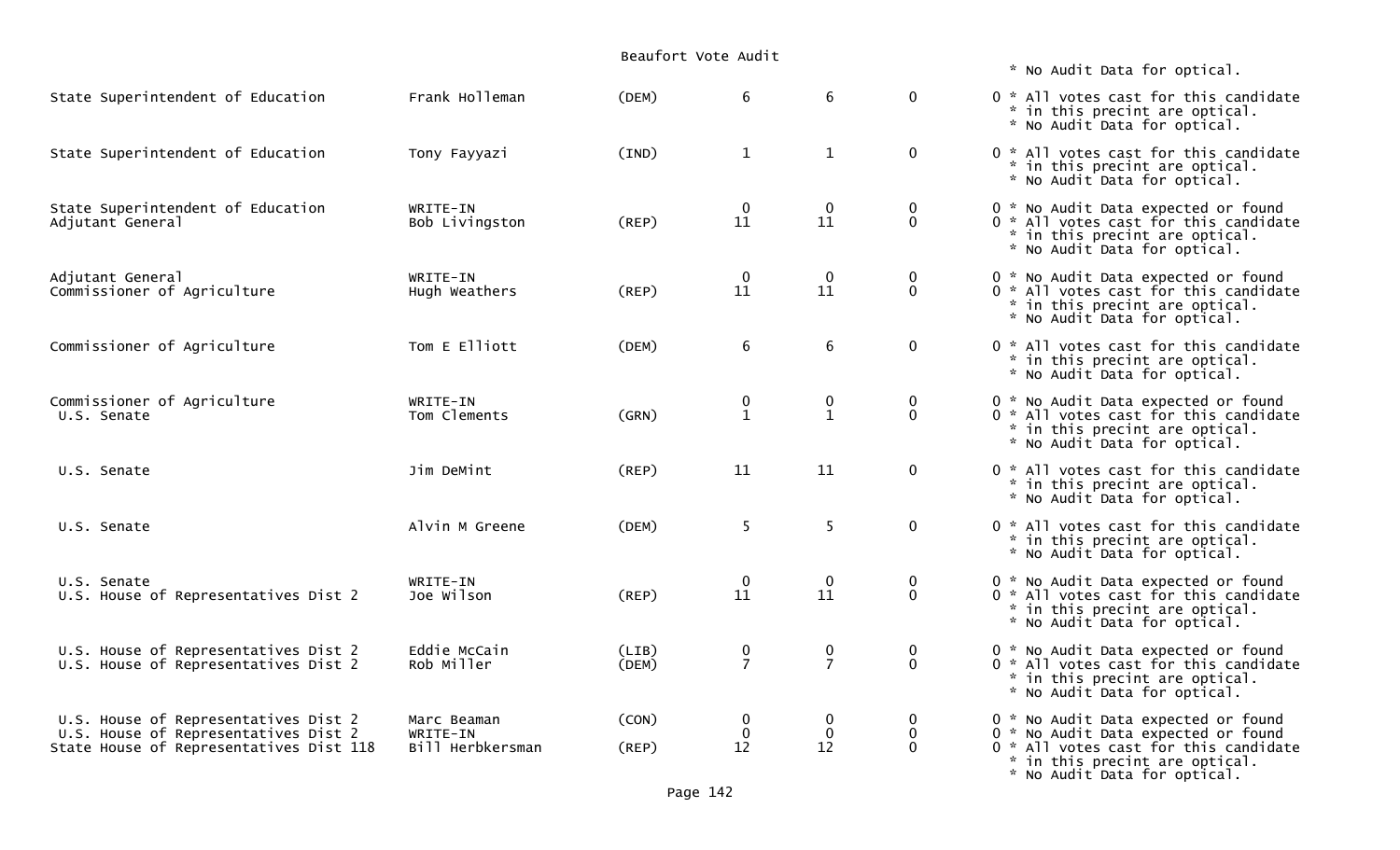Beaufort Vote Audit

| State House of Representatives Dist 118<br>State House of Representatives Dist 121                                                                                                                                                                                                             | WRITE-IN<br>Kenneth F Hodges                                                                                  | (DEM)                            | $\pmb{0}$<br>$\mathbf{1}$                                              | 0<br>$\mathbf{1}$                                           | 0<br>$\Omega$                                                                             | 0 * No Audit Data expected or found<br>0 * All votes cast for this candidate<br>* in this precint are optical.<br>* No Audit Data for optical.                                                                                                                                                                                                                                           |
|------------------------------------------------------------------------------------------------------------------------------------------------------------------------------------------------------------------------------------------------------------------------------------------------|---------------------------------------------------------------------------------------------------------------|----------------------------------|------------------------------------------------------------------------|-------------------------------------------------------------|-------------------------------------------------------------------------------------------|------------------------------------------------------------------------------------------------------------------------------------------------------------------------------------------------------------------------------------------------------------------------------------------------------------------------------------------------------------------------------------------|
| State House of Representatives Dist 121<br>State House of Representatives Dist 122<br>State House of Representatives Dist 122<br>State House of Representatives Dist 123<br>State House of Representatives Dist 123<br>State House of Representatives Dist 124                                 | WRITE-IN<br>Curtis Brantley<br>WRITE-IN<br>Andy Patrick<br>WRITE-IN<br>Shannon Erickson                       | (DEM)<br>(REP)<br>(REP)          | 0<br>$\mathbf 0$<br>$\mathbf 0$<br>$\Omega$<br>$\overline{0}$          | 0<br>$\pmb{0}$<br>$\pmb{0}$<br>0<br>0                       | 0<br>$\mathbf{0}$<br>$\Omega$<br>$\Omega$                                                 | 0 * No Audit Data expected or found<br>0 * No Audit Data expected or found<br>0 * No Audit Data expected or found<br>0 * No Audit Data expected or found<br>0 * No Audit Data expected or found<br>0 * All votes cast for this candidate<br>* in this precint are optical.<br>* No Audit Data for optical.                                                                               |
| State House of Representatives Dist 124<br>Sheriff                                                                                                                                                                                                                                             | WRITE-IN<br>P J Tanner                                                                                        | (REP)                            | $\bf{0}$<br>13                                                         | $\mathbf 0$<br>13                                           | $\mathbf 0$<br>$\mathbf{0}$                                                               | 0 * No Audit Data expected or found<br>0 * All votes cast for this candidate<br>* in this precint are optical.<br>* No Audit Data for optical.                                                                                                                                                                                                                                           |
| Sheriff<br>Treasurer                                                                                                                                                                                                                                                                           | WRITE-IN<br>Joy Logan                                                                                         | (REP)                            | $\frac{0}{5}$                                                          | 0<br>5                                                      | $\mathbf 0$<br>$\mathbf{0}$                                                               | 0 * No Audit Data expected or found<br>0 * All votes cast for this candidate<br>* in this precint are optical.<br>* No Audit Data for optical.                                                                                                                                                                                                                                           |
| Treasurer                                                                                                                                                                                                                                                                                      | Douglas Henderson                                                                                             | (PET)                            | 11                                                                     | 11                                                          | $\mathbf 0$                                                                               | 0 * All votes cast for this candidate<br>* in this precint are optical.<br>* No Audit Data for optical.                                                                                                                                                                                                                                                                                  |
| Treasurer<br>Auditor                                                                                                                                                                                                                                                                           | WRITE-IN<br>Sharon P Burris                                                                                   | (REP)                            | $\mathbf 0$<br>10                                                      | $\mathbf 0$<br>10                                           | 0<br>$\mathbf 0$                                                                          | 0 * No Audit Data expected or found<br>0 * All votes cast for this candidate<br>* in this precint are optical.<br>* No Audit Data for optical.                                                                                                                                                                                                                                           |
| Auditor<br>Probate Judge                                                                                                                                                                                                                                                                       | WRITE-IN<br>Francis M Frank Simon                                                                             | (REP)                            | $\mathbf 0$<br>10                                                      | $\mathbf 0$<br>10                                           | 0<br>$\Omega$                                                                             | 0 * No Audit Data expected or found<br>0 * All votes cast for this candidate<br>* in this precint are optical.<br>* No Audit Data for optical.                                                                                                                                                                                                                                           |
| Probate Judge<br>County Council District 1 CC DIST 1<br>County Council District 1 CC DIST 1<br>County Council District 2 CC DIST 2<br>County Council District 2 CC DIST 2<br>County Council District 3 CC DIST 3<br>County Council District 3 CC DIST 3<br>County Council District 4 CC DIST 4 | WRITE-IN<br>Rick Caporale<br>WRITE-IN<br>Steven M Baer<br>WRITE-IN<br>Stu Rodman<br>WRITE-IN<br>Weston Newton | (REP)<br>(REP)<br>(REP)<br>(REP) | 0<br>$\mathbf 0$<br>$\pmb{0}$<br>$\mathbf 0$<br>$\mathbf{0}$<br>0<br>4 | 0<br>$\mathbf 0$<br>$\pmb{0}$<br>$\mathbf 0$<br>0<br>0<br>0 | 0<br>0<br>$\mathbf 0$<br>$\Omega$<br>$\mathbf{0}$<br>$\Omega$<br>$\mathbf{0}$<br>$\Omega$ | 0 * No Audit Data expected or found<br>0 * No Audit Data expected or found<br>0 * No Audit Data expected or found<br>0 * No Audit Data expected or found<br>0 * No Audit Data expected or found<br>0 * No Audit Data expected or found<br>0 * No Audit Data expected or found<br>0 * All votes cast for this candidate<br>* in this precint are optical.<br>* No Audit Data for optical. |
| County Council District 4 CC DIST 4<br>County Council District 7 CC DIST 7                                                                                                                                                                                                                     | WRITE-IN<br>D Paul Sommerville                                                                                | (REP)                            | 0<br>$\ddot{\mathbf{0}}$                                               | 0<br>$\pmb{0}$                                              | $\mathbf 0$<br>$\Omega$                                                                   | 0 * No Audit Data expected or found<br>0 * No Audit Data expected or found                                                                                                                                                                                                                                                                                                               |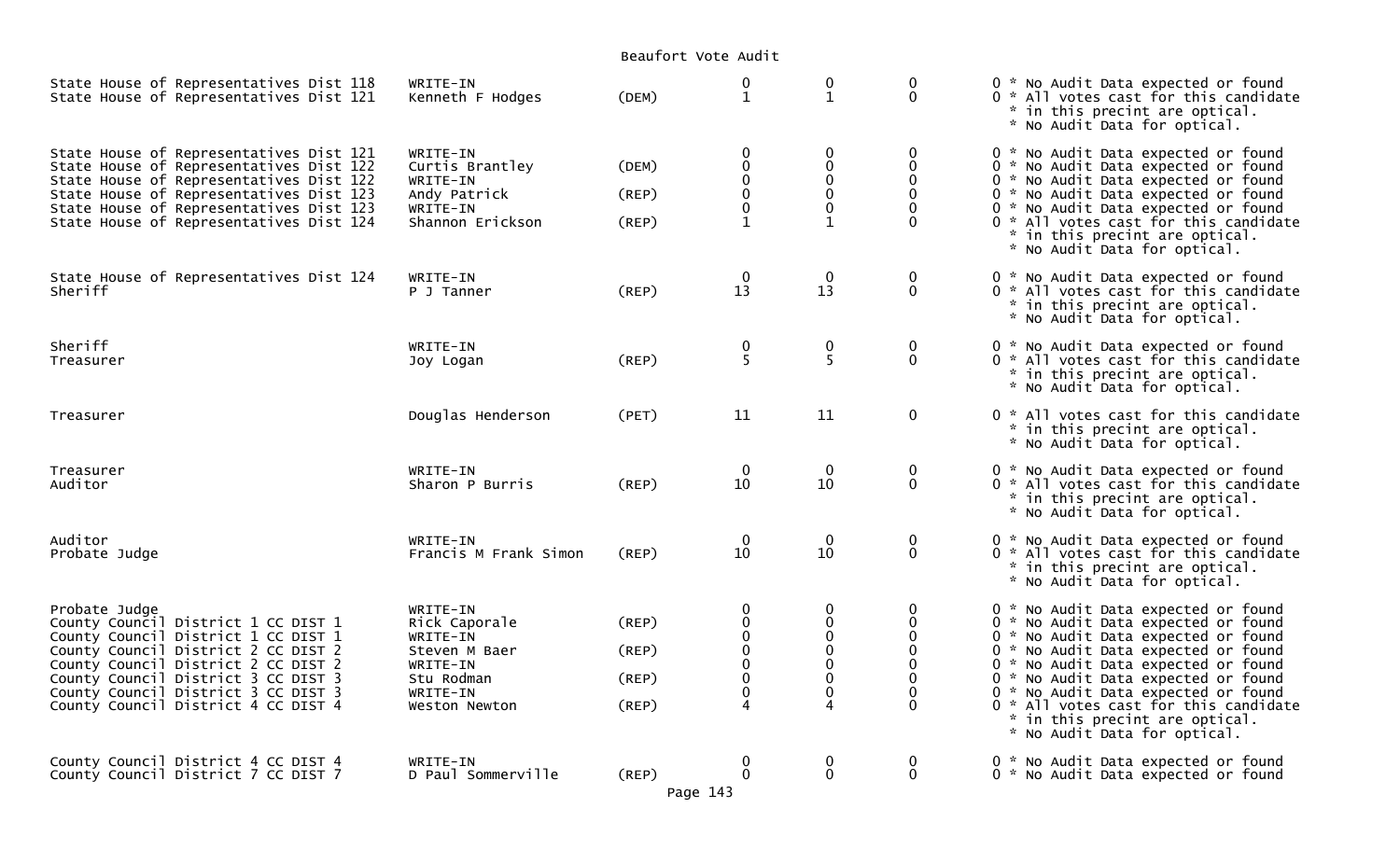| County Council District 7 CC DIST 7                                                                                                                                                                                                    | WRITE-IN                                                                             | Beaufort Vote Audit |                          |                             | 0                           | 0 * No Audit Data expected or found                                                                                                                                                                                                    |
|----------------------------------------------------------------------------------------------------------------------------------------------------------------------------------------------------------------------------------------|--------------------------------------------------------------------------------------|---------------------|--------------------------|-----------------------------|-----------------------------|----------------------------------------------------------------------------------------------------------------------------------------------------------------------------------------------------------------------------------------|
| County Council District 10 CC DIST 10                                                                                                                                                                                                  | Jerry Stewart                                                                        | (REP)               | 5                        | 5                           | 0                           | 0 * All votes cast for this candidate<br>* in this precint are optical.<br>* No Audit Data for optical.                                                                                                                                |
| County Council District 10 CC DIST 10<br>County Council District 11 CC DIST 11<br>County Council District 11 CC DIST 11<br>School Board District 1 SB DIST 1<br>School Board District 1 SB DIST 1<br>School Board District 2 SB DIST 2 | WRITE-IN<br>Laura Von Harten<br>WRITE-IN<br>Steven P Morello<br>WRITE-IN<br>WRITE-IN | (DEM)               | 0<br>0<br>0<br>$\pmb{0}$ |                             | 0<br>0                      | 0 * No Audit Data expected or found<br>0 * No Audit Data expected or found<br>0 * No Audit Data expected or found<br>0 * No Audit Data expected or found<br>0 * No Audit Data expected or found<br>0 * No Audit Data expected or found |
| School Board District 5 SB DIST 5<br>School Board District 5 SB DIST 5                                                                                                                                                                 | Faye Alston<br>Michael F Rivers Sr                                                   |                     | $\overline{2}$           | $\overline{2}$              | 0                           | 0 * No Audit Data expected or found<br>0 * All votes cast for this candidate<br>* in this precint are optical.<br>* No Audit Data for optical.                                                                                         |
| School Board District 5 SB DIST 5<br>School Board District 7 SB DIST 7                                                                                                                                                                 | WRITE-IN<br>Bill Evans                                                               |                     | 0<br>0                   | 0<br>0                      | 0<br>0                      | 0 * No Audit Data expected or found<br>0 * No Audit Data expected or found                                                                                                                                                             |
| School Board District 7 SB DIST 7<br>School Board District 7 SB DIST 7<br>School Board District 8 SB DIST 8                                                                                                                            | Robert White<br>WRITE-IN<br>Herbert Burnes Jr                                        |                     | $\mathbf 0$<br>0         | $\mathbf 0$                 | 0                           | 0 * No Audit Data expected or found<br>0 * No Audit Data expected or found<br>0 * All votes cast for this candidate<br>* in this precint are optical.<br>* No Audit Data for optical.                                                  |
| School Board District 8 SB DIST 8<br>School Board District 9 SB DIST 9                                                                                                                                                                 | WRITE-IN<br>Ronald Speaks                                                            |                     | 0<br>$\mathbf{1}$        | $\mathbf 0$<br>$\mathbf{1}$ | 0<br>0                      | 0 * No Audit Data expected or found<br>0 * All votes cast for this candidate<br>* in this precint are optical.<br>* No Audit Data for optical.                                                                                         |
| School Board District 9 SB DIST 9<br>School Board District 11 SB DIST 11                                                                                                                                                               | WRITE-IN<br>Fred Washington Jr                                                       |                     | 0<br>$\pmb{0}$           | 0<br>0                      | 0<br>$\mathbf 0$            | 0 * No Audit Data expected or found<br>0 * No Audit Data expected or found                                                                                                                                                             |
| School Board District 11 SB DIST 11<br>Soil & Water District Commissioner                                                                                                                                                              | WRITE-IN<br>Luke Inabinett                                                           |                     | 0<br>8                   | $\mathbf 0$                 |                             | 0 * No Audit Data expected or found<br>0 * All votes cast for this candidate<br>* in this precint are optical.<br>* No Audit Data for optical.                                                                                         |
| Soil & Water District Commissioner                                                                                                                                                                                                     | Ross M Sanders Jr                                                                    |                     | $\overline{7}$           | $\overline{7}$              | $\mathbf 0$                 | 0 * All votes cast for this candidate<br>* in this precint are optical.<br>* No Audit Data for optical.                                                                                                                                |
| Soil & Water District Commissioner<br>Q1                                                                                                                                                                                               | WRITE-IN<br>Yes                                                                      |                     | $\bf{0}$<br>15           | $\boldsymbol{0}$<br>15      | $\mathbf 0$<br>$\mathbf{0}$ | 0 * No Audit Data expected or found<br>0 * All votes cast for this candidate<br>* in this precint are optical.<br>* No Audit Data for optical.                                                                                         |
| Q1                                                                                                                                                                                                                                     | No                                                                                   |                     | $\mathbf{1}$             | $\mathbf{1}$                | $\mathbf 0$                 | 0 * All votes cast for this candidate<br>* in this precint are optical.<br>* No Audit Data for optical.                                                                                                                                |
| Q <sub>2</sub>                                                                                                                                                                                                                         | Yes                                                                                  |                     | 14                       | 14                          | $\mathbf 0$                 | 0 * All votes cast for this candidate<br>* in this precint are optical.<br>* No Audit Data for optical.                                                                                                                                |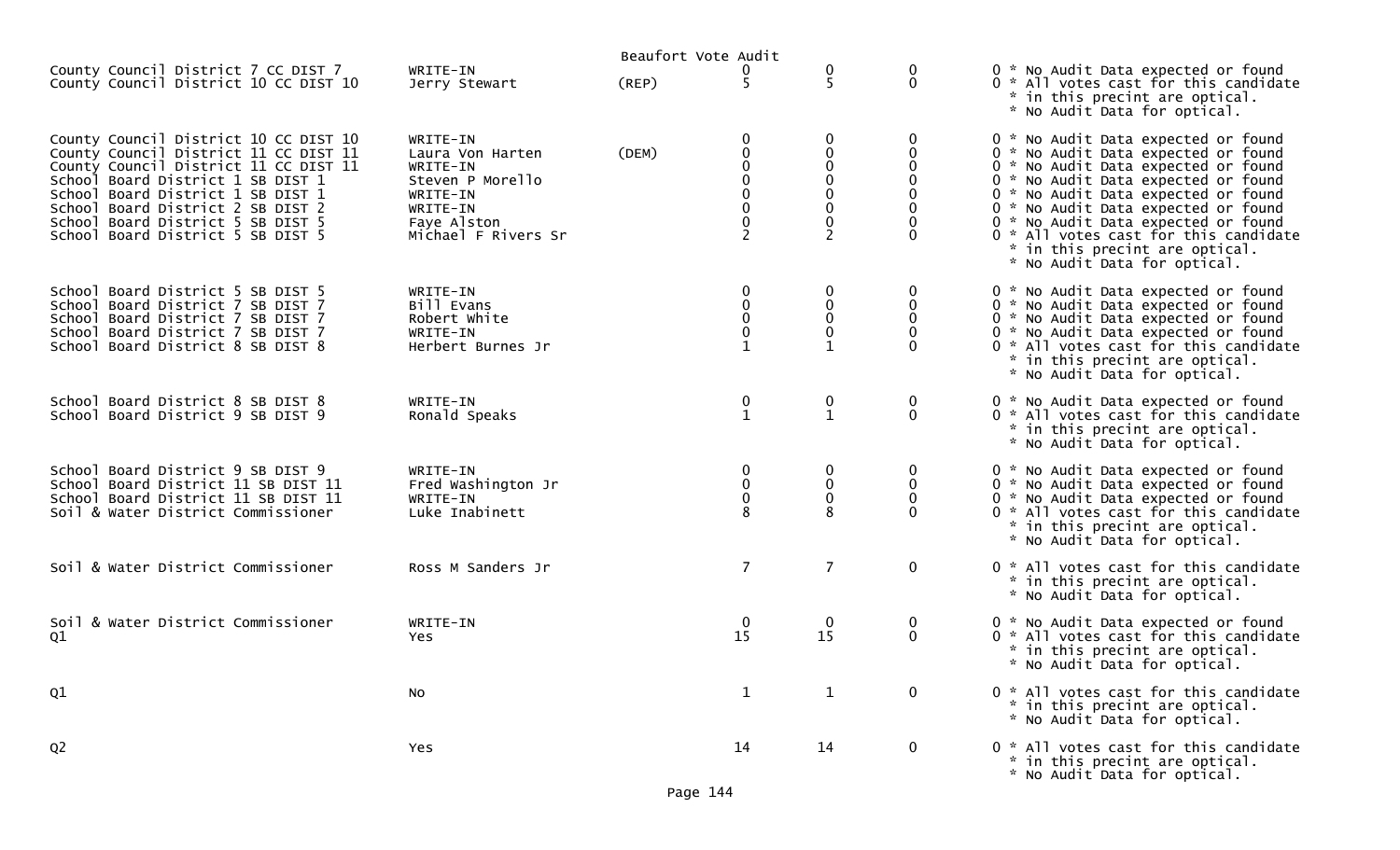Beaufort Vote Audit

| Q <sub>2</sub>                                                                                                                                                                                                                                                                                                                                                                                                                                                                                                                                                                                                                                                                                                                                                                                                                                                                                                                                                                                                                                                                                                                                      | No                                                                                                                                                                                                                                                                                                                                                                                                    | $\overline{2}$                              | $\overline{c}$                                                                                                                             | $\mathbf 0$                                                                                                                                                 | 0 * All votes cast for this candidate<br>* in this precint are optical.<br>* No Audit Data for optical.                                                                                                                                                                                                                                                                                                                                                                                                                                                                                                                                                                                                                                                                                                                                                                                                                                                                                                                                                                                                                                                                                                                                               |
|-----------------------------------------------------------------------------------------------------------------------------------------------------------------------------------------------------------------------------------------------------------------------------------------------------------------------------------------------------------------------------------------------------------------------------------------------------------------------------------------------------------------------------------------------------------------------------------------------------------------------------------------------------------------------------------------------------------------------------------------------------------------------------------------------------------------------------------------------------------------------------------------------------------------------------------------------------------------------------------------------------------------------------------------------------------------------------------------------------------------------------------------------------|-------------------------------------------------------------------------------------------------------------------------------------------------------------------------------------------------------------------------------------------------------------------------------------------------------------------------------------------------------------------------------------------------------|---------------------------------------------|--------------------------------------------------------------------------------------------------------------------------------------------|-------------------------------------------------------------------------------------------------------------------------------------------------------------|-------------------------------------------------------------------------------------------------------------------------------------------------------------------------------------------------------------------------------------------------------------------------------------------------------------------------------------------------------------------------------------------------------------------------------------------------------------------------------------------------------------------------------------------------------------------------------------------------------------------------------------------------------------------------------------------------------------------------------------------------------------------------------------------------------------------------------------------------------------------------------------------------------------------------------------------------------------------------------------------------------------------------------------------------------------------------------------------------------------------------------------------------------------------------------------------------------------------------------------------------------|
| Q <sub>3</sub>                                                                                                                                                                                                                                                                                                                                                                                                                                                                                                                                                                                                                                                                                                                                                                                                                                                                                                                                                                                                                                                                                                                                      | Yes                                                                                                                                                                                                                                                                                                                                                                                                   | 12                                          | 12                                                                                                                                         | $\mathbf 0$                                                                                                                                                 | 0 * All votes cast for this candidate<br>* in this precint are optical.<br>* No Audit Data for optical.                                                                                                                                                                                                                                                                                                                                                                                                                                                                                                                                                                                                                                                                                                                                                                                                                                                                                                                                                                                                                                                                                                                                               |
| Q <sub>3</sub>                                                                                                                                                                                                                                                                                                                                                                                                                                                                                                                                                                                                                                                                                                                                                                                                                                                                                                                                                                                                                                                                                                                                      | No                                                                                                                                                                                                                                                                                                                                                                                                    | 4                                           | 4                                                                                                                                          | $\mathbf 0$                                                                                                                                                 | 0 * All votes cast for this candidate<br>* in this precint are optical.<br>* No Audit Data for optical.                                                                                                                                                                                                                                                                                                                                                                                                                                                                                                                                                                                                                                                                                                                                                                                                                                                                                                                                                                                                                                                                                                                                               |
| Q4                                                                                                                                                                                                                                                                                                                                                                                                                                                                                                                                                                                                                                                                                                                                                                                                                                                                                                                                                                                                                                                                                                                                                  | Yes                                                                                                                                                                                                                                                                                                                                                                                                   | 13                                          | 13                                                                                                                                         | $\mathbf 0$                                                                                                                                                 | 0 * All votes cast for this candidate<br>* in this precint are optical.<br>* No Audit Data for optical.                                                                                                                                                                                                                                                                                                                                                                                                                                                                                                                                                                                                                                                                                                                                                                                                                                                                                                                                                                                                                                                                                                                                               |
| Q4                                                                                                                                                                                                                                                                                                                                                                                                                                                                                                                                                                                                                                                                                                                                                                                                                                                                                                                                                                                                                                                                                                                                                  | No                                                                                                                                                                                                                                                                                                                                                                                                    | $\overline{2}$                              | $\overline{2}$                                                                                                                             | $\mathbf 0$                                                                                                                                                 | 0 * All votes cast for this candidate<br>* in this precint are optical.<br>* No Audit Data for optical.                                                                                                                                                                                                                                                                                                                                                                                                                                                                                                                                                                                                                                                                                                                                                                                                                                                                                                                                                                                                                                                                                                                                               |
| City Council CITY OF BEAUFORT<br>City Council CITY OF BEAUFORT<br>City Council CITY OF BEAUFORT<br>City Council CITY OF BEAUFORT<br>City Council CITY OF BEAUFORT<br>Mayor TOWN OF HILTON HEAD<br>Mayor TOWN OF HILTON HEAD<br>Mayor TOWN OF HILTON HEAD<br>Mayor TOWN OF HILTON HEAD<br>Mayor TOWN OF HILTON HEAD<br>Mayor TOWN OF HILTON HEAD<br>Mayor TOWN OF HILTON HEAD<br>Mayor TOWN OF HILTON HEAD<br>Town Council HH WARD 2<br>Town Council HH WARD<br>Town Council HH WARD 2<br>Town Council HH WARD 4<br>Town Council HH WARD 4<br>Town Council HH WARD 4<br>Town Council HH WARD 5<br>Town Council HH WARD 5<br>Town Council HH WARD 5<br>HH#1 Public Service District Sub Dist 1 HH1 S1Herbert Ford<br>HH#1 Public Service District Sub Dist 1 HH1 S1WRITE-IN<br>HH#1 Public Service District Sub Dist 3 HH1 S3Bob Gentzler<br>HH#1 Public Service District Sub Dist 3 HH1 S3WRITE-IN<br>HH#1 Public Service District Sub Dist 4 HH1 S4Frank Drehwing<br>HH#1 Public Service District Sub Dist 4 HH1 S4WRITE-IN<br>Fripp Island Public Service DIstrict<br>Fripp Island Public Service DIstrict<br>Fripp Island Public Service DIstrict | Donnie Ann Beer<br>Larry Holman<br>Kim Kolton<br>Mike Sutton<br>WRITE-IN<br>James D Collet Jr<br>Tom Crews<br>Willie Bill Ferguson<br>Drew A Laughlin<br>Ed McCullough<br>Dave Myers<br>John D Safay<br>WRITE-IN<br>Terry Conway<br>Bill Harkins<br>WRITE-IN<br>Mary Amonitti<br>Kim Likins<br>WRITE-IN<br>Chuck Raley<br>George W Williams Jr<br>WRITE-IN<br>Jim Parks<br>Patrick Reilly<br>WRITE-IN | $\mathbf 0$<br>$\mathbf 0$<br>0<br>$\Omega$ | $\Omega$<br>0<br>0<br>O<br>0<br>U<br>$\Omega$<br>0<br>$\Omega$<br>U<br>0<br>0<br>O<br>0<br>0<br>∩<br>$\Omega$<br>$\Omega$<br>0<br>$\Omega$ | 0<br>$\Omega$<br>$\Omega$<br>$\Omega$<br>$\Omega$<br>$\Omega$<br>$\Omega$<br>$\Omega$<br>$\Omega$<br>∩<br>$\Omega$<br>$\Omega$<br>$\Omega$<br>0<br>$\Omega$ | 0 * No Audit Data expected or found<br>0 * No Audit Data expected or found<br>0 * No Audit Data expected or found<br>0 * No Audit Data expected or found<br>0 * No Audit Data expected or found<br>0 * No Audit Data expected or found<br>0 * No Audit Data expected or found<br>0 * No Audit Data expected or found<br>0 * No Audit Data expected or found<br>0 * No Audit Data expected or found<br>0 * No Audit Data expected or found<br>0 * No Audit Data expected or found<br>0 * No Audit Data expected or found<br>0 * No Audit Data expected or found<br>0 * No Audit Data expected or found<br>0 * No Audit Data expected or found<br>0 * No Audit Data expected or found<br>0 * No Audit Data expected or found<br>0 * No Audit Data expected or found<br>0 * No Audit Data expected or found<br>0 * No Audit Data expected or found<br>0 * No Audit Data expected or found<br>0 * No Audit Data expected or found<br>0 * No Audit Data expected or found<br>0 * No Audit Data expected or found<br>0 * No Audit Data expected or found<br>0 * No Audit Data expected or found<br>0 * No Audit Data expected or found<br>0 * No Audit Data expected or found<br>0 * No Audit Data expected or found<br>0 * No Audit Data expected or found |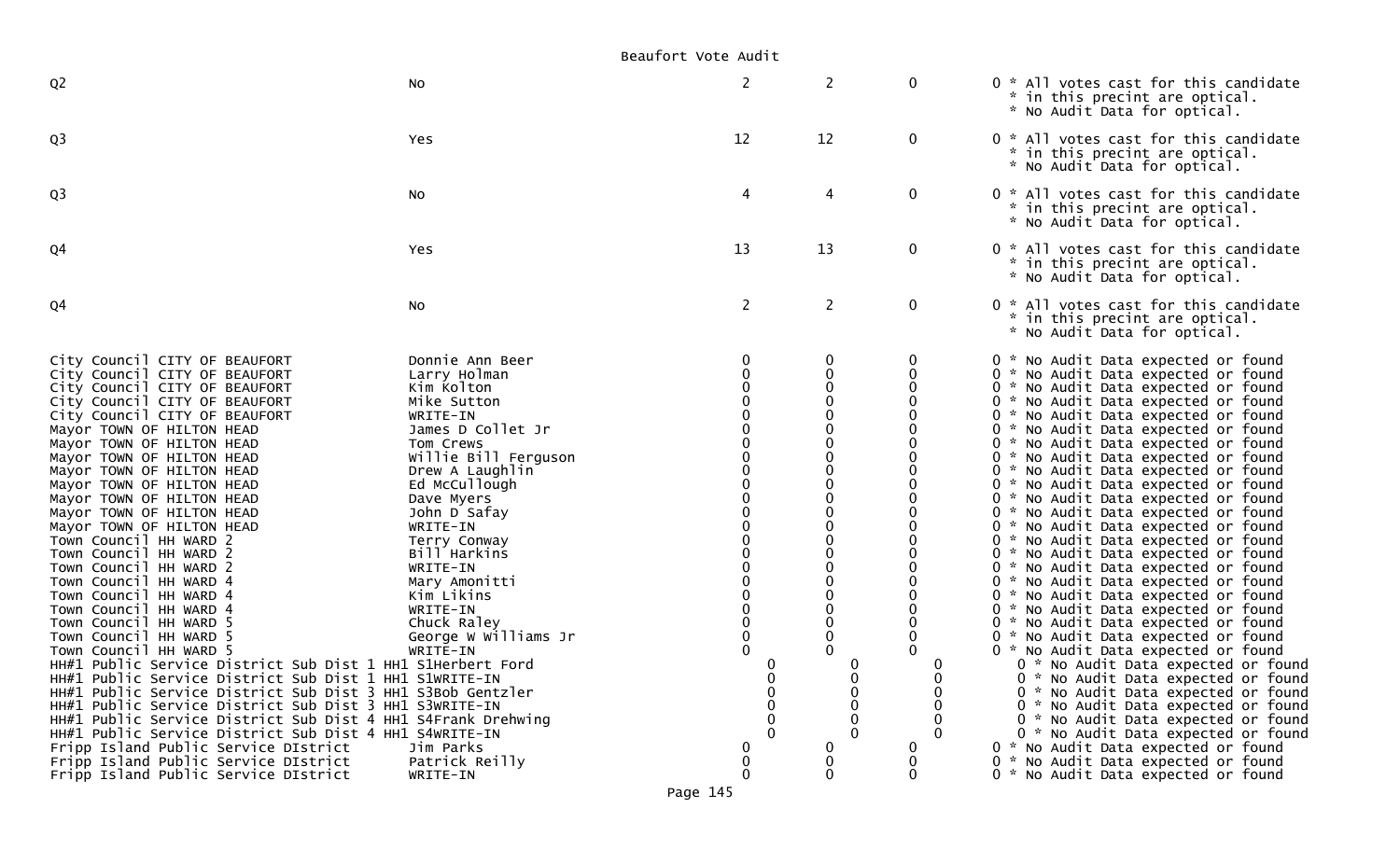Beaufort Vote Audit

| 0950 Failsafe Provisional                                                  |                                                                                         |                                           |                                                                 |                                                                    |                                                |                                                                                                                                                                                                                                                                     |
|----------------------------------------------------------------------------|-----------------------------------------------------------------------------------------|-------------------------------------------|-----------------------------------------------------------------|--------------------------------------------------------------------|------------------------------------------------|---------------------------------------------------------------------------------------------------------------------------------------------------------------------------------------------------------------------------------------------------------------------|
| Straight Party<br>Straight Party                                           | Green<br>Republican                                                                     | (GRN)<br>(REP)                            | 0<br>5                                                          | $\boldsymbol{0}$<br>5                                              | $\mathbf 0$<br>$\Omega$                        | 0 * No Audit Data expected or found<br>0 * All votes cast for this candidate<br>* in this precint are optical.<br>* No Audit Data for optical.                                                                                                                      |
| Straight Party<br>Straight Party                                           | Libertarian<br>Democratic                                                               | (LIB)<br>(DEM)                            | 0<br>$\overline{7}$                                             | $\frac{0}{7}$                                                      | 0<br>$\mathbf{0}$                              | 0 * No Audit Data expected or found<br>0 * All votes cast for this candidate<br>* in this precint are optical.<br>* No Audit Data for optical.                                                                                                                      |
| Straight Party<br>Straight Party<br>Straight Party<br>Governor<br>Governor | Constitution<br>United Citizens<br>Independence<br>Morgan Bruce Reeves<br>Nikki R Haley | (CON)<br>(UNC)<br>(IND)<br>(GRN)<br>(REP) | $\boldsymbol{0}$<br>$\pmb{0}$<br>$\pmb{0}$<br>$\mathbf 0$<br>12 | $\mathbf 0$<br>$\begin{smallmatrix}0\\0\\0\end{smallmatrix}$<br>12 | 0<br>$\pmb{0}$<br>0<br>$\mathbf 0$<br>$\Omega$ | 0 * No Audit Data expected or found<br>0 * No Audit Data expected or found<br>0 * No Audit Data expected or found<br>0 * No Audit Data expected or found<br>0 * All votes cast for this candidate<br>* in this precint are optical.<br>* No Audit Data for optical. |
| Governor                                                                   | Vincent A Sheheen                                                                       | (DEM)                                     | 16                                                              | 16                                                                 | $\pmb{0}$                                      | 0 * All votes cast for this candidate<br>* in this precint are optical.<br>* No Audit Data for optical.                                                                                                                                                             |
| Governor<br>Governor<br>Lieutenant Governor                                | Morgan Bruce Reeves<br>WRITE-IN<br>Ken Ard                                              | (UNC)<br>(REP)                            | $\mathbf 0$<br>$\mathbf 0$<br>12                                | $\mathbf 0$<br>$\boldsymbol{0}$<br>12                              | 0<br>0<br>$\Omega$                             | 0 * No Audit Data expected or found<br>0 * No Audit Data expected or found<br>0 * All votes cast for this candidate<br>* in this precint are optical.<br>* No Audit Data for optical.                                                                               |
| Lieutenant Governor                                                        | Ashley Cooper                                                                           | (DEM)                                     | 15                                                              | 15                                                                 | $\mathbf 0$                                    | 0 * All votes cast for this candidate<br>* in this precint are optical.<br>* No Audit Data for optical.                                                                                                                                                             |
| Lieutenant Governor<br>Secretary of State                                  | WRITE-IN<br>Mark Hammond                                                                | (REP)                                     | $\mathbf 0$<br>12                                               | $\overline{0}$<br>12                                               | $\mathbf 0$<br>$\mathbf{0}$                    | 0 * No Audit Data expected or found<br>0 * All votes cast for this candidate<br>* in this precint are optical.<br>* No Audit Data for optical.                                                                                                                      |
| Secretary of State                                                         | Marjorie L Johnson                                                                      | (DEM)                                     | 15                                                              | 15                                                                 | $\mathbf 0$                                    | 0 * All votes cast for this candidate<br>* in this precint are optical.<br>* No Audit Data for optical.                                                                                                                                                             |
| Secretary of State<br>State Treasurer                                      | WRITE-IN<br>Curtis Loftis                                                               | $($ REP $)$                               | $\boldsymbol{0}$<br>20                                          | $\bf{0}$<br>20                                                     | $\mathbf 0$<br>$\mathbf 0$                     | 0 * No Audit Data expected or found<br>0 * All votes cast for this candidate<br>* in this precint are optical.<br>* No Audit Data for optical.                                                                                                                      |
| State Treasurer<br>Attorney General                                        | WRITE-IN<br>Leslie Minerd                                                               | (GRN)                                     | $\frac{0}{2}$                                                   | $\frac{0}{2}$                                                      | $\boldsymbol{0}$<br>$\mathbf{0}$               | 0 * No Audit Data expected or found<br>0 * All votes cast for this candidate<br>* in this precint are optical.<br>* No Audit Data for optical.                                                                                                                      |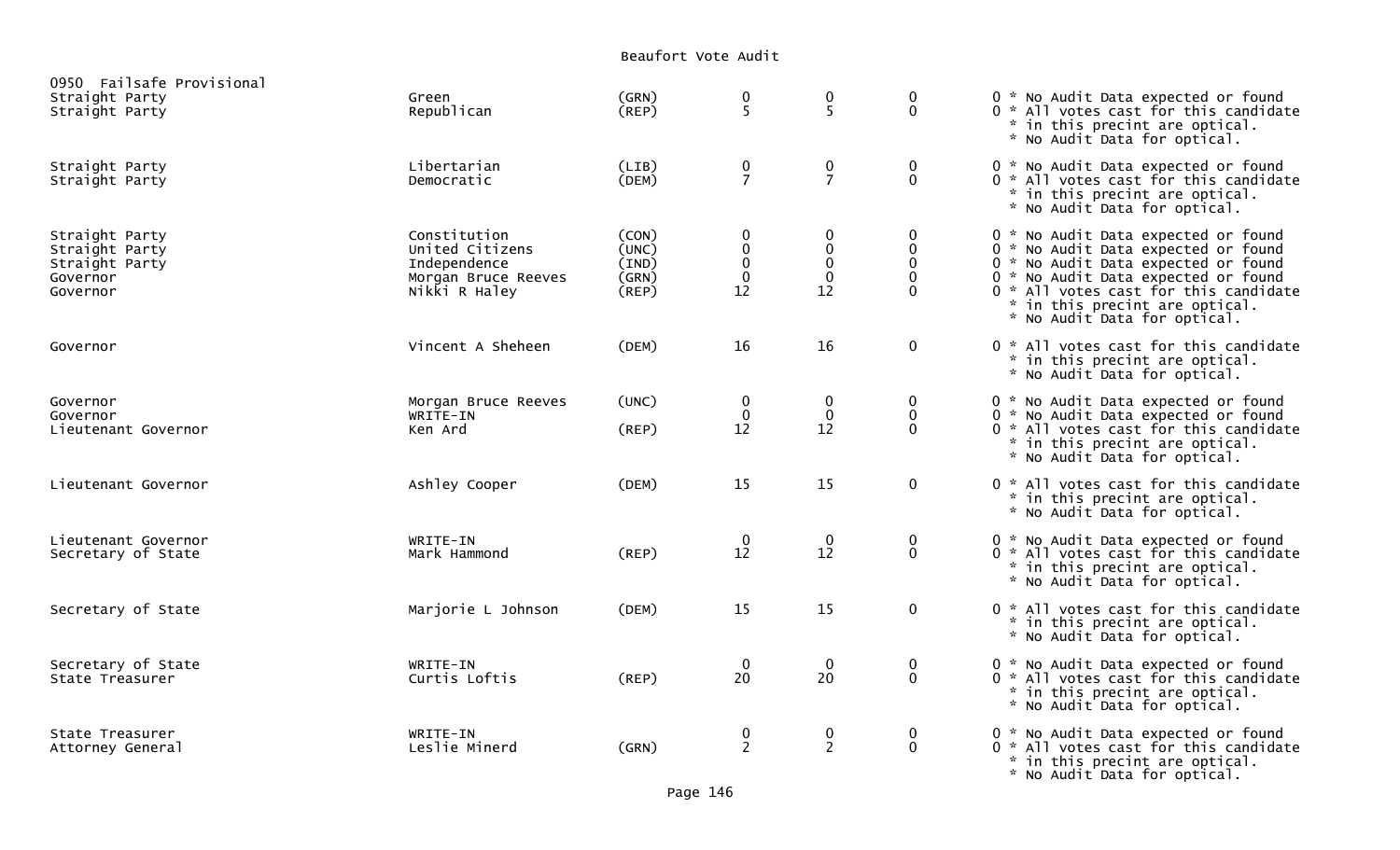|                                                                                            |                                            | Beaufort Vote Audit |                        |                               |                                        |                                                                                                                                                                                       |
|--------------------------------------------------------------------------------------------|--------------------------------------------|---------------------|------------------------|-------------------------------|----------------------------------------|---------------------------------------------------------------------------------------------------------------------------------------------------------------------------------------|
| Attorney General                                                                           | Alan Wilson                                | (REP)               | 10                     | 10                            | $\mathbf{0}$                           | 0 * All votes cast for this candidate<br>* in this precint are optical.<br>* No Audit Data for optical.                                                                               |
| Attorney General                                                                           | Matthew Richardson                         | (DEM)               | 15                     | 15                            | $\mathbf 0$                            | 0 * All votes cast for this candidate<br>* in this precint are optical.<br>* No Audit Data for optical.                                                                               |
| Attorney General<br>Comptroller General                                                    | WRITE-IN<br>Richard A Eckstrom             | (REP)               | $\boldsymbol{0}$<br>11 | $\mathbf 0$<br>11             | $\bf{0}$<br>$\mathbf 0$                | 0 * No Audit Data expected or found<br>0 * All votes cast for this candidate<br>* in this precint are optical.<br>* No Audit Data for optical.                                        |
| Comptroller General                                                                        | Robert Barber                              | (DEM)               | 14                     | 14                            | $\mathbf 0$                            | 0 * All votes cast for this candidate<br>* in this precint are optical.<br>* No Audit Data for optical.                                                                               |
| Comptroller General<br>State Superintendent of Education                                   | WRITE-IN<br>Doretha A Bull                 | (GRN)               | $\frac{0}{2}$          | 0<br>$\overline{2}$           | $\bf{0}$<br>$\mathbf 0$                | 0 * No Audit Data expected or found<br>0 * All votes cast for this candidate<br>* in this precint are optical.<br>* No Audit Data for optical.                                        |
| State Superintendent of Education                                                          | Mick Zais                                  | (REP)               | 9                      | 9                             | $\mathbf 0$                            | 0 * All votes cast for this candidate<br>* in this precint are optical.<br>* No Audit Data for optical.                                                                               |
| State Superintendent of Education                                                          | Tim Moultrie                               | (LIB)               | $\overline{2}$         | $2^{\circ}$                   | $\mathbf 0$                            | 0 * All votes cast for this candidate<br>* in this precint are optical.<br>* No Audit Data for optical.                                                                               |
| State Superintendent of Education                                                          | Frank Holleman                             | (DEM)               | 13                     | 13                            | $\mathbf 0$                            | 0 * All votes cast for this candidate<br>* in this precint are optical.<br>* No Audit Data for optical.                                                                               |
| State Superintendent of Education<br>State Superintendent of Education<br>Adjutant General | Tony Fayyazi<br>WRITE-IN<br>Bob Livingston | (IND)<br>(REP)      | 0<br>0<br>20           | $\bf{0}$<br>$\mathbf 0$<br>20 | $\bf{0}$<br>$\mathbf 0$<br>$\mathbf 0$ | 0 * No Audit Data expected or found<br>0 * No Audit Data expected or found<br>0 * All votes cast for this candidate<br>* in this precint are optical.<br>* No Audit Data for optical. |
| Adjutant General<br>Commissioner of Agriculture                                            | WRITE-IN<br>Hugh Weathers                  | (REP)               | 0<br>12                | $\mathbf 0$<br>12             | $\bf{0}$<br>$\mathbf 0$                | 0 * No Audit Data expected or found<br>0 * All votes cast for this candidate<br>* in this precint are optical.<br>* No Audit Data for optical.                                        |
| Commissioner of Agriculture                                                                | Tom E Elliott                              | (DEM)               | 15                     | 15                            | $\mathbf 0$                            | 0 * All votes cast for this candidate<br>* in this precint are optical.<br>* No Audit Data for optical.                                                                               |
| Commissioner of Agriculture<br>U.S. Senate                                                 | WRITE-IN<br>Tom Clements                   | (GRN)<br>Page 147   | 0<br>4                 | 0<br>4                        | $\bf{0}$<br>$\mathbf{0}$               | 0 * No Audit Data expected or found<br>0 * All votes cast for this candidate                                                                                                          |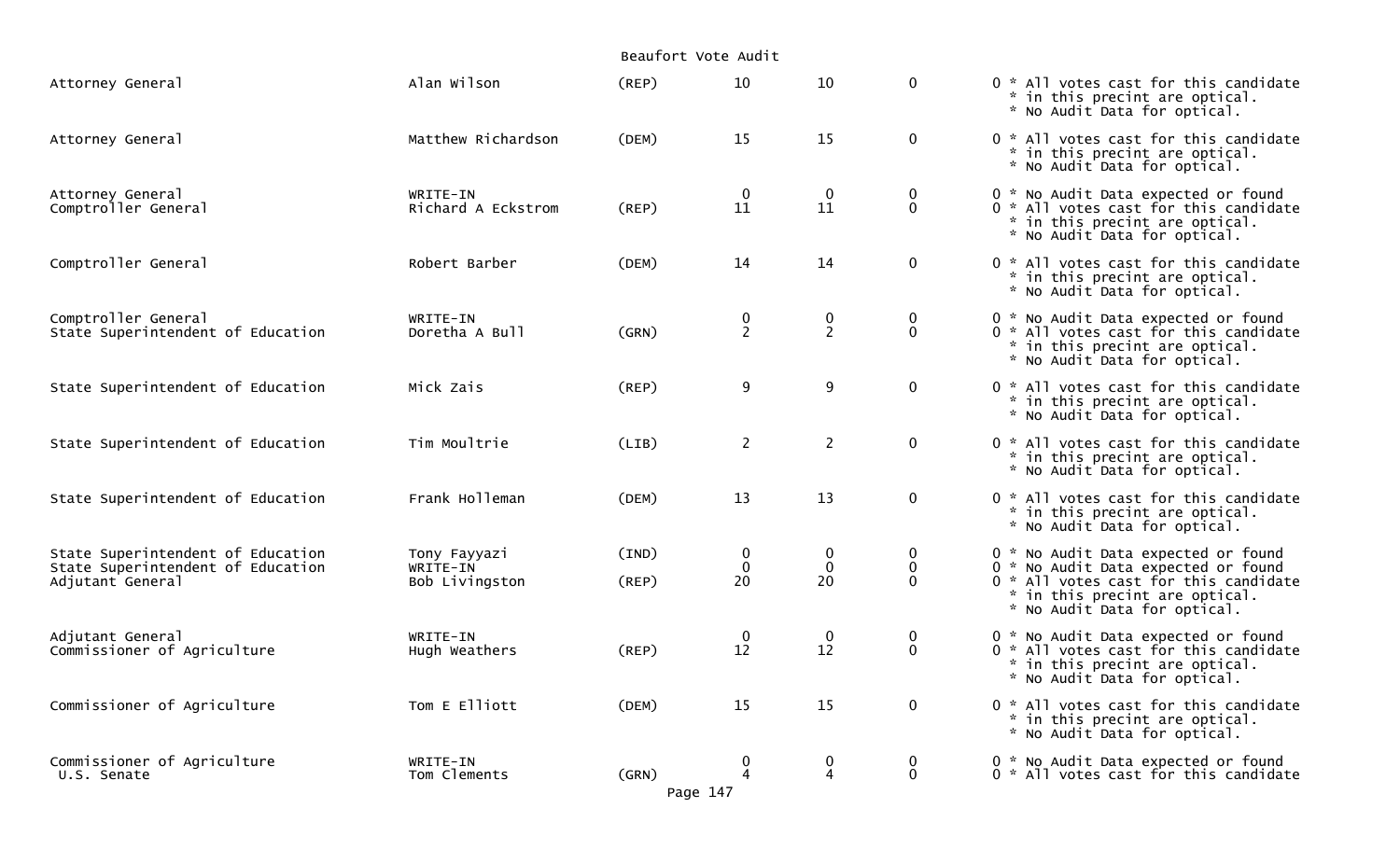|                                                                                         |                                       | Beaufort Vote Audit  |                                      |                                       |                                     |                                                                                                                                                                                       |  |  |
|-----------------------------------------------------------------------------------------|---------------------------------------|----------------------|--------------------------------------|---------------------------------------|-------------------------------------|---------------------------------------------------------------------------------------------------------------------------------------------------------------------------------------|--|--|
|                                                                                         |                                       |                      |                                      |                                       |                                     | * in this precint are optical.<br>* No Audit Data for optical.                                                                                                                        |  |  |
| U.S. Senate                                                                             | Jim DeMint                            | $($ REP $)$          | 12                                   | 12                                    | $\mathbf 0$                         | 0 * All votes cast for this candidate<br>* in this precint are optical.<br>* No Audit Data for optical.                                                                               |  |  |
| U.S. Senate                                                                             | Alvin M Greene                        | (DEM)                | 10                                   | 10                                    | $\mathbf 0$                         | 0 * All votes cast for this candidate<br>* in this precint are optical.<br>* No Audit Data for optical.                                                                               |  |  |
| U.S. Senate<br>U.S. House of Representatives Dist 2                                     | WRITE-IN<br>Joe Wilson                | $($ REP $)$          | $\bf{0}$<br>11                       | $\mathbf{0}$<br>11                    | 0<br>$\mathbf 0$                    | 0 * No Audit Data expected or found<br>0 * All votes cast for this candidate<br>* in this precint are optical.<br>* No Audit Data for optical.                                        |  |  |
| U.S. House of Representatives Dist 2                                                    | Eddie McCain                          | (LIB)                | $\overline{2}$                       | $\overline{2}$                        | $\mathbf 0$                         | 0 * All votes cast for this candidate<br>* in this precint are optical.<br>* No Audit Data for optical.                                                                               |  |  |
| U.S. House of Representatives Dist 2                                                    | Rob Miller                            | (DEM)                | 15                                   | 15                                    | $\mathbf 0$                         | 0 * All votes cast for this candidate<br>* in this precint are optical.<br>* No Audit Data for optical.                                                                               |  |  |
| U.S. House of Representatives Dist 2<br>U.S. House of Representatives Dist 2<br>Sheriff | Marc Beaman<br>WRITE-IN<br>P J Tanner | (CON)<br>$($ REP $)$ | $\mathbf 0$<br>$\mathbf 0$<br>19     | $\boldsymbol{0}$<br>$\mathbf 0$<br>19 | $\bf{0}$<br>$\mathbf 0$<br>$\Omega$ | 0 * No Audit Data expected or found<br>0 * No Audit Data expected or found<br>0 * All votes cast for this candidate<br>* in this precint are optical.<br>* No Audit Data for optical. |  |  |
| Sheriff<br>Treasurer                                                                    | WRITE-IN<br>Joy Logan                 | $($ REP $)$          | $\begin{matrix} 0 \\ 6 \end{matrix}$ | $\begin{matrix}0\\6\end{matrix}$      | 0<br>$\mathbf 0$                    | 0 * No Audit Data expected or found<br>0 * All votes cast for this candidate<br>* in this precint are optical.<br>* No Audit Data for optical.                                        |  |  |
| Treasurer                                                                               | Douglas Henderson                     | (PET)                | 14                                   | 14                                    | $\mathbf 0$                         | 0 * All votes cast for this candidate<br>* in this precint are optical.<br>* No Audit Data for optical.                                                                               |  |  |
| Treasurer<br>Auditor                                                                    | WRITE-IN<br>Sharon P Burris           | (REP)                | $\bf{0}$<br>20                       | $\bf{0}$<br>20                        | 0<br>$\mathbf 0$                    | 0 * No Audit Data expected or found<br>0 * All votes cast for this candidate<br>* in this precint are optical.<br>* No Audit Data for optical.                                        |  |  |
| Auditor<br>Probate Judge                                                                | WRITE-IN<br>Francis M Frank Simon     | $($ REP $)$          | $\bf{0}$<br>18                       | $\boldsymbol{0}$<br>18                | 0<br>$\mathbf 0$                    | 0 * No Audit Data expected or found<br>0 * All votes cast for this candidate<br>* in this precint are optical.<br>* No Audit Data for optical.                                        |  |  |
| Probate Judge<br>Soil & Water District Commissioner                                     | WRITE-IN<br>Luke Inabinett            |                      | $\bf{0}$<br>15                       | $\mathbf 0$<br>15                     | $\mathbf 0$<br>$\mathbf 0$          | 0 * No Audit Data expected or found<br>0 * All votes cast for this candidate<br>* in this precint are optical.                                                                        |  |  |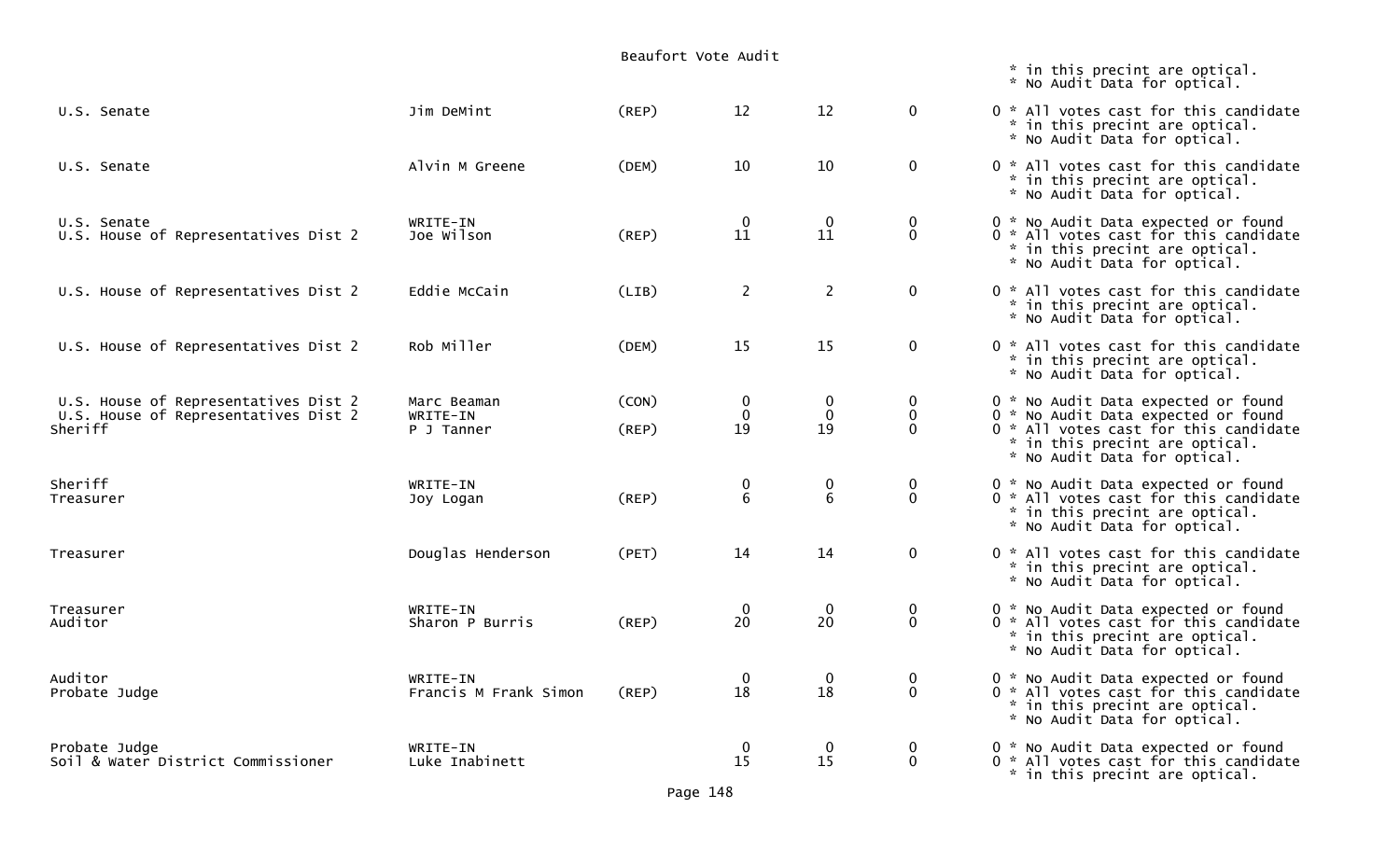\* No Audit Data for optical.

| Soil & Water District Commissioner                             | Ross M Sanders Jr          | 15                          | 15                          | 0                        | 0 * All votes cast for this candidate<br>* in this precint are optical.<br>* No Audit Data for optical.                                        |
|----------------------------------------------------------------|----------------------------|-----------------------------|-----------------------------|--------------------------|------------------------------------------------------------------------------------------------------------------------------------------------|
| Soil & Water District Commissioner<br>Q1                       | WRITE-IN<br>Yes.           | $\mathbf 0$<br>26           | $\mathbf 0$<br>26           | 0<br>$\mathbf 0$         | 0 * No Audit Data expected or found<br>0 * All votes cast for this candidate<br>* in this precint are optical.<br>* No Audit Data for optical. |
| Q1                                                             | NO.                        | $\mathbf{1}$                | $\mathbf{1}$                | $\mathbf 0$              | 0 * All votes cast for this candidate<br>* in this precint are optical.<br>* No Audit Data for optical.                                        |
| Q <sub>2</sub>                                                 | <b>Yes</b>                 | 24                          | 24                          | $\mathbf 0$              | 0 * All votes cast for this candidate<br>* in this precint are optical.<br>* No Audit Data for optical.                                        |
| Q <sub>2</sub>                                                 | NO.                        | 3                           | $\overline{3}$              | $\mathbf 0$              | 0 * All votes cast for this candidate<br>* in this precint are optical.<br>* No Audit Data for optical.                                        |
| Q <sub>3</sub>                                                 | <b>Yes</b>                 | 14                          | 14                          | $\mathbf 0$              | 0 * All votes cast for this candidate<br>* in this precint are optical.<br>* No Audit Data for optical.                                        |
| Q <sub>3</sub>                                                 | NO.                        | 13                          | 13                          | $\mathbf 0$              | 0 * All votes cast for this candidate<br>* in this precint are optical.<br>* No Audit Data for optical.                                        |
| Q <sub>4</sub>                                                 | Yes                        | 19                          | 19                          | $\overline{0}$           | 0 * All votes cast for this candidate<br>* in this precint are optical.<br>* No Audit Data for optical.                                        |
| Q4                                                             | NO.                        | 8                           | 8                           | 0                        | 0 * All votes cast for this candidate<br>* in this precint are optical.<br>* No Audit Data for optical.                                        |
| City Council CITY OF BEAUFORT                                  | Donnie Ann Beer            | $\mathbf 0$                 | 0                           | 0                        | 0 * No Audit Data expected or found                                                                                                            |
| City Council CITY OF BEAUFORT                                  | Larry Holman<br>Kim Kolton | $\mathbf{0}$<br>$\mathbf 0$ | $\mathbf 0$<br>$\mathbf{0}$ | $\mathbf{0}$<br>$\Omega$ | 0 * No Audit Data expected or found<br>0 * No Audit Data expected or found                                                                     |
| City Council CITY OF BEAUFORT<br>City Council CITY OF BEAUFORT | Mike Sutton                | $\mathbf 0$                 | $\mathbf 0$                 | $\Omega$                 | 0 * No Audit Data expected or found                                                                                                            |
| City Council CITY OF BEAUFORT                                  | WRITE-IN                   | $\mathbf{0}$                | $\mathbf 0$                 | $\Omega$                 | 0 * No Audit Data expected or found                                                                                                            |
| Mayor TOWN OF HILTON HEAD                                      | James D Collet Jr          | $\mathbf{1}$                | $\mathbf 1$                 | $\Omega$                 | 0 * All votes cast for this candidate<br>* in this precint are optical.<br>* No Audit Data for optical.                                        |
| Mayor TOWN OF HILTON HEAD                                      | Tom Crews                  | $\overline{4}$              | $\overline{4}$              | $\overline{0}$           | 0 * All votes cast for this candidate<br>* in this precint are optical.<br>* No Audit Data for optical.                                        |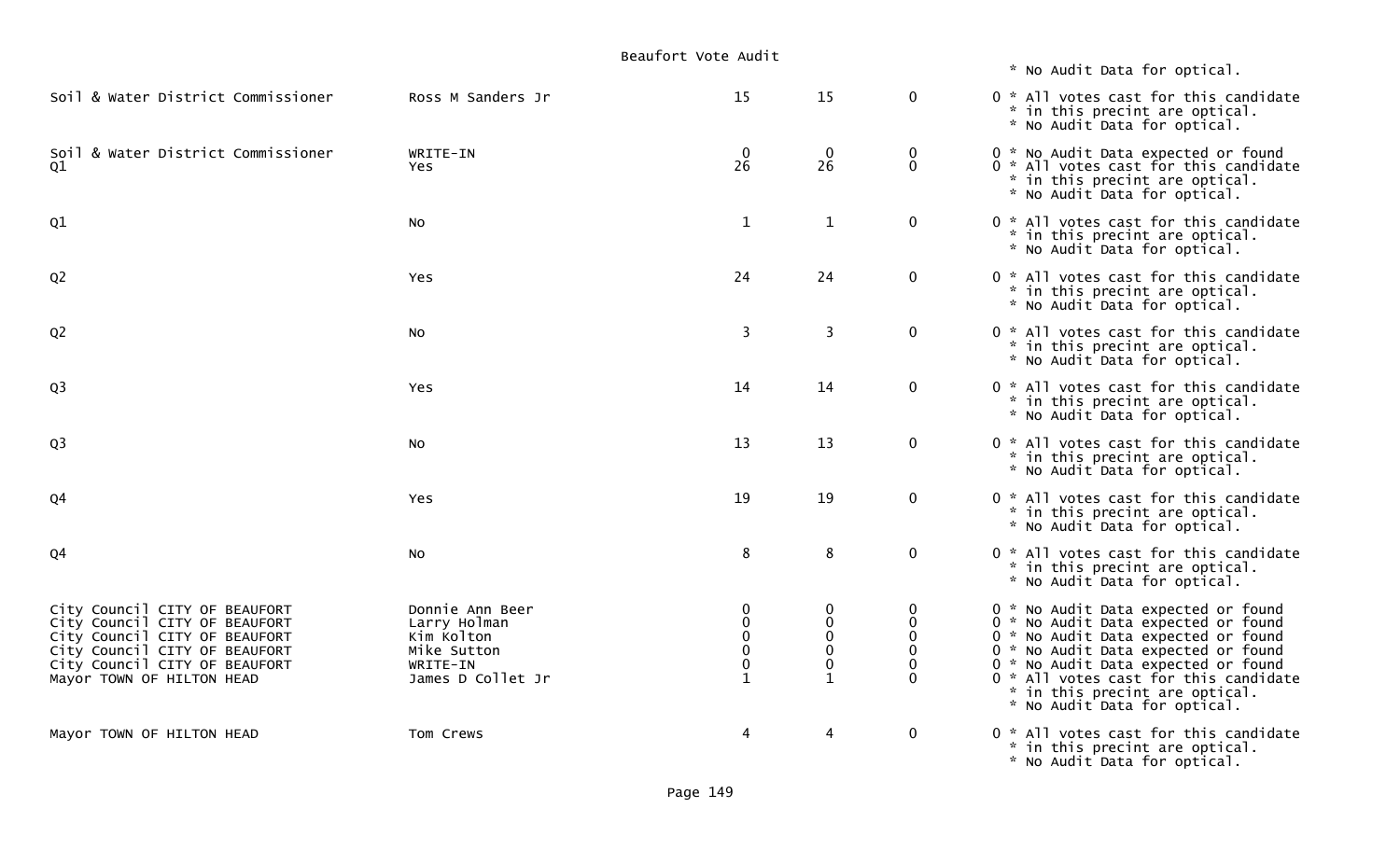|                                                                           |                      | Beaufort Vote Audit |   |   |              |                                                                                                         |
|---------------------------------------------------------------------------|----------------------|---------------------|---|---|--------------|---------------------------------------------------------------------------------------------------------|
| Mayor TOWN OF HILTON HEAD                                                 | Willie Bill Ferguson |                     |   |   | $\mathbf{0}$ | 0 * All votes cast for this candidate<br>* in this precint are optical.<br>* No Audit Data for optical. |
| Mayor TOWN OF HILTON HEAD                                                 | Drew A Laughlin      |                     |   |   | $\mathbf{0}$ | 0 * All votes cast for this candidate<br>* in this precint are optical.<br>* No Audit Data for optical. |
| Mayor TOWN OF HILTON HEAD                                                 | Ed McCullough        |                     | 4 | 4 | $\mathbf{0}$ | 0 * All votes cast for this candidate<br>* in this precint are optical.<br>* No Audit Data for optical. |
| Mayor TOWN OF HILTON HEAD                                                 | Dave Myers           |                     |   |   | $\mathbf{0}$ | 0 * All votes cast for this candidate<br>* in this precint are optical.<br>* No Audit Data for optical. |
| Mayor TOWN OF HILTON HEAD                                                 | John D Safay         |                     |   |   |              | 0 * No Audit Data expected or found                                                                     |
| Mayor TOWN OF HILTON HEAD                                                 | WRITE-IN             |                     |   |   |              | 0 * No Audit Data expected or found                                                                     |
| Fripp Island Public Service DIstrict                                      | Jim Parks            |                     |   |   |              | 0 * No Audit Data expected or found                                                                     |
| Fripp Island Public Service DIstrict                                      | Patrick Reilly       |                     |   |   |              | 0 * No Audit Data expected or found                                                                     |
| Fripp Island Public Service DIstrict<br>There was no unmatched audit data | WRITE-IN             |                     |   |   |              | 0 * No Audit Data expected or found                                                                     |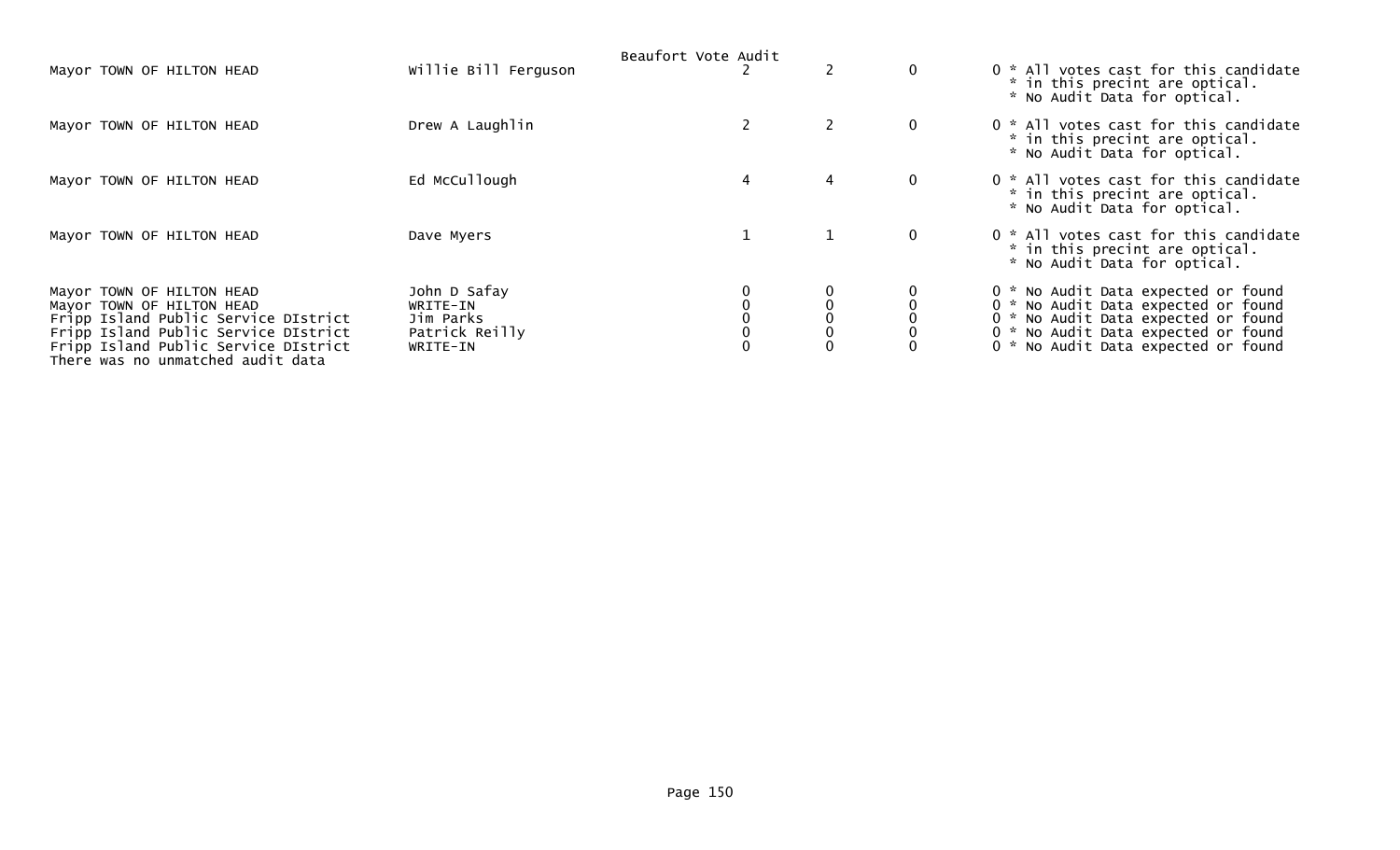PEBUsed

## Beaufort PEB Use Report

| Precinct                                                                                                                         | PEBs Used                                                                                        |        | Comments |  |                                              |  |
|----------------------------------------------------------------------------------------------------------------------------------|--------------------------------------------------------------------------------------------------|--------|----------|--|----------------------------------------------|--|
| Beaufort 1<br>Beaufort 2<br>Beaufort 3<br>Burton 1A<br>Burton 1B<br>Burton 1C<br>Burton 2A<br>Burton 2B<br>Burton 2C<br>Burton 3 | 156079<br>156079<br>156079<br>156023<br>155895<br>155950<br>156596<br>218222<br>157279<br>155895 |        |          |  |                                              |  |
| Chechessee<br>Ladys Island 1A                                                                                                    | 157379<br>157224                                                                                 |        |          |  |                                              |  |
| Ladys Island 1B                                                                                                                  | 156914                                                                                           |        |          |  |                                              |  |
| Ladys Island<br>- 2A                                                                                                             | 217785                                                                                           |        |          |  |                                              |  |
| Ladys Island<br>- 2B                                                                                                             | 155988                                                                                           | 157010 |          |  | WARNING: 2 PEBs used to open/close machines. |  |
| Ladys Island 3A<br>Ladys Island 3B                                                                                               | 155995<br>156937                                                                                 |        |          |  |                                              |  |
| Mossy Oaks 1A                                                                                                                    | 217791                                                                                           |        |          |  |                                              |  |
| Mossy Oaks 1B                                                                                                                    | 156015                                                                                           |        |          |  |                                              |  |
| Mossy Oaks 2                                                                                                                     | 156984                                                                                           |        |          |  |                                              |  |
| Port Royal 1                                                                                                                     | 218213                                                                                           |        |          |  |                                              |  |
| Port Royal 2                                                                                                                     | 218213                                                                                           |        |          |  |                                              |  |
| Dale Lobeco                                                                                                                      | 156032                                                                                           |        |          |  |                                              |  |
| Seabrook 1                                                                                                                       | 217788                                                                                           |        |          |  |                                              |  |
| Seabrook 2<br>Seabrook 3                                                                                                         | 157348<br>156566                                                                                 | 156453 |          |  | WARNING: 2 PEBs used to open/close machines. |  |
| Shel don 1                                                                                                                       | 157387                                                                                           |        |          |  |                                              |  |
| Shel don 2                                                                                                                       | 157203                                                                                           |        |          |  |                                              |  |
| St Helena 1A                                                                                                                     | 218215                                                                                           | 157475 |          |  | WARNING: 2 PEBs used to open/close machines. |  |
| St Helena 1B                                                                                                                     | 217675                                                                                           |        |          |  |                                              |  |
| St Helena 1C                                                                                                                     | 156958                                                                                           |        |          |  |                                              |  |
| St Helena 2A                                                                                                                     | 155963                                                                                           |        |          |  |                                              |  |
| St Helena 2B                                                                                                                     | 157260                                                                                           | 156096 |          |  | WARNING: 2 PEBs used to open/close machines. |  |
| St Helena 2C                                                                                                                     | 156061                                                                                           |        |          |  |                                              |  |
| Daufuski e<br>Hilton Head 1A                                                                                                     | 156065<br>155989                                                                                 |        |          |  |                                              |  |
| Hilton Head 1B                                                                                                                   | 155989                                                                                           |        |          |  |                                              |  |
| Hilton Head<br>- 2A                                                                                                              | 156570                                                                                           |        |          |  |                                              |  |
| Hilton Head 2B                                                                                                                   | 155992                                                                                           |        |          |  |                                              |  |
| Hilton Head 2C                                                                                                                   | 157519                                                                                           |        |          |  |                                              |  |
| Hilton Head<br>- 3                                                                                                               | 157483                                                                                           |        |          |  |                                              |  |
| Hilton Head 4A                                                                                                                   | 156078                                                                                           |        |          |  |                                              |  |
| Hilton Head 4B                                                                                                                   | 156078                                                                                           |        |          |  |                                              |  |
| Hilton Head 4C                                                                                                                   | 156861                                                                                           |        |          |  |                                              |  |
| Hilton Head 4D                                                                                                                   | 156861                                                                                           |        |          |  |                                              |  |
| Hilton Head 5A                                                                                                                   | 156861                                                                                           |        |          |  |                                              |  |
| Hilton Head 5B<br>Hilton Head 5C                                                                                                 | 157008<br>157008                                                                                 |        |          |  |                                              |  |
|                                                                                                                                  |                                                                                                  |        |          |  |                                              |  |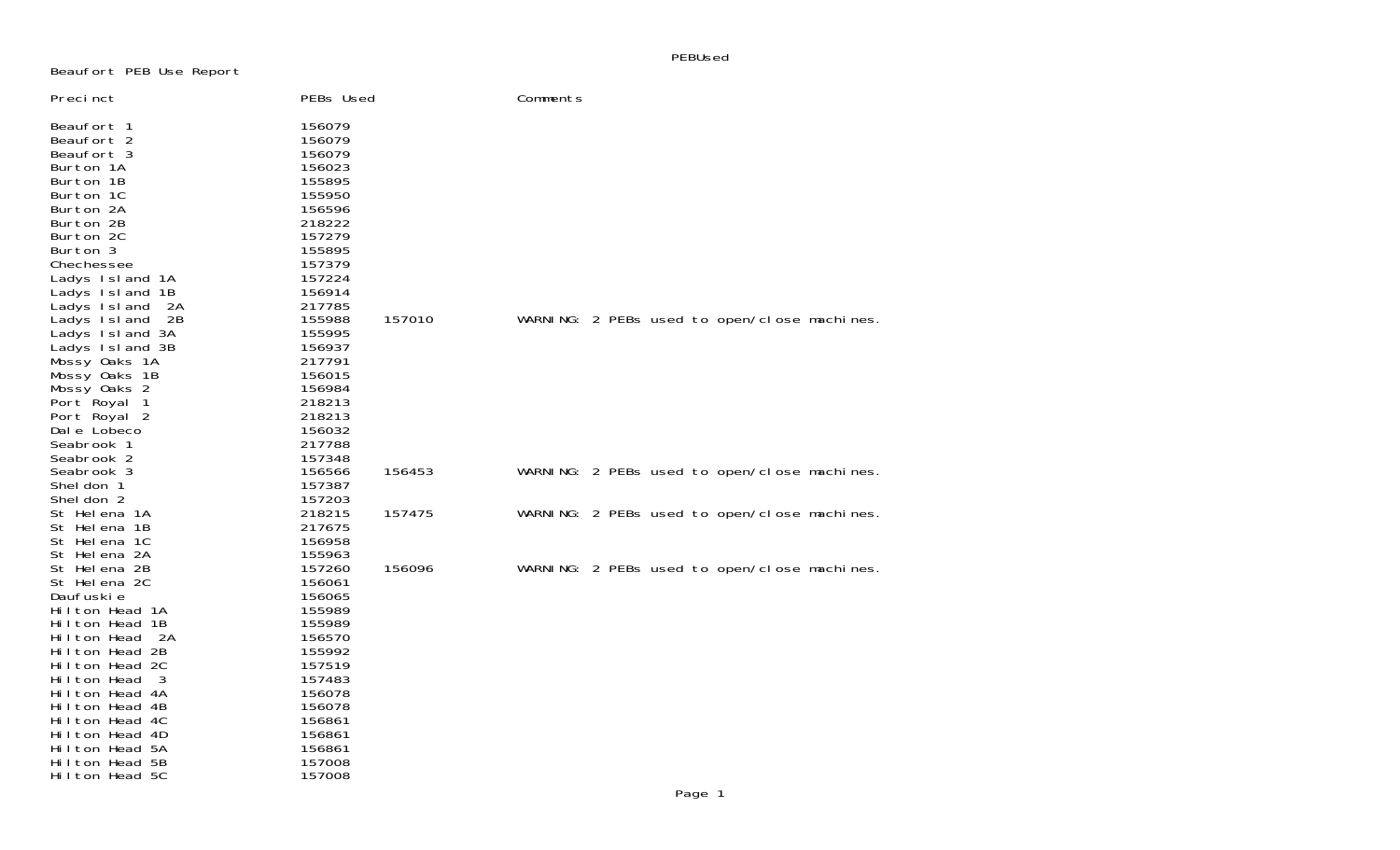| Hilton Head 6A                        | 156016           |        |        |  |  |                                                                                              |  |
|---------------------------------------|------------------|--------|--------|--|--|----------------------------------------------------------------------------------------------|--|
| Hilton Head 6B                        | 156016           |        |        |  |  |                                                                                              |  |
| Hilton Head<br>- 7A<br>Hilton Head 7B | 157095<br>156005 | 156489 |        |  |  | WARNING: 2 PEBs used to open/close machines.                                                 |  |
| Hilton Head 8A                        | 157460           |        |        |  |  |                                                                                              |  |
| Hilton Head 8B                        | 157460           |        |        |  |  |                                                                                              |  |
| Hilton Head 9A                        | 157095           | 156489 |        |  |  |                                                                                              |  |
| Hilton Head 9B                        | 157095           | 156489 |        |  |  | WARNING: 2 PEBs used to open/close machines.<br>WARNING: 2 PEBs used to open/close machines. |  |
| Hilton Head 10                        | 156021           |        |        |  |  |                                                                                              |  |
| Hilton Head 11                        | 155975           |        |        |  |  |                                                                                              |  |
| Hilton Head 12                        | 156081           |        |        |  |  |                                                                                              |  |
| Hilton Head 13                        | 155986           |        |        |  |  |                                                                                              |  |
| Hilton Head 14                        | 156324           |        |        |  |  |                                                                                              |  |
| Hilton Head 15A                       | 157298           | 155928 |        |  |  | WARNING: 2 PEBs used to open/close machines.                                                 |  |
| Hilton Head 15B                       | 156324           |        |        |  |  |                                                                                              |  |
| Bel fair                              | 218226           |        |        |  |  |                                                                                              |  |
| Bluffton 1A                           | 157092           |        |        |  |  |                                                                                              |  |
| Bluffton 1B                           | 157092           |        |        |  |  |                                                                                              |  |
| Bluffton 1C                           | 157092           |        |        |  |  |                                                                                              |  |
| Bluffton 1D                           | 157033           |        |        |  |  |                                                                                              |  |
| Bluffton 2A                           | 157033           |        |        |  |  |                                                                                              |  |
| Bluffton 2B                           | 157493           |        |        |  |  |                                                                                              |  |
| Bluffton 2C                           | 157033           |        |        |  |  |                                                                                              |  |
| Bluffton 3A                           | 217783           |        |        |  |  |                                                                                              |  |
| Bluffton 3B                           | 155980           |        |        |  |  |                                                                                              |  |
| Bluffton 4A                           | 157493           |        |        |  |  |                                                                                              |  |
| Bluffton 4B                           | 157493           |        |        |  |  |                                                                                              |  |
| Bluffton 4C                           | 156093           |        |        |  |  |                                                                                              |  |
| Bluffton 5                            | 156093           |        |        |  |  |                                                                                              |  |
| Sun City 1A                           | 155947           |        |        |  |  |                                                                                              |  |
| Sun City 1B                           | 155947           |        |        |  |  |                                                                                              |  |
| Sun City 2                            | 155947           |        |        |  |  |                                                                                              |  |
| Sun City 3A                           | 155944           |        |        |  |  |                                                                                              |  |
| Sun City 3B                           | 155944           |        |        |  |  |                                                                                              |  |
| Sun City 4A                           | 156087           |        |        |  |  |                                                                                              |  |
| Sun City 4B                           | 156087           |        |        |  |  |                                                                                              |  |
| Absentee                              | 157055           | 156028 | 155990 |  |  | WARNING: 3 PEBs used to open/close machines.                                                 |  |
| Failsafe                              | 157055           | 156028 | 155990 |  |  | WARNING: 3 PEBs used to open/close machines.                                                 |  |

## PEBUsed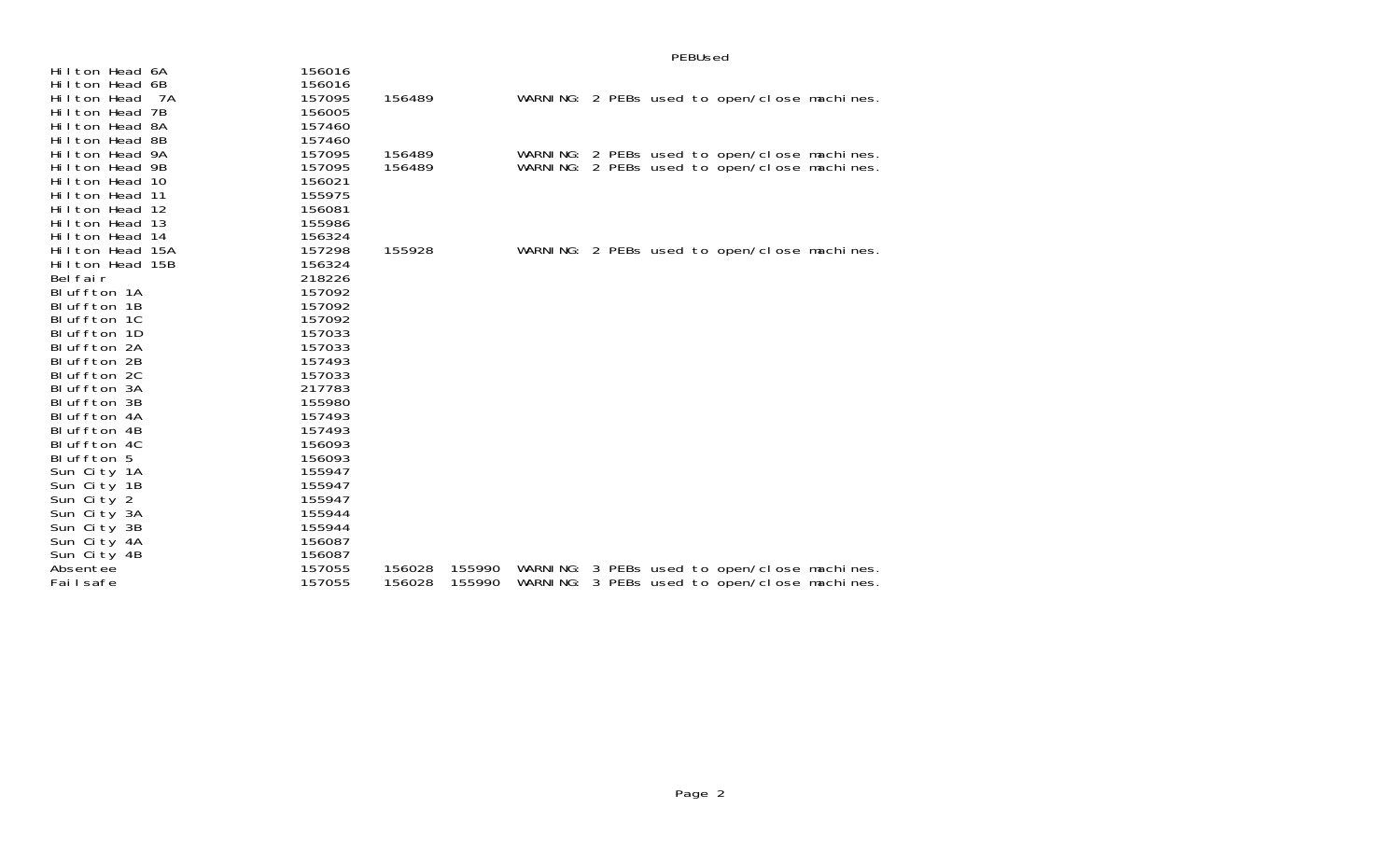Beaufort PEB Exceptions Report

PEBExceptionReport

| 5102323 156087<br>11/02/2010 05: 29: 32<br>156087<br>11/02/2010 18:38:59<br>Close Time<br>Sun City 4A - 63<br>Sun City 4B - 85<br>Sun City 4A - 55<br>5119432 156087<br>11/02/2010 05:36:58<br>156087<br>11/02/2010 18:52:11<br>Close Time<br>Sun City $4B - 98$<br>11/02/2010 06: 31: 13<br>156489<br>11/02/2010 19: 26: 59<br>$\gg$ >0/C PEBs<<<<br>Hilton Head 7A - 27<br>5119558 157095<br>Hilton Head 9A - 16<br>Hilton Head 9B - 121<br>11/02/2010 05:30:01<br>Close Time<br>Sun City 3A - 73<br>5120153 155944<br>155944<br>11/02/2010 18: 17: 06<br>Sun City 3B - 87<br>5120545 157055<br>10/27/2010 11:55:18<br>156028<br>11/02/2010 20: 42: 39<br>Absentee - 160<br>$\rightarrow$ >>0/C PEBs<<<<br>Failsafe - 2<br>156028<br>5120545 157055<br>10/27/2010 11:55:18<br>11/02/2010 20: 42: 39<br>>>Open Date<<<br>Absentee - 160<br>Failsafe - 2<br>5120545 157055<br>10/27/2010 11:55:18<br>156028<br>11/02/2010 20: 42: 39<br>Open Time<br>Absentee - 160<br>Failsafe - 2<br>5121053 156566<br>$\gg$ >0/C PEBs<<<<br>Seabrook 3 - 91<br>11/02/2010 11:07:38<br>156453<br>11/02/2010 19: 25: 58<br>5121053 156566<br>11/02/2010 11:07:38<br>156453<br>11/02/2010 19: 25: 58<br>Open Time<br>Seabrook 3 - 91<br>5121241 157279<br>157279<br>11/02/2010 18: 47: 09<br>Close Time<br>Burton 2C - 123<br>11/02/2010 05:14:25<br>156087<br>Sun City 4A - 56<br>5123226 156087<br>11/02/2010 05:32:40<br>11/02/2010 18:44:59<br>Close Time<br>Sun City 4B - 76<br>St Helena 1C - 191<br>5123613 156958<br>06/05/2002 06:20:56<br>156958<br>06/05/2002 19:12:53<br>>>Open Date<<<br>156958<br>>>Close Date<< St Helena 1C - 191<br>5123613 156958<br>06/05/2002 06:20:56<br>06/05/2002 19:12:53<br>5123673 218215<br>11/02/2010 06:38:10<br>157475<br>11/02/2010 20:03:07<br>>>>0/C PEBs<<< St Helena 1A - 168<br>5124200 218215<br>11/02/2010 06:44:33<br>157475<br>11/02/2010 20:09:37<br>$\rightarrow$ >>0/C PEBs<<<<br>St Helena 1A - 170<br>5124402 156093<br>11/03/2010 05: 45: 17<br>156093<br>11/02/2010 19:36:11<br>>>Open Date<<<br>Bluffton 4C - 135<br>Bluffton $5 - 20$<br>156489<br>>>>0/C PEBs<<< Hilton Head 7A - 12<br>5124781 157095<br>11/02/2010 06:36:48<br>11/02/2010 19: 39: 28<br>Hilton Head 9A - 78<br>Hilton Head 9B - 73<br>5126399 156028<br>10/05/2010 08:55:30<br>156028<br>11/02/2010 19:02:31<br>>>Open Date<<<br>Absentee - 351<br>Failsafe - 38<br>10/05/2010 08:55:30<br>156028<br>11/02/2010 19:02:31<br>Open Time<br>5126399 156028<br>Absentee - 351<br>Failsafe - 38<br>5126401 218215<br>$\gg$ >0/C PEBs<<<<br>11/02/2010 06: 41: 15<br>157475<br>11/02/2010 20:06:29<br>St Helena 1A - 147<br>157493<br>5127196 157493<br>Open Time<br>Bluffton 2B - 55<br>11/02/2010 09:02:29<br>11/02/2010 19: 31: 39<br>Bluffton 4A - 37<br>Bluffton 4B - 18<br>5129350 157460<br>157460<br>11/02/2010 18: 25: 25<br>Close Time<br>11/02/2010 05:51:01<br>Hilton Head 8A - 51<br>Hilton Head 8B - 113<br>5129369 156028<br>10/05/2010 08:42:03<br>156028<br>11/02/2010 19: 26: 40<br>>>Open Date<<<br>Absentee - 687<br>Failsafe - 49<br>5129369 156028<br>10/05/2010 08:42:03<br>156028<br>11/02/2010 19: 26: 40<br>Open Time<br>Absentee - 687<br>Failsafe - 49<br>11/02/2010 05: 27: 34<br>156861<br>11/04/2010 17:09:45<br>5129855 156861<br>>>Close Date<<<br>Hilton Head 4C - 2<br>Hilton Head 4D - 9<br>Hilton Head 5A - 2<br>11/02/2010 05: 27: 34<br>156861<br>5129855 156861<br>11/04/2010 17:09:45<br>Close Time<br>Hilton Head 4C - 2 | Op PEB<br>i Vo $#$ | Open Time | CI PEB | Close Time | Exception Type Precinct - Ballots Cast |
|----------------------------------------------------------------------------------------------------------------------------------------------------------------------------------------------------------------------------------------------------------------------------------------------------------------------------------------------------------------------------------------------------------------------------------------------------------------------------------------------------------------------------------------------------------------------------------------------------------------------------------------------------------------------------------------------------------------------------------------------------------------------------------------------------------------------------------------------------------------------------------------------------------------------------------------------------------------------------------------------------------------------------------------------------------------------------------------------------------------------------------------------------------------------------------------------------------------------------------------------------------------------------------------------------------------------------------------------------------------------------------------------------------------------------------------------------------------------------------------------------------------------------------------------------------------------------------------------------------------------------------------------------------------------------------------------------------------------------------------------------------------------------------------------------------------------------------------------------------------------------------------------------------------------------------------------------------------------------------------------------------------------------------------------------------------------------------------------------------------------------------------------------------------------------------------------------------------------------------------------------------------------------------------------------------------------------------------------------------------------------------------------------------------------------------------------------------------------------------------------------------------------------------------------------------------------------------------------------------------------------------------------------------------------------------------------------------------------------------------------------------------------------------------------------------------------------------------------------------------------------------------------------------------------------------------------------------------------------------------------------------------------------------------------------------------------------------------------------------------------------------------------------------------------------------------------------------------------------------------------------------------------------------------------------------------------------------------------------------------------------------------------------------------------------------------------------------------------------------|--------------------|-----------|--------|------------|----------------------------------------|
|                                                                                                                                                                                                                                                                                                                                                                                                                                                                                                                                                                                                                                                                                                                                                                                                                                                                                                                                                                                                                                                                                                                                                                                                                                                                                                                                                                                                                                                                                                                                                                                                                                                                                                                                                                                                                                                                                                                                                                                                                                                                                                                                                                                                                                                                                                                                                                                                                                                                                                                                                                                                                                                                                                                                                                                                                                                                                                                                                                                                                                                                                                                                                                                                                                                                                                                                                                                                                                                                                  |                    |           |        |            |                                        |
|                                                                                                                                                                                                                                                                                                                                                                                                                                                                                                                                                                                                                                                                                                                                                                                                                                                                                                                                                                                                                                                                                                                                                                                                                                                                                                                                                                                                                                                                                                                                                                                                                                                                                                                                                                                                                                                                                                                                                                                                                                                                                                                                                                                                                                                                                                                                                                                                                                                                                                                                                                                                                                                                                                                                                                                                                                                                                                                                                                                                                                                                                                                                                                                                                                                                                                                                                                                                                                                                                  |                    |           |        |            |                                        |
|                                                                                                                                                                                                                                                                                                                                                                                                                                                                                                                                                                                                                                                                                                                                                                                                                                                                                                                                                                                                                                                                                                                                                                                                                                                                                                                                                                                                                                                                                                                                                                                                                                                                                                                                                                                                                                                                                                                                                                                                                                                                                                                                                                                                                                                                                                                                                                                                                                                                                                                                                                                                                                                                                                                                                                                                                                                                                                                                                                                                                                                                                                                                                                                                                                                                                                                                                                                                                                                                                  |                    |           |        |            |                                        |
|                                                                                                                                                                                                                                                                                                                                                                                                                                                                                                                                                                                                                                                                                                                                                                                                                                                                                                                                                                                                                                                                                                                                                                                                                                                                                                                                                                                                                                                                                                                                                                                                                                                                                                                                                                                                                                                                                                                                                                                                                                                                                                                                                                                                                                                                                                                                                                                                                                                                                                                                                                                                                                                                                                                                                                                                                                                                                                                                                                                                                                                                                                                                                                                                                                                                                                                                                                                                                                                                                  |                    |           |        |            |                                        |
|                                                                                                                                                                                                                                                                                                                                                                                                                                                                                                                                                                                                                                                                                                                                                                                                                                                                                                                                                                                                                                                                                                                                                                                                                                                                                                                                                                                                                                                                                                                                                                                                                                                                                                                                                                                                                                                                                                                                                                                                                                                                                                                                                                                                                                                                                                                                                                                                                                                                                                                                                                                                                                                                                                                                                                                                                                                                                                                                                                                                                                                                                                                                                                                                                                                                                                                                                                                                                                                                                  |                    |           |        |            |                                        |
|                                                                                                                                                                                                                                                                                                                                                                                                                                                                                                                                                                                                                                                                                                                                                                                                                                                                                                                                                                                                                                                                                                                                                                                                                                                                                                                                                                                                                                                                                                                                                                                                                                                                                                                                                                                                                                                                                                                                                                                                                                                                                                                                                                                                                                                                                                                                                                                                                                                                                                                                                                                                                                                                                                                                                                                                                                                                                                                                                                                                                                                                                                                                                                                                                                                                                                                                                                                                                                                                                  |                    |           |        |            |                                        |
|                                                                                                                                                                                                                                                                                                                                                                                                                                                                                                                                                                                                                                                                                                                                                                                                                                                                                                                                                                                                                                                                                                                                                                                                                                                                                                                                                                                                                                                                                                                                                                                                                                                                                                                                                                                                                                                                                                                                                                                                                                                                                                                                                                                                                                                                                                                                                                                                                                                                                                                                                                                                                                                                                                                                                                                                                                                                                                                                                                                                                                                                                                                                                                                                                                                                                                                                                                                                                                                                                  |                    |           |        |            |                                        |
|                                                                                                                                                                                                                                                                                                                                                                                                                                                                                                                                                                                                                                                                                                                                                                                                                                                                                                                                                                                                                                                                                                                                                                                                                                                                                                                                                                                                                                                                                                                                                                                                                                                                                                                                                                                                                                                                                                                                                                                                                                                                                                                                                                                                                                                                                                                                                                                                                                                                                                                                                                                                                                                                                                                                                                                                                                                                                                                                                                                                                                                                                                                                                                                                                                                                                                                                                                                                                                                                                  |                    |           |        |            |                                        |
|                                                                                                                                                                                                                                                                                                                                                                                                                                                                                                                                                                                                                                                                                                                                                                                                                                                                                                                                                                                                                                                                                                                                                                                                                                                                                                                                                                                                                                                                                                                                                                                                                                                                                                                                                                                                                                                                                                                                                                                                                                                                                                                                                                                                                                                                                                                                                                                                                                                                                                                                                                                                                                                                                                                                                                                                                                                                                                                                                                                                                                                                                                                                                                                                                                                                                                                                                                                                                                                                                  |                    |           |        |            |                                        |
|                                                                                                                                                                                                                                                                                                                                                                                                                                                                                                                                                                                                                                                                                                                                                                                                                                                                                                                                                                                                                                                                                                                                                                                                                                                                                                                                                                                                                                                                                                                                                                                                                                                                                                                                                                                                                                                                                                                                                                                                                                                                                                                                                                                                                                                                                                                                                                                                                                                                                                                                                                                                                                                                                                                                                                                                                                                                                                                                                                                                                                                                                                                                                                                                                                                                                                                                                                                                                                                                                  |                    |           |        |            |                                        |
|                                                                                                                                                                                                                                                                                                                                                                                                                                                                                                                                                                                                                                                                                                                                                                                                                                                                                                                                                                                                                                                                                                                                                                                                                                                                                                                                                                                                                                                                                                                                                                                                                                                                                                                                                                                                                                                                                                                                                                                                                                                                                                                                                                                                                                                                                                                                                                                                                                                                                                                                                                                                                                                                                                                                                                                                                                                                                                                                                                                                                                                                                                                                                                                                                                                                                                                                                                                                                                                                                  |                    |           |        |            |                                        |
|                                                                                                                                                                                                                                                                                                                                                                                                                                                                                                                                                                                                                                                                                                                                                                                                                                                                                                                                                                                                                                                                                                                                                                                                                                                                                                                                                                                                                                                                                                                                                                                                                                                                                                                                                                                                                                                                                                                                                                                                                                                                                                                                                                                                                                                                                                                                                                                                                                                                                                                                                                                                                                                                                                                                                                                                                                                                                                                                                                                                                                                                                                                                                                                                                                                                                                                                                                                                                                                                                  |                    |           |        |            |                                        |
|                                                                                                                                                                                                                                                                                                                                                                                                                                                                                                                                                                                                                                                                                                                                                                                                                                                                                                                                                                                                                                                                                                                                                                                                                                                                                                                                                                                                                                                                                                                                                                                                                                                                                                                                                                                                                                                                                                                                                                                                                                                                                                                                                                                                                                                                                                                                                                                                                                                                                                                                                                                                                                                                                                                                                                                                                                                                                                                                                                                                                                                                                                                                                                                                                                                                                                                                                                                                                                                                                  |                    |           |        |            |                                        |
|                                                                                                                                                                                                                                                                                                                                                                                                                                                                                                                                                                                                                                                                                                                                                                                                                                                                                                                                                                                                                                                                                                                                                                                                                                                                                                                                                                                                                                                                                                                                                                                                                                                                                                                                                                                                                                                                                                                                                                                                                                                                                                                                                                                                                                                                                                                                                                                                                                                                                                                                                                                                                                                                                                                                                                                                                                                                                                                                                                                                                                                                                                                                                                                                                                                                                                                                                                                                                                                                                  |                    |           |        |            |                                        |
|                                                                                                                                                                                                                                                                                                                                                                                                                                                                                                                                                                                                                                                                                                                                                                                                                                                                                                                                                                                                                                                                                                                                                                                                                                                                                                                                                                                                                                                                                                                                                                                                                                                                                                                                                                                                                                                                                                                                                                                                                                                                                                                                                                                                                                                                                                                                                                                                                                                                                                                                                                                                                                                                                                                                                                                                                                                                                                                                                                                                                                                                                                                                                                                                                                                                                                                                                                                                                                                                                  |                    |           |        |            |                                        |
|                                                                                                                                                                                                                                                                                                                                                                                                                                                                                                                                                                                                                                                                                                                                                                                                                                                                                                                                                                                                                                                                                                                                                                                                                                                                                                                                                                                                                                                                                                                                                                                                                                                                                                                                                                                                                                                                                                                                                                                                                                                                                                                                                                                                                                                                                                                                                                                                                                                                                                                                                                                                                                                                                                                                                                                                                                                                                                                                                                                                                                                                                                                                                                                                                                                                                                                                                                                                                                                                                  |                    |           |        |            |                                        |
|                                                                                                                                                                                                                                                                                                                                                                                                                                                                                                                                                                                                                                                                                                                                                                                                                                                                                                                                                                                                                                                                                                                                                                                                                                                                                                                                                                                                                                                                                                                                                                                                                                                                                                                                                                                                                                                                                                                                                                                                                                                                                                                                                                                                                                                                                                                                                                                                                                                                                                                                                                                                                                                                                                                                                                                                                                                                                                                                                                                                                                                                                                                                                                                                                                                                                                                                                                                                                                                                                  |                    |           |        |            |                                        |
|                                                                                                                                                                                                                                                                                                                                                                                                                                                                                                                                                                                                                                                                                                                                                                                                                                                                                                                                                                                                                                                                                                                                                                                                                                                                                                                                                                                                                                                                                                                                                                                                                                                                                                                                                                                                                                                                                                                                                                                                                                                                                                                                                                                                                                                                                                                                                                                                                                                                                                                                                                                                                                                                                                                                                                                                                                                                                                                                                                                                                                                                                                                                                                                                                                                                                                                                                                                                                                                                                  |                    |           |        |            |                                        |
|                                                                                                                                                                                                                                                                                                                                                                                                                                                                                                                                                                                                                                                                                                                                                                                                                                                                                                                                                                                                                                                                                                                                                                                                                                                                                                                                                                                                                                                                                                                                                                                                                                                                                                                                                                                                                                                                                                                                                                                                                                                                                                                                                                                                                                                                                                                                                                                                                                                                                                                                                                                                                                                                                                                                                                                                                                                                                                                                                                                                                                                                                                                                                                                                                                                                                                                                                                                                                                                                                  |                    |           |        |            |                                        |
|                                                                                                                                                                                                                                                                                                                                                                                                                                                                                                                                                                                                                                                                                                                                                                                                                                                                                                                                                                                                                                                                                                                                                                                                                                                                                                                                                                                                                                                                                                                                                                                                                                                                                                                                                                                                                                                                                                                                                                                                                                                                                                                                                                                                                                                                                                                                                                                                                                                                                                                                                                                                                                                                                                                                                                                                                                                                                                                                                                                                                                                                                                                                                                                                                                                                                                                                                                                                                                                                                  |                    |           |        |            |                                        |
|                                                                                                                                                                                                                                                                                                                                                                                                                                                                                                                                                                                                                                                                                                                                                                                                                                                                                                                                                                                                                                                                                                                                                                                                                                                                                                                                                                                                                                                                                                                                                                                                                                                                                                                                                                                                                                                                                                                                                                                                                                                                                                                                                                                                                                                                                                                                                                                                                                                                                                                                                                                                                                                                                                                                                                                                                                                                                                                                                                                                                                                                                                                                                                                                                                                                                                                                                                                                                                                                                  |                    |           |        |            |                                        |
|                                                                                                                                                                                                                                                                                                                                                                                                                                                                                                                                                                                                                                                                                                                                                                                                                                                                                                                                                                                                                                                                                                                                                                                                                                                                                                                                                                                                                                                                                                                                                                                                                                                                                                                                                                                                                                                                                                                                                                                                                                                                                                                                                                                                                                                                                                                                                                                                                                                                                                                                                                                                                                                                                                                                                                                                                                                                                                                                                                                                                                                                                                                                                                                                                                                                                                                                                                                                                                                                                  |                    |           |        |            |                                        |
|                                                                                                                                                                                                                                                                                                                                                                                                                                                                                                                                                                                                                                                                                                                                                                                                                                                                                                                                                                                                                                                                                                                                                                                                                                                                                                                                                                                                                                                                                                                                                                                                                                                                                                                                                                                                                                                                                                                                                                                                                                                                                                                                                                                                                                                                                                                                                                                                                                                                                                                                                                                                                                                                                                                                                                                                                                                                                                                                                                                                                                                                                                                                                                                                                                                                                                                                                                                                                                                                                  |                    |           |        |            |                                        |
|                                                                                                                                                                                                                                                                                                                                                                                                                                                                                                                                                                                                                                                                                                                                                                                                                                                                                                                                                                                                                                                                                                                                                                                                                                                                                                                                                                                                                                                                                                                                                                                                                                                                                                                                                                                                                                                                                                                                                                                                                                                                                                                                                                                                                                                                                                                                                                                                                                                                                                                                                                                                                                                                                                                                                                                                                                                                                                                                                                                                                                                                                                                                                                                                                                                                                                                                                                                                                                                                                  |                    |           |        |            |                                        |
|                                                                                                                                                                                                                                                                                                                                                                                                                                                                                                                                                                                                                                                                                                                                                                                                                                                                                                                                                                                                                                                                                                                                                                                                                                                                                                                                                                                                                                                                                                                                                                                                                                                                                                                                                                                                                                                                                                                                                                                                                                                                                                                                                                                                                                                                                                                                                                                                                                                                                                                                                                                                                                                                                                                                                                                                                                                                                                                                                                                                                                                                                                                                                                                                                                                                                                                                                                                                                                                                                  |                    |           |        |            |                                        |
|                                                                                                                                                                                                                                                                                                                                                                                                                                                                                                                                                                                                                                                                                                                                                                                                                                                                                                                                                                                                                                                                                                                                                                                                                                                                                                                                                                                                                                                                                                                                                                                                                                                                                                                                                                                                                                                                                                                                                                                                                                                                                                                                                                                                                                                                                                                                                                                                                                                                                                                                                                                                                                                                                                                                                                                                                                                                                                                                                                                                                                                                                                                                                                                                                                                                                                                                                                                                                                                                                  |                    |           |        |            |                                        |
|                                                                                                                                                                                                                                                                                                                                                                                                                                                                                                                                                                                                                                                                                                                                                                                                                                                                                                                                                                                                                                                                                                                                                                                                                                                                                                                                                                                                                                                                                                                                                                                                                                                                                                                                                                                                                                                                                                                                                                                                                                                                                                                                                                                                                                                                                                                                                                                                                                                                                                                                                                                                                                                                                                                                                                                                                                                                                                                                                                                                                                                                                                                                                                                                                                                                                                                                                                                                                                                                                  |                    |           |        |            |                                        |
|                                                                                                                                                                                                                                                                                                                                                                                                                                                                                                                                                                                                                                                                                                                                                                                                                                                                                                                                                                                                                                                                                                                                                                                                                                                                                                                                                                                                                                                                                                                                                                                                                                                                                                                                                                                                                                                                                                                                                                                                                                                                                                                                                                                                                                                                                                                                                                                                                                                                                                                                                                                                                                                                                                                                                                                                                                                                                                                                                                                                                                                                                                                                                                                                                                                                                                                                                                                                                                                                                  |                    |           |        |            |                                        |
|                                                                                                                                                                                                                                                                                                                                                                                                                                                                                                                                                                                                                                                                                                                                                                                                                                                                                                                                                                                                                                                                                                                                                                                                                                                                                                                                                                                                                                                                                                                                                                                                                                                                                                                                                                                                                                                                                                                                                                                                                                                                                                                                                                                                                                                                                                                                                                                                                                                                                                                                                                                                                                                                                                                                                                                                                                                                                                                                                                                                                                                                                                                                                                                                                                                                                                                                                                                                                                                                                  |                    |           |        |            |                                        |
|                                                                                                                                                                                                                                                                                                                                                                                                                                                                                                                                                                                                                                                                                                                                                                                                                                                                                                                                                                                                                                                                                                                                                                                                                                                                                                                                                                                                                                                                                                                                                                                                                                                                                                                                                                                                                                                                                                                                                                                                                                                                                                                                                                                                                                                                                                                                                                                                                                                                                                                                                                                                                                                                                                                                                                                                                                                                                                                                                                                                                                                                                                                                                                                                                                                                                                                                                                                                                                                                                  |                    |           |        |            |                                        |
|                                                                                                                                                                                                                                                                                                                                                                                                                                                                                                                                                                                                                                                                                                                                                                                                                                                                                                                                                                                                                                                                                                                                                                                                                                                                                                                                                                                                                                                                                                                                                                                                                                                                                                                                                                                                                                                                                                                                                                                                                                                                                                                                                                                                                                                                                                                                                                                                                                                                                                                                                                                                                                                                                                                                                                                                                                                                                                                                                                                                                                                                                                                                                                                                                                                                                                                                                                                                                                                                                  |                    |           |        |            |                                        |
|                                                                                                                                                                                                                                                                                                                                                                                                                                                                                                                                                                                                                                                                                                                                                                                                                                                                                                                                                                                                                                                                                                                                                                                                                                                                                                                                                                                                                                                                                                                                                                                                                                                                                                                                                                                                                                                                                                                                                                                                                                                                                                                                                                                                                                                                                                                                                                                                                                                                                                                                                                                                                                                                                                                                                                                                                                                                                                                                                                                                                                                                                                                                                                                                                                                                                                                                                                                                                                                                                  |                    |           |        |            |                                        |
|                                                                                                                                                                                                                                                                                                                                                                                                                                                                                                                                                                                                                                                                                                                                                                                                                                                                                                                                                                                                                                                                                                                                                                                                                                                                                                                                                                                                                                                                                                                                                                                                                                                                                                                                                                                                                                                                                                                                                                                                                                                                                                                                                                                                                                                                                                                                                                                                                                                                                                                                                                                                                                                                                                                                                                                                                                                                                                                                                                                                                                                                                                                                                                                                                                                                                                                                                                                                                                                                                  |                    |           |        |            |                                        |
|                                                                                                                                                                                                                                                                                                                                                                                                                                                                                                                                                                                                                                                                                                                                                                                                                                                                                                                                                                                                                                                                                                                                                                                                                                                                                                                                                                                                                                                                                                                                                                                                                                                                                                                                                                                                                                                                                                                                                                                                                                                                                                                                                                                                                                                                                                                                                                                                                                                                                                                                                                                                                                                                                                                                                                                                                                                                                                                                                                                                                                                                                                                                                                                                                                                                                                                                                                                                                                                                                  |                    |           |        |            |                                        |
|                                                                                                                                                                                                                                                                                                                                                                                                                                                                                                                                                                                                                                                                                                                                                                                                                                                                                                                                                                                                                                                                                                                                                                                                                                                                                                                                                                                                                                                                                                                                                                                                                                                                                                                                                                                                                                                                                                                                                                                                                                                                                                                                                                                                                                                                                                                                                                                                                                                                                                                                                                                                                                                                                                                                                                                                                                                                                                                                                                                                                                                                                                                                                                                                                                                                                                                                                                                                                                                                                  |                    |           |        |            |                                        |
|                                                                                                                                                                                                                                                                                                                                                                                                                                                                                                                                                                                                                                                                                                                                                                                                                                                                                                                                                                                                                                                                                                                                                                                                                                                                                                                                                                                                                                                                                                                                                                                                                                                                                                                                                                                                                                                                                                                                                                                                                                                                                                                                                                                                                                                                                                                                                                                                                                                                                                                                                                                                                                                                                                                                                                                                                                                                                                                                                                                                                                                                                                                                                                                                                                                                                                                                                                                                                                                                                  |                    |           |        |            |                                        |
|                                                                                                                                                                                                                                                                                                                                                                                                                                                                                                                                                                                                                                                                                                                                                                                                                                                                                                                                                                                                                                                                                                                                                                                                                                                                                                                                                                                                                                                                                                                                                                                                                                                                                                                                                                                                                                                                                                                                                                                                                                                                                                                                                                                                                                                                                                                                                                                                                                                                                                                                                                                                                                                                                                                                                                                                                                                                                                                                                                                                                                                                                                                                                                                                                                                                                                                                                                                                                                                                                  |                    |           |        |            |                                        |
|                                                                                                                                                                                                                                                                                                                                                                                                                                                                                                                                                                                                                                                                                                                                                                                                                                                                                                                                                                                                                                                                                                                                                                                                                                                                                                                                                                                                                                                                                                                                                                                                                                                                                                                                                                                                                                                                                                                                                                                                                                                                                                                                                                                                                                                                                                                                                                                                                                                                                                                                                                                                                                                                                                                                                                                                                                                                                                                                                                                                                                                                                                                                                                                                                                                                                                                                                                                                                                                                                  |                    |           |        |            | Hilton Head 4D - 9                     |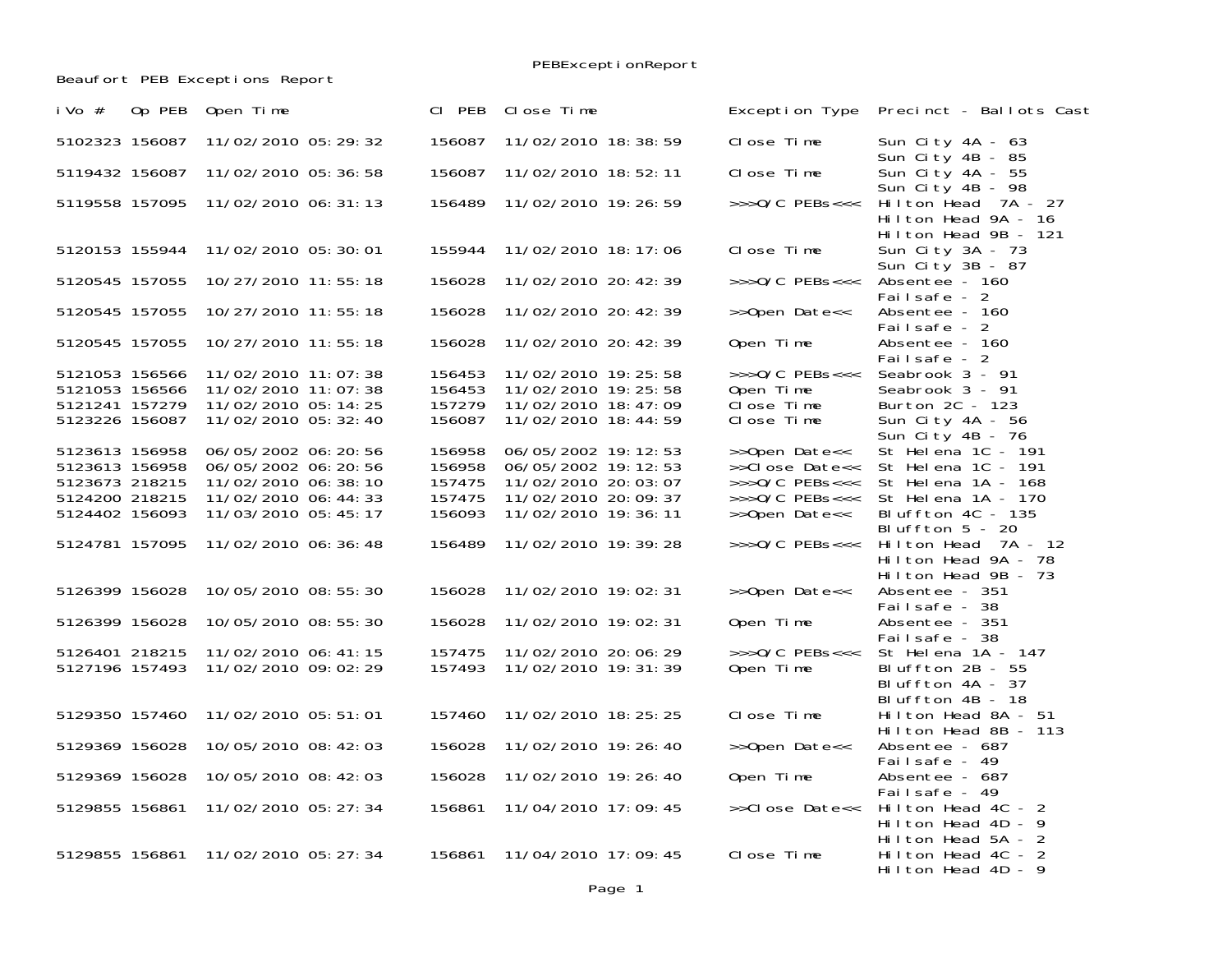|                                                                                                                            |                |                                                                                                                                                                 |                                                                    |                                                                                                                                                                             | PEBExcepti onReport |                                                                                                             |                                                                                                                                                                                               |
|----------------------------------------------------------------------------------------------------------------------------|----------------|-----------------------------------------------------------------------------------------------------------------------------------------------------------------|--------------------------------------------------------------------|-----------------------------------------------------------------------------------------------------------------------------------------------------------------------------|---------------------|-------------------------------------------------------------------------------------------------------------|-----------------------------------------------------------------------------------------------------------------------------------------------------------------------------------------------|
| 5129912 157095                                                                                                             |                | 11/02/2010 06: 24: 38                                                                                                                                           | 156489                                                             | 11/02/2010 19: 22: 46                                                                                                                                                       |                     | $>>$ >O/C PEBs<<<                                                                                           | Hilton Head 5A - 2<br>Hilton Head 7A - 29<br>Hilton Head 9A - 21<br>Hilton Head 9B - 116                                                                                                      |
| 5129985 156937<br>5129985 156937<br>5129985 156937<br>5130281 218222<br>5130551 156065<br>5130555 156021<br>5130691 157095 |                | 11/02/2011 05:16:03<br>11/02/2011 05:16:03<br>11/02/2011 05:16:03<br>11/02/2010 13:53:33<br>11/02/2010 05:38:34<br>11/02/2010 11:13:20<br>11/02/2010 06: 33: 48 | 156937<br>156937<br>156937<br>218222<br>156065<br>156021<br>156489 | 11/02/2011 18: 17: 48<br>11/02/2011 18: 17: 48<br>11/02/2011 18: 17: 48<br>11/02/2010 19: 28: 50<br>11/02/2010 18: 33: 49<br>11/02/2010 19: 13: 29<br>11/02/2010 19: 28: 52 |                     | >>Open Date<<<br>>>Close Date<<<br>Close Time<br>Open Time<br>Close Time<br>Open Time<br>$>>$ $0/C$ PEBs<<< | Ladys Island 3B - 149<br>Ladys $1 \,$ sl and $3B - 149$<br>Ladys Island 3B - 149<br>Burton $2B - 54$<br>Daufuskie - 84<br>Hilton Head $10 - 93$<br>Hilton Head 7A - 19<br>Hilton Head 9A - 24 |
| 5130888 156028                                                                                                             |                | 10/05/2010 08:52:50                                                                                                                                             | 156028                                                             | 11/02/2010 19: 10: 21                                                                                                                                                       |                     | >>Open Date<<                                                                                               | Hilton Head 9B - 115<br>Absentee - 451                                                                                                                                                        |
| 5130888 156028                                                                                                             |                | 10/05/2010 08:52:50                                                                                                                                             | 156028                                                             | 11/02/2010 19: 10: 21                                                                                                                                                       |                     | Open Time                                                                                                   | Failsafe - 18<br>Absentee - 451                                                                                                                                                               |
| 5131063 156023<br>5131161 157379<br>5131299 155990                                                                         |                | 11/02/2010 07:00:52<br>11/02/2010 11: 14: 40<br>10/05/2010 13:23:19                                                                                             | 156023<br>157379<br>155990                                         | 11/02/2010 19: 25: 21<br>11/02/2010 20: 35: 51<br>11/02/2010 18:46:56                                                                                                       |                     | Open Time<br>Open Time<br>>>Open Date<<                                                                     | Failsafe - 18<br>Burton 1A - 125<br>Chechessee - 98<br>Absentee - 610                                                                                                                         |
| 5131299 155990                                                                                                             |                | 10/05/2010 13:23:19                                                                                                                                             | 155990                                                             | 11/02/2010 18:46:56                                                                                                                                                         |                     | Open Time                                                                                                   | Failsafe - 13<br>Absentee - 610                                                                                                                                                               |
| 5131299 155990                                                                                                             |                | 10/05/2010 13:23:19                                                                                                                                             | 155990                                                             | 11/02/2010 18:46:56                                                                                                                                                         |                     | Close Time                                                                                                  | Failsafe - 13<br>Absentee - 610<br>Failsafe - 13                                                                                                                                              |
| 5131381 157008                                                                                                             |                | 11/02/2010 05: 23: 46                                                                                                                                           | 157008                                                             | 11/02/2010 18:40:08                                                                                                                                                         |                     | Close Time                                                                                                  | Hilton Head 5B - 31<br>Hilton Head 5C - 128                                                                                                                                                   |
| 5131397 155944                                                                                                             |                | 11/02/2010 06: 21: 07                                                                                                                                           | 155944                                                             | 11/03/2010 18:05:54                                                                                                                                                         |                     | >>Close Date<<                                                                                              | Sun City 3A - 39<br>Sun City 3B - 48                                                                                                                                                          |
| 5131397 155944                                                                                                             |                | 11/02/2010 06: 21: 07                                                                                                                                           | 155944                                                             | 11/03/2010 18:05:54                                                                                                                                                         |                     | Close Time                                                                                                  | Sun City 3A - 39<br>Sun City 3B - 48                                                                                                                                                          |
| 5131423 156087                                                                                                             |                | 11/02/2010 05:43:31                                                                                                                                             | 156087                                                             | 11/02/2010 18:56:50                                                                                                                                                         |                     | Close Time                                                                                                  | Sun City 4A - 28<br>Sun City 4B - 119                                                                                                                                                         |
| 5131636 157460                                                                                                             |                | 11/02/2010 05:48:43                                                                                                                                             | 157460                                                             | 11/02/2010 18: 20: 46                                                                                                                                                       |                     | Close Time                                                                                                  | Hilton Head 8A - 55<br>Hilton Head 8B - 106                                                                                                                                                   |
| 5131804 155988<br>5131813 156324                                                                                           |                | 11/02/2010 15:39:23<br>11/06/2010 06: 21: 32                                                                                                                    | 155988<br>156324                                                   | 11/02/2010 19: 18: 28<br>11/06/2010 19:02:42                                                                                                                                |                     | Open Time<br>>>Open Date<<                                                                                  | Ladys Island 2B - 59<br>Hilton Head $14 - 85$<br>Hilton Head 15B - 50                                                                                                                         |
| 5131813 156324                                                                                                             |                | 11/06/2010 06: 21: 32                                                                                                                                           | 156324                                                             | 11/06/2010 19:02:42                                                                                                                                                         |                     | >>Close Date<<                                                                                              | Hilton Head 14 - 85<br>Hilton Head 15B - 50                                                                                                                                                   |
| 5131951 156079                                                                                                             |                | 11/02/2010 11: 21: 36                                                                                                                                           | 156079                                                             | 11/02/2010 19:05:15                                                                                                                                                         |                     | Open Time                                                                                                   | Beaufort 1 - 26<br>Beaufort 2 - 20<br>Beaufort 3 - 18                                                                                                                                         |
|                                                                                                                            | 5131953 156028 | 10/05/2010 08:48:44                                                                                                                                             | 156028                                                             | 11/02/2010 19: 14: 55                                                                                                                                                       |                     | >>Open Date<<                                                                                               | Absentee - 499<br>Failsafe - 17                                                                                                                                                               |
| 5131953 156028                                                                                                             |                | 10/05/2010 08:48:44                                                                                                                                             | 156028                                                             | 11/02/2010 19: 14: 55                                                                                                                                                       |                     | Open Time                                                                                                   | Absentee - 499<br>Failsafe - 17                                                                                                                                                               |
| 5132152 156087                                                                                                             |                | 09/15/2005 06:34:38                                                                                                                                             | 156087                                                             | 09/15/2005 19:48:48                                                                                                                                                         |                     | >>Open Date<<                                                                                               | Sun City 4A - 45<br>Sun City 4B - 97                                                                                                                                                          |
| 5132152 156087                                                                                                             |                | 09/15/2005 06:34:38                                                                                                                                             | 156087                                                             | 09/15/2005 19:48:48                                                                                                                                                         |                     | >>Close Date<<                                                                                              | Sun City 4A - 45<br>Sun City 4B - 97                                                                                                                                                          |
| 5132180 157095                                                                                                             |                | 11/02/2010 06:28:39                                                                                                                                             | 156489                                                             | 11/02/2010 19: 25: 03                                                                                                                                                       | Page 2              |                                                                                                             | >>>0/C PEBs<<< Hilton Head 7A - 14                                                                                                                                                            |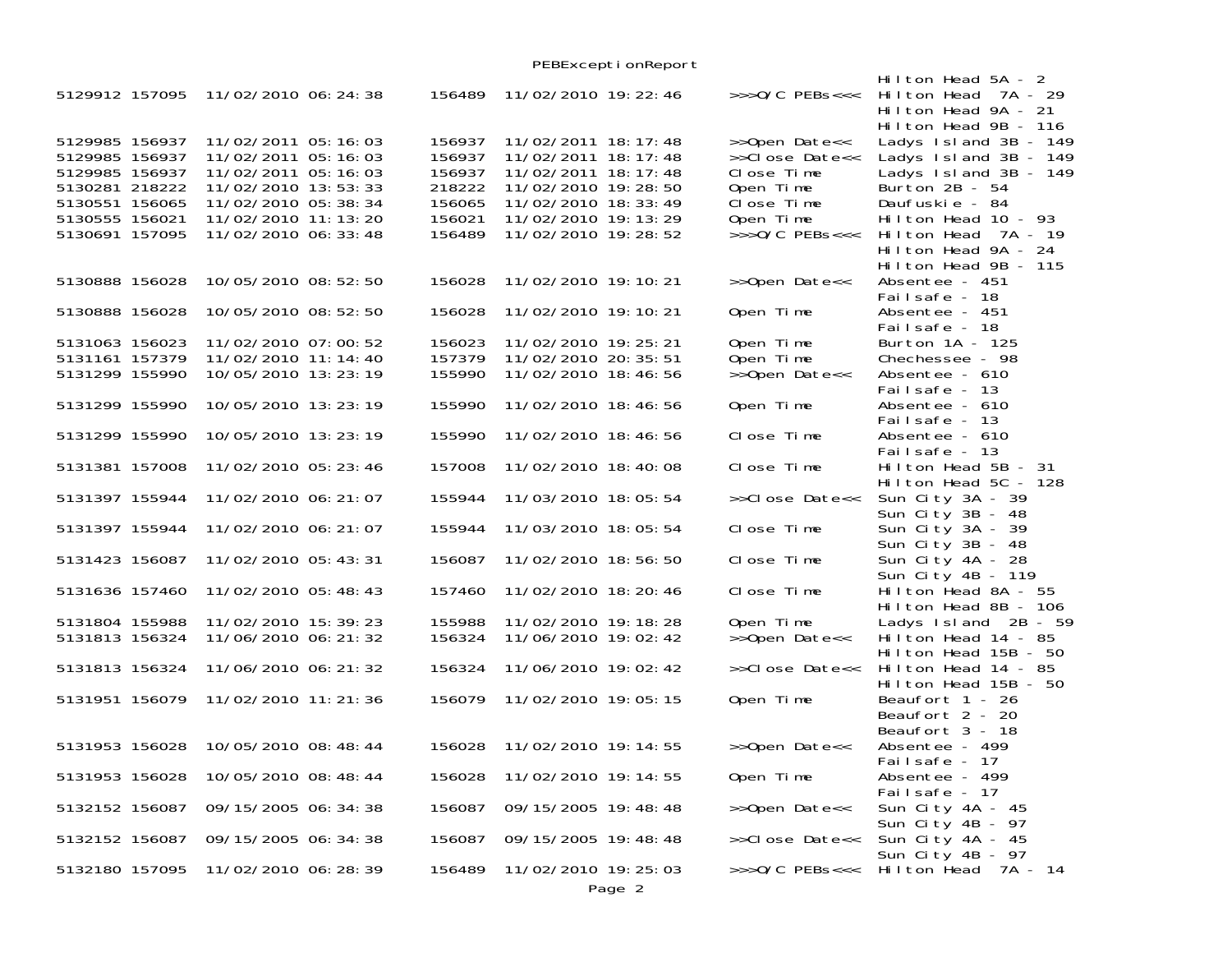PEBExceptionReport

|                |                |                       |        |                       |                   | Hilton Head 9A - 28                  |
|----------------|----------------|-----------------------|--------|-----------------------|-------------------|--------------------------------------|
|                |                |                       |        |                       |                   | Hilton Head 9B - 124                 |
| 5132188 157260 |                | 11/02/2010 07:17:15   | 156096 | 11/02/2010 19:10:35   | $>>0/C$ PEBs<<<   | St Helena 2B - 157                   |
| 5132188 157260 |                | 11/02/2010 07: 17: 15 | 156096 | 11/02/2010 19: 10: 35 | Open Time         | St Helena 2B - 157                   |
| 5132228 155990 |                | 10/05/2010 13: 15: 10 | 155990 | 11/02/2010 18:49:45   | >>Open Date<<     | Absentee - 483                       |
|                |                |                       |        |                       |                   | Failsafe - 19                        |
| 5132228 155990 |                | 10/05/2010 13: 15: 10 | 155990 | 11/02/2010 18:49:45   | Open Time         | Absentee - 483                       |
|                |                |                       |        |                       |                   | Failsafe - 19                        |
| 5132228 155990 |                | 10/05/2010 13: 15: 10 | 155990 | 11/02/2010 18: 49: 45 | Close Time        | Absentee - 483                       |
|                |                |                       |        |                       |                   | Failsafe - 19                        |
| 5132348 157519 |                | 11/02/2010 08:53:58   | 157519 | 11/02/2010 19:54:24   | Open Time         | Hilton Head $2C - 154$               |
| 5132364 157348 |                | 11/02/2010 10: 19: 03 | 157348 | 11/02/2010 19: 17: 18 | Open Time         | Seabrook 2 - 101                     |
| 5132476 157095 |                | 11/02/2010 11:52:53   | 156489 | 11/02/2010 19: 32: 58 | $>>$ >0/C PEBs<<< | Hilton Head 7A - 3                   |
|                |                |                       |        |                       |                   | Hilton Head 9A - 50                  |
|                |                |                       |        |                       |                   | Hilton Head 9B - 60                  |
| 5132476 157095 |                | 11/02/2010 11:52:53   | 156489 | 11/02/2010 19: 32: 58 | Open Time         | Hilton Head 7A - 3                   |
|                |                |                       |        |                       |                   | Hilton Head 9A - 50                  |
|                |                |                       |        |                       |                   | Hilton Head 9B - 60                  |
| 5132488 156453 |                | 11/03/2010 05:36:02   | 156453 | 11/03/2010 18: 30: 12 | >>Open Date<<     | Seabrook 3 - 144                     |
| 5132488 156453 |                | 11/03/2010 05:36:02   | 156453 | 11/03/2010 18: 30: 12 | >>Close Date<<    | Seabrook 3 - 144                     |
| 5132488 156453 |                | 11/03/2010 05:36:02   | 156453 | 11/03/2010 18: 30: 12 | Close Time        | Seabrook 3 - 144                     |
| 5132852 156914 |                | 11/02/2011 05:26:50   | 156914 | 11/02/2011 18: 29: 57 | >>Open Date<<     | Ladys Island 1B - 151                |
| 5132852 156914 |                | 11/02/2011 05: 26: 50 | 156914 | 11/02/2011 18: 29: 57 | >>Close Date<<    | Ladys Island 1B - 151                |
| 5132852 156914 |                | 11/02/2011 05: 26: 50 | 156914 | 11/02/2011 18: 29: 57 | Close Time        | Ladys Island 1B - 151                |
| 5132867 156453 |                | 11/02/2010 05: 31: 57 | 156453 | 11/02/2010 18: 43: 38 | Close Time        | Seabrook 3 - 160                     |
| 5132923 157298 |                | 11/02/2010 06: 22: 18 | 155928 | 11/02/2010 19:03:54   | >>>0/C PEBs<<<    | Hilton Head 15A - 131                |
| 5133215 156079 |                | 12/06/1994 06: 38: 25 | 156079 | 11/02/2010 19: 29: 38 | >>Open Date<<     | Beaufort 1 - 26                      |
|                |                |                       |        |                       |                   | Beaufort 2 - 36                      |
|                |                |                       |        |                       |                   | Beaufort 3 - 48                      |
| 5133218 156914 |                | 11/02/2011 05: 24: 27 | 156914 | 11/02/2011 18:26:50   | >>Open Date<<     | Ladys Island 1B - 152                |
| 5133218 156914 |                | 11/02/2011 05: 24: 27 | 156914 | 11/02/2011 18: 26: 50 | >>Close Date<<    | Ladys 1sl and $1B - 152$             |
| 5133218 156914 |                | 11/02/2011 05: 24: 27 | 156914 | 11/02/2011 18: 26: 50 | Close Time        | Ladys $1 \,$ sl and $1B - 152$       |
| 5133226 156087 |                | 11/29/2010 06: 31: 05 | 156087 | 11/29/2010 19: 41: 28 | >>Open Date<<     | Sun City 4A - 50                     |
|                |                |                       |        |                       |                   | Sun City 4B - 73                     |
| 5133226 156087 |                | 11/29/2010 06: 31: 05 | 156087 | 11/29/2010 19: 41: 28 | >>Close Date<<    | Sun City 4A - 50                     |
|                |                |                       |        |                       |                   | Sun City 4B - 73                     |
| 5133258 157008 |                | 11/02/2010 05:20:13   | 157008 | 11/02/2010 18: 42: 34 | Close Time        | Hilton Head $5B - 29$                |
|                |                |                       |        |                       |                   | Hilton Head 5C - 134                 |
|                | 5133404 157092 | 01/30/1994 06: 35: 07 | 157092 | 11/02/2010 19: 43: 21 | >>Open Date<<     | Bluffton 1A - 29                     |
|                |                |                       |        |                       |                   | Bluffton 1B - 28                     |
|                |                |                       |        |                       |                   | Bluffton 1C - 24                     |
| 5133417 156570 |                | 11/02/2010 05:26:21   | 156570 | 11/02/2010 18:51:58   | Close Time        | Hilton Head 2A - 70                  |
| 5133556 217675 |                | 11/02/2010 05:34:00   | 217675 | 11/02/2010 18:44:31   | Close Time        | St Helena 1B - 141                   |
| 5133683 157033 |                | 11/02/2010 08:00:42   | 157033 | 11/02/2010 20: 11: 41 | Open Time         | Bluffton 1D - 40                     |
|                |                |                       |        |                       |                   | Bluffton $2A - 35$                   |
|                |                |                       |        |                       |                   | Bluffton 2C - 51                     |
| 5133896 157033 |                | 11/02/2010 07:52:14   | 157033 | 11/02/2010 20: 34: 19 | Open Time         | Bluffton 1D - 31                     |
|                |                |                       |        |                       |                   | Bluffton 2A - 37<br>Bluffton 2C - 57 |
| 5133911 157519 |                | 11/07/2010 05:40:31   | 157519 | 11/07/2010 08: 03: 37 | >>Open Date<<     | $Hilton$ Head 2C - 26                |
| 5133911 157519 |                | 11/07/2010 05:40:31   | 157519 | 11/07/2010 08:03:37   | >>Close Date<<    | Hilton Head 2C - 26                  |
| 5133911 157519 |                | 11/07/2010 05:40:31   | 157519 | 11/07/2010 08: 03: 37 | Close Time        | Hilton Head 2C - 26                  |
|                |                |                       |        |                       |                   |                                      |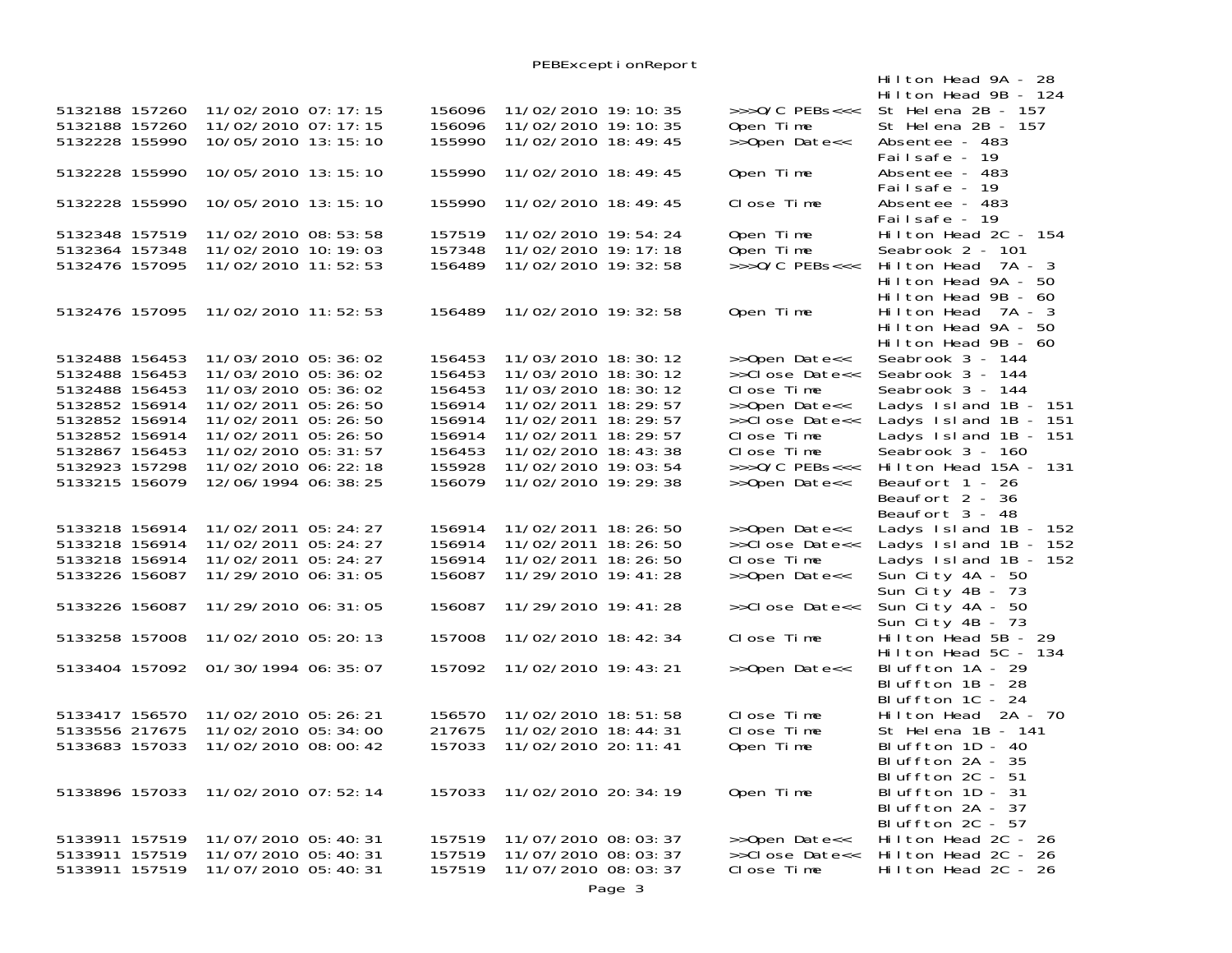|                |                                    |        |                              | PEBExceptionReport |                             |                                      |
|----------------|------------------------------------|--------|------------------------------|--------------------|-----------------------------|--------------------------------------|
| 5133933 157033 | 11/02/2010 08: 57: 58              | 157033 | 11/02/2010 20: 07: 15        |                    | Open Time                   | Bluffton $1D - 40$                   |
|                |                                    |        |                              |                    |                             | Bluffton 2A - 27                     |
|                |                                    |        |                              |                    |                             | Bluffton 2C - 58                     |
| 5134320 155990 | 10/05/2010 13:09:16                | 155990 | 11/02/2010 19:01:49          |                    | >>Open Date<<               | Absentee - 4                         |
| 5134320 155990 | 10/05/2010 13:09:16                | 155990 | 11/02/2010 19:01:49          |                    | Open Time                   | Absentee - 4                         |
| 5134340 157095 | 11/02/2010 12:00:57                | 156489 | 11/02/2010 19: 32: 40        |                    | $>>$ $0/C$ PEBs<<<          | Hilton Head 7A - 16                  |
|                |                                    |        |                              |                    |                             | Hilton Head 9A - 37                  |
|                |                                    |        |                              |                    |                             | Hilton Head $9B - 52$                |
| 5134340 157095 | 11/02/2010 12:00:57                |        | 156489 11/02/2010 19: 32: 40 |                    | Open Time                   | Hilton Head 7A - 16                  |
|                |                                    |        |                              |                    |                             | Hilton Head 9A - 37                  |
|                |                                    |        |                              |                    |                             | Hilton Head 9B - 52                  |
| 5134509 157493 | 11/02/2010 09:06:14                | 157493 | 11/02/2010 19: 36: 28        |                    | Open Time                   | Bluffton $2B - 62$                   |
|                |                                    |        |                              |                    |                             | Bluffton 4A - 36<br>Bluffton 4B - 11 |
| 5134536 156958 | 11/02/2010 05:26:57                | 156958 | 11/02/2010 18: 23: 12        |                    | Close Time                  | St Helena 1C - 172                   |
|                | 11/02/2010 05: 21: 35              | 156087 | 11/02/2010 18: 27: 09        |                    | Close Time                  |                                      |
| 5134537 156087 |                                    |        |                              |                    |                             | Sun City 4A - 53<br>Sun City 4B - 59 |
| 5134673 157095 | 11/02/2010 05:19:36                | 156489 | 11/02/2010 18: 17: 28        |                    | $\rightarrow$ >>0/C PEBs<<< | Hilton Head 7A - 120                 |
|                |                                    |        |                              |                    |                             | Hilton Head 9A - 18                  |
|                |                                    |        |                              |                    |                             | Hilton Head 9B - 35                  |
|                | 5134673 157095 11/02/2010 05:19:36 |        | 156489 11/02/2010 18: 17: 28 |                    | Close Time                  | Hilton Head 7A - 120                 |
|                |                                    |        |                              |                    |                             | Hilton Head 9A - 18                  |
|                |                                    |        |                              |                    |                             | Hilton Head 9B - 35                  |
| 5134728 218213 | 11/02/2010 07:00:43                | 218213 | 11/02/2010 19:38:02          |                    | Open Time                   | Port Royal 1 - 80                    |
|                |                                    |        |                              |                    |                             | Port Royal 2 - 38                    |
| 5134835 155990 | 10/05/2010 13:18:53                | 155990 | 11/02/2010 18:40:15          |                    | >>Open Date<<               | Absentee - 513                       |
|                |                                    |        |                              |                    |                             | Failsafe - 9                         |
| 5134835 155990 | 10/05/2010 13:18:53                | 155990 | 11/02/2010 18:40:15          |                    | Open Time                   | Absentee - 513                       |
|                |                                    |        |                              |                    |                             | Failsafe - 9                         |
| 5134835 155990 | 10/05/2010 13:18:53                | 155990 | 11/02/2010 18:40:15          |                    | Close Time                  | Absentee - 513                       |
|                |                                    |        |                              |                    |                             | Failsafe - 9                         |
| 5135578 156958 | 11/02/2011 05:29:17                | 156958 | 11/02/2011 18: 25: 41        |                    | >>Open Date<<               | St Helena 1C - 158                   |
| 5135578 156958 | 11/02/2011 05: 29: 17              | 156958 | 11/02/2011 18: 25: 41        |                    | >>Close Date<<              | St Helena 1C - 158                   |
| 5135578 156958 | 11/02/2011 05:29:17                | 156958 | 11/02/2011 18: 25: 41        |                    | Close Time                  | St Helena 1C - 158                   |
| 5136013 156570 | 11/02/2010 05: 33: 34              | 156570 | 11/02/2010 18:59:47          |                    | Close Time                  | Hilton Head 2A - 87                  |
| 5136344 156028 | 10/05/2010 08:45:27                | 156028 | 11/02/2010 19: 21: 01        |                    | >>Open Date<<               | Absentee - 554                       |
|                |                                    |        |                              |                    |                             | Failsafe - 15                        |
| 5136344 156028 | 10/05/2010 08:45:27                | 156028 | 11/02/2010 19: 21: 01        |                    | Open Time                   | Absentee - 554                       |
|                |                                    |        |                              |                    |                             | Failsafe - 15                        |
| 5136410 155950 | 11/02/2010 05:43:19                | 155950 | 11/02/2010 18:51:45          |                    | Close Time                  | Burton 1C - 120                      |
| 5136798 156021 | 11/02/2010 10:08:11                | 156021 | 11/02/2010 19:04:23          |                    | Open Time                   | Hilton Head 10 - 94                  |
| 5136900 157095 | 11/02/2010 05:38:36                | 156489 | 11/02/2010 18: 36: 39        |                    | $>>0/C$ PEBs<<<             | Hilton Head<br>7A - 12               |
|                |                                    |        |                              |                    |                             | Hilton Head 9A - 97                  |
|                |                                    |        |                              |                    |                             | Hilton Head 9B - 52                  |
| 5136900 157095 | 11/02/2010 05:38:36                |        | 156489 11/02/2010 18: 36: 39 |                    | Close Time                  | Hilton Head 7A - 12                  |
|                |                                    |        |                              |                    |                             | Hilton Head 9A - 97                  |
|                |                                    |        |                              |                    |                             | Hilton Head 9B - 52                  |
| 5136926 155990 | 10/05/2010 13:26:42                | 155990 | 11/02/2010 19:05:38          |                    | >>Open Date<<               | Absentee - 689                       |
|                |                                    |        |                              |                    |                             | Failsafe - 27                        |
| 5136926 155990 | 10/05/2010 13:26:42                | 155990 | 11/02/2010 19:05:38          |                    | Open Time                   | Absentee - 689                       |
|                |                                    |        |                              |                    |                             | Failsafe - 27                        |
| 5137773 155995 | 11/02/2011 06: 42: 57              | 155995 | 11/02/2011 18:05:33          |                    | >>Open Date<<               | Ladys $Island 3A - 141$              |
|                |                                    |        |                              | Page 4             |                             |                                      |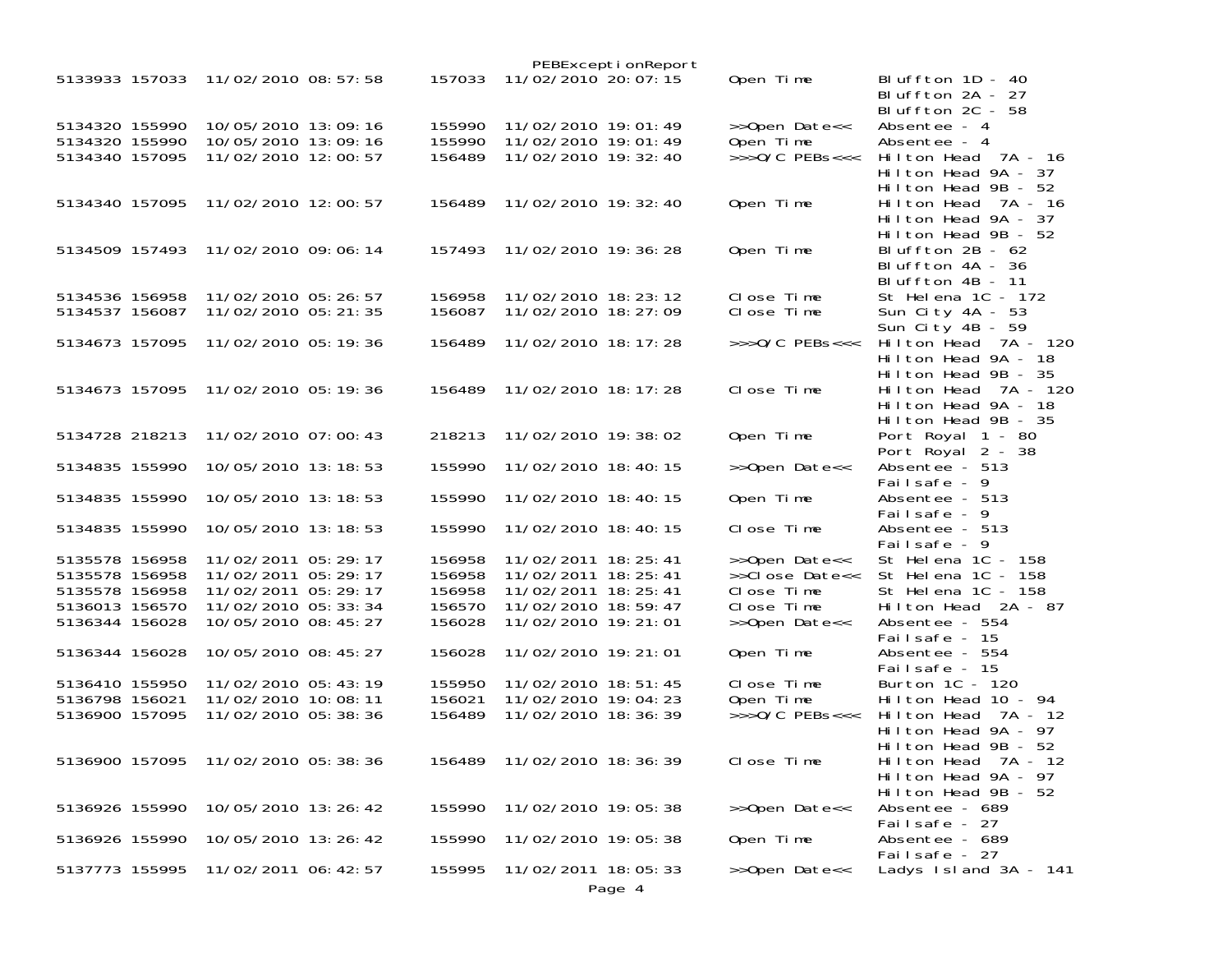|                                                    |                                                                       |  |                            |                                                                   | PEBExceptionReport |                                           |                                                                     |
|----------------------------------------------------|-----------------------------------------------------------------------|--|----------------------------|-------------------------------------------------------------------|--------------------|-------------------------------------------|---------------------------------------------------------------------|
| 5137773 155995<br>5137773 155995<br>5137775 156096 | 11/02/2011 06: 42: 57<br>11/02/2011 06: 42: 57<br>11/02/2010 12:01:42 |  | 155995<br>155995<br>156096 | 11/02/2011 18:05:33<br>11/02/2011 18:05:33<br>11/02/2010 19:14:04 |                    | >>Close Date<<<br>Close Time<br>Open Time | Ladys Island 3A - 141<br>Ladys Island 3A - 141<br>St Helena 2B - 56 |
| 5137778 156861                                     | 11/02/2010 05: 31: 09                                                 |  | 156861                     | 11/02/2010 18:58:47                                               |                    | Close Time                                | Hilton Head 4C - 11<br>Hilton Head 4D - 154<br>Hilton Head 5A - 7   |
| 5137808 156087                                     | 11/02/2010 05:19:34                                                   |  | 156087                     | 11/02/2010 18: 24: 44                                             |                    | Close Time                                | Sun City 4A - 79<br>Sun City 4B - 83                                |
| 5137837 156028                                     | 10/25/2010 10: 39: 38                                                 |  | 156028                     | 11/02/2010 18:57:12                                               |                    | >>Open Date<<                             | Absentee - 190<br>Failsafe - 1                                      |
| 5137837 156028                                     | 10/25/2010 10:39:38                                                   |  | 156028                     | 11/02/2010 18:57:12                                               |                    | Open Time                                 | Absentee - 190<br>Failsafe - 1                                      |
| 5137837 156028                                     | 10/25/2010 10: 39: 38                                                 |  | 156028                     | 11/02/2010 18:57:12                                               |                    | Close Time                                | Absentee - 190<br>Failsafe - 1                                      |
| 5137844 156958<br>5137844 156958                   | 11/02/2011 05: 25: 14<br>11/02/2011 05: 25: 14                        |  | 156958<br>156958           | 11/02/2011 19:05:47<br>11/02/2011 19:05:47                        |                    | >>Open Date<<<br>>>Close Date<<           | St Helena 1C - 163<br>St Helena 1C - 163                            |
| 5137852 157279                                     | 11/02/2010 12:03:06                                                   |  | 157279                     | 11/02/2010 19:56:54                                               |                    | Open Time                                 | Burton $2C - 61$                                                    |
| 5137862 157483                                     | 11/02/2010 05: 33: 18                                                 |  | 157483                     | 11/02/2010 18: 35: 46                                             |                    | Close Time                                | Hilton Head 3 - 115                                                 |
| 5137937 157379                                     | 11/02/2010 05:55:19                                                   |  | 157379                     | 11/02/2010 18: 33: 50                                             |                    | Close Time                                | Chechessee - 138                                                    |
| 5137978 155990                                     | 01/05/2010 13:12:22                                                   |  | 155990                     | 02/02/2010 18:58:07                                               |                    | >>Open Date<<                             | Absentee - 445                                                      |
|                                                    |                                                                       |  |                            |                                                                   |                    |                                           | Failsafe - 39                                                       |
| 5137978 155990                                     | 01/05/2010 13:12:22                                                   |  | 155990                     | 02/02/2010 18:58:07                                               |                    | >>Close Date<<                            | Absentee - 445<br>Failsafe - 39                                     |
| 5137978 155990                                     | 01/05/2010 13:12:22                                                   |  | 155990                     | 02/02/2010 18:58:07                                               |                    | Open Time                                 | Absentee - 445<br>Failsafe - 39                                     |
| 5137978 155990                                     | 01/05/2010 13:12:22                                                   |  | 155990                     | 02/02/2010 18:58:07                                               |                    | Close Time                                | Absentee - 445<br>Failsafe - 39                                     |
| 5138020 157008                                     | 11/02/2011 06: 30: 57                                                 |  | 157008                     | 11/02/2010 19: 15: 28                                             |                    | >>Open Date<<                             | Hilton Head 5B - 135<br>Hilton Head $5C - 7$                        |
| 5138192 157095                                     | 11/02/2010 06: 22: 10                                                 |  | 156489                     | 11/02/2010 19: 20: 12                                             |                    | $>>$ $0/C$ PEBs<<<                        | Hilton Head 7A - 118<br>Hilton Head 9A - 17<br>Hilton Head 9B - 38  |
| 5138215 155995                                     | 10/05/2010 06: 22: 27                                                 |  | 155995                     | 10/05/2010 19: 30: 36                                             |                    | >>Open Date<<                             | Ladys $Island 3A - 162$                                             |
| 5138215 155995                                     | 10/05/2010 06: 22: 27                                                 |  | 155995                     | 10/05/2010 19:30:36                                               |                    | >>Close Date<<                            | Ladys $Island 3A - 162$                                             |
| 5138294 157033                                     | 11/02/2010 07:54:42                                                   |  | 157033                     | 11/02/2010 20:03:44                                               |                    | Open Time                                 | Bluffton $1D - 37$<br>Bluffton 2A - 29                              |
| 5138376 157008                                     | 11/02/2010 05: 26: 10                                                 |  | 157008                     | 11/02/2010 18: 37: 13                                             |                    | Close Time                                | Bluffton 2C - 59<br>Hilton Head 5B - 50                             |
|                                                    |                                                                       |  |                            |                                                                   |                    |                                           | Hilton Head $5C - 103$                                              |
| 5138531 217788                                     | 11/02/2010 06:02:28                                                   |  | 217788                     | 11/02/2010 18: 23: 29                                             |                    | Close Time                                | Seabrook 1 - 97                                                     |
| 5138770 157387                                     | 06/24/2004 06:25:21                                                   |  | 157387                     | 06/25/2004 11:53:37                                               |                    | >>Open Date<<                             | Sheldon $1 - 139$                                                   |
| 5138770 157387                                     | 06/24/2004 06:25:21                                                   |  | 157387                     | 06/25/2004 11:53:37                                               |                    | >>Close Date<<                            | Sheldon $1 - 139$                                                   |
| 5138770 157387                                     | 06/24/2004 06:25:21                                                   |  | 157387                     | 06/25/2004 11:53:37                                               |                    | Close Time                                | Sheldon $1 - 139$                                                   |
| 5138808 156021                                     | 11/02/2010 11:11:35                                                   |  | 156021                     | 11/02/2010 19: 15: 20                                             |                    | Open Time                                 | Hilton Head 10 - 90                                                 |
| 5138877 156081                                     | 11/04/2031 06: 57: 34                                                 |  | 156081                     | 11/04/2031 19: 10: 55                                             |                    | >>Open Date<<                             | Hilton Head 12 - 119                                                |
| 5138877 156081                                     | 11/04/2031 06: 57: 34                                                 |  | 156081                     | 11/04/2031 19: 10: 55                                             |                    | >>Close Date<<                            | Hilton Head 12 - 119                                                |
| 5139392 156032                                     | 11/02/2010 05:50:27                                                   |  | 156032                     | 11/02/2010 18: 27: 42                                             |                    | Close Time                                | Dale Lobeco - 114                                                   |
| 5139492 155988                                     | 11/30/2010 06: 26: 59                                                 |  | 155988                     | 11/30/2010 19: 11: 14                                             |                    | >>Open Date<<                             | Ladys Island<br>2B - 196                                            |
| 5139492 155988                                     | 11/30/2010 06: 26: 59                                                 |  | 155988                     | 11/30/2010 19: 11: 14                                             |                    | >>Close Date<<                            | Ladys $1 \, \text{sl}$ and $2B - 196$                               |
| 5139510 218213                                     | 11/02/2010 05:42:21                                                   |  | 218213                     | 11/02/2010 18: 35: 46                                             |                    | Close Time                                | Port Royal 1 - 71<br>Port Royal 2 - 41                              |
| 5140331 155988                                     | 11/02/2011 05: 31: 09                                                 |  | 157010                     | 11/02/2011 10: 37: 33                                             |                    | $\rightarrow$ >>0/C PEBs<<<               | Ladys Island $2B - 66$                                              |
|                                                    |                                                                       |  |                            |                                                                   | Page 5             |                                           |                                                                     |
|                                                    |                                                                       |  |                            |                                                                   |                    |                                           |                                                                     |